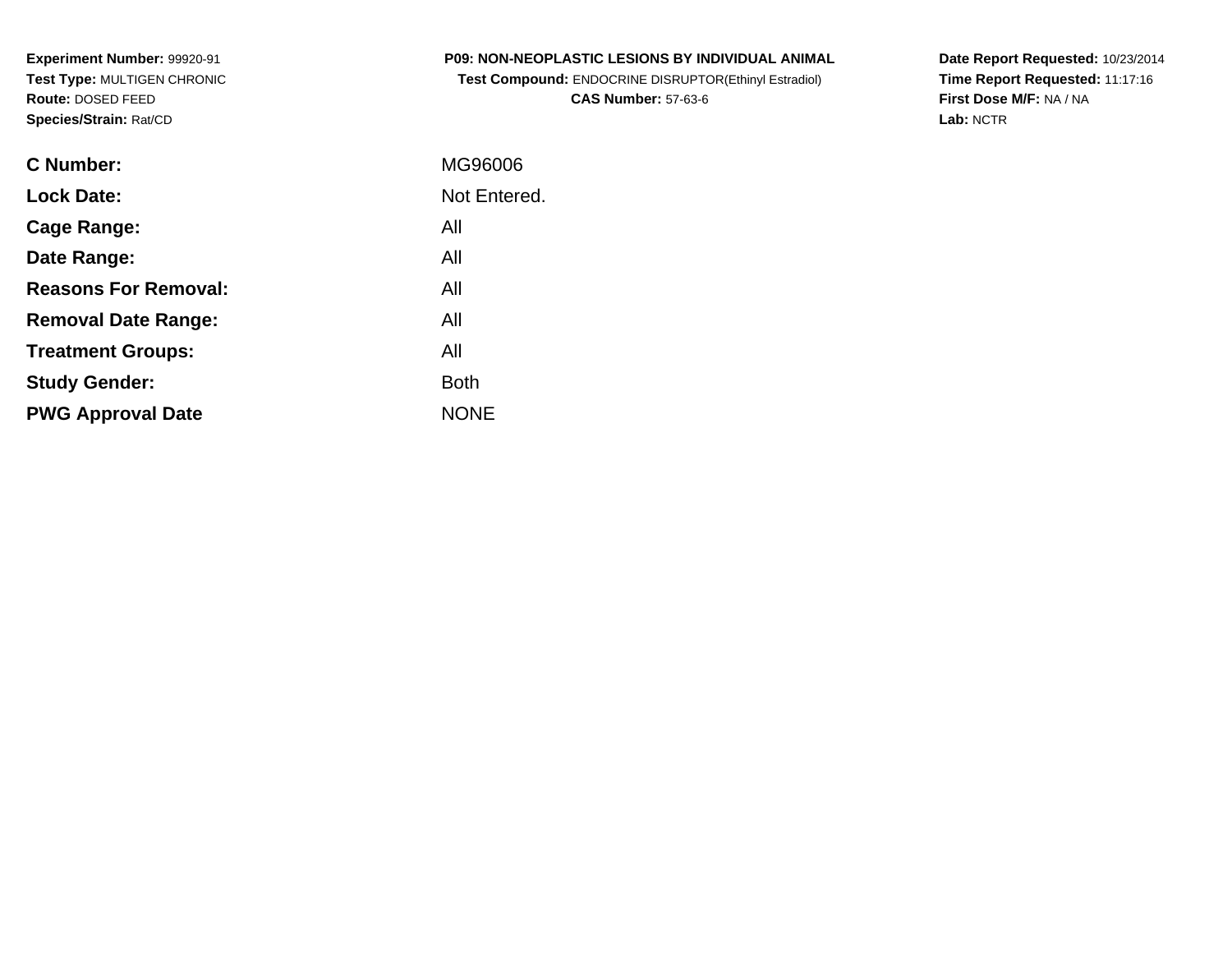**Test Compound:** ENDOCRINE DISRUPTOR(Ethinyl Estradiol)

# **CAS Number:** 57-63-6

**Date Report Requested:** 10/23/2014**Time Report Requested:** 11:17:16**First Dose M/F:** NA / NA**Lab:** NCTR

|                                   | DAY ON TEST      | 0                     | $\boldsymbol{\theta}$                         | 0                                              | 0                                       | 0                                                              | 0                                     | 0                                            | 0                                    | 0                                     | 0                                                   | 0                                    | 0                     | 0                                                          | 0                                                            |                                                 | 0                                            | $\boldsymbol{\theta}$                 | 0                     | $\boldsymbol{\theta}$                           | 0                                  | 0                                          | 0                                                   | 0                                           | 0                                                     | 0                                                              |              |                       |       |
|-----------------------------------|------------------|-----------------------|-----------------------------------------------|------------------------------------------------|-----------------------------------------|----------------------------------------------------------------|---------------------------------------|----------------------------------------------|--------------------------------------|---------------------------------------|-----------------------------------------------------|--------------------------------------|-----------------------|------------------------------------------------------------|--------------------------------------------------------------|-------------------------------------------------|----------------------------------------------|---------------------------------------|-----------------------|-------------------------------------------------|------------------------------------|--------------------------------------------|-----------------------------------------------------|---------------------------------------------|-------------------------------------------------------|----------------------------------------------------------------|--------------|-----------------------|-------|
| <b>CD Rat Male</b>                |                  | 1<br>$\boldsymbol{4}$ | 1<br>4                                        | $\boldsymbol{l}$<br>$\boldsymbol{4}$           | $\boldsymbol{l}$<br>$\boldsymbol{4}$    | $\boldsymbol{l}$<br>$\boldsymbol{4}$                           | $\boldsymbol{l}$<br>$\boldsymbol{4}$  | $\boldsymbol{l}$<br>4                        | $\boldsymbol{l}$<br>$\boldsymbol{4}$ | $\boldsymbol{l}$<br>4                 | $\boldsymbol{l}$<br>4                               | $\boldsymbol{l}$<br>$\mathfrak{z}$   | $\boldsymbol{l}$<br>4 | $\boldsymbol{l}$<br>$\boldsymbol{4}$                       | $\boldsymbol{l}$<br>$\boldsymbol{4}$                         | $\frac{\theta}{I}$<br>$\boldsymbol{4}$          | $\boldsymbol{l}$<br>5                        | $\boldsymbol{l}$<br>5                 | $\boldsymbol{l}$<br>5 | $\boldsymbol{l}$<br>$\sqrt{5}$                  | $\boldsymbol{l}$<br>$\mathfrak{s}$ | $\boldsymbol{l}$<br>$\overline{5}$         | $\boldsymbol{l}$<br>5                               | $\boldsymbol{l}$<br>5                       | $\boldsymbol{l}$<br>5                                 | 5                                                              |              |                       |       |
| <b>F0 CONTROL</b>                 |                  | 0                     | 0                                             | $\pmb{\theta}$                                 | 0                                       | $\boldsymbol{\theta}$                                          | $\pmb{8}$                             | 8                                            | $\pmb{8}$                            | 8                                     | $\pmb{8}$                                           | 9                                    | 9                     | 9                                                          | $\boldsymbol{g}$                                             | 9                                               | 0                                            | $\boldsymbol{\theta}$                 | 0                     | $\boldsymbol{\theta}$                           | 0                                  | $\boldsymbol{\beta}$                       | $\boldsymbol{\beta}$                                | 3                                           | 3                                                     | 3                                                              |              |                       |       |
|                                   | <b>ANIMAL ID</b> | 0<br>0<br>0<br>3<br>8 | $\pmb{0}$<br>$\pmb{0}$<br>$\pmb{0}$<br>3<br>9 | 0<br>$\pmb{0}$<br>$\mathsf 0$<br>4<br>$\Omega$ | 0<br>$\boldsymbol{0}$<br>$\pmb{0}$<br>4 | $\mathbf 0$<br>$\mathbf 0$<br>$\pmb{0}$<br>4<br>$\overline{2}$ | $\pmb{0}$<br>0<br>$\pmb{0}$<br>7<br>8 | $\mathbf 0$<br>0<br>0<br>$\overline{7}$<br>9 | 0<br>0<br>0<br>8<br>$\Omega$         | $\Omega$<br>$\Omega$<br>$\Omega$<br>8 | $\mathbf 0$<br>0<br>$\pmb{0}$<br>8<br>$\mathcal{D}$ | $\Omega$<br>0<br>$\pmb{0}$<br>9<br>8 | $\Omega$<br>0<br>9    | $\mathbf 0$<br>0<br>$\mathbf{1}$<br>$\sqrt{2}$<br>$\Omega$ | $\mathbf 0$<br>$\pmb{0}$<br>$\mathbf{1}$<br>$\boldsymbol{2}$ | $\pmb{0}$<br>0<br>$\mathbf{1}$<br>$\frac{2}{3}$ | 0<br>0<br>$\overline{1}$<br>$\,$ 5 $\,$<br>9 | $\mathbf 0$<br>0<br>$\mathbf{1}$<br>6 | 0<br>0<br>6           | 0<br>0<br>$\mathbf 1$<br>$\,6$<br>$\mathcal{P}$ | 0<br>0<br>1<br>$\,6$<br>3          | $\mathbf 0$<br>0<br>$\mathbf{1}$<br>9<br>9 | $\mathbf 0$<br>0<br>$\overline{a}$<br>0<br>$\Omega$ | $\Omega$<br>0<br>$\overline{c}$<br>$\Omega$ | $\Omega$<br>0<br>$\overline{c}$<br>0<br>$\mathcal{P}$ | $\Omega$<br>0<br>$\overline{c}$<br>$\pmb{0}$<br>$\mathfrak{Z}$ |              | <i><b>*TOTALS</b></i> |       |
| <b>Alimentary System</b>          |                  |                       |                                               |                                                |                                         |                                                                |                                       |                                              |                                      |                                       |                                                     |                                      |                       |                                                            |                                                              |                                                 |                                              |                                       |                       |                                                 |                                    |                                            |                                                     |                                             |                                                       |                                                                |              |                       |       |
| Esophagus                         |                  |                       |                                               |                                                |                                         |                                                                |                                       |                                              |                                      |                                       |                                                     | +                                    |                       |                                                            |                                                              |                                                 |                                              |                                       |                       |                                                 |                                    |                                            |                                                     |                                             |                                                       |                                                                |              |                       |       |
| Liver                             |                  | $\ddot{}$             |                                               |                                                |                                         |                                                                |                                       |                                              |                                      |                                       |                                                     |                                      |                       |                                                            |                                                              |                                                 |                                              |                                       |                       |                                                 |                                    |                                            |                                                     |                                             |                                                       |                                                                | 24           |                       |       |
| Hepatodiaphragmatic Nodule        |                  |                       |                                               |                                                |                                         |                                                                |                                       |                                              |                                      |                                       |                                                     |                                      |                       |                                                            |                                                              |                                                 |                                              |                                       |                       |                                                 |                                    | X                                          |                                                     |                                             |                                                       |                                                                |              |                       |       |
| Infiltration Cellular, Lymphocyte |                  |                       |                                               |                                                |                                         |                                                                | -1                                    |                                              |                                      |                                       |                                                     |                                      |                       |                                                            |                                                              |                                                 | 1                                            | $\mathbf 1$                           |                       |                                                 |                                    | $\overline{1}$                             | -1                                                  |                                             | 1                                                     |                                                                |              | 6                     | 1.0   |
| Inflammation, Chronic Active      |                  |                       |                                               |                                                |                                         |                                                                |                                       |                                              |                                      |                                       |                                                     |                                      |                       |                                                            |                                                              | 1                                               |                                              |                                       |                       |                                                 |                                    |                                            |                                                     |                                             |                                                       |                                                                |              | 3                     | 1.0   |
| Pancreas                          |                  |                       |                                               |                                                |                                         |                                                                |                                       |                                              |                                      |                                       |                                                     |                                      |                       |                                                            |                                                              |                                                 |                                              |                                       |                       |                                                 |                                    |                                            |                                                     |                                             |                                                       |                                                                | $\mathbf{1}$ |                       |       |
| Acinus, Degeneration              |                  |                       |                                               |                                                |                                         |                                                                |                                       |                                              |                                      |                                       |                                                     |                                      |                       |                                                            |                                                              |                                                 |                                              |                                       |                       |                                                 |                                    |                                            |                                                     |                                             |                                                       |                                                                |              | 1                     | 1.0   |
| <b>Cardiovascular System</b>      |                  |                       |                                               |                                                |                                         |                                                                |                                       |                                              |                                      |                                       |                                                     |                                      |                       |                                                            |                                                              |                                                 |                                              |                                       |                       |                                                 |                                    |                                            |                                                     |                                             |                                                       |                                                                |              |                       |       |
| <b>Blood Vessel</b>               |                  |                       |                                               |                                                |                                         |                                                                |                                       |                                              |                                      |                                       |                                                     | +                                    |                       |                                                            |                                                              |                                                 |                                              |                                       |                       |                                                 |                                    |                                            |                                                     |                                             |                                                       |                                                                |              |                       |       |
| Heart                             |                  |                       |                                               |                                                |                                         |                                                                |                                       |                                              |                                      |                                       |                                                     | $\ddot{}$                            |                       |                                                            |                                                              |                                                 |                                              |                                       |                       |                                                 |                                    |                                            |                                                     |                                             |                                                       |                                                                |              |                       |       |
| <b>Endocrine System</b>           |                  |                       |                                               |                                                |                                         |                                                                |                                       |                                              |                                      |                                       |                                                     |                                      |                       |                                                            |                                                              |                                                 |                                              |                                       |                       |                                                 |                                    |                                            |                                                     |                                             |                                                       |                                                                |              |                       |       |
| <b>Adrenal Cortex</b>             |                  |                       |                                               |                                                |                                         |                                                                |                                       |                                              |                                      |                                       |                                                     |                                      |                       |                                                            |                                                              |                                                 |                                              |                                       |                       |                                                 |                                    |                                            |                                                     |                                             |                                                       |                                                                | 24           |                       |       |
| Vacuolization Cytoplasmic         |                  |                       |                                               |                                                |                                         |                                                                |                                       |                                              |                                      |                                       |                                                     |                                      |                       |                                                            |                                                              |                                                 |                                              |                                       |                       |                                                 |                                    |                                            |                                                     |                                             |                                                       |                                                                |              | 1                     | $1.0$ |
| Adrenal Medulla                   |                  |                       |                                               |                                                |                                         |                                                                |                                       |                                              |                                      |                                       |                                                     |                                      |                       |                                                            |                                                              |                                                 |                                              |                                       |                       |                                                 |                                    |                                            |                                                     |                                             |                                                       |                                                                | 23           |                       |       |
| <b>Pituitary Gland</b>            |                  |                       |                                               |                                                |                                         |                                                                |                                       |                                              |                                      |                                       |                                                     |                                      |                       |                                                            |                                                              |                                                 |                                              |                                       |                       |                                                 |                                    |                                            |                                                     |                                             |                                                       |                                                                | 24           |                       |       |
| <b>Thyroid Gland</b>              |                  |                       |                                               |                                                |                                         |                                                                |                                       |                                              |                                      |                                       |                                                     |                                      |                       |                                                            |                                                              |                                                 |                                              |                                       |                       |                                                 |                                    |                                            |                                                     |                                             |                                                       |                                                                | 24           |                       |       |
| Cyst, Squamous                    |                  |                       |                                               |                                                |                                         |                                                                |                                       |                                              |                                      |                                       |                                                     |                                      |                       |                                                            | X                                                            |                                                 |                                              |                                       |                       |                                                 |                                    | X                                          |                                                     |                                             | X                                                     | $\mathsf{X}$                                                   |              |                       |       |
| <b>General Body System</b>        |                  |                       |                                               |                                                |                                         |                                                                |                                       |                                              |                                      |                                       |                                                     |                                      |                       |                                                            |                                                              |                                                 |                                              |                                       |                       |                                                 |                                    |                                            |                                                     |                                             |                                                       |                                                                |              |                       |       |

NONE

\* ..Total animals with tissue examined microscopically; Total animals with lesion and mean severity grade

**Experiment Number:** 99920-91**Test Type:** MULTIGEN CHRONIC

**Route:** DOSED FEED**Species/Strain:** Rat/CD

+ ..Tissue examined microscopically examined microscopically examined as:  $M$  ..Missing tissue 1-4 ..Lesion qualified as: X..Lesion present **A ..Autolysis precludes evaluation** A ..Autolysis precludes evaluation 1) Minimal 3) Moderate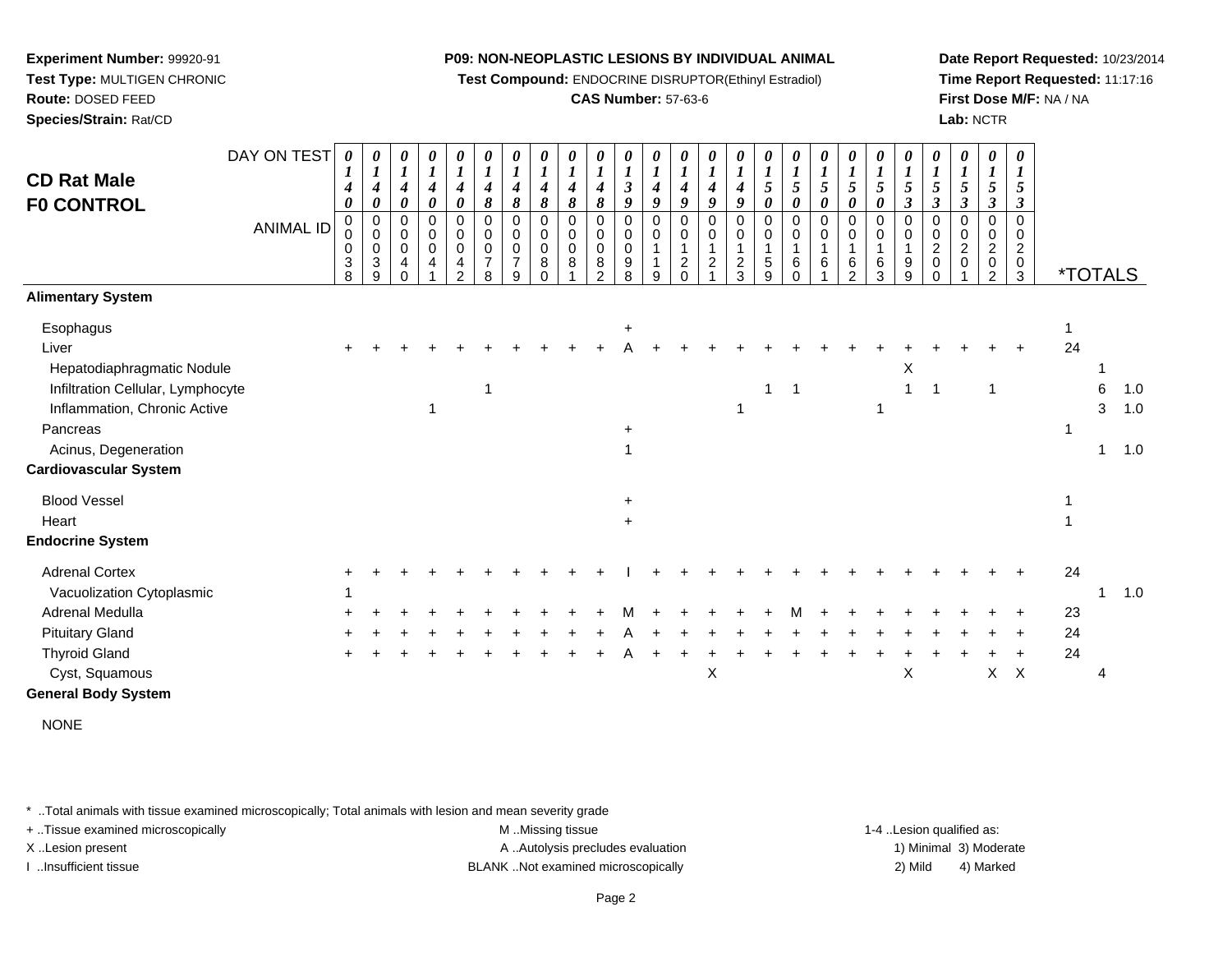**Test Compound:** ENDOCRINE DISRUPTOR(Ethinyl Estradiol)

# **CAS Number:** 57-63-6

**Date Report Requested:** 10/23/2014**Time Report Requested:** 11:17:17**First Dose M/F:** NA / NA**Lab:** NCTR

|                                       | DAY ON TEST      | 0                     | 0                                         | 0<br>$\boldsymbol{l}$                  | 0<br>$\boldsymbol{l}$                | 0<br>$\boldsymbol{l}$                     | 0<br>1                                              | 0<br>1                                                 | 0<br>$\boldsymbol{l}$                            | $\boldsymbol{l}$                  | 0<br>$\boldsymbol{l}$                               | 0<br>$\boldsymbol{l}$                  | 0<br>$\boldsymbol{l}$       | 0<br>$\boldsymbol{l}$                                               | 0<br>$\boldsymbol{l}$                                    | 0<br>$\boldsymbol{l}$                                         | 0<br>$\boldsymbol{l}$                               | $\boldsymbol{l}$                                         | 0<br>$\boldsymbol{l}$              | 0<br>$\boldsymbol{l}$                                                 | 0<br>$\boldsymbol{l}$                    | 0<br>$\boldsymbol{l}$                                                  | 0<br>$\boldsymbol{l}$                                             | 0<br>$\boldsymbol{l}$                         | 0<br>$\boldsymbol{l}$                                                     | 0<br>$\boldsymbol{l}$                                                    |    |                       |     |
|---------------------------------------|------------------|-----------------------|-------------------------------------------|----------------------------------------|--------------------------------------|-------------------------------------------|-----------------------------------------------------|--------------------------------------------------------|--------------------------------------------------|-----------------------------------|-----------------------------------------------------|----------------------------------------|-----------------------------|---------------------------------------------------------------------|----------------------------------------------------------|---------------------------------------------------------------|-----------------------------------------------------|----------------------------------------------------------|------------------------------------|-----------------------------------------------------------------------|------------------------------------------|------------------------------------------------------------------------|-------------------------------------------------------------------|-----------------------------------------------|---------------------------------------------------------------------------|--------------------------------------------------------------------------|----|-----------------------|-----|
| <b>CD Rat Male</b>                    |                  | 1<br>4                | $\boldsymbol{l}$<br>4                     | $\boldsymbol{4}$                       | $\boldsymbol{4}$                     | $\boldsymbol{4}$                          | 4                                                   | $\boldsymbol{4}$                                       | 4                                                | $\boldsymbol{4}$                  | $\boldsymbol{4}$                                    | $\overline{\mathbf{3}}$                | $\boldsymbol{4}$            | $\boldsymbol{4}$                                                    | $\boldsymbol{4}$                                         | 4                                                             | 5                                                   | 5                                                        | 5                                  | 5                                                                     | 5                                        | 5                                                                      | 5                                                                 | 5                                             | $\sqrt{5}$                                                                | $\mathfrak{s}$                                                           |    |                       |     |
| <b>FO CONTROL</b>                     |                  | 0                     | $\boldsymbol{\theta}$                     | 0                                      | $\boldsymbol{\theta}$                | 0                                         | $\pmb{8}$                                           | 8                                                      | 8                                                | 8                                 | $\pmb{8}$                                           | 9                                      | 9                           | 9                                                                   | 9                                                        | 9                                                             | $\boldsymbol{\theta}$                               | $\boldsymbol{\theta}$                                    | $\boldsymbol{\theta}$              | $\pmb{\theta}$                                                        | 0                                        | $\boldsymbol{\beta}$                                                   | $\boldsymbol{\beta}$                                              | $\boldsymbol{\beta}$                          | $\boldsymbol{\beta}$                                                      | $\boldsymbol{\beta}$                                                     |    |                       |     |
|                                       | <b>ANIMAL ID</b> | 0<br>0<br>0<br>3<br>8 | $\mathbf 0$<br>0<br>$\mathbf 0$<br>3<br>9 | 0<br>0<br>$\mathbf 0$<br>4<br>$\Omega$ | $\mathbf 0$<br>0<br>$\mathbf 0$<br>4 | $\mathbf 0$<br>0<br>$\mathbf 0$<br>4<br>2 | $\Omega$<br>0<br>$\mathbf 0$<br>$\overline{7}$<br>8 | $\mathbf 0$<br>0<br>$\mathbf 0$<br>$\overline{7}$<br>9 | $\mathbf 0$<br>0<br>$\mathbf 0$<br>8<br>$\Omega$ | $\Omega$<br>0<br>$\mathbf 0$<br>8 | $\Omega$<br>0<br>$\mathbf 0$<br>8<br>$\mathfrak{p}$ | $\Omega$<br>0<br>$\mathbf 0$<br>9<br>8 | 0<br>0<br>$\mathbf{1}$<br>9 | $\Omega$<br>$\,0\,$<br>$\mathbf{1}$<br>$\boldsymbol{2}$<br>$\Omega$ | $\mathbf 0$<br>$\,0\,$<br>$\mathbf{1}$<br>$\overline{c}$ | $\Omega$<br>0<br>$\mathbf{1}$<br>$\overline{\mathbf{c}}$<br>3 | $\mathbf 0$<br>0<br>$\mathbf{1}$<br>$\sqrt{5}$<br>9 | $\Omega$<br>$\mathbf 0$<br>$\mathbf{1}$<br>6<br>$\Omega$ | $\mathbf 0$<br>$\pmb{0}$<br>1<br>6 | $\pmb{0}$<br>$\mathbf 0$<br>$\mathbf{1}$<br>$\,6\,$<br>$\mathfrak{p}$ | 0<br>$\pmb{0}$<br>$\mathbf{1}$<br>6<br>3 | $\mathbf 0$<br>$\overline{0}$<br>$\mathbf{1}$<br>$\boldsymbol{9}$<br>9 | $\pmb{0}$<br>$\pmb{0}$<br>$\overline{2}$<br>$\pmb{0}$<br>$\Omega$ | $\mathbf 0$<br>0<br>$\sqrt{2}$<br>$\mathbf 0$ | $\mathbf 0$<br>$\pmb{0}$<br>$\overline{c}$<br>$\pmb{0}$<br>$\overline{2}$ | $\Omega$<br>$\mathbf 0$<br>$\overline{2}$<br>$\mathbf 0$<br>$\mathbf{3}$ |    | <i><b>*TOTALS</b></i> |     |
| <b>Genital System</b>                 |                  |                       |                                           |                                        |                                      |                                           |                                                     |                                                        |                                                  |                                   |                                                     |                                        |                             |                                                                     |                                                          |                                                               |                                                     |                                                          |                                    |                                                                       |                                          |                                                                        |                                                                   |                                               |                                                                           |                                                                          |    |                       |     |
| <b>Coagulating Gland</b>              |                  |                       |                                           |                                        |                                      |                                           |                                                     |                                                        |                                                  |                                   |                                                     |                                        |                             |                                                                     |                                                          |                                                               |                                                     |                                                          |                                    |                                                                       |                                          |                                                                        |                                                                   |                                               |                                                                           |                                                                          | 24 |                       |     |
| Bilateral, Developmental Malformation |                  |                       |                                           |                                        |                                      |                                           |                                                     |                                                        |                                                  |                                   |                                                     |                                        |                             |                                                                     |                                                          |                                                               |                                                     | X                                                        |                                    |                                                                       | X                                        |                                                                        |                                                                   |                                               |                                                                           | $\times$                                                                 |    | 3                     |     |
| Developmental Malformation            |                  |                       |                                           |                                        |                                      |                                           |                                                     |                                                        | $\pmb{\mathsf{X}}$                               |                                   |                                                     |                                        |                             |                                                                     | $X$ $X$                                                  | $\mathsf{X}$                                                  | $\mathsf{X}$                                        |                                                          |                                    | $\sf X$                                                               |                                          |                                                                        |                                                                   | Χ                                             |                                                                           |                                                                          |    | $\overline{7}$        |     |
| Epididymis                            |                  |                       |                                           |                                        |                                      |                                           |                                                     |                                                        |                                                  |                                   |                                                     |                                        |                             |                                                                     |                                                          |                                                               |                                                     |                                                          |                                    |                                                                       |                                          |                                                                        |                                                                   |                                               |                                                                           | $\ddot{}$                                                                | 25 |                       |     |
| Atrophy                               |                  |                       |                                           |                                        |                                      |                                           |                                                     |                                                        |                                                  |                                   |                                                     |                                        |                             |                                                                     |                                                          |                                                               |                                                     |                                                          |                                    |                                                                       |                                          |                                                                        |                                                                   |                                               |                                                                           |                                                                          |    | 1                     | 4.0 |
| Hypospermia                           |                  |                       |                                           |                                        |                                      |                                           |                                                     |                                                        |                                                  |                                   |                                                     |                                        |                             |                                                                     |                                                          |                                                               |                                                     |                                                          |                                    |                                                                       |                                          |                                                                        |                                                                   |                                               |                                                                           |                                                                          |    |                       | 4.0 |
| Infiltration Cellular, Lymphocyte     |                  |                       |                                           | 1                                      |                                      |                                           |                                                     |                                                        |                                                  |                                   |                                                     |                                        |                             |                                                                     |                                                          |                                                               |                                                     |                                                          |                                    |                                                                       |                                          |                                                                        |                                                                   |                                               |                                                                           |                                                                          |    | 2                     | 1.0 |
| Prostate, Dorsal/Lateral Lobe         |                  | $\ddot{}$             |                                           |                                        |                                      |                                           |                                                     |                                                        |                                                  |                                   |                                                     |                                        |                             |                                                                     |                                                          |                                                               |                                                     |                                                          |                                    |                                                                       |                                          |                                                                        |                                                                   |                                               |                                                                           |                                                                          | 24 |                       |     |
| Infiltration Cellular, Lymphocyte     |                  |                       | 1                                         | $\mathbf{1}$                           |                                      | $\overline{2}$                            |                                                     |                                                        |                                                  |                                   |                                                     |                                        |                             |                                                                     |                                                          |                                                               |                                                     |                                                          |                                    |                                                                       |                                          |                                                                        |                                                                   |                                               |                                                                           |                                                                          |    | 3                     | 1.3 |
| Inflammation, Suppurative             |                  |                       |                                           |                                        |                                      |                                           |                                                     |                                                        |                                                  |                                   |                                                     |                                        |                             |                                                                     | 2                                                        |                                                               |                                                     |                                                          |                                    |                                                                       |                                          |                                                                        |                                                                   |                                               |                                                                           |                                                                          |    | $\overline{2}$        | 1.5 |
| Prostate, Ventral Lobe                |                  |                       |                                           |                                        |                                      |                                           |                                                     |                                                        |                                                  |                                   |                                                     |                                        |                             |                                                                     |                                                          |                                                               |                                                     |                                                          |                                    |                                                                       |                                          |                                                                        |                                                                   |                                               |                                                                           |                                                                          | 24 |                       |     |
| Infiltration Cellular, Lymphocyte     |                  |                       |                                           |                                        |                                      |                                           |                                                     |                                                        |                                                  |                                   |                                                     |                                        |                             |                                                                     | 2                                                        | 2                                                             |                                                     |                                                          |                                    |                                                                       |                                          |                                                                        | 2                                                                 |                                               | 2                                                                         |                                                                          |    | 20                    | 1.5 |
| <b>Rete Testes</b>                    |                  |                       |                                           |                                        |                                      |                                           |                                                     |                                                        |                                                  |                                   |                                                     |                                        |                             |                                                                     |                                                          |                                                               |                                                     |                                                          |                                    |                                                                       |                                          |                                                                        |                                                                   |                                               |                                                                           |                                                                          | 25 |                       |     |
| <b>Dilatation</b>                     |                  |                       |                                           |                                        |                                      |                                           |                                                     |                                                        |                                                  |                                   |                                                     |                                        |                             |                                                                     |                                                          |                                                               | 3                                                   |                                                          |                                    |                                                                       |                                          |                                                                        |                                                                   |                                               |                                                                           |                                                                          |    | 1                     | 3.0 |
| <b>Seminal Vesicle</b>                |                  |                       |                                           |                                        |                                      |                                           |                                                     |                                                        |                                                  |                                   |                                                     |                                        |                             |                                                                     |                                                          |                                                               |                                                     |                                                          |                                    |                                                                       |                                          |                                                                        |                                                                   |                                               |                                                                           |                                                                          | 24 |                       |     |
| <b>Depletion Secretory</b>            |                  |                       |                                           |                                        |                                      |                                           |                                                     |                                                        |                                                  |                                   |                                                     |                                        |                             |                                                                     |                                                          | $\overline{c}$                                                |                                                     |                                                          |                                    |                                                                       |                                          |                                                                        |                                                                   |                                               |                                                                           |                                                                          |    | 3                     | 3.3 |
| <b>Testes</b>                         |                  |                       |                                           |                                        |                                      |                                           |                                                     |                                                        |                                                  |                                   |                                                     |                                        |                             |                                                                     |                                                          |                                                               |                                                     |                                                          |                                    |                                                                       |                                          |                                                                        |                                                                   |                                               |                                                                           |                                                                          | 25 |                       |     |
| Seminif Tub, Degeneration             |                  |                       |                                           |                                        |                                      |                                           |                                                     |                                                        |                                                  | 2                                 |                                                     |                                        |                             |                                                                     |                                                          |                                                               | Δ                                                   |                                                          |                                    |                                                                       |                                          |                                                                        |                                                                   |                                               |                                                                           |                                                                          |    | 6                     | 1.7 |
| <b>Hematopoietic System</b>           |                  |                       |                                           |                                        |                                      |                                           |                                                     |                                                        |                                                  |                                   |                                                     |                                        |                             |                                                                     |                                                          |                                                               |                                                     |                                                          |                                    |                                                                       |                                          |                                                                        |                                                                   |                                               |                                                                           |                                                                          |    |                       |     |
| <b>Bone Marrow</b>                    |                  |                       |                                           |                                        |                                      |                                           |                                                     |                                                        |                                                  |                                   |                                                     |                                        |                             |                                                                     |                                                          |                                                               |                                                     |                                                          |                                    |                                                                       |                                          |                                                                        |                                                                   |                                               |                                                                           |                                                                          | 24 |                       |     |
| Spleen                                |                  |                       |                                           |                                        |                                      |                                           |                                                     |                                                        |                                                  |                                   |                                                     |                                        |                             |                                                                     |                                                          |                                                               |                                                     |                                                          |                                    |                                                                       |                                          |                                                                        |                                                                   |                                               |                                                                           |                                                                          | 24 |                       |     |

\* ..Total animals with tissue examined microscopically; Total animals with lesion and mean severity grade

**Experiment Number:** 99920-91**Test Type:** MULTIGEN CHRONIC

| + Tissue examined microscopically | M Missing tissue                   | 1-4 Lesion qualified as: |                        |
|-----------------------------------|------------------------------------|--------------------------|------------------------|
| X Lesion present                  | A Autolysis precludes evaluation   |                          | 1) Minimal 3) Moderate |
| Insufficient tissue               | BLANK Not examined microscopically | 2) Mild                  | 4) Marked              |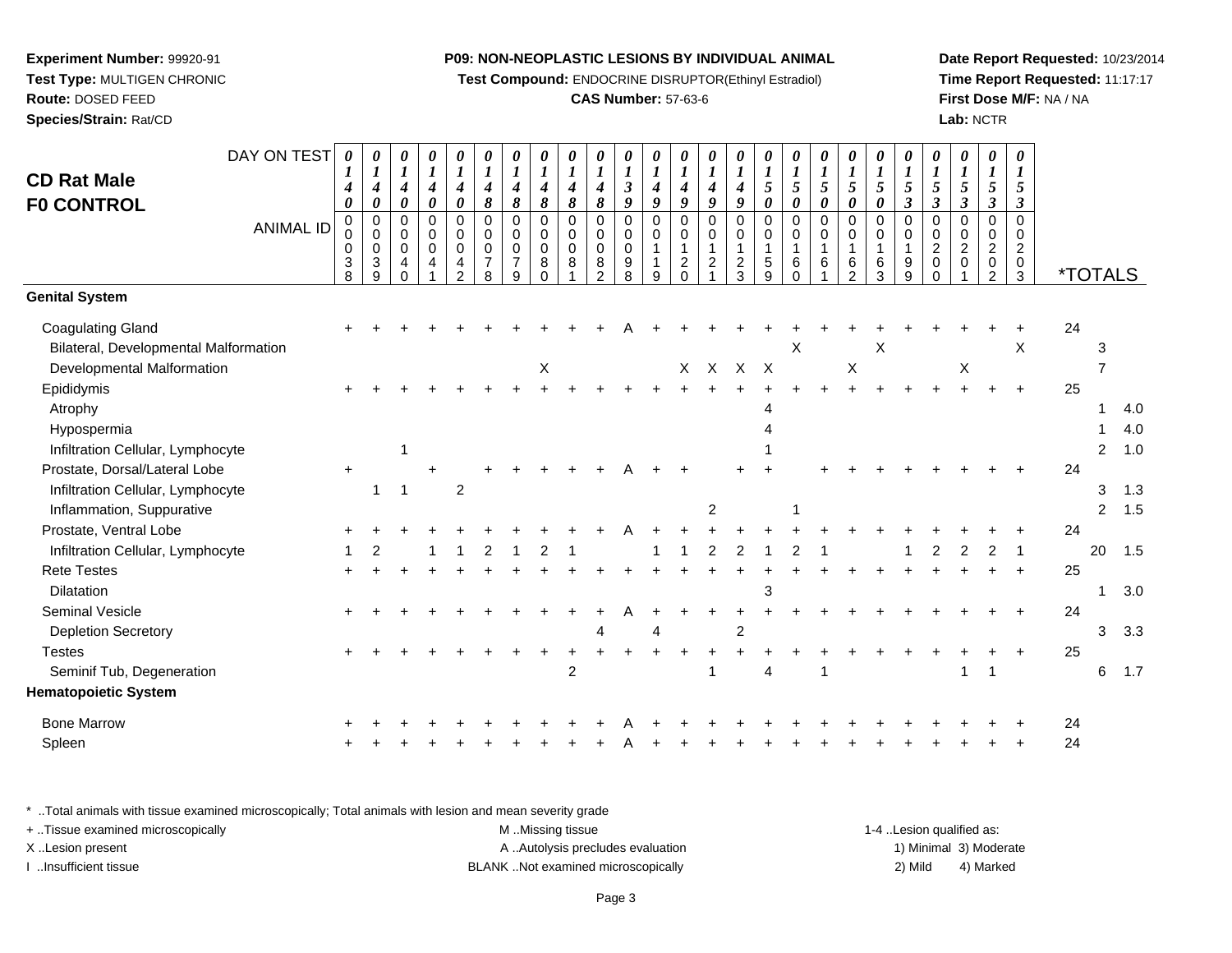**Test Compound:** ENDOCRINE DISRUPTOR(Ethinyl Estradiol)

# **CAS Number:** 57-63-6

**Date Report Requested:** 10/23/2014**Time Report Requested:** 11:17:17**First Dose M/F:** NA / NA**Lab:** NCTR

| <b>CD Rat Male</b><br><b>FO CONTROL</b>                                                       | DAY ON TEST<br><b>ANIMAL ID</b> | $\boldsymbol{\theta}$<br>1<br>$\boldsymbol{4}$<br>$\boldsymbol{\theta}$<br>$\mathbf 0$<br>0<br>0<br>$\ensuremath{\mathsf{3}}$<br>8 | 0<br>$\boldsymbol{l}$<br>$\boldsymbol{4}$<br>$\pmb{\theta}$<br>$\mathsf 0$<br>0<br>$\pmb{0}$<br>$\ensuremath{\mathsf{3}}$<br>9 | 0<br>$\boldsymbol{l}$<br>4<br>0<br>$\pmb{0}$<br>$\mathsf 0$<br>0<br>4<br>$\Omega$ | $\pmb{\theta}$<br>$\boldsymbol{l}$<br>$\boldsymbol{4}$<br>$\boldsymbol{\theta}$<br>$\Omega$<br>$\pmb{0}$<br>0<br>$\overline{\mathbf{4}}$ | 0<br>$\boldsymbol{l}$<br>$\boldsymbol{4}$<br>$\boldsymbol{\theta}$<br>$\pmb{0}$<br>$\mathbf 0$<br>$\pmb{0}$<br>$\overline{\mathbf{4}}$<br>2 | 0<br>$\boldsymbol{l}$<br>$\boldsymbol{4}$<br>8<br>$\Omega$<br>0<br>0<br>$\overline{7}$<br>8 | 0<br>$\boldsymbol{l}$<br>$\boldsymbol{4}$<br>$\pmb{8}$<br>$\Omega$<br>0<br>$\mathbf 0$<br>$\overline{7}$<br>9 | 0<br>$\boldsymbol{l}$<br>$\boldsymbol{4}$<br>8<br>$\Omega$<br>0<br>$\mathbf 0$<br>8<br>$\Omega$ | $\begin{matrix} 0 \\ 1 \end{matrix}$<br>$\boldsymbol{4}$<br>8<br>$\mathbf 0$<br>0<br>$\pmb{0}$<br>8 | $\frac{\boldsymbol{\theta}}{\boldsymbol{I}}$<br>$\boldsymbol{4}$<br>8<br>0<br>0<br>0<br>$\bf8$<br>$\mathcal{P}$ | 0<br>$\boldsymbol{l}$<br>$\boldsymbol{\mathfrak{z}}$<br>9<br>0<br>$\mathsf 0$<br>$\pmb{0}$<br>9<br>8 | 0<br>$\boldsymbol{l}$<br>$\boldsymbol{4}$<br>9<br>$\Omega$<br>0<br>$\mathbf{1}$<br>1<br>9 | 0<br>$\boldsymbol{l}$<br>$\boldsymbol{4}$<br>9<br>$\Omega$<br>0<br>$\mathbf{1}$<br>$\overline{\mathbf{c}}$<br>$\Omega$ | 0<br>$\boldsymbol{l}$<br>$\boldsymbol{4}$<br>$\boldsymbol{g}$<br>$\Omega$<br>0<br>$\mathbf 1$<br>$\overline{c}$ | 0<br>$\boldsymbol{l}$<br>$\boldsymbol{4}$<br>9<br>$\mathbf 0$<br>0<br>1<br>$\frac{2}{3}$ | 0<br>$\boldsymbol{l}$<br>$\sqrt{5}$<br>$\boldsymbol{\theta}$<br>$\mathbf 0$<br>0<br>1<br>$\,$ 5 $\,$<br>$\mathbf{q}$ | 0<br>$\boldsymbol{l}$<br>5<br>0<br>0<br>0<br>6<br>$\Omega$ | 0<br>$\boldsymbol{l}$<br>$\mathfrak{s}$<br>0<br>0<br>0<br>6 | 0<br>$\boldsymbol{l}$<br>5<br>$\boldsymbol{\theta}$<br>$\Omega$<br>$\pmb{0}$<br>$\mathbf{1}$<br>$\frac{6}{2}$ | 0<br>$\boldsymbol{l}$<br>$\mathfrak{s}$<br>$\pmb{\theta}$<br>$\mathbf 0$<br>$\mathbf 0$<br>1<br>$^6_3$ | 0<br>$\boldsymbol{l}$<br>$\mathfrak{S}$<br>$\boldsymbol{\beta}$<br>$\Omega$<br>0<br>9<br>9 | 0<br>$\boldsymbol{l}$<br>5<br>$\boldsymbol{\beta}$<br>$\Omega$<br>0<br>$\overline{c}$<br>$\pmb{0}$<br>$\Omega$ | 0<br>$\boldsymbol{l}$<br>$\sqrt{5}$<br>$\boldsymbol{\beta}$<br>$\Omega$<br>0<br>$\overline{c}$<br>$\pmb{0}$ | $\pmb{\theta}$<br>$\boldsymbol{l}$<br>5<br>$\boldsymbol{\beta}$<br>$\mathbf 0$<br>$\mathbf 0$<br>$\boldsymbol{2}$<br>$\pmb{0}$<br>$\mathfrak{p}$ | 0<br>$\boldsymbol{l}$<br>5<br>$\mathfrak{z}$<br>0<br>0<br>$\overline{c}$<br>$_{3}^{\rm 0}$ | <i><b>*TOTALS</b></i> |                     |            |
|-----------------------------------------------------------------------------------------------|---------------------------------|------------------------------------------------------------------------------------------------------------------------------------|--------------------------------------------------------------------------------------------------------------------------------|-----------------------------------------------------------------------------------|------------------------------------------------------------------------------------------------------------------------------------------|---------------------------------------------------------------------------------------------------------------------------------------------|---------------------------------------------------------------------------------------------|---------------------------------------------------------------------------------------------------------------|-------------------------------------------------------------------------------------------------|-----------------------------------------------------------------------------------------------------|-----------------------------------------------------------------------------------------------------------------|------------------------------------------------------------------------------------------------------|-------------------------------------------------------------------------------------------|------------------------------------------------------------------------------------------------------------------------|-----------------------------------------------------------------------------------------------------------------|------------------------------------------------------------------------------------------|----------------------------------------------------------------------------------------------------------------------|------------------------------------------------------------|-------------------------------------------------------------|---------------------------------------------------------------------------------------------------------------|--------------------------------------------------------------------------------------------------------|--------------------------------------------------------------------------------------------|----------------------------------------------------------------------------------------------------------------|-------------------------------------------------------------------------------------------------------------|--------------------------------------------------------------------------------------------------------------------------------------------------|--------------------------------------------------------------------------------------------|-----------------------|---------------------|------------|
| Hyperplasia, Lymphoid<br>Pigmentation<br>Thymus<br><b>Integumentary System</b>                |                                 |                                                                                                                                    |                                                                                                                                |                                                                                   |                                                                                                                                          |                                                                                                                                             |                                                                                             |                                                                                                               |                                                                                                 |                                                                                                     |                                                                                                                 |                                                                                                      | 1                                                                                         |                                                                                                                        |                                                                                                                 |                                                                                          |                                                                                                                      |                                                            | 2                                                           |                                                                                                               |                                                                                                        |                                                                                            |                                                                                                                |                                                                                                             |                                                                                                                                                  |                                                                                            | 24                    | $\overline{2}$      | 1.0<br>1.5 |
| Mammary Gland<br>Alveolus, Hyperplasia<br>Duct, Hyperplasia<br>Skin<br>Musculoskeletal System |                                 | $\pm$                                                                                                                              |                                                                                                                                |                                                                                   |                                                                                                                                          |                                                                                                                                             |                                                                                             |                                                                                                               |                                                                                                 |                                                                                                     | 1                                                                                                               | ÷                                                                                                    |                                                                                           |                                                                                                                        |                                                                                                                 |                                                                                          |                                                                                                                      |                                                            |                                                             | 1                                                                                                             |                                                                                                        |                                                                                            |                                                                                                                |                                                                                                             |                                                                                                                                                  |                                                                                            | 24<br>-1              | 1<br>$\overline{2}$ | 1.0<br>1.0 |
| Bone<br>Nervous System                                                                        |                                 |                                                                                                                                    |                                                                                                                                |                                                                                   |                                                                                                                                          |                                                                                                                                             |                                                                                             |                                                                                                               |                                                                                                 |                                                                                                     |                                                                                                                 |                                                                                                      |                                                                                           |                                                                                                                        |                                                                                                                 |                                                                                          |                                                                                                                      |                                                            |                                                             |                                                                                                               |                                                                                                        |                                                                                            |                                                                                                                |                                                                                                             |                                                                                                                                                  |                                                                                            | 25                    |                     |            |
| <b>Brain</b><br>Spinal Cord<br><b>Respiratory System</b>                                      |                                 |                                                                                                                                    |                                                                                                                                |                                                                                   |                                                                                                                                          |                                                                                                                                             |                                                                                             |                                                                                                               |                                                                                                 |                                                                                                     |                                                                                                                 | $\pm$<br>$+$                                                                                         |                                                                                           |                                                                                                                        |                                                                                                                 |                                                                                          |                                                                                                                      |                                                            |                                                             |                                                                                                               |                                                                                                        |                                                                                            |                                                                                                                |                                                                                                             |                                                                                                                                                  |                                                                                            |                       |                     |            |
| Lung<br>Trachea<br><b>Special Senses System</b>                                               |                                 |                                                                                                                                    |                                                                                                                                |                                                                                   |                                                                                                                                          |                                                                                                                                             |                                                                                             |                                                                                                               |                                                                                                 |                                                                                                     |                                                                                                                 | $\ddot{}$<br>Α                                                                                       |                                                                                           |                                                                                                                        |                                                                                                                 |                                                                                          |                                                                                                                      |                                                            |                                                             |                                                                                                               |                                                                                                        |                                                                                            |                                                                                                                |                                                                                                             |                                                                                                                                                  |                                                                                            | $\mathbf 0$           |                     |            |
| Eye<br>Autolysis                                                                              |                                 |                                                                                                                                    |                                                                                                                                |                                                                                   |                                                                                                                                          |                                                                                                                                             |                                                                                             |                                                                                                               |                                                                                                 |                                                                                                     |                                                                                                                 | $\pm$<br>4                                                                                           |                                                                                           |                                                                                                                        |                                                                                                                 |                                                                                          |                                                                                                                      |                                                            |                                                             |                                                                                                               |                                                                                                        |                                                                                            |                                                                                                                |                                                                                                             |                                                                                                                                                  |                                                                                            | 1                     | 1                   | 4.0        |

\* ..Total animals with tissue examined microscopically; Total animals with lesion and mean severity grade

**Experiment Number:** 99920-91**Test Type:** MULTIGEN CHRONIC

| + Tissue examined microscopically | M Missing tissue                   | 1-4 Lesion qualified as: |                        |
|-----------------------------------|------------------------------------|--------------------------|------------------------|
| X Lesion present                  | A Autolysis precludes evaluation   |                          | 1) Minimal 3) Moderate |
| Insufficient tissue               | BLANK Not examined microscopically | 2) Mild                  | 4) Marked              |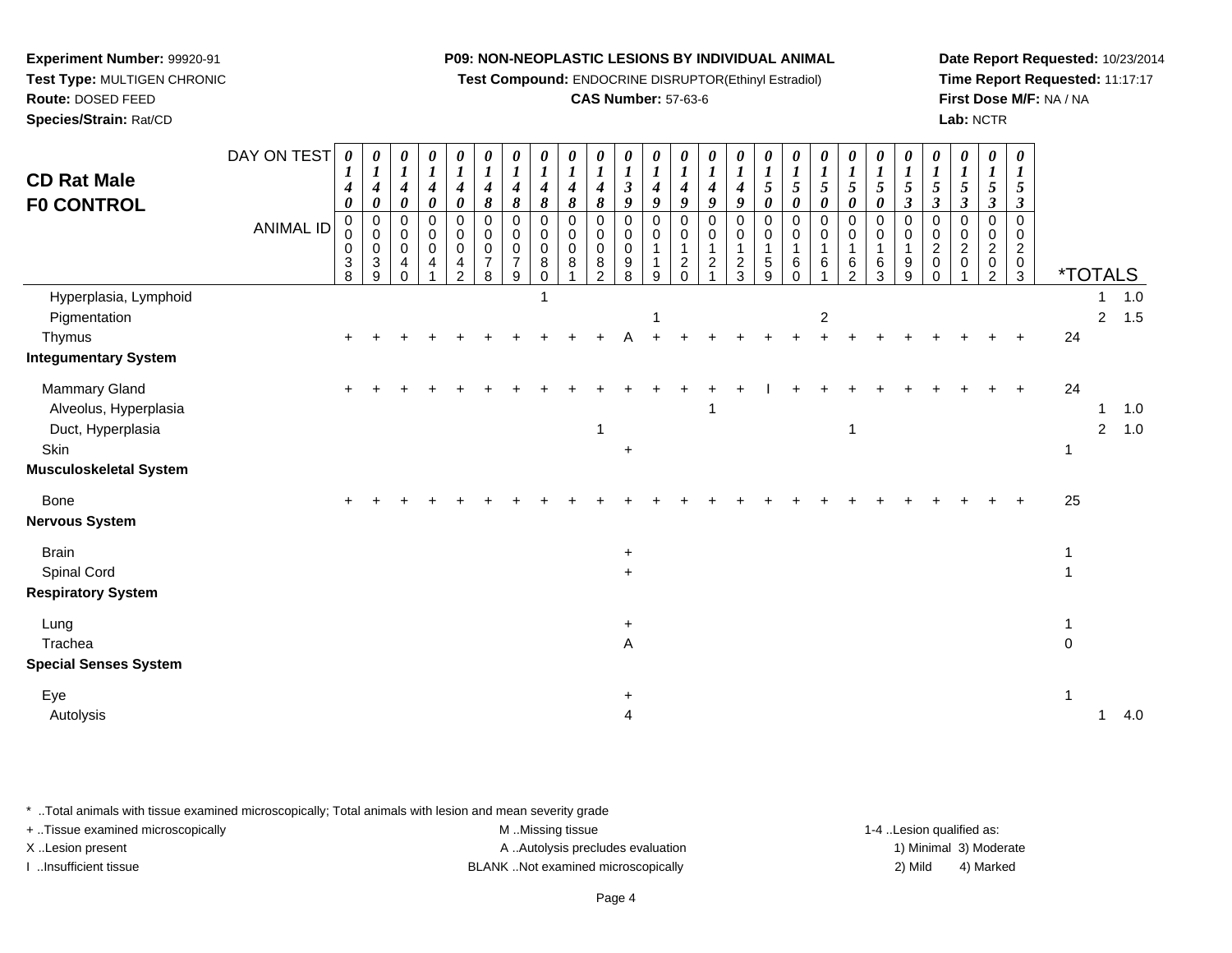**Test Compound:** ENDOCRINE DISRUPTOR(Ethinyl Estradiol)

# **CAS Number:** 57-63-6

**Date Report Requested:** 10/23/2014**Time Report Requested:** 11:17:17**First Dose M/F:** NA / NA**Lab:** NCTR

| <b>CD Rat Male</b>                | DAY ON TEST      | 0<br>$\mathbf{I}$ | $\boldsymbol{\theta}$<br>$\mathbf{I}$ | $\boldsymbol{\theta}$                  | $\boldsymbol{\theta}$<br>$\mathbf{I}$<br>$\mathbf{I}$ | 0<br>$\mathbf{I}$                           | $\boldsymbol{\theta}$<br>$\mathbf{I}$<br>$\mathbf{I}$ | $\boldsymbol{\theta}$<br>$\mathbf{r}$              | $\boldsymbol{\theta}$      | $\boldsymbol{\theta}$ |                  | $\boldsymbol{\mathit{U}}$ | $\boldsymbol{\theta}$ | $\boldsymbol{\theta}$    | $\boldsymbol{\theta}$ | $\boldsymbol{\theta}$         | $\boldsymbol{\theta}$              | $\boldsymbol{\theta}$           | $\boldsymbol{\theta}$<br>$\boldsymbol{l}$ | U                    | $\boldsymbol{\theta}$    | $\boldsymbol{\theta}$ | 0<br>$\mathbf{I}$                      | 0                   | 0                                           | $\boldsymbol{\theta}$ |                       |     |
|-----------------------------------|------------------|-------------------|---------------------------------------|----------------------------------------|-------------------------------------------------------|---------------------------------------------|-------------------------------------------------------|----------------------------------------------------|----------------------------|-----------------------|------------------|---------------------------|-----------------------|--------------------------|-----------------------|-------------------------------|------------------------------------|---------------------------------|-------------------------------------------|----------------------|--------------------------|-----------------------|----------------------------------------|---------------------|---------------------------------------------|-----------------------|-----------------------|-----|
|                                   |                  | 4<br>0            | 4<br>$\boldsymbol{\theta}$            | 4<br>0                                 | 4<br>$\boldsymbol{\theta}$                            | 4<br>0                                      | 4<br>8                                                | 4<br>8                                             | 4<br>8                     | 4<br>8                |                  |                           | O                     | 4<br>$\boldsymbol{a}$    | 4<br>O                | 4<br>$\boldsymbol{q}$         | 5<br>0                             | 5<br>0                          | 0                                         | J<br>0               | 0                        |                       | 5<br>3                                 | $5\overline{)}$     | 5<br>3                                      |                       |                       |     |
| <b>FO CONTROL</b>                 | <b>ANIMAL ID</b> | 0<br>3<br>8       | $\mathbf 0$<br>3                      | 0<br>0<br>0<br>$\overline{\mathbf{4}}$ | 0<br>$\mathsf 0$<br>$\pmb{0}$<br>4                    | 0<br>0<br>$\mathbf 0$<br>4<br>$\mathcal{P}$ | $\mathbf 0$<br>$\pmb{0}$<br>$\,0\,$<br>7<br>8         | 0<br>$\pmb{0}$<br>$\pmb{0}$<br>$\overline{ }$<br>9 | 0<br>0<br>$\mathbf 0$<br>8 | 0<br>0<br>0<br>8      | 0<br>0<br>8<br>ົ | 9<br>8                    | 0<br>g                | 0<br>0<br>$\overline{2}$ | $\overline{c}$        | 0<br>0<br>$\overline{c}$<br>3 | 0<br>$\pmb{0}$<br>$\,$ 5 $\,$<br>9 | 0<br>$\pmb{0}$<br>6<br>$\Omega$ | 6                                         | $6\phantom{1}6$<br>ົ | 0<br>$\pmb{0}$<br>6<br>3 | 0<br>9<br>9           | 0<br>0<br>$\overline{\mathbf{c}}$<br>0 | 2<br>$\overline{0}$ | 0<br>0<br>2<br>$\mathbf 0$<br>$\mathcal{P}$ | ∠<br>0<br>3           | <i><b>*TOTALS</b></i> |     |
| <b>Urinary System</b>             |                  |                   |                                       |                                        |                                                       |                                             |                                                       |                                                    |                            |                       |                  |                           |                       |                          |                       |                               |                                    |                                 |                                           |                      |                          |                       |                                        |                     |                                             |                       |                       |     |
| Kidney                            |                  |                   |                                       |                                        |                                                       |                                             |                                                       |                                                    |                            |                       |                  |                           |                       |                          |                       |                               |                                    |                                 |                                           |                      |                          |                       |                                        |                     |                                             |                       | 24                    |     |
| Cortex, Cyst                      |                  | X                 |                                       | X                                      |                                                       | X                                           |                                                       |                                                    | X                          |                       |                  |                           |                       |                          |                       |                               |                                    |                                 |                                           |                      |                          |                       |                                        |                     |                                             |                       | 4                     |     |
| <b>Hyaline Droplet</b>            |                  |                   |                                       |                                        |                                                       |                                             |                                                       |                                                    |                            |                       |                  |                           |                       |                          |                       |                               |                                    |                                 |                                           |                      |                          |                       |                                        |                     |                                             |                       | $\overline{2}$        | 1.0 |
| Infiltration Cellular, Lymphocyte |                  |                   |                                       |                                        |                                                       |                                             |                                                       |                                                    |                            |                       |                  |                           |                       |                          |                       |                               |                                    |                                 |                                           |                      |                          |                       | 2                                      |                     |                                             | $\overline{2}$        | 17                    | 1.2 |
| Interstitium, Fibrosis            |                  |                   |                                       |                                        |                                                       |                                             |                                                       |                                                    |                            |                       |                  |                           |                       |                          |                       |                               |                                    |                                 |                                           |                      |                          |                       |                                        |                     |                                             | 1                     | $\overline{2}$        | 1.0 |
| Renal Tubule, Degeneration        |                  |                   |                                       |                                        |                                                       |                                             |                                                       |                                                    |                            |                       |                  |                           |                       |                          |                       |                               |                                    |                                 |                                           |                      |                          |                       |                                        |                     |                                             |                       | $2^{\circ}$           | 1.0 |
| Renal Tubule, Dilatation          |                  |                   |                                       |                                        | 2                                                     |                                             |                                                       | $\overline{2}$                                     |                            |                       |                  |                           |                       | $\overline{2}$           |                       | -1                            |                                    |                                 |                                           |                      |                          |                       |                                        |                     |                                             | 2                     | 6                     | 1.7 |
| Renal Tubule, Mineralization      |                  |                   |                                       |                                        |                                                       |                                             |                                                       |                                                    |                            |                       |                  |                           |                       |                          |                       |                               |                                    |                                 |                                           |                      |                          |                       |                                        |                     |                                             |                       |                       | 1.0 |
| Renal Tubule, Regeneration        |                  |                   |                                       |                                        |                                                       |                                             |                                                       |                                                    |                            |                       |                  |                           |                       |                          |                       |                               |                                    |                                 |                                           |                      |                          |                       |                                        |                     |                                             | -1                    | 10                    | 1.0 |
|                                   |                  |                   |                                       |                                        |                                                       |                                             |                                                       |                                                    |                            |                       |                  |                           |                       |                          |                       |                               |                                    |                                 |                                           |                      |                          |                       |                                        |                     |                                             |                       |                       |     |

 $\mathbf{r}$  + 1  $\mathbf{r}$  + 1  $\mathbf{r}$ 

\* ..Total animals with tissue examined microscopically; Total animals with lesion and mean severity grade

**Experiment Number:** 99920-91**Test Type:** MULTIGEN CHRONIC

**Route:** DOSED FEED**Species/Strain:** Rat/CD

Urinary Bladder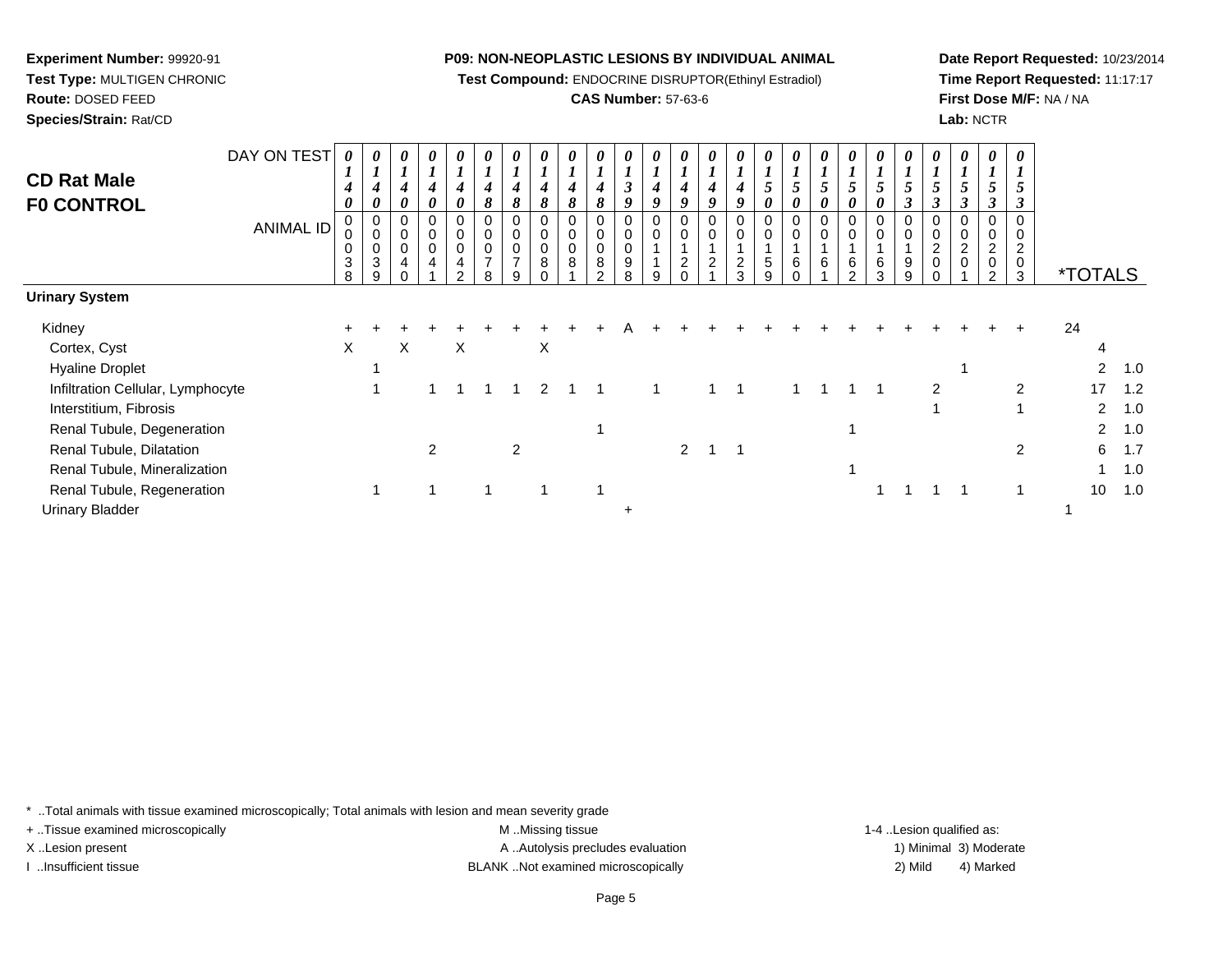**Test Compound:** ENDOCRINE DISRUPTOR(Ethinyl Estradiol)

# **CAS Number:** 57-63-6

**Date Report Requested:** 10/23/2014**Time Report Requested:** 11:17:17**First Dose M/F:** NA / NA**Lab:** NCTR

| <b>CD Rat Male</b><br>F0 2.0 PPB                                                                | DAY ON TEST<br><b>ANIMAL ID</b> | $\boldsymbol{\theta}$<br>4<br>$\boldsymbol{\theta}$<br>$\mathbf 0$<br>$\mathbf 0$<br>0<br>4<br>3 | 0<br>$\boldsymbol{l}$<br>4<br>$\pmb{\theta}$<br>0<br>0<br>0<br>4 | 0<br>$\boldsymbol{I}$<br>$\boldsymbol{4}$<br>$\boldsymbol{\theta}$<br>0<br>0<br>$\mathbf 0$<br>$\overline{4}$<br>5 | 0<br>$\boldsymbol{l}$<br>$\boldsymbol{4}$<br>$\boldsymbol{\theta}$<br>0<br>0<br>$\pmb{0}$<br>4<br>6 | 0<br>$\boldsymbol{l}$<br>4<br>0<br>$\mathbf 0$<br>$\mathbf 0$<br>$\mathbf 0$<br>4<br>$\overline{ }$ | 0<br>$\boldsymbol{l}$<br>$\boldsymbol{4}$<br>8<br>$\Omega$<br>$\mathbf 0$<br>0<br>8<br>3 | 0<br>$\boldsymbol{l}$<br>4<br>$\pmb{8}$<br>$\Omega$<br>$\Omega$<br>$\mathbf 0$<br>8 | 0<br>$\boldsymbol{l}$<br>8<br>$\Omega$<br>$\Omega$<br>$\mathbf 0$<br>8<br>5 | 0<br>$\boldsymbol{l}$<br>4<br>8<br>$\Omega$<br>$\Omega$<br>$\mathbf 0$<br>8<br>6 | 0<br>$\boldsymbol{l}$<br>4<br>8<br>0<br>0<br>$\pmb{0}$<br>8<br>$\overline{ }$ | 0<br>$\boldsymbol{l}$<br>4<br>9<br>0<br>0<br>$\overline{1}$<br>$\frac{2}{4}$ | 0<br>$\boldsymbol{l}$<br>$\boldsymbol{4}$<br>9<br>$\mathbf 0$<br>$\mathbf 0$<br>$\mathbf{1}$<br>$\frac{2}{5}$ | 0<br>$\boldsymbol{l}$<br>$\boldsymbol{4}$<br>9<br>$\mathbf 0$<br>0<br>$\mathbf 1$<br>$\frac{2}{6}$ | 0<br>$\boldsymbol{l}$<br>$\boldsymbol{4}$<br>$\boldsymbol{g}$<br>$\mathbf 0$<br>0<br>1<br>$\overline{a}$<br>$\overline{7}$ | 0<br>$\boldsymbol{l}$<br>$\frac{4}{9}$<br>$\pmb{0}$<br>0<br>$\mathbf{1}$<br>$\frac{2}{8}$ | 0<br>$\boldsymbol{l}$<br>$\sqrt{5}$<br>$\boldsymbol{\theta}$<br>$\overline{0}$<br>0<br>$\mathbf{1}$<br>$\,6$ | 0<br>$\boldsymbol{l}$<br>$\frac{5}{\theta}$<br>$\overline{0}$<br>$\mathsf 0$<br>$\mathbf{1}$<br>6<br>5 | 0<br>$\boldsymbol{l}$<br>5<br>$\boldsymbol{\theta}$<br>0<br>$\mathbf 0$<br>6<br>6 | 0<br>$\boldsymbol{l}$<br>$\sqrt{5}$<br>$\pmb{\theta}$<br>0<br>$\mathbf 0$<br>$\mathbf{1}$<br>6<br>$\overline{7}$ | 0<br>$\boldsymbol{l}$<br>$5\overline{)}$<br>$\boldsymbol{\theta}$<br>$\pmb{0}$<br>$\mathbf 0$<br>$\mathbf{1}$<br>$\,6\,$<br>8 | 0<br>$\boldsymbol{l}$<br>$\sqrt{5}$<br>$\boldsymbol{\mathfrak{z}}$<br>$\pmb{0}$<br>0<br>$\overline{2}$<br>$\pmb{0}$<br>$\overline{4}$ | 0<br>$\boldsymbol{l}$<br>$5\overline{)}$<br>$\boldsymbol{\beta}$<br>$\Omega$<br>0<br>$\overline{c}$<br>$\pmb{0}$<br>5 | 0<br>$\boldsymbol{l}$<br>$\mathfrak{s}$<br>$\boldsymbol{\beta}$<br>$\Omega$<br>0<br>$\overline{c}$<br>$\pmb{0}$<br>6 | 0<br>$\boldsymbol{l}$<br>5<br>$\boldsymbol{\beta}$<br>$\Omega$<br>0<br>$\boldsymbol{2}$<br>$\pmb{0}$<br>$\overline{7}$ | 0<br>1<br>5<br>$\boldsymbol{\beta}$<br>$\overline{0}$<br>0<br>$\overline{c}$<br>$_{\rm 8}^{\rm 0}$ | <i><b>*TOTALS</b></i> |                |            |
|-------------------------------------------------------------------------------------------------|---------------------------------|--------------------------------------------------------------------------------------------------|------------------------------------------------------------------|--------------------------------------------------------------------------------------------------------------------|-----------------------------------------------------------------------------------------------------|-----------------------------------------------------------------------------------------------------|------------------------------------------------------------------------------------------|-------------------------------------------------------------------------------------|-----------------------------------------------------------------------------|----------------------------------------------------------------------------------|-------------------------------------------------------------------------------|------------------------------------------------------------------------------|---------------------------------------------------------------------------------------------------------------|----------------------------------------------------------------------------------------------------|----------------------------------------------------------------------------------------------------------------------------|-------------------------------------------------------------------------------------------|--------------------------------------------------------------------------------------------------------------|--------------------------------------------------------------------------------------------------------|-----------------------------------------------------------------------------------|------------------------------------------------------------------------------------------------------------------|-------------------------------------------------------------------------------------------------------------------------------|---------------------------------------------------------------------------------------------------------------------------------------|-----------------------------------------------------------------------------------------------------------------------|----------------------------------------------------------------------------------------------------------------------|------------------------------------------------------------------------------------------------------------------------|----------------------------------------------------------------------------------------------------|-----------------------|----------------|------------|
| <b>Alimentary System</b>                                                                        |                                 |                                                                                                  |                                                                  |                                                                                                                    |                                                                                                     |                                                                                                     |                                                                                          |                                                                                     |                                                                             |                                                                                  |                                                                               |                                                                              |                                                                                                               |                                                                                                    |                                                                                                                            |                                                                                           |                                                                                                              |                                                                                                        |                                                                                   |                                                                                                                  |                                                                                                                               |                                                                                                                                       |                                                                                                                       |                                                                                                                      |                                                                                                                        |                                                                                                    |                       |                |            |
| Liver<br>Developmental Malformation<br><b>Cardiovascular System</b>                             |                                 |                                                                                                  |                                                                  |                                                                                                                    |                                                                                                     |                                                                                                     |                                                                                          |                                                                                     |                                                                             |                                                                                  |                                                                               |                                                                              |                                                                                                               |                                                                                                    |                                                                                                                            |                                                                                           |                                                                                                              |                                                                                                        |                                                                                   |                                                                                                                  |                                                                                                                               |                                                                                                                                       |                                                                                                                       |                                                                                                                      | $\ddot{}$<br>$\mathsf X$                                                                                               |                                                                                                    | 1                     | $\mathbf 1$    |            |
| <b>NONE</b><br><b>Endocrine System</b>                                                          |                                 |                                                                                                  |                                                                  |                                                                                                                    |                                                                                                     |                                                                                                     |                                                                                          |                                                                                     |                                                                             |                                                                                  |                                                                               |                                                                              |                                                                                                               |                                                                                                    |                                                                                                                            |                                                                                           |                                                                                                              |                                                                                                        |                                                                                   |                                                                                                                  |                                                                                                                               |                                                                                                                                       |                                                                                                                       |                                                                                                                      |                                                                                                                        |                                                                                                    |                       |                |            |
| <b>NONE</b><br><b>General Body System</b>                                                       |                                 |                                                                                                  |                                                                  |                                                                                                                    |                                                                                                     |                                                                                                     |                                                                                          |                                                                                     |                                                                             |                                                                                  |                                                                               |                                                                              |                                                                                                               |                                                                                                    |                                                                                                                            |                                                                                           |                                                                                                              |                                                                                                        |                                                                                   |                                                                                                                  |                                                                                                                               |                                                                                                                                       |                                                                                                                       |                                                                                                                      |                                                                                                                        |                                                                                                    |                       |                |            |
| <b>NONE</b><br><b>Genital System</b>                                                            |                                 |                                                                                                  |                                                                  |                                                                                                                    |                                                                                                     |                                                                                                     |                                                                                          |                                                                                     |                                                                             |                                                                                  |                                                                               |                                                                              |                                                                                                               |                                                                                                    |                                                                                                                            |                                                                                           |                                                                                                              |                                                                                                        |                                                                                   |                                                                                                                  |                                                                                                                               |                                                                                                                                       |                                                                                                                       |                                                                                                                      |                                                                                                                        |                                                                                                    |                       |                |            |
| <b>Coagulating Gland</b><br>Bilateral, Developmental Malformation<br>Developmental Malformation |                                 |                                                                                                  |                                                                  |                                                                                                                    |                                                                                                     |                                                                                                     |                                                                                          | $\mathsf X$                                                                         | $\boldsymbol{\mathsf{X}}$                                                   |                                                                                  | $\mathsf X$                                                                   | X                                                                            |                                                                                                               | X                                                                                                  | $\boldsymbol{X}$                                                                                                           |                                                                                           |                                                                                                              | $\mathsf X$                                                                                            |                                                                                   | X                                                                                                                |                                                                                                                               |                                                                                                                                       |                                                                                                                       |                                                                                                                      |                                                                                                                        |                                                                                                    | 25                    | $\overline{7}$ |            |
| Epididymis<br>Infiltration Cellular, Lymphocyte<br><b>Preputial Gland</b>                       |                                 |                                                                                                  |                                                                  | 1                                                                                                                  |                                                                                                     |                                                                                                     |                                                                                          |                                                                                     |                                                                             |                                                                                  |                                                                               |                                                                              |                                                                                                               |                                                                                                    |                                                                                                                            |                                                                                           | +                                                                                                            | $\div$                                                                                                 |                                                                                   |                                                                                                                  |                                                                                                                               | $\overline{1}$                                                                                                                        | $\mathbf{1}$                                                                                                          |                                                                                                                      |                                                                                                                        |                                                                                                    | 25<br>$\overline{2}$  | 3              | 1.0        |
| Duct, Dilatation<br>Inflammation, Suppurative                                                   |                                 |                                                                                                  |                                                                  |                                                                                                                    |                                                                                                     |                                                                                                     |                                                                                          |                                                                                     |                                                                             |                                                                                  |                                                                               |                                                                              |                                                                                                               |                                                                                                    |                                                                                                                            |                                                                                           | $\overline{c}$                                                                                               | 2                                                                                                      |                                                                                   |                                                                                                                  |                                                                                                                               |                                                                                                                                       |                                                                                                                       |                                                                                                                      |                                                                                                                        |                                                                                                    |                       | 1<br>2         | 2.0<br>1.5 |
| Prostate, Dorsal/Lateral Lobe<br>Infiltration Cellular, Lymphocyte                              |                                 |                                                                                                  |                                                                  |                                                                                                                    |                                                                                                     |                                                                                                     |                                                                                          |                                                                                     |                                                                             |                                                                                  |                                                                               |                                                                              |                                                                                                               |                                                                                                    |                                                                                                                            | $\overline{2}$                                                                            |                                                                                                              |                                                                                                        |                                                                                   |                                                                                                                  |                                                                                                                               |                                                                                                                                       |                                                                                                                       |                                                                                                                      |                                                                                                                        |                                                                                                    | 25                    | 1              | 2.0        |

\* ..Total animals with tissue examined microscopically; Total animals with lesion and mean severity grade

**Experiment Number:** 99920-91**Test Type:** MULTIGEN CHRONIC

**Route:** DOSED FEED**Species/Strain:** Rat/CD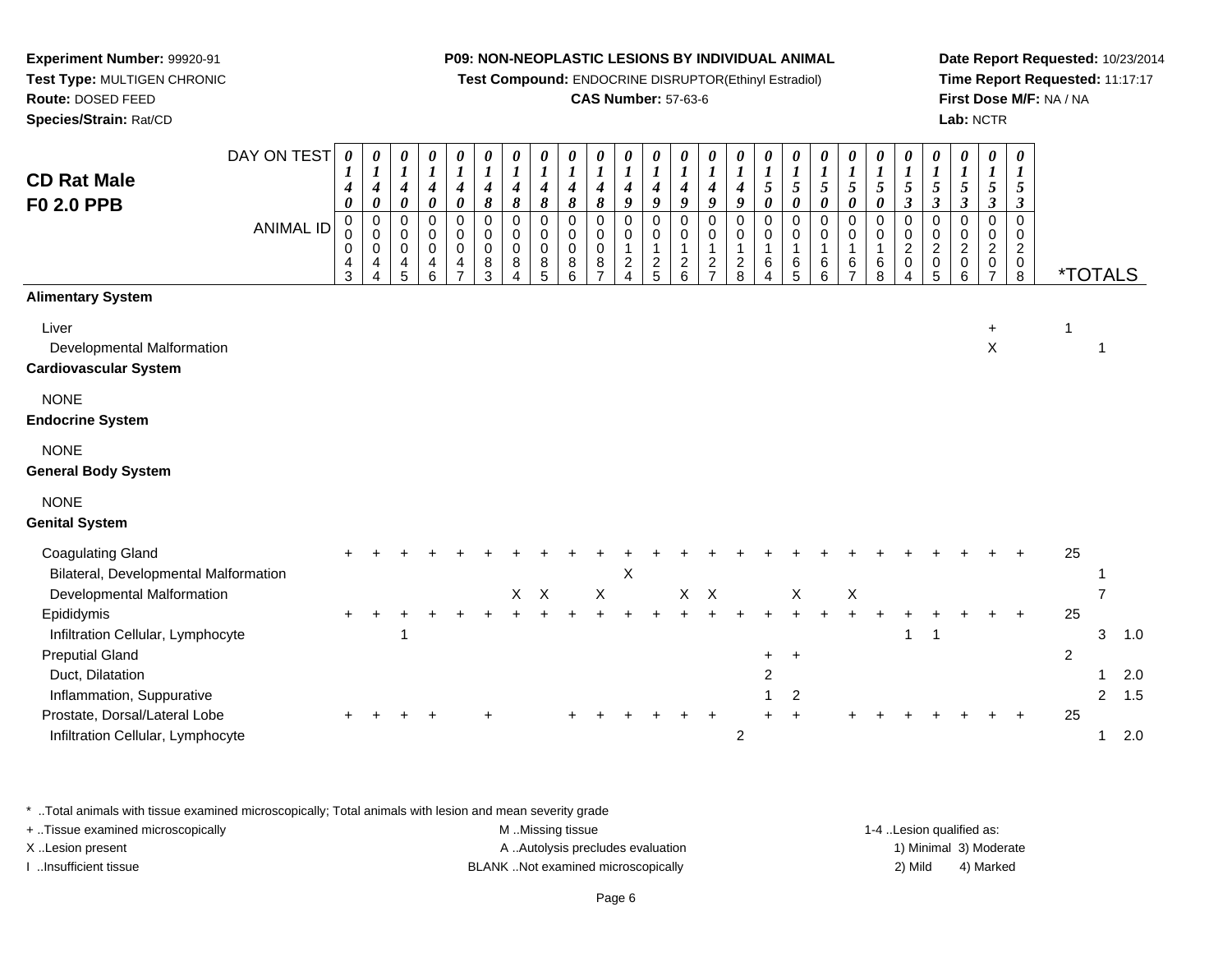**Experiment Number:** 99920-91 **Test Type:** MULTIGEN CHRONIC**Route:** DOSED FEED**Species/Strain:** Rat/CD

# **Test Compound:** ENDOCRINE DISRUPTOR(Ethinyl Estradiol)

# **CAS Number:** 57-63-6

**Date Report Requested:** 10/23/2014**Time Report Requested:** 11:17:17**First Dose M/F:** NA / NA**Lab:** NCTR

| <b>CD Rat Male</b><br>F0 2.0 PPB                                                                                                                        | DAY ON TEST      | $\boldsymbol{\theta}$<br>1<br>4<br>0 | 0<br>$\boldsymbol{l}$<br>4<br>0 | 0<br>$\boldsymbol{l}$<br>4<br>0 | 0<br>$\boldsymbol{l}$<br>4<br>0 | 0<br>$\boldsymbol{l}$<br>$\boldsymbol{4}$<br>0 | $\boldsymbol{\theta}$<br>$\boldsymbol{l}$<br>$\boldsymbol{4}$<br>8 | 0<br>$\boldsymbol{l}$<br>4<br>8 | 0<br>$\boldsymbol{l}$<br>4<br>8 | 0<br>1<br>4<br>8      | 0<br>$\boldsymbol{l}$<br>4<br>8 | 0<br>$\boldsymbol{l}$<br>4<br>9                      | 0<br>$\boldsymbol{l}$<br>4<br>9   | 0<br>$\boldsymbol{l}$<br>$\boldsymbol{4}$<br>9      | 0<br>$\boldsymbol{l}$<br>4<br>9 | 0<br>$\boldsymbol{l}$<br>$\boldsymbol{4}$<br>9             | 0<br>1<br>$\mathfrak{s}$<br>0 | 0<br>$\boldsymbol{l}$<br>$\mathfrak{s}$<br>0 | 0<br>$\boldsymbol{l}$<br>5<br>0 | 0<br>$\boldsymbol{l}$<br>5<br>0         | 0<br>$\boldsymbol{l}$<br>$\sqrt{5}$<br>0 | 0<br>1<br>5<br>3                   | 0<br>$\boldsymbol{l}$<br>5<br>$\boldsymbol{\beta}$                        | 0<br>1<br>5<br>3                                       | 0<br>1<br>5<br>3              | $\boldsymbol{\theta}$<br>$\boldsymbol{l}$<br>5<br>$\boldsymbol{\beta}$ |         |                               |                          |
|---------------------------------------------------------------------------------------------------------------------------------------------------------|------------------|--------------------------------------|---------------------------------|---------------------------------|---------------------------------|------------------------------------------------|--------------------------------------------------------------------|---------------------------------|---------------------------------|-----------------------|---------------------------------|------------------------------------------------------|-----------------------------------|-----------------------------------------------------|---------------------------------|------------------------------------------------------------|-------------------------------|----------------------------------------------|---------------------------------|-----------------------------------------|------------------------------------------|------------------------------------|---------------------------------------------------------------------------|--------------------------------------------------------|-------------------------------|------------------------------------------------------------------------|---------|-------------------------------|--------------------------|
|                                                                                                                                                         | <b>ANIMAL ID</b> | 0<br>0<br>0<br>4<br>3                | 0<br>0<br>0<br>4<br>4           | 0<br>0<br>$\pmb{0}$<br>4<br>5   | 0<br>0<br>$\pmb{0}$<br>4<br>6   | 0<br>0<br>$\mathbf 0$<br>4                     | 0<br>0<br>$\pmb{0}$<br>8<br>3                                      | 0<br>0<br>0<br>8<br>4           | 0<br>0<br>0<br>8<br>5           | 0<br>0<br>0<br>8<br>6 | 0<br>0<br>$\pmb{0}$<br>8        | 0<br>$\mathbf 0$<br>$\overline{c}$<br>$\overline{4}$ | 0<br>$\mathbf 0$<br>$\frac{2}{5}$ | 0<br>0<br>$\mathbf{1}$<br>$\boldsymbol{2}$<br>$\,6$ | 0<br>0<br>1<br>$\frac{2}{7}$    | $\mathbf 0$<br>$\mathbf 0$<br>$\mathbf 1$<br>$\frac{2}{8}$ | 0<br>0<br>1<br>6<br>4         | 0<br>0<br>6<br>$\overline{5}$                | 0<br>0<br>$\,6$<br>6            | 0<br>$\mathbf 0$<br>6<br>$\overline{7}$ | 0<br>0<br>$\mathbf 1$<br>6<br>8          | 0<br>0<br>$\overline{c}$<br>0<br>4 | $\mathbf 0$<br>$\mathbf 0$<br>$\overline{2}$<br>$\mathbf 0$<br>$\sqrt{5}$ | $\mathbf 0$<br>0<br>$\overline{c}$<br>$\mathbf 0$<br>6 | 0<br>0<br>$\overline{c}$<br>0 | 0<br>0<br>$\overline{c}$<br>$\boldsymbol{0}$<br>8                      |         | <i><b>*TOTALS</b></i>         |                          |
| Inflammation, Suppurative                                                                                                                               |                  |                                      |                                 |                                 |                                 | 2                                              |                                                                    |                                 | $\overline{2}$                  |                       |                                 |                                                      |                                   |                                                     |                                 |                                                            |                               |                                              |                                 |                                         |                                          |                                    |                                                                           |                                                        |                               |                                                                        |         | 4                             | 1.5                      |
| Prostate, Ventral Lobe                                                                                                                                  |                  |                                      |                                 |                                 |                                 |                                                |                                                                    |                                 |                                 |                       |                                 |                                                      |                                   |                                                     |                                 |                                                            |                               |                                              |                                 |                                         |                                          |                                    |                                                                           |                                                        |                               |                                                                        | 25      |                               |                          |
| Infiltration Cellular, Lymphocyte                                                                                                                       |                  |                                      |                                 |                                 |                                 | 2                                              |                                                                    | 2                               | 3                               |                       |                                 |                                                      |                                   |                                                     |                                 |                                                            |                               |                                              |                                 |                                         |                                          |                                    | 2                                                                         |                                                        | 2                             | -1                                                                     |         | 18                            | 1.6                      |
| <b>Rete Testes</b><br><b>Dilatation</b>                                                                                                                 |                  |                                      |                                 |                                 |                                 |                                                |                                                                    |                                 |                                 |                       |                                 |                                                      |                                   |                                                     |                                 |                                                            |                               |                                              | 2                               |                                         |                                          |                                    |                                                                           |                                                        |                               |                                                                        | 23      |                               | 2.0                      |
| Seminal Vesicle<br><b>Depletion Secretory</b>                                                                                                           |                  |                                      |                                 |                                 |                                 |                                                |                                                                    |                                 |                                 |                       |                                 | 3                                                    |                                   | 2                                                   |                                 |                                                            |                               |                                              |                                 |                                         |                                          |                                    |                                                                           |                                                        |                               |                                                                        | 25      | $\overline{c}$                | 2.5                      |
| <b>Testes</b><br>Seminif Tub, Degeneration<br><b>Hematopoietic System</b>                                                                               |                  |                                      |                                 |                                 |                                 | 3                                              |                                                                    |                                 |                                 |                       |                                 |                                                      |                                   |                                                     |                                 |                                                            |                               |                                              |                                 |                                         |                                          |                                    |                                                                           |                                                        |                               |                                                                        | 25      | 2                             | 2.0                      |
| <b>NONE</b><br><b>Integumentary System</b>                                                                                                              |                  |                                      |                                 |                                 |                                 |                                                |                                                                    |                                 |                                 |                       |                                 |                                                      |                                   |                                                     |                                 |                                                            |                               |                                              |                                 |                                         |                                          |                                    |                                                                           |                                                        |                               |                                                                        |         |                               |                          |
| <b>Mammary Gland</b><br>Alveolus, Hyperplasia<br>Duct, Hyperplasia<br>Skin<br>Epidermis, Hyperplasia<br>Hyperkeratosis<br><b>Musculoskeletal System</b> |                  |                                      |                                 |                                 |                                 |                                                |                                                                    |                                 |                                 |                       | 1                               |                                                      |                                   | $\ddot{}$<br>$\overline{c}$                         |                                 | $\overline{c}$                                             |                               | $\overline{2}$                               |                                 |                                         |                                          |                                    |                                                                           |                                                        |                               |                                                                        | 24<br>1 | $\overline{c}$<br>1<br>1<br>1 | 2.0<br>1.0<br>2.0<br>1.0 |
| <b>NONE</b><br><b>Nervous System</b>                                                                                                                    |                  |                                      |                                 |                                 |                                 |                                                |                                                                    |                                 |                                 |                       |                                 |                                                      |                                   |                                                     |                                 |                                                            |                               |                                              |                                 |                                         |                                          |                                    |                                                                           |                                                        |                               |                                                                        |         |                               |                          |

\* ..Total animals with tissue examined microscopically; Total animals with lesion and mean severity grade

+ ..Tissue examined microscopically examined microscopically examined as:  $M$  ..Missing tissue 1-4 ..Lesion qualified as: X..Lesion present **A ..Autolysis precludes evaluation** A ..Autolysis precludes evaluation 1) Minimal 3) Moderate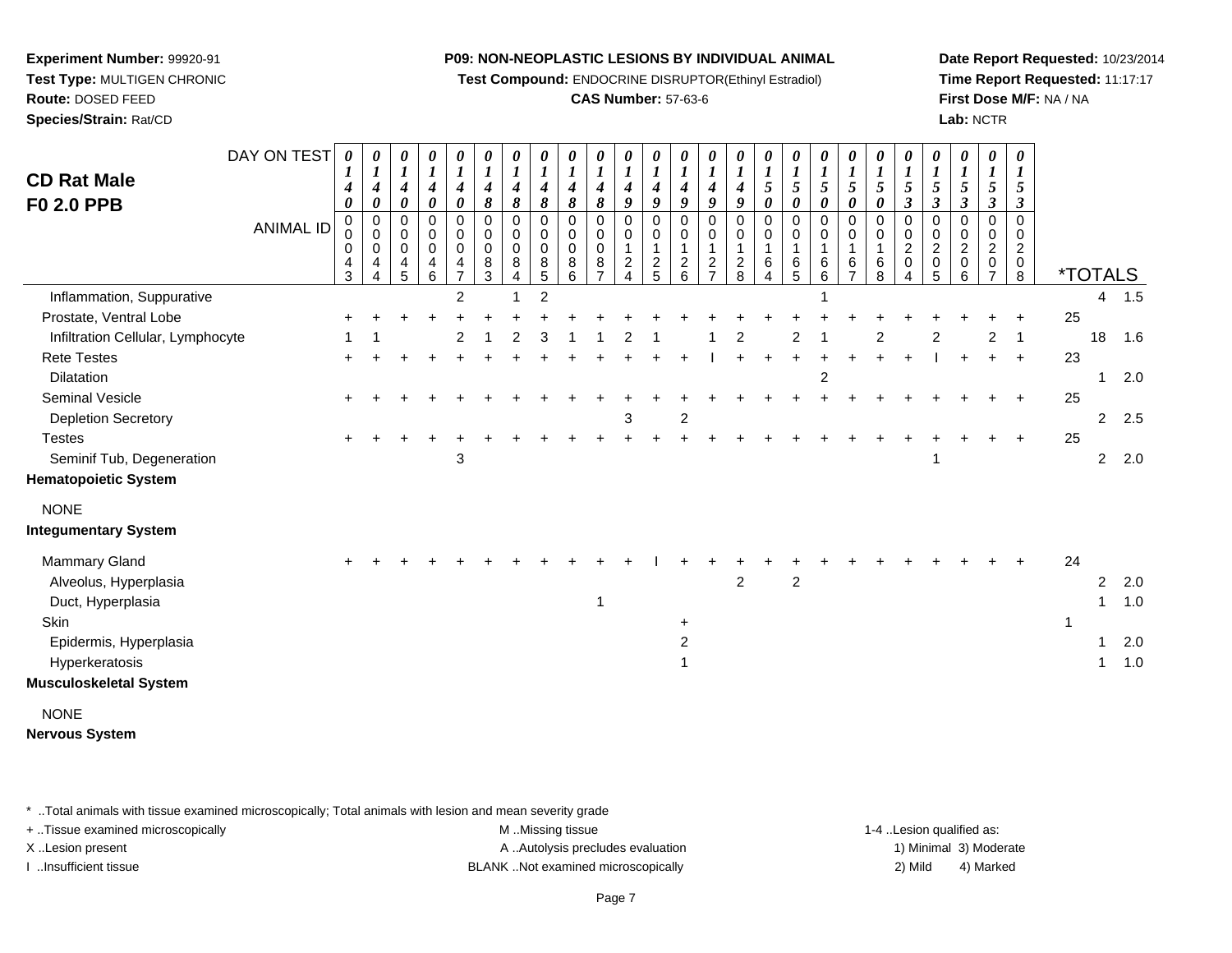**Test Compound:** ENDOCRINE DISRUPTOR(Ethinyl Estradiol)

#### **CAS Number:** 57-63-6

*0 1*

*0 1*

*1 5*

0

**Date Report Requested:** 10/23/2014**Time Report Requested:** 11:17:17**First Dose M/F:** NA / NA**Lab:** NCTR

\*TOTALS

|                    | DAY ON TEST | 0      | $\boldsymbol{\theta}$ | $\boldsymbol{\theta}$ | 0      | 0                          | 0             | 0      | 0      | 0      | 0      | $\boldsymbol{\theta}$ | 0      | 0      | 0      |
|--------------------|-------------|--------|-----------------------|-----------------------|--------|----------------------------|---------------|--------|--------|--------|--------|-----------------------|--------|--------|--------|
| <b>CD Rat Male</b> |             | 4<br>0 | 4<br>0                | 4<br>0                | 4<br>0 | 4<br>$\boldsymbol{\theta}$ | 4<br>8        | 4<br>8 | 4<br>8 | 4<br>8 | 4<br>8 | 4<br>9                | 4<br>9 | 4<br>9 | 4<br>9 |
| <b>F0 2.0 PPB</b>  | ANIMAL ID   | 0      | 0                     | 0                     | 0      | 0                          | 0             | 0      | 0      | 0      | 0      | 0                     | 0      | 0      | 0      |
|                    |             | 0      | 0                     | 0<br>0                | 0<br>0 | 0<br>0                     | 0<br>$\Omega$ | 0<br>0 | 0<br>0 | 0<br>0 | 0<br>0 | 0                     | 0      | 0      | 0      |
|                    |             | 4<br>3 | 4<br>4                | 4<br>5                | 4<br>6 | $\overline{4}$<br>⇁        | 8<br>3        | 8<br>4 | 8<br>5 | 8<br>6 | 8<br>⇁ | 2<br>4                | 2<br>5 | 2<br>6 | 2      |
| Nervous System     |             |        |                       |                       |        |                            |               |        |        |        |        |                       |        |        |        |
| <b>NONE</b>        |             |        |                       |                       |        |                            |               |        |        |        |        |                       |        |        |        |

#### **Respiratory System**

NONE

#### **Special Senses System**

**Experiment Number:** 99920-91**Test Type:** MULTIGEN CHRONIC

**Route:** DOSED FEED**Species/Strain:** Rat/CD

#### NONE

#### **Urinary System**

| Kidney                            | $+$ $+$ | 4 |                |            |
|-----------------------------------|---------|---|----------------|------------|
| Cortex, Cyst                      | $\sim$  |   |                |            |
| Infiltration Cellular, Lymphocyte |         |   | $\overline{2}$ | 2.0        |
| Interstitium, Fibrosis            |         |   |                | 2.0        |
| Renal Tubule, Degeneration        |         | າ |                | $2 \t 1.5$ |
| Renal Tubule, Dilatation          |         | 4 |                | 4.0        |
| Renal Tubule, Regeneration        |         |   | $\mathbf{2}$   | 1.0        |

\* ..Total animals with tissue examined microscopically; Total animals with lesion and mean severity grade

+ ..Tissue examined microscopically examined microscopically examined as:  $M$  ..Missing tissue 1-4 ..Lesion qualified as: X..Lesion present **A ..Autolysis precludes evaluation** A ..Autolysis precludes evaluation 1) Minimal 3) Moderate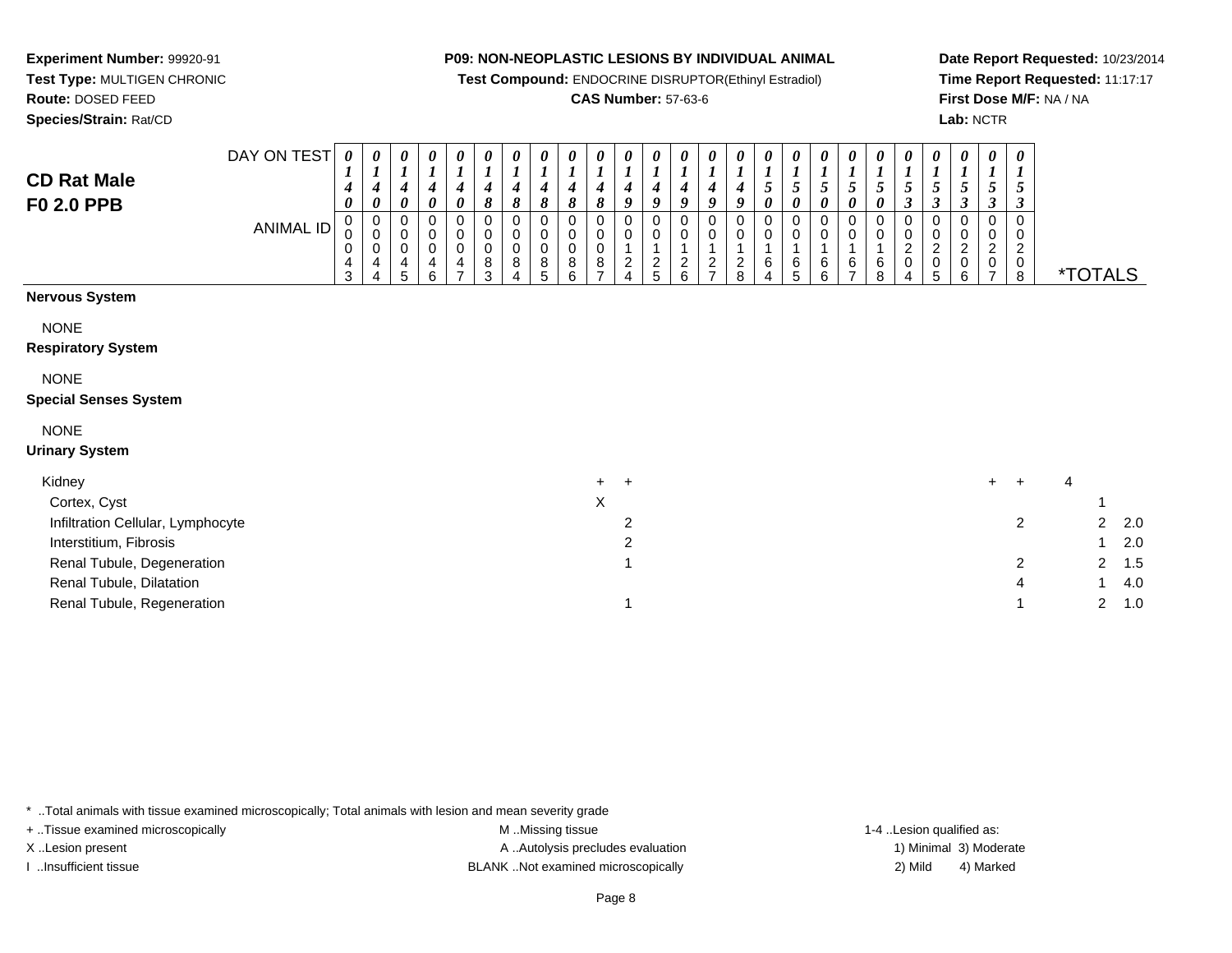**Test Compound:** ENDOCRINE DISRUPTOR(Ethinyl Estradiol)

# **CAS Number:** 57-63-6

**Date Report Requested:** 10/23/2014**Time Report Requested:** 11:17:17**First Dose M/F:** NA / NA**Lab:** NCTR

| <b>CD Rat Male</b><br><b>F0 10 PPB</b><br><b>Alimentary System</b>                                                                                                                                                                                                                      | DAY ON TEST<br><b>ANIMAL ID</b> | 0<br>$\boldsymbol{l}$<br>$\boldsymbol{4}$<br>0<br>$\pmb{0}$<br>0<br>0<br>4<br>8 | 0<br>$\boldsymbol{l}$<br>$\boldsymbol{4}$<br>$\boldsymbol{\theta}$<br>$\pmb{0}$<br>$\mathbf 0$<br>$\mathbf 0$<br>4<br>9 | 0<br>$\boldsymbol{l}$<br>$\boldsymbol{4}$<br>$\boldsymbol{\theta}$<br>0<br>0<br>$\mathbf 0$<br>5<br>$\Omega$ | 0<br>$\boldsymbol{l}$<br>$\boldsymbol{4}$<br>$\pmb{\theta}$<br>0<br>0<br>0<br>5 | 0<br>$\boldsymbol{l}$<br>$\boldsymbol{4}$<br>$\boldsymbol{\theta}$<br>$\mathbf 0$<br>$\mathbf 0$<br>$\mathbf 0$<br>5<br>2 | 0<br>$\boldsymbol{l}$<br>$\boldsymbol{4}$<br>$\pmb{8}$<br>$\pmb{0}$<br>$\mathbf 0$<br>$\pmb{0}$<br>8<br>8 | 0<br>$\boldsymbol{l}$<br>4<br>8<br>0<br>0<br>$\mathbf 0$<br>8<br>9 | 0<br>$\boldsymbol{l}$<br>$\boldsymbol{4}$<br>8<br>0<br>0<br>$\mathbf 0$<br>9<br>$\Omega$ | 0<br>$\boldsymbol{l}$<br>$\boldsymbol{4}$<br>$\pmb{8}$<br>$\mathbf 0$<br>$\mathbf 0$<br>$\mathbf 0$<br>9 | 0<br>$\boldsymbol{l}$<br>$\boldsymbol{4}$<br>8<br>0<br>0<br>$\mathbf 0$<br>9<br>$\overline{2}$ | 0<br>$\boldsymbol{l}$<br>$\boldsymbol{4}$<br>9<br>$\mathbf 0$<br>0<br>$\mathbf{1}$<br>$\overline{2}$<br>9 | 0<br>$\boldsymbol{l}$<br>$\boldsymbol{4}$<br>9<br>$\pmb{0}$<br>$\pmb{0}$<br>$\mathbf{1}$<br>3<br>$\Omega$ | 0<br>$\boldsymbol{l}$<br>$\boldsymbol{4}$<br>9<br>$\mathbf 0$<br>$\pmb{0}$<br>$\mathbf{1}$<br>3 | 0<br>$\boldsymbol{l}$<br>$\boldsymbol{4}$<br>9<br>$\mathbf 0$<br>0<br>$\overline{1}$<br>$\mathbf{3}$<br>$\overline{2}$ | 0<br>$\boldsymbol{l}$<br>4<br>9<br>$\mathbf 0$<br>0<br>$\mathbf{1}$<br>3<br>3 | 0<br>$\boldsymbol{l}$<br>$\sqrt{5}$<br>$\pmb{\theta}$<br>$\mathbf 0$<br>$\pmb{0}$<br>$\mathbf{1}$<br>$\,6$<br>9 | $\begin{matrix} 0 \ 1 \end{matrix}$<br>5<br>$\pmb{\theta}$<br>0<br>$\mathbf 0$<br>1<br>$\overline{7}$<br>$\Omega$ | 0<br>$\boldsymbol{l}$<br>5<br>$\pmb{\theta}$<br>0<br>$\pmb{0}$<br>$\mathbf{1}$<br>$\boldsymbol{7}$ | 0<br>$\boldsymbol{l}$<br>5<br>0<br>$\mathbf 0$<br>$\pmb{0}$<br>$\mathbf{1}$<br>$\boldsymbol{7}$<br>$\overline{2}$ | 0<br>$\boldsymbol{l}$<br>$5\overline{)}$<br>0<br>$\mathbf 0$<br>0<br>$\mathbf{1}$<br>$\overline{7}$<br>3 | 0<br>$\boldsymbol{l}$<br>$\mathfrak{s}$<br>$\boldsymbol{\beta}$<br>$\mathbf 0$<br>$\pmb{0}$<br>$\boldsymbol{2}$<br>$\pmb{0}$<br>9 | 0<br>$\boldsymbol{l}$<br>$\mathfrak{s}$<br>$\boldsymbol{\beta}$<br>$\mathbf 0$<br>$\mathbf 0$<br>$\sqrt{2}$<br>$\mathbf{1}$<br>$\Omega$ | 0<br>$\boldsymbol{l}$<br>5<br>$\boldsymbol{\beta}$<br>$\pmb{0}$<br>$\frac{0}{2}$<br>1 | 0<br>$\boldsymbol{l}$<br>$\sqrt{5}$<br>$\boldsymbol{\beta}$<br>0<br>$\mathbf 0$<br>$\overline{c}$<br>$\mathbf{1}$<br>$\overline{2}$ | 0<br>$\bm{l}$<br>5<br>$\boldsymbol{\beta}$<br>$\Omega$<br>$\mathbf 0$<br>$\overline{c}$<br>$\mathbf{1}$<br>3 |                     | <i><b>*TOTALS</b></i>                                |                                 |
|-----------------------------------------------------------------------------------------------------------------------------------------------------------------------------------------------------------------------------------------------------------------------------------------|---------------------------------|---------------------------------------------------------------------------------|-------------------------------------------------------------------------------------------------------------------------|--------------------------------------------------------------------------------------------------------------|---------------------------------------------------------------------------------|---------------------------------------------------------------------------------------------------------------------------|-----------------------------------------------------------------------------------------------------------|--------------------------------------------------------------------|------------------------------------------------------------------------------------------|----------------------------------------------------------------------------------------------------------|------------------------------------------------------------------------------------------------|-----------------------------------------------------------------------------------------------------------|-----------------------------------------------------------------------------------------------------------|-------------------------------------------------------------------------------------------------|------------------------------------------------------------------------------------------------------------------------|-------------------------------------------------------------------------------|-----------------------------------------------------------------------------------------------------------------|-------------------------------------------------------------------------------------------------------------------|----------------------------------------------------------------------------------------------------|-------------------------------------------------------------------------------------------------------------------|----------------------------------------------------------------------------------------------------------|-----------------------------------------------------------------------------------------------------------------------------------|-----------------------------------------------------------------------------------------------------------------------------------------|---------------------------------------------------------------------------------------|-------------------------------------------------------------------------------------------------------------------------------------|--------------------------------------------------------------------------------------------------------------|---------------------|------------------------------------------------------|---------------------------------|
| Liver<br>Hepatodiaphragmatic Nodule<br><b>Cardiovascular System</b>                                                                                                                                                                                                                     |                                 |                                                                                 |                                                                                                                         |                                                                                                              |                                                                                 |                                                                                                                           | $\ddot{}$<br>$\pmb{\times}$                                                                               |                                                                    |                                                                                          |                                                                                                          |                                                                                                |                                                                                                           |                                                                                                           |                                                                                                 |                                                                                                                        |                                                                               |                                                                                                                 |                                                                                                                   |                                                                                                    |                                                                                                                   |                                                                                                          |                                                                                                                                   |                                                                                                                                         | $\ddot{}$<br>X                                                                        |                                                                                                                                     |                                                                                                              | $\overline{c}$      | $\overline{c}$                                       |                                 |
| <b>NONE</b><br><b>Endocrine System</b>                                                                                                                                                                                                                                                  |                                 |                                                                                 |                                                                                                                         |                                                                                                              |                                                                                 |                                                                                                                           |                                                                                                           |                                                                    |                                                                                          |                                                                                                          |                                                                                                |                                                                                                           |                                                                                                           |                                                                                                 |                                                                                                                        |                                                                               |                                                                                                                 |                                                                                                                   |                                                                                                    |                                                                                                                   |                                                                                                          |                                                                                                                                   |                                                                                                                                         |                                                                                       |                                                                                                                                     |                                                                                                              |                     |                                                      |                                 |
| <b>NONE</b><br><b>General Body System</b>                                                                                                                                                                                                                                               |                                 |                                                                                 |                                                                                                                         |                                                                                                              |                                                                                 |                                                                                                                           |                                                                                                           |                                                                    |                                                                                          |                                                                                                          |                                                                                                |                                                                                                           |                                                                                                           |                                                                                                 |                                                                                                                        |                                                                               |                                                                                                                 |                                                                                                                   |                                                                                                    |                                                                                                                   |                                                                                                          |                                                                                                                                   |                                                                                                                                         |                                                                                       |                                                                                                                                     |                                                                                                              |                     |                                                      |                                 |
| <b>NONE</b><br><b>Genital System</b>                                                                                                                                                                                                                                                    |                                 |                                                                                 |                                                                                                                         |                                                                                                              |                                                                                 |                                                                                                                           |                                                                                                           |                                                                    |                                                                                          |                                                                                                          |                                                                                                |                                                                                                           |                                                                                                           |                                                                                                 |                                                                                                                        |                                                                               |                                                                                                                 |                                                                                                                   |                                                                                                    |                                                                                                                   |                                                                                                          |                                                                                                                                   |                                                                                                                                         |                                                                                       |                                                                                                                                     |                                                                                                              |                     |                                                      |                                 |
| <b>Coagulating Gland</b><br>Developmental Malformation<br>Epididymis<br><b>Preputial Gland</b><br>Duct, Dilatation<br>Infiltration Cellular, Lymphocyte<br>Inflammation, Suppurative<br>Prostate, Dorsal/Lateral Lobe<br>Infiltration Cellular, Lymphocyte<br>Inflammation, Suppurative |                                 | $+$                                                                             |                                                                                                                         |                                                                                                              |                                                                                 |                                                                                                                           | X                                                                                                         |                                                                    | 1                                                                                        | $\sf X$                                                                                                  | 1                                                                                              | 1                                                                                                         | -1                                                                                                        |                                                                                                 |                                                                                                                        | $\overline{2}$                                                                |                                                                                                                 | $\mathsf X$                                                                                                       | $\mathsf{X}$                                                                                       | $\ddot{}$<br>$\overline{2}$<br>4<br>$\ddot{}$                                                                     | $\mathsf X$<br>$\overline{c}$                                                                            | ÷                                                                                                                                 | $\mathsf{X}$<br>÷<br>4                                                                                                                  | $\mathsf{X}$<br>-1                                                                    | $\ddot{}$                                                                                                                           | $\boldsymbol{X}$<br>$\ddot{}$<br>$\pm$                                                                       | 25<br>25<br>3<br>25 | 8<br>$\overline{2}$<br>1<br>$\overline{2}$<br>4<br>4 | 1.5<br>1.0<br>4.0<br>1.0<br>1.5 |

\* ..Total animals with tissue examined microscopically; Total animals with lesion and mean severity grade

**Experiment Number:** 99920-91**Test Type:** MULTIGEN CHRONIC

**Route:** DOSED FEED**Species/Strain:** Rat/CD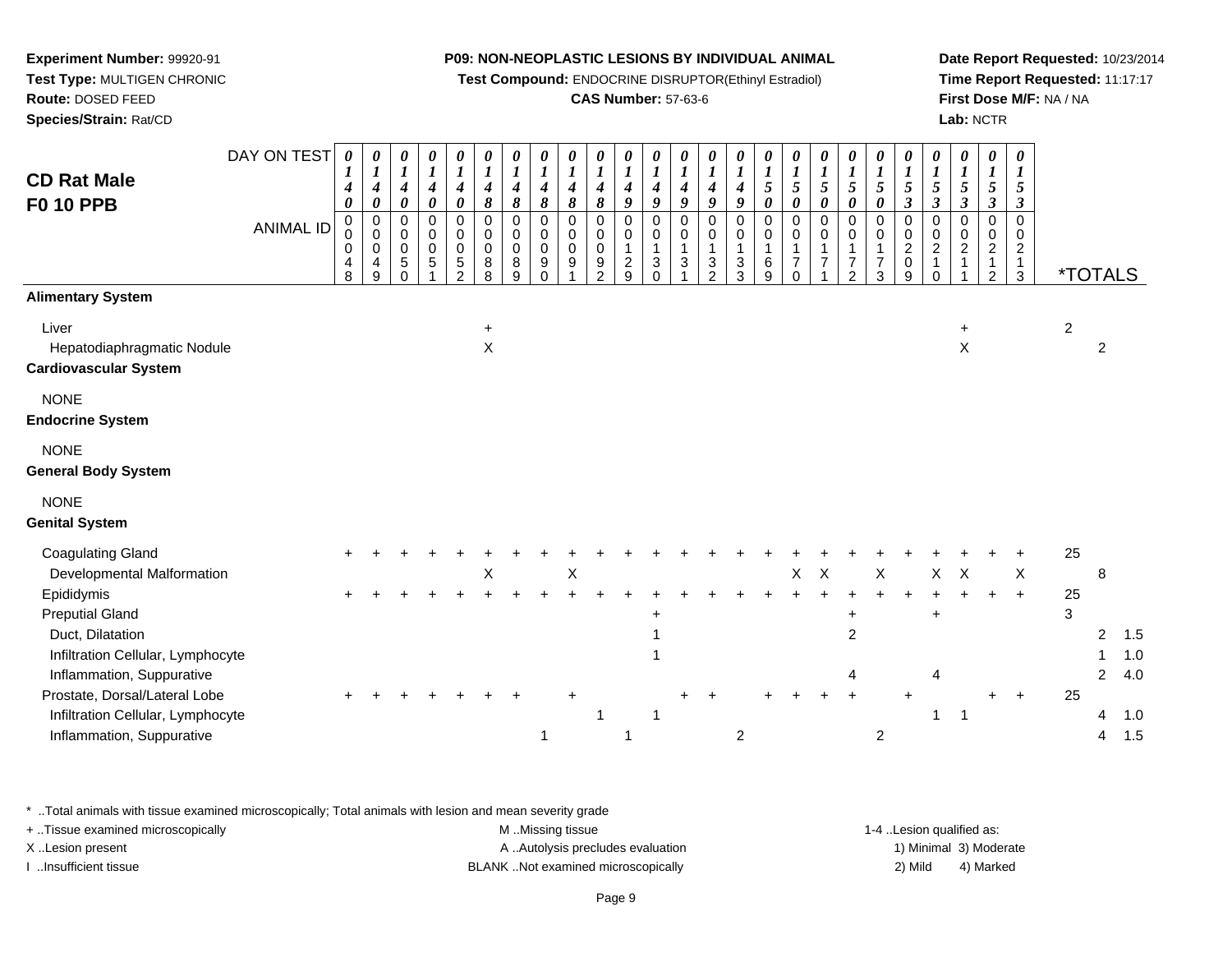**Test Compound:** ENDOCRINE DISRUPTOR(Ethinyl Estradiol)

# **CAS Number:** 57-63-6

**Date Report Requested:** 10/23/2014**Time Report Requested:** 11:17:18**First Dose M/F:** NA / NA**Lab:** NCTR

| <b>CD Rat Male</b><br><b>F0 10 PPB</b>   | DAY ON TEST<br><b>ANIMAL ID</b> | 0<br>4<br>0<br>$\pmb{0}$<br>0<br>0<br>4<br>8 | 0<br>$\boldsymbol{l}$<br>$\boldsymbol{4}$<br>$\boldsymbol{\theta}$<br>0<br>$\pmb{0}$<br>0<br>4<br>9 | 0<br>$\boldsymbol{l}$<br>$\boldsymbol{4}$<br>$\pmb{\theta}$<br>$\mathsf 0$<br>$\mathbf 0$<br>$\mathbf 0$<br>$\mathbf 5$<br>$\Omega$ | 0<br>$\boldsymbol{l}$<br>$\boldsymbol{4}$<br>$\boldsymbol{\theta}$<br>$\pmb{0}$<br>$\mathsf 0$<br>0<br>5 | 0<br>$\boldsymbol{l}$<br>$\boldsymbol{4}$<br>$\pmb{\theta}$<br>$\pmb{0}$<br>0<br>0<br>5<br>2 | 0<br>$\boldsymbol{l}$<br>$\boldsymbol{4}$<br>8<br>$\pmb{0}$<br>0<br>$\mathbf 0$<br>8<br>8 | 0<br>$\boldsymbol{l}$<br>4<br>$\pmb{8}$<br>0<br>0<br>$\mathbf 0$<br>8<br>9 | $\boldsymbol{\theta}$<br>$\boldsymbol{l}$<br>$\boldsymbol{4}$<br>$\pmb{8}$<br>$\boldsymbol{0}$<br>$\mathbf 0$<br>$\mathbf 0$<br>9<br>$\Omega$ | 0<br>$\boldsymbol{l}$<br>$\boldsymbol{4}$<br>8<br>$\pmb{0}$<br>0<br>$\mathbf 0$<br>9 | 0<br>$\boldsymbol{l}$<br>$\boldsymbol{4}$<br>8<br>0<br>0<br>$\mathbf 0$<br>9<br>$\overline{2}$ | 0<br>$\boldsymbol{l}$<br>$\boldsymbol{4}$<br>9<br>0<br>0<br>$\frac{2}{9}$ | 0<br>$\boldsymbol{l}$<br>$\boldsymbol{4}$<br>9<br>$\pmb{0}$<br>$\mathbf 0$<br>$\mathbf{1}$<br>$\ensuremath{\mathsf{3}}$<br>$\Omega$ | $\begin{matrix} 0 \\ 1 \end{matrix}$<br>$\boldsymbol{4}$<br>9<br>$\mathbf 0$<br>$\,0\,$<br>$\mathbf{1}$<br>3 | $\boldsymbol{\theta}$<br>$\boldsymbol{l}$<br>$\boldsymbol{4}$<br>9<br>$\pmb{0}$<br>$\pmb{0}$<br>$\mathbf{1}$<br>3<br>2 | 0<br>$\boldsymbol{l}$<br>4<br>9<br>0<br>0<br>$\mathbf{1}$<br>$\frac{3}{3}$ | $\boldsymbol{\theta}$<br>$\boldsymbol{l}$<br>$\sqrt{5}$<br>$\boldsymbol{\theta}$<br>$\mathbf 0$<br>0<br>$\mathbf{1}$<br>6<br>9 | 0<br>$\boldsymbol{l}$<br>$\mathfrak{s}$<br>$\pmb{\theta}$<br>0<br>$\mathbf 0$<br>$\mathbf{1}$<br>7<br>$\Omega$ | 0<br>$\boldsymbol{l}$<br>$\sqrt{5}$<br>$\pmb{\theta}$<br>0<br>$\mathsf 0$<br>7 | 0<br>$\boldsymbol{l}$<br>5<br>0<br>0<br>0<br>$\overline{1}$<br>7<br>$\overline{2}$ | 0<br>$\boldsymbol{l}$<br>$\mathfrak{s}$<br>$\pmb{\theta}$<br>$\pmb{0}$<br>$\mathbf 0$<br>1<br>7<br>3 | 0<br>$\boldsymbol{l}$<br>5<br>$\boldsymbol{\beta}$<br>$\pmb{0}$<br>0<br>$\overline{c}$<br>$\pmb{0}$<br>9 | 0<br>$\boldsymbol{l}$<br>5<br>$\boldsymbol{\beta}$<br>$\mathbf 0$<br>0<br>$\overline{c}$<br>$\Omega$ | 0<br>$\boldsymbol{l}$<br>5<br>$\boldsymbol{\beta}$<br>$\mathbf 0$<br>0<br>$\overline{\mathbf{c}}$ | 0<br>$\boldsymbol{l}$<br>5<br>3<br>$\pmb{0}$<br>0<br>$\overline{\mathbf{c}}$<br>2 | 0<br>1<br>5<br>3<br>0<br>0<br>$\overline{a}$<br>$\mathbf{1}$<br>3 |    | <i><b>*TOTALS</b></i> |     |
|------------------------------------------|---------------------------------|----------------------------------------------|-----------------------------------------------------------------------------------------------------|-------------------------------------------------------------------------------------------------------------------------------------|----------------------------------------------------------------------------------------------------------|----------------------------------------------------------------------------------------------|-------------------------------------------------------------------------------------------|----------------------------------------------------------------------------|-----------------------------------------------------------------------------------------------------------------------------------------------|--------------------------------------------------------------------------------------|------------------------------------------------------------------------------------------------|---------------------------------------------------------------------------|-------------------------------------------------------------------------------------------------------------------------------------|--------------------------------------------------------------------------------------------------------------|------------------------------------------------------------------------------------------------------------------------|----------------------------------------------------------------------------|--------------------------------------------------------------------------------------------------------------------------------|----------------------------------------------------------------------------------------------------------------|--------------------------------------------------------------------------------|------------------------------------------------------------------------------------|------------------------------------------------------------------------------------------------------|----------------------------------------------------------------------------------------------------------|------------------------------------------------------------------------------------------------------|---------------------------------------------------------------------------------------------------|-----------------------------------------------------------------------------------|-------------------------------------------------------------------|----|-----------------------|-----|
| Prostate, Ventral Lobe                   |                                 | $+$                                          | $\ddot{}$                                                                                           |                                                                                                                                     |                                                                                                          |                                                                                              |                                                                                           |                                                                            |                                                                                                                                               |                                                                                      |                                                                                                |                                                                           |                                                                                                                                     |                                                                                                              |                                                                                                                        |                                                                            |                                                                                                                                |                                                                                                                |                                                                                |                                                                                    |                                                                                                      |                                                                                                          |                                                                                                      |                                                                                                   |                                                                                   | $\ddot{}$                                                         | 25 |                       |     |
| Infiltration Cellular, Lymphocyte        |                                 |                                              |                                                                                                     |                                                                                                                                     | 2                                                                                                        | 2                                                                                            | 2                                                                                         |                                                                            |                                                                                                                                               | 2                                                                                    |                                                                                                |                                                                           | 2                                                                                                                                   |                                                                                                              |                                                                                                                        |                                                                            |                                                                                                                                |                                                                                                                |                                                                                |                                                                                    |                                                                                                      |                                                                                                          |                                                                                                      |                                                                                                   |                                                                                   | $\overline{c}$                                                    |    | 19                    | 1.5 |
| <b>Rete Testes</b>                       |                                 |                                              |                                                                                                     |                                                                                                                                     |                                                                                                          |                                                                                              |                                                                                           |                                                                            |                                                                                                                                               |                                                                                      |                                                                                                |                                                                           |                                                                                                                                     |                                                                                                              |                                                                                                                        |                                                                            |                                                                                                                                |                                                                                                                |                                                                                |                                                                                    |                                                                                                      |                                                                                                          |                                                                                                      |                                                                                                   |                                                                                   | $\ddot{}$                                                         | 24 |                       |     |
| <b>Dilatation</b>                        |                                 |                                              |                                                                                                     |                                                                                                                                     |                                                                                                          |                                                                                              |                                                                                           |                                                                            |                                                                                                                                               |                                                                                      |                                                                                                |                                                                           |                                                                                                                                     |                                                                                                              |                                                                                                                        |                                                                            |                                                                                                                                |                                                                                                                |                                                                                |                                                                                    |                                                                                                      |                                                                                                          |                                                                                                      |                                                                                                   |                                                                                   |                                                                   |    | 1                     | 4.0 |
| Seminal Vesicle                          |                                 | $\ddot{}$                                    |                                                                                                     |                                                                                                                                     |                                                                                                          |                                                                                              |                                                                                           |                                                                            |                                                                                                                                               |                                                                                      |                                                                                                |                                                                           |                                                                                                                                     |                                                                                                              |                                                                                                                        |                                                                            |                                                                                                                                |                                                                                                                |                                                                                |                                                                                    |                                                                                                      |                                                                                                          |                                                                                                      |                                                                                                   |                                                                                   | $\ddot{}$                                                         | 25 |                       |     |
| <b>Depletion Secretory</b>               |                                 |                                              |                                                                                                     |                                                                                                                                     |                                                                                                          |                                                                                              | 4                                                                                         |                                                                            |                                                                                                                                               |                                                                                      |                                                                                                |                                                                           |                                                                                                                                     |                                                                                                              |                                                                                                                        |                                                                            |                                                                                                                                |                                                                                                                |                                                                                |                                                                                    |                                                                                                      |                                                                                                          |                                                                                                      |                                                                                                   |                                                                                   |                                                                   |    | 1                     | 4.0 |
| <b>Testes</b>                            |                                 |                                              |                                                                                                     |                                                                                                                                     |                                                                                                          |                                                                                              |                                                                                           |                                                                            |                                                                                                                                               |                                                                                      |                                                                                                |                                                                           |                                                                                                                                     |                                                                                                              |                                                                                                                        |                                                                            |                                                                                                                                |                                                                                                                |                                                                                |                                                                                    |                                                                                                      |                                                                                                          |                                                                                                      |                                                                                                   |                                                                                   |                                                                   | 25 |                       |     |
| Seminif Tub, Degeneration                |                                 |                                              |                                                                                                     |                                                                                                                                     |                                                                                                          |                                                                                              |                                                                                           |                                                                            |                                                                                                                                               |                                                                                      |                                                                                                |                                                                           |                                                                                                                                     | $\overline{c}$                                                                                               | 1                                                                                                                      |                                                                            |                                                                                                                                |                                                                                                                |                                                                                |                                                                                    |                                                                                                      |                                                                                                          |                                                                                                      | 4                                                                                                 | 1                                                                                 | $\sqrt{2}$                                                        |    | 6                     | 1.8 |
| <b>Hematopoietic System</b>              |                                 |                                              |                                                                                                     |                                                                                                                                     |                                                                                                          |                                                                                              |                                                                                           |                                                                            |                                                                                                                                               |                                                                                      |                                                                                                |                                                                           |                                                                                                                                     |                                                                                                              |                                                                                                                        |                                                                            |                                                                                                                                |                                                                                                                |                                                                                |                                                                                    |                                                                                                      |                                                                                                          |                                                                                                      |                                                                                                   |                                                                                   |                                                                   |    |                       |     |
| <b>NONE</b>                              |                                 |                                              |                                                                                                     |                                                                                                                                     |                                                                                                          |                                                                                              |                                                                                           |                                                                            |                                                                                                                                               |                                                                                      |                                                                                                |                                                                           |                                                                                                                                     |                                                                                                              |                                                                                                                        |                                                                            |                                                                                                                                |                                                                                                                |                                                                                |                                                                                    |                                                                                                      |                                                                                                          |                                                                                                      |                                                                                                   |                                                                                   |                                                                   |    |                       |     |
| <b>Integumentary System</b>              |                                 |                                              |                                                                                                     |                                                                                                                                     |                                                                                                          |                                                                                              |                                                                                           |                                                                            |                                                                                                                                               |                                                                                      |                                                                                                |                                                                           |                                                                                                                                     |                                                                                                              |                                                                                                                        |                                                                            |                                                                                                                                |                                                                                                                |                                                                                |                                                                                    |                                                                                                      |                                                                                                          |                                                                                                      |                                                                                                   |                                                                                   |                                                                   |    |                       |     |
| Mammary Gland                            |                                 |                                              |                                                                                                     |                                                                                                                                     |                                                                                                          |                                                                                              |                                                                                           |                                                                            |                                                                                                                                               |                                                                                      |                                                                                                |                                                                           |                                                                                                                                     |                                                                                                              |                                                                                                                        |                                                                            |                                                                                                                                |                                                                                                                |                                                                                |                                                                                    |                                                                                                      |                                                                                                          |                                                                                                      |                                                                                                   |                                                                                   |                                                                   | 25 |                       |     |
| Alveolus, Dilatation                     |                                 |                                              |                                                                                                     |                                                                                                                                     |                                                                                                          |                                                                                              |                                                                                           |                                                                            |                                                                                                                                               |                                                                                      |                                                                                                |                                                                           |                                                                                                                                     |                                                                                                              |                                                                                                                        |                                                                            |                                                                                                                                | $\overline{2}$                                                                                                 |                                                                                |                                                                                    |                                                                                                      |                                                                                                          |                                                                                                      |                                                                                                   |                                                                                   |                                                                   |    | 1                     | 2.0 |
| Alveolus, Hyperplasia                    |                                 |                                              | $\overline{2}$                                                                                      |                                                                                                                                     |                                                                                                          |                                                                                              |                                                                                           |                                                                            |                                                                                                                                               |                                                                                      |                                                                                                |                                                                           |                                                                                                                                     |                                                                                                              | $\overline{2}$                                                                                                         | 3                                                                          | $\mathbf{3}$                                                                                                                   |                                                                                                                |                                                                                |                                                                                    |                                                                                                      | 1                                                                                                        |                                                                                                      |                                                                                                   |                                                                                   |                                                                   |    | 5                     | 2.2 |
| Duct, Hyperplasia                        |                                 |                                              |                                                                                                     |                                                                                                                                     |                                                                                                          |                                                                                              |                                                                                           |                                                                            | 1                                                                                                                                             |                                                                                      |                                                                                                |                                                                           |                                                                                                                                     |                                                                                                              |                                                                                                                        |                                                                            |                                                                                                                                |                                                                                                                |                                                                                |                                                                                    | $\overline{1}$                                                                                       |                                                                                                          |                                                                                                      |                                                                                                   |                                                                                   |                                                                   |    | $\overline{c}$        | 1.0 |
| Musculoskeletal System                   |                                 |                                              |                                                                                                     |                                                                                                                                     |                                                                                                          |                                                                                              |                                                                                           |                                                                            |                                                                                                                                               |                                                                                      |                                                                                                |                                                                           |                                                                                                                                     |                                                                                                              |                                                                                                                        |                                                                            |                                                                                                                                |                                                                                                                |                                                                                |                                                                                    |                                                                                                      |                                                                                                          |                                                                                                      |                                                                                                   |                                                                                   |                                                                   |    |                       |     |
| <b>NONE</b><br>Nervous System            |                                 |                                              |                                                                                                     |                                                                                                                                     |                                                                                                          |                                                                                              |                                                                                           |                                                                            |                                                                                                                                               |                                                                                      |                                                                                                |                                                                           |                                                                                                                                     |                                                                                                              |                                                                                                                        |                                                                            |                                                                                                                                |                                                                                                                |                                                                                |                                                                                    |                                                                                                      |                                                                                                          |                                                                                                      |                                                                                                   |                                                                                   |                                                                   |    |                       |     |
| <b>NONE</b><br><b>Respiratory System</b> |                                 |                                              |                                                                                                     |                                                                                                                                     |                                                                                                          |                                                                                              |                                                                                           |                                                                            |                                                                                                                                               |                                                                                      |                                                                                                |                                                                           |                                                                                                                                     |                                                                                                              |                                                                                                                        |                                                                            |                                                                                                                                |                                                                                                                |                                                                                |                                                                                    |                                                                                                      |                                                                                                          |                                                                                                      |                                                                                                   |                                                                                   |                                                                   |    |                       |     |

\* ..Total animals with tissue examined microscopically; Total animals with lesion and mean severity grade

**Experiment Number:** 99920-91**Test Type:** MULTIGEN CHRONIC

**Route:** DOSED FEED**Species/Strain:** Rat/CD

+ ..Tissue examined microscopically examined microscopically examined as:  $M$  ..Missing tissue 1-4 ..Lesion qualified as: X..Lesion present **A ..Autolysis precludes evaluation** A ..Autolysis precludes evaluation 1) Minimal 3) Moderate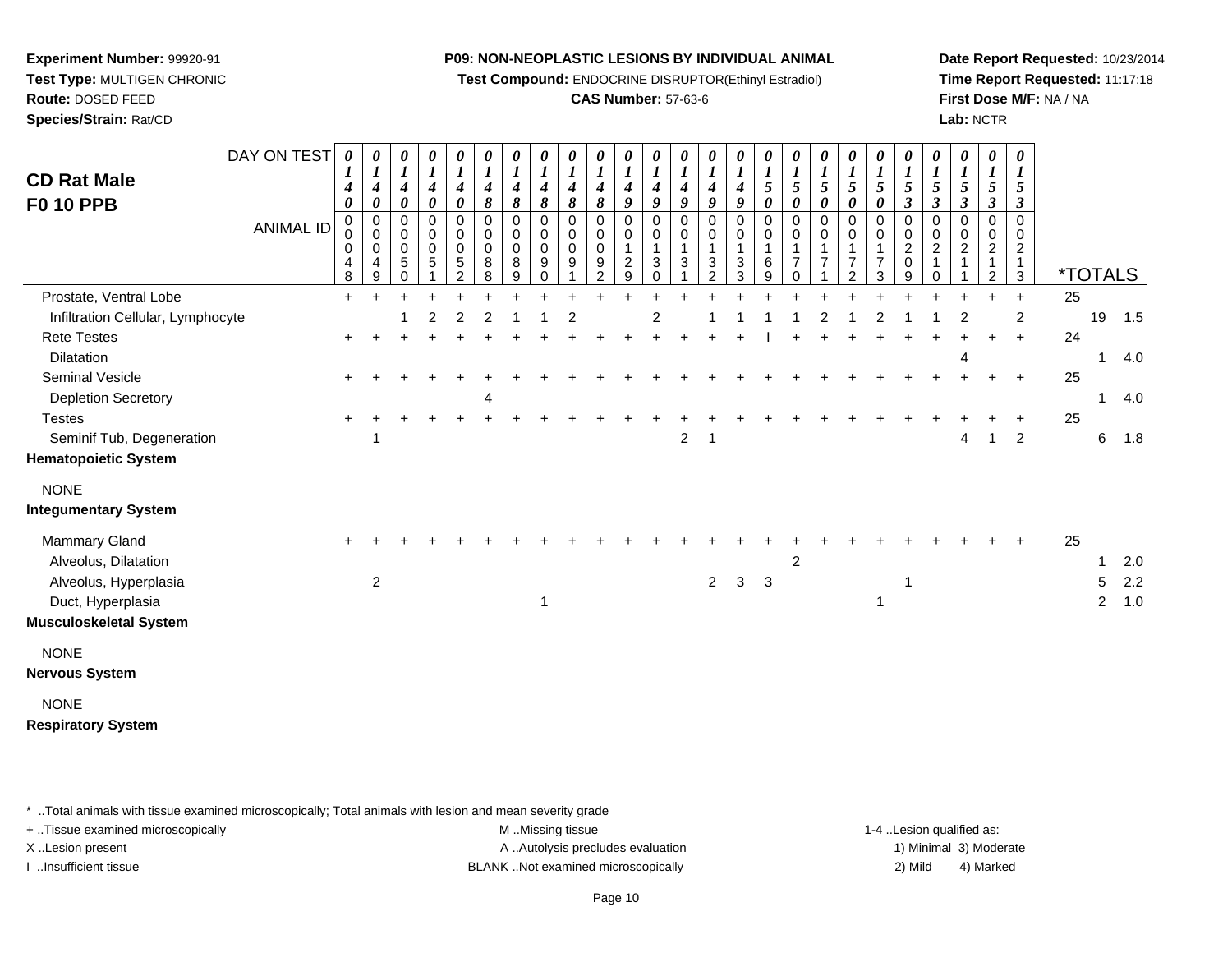**Test Compound:** ENDOCRINE DISRUPTOR(Ethinyl Estradiol)

# **CAS Number:** 57-63-6

**Date Report Requested:** 10/23/2014**Time Report Requested:** 11:17:18**First Dose M/F:** NA / NA**Lab:** NCTR

**Experiment Number:** 99920-91

**Species/Strain:** Rat/CD

**CD Rat MaleF0 10 PPB**

| DAY ON TEST      | $\boldsymbol{\theta}$ | $\boldsymbol{\theta}$ | $\boldsymbol{\theta}$ | $\theta$ | $\theta$    | 0 | $\boldsymbol{\theta}$ | $\boldsymbol{\theta}$ | $\boldsymbol{\theta}$ | $\boldsymbol{\theta}$ | $\theta$ | 0                | $\boldsymbol{\theta}$ | $\boldsymbol{\theta}$ | $\theta$ | $\boldsymbol{\theta}$ | $\boldsymbol{\theta}$ | $\theta$              | 0             | 0 | 0               | $\theta$ | 0 | $\boldsymbol{\theta}$ | 0   |      |
|------------------|-----------------------|-----------------------|-----------------------|----------|-------------|---|-----------------------|-----------------------|-----------------------|-----------------------|----------|------------------|-----------------------|-----------------------|----------|-----------------------|-----------------------|-----------------------|---------------|---|-----------------|----------|---|-----------------------|-----|------|
|                  |                       | <b>I</b>              |                       |          |             |   |                       |                       |                       |                       |          |                  |                       | -                     | -4       | -                     |                       |                       |               |   |                 |          |   |                       |     |      |
|                  |                       | 4                     |                       |          |             | 4 |                       | $\overline{a}$        |                       | 4                     | 4        |                  |                       |                       |          | ັ                     | J                     | $\ddot{\phantom{0}}$  | ູ             |   | J               |          | ູ | ັ                     | - 1 |      |
|                  | v                     | $\boldsymbol{\theta}$ | $\boldsymbol{\theta}$ | U        | $\theta$    | 8 | o                     | Ω                     | 8                     | - 62<br>$\mathbf o$   | - 0      | $\boldsymbol{0}$ | o                     | Q                     | 9        | 0                     | $\boldsymbol{\theta}$ | $\boldsymbol{\theta}$ | 0             | 0 | $\sqrt{2}$<br>Í | J        | ◡ | J                     | ◡   |      |
| <b>ANIMAL ID</b> |                       | U                     | 0                     | ັບ       | ັບ          | U | υ                     |                       | U                     | U                     |          | υ                |                       |                       |          |                       | U                     |                       | υ             | υ | ັບ              | U        |   | U                     |     |      |
|                  |                       | U                     | U                     |          | ັ           | u | <u>_0</u>             |                       | 0                     |                       |          |                  |                       |                       |          |                       |                       |                       |               | U | ্∪              | ◡        |   |                       |     |      |
|                  |                       | <b>U</b>              | 0                     |          | ັ           | ັ | υ                     | ∼                     | U                     | u                     |          |                  |                       |                       |          |                       |                       |                       |               |   | ົ               | $\sim$   | ົ | ി                     |     |      |
|                  |                       | 4                     | đ                     | .5       | $5^{\circ}$ | 8 | 8                     | 9                     | 9                     | 9                     | £        | ົ<br>J           | 3                     | - 2<br>J.             | 3        | b                     |                       |                       |               |   | ັບ              |          |   |                       |     |      |
|                  |                       | 9                     |                       |          | ◠           | 8 | 9                     |                       |                       | ി                     |          |                  |                       | $\sim$                | c        | a                     | v                     |                       | ົ<br><u>.</u> | 3 | 9               |          |   |                       |     | TALS |

NONE

#### **Special Senses System**

NONE

**Urinary System**

NONE

\* ..Total animals with tissue examined microscopically; Total animals with lesion and mean severity grade

+ ..Tissue examined microscopically examined microscopically examined as:  $M$  ..Missing tissue 1-4 ..Lesion qualified as:

X..Lesion present **A ..Autolysis precludes evaluation** A ..Autolysis precludes evaluation 1) Minimal 3) Moderate I ..Insufficient tissue BLANK ..Not examined microscopically 2) Mild 4) Marked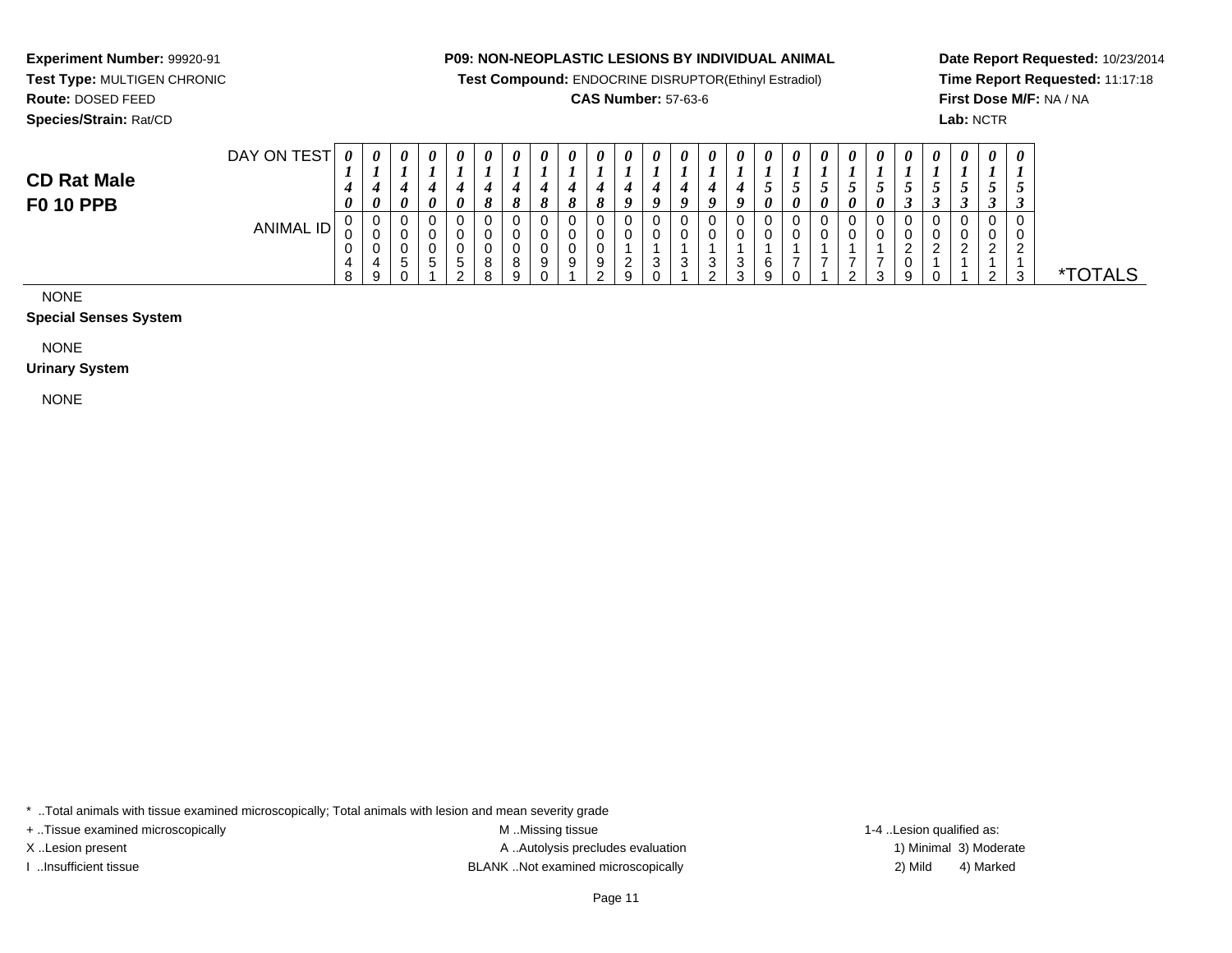**Test Compound:** ENDOCRINE DISRUPTOR(Ethinyl Estradiol)

# **CAS Number:** 57-63-6

**Date Report Requested:** 10/23/2014**Time Report Requested:** 11:17:18**First Dose M/F:** NA / NA**Lab:** NCTR

| 0<br>$\boldsymbol{\theta}$<br>0<br>0<br>0<br>0<br>$\boldsymbol{l}$<br>$\boldsymbol{l}$<br>$\boldsymbol{l}$<br>$\boldsymbol{l}$<br>$\boldsymbol{l}$<br>$\boldsymbol{l}$<br>$\boldsymbol{l}$<br>$\boldsymbol{l}$<br>$\boldsymbol{l}$<br>$\boldsymbol{l}$<br>$\boldsymbol{l}$<br>$\boldsymbol{l}$<br>$\boldsymbol{l}$<br>$\boldsymbol{l}$<br>$\boldsymbol{l}$<br>$\boldsymbol{l}$<br>$\boldsymbol{l}$<br>0<br>$\boldsymbol{l}$<br>$\boldsymbol{l}$<br>$\boldsymbol{l}$<br>1<br><b>CD Rat Male</b><br>$\mathfrak{s}$<br>5<br>$\mathfrak{s}$<br>5<br>$\sqrt{5}$<br>$\sqrt{5}$<br>$\sqrt{5}$<br>$\sqrt{5}$<br>5<br>$\boldsymbol{4}$<br>$\boldsymbol{4}$<br>$\boldsymbol{4}$<br>$\boldsymbol{4}$<br>$\boldsymbol{4}$<br>4<br>$\boldsymbol{4}$<br>4<br>4<br>5<br>6<br>4<br>4<br>4<br>4<br>4<br>4<br>$\pmb{8}$<br>8<br>8<br>9<br>$\boldsymbol{9}$<br>$\pmb{8}$<br>8<br>$\pmb{\theta}$<br>$\boldsymbol{\beta}$<br>$\boldsymbol{\beta}$<br>$\boldsymbol{\beta}$<br>$\boldsymbol{\beta}$<br>$\boldsymbol{\theta}$<br>$\pmb{\theta}$<br>9<br>9<br>9<br>0<br>0<br>$\boldsymbol{\theta}$<br>$\boldsymbol{\beta}$<br>0<br>$\boldsymbol{\theta}$<br>0<br>0<br>3<br>$\pmb{0}$<br>0<br>$\pmb{0}$<br>$\mathbf 0$<br>0<br>$\mathbf 0$<br>$\mathbf 0$<br>$\mathbf 0$<br>$\,0\,$<br>$\pmb{0}$<br>$\pmb{0}$<br>$\pmb{0}$<br>0<br>0<br>0<br>$\mathbf 0$<br>$\mathbf 0$<br>0<br>0<br>0<br>0<br>0<br>0<br>0<br>$\Omega$<br>0<br><b>ANIMAL ID</b><br>$\pmb{0}$<br>0<br>$\mathbf 0$<br>0<br>$\mathbf 0$<br>$\mathbf 0$<br>0<br>$\mathbf 0$<br>$\pmb{0}$<br>$\mathbf 0$<br>$\pmb{0}$<br>0<br>0<br>$\mathbf 0$<br>0<br>0<br>0<br>0<br>$\mathbf 0$<br>$\mathbf{0}$<br>0<br>0<br>0<br>0<br>0<br>0<br>$\overline{c}$<br>$\overline{c}$<br>$\pmb{0}$<br>$\pmb{0}$<br>0<br>$\pmb{0}$<br>$\pmb{0}$<br>$\pmb{0}$<br>$\sqrt{2}$<br>$\overline{c}$<br>$\pmb{0}$<br>0<br>$\mathbf 0$<br>$\mathbf{1}$<br>$\mathbf{1}$<br>$\mathbf{1}$<br>$\mathbf{1}$<br>$\mathbf{1}$<br>1<br>$\overline{2}$<br>0<br>0<br>1<br>1<br>$\frac{5}{3}$<br>$\sqrt{5}$<br>9<br>$\ensuremath{\mathsf{3}}$<br>$\frac{3}{5}$<br>$\ensuremath{\mathsf{3}}$<br>$\boldsymbol{7}$<br>$\overline{7}$<br>$\overline{7}$<br>$\mathbf{1}$<br>5<br>5<br>$\sqrt{5}$<br>9<br>$\begin{array}{c} 9 \\ 5 \end{array}$<br>9<br>9<br>3<br>$\mathbf{3}$<br>$\overline{7}$<br>$\overline{7}$<br>1<br>0<br>$\mathbf{1}$<br><i><b>*TOTALS</b></i><br>3<br>5<br>8<br>6<br>$\overline{ }$<br>6<br>6<br>$\overline{7}$<br>5<br>$\overline{7}$<br>5<br>6<br>$\mathsf{R}$<br>6<br>4<br>4<br>8<br><b>Alimentary System</b><br>Esophagus<br>1<br>$\ddot{}$<br>25<br>Liver<br>A<br><b>Basophilic Focus</b><br>X<br>Infiltration Cellular, Lymphocyte<br>$\mathbf{1}$<br>$\mathbf{1}$<br>$\overline{1}$<br>$\mathbf{1}$<br>$\overline{1}$<br>Inflammation, Chronic Active<br>$\overline{\mathbf{1}}$<br>1<br>-1<br>-1<br>Pancreas<br>Α<br>$\mathbf 0$<br><b>Blood Vessel</b><br>+<br>Heart<br>$\ddot{}$<br><b>Adrenal Cortex</b><br>26<br>Adrenal Medulla<br>26<br><b>Pituitary Gland</b><br>25<br>A<br>X<br>Pars Distalis, Cyst<br>X<br><b>Thyroid Gland</b><br>25<br>A<br>Χ<br>Χ<br>Cyst, Squamous<br>X |          |
|----------------------------------------------------------------------------------------------------------------------------------------------------------------------------------------------------------------------------------------------------------------------------------------------------------------------------------------------------------------------------------------------------------------------------------------------------------------------------------------------------------------------------------------------------------------------------------------------------------------------------------------------------------------------------------------------------------------------------------------------------------------------------------------------------------------------------------------------------------------------------------------------------------------------------------------------------------------------------------------------------------------------------------------------------------------------------------------------------------------------------------------------------------------------------------------------------------------------------------------------------------------------------------------------------------------------------------------------------------------------------------------------------------------------------------------------------------------------------------------------------------------------------------------------------------------------------------------------------------------------------------------------------------------------------------------------------------------------------------------------------------------------------------------------------------------------------------------------------------------------------------------------------------------------------------------------------------------------------------------------------------------------------------------------------------------------------------------------------------------------------------------------------------------------------------------------------------------------------------------------------------------------------------------------------------------------------------------------------------------------------------------------------------------------------------------------------------------------------------------------------------------------------------------------------------------------------------------------------------------------------------------------------------------------------------------------------------------------------------------------------------------------------------------------------------------------------------------------------------------------------------------------------------------------------------------------------------------------------------------------------------------------------------------------------------------------------------------------------------|----------|
| <b>F0 50 PPB</b><br><b>Cardiovascular System</b><br><b>Endocrine System</b>                                                                                                                                                                                                                                                                                                                                                                                                                                                                                                                                                                                                                                                                                                                                                                                                                                                                                                                                                                                                                                                                                                                                                                                                                                                                                                                                                                                                                                                                                                                                                                                                                                                                                                                                                                                                                                                                                                                                                                                                                                                                                                                                                                                                                                                                                                                                                                                                                                                                                                                                                                                                                                                                                                                                                                                                                                                                                                                                                                                                                              |          |
|                                                                                                                                                                                                                                                                                                                                                                                                                                                                                                                                                                                                                                                                                                                                                                                                                                                                                                                                                                                                                                                                                                                                                                                                                                                                                                                                                                                                                                                                                                                                                                                                                                                                                                                                                                                                                                                                                                                                                                                                                                                                                                                                                                                                                                                                                                                                                                                                                                                                                                                                                                                                                                                                                                                                                                                                                                                                                                                                                                                                                                                                                                          |          |
|                                                                                                                                                                                                                                                                                                                                                                                                                                                                                                                                                                                                                                                                                                                                                                                                                                                                                                                                                                                                                                                                                                                                                                                                                                                                                                                                                                                                                                                                                                                                                                                                                                                                                                                                                                                                                                                                                                                                                                                                                                                                                                                                                                                                                                                                                                                                                                                                                                                                                                                                                                                                                                                                                                                                                                                                                                                                                                                                                                                                                                                                                                          |          |
|                                                                                                                                                                                                                                                                                                                                                                                                                                                                                                                                                                                                                                                                                                                                                                                                                                                                                                                                                                                                                                                                                                                                                                                                                                                                                                                                                                                                                                                                                                                                                                                                                                                                                                                                                                                                                                                                                                                                                                                                                                                                                                                                                                                                                                                                                                                                                                                                                                                                                                                                                                                                                                                                                                                                                                                                                                                                                                                                                                                                                                                                                                          |          |
|                                                                                                                                                                                                                                                                                                                                                                                                                                                                                                                                                                                                                                                                                                                                                                                                                                                                                                                                                                                                                                                                                                                                                                                                                                                                                                                                                                                                                                                                                                                                                                                                                                                                                                                                                                                                                                                                                                                                                                                                                                                                                                                                                                                                                                                                                                                                                                                                                                                                                                                                                                                                                                                                                                                                                                                                                                                                                                                                                                                                                                                                                                          |          |
|                                                                                                                                                                                                                                                                                                                                                                                                                                                                                                                                                                                                                                                                                                                                                                                                                                                                                                                                                                                                                                                                                                                                                                                                                                                                                                                                                                                                                                                                                                                                                                                                                                                                                                                                                                                                                                                                                                                                                                                                                                                                                                                                                                                                                                                                                                                                                                                                                                                                                                                                                                                                                                                                                                                                                                                                                                                                                                                                                                                                                                                                                                          |          |
|                                                                                                                                                                                                                                                                                                                                                                                                                                                                                                                                                                                                                                                                                                                                                                                                                                                                                                                                                                                                                                                                                                                                                                                                                                                                                                                                                                                                                                                                                                                                                                                                                                                                                                                                                                                                                                                                                                                                                                                                                                                                                                                                                                                                                                                                                                                                                                                                                                                                                                                                                                                                                                                                                                                                                                                                                                                                                                                                                                                                                                                                                                          |          |
|                                                                                                                                                                                                                                                                                                                                                                                                                                                                                                                                                                                                                                                                                                                                                                                                                                                                                                                                                                                                                                                                                                                                                                                                                                                                                                                                                                                                                                                                                                                                                                                                                                                                                                                                                                                                                                                                                                                                                                                                                                                                                                                                                                                                                                                                                                                                                                                                                                                                                                                                                                                                                                                                                                                                                                                                                                                                                                                                                                                                                                                                                                          |          |
|                                                                                                                                                                                                                                                                                                                                                                                                                                                                                                                                                                                                                                                                                                                                                                                                                                                                                                                                                                                                                                                                                                                                                                                                                                                                                                                                                                                                                                                                                                                                                                                                                                                                                                                                                                                                                                                                                                                                                                                                                                                                                                                                                                                                                                                                                                                                                                                                                                                                                                                                                                                                                                                                                                                                                                                                                                                                                                                                                                                                                                                                                                          |          |
|                                                                                                                                                                                                                                                                                                                                                                                                                                                                                                                                                                                                                                                                                                                                                                                                                                                                                                                                                                                                                                                                                                                                                                                                                                                                                                                                                                                                                                                                                                                                                                                                                                                                                                                                                                                                                                                                                                                                                                                                                                                                                                                                                                                                                                                                                                                                                                                                                                                                                                                                                                                                                                                                                                                                                                                                                                                                                                                                                                                                                                                                                                          |          |
|                                                                                                                                                                                                                                                                                                                                                                                                                                                                                                                                                                                                                                                                                                                                                                                                                                                                                                                                                                                                                                                                                                                                                                                                                                                                                                                                                                                                                                                                                                                                                                                                                                                                                                                                                                                                                                                                                                                                                                                                                                                                                                                                                                                                                                                                                                                                                                                                                                                                                                                                                                                                                                                                                                                                                                                                                                                                                                                                                                                                                                                                                                          | 8<br>1.0 |
|                                                                                                                                                                                                                                                                                                                                                                                                                                                                                                                                                                                                                                                                                                                                                                                                                                                                                                                                                                                                                                                                                                                                                                                                                                                                                                                                                                                                                                                                                                                                                                                                                                                                                                                                                                                                                                                                                                                                                                                                                                                                                                                                                                                                                                                                                                                                                                                                                                                                                                                                                                                                                                                                                                                                                                                                                                                                                                                                                                                                                                                                                                          | 1.0<br>4 |
|                                                                                                                                                                                                                                                                                                                                                                                                                                                                                                                                                                                                                                                                                                                                                                                                                                                                                                                                                                                                                                                                                                                                                                                                                                                                                                                                                                                                                                                                                                                                                                                                                                                                                                                                                                                                                                                                                                                                                                                                                                                                                                                                                                                                                                                                                                                                                                                                                                                                                                                                                                                                                                                                                                                                                                                                                                                                                                                                                                                                                                                                                                          |          |
|                                                                                                                                                                                                                                                                                                                                                                                                                                                                                                                                                                                                                                                                                                                                                                                                                                                                                                                                                                                                                                                                                                                                                                                                                                                                                                                                                                                                                                                                                                                                                                                                                                                                                                                                                                                                                                                                                                                                                                                                                                                                                                                                                                                                                                                                                                                                                                                                                                                                                                                                                                                                                                                                                                                                                                                                                                                                                                                                                                                                                                                                                                          |          |
|                                                                                                                                                                                                                                                                                                                                                                                                                                                                                                                                                                                                                                                                                                                                                                                                                                                                                                                                                                                                                                                                                                                                                                                                                                                                                                                                                                                                                                                                                                                                                                                                                                                                                                                                                                                                                                                                                                                                                                                                                                                                                                                                                                                                                                                                                                                                                                                                                                                                                                                                                                                                                                                                                                                                                                                                                                                                                                                                                                                                                                                                                                          |          |
|                                                                                                                                                                                                                                                                                                                                                                                                                                                                                                                                                                                                                                                                                                                                                                                                                                                                                                                                                                                                                                                                                                                                                                                                                                                                                                                                                                                                                                                                                                                                                                                                                                                                                                                                                                                                                                                                                                                                                                                                                                                                                                                                                                                                                                                                                                                                                                                                                                                                                                                                                                                                                                                                                                                                                                                                                                                                                                                                                                                                                                                                                                          |          |
|                                                                                                                                                                                                                                                                                                                                                                                                                                                                                                                                                                                                                                                                                                                                                                                                                                                                                                                                                                                                                                                                                                                                                                                                                                                                                                                                                                                                                                                                                                                                                                                                                                                                                                                                                                                                                                                                                                                                                                                                                                                                                                                                                                                                                                                                                                                                                                                                                                                                                                                                                                                                                                                                                                                                                                                                                                                                                                                                                                                                                                                                                                          |          |
|                                                                                                                                                                                                                                                                                                                                                                                                                                                                                                                                                                                                                                                                                                                                                                                                                                                                                                                                                                                                                                                                                                                                                                                                                                                                                                                                                                                                                                                                                                                                                                                                                                                                                                                                                                                                                                                                                                                                                                                                                                                                                                                                                                                                                                                                                                                                                                                                                                                                                                                                                                                                                                                                                                                                                                                                                                                                                                                                                                                                                                                                                                          |          |
|                                                                                                                                                                                                                                                                                                                                                                                                                                                                                                                                                                                                                                                                                                                                                                                                                                                                                                                                                                                                                                                                                                                                                                                                                                                                                                                                                                                                                                                                                                                                                                                                                                                                                                                                                                                                                                                                                                                                                                                                                                                                                                                                                                                                                                                                                                                                                                                                                                                                                                                                                                                                                                                                                                                                                                                                                                                                                                                                                                                                                                                                                                          |          |
|                                                                                                                                                                                                                                                                                                                                                                                                                                                                                                                                                                                                                                                                                                                                                                                                                                                                                                                                                                                                                                                                                                                                                                                                                                                                                                                                                                                                                                                                                                                                                                                                                                                                                                                                                                                                                                                                                                                                                                                                                                                                                                                                                                                                                                                                                                                                                                                                                                                                                                                                                                                                                                                                                                                                                                                                                                                                                                                                                                                                                                                                                                          |          |
|                                                                                                                                                                                                                                                                                                                                                                                                                                                                                                                                                                                                                                                                                                                                                                                                                                                                                                                                                                                                                                                                                                                                                                                                                                                                                                                                                                                                                                                                                                                                                                                                                                                                                                                                                                                                                                                                                                                                                                                                                                                                                                                                                                                                                                                                                                                                                                                                                                                                                                                                                                                                                                                                                                                                                                                                                                                                                                                                                                                                                                                                                                          |          |
|                                                                                                                                                                                                                                                                                                                                                                                                                                                                                                                                                                                                                                                                                                                                                                                                                                                                                                                                                                                                                                                                                                                                                                                                                                                                                                                                                                                                                                                                                                                                                                                                                                                                                                                                                                                                                                                                                                                                                                                                                                                                                                                                                                                                                                                                                                                                                                                                                                                                                                                                                                                                                                                                                                                                                                                                                                                                                                                                                                                                                                                                                                          |          |
|                                                                                                                                                                                                                                                                                                                                                                                                                                                                                                                                                                                                                                                                                                                                                                                                                                                                                                                                                                                                                                                                                                                                                                                                                                                                                                                                                                                                                                                                                                                                                                                                                                                                                                                                                                                                                                                                                                                                                                                                                                                                                                                                                                                                                                                                                                                                                                                                                                                                                                                                                                                                                                                                                                                                                                                                                                                                                                                                                                                                                                                                                                          |          |
| Χ<br>Cyst, Squamous, Multiple                                                                                                                                                                                                                                                                                                                                                                                                                                                                                                                                                                                                                                                                                                                                                                                                                                                                                                                                                                                                                                                                                                                                                                                                                                                                                                                                                                                                                                                                                                                                                                                                                                                                                                                                                                                                                                                                                                                                                                                                                                                                                                                                                                                                                                                                                                                                                                                                                                                                                                                                                                                                                                                                                                                                                                                                                                                                                                                                                                                                                                                                            |          |
| <b>General Body System</b>                                                                                                                                                                                                                                                                                                                                                                                                                                                                                                                                                                                                                                                                                                                                                                                                                                                                                                                                                                                                                                                                                                                                                                                                                                                                                                                                                                                                                                                                                                                                                                                                                                                                                                                                                                                                                                                                                                                                                                                                                                                                                                                                                                                                                                                                                                                                                                                                                                                                                                                                                                                                                                                                                                                                                                                                                                                                                                                                                                                                                                                                               |          |

NONE

\* ..Total animals with tissue examined microscopically; Total animals with lesion and mean severity grade

**Experiment Number:** 99920-91**Test Type:** MULTIGEN CHRONIC

**Route:** DOSED FEED**Species/Strain:** Rat/CD

+ ..Tissue examined microscopically examined microscopically examined as:  $M$  ..Missing tissue 1-4 ..Lesion qualified as: X..Lesion present **A ..Autolysis precludes evaluation** A ..Autolysis precludes evaluation 1) Minimal 3) Moderate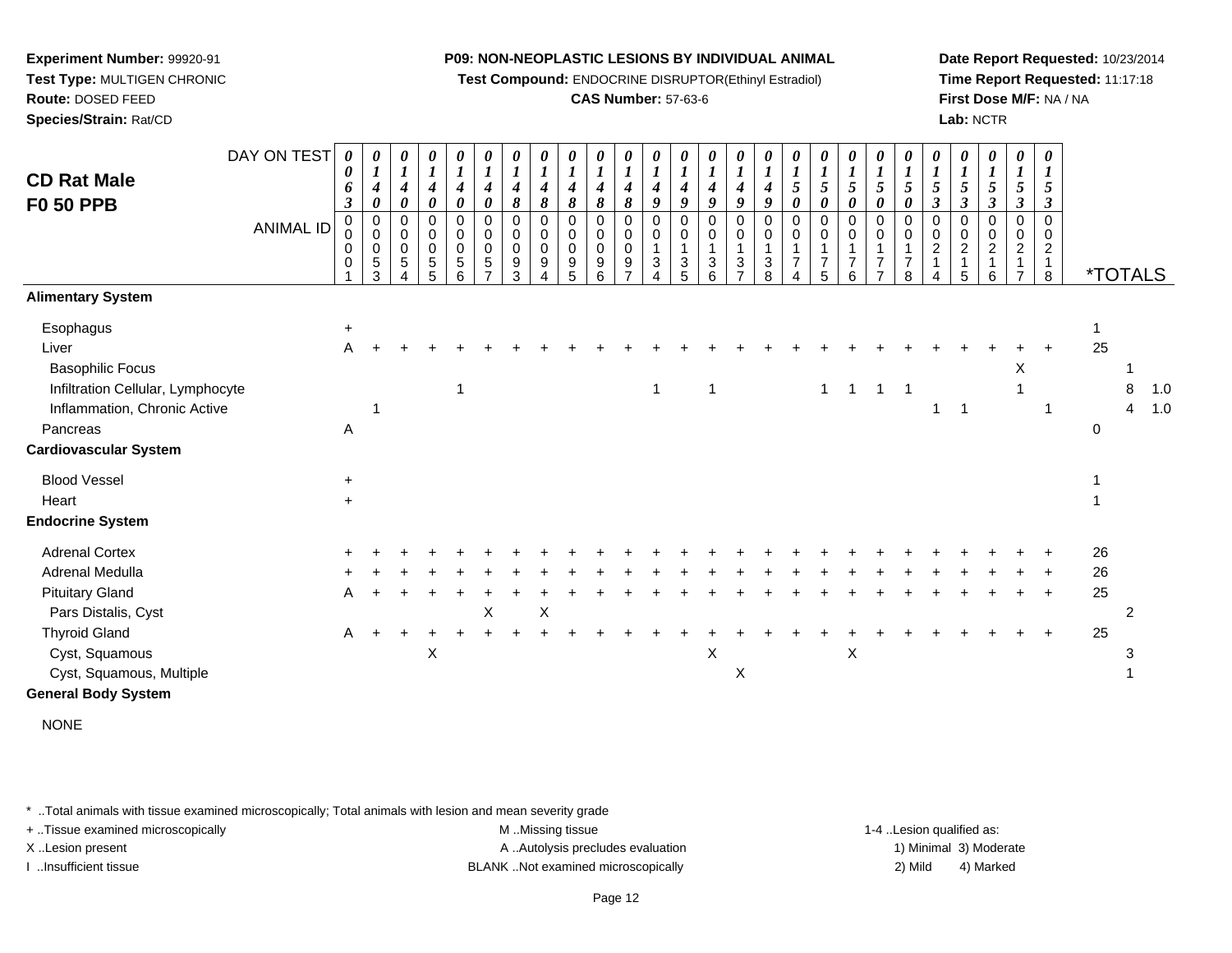**Test Compound:** ENDOCRINE DISRUPTOR(Ethinyl Estradiol)

# **CAS Number:** 57-63-6

**Date Report Requested:** 10/23/2014**Time Report Requested:** 11:17:18**First Dose M/F:** NA / NA**Lab:** NCTR

| <b>CD Rat Male</b><br><b>F0 50 PPB</b>                         | DAY ON TEST      | 0<br>0<br>6<br>$\boldsymbol{\beta}$ | 0<br>$\boldsymbol{l}$<br>4<br>$\boldsymbol{\theta}$      | 0<br>$\boldsymbol{l}$<br>$\boldsymbol{4}$<br>$\boldsymbol{\theta}$ | 0<br>$\boldsymbol{l}$<br>$\boldsymbol{4}$<br>$\boldsymbol{\theta}$ | 0<br>$\boldsymbol{l}$<br>$\boldsymbol{4}$<br>$\boldsymbol{\theta}$ | 0<br>$\boldsymbol{\mathit{1}}$<br>$\boldsymbol{4}$<br>$\boldsymbol{\theta}$ | 0<br>$\boldsymbol{l}$<br>4<br>8                  | 0<br>$\boldsymbol{l}$<br>4<br>8                   | 0<br>$\boldsymbol{l}$<br>$\boldsymbol{4}$<br>$\boldsymbol{\delta}$ | 0<br>$\boldsymbol{l}$<br>4<br>8                  | 0<br>$\boldsymbol{l}$<br>$\boldsymbol{4}$<br>8 | 0<br>$\boldsymbol{l}$<br>$\boldsymbol{4}$<br>$\boldsymbol{9}$    | 0<br>$\boldsymbol{l}$<br>$\boldsymbol{4}$<br>9       | 0<br>$\boldsymbol{l}$<br>$\boldsymbol{4}$<br>9 | 0<br>$\boldsymbol{l}$<br>$\boldsymbol{4}$<br>$\boldsymbol{g}$               | $\boldsymbol{l}$<br>4<br>9                     | 0<br>$\boldsymbol{l}$<br>5<br>$\pmb{\theta}$                 | 0<br>$\boldsymbol{l}$<br>$\sqrt{5}$<br>$\boldsymbol{\theta}$ | 0<br>$\boldsymbol{l}$<br>$\sqrt{5}$<br>$\boldsymbol{\theta}$      | 0<br>$\boldsymbol{l}$<br>5<br>$\pmb{\theta}$            | 0<br>$\boldsymbol{l}$<br>$\sqrt{5}$<br>$\boldsymbol{\theta}$ | $\boldsymbol{\theta}$<br>$\boldsymbol{l}$<br>$\sqrt{5}$<br>$\boldsymbol{\beta}$ | 0<br>$\boldsymbol{l}$<br>$\sqrt{5}$<br>$\boldsymbol{\beta}$     | 0<br>$\boldsymbol{l}$<br>$\sqrt{5}$<br>$\boldsymbol{\beta}$ | 0<br>$\boldsymbol{l}$<br>$5\overline{)}$<br>$\boldsymbol{\beta}$               | 0<br>$\boldsymbol{I}$<br>5<br>3                         |                |                       |            |
|----------------------------------------------------------------|------------------|-------------------------------------|----------------------------------------------------------|--------------------------------------------------------------------|--------------------------------------------------------------------|--------------------------------------------------------------------|-----------------------------------------------------------------------------|--------------------------------------------------|---------------------------------------------------|--------------------------------------------------------------------|--------------------------------------------------|------------------------------------------------|------------------------------------------------------------------|------------------------------------------------------|------------------------------------------------|-----------------------------------------------------------------------------|------------------------------------------------|--------------------------------------------------------------|--------------------------------------------------------------|-------------------------------------------------------------------|---------------------------------------------------------|--------------------------------------------------------------|---------------------------------------------------------------------------------|-----------------------------------------------------------------|-------------------------------------------------------------|--------------------------------------------------------------------------------|---------------------------------------------------------|----------------|-----------------------|------------|
|                                                                | <b>ANIMAL ID</b> | 0<br>0<br>0<br>$\mathbf 0$          | $\pmb{0}$<br>$\pmb{0}$<br>$\mathbf 0$<br>$\sqrt{5}$<br>3 | $\mathbf 0$<br>0<br>$\mathbf 0$<br>$\sqrt{5}$<br>4                 | $\Omega$<br>$\Omega$<br>$\Omega$<br>5<br>5                         | $\mathbf 0$<br>$\mathbf 0$<br>$\mathbf 0$<br>$\sqrt{5}$<br>6       | $\mathbf 0$<br>$\mathbf 0$<br>$\mathbf 0$<br>$\sqrt{5}$<br>$\overline{7}$   | $\mathbf 0$<br>$\mathbf 0$<br>$\Omega$<br>9<br>3 | $\pmb{0}$<br>$\mathbf 0$<br>$\mathbf 0$<br>9<br>4 | $\mathbf 0$<br>0<br>$\mathbf 0$<br>9<br>5                          | $\mathbf 0$<br>$\mathbf 0$<br>$\Omega$<br>9<br>6 | 0<br>0<br>$\mathbf 0$<br>9                     | 0<br>0<br>$\mathbf{1}$<br>$\mathbf{3}$<br>$\boldsymbol{\Lambda}$ | $\mathbf 0$<br>$\mathbf 0$<br>$\mathbf{1}$<br>3<br>5 | $\mathbf 0$<br>0<br>$\mathbf{1}$<br>3<br>6     | $\Omega$<br>$\mathbf 0$<br>$\overline{1}$<br>$\mathbf{3}$<br>$\overline{7}$ | $\Omega$<br>$\Omega$<br>$\mathbf{1}$<br>3<br>8 | $\mathbf 0$<br>$\mathbf 0$<br>$\mathbf{1}$<br>$\overline{7}$ | $\Omega$<br>$\mathbf 0$<br>$\overline{7}$<br>5               | $\mathbf 0$<br>$\mathbf 0$<br>$\mathbf{1}$<br>$\overline{7}$<br>6 | $\mathbf 0$<br>0<br>$\mathbf{1}$<br>$\overline{7}$<br>7 | $\mathbf 0$<br>$\mathbf 0$<br>$\overline{7}$<br>8            | $\mathbf 0$<br>$\mathbf 0$<br>$\overline{c}$<br>$\mathbf{1}$                    | $\mathbf 0$<br>$\pmb{0}$<br>$\overline{c}$<br>$\mathbf{1}$<br>5 | $\mathbf 0$<br>$\mathbf 0$<br>$\sqrt{2}$<br>-1<br>6         | $\mathbf 0$<br>$\mathbf 0$<br>$\overline{c}$<br>$\mathbf{1}$<br>$\overline{7}$ | $\mathbf 0$<br>0<br>$\overline{c}$<br>$\mathbf{1}$<br>8 |                | <i><b>*TOTALS</b></i> |            |
| <b>Genital System</b>                                          |                  |                                     |                                                          |                                                                    |                                                                    |                                                                    |                                                                             |                                                  |                                                   |                                                                    |                                                  |                                                |                                                                  |                                                      |                                                |                                                                             |                                                |                                                              |                                                              |                                                                   |                                                         |                                                              |                                                                                 |                                                                 |                                                             |                                                                                |                                                         |                |                       |            |
| <b>Coagulating Gland</b><br>Developmental Malformation         |                  | A                                   |                                                          |                                                                    |                                                                    |                                                                    | х                                                                           |                                                  | X                                                 |                                                                    |                                                  |                                                | X                                                                |                                                      |                                                | X                                                                           |                                                |                                                              |                                                              |                                                                   |                                                         | X                                                            | X                                                                               |                                                                 | X                                                           | $\times$                                                                       |                                                         | 24             | 8                     |            |
| Epididymis<br>Infiltration Cellular, Lymphocyte                |                  |                                     |                                                          |                                                                    |                                                                    |                                                                    |                                                                             |                                                  |                                                   |                                                                    |                                                  |                                                |                                                                  |                                                      |                                                |                                                                             |                                                |                                                              |                                                              |                                                                   |                                                         |                                                              |                                                                                 |                                                                 |                                                             |                                                                                | $+$                                                     | 26             | 1                     | 1.0        |
| <b>Preputial Gland</b><br>Duct, Dilatation                     |                  |                                     |                                                          |                                                                    |                                                                    |                                                                    |                                                                             |                                                  |                                                   |                                                                    |                                                  |                                                |                                                                  |                                                      |                                                |                                                                             |                                                |                                                              |                                                              |                                                                   |                                                         | $\ddot{}$                                                    |                                                                                 |                                                                 | $\ddot{}$<br>$\overline{2}$                                 |                                                                                |                                                         | $\overline{2}$ |                       | 2.0        |
| Inflammation, Suppurative<br>Prostate, Dorsal/Lateral Lobe     |                  | $\ddot{}$                           |                                                          |                                                                    |                                                                    |                                                                    |                                                                             |                                                  |                                                   |                                                                    |                                                  |                                                |                                                                  |                                                      |                                                |                                                                             |                                                |                                                              |                                                              |                                                                   |                                                         | 4                                                            |                                                                                 |                                                                 |                                                             |                                                                                |                                                         | 26             |                       | 4.0        |
| Infiltration Cellular, Lymphocyte<br>Inflammation, Suppurative |                  |                                     |                                                          |                                                                    |                                                                    |                                                                    | $\overline{2}$                                                              |                                                  |                                                   |                                                                    | 2                                                |                                                | 2                                                                | -1                                                   |                                                |                                                                             |                                                | 2                                                            |                                                              |                                                                   |                                                         |                                                              |                                                                                 |                                                                 | 3                                                           |                                                                                |                                                         |                | 8                     | 1.0<br>1.8 |
| Prostate, Ventral Lobe<br>Infiltration Cellular, Lymphocyte    |                  |                                     |                                                          |                                                                    |                                                                    | $\overline{c}$                                                     |                                                                             |                                                  |                                                   |                                                                    |                                                  | $\overline{c}$                                 | 2                                                                |                                                      |                                                |                                                                             |                                                |                                                              |                                                              |                                                                   |                                                         |                                                              |                                                                                 |                                                                 |                                                             |                                                                                | $\overline{2}$                                          | 26             | 21                    | 1.6        |
| <b>Rete Testes</b><br><b>Seminal Vesicle</b>                   |                  | A                                   |                                                          |                                                                    |                                                                    |                                                                    |                                                                             |                                                  |                                                   |                                                                    |                                                  |                                                |                                                                  |                                                      |                                                |                                                                             |                                                |                                                              |                                                              |                                                                   |                                                         |                                                              |                                                                                 |                                                                 |                                                             |                                                                                | $+$                                                     | 25<br>25       |                       |            |
| <b>Depletion Secretory</b><br><b>Testes</b>                    |                  |                                     |                                                          |                                                                    |                                                                    |                                                                    |                                                                             |                                                  |                                                   |                                                                    |                                                  |                                                |                                                                  |                                                      |                                                |                                                                             |                                                |                                                              |                                                              |                                                                   |                                                         |                                                              |                                                                                 |                                                                 |                                                             |                                                                                |                                                         | 26             | $\overline{2}$        | 4.0        |
| Seminif Tub, Degeneration<br><b>Hematopoietic System</b>       |                  |                                     |                                                          |                                                                    |                                                                    |                                                                    |                                                                             |                                                  |                                                   |                                                                    |                                                  |                                                |                                                                  |                                                      |                                                |                                                                             |                                                |                                                              |                                                              |                                                                   |                                                         |                                                              |                                                                                 |                                                                 |                                                             |                                                                                |                                                         |                | 1                     | 1.0        |
| <b>Bone Marrow</b>                                             |                  |                                     |                                                          |                                                                    |                                                                    |                                                                    |                                                                             |                                                  |                                                   |                                                                    |                                                  |                                                |                                                                  |                                                      |                                                |                                                                             |                                                |                                                              |                                                              |                                                                   |                                                         |                                                              |                                                                                 |                                                                 |                                                             |                                                                                |                                                         | 25             |                       |            |
| Spleen<br>Hyperplasia, Lymphoid                                |                  |                                     |                                                          |                                                                    |                                                                    |                                                                    |                                                                             |                                                  |                                                   |                                                                    |                                                  |                                                |                                                                  |                                                      |                                                |                                                                             |                                                |                                                              |                                                              |                                                                   |                                                         |                                                              |                                                                                 |                                                                 |                                                             |                                                                                | $\ddot{}$                                               | 25             |                       | 1.0        |

\* ..Total animals with tissue examined microscopically; Total animals with lesion and mean severity grade

**Experiment Number:** 99920-91**Test Type:** MULTIGEN CHRONIC

| + Tissue examined microscopically | M Missing tissue                   | 1-4 Lesion qualified as: |                        |
|-----------------------------------|------------------------------------|--------------------------|------------------------|
| X Lesion present                  | A Autolysis precludes evaluation   |                          | 1) Minimal 3) Moderate |
| Insufficient tissue               | BLANK Not examined microscopically | 2) Mild                  | 4) Marked              |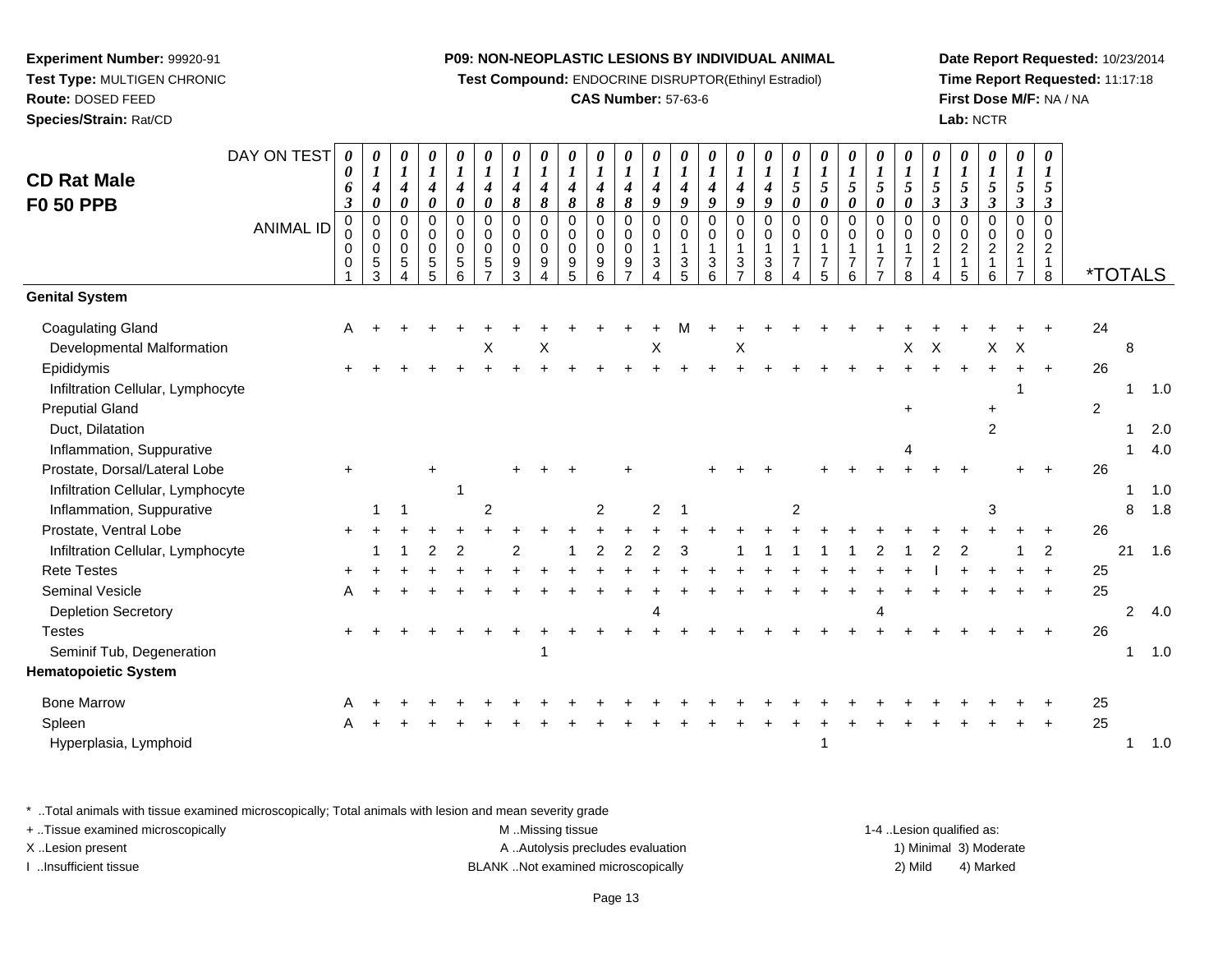**Test Compound:** ENDOCRINE DISRUPTOR(Ethinyl Estradiol)

# **CAS Number:** 57-63-6

**Date Report Requested:** 10/23/2014**Time Report Requested:** 11:17:18**First Dose M/F:** NA / NA**Lab:** NCTR

| <b>CD Rat Male</b><br><b>F0 50 PPB</b>                                                        | DAY ON TEST<br>ANIMAL ID | 0<br>$\boldsymbol{\theta}$<br>6<br>$\mathbf{3}$<br>0<br>0<br>0<br>$\mathbf 0$ | 0<br>$\boldsymbol{l}$<br>$\boldsymbol{4}$<br>0<br>$\pmb{0}$<br>$\pmb{0}$<br>$\pmb{0}$<br>$\mathbf 5$<br>$\mathfrak{S}$ | 0<br>$\boldsymbol{l}$<br>$\boldsymbol{4}$<br>0<br>$\mathbf 0$<br>0<br>$\mathbf 0$<br>$\,$ 5 $\,$<br>4 | 0<br>$\boldsymbol{l}$<br>$\boldsymbol{4}$<br>$\boldsymbol{\theta}$<br>$\mathbf 0$<br>$\mathbf 0$<br>$\mathbf 0$<br>$\sqrt{5}$<br>5 | 0<br>$\boldsymbol{l}$<br>$\boldsymbol{4}$<br>$\boldsymbol{\theta}$<br>0<br>0<br>0<br>5<br>6 | 0<br>$\boldsymbol{l}$<br>4<br>0<br>0<br>$\mathbf 0$<br>0<br>$\sqrt{5}$<br>$\overline{7}$ | 0<br>$\boldsymbol{l}$<br>4<br>8<br>$\mathbf 0$<br>0<br>$\mathbf 0$<br>9<br>3 | 0<br>$\boldsymbol{l}$<br>$\boldsymbol{4}$<br>8<br>0<br>$\mathbf 0$<br>$\mathbf 0$<br>9<br>4 | 0<br>$\boldsymbol{l}$<br>$\boldsymbol{4}$<br>$\pmb{8}$<br>0<br>$\pmb{0}$<br>$\pmb{0}$<br>$\boldsymbol{9}$<br>5 | 0<br>$\boldsymbol{l}$<br>$\boldsymbol{4}$<br>$\pmb{8}$<br>0<br>$\pmb{0}$<br>$\pmb{0}$<br>9<br>6 | 0<br>$\boldsymbol{l}$<br>$\boldsymbol{4}$<br>8<br>$\mathbf 0$<br>0<br>$\mathbf 0$<br>9 | 0<br>$\boldsymbol{l}$<br>$\boldsymbol{4}$<br>9<br>0<br>$\mathbf 0$<br>$\mathbf{1}$<br>$\ensuremath{\mathsf{3}}$<br>4 | 0<br>$\boldsymbol{l}$<br>$\boldsymbol{4}$<br>9<br>$\mathbf 0$<br>$\pmb{0}$<br>$\mathbf{1}$<br>$\ensuremath{\mathsf{3}}$<br>$\overline{5}$ | 0<br>$\boldsymbol{I}$<br>$\boldsymbol{4}$<br>9<br>$\Omega$<br>0<br>1<br>3<br>6 | 0<br>$\boldsymbol{l}$<br>$\boldsymbol{4}$<br>9<br>$\mathbf 0$<br>0<br>$\mathbf{3}$<br>$\overline{7}$ | $\boldsymbol{\theta}$<br>$\boldsymbol{l}$<br>4<br>9<br>0<br>$\pmb{0}$<br>$\mathbf{1}$<br>$\sqrt{3}$<br>8 | 0<br>$\boldsymbol{l}$<br>5<br>$\boldsymbol{\theta}$<br>0<br>0<br>$\overline{7}$<br>4 | 0<br>$\boldsymbol{l}$<br>5<br>0<br>$\mathbf 0$<br>$\mathbf 0$<br>$\overline{7}$<br>5 | $\boldsymbol{\theta}$<br>$\boldsymbol{l}$<br>$\mathfrak{s}$<br>$\boldsymbol{\theta}$<br>$\mathbf 0$<br>$\mathbf 0$<br>$\mathbf 1$<br>$\overline{7}$<br>6 | 0<br>$\boldsymbol{l}$<br>$\mathfrak{s}$<br>$\boldsymbol{\theta}$<br>$\mathbf 0$<br>0<br>1<br>$\overline{7}$<br>$\overline{7}$ | 0<br>$\boldsymbol{l}$<br>$\mathfrak{s}$<br>$\boldsymbol{\theta}$<br>$\Omega$<br>0<br>$\overline{7}$<br>8 | 0<br>$\boldsymbol{l}$<br>$\mathfrak{s}$<br>$\mathfrak{z}$<br>0<br>$\pmb{0}$<br>$\boldsymbol{2}$<br>1<br>4 | 0<br>$\boldsymbol{l}$<br>$\mathfrak{s}$<br>$\mathfrak{z}$<br>0<br>$\mathbf 0$<br>$\overline{c}$<br>1<br>5 | 0<br>$\boldsymbol{l}$<br>$\mathfrak{s}$<br>$\mathfrak{z}$<br>$\pmb{0}$<br>$\mathbf 0$<br>$\overline{c}$<br>$\mathbf{1}$<br>6 | 0<br>$\boldsymbol{l}$<br>$\mathfrak{s}$<br>$\mathfrak{z}$<br>$\mathbf 0$<br>$\mathbf 0$<br>$\boldsymbol{2}$<br>1<br>$\overline{7}$ | $\boldsymbol{\theta}$<br>$\boldsymbol{l}$<br>5<br>$\boldsymbol{\beta}$<br>$\Omega$<br>0<br>$\overline{2}$<br>1<br>8 |                           | <i><b>*TOTALS</b></i> |              |  |
|-----------------------------------------------------------------------------------------------|--------------------------|-------------------------------------------------------------------------------|------------------------------------------------------------------------------------------------------------------------|-------------------------------------------------------------------------------------------------------|------------------------------------------------------------------------------------------------------------------------------------|---------------------------------------------------------------------------------------------|------------------------------------------------------------------------------------------|------------------------------------------------------------------------------|---------------------------------------------------------------------------------------------|----------------------------------------------------------------------------------------------------------------|-------------------------------------------------------------------------------------------------|----------------------------------------------------------------------------------------|----------------------------------------------------------------------------------------------------------------------|-------------------------------------------------------------------------------------------------------------------------------------------|--------------------------------------------------------------------------------|------------------------------------------------------------------------------------------------------|----------------------------------------------------------------------------------------------------------|--------------------------------------------------------------------------------------|--------------------------------------------------------------------------------------|----------------------------------------------------------------------------------------------------------------------------------------------------------|-------------------------------------------------------------------------------------------------------------------------------|----------------------------------------------------------------------------------------------------------|-----------------------------------------------------------------------------------------------------------|-----------------------------------------------------------------------------------------------------------|------------------------------------------------------------------------------------------------------------------------------|------------------------------------------------------------------------------------------------------------------------------------|---------------------------------------------------------------------------------------------------------------------|---------------------------|-----------------------|--------------|--|
| Pigmentation<br>Thymus<br><b>Integumentary System</b>                                         |                          | A                                                                             |                                                                                                                        |                                                                                                       |                                                                                                                                    |                                                                                             |                                                                                          |                                                                              |                                                                                             |                                                                                                                |                                                                                                 |                                                                                        |                                                                                                                      |                                                                                                                                           |                                                                                |                                                                                                      |                                                                                                          |                                                                                      |                                                                                      |                                                                                                                                                          |                                                                                                                               |                                                                                                          |                                                                                                           |                                                                                                           |                                                                                                                              |                                                                                                                                    |                                                                                                                     | 25                        |                       | $7 - 1.0$    |  |
| Mammary Gland<br>Alveolus, Hyperplasia<br>Duct, Hyperplasia<br>Skin<br>Musculoskeletal System |                          | $\ddot{}$                                                                     | $+$                                                                                                                    |                                                                                                       |                                                                                                                                    |                                                                                             | $\overline{2}$                                                                           | $\overline{2}$                                                               |                                                                                             |                                                                                                                |                                                                                                 |                                                                                        | $\overline{2}$                                                                                                       |                                                                                                                                           |                                                                                | $\overline{2}$                                                                                       | $\overline{2}$                                                                                           | 1                                                                                    |                                                                                      |                                                                                                                                                          | 1                                                                                                                             |                                                                                                          | $\overline{2}$                                                                                            |                                                                                                           | 3                                                                                                                            | $\mathbf{1}$                                                                                                                       | $\overline{1}$                                                                                                      | 25<br>$\mathbf{1}$        | 10                    | 1.8<br>2 1.0 |  |
| Bone<br>Nervous System                                                                        |                          |                                                                               |                                                                                                                        |                                                                                                       |                                                                                                                                    |                                                                                             |                                                                                          |                                                                              |                                                                                             |                                                                                                                |                                                                                                 |                                                                                        |                                                                                                                      |                                                                                                                                           |                                                                                |                                                                                                      |                                                                                                          |                                                                                      |                                                                                      |                                                                                                                                                          |                                                                                                                               |                                                                                                          |                                                                                                           |                                                                                                           |                                                                                                                              |                                                                                                                                    |                                                                                                                     | 26                        |                       |              |  |
| <b>Brain</b><br>Spinal Cord<br><b>Respiratory System</b>                                      |                          | $\ddot{}$<br>A                                                                |                                                                                                                        |                                                                                                       |                                                                                                                                    |                                                                                             |                                                                                          |                                                                              |                                                                                             |                                                                                                                |                                                                                                 |                                                                                        |                                                                                                                      |                                                                                                                                           |                                                                                |                                                                                                      |                                                                                                          |                                                                                      |                                                                                      |                                                                                                                                                          |                                                                                                                               |                                                                                                          |                                                                                                           |                                                                                                           |                                                                                                                              |                                                                                                                                    |                                                                                                                     | $\mathbf{1}$<br>$\pmb{0}$ |                       |              |  |
| Lung<br>Trachea<br><b>Special Senses System</b>                                               |                          | $\ddot{}$<br>$+$                                                              |                                                                                                                        |                                                                                                       |                                                                                                                                    |                                                                                             |                                                                                          |                                                                              |                                                                                             |                                                                                                                |                                                                                                 |                                                                                        |                                                                                                                      |                                                                                                                                           |                                                                                |                                                                                                      |                                                                                                          |                                                                                      |                                                                                      |                                                                                                                                                          |                                                                                                                               |                                                                                                          |                                                                                                           |                                                                                                           |                                                                                                                              |                                                                                                                                    |                                                                                                                     | 1<br>$\mathbf{1}$         |                       |              |  |
| <b>NONE</b><br><b>Urinary System</b>                                                          |                          |                                                                               |                                                                                                                        |                                                                                                       |                                                                                                                                    |                                                                                             |                                                                                          |                                                                              |                                                                                             |                                                                                                                |                                                                                                 |                                                                                        |                                                                                                                      |                                                                                                                                           |                                                                                |                                                                                                      |                                                                                                          |                                                                                      |                                                                                      |                                                                                                                                                          |                                                                                                                               |                                                                                                          |                                                                                                           |                                                                                                           |                                                                                                                              |                                                                                                                                    |                                                                                                                     |                           |                       |              |  |
| Kidney                                                                                        |                          | A                                                                             |                                                                                                                        |                                                                                                       |                                                                                                                                    |                                                                                             |                                                                                          |                                                                              |                                                                                             |                                                                                                                |                                                                                                 |                                                                                        |                                                                                                                      |                                                                                                                                           |                                                                                |                                                                                                      |                                                                                                          |                                                                                      |                                                                                      |                                                                                                                                                          |                                                                                                                               |                                                                                                          |                                                                                                           |                                                                                                           |                                                                                                                              |                                                                                                                                    |                                                                                                                     | 25                        |                       |              |  |

\* ..Total animals with tissue examined microscopically; Total animals with lesion and mean severity grade

**Experiment Number:** 99920-91**Test Type:** MULTIGEN CHRONIC

| + Tissue examined microscopically | M Missing tissue                   | 1-4 Lesion qualified as: |                        |
|-----------------------------------|------------------------------------|--------------------------|------------------------|
| X Lesion present                  | A Autolysis precludes evaluation   |                          | 1) Minimal 3) Moderate |
| Insufficient tissue               | BLANK Not examined microscopically | 2) Mild                  | 4) Marked              |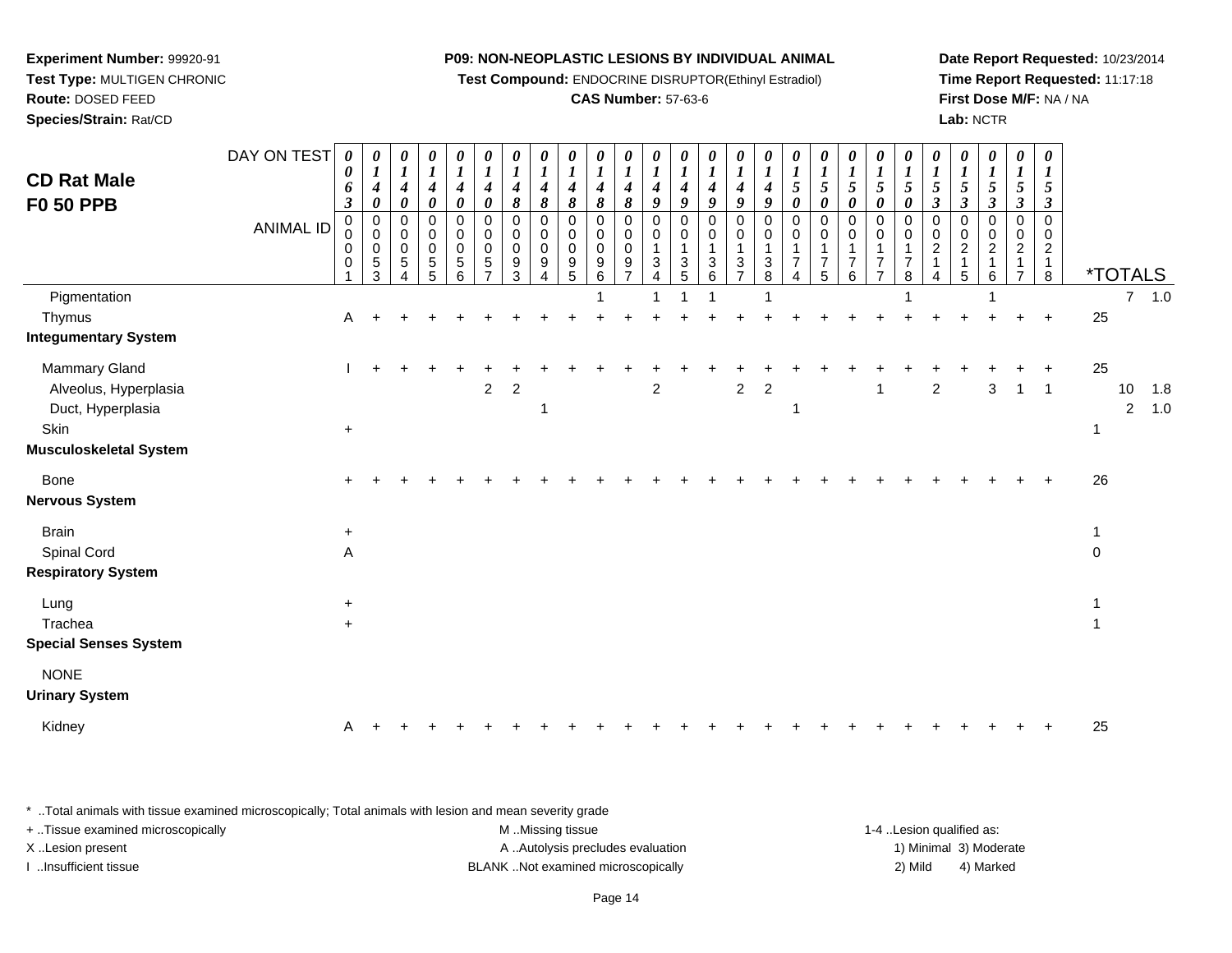**Test Compound:** ENDOCRINE DISRUPTOR(Ethinyl Estradiol)

# **CAS Number:** 57-63-6

**Date Report Requested:** 10/23/2014**Time Report Requested:** 11:17:19**First Dose M/F:** NA / NA**Lab:** NCTR

| <b>CD Rat Male</b><br><b>F0 50 PPB</b> | DAY ON TEST | $\boldsymbol{\theta}$<br>0 | 0<br>4<br>0           | $\boldsymbol{\theta}$<br>$\overline{ }$<br>4<br>0 | 0 | 0<br>0                | $\boldsymbol{\theta}$<br>$\mathbf{I}$<br>4<br>0 | $\boldsymbol{\theta}$<br>4<br>8 | 0<br>4<br>8 | $\boldsymbol{\theta}$<br><b>L</b><br>4<br>8 | 0<br>8 | 0<br>4<br>8 | $\boldsymbol{\theta}$<br>ı<br>4<br>9 | $\boldsymbol{\theta}$<br>$\overline{ }$<br>4<br>9 | $\boldsymbol{\theta}$<br>4<br>9 | $\boldsymbol{\theta}$<br>4<br>9 | 0      | 0<br>0 | $\boldsymbol{\theta}$<br>0 | $\boldsymbol{\theta}$<br>0 | 0<br>0 | $\boldsymbol{\theta}$<br>0 | 0<br>$\overline{ }$<br>3 | 0      | $\boldsymbol{\theta}$<br>$\boldsymbol{\beta}$ | $\boldsymbol{\theta}$<br>$\mathbf{I}$<br>$\mathbf{I}$<br>5<br>3 | $\boldsymbol{\theta}$<br>$\mathcal{L}$<br>Ĵ |                       |     |
|----------------------------------------|-------------|----------------------------|-----------------------|---------------------------------------------------|---|-----------------------|-------------------------------------------------|---------------------------------|-------------|---------------------------------------------|--------|-------------|--------------------------------------|---------------------------------------------------|---------------------------------|---------------------------------|--------|--------|----------------------------|----------------------------|--------|----------------------------|--------------------------|--------|-----------------------------------------------|-----------------------------------------------------------------|---------------------------------------------|-----------------------|-----|
|                                        | ANIMAL ID   |                            | 0<br>0<br>0<br>5<br>3 | 0<br>0<br>5                                       |   | 0<br>0<br>0<br>5<br>6 | 0<br>0<br>0<br>$\sqrt{5}$<br>$\overline{ }$     | 9                               | 0<br>0<br>9 | 0<br>$\pmb{0}$<br>0<br>9<br>5               | 9      | 0<br>0<br>9 | 0<br>0<br>3                          | 0<br>3<br>5                                       | 0<br>3<br>6                     | 0<br>3<br>$\overline{ }$        | 3<br>8 |        | 0<br>5                     | 0<br>ี                     | 0      | 8                          |                          | 0<br>5 | 0<br>2<br>6                                   | 0<br>$\overline{c}$<br>⇁                                        | 0<br>0<br>ົ<br>∠<br>8                       | <i><b>*TOTALS</b></i> |     |
| Cortex, Cyst                           |             |                            |                       |                                                   |   | $X$ $X$               |                                                 |                                 |             |                                             |        |             |                                      |                                                   |                                 |                                 | X      |        |                            |                            |        |                            |                          |        |                                               | ㅅ                                                               |                                             | 4                     |     |
| <b>Hyaline Droplet</b>                 |             |                            |                       |                                                   |   |                       |                                                 |                                 |             |                                             |        |             |                                      |                                                   |                                 |                                 |        |        |                            |                            |        |                            |                          |        |                                               |                                                                 |                                             | 6                     | 1.2 |
| Infiltration Cellular, Lymphocyte      |             |                            |                       |                                                   |   |                       |                                                 | 2                               |             |                                             |        |             |                                      |                                                   |                                 | 2                               |        |        |                            |                            |        |                            |                          |        |                                               |                                                                 |                                             | 19                    | 1.2 |
| Interstitium, Fibrosis                 |             |                            |                       |                                                   | 2 |                       |                                                 |                                 |             |                                             |        |             |                                      |                                                   |                                 |                                 |        |        |                            |                            |        |                            |                          |        |                                               |                                                                 |                                             |                       | 2.0 |
| Pelvis, Dilatation                     |             |                            |                       |                                                   |   |                       |                                                 |                                 |             |                                             |        |             |                                      |                                                   |                                 |                                 |        |        |                            |                            |        |                            |                          |        |                                               |                                                                 |                                             |                       | 1.0 |
| Renal Tubule, Degeneration             |             |                            |                       |                                                   |   |                       |                                                 |                                 |             |                                             |        |             |                                      |                                                   |                                 |                                 |        |        |                            |                            |        |                            |                          |        |                                               |                                                                 |                                             | 3                     | 1.0 |
| Renal Tubule, Dilatation               |             |                            |                       |                                                   |   |                       | $\mathbf{2}$                                    | $\overline{2}$                  |             |                                             |        |             |                                      |                                                   |                                 |                                 |        |        |                            |                            |        |                            |                          |        |                                               | $\overline{2}$                                                  |                                             | 9                     | 1.3 |
| Renal Tubule, Mineralization           |             |                            |                       |                                                   |   |                       |                                                 |                                 |             |                                             |        |             |                                      |                                                   |                                 |                                 |        |        |                            |                            |        |                            |                          |        |                                               |                                                                 |                                             |                       | 1.0 |
| Renal Tubule, Regeneration             |             |                            |                       |                                                   |   |                       |                                                 |                                 |             |                                             |        |             |                                      |                                                   |                                 |                                 |        |        |                            |                            |        |                            |                          |        |                                               | $\overline{2}$                                                  |                                             | 12 <sup>2</sup>       | 1.1 |
| <b>Urinary Bladder</b>                 |             |                            |                       |                                                   |   |                       |                                                 |                                 |             |                                             |        |             |                                      |                                                   |                                 |                                 |        |        |                            |                            |        |                            |                          |        |                                               |                                                                 |                                             |                       |     |

\* ..Total animals with tissue examined microscopically; Total animals with lesion and mean severity grade

+ ..Tissue examined microscopically examined microscopically examined as:  $M$  ..Missing tissue 1-4 ..Lesion qualified as:

**Experiment Number:** 99920-91**Test Type:** MULTIGEN CHRONIC

**Route:** DOSED FEED**Species/Strain:** Rat/CD

X..Lesion present **A ..Autolysis precludes evaluation** A ..Autolysis precludes evaluation 1) Minimal 3) Moderate I ..Insufficient tissue BLANK ..Not examined microscopically 2) Mild 4) Marked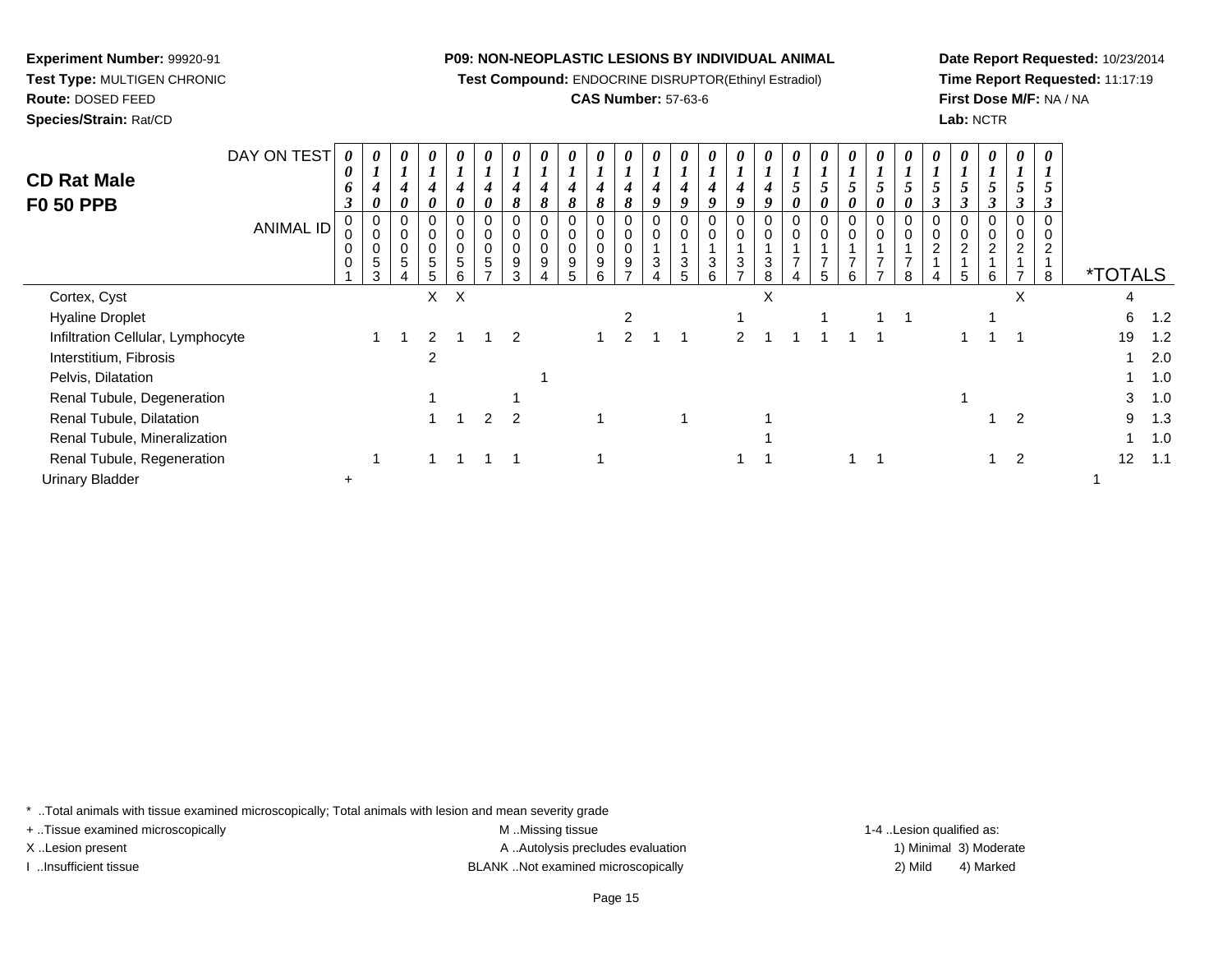**Test Compound:** ENDOCRINE DISRUPTOR(Ethinyl Estradiol)

# **CAS Number:** 57-63-6

**Date Report Requested:** 10/23/2014**Time Report Requested:** 11:17:19**First Dose M/F:** NA / NA**Lab:** NCTR

| <b>CD Rat Male</b><br><b>F1 CONTROL</b>                                                                                                                              | DAY ON TEST<br><b>ANIMAL ID</b> | 0<br>1<br>6<br>0<br>0<br>$\overline{c}$<br>6<br>4 | 0<br>$\boldsymbol{l}$<br>6<br>$\boldsymbol{l}$<br>$\,0\,$<br>$\pmb{0}$<br>$\overline{c}$<br>$\,6\,$<br>5 | 0<br>$\boldsymbol{l}$<br>6<br>$\pmb{0}$<br>$\pmb{0}$<br>$\overline{2}$<br>$6\phantom{1}6$<br>6 | 0<br>$\boldsymbol{l}$<br>6<br>$\mathbf 0$<br>0<br>$\overline{2}$<br>6<br>$\overline{ }$ | 0<br>$\boldsymbol{l}$<br>6<br>0<br>$\pmb{0}$<br>$\overline{2}$<br>$\,6\,$<br>8 | 0<br>$\boldsymbol{l}$<br>6<br>0<br>$\mathbf 0$<br>$\overline{c}$<br>$\,6\,$<br>9 | 0<br>1<br>6<br>$\boldsymbol{2}$<br>$\mathbf 0$<br>0<br>$\mathbf{3}$<br>$\mathbf 0$<br>5 | 0<br>$\boldsymbol{l}$<br>6<br>$\mathbf 0$<br>0<br>$\mathbf{3}$<br>0<br>6 | 0<br>$\boldsymbol{l}$<br>6<br>1<br>$\mathbf 0$<br>0<br>$\mathbf{3}$<br>0 | 0<br>$\boldsymbol{l}$<br>6<br>$\mathbf 0$<br>0<br>3<br>$\Omega$<br>8 | 0<br>1<br>6<br>$\mathbf 0$<br>0<br>$\mathfrak{Z}$<br>0<br>9 | 0<br>$\boldsymbol{l}$<br>6<br>$\overline{2}$<br>$\mathbf 0$<br>0<br>$\mathbf{3}$<br>4<br>$\overline{ }$ | 0<br>$\boldsymbol{l}$<br>6<br>$\boldsymbol{2}$<br>0<br>$\pmb{0}$<br>$\overline{3}$<br>4<br>8 | 0<br>$\boldsymbol{l}$<br>6<br>$\boldsymbol{2}$<br>$\mathbf 0$<br>$\mathbf 0$<br>$\mathbf{3}$<br>4<br>9 | 0<br>$\boldsymbol{l}$<br>6<br>$\mathbf 0$<br>0<br>$\sqrt{3}$<br>$\,$ 5 $\,$<br>$\Omega$ | 0<br>$\boldsymbol{l}$<br>6<br>$\mathbf 0$<br>0<br>$\mathbf{3}$<br>5 | 0<br>$\boldsymbol{l}$<br>6<br>$\boldsymbol{\beta}$<br>$\mathbf 0$<br>0<br>$\mathbf{3}$<br>$\bf 8$<br>9 | $\boldsymbol{\theta}$<br>$\boldsymbol{l}$<br>6<br>$\boldsymbol{2}$<br>$\mathbf 0$<br>0<br>$\mathsf 3$<br>9<br>$\Omega$ | 0<br>$\boldsymbol{l}$<br>6<br>$\boldsymbol{2}$<br>$\pmb{0}$<br>$\frac{0}{3}$<br>9 | 0<br>$\boldsymbol{l}$<br>6<br>$\boldsymbol{2}$<br>0<br>$\pmb{0}$<br>$\overline{3}$<br>$\boldsymbol{9}$<br>$\overline{2}$ | 0<br>$\boldsymbol{l}$<br>6<br>0<br>$_{3}^{\rm 0}$<br>9<br>3 | 0<br>$\boldsymbol{l}$<br>6<br>$\boldsymbol{\beta}$<br>$\mathbf 0$<br>0<br>4<br>3 | 0<br>1<br>6<br>$\overline{2}$<br>0<br>0<br>4<br>3<br>$\mathfrak{p}$ | $\boldsymbol{\theta}$<br>$\boldsymbol{l}$<br>6<br>$\boldsymbol{\theta}$<br>$\mathbf 0$<br>0<br>4<br>$\sqrt{3}$<br>3 | 0<br>1<br>6<br>$\boldsymbol{2}$<br>$\mathbf 0$<br>0<br>4<br>$\ensuremath{\mathsf{3}}$<br>4 |                    | <i><b>*TOTALS</b></i> |                   |
|----------------------------------------------------------------------------------------------------------------------------------------------------------------------|---------------------------------|---------------------------------------------------|----------------------------------------------------------------------------------------------------------|------------------------------------------------------------------------------------------------|-----------------------------------------------------------------------------------------|--------------------------------------------------------------------------------|----------------------------------------------------------------------------------|-----------------------------------------------------------------------------------------|--------------------------------------------------------------------------|--------------------------------------------------------------------------|----------------------------------------------------------------------|-------------------------------------------------------------|---------------------------------------------------------------------------------------------------------|----------------------------------------------------------------------------------------------|--------------------------------------------------------------------------------------------------------|-----------------------------------------------------------------------------------------|---------------------------------------------------------------------|--------------------------------------------------------------------------------------------------------|------------------------------------------------------------------------------------------------------------------------|-----------------------------------------------------------------------------------|--------------------------------------------------------------------------------------------------------------------------|-------------------------------------------------------------|----------------------------------------------------------------------------------|---------------------------------------------------------------------|---------------------------------------------------------------------------------------------------------------------|--------------------------------------------------------------------------------------------|--------------------|-----------------------|-------------------|
| <b>Alimentary System</b><br>Liver<br>Infiltration Cellular, Lymphocyte<br>Inflammation, Chronic Active<br>Mesentery<br>Fat, Necrosis<br><b>Cardiovascular System</b> |                                 |                                                   |                                                                                                          | 1                                                                                              |                                                                                         | 1                                                                              |                                                                                  |                                                                                         |                                                                          |                                                                          |                                                                      | 1                                                           |                                                                                                         |                                                                                              |                                                                                                        |                                                                                         | 1<br>$\ddot{}$<br>4                                                 |                                                                                                        |                                                                                                                        | 1                                                                                 |                                                                                                                          | $\mathbf{1}$                                                |                                                                                  |                                                                     |                                                                                                                     |                                                                                            | 25<br>$\mathbf{1}$ | 5<br>6                | 1.0<br>1.0<br>4.0 |
| <b>NONE</b><br><b>Endocrine System</b><br><b>Adrenal Cortex</b><br>Vacuolization Cytoplasmic<br>Adrenal Medulla                                                      |                                 |                                                   |                                                                                                          |                                                                                                |                                                                                         |                                                                                |                                                                                  |                                                                                         |                                                                          |                                                                          |                                                                      |                                                             |                                                                                                         |                                                                                              |                                                                                                        |                                                                                         |                                                                     |                                                                                                        |                                                                                                                        |                                                                                   |                                                                                                                          |                                                             |                                                                                  |                                                                     |                                                                                                                     |                                                                                            | 25<br>25           | 3                     | 1.0               |
| <b>Pituitary Gland</b><br><b>Thyroid Gland</b><br>Cyst, Squamous<br>Cyst, Squamous, Multiple<br><b>General Body System</b>                                           |                                 |                                                   |                                                                                                          | $\boldsymbol{\mathsf{X}}$                                                                      |                                                                                         |                                                                                |                                                                                  |                                                                                         |                                                                          |                                                                          |                                                                      |                                                             |                                                                                                         |                                                                                              |                                                                                                        |                                                                                         |                                                                     |                                                                                                        |                                                                                                                        |                                                                                   |                                                                                                                          |                                                             |                                                                                  |                                                                     | $\boldsymbol{\mathsf{X}}$                                                                                           | X                                                                                          | 24<br>25           | 2                     |                   |
| <b>NONE</b><br><b>Genital System</b><br><b>Coagulating Gland</b>                                                                                                     |                                 |                                                   |                                                                                                          |                                                                                                |                                                                                         |                                                                                |                                                                                  |                                                                                         |                                                                          |                                                                          |                                                                      |                                                             |                                                                                                         |                                                                                              |                                                                                                        |                                                                                         |                                                                     |                                                                                                        |                                                                                                                        |                                                                                   |                                                                                                                          |                                                             |                                                                                  |                                                                     |                                                                                                                     |                                                                                            | 25                 |                       |                   |

\* ..Total animals with tissue examined microscopically; Total animals with lesion and mean severity grade

**Experiment Number:** 99920-91**Test Type:** MULTIGEN CHRONIC

| + Tissue examined microscopically | M Missing tissue                   | 1-4 Lesion qualified as: |                        |
|-----------------------------------|------------------------------------|--------------------------|------------------------|
| X Lesion present                  | A Autolysis precludes evaluation   |                          | 1) Minimal 3) Moderate |
| Insufficient tissue               | BLANK Not examined microscopically | 2) Mild                  | 4) Marked              |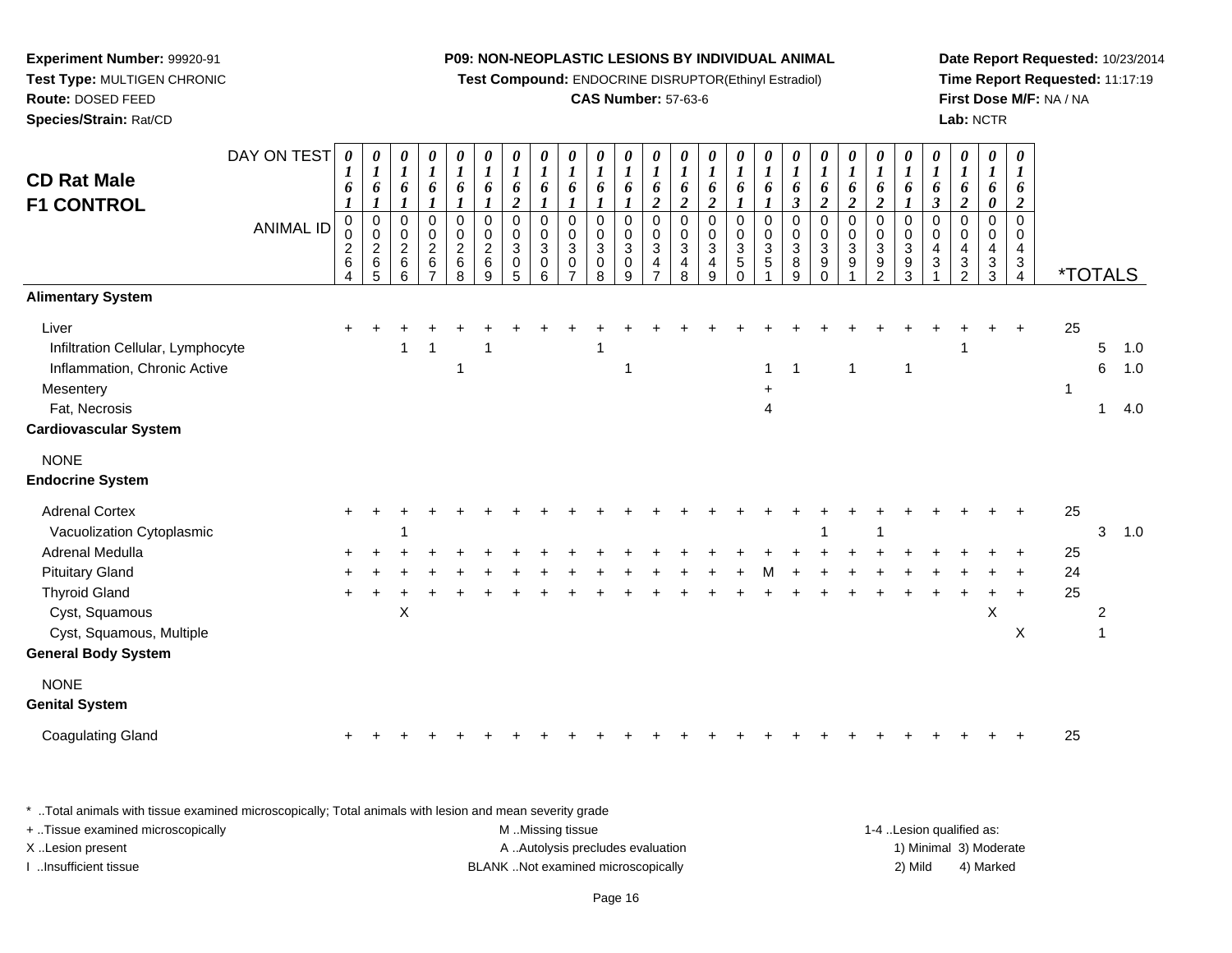**Test Compound:** ENDOCRINE DISRUPTOR(Ethinyl Estradiol)

# **CAS Number:** 57-63-6

**Date Report Requested:** 10/23/2014**Time Report Requested:** 11:17:19**First Dose M/F:** NA / NA**Lab:** NCTR

| <b>CD Rat Male</b><br><b>F1 CONTROL</b> | DAY ON TEST      | 0<br>6                                                                 | 0<br>$\boldsymbol{l}$<br>6                                   | 0<br>$\boldsymbol{l}$<br>6                                   | 0<br>$\boldsymbol{l}$<br>6<br>$\boldsymbol{l}$                        | $\pmb{\theta}$<br>$\boldsymbol{l}$<br>6<br>$\boldsymbol{l}$ | 0<br>$\boldsymbol{l}$<br>6                                   | 0<br>$\boldsymbol{l}$<br>6<br>$\boldsymbol{2}$            | 0<br>$\boldsymbol{l}$<br>6                        | 0<br>6                  | 0<br>1<br>6                                               | 0<br>1<br>6                             | 0<br>1<br>6<br>$\boldsymbol{2}$                                   | 0<br>$\bm{l}$<br>6<br>$\boldsymbol{2}$            | 0<br>$\bm{l}$<br>6<br>$\boldsymbol{2}$     | 0<br>$\boldsymbol{l}$<br>6<br>$\boldsymbol{l}$              | 0<br>$\boldsymbol{l}$<br>6                   | 0<br>$\boldsymbol{l}$<br>6<br>$\mathfrak{z}$ | 0<br>$\boldsymbol{l}$<br>6<br>$\boldsymbol{2}$    | 0<br>$\boldsymbol{l}$<br>6<br>$\boldsymbol{2}$ | $\pmb{\theta}$<br>$\boldsymbol{l}$<br>6<br>$\boldsymbol{2}$   | 0<br>$\boldsymbol{l}$<br>6                 | 0<br>6<br>$\boldsymbol{\beta}$ | 0<br>$\boldsymbol{l}$<br>6<br>$\boldsymbol{2}$         | 0<br>6<br>0                  | 0<br>1<br>6<br>$\overline{c}$                                    |                       |                |     |
|-----------------------------------------|------------------|------------------------------------------------------------------------|--------------------------------------------------------------|--------------------------------------------------------------|-----------------------------------------------------------------------|-------------------------------------------------------------|--------------------------------------------------------------|-----------------------------------------------------------|---------------------------------------------------|-------------------------|-----------------------------------------------------------|-----------------------------------------|-------------------------------------------------------------------|---------------------------------------------------|--------------------------------------------|-------------------------------------------------------------|----------------------------------------------|----------------------------------------------|---------------------------------------------------|------------------------------------------------|---------------------------------------------------------------|--------------------------------------------|--------------------------------|--------------------------------------------------------|------------------------------|------------------------------------------------------------------|-----------------------|----------------|-----|
|                                         | <b>ANIMAL ID</b> | 0<br>0<br>$\overline{\mathbf{c}}$<br>$\,6\,$<br>$\boldsymbol{\Lambda}$ | $\pmb{0}$<br>$\mathbf 0$<br>$\boldsymbol{2}$<br>$\,6\,$<br>5 | $\mathbf 0$<br>$\mathbf 0$<br>$\overline{c}$<br>$\,6\,$<br>6 | $\mathbf 0$<br>$\mathbf 0$<br>$\boldsymbol{2}$<br>6<br>$\overline{7}$ | $\pmb{0}$<br>$\mathbf 0$<br>$\boldsymbol{2}$<br>6<br>8      | $\mathbf 0$<br>$\mathbf 0$<br>$\overline{2}$<br>$\,6\,$<br>9 | $\Omega$<br>$\mathbf 0$<br>$\mathbf{3}$<br>$\pmb{0}$<br>5 | $\Omega$<br>$\mathbf 0$<br>$\mathbf{3}$<br>0<br>6 | $\Omega$<br>0<br>3<br>0 | $\Omega$<br>$\mathbf 0$<br>$\sqrt{3}$<br>$\mathbf 0$<br>8 | $\Omega$<br>0<br>$\mathbf{3}$<br>0<br>9 | $\mathbf 0$<br>$\mathbf 0$<br>$\mathbf{3}$<br>4<br>$\overline{7}$ | $\Omega$<br>$\mathbf 0$<br>$\mathbf{3}$<br>4<br>8 | $\mathbf 0$<br>0<br>$\mathbf{3}$<br>4<br>9 | $\mathbf 0$<br>$\mathbf 0$<br>$\mathbf{3}$<br>5<br>$\Omega$ | 0<br>$\mathbf 0$<br>$\sqrt{3}$<br>$\sqrt{5}$ | $\Omega$<br>$\mathbf 0$<br>3<br>8<br>9       | $\mathbf 0$<br>0<br>$\mathbf{3}$<br>9<br>$\Omega$ | $\pmb{0}$<br>$\pmb{0}$<br>$\mathbf{3}$<br>9    | $\mathbf 0$<br>$\pmb{0}$<br>$\sqrt{3}$<br>9<br>$\overline{2}$ | $\mathbf 0$<br>0<br>$\mathbf{3}$<br>9<br>3 | 0<br>4<br>3                    | $\Omega$<br>0<br>$\overline{4}$<br>3<br>$\mathfrak{p}$ | $\Omega$<br>0<br>4<br>3<br>3 | $\Omega$<br>$\mathbf 0$<br>$\overline{4}$<br>3<br>$\overline{4}$ | <i><b>*TOTALS</b></i> |                |     |
| Bilateral, Developmental Malformation   |                  |                                                                        |                                                              |                                                              |                                                                       |                                                             |                                                              |                                                           |                                                   | X.                      | X                                                         |                                         |                                                                   |                                                   |                                            |                                                             |                                              |                                              |                                                   |                                                |                                                               |                                            |                                |                                                        |                              |                                                                  |                       | 2              |     |
| Developmental Malformation              |                  |                                                                        |                                                              |                                                              |                                                                       | X                                                           |                                                              | $\mathsf X$                                               |                                                   |                         |                                                           |                                         |                                                                   |                                                   |                                            |                                                             | $\mathsf X$                                  |                                              |                                                   |                                                |                                                               |                                            |                                |                                                        | X                            |                                                                  |                       |                |     |
| Epididymis                              |                  |                                                                        |                                                              |                                                              |                                                                       |                                                             |                                                              |                                                           |                                                   |                         |                                                           |                                         |                                                                   |                                                   |                                            |                                                             |                                              |                                              |                                                   |                                                |                                                               |                                            |                                |                                                        |                              | $+$                                                              | 25                    |                |     |
| Infiltration Cellular, Lymphocyte       |                  | 1                                                                      | 1                                                            |                                                              |                                                                       |                                                             |                                                              |                                                           |                                                   |                         |                                                           |                                         |                                                                   |                                                   |                                            |                                                             |                                              |                                              |                                                   |                                                |                                                               |                                            |                                |                                                        |                              |                                                                  |                       | $\overline{2}$ | 1.0 |
| <b>Preputial Gland</b>                  |                  |                                                                        |                                                              |                                                              |                                                                       |                                                             |                                                              |                                                           |                                                   |                         |                                                           | $\pm$                                   |                                                                   |                                                   |                                            |                                                             |                                              |                                              |                                                   |                                                |                                                               |                                            |                                |                                                        |                              |                                                                  | 3                     |                |     |
| Atrophy                                 |                  |                                                                        |                                                              |                                                              |                                                                       |                                                             |                                                              |                                                           |                                                   |                         |                                                           |                                         |                                                                   |                                                   |                                            |                                                             |                                              |                                              |                                                   |                                                |                                                               |                                            |                                |                                                        |                              | $\overline{c}$                                                   |                       | 2              | 1.5 |
| Inflammation, Suppurative               |                  |                                                                        |                                                              |                                                              |                                                                       |                                                             |                                                              |                                                           |                                                   |                         |                                                           | 2                                       |                                                                   |                                                   |                                            |                                                             |                                              |                                              |                                                   |                                                |                                                               |                                            |                                |                                                        |                              |                                                                  |                       |                | 2.0 |
| Prostate, Dorsal/Lateral Lobe           |                  |                                                                        |                                                              |                                                              |                                                                       |                                                             |                                                              |                                                           |                                                   |                         |                                                           |                                         |                                                                   |                                                   |                                            |                                                             |                                              |                                              |                                                   |                                                |                                                               |                                            |                                |                                                        |                              |                                                                  | 25                    |                |     |
| Infiltration Cellular, Lymphocyte       |                  |                                                                        |                                                              |                                                              |                                                                       |                                                             |                                                              |                                                           |                                                   |                         |                                                           |                                         |                                                                   |                                                   |                                            |                                                             |                                              |                                              |                                                   | $\overline{2}$                                 |                                                               |                                            |                                |                                                        |                              |                                                                  |                       | 3              | 1.3 |
| Inflammation, Suppurative               |                  |                                                                        |                                                              |                                                              |                                                                       |                                                             |                                                              |                                                           |                                                   |                         |                                                           |                                         |                                                                   |                                                   |                                            | 4                                                           | -1                                           |                                              |                                                   |                                                |                                                               |                                            | $\overline{c}$                 |                                                        |                              |                                                                  |                       | 6              | 1.7 |
| Prostate, Ventral Lobe                  |                  |                                                                        |                                                              |                                                              |                                                                       |                                                             |                                                              |                                                           |                                                   |                         |                                                           |                                         |                                                                   |                                                   |                                            |                                                             |                                              |                                              |                                                   |                                                |                                                               |                                            |                                |                                                        |                              |                                                                  | 25                    |                |     |
| Infiltration Cellular, Lymphocyte       |                  |                                                                        | 2                                                            |                                                              |                                                                       | $\overline{2}$                                              |                                                              | 2                                                         | 2                                                 |                         |                                                           |                                         |                                                                   |                                                   |                                            |                                                             | $\overline{2}$                               |                                              |                                                   | 4                                              |                                                               | $\overline{2}$                             |                                |                                                        |                              |                                                                  |                       | 17             | 1.7 |
| Inflammation, Suppurative               |                  |                                                                        |                                                              |                                                              |                                                                       |                                                             |                                                              |                                                           |                                                   |                         |                                                           |                                         |                                                                   |                                                   |                                            |                                                             |                                              |                                              |                                                   |                                                |                                                               |                                            |                                |                                                        |                              |                                                                  |                       | 2              | 1.0 |
| <b>Rete Testes</b>                      |                  |                                                                        |                                                              |                                                              |                                                                       |                                                             |                                                              |                                                           |                                                   |                         |                                                           |                                         |                                                                   |                                                   |                                            |                                                             |                                              |                                              |                                                   |                                                |                                                               |                                            |                                |                                                        |                              |                                                                  | 25                    |                |     |
| Seminal Vesicle                         |                  |                                                                        |                                                              |                                                              |                                                                       |                                                             |                                                              |                                                           |                                                   |                         |                                                           |                                         |                                                                   |                                                   |                                            |                                                             |                                              |                                              |                                                   |                                                |                                                               |                                            |                                |                                                        |                              |                                                                  | 25                    |                |     |
| <b>Depletion Secretory</b>              |                  |                                                                        |                                                              |                                                              |                                                                       |                                                             |                                                              |                                                           |                                                   |                         |                                                           |                                         |                                                                   |                                                   |                                            |                                                             |                                              |                                              |                                                   | 3                                              |                                                               |                                            |                                |                                                        |                              |                                                                  |                       | $\overline{2}$ | 3.0 |
| <b>Testes</b>                           |                  |                                                                        |                                                              |                                                              |                                                                       |                                                             |                                                              |                                                           |                                                   |                         |                                                           |                                         |                                                                   |                                                   |                                            |                                                             |                                              |                                              |                                                   |                                                |                                                               |                                            |                                |                                                        |                              |                                                                  | 25                    |                |     |
| Seminif Tub, Degeneration               |                  |                                                                        |                                                              |                                                              |                                                                       |                                                             |                                                              | $\overline{2}$                                            |                                                   |                         |                                                           |                                         |                                                                   |                                                   |                                            |                                                             |                                              |                                              |                                                   |                                                |                                                               |                                            |                                |                                                        |                              |                                                                  |                       | $\overline{2}$ | 1.5 |
| <b>Hematopoietic System</b>             |                  |                                                                        |                                                              |                                                              |                                                                       |                                                             |                                                              |                                                           |                                                   |                         |                                                           |                                         |                                                                   |                                                   |                                            |                                                             |                                              |                                              |                                                   |                                                |                                                               |                                            |                                |                                                        |                              |                                                                  |                       |                |     |
| <b>Bone Marrow</b>                      |                  |                                                                        |                                                              |                                                              |                                                                       |                                                             |                                                              |                                                           |                                                   |                         |                                                           |                                         |                                                                   |                                                   |                                            |                                                             |                                              |                                              |                                                   |                                                |                                                               |                                            |                                |                                                        |                              |                                                                  | 25                    |                |     |
| Spleen                                  |                  |                                                                        |                                                              |                                                              |                                                                       |                                                             |                                                              |                                                           |                                                   |                         |                                                           |                                         |                                                                   |                                                   |                                            |                                                             |                                              |                                              |                                                   |                                                |                                                               |                                            |                                |                                                        |                              |                                                                  | 25                    |                |     |
| Hematopoietic Cell Proliferation        |                  |                                                                        |                                                              |                                                              |                                                                       |                                                             |                                                              |                                                           |                                                   |                         |                                                           |                                         |                                                                   |                                                   |                                            |                                                             |                                              | 2                                            |                                                   |                                                |                                                               |                                            |                                |                                                        |                              |                                                                  |                       |                | 2.0 |
|                                         |                  |                                                                        |                                                              |                                                              |                                                                       |                                                             |                                                              |                                                           |                                                   |                         |                                                           |                                         |                                                                   |                                                   |                                            |                                                             |                                              |                                              |                                                   |                                                |                                                               |                                            |                                |                                                        |                              |                                                                  |                       |                |     |

\* ..Total animals with tissue examined microscopically; Total animals with lesion and mean severity grade

**Experiment Number:** 99920-91**Test Type:** MULTIGEN CHRONIC

| + . Tissue examined microscopically | M Missing tissue                   | 1-4 Lesion qualified as: |                        |
|-------------------------------------|------------------------------------|--------------------------|------------------------|
| X Lesion present                    | A Autolysis precludes evaluation   |                          | 1) Minimal 3) Moderate |
| lnsufficient tissue                 | BLANK Not examined microscopically | 2) Mild                  | 4) Marked              |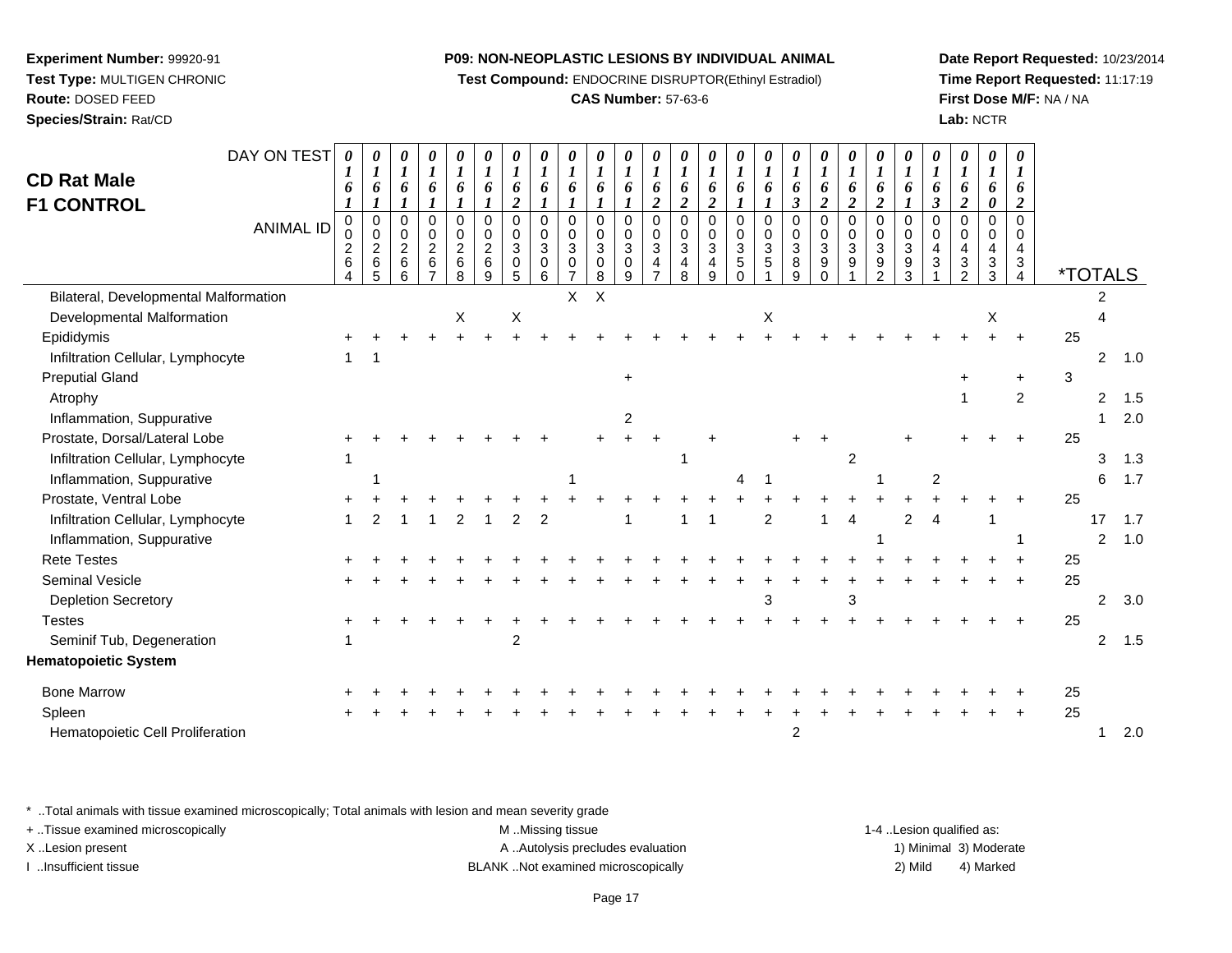**Test Compound:** ENDOCRINE DISRUPTOR(Ethinyl Estradiol)

# **CAS Number:** 57-63-6

**Date Report Requested:** 10/23/2014**Time Report Requested:** 11:17:19**First Dose M/F:** NA / NA**Lab:** NCTR

| <b>CD Rat Male</b><br><b>F1 CONTROL</b>                          | DAY ON TEST<br><b>ANIMAL ID</b> | $\boldsymbol{\theta}$<br>$\boldsymbol{l}$<br>6<br>1<br>0<br>0<br>$\begin{array}{c} 2 \\ 6 \end{array}$<br>4 | 0<br>$\boldsymbol{l}$<br>6<br>1<br>$\mathbf 0$<br>$\pmb{0}$<br>$\begin{array}{c} 2 \\ 6 \\ 5 \end{array}$ | $\frac{\theta}{I}$<br>$\boldsymbol{6}$<br>0<br>$\mathbf 0$<br>$\overline{c}$<br>$\,6\,$<br>6 | $\begin{matrix} 0 \\ 1 \end{matrix}$<br>6<br>$\mathbf{I}$<br>0<br>$\pmb{0}$<br>$\frac{2}{6}$<br>$\overline{7}$ | $\frac{\theta}{I}$<br>6<br>$\boldsymbol{l}$<br>$\pmb{0}$<br>$\pmb{0}$<br>$\boldsymbol{2}$<br>$\,6$<br>8 | $\frac{\boldsymbol{\theta}}{\boldsymbol{I}}$<br>6<br>$\mathbf{I}$<br>$\,0\,$<br>$\mathbf 0$<br>$\frac{2}{6}$<br>9 | $\boldsymbol{\theta}$<br>$\boldsymbol{l}$<br>6<br>$\overline{2}$<br>0<br>0<br>3<br>0<br>5 | $\frac{\theta}{I}$<br>6<br>$\boldsymbol{l}$<br>0<br>0<br>$\sqrt{3}$<br>0<br>6 | $\boldsymbol{\theta}$<br>$\boldsymbol{l}$<br>6<br>$\mathbf 0$<br>$\mathbf 0$<br>$\mathbf{3}$<br>$\mathbf 0$ | $\boldsymbol{\theta}$<br>$\boldsymbol{l}$<br>6<br>0<br>0<br>3<br>0<br>8 | 0<br>$\boldsymbol{l}$<br>6<br>0<br>0<br>$\ensuremath{\mathsf{3}}$<br>$\mathbf 0$<br>9 | 0<br>$\boldsymbol{l}$<br>6<br>$\overline{2}$<br>0<br>$\pmb{0}$<br>$\sqrt{3}$<br>$\overline{4}$<br>$\overline{7}$ | U<br>$\boldsymbol{l}$<br>6<br>$\overline{2}$<br>$\Omega$<br>0<br>$\sqrt{3}$<br>4<br>8 | $\boldsymbol{\theta}$<br>$\boldsymbol{l}$<br>6<br>$\boldsymbol{2}$<br>0<br>0<br>3<br>4<br>9 | $\boldsymbol{\theta}$<br>$\boldsymbol{l}$<br>6<br>1<br>$\mathbf 0$<br>0<br>$\mathbf{3}$<br>5<br>$\Omega$ | $\boldsymbol{l}$<br>6<br>1<br>0<br>$\mathbf 0$<br>3<br>5 | $\boldsymbol{\theta}$<br>$\boldsymbol{l}$<br>6<br>$\mathfrak{z}$<br>$\mathbf 0$<br>$\mathbf 0$<br>$\mathbf{3}$<br>8<br>9 | 0<br>$\boldsymbol{l}$<br>6<br>$\overline{\mathbf{c}}$<br>0<br>$\pmb{0}$<br>$\mathbf{3}$<br>9<br>0 | 0<br>$\boldsymbol{l}$<br>6<br>$\overline{c}$<br>0<br>$\pmb{0}$<br>$\ensuremath{\mathsf{3}}$<br>9 | 0<br>$\boldsymbol{l}$<br>6<br>$\boldsymbol{2}$<br>$\mathbf 0$<br>$\pmb{0}$<br>$\mathbf{3}$<br>9<br>$\overline{2}$ | 0<br>$\boldsymbol{l}$<br>6<br>0<br>$\pmb{0}$<br>$\sqrt{3}$<br>9<br>$\overline{3}$ | 0<br>$\boldsymbol{l}$<br>6<br>$\boldsymbol{\beta}$<br>0<br>$\mathbf 0$<br>4<br>3 | 0<br>$\boldsymbol{l}$<br>6<br>$\boldsymbol{2}$<br>$\Omega$<br>$\Omega$<br>4<br>$\frac{3}{2}$ | 0<br>$\boldsymbol{l}$<br>6<br>0<br>$\mathbf 0$<br>0<br>4<br>3<br>3 | $\boldsymbol{\theta}$<br>1<br>6<br>$\overline{c}$<br>$\Omega$<br>0<br>4<br>$\sqrt{3}$<br>$\overline{4}$ |    | <i><b>*TOTALS</b></i>                              |            |
|------------------------------------------------------------------|---------------------------------|-------------------------------------------------------------------------------------------------------------|-----------------------------------------------------------------------------------------------------------|----------------------------------------------------------------------------------------------|----------------------------------------------------------------------------------------------------------------|---------------------------------------------------------------------------------------------------------|-------------------------------------------------------------------------------------------------------------------|-------------------------------------------------------------------------------------------|-------------------------------------------------------------------------------|-------------------------------------------------------------------------------------------------------------|-------------------------------------------------------------------------|---------------------------------------------------------------------------------------|------------------------------------------------------------------------------------------------------------------|---------------------------------------------------------------------------------------|---------------------------------------------------------------------------------------------|----------------------------------------------------------------------------------------------------------|----------------------------------------------------------|--------------------------------------------------------------------------------------------------------------------------|---------------------------------------------------------------------------------------------------|--------------------------------------------------------------------------------------------------|-------------------------------------------------------------------------------------------------------------------|-----------------------------------------------------------------------------------|----------------------------------------------------------------------------------|----------------------------------------------------------------------------------------------|--------------------------------------------------------------------|---------------------------------------------------------------------------------------------------------|----|----------------------------------------------------|------------|
| Pigmentation<br>Thymus<br><b>Integumentary System</b>            |                                 |                                                                                                             |                                                                                                           |                                                                                              |                                                                                                                |                                                                                                         |                                                                                                                   |                                                                                           |                                                                               |                                                                                                             |                                                                         |                                                                                       |                                                                                                                  |                                                                                       |                                                                                             |                                                                                                          |                                                          |                                                                                                                          |                                                                                                   |                                                                                                  |                                                                                                                   |                                                                                   |                                                                                  |                                                                                              |                                                                    |                                                                                                         | 25 | 1                                                  | 1.0        |
| Mammary Gland<br>Alveolus, Hyperplasia<br>Musculoskeletal System |                                 |                                                                                                             |                                                                                                           |                                                                                              |                                                                                                                |                                                                                                         |                                                                                                                   |                                                                                           |                                                                               |                                                                                                             |                                                                         |                                                                                       |                                                                                                                  |                                                                                       |                                                                                             |                                                                                                          |                                                          |                                                                                                                          |                                                                                                   | 3                                                                                                |                                                                                                                   |                                                                                   |                                                                                  |                                                                                              |                                                                    |                                                                                                         | 25 |                                                    | 3.0        |
| <b>Bone</b><br>Nervous System                                    |                                 |                                                                                                             |                                                                                                           |                                                                                              |                                                                                                                |                                                                                                         |                                                                                                                   |                                                                                           |                                                                               |                                                                                                             |                                                                         |                                                                                       |                                                                                                                  |                                                                                       |                                                                                             |                                                                                                          |                                                          |                                                                                                                          |                                                                                                   |                                                                                                  |                                                                                                                   |                                                                                   |                                                                                  |                                                                                              |                                                                    |                                                                                                         | 25 |                                                    |            |
| <b>NONE</b><br><b>Respiratory System</b>                         |                                 |                                                                                                             |                                                                                                           |                                                                                              |                                                                                                                |                                                                                                         |                                                                                                                   |                                                                                           |                                                                               |                                                                                                             |                                                                         |                                                                                       |                                                                                                                  |                                                                                       |                                                                                             |                                                                                                          |                                                          |                                                                                                                          |                                                                                                   |                                                                                                  |                                                                                                                   |                                                                                   |                                                                                  |                                                                                              |                                                                    |                                                                                                         |    |                                                    |            |
| <b>NONE</b><br><b>Special Senses System</b>                      |                                 |                                                                                                             |                                                                                                           |                                                                                              |                                                                                                                |                                                                                                         |                                                                                                                   |                                                                                           |                                                                               |                                                                                                             |                                                                         |                                                                                       |                                                                                                                  |                                                                                       |                                                                                             |                                                                                                          |                                                          |                                                                                                                          |                                                                                                   |                                                                                                  |                                                                                                                   |                                                                                   |                                                                                  |                                                                                              |                                                                    |                                                                                                         |    |                                                    |            |
| <b>NONE</b><br><b>Urinary System</b>                             |                                 |                                                                                                             |                                                                                                           |                                                                                              |                                                                                                                |                                                                                                         |                                                                                                                   |                                                                                           |                                                                               |                                                                                                             |                                                                         |                                                                                       |                                                                                                                  |                                                                                       |                                                                                             |                                                                                                          |                                                          |                                                                                                                          |                                                                                                   |                                                                                                  |                                                                                                                   |                                                                                   |                                                                                  |                                                                                              |                                                                    |                                                                                                         |    |                                                    |            |
| Kidney<br>Congestion<br>Cortex, Cyst<br><b>Hyaline Droplet</b>   |                                 |                                                                                                             | X                                                                                                         |                                                                                              |                                                                                                                |                                                                                                         |                                                                                                                   | $\sf X$                                                                                   |                                                                               | $\mathsf X$                                                                                                 |                                                                         |                                                                                       |                                                                                                                  |                                                                                       |                                                                                             | $\overline{c}$<br>Χ                                                                                      |                                                          |                                                                                                                          |                                                                                                   |                                                                                                  | $\overline{c}$                                                                                                    | $\mathbf 1$                                                                       |                                                                                  | $\boldsymbol{2}$                                                                             |                                                                    |                                                                                                         | 25 | $\overline{2}$<br>$\overline{4}$<br>$\overline{4}$ | 2.0<br>1.3 |
| Infiltration Cellular, Lymphocyte                                |                                 | 1                                                                                                           |                                                                                                           | $\overline{\mathbf{c}}$                                                                      |                                                                                                                |                                                                                                         | -1                                                                                                                |                                                                                           |                                                                               | 1                                                                                                           |                                                                         | $\overline{2}$                                                                        |                                                                                                                  |                                                                                       |                                                                                             |                                                                                                          |                                                          |                                                                                                                          |                                                                                                   |                                                                                                  |                                                                                                                   |                                                                                   | 1                                                                                |                                                                                              |                                                                    | $\mathbf 1$                                                                                             |    | 18                                                 | 1.1        |

\* ..Total animals with tissue examined microscopically; Total animals with lesion and mean severity grade

**Experiment Number:** 99920-91**Test Type:** MULTIGEN CHRONIC

**Route:** DOSED FEED**Species/Strain:** Rat/CD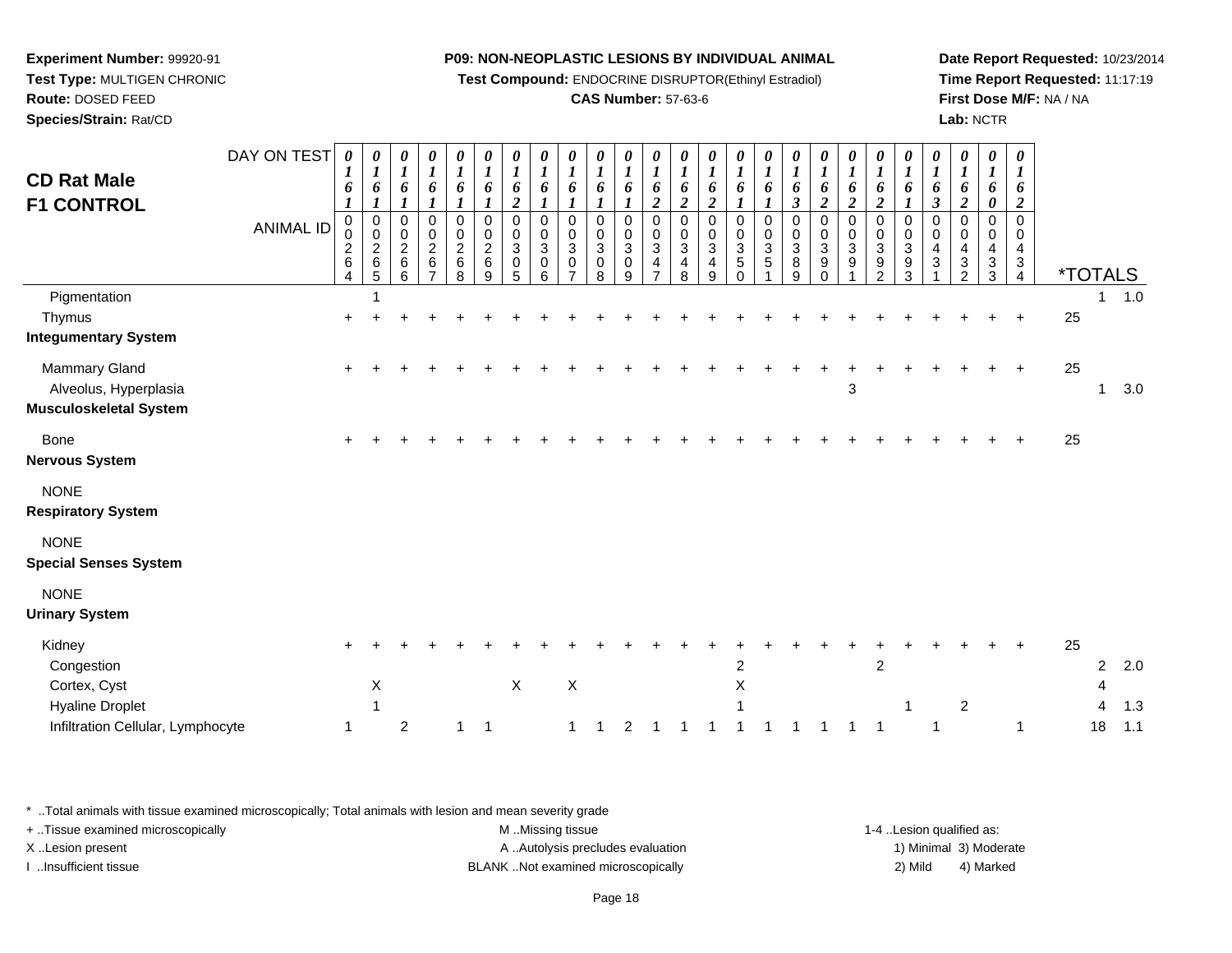**Test Compound:** ENDOCRINE DISRUPTOR(Ethinyl Estradiol)

# **CAS Number:** 57-63-6

n 2 2 2 2 2 1 1 2 1 2 9 1.7

n 1 1 1 1 1 1 1 1 1 1 1 1 9 1.0

<sup>1</sup> <sup>1</sup> <sup>1</sup> <sup>4</sup> 1.3

**Date Report Requested:** 10/23/2014**Time Report Requested:** 11:17:19**First Dose M/F:** NA / NA**Lab:** NCTR

| Species/Strain: Rat/CD                  |                  |                            |                                       |                            |                                            |                            |                                             |                       |                            |                                           |                            |                            |                            |                       |                            |                            |                                   |               |                  |                            |                            |                                   |                            |                                 | Lab: NCTR                              |                            |                       |
|-----------------------------------------|------------------|----------------------------|---------------------------------------|----------------------------|--------------------------------------------|----------------------------|---------------------------------------------|-----------------------|----------------------------|-------------------------------------------|----------------------------|----------------------------|----------------------------|-----------------------|----------------------------|----------------------------|-----------------------------------|---------------|------------------|----------------------------|----------------------------|-----------------------------------|----------------------------|---------------------------------|----------------------------------------|----------------------------|-----------------------|
| <b>CD Rat Male</b><br><b>F1 CONTROL</b> | DAY ON TEST      | $\boldsymbol{\theta}$<br>6 | $\boldsymbol{\theta}$<br>6            | $\boldsymbol{\theta}$<br>6 | $\boldsymbol{\theta}$<br>$\mathbf{r}$<br>6 | $\boldsymbol{\theta}$<br>6 | $\boldsymbol{\theta}$<br>$\bm{o}$           | 0<br>6<br>◢           | $\boldsymbol{\theta}$<br>6 | $\boldsymbol{\theta}$<br>6                | $\boldsymbol{\theta}$<br>6 | $\boldsymbol{\theta}$<br>O | $\boldsymbol{\theta}$<br>6 | 0<br>6                | $\boldsymbol{\theta}$<br>6 | $\boldsymbol{\theta}$<br>6 | $\boldsymbol{\theta}$<br>$\bm{o}$ | 0<br>$\bm{b}$ | 0<br>o<br>◠<br>◢ | $\boldsymbol{\theta}$<br>6 | $\boldsymbol{\theta}$<br>o | $\boldsymbol{\theta}$<br>$\bm{o}$ | $\boldsymbol{\theta}$<br>6 | $\boldsymbol{\theta}$<br>6<br>2 | $\boldsymbol{\theta}$<br>$\bm{b}$<br>0 | $\boldsymbol{\theta}$<br>6 |                       |
|                                         | <b>ANIMAL ID</b> | 6                          | $\mathbf{0}$<br>0<br>ົ<br>∠<br>6<br>5 | 0<br>0<br>◠<br>6<br>6      | $\overline{0}$<br>0<br>$\overline{2}$<br>6 | 0<br>റ<br>6<br>8           | 0<br>$\sim$<br>υ<br>ົ<br><u>_</u><br>6<br>9 | 0<br>0<br>3<br>0<br>5 | 0<br>0<br>3<br>0<br>6      | $\Omega$<br>3<br>$\sim$<br>$\overline{ }$ | 0<br>0<br>3<br>0<br>8      | 0<br>0<br>3<br>0<br>9      | $\sim$<br>-3<br>4          | 0<br>0<br>3<br>4<br>8 | 0<br>U.<br>3<br>4<br>9     | 0<br>0<br>3<br>5<br>0      | 3<br>$5^{\circ}$                  | 3<br>8<br>-9  | 0<br>0<br>3<br>9 | 0<br>0<br>3<br>9           | 3<br>9<br>າ                | 0<br>0<br>3<br>9<br>ર             | 0<br>0<br>4<br>3           | 3<br>$\overline{2}$             | 0<br>0<br>4<br>3<br>3                  | 0<br>0<br>4<br>3<br>4      | <i><b>*TOTALS</b></i> |
| Inflammation, Chronic                   |                  |                            |                                       |                            |                                            |                            |                                             | ົ                     |                            |                                           |                            |                            |                            |                       |                            |                            |                                   |               |                  |                            |                            |                                   |                            |                                 |                                        |                            | 2.0                   |

\* ..Total animals with tissue examined microscopically; Total animals with lesion and mean severity grade

+ ..Tissue examined microscopically examined microscopically examined as:  $M$  ..Missing tissue 1-4 ..Lesion qualified as:

**Experiment Number:** 99920-91**Test Type:** MULTIGEN CHRONIC

Interstitium, Fibrosis

Renal Tubule, Dilatation

Renal Tubule, Regeneration

s 2

**Route:** DOSED FEED

X..Lesion present **A ..Autolysis precludes evaluation** A ..Autolysis precludes evaluation 1) Minimal 3) Moderate I ..Insufficient tissue BLANK ..Not examined microscopically 2) Mild 4) Marked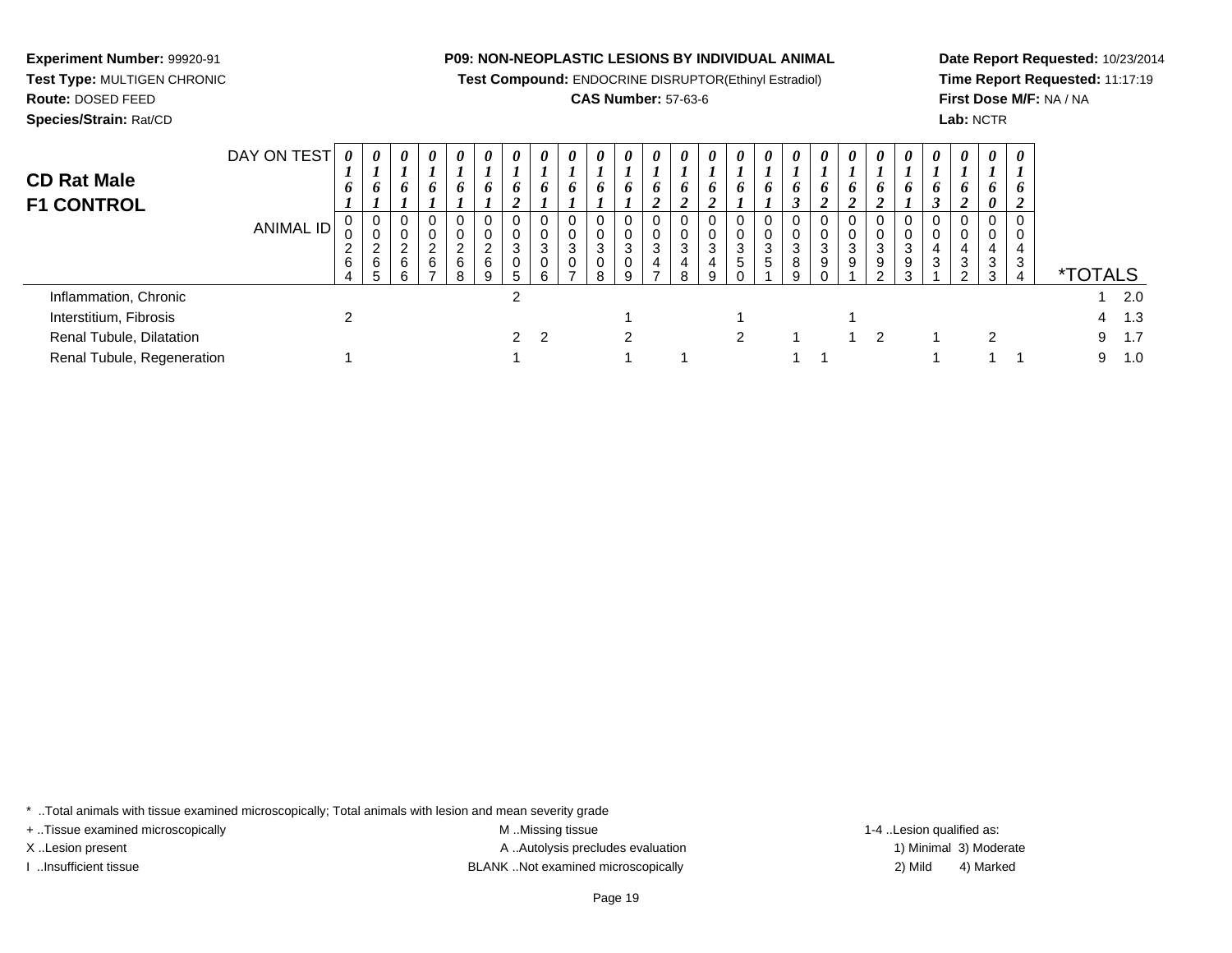**Test Compound:** ENDOCRINE DISRUPTOR(Ethinyl Estradiol)

# **CAS Number:** 57-63-6

**Date Report Requested:** 10/23/2014**Time Report Requested:** 11:17:19**First Dose M/F:** NA / NA**Lab:** NCTR

| <b>CD Rat Male</b><br>F1 2.0 PPB                                          | DAY ON TEST<br><b>ANIMAL ID</b> | $\boldsymbol{\theta}$<br>1<br>6<br>1<br>$\mathbf 0$<br>0<br>$\frac{2}{7}$<br>$\Omega$ | $\pmb{\theta}$<br>$\boldsymbol{l}$<br>6<br>$\boldsymbol{l}$<br>$\overline{0}$<br>$\overline{0}$<br>$\frac{2}{7}$ | $\pmb{\theta}$<br>$\boldsymbol{l}$<br>6<br>$\boldsymbol{l}$<br>$\mathbf 0$<br>$\pmb{0}$<br>$\frac{2}{7}$<br>2 | 0<br>$\boldsymbol{l}$<br>6<br>$\boldsymbol{l}$<br>0<br>$\pmb{0}$<br>$\frac{2}{7}$<br>3 | $\pmb{\theta}$<br>$\boldsymbol{l}$<br>6<br>1<br>$\mathsf 0$<br>$\pmb{0}$<br>$\frac{2}{7}$<br>4 | 0<br>$\boldsymbol{l}$<br>6<br>$\overline{2}$<br>$\mathbf 0$<br>0<br>3<br>1<br>0 | $\pmb{\theta}$<br>$\boldsymbol{l}$<br>6<br>$\boldsymbol{2}$<br>$\mathsf 0$<br>$\mathbf 0$<br>$\sqrt{3}$<br>$\overline{1}$ | $\boldsymbol{\theta}$<br>$\boldsymbol{l}$<br>6<br>$\boldsymbol{2}$<br>$\overline{0}$<br>$\mathbf 0$<br>$\mathbf{3}$<br>$\mathbf{1}$<br>2 | $\pmb{\theta}$<br>$\boldsymbol{l}$<br>6<br>$\boldsymbol{2}$<br>$\overline{0}$<br>$\pmb{0}$<br>$\sqrt{3}$<br>$\mathbf{1}$<br>3 | $\pmb{\theta}$<br>$\boldsymbol{l}$<br>6<br>$\overline{2}$<br>0<br>$\mathbf 0$<br>$\mathbf{3}$<br>$\mathbf{1}$<br>Δ | 0<br>$\boldsymbol{I}$<br>6<br>$\mathfrak{z}$<br>0<br>0<br>$\mathfrak{S}$<br>5<br>2 | 0<br>1<br>6<br>$\mathfrak{z}$<br>$\pmb{0}$<br>$\pmb{0}$<br>3<br>$\sqrt{5}$<br>3 | 0<br>$\boldsymbol{l}$<br>6<br>$\boldsymbol{\beta}$<br>$\mathbf 0$<br>0<br>3<br>5<br>4 | $\pmb{\theta}$<br>$\boldsymbol{l}$<br>6<br>$\boldsymbol{\beta}$<br>$\mathsf 0$<br>$\mathbf 0$<br>$\ensuremath{\mathsf{3}}$<br>$\begin{array}{c} 5 \\ 5 \end{array}$ | $\boldsymbol{\theta}$<br>$\boldsymbol{l}$<br>6<br>$\mathfrak{z}$<br>$\mathbf 0$<br>$\pmb{0}$<br>$\mathbf{3}$<br>$\,$ 5 $\,$<br>6 | 0<br>$\boldsymbol{l}$<br>6<br>$\boldsymbol{l}$<br>$\overline{0}$<br>$\pmb{0}$<br>$\frac{3}{5}$<br>$\overline{z}$ | $\pmb{\theta}$<br>$\boldsymbol{l}$<br>$\pmb{6}$<br>$\mathfrak{z}$<br>$\pmb{0}$<br>$\pmb{0}$<br>$\ensuremath{\mathsf{3}}$<br>9<br>4 | 0<br>$\boldsymbol{\mathit{1}}$<br>6<br>$\boldsymbol{\beta}$<br>$\pmb{0}$<br>$\mathbf 0$<br>$\mathbf{3}$<br>9<br>5 | $\boldsymbol{\theta}$<br>$\boldsymbol{l}$<br>6<br>$\boldsymbol{\beta}$<br>$\pmb{0}$<br>$\pmb{0}$<br>$\mathbf{3}$<br>9<br>6 | $\boldsymbol{\theta}$<br>$\boldsymbol{l}$<br>6<br>$\boldsymbol{\beta}$<br>$\mathbf 0$<br>0<br>3<br>9<br>$\overline{ }$ | $\pmb{\theta}$<br>$\boldsymbol{l}$<br>6<br>$\boldsymbol{\beta}$<br>$\mathbf 0$<br>0<br>$\mathbf{3}$<br>9<br>8 | $\boldsymbol{\theta}$<br>$\boldsymbol{l}$<br>6<br>$\boldsymbol{2}$<br>$\mathbf 0$<br>$\mathbf 0$<br>$\mathbf{3}$<br>9<br>9 | 0<br>$\boldsymbol{l}$<br>6<br>$\boldsymbol{2}$<br>$\mathbf 0$<br>0<br>4<br>3<br>$\overline{5}$ | 0<br>$\boldsymbol{l}$<br>6<br>$\boldsymbol{2}$<br>0<br>0<br>4<br>3<br>6 | $\pmb{\theta}$<br>1<br>6<br>$\boldsymbol{2}$<br>$\Omega$<br>$\mathbf 0$<br>4<br>3<br>$\overline{7}$ | <i><b>*TOTALS</b></i> |                          |                   |
|---------------------------------------------------------------------------|---------------------------------|---------------------------------------------------------------------------------------|------------------------------------------------------------------------------------------------------------------|---------------------------------------------------------------------------------------------------------------|----------------------------------------------------------------------------------------|------------------------------------------------------------------------------------------------|---------------------------------------------------------------------------------|---------------------------------------------------------------------------------------------------------------------------|------------------------------------------------------------------------------------------------------------------------------------------|-------------------------------------------------------------------------------------------------------------------------------|--------------------------------------------------------------------------------------------------------------------|------------------------------------------------------------------------------------|---------------------------------------------------------------------------------|---------------------------------------------------------------------------------------|---------------------------------------------------------------------------------------------------------------------------------------------------------------------|----------------------------------------------------------------------------------------------------------------------------------|------------------------------------------------------------------------------------------------------------------|------------------------------------------------------------------------------------------------------------------------------------|-------------------------------------------------------------------------------------------------------------------|----------------------------------------------------------------------------------------------------------------------------|------------------------------------------------------------------------------------------------------------------------|---------------------------------------------------------------------------------------------------------------|----------------------------------------------------------------------------------------------------------------------------|------------------------------------------------------------------------------------------------|-------------------------------------------------------------------------|-----------------------------------------------------------------------------------------------------|-----------------------|--------------------------|-------------------|
| <b>Alimentary System</b>                                                  |                                 |                                                                                       |                                                                                                                  |                                                                                                               |                                                                                        |                                                                                                |                                                                                 |                                                                                                                           |                                                                                                                                          |                                                                                                                               |                                                                                                                    |                                                                                    |                                                                                 |                                                                                       |                                                                                                                                                                     |                                                                                                                                  |                                                                                                                  |                                                                                                                                    |                                                                                                                   |                                                                                                                            |                                                                                                                        |                                                                                                               |                                                                                                                            |                                                                                                |                                                                         |                                                                                                     |                       |                          |                   |
| Liver<br>Hepatodiaphragmatic Nodule<br><b>Cardiovascular System</b>       |                                 |                                                                                       |                                                                                                                  |                                                                                                               |                                                                                        |                                                                                                |                                                                                 |                                                                                                                           |                                                                                                                                          |                                                                                                                               |                                                                                                                    |                                                                                    |                                                                                 |                                                                                       |                                                                                                                                                                     |                                                                                                                                  | $\ddot{}$<br>$\pmb{\times}$                                                                                      |                                                                                                                                    |                                                                                                                   |                                                                                                                            |                                                                                                                        |                                                                                                               |                                                                                                                            |                                                                                                |                                                                         |                                                                                                     | 1                     |                          |                   |
| <b>NONE</b><br><b>Endocrine System</b>                                    |                                 |                                                                                       |                                                                                                                  |                                                                                                               |                                                                                        |                                                                                                |                                                                                 |                                                                                                                           |                                                                                                                                          |                                                                                                                               |                                                                                                                    |                                                                                    |                                                                                 |                                                                                       |                                                                                                                                                                     |                                                                                                                                  |                                                                                                                  |                                                                                                                                    |                                                                                                                   |                                                                                                                            |                                                                                                                        |                                                                                                               |                                                                                                                            |                                                                                                |                                                                         |                                                                                                     |                       |                          |                   |
| <b>NONE</b><br><b>General Body System</b>                                 |                                 |                                                                                       |                                                                                                                  |                                                                                                               |                                                                                        |                                                                                                |                                                                                 |                                                                                                                           |                                                                                                                                          |                                                                                                                               |                                                                                                                    |                                                                                    |                                                                                 |                                                                                       |                                                                                                                                                                     |                                                                                                                                  |                                                                                                                  |                                                                                                                                    |                                                                                                                   |                                                                                                                            |                                                                                                                        |                                                                                                               |                                                                                                                            |                                                                                                |                                                                         |                                                                                                     |                       |                          |                   |
| <b>NONE</b><br><b>Genital System</b>                                      |                                 |                                                                                       |                                                                                                                  |                                                                                                               |                                                                                        |                                                                                                |                                                                                 |                                                                                                                           |                                                                                                                                          |                                                                                                                               |                                                                                                                    |                                                                                    |                                                                                 |                                                                                       |                                                                                                                                                                     |                                                                                                                                  |                                                                                                                  |                                                                                                                                    |                                                                                                                   |                                                                                                                            |                                                                                                                        |                                                                                                               |                                                                                                                            |                                                                                                |                                                                         |                                                                                                     |                       |                          |                   |
| <b>Coagulating Gland</b>                                                  |                                 |                                                                                       |                                                                                                                  |                                                                                                               |                                                                                        |                                                                                                |                                                                                 |                                                                                                                           |                                                                                                                                          |                                                                                                                               |                                                                                                                    |                                                                                    |                                                                                 |                                                                                       |                                                                                                                                                                     |                                                                                                                                  |                                                                                                                  |                                                                                                                                    |                                                                                                                   |                                                                                                                            |                                                                                                                        |                                                                                                               |                                                                                                                            |                                                                                                |                                                                         | M                                                                                                   | 24                    |                          |                   |
| Developmental Malformation                                                |                                 |                                                                                       |                                                                                                                  |                                                                                                               | Χ                                                                                      |                                                                                                |                                                                                 |                                                                                                                           |                                                                                                                                          | X                                                                                                                             |                                                                                                                    |                                                                                    |                                                                                 |                                                                                       |                                                                                                                                                                     |                                                                                                                                  |                                                                                                                  |                                                                                                                                    |                                                                                                                   |                                                                                                                            |                                                                                                                        |                                                                                                               |                                                                                                                            |                                                                                                | X                                                                       |                                                                                                     |                       | 3                        |                   |
| Epididymis<br>Atrophy<br>Hypospermia<br>Infiltration Cellular, Lymphocyte |                                 |                                                                                       |                                                                                                                  |                                                                                                               |                                                                                        | 3<br>4                                                                                         |                                                                                 | $\sqrt{3}$<br>4                                                                                                           |                                                                                                                                          |                                                                                                                               | 1                                                                                                                  |                                                                                    |                                                                                 |                                                                                       |                                                                                                                                                                     |                                                                                                                                  |                                                                                                                  |                                                                                                                                    |                                                                                                                   |                                                                                                                            |                                                                                                                        |                                                                                                               |                                                                                                                            | 3<br>Δ                                                                                         |                                                                         | $\ddot{}$                                                                                           | 25                    | 3<br>3<br>$\overline{c}$ | 3.0<br>4.0<br>1.0 |
| <b>Preputial Gland</b>                                                    |                                 |                                                                                       |                                                                                                                  |                                                                                                               |                                                                                        |                                                                                                |                                                                                 |                                                                                                                           |                                                                                                                                          |                                                                                                                               |                                                                                                                    |                                                                                    |                                                                                 |                                                                                       |                                                                                                                                                                     |                                                                                                                                  |                                                                                                                  |                                                                                                                                    |                                                                                                                   | $\ddot{}$                                                                                                                  |                                                                                                                        |                                                                                                               | $\ddot{}$                                                                                                                  |                                                                                                |                                                                         |                                                                                                     | $\overline{c}$        |                          |                   |
| Atrophy<br>Infiltration Cellular, Lymphocyte<br>Inflammation, Suppurative |                                 |                                                                                       |                                                                                                                  |                                                                                                               |                                                                                        |                                                                                                |                                                                                 |                                                                                                                           |                                                                                                                                          |                                                                                                                               |                                                                                                                    |                                                                                    |                                                                                 |                                                                                       |                                                                                                                                                                     |                                                                                                                                  |                                                                                                                  |                                                                                                                                    |                                                                                                                   | $\sqrt{3}$<br>$\overline{2}$                                                                                               |                                                                                                                        |                                                                                                               | 4                                                                                                                          |                                                                                                |                                                                         |                                                                                                     |                       | 1<br>1                   | 3.0<br>2.0<br>4.0 |

\* ..Total animals with tissue examined microscopically; Total animals with lesion and mean severity grade

**Experiment Number:** 99920-91**Test Type:** MULTIGEN CHRONIC

**Route:** DOSED FEED**Species/Strain:** Rat/CD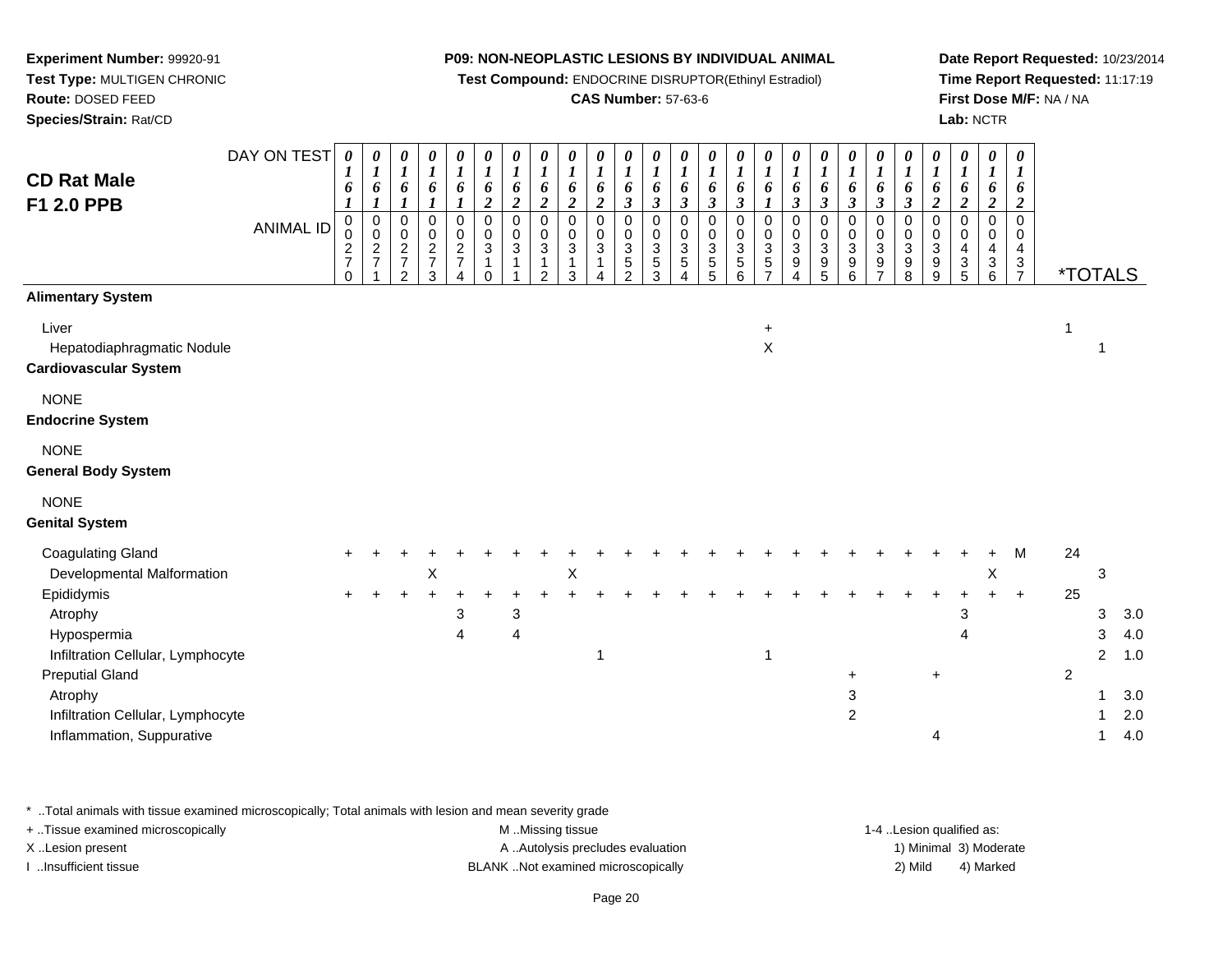**Test Compound:** ENDOCRINE DISRUPTOR(Ethinyl Estradiol)

# **CAS Number:** 57-63-6

**Date Report Requested:** 10/23/2014**Time Report Requested:** 11:17:20**First Dose M/F:** NA / NA**Lab:** NCTR

| <b>CD Rat Male</b><br>F1 2.0 PPB                                                                | DAY ON TEST      | 0<br>$\boldsymbol{l}$<br>6<br>1               | $\frac{\boldsymbol{\theta}}{\boldsymbol{I}}$<br>6<br>1 | $\frac{\boldsymbol{\theta}}{\boldsymbol{I}}$<br>6<br>$\boldsymbol{l}$ | $\boldsymbol{\theta}$<br>$\boldsymbol{l}$<br>6<br>$\boldsymbol{l}$ | $\boldsymbol{\theta}$<br>$\boldsymbol{l}$<br>6 | 0<br>$\boldsymbol{l}$<br>6<br>$\overline{2}$ | $\boldsymbol{l}$<br>6<br>$\boldsymbol{2}$ | 0<br>$\boldsymbol{l}$<br>6<br>$\boldsymbol{2}$  | 0<br>$\boldsymbol{l}$<br>6<br>$\overline{\mathbf{c}}$ | 0<br>$\boldsymbol{l}$<br>6<br>$\boldsymbol{2}$ | 0<br>$\boldsymbol{l}$<br>6<br>$\mathfrak{z}$       | 0<br>$\boldsymbol{l}$<br>6<br>$\mathfrak{z}$                                         | 0<br>$\boldsymbol{l}$<br>6<br>$\mathbf{3}$ | $\frac{\theta}{I}$<br>6<br>$\mathfrak{z}$ | $\frac{\theta}{I}$<br>6<br>$\boldsymbol{\beta}$       | $\frac{\theta}{I}$<br>6<br>$\boldsymbol{l}$ | $\boldsymbol{\theta}$<br>$\boldsymbol{l}$<br>$\pmb{6}$<br>$\boldsymbol{\beta}$    | 0<br>$\boldsymbol{l}$<br>6<br>$\boldsymbol{\beta}$                                               | 0<br>$\boldsymbol{l}$<br>6<br>$\mathfrak{z}$ | 0<br>$\boldsymbol{l}$<br>6<br>$\mathfrak{z}$ | 0<br>$\boldsymbol{l}$<br>6<br>$\boldsymbol{\beta}$ | 0<br>$\boldsymbol{l}$<br>6<br>$\boldsymbol{2}$ | 0<br>$\boldsymbol{l}$<br>6<br>$\boldsymbol{2}$ | 0<br>$\boldsymbol{l}$<br>6<br>$\boldsymbol{2}$ | 0<br>$\boldsymbol{l}$<br>6<br>$\boldsymbol{2}$ |          |                       |            |
|-------------------------------------------------------------------------------------------------|------------------|-----------------------------------------------|--------------------------------------------------------|-----------------------------------------------------------------------|--------------------------------------------------------------------|------------------------------------------------|----------------------------------------------|-------------------------------------------|-------------------------------------------------|-------------------------------------------------------|------------------------------------------------|----------------------------------------------------|--------------------------------------------------------------------------------------|--------------------------------------------|-------------------------------------------|-------------------------------------------------------|---------------------------------------------|-----------------------------------------------------------------------------------|--------------------------------------------------------------------------------------------------|----------------------------------------------|----------------------------------------------|----------------------------------------------------|------------------------------------------------|------------------------------------------------|------------------------------------------------|------------------------------------------------|----------|-----------------------|------------|
|                                                                                                 | <b>ANIMAL ID</b> | $\mathbf 0$<br>0<br>$\frac{2}{7}$<br>$\Omega$ | $\pmb{0}$<br>$\pmb{0}$<br>$\frac{2}{7}$                | 0<br>$\pmb{0}$<br>$\overline{c}$<br>$\overline{7}$<br>$\overline{2}$  | $\pmb{0}$<br>$\pmb{0}$<br>$\frac{2}{7}$<br>3                       | $\mathbf 0$<br>0<br>$\frac{2}{7}$<br>4         | $\Omega$<br>0<br>3<br>$\Omega$               | $\Omega$<br>0<br>3                        | $\Omega$<br>0<br>$\mathbf{3}$<br>$\overline{2}$ | 0<br>0<br>$\ensuremath{\mathsf{3}}$<br>3              | 0<br>0<br>$\sqrt{3}$<br>4                      | $\mathbf 0$<br>$\mathbf 0$<br>$\sqrt{3}$<br>5<br>2 | $\mathbf 0$<br>$\mathbf 0$<br>$\ensuremath{\mathsf{3}}$<br>$\,$ 5 $\,$<br>$\sqrt{3}$ | 0<br>0<br>3<br>5<br>4                      | 0<br>0<br>3<br>$\,$ 5 $\,$<br>5           | $\pmb{0}$<br>0<br>$\mathbf{3}$<br>$\overline{5}$<br>6 | 0<br>$\pmb{0}$<br>$rac{3}{5}$               | 0<br>$\pmb{0}$<br>$\ensuremath{\mathsf{3}}$<br>$\boldsymbol{9}$<br>$\overline{4}$ | $\mathbf 0$<br>$\mathbf 0$<br>$\ensuremath{\mathsf{3}}$<br>$\begin{array}{c} 9 \\ 5 \end{array}$ | $\mathbf 0$<br>$\mathbf 0$<br>3<br>9<br>6    | 0<br>0<br>3<br>9<br>$\overline{7}$           | 0<br>0<br>3<br>$_{8}^{\rm 9}$                      | $\Omega$<br>0<br>3<br>9<br>9                   | 0<br>0<br>4<br>$\frac{3}{5}$                   | 0<br>0<br>4<br>3<br>6                          | $\Omega$<br>$\Omega$<br>4<br>$\frac{3}{7}$     |          | <i><b>*TOTALS</b></i> |            |
| Prostate, Dorsal/Lateral Lobe<br>Infiltration Cellular, Lymphocyte<br>Inflammation, Suppurative |                  | $\ddot{}$                                     |                                                        |                                                                       |                                                                    | ÷                                              |                                              |                                           |                                                 |                                                       |                                                |                                                    |                                                                                      |                                            |                                           |                                                       | $\overline{+}$                              | $\overline{\mathbf{c}}$                                                           | $\overline{c}$                                                                                   | $+$                                          |                                              |                                                    |                                                |                                                |                                                | $+$                                            | 25       | $\overline{2}$        | 1.0<br>2.0 |
| Prostate, Ventral Lobe<br>Infiltration Cellular, Lymphocyte<br>Inflammation, Suppurative        |                  | $\overline{2}$                                |                                                        |                                                                       |                                                                    |                                                |                                              |                                           |                                                 |                                                       |                                                | $\overline{2}$                                     | 3                                                                                    |                                            |                                           |                                                       |                                             | $\overline{c}$                                                                    |                                                                                                  |                                              |                                              |                                                    |                                                |                                                |                                                | $\overline{c}$                                 | 25       | 16                    | 1.3<br>2.0 |
| <b>Rete Testes</b><br><b>Dilatation</b><br>Seminal Vesicle                                      |                  |                                               |                                                        |                                                                       |                                                                    | 2                                              |                                              |                                           |                                                 |                                                       |                                                | 3                                                  |                                                                                      |                                            |                                           |                                                       |                                             |                                                                                   |                                                                                                  |                                              |                                              |                                                    |                                                | 2                                              | 3                                              |                                                | 23<br>25 | 4                     | 2.5        |
| <b>Testes</b><br>Seminif Tub, Degeneration                                                      |                  |                                               |                                                        |                                                                       |                                                                    | 4                                              |                                              | 4                                         |                                                 |                                                       |                                                | 4                                                  |                                                                                      |                                            |                                           |                                                       |                                             |                                                                                   |                                                                                                  |                                              |                                              |                                                    |                                                | 4                                              | 3                                              | $\pm$                                          | 25       | 5                     | 3.8        |
| <b>Hematopoietic System</b><br><b>NONE</b><br><b>Integumentary System</b>                       |                  |                                               |                                                        |                                                                       |                                                                    |                                                |                                              |                                           |                                                 |                                                       |                                                |                                                    |                                                                                      |                                            |                                           |                                                       |                                             |                                                                                   |                                                                                                  |                                              |                                              |                                                    |                                                |                                                |                                                |                                                |          |                       |            |
| Mammary Gland<br>Alveolus, Hyperplasia<br>Duct, Hyperplasia<br>Musculoskeletal System           |                  |                                               |                                                        |                                                                       |                                                                    |                                                | $\overline{2}$                               |                                           |                                                 |                                                       | $\overline{2}$                                 | $\overline{c}$                                     |                                                                                      |                                            |                                           |                                                       |                                             |                                                                                   |                                                                                                  |                                              | 2                                            | $\overline{c}$                                     |                                                |                                                |                                                |                                                | 24       | $\overline{7}$<br>1   | 1.6<br>2.0 |
| <b>NONE</b><br>Nervous System<br><b>NONE</b>                                                    |                  |                                               |                                                        |                                                                       |                                                                    |                                                |                                              |                                           |                                                 |                                                       |                                                |                                                    |                                                                                      |                                            |                                           |                                                       |                                             |                                                                                   |                                                                                                  |                                              |                                              |                                                    |                                                |                                                |                                                |                                                |          |                       |            |

\* ..Total animals with tissue examined microscopically; Total animals with lesion and mean severity grade

**Experiment Number:** 99920-91**Test Type:** MULTIGEN CHRONIC

**Route:** DOSED FEED**Species/Strain:** Rat/CD

+ ..Tissue examined microscopically examined microscopically examined as:  $M$  ..Missing tissue 1-4 ..Lesion qualified as: X..Lesion present **A ..Autolysis precludes evaluation** A ..Autolysis precludes evaluation 1) Minimal 3) Moderate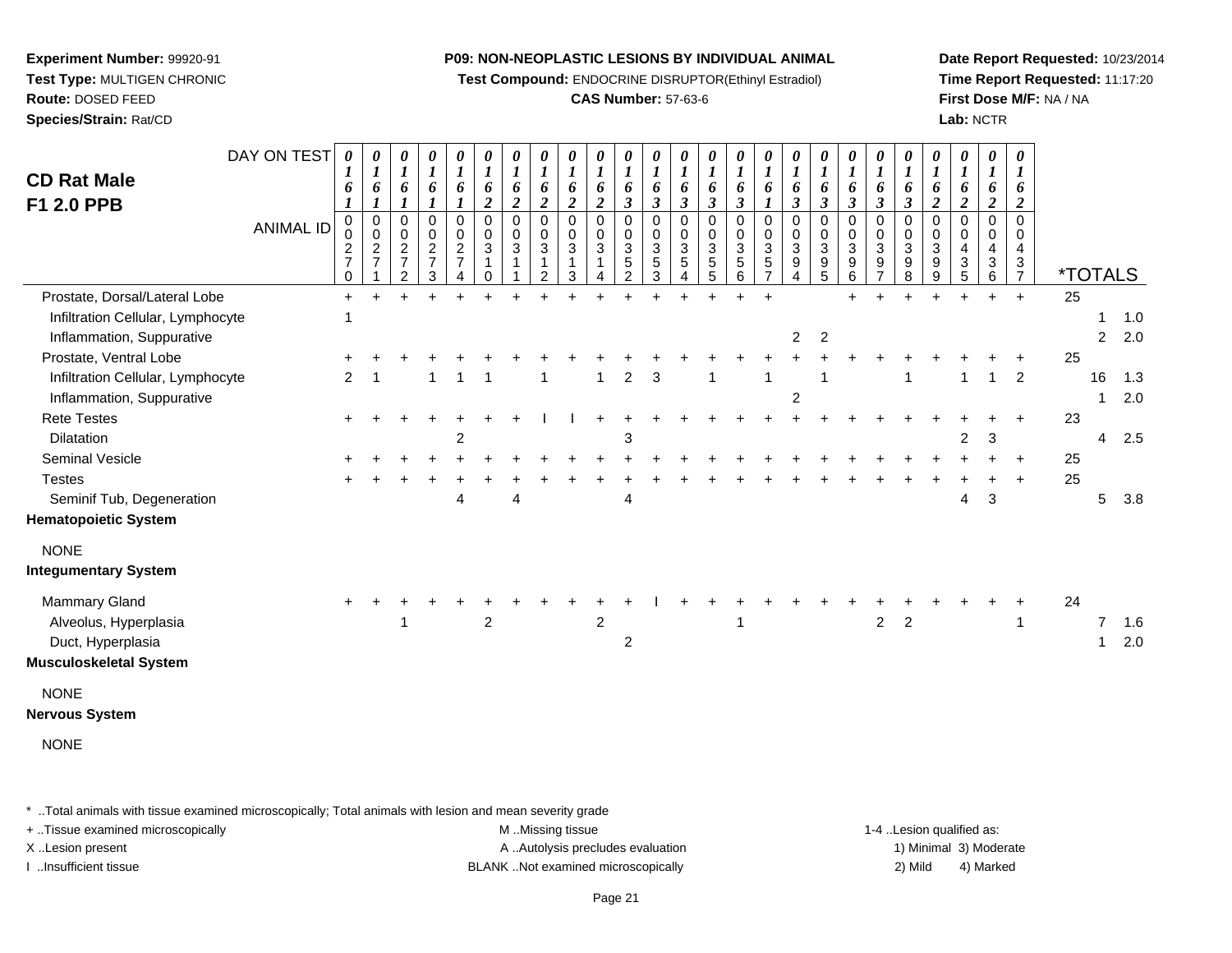**Test Compound:** ENDOCRINE DISRUPTOR(Ethinyl Estradiol)

# **CAS Number:** 57-63-6

**Date Report Requested:** 10/23/2014**Time Report Requested:** 11:17:20**First Dose M/F:** NA / NA**Lab:** NCTR

**Species/Strain:** Rat/CD

**Experiment Number:** 99920-91

| <b>CD Rat Male</b><br>F1 2.0 PPB            | DAY ON TEST<br>ANIMAL ID | $\boldsymbol{\theta}$<br>L<br>6<br>0<br>$\frac{2}{7}$<br>0 | 0<br>$\boldsymbol{l}$<br>6<br>$\boldsymbol{0}$<br>$\frac{2}{7}$ | $\boldsymbol{\theta}$<br>$\boldsymbol{l}$<br>6<br>0<br>$\pmb{0}$<br>$\frac{2}{7}$<br>$\overline{2}$ | 0<br>6<br>0<br>$\pmb{0}$<br>$\frac{2}{7}$<br>3 | $\boldsymbol{\theta}$<br>$\overline{I}$<br>6<br>0<br>0<br>$\frac{2}{7}$<br>4 | 0<br>$\mathbf{I}$<br>6<br>0<br>0<br>3 | $\boldsymbol{\theta}$<br>6<br>C<br>0<br>$\,0\,$<br>$\ensuremath{\mathsf{3}}$ | $\boldsymbol{\theta}$<br>6<br>$\mathbf{\mathcal{P}}$<br>0<br>0<br>3<br>2 | 0<br>$\overline{I}$<br>6<br>2<br>0<br>0<br>$\mathbf{3}$<br>3 | $\boldsymbol{\theta}$<br>3 | $\boldsymbol{\theta}$<br>6<br>0<br>0<br>$\,$ 3 $\,$<br>5<br>ົ | $\boldsymbol{\theta}$<br>6<br>0<br>0<br>$\mathbf{3}$<br>5<br>3 | 0<br>6<br>$\overline{\mathbf{2}}$<br>0<br>0<br>$\ensuremath{\mathsf{3}}$<br>$\sqrt{5}$<br>4 | 0<br>$\boldsymbol{l}$<br>6<br>3<br>0<br>$\mathbf 0$<br>$\ensuremath{\mathsf{3}}$<br>$\sqrt{5}$<br>5 | 0<br>6<br>3<br>0<br>$\pmb{0}$<br>$\frac{3}{5}$<br>6 | $\boldsymbol{\theta}$<br>$\mathbf{I}$<br>6<br>0<br>$\mathbf 0$<br>$\ensuremath{\mathsf{3}}$<br>$\sqrt{5}$<br>$\overline{\phantom{a}}$ | $\boldsymbol{\theta}$<br>$\boldsymbol{l}$<br>0<br>$\,0\,$<br>3<br>9<br>4 | $\boldsymbol{\theta}$<br>$\overline{ }$<br>o<br>0<br>0<br>$\ensuremath{\mathsf{3}}$<br>$\boldsymbol{9}$<br>5 | 0<br>$\overline{ }$<br>6<br>3<br>0<br>0<br>3<br>$\boldsymbol{9}$<br>6 | $\boldsymbol{\theta}$<br>1<br>6<br>3<br>0<br>0<br>3<br>$\boldsymbol{9}$<br>$\overline{ }$ | 0<br>$\mathbf{I}$<br>6<br>0<br>0<br>3<br>9<br>8 | 0<br>6<br><u>า</u><br>0<br>0<br>3<br>$\boldsymbol{9}$<br>9 | $\boldsymbol{\theta}$<br>$\mathbf{I}$<br>6<br>2<br>0<br>$\mathbf 0$<br>$\overline{4}$<br>3<br>5 | $\pmb{\theta}$<br>$\boldsymbol{l}$<br>6<br>2<br>4<br>3<br>6 | $\boldsymbol{\theta}$<br>$\boldsymbol{l}$<br>6<br>$\overline{2}$<br>$\mathbf 0$<br>$\mathbf 0$<br>4<br>3<br>$\overline{ }$ |                | <i><b>*TOTALS</b></i> |     |
|---------------------------------------------|--------------------------|------------------------------------------------------------|-----------------------------------------------------------------|-----------------------------------------------------------------------------------------------------|------------------------------------------------|------------------------------------------------------------------------------|---------------------------------------|------------------------------------------------------------------------------|--------------------------------------------------------------------------|--------------------------------------------------------------|----------------------------|---------------------------------------------------------------|----------------------------------------------------------------|---------------------------------------------------------------------------------------------|-----------------------------------------------------------------------------------------------------|-----------------------------------------------------|---------------------------------------------------------------------------------------------------------------------------------------|--------------------------------------------------------------------------|--------------------------------------------------------------------------------------------------------------|-----------------------------------------------------------------------|-------------------------------------------------------------------------------------------|-------------------------------------------------|------------------------------------------------------------|-------------------------------------------------------------------------------------------------|-------------------------------------------------------------|----------------------------------------------------------------------------------------------------------------------------|----------------|-----------------------|-----|
| <b>NONE</b><br><b>Respiratory System</b>    |                          |                                                            |                                                                 |                                                                                                     |                                                |                                                                              |                                       |                                                                              |                                                                          |                                                              |                            |                                                               |                                                                |                                                                                             |                                                                                                     |                                                     |                                                                                                                                       |                                                                          |                                                                                                              |                                                                       |                                                                                           |                                                 |                                                            |                                                                                                 |                                                             |                                                                                                                            |                |                       |     |
| <b>NONE</b><br><b>Special Senses System</b> |                          |                                                            |                                                                 |                                                                                                     |                                                |                                                                              |                                       |                                                                              |                                                                          |                                                              |                            |                                                               |                                                                |                                                                                             |                                                                                                     |                                                     |                                                                                                                                       |                                                                          |                                                                                                              |                                                                       |                                                                                           |                                                 |                                                            |                                                                                                 |                                                             |                                                                                                                            |                |                       |     |
| <b>NONE</b><br><b>Urinary System</b>        |                          |                                                            |                                                                 |                                                                                                     |                                                |                                                                              |                                       |                                                                              |                                                                          |                                                              |                            |                                                               |                                                                |                                                                                             |                                                                                                     |                                                     |                                                                                                                                       |                                                                          |                                                                                                              |                                                                       |                                                                                           |                                                 |                                                            |                                                                                                 |                                                             |                                                                                                                            |                |                       |     |
| Kidney<br>Congestion<br>Cortex, Cyst        |                          |                                                            |                                                                 |                                                                                                     |                                                |                                                                              |                                       |                                                                              |                                                                          |                                                              |                            | $\ddot{}$                                                     |                                                                |                                                                                             |                                                                                                     |                                                     |                                                                                                                                       |                                                                          |                                                                                                              |                                                                       |                                                                                           |                                                 |                                                            |                                                                                                 | $\ddot{}$<br>$\overline{c}$<br>X                            |                                                                                                                            | $\overline{c}$ |                       | 2.0 |

e 1 1 1.0

Developmental Malformationn  $X$ Infiltration Cellular, Lymphocyte

\* ..Total animals with tissue examined microscopically; Total animals with lesion and mean severity grade

+ ..Tissue examined microscopically examined microscopically examined as:  $M$  ..Missing tissue 1-4 ..Lesion qualified as: X..Lesion present **A ..Autolysis precludes evaluation** A ..Autolysis precludes evaluation 1) Minimal 3) Moderate I ..Insufficient tissue BLANK ..Not examined microscopically 2) Mild 4) Marked

 $\chi$  1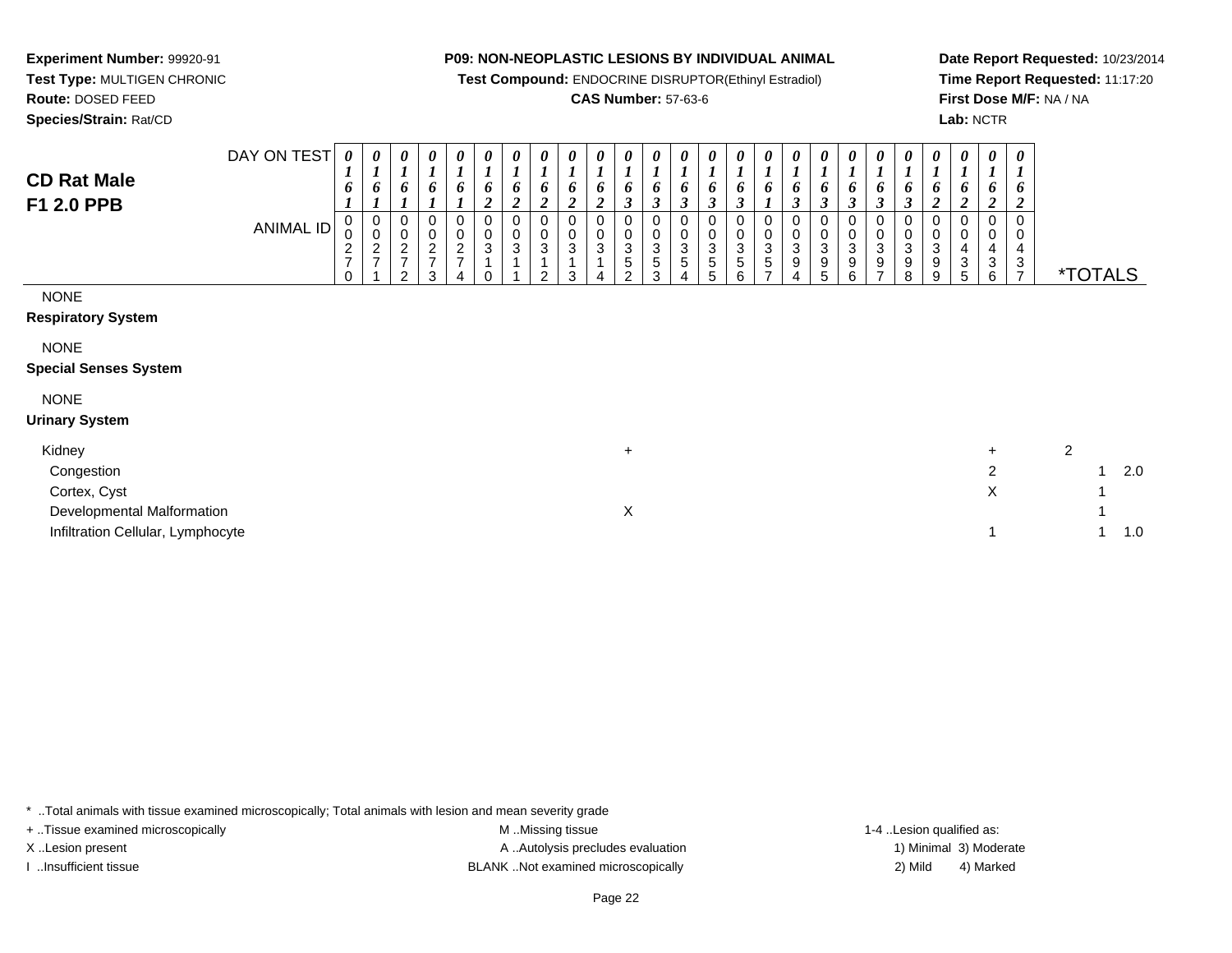**Test Compound:** ENDOCRINE DISRUPTOR(Ethinyl Estradiol)

# **CAS Number:** 57-63-6

**Date Report Requested:** 10/23/2014**Time Report Requested:** 11:17:20**First Dose M/F:** NA / NA**Lab:** NCTR

| <b>CD Rat Male</b><br><b>F1 10 PPB</b>                                                                            | DAY ON TEST<br><b>ANIMAL ID</b> | $\boldsymbol{\theta}$<br>6<br>1<br>$\mathbf 0$<br>0<br>$\frac{2}{7}$<br>5 | 0<br>$\boldsymbol{l}$<br>6<br>$\boldsymbol{l}$<br>$\pmb{0}$<br>$\pmb{0}$<br>$\frac{2}{7}$<br>6 | 0<br>$\boldsymbol{l}$<br>6<br>$\boldsymbol{l}$<br>$\pmb{0}$<br>$\mathbf 0$<br>$\overline{c}$<br>$\overline{7}$<br>$\overline{7}$ | $\pmb{\theta}$<br>$\boldsymbol{l}$<br>6<br>$\boldsymbol{l}$<br>$\pmb{0}$<br>$\mathbf 0$<br>$\overline{2}$<br>$\overline{\mathbf{7}}$<br>8 | 0<br>$\boldsymbol{l}$<br>6<br>$\mathbf{I}$<br>$\,0\,$<br>$\pmb{0}$<br>$\overline{c}$<br>$\overline{7}$<br>9 | $\boldsymbol{\theta}$<br>$\boldsymbol{l}$<br>6<br>$\overline{2}$<br>$\pmb{0}$<br>0<br>3<br>1<br>5 | 0<br>$\boldsymbol{l}$<br>6<br>$\overline{2}$<br>$\mathbf 0$<br>0<br>$\sqrt{3}$<br>1<br>6 | 0<br>$\boldsymbol{l}$<br>6<br>$\boldsymbol{2}$<br>$\mathbf 0$<br>$\mathbf 0$<br>3<br>1<br>$\overline{7}$ | 0<br>$\boldsymbol{l}$<br>6<br>$\overline{c}$<br>0<br>0<br>3<br>8 | $\pmb{\theta}$<br>$\boldsymbol{l}$<br>6<br>$\overline{2}$<br>$\pmb{0}$<br>$\mathbf 0$<br>$\sqrt{3}$<br>$\mathbf{1}$<br>9 | $\boldsymbol{\theta}$<br>$\boldsymbol{l}$<br>6<br>$\boldsymbol{2}$<br>$\boldsymbol{0}$<br>$\mathsf 0$<br>3<br>$\sqrt{2}$<br>$\Omega$ | 0<br>$\boldsymbol{l}$<br>6<br>$\mathfrak{z}$<br>$\,0\,$<br>$\mathbf 0$<br>3<br>$\overline{5}$<br>8 | 0<br>$\boldsymbol{l}$<br>6<br>$\boldsymbol{2}$<br>$\pmb{0}$<br>$\mathbf 0$<br>$\mathbf{3}$<br>$\mathbf 5$<br>9 | 0<br>$\boldsymbol{l}$<br>6<br>$\boldsymbol{2}$<br>0<br>$\mathbf 0$<br>$\sqrt{3}$<br>6<br>$\mathbf 0$ | 0<br>$\boldsymbol{l}$<br>6<br>$\boldsymbol{2}$<br>$\mathbf 0$<br>$\mathbf 0$<br>$\mathbf{3}$<br>$\,6$ | 0<br>$\boldsymbol{l}$<br>6<br>$\overline{\mathbf{c}}$<br>$\pmb{0}$<br>$\mathsf{O}$<br>3<br>$\frac{6}{2}$ | $\pmb{\theta}$<br>$\boldsymbol{l}$<br>$\pmb{6}$<br>$\overline{\mathbf{c}}$<br>$\pmb{0}$<br>$\pmb{0}$<br>$\frac{3}{6}$ | $\boldsymbol{\theta}$<br>$\boldsymbol{l}$<br>6<br>$\mathfrak{z}$<br>$\pmb{0}$<br>$\mathbf 0$<br>4<br>$\pmb{0}$<br>$\Omega$ | 0<br>$\boldsymbol{l}$<br>6<br>$\boldsymbol{\mathfrak{z}}$<br>$\mathbf 0$<br>$\pmb{0}$<br>4<br>0 | $\boldsymbol{\theta}$<br>$\boldsymbol{l}$<br>6<br>$\mathfrak{z}$<br>$\pmb{0}$<br>$\mathbf 0$<br>4<br>$\pmb{0}$<br>$\overline{2}$ | 0<br>$\boldsymbol{l}$<br>6<br>$\overline{2}$<br>$\Omega$<br>$\mathbf 0$<br>$\overline{4}$<br>$\pmb{0}$<br>$\mathbf{3}$ | 0<br>$\boldsymbol{l}$<br>6<br>$\boldsymbol{2}$<br>$\Omega$<br>$\mathbf 0$<br>4<br>0<br>$\boldsymbol{\Lambda}$ | 0<br>$\boldsymbol{l}$<br>6<br>$\overline{2}$<br>$\mathbf 0$<br>$\mathbf 0$<br>4<br>$\ensuremath{\mathsf{3}}$<br>8 | $\boldsymbol{\theta}$<br>$\boldsymbol{l}$<br>6<br>0<br>$\mathbf 0$<br>$\overline{4}$<br>$_9^3$ | $\boldsymbol{\theta}$<br>1<br>6<br>0<br>$\Omega$<br>0<br>4<br>4<br>$\mathbf 0$ | *TOTALS  |                  |                          |
|-------------------------------------------------------------------------------------------------------------------|---------------------------------|---------------------------------------------------------------------------|------------------------------------------------------------------------------------------------|----------------------------------------------------------------------------------------------------------------------------------|-------------------------------------------------------------------------------------------------------------------------------------------|-------------------------------------------------------------------------------------------------------------|---------------------------------------------------------------------------------------------------|------------------------------------------------------------------------------------------|----------------------------------------------------------------------------------------------------------|------------------------------------------------------------------|--------------------------------------------------------------------------------------------------------------------------|--------------------------------------------------------------------------------------------------------------------------------------|----------------------------------------------------------------------------------------------------|----------------------------------------------------------------------------------------------------------------|------------------------------------------------------------------------------------------------------|-------------------------------------------------------------------------------------------------------|----------------------------------------------------------------------------------------------------------|-----------------------------------------------------------------------------------------------------------------------|----------------------------------------------------------------------------------------------------------------------------|-------------------------------------------------------------------------------------------------|----------------------------------------------------------------------------------------------------------------------------------|------------------------------------------------------------------------------------------------------------------------|---------------------------------------------------------------------------------------------------------------|-------------------------------------------------------------------------------------------------------------------|------------------------------------------------------------------------------------------------|--------------------------------------------------------------------------------|----------|------------------|--------------------------|
| <b>Alimentary System</b>                                                                                          |                                 |                                                                           |                                                                                                |                                                                                                                                  |                                                                                                                                           |                                                                                                             |                                                                                                   |                                                                                          |                                                                                                          |                                                                  |                                                                                                                          |                                                                                                                                      |                                                                                                    |                                                                                                                |                                                                                                      |                                                                                                       |                                                                                                          |                                                                                                                       |                                                                                                                            |                                                                                                 |                                                                                                                                  |                                                                                                                        |                                                                                                               |                                                                                                                   |                                                                                                |                                                                                |          |                  |                          |
| Liver<br>Hepatodiaphragmatic Nodule<br>Mesentery<br>Fat, Necrosis<br><b>Cardiovascular System</b>                 |                                 |                                                                           |                                                                                                |                                                                                                                                  |                                                                                                                                           |                                                                                                             |                                                                                                   |                                                                                          |                                                                                                          |                                                                  |                                                                                                                          |                                                                                                                                      |                                                                                                    |                                                                                                                | $\ddot{}$<br>$\sf X$                                                                                 |                                                                                                       |                                                                                                          |                                                                                                                       |                                                                                                                            |                                                                                                 |                                                                                                                                  |                                                                                                                        | $\ddot{}$<br>4                                                                                                |                                                                                                                   |                                                                                                |                                                                                | 1        | $\overline{1}$   | 4.0                      |
| <b>NONE</b><br><b>Endocrine System</b>                                                                            |                                 |                                                                           |                                                                                                |                                                                                                                                  |                                                                                                                                           |                                                                                                             |                                                                                                   |                                                                                          |                                                                                                          |                                                                  |                                                                                                                          |                                                                                                                                      |                                                                                                    |                                                                                                                |                                                                                                      |                                                                                                       |                                                                                                          |                                                                                                                       |                                                                                                                            |                                                                                                 |                                                                                                                                  |                                                                                                                        |                                                                                                               |                                                                                                                   |                                                                                                |                                                                                |          |                  |                          |
| <b>NONE</b><br><b>General Body System</b>                                                                         |                                 |                                                                           |                                                                                                |                                                                                                                                  |                                                                                                                                           |                                                                                                             |                                                                                                   |                                                                                          |                                                                                                          |                                                                  |                                                                                                                          |                                                                                                                                      |                                                                                                    |                                                                                                                |                                                                                                      |                                                                                                       |                                                                                                          |                                                                                                                       |                                                                                                                            |                                                                                                 |                                                                                                                                  |                                                                                                                        |                                                                                                               |                                                                                                                   |                                                                                                |                                                                                |          |                  |                          |
| <b>NONE</b><br><b>Genital System</b>                                                                              |                                 |                                                                           |                                                                                                |                                                                                                                                  |                                                                                                                                           |                                                                                                             |                                                                                                   |                                                                                          |                                                                                                          |                                                                  |                                                                                                                          |                                                                                                                                      |                                                                                                    |                                                                                                                |                                                                                                      |                                                                                                       |                                                                                                          |                                                                                                                       |                                                                                                                            |                                                                                                 |                                                                                                                                  |                                                                                                                        |                                                                                                               |                                                                                                                   |                                                                                                |                                                                                |          |                  |                          |
| <b>Coagulating Gland</b><br>Developmental Malformation<br>Epididymis                                              |                                 |                                                                           |                                                                                                |                                                                                                                                  |                                                                                                                                           |                                                                                                             |                                                                                                   |                                                                                          |                                                                                                          |                                                                  |                                                                                                                          |                                                                                                                                      |                                                                                                    |                                                                                                                |                                                                                                      | $\sf X$                                                                                               |                                                                                                          |                                                                                                                       |                                                                                                                            |                                                                                                 |                                                                                                                                  |                                                                                                                        |                                                                                                               | $\sf X$                                                                                                           | +                                                                                              | $+$                                                                            | 25<br>25 | $\overline{2}$   |                          |
| Atrophy<br>Epithelium, Degeneration<br>Hypospermia<br>Infiltration Cellular, Lymphocyte<br><b>Preputial Gland</b> |                                 |                                                                           |                                                                                                |                                                                                                                                  |                                                                                                                                           |                                                                                                             | 1                                                                                                 |                                                                                          |                                                                                                          | $\mathbf{1}$                                                     | $\mathbf{1}$                                                                                                             | $\overline{c}$<br>2<br>4<br>$\overline{1}$                                                                                           |                                                                                                    | $\overline{1}$                                                                                                 |                                                                                                      |                                                                                                       | $\ddot{}$                                                                                                |                                                                                                                       |                                                                                                                            |                                                                                                 |                                                                                                                                  |                                                                                                                        | $\ddot{}$                                                                                                     |                                                                                                                   |                                                                                                |                                                                                | 3        | 1<br>1<br>1<br>5 | 2.0<br>2.0<br>4.0<br>1.0 |

\* ..Total animals with tissue examined microscopically; Total animals with lesion and mean severity grade

**Experiment Number:** 99920-91**Test Type:** MULTIGEN CHRONIC

**Route:** DOSED FEED**Species/Strain:** Rat/CD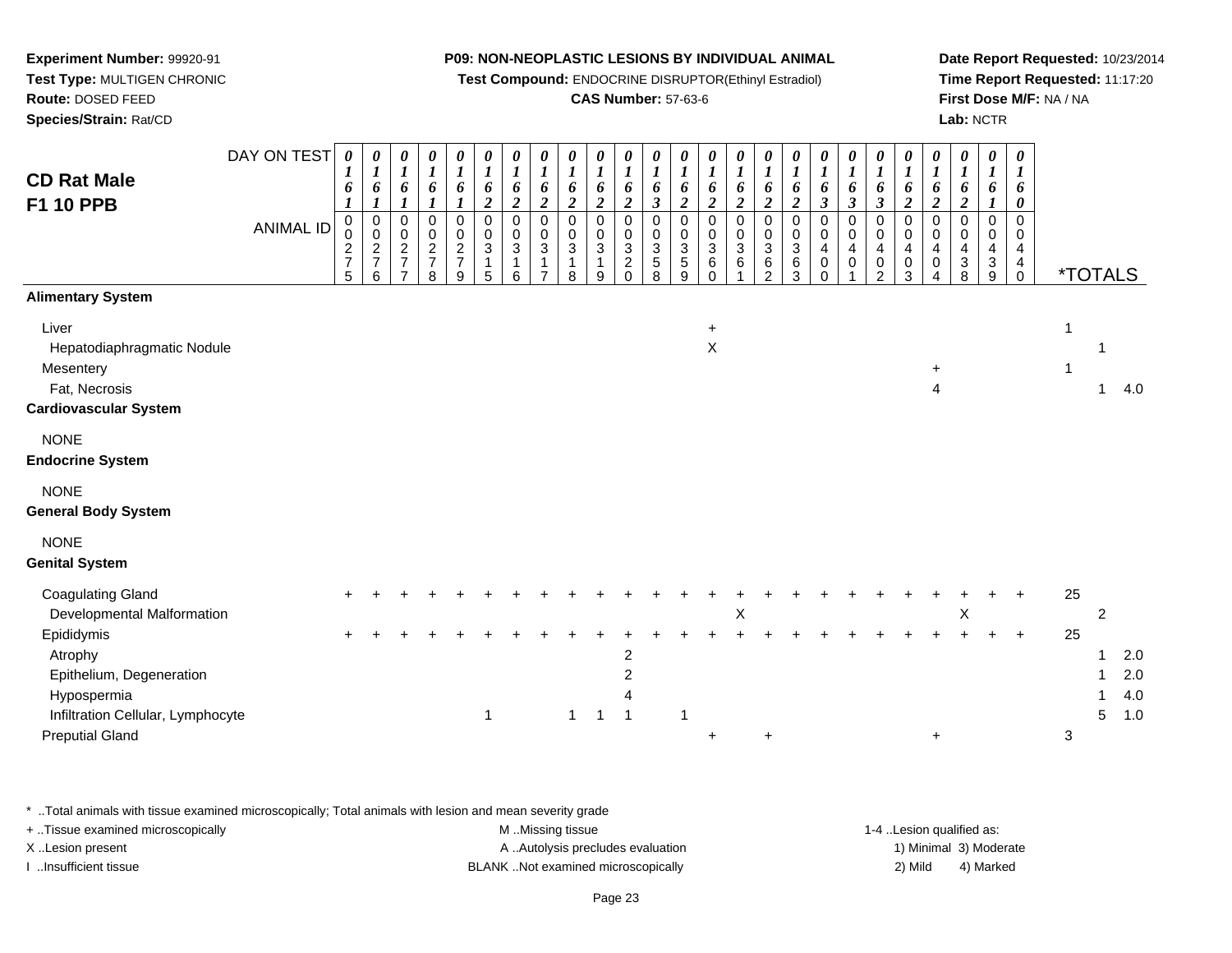**Test Compound:** ENDOCRINE DISRUPTOR(Ethinyl Estradiol)

# **CAS Number:** 57-63-6

**Date Report Requested:** 10/23/2014**Time Report Requested:** 11:17:20**First Dose M/F:** NA / NA**Lab:** NCTR

| <b>CD Rat Male</b><br>F1 10 PPB   | DAY ON TEST      | $\boldsymbol{\theta}$<br>6<br>1   | 0<br>1<br>6                                 | 0<br>$\boldsymbol{l}$<br>6<br>1                                       | 0<br>$\boldsymbol{l}$<br>6<br>$\boldsymbol{l}$                     | $\boldsymbol{\theta}$<br>$\boldsymbol{l}$<br>6<br>$\boldsymbol{\eta}$ | $\boldsymbol{\theta}$<br>$\boldsymbol{l}$<br>6<br>$\overline{2}$ | 0<br>$\boldsymbol{l}$<br>6<br>$\boldsymbol{2}$       | 0<br>$\boldsymbol{l}$<br>6<br>$\overline{c}$      | 0<br>$\boldsymbol{l}$<br>6<br>$\overline{c}$ | 0<br>1<br>6<br>$\overline{2}$ | 0<br>$\bm{l}$<br>6<br>$\boldsymbol{2}$                | 0<br>$\boldsymbol{l}$<br>6<br>$\boldsymbol{\beta}$ | 0<br>$\boldsymbol{l}$<br>6<br>$\boldsymbol{2}$ | 0<br>$\boldsymbol{l}$<br>6<br>$\overline{\mathbf{c}}$ | 0<br>$\boldsymbol{l}$<br>6<br>$\boldsymbol{2}$ | 0<br>$\boldsymbol{l}$<br>6<br>$\boldsymbol{2}$            | 0<br>$\boldsymbol{l}$<br>6<br>$\boldsymbol{2}$ | 0<br>$\boldsymbol{l}$<br>6<br>3           | 0<br>$\boldsymbol{l}$<br>6<br>3 | 0<br>$\boldsymbol{l}$<br>6<br>$\boldsymbol{\beta}$ | 0<br>1<br>6<br>$\boldsymbol{2}$ | 0<br>1<br>6<br>$\boldsymbol{2}$ | 0<br>1<br>6<br>$\boldsymbol{2}$ | 0<br>1<br>6                              | 0<br>1<br>6<br>0                |    |                       |     |
|-----------------------------------|------------------|-----------------------------------|---------------------------------------------|-----------------------------------------------------------------------|--------------------------------------------------------------------|-----------------------------------------------------------------------|------------------------------------------------------------------|------------------------------------------------------|---------------------------------------------------|----------------------------------------------|-------------------------------|-------------------------------------------------------|----------------------------------------------------|------------------------------------------------|-------------------------------------------------------|------------------------------------------------|-----------------------------------------------------------|------------------------------------------------|-------------------------------------------|---------------------------------|----------------------------------------------------|---------------------------------|---------------------------------|---------------------------------|------------------------------------------|---------------------------------|----|-----------------------|-----|
|                                   | <b>ANIMAL ID</b> | $\mathbf 0$<br>$\frac{2}{7}$<br>5 | 0<br>$\boldsymbol{0}$<br>$\frac{2}{7}$<br>6 | 0<br>0<br>$\overline{\mathbf{c}}$<br>$\overline{7}$<br>$\overline{7}$ | $\mathbf 0$<br>0<br>$\overline{\mathbf{c}}$<br>$\overline{7}$<br>8 | $\pmb{0}$<br>$\,0\,$<br>$\frac{2}{7}$<br>9                            | 0<br>0<br>3<br>1<br>5                                            | $\mathbf 0$<br>0<br>$\mathbf{3}$<br>$\mathbf 1$<br>6 | $\boldsymbol{0}$<br>0<br>3<br>1<br>$\overline{7}$ | $\pmb{0}$<br>0<br>$\sqrt{3}$<br>8            | 0<br>0<br>3<br>9              | 0<br>0<br>3<br>$\overline{\mathbf{c}}$<br>$\mathbf 0$ | 0<br>0<br>3<br>$\mathbf 5$<br>8                    | 0<br>0<br>$\frac{3}{5}$                        | 0<br>0<br>3<br>6<br>$\mathbf 0$                       | 0<br>0<br>3<br>6                               | $\mathbf 0$<br>0<br>$\sqrt{3}$<br>$\,6$<br>$\overline{2}$ | 0<br>$^{\rm 0}_{\rm 3}$<br>$\frac{6}{3}$       | 0<br>0<br>$\overline{4}$<br>0<br>$\Omega$ | 0<br>0<br>4<br>0                | $\mathbf 0$<br>0<br>4<br>0<br>2                    | 0<br>0<br>4<br>0<br>3           | $\Omega$<br>0<br>4<br>0<br>4    | $\Omega$<br>0<br>3<br>8         | 0<br>0<br>$\ensuremath{\mathsf{3}}$<br>9 | 0<br>0<br>4<br>4<br>$\mathbf 0$ |    | <i><b>*TOTALS</b></i> |     |
| Atrophy                           |                  |                                   |                                             |                                                                       |                                                                    |                                                                       |                                                                  |                                                      |                                                   |                                              |                               |                                                       |                                                    |                                                | $\overline{2}$                                        |                                                |                                                           |                                                |                                           |                                 |                                                    |                                 |                                 |                                 |                                          |                                 |    | 1                     | 2.0 |
| Bilateral, Atrophy                |                  |                                   |                                             |                                                                       |                                                                    |                                                                       |                                                                  |                                                      |                                                   |                                              |                               |                                                       |                                                    |                                                |                                                       |                                                |                                                           |                                                |                                           |                                 |                                                    |                                 | $\overline{c}$                  |                                 |                                          |                                 |    | 1                     | 2.0 |
| Prostate, Dorsal/Lateral Lobe     |                  | $+$                               |                                             |                                                                       |                                                                    |                                                                       |                                                                  |                                                      |                                                   |                                              |                               |                                                       |                                                    |                                                |                                                       |                                                |                                                           |                                                |                                           |                                 |                                                    |                                 |                                 |                                 |                                          |                                 | 25 |                       |     |
| Infiltration Cellular, Lymphocyte |                  |                                   |                                             |                                                                       |                                                                    |                                                                       |                                                                  |                                                      |                                                   |                                              |                               |                                                       |                                                    |                                                |                                                       |                                                |                                                           |                                                |                                           |                                 |                                                    |                                 |                                 |                                 | 1                                        | $\overline{1}$                  |    | 5                     | 1.0 |
| Inflammation, Suppurative         |                  |                                   |                                             |                                                                       |                                                                    |                                                                       |                                                                  |                                                      | $\overline{c}$                                    |                                              | $\overline{c}$                |                                                       |                                                    |                                                |                                                       |                                                |                                                           |                                                |                                           |                                 | 3                                                  |                                 |                                 | $\overline{c}$                  |                                          |                                 |    | 5                     | 2.0 |
| Prostate, Ventral Lobe            |                  |                                   |                                             |                                                                       |                                                                    |                                                                       |                                                                  |                                                      |                                                   |                                              |                               |                                                       |                                                    |                                                |                                                       |                                                |                                                           |                                                |                                           |                                 |                                                    |                                 |                                 |                                 |                                          |                                 | 25 |                       |     |
| Infiltration Cellular, Lymphocyte |                  |                                   |                                             | 2                                                                     |                                                                    |                                                                       |                                                                  |                                                      |                                                   |                                              |                               |                                                       |                                                    | 2                                              |                                                       |                                                |                                                           |                                                |                                           |                                 |                                                    |                                 | 2                               |                                 |                                          | $\overline{2}$                  |    | 19                    | 1.4 |
| <b>Rete Testes</b>                |                  |                                   |                                             |                                                                       |                                                                    |                                                                       |                                                                  |                                                      |                                                   |                                              |                               |                                                       |                                                    |                                                |                                                       |                                                |                                                           |                                                |                                           |                                 |                                                    |                                 |                                 |                                 |                                          | $\ddot{}$                       | 24 |                       |     |
| Dilatation                        |                  |                                   |                                             |                                                                       |                                                                    |                                                                       |                                                                  |                                                      |                                                   |                                              |                               | 3                                                     |                                                    |                                                |                                                       |                                                |                                                           |                                                |                                           |                                 |                                                    |                                 |                                 | 2                               |                                          |                                 |    | 2                     | 2.5 |
| <b>Seminal Vesicle</b>            |                  |                                   |                                             |                                                                       |                                                                    |                                                                       |                                                                  |                                                      |                                                   |                                              |                               |                                                       |                                                    |                                                |                                                       |                                                |                                                           |                                                |                                           |                                 |                                                    |                                 |                                 |                                 |                                          | $\ddot{}$                       | 25 |                       |     |
| <b>Depletion Secretory</b>        |                  |                                   |                                             |                                                                       |                                                                    |                                                                       |                                                                  |                                                      |                                                   |                                              |                               |                                                       |                                                    |                                                |                                                       | Δ                                              |                                                           |                                                |                                           |                                 |                                                    |                                 |                                 |                                 |                                          |                                 |    |                       | 4.0 |
| <b>Testes</b>                     |                  |                                   |                                             |                                                                       |                                                                    |                                                                       |                                                                  |                                                      |                                                   |                                              |                               |                                                       |                                                    |                                                |                                                       |                                                |                                                           |                                                |                                           |                                 |                                                    |                                 |                                 |                                 |                                          |                                 | 25 |                       |     |
| Seminif Tub, Degeneration         |                  |                                   |                                             |                                                                       |                                                                    |                                                                       |                                                                  |                                                      |                                                   |                                              |                               | 4                                                     |                                                    |                                                |                                                       |                                                |                                                           |                                                | $\overline{c}$                            |                                 |                                                    |                                 |                                 | 4                               |                                          |                                 |    | 3                     | 3.3 |
| <b>Hematopoietic System</b>       |                  |                                   |                                             |                                                                       |                                                                    |                                                                       |                                                                  |                                                      |                                                   |                                              |                               |                                                       |                                                    |                                                |                                                       |                                                |                                                           |                                                |                                           |                                 |                                                    |                                 |                                 |                                 |                                          |                                 |    |                       |     |
| <b>NONE</b>                       |                  |                                   |                                             |                                                                       |                                                                    |                                                                       |                                                                  |                                                      |                                                   |                                              |                               |                                                       |                                                    |                                                |                                                       |                                                |                                                           |                                                |                                           |                                 |                                                    |                                 |                                 |                                 |                                          |                                 |    |                       |     |
| <b>Integumentary System</b>       |                  |                                   |                                             |                                                                       |                                                                    |                                                                       |                                                                  |                                                      |                                                   |                                              |                               |                                                       |                                                    |                                                |                                                       |                                                |                                                           |                                                |                                           |                                 |                                                    |                                 |                                 |                                 |                                          |                                 |    |                       |     |
| Mammary Gland                     |                  |                                   |                                             |                                                                       |                                                                    |                                                                       |                                                                  |                                                      |                                                   |                                              |                               |                                                       |                                                    |                                                |                                                       |                                                |                                                           |                                                |                                           |                                 |                                                    |                                 |                                 |                                 |                                          |                                 | 25 |                       |     |
| Alveolus, Hyperplasia             |                  |                                   | 1                                           | 3                                                                     |                                                                    | -1                                                                    |                                                                  |                                                      |                                                   |                                              | 2                             | 4                                                     | -1                                                 |                                                |                                                       |                                                |                                                           |                                                |                                           |                                 | 3                                                  | $\overline{c}$                  |                                 |                                 |                                          |                                 |    | 11                    | 1.8 |
| Duct, Hyperplasia                 |                  |                                   |                                             |                                                                       |                                                                    |                                                                       |                                                                  |                                                      |                                                   | $\boldsymbol{2}$                             |                               |                                                       |                                                    |                                                | $\overline{c}$                                        |                                                |                                                           | $\overline{c}$                                 |                                           | 1                               |                                                    |                                 | -1                              |                                 |                                          |                                 |    | 5                     | 1.6 |
| Musculoskeletal System            |                  |                                   |                                             |                                                                       |                                                                    |                                                                       |                                                                  |                                                      |                                                   |                                              |                               |                                                       |                                                    |                                                |                                                       |                                                |                                                           |                                                |                                           |                                 |                                                    |                                 |                                 |                                 |                                          |                                 |    |                       |     |
| <b>NONE</b>                       |                  |                                   |                                             |                                                                       |                                                                    |                                                                       |                                                                  |                                                      |                                                   |                                              |                               |                                                       |                                                    |                                                |                                                       |                                                |                                                           |                                                |                                           |                                 |                                                    |                                 |                                 |                                 |                                          |                                 |    |                       |     |

\* ..Total animals with tissue examined microscopically; Total animals with lesion and mean severity grade

+ ..Tissue examined microscopically examined microscopically examined as:  $M$  ..Missing tissue 1-4 ..Lesion qualified as: X..Lesion present **A ..Autolysis precludes evaluation** A ..Autolysis precludes evaluation 1) Minimal 3) Moderate

I ..Insufficient tissue BLANK ..Not examined microscopically 2) Mild 4) Marked

# **Experiment Number:** 99920-91 **Test Type:** MULTIGEN CHRONIC**Route:** DOSED FEED

**Species/Strain:** Rat/CD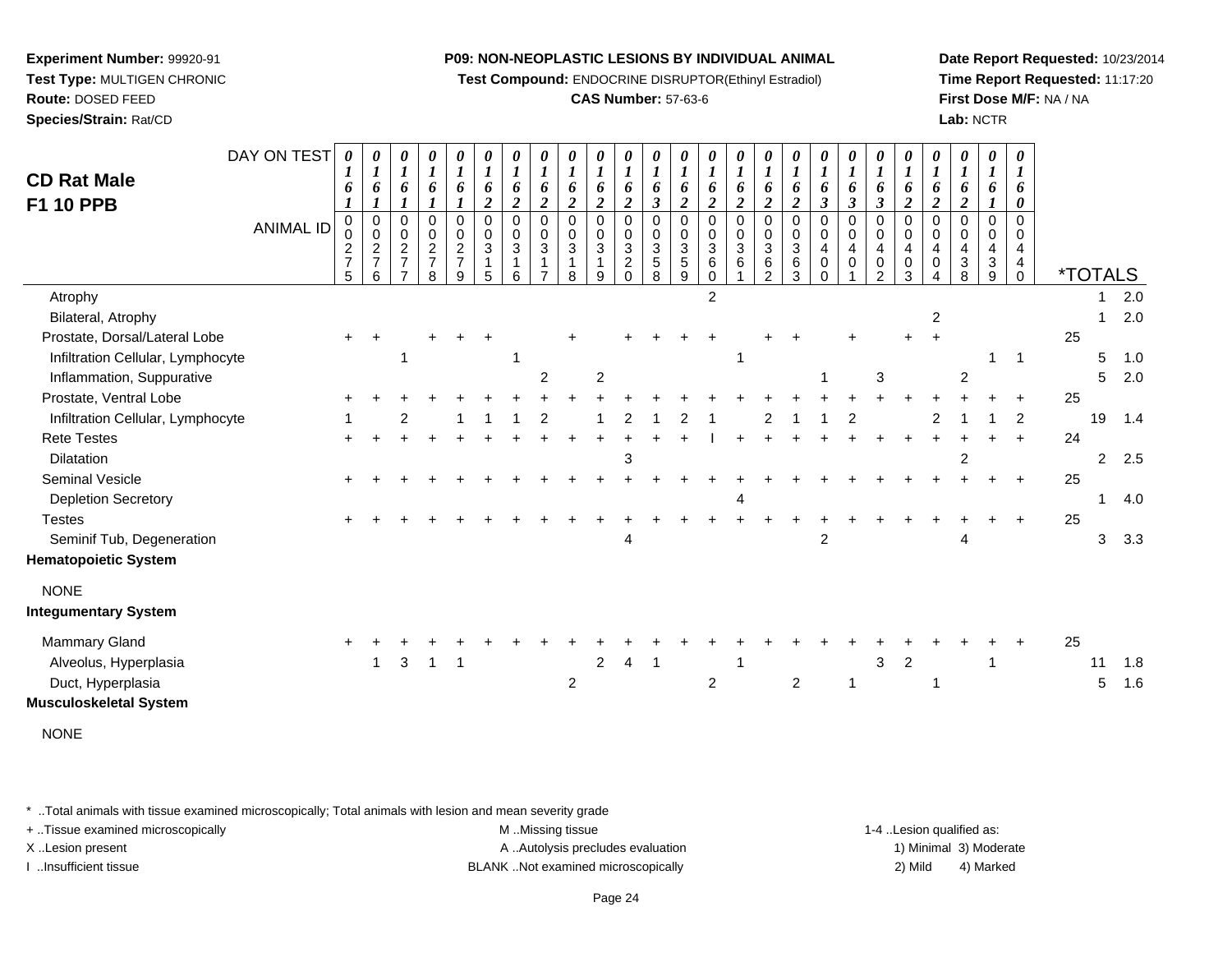**Test Compound:** ENDOCRINE DISRUPTOR(Ethinyl Estradiol)

# **CAS Number:** 57-63-6

**Date Report Requested:** 10/23/2014**Time Report Requested:** 11:17:20**First Dose M/F:** NA / NA**Lab:** NCTR

| <b>CD Rat Male</b><br><b>F1 10 PPB</b>                     | DAY ON TEST<br><b>ANIMAL ID</b> | $\boldsymbol{\theta}$<br>1<br>6<br>$\mathbf 0$<br>0<br>$\frac{2}{7}$<br>5 | $\bm{l}$<br>$\boldsymbol{l}$<br>$\mathbf 0$<br>$\pmb{0}$<br>$\frac{2}{7}$<br>6 | 0<br>$\boldsymbol{l}$<br>6<br>0<br>$\pmb{0}$<br>$\frac{2}{7}$ | 0<br>$\boldsymbol{l}$<br>6<br>0<br>$\mathbf 0$<br>$\frac{2}{7}$<br>8 | 0<br>$\boldsymbol{l}$<br>6<br>0<br>$\pmb{0}$<br>$\frac{2}{7}$<br>9 | 0<br>$\boldsymbol{l}$<br>6<br>$\boldsymbol{2}$<br>$\mathbf 0$<br>$\pmb{0}$<br>$\ensuremath{\mathsf{3}}$<br>$\mathbf 1$<br>5 | 0<br>$\boldsymbol{l}$<br>6<br>$\boldsymbol{2}$<br>$\mathbf 0$<br>$\pmb{0}$<br>$\sqrt{3}$<br>1<br>6 | 0<br>$\boldsymbol{l}$<br>6<br>$\overline{2}$<br>$\Omega$<br>0<br>$\mathbf{3}$<br>1 | $\boldsymbol{l}$<br>6<br>$\boldsymbol{2}$<br>0<br>3<br>8 | $\boldsymbol{l}$<br>6<br>$\boldsymbol{2}$<br>$\Omega$<br>0<br>3<br>9 | 0<br>$\boldsymbol{l}$<br>6<br>$\overline{2}$<br>$\Omega$<br>$\boldsymbol{0}$<br>$\mathbf{3}$<br>$\overline{a}$<br>$\Omega$ | 0<br>$\boldsymbol{l}$<br>6<br>3<br>0<br>$\boldsymbol{0}$<br>3<br>5<br>8 | 0<br>$\boldsymbol{l}$<br>6<br>$\boldsymbol{2}$<br>$\Omega$<br>$\overline{0}$<br>$\sqrt{3}$<br>$\sqrt{5}$<br>9 | $\boldsymbol{\theta}$<br>$\boldsymbol{l}$<br>6<br>$\boldsymbol{2}$<br>0<br>$\pmb{0}$<br>$\sqrt{3}$<br>$\,6$<br>$\Omega$ | $\boldsymbol{\theta}$<br>$\boldsymbol{l}$<br>6<br>$\boldsymbol{2}$<br>$\Omega$<br>0<br>3<br>6 | $\boldsymbol{\theta}$<br>$\boldsymbol{l}$<br>6<br>$\boldsymbol{2}$<br>$\Omega$<br>$\pmb{0}$<br>$\mathbf{3}$<br>6<br>2 | $\boldsymbol{\theta}$<br>$\boldsymbol{l}$<br>6<br>$\boldsymbol{2}$<br>0<br>$\pmb{0}$<br>$\sqrt{3}$<br>$\,6\,$<br>3 | $\boldsymbol{\theta}$<br>$\boldsymbol{l}$<br>6<br>3<br>0<br>0<br>4<br>0<br>O | 0<br>$\boldsymbol{l}$<br>6<br>$\boldsymbol{\beta}$<br>$\Omega$<br>$\pmb{0}$<br>$\overline{4}$<br>$\pmb{0}$ | 0<br>$\boldsymbol{l}$<br>6<br>$\boldsymbol{\beta}$<br>$\Omega$<br>$\boldsymbol{0}$<br>4<br>$\pmb{0}$<br>$\mathfrak{p}$ | 0<br>$\boldsymbol{l}$<br>6<br>$\overline{2}$<br>$\Omega$<br>0<br>4<br>0<br>3 | 0<br>$\boldsymbol{I}$<br>6<br>$\overline{2}$<br>$\Omega$<br>0<br>4<br>0 | 0<br>$\boldsymbol{l}$<br>6<br>$\boldsymbol{2}$<br>0<br>4<br>$\ensuremath{\mathsf{3}}$<br>8 | 0<br>$\boldsymbol{l}$<br>6<br>$\Omega$<br>0<br>4<br>$\sqrt{3}$<br>9 | 0<br>$\boldsymbol{l}$<br>6<br>0<br>$\mathbf 0$<br>0<br>4<br>$\overline{4}$<br>$\mathsf 0$ | <i><b>*TOTALS</b></i> |            |
|------------------------------------------------------------|---------------------------------|---------------------------------------------------------------------------|--------------------------------------------------------------------------------|---------------------------------------------------------------|----------------------------------------------------------------------|--------------------------------------------------------------------|-----------------------------------------------------------------------------------------------------------------------------|----------------------------------------------------------------------------------------------------|------------------------------------------------------------------------------------|----------------------------------------------------------|----------------------------------------------------------------------|----------------------------------------------------------------------------------------------------------------------------|-------------------------------------------------------------------------|---------------------------------------------------------------------------------------------------------------|-------------------------------------------------------------------------------------------------------------------------|-----------------------------------------------------------------------------------------------|-----------------------------------------------------------------------------------------------------------------------|--------------------------------------------------------------------------------------------------------------------|------------------------------------------------------------------------------|------------------------------------------------------------------------------------------------------------|------------------------------------------------------------------------------------------------------------------------|------------------------------------------------------------------------------|-------------------------------------------------------------------------|--------------------------------------------------------------------------------------------|---------------------------------------------------------------------|-------------------------------------------------------------------------------------------|-----------------------|------------|
| <b>Nervous System</b>                                      |                                 |                                                                           |                                                                                |                                                               |                                                                      |                                                                    |                                                                                                                             |                                                                                                    |                                                                                    |                                                          |                                                                      |                                                                                                                            |                                                                         |                                                                                                               |                                                                                                                         |                                                                                               |                                                                                                                       |                                                                                                                    |                                                                              |                                                                                                            |                                                                                                                        |                                                                              |                                                                         |                                                                                            |                                                                     |                                                                                           |                       |            |
| <b>NONE</b><br><b>Respiratory System</b>                   |                                 |                                                                           |                                                                                |                                                               |                                                                      |                                                                    |                                                                                                                             |                                                                                                    |                                                                                    |                                                          |                                                                      |                                                                                                                            |                                                                         |                                                                                                               |                                                                                                                         |                                                                                               |                                                                                                                       |                                                                                                                    |                                                                              |                                                                                                            |                                                                                                                        |                                                                              |                                                                         |                                                                                            |                                                                     |                                                                                           |                       |            |
| <b>NONE</b>                                                |                                 |                                                                           |                                                                                |                                                               |                                                                      |                                                                    |                                                                                                                             |                                                                                                    |                                                                                    |                                                          |                                                                      |                                                                                                                            |                                                                         |                                                                                                               |                                                                                                                         |                                                                                               |                                                                                                                       |                                                                                                                    |                                                                              |                                                                                                            |                                                                                                                        |                                                                              |                                                                         |                                                                                            |                                                                     |                                                                                           |                       |            |
| <b>Special Senses System</b>                               |                                 |                                                                           |                                                                                |                                                               |                                                                      |                                                                    |                                                                                                                             |                                                                                                    |                                                                                    |                                                          |                                                                      |                                                                                                                            |                                                                         |                                                                                                               |                                                                                                                         |                                                                                               |                                                                                                                       |                                                                                                                    |                                                                              |                                                                                                            |                                                                                                                        |                                                                              |                                                                         |                                                                                            |                                                                     |                                                                                           |                       |            |
| <b>NONE</b><br><b>Urinary System</b>                       |                                 |                                                                           |                                                                                |                                                               |                                                                      |                                                                    |                                                                                                                             |                                                                                                    |                                                                                    |                                                          |                                                                      |                                                                                                                            |                                                                         |                                                                                                               |                                                                                                                         |                                                                                               |                                                                                                                       |                                                                                                                    |                                                                              |                                                                                                            |                                                                                                                        |                                                                              |                                                                         |                                                                                            |                                                                     |                                                                                           |                       |            |
| Kidney<br>Cortex, Cyst<br><b>Hyaline Droplet</b>           |                                 | X                                                                         |                                                                                |                                                               |                                                                      |                                                                    |                                                                                                                             |                                                                                                    |                                                                                    |                                                          |                                                                      |                                                                                                                            | X                                                                       |                                                                                                               |                                                                                                                         |                                                                                               | X                                                                                                                     |                                                                                                                    |                                                                              |                                                                                                            |                                                                                                                        |                                                                              |                                                                         |                                                                                            |                                                                     |                                                                                           | 25<br>3               | 1.0        |
| Infiltration Cellular, Lymphocyte<br>Inflammation, Chronic |                                 |                                                                           | 1                                                                              |                                                               | 1                                                                    | $\overline{\phantom{0}}$ 1                                         |                                                                                                                             |                                                                                                    | $\mathbf{1}$                                                                       | $\mathbf{1}$                                             | $\overline{1}$                                                       |                                                                                                                            |                                                                         | $\mathbf{1}$                                                                                                  | $\overline{1}$                                                                                                          |                                                                                               |                                                                                                                       |                                                                                                                    |                                                                              | 1                                                                                                          | -1                                                                                                                     |                                                                              |                                                                         |                                                                                            | $\mathbf{1}$                                                        | $\overline{1}$                                                                            | 12                    | 1.0<br>1.0 |
| Renal Tubule, Dilatation<br>Renal Tubule, Hyperplasia      |                                 |                                                                           |                                                                                |                                                               |                                                                      |                                                                    |                                                                                                                             |                                                                                                    | $\mathbf{1}$                                                                       |                                                          | $\overline{2}$                                                       | $\overline{2}$                                                                                                             |                                                                         |                                                                                                               |                                                                                                                         |                                                                                               |                                                                                                                       |                                                                                                                    |                                                                              | $\overline{2}$                                                                                             |                                                                                                                        | $\overline{2}$                                                               | $\overline{1}$                                                          |                                                                                            | $\overline{1}$                                                      |                                                                                           | 6                     | 1.5<br>2.0 |
| Renal Tubule, Regeneration                                 |                                 |                                                                           |                                                                                |                                                               |                                                                      |                                                                    |                                                                                                                             |                                                                                                    |                                                                                    | $\mathbf{1}$                                             | -1                                                                   |                                                                                                                            |                                                                         |                                                                                                               |                                                                                                                         |                                                                                               |                                                                                                                       |                                                                                                                    |                                                                              |                                                                                                            |                                                                                                                        |                                                                              |                                                                         |                                                                                            |                                                                     |                                                                                           | 4                     | 1.0        |

\* ..Total animals with tissue examined microscopically; Total animals with lesion and mean severity grade

+ ..Tissue examined microscopically examined microscopically examined as:  $M$  ..Missing tissue 1-4 ..Lesion qualified as: X..Lesion present **A ..Autolysis precludes evaluation** A ..Autolysis precludes evaluation 1) Minimal 3) Moderate

I ..Insufficient tissue BLANK ..Not examined microscopically 2) Mild 4) Marked

# **Experiment Number:** 99920-91 **Test Type:** MULTIGEN CHRONIC**Route:** DOSED FEED

**Species/Strain:** Rat/CD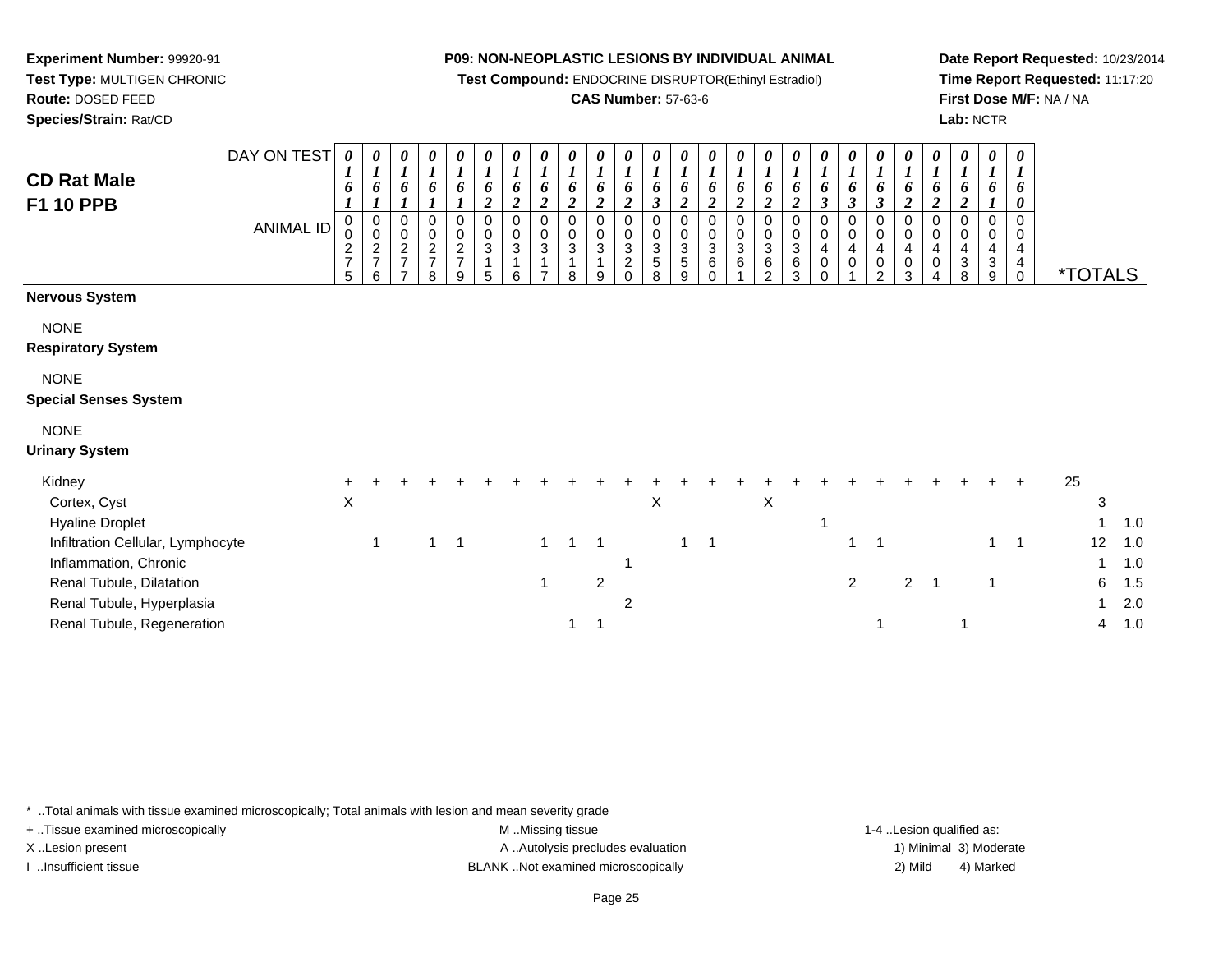**Test Compound:** ENDOCRINE DISRUPTOR(Ethinyl Estradiol)

# **CAS Number:** 57-63-6

**Date Report Requested:** 10/23/2014**Time Report Requested:** 11:17:20**First Dose M/F:** NA / NA**Lab:** NCTR

| <b>CD Rat Male</b><br>F1 50 PPB                                                                                                                                                                            | DAY ON TEST<br><b>ANIMAL ID</b> | 0<br>0<br>9<br>8<br>0<br>$\mathbf 0$<br>$\overline{c}$<br>$\mathfrak{S}$ | $\boldsymbol{\theta}$<br>$\boldsymbol{l}$<br>6<br>$\pmb{0}$<br>$\pmb{0}$<br>$\overline{c}$<br>8<br>$\Omega$ | 0<br>$\boldsymbol{l}$<br>6<br>$\mathbf 0$<br>$\mathbf 0$<br>$\overline{c}$<br>8 | 0<br>$\boldsymbol{l}$<br>6<br>$\Omega$<br>0<br>$\sqrt{2}$<br>$\bf 8$<br>$\mathfrak{D}$ | 0<br>6<br>$\mathbf 0$<br>$\mathbf 0$<br>$\overline{c}$<br>$\bf 8$<br>$\mathcal{R}$ | 0<br>6<br>0<br>0<br>$\frac{2}{8}$ | 0<br>$\boldsymbol{l}$<br>6<br>0<br>0<br>$\sqrt{3}$<br>$\overline{c}$ | 0<br>$\boldsymbol{l}$<br>6<br>$\mathbf 0$<br>$\mathbf 0$<br>$\sqrt{3}$<br>$\frac{2}{2}$ | 0<br>$\boldsymbol{l}$<br>6<br>$\mathbf 0$<br>$\mathbf 0$<br>3<br>$\frac{2}{3}$ | $\boldsymbol{\theta}$<br>6<br>$\mathbf 0$<br>0<br>$\sqrt{3}$<br>$\boldsymbol{2}$<br>$\overline{A}$ | $\boldsymbol{\theta}$<br>6<br>1<br>$\mathbf 0$<br>$\mathbf 0$<br>$\sqrt{3}$<br>$\frac{2}{5}$ | 0<br>6<br>$\boldsymbol{\theta}$<br>0<br>$\mathbf 0$<br>$\ensuremath{\mathsf{3}}$<br>$\overline{a}$<br>6 | 0<br>$\boldsymbol{l}$<br>6<br>$\overline{2}$<br>0<br>$\pmb{0}$<br>$\mathbf 3$<br>6<br>$\overline{4}$ | 0<br>$\boldsymbol{l}$<br>6<br>$\overline{2}$<br>$\mathbf 0$<br>$\mathbf 0$<br>$\mathbf{3}$<br>$\,6\,$<br>5 | 0<br>$\boldsymbol{l}$<br>6<br>$\overline{2}$<br>$\mathbf 0$<br>$\Omega$<br>3<br>6<br>6 | 0<br>$\boldsymbol{l}$<br>6<br>$\overline{2}$<br>$\Omega$<br>$\mathbf 0$<br>$\mathbf{3}$<br>6 | $\boldsymbol{\theta}$<br>6<br>$\overline{2}$<br>$\Omega$<br>0<br>$\sqrt{3}$<br>6<br>8 | 0<br>6<br>$\mathbf{3}$<br>0<br>$\Omega$<br>4<br>0<br>5 | 0<br>$\boldsymbol{l}$<br>6<br>$\mathfrak{z}$<br>0<br>0<br>$\overline{4}$<br>$\mathsf{O}\xspace$<br>6 | $\boldsymbol{\theta}$<br>$\boldsymbol{l}$<br>6<br>$\boldsymbol{2}$<br>$\mathbf 0$<br>$\pmb{0}$<br>$\overline{4}$<br>0<br>$\overline{7}$ | 0<br>1<br>6<br>$\overline{2}$<br>$\mathbf 0$<br>$\mathbf 0$<br>4<br>0<br>8 | 0<br>$\boldsymbol{l}$<br>6<br>$\boldsymbol{2}$<br>$\mathbf 0$<br>0<br>4<br>0<br>9 | 0<br>$\boldsymbol{l}$<br>6<br>$\overline{2}$<br>$\mathbf 0$<br>$\mathbf 0$<br>4<br>-1 | 0<br>6<br>$\overline{2}$<br>0<br>$\mathbf 0$<br>4<br>4 | 0<br>$\boldsymbol{l}$<br>6<br>$\boldsymbol{2}$<br>0<br>0<br>4<br>$\overline{4}$<br>$\overline{2}$ | 0<br>$\boldsymbol{l}$<br>6<br>$\boldsymbol{2}$<br>$\mathbf 0$<br>$\mathbf 0$<br>4<br>$\overline{4}$<br>3 | <i><b>*TOTALS</b></i> |                   |                   |
|------------------------------------------------------------------------------------------------------------------------------------------------------------------------------------------------------------|---------------------------------|--------------------------------------------------------------------------|-------------------------------------------------------------------------------------------------------------|---------------------------------------------------------------------------------|----------------------------------------------------------------------------------------|------------------------------------------------------------------------------------|-----------------------------------|----------------------------------------------------------------------|-----------------------------------------------------------------------------------------|--------------------------------------------------------------------------------|----------------------------------------------------------------------------------------------------|----------------------------------------------------------------------------------------------|---------------------------------------------------------------------------------------------------------|------------------------------------------------------------------------------------------------------|------------------------------------------------------------------------------------------------------------|----------------------------------------------------------------------------------------|----------------------------------------------------------------------------------------------|---------------------------------------------------------------------------------------|--------------------------------------------------------|------------------------------------------------------------------------------------------------------|-----------------------------------------------------------------------------------------------------------------------------------------|----------------------------------------------------------------------------|-----------------------------------------------------------------------------------|---------------------------------------------------------------------------------------|--------------------------------------------------------|---------------------------------------------------------------------------------------------------|----------------------------------------------------------------------------------------------------------|-----------------------|-------------------|-------------------|
| <b>Alimentary System</b>                                                                                                                                                                                   |                                 |                                                                          |                                                                                                             |                                                                                 |                                                                                        |                                                                                    |                                   |                                                                      |                                                                                         |                                                                                |                                                                                                    |                                                                                              |                                                                                                         |                                                                                                      |                                                                                                            |                                                                                        |                                                                                              |                                                                                       |                                                        |                                                                                                      |                                                                                                                                         |                                                                            |                                                                                   |                                                                                       |                                                        |                                                                                                   |                                                                                                          |                       |                   |                   |
| Esophagus<br>Liver<br>Hepatodiaphragmatic Nodule<br>Inflammation, Chronic Active<br>Vacuolization Cytoplasmic<br>Oral Mucosa<br>Abscess<br>Pancreas<br><b>Cardiovascular System</b><br><b>Blood Vessel</b> |                                 | $\ddot{}$<br>$\ddot{}$<br>$\pm$                                          |                                                                                                             | 1                                                                               |                                                                                        |                                                                                    |                                   |                                                                      |                                                                                         |                                                                                | $\mathbf{1}$                                                                                       | $\overline{1}$                                                                               | $\overline{1}$                                                                                          | $\overline{1}$<br>4                                                                                  |                                                                                                            |                                                                                        |                                                                                              | X                                                                                     |                                                        |                                                                                                      |                                                                                                                                         | X<br>$\overline{c}$                                                        |                                                                                   |                                                                                       |                                                        | -1                                                                                                | $\sf X$                                                                                                  | 26                    | 3<br>10<br>1<br>1 | 1.1<br>1.0<br>4.0 |
| Heart                                                                                                                                                                                                      |                                 |                                                                          |                                                                                                             |                                                                                 |                                                                                        |                                                                                    |                                   |                                                                      |                                                                                         |                                                                                |                                                                                                    |                                                                                              |                                                                                                         |                                                                                                      |                                                                                                            |                                                                                        |                                                                                              |                                                                                       |                                                        |                                                                                                      |                                                                                                                                         |                                                                            |                                                                                   |                                                                                       |                                                        |                                                                                                   |                                                                                                          |                       |                   |                   |
| Cardiomyopathy<br><b>Endocrine System</b>                                                                                                                                                                  |                                 |                                                                          |                                                                                                             |                                                                                 |                                                                                        |                                                                                    |                                   |                                                                      |                                                                                         |                                                                                |                                                                                                    |                                                                                              |                                                                                                         |                                                                                                      |                                                                                                            |                                                                                        |                                                                                              |                                                                                       |                                                        |                                                                                                      |                                                                                                                                         |                                                                            |                                                                                   |                                                                                       |                                                        |                                                                                                   |                                                                                                          |                       | $\mathbf{1}$      | 1.0               |
| <b>Adrenal Cortex</b><br>Vacuolization Cytoplasmic<br><b>Adrenal Medulla</b><br><b>Pituitary Gland</b><br>Pars Distalis, Cyst                                                                              |                                 |                                                                          |                                                                                                             |                                                                                 |                                                                                        |                                                                                    |                                   |                                                                      |                                                                                         |                                                                                | X                                                                                                  |                                                                                              |                                                                                                         |                                                                                                      |                                                                                                            |                                                                                        |                                                                                              |                                                                                       |                                                        |                                                                                                      |                                                                                                                                         |                                                                            |                                                                                   |                                                                                       |                                                        |                                                                                                   | $\ddot{}$                                                                                                | 26<br>26<br>26        | 1                 | 1.0               |
| Pars Distalis, Cyst, Multiple<br><b>Thyroid Gland</b>                                                                                                                                                      |                                 |                                                                          |                                                                                                             |                                                                                 |                                                                                        |                                                                                    | X                                 |                                                                      |                                                                                         |                                                                                |                                                                                                    |                                                                                              |                                                                                                         | Χ                                                                                                    |                                                                                                            |                                                                                        |                                                                                              |                                                                                       |                                                        |                                                                                                      |                                                                                                                                         |                                                                            |                                                                                   |                                                                                       |                                                        |                                                                                                   |                                                                                                          | 26                    | 2                 |                   |
|                                                                                                                                                                                                            |                                 |                                                                          |                                                                                                             |                                                                                 |                                                                                        |                                                                                    |                                   |                                                                      |                                                                                         |                                                                                |                                                                                                    |                                                                                              |                                                                                                         |                                                                                                      |                                                                                                            |                                                                                        |                                                                                              |                                                                                       |                                                        |                                                                                                      |                                                                                                                                         |                                                                            |                                                                                   |                                                                                       |                                                        |                                                                                                   |                                                                                                          |                       |                   |                   |

\* ..Total animals with tissue examined microscopically; Total animals with lesion and mean severity grade

**Experiment Number:** 99920-91**Test Type:** MULTIGEN CHRONIC

| + . Tissue examined microscopically | M Missing tissue                   | 1-4 Lesion qualified as: |                        |
|-------------------------------------|------------------------------------|--------------------------|------------------------|
| X Lesion present                    | A Autolysis precludes evaluation   |                          | 1) Minimal 3) Moderate |
| Insufficient tissue                 | BLANK Not examined microscopically | 2) Mild                  | 4) Marked              |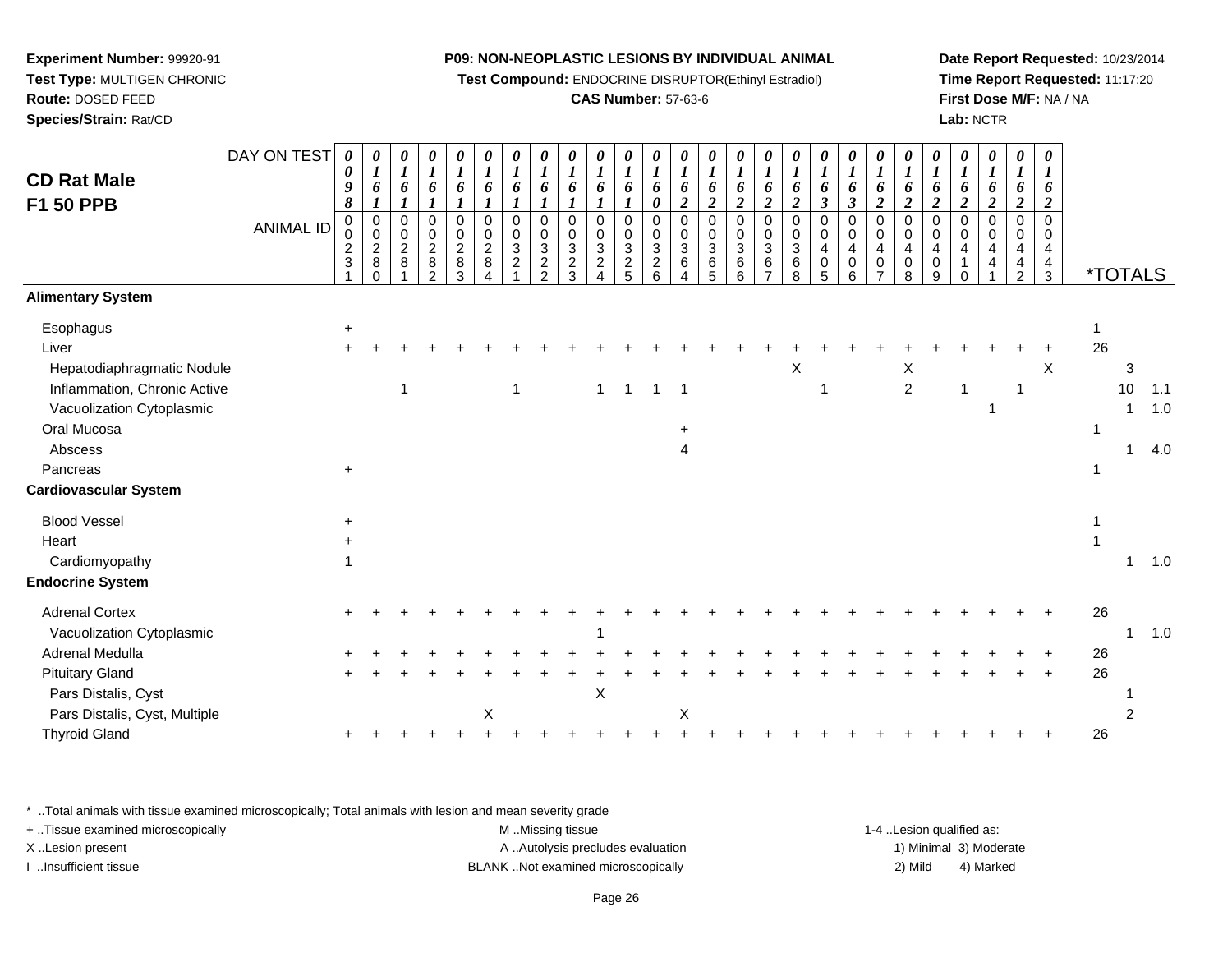**Test Compound:** ENDOCRINE DISRUPTOR(Ethinyl Estradiol)

# **CAS Number:** 57-63-6

**Date Report Requested:** 10/23/2014**Time Report Requested:** 11:17:20**First Dose M/F:** NA / NA**Lab:** NCTR

|                                                                   | DAY ON TEST      | $\boldsymbol{\theta}$                            | 0                                                                         | $\pmb{\theta}$                                      | $\pmb{\theta}$                                      | $\pmb{\theta}$                                             | 0                                             | 0                                        | $\pmb{\theta}$                                                               | 0                                            | 0                                                                    | $\boldsymbol{\theta}$                                                       | $\pmb{\theta}$                                            | $\pmb{\theta}$                                       | $\pmb{\theta}$                                       | $\boldsymbol{\theta}$                     | $\pmb{\theta}$                          | 0                                                      | $\boldsymbol{\theta}$                        | 0                                                      | 0                                                 | 0                                                      | $\boldsymbol{\theta}$                     | 0                                       | $\pmb{\theta}$                                   | $\boldsymbol{\theta}$                                                  | 0                                         |              |                       |         |
|-------------------------------------------------------------------|------------------|--------------------------------------------------|---------------------------------------------------------------------------|-----------------------------------------------------|-----------------------------------------------------|------------------------------------------------------------|-----------------------------------------------|------------------------------------------|------------------------------------------------------------------------------|----------------------------------------------|----------------------------------------------------------------------|-----------------------------------------------------------------------------|-----------------------------------------------------------|------------------------------------------------------|------------------------------------------------------|-------------------------------------------|-----------------------------------------|--------------------------------------------------------|----------------------------------------------|--------------------------------------------------------|---------------------------------------------------|--------------------------------------------------------|-------------------------------------------|-----------------------------------------|--------------------------------------------------|------------------------------------------------------------------------|-------------------------------------------|--------------|-----------------------|---------|
| <b>CD Rat Male</b><br><b>F1 50 PPB</b>                            |                  | 0<br>9<br>8                                      | $\boldsymbol{l}$<br>6<br>1                                                | $\boldsymbol{l}$<br>6<br>$\boldsymbol{l}$           | $\boldsymbol{l}$<br>6<br>1                          | $\boldsymbol{l}$<br>6<br>$\boldsymbol{l}$                  | $\boldsymbol{l}$<br>6                         | $\boldsymbol{l}$<br>6                    | $\boldsymbol{l}$<br>6<br>1                                                   | $\boldsymbol{l}$<br>6                        | 1<br>6<br>1                                                          | $\boldsymbol{l}$<br>6                                                       | $\boldsymbol{l}$<br>6<br>0                                | $\boldsymbol{l}$<br>6<br>$\boldsymbol{2}$            | $\boldsymbol{l}$<br>6<br>$\boldsymbol{2}$            | $\boldsymbol{l}$<br>6<br>$\boldsymbol{2}$ | $\boldsymbol{l}$<br>6<br>$\overline{2}$ | 6<br>$\overline{c}$                                    | $\boldsymbol{l}$<br>6<br>3                   | $\boldsymbol{l}$<br>6<br>$\boldsymbol{\beta}$          | $\boldsymbol{l}$<br>6<br>$\boldsymbol{2}$         | $\boldsymbol{l}$<br>6<br>$\overline{2}$                | $\boldsymbol{l}$<br>6<br>$\boldsymbol{2}$ | $\boldsymbol{l}$<br>6<br>$\overline{2}$ | $\boldsymbol{l}$<br>6<br>$\overline{\mathbf{c}}$ | $\boldsymbol{l}$<br>6<br>$\boldsymbol{2}$                              | $\boldsymbol{l}$<br>6<br>$\boldsymbol{2}$ |              |                       |         |
|                                                                   | <b>ANIMAL ID</b> | 0<br>$\mathbf 0$<br>$\overline{c}$<br>$\sqrt{3}$ | $\begin{smallmatrix}0\\0\end{smallmatrix}$<br>$\sqrt{2}$<br>8<br>$\Omega$ | $\pmb{0}$<br>$\pmb{0}$<br>$\overline{c}$<br>$\bf 8$ | $\mathbf 0$<br>0<br>$\frac{2}{8}$<br>$\overline{2}$ | $\mathbf 0$<br>$\pmb{0}$<br>$\overline{2}$<br>$\bf 8$<br>3 | $\mathbf 0$<br>0<br>$\overline{2}$<br>$\bf 8$ | 0<br>0<br>$\mathbf{3}$<br>$\overline{2}$ | $\pmb{0}$<br>$\mathbf 0$<br>$\mathbf{3}$<br>$\overline{2}$<br>$\overline{2}$ | $\mathbf 0$<br>0<br>3<br>$\overline{2}$<br>3 | $\mathbf 0$<br>0<br>$\mathbf{3}$<br>$\overline{2}$<br>$\overline{4}$ | $\mathbf 0$<br>$\pmb{0}$<br>$\overline{3}$<br>$\sqrt{2}$<br>$5\overline{)}$ | $\mathbf 0$<br>0<br>3<br>$\overline{c}$<br>$6\phantom{a}$ | $\mathbf 0$<br>$\pmb{0}$<br>$\overline{3}$<br>6<br>4 | $\mathsf 0$<br>$\pmb{0}$<br>$\sqrt{3}$<br>$\,6$<br>5 | $\mathbf{0}$<br>0<br>3<br>6<br>6          | $\Omega$<br>0<br>$\mathfrak{S}$<br>6    | $\mathbf 0$<br>$\mathbf 0$<br>$\sqrt{3}$<br>$\,6$<br>8 | 0<br>0<br>4<br>$\mathsf 0$<br>$5\phantom{1}$ | 0<br>$\mathbf 0$<br>$\overline{4}$<br>$\mathbf 0$<br>6 | $\mathbf 0$<br>0<br>$\overline{4}$<br>$\mathbf 0$ | $\mathbf 0$<br>$\mathbf 0$<br>$\overline{4}$<br>0<br>8 | $\mathbf 0$<br>$\mathbf 0$<br>4<br>0<br>9 | 0<br>0<br>4<br>1<br>$\Omega$            | 0<br>0<br>4<br>4                                 | $\mathbf 0$<br>0<br>$\overline{a}$<br>$\overline{4}$<br>$\overline{2}$ | $\Omega$<br>0<br>4<br>4<br>3              |              | <i><b>*TOTALS</b></i> |         |
| Cyst, Squamous, Multiple<br><b>General Body System</b>            |                  |                                                  |                                                                           |                                                     |                                                     |                                                            |                                               |                                          |                                                                              |                                              |                                                                      |                                                                             |                                                           |                                                      |                                                      |                                           |                                         |                                                        |                                              |                                                        |                                                   |                                                        |                                           |                                         | X                                                |                                                                        |                                           |              |                       |         |
| <b>NONE</b><br><b>Genital System</b>                              |                  |                                                  |                                                                           |                                                     |                                                     |                                                            |                                               |                                          |                                                                              |                                              |                                                                      |                                                                             |                                                           |                                                      |                                                      |                                           |                                         |                                                        |                                              |                                                        |                                                   |                                                        |                                           |                                         |                                                  |                                                                        |                                           |              |                       |         |
| <b>Coagulating Gland</b><br>Bilateral, Developmental Malformation |                  |                                                  |                                                                           |                                                     |                                                     |                                                            |                                               |                                          | X                                                                            |                                              |                                                                      |                                                                             |                                                           |                                                      |                                                      |                                           |                                         |                                                        |                                              |                                                        |                                                   |                                                        |                                           |                                         |                                                  |                                                                        |                                           | 26           |                       |         |
| Developmental Malformation                                        |                  |                                                  |                                                                           |                                                     |                                                     |                                                            |                                               |                                          |                                                                              |                                              |                                                                      |                                                                             |                                                           |                                                      |                                                      |                                           |                                         |                                                        | X                                            |                                                        |                                                   |                                                        |                                           |                                         | $\mathsf{X}$                                     | $X$ $X$                                                                |                                           |              |                       |         |
| Epididymis<br>Hypospermia                                         |                  | 4                                                |                                                                           |                                                     |                                                     |                                                            |                                               |                                          |                                                                              |                                              |                                                                      |                                                                             |                                                           |                                                      |                                                      |                                           |                                         |                                                        |                                              |                                                        |                                                   |                                                        |                                           |                                         |                                                  |                                                                        | $\ddot{}$                                 | 26           |                       | 4.0     |
| <b>Preputial Gland</b>                                            |                  |                                                  |                                                                           |                                                     |                                                     |                                                            |                                               |                                          |                                                                              |                                              |                                                                      |                                                                             |                                                           |                                                      |                                                      |                                           |                                         | $\ddot{}$                                              |                                              |                                                        |                                                   |                                                        |                                           |                                         |                                                  |                                                                        |                                           | $\mathbf{1}$ |                       |         |
| Prostate, Dorsal/Lateral Lobe<br>Inflammation, Suppurative        |                  |                                                  |                                                                           |                                                     |                                                     |                                                            |                                               |                                          |                                                                              |                                              |                                                                      |                                                                             |                                                           |                                                      |                                                      |                                           |                                         |                                                        |                                              |                                                        |                                                   |                                                        | 2                                         |                                         |                                                  |                                                                        |                                           | 26           |                       | $4$ 1.3 |
| Prostate, Ventral Lobe                                            |                  |                                                  |                                                                           |                                                     |                                                     |                                                            |                                               |                                          |                                                                              |                                              |                                                                      |                                                                             |                                                           |                                                      |                                                      |                                           |                                         |                                                        |                                              |                                                        |                                                   |                                                        |                                           |                                         |                                                  |                                                                        |                                           | 26           |                       |         |
| Infiltration Cellular, Lymphocyte                                 |                  |                                                  |                                                                           | $\overline{2}$                                      |                                                     |                                                            | $\mathcal{P}$                                 |                                          |                                                                              |                                              |                                                                      |                                                                             |                                                           |                                                      | 2                                                    |                                           |                                         |                                                        | 3                                            | 3                                                      |                                                   | 3                                                      | 3                                         |                                         |                                                  | 2                                                                      | -1                                        |              | 17                    | 1.7     |
| <b>Rete Testes</b>                                                |                  |                                                  |                                                                           |                                                     |                                                     |                                                            |                                               |                                          |                                                                              |                                              |                                                                      |                                                                             |                                                           |                                                      |                                                      |                                           |                                         |                                                        |                                              |                                                        |                                                   |                                                        |                                           |                                         |                                                  |                                                                        |                                           | 25           |                       |         |
| <b>Seminal Vesicle</b>                                            |                  |                                                  |                                                                           |                                                     |                                                     |                                                            |                                               |                                          |                                                                              |                                              |                                                                      |                                                                             |                                                           |                                                      |                                                      |                                           |                                         |                                                        |                                              |                                                        |                                                   |                                                        |                                           |                                         |                                                  |                                                                        |                                           | 26           |                       |         |
| <b>Testes</b>                                                     |                  |                                                  |                                                                           |                                                     |                                                     |                                                            |                                               |                                          |                                                                              |                                              |                                                                      |                                                                             |                                                           |                                                      |                                                      |                                           |                                         |                                                        |                                              |                                                        |                                                   |                                                        |                                           |                                         |                                                  |                                                                        | $\ddot{}$                                 | 26           |                       |         |
| Seminif Tub, Degeneration                                         |                  | 4                                                |                                                                           |                                                     |                                                     |                                                            |                                               |                                          |                                                                              |                                              |                                                                      |                                                                             |                                                           |                                                      |                                                      |                                           |                                         |                                                        |                                              |                                                        |                                                   |                                                        |                                           |                                         |                                                  |                                                                        |                                           |              |                       | 2, 2.5  |
| <b>Hematopoietic System</b>                                       |                  |                                                  |                                                                           |                                                     |                                                     |                                                            |                                               |                                          |                                                                              |                                              |                                                                      |                                                                             |                                                           |                                                      |                                                      |                                           |                                         |                                                        |                                              |                                                        |                                                   |                                                        |                                           |                                         |                                                  |                                                                        |                                           |              |                       |         |
| <b>Bone Marrow</b>                                                |                  |                                                  |                                                                           |                                                     |                                                     |                                                            |                                               |                                          |                                                                              |                                              |                                                                      |                                                                             |                                                           |                                                      |                                                      |                                           |                                         |                                                        |                                              |                                                        |                                                   |                                                        |                                           |                                         |                                                  |                                                                        |                                           | 26           |                       |         |
| Spleen                                                            |                  |                                                  |                                                                           |                                                     |                                                     |                                                            |                                               |                                          |                                                                              |                                              |                                                                      |                                                                             |                                                           |                                                      |                                                      |                                           |                                         |                                                        |                                              |                                                        |                                                   |                                                        |                                           |                                         |                                                  |                                                                        |                                           | 26           |                       |         |

\* ..Total animals with tissue examined microscopically; Total animals with lesion and mean severity grade

**Experiment Number:** 99920-91**Test Type:** MULTIGEN CHRONIC

| + . Tissue examined microscopically | M Missing tissue                   | 1-4 Lesion qualified as: |                        |
|-------------------------------------|------------------------------------|--------------------------|------------------------|
| X Lesion present                    | A Autolysis precludes evaluation   |                          | 1) Minimal 3) Moderate |
| Insufficient tissue                 | BLANK Not examined microscopically | 2) Mild                  | 4) Marked              |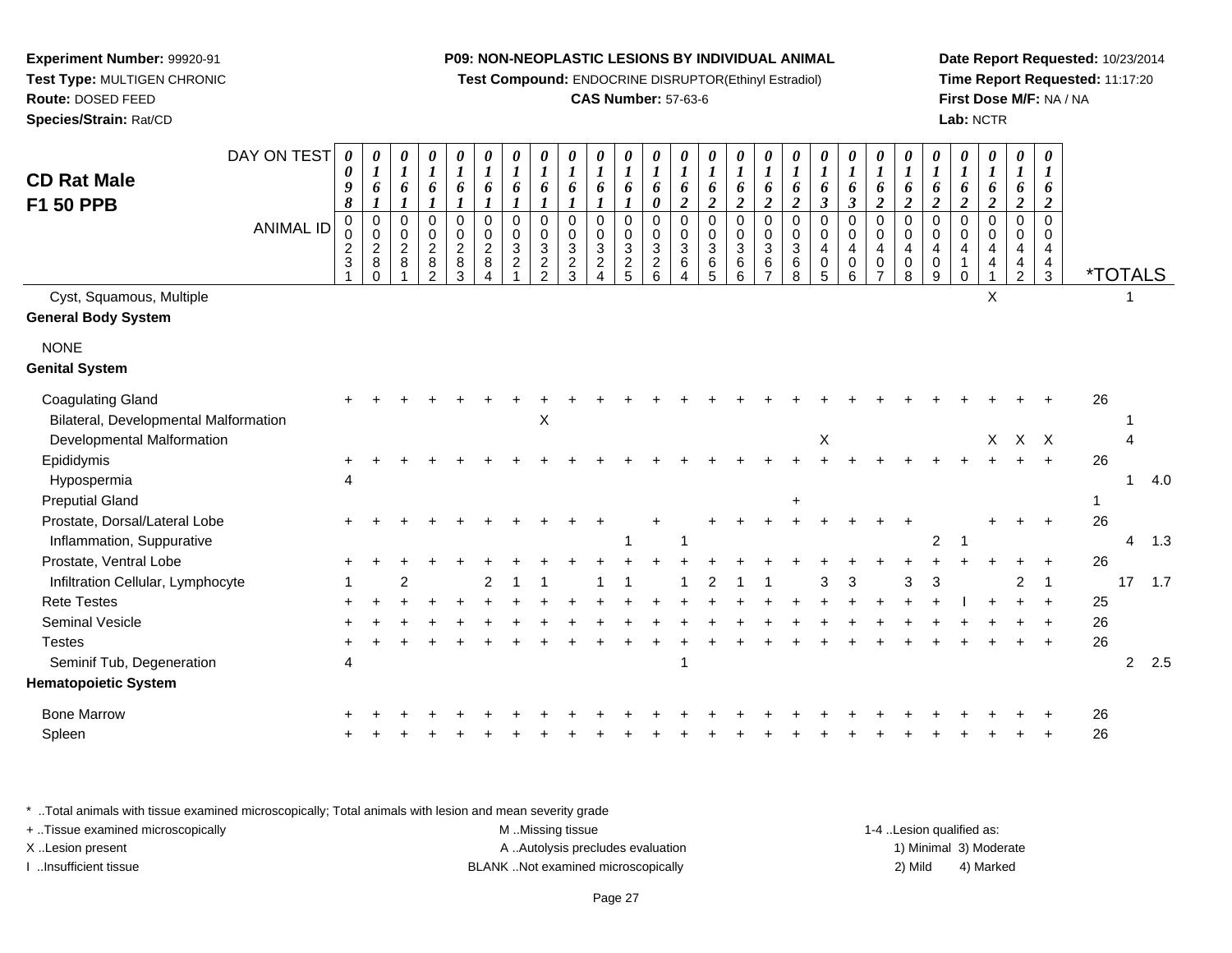**Test Compound:** ENDOCRINE DISRUPTOR(Ethinyl Estradiol)

# **CAS Number:** 57-63-6

**Date Report Requested:** 10/23/2014**Time Report Requested:** 11:17:21**First Dose M/F:** NA / NA**Lab:** NCTR

| <b>CD Rat Male</b><br><b>F1 50 PPB</b>                                                        | DAY ON TEST<br><b>ANIMAL ID</b> | $\boldsymbol{\theta}$<br>$\pmb{\theta}$<br>$\pmb{9}$<br>$\pmb{8}$<br>0<br>$\mathbf 0$<br>$\frac{2}{3}$ | 0<br>$\boldsymbol{l}$<br>6<br>$\pmb{0}$<br>$\pmb{0}$<br>$\overline{c}$<br>$\bf 8$<br>$\Omega$ | 0<br>$\boldsymbol{l}$<br>6<br>$\Omega$<br>$\mathbf 0$<br>$\overline{c}$<br>8 | 0<br>$\boldsymbol{l}$<br>6<br>1<br>$\mathbf 0$<br>0<br>$_{8}^{\rm 2}$<br>$\mathfrak{p}$ | 0<br>$\boldsymbol{l}$<br>6<br>$\mathbf 0$<br>0<br>$\overline{c}$<br>$\bf 8$<br>3 | 0<br>$\boldsymbol{l}$<br>6<br>$\Omega$<br>0<br>$\frac{2}{8}$<br>Δ | 0<br>$\boldsymbol{l}$<br>6<br>0<br>0<br>$\ensuremath{\mathsf{3}}$<br>$\overline{2}$ | 0<br>$\boldsymbol{l}$<br>6<br>$\mathbf 0$<br>$\pmb{0}$<br>$\ensuremath{\mathsf{3}}$<br>$\frac{2}{2}$ | 0<br>$\boldsymbol{l}$<br>6<br>$\Omega$<br>0<br>3<br>$\frac{2}{3}$ | 0<br>$\boldsymbol{l}$<br>6<br>1<br>0<br>0<br>3<br>$\frac{2}{4}$ | 0<br>$\boldsymbol{l}$<br>6<br>$\pmb{0}$<br>0<br>$\sqrt{3}$<br>$\overline{c}$<br>5 | 0<br>$\boldsymbol{l}$<br>6<br>0<br>0<br>0<br>3<br>$\frac{2}{6}$ | 0<br>$\boldsymbol{l}$<br>6<br>$\overline{c}$<br>0<br>0<br>3<br>6<br>$\overline{4}$ | 0<br>$\boldsymbol{l}$<br>6<br>2<br>$\pmb{0}$<br>$\mathbf 0$<br>$\boldsymbol{3}$<br>$\,6\,$<br>$\overline{5}$ | 0<br>$\boldsymbol{l}$<br>6<br>$\boldsymbol{2}$<br>$\Omega$<br>0<br>3<br>6<br>6 | 0<br>$\boldsymbol{l}$<br>6<br>$\boldsymbol{2}$<br>$\Omega$<br>0<br>3<br>$\,6$<br>$\overline{ }$ | 0<br>$\boldsymbol{l}$<br>6<br>2<br>$\mathbf 0$<br>0<br>$\sqrt{3}$<br>6<br>8 | 0<br>$\boldsymbol{l}$<br>6<br>$\boldsymbol{\beta}$<br>$\Omega$<br>0<br>4<br>$\pmb{0}$<br>5 | 0<br>$\boldsymbol{l}$<br>6<br>$\boldsymbol{\beta}$<br>0<br>0<br>4<br>0<br>6 | 0<br>$\boldsymbol{l}$<br>6<br>2<br>$\mathbf 0$<br>$\mathbf 0$<br>$\overline{\mathbf{4}}$<br>$\mathbf 0$<br>$\overline{7}$ | 0<br>$\boldsymbol{l}$<br>6<br>$\boldsymbol{2}$<br>$\Omega$<br>0<br>4<br>0<br>8 | 0<br>$\boldsymbol{l}$<br>6<br>$\boldsymbol{2}$<br>0<br>0<br>4<br>0<br>9 | 0<br>$\boldsymbol{l}$<br>6<br>2<br>$\Omega$<br>0<br>4<br>$\Omega$ | 0<br>$\boldsymbol{l}$<br>6<br>$\overline{c}$<br>$\mathbf 0$<br>$\mathbf{0}$<br>4<br>4 | 0<br>$\boldsymbol{l}$<br>6<br>$\boldsymbol{2}$<br>$\pmb{0}$<br>0<br>$\overline{4}$<br>$\frac{4}{2}$ | $\boldsymbol{\theta}$<br>$\boldsymbol{l}$<br>6<br>2<br>$\Omega$<br>0<br>4<br>$\frac{4}{3}$ |                    | <i><b>*TOTALS</b></i> |            |
|-----------------------------------------------------------------------------------------------|---------------------------------|--------------------------------------------------------------------------------------------------------|-----------------------------------------------------------------------------------------------|------------------------------------------------------------------------------|-----------------------------------------------------------------------------------------|----------------------------------------------------------------------------------|-------------------------------------------------------------------|-------------------------------------------------------------------------------------|------------------------------------------------------------------------------------------------------|-------------------------------------------------------------------|-----------------------------------------------------------------|-----------------------------------------------------------------------------------|-----------------------------------------------------------------|------------------------------------------------------------------------------------|--------------------------------------------------------------------------------------------------------------|--------------------------------------------------------------------------------|-------------------------------------------------------------------------------------------------|-----------------------------------------------------------------------------|--------------------------------------------------------------------------------------------|-----------------------------------------------------------------------------|---------------------------------------------------------------------------------------------------------------------------|--------------------------------------------------------------------------------|-------------------------------------------------------------------------|-------------------------------------------------------------------|---------------------------------------------------------------------------------------|-----------------------------------------------------------------------------------------------------|--------------------------------------------------------------------------------------------|--------------------|-----------------------|------------|
| Hyperplasia, Lymphoid<br>Pigmentation<br>Thymus<br><b>Integumentary System</b>                |                                 |                                                                                                        |                                                                                               |                                                                              |                                                                                         |                                                                                  |                                                                   |                                                                                     |                                                                                                      |                                                                   |                                                                 |                                                                                   |                                                                 |                                                                                    | -1                                                                                                           |                                                                                |                                                                                                 |                                                                             |                                                                                            |                                                                             |                                                                                                                           | 1                                                                              |                                                                         |                                                                   |                                                                                       |                                                                                                     | -1<br>$\ddot{}$                                                                            | 26                 | 1<br>4                | 1.0<br>1.0 |
| Mammary Gland<br>Alveolus, Hyperplasia<br>Duct, Hyperplasia<br>Skin<br>Musculoskeletal System |                                 | $\pm$<br>$\overline{2}$<br>$\ddot{}$                                                                   |                                                                                               | 4                                                                            | $\overline{2}$                                                                          | $\overline{2}$                                                                   |                                                                   | $\overline{2}$                                                                      | $\overline{c}$                                                                                       | $\boldsymbol{2}$                                                  | 4                                                               | $\overline{2}$                                                                    |                                                                 | $\overline{2}$                                                                     | $\overline{c}$                                                                                               | 3                                                                              | $\overline{a}$                                                                                  | $\mathbf{1}$                                                                | $\mathfrak{S}$                                                                             | $\mathbf{3}$                                                                | 1                                                                                                                         | 3                                                                              |                                                                         | 3                                                                 |                                                                                       |                                                                                                     | $\overline{+}$<br>-1                                                                       | 26                 | 10<br>$10$            | 2.6<br>2.0 |
| Bone<br>Nervous System<br><b>Brain</b><br>Spinal Cord<br><b>Respiratory System</b>            |                                 | $\pm$<br>$+$                                                                                           |                                                                                               |                                                                              |                                                                                         |                                                                                  |                                                                   |                                                                                     |                                                                                                      |                                                                   |                                                                 |                                                                                   |                                                                 |                                                                                    |                                                                                                              |                                                                                |                                                                                                 |                                                                             |                                                                                            |                                                                             |                                                                                                                           |                                                                                |                                                                         |                                                                   |                                                                                       |                                                                                                     |                                                                                            | 26<br>$\mathbf{1}$ |                       |            |
| Lung<br>Trachea<br><b>Special Senses System</b><br><b>NONE</b><br><b>Urinary System</b>       |                                 | $\ddot{}$<br>$+$                                                                                       |                                                                                               |                                                                              |                                                                                         |                                                                                  |                                                                   |                                                                                     |                                                                                                      |                                                                   |                                                                 |                                                                                   |                                                                 |                                                                                    |                                                                                                              |                                                                                |                                                                                                 |                                                                             |                                                                                            |                                                                             |                                                                                                                           |                                                                                |                                                                         |                                                                   |                                                                                       |                                                                                                     |                                                                                            | $\mathbf 1$        |                       |            |

\* ..Total animals with tissue examined microscopically; Total animals with lesion and mean severity grade

**Experiment Number:** 99920-91**Test Type:** MULTIGEN CHRONIC

**Route:** DOSED FEED**Species/Strain:** Rat/CD

+ ..Tissue examined microscopically examined microscopically examined as:  $M$  ..Missing tissue 1-4 ..Lesion qualified as: X..Lesion present **A ..Autolysis precludes evaluation** A ..Autolysis precludes evaluation 1) Minimal 3) Moderate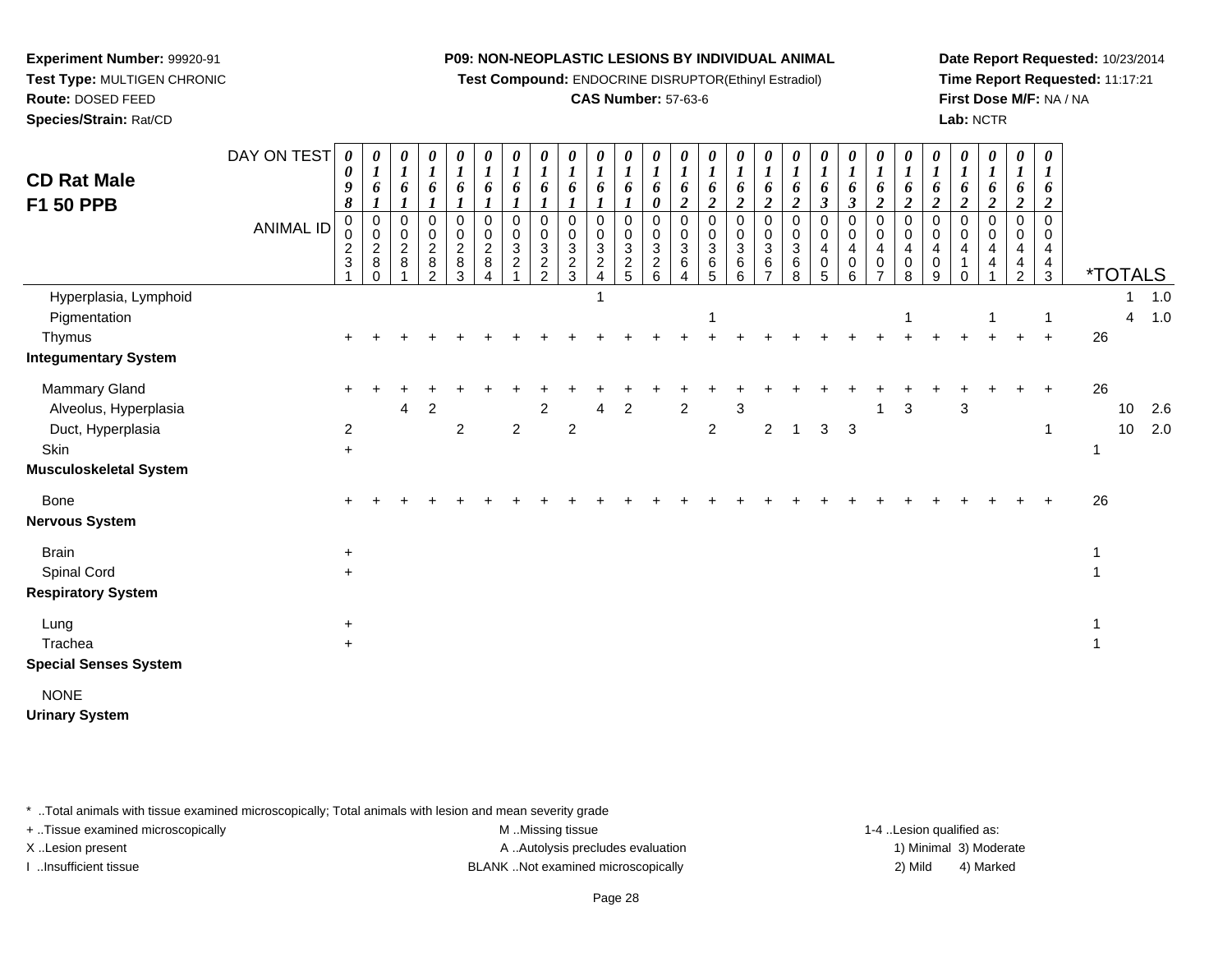**Test Compound:** ENDOCRINE DISRUPTOR(Ethinyl Estradiol)

#### **CAS Number:** 57-63-6

**Date Report Requested:** 10/23/2014**Time Report Requested:** 11:17:21**First Dose M/F:** NA / NA**Lab:** NCTR

*1 6*

**Route:** DOSED FEED **Species/Strain:** Rat/CDDAY ON TEST **CD Rat MaleF1 50 PPB**ANIMAL ID*0 0 80 1 6 10 1 6 10 1 6 10 1 6 10 1 6 10 1 6 10 1 6 10 1 6 10 1 6 10 1 6 10 1 6 00 1 6 0 1 6 0 1 6 0 1 6 0 1 6 0 1 6* 

|                                   | <b>ANIMAL ID</b> | 0<br>0<br>$\overline{c}$<br>3 | 0<br>$\pmb{0}$<br>$\boldsymbol{2}$<br>8 | 0<br>0<br>$\overline{c}$<br>8 | 0<br>$\pmb{0}$<br>$\overline{c}$<br>8 | 0<br>0<br>$\overline{c}$<br>8 | 0<br>0<br>$\boldsymbol{2}$<br>$\,8\,$ | $\mathbf 0$<br>3<br>$\overline{2}$ | 0<br>$\pmb{0}$<br>$\ensuremath{\mathsf{3}}$<br>$\boldsymbol{2}$ | 0<br>$\pmb{0}$<br>$\mathbf{3}$<br>$\overline{c}$ | 0<br>$\boldsymbol{0}$<br>$\sqrt{3}$<br>$\overline{2}$ | 0<br>$\mathbf 0$<br>3<br>$\overline{a}$ | $_0^0$<br>$\ensuremath{\mathsf{3}}$<br>$\overline{a}$ | $_{\rm 0}^{\rm 0}$<br>$\ensuremath{\mathsf{3}}$<br>6 | 0<br>$\pmb{0}$<br>$\ensuremath{\mathsf{3}}$<br>6 | 0<br>$\mathbf 0$<br>$\ensuremath{\mathsf{3}}$<br>6 | $\pmb{0}$<br>3<br>6 | 0<br>$\mathbf 0$<br>3<br>$6\phantom{.}6$ | 0<br>0<br>$\overline{\mathbf{4}}$<br>0 | 0<br>$\pmb{0}$<br>$\overline{4}$<br>$\mathbf 0$ | 0<br>$\pmb{0}$<br>4<br>0 | 0<br>$\pmb{0}$<br>4<br>$\mathbf 0$ | 0<br>$\pmb{0}$<br>4<br>$\mathbf 0$ | $_{0}^{0}$<br>4 | 0<br>$\pmb{0}$<br>$\overline{4}$<br>$\overline{\mathbf{4}}$ | 0<br>$\pmb{0}$<br>$\overline{\mathbf{4}}$<br>4 | 0<br>0<br>4<br>4 |                       |           |        |
|-----------------------------------|------------------|-------------------------------|-----------------------------------------|-------------------------------|---------------------------------------|-------------------------------|---------------------------------------|------------------------------------|-----------------------------------------------------------------|--------------------------------------------------|-------------------------------------------------------|-----------------------------------------|-------------------------------------------------------|------------------------------------------------------|--------------------------------------------------|----------------------------------------------------|---------------------|------------------------------------------|----------------------------------------|-------------------------------------------------|--------------------------|------------------------------------|------------------------------------|-----------------|-------------------------------------------------------------|------------------------------------------------|------------------|-----------------------|-----------|--------|
|                                   |                  |                               |                                         |                               |                                       | 3                             |                                       |                                    | າ                                                               | 3                                                |                                                       |                                         | 6                                                     |                                                      | 5                                                | 6                                                  |                     | 8                                        |                                        | 6                                               | $\overline{\phantom{0}}$ | 8                                  | 9                                  |                 |                                                             | $\overline{2}$                                 | 3                | <i><b>*TOTALS</b></i> |           |        |
| Kidney                            |                  |                               |                                         |                               |                                       |                               |                                       |                                    |                                                                 |                                                  |                                                       |                                         |                                                       |                                                      |                                                  |                                                    |                     |                                          |                                        |                                                 |                          |                                    |                                    |                 |                                                             |                                                |                  | 26                    |           |        |
| Congestion                        |                  |                               |                                         |                               |                                       |                               |                                       |                                    |                                                                 |                                                  | $2^{\circ}$                                           | $\overline{2}$                          |                                                       |                                                      |                                                  |                                                    |                     |                                          |                                        |                                                 |                          |                                    |                                    |                 |                                                             |                                                |                  |                       | $2 \t2.0$ |        |
| Cortex, Cyst                      |                  |                               |                                         |                               |                                       |                               |                                       |                                    |                                                                 |                                                  |                                                       |                                         |                                                       |                                                      |                                                  |                                                    |                     |                                          |                                        |                                                 |                          |                                    |                                    |                 | Χ                                                           |                                                |                  |                       |           |        |
| Cortex, Cyst, Multiple            |                  |                               |                                         |                               | X                                     |                               |                                       |                                    |                                                                 |                                                  |                                                       |                                         |                                                       |                                                      |                                                  |                                                    |                     |                                          |                                        |                                                 |                          |                                    |                                    |                 |                                                             |                                                |                  |                       |           |        |
| <b>Hyaline Droplet</b>            |                  |                               |                                         |                               |                                       |                               |                                       |                                    |                                                                 |                                                  |                                                       |                                         |                                                       |                                                      |                                                  |                                                    |                     |                                          |                                        |                                                 |                          |                                    | $\overline{2}$                     |                 |                                                             |                                                |                  |                       |           | 1.2    |
| Infiltration Cellular, Lymphocyte |                  |                               |                                         |                               |                                       |                               |                                       |                                    |                                                                 |                                                  |                                                       |                                         |                                                       |                                                      |                                                  |                                                    |                     |                                          |                                        |                                                 |                          |                                    |                                    |                 |                                                             |                                                |                  | 17                    |           | 1.1    |
| Inflammation, Chronic             |                  |                               |                                         |                               |                                       |                               |                                       |                                    |                                                                 |                                                  |                                                       |                                         |                                                       |                                                      |                                                  |                                                    |                     |                                          |                                        |                                                 |                          |                                    |                                    |                 |                                                             |                                                |                  |                       |           | 1.0    |
| Interstitium, Fibrosis            |                  |                               |                                         |                               |                                       |                               |                                       |                                    |                                                                 |                                                  |                                                       |                                         | 2                                                     |                                                      |                                                  |                                                    |                     |                                          |                                        |                                                 |                          |                                    |                                    |                 |                                                             |                                                |                  |                       |           | 2.0    |
| Renal Tubule, Degeneration        |                  |                               |                                         |                               |                                       |                               |                                       |                                    |                                                                 |                                                  |                                                       |                                         |                                                       |                                                      |                                                  |                                                    |                     |                                          |                                        |                                                 |                          |                                    |                                    |                 |                                                             |                                                |                  |                       |           | 1.0    |
| Renal Tubule, Dilatation          |                  |                               |                                         |                               |                                       |                               |                                       | 2                                  |                                                                 |                                                  |                                                       |                                         | $\overline{2}$                                        |                                                      |                                                  |                                                    |                     | 3                                        | $\overline{2}$                         |                                                 |                          |                                    |                                    |                 |                                                             |                                                | 3                | 11                    |           | 1.6    |
| Renal Tubule, Hyperplasia         |                  |                               |                                         |                               |                                       |                               |                                       |                                    |                                                                 |                                                  |                                                       |                                         |                                                       |                                                      |                                                  |                                                    |                     |                                          |                                        |                                                 |                          |                                    |                                    |                 |                                                             |                                                |                  |                       |           | 1.0    |
| Renal Tubule, Mineralization      |                  |                               |                                         |                               |                                       |                               | 2                                     |                                    |                                                                 |                                                  |                                                       |                                         |                                                       | $\overline{2}$                                       |                                                  |                                                    |                     |                                          |                                        |                                                 |                          | $\mathcal{P}$                      |                                    |                 |                                                             |                                                |                  |                       | 9         | 1.3    |
| Renal Tubule, Regeneration        |                  |                               |                                         |                               |                                       |                               |                                       |                                    |                                                                 |                                                  |                                                       |                                         | $\overline{2}$                                        | 1                                                    |                                                  |                                                    |                     |                                          |                                        |                                                 |                          |                                    |                                    |                 |                                                             |                                                |                  | 13                    |           | $-1.1$ |
| <b>Urinary Bladder</b>            |                  |                               |                                         |                               |                                       |                               |                                       |                                    |                                                                 |                                                  |                                                       |                                         |                                                       |                                                      |                                                  |                                                    |                     |                                          |                                        |                                                 |                          |                                    |                                    |                 |                                                             |                                                |                  |                       |           |        |

\* ..Total animals with tissue examined microscopically; Total animals with lesion and mean severity grade

**Experiment Number:** 99920-91**Test Type:** MULTIGEN CHRONIC

+ ..Tissue examined microscopically examined microscopically examined as:  $M$  ..Missing tissue 1-4 ..Lesion qualified as: X..Lesion present **A ..Autolysis precludes evaluation** A ..Autolysis precludes evaluation 1) Minimal 3) Moderate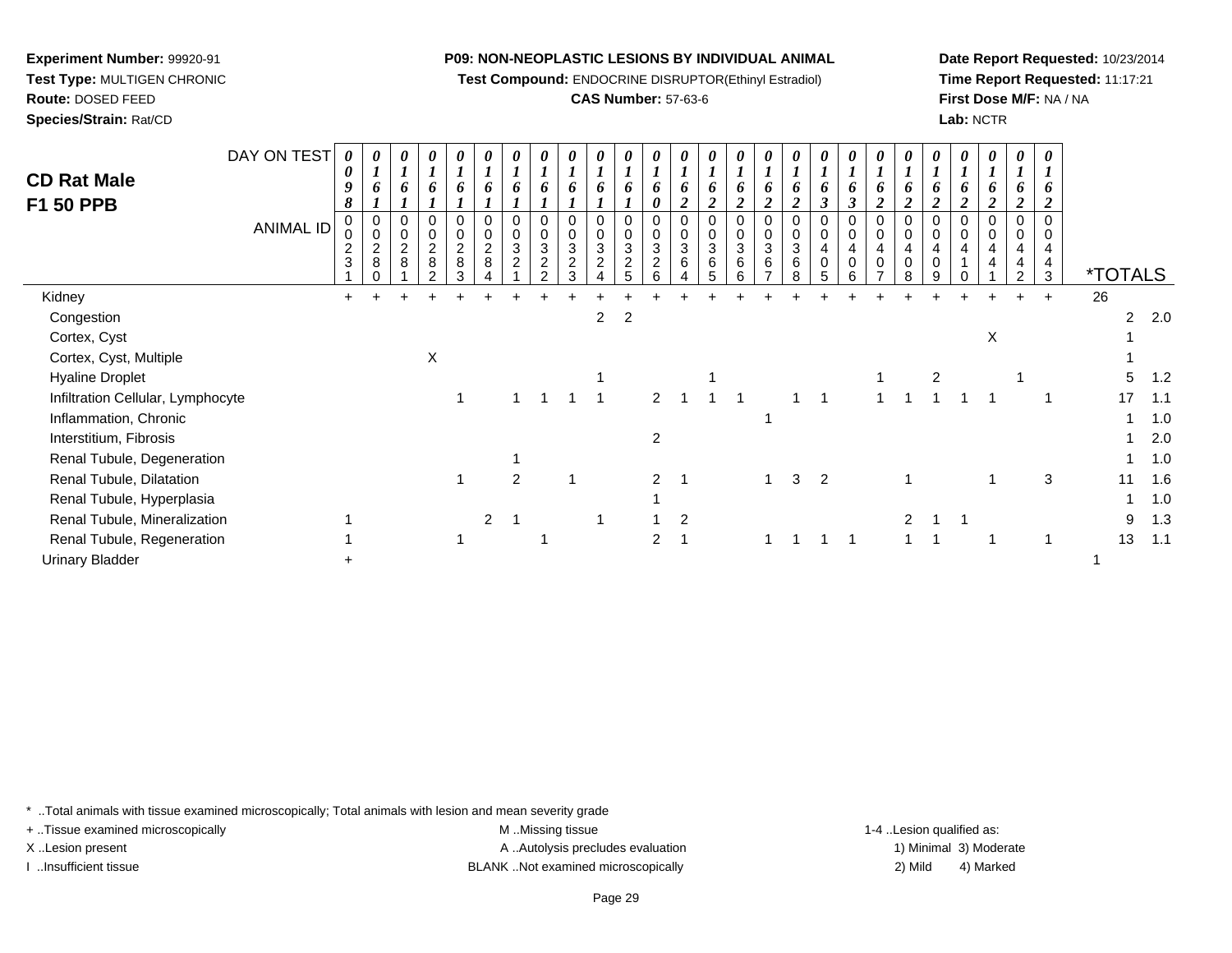**Test Compound:** ENDOCRINE DISRUPTOR(Ethinyl Estradiol)

# **CAS Number:** 57-63-6

**Date Report Requested:** 10/23/2014**Time Report Requested:** 11:17:21**First Dose M/F:** NA / NA**Lab:** NCTR

| <b>CD Rat Male</b><br><b>F2 CONTROL</b>                                                                                                                                                                                    | DAY ON TEST<br><b>ANIMAL ID</b> | $\boldsymbol{\theta}$<br>1<br>6<br>1<br>$\mathbf 0$<br>0<br>4<br>9<br>4 | 0<br>$\boldsymbol{l}$<br>6<br>$\boldsymbol{l}$<br>$\mathbf 0$<br>$\Omega$<br>4<br>9<br>5 | 0<br>$\boldsymbol{l}$<br>6<br>1<br>$\pmb{0}$<br>$\mathbf 0$<br>4<br>9<br>$\overline{\phantom{0}}$ | 0<br>$\boldsymbol{l}$<br>6<br>$\pmb{0}$<br>$\mathsf 0$<br>$\overline{4}$<br>$\frac{9}{8}$ | 0<br>$\boldsymbol{l}$<br>6<br>$\boldsymbol{l}$<br>0<br>$\pmb{0}$<br>$\overline{5}$<br>$\overline{\mathbf{4}}$<br>$\overline{4}$ | 0<br>$\boldsymbol{l}$<br>6<br>$\boldsymbol{2}$<br>$\mathbf 0$<br>$\overline{0}$<br>$\overline{5}$<br>$\frac{4}{5}$ | 0<br>$\boldsymbol{l}$<br>6<br>$\boldsymbol{2}$<br>$\mathsf 0$<br>$\mathbf 0$<br>$\sqrt{5}$<br>$\overline{4}$<br>$6\phantom{a}$ | 0<br>$\boldsymbol{l}$<br>6<br>$\boldsymbol{2}$<br>$\mathbf 0$<br>$\Omega$<br>5<br>4<br>$\overline{7}$ | 0<br>$\boldsymbol{l}$<br>6<br>$\boldsymbol{l}$<br>$\mathbf 0$<br>$\Omega$<br>$\sqrt{5}$<br>4<br>8 | 0<br>$\boldsymbol{l}$<br>6<br>1<br>$\overline{0}$<br>$\mathbf 0$<br>$\overline{5}$<br>4<br>9 | 0<br>$\boldsymbol{l}$<br>6<br>$\boldsymbol{\beta}$<br>$\overline{0}$<br>$\pmb{0}$<br>$\overline{5}$<br>$\frac{8}{7}$ | 0<br>$\boldsymbol{l}$<br>6<br>$\mathfrak{z}$<br>$\pmb{0}$<br>0<br>$\overline{5}$<br>8<br>8 | 0<br>$\boldsymbol{l}$<br>6<br>$\boldsymbol{2}$<br>0<br>0<br>$\overline{5}$<br>8<br>$\overline{9}$ | $\boldsymbol{\theta}$<br>$\boldsymbol{l}$<br>6<br>2<br>$\mathbf 0$<br>$\mathbf 0$<br>$\sqrt{5}$<br>9<br>$\Omega$ | $\boldsymbol{\theta}$<br>$\boldsymbol{l}$<br>6<br>$\mathbf{3}$<br>$\mathbf 0$<br>$\Omega$<br>6<br>3 | 0<br>$\boldsymbol{l}$<br>6<br>$\boldsymbol{\beta}$<br>$\mathbf 0$<br>$\mathbf 0$<br>$\,6\,$<br>$\mathbf{3}$<br>2 | 0<br>$\boldsymbol{l}$<br>6<br>$\boldsymbol{\beta}$<br>$\mathbf 0$<br>0<br>6<br>$\ensuremath{\mathsf{3}}$<br>3 | $\boldsymbol{\theta}$<br>$\boldsymbol{l}$<br>6<br>$\boldsymbol{\beta}$<br>$\mathbf 0$<br>$\Omega$<br>$\,6\,$<br>3<br>4 | 0<br>$\boldsymbol{l}$<br>6<br>$\mathfrak{z}$<br>$\mathbf 0$<br>$\mathbf 0$<br>6<br>$\ensuremath{\mathsf{3}}$<br>$\overline{5}$ | 0<br>$\boldsymbol{l}$<br>6<br>1<br>$\pmb{0}$<br>0<br>$\,6\,$<br>$\frac{3}{6}$ | 0<br>$\boldsymbol{l}$<br>6<br>$\mathfrak{s}$<br>$\pmb{0}$<br>$\mathbf 0$<br>$\,6\,$<br>$\frac{5}{9}$ | 0<br>$\boldsymbol{l}$<br>6<br>$\boldsymbol{4}$<br>$\mathbf 0$<br>$\mathbf 0$<br>$\,6$<br>6<br>$\mathbf 0$ | 0<br>$\boldsymbol{l}$<br>6<br>$\boldsymbol{\beta}$<br>$\mathbf 0$<br>$\Omega$<br>6<br>6 | 0<br>$\boldsymbol{l}$<br>6<br>$\sqrt{5}$<br>$\Omega$<br>$\Omega$<br>6<br>$\overline{7}$<br>$\overline{2}$ | 0<br>$\boldsymbol{l}$<br>6<br>$\overline{2}$<br>$\mathbf 0$<br>$\Omega$<br>6<br>$\boldsymbol{7}$<br>$\mathbf{3}$ |                      | <i><b>*TOTALS</b></i> |            |
|----------------------------------------------------------------------------------------------------------------------------------------------------------------------------------------------------------------------------|---------------------------------|-------------------------------------------------------------------------|------------------------------------------------------------------------------------------|---------------------------------------------------------------------------------------------------|-------------------------------------------------------------------------------------------|---------------------------------------------------------------------------------------------------------------------------------|--------------------------------------------------------------------------------------------------------------------|--------------------------------------------------------------------------------------------------------------------------------|-------------------------------------------------------------------------------------------------------|---------------------------------------------------------------------------------------------------|----------------------------------------------------------------------------------------------|----------------------------------------------------------------------------------------------------------------------|--------------------------------------------------------------------------------------------|---------------------------------------------------------------------------------------------------|------------------------------------------------------------------------------------------------------------------|-----------------------------------------------------------------------------------------------------|------------------------------------------------------------------------------------------------------------------|---------------------------------------------------------------------------------------------------------------|------------------------------------------------------------------------------------------------------------------------|--------------------------------------------------------------------------------------------------------------------------------|-------------------------------------------------------------------------------|------------------------------------------------------------------------------------------------------|-----------------------------------------------------------------------------------------------------------|-----------------------------------------------------------------------------------------|-----------------------------------------------------------------------------------------------------------|------------------------------------------------------------------------------------------------------------------|----------------------|-----------------------|------------|
| <b>Alimentary System</b><br>Liver<br>Infiltration Cellular, Lymphocyte<br>Inflammation, Chronic Active<br><b>Cardiovascular System</b>                                                                                     |                                 |                                                                         | 1                                                                                        |                                                                                                   |                                                                                           | $\overline{1}$                                                                                                                  |                                                                                                                    |                                                                                                                                |                                                                                                       |                                                                                                   | 1                                                                                            | $\mathbf 1$                                                                                                          | $\overline{\mathbf{1}}$                                                                    |                                                                                                   | $\mathbf{1}$                                                                                                     |                                                                                                     |                                                                                                                  | $\mathbf{1}$                                                                                                  |                                                                                                                        | $\mathbf 1$                                                                                                                    |                                                                               | $\mathbf{1}$                                                                                         |                                                                                                           | 1                                                                                       | $\mathbf{1}$                                                                                              | $\overline{1}$                                                                                                   | 25                   | 3<br>10               | 1.0<br>1.0 |
| <b>NONE</b><br><b>Endocrine System</b>                                                                                                                                                                                     |                                 |                                                                         |                                                                                          |                                                                                                   |                                                                                           |                                                                                                                                 |                                                                                                                    |                                                                                                                                |                                                                                                       |                                                                                                   |                                                                                              |                                                                                                                      |                                                                                            |                                                                                                   |                                                                                                                  |                                                                                                     |                                                                                                                  |                                                                                                               |                                                                                                                        |                                                                                                                                |                                                                               |                                                                                                      |                                                                                                           |                                                                                         |                                                                                                           |                                                                                                                  |                      |                       |            |
| <b>Adrenal Cortex</b><br>Vacuolization Cytoplasmic<br>Adrenal Medulla<br><b>Pituitary Gland</b><br>Pars Distalis, Cyst, Multiple<br><b>Thyroid Gland</b><br>Cyst, Squamous<br>Ectopic Thymus<br><b>General Body System</b> |                                 |                                                                         | X                                                                                        |                                                                                                   |                                                                                           |                                                                                                                                 |                                                                                                                    |                                                                                                                                |                                                                                                       |                                                                                                   |                                                                                              |                                                                                                                      | X                                                                                          | м                                                                                                 |                                                                                                                  |                                                                                                     | X                                                                                                                |                                                                                                               |                                                                                                                        |                                                                                                                                | X                                                                             |                                                                                                      | X                                                                                                         |                                                                                         | X                                                                                                         | $+$                                                                                                              | 25<br>24<br>23<br>24 | 1<br>-1               | 1.0        |
| <b>NONE</b><br><b>Genital System</b><br><b>Coagulating Gland</b><br>Developmental Malformation                                                                                                                             |                                 | $\ddot{}$                                                               |                                                                                          |                                                                                                   |                                                                                           | $\sf X$                                                                                                                         |                                                                                                                    |                                                                                                                                |                                                                                                       | X                                                                                                 |                                                                                              |                                                                                                                      |                                                                                            | $\sf X$                                                                                           |                                                                                                                  | $\sf X$                                                                                             |                                                                                                                  | X                                                                                                             | $\mathsf{X}$                                                                                                           | $\mathsf{X}$                                                                                                                   |                                                                               |                                                                                                      |                                                                                                           | $\mathsf X$                                                                             |                                                                                                           |                                                                                                                  | 25                   | 8                     |            |

\* ..Total animals with tissue examined microscopically; Total animals with lesion and mean severity grade

**Experiment Number:** 99920-91**Test Type:** MULTIGEN CHRONIC

| + Tissue examined microscopically | M Missing tissue                   | 1-4 Lesion qualified as: |                        |
|-----------------------------------|------------------------------------|--------------------------|------------------------|
| X Lesion present                  | A Autolysis precludes evaluation   |                          | 1) Minimal 3) Moderate |
| …Insufficient tissue              | BLANK Not examined microscopically | 2) Mild                  | 4) Marked              |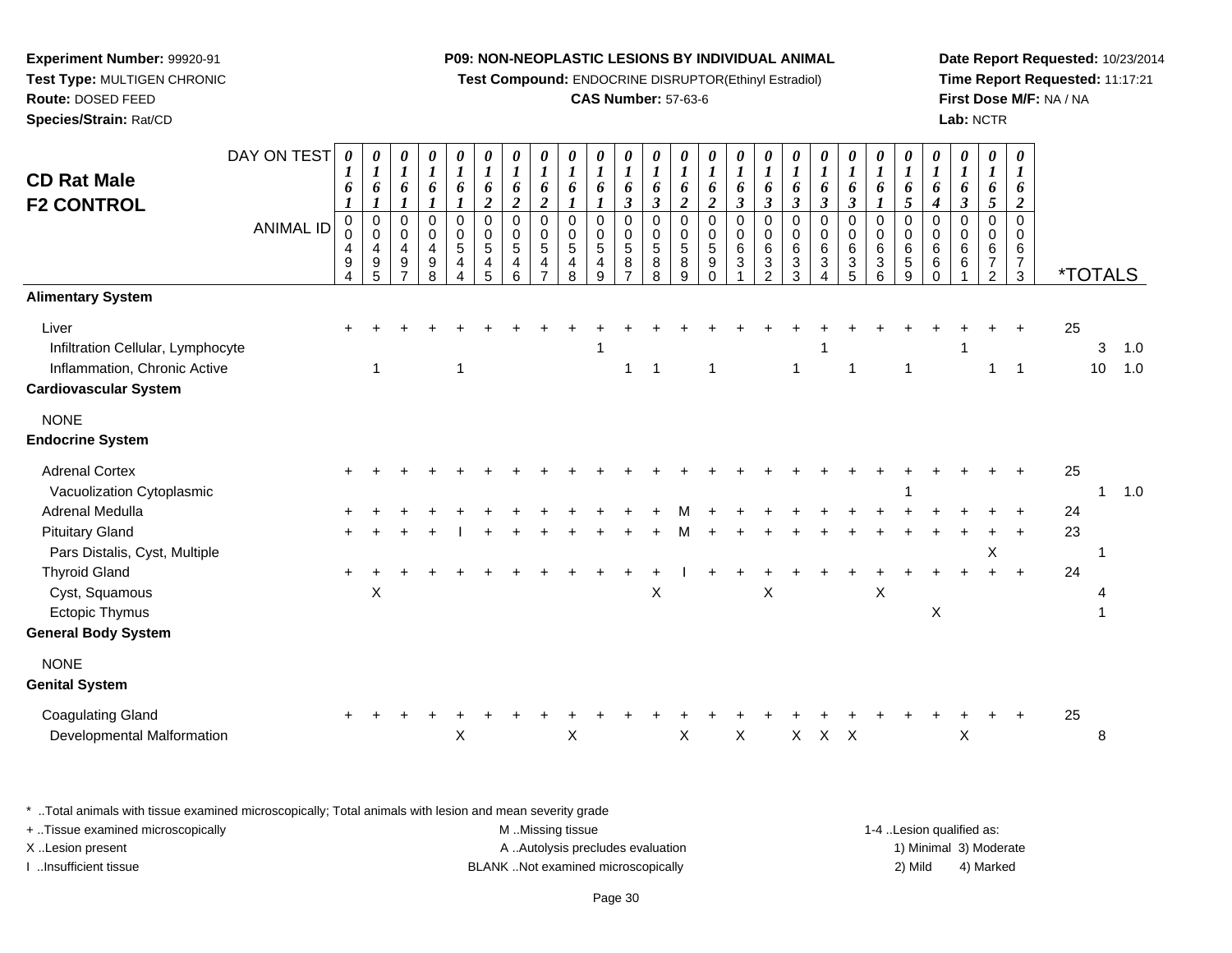**Test Compound:** ENDOCRINE DISRUPTOR(Ethinyl Estradiol)

*0 1*

*0*

*1 6 5*

*6 5*

**Date Report Requested:** 10/23/2014**Time Report Requested:** 11:17:21**First Dose M/F:** NA / NA**Lab:** NCTR

**Test Type:** MULTIGEN CHRONIC**Route:** DOSED FEED **Species/Strain:** Rat/CD**CAS Number:** 57-63-6DAY ON TEST**CD Rat Male F2 CONTROL**ANIMAL ID*0 1 6 1* 0 0494*0 1 6 1* 0 0495*0 1 6 1* 0 0497*0 1 6 1* 0 0498*0 1 6 1* 0 0544*0 1 6 2* 0 0545*0 1 6 2* 0 0546*0 1 6 2* 0 0547*0 1 6 1* 0 0548*0 1 6 1* 0 0549*0 1 6 3* 0 0587*0 1 6 3* 0 0588*0 1 6 2* 0 0589*0 1 6 2* 0 0590*0 1 6 3* 0 0 631*0 1 6 3* 0 0 632Epididymis

**Experiment Number:** 99920-91

|                                   | <b>ANIMAL ID</b> | 0<br>0<br>4<br>$\boldsymbol{9}$<br>$\overline{\mathbf{4}}$ | $\begin{matrix} 0 \\ 0 \end{matrix}$<br>4<br>$\mathsf g$<br>5 | 0<br>$\ddot{\mathbf{0}}$<br>$\overline{\mathbf{4}}$<br>$\boldsymbol{9}$<br>$\overline{ }$ | 0<br>$\pmb{0}$<br>$\overline{\mathbf{4}}$<br>9<br>8 | 0<br>$\pmb{0}$<br>$\,$ 5 $\,$<br>4 | $\begin{matrix} 0 \\ 0 \end{matrix}$<br>$\sqrt{5}$<br>4<br>5 | 0<br>$\pmb{0}$<br>$\sqrt{5}$<br>4<br>6 | 0<br>0<br>$\overline{5}$<br>4 | 0<br>$\pmb{0}$<br>$\sqrt{5}$<br>4<br>8 | 0<br>$\pmb{0}$<br>5<br>4<br>9 | 0<br>0<br>5<br>8 | O<br>$\pmb{0}$<br>$\sqrt{5}$<br>8<br>8 | 0<br>$\pmb{0}$<br>$\,$ 5 $\,$<br>8<br>9 | 0<br>$\mathbf 0$<br>5<br>9 | 0<br>$\pmb{0}$<br>$\,6\,$<br>$\mathbf{3}$ | 0<br>$\pmb{0}$<br>6<br>$\mathbf{3}$<br>$\mathcal{P}$ | 0<br>$\begin{array}{c} 0 \\ 6 \end{array}$<br>3<br>3 | 0<br>$\mathbf 0$<br>$\,6\,$<br>$\sqrt{3}$ | 0<br>$\mathbf 0$<br>6<br>3<br>5 | 0<br>$\pmb{0}$<br>6<br>3<br>6 | 0<br>$\mathbf 0$<br>6<br>5<br>9 | 0<br>$\pmb{0}$<br>6<br>6<br>0 | 0<br>$\pmb{0}$<br>6<br>6 | $\begin{matrix} 0 \\ 0 \end{matrix}$<br>6<br>7<br>$\overline{2}$ | 0<br>$\mathbf 0$<br>6<br>$\overline{7}$<br>$\mathbf{3}$ |    | <i><b>*TOTALS</b></i> |     |
|-----------------------------------|------------------|------------------------------------------------------------|---------------------------------------------------------------|-------------------------------------------------------------------------------------------|-----------------------------------------------------|------------------------------------|--------------------------------------------------------------|----------------------------------------|-------------------------------|----------------------------------------|-------------------------------|------------------|----------------------------------------|-----------------------------------------|----------------------------|-------------------------------------------|------------------------------------------------------|------------------------------------------------------|-------------------------------------------|---------------------------------|-------------------------------|---------------------------------|-------------------------------|--------------------------|------------------------------------------------------------------|---------------------------------------------------------|----|-----------------------|-----|
| Epididymis                        |                  | $\pm$                                                      |                                                               |                                                                                           |                                                     |                                    |                                                              |                                        |                               |                                        |                               |                  |                                        |                                         |                            |                                           |                                                      |                                                      |                                           |                                 |                               |                                 |                               |                          |                                                                  | $\ddot{}$                                               | 25 |                       |     |
| Atrophy                           |                  |                                                            |                                                               |                                                                                           |                                                     |                                    |                                                              |                                        |                               |                                        |                               |                  |                                        |                                         |                            |                                           |                                                      |                                                      |                                           | $\overline{2}$                  | 2                             |                                 |                               |                          |                                                                  |                                                         |    | $\overline{2}$        | 2.0 |
| Hypospermia                       |                  |                                                            |                                                               |                                                                                           |                                                     |                                    |                                                              |                                        |                               |                                        |                               |                  |                                        |                                         |                            |                                           |                                                      |                                                      |                                           |                                 |                               |                                 |                               |                          |                                                                  |                                                         |    | 3                     | 4.0 |
| Infiltration Cellular, Lymphocyte |                  |                                                            |                                                               |                                                                                           |                                                     |                                    |                                                              |                                        |                               |                                        |                               |                  |                                        |                                         |                            |                                           |                                                      |                                                      |                                           |                                 |                               |                                 |                               |                          |                                                                  |                                                         |    |                       | 1.0 |
| Prostate, Dorsal/Lateral Lobe     |                  |                                                            |                                                               |                                                                                           |                                                     |                                    |                                                              |                                        |                               |                                        |                               |                  |                                        |                                         |                            |                                           |                                                      |                                                      |                                           |                                 |                               |                                 |                               |                          |                                                                  |                                                         | 25 |                       |     |
| Infiltration Cellular, Lymphocyte |                  |                                                            |                                                               |                                                                                           |                                                     |                                    |                                                              | $\overline{c}$                         |                               |                                        |                               | $\overline{2}$   | $\overline{1}$                         |                                         |                            |                                           | $\overline{2}$                                       |                                                      |                                           |                                 | -1                            |                                 |                               |                          |                                                                  |                                                         |    | 8                     | 1.4 |
| Inflammation, Suppurative         |                  |                                                            |                                                               |                                                                                           |                                                     |                                    |                                                              |                                        |                               |                                        |                               |                  |                                        |                                         |                            |                                           |                                                      |                                                      |                                           |                                 |                               |                                 | $\overline{2}$                |                          |                                                                  |                                                         |    | 4                     | 1.3 |
| Prostate, Ventral Lobe            |                  |                                                            |                                                               |                                                                                           |                                                     |                                    |                                                              |                                        |                               |                                        |                               |                  |                                        |                                         |                            |                                           |                                                      |                                                      |                                           |                                 |                               |                                 |                               |                          |                                                                  |                                                         | 25 |                       |     |
| Infiltration Cellular, Lymphocyte |                  |                                                            |                                                               |                                                                                           |                                                     |                                    |                                                              |                                        |                               |                                        |                               |                  |                                        |                                         |                            |                                           |                                                      |                                                      |                                           |                                 |                               |                                 | 2                             | 2                        |                                                                  |                                                         |    | 9                     | 1.2 |
| <b>Rete Testes</b>                |                  |                                                            |                                                               |                                                                                           |                                                     |                                    |                                                              |                                        |                               |                                        |                               |                  |                                        |                                         |                            |                                           |                                                      |                                                      |                                           |                                 |                               |                                 |                               |                          |                                                                  |                                                         | 24 |                       |     |
| <b>Dilatation</b>                 |                  |                                                            |                                                               |                                                                                           |                                                     |                                    |                                                              |                                        |                               |                                        |                               |                  |                                        |                                         |                            |                                           |                                                      |                                                      |                                           | 3                               | 2                             |                                 |                               |                          |                                                                  |                                                         |    | $\overline{2}$        | 2.5 |
| <b>Seminal Vesicle</b>            |                  |                                                            |                                                               |                                                                                           |                                                     |                                    |                                                              |                                        |                               |                                        |                               |                  |                                        |                                         |                            |                                           |                                                      |                                                      |                                           |                                 |                               |                                 |                               |                          |                                                                  |                                                         | 25 |                       |     |
| <b>Depletion Secretory</b>        |                  |                                                            |                                                               |                                                                                           |                                                     |                                    | 3                                                            |                                        |                               |                                        |                               |                  |                                        |                                         |                            |                                           |                                                      |                                                      |                                           |                                 |                               |                                 |                               |                          |                                                                  |                                                         |    |                       | 3.0 |
| <b>Testes</b>                     |                  | $\pm$                                                      |                                                               |                                                                                           |                                                     |                                    |                                                              |                                        |                               |                                        |                               |                  |                                        |                                         |                            |                                           |                                                      |                                                      |                                           |                                 |                               |                                 |                               |                          |                                                                  |                                                         | 25 |                       |     |
| Seminif Tub, Degeneration         |                  |                                                            |                                                               |                                                                                           |                                                     |                                    |                                                              |                                        |                               |                                        |                               | 4                |                                        |                                         |                            |                                           |                                                      |                                                      |                                           | 4                               | 4                             |                                 |                               |                          |                                                                  |                                                         |    | 4                     | 3.3 |
| <b>Hematopoietic System</b>       |                  |                                                            |                                                               |                                                                                           |                                                     |                                    |                                                              |                                        |                               |                                        |                               |                  |                                        |                                         |                            |                                           |                                                      |                                                      |                                           |                                 |                               |                                 |                               |                          |                                                                  |                                                         |    |                       |     |
| <b>Bone Marrow</b>                |                  |                                                            |                                                               |                                                                                           |                                                     |                                    |                                                              |                                        |                               |                                        |                               |                  |                                        |                                         |                            |                                           |                                                      |                                                      |                                           |                                 |                               |                                 |                               |                          |                                                                  |                                                         | 25 |                       |     |
| Myeloid Cell, Hyperplasia         |                  |                                                            |                                                               |                                                                                           |                                                     |                                    |                                                              |                                        |                               |                                        |                               |                  |                                        | 2                                       |                            |                                           |                                                      |                                                      | 2                                         |                                 |                               |                                 |                               |                          |                                                                  |                                                         |    | $\overline{2}$        | 2.0 |
| Spleen                            |                  |                                                            |                                                               |                                                                                           |                                                     |                                    |                                                              |                                        |                               |                                        |                               |                  |                                        |                                         |                            |                                           |                                                      |                                                      |                                           |                                 |                               |                                 |                               |                          |                                                                  |                                                         | 25 |                       |     |
| Hematopoietic Cell Proliferation  |                  |                                                            |                                                               |                                                                                           |                                                     |                                    |                                                              |                                        |                               |                                        |                               |                  |                                        |                                         |                            |                                           |                                                      |                                                      |                                           |                                 |                               |                                 |                               |                          |                                                                  |                                                         |    |                       | 1.0 |
| Pigmentation                      |                  |                                                            |                                                               |                                                                                           |                                                     |                                    |                                                              |                                        |                               |                                        |                               |                  |                                        |                                         |                            |                                           |                                                      |                                                      |                                           |                                 |                               |                                 |                               |                          |                                                                  |                                                         |    |                       | 1.0 |
| Thymus                            |                  |                                                            |                                                               |                                                                                           |                                                     |                                    |                                                              |                                        |                               |                                        |                               |                  |                                        |                                         |                            |                                           |                                                      |                                                      |                                           |                                 |                               |                                 |                               |                          |                                                                  |                                                         | 25 |                       |     |

\* ..Total animals with tissue examined microscopically; Total animals with lesion and mean severity grade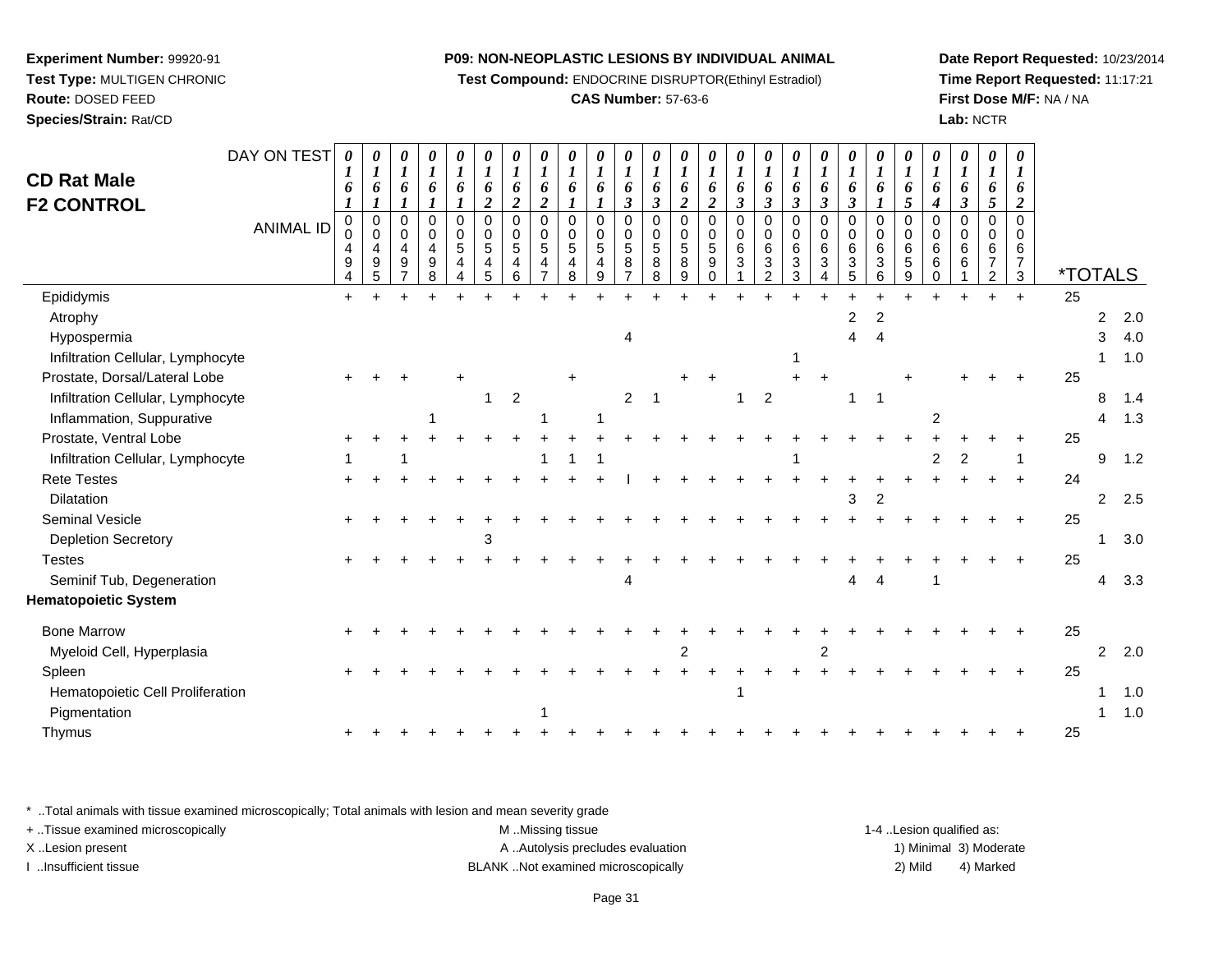**Test Compound:** ENDOCRINE DISRUPTOR(Ethinyl Estradiol)

# **CAS Number:** 57-63-6

**Date Report Requested:** 10/23/2014**Time Report Requested:** 11:17:21**First Dose M/F:** NA / NA**Lab:** NCTR

| <b>CD Rat Male</b><br><b>F2 CONTROL</b><br>Hemorrhage                   | <b>ANIMAL ID</b> | 1<br>6<br>$\boldsymbol{l}$<br>$\mathbf 0$<br>0<br>4<br>$\boldsymbol{9}$<br>4 | $\boldsymbol{l}$<br>6<br>$\boldsymbol{l}$<br>$_{\rm 0}^{\rm 0}$<br>$\overline{4}$<br>$\boldsymbol{9}$<br>5 | $\boldsymbol{l}$<br>6<br>0<br>0<br>4<br>$\boldsymbol{9}$<br>7 | $\boldsymbol{l}$<br>6<br>$\boldsymbol{l}$<br>$\pmb{0}$<br>$\pmb{0}$<br>4<br>$\boldsymbol{9}$<br>$\,8\,$ | $\boldsymbol{l}$<br>6<br>1<br>$\mathbf 0$<br>$\mathbf 0$<br>$\sqrt{5}$<br>4<br>4 | $\boldsymbol{l}$<br>6<br>$\boldsymbol{2}$<br>$\pmb{0}$<br>$\pmb{0}$<br>$\sqrt{5}$<br>4<br>5 | 1<br>6<br>$\boldsymbol{2}$<br>$\mathbf 0$<br>0<br>5<br>4<br>6 | $\boldsymbol{l}$<br>6<br>$\boldsymbol{2}$<br>$\mathbf 0$<br>0<br>$\sqrt{5}$<br>4 | $\boldsymbol{l}$<br>6<br>1<br>$\Omega$<br>$\mathbf 0$<br>5<br>4<br>8 | $\boldsymbol{l}$<br>6<br>$\pmb{0}$<br>$\pmb{0}$<br>$\overline{5}$<br>4<br>9 | $\boldsymbol{l}$<br>6<br>$\boldsymbol{\beta}$<br>$\mathbf 0$<br>0<br>5<br>8<br>7 | 0<br>$\boldsymbol{l}$<br>6<br>$\boldsymbol{\beta}$<br>$\mathbf 0$<br>$\pmb{0}$<br>$\sqrt{5}$<br>8<br>8 | 0<br>$\boldsymbol{l}$<br>6<br>$\boldsymbol{2}$<br>$\mathbf 0$<br>$\pmb{0}$<br>$\sqrt{5}$<br>8<br>9 | 0<br>$\boldsymbol{l}$<br>6<br>$\boldsymbol{2}$<br>$\pmb{0}$<br>$\pmb{0}$<br>$\overline{5}$<br>$\boldsymbol{9}$<br>$\mathbf 0$ | $\boldsymbol{\theta}$<br>$\boldsymbol{l}$<br>6<br>$\boldsymbol{\beta}$<br>0<br>0<br>$\,6\,$<br>$\mathbf{3}$ | $\boldsymbol{l}$<br>6<br>$\boldsymbol{\beta}$<br>0<br>0<br>$\,6\,$<br>$\mathbf 3$<br>$\overline{c}$ | $\boldsymbol{l}$<br>6<br>$\boldsymbol{\beta}$<br>$\mathbf 0$<br>0<br>$\,6\,$<br>$\sqrt{3}$<br>3 | 0<br>$\boldsymbol{l}$<br>6<br>$\boldsymbol{\mathfrak{z}}$<br>$\pmb{0}$<br>$\pmb{0}$<br>$\overline{6}$<br>3<br>$\overline{4}$ | 0<br>$\boldsymbol{l}$<br>6<br>$\mathfrak{z}$<br>0<br>$\pmb{0}$<br>$\,6\,$<br>$\overline{3}$<br>$\overline{5}$ | 0<br>$\boldsymbol{l}$<br>6<br>$\boldsymbol{l}$<br>0<br>$\pmb{0}$<br>6<br>$\overline{3}$<br>6<br>3 | 0<br>$\boldsymbol{l}$<br>6<br>5<br>$\pmb{0}$<br>$\pmb{0}$<br>$\,6\,$<br>$\sqrt{5}$<br>9 | 0<br>$\boldsymbol{l}$<br>6<br>$\boldsymbol{4}$<br>$\mathbf 0$<br>0<br>6<br>6<br>$\mathbf 0$ | $\boldsymbol{\theta}$<br>$\boldsymbol{l}$<br>6<br>$\boldsymbol{\beta}$<br>0<br>0<br>$\,6$<br>6 | 0<br>$\boldsymbol{l}$<br>6<br>5<br>0<br>0<br>6<br>$\overline{7}$<br>$\overline{c}$ | $\boldsymbol{\theta}$<br>$\boldsymbol{\mathit{1}}$<br>6<br>$\boldsymbol{2}$<br>$\Omega$<br>$\Omega$<br>6<br>7<br>3 |    | <i><b>*TOTALS</b></i><br>1 | 3.0        |
|-------------------------------------------------------------------------|------------------|------------------------------------------------------------------------------|------------------------------------------------------------------------------------------------------------|---------------------------------------------------------------|---------------------------------------------------------------------------------------------------------|----------------------------------------------------------------------------------|---------------------------------------------------------------------------------------------|---------------------------------------------------------------|----------------------------------------------------------------------------------|----------------------------------------------------------------------|-----------------------------------------------------------------------------|----------------------------------------------------------------------------------|--------------------------------------------------------------------------------------------------------|----------------------------------------------------------------------------------------------------|-------------------------------------------------------------------------------------------------------------------------------|-------------------------------------------------------------------------------------------------------------|-----------------------------------------------------------------------------------------------------|-------------------------------------------------------------------------------------------------|------------------------------------------------------------------------------------------------------------------------------|---------------------------------------------------------------------------------------------------------------|---------------------------------------------------------------------------------------------------|-----------------------------------------------------------------------------------------|---------------------------------------------------------------------------------------------|------------------------------------------------------------------------------------------------|------------------------------------------------------------------------------------|--------------------------------------------------------------------------------------------------------------------|----|----------------------------|------------|
| <b>Integumentary System</b>                                             |                  |                                                                              |                                                                                                            |                                                               |                                                                                                         |                                                                                  |                                                                                             |                                                               |                                                                                  |                                                                      |                                                                             |                                                                                  |                                                                                                        |                                                                                                    |                                                                                                                               |                                                                                                             |                                                                                                     |                                                                                                 |                                                                                                                              |                                                                                                               |                                                                                                   |                                                                                         |                                                                                             |                                                                                                |                                                                                    |                                                                                                                    |    |                            |            |
| <b>Mammary Gland</b><br>Alveolus, Hyperplasia<br>Musculoskeletal System |                  |                                                                              |                                                                                                            | $\overline{c}$                                                |                                                                                                         |                                                                                  |                                                                                             |                                                               |                                                                                  |                                                                      |                                                                             |                                                                                  |                                                                                                        |                                                                                                    | 1                                                                                                                             |                                                                                                             |                                                                                                     |                                                                                                 |                                                                                                                              |                                                                                                               |                                                                                                   |                                                                                         |                                                                                             | $\overline{2}$                                                                                 |                                                                                    |                                                                                                                    | 25 | 3                          | 1.7        |
| <b>Bone</b><br>Nervous System                                           |                  |                                                                              |                                                                                                            |                                                               |                                                                                                         |                                                                                  |                                                                                             |                                                               |                                                                                  |                                                                      |                                                                             |                                                                                  |                                                                                                        |                                                                                                    |                                                                                                                               |                                                                                                             |                                                                                                     |                                                                                                 |                                                                                                                              |                                                                                                               |                                                                                                   |                                                                                         |                                                                                             |                                                                                                |                                                                                    |                                                                                                                    | 25 |                            |            |
| <b>NONE</b><br><b>Respiratory System</b>                                |                  |                                                                              |                                                                                                            |                                                               |                                                                                                         |                                                                                  |                                                                                             |                                                               |                                                                                  |                                                                      |                                                                             |                                                                                  |                                                                                                        |                                                                                                    |                                                                                                                               |                                                                                                             |                                                                                                     |                                                                                                 |                                                                                                                              |                                                                                                               |                                                                                                   |                                                                                         |                                                                                             |                                                                                                |                                                                                    |                                                                                                                    |    |                            |            |
| <b>NONE</b><br><b>Special Senses System</b>                             |                  |                                                                              |                                                                                                            |                                                               |                                                                                                         |                                                                                  |                                                                                             |                                                               |                                                                                  |                                                                      |                                                                             |                                                                                  |                                                                                                        |                                                                                                    |                                                                                                                               |                                                                                                             |                                                                                                     |                                                                                                 |                                                                                                                              |                                                                                                               |                                                                                                   |                                                                                         |                                                                                             |                                                                                                |                                                                                    |                                                                                                                    |    |                            |            |
| <b>NONE</b><br><b>Urinary System</b>                                    |                  |                                                                              |                                                                                                            |                                                               |                                                                                                         |                                                                                  |                                                                                             |                                                               |                                                                                  |                                                                      |                                                                             |                                                                                  |                                                                                                        |                                                                                                    |                                                                                                                               |                                                                                                             |                                                                                                     |                                                                                                 |                                                                                                                              |                                                                                                               |                                                                                                   |                                                                                         |                                                                                             |                                                                                                |                                                                                    |                                                                                                                    |    |                            |            |
| Kidney<br><b>Casts Protein</b>                                          |                  |                                                                              |                                                                                                            |                                                               |                                                                                                         |                                                                                  |                                                                                             |                                                               |                                                                                  |                                                                      |                                                                             |                                                                                  |                                                                                                        |                                                                                                    |                                                                                                                               |                                                                                                             |                                                                                                     |                                                                                                 |                                                                                                                              | $\overline{2}$                                                                                                |                                                                                                   |                                                                                         |                                                                                             |                                                                                                |                                                                                    |                                                                                                                    | 25 | -1                         | 2.0        |
| Cortex, Cyst<br><b>Hyaline Droplet</b>                                  |                  | $\mathsf{X}$                                                                 | $X$ $X$                                                                                                    |                                                               |                                                                                                         |                                                                                  |                                                                                             | $\boldsymbol{\mathsf{X}}$                                     |                                                                                  |                                                                      |                                                                             | $\overline{c}$                                                                   |                                                                                                        | 2                                                                                                  |                                                                                                                               |                                                                                                             |                                                                                                     |                                                                                                 |                                                                                                                              | 2                                                                                                             | $\overline{2}$                                                                                    |                                                                                         |                                                                                             |                                                                                                |                                                                                    | $\overline{2}$                                                                                                     |    | 4<br>$\overline{7}$        | 1.7        |
| Infiltration Cellular, Lymphocyte<br>Inflammation, Chronic              |                  | $\overline{c}$                                                               | $\mathbf 1$                                                                                                |                                                               | $\mathbf{1}$                                                                                            | $\mathbf{1}$                                                                     | 2                                                                                           | $\mathbf{1}$                                                  | $\overline{1}$                                                                   |                                                                      | $\mathbf{1}$                                                                | $\mathbf{1}$                                                                     | $\overline{1}$                                                                                         |                                                                                                    | $\overline{c}$                                                                                                                | 1                                                                                                           |                                                                                                     | 1                                                                                               | $\overline{1}$                                                                                                               | $\mathbf 1$                                                                                                   | $\mathbf{1}$                                                                                      | $\overline{2}$                                                                          | $\overline{1}$                                                                              | $\overline{c}$                                                                                 | $\mathbf 1$                                                                        | $\overline{2}$                                                                                                     |    | 21<br>-1                   | 1.2<br>2.0 |

\* ..Total animals with tissue examined microscopically; Total animals with lesion and mean severity grade

**Experiment Number:** 99920-91**Test Type:** MULTIGEN CHRONIC

| + Tissue examined microscopically | M Missing tissue                   | 1-4 Lesion qualified as: |                        |
|-----------------------------------|------------------------------------|--------------------------|------------------------|
| X Lesion present                  | A Autolysis precludes evaluation   |                          | 1) Minimal 3) Moderate |
| Insufficient tissue               | BLANK Not examined microscopically | 2) Mild                  | 4) Marked              |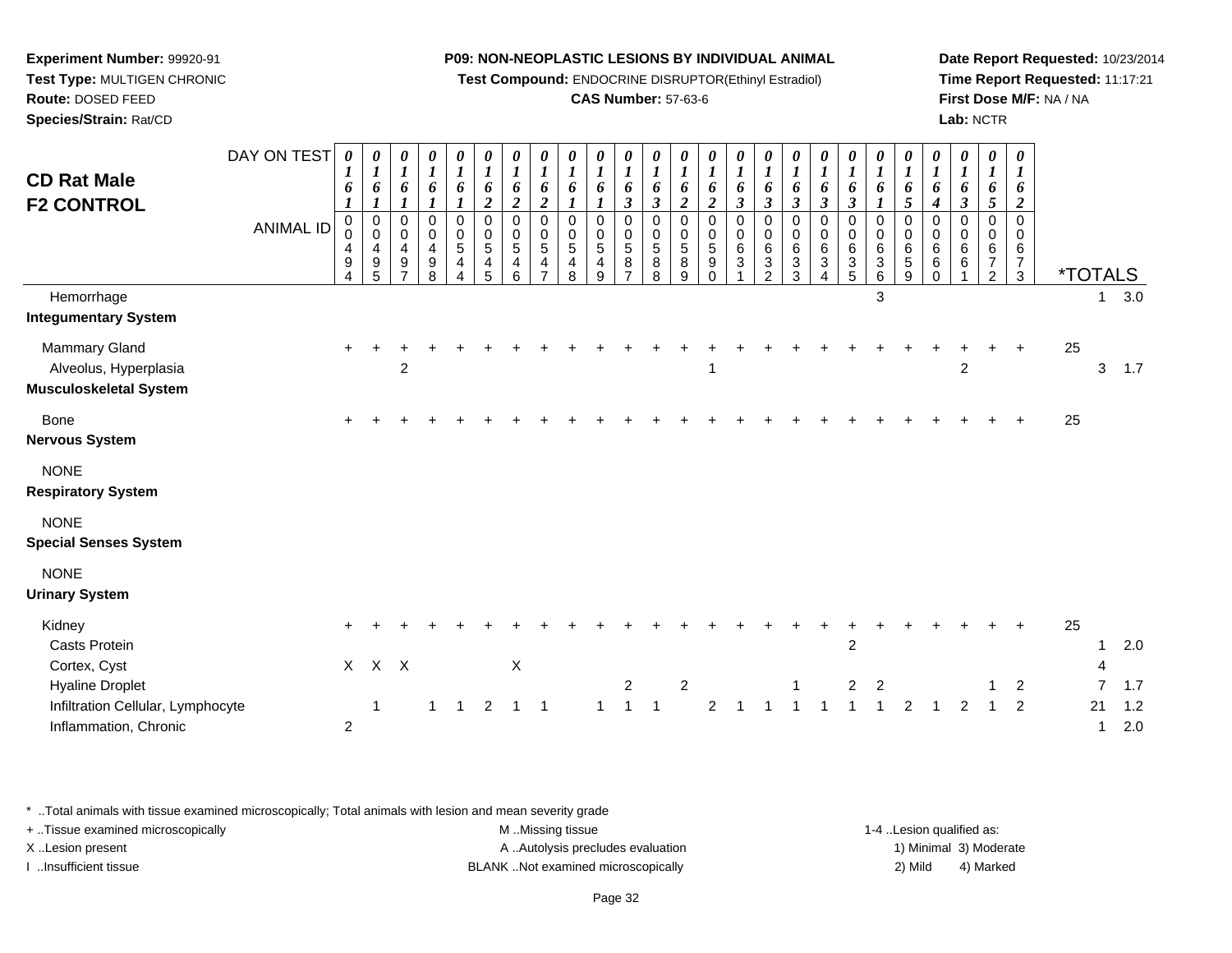**Experiment Number:** 99920-91 **Test Type:** MULTIGEN CHRONIC**Route:** DOSED FEED**Species/Strain:** Rat/CD

#### **P09: NON-NEOPLASTIC LESIONS BY INDIVIDUAL ANIMAL**

**Test Compound:** ENDOCRINE DISRUPTOR(Ethinyl Estradiol)

# **CAS Number:** 57-63-6

**Date Report Requested:** 10/23/2014**Time Report Requested:** 11:17:21**First Dose M/F:** NA / NA**Lab:** NCTR

| <b>CD Rat Male</b><br><b>F2 CONTROL</b> | DAY ON TEST | $\boldsymbol{\theta}$<br>6 | $\boldsymbol{\theta}$<br>6<br>$\mathbf 0$ | $\boldsymbol{\theta}$<br>6<br>0 | $\boldsymbol{\theta}$<br>6<br>$\mathbf 0$ | $\boldsymbol{\theta}$<br>6<br>0 | $\boldsymbol{\theta}$<br>6<br>◢<br>0 | $\boldsymbol{\theta}$<br>6 | 0<br>6<br>◠<br>$\overline{ }$<br>0 | $\boldsymbol{\theta}$<br>6<br>0 | 0<br>6      | 0<br>O      | 0<br>6           | 0<br>6<br>$\mathbf{\hat{}}$ | 0<br>o<br>ി | 0<br>o      | 0<br>O<br>J<br>0 | $\boldsymbol{\theta}$<br>6<br>3 | 0<br>6<br>3<br>0         | $\boldsymbol{\theta}$<br>6<br>0 | $\boldsymbol{\theta}$<br>6 | $\boldsymbol{\theta}$<br>o | $\boldsymbol{\theta}$<br>0 | 0<br>0      | $\boldsymbol{\theta}$<br>o | $\boldsymbol{\theta}$<br>o |                       |     |
|-----------------------------------------|-------------|----------------------------|-------------------------------------------|---------------------------------|-------------------------------------------|---------------------------------|--------------------------------------|----------------------------|------------------------------------|---------------------------------|-------------|-------------|------------------|-----------------------------|-------------|-------------|------------------|---------------------------------|--------------------------|---------------------------------|----------------------------|----------------------------|----------------------------|-------------|----------------------------|----------------------------|-----------------------|-----|
|                                         | ANIMAL ID   | 4<br>9<br>4                | $\sim$<br>4<br>9<br>5                     | $\mathsf 0$<br>4<br>9           | $\mathbf 0$<br>4<br>9<br>8                | 0<br>5<br>4                     | 0<br>5<br>4<br>5                     | 5<br>ĥ                     | 0<br>5<br>4                        | 0<br>5<br>4<br>8                | 0<br>5<br>q | 0<br>5<br>8 | 0<br>5<br>8<br>8 | 0<br>5<br>8<br>9            | U<br>5<br>9 | 0<br>6<br>3 | 0<br>6<br>3<br>ົ | 0<br>6<br>3                     | 0<br>6<br>$\overline{3}$ | 0<br>6<br>3<br>5                | 0<br>6<br>3<br>6           | 0<br>6<br>5<br>9           | 0<br>6<br>6                | 0<br>6<br>6 | 0<br>6<br>ົ                | 0<br>6<br>3                | <i><b>*TOTALS</b></i> |     |
| Renal Tubule, Dilatation                |             | $\overline{2}$             | $\overline{2}$                            |                                 |                                           |                                 |                                      |                            | $\overline{2}$                     |                                 |             |             |                  |                             |             |             |                  |                                 |                          |                                 | ົ                          |                            |                            |             |                            |                            | 5                     | 1.8 |
| Renal Tubule, Mineralization            |             |                            |                                           |                                 |                                           |                                 |                                      |                            |                                    |                                 |             |             |                  |                             |             |             |                  |                                 |                          |                                 |                            |                            |                            |             |                            |                            |                       | 1.0 |
| Renal Tubule, Regeneration              |             |                            |                                           |                                 |                                           |                                 |                                      |                            |                                    |                                 |             |             |                  |                             |             |             |                  |                                 |                          | 2 <sub>2</sub>                  |                            |                            |                            |             |                            |                            | $12 \overline{ }$     | 1.3 |

\* ..Total animals with tissue examined microscopically; Total animals with lesion and mean severity grade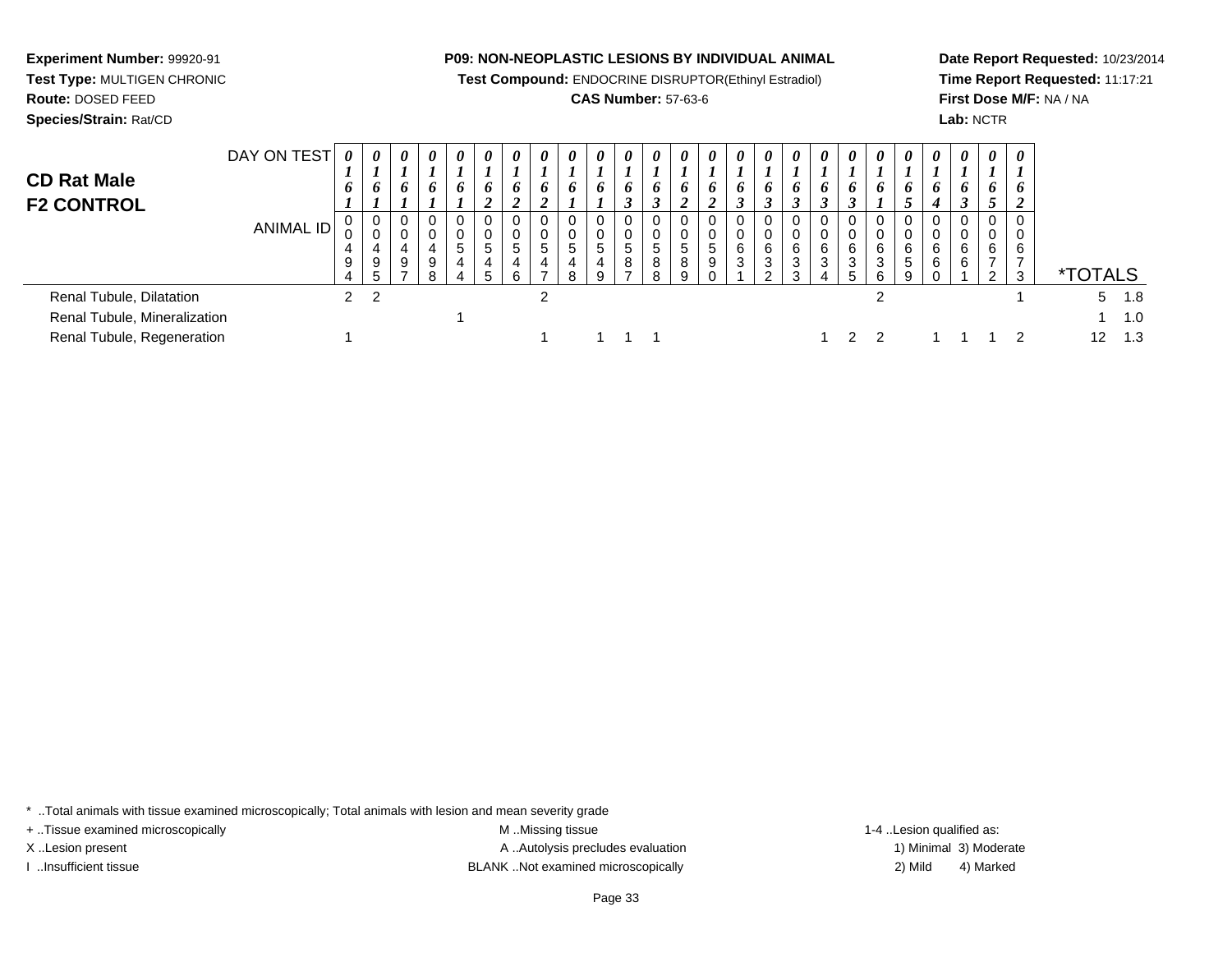**Test Compound:** ENDOCRINE DISRUPTOR(Ethinyl Estradiol)

# **CAS Number:** 57-63-6

**Date Report Requested:** 10/23/2014**Time Report Requested:** 11:17:22**First Dose M/F:** NA / NA**Lab:** NCTR

| <b>CD Rat Male</b><br>F2 2.0 PPB                                                                                       | DAY ON TEST<br><b>ANIMAL ID</b> | 6<br>0<br>4<br>9<br>9 | 0<br>6<br>$\begin{matrix} 0 \\ 0 \end{matrix}$<br>$\sqrt{5}$<br>$\pmb{0}$<br>$\Omega$ | 0<br>$\boldsymbol{l}$<br>6<br>0<br>$\mathsf 0$<br>$5\phantom{.0}$<br>0 | $\pmb{\theta}$<br>$\boldsymbol{l}$<br>6<br>$\pmb{0}$<br>$\pmb{0}$<br>$\sqrt{5}$<br>$\pmb{0}$<br>$\overline{2}$ | $\boldsymbol{\theta}$<br>$\boldsymbol{I}$<br>6<br>$\pmb{0}$<br>$\pmb{0}$<br>5<br>$\,0\,$<br>3 | 0<br>$\boldsymbol{l}$<br>6<br>0<br>0<br>$\sqrt{5}$<br>0 | 0<br>$\boldsymbol{l}$<br>6<br>$\boldsymbol{\theta}$<br>$\mathbf 0$<br>$\Omega$<br>5<br>$\pmb{0}$<br>5 | 0<br>$\boldsymbol{l}$<br>6<br>$\boldsymbol{2}$<br>$\mathbf 0$<br>$\Omega$<br>5<br>5<br>$\Omega$ | 0<br>$\boldsymbol{l}$<br>6<br>$\pmb{0}$<br>$\pmb{0}$<br>$\,$ 5 $\,$<br>$\,$ 5 $\,$ | $\frac{\theta}{I}$<br>6<br>0<br>$\begin{array}{c} 0 \\ 5 \end{array}$<br>5<br>$\mathcal{P}$ | $\pmb{\theta}$<br>$\boldsymbol{l}$<br>6<br>0<br>$\pmb{0}$<br>$\,$ 5 $\,$<br>$\sqrt{5}$<br>3 | $\boldsymbol{\theta}$<br>$\boldsymbol{l}$<br>6<br>$\pmb{0}$<br>$\mathbf 0$<br>$\sqrt{5}$<br>9 | 0<br>$\boldsymbol{l}$<br>6<br>$\pmb{0}$<br>0<br>$\sqrt{5}$<br>$\boldsymbol{9}$<br>2 | 0<br>$\boldsymbol{l}$<br>6<br>$\pmb{0}$<br>0<br>$\sqrt{5}$<br>9<br>3 | 0<br>$\boldsymbol{l}$<br>6<br>$\boldsymbol{l}$<br>$\mathbf 0$<br>$\pmb{0}$<br>$\,6$<br>$\ensuremath{\mathsf{3}}$<br>$\overline{7}$ | $\boldsymbol{\theta}$<br>$\boldsymbol{l}$<br>6<br>$\mathbf 0$<br>$\pmb{0}$<br>$\,6\,$<br>$\ensuremath{\mathsf{3}}$<br>8 | $\begin{matrix} 0 \\ 1 \end{matrix}$<br>6<br>$\pmb{0}$<br>0<br>$\,6\,$<br>$\mathbf{3}$<br>9 | $\pmb{\theta}$<br>$\boldsymbol{l}$<br>6<br>0<br>$\pmb{0}$<br>$\,6\,$<br>$\overline{\mathbf{4}}$<br>$\mathbf 0$ | 0<br>$\boldsymbol{l}$<br>6<br>$\sqrt{5}$<br>$\mathsf 0$<br>0<br>$\,6\,$<br>$\,6$<br>2 | 0<br>$\boldsymbol{l}$<br>6<br>$\boldsymbol{2}$<br>$\mathsf 0$<br>$\Omega$<br>6<br>$\,6$<br>3 | 0<br>$\bm{l}$<br>6<br>$\boldsymbol{2}$<br>$\pmb{0}$<br>$\Omega$<br>6<br>6<br>4 | 0<br>$\boldsymbol{l}$<br>6<br>$\boldsymbol{2}$<br>$\mathbf 0$<br>$\Omega$<br>6<br>$\,6\,$<br>5 | $\pmb{\theta}$<br>$\boldsymbol{l}$<br>6<br>$\boldsymbol{2}$<br>$\mathsf 0$<br>$\mathbf 0$<br>$\,6$<br>6<br>6 | 0<br>$\boldsymbol{l}$<br>6<br>$\overline{c}$<br>0<br>$\pmb{0}$<br>$\,6$<br>$\boldsymbol{7}$<br>4 | 0<br>$\boldsymbol{l}$<br>6<br>$\boldsymbol{2}$<br>0<br>0<br>6<br>$\begin{array}{c} 7 \\ 5 \end{array}$ | <i><b>*TOTALS</b></i> |                                       |                   |
|------------------------------------------------------------------------------------------------------------------------|---------------------------------|-----------------------|---------------------------------------------------------------------------------------|------------------------------------------------------------------------|----------------------------------------------------------------------------------------------------------------|-----------------------------------------------------------------------------------------------|---------------------------------------------------------|-------------------------------------------------------------------------------------------------------|-------------------------------------------------------------------------------------------------|------------------------------------------------------------------------------------|---------------------------------------------------------------------------------------------|---------------------------------------------------------------------------------------------|-----------------------------------------------------------------------------------------------|-------------------------------------------------------------------------------------|----------------------------------------------------------------------|------------------------------------------------------------------------------------------------------------------------------------|-------------------------------------------------------------------------------------------------------------------------|---------------------------------------------------------------------------------------------|----------------------------------------------------------------------------------------------------------------|---------------------------------------------------------------------------------------|----------------------------------------------------------------------------------------------|--------------------------------------------------------------------------------|------------------------------------------------------------------------------------------------|--------------------------------------------------------------------------------------------------------------|--------------------------------------------------------------------------------------------------|--------------------------------------------------------------------------------------------------------|-----------------------|---------------------------------------|-------------------|
| <b>Alimentary System</b>                                                                                               |                                 |                       |                                                                                       |                                                                        |                                                                                                                |                                                                                               |                                                         |                                                                                                       |                                                                                                 |                                                                                    |                                                                                             |                                                                                             |                                                                                               |                                                                                     |                                                                      |                                                                                                                                    |                                                                                                                         |                                                                                             |                                                                                                                |                                                                                       |                                                                                              |                                                                                |                                                                                                |                                                                                                              |                                                                                                  |                                                                                                        |                       |                                       |                   |
| Intestine Small, Ileum<br>Hyperplasia, Lymphoid<br>Liver<br>Hepatodiaphragmatic Nodule<br><b>Cardiovascular System</b> |                                 |                       |                                                                                       |                                                                        | $\ddot{}$<br>$\boldsymbol{2}$                                                                                  |                                                                                               |                                                         |                                                                                                       |                                                                                                 |                                                                                    |                                                                                             |                                                                                             |                                                                                               |                                                                                     | $\ddot{}$<br>$\mathsf X$                                             |                                                                                                                                    |                                                                                                                         |                                                                                             |                                                                                                                |                                                                                       |                                                                                              |                                                                                |                                                                                                |                                                                                                              |                                                                                                  |                                                                                                        | 1<br>$\mathbf{1}$     | 1                                     | 2.0               |
| <b>NONE</b><br><b>Endocrine System</b>                                                                                 |                                 |                       |                                                                                       |                                                                        |                                                                                                                |                                                                                               |                                                         |                                                                                                       |                                                                                                 |                                                                                    |                                                                                             |                                                                                             |                                                                                               |                                                                                     |                                                                      |                                                                                                                                    |                                                                                                                         |                                                                                             |                                                                                                                |                                                                                       |                                                                                              |                                                                                |                                                                                                |                                                                                                              |                                                                                                  |                                                                                                        |                       |                                       |                   |
| <b>NONE</b><br><b>General Body System</b>                                                                              |                                 |                       |                                                                                       |                                                                        |                                                                                                                |                                                                                               |                                                         |                                                                                                       |                                                                                                 |                                                                                    |                                                                                             |                                                                                             |                                                                                               |                                                                                     |                                                                      |                                                                                                                                    |                                                                                                                         |                                                                                             |                                                                                                                |                                                                                       |                                                                                              |                                                                                |                                                                                                |                                                                                                              |                                                                                                  |                                                                                                        |                       |                                       |                   |
| <b>NONE</b>                                                                                                            |                                 |                       |                                                                                       |                                                                        |                                                                                                                |                                                                                               |                                                         |                                                                                                       |                                                                                                 |                                                                                    |                                                                                             |                                                                                             |                                                                                               |                                                                                     |                                                                      |                                                                                                                                    |                                                                                                                         |                                                                                             |                                                                                                                |                                                                                       |                                                                                              |                                                                                |                                                                                                |                                                                                                              |                                                                                                  |                                                                                                        |                       |                                       |                   |
| <b>Genital System</b>                                                                                                  |                                 |                       |                                                                                       |                                                                        |                                                                                                                |                                                                                               |                                                         |                                                                                                       |                                                                                                 |                                                                                    |                                                                                             |                                                                                             |                                                                                               |                                                                                     |                                                                      |                                                                                                                                    |                                                                                                                         |                                                                                             |                                                                                                                |                                                                                       |                                                                                              |                                                                                |                                                                                                |                                                                                                              |                                                                                                  |                                                                                                        |                       |                                       |                   |
| <b>Coagulating Gland</b><br>Developmental Malformation<br>Epididymis                                                   |                                 |                       | X                                                                                     |                                                                        |                                                                                                                |                                                                                               |                                                         |                                                                                                       |                                                                                                 |                                                                                    |                                                                                             |                                                                                             | Χ                                                                                             |                                                                                     |                                                                      |                                                                                                                                    |                                                                                                                         | X                                                                                           |                                                                                                                | X                                                                                     |                                                                                              |                                                                                |                                                                                                | X                                                                                                            |                                                                                                  | $\ddot{}$                                                                                              | 23<br>25              | 5                                     |                   |
| Atrophy<br>Hypospermia<br>Infiltration Cellular, Lymphocyte                                                            |                                 |                       |                                                                                       | 3<br>4                                                                 |                                                                                                                |                                                                                               |                                                         |                                                                                                       |                                                                                                 |                                                                                    |                                                                                             |                                                                                             |                                                                                               |                                                                                     | 1                                                                    |                                                                                                                                    |                                                                                                                         |                                                                                             |                                                                                                                |                                                                                       | 4<br>$\overline{4}$                                                                          |                                                                                |                                                                                                |                                                                                                              |                                                                                                  |                                                                                                        |                       | $\overline{2}$<br>$\overline{c}$<br>1 | 3.5<br>4.0<br>1.0 |
| <b>Preputial Gland</b><br>Duct, Dilatation                                                                             |                                 |                       |                                                                                       |                                                                        |                                                                                                                |                                                                                               |                                                         |                                                                                                       |                                                                                                 |                                                                                    |                                                                                             |                                                                                             |                                                                                               |                                                                                     |                                                                      |                                                                                                                                    |                                                                                                                         | $\ddot{}$                                                                                   |                                                                                                                |                                                                                       |                                                                                              |                                                                                |                                                                                                |                                                                                                              | +<br>3                                                                                           |                                                                                                        | $\overline{c}$        | 1                                     | 3.0               |

\* ..Total animals with tissue examined microscopically; Total animals with lesion and mean severity grade

**Experiment Number:** 99920-91**Test Type:** MULTIGEN CHRONIC

**Route:** DOSED FEED**Species/Strain:** Rat/CD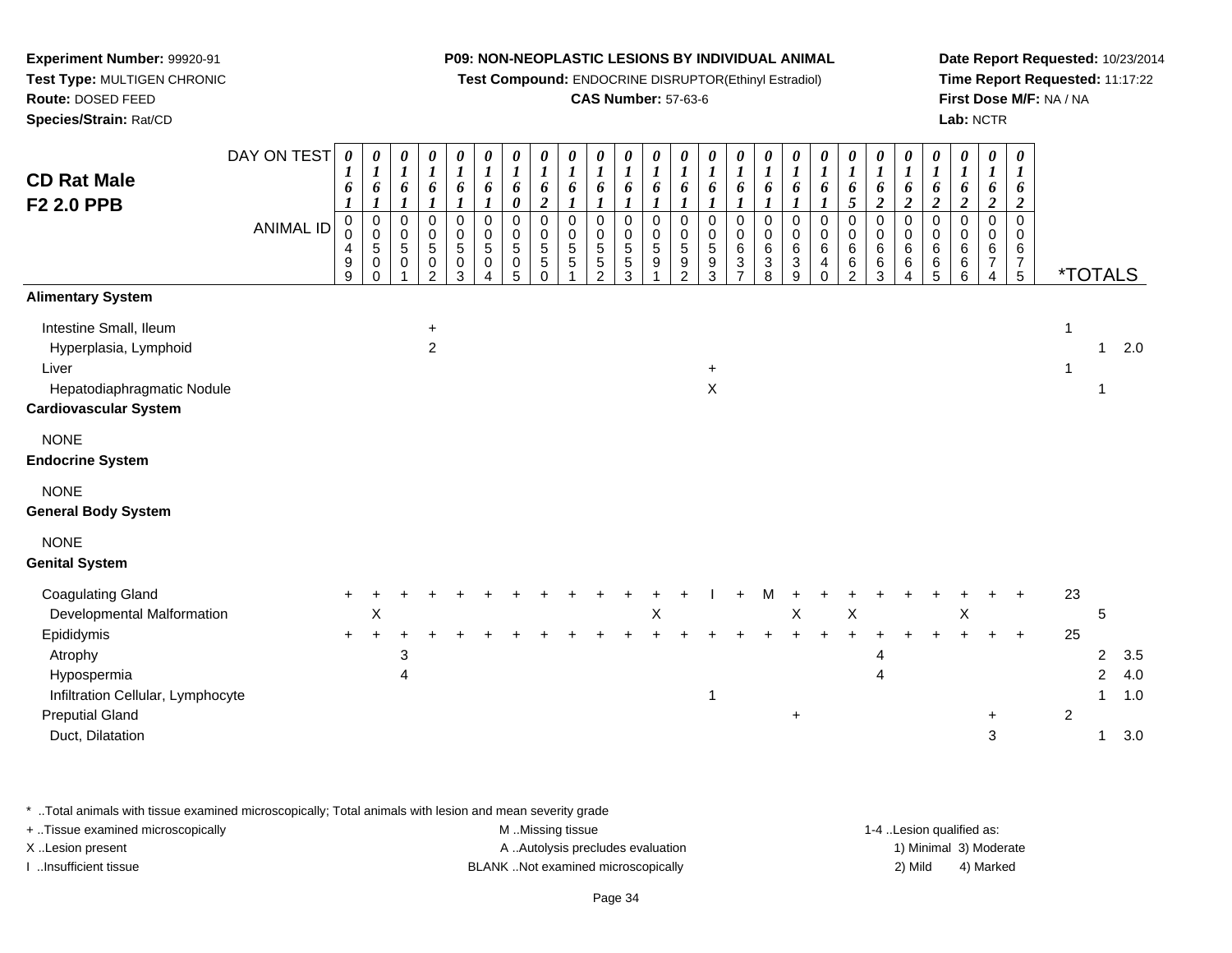**Test Compound:** ENDOCRINE DISRUPTOR(Ethinyl Estradiol)

# **CAS Number:** 57-63-6

**Date Report Requested:** 10/23/2014**Time Report Requested:** 11:17:22**First Dose M/F:** NA / NA**Lab:** NCTR

| <b>CD Rat Male</b><br>F2 2.0 PPB                                                             | DAY ON TEST      | 0<br>6                          | 0<br>1<br>6                | 0<br>1<br>6                         | 0<br>$\boldsymbol{l}$<br>6                                       | 0<br>$\boldsymbol{l}$<br>6               | 0<br>$\boldsymbol{l}$<br>6           | $\boldsymbol{\theta}$<br>$\boldsymbol{l}$<br>6<br>0      | 0<br>$\boldsymbol{l}$<br>6<br>$\boldsymbol{2}$   | 0<br>$\boldsymbol{l}$<br>6 | 0<br>$\boldsymbol{l}$<br>6                            | 0<br>$\boldsymbol{l}$<br>6                                    | 0<br>1<br>6             | 0<br>$\boldsymbol{l}$<br>6                                   | 0<br>$\boldsymbol{l}$<br>6                      | 0<br>$\boldsymbol{l}$<br>6                                   | 0<br>$\boldsymbol{l}$<br>6 | 0<br>$\boldsymbol{l}$<br>6<br>$\boldsymbol{l}$ | $\boldsymbol{l}$<br>6 | 0<br>$\boldsymbol{l}$<br>6<br>5 | 0<br>$\boldsymbol{l}$<br>6<br>$\overline{c}$ | 0<br>$\boldsymbol{l}$<br>6<br>$\overline{\mathbf{c}}$ | 0<br>1<br>6<br>$\overline{2}$   | 0<br>$\boldsymbol{I}$<br>6<br>$\overline{2}$ | 0<br>1<br>6<br>$\overline{2}$ | 0<br>6<br>2                  |    |                       |            |
|----------------------------------------------------------------------------------------------|------------------|---------------------------------|----------------------------|-------------------------------------|------------------------------------------------------------------|------------------------------------------|--------------------------------------|----------------------------------------------------------|--------------------------------------------------|----------------------------|-------------------------------------------------------|---------------------------------------------------------------|-------------------------|--------------------------------------------------------------|-------------------------------------------------|--------------------------------------------------------------|----------------------------|------------------------------------------------|-----------------------|---------------------------------|----------------------------------------------|-------------------------------------------------------|---------------------------------|----------------------------------------------|-------------------------------|------------------------------|----|-----------------------|------------|
|                                                                                              | <b>ANIMAL ID</b> | $\mathbf 0$<br>0<br>4<br>9<br>9 | $\mathbf 0$<br>0<br>5<br>0 | $\mathbf 0$<br>0<br>$\sqrt{5}$<br>0 | $\mathbf 0$<br>$\mathbf 0$<br>$\,$ 5 $\,$<br>0<br>$\mathfrak{p}$ | $\mathbf 0$<br>0<br>$\sqrt{5}$<br>0<br>3 | $\mathbf 0$<br>$\mathbf 0$<br>5<br>0 | $\mathbf 0$<br>$\pmb{0}$<br>$\sqrt{5}$<br>$\pmb{0}$<br>5 | $\mathbf 0$<br>$\mathbf 0$<br>5<br>5<br>$\Omega$ | $\Omega$<br>0<br>5<br>5    | $\mathbf 0$<br>0<br>5<br>$\mathbf 5$<br>$\mathcal{D}$ | $\mathbf 0$<br>$\pmb{0}$<br>$\sqrt{5}$<br>$\overline{5}$<br>3 | $\Omega$<br>0<br>5<br>9 | $\Omega$<br>$\mathbf 0$<br>$\sqrt{5}$<br>9<br>$\overline{2}$ | $\Omega$<br>$\mathbf 0$<br>$\sqrt{5}$<br>9<br>3 | $\Omega$<br>$\mathbf 0$<br>6<br>$\sqrt{3}$<br>$\overline{ }$ | 0<br>0<br>6<br>3<br>8      | 0<br>0<br>6<br>$\sqrt{3}$<br>9                 | $\Omega$<br>0<br>6    | 0<br>0<br>6<br>6<br>2           | 0<br>$\pmb{0}$<br>$\,6$<br>6<br>3            | $\mathbf 0$<br>0<br>6<br>6<br>4                       | $\mathbf 0$<br>0<br>6<br>6<br>5 | $\Omega$<br>0<br>6<br>6<br>6                 | $\Omega$<br>0<br>6            | $\Omega$<br>0<br>6<br>7<br>5 |    | <i><b>*TOTALS</b></i> |            |
| Inflammation, Suppurative<br>Prostate, Dorsal/Lateral Lobe                                   |                  | $+$                             |                            |                                     |                                                                  |                                          |                                      |                                                          |                                                  |                            |                                                       |                                                               |                         |                                                              |                                                 |                                                              |                            |                                                |                       |                                 |                                              |                                                       |                                 |                                              |                               |                              | 25 |                       | 2, 4.0     |
| Infiltration Cellular, Lymphocyte<br>Inflammation, Suppurative                               |                  |                                 | $\overline{2}$             |                                     | $\overline{2}$                                                   |                                          |                                      |                                                          |                                                  |                            |                                                       |                                                               | $\overline{c}$          |                                                              | 2                                               |                                                              |                            | $\overline{2}$                                 |                       |                                 |                                              |                                                       |                                 |                                              |                               |                              |    | 10                    | 1.4<br>2.0 |
| Prostate, Ventral Lobe<br>Infiltration Cellular, Lymphocyte                                  |                  |                                 |                            |                                     |                                                                  |                                          |                                      |                                                          |                                                  |                            |                                                       |                                                               |                         |                                                              |                                                 |                                                              | 2                          |                                                |                       | 2                               | $\overline{c}$                               | 2                                                     |                                 |                                              |                               |                              | 25 | 8                     | 1.5        |
| Inflammation, Suppurative<br><b>Rete Testes</b>                                              |                  |                                 |                            |                                     |                                                                  |                                          |                                      |                                                          |                                                  |                            |                                                       |                                                               |                         |                                                              |                                                 |                                                              |                            |                                                |                       |                                 |                                              |                                                       |                                 |                                              |                               |                              | 24 |                       | 1.0        |
| <b>Seminal Vesicle</b><br><b>Depletion Secretory</b>                                         |                  |                                 |                            |                                     |                                                                  |                                          |                                      |                                                          |                                                  |                            |                                                       |                                                               |                         |                                                              |                                                 |                                                              |                            |                                                |                       |                                 |                                              |                                                       |                                 |                                              |                               |                              | 25 |                       | 3.0        |
| <b>Testes</b><br>Seminif Tub, Degeneration<br><b>Hematopoietic System</b>                    |                  |                                 |                            |                                     |                                                                  |                                          |                                      |                                                          |                                                  |                            |                                                       |                                                               |                         |                                                              |                                                 |                                                              |                            |                                                |                       |                                 | Δ                                            |                                                       |                                 |                                              |                               |                              | 25 | 3                     | 3.0        |
| Thymus<br>Hemorrhage<br><b>Integumentary System</b>                                          |                  |                                 |                            |                                     |                                                                  |                                          |                                      |                                                          |                                                  |                            |                                                       |                                                               |                         |                                                              |                                                 |                                                              |                            | $\ddot{}$<br>$\overline{c}$                    |                       |                                 |                                              |                                                       |                                 |                                              |                               |                              |    |                       | 2.0        |
| <b>Mammary Gland</b><br>Alveolus, Hyperplasia<br>Duct, Hyperplasia<br>Musculoskeletal System |                  |                                 |                            |                                     | $\overline{2}$                                                   | $\overline{2}$                           |                                      |                                                          | 1                                                |                            |                                                       |                                                               |                         |                                                              |                                                 |                                                              |                            |                                                |                       |                                 |                                              |                                                       |                                 | 2                                            |                               |                              | 25 | 3<br>5                | 1.7<br>1.2 |
|                                                                                              |                  |                                 |                            |                                     |                                                                  |                                          |                                      |                                                          |                                                  |                            |                                                       |                                                               |                         |                                                              |                                                 |                                                              |                            |                                                |                       |                                 |                                              |                                                       |                                 |                                              |                               |                              |    |                       |            |

NONE

\* ..Total animals with tissue examined microscopically; Total animals with lesion and mean severity grade

**Experiment Number:** 99920-91**Test Type:** MULTIGEN CHRONIC

**Route:** DOSED FEED**Species/Strain:** Rat/CD

+ ..Tissue examined microscopically examined microscopically examined as:  $M$  ..Missing tissue 1-4 ..Lesion qualified as: X..Lesion present **A ..Autolysis precludes evaluation** A ..Autolysis precludes evaluation 1) Minimal 3) Moderate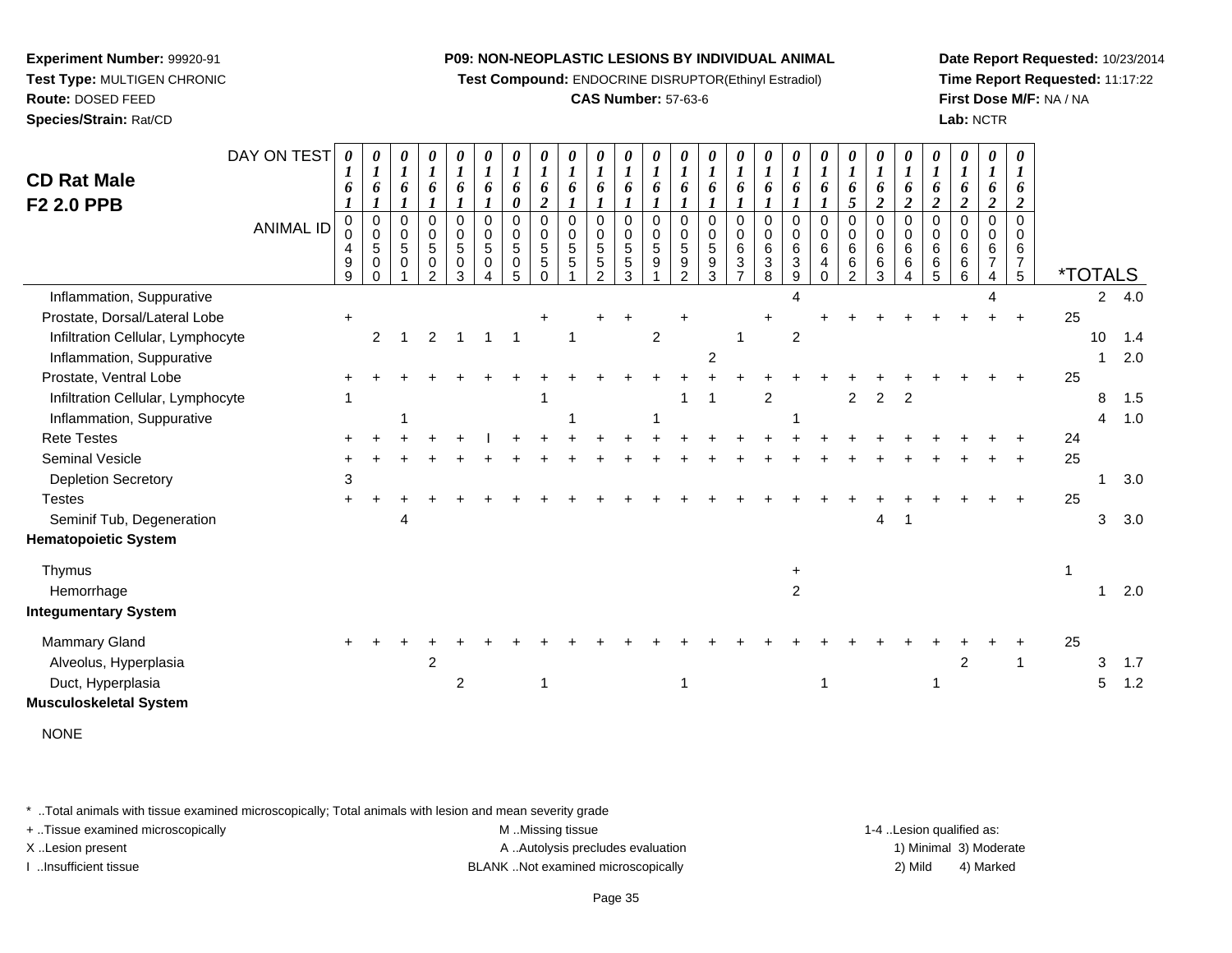**Test Compound:** ENDOCRINE DISRUPTOR(Ethinyl Estradiol)

# **CAS Number:** 57-63-6

**Date Report Requested:** 10/23/2014**Time Report Requested:** 11:17:22**First Dose M/F:** NA / NA**Lab:** NCTR

**Experiment Number:** 99920-91

# **Species/Strain:** Rat/CD

| <b>CD Rat Male</b><br><b>F2 2.0 PPB</b> | DAY ON TEST      | 0<br>$\overline{\phantom{a}}$ | 0<br><b>I</b> | $\boldsymbol{\theta}$<br>o | 0<br>0       | $\boldsymbol{\theta}$<br>o | $\boldsymbol{\theta}$<br>$\bm{o}$ | 0<br>o<br>$\theta$               | 0<br>o<br>◢        | $\boldsymbol{\theta}$ | 0             | 0<br>o  | $\boldsymbol{\theta}$<br>$\bm{o}$ | U<br>$\bm{o}$        | $\theta$<br>o    | $\theta$<br>0         | U      | $\boldsymbol{\theta}$ | 0<br>0 | $\boldsymbol{\theta}$<br>0 | $\boldsymbol{\theta}$<br>$\bm{o}$ | $\theta$<br>$\bm{o}$<br>◢ | $\theta$<br>0<br>◢                            | $\boldsymbol{\theta}$ | 0<br>o<br>$\epsilon$ | $\boldsymbol{\theta}$<br>o |                       |
|-----------------------------------------|------------------|-------------------------------|---------------|----------------------------|--------------|----------------------------|-----------------------------------|----------------------------------|--------------------|-----------------------|---------------|---------|-----------------------------------|----------------------|------------------|-----------------------|--------|-----------------------|--------|----------------------------|-----------------------------------|---------------------------|-----------------------------------------------|-----------------------|----------------------|----------------------------|-----------------------|
|                                         | <b>ANIMAL ID</b> | U<br>C<br>U<br>9<br>a         | ν<br>IJ<br>◡  | 0<br>.5                    | 5.<br>$\sim$ | v<br>U<br>5<br>U<br>2      | ಾ<br>$\overline{a}$               | U<br>0<br><sub>5</sub><br>0<br>u | 0<br>0<br>C.<br>C. | G                     | .5<br>.5<br>ົ | 5<br>b. | v<br>U<br>$5^{\circ}$<br>9        | ಾ<br>9<br>$\epsilon$ | U<br>ა<br>9<br>ີ | 0<br>υ<br>b<br>2<br>ັ | υ<br>J | 6<br>3                | 6      | U<br>6<br>6<br>ົ           | 6<br>6<br>ົ                       | 0<br>0<br>6<br>6          | 0<br>υ<br>6<br>6<br>$\ddot{\phantom{1}}$<br>ີ | $\sim$<br>ຨ<br>⌒      | 6                    | 6<br>D.                    | <i><b>*TOTALS</b></i> |

**Nervous System**

NONE

**Respiratory System**

NONE

**Special Senses System**

NONE

**Urinary System**

NONE

\* ..Total animals with tissue examined microscopically; Total animals with lesion and mean severity grade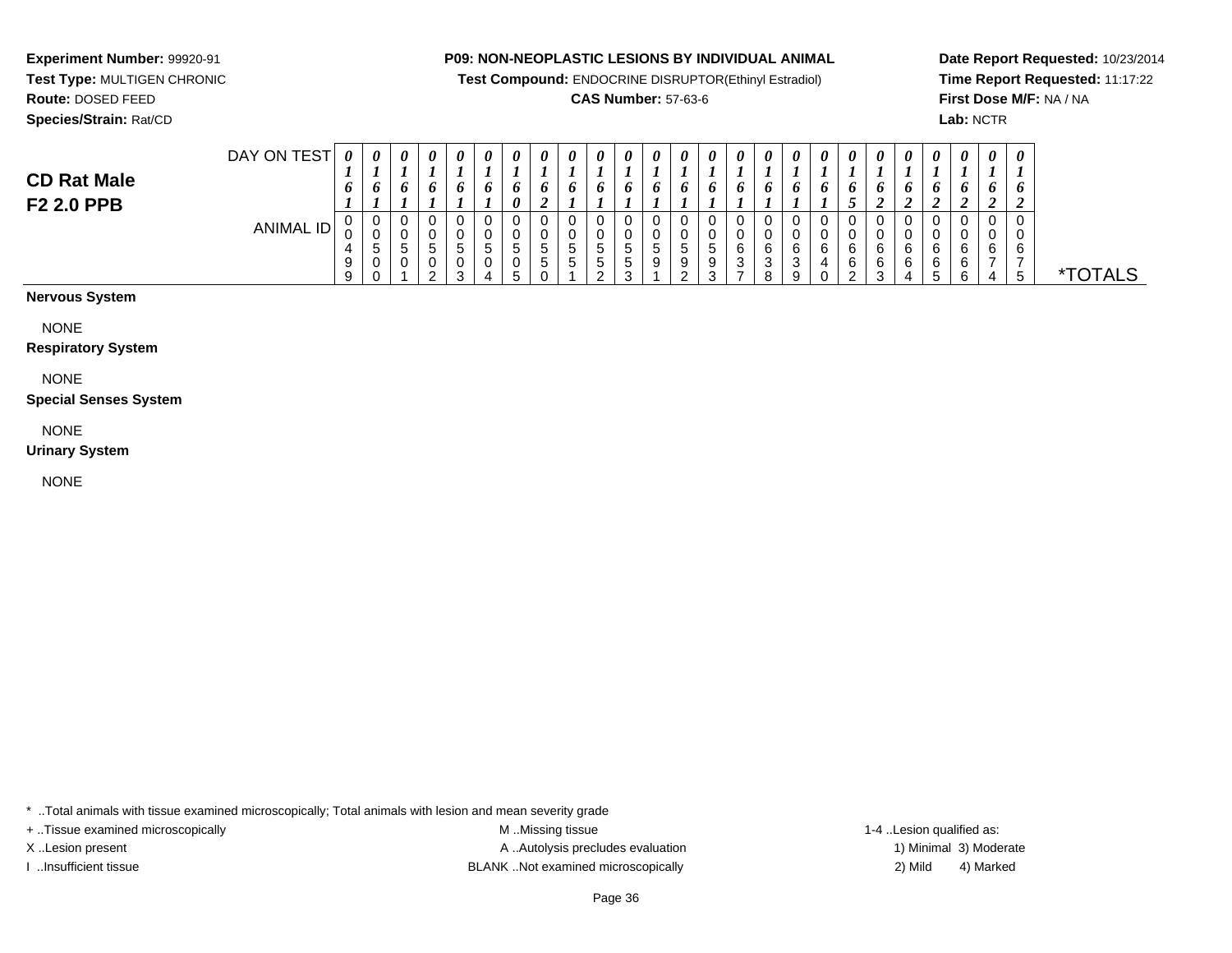**Test Compound:** ENDOCRINE DISRUPTOR(Ethinyl Estradiol)

# **CAS Number:** 57-63-6

**Date Report Requested:** 10/23/2014**Time Report Requested:** 11:17:22**First Dose M/F:** NA / NA**Lab:** NCTR

| <b>CD Rat Male</b><br><b>F2 10 PPB</b><br><b>Alimentary System</b>                              | DAY ON TEST<br><b>ANIMAL ID</b> | $\boldsymbol{\theta}$<br>6<br>$\mathbf 0$<br>$\Omega$<br>$\mathbf 5$<br>$\pmb{0}$<br>6 | 0<br>$\boldsymbol{l}$<br>6<br>$\mathbf 0$<br>$\mathbf 0$<br>5<br>$\pmb{0}$ | 0<br>$\boldsymbol{l}$<br>6<br>0<br>$\mathbf 0$<br>$\sqrt{5}$<br>$\mathbf 0$<br>8 | 0<br>$\boldsymbol{l}$<br>6<br>$\mathbf{I}$<br>$\mathbf 0$<br>$\mathbf 0$<br>5<br>$\mathbf 0$<br>9 | 0<br>$\boldsymbol{l}$<br>6<br>$\pmb{0}$<br>$\pmb{0}$<br>$\,$ 5 $\,$<br>$\mathbf 1$<br>$\Omega$ | 0<br>$\boldsymbol{l}$<br>6<br>$\mathbf 0$<br>$\Omega$<br>$\sqrt{5}$<br>1 | 0<br>$\boldsymbol{l}$<br>6<br>$\mathbf 0$<br>$\Omega$<br>5<br>1<br>$\mathfrak{p}$ | 0<br>6<br>$\mathbf 0$<br>$\Omega$<br>$\,$ 5 $\,$<br>1<br>3 | 0<br>$\boldsymbol{l}$<br>6<br>$\mathbf 0$<br>0<br>5<br>5<br>4 | 0<br>$\boldsymbol{l}$<br>6<br>$\mathbf 0$<br>0<br>$\,$ 5 $\,$<br>$\,$ 5 $\,$<br>5 | 0<br>$\boldsymbol{l}$<br>6<br>$\mathbf{I}$<br>$\mathbf 0$<br>$\mathbf 0$<br>5<br>5<br>6 | 0<br>$\boldsymbol{l}$<br>6<br>$\mathbf{I}$<br>$\pmb{0}$<br>$\pmb{0}$<br>$\,$ 5 $\,$<br>$\,$ 5 $\,$<br>$\overline{7}$ | 0<br>$\boldsymbol{l}$<br>6<br>$\boldsymbol{l}$<br>$\mathbf 0$<br>$\mathbf 0$<br>$\,$ 5 $\,$<br>$\,$ 5 $\,$<br>8 | 0<br>$\boldsymbol{l}$<br>6<br>$\boldsymbol{l}$<br>$\mathbf 0$<br>0<br>$\sqrt{5}$<br>$\mathbf 5$<br>9 | 0<br>6<br>$\mathbf 0$<br>$\mathbf 0$<br>$\mathbf 5$<br>$\boldsymbol{9}$<br>Δ | 0<br>$\boldsymbol{l}$<br>6<br>$\mathbf 0$<br>$\mathbf 0$<br>$\frac{5}{9}$<br>5 | 0<br>$\boldsymbol{l}$<br>6<br>0<br>$\pmb{0}$<br>$\overline{5}$<br>$\boldsymbol{9}$<br>6 | 0<br>$\boldsymbol{l}$<br>6<br>$\mathbf 0$<br>$\mathbf 0$<br>5<br>9<br>7 | 0<br>$\boldsymbol{l}$<br>6<br>$\mathbf{I}$<br>$\pmb{0}$<br>$\pmb{0}$<br>$\,$ 5 $\,$<br>$\boldsymbol{9}$<br>8 | 0<br>$\boldsymbol{l}$<br>6<br>$\boldsymbol{2}$<br>$\mathbf 0$<br>0<br>6<br>$\overline{4}$ | 0<br>$\boldsymbol{l}$<br>6<br>$\boldsymbol{2}$<br>$\mathbf 0$<br>$\Omega$<br>6<br>4<br>$\overline{2}$ | 0<br>6<br>0<br>$\Omega$<br>6<br>4<br>3 | 0<br>$\boldsymbol{l}$<br>6<br>0<br>$\mathbf 0$<br>6<br>4<br>4 | 0<br>$\boldsymbol{l}$<br>6<br>0<br>0<br>$\,6\,$<br>4<br>5 | 0<br>1<br>6<br>$\boldsymbol{\beta}$<br>$\Omega$<br>$\Omega$<br>6<br>6<br>$\overline{7}$ | <i><b>*TOTALS</b></i> |         |            |
|-------------------------------------------------------------------------------------------------|---------------------------------|----------------------------------------------------------------------------------------|----------------------------------------------------------------------------|----------------------------------------------------------------------------------|---------------------------------------------------------------------------------------------------|------------------------------------------------------------------------------------------------|--------------------------------------------------------------------------|-----------------------------------------------------------------------------------|------------------------------------------------------------|---------------------------------------------------------------|-----------------------------------------------------------------------------------|-----------------------------------------------------------------------------------------|----------------------------------------------------------------------------------------------------------------------|-----------------------------------------------------------------------------------------------------------------|------------------------------------------------------------------------------------------------------|------------------------------------------------------------------------------|--------------------------------------------------------------------------------|-----------------------------------------------------------------------------------------|-------------------------------------------------------------------------|--------------------------------------------------------------------------------------------------------------|-------------------------------------------------------------------------------------------|-------------------------------------------------------------------------------------------------------|----------------------------------------|---------------------------------------------------------------|-----------------------------------------------------------|-----------------------------------------------------------------------------------------|-----------------------|---------|------------|
| Liver<br>Hepatodiaphragmatic Nodule<br><b>Cardiovascular System</b>                             |                                 |                                                                                        |                                                                            |                                                                                  |                                                                                                   |                                                                                                |                                                                          |                                                                                   |                                                            |                                                               |                                                                                   |                                                                                         |                                                                                                                      |                                                                                                                 |                                                                                                      |                                                                              |                                                                                |                                                                                         |                                                                         |                                                                                                              | $\ddot{}$<br>$\mathsf X$                                                                  |                                                                                                       |                                        |                                                               |                                                           |                                                                                         |                       |         |            |
| <b>NONE</b><br><b>Endocrine System</b>                                                          |                                 |                                                                                        |                                                                            |                                                                                  |                                                                                                   |                                                                                                |                                                                          |                                                                                   |                                                            |                                                               |                                                                                   |                                                                                         |                                                                                                                      |                                                                                                                 |                                                                                                      |                                                                              |                                                                                |                                                                                         |                                                                         |                                                                                                              |                                                                                           |                                                                                                       |                                        |                                                               |                                                           |                                                                                         |                       |         |            |
| <b>NONE</b><br><b>General Body System</b>                                                       |                                 |                                                                                        |                                                                            |                                                                                  |                                                                                                   |                                                                                                |                                                                          |                                                                                   |                                                            |                                                               |                                                                                   |                                                                                         |                                                                                                                      |                                                                                                                 |                                                                                                      |                                                                              |                                                                                |                                                                                         |                                                                         |                                                                                                              |                                                                                           |                                                                                                       |                                        |                                                               |                                                           |                                                                                         |                       |         |            |
| <b>NONE</b><br><b>Genital System</b>                                                            |                                 |                                                                                        |                                                                            |                                                                                  |                                                                                                   |                                                                                                |                                                                          |                                                                                   |                                                            |                                                               |                                                                                   |                                                                                         |                                                                                                                      |                                                                                                                 |                                                                                                      |                                                                              |                                                                                |                                                                                         |                                                                         |                                                                                                              |                                                                                           |                                                                                                       |                                        |                                                               |                                                           |                                                                                         |                       |         |            |
| <b>Coagulating Gland</b><br>Developmental Malformation                                          |                                 |                                                                                        | Χ                                                                          |                                                                                  |                                                                                                   |                                                                                                |                                                                          | Χ                                                                                 |                                                            |                                                               |                                                                                   |                                                                                         |                                                                                                                      |                                                                                                                 | X                                                                                                    | Χ                                                                            | X                                                                              | $\mathsf{X}$                                                                            |                                                                         |                                                                                                              |                                                                                           |                                                                                                       |                                        |                                                               | Χ                                                         | $\boldsymbol{X}$                                                                        | 25                    | 8       |            |
| Epididymis<br>Atrophy<br>Hypospermia                                                            |                                 |                                                                                        |                                                                            | 3                                                                                |                                                                                                   |                                                                                                |                                                                          |                                                                                   |                                                            |                                                               |                                                                                   |                                                                                         |                                                                                                                      |                                                                                                                 |                                                                                                      |                                                                              |                                                                                |                                                                                         |                                                                         |                                                                                                              |                                                                                           |                                                                                                       |                                        |                                                               |                                                           |                                                                                         | 25                    | 1       | 3.0<br>4.0 |
| Prostate, Dorsal/Lateral Lobe<br>Infiltration Cellular, Lymphocyte<br>Inflammation, Suppurative |                                 | $\overline{2}$                                                                         | $\overline{c}$                                                             |                                                                                  | $\overline{c}$                                                                                    | $\overline{c}$                                                                                 |                                                                          |                                                                                   |                                                            |                                                               | 3                                                                                 |                                                                                         | 1                                                                                                                    | 2                                                                                                               |                                                                                                      | $\overline{1}$                                                               | $\overline{c}$                                                                 | $\mathbf{1}$                                                                            | $\overline{\phantom{0}}$                                                |                                                                                                              |                                                                                           |                                                                                                       |                                        |                                                               | 2                                                         | $\ddot{}$                                                                               | 25                    | 15<br>2 | 1.5<br>1.5 |
| Prostate, Ventral Lobe<br>Infiltration Cellular, Lymphocyte                                     |                                 |                                                                                        |                                                                            |                                                                                  |                                                                                                   |                                                                                                |                                                                          |                                                                                   |                                                            |                                                               |                                                                                   |                                                                                         |                                                                                                                      |                                                                                                                 |                                                                                                      |                                                                              |                                                                                |                                                                                         |                                                                         |                                                                                                              |                                                                                           |                                                                                                       | 2                                      | 1                                                             | $\overline{c}$                                            |                                                                                         | 25                    | 8       | 1.3        |

\* ..Total animals with tissue examined microscopically; Total animals with lesion and mean severity grade

**Experiment Number:** 99920-91**Test Type:** MULTIGEN CHRONIC

| + . Tissue examined microscopically | M Missing tissue                   | 1-4 Lesion qualified as: |                        |
|-------------------------------------|------------------------------------|--------------------------|------------------------|
| X Lesion present                    | A Autolysis precludes evaluation   |                          | 1) Minimal 3) Moderate |
| Insufficient tissue                 | BLANK Not examined microscopically | 2) Mild                  | 4) Marked              |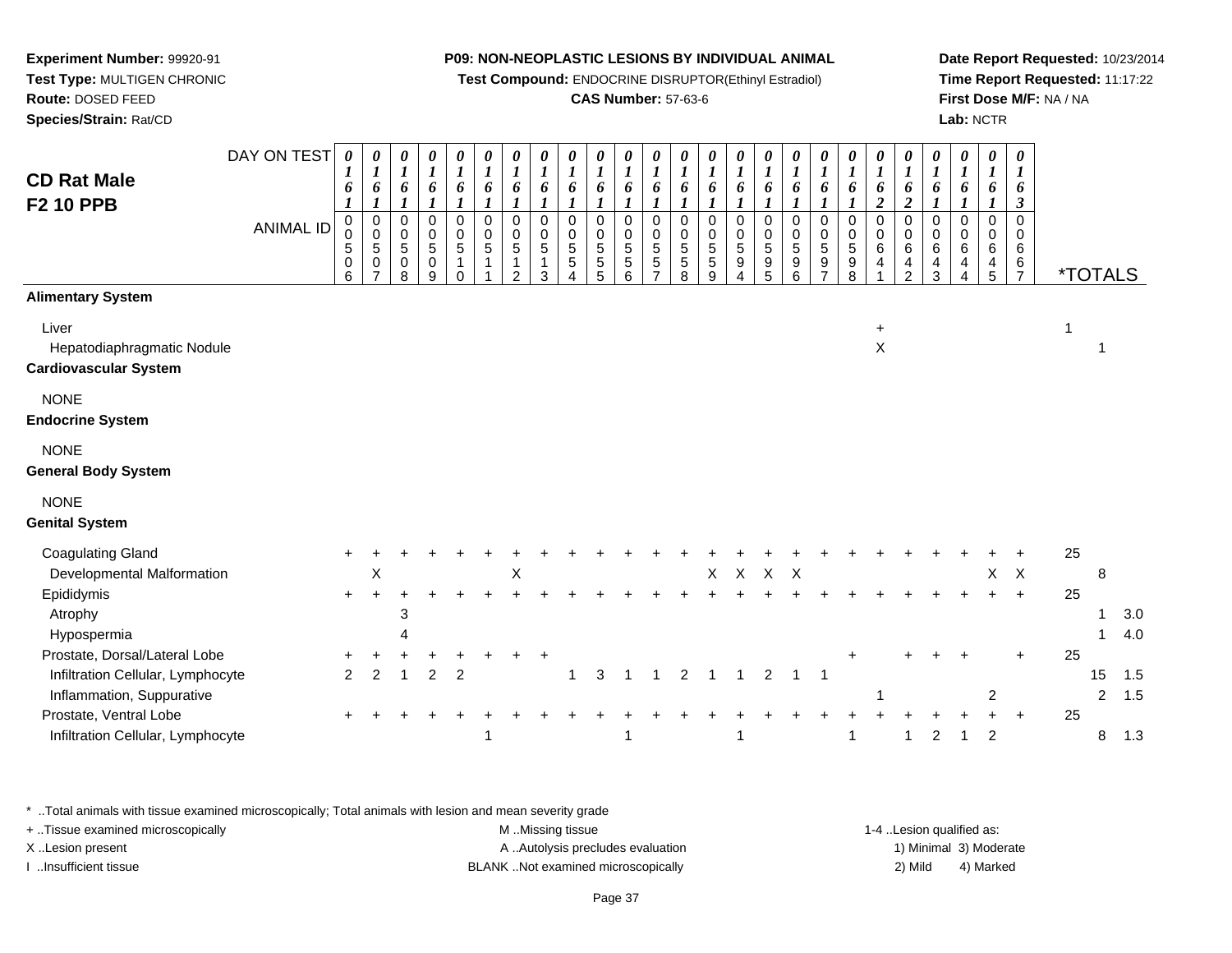**Test Compound:** ENDOCRINE DISRUPTOR(Ethinyl Estradiol)

# **CAS Number:** 57-63-6

**Date Report Requested:** 10/23/2014**Time Report Requested:** 11:17:22**First Dose M/F:** NA / NA**Lab:** NCTR

| <b>CD Rat Male</b><br>F2 10 PPB                                                       | DAY ON TEST<br><b>ANIMAL ID</b> | 0<br>$\boldsymbol{I}$<br>6<br>1<br>$\pmb{0}$<br>0<br>5<br>0<br>6 | 0<br>1<br>6<br>1<br>$\pmb{0}$<br>$\mathbf 0$<br>5<br>0<br>7 | 0<br>$\bm{l}$<br>6<br>1<br>0<br>0<br>$\overline{5}$<br>$\boldsymbol{0}$<br>8 | 0<br>$\boldsymbol{l}$<br>6<br>1<br>0<br>0<br>$\overline{5}$<br>0<br>9 | 0<br>$\boldsymbol{l}$<br>6<br>1<br>0<br>$\boldsymbol{0}$<br>$\overline{5}$<br>1<br>0 | 0<br>$\boldsymbol{l}$<br>6<br>1<br>$\mathbf 0$<br>$\mathbf 0$<br>5<br>1 | 0<br>$\boldsymbol{l}$<br>6<br>0<br>0<br>5<br>$\overline{2}$ | $\boldsymbol{\theta}$<br>1<br>6<br>$\boldsymbol{l}$<br>$\mathbf 0$<br>$\mathbf 0$<br>5<br>1<br>3 | 0<br>1<br>6<br>1<br>$\Omega$<br>0<br>5<br>5 | 0<br>$\boldsymbol{I}$<br>6<br>$\Omega$<br>0<br>5<br>$\,$ 5 $\,$<br>5 | 0<br>$\boldsymbol{l}$<br>6<br>$\mathbf 0$<br>0<br>$\overline{5}$<br>5<br>6 | 0<br>$\boldsymbol{l}$<br>6<br>0<br>$\mathbf 0$<br>$\,$ 5 $\,$<br>$\sqrt{5}$ | 0<br>$\boldsymbol{l}$<br>6<br>0<br>0<br>$\overline{5}$<br>5<br>8 | 0<br>$\boldsymbol{I}$<br>6<br>$\mathbf 0$<br>$\mathbf 0$<br>$\overline{5}$<br>$\sqrt{5}$<br>9 | 0<br>$\bm{l}$<br>6<br>0<br>0<br>5<br>9<br>4 | 0<br>$\boldsymbol{l}$<br>6<br>0<br>$\mathbf 0$<br>5<br>9<br>5 | 0<br>$\boldsymbol{l}$<br>6<br>0<br>0<br>5<br>9<br>6 | 0<br>$\boldsymbol{l}$<br>6<br>$\mathbf 0$<br>5<br>9 | $\boldsymbol{\theta}$<br>$\boldsymbol{l}$<br>6<br>$\pmb{0}$<br>$\begin{array}{c} 0 \\ 5 \\ 9 \end{array}$<br>8 | $\boldsymbol{\theta}$<br>$\boldsymbol{l}$<br>6<br>$\boldsymbol{2}$<br>$\,0\,$<br>$\mathbf 0$<br>$6\phantom{a}$<br>$\overline{4}$ | 0<br>$\boldsymbol{l}$<br>6<br>$\boldsymbol{2}$<br>0<br>$\pmb{0}$<br>6<br>$\overline{\mathbf{4}}$<br>$\overline{c}$ | 0<br>$\boldsymbol{l}$<br>6<br>$\pmb{0}$<br>0<br>6<br>4<br>$\mathbf{3}$ | $\pmb{\theta}$<br>$\boldsymbol{l}$<br>6<br>$\mathbf 0$<br>$\pmb{0}$<br>6<br>4<br>4 | $\boldsymbol{\theta}$<br>$\boldsymbol{l}$<br>6<br>1<br>0<br>0<br>$\,6\,$<br>4<br>5 | $\pmb{\theta}$<br>$\boldsymbol{l}$<br>6<br>$\boldsymbol{\beta}$<br>$\mathbf 0$<br>0<br>6<br>$\,6\,$<br>$\overline{7}$ | <i><b>*TOTALS</b></i> |                |                |
|---------------------------------------------------------------------------------------|---------------------------------|------------------------------------------------------------------|-------------------------------------------------------------|------------------------------------------------------------------------------|-----------------------------------------------------------------------|--------------------------------------------------------------------------------------|-------------------------------------------------------------------------|-------------------------------------------------------------|--------------------------------------------------------------------------------------------------|---------------------------------------------|----------------------------------------------------------------------|----------------------------------------------------------------------------|-----------------------------------------------------------------------------|------------------------------------------------------------------|-----------------------------------------------------------------------------------------------|---------------------------------------------|---------------------------------------------------------------|-----------------------------------------------------|-----------------------------------------------------|----------------------------------------------------------------------------------------------------------------|----------------------------------------------------------------------------------------------------------------------------------|--------------------------------------------------------------------------------------------------------------------|------------------------------------------------------------------------|------------------------------------------------------------------------------------|------------------------------------------------------------------------------------|-----------------------------------------------------------------------------------------------------------------------|-----------------------|----------------|----------------|
| Inflammation, Suppurative                                                             |                                 |                                                                  |                                                             |                                                                              |                                                                       |                                                                                      |                                                                         |                                                             |                                                                                                  |                                             |                                                                      |                                                                            |                                                                             |                                                                  |                                                                                               |                                             |                                                               |                                                     |                                                     |                                                                                                                |                                                                                                                                  |                                                                                                                    |                                                                        |                                                                                    |                                                                                    |                                                                                                                       |                       | $\mathbf{1}$   | 1.0            |
| <b>Rete Testes</b><br><b>Dilatation</b>                                               |                                 | $\ddot{}$                                                        |                                                             | $\overline{2}$                                                               |                                                                       |                                                                                      |                                                                         |                                                             |                                                                                                  |                                             |                                                                      |                                                                            |                                                                             |                                                                  |                                                                                               |                                             |                                                               |                                                     |                                                     |                                                                                                                |                                                                                                                                  |                                                                                                                    |                                                                        |                                                                                    |                                                                                    | $\ddot{}$                                                                                                             | 23                    | $\overline{1}$ | 2.0            |
| Seminal Vesicle                                                                       |                                 |                                                                  |                                                             |                                                                              |                                                                       |                                                                                      |                                                                         |                                                             |                                                                                                  |                                             |                                                                      |                                                                            |                                                                             |                                                                  |                                                                                               |                                             |                                                               |                                                     |                                                     |                                                                                                                |                                                                                                                                  |                                                                                                                    |                                                                        |                                                                                    |                                                                                    |                                                                                                                       | 25                    |                |                |
| <b>Testes</b>                                                                         |                                 |                                                                  |                                                             |                                                                              |                                                                       |                                                                                      |                                                                         |                                                             |                                                                                                  |                                             |                                                                      |                                                                            |                                                                             |                                                                  |                                                                                               |                                             |                                                               |                                                     |                                                     |                                                                                                                |                                                                                                                                  |                                                                                                                    |                                                                        |                                                                                    |                                                                                    |                                                                                                                       | 25                    |                |                |
| Seminif Tub, Degeneration<br><b>Hematopoietic System</b>                              |                                 |                                                                  |                                                             | 4                                                                            |                                                                       |                                                                                      |                                                                         |                                                             |                                                                                                  |                                             |                                                                      |                                                                            |                                                                             |                                                                  |                                                                                               |                                             |                                                               |                                                     |                                                     |                                                                                                                |                                                                                                                                  |                                                                                                                    |                                                                        |                                                                                    |                                                                                    | $\mathbf{1}$                                                                                                          |                       |                | $2 \quad 2.5$  |
| <b>NONE</b><br><b>Integumentary System</b>                                            |                                 |                                                                  |                                                             |                                                                              |                                                                       |                                                                                      |                                                                         |                                                             |                                                                                                  |                                             |                                                                      |                                                                            |                                                                             |                                                                  |                                                                                               |                                             |                                                               |                                                     |                                                     |                                                                                                                |                                                                                                                                  |                                                                                                                    |                                                                        |                                                                                    |                                                                                    |                                                                                                                       |                       |                |                |
| Mammary Gland<br>Alveolus, Hyperplasia<br>Duct, Hyperplasia<br>Musculoskeletal System |                                 |                                                                  | $\mathbf{1}$                                                | $\overline{a}$                                                               | $\overline{1}$                                                        | $\overline{c}$                                                                       |                                                                         |                                                             | 3                                                                                                | $\overline{2}$                              | $\overline{2}$                                                       | $\mathbf 1$                                                                | $\overline{c}$                                                              |                                                                  | $\overline{c}$                                                                                |                                             | $\overline{c}$                                                |                                                     |                                                     |                                                                                                                |                                                                                                                                  |                                                                                                                    | $\overline{a}$                                                         | $\overline{2}$                                                                     |                                                                                    | +<br>$\overline{c}$                                                                                                   | 25                    | 8              | $7$ 1.9<br>1.8 |
| <b>NONE</b><br>Nervous System                                                         |                                 |                                                                  |                                                             |                                                                              |                                                                       |                                                                                      |                                                                         |                                                             |                                                                                                  |                                             |                                                                      |                                                                            |                                                                             |                                                                  |                                                                                               |                                             |                                                               |                                                     |                                                     |                                                                                                                |                                                                                                                                  |                                                                                                                    |                                                                        |                                                                                    |                                                                                    |                                                                                                                       |                       |                |                |
| <b>NONE</b><br><b>Respiratory System</b>                                              |                                 |                                                                  |                                                             |                                                                              |                                                                       |                                                                                      |                                                                         |                                                             |                                                                                                  |                                             |                                                                      |                                                                            |                                                                             |                                                                  |                                                                                               |                                             |                                                               |                                                     |                                                     |                                                                                                                |                                                                                                                                  |                                                                                                                    |                                                                        |                                                                                    |                                                                                    |                                                                                                                       |                       |                |                |
| <b>NONE</b><br><b>Special Senses System</b>                                           |                                 |                                                                  |                                                             |                                                                              |                                                                       |                                                                                      |                                                                         |                                                             |                                                                                                  |                                             |                                                                      |                                                                            |                                                                             |                                                                  |                                                                                               |                                             |                                                               |                                                     |                                                     |                                                                                                                |                                                                                                                                  |                                                                                                                    |                                                                        |                                                                                    |                                                                                    |                                                                                                                       |                       |                |                |
|                                                                                       |                                 |                                                                  |                                                             |                                                                              |                                                                       |                                                                                      |                                                                         |                                                             |                                                                                                  |                                             |                                                                      |                                                                            |                                                                             |                                                                  |                                                                                               |                                             |                                                               |                                                     |                                                     |                                                                                                                |                                                                                                                                  |                                                                                                                    |                                                                        |                                                                                    |                                                                                    |                                                                                                                       |                       |                |                |

\* ..Total animals with tissue examined microscopically; Total animals with lesion and mean severity grade

+ ..Tissue examined microscopically examined microscopically examined as:  $M$  ..Missing tissue 1-4 ..Lesion qualified as: X..Lesion present **A ..Autolysis precludes evaluation** A ..Autolysis precludes evaluation 1) Minimal 3) Moderate

I ..Insufficient tissue BLANK ..Not examined microscopically 2) Mild 4) Marked

# **Experiment Number:** 99920-91

# **Test Type:** MULTIGEN CHRONIC**Route:** DOSED FEED

**Species/Strain:** Rat/CD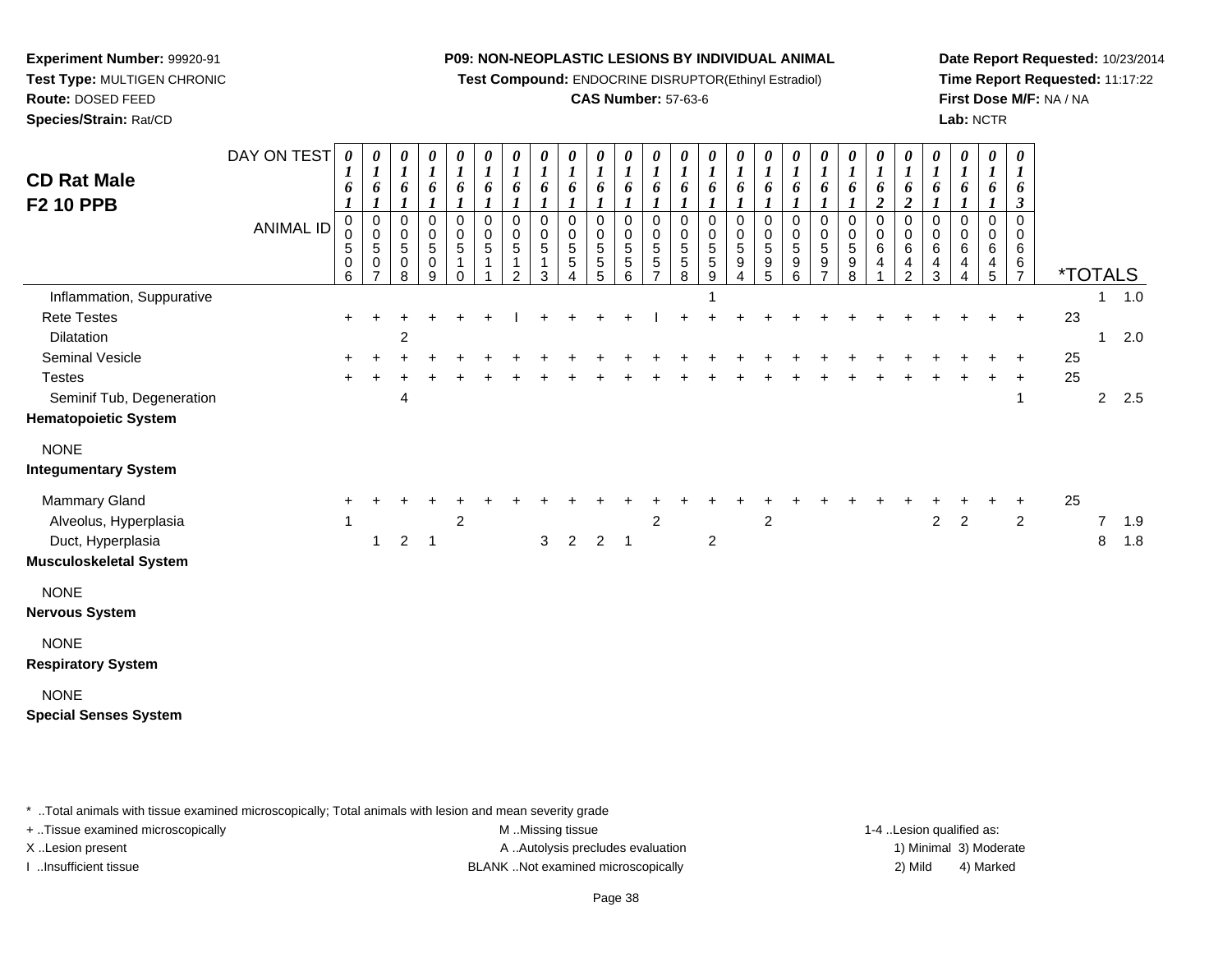**Test Compound:** ENDOCRINE DISRUPTOR(Ethinyl Estradiol)

# **CAS Number:** 57-63-6

**Date Report Requested:** 10/23/2014**Time Report Requested:** 11:17:22**First Dose M/F:** NA / NA**Lab:** NCTR

| <b>CD Rat Male</b><br><b>F2 10 PPB</b> | DAY ON TEST<br><b>ANIMAL ID</b> | $\boldsymbol{\theta}$<br>6<br>0<br>0<br>5<br>0<br>6 | $\boldsymbol{\theta}$<br>5 | $\boldsymbol{\theta}$<br>6<br>0<br>$\pmb{0}$<br>5<br>$\mathsf 0$<br>8 | $\boldsymbol{\theta}$<br>6<br>$\mathsf{O}$<br>5<br>0<br>9 | 0<br>6<br>$\mathbf 0$<br>$\sqrt{5}$ | $\boldsymbol{\theta}$<br>0<br>0<br>$\pmb{0}$<br>$\sqrt{5}$ | 0<br>6<br>0<br>5<br>ົ | $\boldsymbol{\theta}$<br>6<br>0<br>5<br>3 | 0<br>5<br>5 | $\boldsymbol{\theta}$<br>6<br>0<br>5<br>5<br>5 | $\boldsymbol{\theta}$<br>6<br>0<br>5<br>5<br>6 | 0<br>6<br>0<br>5<br>5 | $\boldsymbol{\theta}$<br>$\mathbf{I}$<br>6<br>$\mathbf 0$<br>5<br>5<br>8 | 0<br>6<br>0<br>$\pmb{0}$<br>$\sqrt{5}$<br>$\sqrt{5}$<br>9 | 0<br>0<br>5<br>9<br>4 | 0<br>$\sqrt{5}$<br>$\boldsymbol{9}$<br>5 | $\boldsymbol{\theta}$<br>0<br>5<br>$\boldsymbol{9}$<br>6 | 0<br>6<br>0<br>5<br>9<br>$\overline{ }$ | $\boldsymbol{\theta}$<br>$\overline{ }$<br>6<br>0<br>0<br>$\sqrt{5}$<br>$\boldsymbol{9}$<br>8 | 0<br>ı<br>6<br>0<br>6<br>4 | 0<br>6<br>0<br>0<br>$\,6\,$<br>4<br>2 | $\boldsymbol{\theta}$<br>6<br>$\mathbf 0$<br>6<br>4<br>3 | 0<br>6<br>4<br>4 | $\boldsymbol{\theta}$<br>6<br>4<br>5 | $\boldsymbol{\theta}$<br>6<br>$\mathbf{r}$<br>$\Omega$<br>0<br>6<br>6<br>$\overline{ }$ | <i><b>*TOTALS</b></i> |     |     |
|----------------------------------------|---------------------------------|-----------------------------------------------------|----------------------------|-----------------------------------------------------------------------|-----------------------------------------------------------|-------------------------------------|------------------------------------------------------------|-----------------------|-------------------------------------------|-------------|------------------------------------------------|------------------------------------------------|-----------------------|--------------------------------------------------------------------------|-----------------------------------------------------------|-----------------------|------------------------------------------|----------------------------------------------------------|-----------------------------------------|-----------------------------------------------------------------------------------------------|----------------------------|---------------------------------------|----------------------------------------------------------|------------------|--------------------------------------|-----------------------------------------------------------------------------------------|-----------------------|-----|-----|
| <b>NONE</b>                            |                                 |                                                     |                            |                                                                       |                                                           |                                     |                                                            |                       |                                           |             |                                                |                                                |                       |                                                                          |                                                           |                       |                                          |                                                          |                                         |                                                                                               |                            |                                       |                                                          |                  |                                      |                                                                                         |                       |     |     |
| <b>Urinary System</b>                  |                                 |                                                     |                            |                                                                       |                                                           |                                     |                                                            |                       |                                           |             |                                                |                                                |                       |                                                                          |                                                           |                       |                                          |                                                          |                                         |                                                                                               |                            |                                       |                                                          |                  |                                      |                                                                                         |                       |     |     |
| Kidney                                 |                                 |                                                     |                            |                                                                       |                                                           |                                     |                                                            |                       |                                           |             |                                                |                                                |                       |                                                                          |                                                           |                       |                                          |                                                          |                                         |                                                                                               |                            |                                       |                                                          |                  |                                      |                                                                                         | 25                    |     |     |
| Cortex, Cyst                           |                                 |                                                     |                            |                                                                       |                                                           | X                                   |                                                            |                       |                                           |             |                                                |                                                |                       |                                                                          |                                                           | X                     |                                          |                                                          |                                         |                                                                                               |                            |                                       |                                                          |                  |                                      |                                                                                         |                       |     |     |
| <b>Hyaline Droplet</b>                 |                                 |                                                     |                            |                                                                       |                                                           |                                     |                                                            |                       |                                           |             |                                                |                                                |                       |                                                                          |                                                           |                       |                                          |                                                          |                                         |                                                                                               |                            |                                       |                                                          |                  |                                      |                                                                                         |                       |     | 1.0 |
| Infiltration Cellular, Lymphocyte      |                                 |                                                     |                            | 3                                                                     |                                                           |                                     |                                                            |                       |                                           |             |                                                |                                                |                       |                                                                          |                                                           | 4                     |                                          |                                                          |                                         | $\mathbf{1}$                                                                                  |                            |                                       |                                                          |                  |                                      |                                                                                         |                       |     | 1.3 |
| Inflammation, Chronic                  |                                 |                                                     |                            |                                                                       |                                                           |                                     |                                                            |                       |                                           |             |                                                |                                                |                       |                                                                          |                                                           |                       |                                          |                                                          |                                         |                                                                                               |                            |                                       |                                                          |                  |                                      |                                                                                         |                       |     | 1.0 |
| Pelvis, Dilatation                     |                                 |                                                     |                            | 3                                                                     |                                                           |                                     |                                                            |                       |                                           |             |                                                |                                                |                       |                                                                          |                                                           |                       |                                          |                                                          |                                         |                                                                                               |                            |                                       |                                                          |                  |                                      |                                                                                         | 2                     |     | 2.0 |
| Renal Tubule, Degeneration             |                                 |                                                     |                            | $\overline{2}$                                                        |                                                           |                                     |                                                            |                       |                                           |             |                                                |                                                |                       |                                                                          |                                                           |                       |                                          |                                                          |                                         |                                                                                               |                            |                                       |                                                          |                  |                                      |                                                                                         |                       | 2.0 |     |
| Renal Tubule, Dilatation               |                                 |                                                     |                            |                                                                       |                                                           |                                     |                                                            |                       |                                           |             |                                                |                                                |                       |                                                                          |                                                           |                       |                                          |                                                          |                                         |                                                                                               |                            |                                       |                                                          |                  | 2                                    |                                                                                         | 2                     |     | 1.5 |
| Renal Tubule, Regeneration             |                                 |                                                     |                            | 3                                                                     |                                                           |                                     |                                                            |                       |                                           |             |                                                |                                                |                       |                                                                          |                                                           |                       |                                          |                                                          |                                         |                                                                                               |                            |                                       |                                                          |                  |                                      |                                                                                         | 6                     |     | 1.3 |

\* ..Total animals with tissue examined microscopically; Total animals with lesion and mean severity grade

**Experiment Number:** 99920-91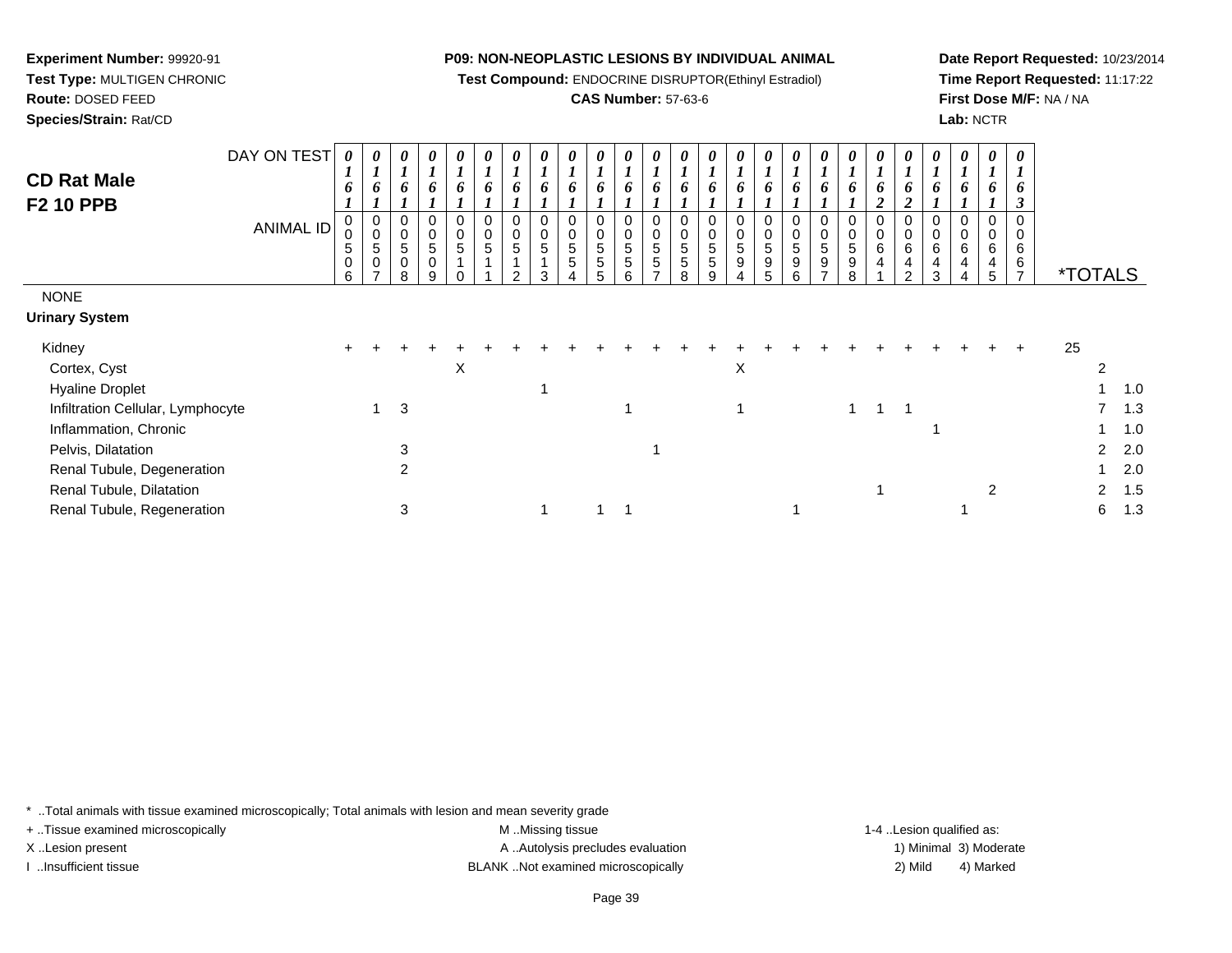**Test Compound:** ENDOCRINE DISRUPTOR(Ethinyl Estradiol)

# **CAS Number:** 57-63-6

**Date Report Requested:** 10/23/2014**Time Report Requested:** 11:17:22**First Dose M/F:** NA / NA**Lab:** NCTR

| <b>CD Rat Male</b><br><b>F2 50 PPB</b>                                                                                                                                                               | DAY ON TEST<br><b>ANIMAL ID</b> | 0<br>6<br>$\mathbf 0$<br>0<br>5<br>$\overline{4}$ | 0<br>$\boldsymbol{l}$<br>6<br>$\boldsymbol{l}$<br>$\pmb{0}$<br>$\pmb{0}$<br>$\overline{5}$<br>$\mathbf 1$<br>5 | 0<br>$\boldsymbol{l}$<br>6<br>$\boldsymbol{l}$<br>$\mathbf 0$<br>$\begin{array}{c} 0 \\ 5 \end{array}$<br>1<br>6 | $\frac{\theta}{I}$<br>6<br>$\boldsymbol{l}$<br>0<br>$\begin{matrix}0\\5\end{matrix}$<br>1<br>$\overline{7}$ | 0<br>$\boldsymbol{l}$<br>6<br>0<br>$\pmb{0}$<br>$\sqrt{5}$<br>$\mathbf{1}$<br>8 | $\boldsymbol{\theta}$<br>$\boldsymbol{l}$<br>6<br>$\mathbf 0$<br>$\pmb{0}$<br>$\overline{5}$<br>6<br>$\Omega$ | 0<br>$\boldsymbol{l}$<br>6<br>$\pmb{0}$<br>$\pmb{0}$<br>$\sqrt{5}$<br>6 | 0<br>$\boldsymbol{l}$<br>6<br>$\mathbf 0$<br>$\mathbf 0$<br>$\sqrt{5}$<br>6<br>$\mathcal{P}$ | $\boldsymbol{\theta}$<br>$\boldsymbol{l}$<br>6<br>$\mathbf 0$<br>0<br>5<br>6<br>3 | 6<br>$\mathbf 0$<br>0<br>$\sqrt{5}$<br>6 | 0<br>$\boldsymbol{l}$<br>6<br>$\mathbf{3}$<br>0<br>0<br>$5\phantom{.0}$<br>$9\,$<br>9 | 0<br>$\boldsymbol{l}$<br>6<br>$\overline{\mathbf{c}}$<br>0<br>$\pmb{0}$<br>6<br>0<br>$\Omega$ | 0<br>$\boldsymbol{l}$<br>6<br>$\boldsymbol{2}$<br>0<br>$\pmb{0}$<br>6<br>$\mathbf 0$ | 0<br>$\boldsymbol{l}$<br>6<br>$\boldsymbol{2}$<br>$\pmb{0}$<br>$\pmb{0}$<br>6<br>0<br>2 | 0<br>$\boldsymbol{l}$<br>6<br>$\pmb{0}$<br>$\pmb{0}$<br>6<br>0<br>3 | 0<br>$\boldsymbol{l}$<br>6<br>$\pmb{0}$<br>$\pmb{0}$<br>6<br>0<br>4 | $\boldsymbol{\theta}$<br>$\boldsymbol{l}$<br>6<br>$\boldsymbol{l}$<br>$\mathbf 0$<br>$\pmb{0}$<br>$\,6$<br>0<br>5 | 0<br>$\boldsymbol{l}$<br>6<br>$\mathbf 0$<br>$\begin{array}{c} 0 \\ 6 \end{array}$<br>0<br>6 | 0<br>$\boldsymbol{l}$<br>6<br>$\overline{c}$<br>0<br>$\mathbf 0$<br>$\,6\,$<br>4<br>6 | 0<br>$\boldsymbol{l}$<br>6<br>0<br>$\pmb{0}$<br>$\,6\,$<br>$\overline{4}$<br>$\overline{7}$ | 0<br>$\boldsymbol{l}$<br>6<br>$\boldsymbol{0}$<br>$\mathbf 0$<br>$\,6\,$<br>4<br>8 | 0<br>$\boldsymbol{l}$<br>6<br>$\mathbf 0$<br>0<br>6<br>4<br>9 | 0<br>$\boldsymbol{l}$<br>6<br>$\mathbf 0$<br>0<br>6<br>5<br>$\Omega$ | $\pmb{\theta}$<br>$\boldsymbol{l}$<br>6<br>$\mathbf 0$<br>0<br>6<br>5 | $\boldsymbol{\theta}$<br>$\boldsymbol{l}$<br>6<br>4<br>$\mathbf 0$<br>0<br>6<br>6<br>8 |                      | <i><b>*TOTALS</b></i> |                            |
|------------------------------------------------------------------------------------------------------------------------------------------------------------------------------------------------------|---------------------------------|---------------------------------------------------|----------------------------------------------------------------------------------------------------------------|------------------------------------------------------------------------------------------------------------------|-------------------------------------------------------------------------------------------------------------|---------------------------------------------------------------------------------|---------------------------------------------------------------------------------------------------------------|-------------------------------------------------------------------------|----------------------------------------------------------------------------------------------|-----------------------------------------------------------------------------------|------------------------------------------|---------------------------------------------------------------------------------------|-----------------------------------------------------------------------------------------------|--------------------------------------------------------------------------------------|-----------------------------------------------------------------------------------------|---------------------------------------------------------------------|---------------------------------------------------------------------|-------------------------------------------------------------------------------------------------------------------|----------------------------------------------------------------------------------------------|---------------------------------------------------------------------------------------|---------------------------------------------------------------------------------------------|------------------------------------------------------------------------------------|---------------------------------------------------------------|----------------------------------------------------------------------|-----------------------------------------------------------------------|----------------------------------------------------------------------------------------|----------------------|-----------------------|----------------------------|
| <b>Alimentary System</b>                                                                                                                                                                             |                                 |                                                   |                                                                                                                |                                                                                                                  |                                                                                                             |                                                                                 |                                                                                                               |                                                                         |                                                                                              |                                                                                   |                                          |                                                                                       |                                                                                               |                                                                                      |                                                                                         |                                                                     |                                                                     |                                                                                                                   |                                                                                              |                                                                                       |                                                                                             |                                                                                    |                                                               |                                                                      |                                                                       |                                                                                        |                      |                       |                            |
| Liver<br>Erythrophagocytosis<br>Hematopoietic Cell Proliferation<br>Hepatodiaphragmatic Nodule<br>Infiltration Cellular, Lymphocyte<br>Inflammation, Chronic Active<br><b>Cardiovascular System</b>  |                                 |                                                   | -1                                                                                                             |                                                                                                                  | 1                                                                                                           |                                                                                 | $\mathbf{1}$                                                                                                  | $\overline{1}$                                                          | 1                                                                                            | $\overline{1}$                                                                    |                                          |                                                                                       | -1                                                                                            |                                                                                      |                                                                                         |                                                                     |                                                                     | $\mathbf{1}$                                                                                                      |                                                                                              |                                                                                       | X<br>$\mathbf{1}$                                                                           | $\overline{1}$                                                                     |                                                               | 1                                                                    |                                                                       | $\mathbf{1}$                                                                           | 25                   | 12                    | 1.0<br>$1.0$<br>1.0<br>1.0 |
| <b>NONE</b>                                                                                                                                                                                          |                                 |                                                   |                                                                                                                |                                                                                                                  |                                                                                                             |                                                                                 |                                                                                                               |                                                                         |                                                                                              |                                                                                   |                                          |                                                                                       |                                                                                               |                                                                                      |                                                                                         |                                                                     |                                                                     |                                                                                                                   |                                                                                              |                                                                                       |                                                                                             |                                                                                    |                                                               |                                                                      |                                                                       |                                                                                        |                      |                       |                            |
| <b>Endocrine System</b>                                                                                                                                                                              |                                 |                                                   |                                                                                                                |                                                                                                                  |                                                                                                             |                                                                                 |                                                                                                               |                                                                         |                                                                                              |                                                                                   |                                          |                                                                                       |                                                                                               |                                                                                      |                                                                                         |                                                                     |                                                                     |                                                                                                                   |                                                                                              |                                                                                       |                                                                                             |                                                                                    |                                                               |                                                                      |                                                                       |                                                                                        |                      |                       |                            |
| <b>Adrenal Cortex</b><br>Adrenal Medulla<br><b>Pituitary Gland</b><br>Pars Distalis, Hypertrophy<br><b>Thyroid Gland</b><br>Cyst, Squamous<br>Cyst, Squamous, Multiple<br><b>General Body System</b> |                                 | $\ddot{}$                                         |                                                                                                                |                                                                                                                  | X                                                                                                           | Χ                                                                               |                                                                                                               |                                                                         |                                                                                              |                                                                                   |                                          |                                                                                       |                                                                                               |                                                                                      | $\overline{2}$<br>X                                                                     |                                                                     |                                                                     | $\mathsf X$                                                                                                       |                                                                                              |                                                                                       |                                                                                             |                                                                                    |                                                               |                                                                      | X                                                                     |                                                                                        | 25<br>25<br>25<br>25 | 3<br>$\overline{c}$   | 2.0                        |
| <b>NONE</b>                                                                                                                                                                                          |                                 |                                                   |                                                                                                                |                                                                                                                  |                                                                                                             |                                                                                 |                                                                                                               |                                                                         |                                                                                              |                                                                                   |                                          |                                                                                       |                                                                                               |                                                                                      |                                                                                         |                                                                     |                                                                     |                                                                                                                   |                                                                                              |                                                                                       |                                                                                             |                                                                                    |                                                               |                                                                      |                                                                       |                                                                                        |                      |                       |                            |

**Genital System**

\* ..Total animals with tissue examined microscopically; Total animals with lesion and mean severity grade

**Experiment Number:** 99920-91**Test Type:** MULTIGEN CHRONIC

**Route:** DOSED FEED**Species/Strain:** Rat/CD

+ ..Tissue examined microscopically examined microscopically examined as:  $M$  ..Missing tissue 1-4 ..Lesion qualified as: X..Lesion present **A ..Autolysis precludes evaluation** A ..Autolysis precludes evaluation 1) Minimal 3) Moderate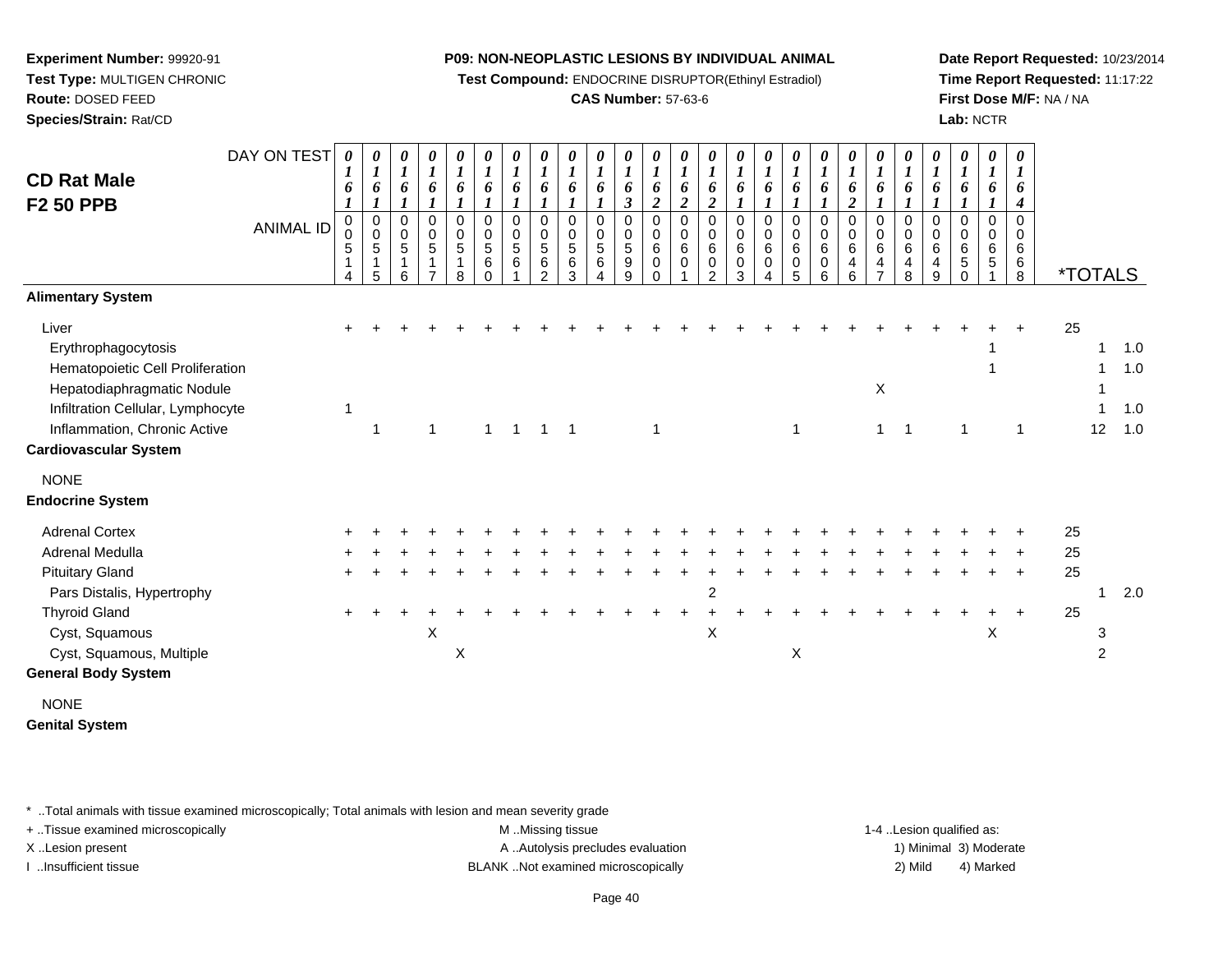**Test Compound:** ENDOCRINE DISRUPTOR(Ethinyl Estradiol)

# **CAS Number:** 57-63-6

**Date Report Requested:** 10/23/2014**Time Report Requested:** 11:17:23**First Dose M/F:** NA / NA**Lab:** NCTR

| <b>CD Rat Male</b><br><b>F2 50 PPB</b> | DAY ON TEST      | $\boldsymbol{\theta}$<br>1<br>6 | 0<br>1<br>6<br>$\boldsymbol{l}$         | 0<br>$\boldsymbol{l}$<br>6<br>$\boldsymbol{l}$ | 0<br>$\boldsymbol{l}$<br>6 | 0<br>$\boldsymbol{l}$<br>6<br>$\boldsymbol{l}$   | 0<br>$\boldsymbol{l}$<br>6<br>1                  | $\boldsymbol{\theta}$<br>$\boldsymbol{l}$<br>6 | $\boldsymbol{\theta}$<br>$\boldsymbol{l}$<br>6<br>1             | 0<br>$\boldsymbol{l}$<br>6                      | 0<br>1<br>6                  | 0<br>$\boldsymbol{l}$<br>6<br>$\overline{\mathbf{3}}$ | 0<br>$\boldsymbol{l}$<br>6<br>$\overline{2}$ | 0<br>$\boldsymbol{l}$<br>6<br>$\overline{\mathbf{c}}$ | 0<br>$\boldsymbol{l}$<br>6<br>$\overline{2}$        | 0<br>$\boldsymbol{l}$<br>6             | 0<br>$\boldsymbol{l}$<br>6<br>$\boldsymbol{l}$ | 0<br>$\boldsymbol{l}$<br>6<br>1           | 0<br>$\boldsymbol{l}$<br>6 | 0<br>$\boldsymbol{l}$<br>6<br>$\boldsymbol{2}$            | 0<br>$\boldsymbol{l}$<br>6<br>$\boldsymbol{l}$ | 0<br>$\boldsymbol{l}$<br>6<br>$\mathbf{I}$ | 0<br>$\boldsymbol{I}$<br>6             | 0<br>$\boldsymbol{l}$<br>6            | 0<br>$\boldsymbol{l}$<br>6        | 0<br>$\boldsymbol{l}$<br>6<br>$\boldsymbol{4}$ |                       |    |     |
|----------------------------------------|------------------|---------------------------------|-----------------------------------------|------------------------------------------------|----------------------------|--------------------------------------------------|--------------------------------------------------|------------------------------------------------|-----------------------------------------------------------------|-------------------------------------------------|------------------------------|-------------------------------------------------------|----------------------------------------------|-------------------------------------------------------|-----------------------------------------------------|----------------------------------------|------------------------------------------------|-------------------------------------------|----------------------------|-----------------------------------------------------------|------------------------------------------------|--------------------------------------------|----------------------------------------|---------------------------------------|-----------------------------------|------------------------------------------------|-----------------------|----|-----|
|                                        | <b>ANIMAL ID</b> | 0<br>0<br>5<br>4                | $\pmb{0}$<br>$\mathbf 0$<br>5<br>1<br>5 | $\mathbf 0$<br>0<br>5<br>6                     | 0<br>0<br>$\overline{5}$   | $\pmb{0}$<br>$\mathbf 0$<br>$\sqrt{5}$<br>1<br>8 | $\mathbf 0$<br>$\mathbf 0$<br>5<br>6<br>$\Omega$ | $\pmb{0}$<br>$\pmb{0}$<br>$\overline{5}$<br>6  | $\mathbf 0$<br>$\mathbf 0$<br>$\sqrt{5}$<br>6<br>$\overline{2}$ | $\Omega$<br>0<br>$\overline{5}$<br>$\,6\,$<br>3 | $\Omega$<br>0<br>5<br>6<br>Δ | $\Omega$<br>0<br>5<br>9<br>9                          | 0<br>0<br>6<br>0<br>$\Omega$                 | $\Omega$<br>$\mathbf 0$<br>6<br>$\mathbf 0$           | $\mathbf 0$<br>$\mathbf 0$<br>6<br>$\mathbf 0$<br>2 | $\Omega$<br>0<br>6<br>$\mathbf 0$<br>3 | $\Omega$<br>$\mathbf 0$<br>6<br>0<br>4         | $\mathbf 0$<br>$\mathbf 0$<br>6<br>0<br>5 | 0<br>0<br>6<br>0<br>6      | $\Omega$<br>$\mathbf 0$<br>$\,6\,$<br>$\overline{4}$<br>6 | $\mathbf 0$<br>0<br>6<br>4<br>$\overline{7}$   | $\mathbf 0$<br>0<br>6<br>4<br>8            | $\Omega$<br>$\mathbf 0$<br>6<br>4<br>9 | $\Omega$<br>0<br>6<br>$\sqrt{5}$<br>0 | $\Omega$<br>$\mathbf 0$<br>6<br>5 | $\mathbf 0$<br>$\mathbf 0$<br>6<br>6<br>8      | <i><b>*TOTALS</b></i> |    |     |
| <b>Coagulating Gland</b>               |                  | $\ddot{}$                       |                                         |                                                |                            |                                                  |                                                  |                                                |                                                                 |                                                 |                              |                                                       |                                              |                                                       |                                                     |                                        |                                                |                                           |                            |                                                           |                                                |                                            |                                        |                                       |                                   | $+$                                            | 25                    |    |     |
| Developmental Malformation             |                  |                                 |                                         |                                                |                            | Χ                                                |                                                  |                                                |                                                                 |                                                 |                              |                                                       |                                              | X                                                     |                                                     | Χ                                      |                                                |                                           |                            | Χ                                                         |                                                | X                                          |                                        | х                                     | X.                                | - X                                            |                       | 8  |     |
| Epididymis                             |                  |                                 |                                         |                                                |                            |                                                  |                                                  |                                                |                                                                 |                                                 |                              |                                                       |                                              |                                                       |                                                     |                                        |                                                |                                           |                            |                                                           |                                                |                                            |                                        |                                       |                                   |                                                | 25                    |    |     |
| Atrophy                                |                  |                                 |                                         |                                                |                            |                                                  |                                                  |                                                |                                                                 |                                                 |                              |                                                       |                                              |                                                       |                                                     |                                        |                                                |                                           |                            |                                                           |                                                |                                            |                                        |                                       |                                   |                                                |                       | 1  | 2.0 |
| Hypospermia                            |                  |                                 |                                         |                                                |                            |                                                  |                                                  |                                                |                                                                 |                                                 |                              |                                                       |                                              |                                                       |                                                     |                                        |                                                |                                           |                            |                                                           |                                                |                                            |                                        |                                       |                                   |                                                |                       |    | 4.0 |
| Infiltration Cellular, Lymphocyte      |                  |                                 |                                         |                                                |                            |                                                  |                                                  |                                                |                                                                 |                                                 |                              |                                                       |                                              |                                                       |                                                     |                                        |                                                |                                           |                            |                                                           |                                                |                                            |                                        |                                       |                                   |                                                |                       | 1  | 1.0 |
| Prostate, Dorsal/Lateral Lobe          |                  |                                 |                                         |                                                |                            |                                                  |                                                  |                                                |                                                                 |                                                 |                              |                                                       |                                              |                                                       |                                                     |                                        |                                                |                                           |                            |                                                           |                                                |                                            |                                        |                                       |                                   |                                                | 25                    |    |     |
| Infiltration Cellular, Lymphocyte      |                  | 2                               |                                         | $\overline{2}$                                 |                            |                                                  |                                                  |                                                |                                                                 |                                                 | $\overline{2}$               | $\overline{c}$                                        | $\overline{2}$                               |                                                       |                                                     |                                        |                                                | 1                                         | 3                          |                                                           |                                                |                                            |                                        |                                       |                                   |                                                |                       | 10 | 1.7 |
| Inflammation, Suppurative              |                  |                                 |                                         |                                                |                            |                                                  |                                                  |                                                |                                                                 |                                                 |                              |                                                       |                                              |                                                       |                                                     |                                        |                                                |                                           |                            |                                                           |                                                |                                            |                                        |                                       |                                   |                                                |                       | 3  | 1.0 |
| Prostate, Ventral Lobe                 |                  |                                 |                                         |                                                |                            |                                                  |                                                  |                                                |                                                                 |                                                 |                              |                                                       |                                              |                                                       |                                                     |                                        |                                                |                                           |                            |                                                           |                                                |                                            |                                        |                                       |                                   |                                                | 25                    |    |     |
| Infiltration Cellular, Lymphocyte      |                  |                                 |                                         |                                                |                            | 2                                                |                                                  |                                                |                                                                 |                                                 |                              |                                                       |                                              |                                                       |                                                     | $\overline{c}$                         |                                                |                                           |                            |                                                           |                                                |                                            | 3                                      |                                       |                                   |                                                |                       | 11 | 1.4 |
| Inflammation, Suppurative              |                  |                                 |                                         |                                                |                            |                                                  |                                                  |                                                |                                                                 |                                                 |                              |                                                       |                                              |                                                       |                                                     |                                        |                                                |                                           | $\overline{2}$             |                                                           |                                                |                                            |                                        |                                       |                                   |                                                |                       | 4  | 1.3 |
| <b>Rete Testes</b>                     |                  |                                 |                                         |                                                |                            |                                                  |                                                  |                                                |                                                                 |                                                 |                              |                                                       |                                              |                                                       |                                                     |                                        |                                                |                                           |                            |                                                           |                                                |                                            |                                        |                                       |                                   |                                                | 25                    |    |     |
| <b>Dilatation</b>                      |                  |                                 |                                         |                                                |                            |                                                  |                                                  |                                                |                                                                 |                                                 |                              |                                                       |                                              |                                                       | 3                                                   |                                        |                                                |                                           |                            |                                                           |                                                |                                            |                                        |                                       |                                   |                                                |                       | 1  | 3.0 |
| Seminal Vesicle                        |                  |                                 |                                         |                                                |                            |                                                  |                                                  |                                                |                                                                 |                                                 |                              |                                                       |                                              |                                                       |                                                     |                                        |                                                |                                           |                            |                                                           |                                                |                                            |                                        |                                       |                                   |                                                | 25                    |    |     |
| <b>Depletion Secretory</b>             |                  |                                 | $\mathcal{P}$                           |                                                |                            |                                                  |                                                  |                                                |                                                                 |                                                 |                              |                                                       |                                              |                                                       |                                                     |                                        |                                                |                                           |                            |                                                           |                                                |                                            |                                        |                                       |                                   |                                                |                       | 1  | 2.0 |
| <b>Testes</b>                          |                  |                                 |                                         |                                                |                            |                                                  |                                                  |                                                |                                                                 |                                                 |                              |                                                       |                                              |                                                       |                                                     |                                        |                                                |                                           |                            |                                                           |                                                |                                            |                                        |                                       |                                   |                                                | 25                    |    |     |
| Seminif Tub, Degeneration              |                  |                                 |                                         |                                                |                            |                                                  |                                                  |                                                |                                                                 |                                                 |                              |                                                       |                                              |                                                       |                                                     |                                        |                                                |                                           |                            |                                                           |                                                |                                            |                                        |                                       |                                   |                                                |                       | 1  | 4.0 |
| <b>Hematopoietic System</b>            |                  |                                 |                                         |                                                |                            |                                                  |                                                  |                                                |                                                                 |                                                 |                              |                                                       |                                              |                                                       |                                                     |                                        |                                                |                                           |                            |                                                           |                                                |                                            |                                        |                                       |                                   |                                                |                       |    |     |
| <b>Bone Marrow</b>                     |                  |                                 |                                         |                                                |                            |                                                  |                                                  |                                                |                                                                 |                                                 |                              |                                                       |                                              |                                                       |                                                     |                                        |                                                |                                           |                            |                                                           |                                                |                                            |                                        |                                       |                                   |                                                | 25                    |    |     |
| Erythroid Cell, Hyperplasia            |                  |                                 |                                         |                                                |                            |                                                  |                                                  |                                                |                                                                 |                                                 |                              |                                                       |                                              |                                                       |                                                     |                                        |                                                |                                           |                            |                                                           |                                                |                                            |                                        |                                       | 2                                 |                                                |                       | 1  | 2.0 |
| Spleen                                 |                  |                                 |                                         |                                                |                            |                                                  |                                                  |                                                |                                                                 |                                                 |                              |                                                       |                                              |                                                       |                                                     |                                        |                                                |                                           |                            |                                                           |                                                |                                            |                                        |                                       |                                   |                                                | 25                    |    |     |
|                                        |                  |                                 |                                         |                                                |                            |                                                  |                                                  |                                                |                                                                 |                                                 |                              |                                                       |                                              |                                                       |                                                     |                                        |                                                |                                           |                            |                                                           |                                                |                                            |                                        |                                       |                                   |                                                |                       |    |     |

\* ..Total animals with tissue examined microscopically; Total animals with lesion and mean severity grade

**Experiment Number:** 99920-91**Test Type:** MULTIGEN CHRONIC

| + . Tissue examined microscopically | M Missing tissue                   | 1-4 Lesion qualified as: |                        |
|-------------------------------------|------------------------------------|--------------------------|------------------------|
| X Lesion present                    | A Autolysis precludes evaluation   |                          | 1) Minimal 3) Moderate |
| …Insufficient tissue                | BLANK Not examined microscopically | 2) Mild                  | 4) Marked              |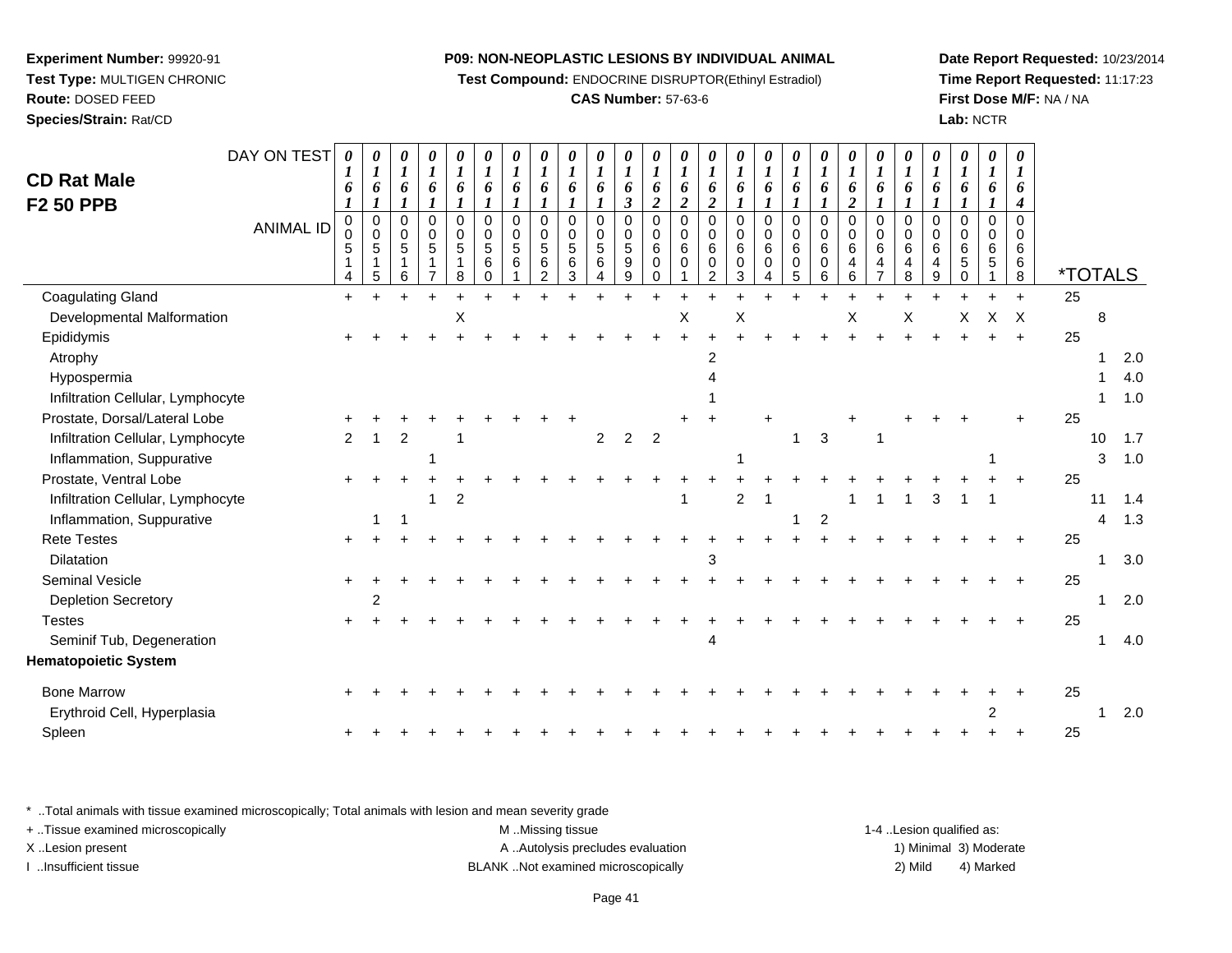**Test Compound:** ENDOCRINE DISRUPTOR(Ethinyl Estradiol)

# **CAS Number:** 57-63-6

**Date Report Requested:** 10/23/2014**Time Report Requested:** 11:17:23**First Dose M/F:** NA / NA**Lab:** NCTR

| <b>CD Rat Male</b><br><b>F2 50 PPB</b>                                                    | DAY ON TEST<br><b>ANIMAL ID</b> | $\boldsymbol{\theta}$<br>6<br>$\boldsymbol{l}$<br>$\mathbf 0$<br>0<br>$\mathbf 5$<br>$\mathbf{1}$<br>4 | 0<br>$\boldsymbol{l}$<br>6<br>$\boldsymbol{l}$<br>$\pmb{0}$<br>$\pmb{0}$<br>5<br>$\mathbf{1}$<br>5 | 0<br>$\boldsymbol{l}$<br>6<br>$\boldsymbol{l}$<br>$\pmb{0}$<br>$\mathsf{O}$<br>$\sqrt{5}$<br>1<br>6 | 0<br>$\boldsymbol{l}$<br>6<br>$\boldsymbol{l}$<br>$\mathbf 0$<br>$\pmb{0}$<br>$\sqrt{5}$<br>$\mathbf 1$<br>$\overline{7}$ | 0<br>$\boldsymbol{l}$<br>6<br>$\boldsymbol{l}$<br>$\pmb{0}$<br>$\pmb{0}$<br>$\sqrt{5}$<br>1<br>8 | $\boldsymbol{\theta}$<br>$\boldsymbol{l}$<br>6<br>$\boldsymbol{I}$<br>$\mathbf 0$<br>0<br>5<br>6<br>$\Omega$ | 0<br>$\boldsymbol{l}$<br>6<br>$\boldsymbol{l}$<br>$\Omega$<br>$\mathbf 0$<br>$\,$ 5 $\,$<br>6 | 0<br>$\boldsymbol{l}$<br>6<br>$\boldsymbol{l}$<br>$\Omega$<br>$\mathbf 0$<br>$\sqrt{5}$<br>$\,6$<br>$\mathfrak{p}$ | $\frac{\theta}{I}$<br>6<br>$\boldsymbol{l}$<br>$\mathbf 0$<br>$\mathsf 0$<br>$\mathbf 5$<br>$\overline{6}$<br>3 | $\frac{\theta}{I}$<br>6<br>$\boldsymbol{l}$<br>0<br>$\mathsf{O}$<br>$\frac{5}{6}$<br>$\overline{4}$ | 0<br>$\boldsymbol{l}$<br>6<br>$\boldsymbol{\mathfrak{z}}$<br>$\pmb{0}$<br>$\pmb{0}$<br>$\overline{5}$<br>$\overline{9}$ | 0<br>$\boldsymbol{l}$<br>6<br>$\boldsymbol{2}$<br>$\pmb{0}$<br>$\mathbf 0$<br>6<br>0<br>$\Omega$ | 0<br>$\boldsymbol{l}$<br>6<br>$\boldsymbol{2}$<br>$\mathbf 0$<br>$\mathbf 0$<br>$\,6$<br>0 | 0<br>$\boldsymbol{l}$<br>6<br>$\boldsymbol{2}$<br>$\mathbf 0$<br>0<br>$\,6$<br>$\boldsymbol{0}$<br>$\overline{2}$ | 0<br>$\boldsymbol{l}$<br>6<br>$\boldsymbol{l}$<br>$\mathbf 0$<br>0<br>6<br>$\pmb{0}$<br>3 | 0<br>$\boldsymbol{l}$<br>6<br>$\boldsymbol{l}$<br>$\pmb{0}$<br>$\mathbf 0$<br>6<br>0<br>4 | 0<br>$\boldsymbol{l}$<br>6<br>$\boldsymbol{l}$<br>0<br>$\mathsf 0$<br>6<br>$\begin{matrix} 0 \\ 5 \end{matrix}$ | 0<br>$\boldsymbol{l}$<br>6<br>$\boldsymbol{l}$<br>$\pmb{0}$<br>$\mathsf 0$<br>6<br>$\pmb{0}$<br>$6\phantom{a}$ | 0<br>$\boldsymbol{l}$<br>6<br>$\boldsymbol{2}$<br>$\mathbf 0$<br>$\pmb{0}$<br>6<br>$\overline{\mathbf{r}}$<br>$6\phantom{1}$ | 0<br>$\boldsymbol{l}$<br>6<br>$\boldsymbol{l}$<br>$\mathbf 0$<br>0<br>$\,6$<br>4<br>$\overline{7}$ | 0<br>$\boldsymbol{l}$<br>6<br>$\boldsymbol{l}$<br>$\Omega$<br>0<br>6<br>$\overline{\mathbf{4}}$<br>8 | 0<br>$\boldsymbol{l}$<br>6<br>$\boldsymbol{l}$<br>$\Omega$<br>0<br>6<br>4<br>9 | 0<br>$\boldsymbol{l}$<br>6<br>$\boldsymbol{l}$<br>$\Omega$<br>0<br>6<br>$\mathbf 5$<br>$\Omega$ | 0<br>$\boldsymbol{l}$<br>6<br>1<br>$\pmb{0}$<br>$\pmb{0}$<br>$\,6$<br>$\overline{5}$ | 0<br>1<br>6<br>4<br>0<br>0<br>6<br>$^6_{\bf 8}$ |    | <i><b>*TOTALS</b></i> |            |
|-------------------------------------------------------------------------------------------|---------------------------------|--------------------------------------------------------------------------------------------------------|----------------------------------------------------------------------------------------------------|-----------------------------------------------------------------------------------------------------|---------------------------------------------------------------------------------------------------------------------------|--------------------------------------------------------------------------------------------------|--------------------------------------------------------------------------------------------------------------|-----------------------------------------------------------------------------------------------|--------------------------------------------------------------------------------------------------------------------|-----------------------------------------------------------------------------------------------------------------|-----------------------------------------------------------------------------------------------------|-------------------------------------------------------------------------------------------------------------------------|--------------------------------------------------------------------------------------------------|--------------------------------------------------------------------------------------------|-------------------------------------------------------------------------------------------------------------------|-------------------------------------------------------------------------------------------|-------------------------------------------------------------------------------------------|-----------------------------------------------------------------------------------------------------------------|----------------------------------------------------------------------------------------------------------------|------------------------------------------------------------------------------------------------------------------------------|----------------------------------------------------------------------------------------------------|------------------------------------------------------------------------------------------------------|--------------------------------------------------------------------------------|-------------------------------------------------------------------------------------------------|--------------------------------------------------------------------------------------|-------------------------------------------------|----|-----------------------|------------|
| Hematopoietic Cell Proliferation<br>Pigmentation<br>Thymus<br><b>Integumentary System</b> |                                 | $\ddot{}$                                                                                              |                                                                                                    |                                                                                                     |                                                                                                                           | $\mathbf 1$                                                                                      |                                                                                                              |                                                                                               |                                                                                                                    |                                                                                                                 |                                                                                                     |                                                                                                                         |                                                                                                  |                                                                                            | $\overline{c}$                                                                                                    |                                                                                           |                                                                                           |                                                                                                                 |                                                                                                                |                                                                                                                              |                                                                                                    |                                                                                                      |                                                                                |                                                                                                 | $\boldsymbol{2}$                                                                     | $+$                                             | 25 | 1<br>4                | 1.0<br>1.5 |
| Mammary Gland<br>Alveolus, Hyperplasia<br>Duct, Hyperplasia<br>Musculoskeletal System     |                                 | 4                                                                                                      | 4                                                                                                  | 4                                                                                                   | $\overline{1}$                                                                                                            | 4                                                                                                | 3                                                                                                            | $\overline{2}$                                                                                |                                                                                                                    |                                                                                                                 |                                                                                                     | 3                                                                                                                       | $\mathbf{1}$                                                                                     | $\overline{2}$                                                                             | 2                                                                                                                 |                                                                                           | 3                                                                                         | $\overline{2}$                                                                                                  | $\overline{2}$                                                                                                 | $\overline{c}$                                                                                                               | 2                                                                                                  | $\overline{c}$                                                                                       | 3                                                                              | $\boldsymbol{2}$                                                                                | $\mathbf{3}$                                                                         | $\ddot{}$<br>$\mathbf{3}$                       | 25 | 13<br>12              | 3.0<br>1.8 |
| Bone<br>Nervous System<br><b>NONE</b>                                                     |                                 |                                                                                                        |                                                                                                    |                                                                                                     |                                                                                                                           |                                                                                                  |                                                                                                              |                                                                                               |                                                                                                                    |                                                                                                                 |                                                                                                     |                                                                                                                         |                                                                                                  |                                                                                            |                                                                                                                   |                                                                                           |                                                                                           |                                                                                                                 |                                                                                                                |                                                                                                                              |                                                                                                    |                                                                                                      |                                                                                |                                                                                                 |                                                                                      |                                                 | 25 |                       |            |
| <b>Respiratory System</b><br><b>NONE</b><br><b>Special Senses System</b>                  |                                 |                                                                                                        |                                                                                                    |                                                                                                     |                                                                                                                           |                                                                                                  |                                                                                                              |                                                                                               |                                                                                                                    |                                                                                                                 |                                                                                                     |                                                                                                                         |                                                                                                  |                                                                                            |                                                                                                                   |                                                                                           |                                                                                           |                                                                                                                 |                                                                                                                |                                                                                                                              |                                                                                                    |                                                                                                      |                                                                                |                                                                                                 |                                                                                      |                                                 |    |                       |            |
| <b>NONE</b><br><b>Urinary System</b>                                                      |                                 |                                                                                                        |                                                                                                    |                                                                                                     |                                                                                                                           |                                                                                                  |                                                                                                              |                                                                                               |                                                                                                                    |                                                                                                                 |                                                                                                     |                                                                                                                         |                                                                                                  |                                                                                            |                                                                                                                   |                                                                                           |                                                                                           |                                                                                                                 |                                                                                                                |                                                                                                                              |                                                                                                    |                                                                                                      |                                                                                |                                                                                                 |                                                                                      |                                                 |    |                       |            |
| Kidney<br>Cortex, Cyst<br><b>Hyaline Droplet</b>                                          |                                 | X                                                                                                      | 1                                                                                                  | $\overline{2}$                                                                                      |                                                                                                                           | X                                                                                                |                                                                                                              | $\mathbf{1}$                                                                                  |                                                                                                                    | $\mathbf 1$                                                                                                     |                                                                                                     | $\mathsf{X}$                                                                                                            | $\boldsymbol{\mathsf{X}}$                                                                        |                                                                                            | 2                                                                                                                 | $\overline{2}$                                                                            | $\overline{1}$                                                                            |                                                                                                                 |                                                                                                                |                                                                                                                              |                                                                                                    |                                                                                                      | 1                                                                              |                                                                                                 |                                                                                      |                                                 | 25 | 4<br>8                | 1.4        |

\* ..Total animals with tissue examined microscopically; Total animals with lesion and mean severity grade

**Experiment Number:** 99920-91**Test Type:** MULTIGEN CHRONIC

| + . Tissue examined microscopically | M Missing tissue                   | 1-4 Lesion qualified as: |                        |
|-------------------------------------|------------------------------------|--------------------------|------------------------|
| X Lesion present                    | A Autolysis precludes evaluation   |                          | 1) Minimal 3) Moderate |
| Insufficient tissue                 | BLANK Not examined microscopically | 2) Mild                  | 4) Marked              |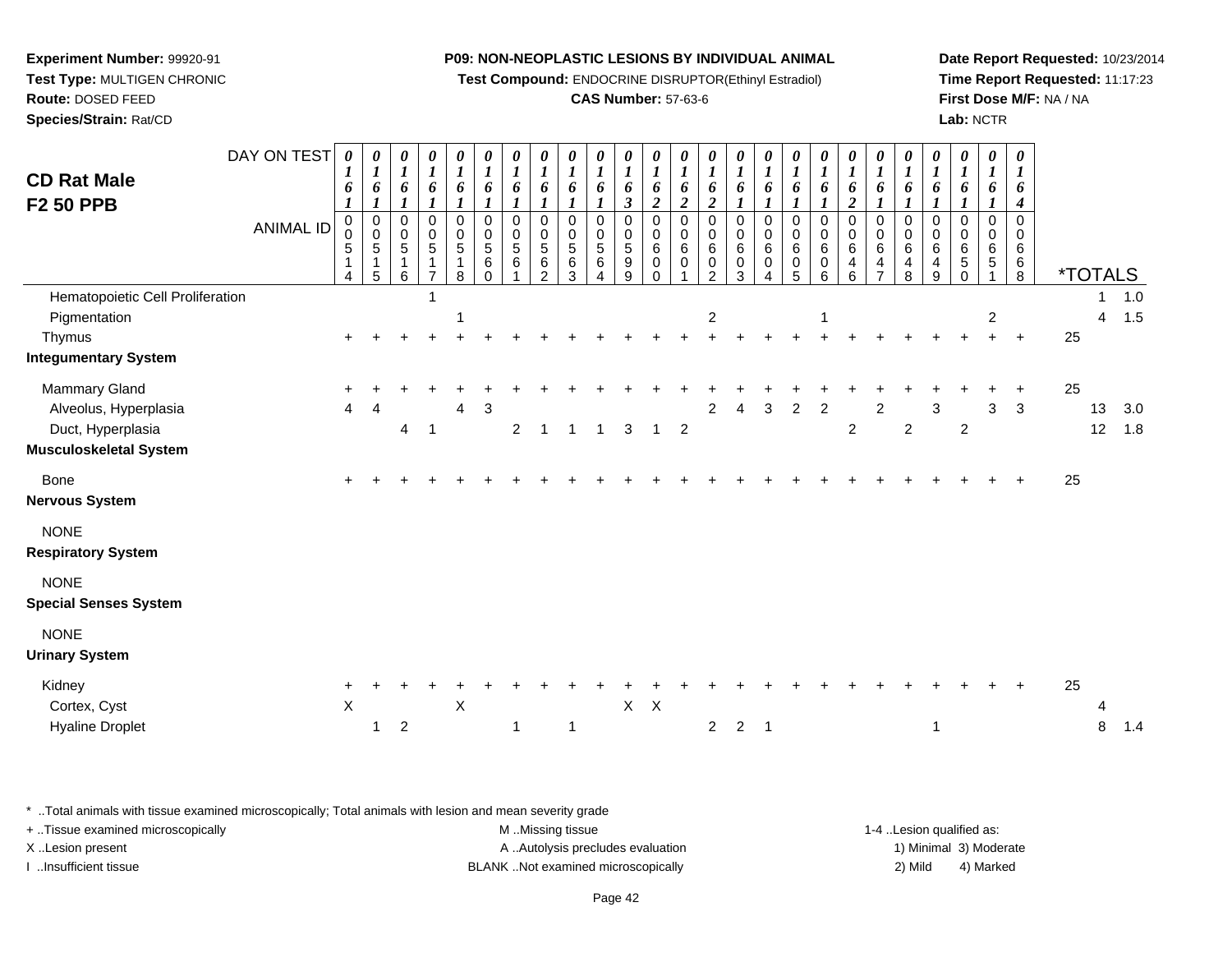**Test Compound:** ENDOCRINE DISRUPTOR(Ethinyl Estradiol)

# **CAS Number:** 57-63-6

**Date Report Requested:** 10/23/2014**Time Report Requested:** 11:17:23**First Dose M/F:** NA / NA**Lab:** NCTR

| <b>CD Rat Male</b><br><b>F2 50 PPB</b> | DAY ON TEST<br>ANIMAL ID | 0<br>$\mathbf{I}$<br>6<br>5 | U<br>G | 0<br>6<br>0<br>0<br>$\sqrt{5}$<br>6 | $\boldsymbol{\theta}$<br>6<br>0<br>0<br>5 | $\boldsymbol{\theta}$<br>6<br>0<br>0<br>5<br>8 | $\boldsymbol{\theta}$<br>6<br>υ<br>5<br>6 | 0<br>6<br>0<br>0<br>5<br>6 | $\boldsymbol{\theta}$<br>6<br>5<br>6<br>ົ | 0<br>6<br>0<br>5<br>6<br>3 | 0<br>6         | 0<br>6<br>0<br>0<br>5<br>9<br>9 | 0<br>6<br>↑<br>0<br>6<br>0 | 0<br>6<br>0<br>0<br>6<br>0 | 0<br>6<br>6 | $\boldsymbol{\theta}$<br><sup>o</sup><br>6 | O.<br>6 | 0<br>Đ<br>U<br>0<br>6<br>0 | o<br>υ<br>6 | $\boldsymbol{\theta}$<br>o<br>U<br>U<br>b | 0<br>6<br>0<br>0<br>$\,6\,$<br>4 | $\boldsymbol{\theta}$<br>6<br>0<br>0<br>6<br>4<br>8 | $\theta$<br>6<br>0<br>6<br>4<br>9 | 0<br>6<br>6<br>5 | $\boldsymbol{\theta}$<br>6<br>0<br>0<br>6<br>5 | $\boldsymbol{\theta}$<br>6<br>6<br>6<br>8 | <i><b>*TOTALS</b></i> |     |
|----------------------------------------|--------------------------|-----------------------------|--------|-------------------------------------|-------------------------------------------|------------------------------------------------|-------------------------------------------|----------------------------|-------------------------------------------|----------------------------|----------------|---------------------------------|----------------------------|----------------------------|-------------|--------------------------------------------|---------|----------------------------|-------------|-------------------------------------------|----------------------------------|-----------------------------------------------------|-----------------------------------|------------------|------------------------------------------------|-------------------------------------------|-----------------------|-----|
| Infiltration Cellular, Lymphocyte      |                          |                             |        |                                     |                                           |                                                |                                           |                            |                                           |                            |                |                                 |                            |                            |             |                                            |         |                            |             |                                           |                                  |                                                     |                                   |                  |                                                |                                           | 21                    | 1.0 |
| Interstitium, Fibrosis                 |                          |                             |        |                                     |                                           |                                                |                                           |                            |                                           |                            |                |                                 |                            |                            |             |                                            |         |                            |             |                                           |                                  |                                                     |                                   |                  |                                                |                                           |                       | 1.0 |
| Renal Tubule, Degeneration             |                          |                             |        |                                     |                                           |                                                |                                           |                            |                                           |                            |                |                                 |                            |                            |             |                                            |         |                            |             |                                           |                                  |                                                     |                                   |                  |                                                |                                           |                       | 1.0 |
| Renal Tubule, Dilatation               |                          |                             |        |                                     | $1\quad 2$                                |                                                |                                           |                            |                                           |                            | 2 <sub>1</sub> |                                 | $\mathcal{P}$              |                            |             |                                            |         |                            |             |                                           |                                  |                                                     |                                   |                  |                                                | 2                                         | 8                     | 1.5 |
| Renal Tubule, Mineralization           |                          |                             |        |                                     |                                           |                                                |                                           |                            |                                           |                            |                |                                 |                            | 2                          |             |                                            |         |                            |             |                                           |                                  |                                                     |                                   |                  | 2                                              |                                           | $10 \quad 1.2$        |     |
| Renal Tubule, Regeneration             |                          |                             |        |                                     |                                           |                                                |                                           |                            |                                           |                            |                | າ                               |                            |                            |             |                                            |         |                            |             |                                           |                                  |                                                     |                                   |                  |                                                |                                           | 10                    | 1.1 |
|                                        |                          |                             |        |                                     |                                           |                                                |                                           |                            |                                           |                            |                |                                 |                            |                            |             |                                            |         |                            |             |                                           |                                  |                                                     |                                   |                  |                                                |                                           |                       |     |

\* ..Total animals with tissue examined microscopically; Total animals with lesion and mean severity grade

**Experiment Number:** 99920-91**Test Type:** MULTIGEN CHRONIC

**Route:** DOSED FEED**Species/Strain:** Rat/CD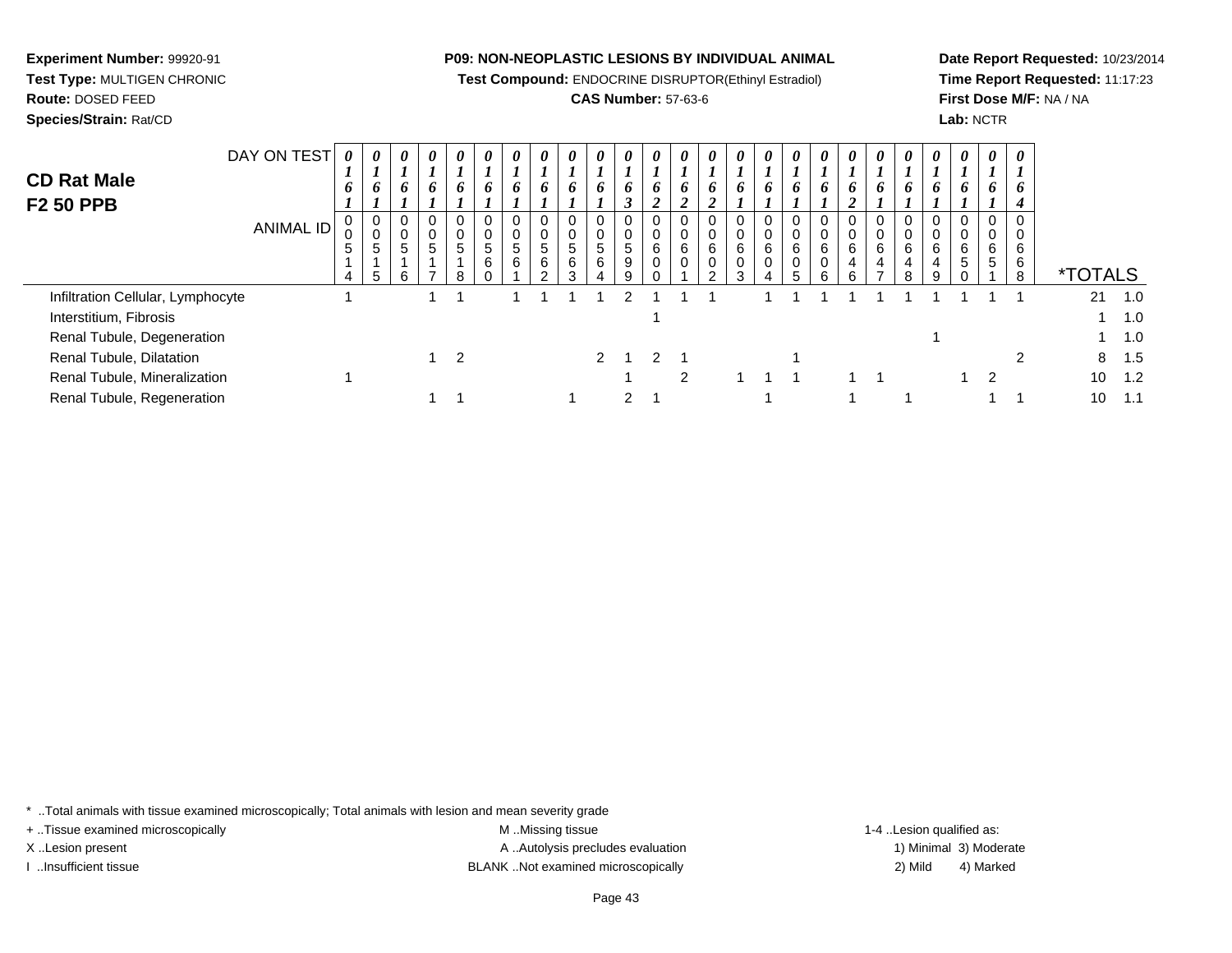**Test Compound:** ENDOCRINE DISRUPTOR(Ethinyl Estradiol)

# **CAS Number:** 57-63-6

**Date Report Requested:** 10/23/2014**Time Report Requested:** 11:17:23**First Dose M/F:** NA / NA**Lab:** NCTR

| <b>CD Rat Male</b><br><b>F3 CONTROL</b><br><b>Alimentary System</b>                                                                                                                                                                                | DAY ON TEST<br><b>ANIMAL ID</b> | 0<br>1<br>6<br>$\boldsymbol{l}$<br>0<br>0<br>$\overline{7}$<br>3<br>$\Omega$ | 0<br>$\boldsymbol{l}$<br>6<br>$\boldsymbol{l}$<br>$\pmb{0}$<br>$\mathbf 0$<br>$\overline{7}$<br>3 | 0<br>$\boldsymbol{l}$<br>6<br>1<br>$\pmb{0}$<br>0<br>$\overline{7}$<br>$\mathbf{3}$<br>$\mathcal{P}$ | 0<br>$\boldsymbol{l}$<br>6<br>$\boldsymbol{l}$<br>$\pmb{0}$<br>$\frac{0}{7}$<br>$\mathbf{3}$<br>3 | 0<br>$\boldsymbol{l}$<br>6<br>$\boldsymbol{l}$<br>$\pmb{0}$<br>$\frac{0}{7}$<br>$\mathbf{3}$<br>$\boldsymbol{\Lambda}$ | $\boldsymbol{\theta}$<br>$\boldsymbol{l}$<br>6<br>$\boldsymbol{l}$<br>$\boldsymbol{0}$<br>$\pmb{0}$<br>$\overline{7}$<br>$\sqrt{3}$<br>5 | 0<br>$\boldsymbol{l}$<br>6<br>$\boldsymbol{2}$<br>$\pmb{0}$<br>$\mathbf 0$<br>$\overline{7}$<br>$\overline{7}$<br>6 | 0<br>$\boldsymbol{l}$<br>6<br>$\overline{2}$<br>$\pmb{0}$<br>0<br>$\overline{7}$<br>7<br>$\overline{7}$ | 0<br>$\boldsymbol{l}$<br>6<br>$\boldsymbol{2}$<br>$\pmb{0}$<br>0<br>$\overline{7}$<br>$\overline{7}$<br>8 | 0<br>$\boldsymbol{l}$<br>6<br>$\boldsymbol{2}$<br>$\pmb{0}$<br>0<br>$\overline{7}$<br>$\overline{7}$<br>9 | 0<br>$\boldsymbol{l}$<br>6<br>$\overline{c}$<br>0<br>0<br>$\overline{7}$<br>8<br>$\Omega$ | 0<br>$\boldsymbol{l}$<br>6<br>$\boldsymbol{\beta}$<br>$\mathbf 0$<br>0<br>$\bf 8$<br>$\mathbf{1}$<br>9 | 0<br>$\boldsymbol{l}$<br>6<br>$\boldsymbol{\beta}$<br>0<br>0<br>8<br>$\overline{c}$<br>$\Omega$ | 0<br>$\boldsymbol{I}$<br>6<br>$\boldsymbol{\beta}$<br>$\mathbf 0$<br>0<br>$\bf 8$<br>$\overline{c}$ | 0<br>$\boldsymbol{l}$<br>6<br>$\boldsymbol{\beta}$<br>$\mathbf 0$<br>0<br>8<br>$\frac{2}{2}$ | 0<br>$\boldsymbol{l}$<br>6<br>$\boldsymbol{2}$<br>$\pmb{0}$<br>0<br>$\bf 8$<br>$\frac{2}{3}$ | $\boldsymbol{\theta}$<br>$\boldsymbol{l}$<br>6<br>$\boldsymbol{2}$<br>$\mathbf 0$<br>0<br>$\bf 8$<br>6<br>5 | 0<br>$\boldsymbol{l}$<br>6<br>$\overline{c}$<br>$\pmb{0}$<br>$\pmb{0}$<br>$\bf 8$<br>$\,6$<br>6 | $\boldsymbol{\theta}$<br>$\boldsymbol{l}$<br>6<br>$\overline{\mathbf{c}}$<br>$\pmb{0}$<br>0<br>$\bf8$<br>$\,6$<br>$\overline{7}$ | 0<br>$\boldsymbol{l}$<br>6<br>$\boldsymbol{\beta}$<br>$\mathbf 0$<br>$\pmb{0}$<br>8<br>6<br>8 | 0<br>$\boldsymbol{I}$<br>6<br>$\boldsymbol{\beta}$<br>$\mathbf 0$<br>$\mathbf 0$<br>8<br>6<br>9 | 0<br>$\boldsymbol{l}$<br>6<br>1<br>$\pmb{0}$<br>$\pmb{0}$<br>$\bf 8$<br>$\overline{7}$<br>$\mathbf 0$ | 0<br>$\boldsymbol{l}$<br>6<br>$5\overline{)}$<br>$\pmb{0}$<br>0<br>9<br>0<br>$\Omega$ | 0<br>$\boldsymbol{l}$<br>6<br>$\mathfrak{s}$<br>0<br>0<br>9<br>0 | $\boldsymbol{\theta}$<br>$\boldsymbol{\mathit{1}}$<br>6<br>5<br>$\mathbf 0$<br>$\Omega$<br>9<br>$\mathbf 0$<br>$\overline{2}$ |                      | <i><b>*TOTALS</b></i>                    |              |
|----------------------------------------------------------------------------------------------------------------------------------------------------------------------------------------------------------------------------------------------------|---------------------------------|------------------------------------------------------------------------------|---------------------------------------------------------------------------------------------------|------------------------------------------------------------------------------------------------------|---------------------------------------------------------------------------------------------------|------------------------------------------------------------------------------------------------------------------------|------------------------------------------------------------------------------------------------------------------------------------------|---------------------------------------------------------------------------------------------------------------------|---------------------------------------------------------------------------------------------------------|-----------------------------------------------------------------------------------------------------------|-----------------------------------------------------------------------------------------------------------|-------------------------------------------------------------------------------------------|--------------------------------------------------------------------------------------------------------|-------------------------------------------------------------------------------------------------|-----------------------------------------------------------------------------------------------------|----------------------------------------------------------------------------------------------|----------------------------------------------------------------------------------------------|-------------------------------------------------------------------------------------------------------------|-------------------------------------------------------------------------------------------------|----------------------------------------------------------------------------------------------------------------------------------|-----------------------------------------------------------------------------------------------|-------------------------------------------------------------------------------------------------|-------------------------------------------------------------------------------------------------------|---------------------------------------------------------------------------------------|------------------------------------------------------------------|-------------------------------------------------------------------------------------------------------------------------------|----------------------|------------------------------------------|--------------|
| Liver<br>Infiltration Cellular, Lymphocyte<br>Inflammation, Chronic Active<br><b>Cardiovascular System</b>                                                                                                                                         |                                 | $\overline{1}$                                                               | $\overline{1}$                                                                                    |                                                                                                      | $\mathbf 1$                                                                                       |                                                                                                                        |                                                                                                                                          | $\mathbf 1$                                                                                                         |                                                                                                         |                                                                                                           |                                                                                                           | 1                                                                                         |                                                                                                        |                                                                                                 |                                                                                                     | $\mathbf 1$                                                                                  |                                                                                              |                                                                                                             | $\mathbf{1}$                                                                                    | $\mathbf{1}$                                                                                                                     | $\overline{1}$                                                                                | -1                                                                                              |                                                                                                       |                                                                                       | 1                                                                | $\overline{1}$                                                                                                                | 25                   | 4<br>9                                   | 1.0<br>$1.0$ |
| <b>NONE</b><br><b>Endocrine System</b>                                                                                                                                                                                                             |                                 |                                                                              |                                                                                                   |                                                                                                      |                                                                                                   |                                                                                                                        |                                                                                                                                          |                                                                                                                     |                                                                                                         |                                                                                                           |                                                                                                           |                                                                                           |                                                                                                        |                                                                                                 |                                                                                                     |                                                                                              |                                                                                              |                                                                                                             |                                                                                                 |                                                                                                                                  |                                                                                               |                                                                                                 |                                                                                                       |                                                                                       |                                                                  |                                                                                                                               |                      |                                          |              |
| <b>Adrenal Cortex</b><br>Vacuolization Cytoplasmic<br>Adrenal Medulla<br><b>Pituitary Gland</b><br>Pars Distalis, Cyst<br><b>Thyroid Gland</b><br>Cyst, Squamous<br>Infiltration Cellular, Lymphocyte<br><b>General Body System</b><br><b>NONE</b> |                                 |                                                                              | 1                                                                                                 |                                                                                                      |                                                                                                   |                                                                                                                        | $\times$                                                                                                                                 | $\mathsf{X}$                                                                                                        |                                                                                                         | $\overline{c}$                                                                                            |                                                                                                           | Χ                                                                                         |                                                                                                        |                                                                                                 |                                                                                                     |                                                                                              |                                                                                              |                                                                                                             | Χ                                                                                               |                                                                                                                                  | $\overline{c}$                                                                                |                                                                                                 |                                                                                                       |                                                                                       | X                                                                |                                                                                                                               | 25<br>24<br>25<br>25 | $\mathcal{P}$<br>-1<br>4<br>$\mathbf{1}$ | 2.0<br>1.0   |
| <b>Genital System</b><br><b>Coagulating Gland</b><br>Developmental Malformation                                                                                                                                                                    |                                 |                                                                              | X                                                                                                 |                                                                                                      | X                                                                                                 |                                                                                                                        |                                                                                                                                          |                                                                                                                     |                                                                                                         |                                                                                                           |                                                                                                           |                                                                                           |                                                                                                        |                                                                                                 |                                                                                                     |                                                                                              |                                                                                              |                                                                                                             |                                                                                                 |                                                                                                                                  |                                                                                               |                                                                                                 |                                                                                                       |                                                                                       |                                                                  |                                                                                                                               | 25                   | $\overline{2}$                           |              |

\* ..Total animals with tissue examined microscopically; Total animals with lesion and mean severity grade

**Experiment Number:** 99920-91**Test Type:** MULTIGEN CHRONIC

| + Tissue examined microscopically | M Missing tissue                   | 1-4 Lesion qualified as: |
|-----------------------------------|------------------------------------|--------------------------|
| X Lesion present                  | A Autolysis precludes evaluation   | 1) Minimal 3) Moderate   |
| lnsufficient tissue               | BLANK Not examined microscopically | 2) Mild<br>4) Marked     |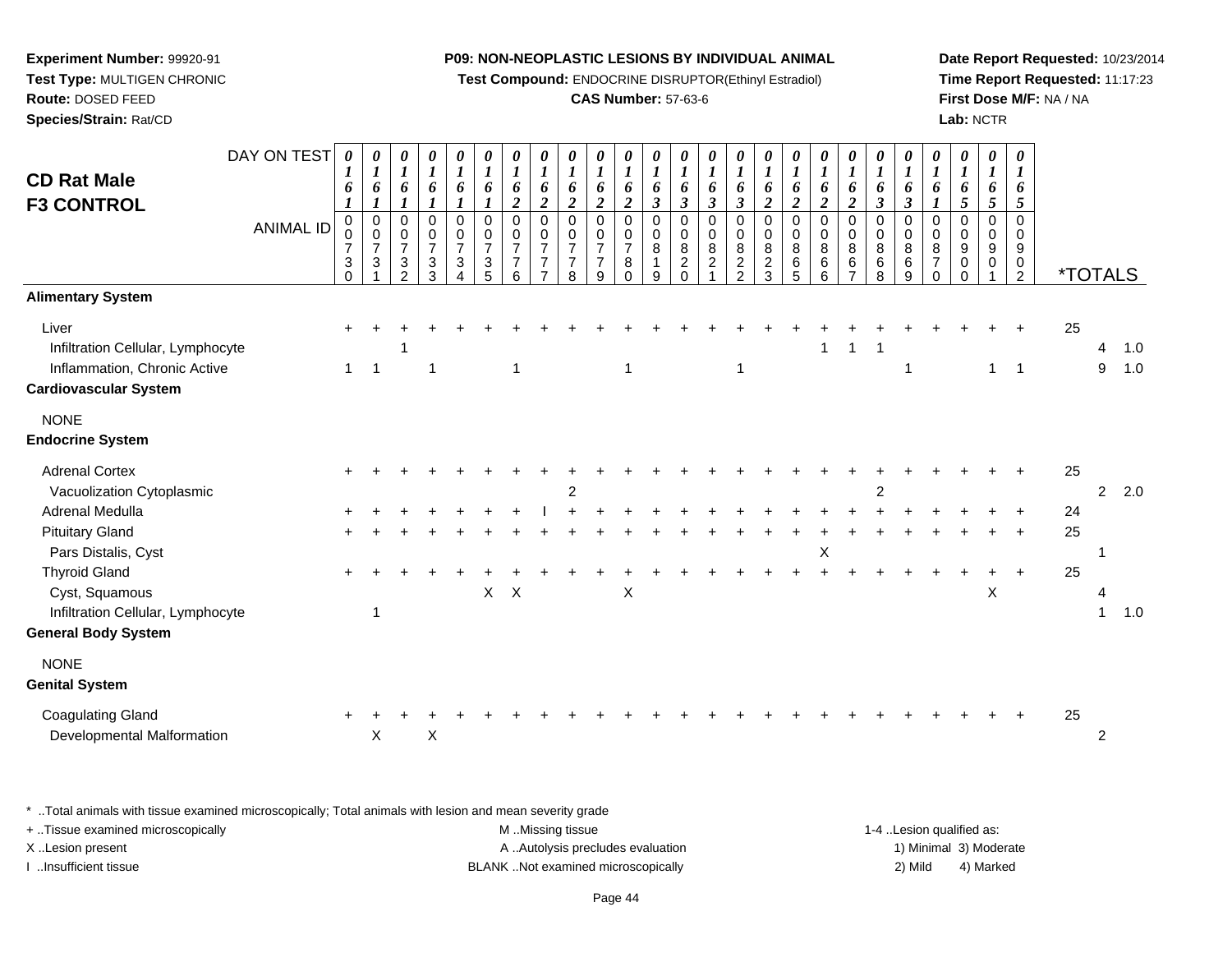**Test Compound:** ENDOCRINE DISRUPTOR(Ethinyl Estradiol)

**Date Report Requested:** 10/23/2014**Time Report Requested:** 11:17:23**First Dose M/F:** NA / NA**Lab:** NCTR

| Test Type: MULTIGEN CHRONIC      |                  |        |        |             |             |             |             |             |        |        |          |             |        |                            |        | Test Compound: ENDOCRINE DISRUPTOR(Ethinyl E |                  |
|----------------------------------|------------------|--------|--------|-------------|-------------|-------------|-------------|-------------|--------|--------|----------|-------------|--------|----------------------------|--------|----------------------------------------------|------------------|
| Route: DOSED FEED                |                  |        |        |             |             |             |             |             |        |        |          |             |        | <b>CAS Number: 57-63-6</b> |        |                                              |                  |
| Species/Strain: Rat/CD           |                  |        |        |             |             |             |             |             |        |        |          |             |        |                            |        |                                              |                  |
|                                  | DAY ON TEST      | 0      | 0      | 0           | 0           | 0           | 0           | 0           | 0      |        | $\theta$ | 0           |        | 0                          | 0      | 0                                            | 0                |
| <b>CD Rat Male</b>               |                  |        |        |             |             |             |             |             |        |        |          |             |        |                            |        |                                              |                  |
|                                  |                  | o      | o      | Đ           | 6           | o           | o           | o<br>ി      | 6<br>2 | o      | o        | 6<br>2      | o<br>3 | n<br>3                     | o<br>3 | 6<br>3                                       | 6<br>2           |
| <b>F3 CONTROL</b>                | <b>ANIMAL ID</b> | 0<br>3 | 0<br>3 | 0<br>0<br>3 | 0<br>0<br>3 | 0<br>0<br>3 | 0<br>0<br>3 | ∠<br>0<br>0 | 0<br>0 | 0<br>0 | 0<br>0   | 0<br>0<br>8 | 8      | 0<br>0<br>8<br>2           | 8<br>າ | 0<br>0<br>8<br>2                             | 0<br>0<br>8<br>2 |
|                                  |                  |        |        | っ           | 3           | 4           | 5           | 6           |        | 8      | 9        | 0           | 9      |                            |        | 2                                            | -3               |
| Epididymis                       |                  |        |        |             |             |             |             |             |        |        |          |             |        |                            |        |                                              |                  |
| Infiltration Cellular Lymphocyte |                  |        |        |             |             |             |             |             |        |        |          |             |        |                            |        |                                              |                  |

**Experiment Number:** 99920-91

| $\boldsymbol{l}$<br>$\boldsymbol{l}$<br>$\boldsymbol{l}$<br>$\boldsymbol{l}$<br>$\boldsymbol{l}$<br>$\boldsymbol{l}$<br>$\boldsymbol{l}$<br>$\boldsymbol{l}$<br>1<br>1<br>$\boldsymbol{l}$<br>1<br>$\boldsymbol{l}$<br>1<br>$\boldsymbol{l}$<br>$\boldsymbol{l}$<br>1<br>1<br>1<br><b>CD Rat Male</b><br>6<br>6<br>6<br>6<br>6<br>6<br>6<br>6<br>6<br>6<br>6<br>6<br>6<br>6<br>6<br>6<br>6<br>6<br>6                                                                                                                                                                                                                                                                                                                                                                                                                                                                                                                                                                                                                                                                                                                                                                                                                                                                                                  |                       |
|-------------------------------------------------------------------------------------------------------------------------------------------------------------------------------------------------------------------------------------------------------------------------------------------------------------------------------------------------------------------------------------------------------------------------------------------------------------------------------------------------------------------------------------------------------------------------------------------------------------------------------------------------------------------------------------------------------------------------------------------------------------------------------------------------------------------------------------------------------------------------------------------------------------------------------------------------------------------------------------------------------------------------------------------------------------------------------------------------------------------------------------------------------------------------------------------------------------------------------------------------------------------------------------------------------|-----------------------|
| 6<br>6<br>6<br>6<br>6<br>6                                                                                                                                                                                                                                                                                                                                                                                                                                                                                                                                                                                                                                                                                                                                                                                                                                                                                                                                                                                                                                                                                                                                                                                                                                                                            |                       |
| $\boldsymbol{l}$<br>$\overline{2}$<br>$\mathfrak{z}$<br>$\mathfrak{z}$<br>$\mathfrak{z}$<br>$\overline{c}$<br>$\overline{2}$<br>$\overline{\mathbf{c}}$<br>$\mathfrak{z}$<br>$\mathfrak{z}$<br>$\boldsymbol{l}$<br>$\boldsymbol{l}$<br>$\overline{2}$<br>$\overline{2}$<br>2<br>$\overline{2}$<br>3<br>$\overline{2}$<br>5<br>5<br>5<br><b>F3 CONTROL</b><br>$\boldsymbol{l}$<br>$\mathbf{I}$                                                                                                                                                                                                                                                                                                                                                                                                                                                                                                                                                                                                                                                                                                                                                                                                                                                                                                         |                       |
| $\pmb{0}$<br>$\pmb{0}$<br>$\mathbf 0$<br>$\mathbf 0$<br>0<br>0<br>$\mathbf 0$<br>$\mathbf 0$<br>$\mathbf 0$<br>$\Omega$<br>$\mathbf 0$<br>$\mathbf 0$<br>$\mathbf 0$<br>$\mathbf 0$<br>$\pmb{0}$<br>$\mathbf 0$<br>$\mathbf 0$<br>$\mathbf 0$<br>$\mathbf 0$<br>$\mathbf 0$<br>$\mathbf 0$<br>$\mathbf 0$<br>$\mathbf 0$<br>0<br>$\mathbf 0$<br><b>ANIMAL ID</b><br>$\mathbf 0$<br>0<br>0<br>0<br>0<br>0<br>0<br>0<br>0<br>0<br>0<br>0<br>0<br>0<br>0<br>0<br>0<br>$\Omega$<br>0<br>0<br>$\mathbf 0$<br>$\Omega$<br>$\Omega$<br>$\Omega$<br>$\overline{7}$<br>$\overline{7}$<br>$\overline{7}$<br>$\overline{7}$<br>$\overline{7}$<br>$\overline{7}$<br>$\overline{7}$<br>$\overline{7}$<br>$\overline{7}$<br>$\overline{7}$<br>$\overline{7}$<br>8<br>8<br>8<br>8<br>8<br>8<br>8<br>8<br>9<br>8<br>8<br>8<br>9<br>9<br>$\ensuremath{\mathsf{3}}$<br>$\mathbf{3}$<br>$\sqrt{3}$<br>$\overline{c}$<br>$\frac{2}{3}$<br>$\sqrt{3}$<br>3<br>3<br>$\overline{7}$<br>8<br>$\overline{a}$<br>$\overline{2}$<br>6<br>6<br>6<br>6<br>6<br>$\overline{7}$<br>$\pmb{0}$<br>$\overline{7}$<br>7<br>$\overline{7}$<br>0<br>0<br>$\overline{c}$<br>$\overline{2}$<br>2<br>3<br>$\mathbf 0$<br>5<br>6<br>$\overline{7}$<br>9<br>$\Omega$<br>5<br>6<br>$\overline{7}$<br>8<br>4<br>8<br>9<br>$\Omega$<br>9<br>0<br>0 | <i><b>*TOTALS</b></i> |
| Epididymis<br>$\ddot{}$<br>$\ddot{}$                                                                                                                                                                                                                                                                                                                                                                                                                                                                                                                                                                                                                                                                                                                                                                                                                                                                                                                                                                                                                                                                                                                                                                                                                                                                  | 25                    |
| Infiltration Cellular, Lymphocyte                                                                                                                                                                                                                                                                                                                                                                                                                                                                                                                                                                                                                                                                                                                                                                                                                                                                                                                                                                                                                                                                                                                                                                                                                                                                     | 1.0<br>1              |
| Prostate, Dorsal/Lateral Lobe<br>$\ddot{}$                                                                                                                                                                                                                                                                                                                                                                                                                                                                                                                                                                                                                                                                                                                                                                                                                                                                                                                                                                                                                                                                                                                                                                                                                                                            | 25                    |
| Infiltration Cellular, Lymphocyte                                                                                                                                                                                                                                                                                                                                                                                                                                                                                                                                                                                                                                                                                                                                                                                                                                                                                                                                                                                                                                                                                                                                                                                                                                                                     | $\overline{2}$<br>1.0 |
| Inflammation, Suppurative<br>$\overline{c}$                                                                                                                                                                                                                                                                                                                                                                                                                                                                                                                                                                                                                                                                                                                                                                                                                                                                                                                                                                                                                                                                                                                                                                                                                                                           | $\overline{7}$<br>1.1 |
| Prostate, Ventral Lobe                                                                                                                                                                                                                                                                                                                                                                                                                                                                                                                                                                                                                                                                                                                                                                                                                                                                                                                                                                                                                                                                                                                                                                                                                                                                                | 25                    |
| Infiltration Cellular, Lymphocyte<br>$\overline{c}$<br>2<br>$\overline{2}$<br>2<br>2<br>Inflammation, Suppurative<br>$\overline{c}$                                                                                                                                                                                                                                                                                                                                                                                                                                                                                                                                                                                                                                                                                                                                                                                                                                                                                                                                                                                                                                                                                                                                                                   | 17<br>1.3<br>2.0<br>1 |
| <b>Rete Testes</b>                                                                                                                                                                                                                                                                                                                                                                                                                                                                                                                                                                                                                                                                                                                                                                                                                                                                                                                                                                                                                                                                                                                                                                                                                                                                                    | 25                    |
| Seminal Vesicle                                                                                                                                                                                                                                                                                                                                                                                                                                                                                                                                                                                                                                                                                                                                                                                                                                                                                                                                                                                                                                                                                                                                                                                                                                                                                       | 25                    |
| <b>Testes</b>                                                                                                                                                                                                                                                                                                                                                                                                                                                                                                                                                                                                                                                                                                                                                                                                                                                                                                                                                                                                                                                                                                                                                                                                                                                                                         | 25                    |
| Seminif Tub, Degeneration                                                                                                                                                                                                                                                                                                                                                                                                                                                                                                                                                                                                                                                                                                                                                                                                                                                                                                                                                                                                                                                                                                                                                                                                                                                                             | $\overline{2}$<br>1.0 |
| <b>Hematopoietic System</b>                                                                                                                                                                                                                                                                                                                                                                                                                                                                                                                                                                                                                                                                                                                                                                                                                                                                                                                                                                                                                                                                                                                                                                                                                                                                           |                       |
| <b>Bone Marrow</b><br>$\overline{2}$<br>Myeloid Cell, Hyperplasia                                                                                                                                                                                                                                                                                                                                                                                                                                                                                                                                                                                                                                                                                                                                                                                                                                                                                                                                                                                                                                                                                                                                                                                                                                     | 25<br>2.0<br>1        |
| Spleen                                                                                                                                                                                                                                                                                                                                                                                                                                                                                                                                                                                                                                                                                                                                                                                                                                                                                                                                                                                                                                                                                                                                                                                                                                                                                                | 25                    |
| Hyperplasia, Lymphoid<br>$\overline{c}$                                                                                                                                                                                                                                                                                                                                                                                                                                                                                                                                                                                                                                                                                                                                                                                                                                                                                                                                                                                                                                                                                                                                                                                                                                                               | 2.0<br>1              |
| Pigmentation                                                                                                                                                                                                                                                                                                                                                                                                                                                                                                                                                                                                                                                                                                                                                                                                                                                                                                                                                                                                                                                                                                                                                                                                                                                                                          | 1.0<br>1              |
| Thymus<br>$+$<br>м<br>$\ddot{}$                                                                                                                                                                                                                                                                                                                                                                                                                                                                                                                                                                                                                                                                                                                                                                                                                                                                                                                                                                                                                                                                                                                                                                                                                                                                       | 24                    |
| Congestion<br>$\overline{2}$                                                                                                                                                                                                                                                                                                                                                                                                                                                                                                                                                                                                                                                                                                                                                                                                                                                                                                                                                                                                                                                                                                                                                                                                                                                                          | 2.0<br>1              |
| <b>Integumentary System</b>                                                                                                                                                                                                                                                                                                                                                                                                                                                                                                                                                                                                                                                                                                                                                                                                                                                                                                                                                                                                                                                                                                                                                                                                                                                                           |                       |
| Mammary Gland                                                                                                                                                                                                                                                                                                                                                                                                                                                                                                                                                                                                                                                                                                                                                                                                                                                                                                                                                                                                                                                                                                                                                                                                                                                                                         | 25                    |

\* ..Total animals with tissue examined microscopically; Total animals with lesion and mean severity grade

| + Tissue examined microscopically | M Missing tissue                   | 1-4 Lesion qualified as: |                        |
|-----------------------------------|------------------------------------|--------------------------|------------------------|
| X Lesion present                  | A Autolysis precludes evaluation   |                          | 1) Minimal 3) Moderate |
| Insufficient tissue               | BLANK Not examined microscopically | 2) Mild                  | 4) Marked              |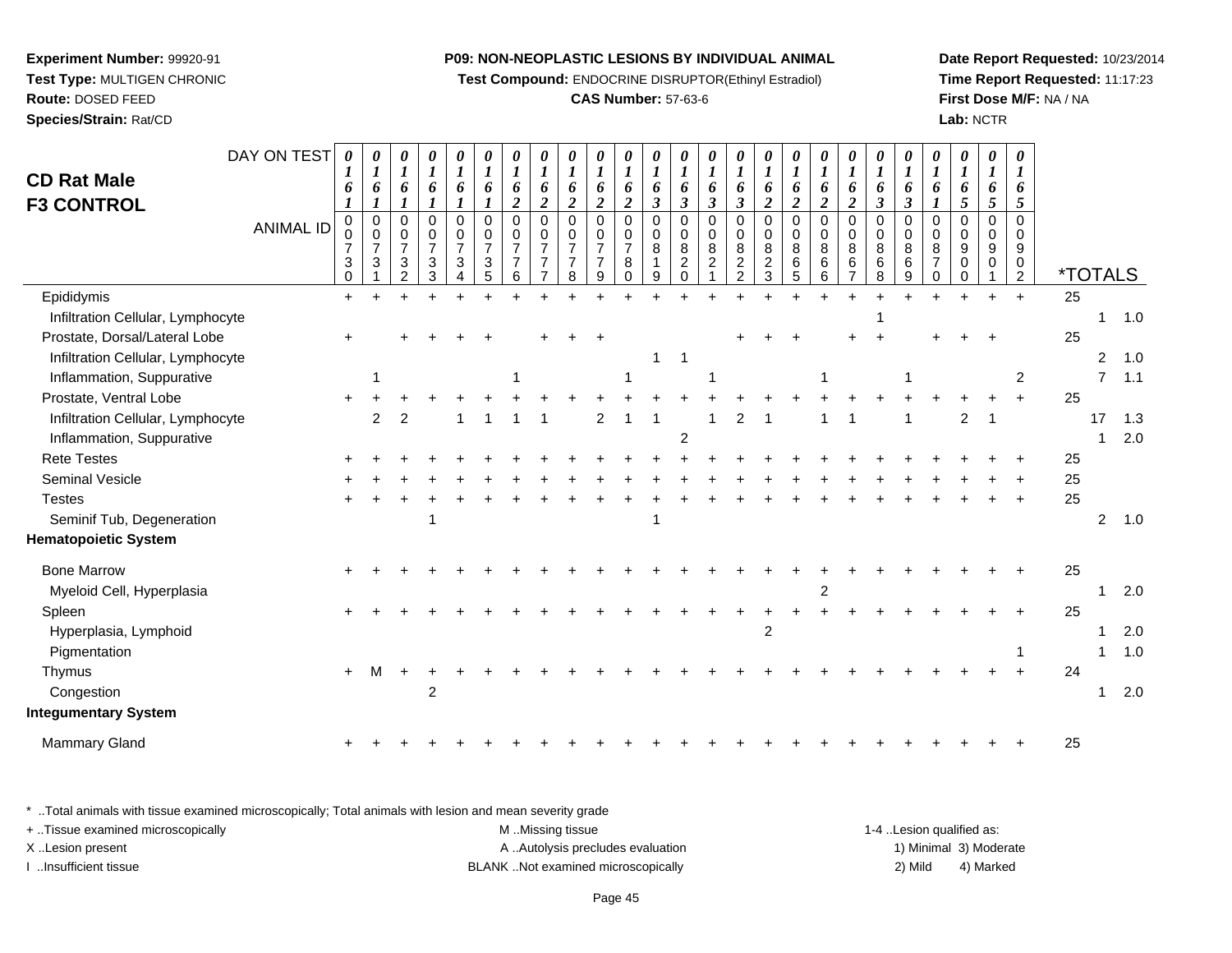**Test Compound:** ENDOCRINE DISRUPTOR(Ethinyl Estradiol)

# **CAS Number:** 57-63-6

**Date Report Requested:** 10/23/2014**Time Report Requested:** 11:17:23**First Dose M/F:** NA / NA**Lab:** NCTR

| <b>CD Rat Male</b><br><b>F3 CONTROL</b>                                                     | DAY ON TEST<br><b>ANIMAL ID</b> | 1<br>6<br>1<br>0<br>0<br>$\overline{7}$<br>3<br>$\Omega$ | 0<br>$\boldsymbol{l}$<br>6<br>$\pmb{0}$<br>$\pmb{0}$<br>$\overline{7}$<br>$\mathbf{3}$ | 0<br>$\boldsymbol{l}$<br>6<br>0<br>$\mathbf 0$<br>$\overline{7}$<br>$\mathbf{3}$<br>$\overline{2}$ | 0<br>$\boldsymbol{l}$<br>6<br>0<br>$\pmb{0}$<br>$\overline{7}$<br>$\ensuremath{\mathsf{3}}$<br>3 | 0<br>$\boldsymbol{l}$<br>6<br>$\pmb{0}$<br>$\pmb{0}$<br>$\overline{7}$<br>$\ensuremath{\mathsf{3}}$<br>4 | 0<br>$\boldsymbol{l}$<br>6<br>$\,0\,$<br>$\frac{0}{7}$<br>$\ensuremath{\mathsf{3}}$<br>5 | 0<br>$\boldsymbol{l}$<br>6<br>$\boldsymbol{2}$<br>0<br>0<br>$\overline{7}$<br>$\overline{7}$<br>6 | $\boldsymbol{l}$<br>6<br>2<br>0<br>0<br>$\overline{7}$<br>$\overline{7}$<br>$\overline{7}$ | 0<br>$\boldsymbol{l}$<br>6<br>$\boldsymbol{2}$<br>$\Omega$<br>0<br>$\overline{7}$<br>$\overline{7}$<br>8 | 0<br>$\boldsymbol{l}$<br>6<br>$\overline{c}$<br>$\Omega$<br>0<br>$\overline{7}$<br>$\overline{7}$<br>9 | 0<br>$\boldsymbol{l}$<br>6<br>$\overline{\mathbf{c}}$<br>0<br>0<br>$\overline{7}$<br>8<br>$\Omega$ | 0<br>$\boldsymbol{l}$<br>6<br>$\boldsymbol{\beta}$<br>0<br>$\mathbf 0$<br>8<br>9 | 0<br>$\boldsymbol{l}$<br>6<br>$\boldsymbol{\beta}$<br>0<br>$\pmb{0}$<br>$\bf8$<br>$\overline{c}$<br>$\Omega$ | 0<br>$\boldsymbol{l}$<br>6<br>$\mathbf{3}$<br>0<br>$\mathbf 0$<br>8<br>$\overline{\mathbf{c}}$ | 0<br>$\boldsymbol{l}$<br>6<br>$\boldsymbol{\beta}$<br>0<br>$\mathbf 0$<br>$\,8\,$<br>$\frac{2}{2}$ | $\boldsymbol{\theta}$<br>$\boldsymbol{l}$<br>6<br>$\boldsymbol{2}$<br>$\pmb{0}$<br>$\mathbf 0$<br>8<br>$\overline{\mathbf{c}}$<br>3 | 0<br>$\boldsymbol{l}$<br>6<br>$\boldsymbol{2}$<br>$\pmb{0}$<br>$\pmb{0}$<br>$\overline{8}$<br>$\,6$<br>$\overline{5}$ | 0<br>$\boldsymbol{l}$<br>6<br>$\overline{\mathbf{c}}$<br>0<br>$\mathsf{O}\xspace$<br>8<br>$\,6$<br>$6\phantom{1}$ | 0<br>$\boldsymbol{l}$<br>6<br>$\overline{2}$<br>0<br>$\pmb{0}$<br>8<br>6<br>$\overline{7}$ | 0<br>$\boldsymbol{l}$<br>6<br>$\boldsymbol{\beta}$<br>0<br>$\pmb{0}$<br>$\, 8$<br>$\,6$<br>8 | 0<br>$\boldsymbol{l}$<br>6<br>$\mathfrak{z}$<br>0<br>0<br>8<br>$\,6$<br>9 | 0<br>$\boldsymbol{l}$<br>6<br>0<br>0<br>8<br>$\overline{7}$<br>$\Omega$ | $\boldsymbol{l}$<br>6<br>5<br>0<br>0<br>9<br>0<br>0 | 0<br>1<br>6<br>$\mathfrak{s}$<br>0<br>$\Omega$<br>9<br>0 | 0<br>$\boldsymbol{l}$<br>6<br>5<br>$\Omega$<br>$\mathbf 0$<br>9<br>$\pmb{0}$<br>$\overline{2}$ |    | <i><b>*TOTALS</b></i> |                   |
|---------------------------------------------------------------------------------------------|---------------------------------|----------------------------------------------------------|----------------------------------------------------------------------------------------|----------------------------------------------------------------------------------------------------|--------------------------------------------------------------------------------------------------|----------------------------------------------------------------------------------------------------------|------------------------------------------------------------------------------------------|---------------------------------------------------------------------------------------------------|--------------------------------------------------------------------------------------------|----------------------------------------------------------------------------------------------------------|--------------------------------------------------------------------------------------------------------|----------------------------------------------------------------------------------------------------|----------------------------------------------------------------------------------|--------------------------------------------------------------------------------------------------------------|------------------------------------------------------------------------------------------------|----------------------------------------------------------------------------------------------------|-------------------------------------------------------------------------------------------------------------------------------------|-----------------------------------------------------------------------------------------------------------------------|-------------------------------------------------------------------------------------------------------------------|--------------------------------------------------------------------------------------------|----------------------------------------------------------------------------------------------|---------------------------------------------------------------------------|-------------------------------------------------------------------------|-----------------------------------------------------|----------------------------------------------------------|------------------------------------------------------------------------------------------------|----|-----------------------|-------------------|
| Alveolus, Hyperplasia<br>Duct, Hyperplasia<br><b>Musculoskeletal System</b>                 |                                 |                                                          |                                                                                        |                                                                                                    |                                                                                                  |                                                                                                          |                                                                                          |                                                                                                   | $\overline{2}$                                                                             |                                                                                                          |                                                                                                        |                                                                                                    |                                                                                  |                                                                                                              |                                                                                                |                                                                                                    |                                                                                                                                     |                                                                                                                       |                                                                                                                   |                                                                                            |                                                                                              |                                                                           |                                                                         |                                                     |                                                          | $\overline{c}$                                                                                 |    | 2<br>1                | 1.5<br>2.0        |
| Bone<br><b>Nervous System</b>                                                               |                                 |                                                          |                                                                                        |                                                                                                    |                                                                                                  |                                                                                                          |                                                                                          |                                                                                                   |                                                                                            |                                                                                                          |                                                                                                        |                                                                                                    |                                                                                  |                                                                                                              |                                                                                                |                                                                                                    |                                                                                                                                     |                                                                                                                       |                                                                                                                   |                                                                                            |                                                                                              |                                                                           |                                                                         |                                                     |                                                          |                                                                                                | 25 |                       |                   |
| <b>NONE</b><br><b>Respiratory System</b>                                                    |                                 |                                                          |                                                                                        |                                                                                                    |                                                                                                  |                                                                                                          |                                                                                          |                                                                                                   |                                                                                            |                                                                                                          |                                                                                                        |                                                                                                    |                                                                                  |                                                                                                              |                                                                                                |                                                                                                    |                                                                                                                                     |                                                                                                                       |                                                                                                                   |                                                                                            |                                                                                              |                                                                           |                                                                         |                                                     |                                                          |                                                                                                |    |                       |                   |
| <b>NONE</b><br><b>Special Senses System</b>                                                 |                                 |                                                          |                                                                                        |                                                                                                    |                                                                                                  |                                                                                                          |                                                                                          |                                                                                                   |                                                                                            |                                                                                                          |                                                                                                        |                                                                                                    |                                                                                  |                                                                                                              |                                                                                                |                                                                                                    |                                                                                                                                     |                                                                                                                       |                                                                                                                   |                                                                                            |                                                                                              |                                                                           |                                                                         |                                                     |                                                          |                                                                                                |    |                       |                   |
| <b>NONE</b><br><b>Urinary System</b>                                                        |                                 |                                                          |                                                                                        |                                                                                                    |                                                                                                  |                                                                                                          |                                                                                          |                                                                                                   |                                                                                            |                                                                                                          |                                                                                                        |                                                                                                    |                                                                                  |                                                                                                              |                                                                                                |                                                                                                    |                                                                                                                                     |                                                                                                                       |                                                                                                                   |                                                                                            |                                                                                              |                                                                           |                                                                         |                                                     |                                                          |                                                                                                |    |                       |                   |
| Kidney<br>Bilateral, Pelvis, Dilatation<br>Congestion<br><b>Hyaline Droplet</b>             |                                 |                                                          | $\overline{c}$                                                                         |                                                                                                    |                                                                                                  |                                                                                                          |                                                                                          |                                                                                                   |                                                                                            |                                                                                                          |                                                                                                        |                                                                                                    |                                                                                  |                                                                                                              |                                                                                                |                                                                                                    |                                                                                                                                     |                                                                                                                       | 2                                                                                                                 |                                                                                            |                                                                                              |                                                                           |                                                                         |                                                     | 3                                                        |                                                                                                | 25 | $\overline{2}$<br>2   | 3.0<br>2.0<br>1.0 |
| Infiltration Cellular, Lymphocyte<br>Renal Tubule, Dilatation<br>Renal Tubule, Regeneration |                                 | $\overline{2}$<br>1                                      | -1                                                                                     |                                                                                                    |                                                                                                  |                                                                                                          |                                                                                          | 1                                                                                                 | 2                                                                                          |                                                                                                          |                                                                                                        |                                                                                                    | $\mathbf 1$                                                                      |                                                                                                              | $\mathbf{1}$                                                                                   |                                                                                                    | 1                                                                                                                                   | $\mathbf 1$                                                                                                           |                                                                                                                   | 1                                                                                          | $\mathbf 1$<br>$\overline{2}$                                                                |                                                                           | $\mathbf 1$<br>1                                                        |                                                     | $\overline{1}$                                           |                                                                                                |    | 21<br>3<br>10         | 1.0<br>1.7<br>1.0 |

\* ..Total animals with tissue examined microscopically; Total animals with lesion and mean severity grade

+ ..Tissue examined microscopically examined microscopically examined as:  $M$  ..Missing tissue 1-4 ..Lesion qualified as: X..Lesion present **A ..Autolysis precludes evaluation** A ..Autolysis precludes evaluation 1) Minimal 3) Moderate

I ..Insufficient tissue BLANK ..Not examined microscopically 2) Mild 4) Marked

# **Experiment Number:** 99920-91 **Test Type:** MULTIGEN CHRONIC**Route:** DOSED FEED

**Species/Strain:** Rat/CD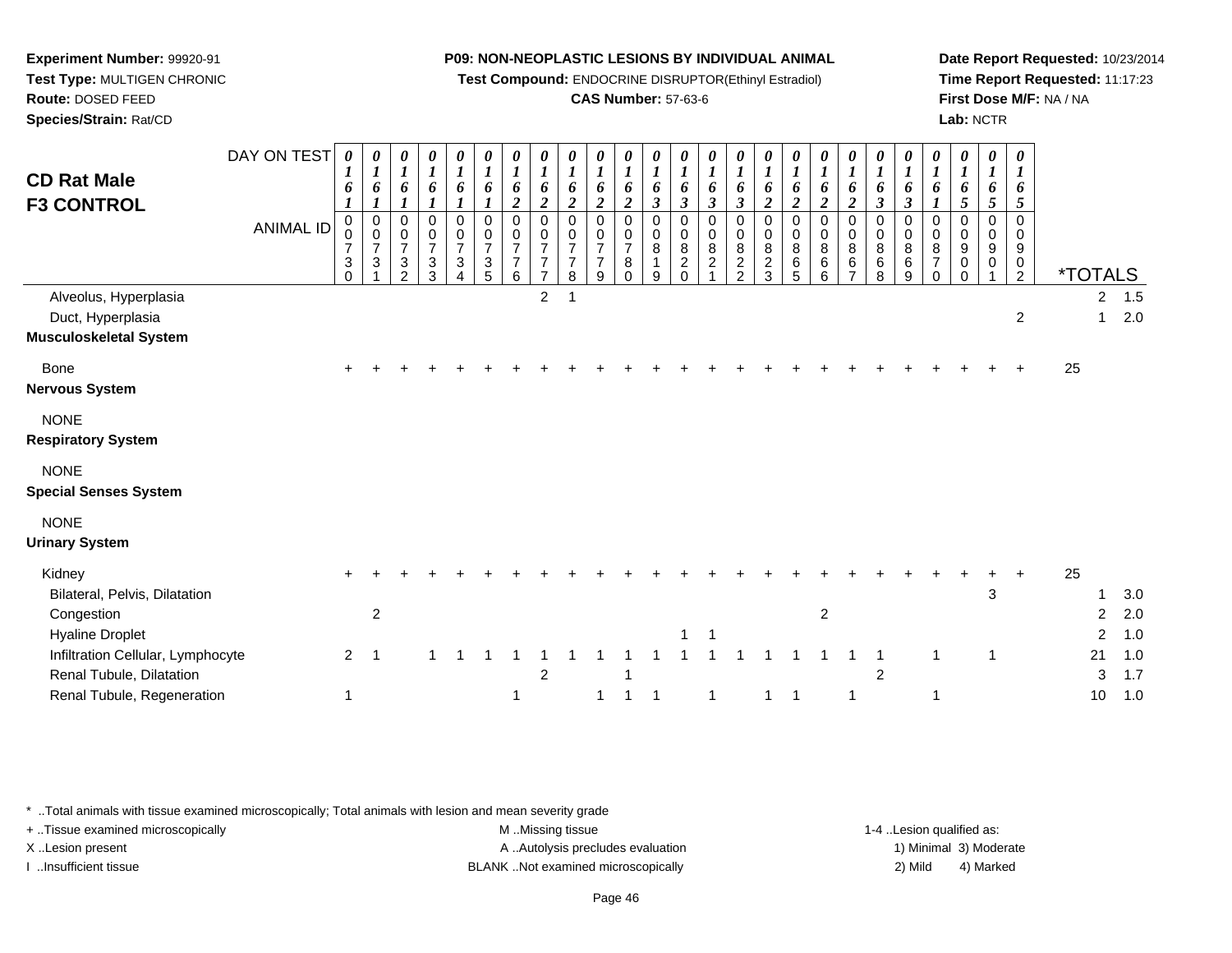**Test Compound:** ENDOCRINE DISRUPTOR(Ethinyl Estradiol)

# **CAS Number:** 57-63-6

**Date Report Requested:** 10/23/2014**Time Report Requested:** 11:17:23**First Dose M/F:** NA / NA**Lab:** NCTR

| <b>CD Rat Male</b>                                                 | DAY ON TEST      | 0<br>1<br>6                                       | $\boldsymbol{\theta}$<br>$\boldsymbol{l}$<br>6                | 0<br>$\boldsymbol{l}$<br>6                           | 0<br>$\boldsymbol{l}$<br>6                                         | $\boldsymbol{\theta}$<br>$\boldsymbol{l}$<br>6                | 0<br>$\boldsymbol{l}$<br>6                                         | 0<br>$\boldsymbol{l}$<br>6                                  | 0<br>$\boldsymbol{l}$<br>6                                       | $\boldsymbol{\theta}$<br>$\boldsymbol{l}$<br>6 | 0<br>$\boldsymbol{l}$<br>6                                                          | 0<br>$\boldsymbol{l}$<br>6         | 0<br>$\boldsymbol{l}$<br>6                                     | 0<br>$\boldsymbol{l}$<br>6                                                      | 0<br>$\boldsymbol{l}$<br>6                                             | 0<br>$\boldsymbol{l}$<br>6             | 0<br>$\boldsymbol{l}$<br>6                                | $\boldsymbol{\theta}$<br>$\boldsymbol{l}$<br>6          | $\boldsymbol{\theta}$<br>$\boldsymbol{l}$<br>6              | 0<br>$\boldsymbol{l}$<br>$\boldsymbol{6}$ | 0<br>$\boldsymbol{l}$<br>6                   | 0<br>$\boldsymbol{l}$<br>6                                           | 0<br>$\boldsymbol{l}$<br>6                        | 0<br>$\boldsymbol{l}$<br>6                 | 0<br>$\boldsymbol{l}$<br>6                        | $\boldsymbol{\theta}$<br>$\boldsymbol{I}$<br>6 |    |                       |            |
|--------------------------------------------------------------------|------------------|---------------------------------------------------|---------------------------------------------------------------|------------------------------------------------------|--------------------------------------------------------------------|---------------------------------------------------------------|--------------------------------------------------------------------|-------------------------------------------------------------|------------------------------------------------------------------|------------------------------------------------|-------------------------------------------------------------------------------------|------------------------------------|----------------------------------------------------------------|---------------------------------------------------------------------------------|------------------------------------------------------------------------|----------------------------------------|-----------------------------------------------------------|---------------------------------------------------------|-------------------------------------------------------------|-------------------------------------------|----------------------------------------------|----------------------------------------------------------------------|---------------------------------------------------|--------------------------------------------|---------------------------------------------------|------------------------------------------------|----|-----------------------|------------|
| <b>F3/2PPB TO CTRL</b>                                             | <b>ANIMAL ID</b> | 1<br>$\mathbf 0$<br>0<br>$\overline{7}$<br>3<br>6 | 1<br>$\mathbf 0$<br>$\pmb{0}$<br>$\overline{7}$<br>$\sqrt{3}$ | $\pmb{0}$<br>$\mathbf 0$<br>$\overline{7}$<br>3<br>8 | 1<br>$\pmb{0}$<br>$\pmb{0}$<br>$\overline{7}$<br>$\mathbf{3}$<br>9 | 1<br>$\boldsymbol{0}$<br>0<br>$\overline{7}$<br>4<br>$\Omega$ | $\boldsymbol{\mathit{1}}$<br>$\pmb{0}$<br>0<br>$\overline{7}$<br>4 | $\boldsymbol{2}$<br>$\mathbf 0$<br>0<br>$\overline{7}$<br>8 | $\boldsymbol{2}$<br>$\mathbf 0$<br>0<br>$\overline{7}$<br>8<br>2 | $\mathbf 0$<br>0<br>$\overline{7}$<br>8<br>3   | $\boldsymbol{\mathit{1}}$<br>$\overline{0}$<br>0<br>$\overline{7}$<br>8<br>$\Delta$ | 0<br>0<br>$\overline{7}$<br>8<br>5 | $\boldsymbol{2}$<br>$\pmb{0}$<br>0<br>$\overline{7}$<br>8<br>6 | $\boldsymbol{2}$<br>$\boldsymbol{0}$<br>$\mathbf 0$<br>8<br>$\overline{c}$<br>4 | $\boldsymbol{\beta}$<br>$\mathbf 0$<br>$\pmb{0}$<br>8<br>$\frac{2}{5}$ | $\pmb{0}$<br>0<br>8<br>$\sqrt{2}$<br>6 | $\mathbf 0$<br>0<br>8<br>$\overline{2}$<br>$\overline{7}$ | 1<br>$\mathbf 0$<br>0<br>$\bf 8$<br>$\overline{2}$<br>8 | $\boldsymbol{2}$<br>$\pmb{0}$<br>$\pmb{0}$<br>$\frac{8}{2}$ | $\pmb{0}$<br>$\mathbf 0$<br>$\frac{8}{7}$ | $\pmb{0}$<br>$\pmb{0}$<br>$\frac{8}{7}$<br>2 | $\boldsymbol{2}$<br>$\pmb{0}$<br>0<br>$\bf 8$<br>$\overline{7}$<br>3 | 1<br>$\mathbf 0$<br>0<br>8<br>$\overline{7}$<br>4 | $\pmb{0}$<br>0<br>8<br>$\overline{7}$<br>5 | 1<br>$\pmb{0}$<br>0<br>8<br>$\boldsymbol{7}$<br>6 | 5<br>$\mathbf 0$<br>$\mathbf 0$<br>9<br>0<br>3 |    | <i><b>*TOTALS</b></i> |            |
| <b>Alimentary System</b>                                           |                  |                                                   |                                                               |                                                      |                                                                    |                                                               |                                                                    |                                                             |                                                                  |                                                |                                                                                     |                                    |                                                                |                                                                                 |                                                                        |                                        |                                                           |                                                         |                                                             |                                           |                                              |                                                                      |                                                   |                                            |                                                   |                                                |    |                       |            |
| <b>NONE</b><br><b>Cardiovascular System</b>                        |                  |                                                   |                                                               |                                                      |                                                                    |                                                               |                                                                    |                                                             |                                                                  |                                                |                                                                                     |                                    |                                                                |                                                                                 |                                                                        |                                        |                                                           |                                                         |                                                             |                                           |                                              |                                                                      |                                                   |                                            |                                                   |                                                |    |                       |            |
| <b>NONE</b><br><b>Endocrine System</b>                             |                  |                                                   |                                                               |                                                      |                                                                    |                                                               |                                                                    |                                                             |                                                                  |                                                |                                                                                     |                                    |                                                                |                                                                                 |                                                                        |                                        |                                                           |                                                         |                                                             |                                           |                                              |                                                                      |                                                   |                                            |                                                   |                                                |    |                       |            |
| <b>NONE</b><br><b>General Body System</b>                          |                  |                                                   |                                                               |                                                      |                                                                    |                                                               |                                                                    |                                                             |                                                                  |                                                |                                                                                     |                                    |                                                                |                                                                                 |                                                                        |                                        |                                                           |                                                         |                                                             |                                           |                                              |                                                                      |                                                   |                                            |                                                   |                                                |    |                       |            |
| <b>NONE</b><br><b>Genital System</b>                               |                  |                                                   |                                                               |                                                      |                                                                    |                                                               |                                                                    |                                                             |                                                                  |                                                |                                                                                     |                                    |                                                                |                                                                                 |                                                                        |                                        |                                                           |                                                         |                                                             |                                           |                                              |                                                                      |                                                   |                                            |                                                   |                                                |    |                       |            |
| <b>Coagulating Gland</b><br>Bilateral, Developmental Malformation  |                  |                                                   |                                                               |                                                      |                                                                    |                                                               |                                                                    |                                                             |                                                                  |                                                |                                                                                     |                                    |                                                                |                                                                                 |                                                                        |                                        |                                                           |                                                         |                                                             | $\boldsymbol{\mathsf{X}}$                 |                                              |                                                                      |                                                   |                                            |                                                   |                                                | 25 |                       |            |
| Developmental Malformation                                         |                  |                                                   |                                                               |                                                      |                                                                    |                                                               |                                                                    |                                                             | $\mathsf X$                                                      |                                                | $\mathsf X$                                                                         |                                    |                                                                | $\mathsf X$                                                                     |                                                                        | X                                      |                                                           |                                                         |                                                             |                                           |                                              |                                                                      | $X$ $X$                                           |                                            | X                                                 |                                                |    |                       |            |
| Epididymis<br>Atrophy<br>Hypospermia                               |                  |                                                   |                                                               |                                                      |                                                                    |                                                               | 3<br>4                                                             | 3<br>4                                                      |                                                                  |                                                |                                                                                     |                                    |                                                                |                                                                                 |                                                                        | 3<br>4                                 |                                                           |                                                         |                                                             |                                           |                                              |                                                                      |                                                   |                                            |                                                   | $\ddot{}$                                      | 25 | 3<br>3                | 3.0<br>4.0 |
| Infiltration Cellular, Lymphocyte                                  |                  |                                                   |                                                               |                                                      |                                                                    |                                                               |                                                                    |                                                             |                                                                  |                                                |                                                                                     |                                    |                                                                |                                                                                 |                                                                        |                                        |                                                           |                                                         |                                                             |                                           |                                              |                                                                      |                                                   |                                            |                                                   |                                                |    | $\overline{c}$        | 1.0        |
| Prostate, Dorsal/Lateral Lobe<br>Infiltration Cellular, Lymphocyte |                  |                                                   | -1                                                            | 1                                                    |                                                                    |                                                               |                                                                    |                                                             |                                                                  |                                                |                                                                                     |                                    |                                                                |                                                                                 |                                                                        |                                        |                                                           | 1                                                       |                                                             |                                           |                                              |                                                                      |                                                   |                                            |                                                   | $+$                                            | 25 | 3                     | 1.0        |
| Inflammation, Suppurative                                          |                  |                                                   |                                                               |                                                      |                                                                    |                                                               |                                                                    | 1                                                           |                                                                  |                                                |                                                                                     |                                    |                                                                |                                                                                 |                                                                        |                                        |                                                           |                                                         |                                                             |                                           | 1                                            | $\overline{2}$                                                       | -1                                                |                                            | 1                                                 |                                                |    | 9                     | 1.1        |
| Prostate, Ventral Lobe                                             |                  |                                                   |                                                               |                                                      |                                                                    |                                                               |                                                                    |                                                             |                                                                  |                                                |                                                                                     |                                    |                                                                |                                                                                 |                                                                        |                                        |                                                           |                                                         |                                                             |                                           |                                              |                                                                      |                                                   |                                            |                                                   |                                                | 25 |                       |            |

\* ..Total animals with tissue examined microscopically; Total animals with lesion and mean severity grade

**Experiment Number:** 99920-91**Test Type:** MULTIGEN CHRONIC

**Route:** DOSED FEED**Species/Strain:** Rat/CD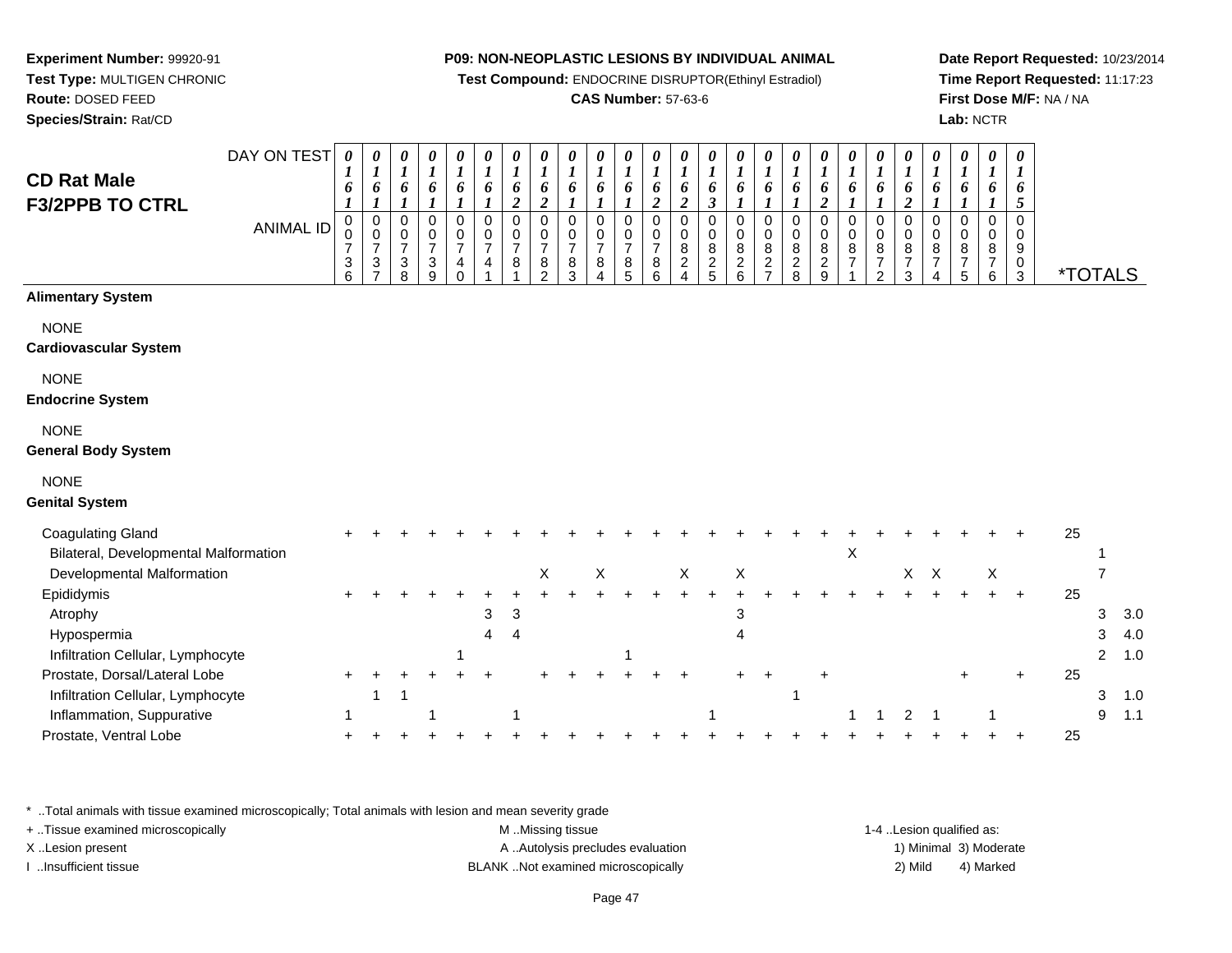**Test Compound:** ENDOCRINE DISRUPTOR(Ethinyl Estradiol)

# **CAS Number:** 57-63-6

**Date Report Requested:** 10/23/2014**Time Report Requested:** 11:17:24**First Dose M/F:** NA / NA**Lab:** NCTR

| <b>CD Rat Male</b><br><b>F3/2PPB TO CTRL</b>                                          | DAY ON TEST<br><b>ANIMAL ID</b> | 0<br>6<br>1<br>$\mathbf 0$<br>0<br>7<br>3<br>6 | 0<br>$\boldsymbol{l}$<br>6<br>$\mathbf{I}$<br>0<br>$\mathbf 0$<br>$\overline{7}$<br>$\sqrt{3}$<br>$\overline{7}$ | 0<br>$\boldsymbol{l}$<br>6<br>1<br>0<br>0<br>$\overline{7}$<br>3<br>8 | 0<br>$\boldsymbol{l}$<br>6<br>$\boldsymbol{l}$<br>0<br>0<br>$\overline{7}$<br>$_9^3$ | 0<br>$\boldsymbol{l}$<br>6<br>$\boldsymbol{l}$<br>0<br>$\mathbf 0$<br>$\overline{7}$<br>$\overline{\mathbf{4}}$<br>$\mathbf 0$ | 0<br>$\boldsymbol{l}$<br>6<br>$\mathbf{I}$<br>0<br>$\mathbf 0$<br>$\overline{7}$<br>4 | 0<br>$\boldsymbol{l}$<br>6<br>$\overline{c}$<br>0<br>0<br>$\overline{7}$<br>8 | 0<br>$\boldsymbol{l}$<br>6<br>$\boldsymbol{2}$<br>$\Omega$<br>0<br>$\overline{7}$<br>8<br>$\overline{c}$ | 0<br>1<br>6<br>1<br>0<br>0<br>$\overline{7}$<br>8<br>3 | 0<br>$\boldsymbol{l}$<br>6<br>$\boldsymbol{\mathit{1}}$<br>0<br>0<br>$\overline{7}$<br>8<br>$\boldsymbol{\Lambda}$ | 0<br>$\boldsymbol{l}$<br>6<br>1<br>0<br>0<br>$\overline{7}$<br>8<br>5 | 0<br>$\boldsymbol{l}$<br>6<br>$\boldsymbol{2}$<br>0<br>0<br>$\overline{7}$<br>8<br>6 | 0<br>$\boldsymbol{l}$<br>6<br>$\boldsymbol{2}$<br>0<br>$\mathbf 0$<br>8<br>$\overline{c}$<br>4 | 0<br>$\boldsymbol{l}$<br>6<br>$\boldsymbol{\beta}$<br>0<br>$\mathbf 0$<br>8<br>$\frac{2}{5}$ | 0<br>$\boldsymbol{l}$<br>6<br>1<br>0<br>0<br>8<br>$\frac{2}{6}$ | 0<br>$\boldsymbol{l}$<br>6<br>1<br>0<br>0<br>$\begin{array}{c} 8 \\ 2 \\ 7 \end{array}$ | $\boldsymbol{\theta}$<br>$\boldsymbol{l}$<br>6<br>1<br>0<br>0<br>8<br>$\mathbf 2$<br>8 | $\frac{\boldsymbol{\theta}}{\boldsymbol{I}}$<br>6<br>$\boldsymbol{2}$<br>$\,0\,$<br>$\pmb{0}$<br>$\begin{array}{c} 8 \\ 2 \\ 9 \end{array}$ | $\frac{\theta}{I}$<br>6<br>$\mathbf{I}$<br>0<br>$\mathsf 0$<br>8<br>$\overline{7}$ | 0<br>$\boldsymbol{l}$<br>6<br>1<br>0<br>$\mathsf 0$<br>8<br>$\frac{7}{2}$ | 0<br>$\boldsymbol{l}$<br>6<br>$\boldsymbol{2}$<br>0<br>0<br>8<br>$\overline{7}$<br>$\mathbf{3}$ | 0<br>$\boldsymbol{l}$<br>6<br>0<br>0<br>8<br>$\overline{\mathbf{7}}$<br>4 | 0<br>$\boldsymbol{l}$<br>6<br>$\boldsymbol{\mathit{I}}$<br>0<br>0<br>8<br>$\overline{7}$<br>$\overline{5}$ | 0<br>$\boldsymbol{l}$<br>6<br>$\boldsymbol{l}$<br>0<br>0<br>8<br>$\overline{\mathcal{I}}$<br>6 | $\boldsymbol{\theta}$<br>1<br>6<br>5<br>$\mathbf 0$<br>$\mathbf 0$<br>9<br>$\pmb{0}$<br>$\mathbf{3}$ |    |        | *TOTALS    |
|---------------------------------------------------------------------------------------|---------------------------------|------------------------------------------------|------------------------------------------------------------------------------------------------------------------|-----------------------------------------------------------------------|--------------------------------------------------------------------------------------|--------------------------------------------------------------------------------------------------------------------------------|---------------------------------------------------------------------------------------|-------------------------------------------------------------------------------|----------------------------------------------------------------------------------------------------------|--------------------------------------------------------|--------------------------------------------------------------------------------------------------------------------|-----------------------------------------------------------------------|--------------------------------------------------------------------------------------|------------------------------------------------------------------------------------------------|----------------------------------------------------------------------------------------------|-----------------------------------------------------------------|-----------------------------------------------------------------------------------------|----------------------------------------------------------------------------------------|---------------------------------------------------------------------------------------------------------------------------------------------|------------------------------------------------------------------------------------|---------------------------------------------------------------------------|-------------------------------------------------------------------------------------------------|---------------------------------------------------------------------------|------------------------------------------------------------------------------------------------------------|------------------------------------------------------------------------------------------------|------------------------------------------------------------------------------------------------------|----|--------|------------|
| Infiltration Cellular, Lymphocyte                                                     |                                 | $\overline{c}$                                 | $\overline{2}$                                                                                                   | 2                                                                     |                                                                                      | $\overline{2}$                                                                                                                 |                                                                                       |                                                                               |                                                                                                          |                                                        |                                                                                                                    |                                                                       |                                                                                      |                                                                                                |                                                                                              |                                                                 |                                                                                         |                                                                                        |                                                                                                                                             |                                                                                    |                                                                           | 1                                                                                               | $\overline{2}$                                                            | 1                                                                                                          |                                                                                                |                                                                                                      |    |        | $17 - 1.3$ |
| <b>Rete Testes</b>                                                                    |                                 |                                                |                                                                                                                  |                                                                       |                                                                                      |                                                                                                                                |                                                                                       |                                                                               |                                                                                                          |                                                        |                                                                                                                    |                                                                       |                                                                                      |                                                                                                |                                                                                              |                                                                 |                                                                                         |                                                                                        |                                                                                                                                             |                                                                                    |                                                                           |                                                                                                 |                                                                           |                                                                                                            |                                                                                                | $\ddot{}$                                                                                            | 24 |        |            |
| Dilatation                                                                            |                                 |                                                |                                                                                                                  |                                                                       |                                                                                      |                                                                                                                                | 3                                                                                     |                                                                               |                                                                                                          |                                                        |                                                                                                                    |                                                                       | $\overline{c}$                                                                       |                                                                                                |                                                                                              | 1                                                               |                                                                                         |                                                                                        |                                                                                                                                             |                                                                                    |                                                                           |                                                                                                 |                                                                           |                                                                                                            |                                                                                                |                                                                                                      |    | 3      | 2.0        |
| Seminal Vesicle                                                                       |                                 |                                                |                                                                                                                  |                                                                       |                                                                                      |                                                                                                                                |                                                                                       |                                                                               |                                                                                                          |                                                        |                                                                                                                    |                                                                       |                                                                                      |                                                                                                |                                                                                              |                                                                 |                                                                                         |                                                                                        |                                                                                                                                             |                                                                                    |                                                                           |                                                                                                 |                                                                           |                                                                                                            |                                                                                                |                                                                                                      | 25 |        |            |
| <b>Testes</b>                                                                         |                                 |                                                |                                                                                                                  |                                                                       |                                                                                      |                                                                                                                                |                                                                                       |                                                                               |                                                                                                          |                                                        |                                                                                                                    |                                                                       |                                                                                      |                                                                                                |                                                                                              |                                                                 |                                                                                         |                                                                                        |                                                                                                                                             |                                                                                    |                                                                           |                                                                                                 |                                                                           |                                                                                                            |                                                                                                |                                                                                                      | 25 |        |            |
| Seminif Tub, Degeneration                                                             |                                 |                                                |                                                                                                                  |                                                                       | 3                                                                                    |                                                                                                                                | 4                                                                                     | 4                                                                             |                                                                                                          |                                                        |                                                                                                                    |                                                                       |                                                                                      |                                                                                                |                                                                                              | 4                                                               |                                                                                         |                                                                                        |                                                                                                                                             |                                                                                    |                                                                           |                                                                                                 |                                                                           |                                                                                                            |                                                                                                | $\mathbf 1$                                                                                          |    | 5      | 3.2        |
| <b>Hematopoietic System</b>                                                           |                                 |                                                |                                                                                                                  |                                                                       |                                                                                      |                                                                                                                                |                                                                                       |                                                                               |                                                                                                          |                                                        |                                                                                                                    |                                                                       |                                                                                      |                                                                                                |                                                                                              |                                                                 |                                                                                         |                                                                                        |                                                                                                                                             |                                                                                    |                                                                           |                                                                                                 |                                                                           |                                                                                                            |                                                                                                |                                                                                                      |    |        |            |
| <b>NONE</b><br><b>Integumentary System</b>                                            |                                 |                                                |                                                                                                                  |                                                                       |                                                                                      |                                                                                                                                |                                                                                       |                                                                               |                                                                                                          |                                                        |                                                                                                                    |                                                                       |                                                                                      |                                                                                                |                                                                                              |                                                                 |                                                                                         |                                                                                        |                                                                                                                                             |                                                                                    |                                                                           |                                                                                                 |                                                                           |                                                                                                            |                                                                                                |                                                                                                      |    |        |            |
| Mammary Gland<br>Alveolus, Hyperplasia<br>Duct, Hyperplasia<br>Musculoskeletal System |                                 |                                                | 3                                                                                                                |                                                                       |                                                                                      |                                                                                                                                |                                                                                       |                                                                               |                                                                                                          | $\boldsymbol{2}$                                       |                                                                                                                    |                                                                       |                                                                                      |                                                                                                | $\overline{c}$                                                                               |                                                                 |                                                                                         | $\overline{\mathbf{c}}$                                                                |                                                                                                                                             |                                                                                    |                                                                           |                                                                                                 |                                                                           |                                                                                                            |                                                                                                |                                                                                                      | 25 | 5<br>1 | 1.8<br>2.0 |
| <b>NONE</b><br>Nervous System                                                         |                                 |                                                |                                                                                                                  |                                                                       |                                                                                      |                                                                                                                                |                                                                                       |                                                                               |                                                                                                          |                                                        |                                                                                                                    |                                                                       |                                                                                      |                                                                                                |                                                                                              |                                                                 |                                                                                         |                                                                                        |                                                                                                                                             |                                                                                    |                                                                           |                                                                                                 |                                                                           |                                                                                                            |                                                                                                |                                                                                                      |    |        |            |
| <b>NONE</b><br><b>Respiratory System</b>                                              |                                 |                                                |                                                                                                                  |                                                                       |                                                                                      |                                                                                                                                |                                                                                       |                                                                               |                                                                                                          |                                                        |                                                                                                                    |                                                                       |                                                                                      |                                                                                                |                                                                                              |                                                                 |                                                                                         |                                                                                        |                                                                                                                                             |                                                                                    |                                                                           |                                                                                                 |                                                                           |                                                                                                            |                                                                                                |                                                                                                      |    |        |            |
| <b>NONE</b><br><b>Special Senses System</b>                                           |                                 |                                                |                                                                                                                  |                                                                       |                                                                                      |                                                                                                                                |                                                                                       |                                                                               |                                                                                                          |                                                        |                                                                                                                    |                                                                       |                                                                                      |                                                                                                |                                                                                              |                                                                 |                                                                                         |                                                                                        |                                                                                                                                             |                                                                                    |                                                                           |                                                                                                 |                                                                           |                                                                                                            |                                                                                                |                                                                                                      |    |        |            |

\* ..Total animals with tissue examined microscopically; Total animals with lesion and mean severity grade

**Experiment Number:** 99920-91**Test Type:** MULTIGEN CHRONIC

**Route:** DOSED FEED**Species/Strain:** Rat/CD

+ ..Tissue examined microscopically examined microscopically examined as:  $M$  ..Missing tissue 1-4 ..Lesion qualified as: X..Lesion present **A ..Autolysis precludes evaluation** A ..Autolysis precludes evaluation 1) Minimal 3) Moderate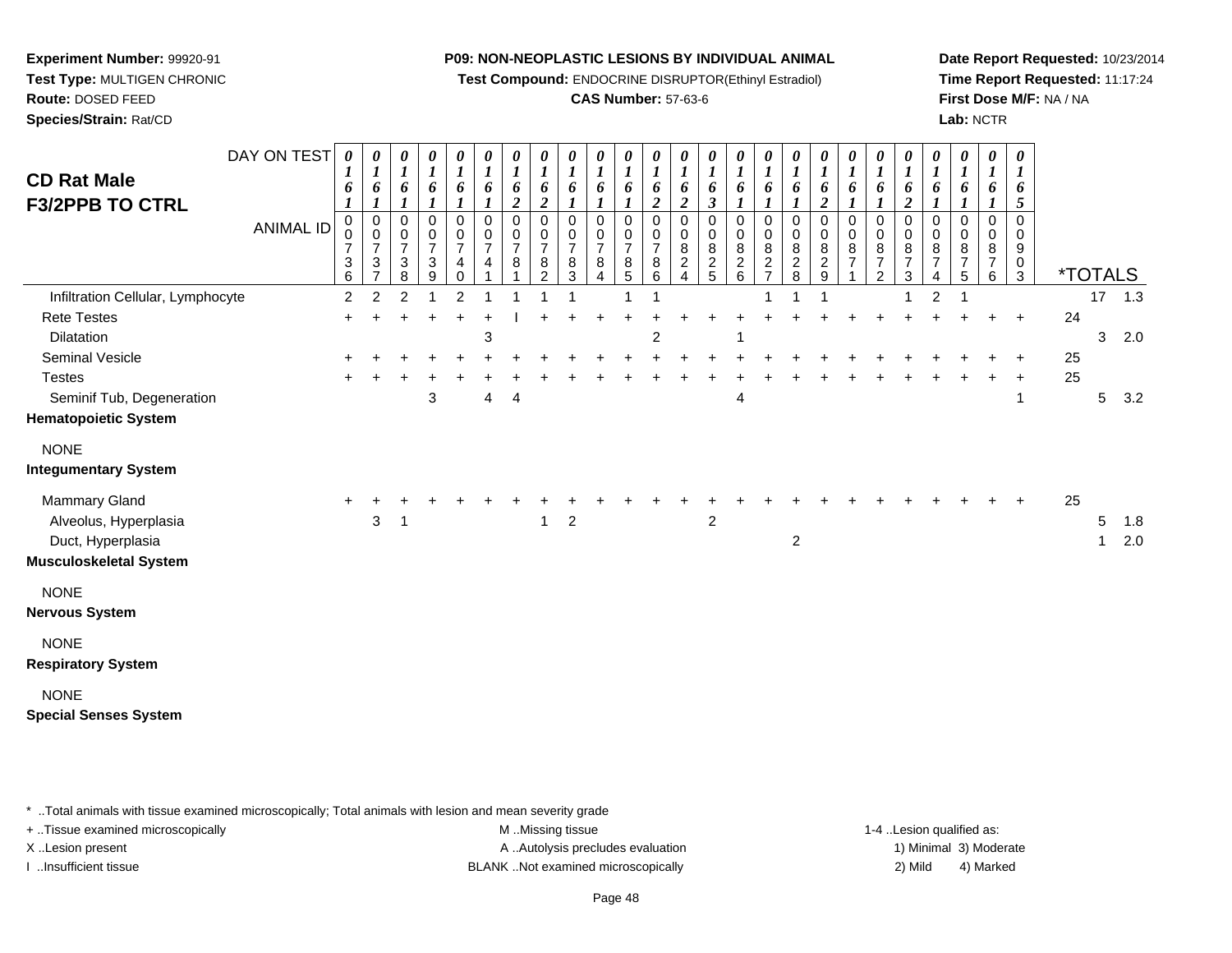**Test Compound:** ENDOCRINE DISRUPTOR(Ethinyl Estradiol)

# **CAS Number:** 57-63-6

**Date Report Requested:** 10/23/2014**Time Report Requested:** 11:17:24**First Dose M/F:** NA / NA**Lab:** NCTR

**Experiment Number:** 99920-91**Test Type:** MULTIGEN CHRONIC

**Species/Strain:** Rat/CD

| <b>CD Rat Male</b><br><b>F3/2PPB TO CTRL</b> | DAY ON TEST | $\boldsymbol{\theta}$<br>0 | $\boldsymbol{\theta}$<br>$\bm{o}$ | $\boldsymbol{\theta}$<br>$\bm{o}$ | 0<br>o           | 0<br>o | 0<br>0 | 0<br>∼      | 0           | $\boldsymbol{\theta}$ | $\theta$ | $\theta$<br>$\bm{o}$ | $\boldsymbol{\theta}$<br>$\bm{o}$ | $\boldsymbol{\theta}$<br>o        | $\boldsymbol{\theta}$<br>$\bm{o}$<br>ັ | $\boldsymbol{\theta}$<br>$\bm{o}$ | $\boldsymbol{\theta}$<br>o | $\theta$<br>o | ∼            | $\theta$ | $\boldsymbol{\theta}$<br>Đ | $\boldsymbol{\theta}$ | $\theta$<br>$\bm{o}$ | $\boldsymbol{\theta}$<br>o | 0<br>6 | $\boldsymbol{\theta}$<br>6<br>J |                       |
|----------------------------------------------|-------------|----------------------------|-----------------------------------|-----------------------------------|------------------|--------|--------|-------------|-------------|-----------------------|----------|----------------------|-----------------------------------|-----------------------------------|----------------------------------------|-----------------------------------|----------------------------|---------------|--------------|----------|----------------------------|-----------------------|----------------------|----------------------------|--------|---------------------------------|-----------------------|
|                                              | ANIMAL ID   | ັ                          | 0<br>v<br>3                       | 8                                 | 0<br>0<br>3<br>9 | U      | 4      | v<br>U<br>8 | υ<br>ν<br>8 | ◡<br>8                |          | o                    | 8                                 | v<br>ν<br>8<br>ົ<br><u>_</u><br>4 | ∽<br>÷.                                | 8<br>6                            | 8<br>$\sim$                | 8<br>∼<br>я   | U<br>я<br>ັບ | 8        |                            |                       | 8                    | 8<br>÷.                    | 8<br>6 | -0<br>9<br>-3                   | <i><b>*TOTALS</b></i> |

NONE

**Urinary System**

NONE

\* ..Total animals with tissue examined microscopically; Total animals with lesion and mean severity grade

+ ..Tissue examined microscopically examined microscopically examined as:  $M$  ..Missing tissue 1-4 ..Lesion qualified as:

X..Lesion present **A ..Autolysis precludes evaluation** A ..Autolysis precludes evaluation 1) Minimal 3) Moderate I ..Insufficient tissue BLANK ..Not examined microscopically 2) Mild 4) Marked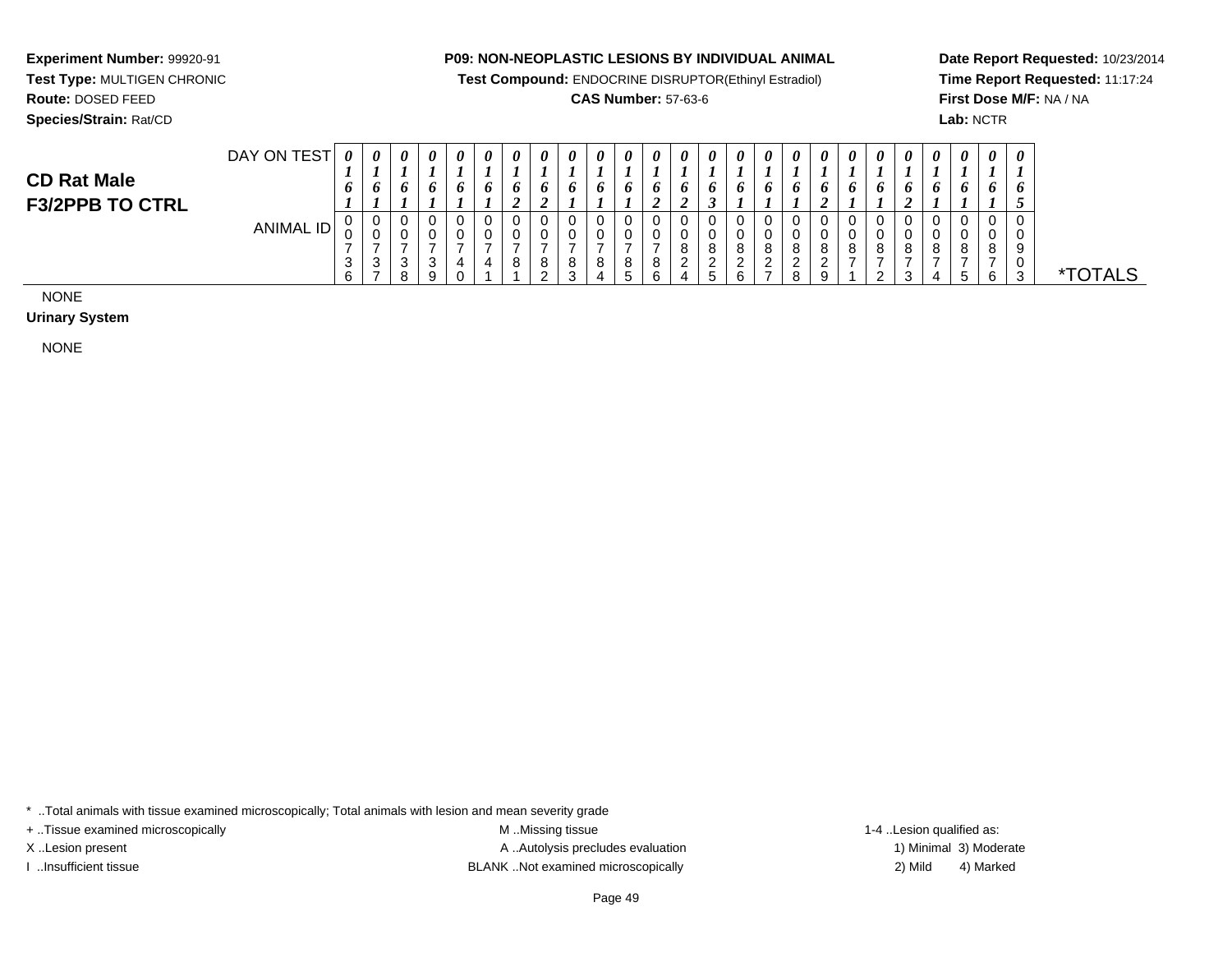**Test Compound:** ENDOCRINE DISRUPTOR(Ethinyl Estradiol)

# **CAS Number:** 57-63-6

**Date Report Requested:** 10/23/2014**Time Report Requested:** 11:17:24**First Dose M/F:** NA / NA**Lab:** NCTR

| Species/Strain: Rat/CD                                                                                                                                                                                                                                  |                                 |                                                                                            |                                                                                              |                                                                                            |                                                                                                                   |                                                                                                                  |                                                                                                        |                                                                                 |                                                                                                  |                                                                                                                 |                                                                                                             |                                                                                     |                                                                                                       |                                                                                                    |                                                                                                               |                                                                                                                   |                                                                                                        |                                                                                                                         |                                                                                               |                                                                                                       |                                                                                                                |                                                                                             |                                                                                             |                                                                  | Lab: NCTR                                                                       |                                                                         |                            |                       |                                 |
|---------------------------------------------------------------------------------------------------------------------------------------------------------------------------------------------------------------------------------------------------------|---------------------------------|--------------------------------------------------------------------------------------------|----------------------------------------------------------------------------------------------|--------------------------------------------------------------------------------------------|-------------------------------------------------------------------------------------------------------------------|------------------------------------------------------------------------------------------------------------------|--------------------------------------------------------------------------------------------------------|---------------------------------------------------------------------------------|--------------------------------------------------------------------------------------------------|-----------------------------------------------------------------------------------------------------------------|-------------------------------------------------------------------------------------------------------------|-------------------------------------------------------------------------------------|-------------------------------------------------------------------------------------------------------|----------------------------------------------------------------------------------------------------|---------------------------------------------------------------------------------------------------------------|-------------------------------------------------------------------------------------------------------------------|--------------------------------------------------------------------------------------------------------|-------------------------------------------------------------------------------------------------------------------------|-----------------------------------------------------------------------------------------------|-------------------------------------------------------------------------------------------------------|----------------------------------------------------------------------------------------------------------------|---------------------------------------------------------------------------------------------|---------------------------------------------------------------------------------------------|------------------------------------------------------------------|---------------------------------------------------------------------------------|-------------------------------------------------------------------------|----------------------------|-----------------------|---------------------------------|
| <b>CD Rat Male</b><br>F3/10PPB TO CTRL                                                                                                                                                                                                                  | DAY ON TEST<br><b>ANIMAL ID</b> | 0<br>$\boldsymbol{l}$<br>6<br>0<br>0<br>$\overline{7}$<br>$\overline{4}$<br>$\overline{c}$ | 0<br>$\boldsymbol{l}$<br>6<br>1<br>$\pmb{0}$<br>$\boldsymbol{0}$<br>$\overline{7}$<br>4<br>3 | 0<br>$\boldsymbol{l}$<br>6<br>$\mathbf{I}$<br>0<br>$\mathsf 0$<br>$\overline{7}$<br>4<br>4 | 0<br>$\boldsymbol{l}$<br>6<br>$\boldsymbol{l}$<br>$\pmb{0}$<br>$\pmb{0}$<br>$\overline{7}$<br>$\overline{4}$<br>5 | 0<br>$\boldsymbol{l}$<br>6<br>$\overline{\mathbf{c}}$<br>0<br>$\pmb{0}$<br>$\overline{7}$<br>8<br>$\overline{7}$ | 0<br>$\boldsymbol{l}$<br>6<br>$\boldsymbol{2}$<br>$\pmb{0}$<br>$\mathbf 0$<br>$\overline{7}$<br>8<br>8 | 0<br>$\boldsymbol{l}$<br>6<br>0<br>$\mathbf 0$<br>0<br>$\overline{7}$<br>8<br>9 | 0<br>$\boldsymbol{l}$<br>6<br>1<br>$\mathbf 0$<br>$\mathbf 0$<br>$\overline{7}$<br>9<br>$\Omega$ | 0<br>$\boldsymbol{l}$<br>6<br>$\bm{l}$<br>$\mathbf 0$<br>$\Omega$<br>8<br>$\ensuremath{\mathsf{3}}$<br>$\Omega$ | 0<br>$\boldsymbol{l}$<br>6<br>$\boldsymbol{2}$<br>$\mathbf 0$<br>$\Omega$<br>8<br>$\ensuremath{\mathsf{3}}$ | 0<br>$\boldsymbol{l}$<br>6<br>1<br>$\mathsf 0$<br>$\mathsf 0$<br>8<br>$\frac{3}{2}$ | 0<br>$\boldsymbol{l}$<br>6<br>1<br>$\pmb{0}$<br>$\pmb{0}$<br>$\bf8$<br>$\ensuremath{\mathsf{3}}$<br>3 | 0<br>$\boldsymbol{l}$<br>6<br>1<br>$\pmb{0}$<br>$\mathbf 0$<br>8<br>$\ensuremath{\mathsf{3}}$<br>4 | 0<br>$\boldsymbol{l}$<br>6<br>$\mathbf{I}$<br>$\pmb{0}$<br>$\mathbf 0$<br>8<br>$\ensuremath{\mathsf{3}}$<br>5 | 0<br>$\boldsymbol{l}$<br>6<br>$\overline{2}$<br>$\pmb{0}$<br>$\mathbf 0$<br>8<br>$\overline{7}$<br>$\overline{7}$ | 0<br>$\boldsymbol{l}$<br>6<br>$\boldsymbol{l}$<br>$\pmb{0}$<br>$\mathbf 0$<br>8<br>$\overline{7}$<br>8 | 0<br>$\boldsymbol{l}$<br>6<br>$\boldsymbol{2}$<br>$\mathbf 0$<br>$\mathbf 0$<br>$\bf 8$<br>$\overline{\mathbf{7}}$<br>9 | 0<br>$\boldsymbol{l}$<br>6<br>1<br>$\mathbf 0$<br>$\pmb{0}$<br>$\bf 8$<br>$\bf 8$<br>$\Omega$ | 0<br>$\boldsymbol{l}$<br>6<br>$\overline{\mathbf{c}}$<br>$\pmb{0}$<br>$\pmb{0}$<br>$\bf 8$<br>$\,8\,$ | 0<br>$\boldsymbol{l}$<br>6<br>$\boldsymbol{l}$<br>$\mathbf 0$<br>$\mathbf 0$<br>8<br>$\,8\,$<br>$\overline{2}$ | 0<br>$\boldsymbol{l}$<br>6<br>$\boldsymbol{l}$<br>$\mathbf 0$<br>$\mathbf 0$<br>8<br>8<br>3 | 0<br>$\boldsymbol{l}$<br>6<br>$\boldsymbol{4}$<br>$\mathbf 0$<br>$\mathbf 0$<br>9<br>0<br>4 | 0<br>$\boldsymbol{l}$<br>6<br>5<br>$\pmb{0}$<br>0<br>9<br>0<br>5 | 0<br>$\boldsymbol{l}$<br>6<br>$\mathfrak{s}$<br>$\mathbf 0$<br>0<br>9<br>0<br>6 | 0<br>1<br>6<br>5<br>$\mathbf 0$<br>$\Omega$<br>9<br>0<br>$\overline{7}$ |                            | <i><b>*TOTALS</b></i> |                                 |
| <b>Alimentary System</b>                                                                                                                                                                                                                                |                                 |                                                                                            |                                                                                              |                                                                                            |                                                                                                                   |                                                                                                                  |                                                                                                        |                                                                                 |                                                                                                  |                                                                                                                 |                                                                                                             |                                                                                     |                                                                                                       |                                                                                                    |                                                                                                               |                                                                                                                   |                                                                                                        |                                                                                                                         |                                                                                               |                                                                                                       |                                                                                                                |                                                                                             |                                                                                             |                                                                  |                                                                                 |                                                                         |                            |                       |                                 |
| Liver<br>Hepatodiaphragmatic Nodule<br><b>Cardiovascular System</b>                                                                                                                                                                                     |                                 |                                                                                            |                                                                                              |                                                                                            |                                                                                                                   |                                                                                                                  | $\ddot{}$<br>$\pmb{\times}$                                                                            |                                                                                 |                                                                                                  |                                                                                                                 |                                                                                                             |                                                                                     |                                                                                                       |                                                                                                    |                                                                                                               |                                                                                                                   |                                                                                                        |                                                                                                                         |                                                                                               |                                                                                                       |                                                                                                                |                                                                                             |                                                                                             |                                                                  |                                                                                 |                                                                         | $\mathbf{1}$               | -1                    |                                 |
| <b>NONE</b><br><b>Endocrine System</b>                                                                                                                                                                                                                  |                                 |                                                                                            |                                                                                              |                                                                                            |                                                                                                                   |                                                                                                                  |                                                                                                        |                                                                                 |                                                                                                  |                                                                                                                 |                                                                                                             |                                                                                     |                                                                                                       |                                                                                                    |                                                                                                               |                                                                                                                   |                                                                                                        |                                                                                                                         |                                                                                               |                                                                                                       |                                                                                                                |                                                                                             |                                                                                             |                                                                  |                                                                                 |                                                                         |                            |                       |                                 |
| <b>NONE</b><br><b>General Body System</b>                                                                                                                                                                                                               |                                 |                                                                                            |                                                                                              |                                                                                            |                                                                                                                   |                                                                                                                  |                                                                                                        |                                                                                 |                                                                                                  |                                                                                                                 |                                                                                                             |                                                                                     |                                                                                                       |                                                                                                    |                                                                                                               |                                                                                                                   |                                                                                                        |                                                                                                                         |                                                                                               |                                                                                                       |                                                                                                                |                                                                                             |                                                                                             |                                                                  |                                                                                 |                                                                         |                            |                       |                                 |
| <b>NONE</b><br><b>Genital System</b>                                                                                                                                                                                                                    |                                 |                                                                                            |                                                                                              |                                                                                            |                                                                                                                   |                                                                                                                  |                                                                                                        |                                                                                 |                                                                                                  |                                                                                                                 |                                                                                                             |                                                                                     |                                                                                                       |                                                                                                    |                                                                                                               |                                                                                                                   |                                                                                                        |                                                                                                                         |                                                                                               |                                                                                                       |                                                                                                                |                                                                                             |                                                                                             |                                                                  |                                                                                 |                                                                         |                            |                       |                                 |
| <b>Coagulating Gland</b><br>Bilateral, Developmental Malformation<br>Developmental Malformation<br>Epididymis<br>Atrophy<br>Hypospermia<br>Infiltration Cellular, Lymphocyte<br><b>Preputial Gland</b><br>Duct, Dilatation<br>Inflammation, Suppurative |                                 |                                                                                            | X                                                                                            |                                                                                            | X                                                                                                                 |                                                                                                                  |                                                                                                        |                                                                                 |                                                                                                  |                                                                                                                 |                                                                                                             | X                                                                                   |                                                                                                       | X                                                                                                  | $\overline{c}$<br>$\overline{4}$<br>$\ddot{}$<br>$\mathbf{3}$<br>$\overline{4}$                               | $\ddot{}$                                                                                                         |                                                                                                        |                                                                                                                         |                                                                                               | X                                                                                                     |                                                                                                                |                                                                                             | $\mathsf X$                                                                                 |                                                                  |                                                                                 | $\ddot{}$<br>$\mathbf{1}$                                               | 25<br>25<br>$\overline{2}$ | 5<br>1                | 2.0<br>4.0<br>1.0<br>3.0<br>4.0 |
|                                                                                                                                                                                                                                                         |                                 |                                                                                            |                                                                                              |                                                                                            |                                                                                                                   |                                                                                                                  |                                                                                                        |                                                                                 |                                                                                                  |                                                                                                                 |                                                                                                             |                                                                                     |                                                                                                       |                                                                                                    |                                                                                                               |                                                                                                                   |                                                                                                        |                                                                                                                         |                                                                                               |                                                                                                       |                                                                                                                |                                                                                             |                                                                                             |                                                                  |                                                                                 |                                                                         |                            |                       |                                 |

\* ..Total animals with tissue examined microscopically; Total animals with lesion and mean severity grade

**Experiment Number:** 99920-91**Test Type:** MULTIGEN CHRONIC

**Route:** DOSED FEED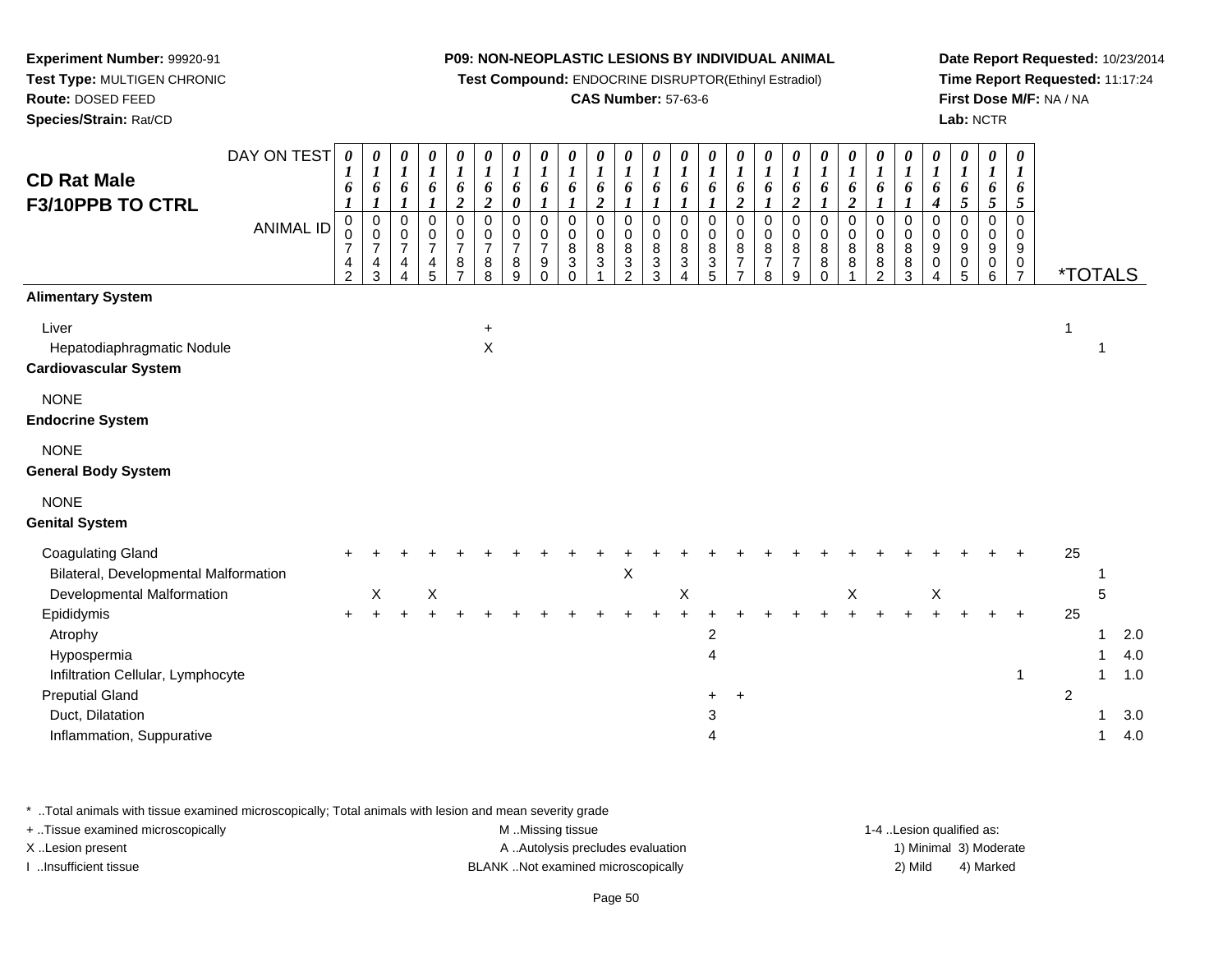**Test Compound:** ENDOCRINE DISRUPTOR(Ethinyl Estradiol)

# **CAS Number:** 57-63-6

**Date Report Requested:** 10/23/2014**Time Report Requested:** 11:17:24**First Dose M/F:** NA / NA**Lab:** NCTR

| <b>CD Rat Male</b><br>F3/10PPB TO CTRL | DAY ON TEST<br><b>ANIMAL ID</b> | 0<br>6<br>1<br>$\mathbf 0$<br>0<br>7<br>4<br>$\overline{c}$ | 0<br>1<br>6<br>1<br>$\pmb{0}$<br>$\pmb{0}$<br>$\overline{7}$<br>4<br>3 | 0<br>$\boldsymbol{l}$<br>6<br>$\boldsymbol{l}$<br>0<br>$\pmb{0}$<br>$\overline{7}$<br>$\overline{\mathbf{4}}$<br>4 | 0<br>$\boldsymbol{l}$<br>6<br>$\boldsymbol{l}$<br>0<br>0<br>$\overline{7}$<br>$\overline{\mathbf{4}}$<br>5 | 0<br>$\boldsymbol{l}$<br>6<br>$\boldsymbol{2}$<br>$\mathbf 0$<br>$\pmb{0}$<br>$\overline{7}$<br>8<br>$\overline{7}$ | 0<br>$\boldsymbol{l}$<br>6<br>$\boldsymbol{2}$<br>$\mathbf 0$<br>$\mathbf 0$<br>$\overline{7}$<br>8<br>8 | 0<br>$\boldsymbol{l}$<br>6<br>$\boldsymbol{\theta}$<br>$\Omega$<br>0<br>$\overline{7}$<br>8<br>9 | 0<br>$\boldsymbol{l}$<br>6<br>$\boldsymbol{l}$<br>0<br>0<br>$\overline{7}$<br>9<br>0 | $\boldsymbol{\theta}$<br>$\boldsymbol{l}$<br>6<br>$\boldsymbol{l}$<br>0<br>$\mathbf 0$<br>8<br>$\mathbf{3}$<br>0 | $\begin{matrix} 0 \\ 1 \end{matrix}$<br>6<br>$\boldsymbol{2}$<br>$\mathbf 0$<br>$\pmb{0}$<br>$\bf 8$<br>$\sqrt{3}$ | $\boldsymbol{\theta}$<br>$\boldsymbol{l}$<br>6<br>$\boldsymbol{l}$<br>0<br>$\mathbf 0$<br>$\bf 8$<br>$\mathbf 3$<br>$\overline{2}$ | 0<br>$\boldsymbol{l}$<br>6<br>0<br>0<br>$\bf 8$<br>$\ensuremath{\mathsf{3}}$<br>3 | 0<br>$\boldsymbol{l}$<br>6<br>0<br>0<br>8<br>3<br>Δ | 0<br>$\boldsymbol{l}$<br>6<br>0<br>0<br>8<br>3<br>5 | 0<br>$\boldsymbol{l}$<br>6<br>$\boldsymbol{2}$<br>0<br>0<br>8<br>$\overline{7}$<br>$\overline{7}$ | $\boldsymbol{l}$<br>6<br>$\boldsymbol{l}$<br>0<br>0<br>8<br>7<br>8 | 0<br>$\boldsymbol{l}$<br>6<br>$\boldsymbol{2}$<br>$\pmb{0}$<br>$\pmb{0}$<br>8<br>$\overline{7}$<br>9 | 0<br>$\boldsymbol{l}$<br>6<br>$\boldsymbol{l}$<br>$\pmb{0}$<br>$\mathbf 0$<br>8<br>$\bf 8$<br>0 | 0<br>$\boldsymbol{l}$<br>6<br>$\boldsymbol{2}$<br>0<br>$\pmb{0}$<br>$\bf 8$<br>$\bf 8$ | 0<br>$\boldsymbol{l}$<br>6<br>$\boldsymbol{l}$<br>$\boldsymbol{0}$<br>$\mathbf 0$<br>$\,8\,$<br>$\bf 8$<br>$\overline{c}$ | 0<br>$\boldsymbol{l}$<br>6<br>$\mathbf{I}$<br>$\mathbf 0$<br>$\mathbf 0$<br>8<br>8<br>$\mathbf{3}$ | 0<br>$\boldsymbol{l}$<br>6<br>4<br>0<br>0<br>9<br>0<br>4 | 0<br>$\boldsymbol{l}$<br>6<br>5<br>0<br>0<br>9<br>0<br>5 | 0<br>$\boldsymbol{l}$<br>6<br>5<br>0<br>0<br>9<br>0<br>6 | 0<br>$\boldsymbol{l}$<br>6<br>5<br>$\mathbf 0$<br>0<br>$\boldsymbol{9}$<br>0<br>$\overline{7}$ | <i><b>*TOTALS</b></i> |                |     |
|----------------------------------------|---------------------------------|-------------------------------------------------------------|------------------------------------------------------------------------|--------------------------------------------------------------------------------------------------------------------|------------------------------------------------------------------------------------------------------------|---------------------------------------------------------------------------------------------------------------------|----------------------------------------------------------------------------------------------------------|--------------------------------------------------------------------------------------------------|--------------------------------------------------------------------------------------|------------------------------------------------------------------------------------------------------------------|--------------------------------------------------------------------------------------------------------------------|------------------------------------------------------------------------------------------------------------------------------------|-----------------------------------------------------------------------------------|-----------------------------------------------------|-----------------------------------------------------|---------------------------------------------------------------------------------------------------|--------------------------------------------------------------------|------------------------------------------------------------------------------------------------------|-------------------------------------------------------------------------------------------------|----------------------------------------------------------------------------------------|---------------------------------------------------------------------------------------------------------------------------|----------------------------------------------------------------------------------------------------|----------------------------------------------------------|----------------------------------------------------------|----------------------------------------------------------|------------------------------------------------------------------------------------------------|-----------------------|----------------|-----|
| Prostate, Dorsal/Lateral Lobe          |                                 | $\ddot{}$                                                   |                                                                        | $\ddot{}$                                                                                                          |                                                                                                            | ÷                                                                                                                   |                                                                                                          | $\ddot{}$                                                                                        |                                                                                      |                                                                                                                  |                                                                                                                    |                                                                                                                                    | ÷                                                                                 | $\ddot{}$                                           |                                                     |                                                                                                   |                                                                    |                                                                                                      |                                                                                                 |                                                                                        | $\ddot{}$                                                                                                                 |                                                                                                    | ÷                                                        |                                                          |                                                          | $\ddot{}$                                                                                      | 25                    |                |     |
| Inflammation, Suppurative              |                                 |                                                             |                                                                        |                                                                                                                    | 3                                                                                                          |                                                                                                                     |                                                                                                          |                                                                                                  | $\overline{c}$                                                                       |                                                                                                                  |                                                                                                                    |                                                                                                                                    |                                                                                   |                                                     | 3                                                   |                                                                                                   |                                                                    | $\overline{c}$                                                                                       |                                                                                                 |                                                                                        |                                                                                                                           |                                                                                                    |                                                          |                                                          |                                                          |                                                                                                |                       | 8              | 1.8 |
| Prostate, Ventral Lobe                 |                                 |                                                             |                                                                        |                                                                                                                    |                                                                                                            |                                                                                                                     |                                                                                                          |                                                                                                  |                                                                                      |                                                                                                                  |                                                                                                                    |                                                                                                                                    |                                                                                   |                                                     |                                                     |                                                                                                   |                                                                    |                                                                                                      |                                                                                                 |                                                                                        |                                                                                                                           |                                                                                                    |                                                          |                                                          |                                                          |                                                                                                | 25                    |                |     |
| Infiltration Cellular, Lymphocyte      |                                 |                                                             |                                                                        | 2                                                                                                                  |                                                                                                            |                                                                                                                     |                                                                                                          |                                                                                                  |                                                                                      |                                                                                                                  |                                                                                                                    |                                                                                                                                    |                                                                                   |                                                     | $\overline{2}$                                      |                                                                                                   |                                                                    |                                                                                                      |                                                                                                 |                                                                                        |                                                                                                                           |                                                                                                    |                                                          | 2                                                        |                                                          |                                                                                                |                       | 14             | 1.2 |
| <b>Rete Testes</b>                     |                                 |                                                             |                                                                        |                                                                                                                    |                                                                                                            |                                                                                                                     |                                                                                                          |                                                                                                  |                                                                                      |                                                                                                                  |                                                                                                                    |                                                                                                                                    |                                                                                   |                                                     |                                                     |                                                                                                   |                                                                    |                                                                                                      |                                                                                                 |                                                                                        |                                                                                                                           |                                                                                                    |                                                          |                                                          |                                                          |                                                                                                | 25                    |                |     |
| Seminal Vesicle                        |                                 |                                                             |                                                                        |                                                                                                                    |                                                                                                            |                                                                                                                     |                                                                                                          |                                                                                                  |                                                                                      |                                                                                                                  |                                                                                                                    |                                                                                                                                    |                                                                                   |                                                     |                                                     |                                                                                                   |                                                                    |                                                                                                      |                                                                                                 |                                                                                        |                                                                                                                           |                                                                                                    |                                                          |                                                          |                                                          | $\ddot{}$                                                                                      | 25                    |                |     |
| <b>Depletion Secretory</b>             |                                 | 3                                                           |                                                                        |                                                                                                                    |                                                                                                            |                                                                                                                     |                                                                                                          |                                                                                                  |                                                                                      |                                                                                                                  |                                                                                                                    |                                                                                                                                    |                                                                                   |                                                     |                                                     |                                                                                                   |                                                                    |                                                                                                      |                                                                                                 |                                                                                        |                                                                                                                           |                                                                                                    |                                                          |                                                          |                                                          |                                                                                                |                       | 1              | 3.0 |
| <b>Testes</b>                          |                                 |                                                             |                                                                        |                                                                                                                    |                                                                                                            |                                                                                                                     |                                                                                                          |                                                                                                  |                                                                                      |                                                                                                                  |                                                                                                                    |                                                                                                                                    |                                                                                   |                                                     |                                                     |                                                                                                   |                                                                    |                                                                                                      |                                                                                                 |                                                                                        |                                                                                                                           |                                                                                                    |                                                          |                                                          |                                                          | $\ddot{}$                                                                                      | 25                    |                |     |
| Seminif Tub, Degeneration              |                                 |                                                             |                                                                        | -1                                                                                                                 |                                                                                                            |                                                                                                                     |                                                                                                          |                                                                                                  |                                                                                      |                                                                                                                  |                                                                                                                    |                                                                                                                                    |                                                                                   |                                                     |                                                     |                                                                                                   |                                                                    |                                                                                                      |                                                                                                 |                                                                                        |                                                                                                                           |                                                                                                    |                                                          |                                                          |                                                          |                                                                                                |                       | $\overline{2}$ | 1.0 |
| <b>Hematopoietic System</b>            |                                 |                                                             |                                                                        |                                                                                                                    |                                                                                                            |                                                                                                                     |                                                                                                          |                                                                                                  |                                                                                      |                                                                                                                  |                                                                                                                    |                                                                                                                                    |                                                                                   |                                                     |                                                     |                                                                                                   |                                                                    |                                                                                                      |                                                                                                 |                                                                                        |                                                                                                                           |                                                                                                    |                                                          |                                                          |                                                          |                                                                                                |                       |                |     |
| <b>NONE</b>                            |                                 |                                                             |                                                                        |                                                                                                                    |                                                                                                            |                                                                                                                     |                                                                                                          |                                                                                                  |                                                                                      |                                                                                                                  |                                                                                                                    |                                                                                                                                    |                                                                                   |                                                     |                                                     |                                                                                                   |                                                                    |                                                                                                      |                                                                                                 |                                                                                        |                                                                                                                           |                                                                                                    |                                                          |                                                          |                                                          |                                                                                                |                       |                |     |
| <b>Integumentary System</b>            |                                 |                                                             |                                                                        |                                                                                                                    |                                                                                                            |                                                                                                                     |                                                                                                          |                                                                                                  |                                                                                      |                                                                                                                  |                                                                                                                    |                                                                                                                                    |                                                                                   |                                                     |                                                     |                                                                                                   |                                                                    |                                                                                                      |                                                                                                 |                                                                                        |                                                                                                                           |                                                                                                    |                                                          |                                                          |                                                          |                                                                                                |                       |                |     |
| Mammary Gland                          |                                 | $\ddot{}$                                                   |                                                                        |                                                                                                                    |                                                                                                            |                                                                                                                     |                                                                                                          |                                                                                                  |                                                                                      |                                                                                                                  |                                                                                                                    |                                                                                                                                    |                                                                                   |                                                     |                                                     |                                                                                                   |                                                                    |                                                                                                      |                                                                                                 |                                                                                        |                                                                                                                           |                                                                                                    |                                                          |                                                          |                                                          |                                                                                                | 24                    |                |     |
| Alveolus, Hyperplasia                  |                                 |                                                             |                                                                        |                                                                                                                    |                                                                                                            |                                                                                                                     |                                                                                                          |                                                                                                  |                                                                                      |                                                                                                                  |                                                                                                                    |                                                                                                                                    |                                                                                   |                                                     |                                                     |                                                                                                   |                                                                    |                                                                                                      | 1                                                                                               | $\overline{2}$                                                                         |                                                                                                                           | $\mathbf{3}$                                                                                       |                                                          |                                                          | $\overline{c}$                                           |                                                                                                |                       | 4              | 2.0 |
| Duct, Hyperplasia                      |                                 |                                                             |                                                                        |                                                                                                                    | 1                                                                                                          |                                                                                                                     |                                                                                                          |                                                                                                  |                                                                                      |                                                                                                                  |                                                                                                                    |                                                                                                                                    |                                                                                   |                                                     | -1                                                  |                                                                                                   |                                                                    | $\overline{1}$                                                                                       |                                                                                                 |                                                                                        |                                                                                                                           |                                                                                                    |                                                          |                                                          |                                                          |                                                                                                |                       | 3              | 1.0 |
| <b>Musculoskeletal System</b>          |                                 |                                                             |                                                                        |                                                                                                                    |                                                                                                            |                                                                                                                     |                                                                                                          |                                                                                                  |                                                                                      |                                                                                                                  |                                                                                                                    |                                                                                                                                    |                                                                                   |                                                     |                                                     |                                                                                                   |                                                                    |                                                                                                      |                                                                                                 |                                                                                        |                                                                                                                           |                                                                                                    |                                                          |                                                          |                                                          |                                                                                                |                       |                |     |
| <b>NONE</b>                            |                                 |                                                             |                                                                        |                                                                                                                    |                                                                                                            |                                                                                                                     |                                                                                                          |                                                                                                  |                                                                                      |                                                                                                                  |                                                                                                                    |                                                                                                                                    |                                                                                   |                                                     |                                                     |                                                                                                   |                                                                    |                                                                                                      |                                                                                                 |                                                                                        |                                                                                                                           |                                                                                                    |                                                          |                                                          |                                                          |                                                                                                |                       |                |     |
| <b>Nervous System</b>                  |                                 |                                                             |                                                                        |                                                                                                                    |                                                                                                            |                                                                                                                     |                                                                                                          |                                                                                                  |                                                                                      |                                                                                                                  |                                                                                                                    |                                                                                                                                    |                                                                                   |                                                     |                                                     |                                                                                                   |                                                                    |                                                                                                      |                                                                                                 |                                                                                        |                                                                                                                           |                                                                                                    |                                                          |                                                          |                                                          |                                                                                                |                       |                |     |
| <b>NONE</b>                            |                                 |                                                             |                                                                        |                                                                                                                    |                                                                                                            |                                                                                                                     |                                                                                                          |                                                                                                  |                                                                                      |                                                                                                                  |                                                                                                                    |                                                                                                                                    |                                                                                   |                                                     |                                                     |                                                                                                   |                                                                    |                                                                                                      |                                                                                                 |                                                                                        |                                                                                                                           |                                                                                                    |                                                          |                                                          |                                                          |                                                                                                |                       |                |     |
| <b>Respiratory System</b>              |                                 |                                                             |                                                                        |                                                                                                                    |                                                                                                            |                                                                                                                     |                                                                                                          |                                                                                                  |                                                                                      |                                                                                                                  |                                                                                                                    |                                                                                                                                    |                                                                                   |                                                     |                                                     |                                                                                                   |                                                                    |                                                                                                      |                                                                                                 |                                                                                        |                                                                                                                           |                                                                                                    |                                                          |                                                          |                                                          |                                                                                                |                       |                |     |

\* ..Total animals with tissue examined microscopically; Total animals with lesion and mean severity grade

**Experiment Number:** 99920-91**Test Type:** MULTIGEN CHRONIC

**Route:** DOSED FEED**Species/Strain:** Rat/CD

+ ..Tissue examined microscopically examined microscopically examined as:  $M$  ..Missing tissue 1-4 ..Lesion qualified as: X..Lesion present **A ..Autolysis precludes evaluation** A ..Autolysis precludes evaluation 1) Minimal 3) Moderate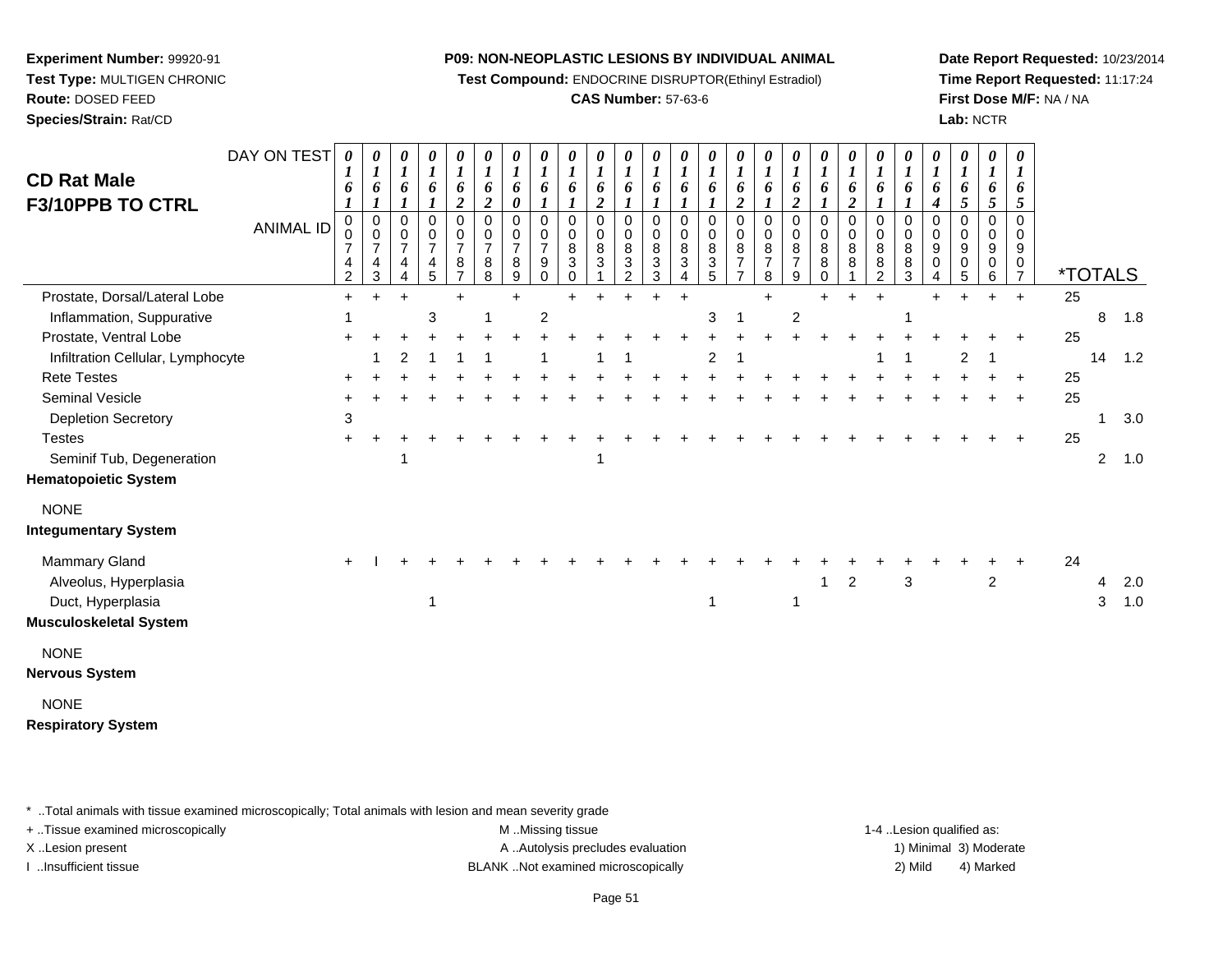**Test Compound:** ENDOCRINE DISRUPTOR(Ethinyl Estradiol)

# **CAS Number:** 57-63-6

**Date Report Requested:** 10/23/2014**Time Report Requested:** 11:17:24**First Dose M/F:** NA / NA**Lab:** NCTR

**Species/Strain:** Rat/CD

**Experiment Number:** 99920-91

| <b>CD Rat Male</b><br>F3/10PPB TO CTRL                                              | DAY ON TEST | 0<br>6                   | 0<br>$\overline{ }$<br>6 | $\boldsymbol{\theta}$<br>6                  | $\boldsymbol{\theta}$<br>6        | 0<br>6<br>$\boldsymbol{2}$                                          | $\boldsymbol{\theta}$<br>6<br>2    | $\boldsymbol{\theta}$<br>L<br>6<br>0 | 0<br>-1<br>6                     | $\boldsymbol{\theta}$<br>$\bm{o}$    | 0<br>6<br>2                                    | $\boldsymbol{\theta}$<br>6          | 0<br>6                | $\boldsymbol{\theta}$<br>$\bm{o}$ | $\theta$<br>o                | $\boldsymbol{\theta}$<br>$\bm{o}$<br>$\overline{v}$ | o                             | $\boldsymbol{\theta}$<br>$\bm{o}$<br>$\overline{2}$ | 0<br>$\bm{o}$ | $\boldsymbol{\theta}$<br>$\bm{o}$<br>∠ | 0<br>6                      | $\boldsymbol{\theta}$<br>6 | $\boldsymbol{\theta}$<br>o<br>4 | $\boldsymbol{\theta}$<br>o<br>5 | 0<br>o<br>-<br>Ĉ              | $\boldsymbol{\theta}$<br>7<br>6<br>5 |                       |
|-------------------------------------------------------------------------------------|-------------|--------------------------|--------------------------|---------------------------------------------|-----------------------------------|---------------------------------------------------------------------|------------------------------------|--------------------------------------|----------------------------------|--------------------------------------|------------------------------------------------|-------------------------------------|-----------------------|-----------------------------------|------------------------------|-----------------------------------------------------|-------------------------------|-----------------------------------------------------|---------------|----------------------------------------|-----------------------------|----------------------------|---------------------------------|---------------------------------|-------------------------------|--------------------------------------|-----------------------|
|                                                                                     | ANIMAL ID   | v<br>4<br>$\overline{2}$ | 0<br>0<br>⇁<br>4<br>3    | $\mathbf 0$<br>0<br>$\rightarrow$<br>4<br>4 | 0<br>0<br>$\rightarrow$<br>4<br>5 | 0<br>$\mathbf 0$<br>$\overline{\phantom{a}}$<br>8<br>$\overline{ }$ | 0<br>0<br>$\overline{ }$<br>8<br>8 | 0<br>0<br>$\overline{ }$<br>8<br>9   | $_{0}^{0}$<br>$\rightarrow$<br>9 | $\overline{0}$<br>8<br>3<br>$\Omega$ | $\begin{matrix} 0 \\ 0 \\ 8 \\ 3 \end{matrix}$ | 0<br>0<br>$\frac{8}{3}$<br>$\Omega$ | 0<br>0<br>$^8_3$<br>3 | U<br>U<br>8<br>$\mathbf{3}$       | 0<br>0<br>$\frac{8}{3}$<br>5 | 0<br>0<br>$\frac{8}{7}$                             | υ<br>8<br>$\overline{ }$<br>8 | U<br>8<br>$\overline{ }$<br>9                       | 0<br>8<br>8   | 0<br>8<br>8                            | $\mathbf{0}$<br>8<br>8<br>ົ | U<br>8<br>8<br>3           | 0<br>9<br>0                     | 0<br>9<br>0<br>5                | 0<br>9<br>$\overline{0}$<br>6 | 0<br>0<br>9<br>0<br>$\overline{ }$   | <i><b>*TOTALS</b></i> |
| <b>NONE</b><br><b>Special Senses System</b><br><b>NONE</b><br><b>Urinary System</b> |             |                          |                          |                                             |                                   |                                                                     |                                    |                                      |                                  |                                      |                                                |                                     |                       |                                   |                              |                                                     |                               |                                                     |               |                                        |                             |                            |                                 |                                 |                               |                                      |                       |

Kidney $\mathsf{y}$ 

Congestionn 2 2 2.5

\* ..Total animals with tissue examined microscopically; Total animals with lesion and mean severity grade

+ ..Tissue examined microscopically examined microscopically examined as:  $M$  ..Missing tissue 1-4 ..Lesion qualified as: X..Lesion present **A ..Autolysis precludes evaluation** A ..Autolysis precludes evaluation 1) Minimal 3) Moderate I ..Insufficient tissue BLANK ..Not examined microscopically 2) Mild 4) Marked

 $+$  2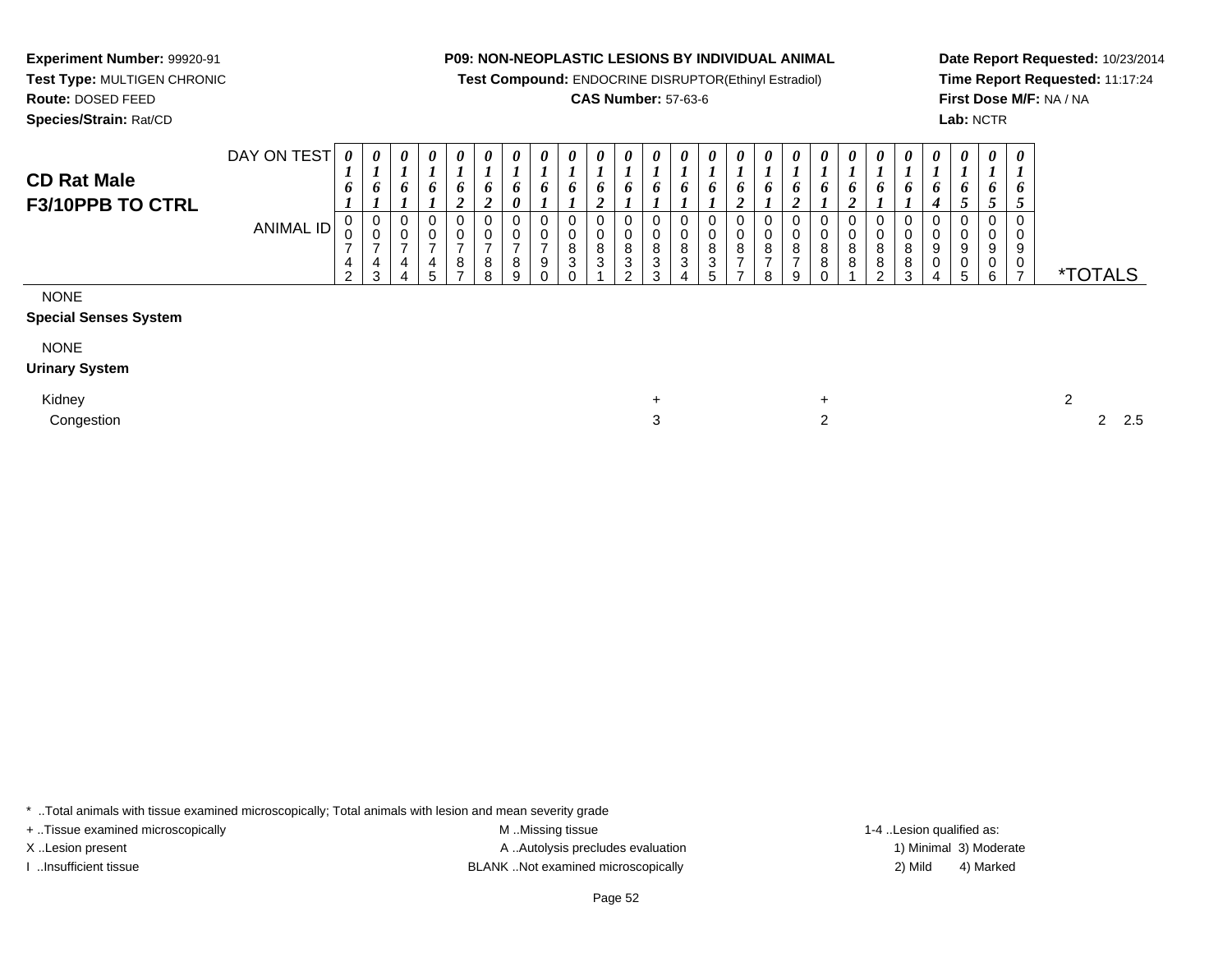**Test Compound:** ENDOCRINE DISRUPTOR(Ethinyl Estradiol)

# **CAS Number:** 57-63-6

**Date Report Requested:** 10/23/2014**Time Report Requested:** 11:17:24**First Dose M/F:** NA / NA**Lab:** NCTR

| <b>CD Rat Male</b>                                                                                                                                                                                               | DAY ON TEST      | $\theta$<br>6                                                    | 0<br>$\boldsymbol{l}$<br>6                                  | 0<br>$\boldsymbol{l}$<br>6                      | $\boldsymbol{\theta}$<br>$\boldsymbol{l}$<br>6                   | 0<br>$\boldsymbol{l}$<br>6                                                       | 0<br>$\boldsymbol{l}$<br>6                                          | $\frac{\theta}{I}$<br>6                                                         | $\frac{\theta}{1}$<br>6                         | 0<br>$\boldsymbol{l}$<br>6                                           | 0<br>$\boldsymbol{l}$<br>6                                    | 0<br>$\boldsymbol{l}$<br>6           | 0<br>$\boldsymbol{l}$<br>6              | 0<br>$\boldsymbol{l}$<br>6                                    | 0<br>$\boldsymbol{l}$<br>6                                           | 0<br>$\boldsymbol{l}$<br>6                                       | 0<br>$\boldsymbol{l}$<br>6                              | $\frac{\theta}{I}$<br>6                             | $\frac{\theta}{I}$<br>6                                                                      | $\frac{\theta}{I}$<br>6                                             | 0<br>$\boldsymbol{l}$<br>6                           | 0<br>$\boldsymbol{l}$<br>6                                    | 0<br>$\boldsymbol{l}$<br>6                       | 0<br>$\boldsymbol{l}$<br>6                                    | 0<br>$\boldsymbol{l}$<br>6        | 0<br>1<br>6                          |                       |                |                                 |
|------------------------------------------------------------------------------------------------------------------------------------------------------------------------------------------------------------------|------------------|------------------------------------------------------------------|-------------------------------------------------------------|-------------------------------------------------|------------------------------------------------------------------|----------------------------------------------------------------------------------|---------------------------------------------------------------------|---------------------------------------------------------------------------------|-------------------------------------------------|----------------------------------------------------------------------|---------------------------------------------------------------|--------------------------------------|-----------------------------------------|---------------------------------------------------------------|----------------------------------------------------------------------|------------------------------------------------------------------|---------------------------------------------------------|-----------------------------------------------------|----------------------------------------------------------------------------------------------|---------------------------------------------------------------------|------------------------------------------------------|---------------------------------------------------------------|--------------------------------------------------|---------------------------------------------------------------|-----------------------------------|--------------------------------------|-----------------------|----------------|---------------------------------|
| <b>F3/50PPB TO CTRL</b>                                                                                                                                                                                          | <b>ANIMAL ID</b> | $\boldsymbol{l}$<br>$\mathbf 0$<br>0<br>$\overline{7}$<br>4<br>6 | $\boldsymbol{l}$<br>$\mathbf 0$<br>0<br>$\overline{7}$<br>4 | 1<br>$\pmb{0}$<br>0<br>$\overline{7}$<br>4<br>8 | $\boldsymbol{l}$<br>0<br>$\mathbf 0$<br>$\overline{7}$<br>4<br>9 | $\boldsymbol{l}$<br>0<br>$\mathbf 0$<br>$\overline{7}$<br>$\sqrt{5}$<br>$\Omega$ | $\boldsymbol{l}$<br>$\mathbf 0$<br>$\pmb{0}$<br>$\overline{7}$<br>5 | $\boldsymbol{l}$<br>$\mathbf 0$<br>$\pmb{0}$<br>$\overline{7}$<br>$\frac{5}{2}$ | $\overline{2}$<br>0<br>0<br>$\overline{7}$<br>9 | $\boldsymbol{2}$<br>$\Omega$<br>0<br>$\overline{7}$<br>$\frac{9}{2}$ | $\boldsymbol{I}$<br>$\Omega$<br>0<br>$\overline{7}$<br>9<br>3 | $\Omega$<br>0<br>$\overline{7}$<br>9 | 1<br>0<br>0<br>$\overline{7}$<br>9<br>5 | $\boldsymbol{l}$<br>$\Omega$<br>0<br>$\overline{7}$<br>9<br>6 | $\overline{c}$<br>$\mathbf 0$<br>0<br>$\bf 8$<br>3<br>$\overline{6}$ | $\boldsymbol{2}$<br>$\mathbf 0$<br>0<br>8<br>3<br>$\overline{7}$ | $\boldsymbol{l}$<br>$\Omega$<br>0<br>8<br>$\frac{3}{8}$ | $\boldsymbol{l}$<br>$\mathbf 0$<br>0<br>8<br>3<br>9 | $\boldsymbol{l}$<br>$\pmb{0}$<br>$\pmb{0}$<br>$\bf 8$<br>$\overline{\mathbf{4}}$<br>$\Omega$ | $\boldsymbol{2}$<br>$\pmb{0}$<br>$\mathbf 0$<br>8<br>$\overline{4}$ | $\overline{c}$<br>0<br>0<br>$\bf 8$<br>8<br>$\Delta$ | $\boldsymbol{l}$<br>$\Omega$<br>0<br>8<br>8<br>$\overline{5}$ | $\boldsymbol{2}$<br>$\Omega$<br>0<br>8<br>8<br>6 | $\boldsymbol{l}$<br>$\Omega$<br>0<br>8<br>8<br>$\overline{7}$ | 1<br>$\Omega$<br>0<br>8<br>8<br>8 | 3<br>$\mathbf 0$<br>0<br>8<br>$^8_9$ | <i><b>*TOTALS</b></i> |                |                                 |
| <b>Alimentary System</b>                                                                                                                                                                                         |                  |                                                                  |                                                             |                                                 |                                                                  |                                                                                  |                                                                     |                                                                                 |                                                 |                                                                      |                                                               |                                      |                                         |                                                               |                                                                      |                                                                  |                                                         |                                                     |                                                                                              |                                                                     |                                                      |                                                               |                                                  |                                                               |                                   |                                      |                       |                |                                 |
| Liver<br>Hepatocyte, Vacuolization Cytoplasmic<br>Infiltration Cellular, Lymphocyte<br>Inflammation, Chronic Active<br>Mesentery<br>Fat, Necrosis<br>Inflammation, Granulomatous<br><b>Cardiovascular System</b> |                  |                                                                  |                                                             | $\mathbf{1}$                                    | $\overline{1}$                                                   |                                                                                  | $\mathbf 1$                                                         | $\overline{\phantom{0}}$                                                        |                                                 |                                                                      |                                                               |                                      |                                         |                                                               | 3                                                                    |                                                                  |                                                         |                                                     | $\overline{2}$                                                                               |                                                                     |                                                      |                                                               | -1                                               |                                                               |                                   |                                      | 25<br>1               | 3<br>5<br>-1   | 2.0<br>1.0<br>1.0<br>4.0<br>3.0 |
| <b>NONE</b><br><b>Endocrine System</b>                                                                                                                                                                           |                  |                                                                  |                                                             |                                                 |                                                                  |                                                                                  |                                                                     |                                                                                 |                                                 |                                                                      |                                                               |                                      |                                         |                                                               |                                                                      |                                                                  |                                                         |                                                     |                                                                                              |                                                                     |                                                      |                                                               |                                                  |                                                               |                                   |                                      |                       |                |                                 |
|                                                                                                                                                                                                                  |                  |                                                                  |                                                             |                                                 |                                                                  |                                                                                  |                                                                     |                                                                                 |                                                 |                                                                      |                                                               |                                      |                                         |                                                               |                                                                      |                                                                  |                                                         |                                                     |                                                                                              |                                                                     |                                                      |                                                               |                                                  |                                                               |                                   |                                      |                       |                |                                 |
| <b>Adrenal Cortex</b><br>Vacuolization Cytoplasmic                                                                                                                                                               |                  |                                                                  |                                                             |                                                 |                                                                  |                                                                                  |                                                                     |                                                                                 |                                                 |                                                                      |                                                               |                                      |                                         |                                                               |                                                                      | 2                                                                |                                                         |                                                     |                                                                                              |                                                                     |                                                      |                                                               |                                                  |                                                               |                                   |                                      | 25                    | $\overline{2}$ | 1.5                             |
| Adrenal Medulla                                                                                                                                                                                                  |                  |                                                                  |                                                             |                                                 |                                                                  |                                                                                  |                                                                     |                                                                                 |                                                 |                                                                      |                                                               |                                      |                                         |                                                               |                                                                      |                                                                  |                                                         |                                                     |                                                                                              |                                                                     |                                                      |                                                               |                                                  |                                                               |                                   |                                      | 25                    |                |                                 |
| <b>Pituitary Gland</b><br>Pars Distalis, Cyst                                                                                                                                                                    |                  |                                                                  |                                                             |                                                 |                                                                  |                                                                                  |                                                                     |                                                                                 |                                                 |                                                                      |                                                               |                                      |                                         | Χ                                                             |                                                                      |                                                                  |                                                         |                                                     |                                                                                              |                                                                     |                                                      |                                                               |                                                  |                                                               |                                   |                                      | 25                    |                |                                 |
| <b>Thyroid Gland</b>                                                                                                                                                                                             |                  |                                                                  |                                                             |                                                 |                                                                  |                                                                                  |                                                                     |                                                                                 |                                                 |                                                                      |                                                               |                                      |                                         |                                                               |                                                                      |                                                                  |                                                         |                                                     |                                                                                              |                                                                     |                                                      |                                                               |                                                  |                                                               |                                   |                                      | 25                    |                |                                 |
| Cyst, Squamous                                                                                                                                                                                                   |                  |                                                                  |                                                             |                                                 |                                                                  |                                                                                  |                                                                     | X                                                                               |                                                 | X                                                                    |                                                               |                                      |                                         |                                                               | X                                                                    |                                                                  |                                                         |                                                     |                                                                                              |                                                                     |                                                      |                                                               |                                                  |                                                               | X                                 |                                      |                       |                |                                 |
| Cyst, Squamous, Multiple<br>Infiltration Cellular, Lymphocyte<br><b>General Body System</b>                                                                                                                      |                  |                                                                  |                                                             |                                                 |                                                                  |                                                                                  |                                                                     |                                                                                 |                                                 |                                                                      | X                                                             |                                      |                                         |                                                               |                                                                      |                                                                  |                                                         |                                                     |                                                                                              |                                                                     |                                                      |                                                               |                                                  |                                                               |                                   |                                      |                       | 1              | 1.0                             |

\* ..Total animals with tissue examined microscopically; Total animals with lesion and mean severity grade

**Experiment Number:** 99920-91**Test Type:** MULTIGEN CHRONIC

**Route:** DOSED FEED**Species/Strain:** Rat/CD

+ ..Tissue examined microscopically examined microscopically examined as:  $M$  ..Missing tissue 1-4 ..Lesion qualified as: X..Lesion present **A ..Autolysis precludes evaluation** A ..Autolysis precludes evaluation 1) Minimal 3) Moderate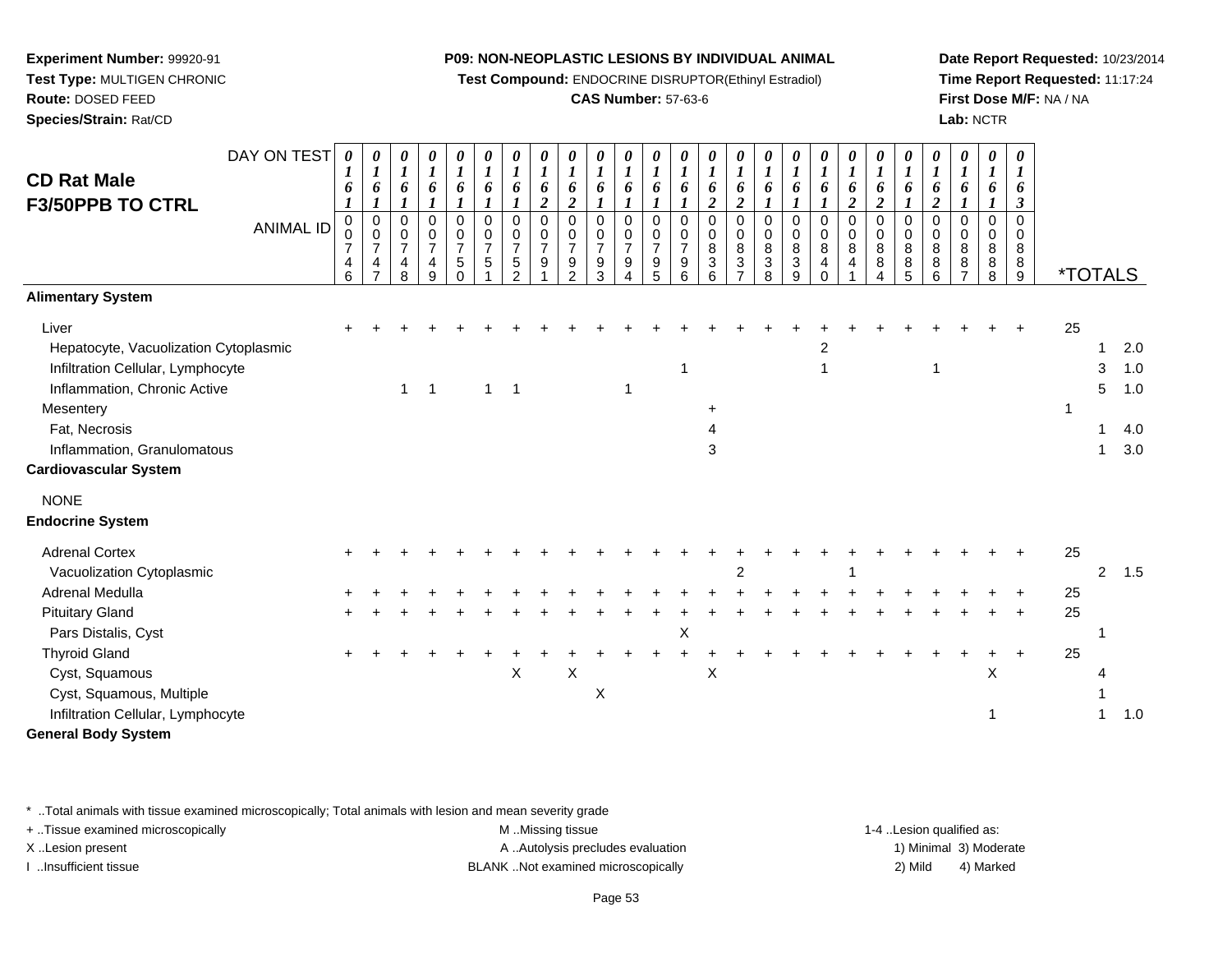**Test Compound:** ENDOCRINE DISRUPTOR(Ethinyl Estradiol)

# **CAS Number:** 57-63-6

**Date Report Requested:** 10/23/2014**Time Report Requested:** 11:17:25**First Dose M/F:** NA / NA**Lab:** NCTR

| <b>CD Rat Male</b><br><b>F3/50PPB TO CTRL</b><br><b>NONE</b>      | DAY ON TEST<br><b>ANIMAL ID</b> | 0<br>1<br>6<br>$\mathbf 0$<br>$\overline{7}$<br>4<br>6 | 0<br>6<br>$\pmb{0}$<br>$\mathbf 0$<br>$\overline{7}$<br>$\overline{4}$<br>$\overline{7}$ | 0<br>$\boldsymbol{l}$<br>6<br>0<br>0<br>$\overline{7}$<br>4<br>8 | 0<br>$\boldsymbol{l}$<br>6<br>1<br>$\mathbf 0$<br>$\mathbf 0$<br>$\overline{7}$<br>4<br>9 | 0<br>$\boldsymbol{l}$<br>6<br>$\boldsymbol{l}$<br>$\mathbf 0$<br>$\mathbf 0$<br>$\overline{7}$<br>5<br>$\Omega$ | 0<br>$\boldsymbol{l}$<br>6<br>$\boldsymbol{l}$<br>$\mathbf 0$<br>0<br>$\overline{7}$<br>5 | $\pmb{\theta}$<br>$\boldsymbol{l}$<br>6<br>$\mathbf 0$<br>0<br>$\overline{7}$<br>5<br>$\overline{2}$ | 0<br>$\boldsymbol{l}$<br>6<br>$\boldsymbol{2}$<br>$\mathbf 0$<br>0<br>$\overline{7}$<br>9 | $\boldsymbol{\theta}$<br>$\boldsymbol{l}$<br>6<br>$\overline{c}$<br>$\mathbf 0$<br>$\mathbf 0$<br>$\overline{7}$<br>9<br>$\mathcal{P}$ | $\pmb{\theta}$<br>$\boldsymbol{l}$<br>6<br>$\mathbf 0$<br>$\mathbf 0$<br>$\overline{7}$<br>9<br>3 | 0<br>6<br>$\Omega$<br>0<br>$\overline{7}$<br>9 | 0<br>$\boldsymbol{l}$<br>6<br>$\mathbf 0$<br>0<br>$\overline{7}$<br>9<br>5 | 0<br>$\boldsymbol{l}$<br>6<br>$\mathbf 0$<br>0<br>$\overline{7}$<br>9<br>6 | $\pmb{\theta}$<br>$\boldsymbol{l}$<br>6<br>$\boldsymbol{2}$<br>$\pmb{0}$<br>$\mathbf 0$<br>8<br>$\ensuremath{\mathsf{3}}$<br>6 | 0<br>$\boldsymbol{l}$<br>6<br>$\boldsymbol{2}$<br>$\mathbf 0$<br>0<br>8<br>3<br>$\overline{7}$ | $\pmb{\theta}$<br>$\boldsymbol{l}$<br>6<br>$\mathbf 0$<br>0<br>8<br>$\sqrt{3}$<br>8 | $\boldsymbol{\theta}$<br>$\boldsymbol{l}$<br>6<br>$\mathbf 0$<br>0<br>8<br>$\sqrt{3}$<br>9 | 0<br>$\boldsymbol{l}$<br>6<br>0<br>0<br>8<br>4 | $\boldsymbol{\theta}$<br>$\boldsymbol{l}$<br>6<br>$\overline{c}$<br>$\mathbf 0$<br>0<br>$\,8\,$<br>$\overline{4}$ | 0<br>$\boldsymbol{l}$<br>6<br>$\overline{c}$<br>0<br>0<br>8<br>8 | $\pmb{\theta}$<br>1<br>6<br>$\mathbf 0$<br>0<br>8<br>8<br>5 | 0<br>$\boldsymbol{l}$<br>6<br>$\overline{c}$<br>0<br>0<br>8<br>8<br>6 | $\boldsymbol{\theta}$<br>$\boldsymbol{l}$<br>6<br>$\mathbf 0$<br>0<br>8<br>8 | $\boldsymbol{\theta}$<br>$\boldsymbol{l}$<br>$\mathbf 0$<br>0<br>8<br>8<br>8 | $\boldsymbol{\theta}$<br>6<br>$\boldsymbol{\beta}$<br>$\mathbf 0$<br>0<br>8<br>8<br>9 | <i><b>*TOTALS</b></i> |    |            |
|-------------------------------------------------------------------|---------------------------------|--------------------------------------------------------|------------------------------------------------------------------------------------------|------------------------------------------------------------------|-------------------------------------------------------------------------------------------|-----------------------------------------------------------------------------------------------------------------|-------------------------------------------------------------------------------------------|------------------------------------------------------------------------------------------------------|-------------------------------------------------------------------------------------------|----------------------------------------------------------------------------------------------------------------------------------------|---------------------------------------------------------------------------------------------------|------------------------------------------------|----------------------------------------------------------------------------|----------------------------------------------------------------------------|--------------------------------------------------------------------------------------------------------------------------------|------------------------------------------------------------------------------------------------|-------------------------------------------------------------------------------------|--------------------------------------------------------------------------------------------|------------------------------------------------|-------------------------------------------------------------------------------------------------------------------|------------------------------------------------------------------|-------------------------------------------------------------|-----------------------------------------------------------------------|------------------------------------------------------------------------------|------------------------------------------------------------------------------|---------------------------------------------------------------------------------------|-----------------------|----|------------|
| <b>Genital System</b>                                             |                                 |                                                        |                                                                                          |                                                                  |                                                                                           |                                                                                                                 |                                                                                           |                                                                                                      |                                                                                           |                                                                                                                                        |                                                                                                   |                                                |                                                                            |                                                                            |                                                                                                                                |                                                                                                |                                                                                     |                                                                                            |                                                |                                                                                                                   |                                                                  |                                                             |                                                                       |                                                                              |                                                                              |                                                                                       |                       |    |            |
| <b>Coagulating Gland</b><br>Bilateral, Developmental Malformation |                                 |                                                        |                                                                                          |                                                                  |                                                                                           |                                                                                                                 |                                                                                           |                                                                                                      |                                                                                           |                                                                                                                                        |                                                                                                   |                                                |                                                                            |                                                                            |                                                                                                                                |                                                                                                |                                                                                     |                                                                                            | Χ                                              |                                                                                                                   |                                                                  |                                                             |                                                                       |                                                                              |                                                                              |                                                                                       | 25                    |    |            |
| Developmental Malformation                                        |                                 | X                                                      |                                                                                          | Χ                                                                |                                                                                           |                                                                                                                 | X                                                                                         |                                                                                                      |                                                                                           |                                                                                                                                        |                                                                                                   | X                                              |                                                                            | X                                                                          | $\mathsf{X}$                                                                                                                   |                                                                                                |                                                                                     |                                                                                            |                                                |                                                                                                                   | X                                                                |                                                             |                                                                       | X                                                                            |                                                                              |                                                                                       |                       | 8  |            |
| Epididymis                                                        |                                 | $\ddot{}$                                              |                                                                                          |                                                                  |                                                                                           |                                                                                                                 |                                                                                           |                                                                                                      |                                                                                           |                                                                                                                                        |                                                                                                   |                                                |                                                                            |                                                                            |                                                                                                                                |                                                                                                |                                                                                     |                                                                                            |                                                |                                                                                                                   |                                                                  |                                                             |                                                                       |                                                                              |                                                                              |                                                                                       | 25                    |    |            |
| Atrophy                                                           |                                 |                                                        | 3                                                                                        |                                                                  |                                                                                           |                                                                                                                 |                                                                                           |                                                                                                      |                                                                                           |                                                                                                                                        |                                                                                                   |                                                |                                                                            |                                                                            |                                                                                                                                |                                                                                                |                                                                                     |                                                                                            |                                                |                                                                                                                   |                                                                  |                                                             |                                                                       |                                                                              |                                                                              |                                                                                       |                       |    | 3.0        |
| Hypospermia                                                       |                                 |                                                        | 4                                                                                        |                                                                  |                                                                                           |                                                                                                                 |                                                                                           |                                                                                                      |                                                                                           |                                                                                                                                        |                                                                                                   |                                                |                                                                            |                                                                            |                                                                                                                                |                                                                                                |                                                                                     |                                                                                            |                                                |                                                                                                                   |                                                                  |                                                             |                                                                       |                                                                              |                                                                              |                                                                                       |                       |    | 4.0        |
| <b>Preputial Gland</b>                                            |                                 |                                                        |                                                                                          |                                                                  |                                                                                           |                                                                                                                 |                                                                                           |                                                                                                      |                                                                                           |                                                                                                                                        |                                                                                                   |                                                |                                                                            |                                                                            |                                                                                                                                |                                                                                                |                                                                                     |                                                                                            |                                                |                                                                                                                   |                                                                  |                                                             |                                                                       |                                                                              |                                                                              |                                                                                       | $\mathbf{1}$          |    |            |
| Duct, Dilatation                                                  |                                 |                                                        |                                                                                          |                                                                  |                                                                                           | З                                                                                                               |                                                                                           |                                                                                                      |                                                                                           |                                                                                                                                        |                                                                                                   |                                                |                                                                            |                                                                            |                                                                                                                                |                                                                                                |                                                                                     |                                                                                            |                                                |                                                                                                                   |                                                                  |                                                             |                                                                       |                                                                              |                                                                              |                                                                                       |                       |    | 3.0        |
| Inflammation, Suppurative                                         |                                 |                                                        |                                                                                          |                                                                  |                                                                                           |                                                                                                                 |                                                                                           |                                                                                                      |                                                                                           |                                                                                                                                        |                                                                                                   |                                                |                                                                            |                                                                            |                                                                                                                                |                                                                                                |                                                                                     |                                                                                            |                                                |                                                                                                                   |                                                                  |                                                             |                                                                       |                                                                              |                                                                              |                                                                                       |                       |    | 4.0        |
| Prostate, Dorsal/Lateral Lobe                                     |                                 |                                                        |                                                                                          |                                                                  |                                                                                           |                                                                                                                 |                                                                                           |                                                                                                      |                                                                                           |                                                                                                                                        |                                                                                                   |                                                |                                                                            |                                                                            |                                                                                                                                |                                                                                                |                                                                                     |                                                                                            |                                                |                                                                                                                   |                                                                  |                                                             |                                                                       |                                                                              |                                                                              |                                                                                       | 25                    |    |            |
| Infiltration Cellular, Lymphocyte                                 |                                 |                                                        |                                                                                          |                                                                  |                                                                                           |                                                                                                                 |                                                                                           |                                                                                                      |                                                                                           |                                                                                                                                        |                                                                                                   |                                                |                                                                            |                                                                            |                                                                                                                                |                                                                                                |                                                                                     |                                                                                            |                                                |                                                                                                                   |                                                                  |                                                             |                                                                       |                                                                              |                                                                              |                                                                                       |                       |    | 1.0        |
| Inflammation, Suppurative                                         |                                 |                                                        |                                                                                          |                                                                  |                                                                                           |                                                                                                                 |                                                                                           |                                                                                                      |                                                                                           |                                                                                                                                        | 3                                                                                                 |                                                |                                                                            |                                                                            |                                                                                                                                | $\overline{2}$                                                                                 | $\overline{2}$                                                                      | 3                                                                                          |                                                |                                                                                                                   |                                                                  |                                                             |                                                                       |                                                                              | 2                                                                            |                                                                                       |                       | 8  | 1.9        |
| Prostate, Ventral Lobe                                            |                                 |                                                        |                                                                                          |                                                                  |                                                                                           |                                                                                                                 |                                                                                           |                                                                                                      |                                                                                           |                                                                                                                                        |                                                                                                   |                                                |                                                                            |                                                                            |                                                                                                                                |                                                                                                |                                                                                     |                                                                                            |                                                |                                                                                                                   |                                                                  |                                                             |                                                                       |                                                                              |                                                                              |                                                                                       | 25                    |    |            |
| Infiltration Cellular, Lymphocyte<br>Inflammation, Suppurative    |                                 |                                                        |                                                                                          |                                                                  |                                                                                           | 3                                                                                                               | 2                                                                                         | $\overline{c}$                                                                                       |                                                                                           |                                                                                                                                        | $\overline{2}$                                                                                    | 2                                              | $\overline{c}$                                                             |                                                                            |                                                                                                                                |                                                                                                | $\overline{2}$                                                                      |                                                                                            |                                                | $\overline{2}$                                                                                                    |                                                                  | $\overline{2}$                                              | $\overline{2}$                                                        | $\overline{2}$                                                               |                                                                              |                                                                                       |                       | 16 | 1.9<br>2.0 |
| <b>Rete Testes</b>                                                |                                 | $\ddot{}$                                              |                                                                                          |                                                                  |                                                                                           |                                                                                                                 |                                                                                           |                                                                                                      |                                                                                           |                                                                                                                                        |                                                                                                   |                                                |                                                                            |                                                                            |                                                                                                                                |                                                                                                |                                                                                     |                                                                                            |                                                |                                                                                                                   |                                                                  |                                                             |                                                                       |                                                                              |                                                                              |                                                                                       | 25                    |    |            |
| Dilatation                                                        |                                 |                                                        | 3                                                                                        |                                                                  |                                                                                           |                                                                                                                 |                                                                                           |                                                                                                      |                                                                                           |                                                                                                                                        |                                                                                                   |                                                |                                                                            |                                                                            |                                                                                                                                |                                                                                                |                                                                                     |                                                                                            |                                                |                                                                                                                   |                                                                  |                                                             |                                                                       |                                                                              |                                                                              |                                                                                       |                       | 2  | 2.0        |
| Seminal Vesicle                                                   |                                 |                                                        |                                                                                          |                                                                  |                                                                                           |                                                                                                                 |                                                                                           |                                                                                                      |                                                                                           |                                                                                                                                        |                                                                                                   |                                                |                                                                            |                                                                            |                                                                                                                                |                                                                                                |                                                                                     |                                                                                            |                                                |                                                                                                                   |                                                                  |                                                             |                                                                       |                                                                              |                                                                              |                                                                                       | 25                    |    |            |
| <b>Depletion Secretory</b>                                        |                                 | 3                                                      |                                                                                          |                                                                  |                                                                                           |                                                                                                                 |                                                                                           |                                                                                                      |                                                                                           |                                                                                                                                        |                                                                                                   |                                                |                                                                            |                                                                            |                                                                                                                                |                                                                                                |                                                                                     |                                                                                            |                                                |                                                                                                                   |                                                                  |                                                             |                                                                       |                                                                              |                                                                              |                                                                                       |                       |    | 3.0        |
| <b>Testes</b>                                                     |                                 |                                                        |                                                                                          |                                                                  |                                                                                           |                                                                                                                 |                                                                                           |                                                                                                      |                                                                                           |                                                                                                                                        |                                                                                                   |                                                |                                                                            |                                                                            |                                                                                                                                |                                                                                                |                                                                                     |                                                                                            |                                                |                                                                                                                   |                                                                  |                                                             |                                                                       |                                                                              |                                                                              |                                                                                       | 25                    |    |            |

\* ..Total animals with tissue examined microscopically; Total animals with lesion and mean severity grade

**Experiment Number:** 99920-91**Test Type:** MULTIGEN CHRONIC

**Route:** DOSED FEED**Species/Strain:** Rat/CD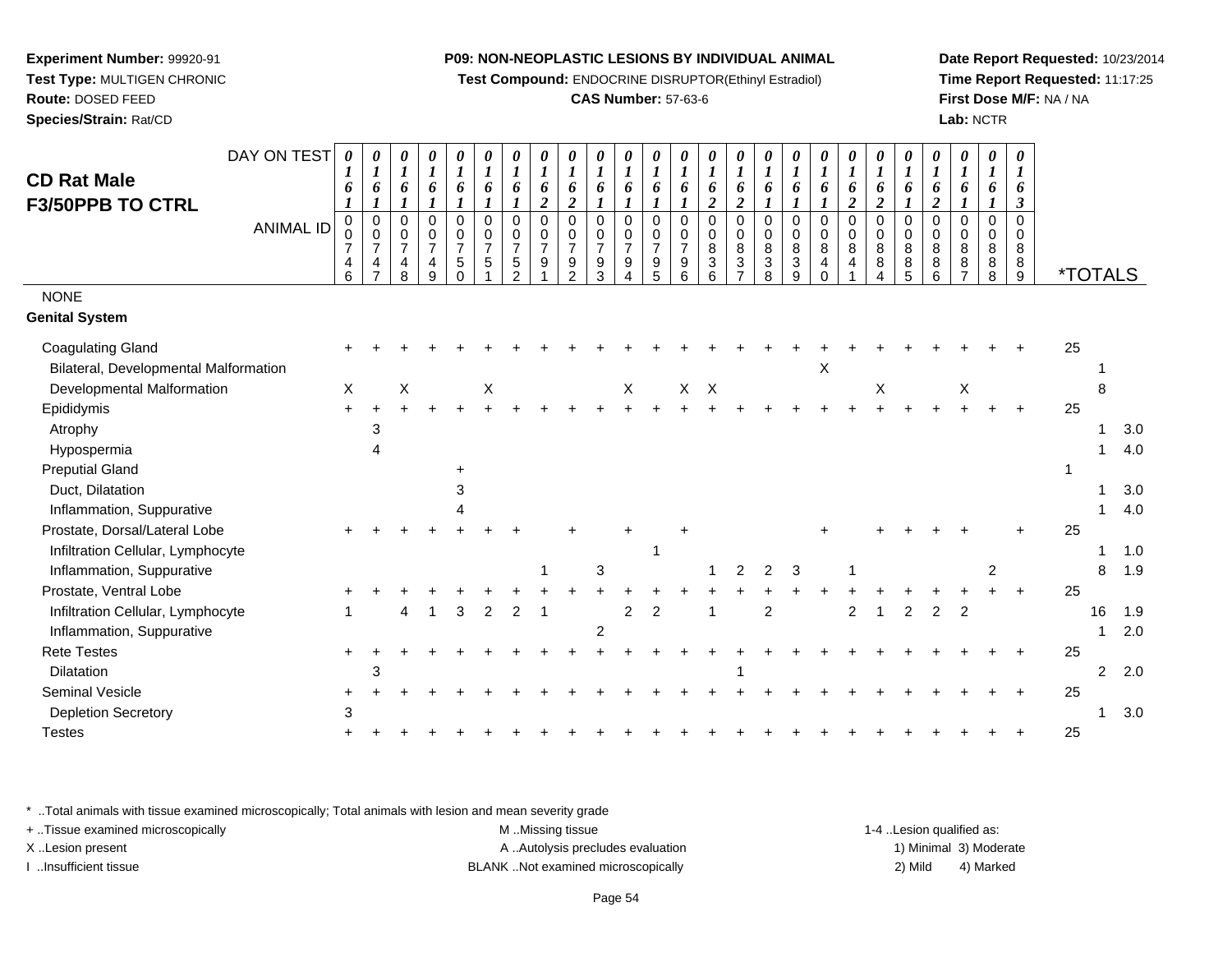**Test Compound:** ENDOCRINE DISRUPTOR(Ethinyl Estradiol)

# **CAS Number:** 57-63-6

**Date Report Requested:** 10/23/2014**Time Report Requested:** 11:17:25**First Dose M/F:** NA / NA**Lab:** NCTR

| <b>CD Rat Male</b><br><b>F3/50PPB TO CTRL</b><br>Seminif Tub, Degeneration                   | DAY ON TEST<br><b>ANIMAL ID</b> | 0<br>1<br>6<br>$\pmb{0}$<br>0<br>$\overline{7}$<br>4<br>6 | 0<br>1<br>6<br>$\mathbf{I}$<br>$\pmb{0}$<br>$\pmb{0}$<br>$\overline{7}$<br>4<br>$\overline{7}$<br>4 | 0<br>$\boldsymbol{l}$<br>6<br>0<br>0<br>$\overline{7}$<br>4<br>8 | 0<br>$\boldsymbol{l}$<br>6<br>1<br>0<br>0<br>$\overline{7}$<br>4<br>9 | 0<br>$\boldsymbol{l}$<br>6<br>0<br>$\frac{0}{7}$<br>5<br>$\Omega$ | 0<br>$\boldsymbol{l}$<br>6<br>$\pmb{0}$<br>$\pmb{0}$<br>$\overline{7}$<br>5 | 0<br>$\boldsymbol{l}$<br>6<br>$\mathbf 0$<br>0<br>$\overline{7}$<br>5<br>2 | 0<br>$\boldsymbol{l}$<br>6<br>$\overline{c}$<br>$\mathbf 0$<br>0<br>$\overline{7}$<br>9 | 0<br>$\boldsymbol{l}$<br>6<br>$\boldsymbol{2}$<br>$\Omega$<br>0<br>$\overline{7}$<br>9<br>2 | 0<br>6<br>0<br>0<br>$\overline{7}$<br>9<br>3 | 0<br>$\boldsymbol{l}$<br>6<br>$\Omega$<br>0<br>$\overline{7}$<br>9 | 0<br>$\boldsymbol{l}$<br>6<br>0<br>0<br>$\overline{7}$<br>9<br>5 | 0<br>$\boldsymbol{l}$<br>6<br>$\pmb{0}$<br>$\pmb{0}$<br>$\overline{7}$<br>9<br>6 | 0<br>$\boldsymbol{l}$<br>6<br>$\boldsymbol{2}$<br>$\pmb{0}$<br>$\mathbf 0$<br>8<br>3<br>6 | 0<br>$\boldsymbol{l}$<br>6<br>$\boldsymbol{2}$<br>$\mathbf 0$<br>0<br>8<br>3<br>$\overline{7}$ | 0<br>$\boldsymbol{l}$<br>6<br>0<br>0<br>$\bf 8$<br>3<br>8 | 0<br>1<br>6<br>$\mathbf 0$<br>0<br>8<br>$\ensuremath{\mathsf{3}}$<br>9 | 0<br>6<br>$\pmb{0}$<br>0<br>$\bf 8$<br>4<br>$\Omega$ | 0<br>$\boldsymbol{l}$<br>6<br>$\overline{2}$<br>0<br>$\pmb{0}$<br>$\overline{8}$<br>4 | 0<br>$\boldsymbol{l}$<br>6<br>$\overline{c}$<br>0<br>$\pmb{0}$<br>$\bf 8$<br>8<br>4 | 0<br>$\boldsymbol{l}$<br>6<br>$\pmb{0}$<br>$\pmb{0}$<br>8<br>8<br>5 | 0<br>$\boldsymbol{l}$<br>6<br>$\overline{2}$<br>$\pmb{0}$<br>0<br>8<br>8<br>6 | 0<br>$\boldsymbol{l}$<br>6<br>$\mathbf 0$<br>$\mathbf 0$<br>8<br>8<br>$\overline{ }$ | 0<br>$\boldsymbol{l}$<br>6<br>0<br>0<br>8<br>8<br>8 | $\boldsymbol{\theta}$<br>$\boldsymbol{l}$<br>6<br>$\boldsymbol{\beta}$<br>$\Omega$<br>$\Omega$<br>8<br>8<br>9 | <i><b>*TOTALS</b></i> | 1                   | 4.0        |
|----------------------------------------------------------------------------------------------|---------------------------------|-----------------------------------------------------------|-----------------------------------------------------------------------------------------------------|------------------------------------------------------------------|-----------------------------------------------------------------------|-------------------------------------------------------------------|-----------------------------------------------------------------------------|----------------------------------------------------------------------------|-----------------------------------------------------------------------------------------|---------------------------------------------------------------------------------------------|----------------------------------------------|--------------------------------------------------------------------|------------------------------------------------------------------|----------------------------------------------------------------------------------|-------------------------------------------------------------------------------------------|------------------------------------------------------------------------------------------------|-----------------------------------------------------------|------------------------------------------------------------------------|------------------------------------------------------|---------------------------------------------------------------------------------------|-------------------------------------------------------------------------------------|---------------------------------------------------------------------|-------------------------------------------------------------------------------|--------------------------------------------------------------------------------------|-----------------------------------------------------|---------------------------------------------------------------------------------------------------------------|-----------------------|---------------------|------------|
| <b>Hematopoietic System</b>                                                                  |                                 |                                                           |                                                                                                     |                                                                  |                                                                       |                                                                   |                                                                             |                                                                            |                                                                                         |                                                                                             |                                              |                                                                    |                                                                  |                                                                                  |                                                                                           |                                                                                                |                                                           |                                                                        |                                                      |                                                                                       |                                                                                     |                                                                     |                                                                               |                                                                                      |                                                     |                                                                                                               |                       |                     |            |
| <b>Bone Marrow</b><br>Myeloid Cell, Hyperplasia                                              |                                 |                                                           |                                                                                                     |                                                                  |                                                                       |                                                                   |                                                                             |                                                                            |                                                                                         |                                                                                             |                                              |                                                                    |                                                                  |                                                                                  |                                                                                           |                                                                                                |                                                           |                                                                        |                                                      |                                                                                       |                                                                                     |                                                                     |                                                                               |                                                                                      |                                                     |                                                                                                               | 25                    | $\overline{2}$      | 1.0        |
| Spleen<br>Hyperplasia, Lymphoid<br>Pigmentation                                              |                                 |                                                           |                                                                                                     | 1                                                                |                                                                       |                                                                   |                                                                             |                                                                            |                                                                                         |                                                                                             |                                              |                                                                    |                                                                  |                                                                                  |                                                                                           |                                                                                                |                                                           |                                                                        |                                                      | $\overline{2}$                                                                        |                                                                                     |                                                                     |                                                                               |                                                                                      |                                                     | $\ddot{}$                                                                                                     | 25                    | $\overline{2}$<br>3 | 1.5<br>1.0 |
| Thymus<br><b>Integumentary System</b>                                                        |                                 | $\ddot{}$                                                 |                                                                                                     |                                                                  |                                                                       |                                                                   |                                                                             |                                                                            |                                                                                         |                                                                                             |                                              |                                                                    |                                                                  |                                                                                  |                                                                                           |                                                                                                |                                                           |                                                                        |                                                      |                                                                                       |                                                                                     |                                                                     |                                                                               |                                                                                      |                                                     |                                                                                                               | 25                    |                     |            |
| Mammary Gland<br>Alveolus, Hyperplasia<br>Duct, Hyperplasia<br><b>Musculoskeletal System</b> |                                 | $\overline{a}$                                            |                                                                                                     |                                                                  |                                                                       |                                                                   |                                                                             |                                                                            |                                                                                         | $\overline{2}$                                                                              |                                              | $\mathbf{3}$                                                       | $\sqrt{2}$                                                       |                                                                                  |                                                                                           |                                                                                                |                                                           |                                                                        | $\boldsymbol{2}$                                     | $\overline{2}$                                                                        |                                                                                     |                                                                     |                                                                               | $\overline{c}$                                                                       | $\overline{1}$                                      |                                                                                                               | 24                    | 7<br>1              | 2.0<br>2.0 |
| <b>Bone</b><br><b>Nervous System</b>                                                         |                                 |                                                           |                                                                                                     |                                                                  |                                                                       |                                                                   |                                                                             |                                                                            |                                                                                         |                                                                                             |                                              |                                                                    |                                                                  |                                                                                  |                                                                                           |                                                                                                |                                                           |                                                                        |                                                      |                                                                                       |                                                                                     |                                                                     |                                                                               |                                                                                      |                                                     |                                                                                                               | 25                    |                     |            |
| <b>NONE</b><br><b>Respiratory System</b>                                                     |                                 |                                                           |                                                                                                     |                                                                  |                                                                       |                                                                   |                                                                             |                                                                            |                                                                                         |                                                                                             |                                              |                                                                    |                                                                  |                                                                                  |                                                                                           |                                                                                                |                                                           |                                                                        |                                                      |                                                                                       |                                                                                     |                                                                     |                                                                               |                                                                                      |                                                     |                                                                                                               |                       |                     |            |
| <b>NONE</b><br><b>Special Senses System</b>                                                  |                                 |                                                           |                                                                                                     |                                                                  |                                                                       |                                                                   |                                                                             |                                                                            |                                                                                         |                                                                                             |                                              |                                                                    |                                                                  |                                                                                  |                                                                                           |                                                                                                |                                                           |                                                                        |                                                      |                                                                                       |                                                                                     |                                                                     |                                                                               |                                                                                      |                                                     |                                                                                                               |                       |                     |            |

\* ..Total animals with tissue examined microscopically; Total animals with lesion and mean severity grade

**Experiment Number:** 99920-91**Test Type:** MULTIGEN CHRONIC

**Route:** DOSED FEED**Species/Strain:** Rat/CD

+ ..Tissue examined microscopically examined microscopically examined as:  $M$  ..Missing tissue 1-4 ..Lesion qualified as: X..Lesion present **A ..Autolysis precludes evaluation** A ..Autolysis precludes evaluation 1) Minimal 3) Moderate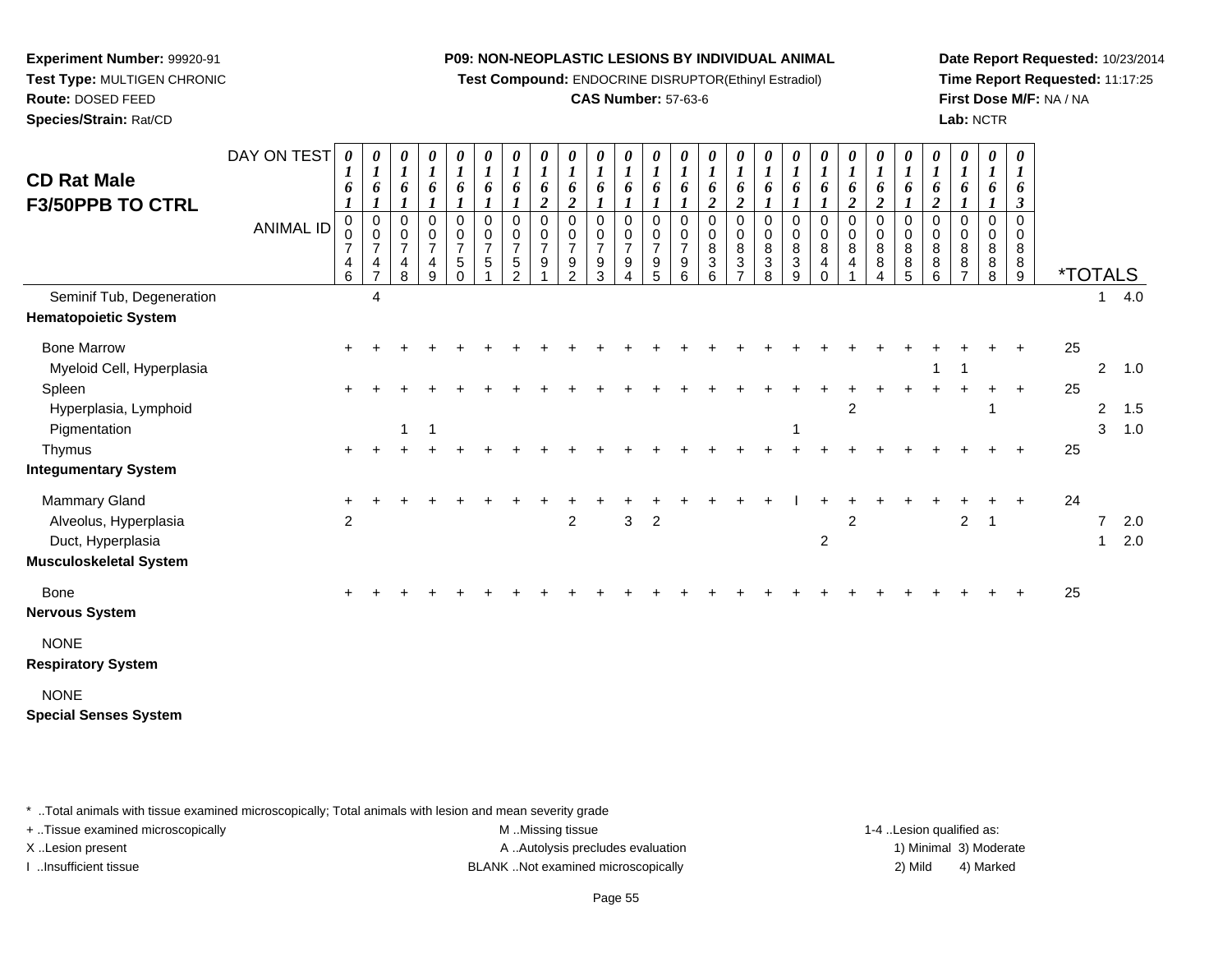**Test Compound:** ENDOCRINE DISRUPTOR(Ethinyl Estradiol)

# **CAS Number:** 57-63-6

n 3 1 3 2 2 2 6 2.2

n 2 1 2 1 1 2 1 1 1 1 1 9 1.2

**Date Report Requested:** 10/23/2014**Time Report Requested:** 11:17:25**First Dose M/F:** NA / NA**Lab:** NCTR

| <b>CD Rat Male</b>                | DAY ON TEST      | 0<br>$\overline{I}$ | 0<br>$\mathbf{I}$                              | $\boldsymbol{\theta}$                     | $\boldsymbol{\theta}$<br>1   | $\boldsymbol{\theta}$<br>$\boldsymbol{l}$ | 0                            | $\boldsymbol{\theta}$                                  | 0<br>$\boldsymbol{l}$                        | $\boldsymbol{\theta}$                   | 0                                                 | $\boldsymbol{\theta}$                        | 0                                 | 0                                       | 0                               | $\boldsymbol{\theta}$                             | $\theta$                                                 | $\boldsymbol{\theta}$                | 0                                    | $\boldsymbol{\theta}$         | $\boldsymbol{\theta}$<br>$\boldsymbol{l}$ | 0<br>$\mathbf{I}$<br>L                    | 0<br>$\mathbf{r}$     | 0                                  | 0           | $\boldsymbol{\theta}$      |                       |        |  |
|-----------------------------------|------------------|---------------------|------------------------------------------------|-------------------------------------------|------------------------------|-------------------------------------------|------------------------------|--------------------------------------------------------|----------------------------------------------|-----------------------------------------|---------------------------------------------------|----------------------------------------------|-----------------------------------|-----------------------------------------|---------------------------------|---------------------------------------------------|----------------------------------------------------------|--------------------------------------|--------------------------------------|-------------------------------|-------------------------------------------|-------------------------------------------|-----------------------|------------------------------------|-------------|----------------------------|-----------------------|--------|--|
| F3/50PPB TO CTRL                  |                  | 6                   | 6                                              | 6                                         | 6                            | 6                                         | 6                            | 6                                                      | 6                                            | $\bm{o}$<br>$\mathbf{\Omega}$           | 6                                                 | 6                                            | 6                                 | 6                                       | 6<br>$\mathbf{\hat{}}$          | 6                                                 | 6                                                        | 6                                    | 6                                    | 6<br>$\mathbf{\hat{z}}$       | 6                                         | 6                                         | 6                     | 6                                  | o           | o<br>$\rightarrow$         |                       |        |  |
|                                   | <b>ANIMAL ID</b> | ⇁<br>4<br>6         | 0<br>0<br>$\rightarrow$<br>4<br>$\overline{ }$ | 0<br>$\pmb{0}$<br>$\rightarrow$<br>4<br>8 | 0<br>$\frac{0}{7}$<br>4<br>9 | 0<br>$\mathbf 0$<br>$\overline{7}$<br>5   | 0<br>0<br>$\rightarrow$<br>5 | $\mathbf 0$<br>$\mathbf 0$<br>$\overline{ }$<br>5<br>ົ | 0<br>$\boldsymbol{0}$<br>$\overline{ }$<br>9 | $\mathbf 0$<br>$\overline{ }$<br>9<br>ົ | 0<br>0<br>$\overline{ }$<br>$\boldsymbol{9}$<br>3 | 0<br>$\mathbf 0$<br>$\overline{ }$<br>9<br>4 | 0<br>0<br>$\rightarrow$<br>9<br>5 | $\mathbf 0$<br>$\overline{ }$<br>9<br>ี | 0<br>$\mathsf 0$<br>8<br>3<br>6 | 0<br>$\mathbf 0$<br>$\,8\,$<br>3<br>$\rightarrow$ | $\mathbf 0$<br>$\bf 8$<br>$\ensuremath{\mathsf{3}}$<br>8 | 0<br>$\mathbf 0$<br>$\, 8$<br>3<br>9 | 0<br>$\pmb{0}$<br>8<br>4<br>$\Omega$ | 0<br>0<br>8<br>$\overline{4}$ | 0<br>8<br>8                               | 0<br>$\pmb{0}$<br>$\,8\,$<br>$\bf 8$<br>5 | 0<br>0<br>8<br>8<br>6 | 0<br>0<br>8<br>8<br>$\overline{ }$ | 8<br>8<br>8 | $\mathbf 0$<br>8<br>8<br>9 | <i><b>*TOTALS</b></i> |        |  |
| <b>NONE</b>                       |                  |                     |                                                |                                           |                              |                                           |                              |                                                        |                                              |                                         |                                                   |                                              |                                   |                                         |                                 |                                                   |                                                          |                                      |                                      |                               |                                           |                                           |                       |                                    |             |                            |                       |        |  |
| <b>Urinary System</b>             |                  |                     |                                                |                                           |                              |                                           |                              |                                                        |                                              |                                         |                                                   |                                              |                                   |                                         |                                 |                                                   |                                                          |                                      |                                      |                               |                                           |                                           |                       |                                    |             |                            |                       |        |  |
| Kidney                            |                  |                     |                                                |                                           |                              |                                           |                              |                                                        |                                              |                                         |                                                   |                                              |                                   |                                         |                                 |                                                   |                                                          |                                      |                                      |                               |                                           |                                           |                       |                                    |             |                            | 25                    |        |  |
| <b>Casts Protein</b>              |                  |                     |                                                |                                           |                              |                                           |                              |                                                        |                                              |                                         | $\overline{2}$                                    |                                              |                                   |                                         |                                 |                                                   |                                                          |                                      |                                      |                               |                                           |                                           |                       |                                    |             |                            |                       | 2.0    |  |
| <b>Hyaline Droplet</b>            |                  |                     |                                                |                                           |                              |                                           |                              |                                                        |                                              |                                         |                                                   |                                              |                                   |                                         |                                 |                                                   |                                                          |                                      |                                      |                               |                                           |                                           |                       |                                    |             | 2                          | 2                     | 1.5    |  |
| Infiltration Cellular, Lymphocyte |                  |                     |                                                |                                           |                              |                                           |                              |                                                        | -1                                           |                                         |                                                   |                                              |                                   |                                         |                                 |                                                   | $\mathcal{P}$                                            |                                      | $\mathcal{P}$                        |                               |                                           |                                           |                       |                                    |             |                            | 19                    | 1.1    |  |
| Interstitium, Fibrosis            |                  |                     |                                                |                                           |                              |                                           |                              |                                                        |                                              |                                         |                                                   |                                              |                                   |                                         |                                 |                                                   |                                                          |                                      |                                      |                               |                                           |                                           |                       |                                    |             |                            |                       | 2, 1.0 |  |

\* ..Total animals with tissue examined microscopically; Total animals with lesion and mean severity grade

+ ..Tissue examined microscopically examined microscopically examined as:  $M$  ..Missing tissue 1-4 ..Lesion qualified as:

**Experiment Number:** 99920-91**Test Type:** MULTIGEN CHRONIC

Renal Tubule, Dilatation

Renal Tubule, Regeneration

**Route:** DOSED FEED**Species/Strain:** Rat/CD

X..Lesion present **A ..Autolysis precludes evaluation** A ..Autolysis precludes evaluation 1) Minimal 3) Moderate I ..Insufficient tissue BLANK ..Not examined microscopically 2) Mild 4) Marked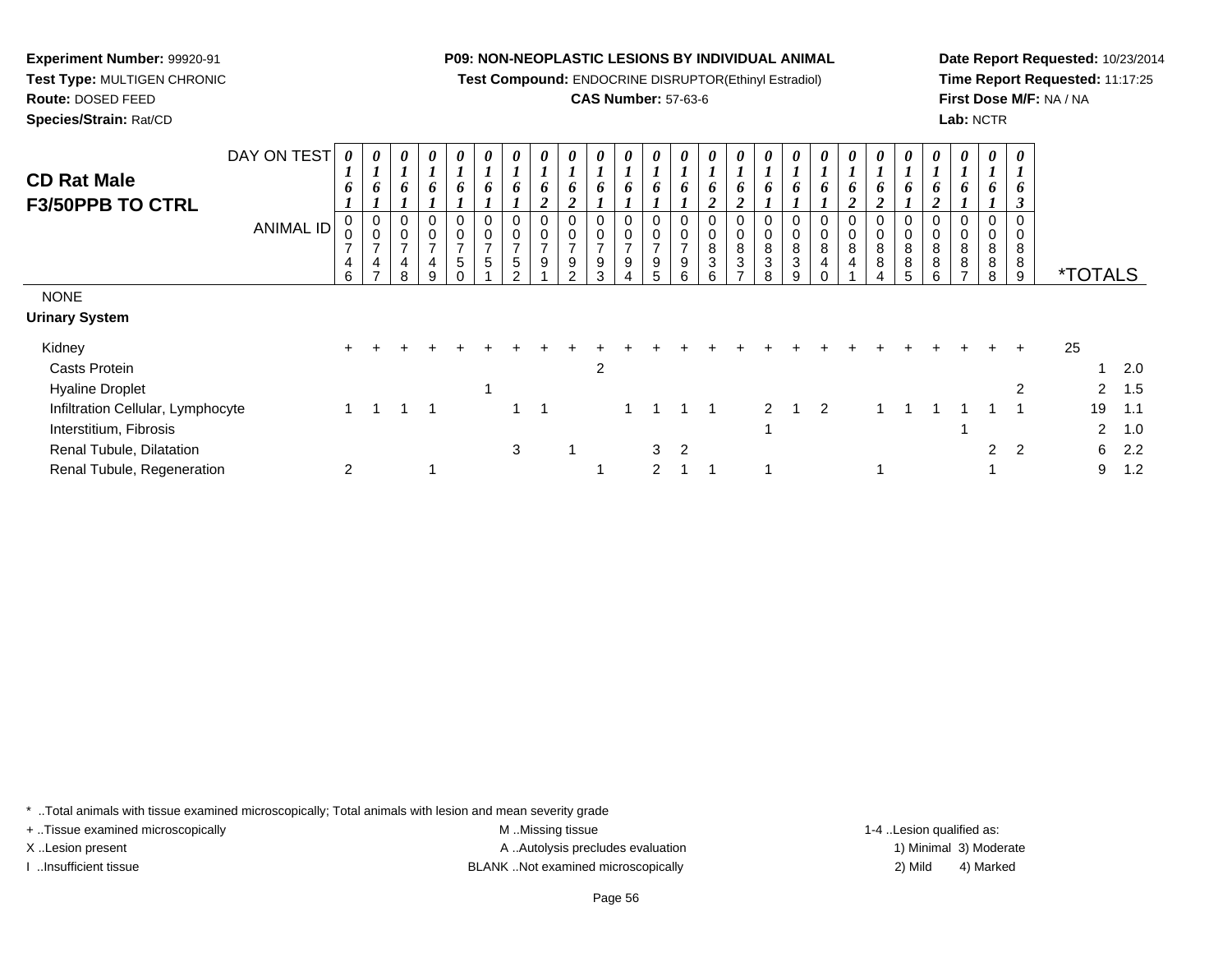**Experiment Number:** 99920-91**Test Type:** MULTIGEN CHRONIC

**Route:** DOSED FEED**Species/Strain:** Rat/CD **Test Compound:** ENDOCRINE DISRUPTOR(Ethinyl Estradiol)

# **CAS Number:** 57-63-6

**Date Report Requested:** 10/23/2014 **Time Report Requested:** 11:17:25**First Dose M/F:** NA / NA**Lab:** NCTR

| <b>CD Rat Male</b><br><b>F4 CONTROL</b>                                                                                                    | DAY ON TEST      | $\boldsymbol{\theta}$<br>1<br>6<br>$\boldsymbol{l}$ | 0<br>$\boldsymbol{l}$<br>6<br>$\boldsymbol{l}$                                         | 0<br>$\boldsymbol{l}$<br>6<br>$\pmb{\theta}$                   | 0<br>$\boldsymbol{l}$<br>$\boldsymbol{\theta}$               | 0<br>$\boldsymbol{l}$<br>6<br>$\boldsymbol{l}$                | 0<br>$\boldsymbol{l}$<br>6<br>1                            | 0<br>$\boldsymbol{l}$<br>$\boldsymbol{\theta}$                        | 0<br>$\boldsymbol{\mathit{1}}$<br>$\pmb{6}$<br>$\boldsymbol{\theta}$ | 0<br>$\boldsymbol{l}$<br>$\sqrt{5}$<br>$\boldsymbol{9}$ | $\boldsymbol{\theta}$<br>1<br>6<br>$\boldsymbol{2}$               | 0<br>$\boldsymbol{l}$<br>6<br>$\boldsymbol{l}$       | 0<br>$\boldsymbol{l}$<br>6<br>1         | 0<br>$\boldsymbol{l}$<br>6<br>$\boldsymbol{l}$                               | 0<br>$\boldsymbol{l}$<br>6<br>$\pmb{\theta}$               | 0<br>$\boldsymbol{I}$<br>$\frac{6}{2}$                     | 0<br>$\boldsymbol{l}$<br>$\frac{6}{2}$                                      | $\boldsymbol{\theta}$<br>$\boldsymbol{l}$<br>6<br>$\boldsymbol{l}$ | 0<br>$\boldsymbol{l}$<br>$\frac{6}{2}$                         | 0<br>$\boldsymbol{l}$<br>$\boldsymbol{\theta}$                  | 0<br>$\boldsymbol{l}$<br>$\frac{6}{2}$                                       | $\boldsymbol{\theta}$<br>$\boldsymbol{l}$<br>$\frac{6}{5}$   | 0<br>$\boldsymbol{l}$<br>6<br>$\boldsymbol{4}$    | 0<br>$\boldsymbol{l}$<br>6<br>$\boldsymbol{2}$              | 0<br>1<br>6<br>$\boldsymbol{2}$                | 0<br>1<br>6<br>$\boldsymbol{4}$                  |    |                       |            |
|--------------------------------------------------------------------------------------------------------------------------------------------|------------------|-----------------------------------------------------|----------------------------------------------------------------------------------------|----------------------------------------------------------------|--------------------------------------------------------------|---------------------------------------------------------------|------------------------------------------------------------|-----------------------------------------------------------------------|----------------------------------------------------------------------|---------------------------------------------------------|-------------------------------------------------------------------|------------------------------------------------------|-----------------------------------------|------------------------------------------------------------------------------|------------------------------------------------------------|------------------------------------------------------------|-----------------------------------------------------------------------------|--------------------------------------------------------------------|----------------------------------------------------------------|-----------------------------------------------------------------|------------------------------------------------------------------------------|--------------------------------------------------------------|---------------------------------------------------|-------------------------------------------------------------|------------------------------------------------|--------------------------------------------------|----|-----------------------|------------|
|                                                                                                                                            | <b>ANIMAL ID</b> | 0<br>0<br>9<br>$\,6$                                | $\boldsymbol{0}$<br>$\ddot{\mathbf{0}}$<br>$\boldsymbol{9}$<br>$\,6$<br>$\mathfrak{p}$ | $\mathbf 0$<br>$\mathsf 0$<br>$\boldsymbol{9}$<br>$\,6\,$<br>3 | $\mathsf 0$<br>$\pmb{0}$<br>$\boldsymbol{9}$<br>$\,6\,$<br>4 | $\pmb{0}$<br>$\mathbf{1}$<br>$\pmb{0}$<br>0<br>$\overline{4}$ | $\pmb{0}$<br>$\mathbf{1}$<br>$\mathbf 0$<br>$\pmb{0}$<br>5 | $\pmb{0}$<br>$\mathbf{1}$<br>$\pmb{0}$<br>$\pmb{0}$<br>$6\phantom{a}$ | $\pmb{0}$<br>$\mathbf{1}$<br>$\mathbf 0$<br>0<br>$\overline{7}$      | $\mathbf 0$<br>$\mathbf{1}$<br>0<br>0<br>8              | $\mathbf 0$<br>$\mathbf{1}$<br>$\mathbf 0$<br>4<br>$\overline{7}$ | $\mathbf 0$<br>$\mathbf{1}$<br>$\mathsf 0$<br>4<br>8 | $\mathbf 0$<br>1<br>$\pmb{0}$<br>4<br>9 | $\mathbf 0$<br>$\mathbf{1}$<br>$\mathsf{O}\xspace$<br>$\sqrt{5}$<br>$\Omega$ | $\pmb{0}$<br>$\mathbf{1}$<br>$\pmb{0}$<br>$\mathbf 5$<br>1 | $\mathsf 0$<br>$\mathbf{1}$<br>$\mathbf 0$<br>$\bf 8$<br>9 | $\mathsf 0$<br>$\mathbf{1}$<br>$\pmb{0}$<br>$\boldsymbol{9}$<br>$\mathbf 0$ | $\mathbf 0$<br>$\mathbf{1}$<br>$\pmb{0}$<br>9                      | $\overline{0}$<br>$\mathbf{1}$<br>$\mathsf 0$<br>$\frac{9}{2}$ | $\pmb{0}$<br>$\mathbf{1}$<br>$\pmb{0}$<br>$\boldsymbol{9}$<br>3 | $\pmb{0}$<br>$\mathbf{1}$<br>$\pmb{0}$<br>$\boldsymbol{9}$<br>$\overline{4}$ | $\pmb{0}$<br>$\overline{1}$<br>$\mathbf{1}$<br>$\frac{2}{1}$ | $\mathbf 0$<br>1<br>$\mathbf{1}$<br>$\frac{2}{2}$ | $\Omega$<br>$\mathbf{1}$<br>$\overline{1}$<br>$\frac{2}{3}$ | $\Omega$<br>1<br>$\mathbf{1}$<br>$\frac{2}{4}$ | $\Omega$<br>1<br>$\mathbf{1}$<br>$\sqrt{3}$<br>8 |    | <i><b>*TOTALS</b></i> |            |
| <b>Alimentary System</b>                                                                                                                   |                  |                                                     |                                                                                        |                                                                |                                                              |                                                               |                                                            |                                                                       |                                                                      |                                                         |                                                                   |                                                      |                                         |                                                                              |                                                            |                                                            |                                                                             |                                                                    |                                                                |                                                                 |                                                                              |                                                              |                                                   |                                                             |                                                |                                                  |    |                       |            |
| Liver<br>Cyst<br>Infiltration Cellular, Lymphocyte<br>Inflammation, Chronic Active<br><b>Cardiovascular System</b>                         |                  | $\mathbf{1}$                                        |                                                                                        | 1                                                              |                                                              | $\mathbf{1}$                                                  |                                                            | $\mathbf 1$                                                           |                                                                      |                                                         |                                                                   | 1                                                    | $\sf X$                                 | 1                                                                            | $\overline{1}$                                             | $\overline{1}$                                             |                                                                             | $\mathbf{1}$                                                       | $\overline{1}$                                                 | $\overline{1}$                                                  | $\overline{1}$                                                               | $\mathbf{1}$                                                 | $\overline{1}$                                    |                                                             |                                                |                                                  | 25 | -1<br>-1<br>13        | 1.0<br>1.0 |
| <b>NONE</b><br><b>Endocrine System</b>                                                                                                     |                  |                                                     |                                                                                        |                                                                |                                                              |                                                               |                                                            |                                                                       |                                                                      |                                                         |                                                                   |                                                      |                                         |                                                                              |                                                            |                                                            |                                                                             |                                                                    |                                                                |                                                                 |                                                                              |                                                              |                                                   |                                                             |                                                |                                                  |    |                       |            |
| <b>Adrenal Cortex</b><br><b>Accessory Adrenal Cortical Nodule</b><br>Vacuolization Cytoplasmic                                             |                  |                                                     |                                                                                        |                                                                |                                                              |                                                               |                                                            |                                                                       |                                                                      |                                                         |                                                                   | 1                                                    |                                         | $\mathbf{1}$                                                                 | $\overline{c}$                                             |                                                            |                                                                             |                                                                    |                                                                | 1                                                               |                                                                              |                                                              | X                                                 |                                                             |                                                |                                                  | 25 | 4                     | 1.3        |
| Adrenal Medulla                                                                                                                            |                  |                                                     |                                                                                        |                                                                |                                                              |                                                               |                                                            |                                                                       |                                                                      |                                                         |                                                                   |                                                      |                                         |                                                                              |                                                            |                                                            |                                                                             |                                                                    |                                                                |                                                                 |                                                                              |                                                              |                                                   |                                                             |                                                |                                                  | 25 |                       |            |
| <b>Pituitary Gland</b>                                                                                                                     |                  |                                                     |                                                                                        |                                                                |                                                              |                                                               |                                                            |                                                                       |                                                                      |                                                         |                                                                   |                                                      |                                         |                                                                              |                                                            |                                                            |                                                                             |                                                                    |                                                                |                                                                 |                                                                              |                                                              |                                                   |                                                             |                                                |                                                  | 25 |                       |            |
| <b>Thyroid Gland</b><br>Cyst, Squamous<br><b>General Body System</b>                                                                       |                  |                                                     |                                                                                        | $\mathsf{X}$                                                   | $\times$                                                     |                                                               |                                                            |                                                                       |                                                                      |                                                         |                                                                   |                                                      |                                         |                                                                              |                                                            |                                                            |                                                                             | X                                                                  |                                                                | $\pmb{\times}$                                                  |                                                                              |                                                              | $X$ $X$                                           |                                                             |                                                | $\ddot{}$                                        | 25 | 6                     |            |
| <b>NONE</b><br><b>Genital System</b>                                                                                                       |                  |                                                     |                                                                                        |                                                                |                                                              |                                                               |                                                            |                                                                       |                                                                      |                                                         |                                                                   |                                                      |                                         |                                                                              |                                                            |                                                            |                                                                             |                                                                    |                                                                |                                                                 |                                                                              |                                                              |                                                   |                                                             |                                                |                                                  |    |                       |            |
| <b>Coagulating Gland</b><br>Bilateral, Developmental Malformation                                                                          |                  |                                                     |                                                                                        |                                                                |                                                              |                                                               |                                                            |                                                                       |                                                                      |                                                         |                                                                   |                                                      |                                         |                                                                              |                                                            |                                                            |                                                                             |                                                                    |                                                                |                                                                 |                                                                              |                                                              | $\mathsf X$                                       |                                                             |                                                |                                                  | 25 |                       |            |
| Total animals with tissue examined microscopically; Total animals with lesion and mean severity grade<br>+ Tissue examined microscopically |                  |                                                     |                                                                                        |                                                                |                                                              |                                                               |                                                            |                                                                       | M Missing tissue                                                     |                                                         |                                                                   |                                                      |                                         |                                                                              |                                                            |                                                            |                                                                             |                                                                    |                                                                |                                                                 |                                                                              |                                                              |                                                   | 1-4 Lesion qualified as:                                    |                                                |                                                  |    |                       |            |

| + 1 issue examined microscopically | M Missing tissue                   | 1-4 Lesion qualified as: |                        |
|------------------------------------|------------------------------------|--------------------------|------------------------|
| X Lesion present                   | A Autolysis precludes evaluation   |                          | 1) Minimal 3) Moderate |
| Insufficient tissue                | BLANK Not examined microscopically | 2) Mild                  | 4) Marked              |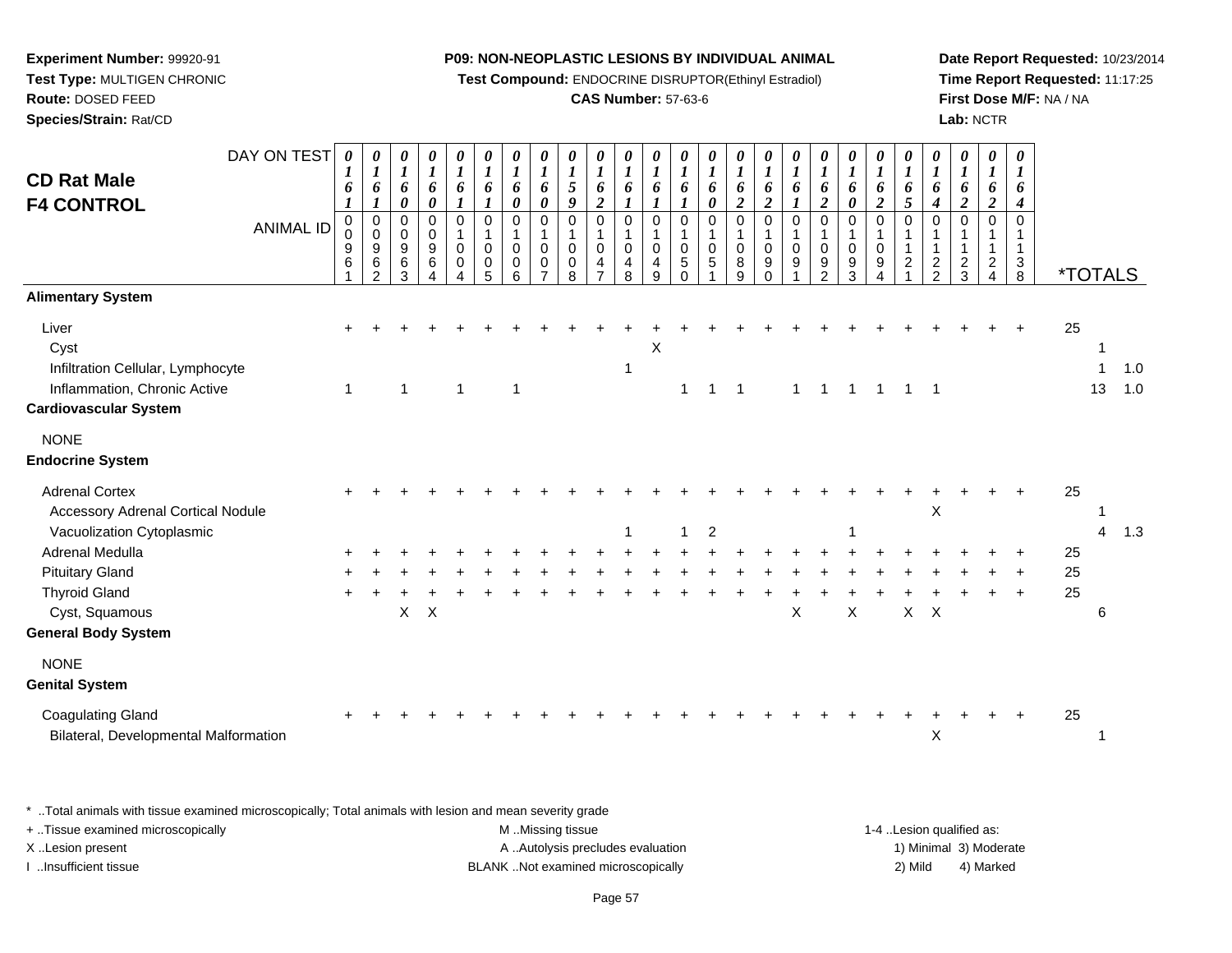**Experiment Number:** 99920-91 **Test Type:** MULTIGEN CHRONIC**Route:** DOSED FEED

**Species/Strain:** Rat/CD

# **Test Compound:** ENDOCRINE DISRUPTOR(Ethinyl Estradiol)

# **CAS Number:** 57-63-6

**Date Report Requested:** 10/23/2014**Time Report Requested:** 11:17:25**First Dose M/F:** NA / NA**Lab:** NCTR

| <b>CD Rat Male</b><br><b>F4 CONTROL</b>                        | DAY ON TEST<br><b>ANIMAL ID</b> | 0<br>$\boldsymbol{l}$<br>6<br>0<br>0<br>9<br>6 | 0<br>$\boldsymbol{l}$<br>6<br>$\boldsymbol{l}$<br>$\pmb{0}$<br>$\pmb{0}$<br>$\boldsymbol{9}$<br>$\,6$<br>$\overline{2}$ | 0<br>$\boldsymbol{l}$<br>6<br>0<br>0<br>$\mathbf 0$<br>$\boldsymbol{9}$<br>$\,6$<br>3 | 0<br>$\boldsymbol{l}$<br>6<br>0<br>0<br>0<br>9<br>6<br>4 | 0<br>$\boldsymbol{l}$<br>6<br>1<br>$\mathbf 0$<br>$\mathbf{1}$<br>$\mathbf 0$<br>$\mathbf 0$ | 0<br>$\boldsymbol{l}$<br>6<br>$\boldsymbol{l}$<br>$\mathbf 0$<br>1<br>0<br>$\mathbf 0$<br>5 | 0<br>$\boldsymbol{l}$<br>6<br>0<br>$\mathbf 0$<br>1<br>$\mathbf 0$<br>$\mathbf 0$<br>6 | 0<br>$\boldsymbol{l}$<br>6<br>0<br>0<br>0<br>$\mathbf 0$ | 0<br>$\boldsymbol{l}$<br>5<br>9<br>$\mathbf 0$<br>$\mathbf 1$<br>$\mathbf 0$<br>$\mathbf 0$<br>8 | 0<br>$\boldsymbol{l}$<br>6<br>$\overline{c}$<br>$\Omega$<br>0<br>4 | 0<br>$\bm{l}$<br>6<br>1<br>$\Omega$<br>$\mathbf 0$<br>4<br>8 | 0<br>$\boldsymbol{l}$<br>6<br>1<br>$\mathbf 0$<br>$\mathbf{1}$<br>$\pmb{0}$<br>$\overline{4}$<br>9 | 0<br>$\boldsymbol{l}$<br>6<br>$\mathbf 0$<br>1<br>0<br>5<br>$\mathbf 0$ | 0<br>$\boldsymbol{l}$<br>6<br>0<br>$\mathbf 0$<br>1<br>$\mathbf 0$<br>5 | 0<br>$\boldsymbol{l}$<br>6<br>$\boldsymbol{2}$<br>$\mathbf 0$<br>0<br>$\bf 8$<br>$\boldsymbol{9}$ | 0<br>$\boldsymbol{l}$<br>6<br>$\boldsymbol{2}$<br>$\mathbf 0$<br>$\mathbf{1}$<br>$\mathbf 0$<br>9<br>$\mathbf 0$ | 0<br>$\boldsymbol{l}$<br>6<br>$\mathbf 0$<br>0<br>9 | 0<br>$\boldsymbol{l}$<br>6<br>$\overline{c}$<br>$\mathbf 0$<br>1<br>0<br>$\boldsymbol{9}$<br>$\overline{2}$ | 0<br>$\boldsymbol{l}$<br>6<br>0<br>$\mathbf 0$<br>1<br>$\pmb{0}$<br>$\boldsymbol{9}$<br>$\mathbf{3}$ | 0<br>$\boldsymbol{l}$<br>6<br>$\boldsymbol{2}$<br>$\pmb{0}$<br>$\mathbf{1}$<br>$\mathbf 0$<br>$\boldsymbol{9}$<br>4 | 0<br>$\boldsymbol{l}$<br>6<br>5<br>$\mathbf 0$<br>$\overline{c}$ | 0<br>$\boldsymbol{l}$<br>6<br>$\boldsymbol{4}$<br>$\Omega$<br>$\boldsymbol{2}$<br>$\overline{2}$ | 0<br>$\boldsymbol{l}$<br>6<br>$\boldsymbol{2}$<br>$\mathbf 0$<br>1<br>$\sqrt{2}$<br>3 | 0<br>$\boldsymbol{l}$<br>6<br>$\overline{c}$<br>$\Omega$<br>$\overline{\mathbf{c}}$<br>$\overline{4}$ | 0<br>$\boldsymbol{I}$<br>6<br>$\boldsymbol{4}$<br>$\Omega$<br>3<br>8 | <i><b>*TOTALS</b></i> |    |            |
|----------------------------------------------------------------|---------------------------------|------------------------------------------------|-------------------------------------------------------------------------------------------------------------------------|---------------------------------------------------------------------------------------|----------------------------------------------------------|----------------------------------------------------------------------------------------------|---------------------------------------------------------------------------------------------|----------------------------------------------------------------------------------------|----------------------------------------------------------|--------------------------------------------------------------------------------------------------|--------------------------------------------------------------------|--------------------------------------------------------------|----------------------------------------------------------------------------------------------------|-------------------------------------------------------------------------|-------------------------------------------------------------------------|---------------------------------------------------------------------------------------------------|------------------------------------------------------------------------------------------------------------------|-----------------------------------------------------|-------------------------------------------------------------------------------------------------------------|------------------------------------------------------------------------------------------------------|---------------------------------------------------------------------------------------------------------------------|------------------------------------------------------------------|--------------------------------------------------------------------------------------------------|---------------------------------------------------------------------------------------|-------------------------------------------------------------------------------------------------------|----------------------------------------------------------------------|-----------------------|----|------------|
| Developmental Malformation                                     |                                 |                                                |                                                                                                                         |                                                                                       |                                                          |                                                                                              | X                                                                                           |                                                                                        | X                                                        | $\sf X$                                                                                          |                                                                    |                                                              |                                                                                                    | X                                                                       | X                                                                       | X                                                                                                 | $\boldsymbol{\mathsf{X}}$                                                                                        | $\times$                                            |                                                                                                             | X                                                                                                    |                                                                                                                     |                                                                  |                                                                                                  |                                                                                       |                                                                                                       |                                                                      |                       | 9  |            |
| Epididymis                                                     |                                 |                                                |                                                                                                                         |                                                                                       |                                                          |                                                                                              |                                                                                             |                                                                                        |                                                          |                                                                                                  |                                                                    |                                                              |                                                                                                    |                                                                         |                                                                         |                                                                                                   |                                                                                                                  |                                                     |                                                                                                             |                                                                                                      |                                                                                                                     |                                                                  |                                                                                                  |                                                                                       |                                                                                                       |                                                                      | 25                    |    |            |
| Prostate, Dorsal/Lateral Lobe                                  |                                 | $\pm$                                          |                                                                                                                         |                                                                                       |                                                          |                                                                                              |                                                                                             |                                                                                        |                                                          |                                                                                                  | $\ddot{}$                                                          |                                                              |                                                                                                    |                                                                         |                                                                         |                                                                                                   |                                                                                                                  |                                                     |                                                                                                             |                                                                                                      |                                                                                                                     |                                                                  |                                                                                                  |                                                                                       |                                                                                                       | $\ddot{}$                                                            | 25                    |    |            |
| Inflammation, Suppurative                                      |                                 |                                                |                                                                                                                         |                                                                                       |                                                          | -1                                                                                           |                                                                                             |                                                                                        |                                                          |                                                                                                  |                                                                    | $\overline{c}$                                               | $\overline{c}$                                                                                     |                                                                         | 1                                                                       |                                                                                                   | 1                                                                                                                |                                                     |                                                                                                             |                                                                                                      |                                                                                                                     |                                                                  |                                                                                                  |                                                                                       |                                                                                                       |                                                                      |                       | 6  | 1.3        |
| Prostate, Ventral Lobe                                         |                                 | $\pm$                                          |                                                                                                                         |                                                                                       |                                                          |                                                                                              |                                                                                             |                                                                                        |                                                          |                                                                                                  |                                                                    |                                                              |                                                                                                    |                                                                         |                                                                         |                                                                                                   |                                                                                                                  |                                                     |                                                                                                             |                                                                                                      |                                                                                                                     |                                                                  |                                                                                                  |                                                                                       |                                                                                                       |                                                                      | 25                    |    |            |
| Infiltration Cellular, Lymphocyte<br>Inflammation, Suppurative |                                 |                                                | 1                                                                                                                       |                                                                                       |                                                          | $\overline{2}$                                                                               | $\overline{2}$                                                                              |                                                                                        |                                                          |                                                                                                  |                                                                    |                                                              |                                                                                                    |                                                                         |                                                                         |                                                                                                   | 2                                                                                                                |                                                     |                                                                                                             | 2                                                                                                    | $\overline{2}$                                                                                                      |                                                                  |                                                                                                  |                                                                                       | $\overline{c}$                                                                                        |                                                                      |                       | 14 | 1.4<br>1.0 |
| <b>Rete Testes</b>                                             |                                 |                                                |                                                                                                                         |                                                                                       |                                                          |                                                                                              |                                                                                             |                                                                                        |                                                          |                                                                                                  |                                                                    |                                                              |                                                                                                    |                                                                         |                                                                         |                                                                                                   |                                                                                                                  |                                                     |                                                                                                             |                                                                                                      |                                                                                                                     |                                                                  |                                                                                                  |                                                                                       |                                                                                                       |                                                                      | 25                    |    |            |
| Seminal Vesicle                                                |                                 |                                                |                                                                                                                         |                                                                                       |                                                          |                                                                                              |                                                                                             |                                                                                        |                                                          |                                                                                                  |                                                                    |                                                              |                                                                                                    |                                                                         |                                                                         |                                                                                                   |                                                                                                                  |                                                     |                                                                                                             |                                                                                                      |                                                                                                                     |                                                                  |                                                                                                  |                                                                                       |                                                                                                       |                                                                      | 25                    |    |            |
| <b>Testes</b>                                                  |                                 |                                                |                                                                                                                         |                                                                                       |                                                          |                                                                                              |                                                                                             |                                                                                        |                                                          |                                                                                                  |                                                                    |                                                              |                                                                                                    |                                                                         |                                                                         |                                                                                                   |                                                                                                                  |                                                     |                                                                                                             |                                                                                                      |                                                                                                                     |                                                                  |                                                                                                  |                                                                                       |                                                                                                       |                                                                      | 25                    |    |            |
| Seminif Tub, Degeneration                                      |                                 |                                                |                                                                                                                         |                                                                                       |                                                          |                                                                                              |                                                                                             |                                                                                        |                                                          |                                                                                                  |                                                                    |                                                              |                                                                                                    |                                                                         |                                                                         |                                                                                                   |                                                                                                                  |                                                     |                                                                                                             |                                                                                                      |                                                                                                                     |                                                                  |                                                                                                  |                                                                                       |                                                                                                       |                                                                      |                       |    | 1.0        |
| <b>Hematopoietic System</b>                                    |                                 |                                                |                                                                                                                         |                                                                                       |                                                          |                                                                                              |                                                                                             |                                                                                        |                                                          |                                                                                                  |                                                                    |                                                              |                                                                                                    |                                                                         |                                                                         |                                                                                                   |                                                                                                                  |                                                     |                                                                                                             |                                                                                                      |                                                                                                                     |                                                                  |                                                                                                  |                                                                                       |                                                                                                       |                                                                      |                       |    |            |
| <b>Bone Marrow</b>                                             |                                 |                                                |                                                                                                                         |                                                                                       |                                                          |                                                                                              |                                                                                             |                                                                                        |                                                          |                                                                                                  |                                                                    |                                                              |                                                                                                    |                                                                         |                                                                         |                                                                                                   |                                                                                                                  |                                                     |                                                                                                             |                                                                                                      |                                                                                                                     |                                                                  |                                                                                                  |                                                                                       |                                                                                                       |                                                                      | 25                    |    |            |
| Spleen                                                         |                                 |                                                |                                                                                                                         |                                                                                       |                                                          |                                                                                              |                                                                                             |                                                                                        |                                                          |                                                                                                  |                                                                    |                                                              |                                                                                                    |                                                                         |                                                                         |                                                                                                   |                                                                                                                  |                                                     |                                                                                                             |                                                                                                      |                                                                                                                     |                                                                  |                                                                                                  |                                                                                       |                                                                                                       |                                                                      | 25                    |    |            |
| Thymus                                                         |                                 |                                                |                                                                                                                         |                                                                                       |                                                          |                                                                                              |                                                                                             |                                                                                        |                                                          |                                                                                                  |                                                                    |                                                              |                                                                                                    |                                                                         |                                                                         |                                                                                                   |                                                                                                                  |                                                     |                                                                                                             |                                                                                                      |                                                                                                                     |                                                                  |                                                                                                  |                                                                                       |                                                                                                       |                                                                      | 25                    |    |            |
| <b>Integumentary System</b>                                    |                                 |                                                |                                                                                                                         |                                                                                       |                                                          |                                                                                              |                                                                                             |                                                                                        |                                                          |                                                                                                  |                                                                    |                                                              |                                                                                                    |                                                                         |                                                                         |                                                                                                   |                                                                                                                  |                                                     |                                                                                                             |                                                                                                      |                                                                                                                     |                                                                  |                                                                                                  |                                                                                       |                                                                                                       |                                                                      |                       |    |            |
| Mammary Gland                                                  |                                 |                                                |                                                                                                                         |                                                                                       |                                                          |                                                                                              |                                                                                             |                                                                                        |                                                          |                                                                                                  |                                                                    |                                                              |                                                                                                    |                                                                         |                                                                         |                                                                                                   |                                                                                                                  |                                                     |                                                                                                             |                                                                                                      |                                                                                                                     |                                                                  |                                                                                                  |                                                                                       |                                                                                                       |                                                                      | 25                    |    |            |
| Alveolus, Hyperplasia                                          |                                 |                                                |                                                                                                                         |                                                                                       |                                                          |                                                                                              |                                                                                             |                                                                                        |                                                          |                                                                                                  |                                                                    |                                                              |                                                                                                    |                                                                         |                                                                         |                                                                                                   |                                                                                                                  |                                                     |                                                                                                             |                                                                                                      |                                                                                                                     |                                                                  |                                                                                                  |                                                                                       |                                                                                                       |                                                                      |                       | 3  | 1.0        |
| Duct, Hyperplasia                                              |                                 |                                                |                                                                                                                         |                                                                                       |                                                          |                                                                                              |                                                                                             |                                                                                        |                                                          |                                                                                                  |                                                                    |                                                              |                                                                                                    |                                                                         |                                                                         |                                                                                                   |                                                                                                                  |                                                     |                                                                                                             |                                                                                                      |                                                                                                                     |                                                                  |                                                                                                  |                                                                                       |                                                                                                       |                                                                      |                       | 1  | 1.0        |
| <b>Musculoskeletal System</b>                                  |                                 |                                                |                                                                                                                         |                                                                                       |                                                          |                                                                                              |                                                                                             |                                                                                        |                                                          |                                                                                                  |                                                                    |                                                              |                                                                                                    |                                                                         |                                                                         |                                                                                                   |                                                                                                                  |                                                     |                                                                                                             |                                                                                                      |                                                                                                                     |                                                                  |                                                                                                  |                                                                                       |                                                                                                       |                                                                      |                       |    |            |
| <b>Bone</b>                                                    |                                 |                                                |                                                                                                                         |                                                                                       |                                                          |                                                                                              |                                                                                             |                                                                                        |                                                          |                                                                                                  |                                                                    |                                                              |                                                                                                    |                                                                         |                                                                         |                                                                                                   |                                                                                                                  |                                                     |                                                                                                             |                                                                                                      |                                                                                                                     |                                                                  |                                                                                                  |                                                                                       |                                                                                                       |                                                                      | 25                    |    |            |

\* ..Total animals with tissue examined microscopically; Total animals with lesion and mean severity grade

| + Tissue examined microscopically | M Missing tissue                  | 1-4 Lesion qualified as: |                        |
|-----------------------------------|-----------------------------------|--------------------------|------------------------|
| X Lesion present                  | A Autolysis precludes evaluation  |                          | 1) Minimal 3) Moderate |
| Insufficient tissue               | BLANKNot examined microscopically | 2) Mild                  | 4) Marked              |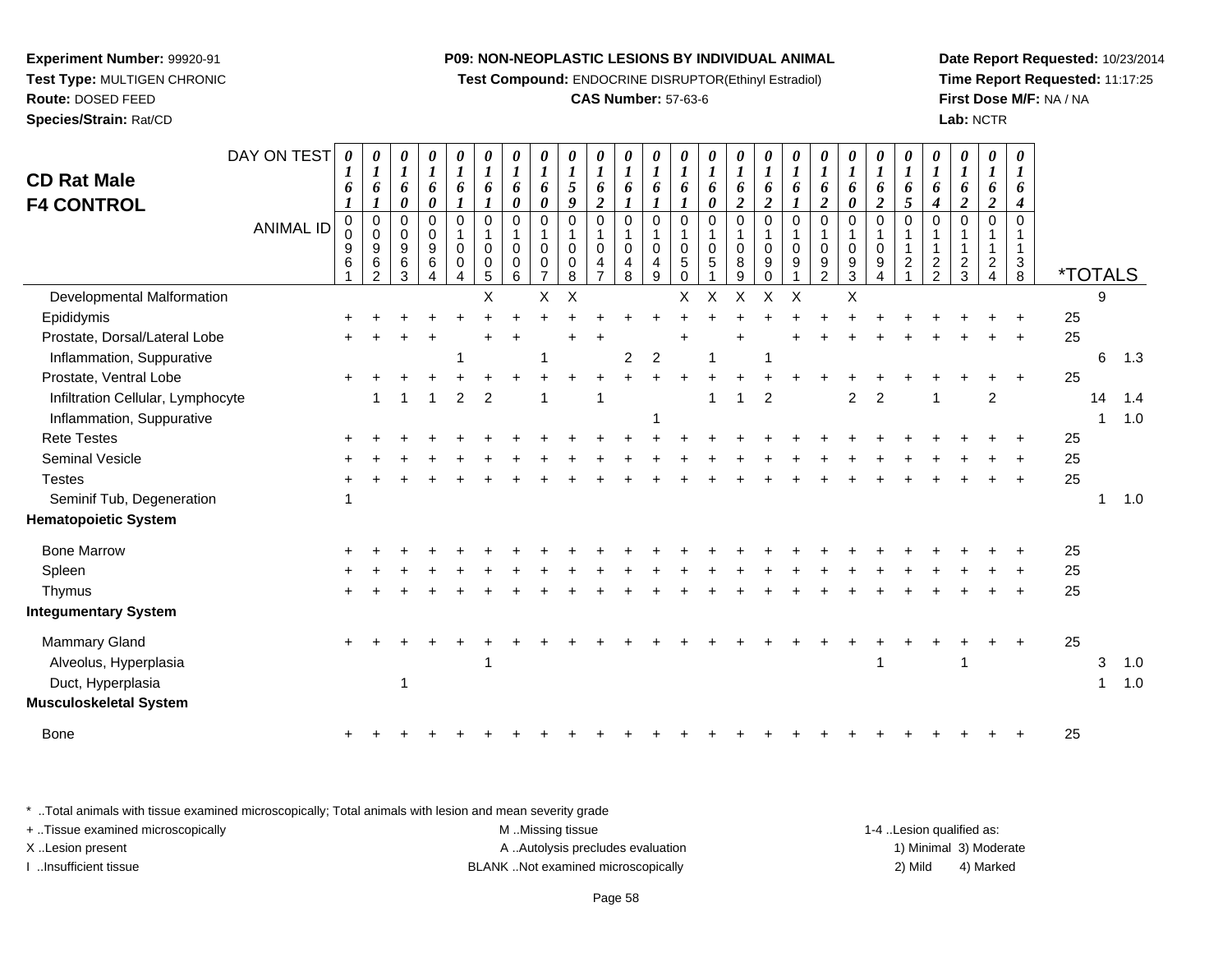**Test Compound:** ENDOCRINE DISRUPTOR(Ethinyl Estradiol)

#### **CAS Number:** 57-63-6

**Date Report Requested:** 10/23/2014**Time Report Requested:** 11:17:25**First Dose M/F:** NA / NA**Lab:** NCTR

*0 1*

1 1 3

\*TOTALS

1 2 3

*6*

| Species/Strain: Rat/CD                                            |                          |                            |                                               |                                                   |                                                   |                                                             |                                   |                                        |                                   |                                                  |                                        |                                   |                            |                            |                                   |                                 |                                               |                                        |                                 |                                                                      |
|-------------------------------------------------------------------|--------------------------|----------------------------|-----------------------------------------------|---------------------------------------------------|---------------------------------------------------|-------------------------------------------------------------|-----------------------------------|----------------------------------------|-----------------------------------|--------------------------------------------------|----------------------------------------|-----------------------------------|----------------------------|----------------------------|-----------------------------------|---------------------------------|-----------------------------------------------|----------------------------------------|---------------------------------|----------------------------------------------------------------------|
| <b>CD Rat Male</b><br><b>F4 CONTROL</b>                           | DAY ON TEST<br>ANIMAL ID | 0<br>6<br>0<br>0<br>9<br>6 | $\theta$<br>6<br>$\Omega$<br>0<br>9<br>6<br>2 | $\theta$<br>п.<br>6<br>0<br>0<br>0<br>9<br>6<br>3 | $\theta$<br>п.<br>6<br>0<br>0<br>0<br>9<br>6<br>4 | $\boldsymbol{\theta}$<br>п.<br>6<br>$\Omega$<br>0<br>0<br>4 | $\theta$<br>6<br>0<br>0<br>0<br>5 | 0<br>6<br>0<br>$\Omega$<br>0<br>0<br>6 | 0<br>6<br>0<br>$\Omega$<br>0<br>0 | 0<br>5<br>9<br>$\Omega$<br>0<br>$\mathbf 0$<br>8 | 0<br>O<br>2<br>$\Omega$<br>0<br>4<br>7 | 0<br>o<br>$\Omega$<br>0<br>4<br>8 | 0<br>o<br>0<br>0<br>4<br>9 | 0<br>o<br>0<br>0<br>5<br>0 | 0<br>o<br>0<br>$\Omega$<br>0<br>5 | 0<br>6<br>2<br>0<br>0<br>8<br>9 | 0<br>6<br>2<br>$\Omega$<br>0<br>9<br>$\Omega$ | 0<br>6<br>$\Omega$<br>$\mathbf 0$<br>9 | 0<br>o<br>2<br>0<br>0<br>9<br>2 | $\boldsymbol{\theta}$<br>6<br>0<br>$\Omega$<br>$\mathbf 0$<br>9<br>3 |
| <b>Nervous System</b><br><b>NONE</b><br><b>Respiratory System</b> |                          |                            |                                               |                                                   |                                                   |                                                             |                                   |                                        |                                   |                                                  |                                        |                                   |                            |                            |                                   |                                 |                                               |                                        |                                 |                                                                      |

NONE

#### **Special Senses System**

**Experiment Number:** 99920-91**Test Type:** MULTIGEN CHRONIC

**Route:** DOSED FEED

#### NONE

#### **Urinary System**

| Kidney                            |  |  |                       |  |  |               |  |  |  |  |  |  |  | -25 |               |
|-----------------------------------|--|--|-----------------------|--|--|---------------|--|--|--|--|--|--|--|-----|---------------|
| Cortex, Cyst                      |  |  |                       |  |  |               |  |  |  |  |  |  |  |     |               |
| Infiltration Cellular, Lymphocyte |  |  | 1 1 1 1 1 1 1 1 1 1 1 |  |  |               |  |  |  |  |  |  |  | 14  | 1.0           |
| Inflammation, Chronic             |  |  |                       |  |  |               |  |  |  |  |  |  |  |     | $1 \quad 1.0$ |
| Renal Tubule, Dilatation          |  |  |                       |  |  |               |  |  |  |  |  |  |  |     | 2, 1.0        |
| Renal Tubule, Regeneration        |  |  |                       |  |  | 1 1 1 1 1 1 1 |  |  |  |  |  |  |  |     | 8 1.0         |

\* ..Total animals with tissue examined microscopically; Total animals with lesion and mean severity grade

+ ..Tissue examined microscopically examined microscopically examined as:  $M$  ..Missing tissue 1-4 ..Lesion qualified as: X..Lesion present **A ..Autolysis precludes evaluation** A ..Autolysis precludes evaluation 1) Minimal 3) Moderate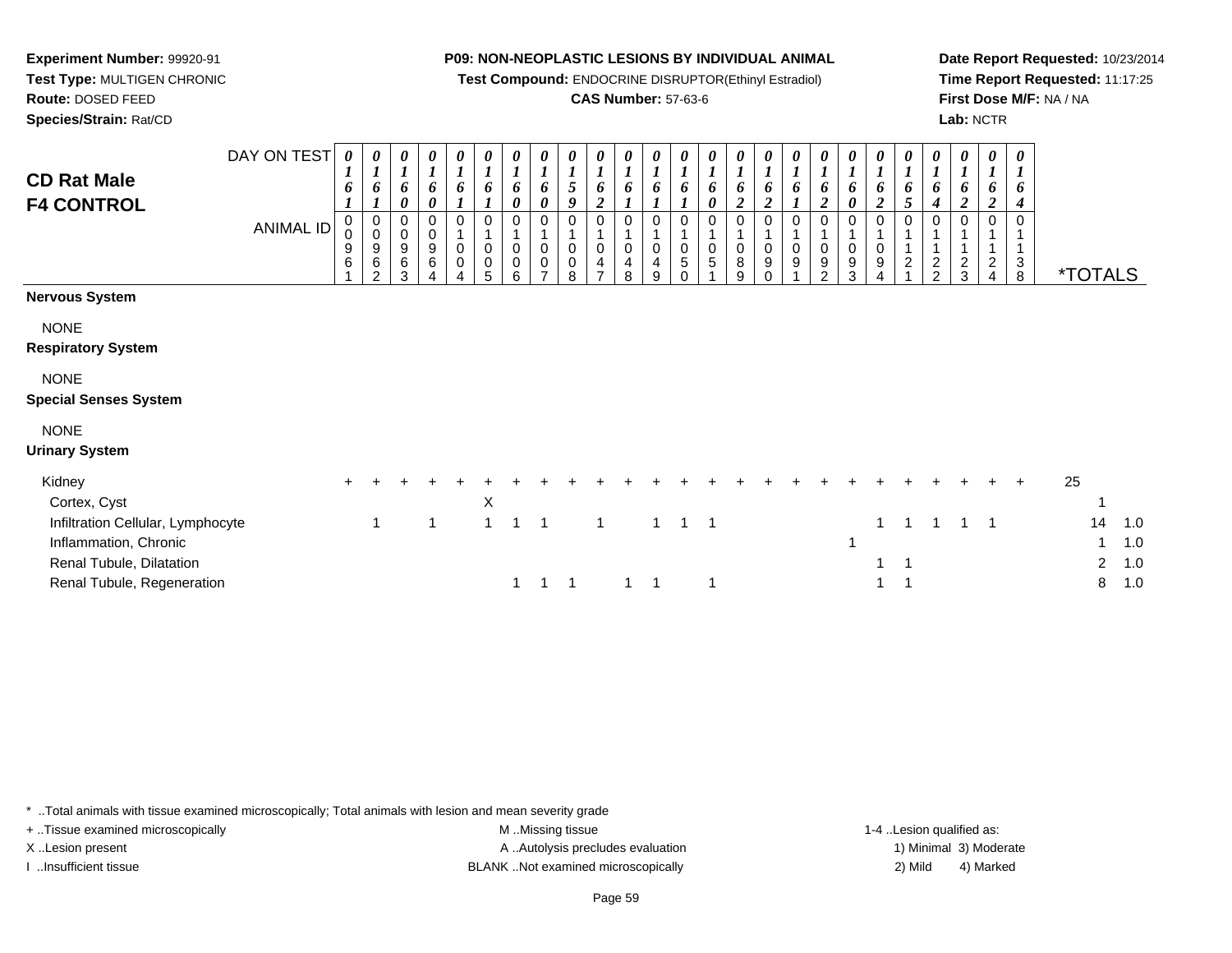**Test Compound:** ENDOCRINE DISRUPTOR(Ethinyl Estradiol)

# **CAS Number:** 57-63-6

**Date Report Requested:** 10/23/2014**Time Report Requested:** 11:17:25**First Dose M/F:** NA / NA**Lab:** NCTR

| Species/Strain: Rat/CD                                             |                                 |                                   |                                                                                |                                                                                          |                                                                            |                                                                                                  |                                                                                                                      |                                                                                                       |                                                                                                |                                                                                   |                                                                                                  |                                                      |                                                                                       |                                                                                                                                 |                                                                                                         |                                                                                                                               |                                                                                                                      |                                                                                             |                                                                                                                         |                                                            |                                                                  |                                                                                                          |                                                                                            | Lab: NCTR                                     |                                                              |                                                                        |                        |                                  |            |
|--------------------------------------------------------------------|---------------------------------|-----------------------------------|--------------------------------------------------------------------------------|------------------------------------------------------------------------------------------|----------------------------------------------------------------------------|--------------------------------------------------------------------------------------------------|----------------------------------------------------------------------------------------------------------------------|-------------------------------------------------------------------------------------------------------|------------------------------------------------------------------------------------------------|-----------------------------------------------------------------------------------|--------------------------------------------------------------------------------------------------|------------------------------------------------------|---------------------------------------------------------------------------------------|---------------------------------------------------------------------------------------------------------------------------------|---------------------------------------------------------------------------------------------------------|-------------------------------------------------------------------------------------------------------------------------------|----------------------------------------------------------------------------------------------------------------------|---------------------------------------------------------------------------------------------|-------------------------------------------------------------------------------------------------------------------------|------------------------------------------------------------|------------------------------------------------------------------|----------------------------------------------------------------------------------------------------------|--------------------------------------------------------------------------------------------|-----------------------------------------------|--------------------------------------------------------------|------------------------------------------------------------------------|------------------------|----------------------------------|------------|
| <b>CD Rat Male</b><br><b>F4/2PPB TO CTRL</b>                       | DAY ON TEST<br><b>ANIMAL ID</b> | 1<br>6<br>$\Omega$<br>9<br>6<br>5 | $\boldsymbol{\theta}$<br>1<br>6<br>$\pmb{0}$<br>$\mathbf 0$<br>9<br>$\,6$<br>6 | 0<br>$\boldsymbol{I}$<br>6<br>$\boldsymbol{l}$<br>0<br>$\mathbf 0$<br>9<br>$\frac{6}{7}$ | 0<br>$\boldsymbol{l}$<br>6<br>1<br>$\pmb{0}$<br>$\mathbf 0$<br>9<br>$^6_8$ | 0<br>$\boldsymbol{l}$<br>6<br>$\boldsymbol{l}$<br>$\boldsymbol{0}$<br>$\mathbf 0$<br>9<br>6<br>9 | $\boldsymbol{\theta}$<br>$\boldsymbol{I}$<br>6<br>1<br>$\mathbf 0$<br>$\mathbf 0$<br>9<br>$\overline{7}$<br>$\Omega$ | $\boldsymbol{\theta}$<br>$\bm{l}$<br>6<br>$\overline{2}$<br>$\mathbf 0$<br>1<br>$\mathbf 0$<br>0<br>9 | $\boldsymbol{\theta}$<br>$\bm{l}$<br>6<br>$\boldsymbol{2}$<br>$\Omega$<br>$\Omega$<br>$\Omega$ | $\boldsymbol{\theta}$<br>$\boldsymbol{l}$<br>6<br>2<br>$\overline{0}$<br>$\Omega$ | $\boldsymbol{\theta}$<br>1<br>6<br>$\overline{2}$<br>$\mathbf 0$<br>$\mathbf 0$<br>$\mathcal{P}$ | 0<br>1<br>6<br>0<br>$\mathbf{1}$<br>$\mathbf 0$<br>3 | 0<br>$\bm{l}$<br>6<br>$\boldsymbol{2}$<br>$\mathbf 0$<br>$\mathbf 0$<br>$\frac{5}{2}$ | $\boldsymbol{\theta}$<br>$\boldsymbol{l}$<br>6<br>$\boldsymbol{2}$<br>$\boldsymbol{0}$<br>$\mathbf{1}$<br>$\mathbf 0$<br>5<br>3 | $\boldsymbol{\theta}$<br>$\bm{l}$<br>6<br>$\boldsymbol{2}$<br>$\mathbf 0$<br>1<br>$\mathbf 0$<br>5<br>4 | $\boldsymbol{\theta}$<br>$\boldsymbol{I}$<br>6<br>$\overline{\mathbf{c}}$<br>$\mathbf 0$<br>1<br>$\mathbf 0$<br>$\frac{5}{5}$ | $\boldsymbol{\theta}$<br>$\boldsymbol{l}$<br>6<br>$\boldsymbol{2}$<br>$\mathbf 0$<br>$\mathbf 0$<br>$\,$ 5 $\,$<br>6 | U<br>$\boldsymbol{l}$<br>6<br>$\boldsymbol{2}$<br>$\mathbf 0$<br>1<br>$\mathbf 0$<br>9<br>5 | $\boldsymbol{\theta}$<br>$\boldsymbol{l}$<br>6<br>$\overline{c}$<br>$\mathsf 0$<br>$\mathbf 0$<br>$\boldsymbol{9}$<br>6 | $\boldsymbol{\theta}$<br>1<br>6<br>0<br>0<br>$\frac{9}{7}$ | 0<br>$\boldsymbol{I}$<br>6<br>$\mathbf 0$<br>0<br>$_{8}^{\rm 9}$ | $\boldsymbol{\theta}$<br>$\boldsymbol{l}$<br>6<br>5<br>$\mathbf 0$<br>1<br>$\mathbf{1}$<br>$\frac{2}{5}$ | $\boldsymbol{\theta}$<br>$\boldsymbol{\mathit{1}}$<br>6<br>5<br>$\mathbf 0$<br>1<br>$^2$ 6 | U<br>1<br>6<br>4<br>$\Omega$<br>$\frac{2}{7}$ | $\boldsymbol{\theta}$<br>1<br>6<br>0<br>$\Omega$<br>$_{8}^2$ | 0<br>1<br>6<br>4<br>$\mathbf 0$<br>-1<br>$\mathbf{1}$<br>$\frac{3}{9}$ | <i><b>*TOTALS</b></i>  |                                  |            |
| <b>Alimentary System</b>                                           |                                 |                                   |                                                                                |                                                                                          |                                                                            |                                                                                                  |                                                                                                                      |                                                                                                       |                                                                                                |                                                                                   |                                                                                                  |                                                      |                                                                                       |                                                                                                                                 |                                                                                                         |                                                                                                                               |                                                                                                                      |                                                                                             |                                                                                                                         |                                                            |                                                                  |                                                                                                          |                                                                                            |                                               |                                                              |                                                                        |                        |                                  |            |
| Liver<br><b>Cardiovascular System</b>                              |                                 |                                   |                                                                                |                                                                                          |                                                                            |                                                                                                  |                                                                                                                      |                                                                                                       | $\ddot{}$                                                                                      |                                                                                   |                                                                                                  |                                                      |                                                                                       |                                                                                                                                 |                                                                                                         |                                                                                                                               |                                                                                                                      |                                                                                             |                                                                                                                         |                                                            |                                                                  |                                                                                                          |                                                                                            |                                               |                                                              |                                                                        | 1                      |                                  |            |
| <b>NONE</b><br><b>Endocrine System</b>                             |                                 |                                   |                                                                                |                                                                                          |                                                                            |                                                                                                  |                                                                                                                      |                                                                                                       |                                                                                                |                                                                                   |                                                                                                  |                                                      |                                                                                       |                                                                                                                                 |                                                                                                         |                                                                                                                               |                                                                                                                      |                                                                                             |                                                                                                                         |                                                            |                                                                  |                                                                                                          |                                                                                            |                                               |                                                              |                                                                        |                        |                                  |            |
| <b>NONE</b><br><b>General Body System</b>                          |                                 |                                   |                                                                                |                                                                                          |                                                                            |                                                                                                  |                                                                                                                      |                                                                                                       |                                                                                                |                                                                                   |                                                                                                  |                                                      |                                                                                       |                                                                                                                                 |                                                                                                         |                                                                                                                               |                                                                                                                      |                                                                                             |                                                                                                                         |                                                            |                                                                  |                                                                                                          |                                                                                            |                                               |                                                              |                                                                        |                        |                                  |            |
| <b>NONE</b><br><b>Genital System</b>                               |                                 |                                   |                                                                                |                                                                                          |                                                                            |                                                                                                  |                                                                                                                      |                                                                                                       |                                                                                                |                                                                                   |                                                                                                  |                                                      |                                                                                       |                                                                                                                                 |                                                                                                         |                                                                                                                               |                                                                                                                      |                                                                                             |                                                                                                                         |                                                            |                                                                  |                                                                                                          |                                                                                            |                                               |                                                              |                                                                        |                        |                                  |            |
| <b>Coagulating Gland</b>                                           |                                 |                                   |                                                                                |                                                                                          |                                                                            |                                                                                                  |                                                                                                                      |                                                                                                       |                                                                                                |                                                                                   | X                                                                                                |                                                      |                                                                                       |                                                                                                                                 |                                                                                                         |                                                                                                                               |                                                                                                                      |                                                                                             |                                                                                                                         |                                                            |                                                                  |                                                                                                          |                                                                                            |                                               |                                                              |                                                                        | 25                     |                                  |            |
| Developmental Malformation<br>Epididymis<br><b>Preputial Gland</b> |                                 | X                                 | X                                                                              |                                                                                          |                                                                            |                                                                                                  |                                                                                                                      | X                                                                                                     |                                                                                                | X                                                                                 |                                                                                                  | X                                                    |                                                                                       | X                                                                                                                               |                                                                                                         |                                                                                                                               | X                                                                                                                    |                                                                                             |                                                                                                                         |                                                            | X                                                                |                                                                                                          |                                                                                            |                                               |                                                              |                                                                        | 25<br>$\boldsymbol{2}$ | 9                                |            |
| Duct, Dilatation<br>Inflammation, Suppurative                      |                                 |                                   |                                                                                |                                                                                          | 3                                                                          |                                                                                                  |                                                                                                                      |                                                                                                       |                                                                                                |                                                                                   |                                                                                                  |                                                      |                                                                                       |                                                                                                                                 |                                                                                                         |                                                                                                                               |                                                                                                                      |                                                                                             |                                                                                                                         |                                                            | 3                                                                |                                                                                                          |                                                                                            |                                               |                                                              |                                                                        |                        | $\overline{2}$<br>$\overline{2}$ | 3.0<br>4.0 |
| Prostate, Dorsal/Lateral Lobe<br>Inflammation, Suppurative         |                                 | $\ddot{}$                         |                                                                                |                                                                                          |                                                                            |                                                                                                  |                                                                                                                      |                                                                                                       |                                                                                                |                                                                                   |                                                                                                  |                                                      |                                                                                       |                                                                                                                                 |                                                                                                         |                                                                                                                               |                                                                                                                      | $\overline{c}$                                                                              |                                                                                                                         |                                                            |                                                                  |                                                                                                          |                                                                                            | -1                                            |                                                              | $\ddot{}$                                                              | 25                     |                                  | $7 - 1.1$  |
| Prostate, Ventral Lobe<br>Infiltration Cellular, Lymphocyte        |                                 |                                   |                                                                                | 1                                                                                        |                                                                            |                                                                                                  |                                                                                                                      |                                                                                                       |                                                                                                | 1                                                                                 |                                                                                                  |                                                      |                                                                                       |                                                                                                                                 | 1                                                                                                       | $\overline{c}$                                                                                                                |                                                                                                                      |                                                                                             | $\overline{2}$                                                                                                          |                                                            |                                                                  | 1                                                                                                        | $\sqrt{2}$                                                                                 |                                               |                                                              | $\ddot{}$                                                              | 25                     | 9                                | 1.3        |
| Inflammation, Suppurative                                          |                                 |                                   |                                                                                |                                                                                          |                                                                            |                                                                                                  |                                                                                                                      |                                                                                                       |                                                                                                |                                                                                   |                                                                                                  |                                                      |                                                                                       |                                                                                                                                 |                                                                                                         |                                                                                                                               |                                                                                                                      | $\overline{c}$                                                                              |                                                                                                                         |                                                            |                                                                  |                                                                                                          |                                                                                            |                                               |                                                              |                                                                        |                        |                                  | 2.0        |
|                                                                    |                                 |                                   |                                                                                |                                                                                          |                                                                            |                                                                                                  |                                                                                                                      |                                                                                                       |                                                                                                |                                                                                   |                                                                                                  |                                                      |                                                                                       |                                                                                                                                 |                                                                                                         |                                                                                                                               |                                                                                                                      |                                                                                             |                                                                                                                         |                                                            |                                                                  |                                                                                                          |                                                                                            |                                               |                                                              |                                                                        |                        |                                  |            |

\* ..Total animals with tissue examined microscopically; Total animals with lesion and mean severity grade

**Experiment Number:** 99920-91**Test Type:** MULTIGEN CHRONIC

**Route:** DOSED FEED

+ ..Tissue examined microscopically examined microscopically examined as:  $M$  ..Missing tissue 1-4 ..Lesion qualified as: X..Lesion present **A ..Autolysis precludes evaluation** A ..Autolysis precludes evaluation 1) Minimal 3) Moderate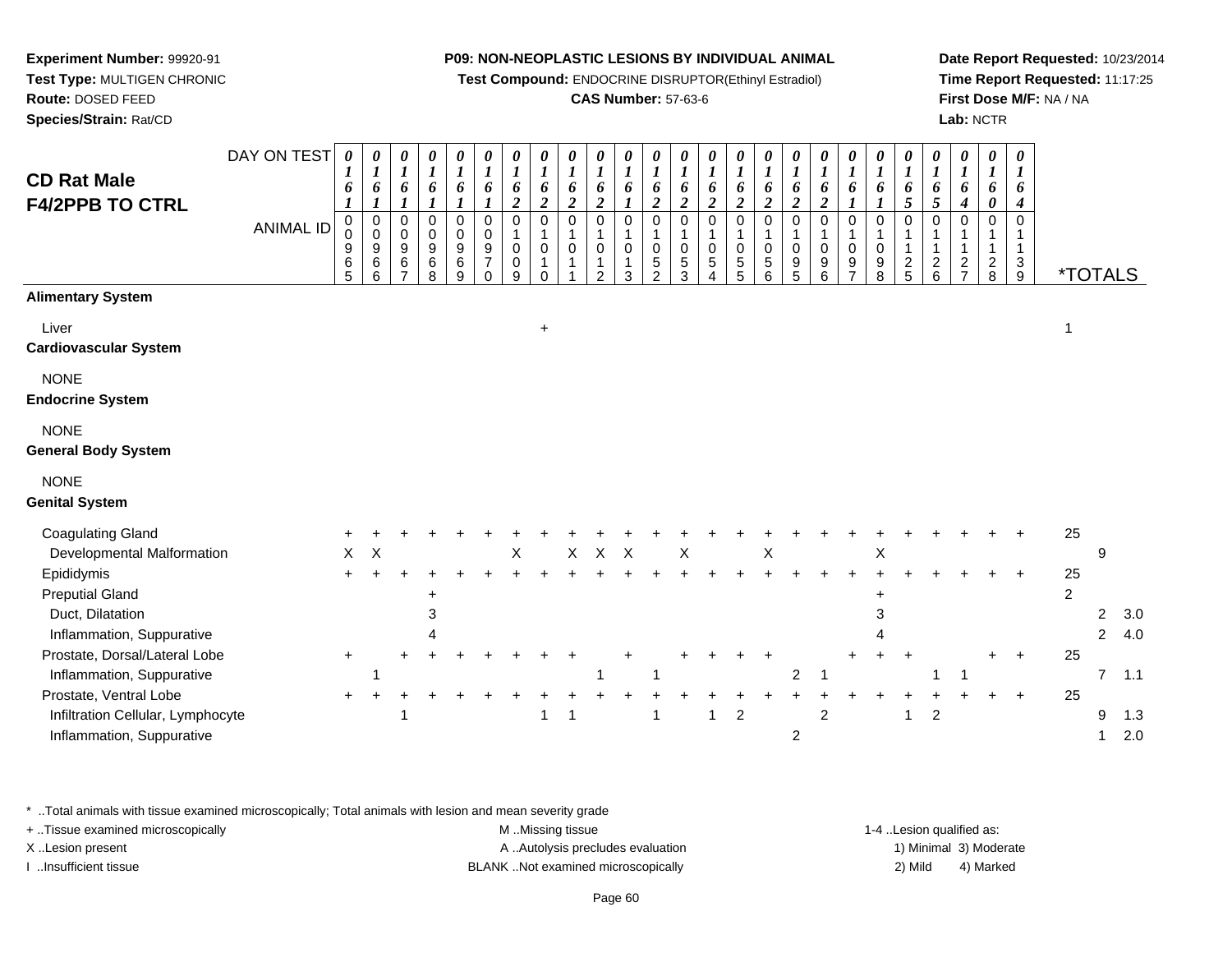**Test Compound:** ENDOCRINE DISRUPTOR(Ethinyl Estradiol)

# **CAS Number:** 57-63-6

**Date Report Requested:** 10/23/2014**Time Report Requested:** 11:17:26**First Dose M/F:** NA / NA**Lab:** NCTR

| <b>CD Rat Male</b><br><b>F4/2PPB TO CTRL</b>                                                                       | DAY ON TEST<br><b>ANIMAL ID</b> | $\boldsymbol{\theta}$<br>1<br>6<br>0<br>0<br>9<br>$6\over 5$ | $\boldsymbol{\theta}$<br>1<br>6<br>$\mathbf 0$<br>$\mathbf 0$<br>9<br>$\,6$<br>$6\phantom{1}6$ | 0<br>1<br>6<br>$\mathbf{I}$<br>0<br>$\mathbf 0$<br>$\boldsymbol{9}$<br>6<br>$\overline{7}$ | 0<br>1<br>6<br>1<br>0<br>$\pmb{0}$<br>9<br>$\,6\,$<br>8 | $\pmb{\theta}$<br>$\boldsymbol{l}$<br>6<br>$\boldsymbol{l}$<br>$\pmb{0}$<br>$\pmb{0}$<br>$\boldsymbol{9}$<br>6<br>9 | 0<br>$\boldsymbol{l}$<br>6<br>1<br>$\pmb{0}$<br>$\mathbf 0$<br>$\boldsymbol{9}$<br>$\overline{7}$<br>$\mathbf 0$ | 0<br>$\boldsymbol{l}$<br>6<br>$\boldsymbol{2}$<br>$\mathbf 0$<br>$\mathbf 0$<br>0<br>9 | 0<br>$\boldsymbol{l}$<br>6<br>$\boldsymbol{2}$<br>$\pmb{0}$<br>$\mathbf 0$<br>$\Omega$ | $\boldsymbol{\theta}$<br>$\boldsymbol{l}$<br>6<br>$\boldsymbol{2}$<br>$\pmb{0}$<br>-1<br>$\mathbf 0$ | 0<br>1<br>6<br>$\boldsymbol{2}$<br>0<br>0<br>$\overline{2}$ | 0<br>1<br>6<br>0<br>$\mathbf 0$<br>-1<br>3 | 0<br>1<br>6<br>$\boldsymbol{2}$<br>$\pmb{0}$<br>1<br>$\mathbf 0$<br>$\mathbf 5$<br>$\overline{2}$ | 0<br>1<br>6<br>$\boldsymbol{2}$<br>$\pmb{0}$<br>1<br>0<br>$\frac{5}{3}$ | 0<br>$\boldsymbol{l}$<br>6<br>$\overline{2}$<br>$\mathbf 0$<br>$\mathbf 0$<br>5<br>4 | $\pmb{\theta}$<br>1<br>6<br>$\boldsymbol{2}$<br>$\pmb{0}$<br>0<br>$\begin{array}{c} 5 \\ 5 \end{array}$ | 0<br>$\boldsymbol{l}$<br>6<br>$\boldsymbol{2}$<br>$\pmb{0}$<br>1<br>$\mathbf 0$<br>$\mathbf 5$<br>6 | $\pmb{\theta}$<br>$\boldsymbol{l}$<br>6<br>$\boldsymbol{2}$<br>$\pmb{0}$<br>1<br>$\pmb{0}$<br>$\begin{array}{c} 9 \\ 5 \end{array}$ | $\pmb{\theta}$<br>$\boldsymbol{l}$<br>6<br>$\boldsymbol{2}$<br>0<br>1<br>$\mathbf 0$<br>$9\,$<br>6 | 0<br>1<br>6<br>0<br>-1<br>0<br>9<br>$\overline{7}$ | 0<br>1<br>6<br>1<br>$\pmb{0}$<br>1<br>$\mathbf 0$<br>9<br>8 | 0<br>1<br>6<br>5<br>0<br>1<br>$rac{2}{5}$ | $\pmb{\theta}$<br>$\boldsymbol{I}$<br>6<br>$\sqrt{5}$<br>$\mathbf 0$<br>$\mathbf{1}$<br>$^2$ 6 | 0<br>1<br>6<br>$\boldsymbol{4}$<br>$\mathbf 0$<br>$\mathbf{1}$<br>$\overline{\mathbf{c}}$<br>$\overline{7}$ | $\pmb{\theta}$<br>$\boldsymbol{l}$<br>6<br>$\pmb{\theta}$<br>$\pmb{0}$<br>$\mathbf{1}$<br>$_{8}^2$ | 0<br>$\boldsymbol{l}$<br>6<br>$\boldsymbol{4}$<br>0<br>1<br>$\mathbf{1}$<br>$_9^3$ |                | <i><b>*TOTALS</b></i> |     |
|--------------------------------------------------------------------------------------------------------------------|---------------------------------|--------------------------------------------------------------|------------------------------------------------------------------------------------------------|--------------------------------------------------------------------------------------------|---------------------------------------------------------|---------------------------------------------------------------------------------------------------------------------|------------------------------------------------------------------------------------------------------------------|----------------------------------------------------------------------------------------|----------------------------------------------------------------------------------------|------------------------------------------------------------------------------------------------------|-------------------------------------------------------------|--------------------------------------------|---------------------------------------------------------------------------------------------------|-------------------------------------------------------------------------|--------------------------------------------------------------------------------------|---------------------------------------------------------------------------------------------------------|-----------------------------------------------------------------------------------------------------|-------------------------------------------------------------------------------------------------------------------------------------|----------------------------------------------------------------------------------------------------|----------------------------------------------------|-------------------------------------------------------------|-------------------------------------------|------------------------------------------------------------------------------------------------|-------------------------------------------------------------------------------------------------------------|----------------------------------------------------------------------------------------------------|------------------------------------------------------------------------------------|----------------|-----------------------|-----|
| <b>Rete Testes</b><br>Seminal Vesicle<br><b>Testes</b><br>Seminif Tub, Degeneration<br><b>Hematopoietic System</b> |                                 | $\ddot{}$                                                    |                                                                                                |                                                                                            |                                                         |                                                                                                                     |                                                                                                                  |                                                                                        |                                                                                        |                                                                                                      |                                                             |                                            |                                                                                                   | $\mathbf 1$                                                             | $\mathbf 1$                                                                          |                                                                                                         |                                                                                                     |                                                                                                                                     |                                                                                                    |                                                    |                                                             |                                           |                                                                                                |                                                                                                             |                                                                                                    | $\ddot{}$<br>$\ddot{}$<br>1                                                        | 24<br>25<br>25 | 3                     | 1.0 |
| <b>NONE</b><br><b>Integumentary System</b>                                                                         |                                 |                                                              |                                                                                                |                                                                                            |                                                         |                                                                                                                     |                                                                                                                  |                                                                                        |                                                                                        |                                                                                                      |                                                             |                                            |                                                                                                   |                                                                         |                                                                                      |                                                                                                         |                                                                                                     |                                                                                                                                     |                                                                                                    |                                                    |                                                             |                                           |                                                                                                |                                                                                                             |                                                                                                    |                                                                                    |                |                       |     |
| Mammary Gland<br>Alveolus, Hyperplasia<br><b>Musculoskeletal System</b>                                            |                                 | $\ddot{}$                                                    |                                                                                                |                                                                                            |                                                         |                                                                                                                     |                                                                                                                  |                                                                                        | $\overline{c}$                                                                         |                                                                                                      |                                                             |                                            |                                                                                                   |                                                                         | 1                                                                                    |                                                                                                         |                                                                                                     |                                                                                                                                     |                                                                                                    | $\overline{c}$                                     |                                                             | 3                                         |                                                                                                |                                                                                                             |                                                                                                    | $\mathbf{3}$                                                                       | 25             | $\sqrt{5}$            | 2.2 |
| <b>NONE</b><br><b>Nervous System</b>                                                                               |                                 |                                                              |                                                                                                |                                                                                            |                                                         |                                                                                                                     |                                                                                                                  |                                                                                        |                                                                                        |                                                                                                      |                                                             |                                            |                                                                                                   |                                                                         |                                                                                      |                                                                                                         |                                                                                                     |                                                                                                                                     |                                                                                                    |                                                    |                                                             |                                           |                                                                                                |                                                                                                             |                                                                                                    |                                                                                    |                |                       |     |
| <b>NONE</b><br><b>Respiratory System</b>                                                                           |                                 |                                                              |                                                                                                |                                                                                            |                                                         |                                                                                                                     |                                                                                                                  |                                                                                        |                                                                                        |                                                                                                      |                                                             |                                            |                                                                                                   |                                                                         |                                                                                      |                                                                                                         |                                                                                                     |                                                                                                                                     |                                                                                                    |                                                    |                                                             |                                           |                                                                                                |                                                                                                             |                                                                                                    |                                                                                    |                |                       |     |
| <b>NONE</b><br><b>Special Senses System</b>                                                                        |                                 |                                                              |                                                                                                |                                                                                            |                                                         |                                                                                                                     |                                                                                                                  |                                                                                        |                                                                                        |                                                                                                      |                                                             |                                            |                                                                                                   |                                                                         |                                                                                      |                                                                                                         |                                                                                                     |                                                                                                                                     |                                                                                                    |                                                    |                                                             |                                           |                                                                                                |                                                                                                             |                                                                                                    |                                                                                    |                |                       |     |
| <b>NONE</b><br><b>Urinary System</b>                                                                               |                                 |                                                              |                                                                                                |                                                                                            |                                                         |                                                                                                                     |                                                                                                                  |                                                                                        |                                                                                        |                                                                                                      |                                                             |                                            |                                                                                                   |                                                                         |                                                                                      |                                                                                                         |                                                                                                     |                                                                                                                                     |                                                                                                    |                                                    |                                                             |                                           |                                                                                                |                                                                                                             |                                                                                                    |                                                                                    |                |                       |     |
| <b>NONE</b>                                                                                                        |                                 |                                                              |                                                                                                |                                                                                            |                                                         |                                                                                                                     |                                                                                                                  |                                                                                        |                                                                                        |                                                                                                      |                                                             |                                            |                                                                                                   |                                                                         |                                                                                      |                                                                                                         |                                                                                                     |                                                                                                                                     |                                                                                                    |                                                    |                                                             |                                           |                                                                                                |                                                                                                             |                                                                                                    |                                                                                    |                |                       |     |

\* ..Total animals with tissue examined microscopically; Total animals with lesion and mean severity grade

**Experiment Number:** 99920-91**Test Type:** MULTIGEN CHRONIC

**Route:** DOSED FEED**Species/Strain:** Rat/CD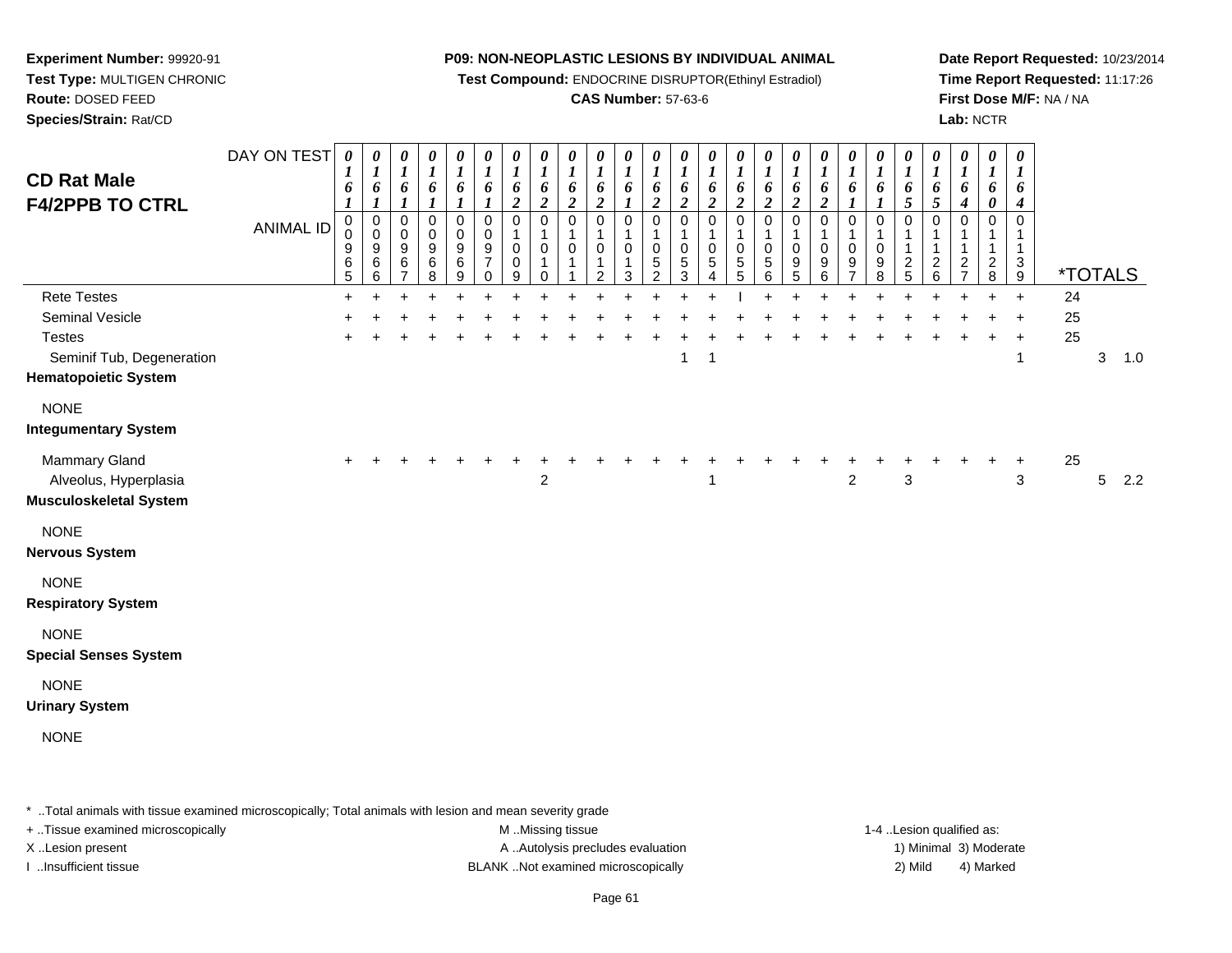**Test Compound:** ENDOCRINE DISRUPTOR(Ethinyl Estradiol)

# **CAS Number:** 57-63-6

**Date Report Requested:** 10/23/2014**Time Report Requested:** 11:17:26**First Dose M/F:** NA / NA**Lab:** NCTR

|                                   | DAY ON TEST      | 0                | 0                                      | 0                                                                     | 0                                            | 0                                       | $\boldsymbol{\theta}$                                  | 0                                            | 0                                | 0                      | $\boldsymbol{\theta}$ | 0                                            | 0                                    | $\boldsymbol{\theta}$      | 0                             | 0                             | $\boldsymbol{\theta}$ | 0                            | $\boldsymbol{\theta}$ | 0                     | 0                               | $\boldsymbol{\theta}$        | 0                        |                          | 0                               | $\boldsymbol{\theta}$           | 0                                   |                |                       |     |
|-----------------------------------|------------------|------------------|----------------------------------------|-----------------------------------------------------------------------|----------------------------------------------|-----------------------------------------|--------------------------------------------------------|----------------------------------------------|----------------------------------|------------------------|-----------------------|----------------------------------------------|--------------------------------------|----------------------------|-------------------------------|-------------------------------|-----------------------|------------------------------|-----------------------|-----------------------|---------------------------------|------------------------------|--------------------------|--------------------------|---------------------------------|---------------------------------|-------------------------------------|----------------|-----------------------|-----|
|                                   |                  | 0                | $\boldsymbol{l}$                       | $\boldsymbol{l}$                                                      | $\boldsymbol{l}$                             | $\boldsymbol{l}$                        | $\boldsymbol{l}$                                       |                                              |                                  |                        | $\boldsymbol{l}$      | $\boldsymbol{l}$                             |                                      | $\boldsymbol{l}$           | $\boldsymbol{l}$              | $\boldsymbol{l}$              | $\boldsymbol{l}$      | $\boldsymbol{l}$             |                       | 1                     | $\boldsymbol{l}$                |                              | $\boldsymbol{l}$         | 1                        | $\boldsymbol{l}$                | $\boldsymbol{l}$                | $\boldsymbol{l}$                    |                |                       |     |
| <b>CD Rat Male</b>                |                  |                  | 6                                      | 6<br>$\mathbf{I}$                                                     | 6                                            | 6                                       | 6                                                      | 6                                            | 6                                | 6                      | 6                     | 6                                            | 6                                    | 6                          | 6                             | 6                             | 6                     | 6                            | 6                     | 6                     | 6                               | 6                            | 6                        | 6                        | 6                               | 6                               | 6                                   |                |                       |     |
| F4/10PPB TO CTRL                  |                  | $\mathbf 0$      | $\mathbf 0$                            | $\mathbf 0$                                                           | 0                                            | $\Omega$                                | $\boldsymbol{\theta}$<br>$\mathbf 0$                   | 0<br>0                                       | $\boldsymbol{2}$<br>$\mathbf{0}$ | 2<br>$\Omega$          | $\mathbf 0$           | 1<br>$\mathbf{0}$                            | $\boldsymbol{\theta}$<br>$\mathbf 0$ | $\boldsymbol{\theta}$<br>0 | $\boldsymbol{2}$<br>0         | $\boldsymbol{2}$<br>$\pmb{0}$ | $\mathbf{0}$          | $\Omega$                     | 0<br>$\mathbf 0$      | $\boldsymbol{2}$<br>0 | $\boldsymbol{2}$<br>$\Omega$    | $\boldsymbol{2}$<br>$\Omega$ | 0                        | 5                        | $\boldsymbol{4}$<br>$\mathbf 0$ | $\boldsymbol{4}$<br>$\mathbf 0$ | 4<br>$\Omega$                       |                |                       |     |
|                                   | <b>ANIMAL ID</b> | $\mathbf 0$<br>9 | $\mathsf 0$<br>$9\,$<br>$\overline{7}$ | $\mathbf 0$<br>$\boldsymbol{9}$<br>$\boldsymbol{7}$<br>$\overline{2}$ | 0<br>$\boldsymbol{9}$<br>$\overline{7}$<br>3 | 0<br>$\boldsymbol{9}$<br>$\overline{7}$ | $\mathbf 0$<br>$\boldsymbol{9}$<br>$\overline{7}$<br>5 | 0<br>$\boldsymbol{9}$<br>$\overline{7}$<br>6 | $\mathbf 0$                      | $\mathbf 0$<br>-1<br>5 | 0<br>6                | $\mathbf 0$<br>$\mathbf 1$<br>$\overline{7}$ | 0<br>1<br>8                          | $\mathbf 0$<br>9           | 1<br>0<br>5<br>$\overline{7}$ | 0<br>$\sqrt{5}$<br>8          | 0<br>5<br>9           | $\mathbf 0$<br>6<br>$\Omega$ | $\mathbf 0$<br>6      | $\pmb{0}$<br>9<br>9   | $\overline{1}$<br>0<br>$\Omega$ | 0                            | 1<br>0<br>$\overline{c}$ | 1<br>$\overline{c}$<br>9 | 3<br>$\Omega$                   | 1<br>$\mathbf{3}$               | $\mathbf{1}$<br>3<br>$\overline{2}$ |                | <i><b>*TOTALS</b></i> |     |
| <b>Alimentary System</b>          |                  |                  |                                        |                                                                       |                                              |                                         |                                                        |                                              |                                  |                        |                       |                                              |                                      |                            |                               |                               |                       |                              |                       |                       |                                 |                              |                          |                          |                                 |                                 |                                     |                |                       |     |
| Esophagus                         |                  | $\ddot{}$        |                                        |                                                                       |                                              |                                         |                                                        |                                              |                                  |                        |                       |                                              |                                      |                            |                               |                               |                       |                              |                       |                       |                                 |                              |                          |                          |                                 |                                 |                                     |                |                       |     |
| Liver                             |                  |                  |                                        |                                                                       |                                              |                                         |                                                        | $\ddot{}$                                    |                                  |                        |                       |                                              |                                      |                            |                               |                               |                       |                              |                       |                       |                                 |                              |                          |                          |                                 |                                 |                                     | $\overline{2}$ |                       |     |
| Bile Duct, Hyperplasia            |                  |                  |                                        |                                                                       |                                              |                                         |                                                        |                                              |                                  |                        |                       |                                              |                                      |                            |                               |                               |                       |                              |                       |                       |                                 |                              |                          |                          |                                 |                                 |                                     |                |                       | 3.0 |
| Hepatocyte, Degeneration          |                  |                  |                                        |                                                                       |                                              |                                         |                                                        |                                              |                                  |                        |                       |                                              |                                      |                            |                               |                               |                       |                              |                       |                       |                                 |                              |                          |                          |                                 |                                 |                                     |                |                       | 4.0 |
| Hepatocyte, Necrosis              |                  | 3                |                                        |                                                                       |                                              |                                         |                                                        |                                              |                                  |                        |                       |                                              |                                      |                            |                               |                               |                       |                              |                       |                       |                                 |                              |                          |                          |                                 |                                 |                                     |                |                       | 3.0 |
| Hepatodiaphragmatic Nodule        |                  |                  |                                        |                                                                       |                                              |                                         |                                                        | Χ                                            |                                  |                        |                       |                                              |                                      |                            |                               |                               |                       |                              |                       |                       |                                 |                              |                          |                          |                                 |                                 |                                     |                |                       |     |
| Infiltration Cellular, Lymphocyte |                  |                  |                                        |                                                                       |                                              |                                         |                                                        |                                              |                                  |                        |                       |                                              |                                      |                            |                               |                               |                       |                              |                       |                       |                                 |                              |                          |                          |                                 |                                 |                                     |                |                       | 4.0 |
| Pancreas                          |                  |                  |                                        |                                                                       |                                              |                                         |                                                        |                                              |                                  |                        |                       |                                              |                                      |                            |                               |                               |                       |                              |                       |                       |                                 |                              |                          |                          |                                 |                                 |                                     |                |                       |     |
| Acinar Cell, Degeneration         |                  |                  |                                        |                                                                       |                                              |                                         |                                                        |                                              |                                  |                        |                       |                                              |                                      |                            |                               |                               |                       |                              |                       |                       |                                 |                              |                          |                          |                                 |                                 |                                     |                |                       | 4.0 |
| Infiltration Cellular, Lymphocyte |                  |                  |                                        |                                                                       |                                              |                                         |                                                        |                                              |                                  |                        |                       |                                              |                                      |                            |                               |                               |                       |                              |                       |                       |                                 |                              |                          |                          |                                 |                                 |                                     |                |                       | 4.0 |
| <b>Cardiovascular System</b>      |                  |                  |                                        |                                                                       |                                              |                                         |                                                        |                                              |                                  |                        |                       |                                              |                                      |                            |                               |                               |                       |                              |                       |                       |                                 |                              |                          |                          |                                 |                                 |                                     |                |                       |     |
| <b>Blood Vessel</b>               |                  | $\ddot{}$        |                                        |                                                                       |                                              |                                         |                                                        |                                              |                                  |                        |                       |                                              |                                      |                            |                               |                               |                       |                              |                       |                       |                                 |                              |                          |                          |                                 |                                 |                                     |                |                       |     |
| Heart                             |                  | $\ddot{}$        |                                        |                                                                       |                                              |                                         |                                                        |                                              |                                  |                        |                       |                                              |                                      |                            |                               |                               |                       |                              |                       |                       |                                 |                              |                          |                          |                                 |                                 |                                     |                |                       |     |
| <b>Endocrine System</b>           |                  |                  |                                        |                                                                       |                                              |                                         |                                                        |                                              |                                  |                        |                       |                                              |                                      |                            |                               |                               |                       |                              |                       |                       |                                 |                              |                          |                          |                                 |                                 |                                     |                |                       |     |
| <b>Adrenal Cortex</b>             |                  | $\ddot{}$        |                                        |                                                                       |                                              |                                         |                                                        |                                              |                                  |                        |                       |                                              |                                      |                            |                               |                               |                       |                              |                       |                       |                                 |                              |                          |                          |                                 |                                 |                                     |                |                       |     |
| Adrenal Medulla                   |                  |                  |                                        |                                                                       |                                              |                                         |                                                        |                                              |                                  |                        |                       |                                              |                                      |                            |                               |                               |                       |                              |                       |                       |                                 |                              |                          |                          |                                 |                                 |                                     |                |                       |     |
| <b>Pituitary Gland</b>            |                  |                  |                                        |                                                                       |                                              |                                         |                                                        |                                              |                                  |                        |                       |                                              |                                      |                            |                               | $\ddot{}$                     |                       |                              |                       |                       |                                 |                              |                          |                          |                                 |                                 |                                     | $\overline{2}$ |                       |     |
| Pars Distalis, Cyst               |                  |                  |                                        |                                                                       |                                              |                                         |                                                        |                                              |                                  |                        |                       |                                              |                                      |                            |                               | X                             |                       |                              |                       |                       |                                 |                              |                          |                          |                                 |                                 |                                     |                |                       |     |
| <b>Thyroid Gland</b>              |                  | M                |                                        |                                                                       |                                              |                                         |                                                        |                                              |                                  |                        |                       |                                              |                                      |                            |                               |                               |                       |                              |                       |                       |                                 |                              |                          |                          |                                 |                                 |                                     | 0              |                       |     |
| <b>General Body System</b>        |                  |                  |                                        |                                                                       |                                              |                                         |                                                        |                                              |                                  |                        |                       |                                              |                                      |                            |                               |                               |                       |                              |                       |                       |                                 |                              |                          |                          |                                 |                                 |                                     |                |                       |     |

\* ..Total animals with tissue examined microscopically; Total animals with lesion and mean severity grade

**Experiment Number:** 99920-91**Test Type:** MULTIGEN CHRONIC

**Route:** DOSED FEED**Species/Strain:** Rat/CD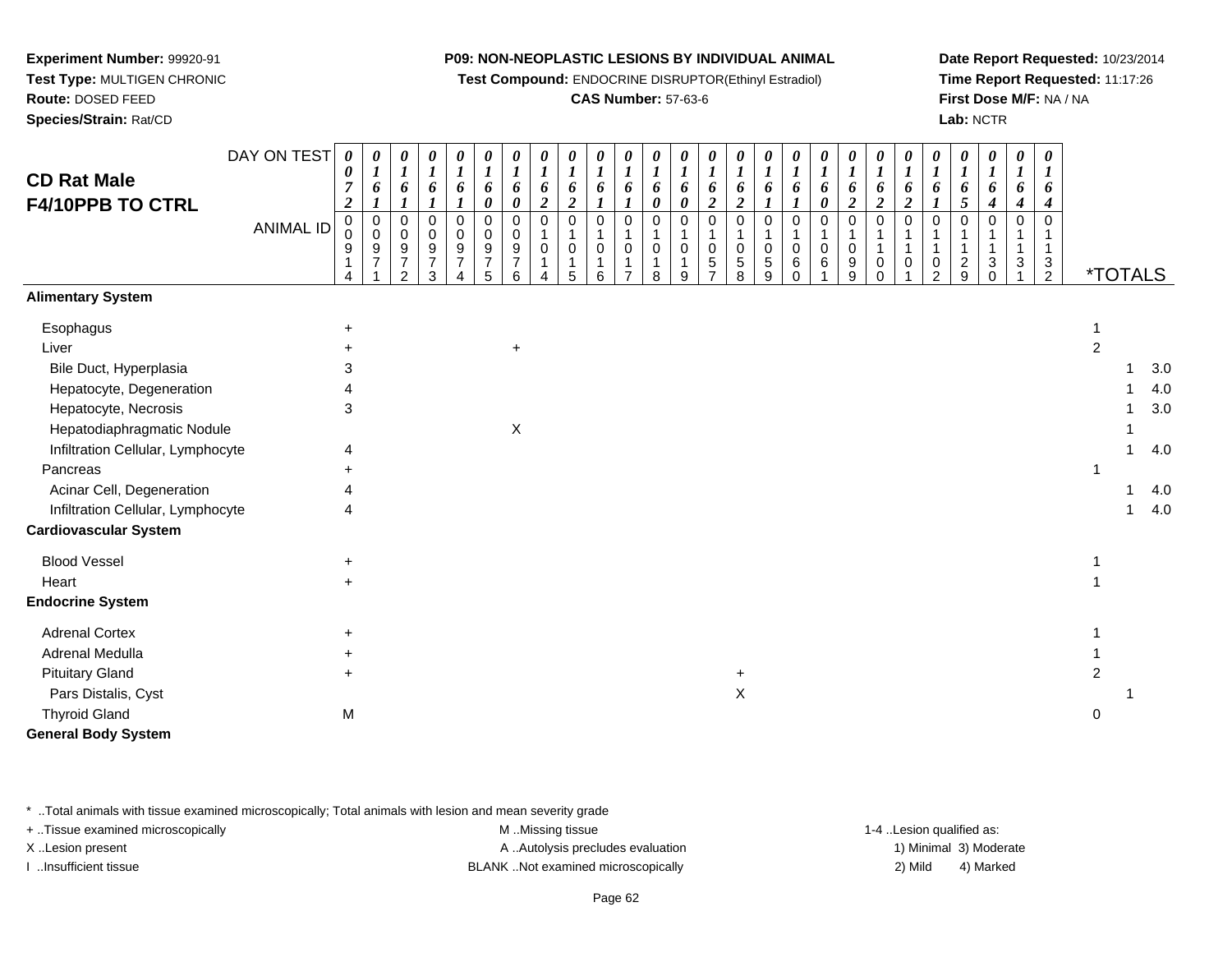**Test Compound:** ENDOCRINE DISRUPTOR(Ethinyl Estradiol)

# **CAS Number:** 57-63-6

**Date Report Requested:** 10/23/2014**Time Report Requested:** 11:17:26**First Dose M/F:** NA / NA**Lab:** NCTR

| <b>CD Rat Male</b>                | DAY ON TEST      | 0<br>0                                          | 0<br>$\bm{l}$                                          | $\boldsymbol{\theta}$<br>$\boldsymbol{l}$              | $\boldsymbol{\theta}$<br>$\boldsymbol{l}$   | 0                                                | 0<br>$\boldsymbol{l}$                                    | 0<br>$\boldsymbol{l}$                                                   | 0<br>$\boldsymbol{l}$                                                | $\boldsymbol{\theta}$<br>$\boldsymbol{l}$                    | $\boldsymbol{\theta}$<br>$\boldsymbol{l}$ | 0<br>$\boldsymbol{l}$                                     | 0<br>$\boldsymbol{l}$                                      | 0<br>$\boldsymbol{l}$                             | $\boldsymbol{\theta}$<br>$\boldsymbol{l}$                                            | 0<br>$\boldsymbol{l}$                                                         | 0<br>$\boldsymbol{l}$               | 0<br>$\boldsymbol{l}$                                 | 0                                   | 0<br>$\boldsymbol{l}$                             | 0<br>$\boldsymbol{l}$                                                             | 0<br>$\boldsymbol{l}$                                | 0<br>$\boldsymbol{l}$             | $\boldsymbol{\theta}$<br>$\boldsymbol{l}$       | 0<br>$\boldsymbol{l}$                  | 0<br>$\boldsymbol{l}$                                          | 0<br>$\boldsymbol{I}$                                    |    |                       |     |
|-----------------------------------|------------------|-------------------------------------------------|--------------------------------------------------------|--------------------------------------------------------|---------------------------------------------|--------------------------------------------------|----------------------------------------------------------|-------------------------------------------------------------------------|----------------------------------------------------------------------|--------------------------------------------------------------|-------------------------------------------|-----------------------------------------------------------|------------------------------------------------------------|---------------------------------------------------|--------------------------------------------------------------------------------------|-------------------------------------------------------------------------------|-------------------------------------|-------------------------------------------------------|-------------------------------------|---------------------------------------------------|-----------------------------------------------------------------------------------|------------------------------------------------------|-----------------------------------|-------------------------------------------------|----------------------------------------|----------------------------------------------------------------|----------------------------------------------------------|----|-----------------------|-----|
| F4/10PPB TO CTRL                  | <b>ANIMAL ID</b> | $\overline{7}$<br>$\overline{2}$<br>0<br>0<br>9 | 6<br>$\mathbf 0$<br>$\mathbf 0$<br>9<br>$\overline{7}$ | 6<br>$\mathbf 0$<br>$\mathbf 0$<br>9<br>$\overline{7}$ | 6<br>$\Omega$<br>0<br>9<br>$\boldsymbol{7}$ | 6<br>$\Omega$<br>$\Omega$<br>9<br>$\overline{7}$ | 6<br>0<br>$\Omega$<br>$\mathbf 0$<br>9<br>$\overline{7}$ | 6<br>0<br>$\Omega$<br>$\mathbf 0$<br>$\boldsymbol{9}$<br>$\overline{7}$ | 6<br>$\overline{2}$<br>$\Omega$<br>$\mathbf{1}$<br>$\mathbf 0$<br>-1 | 6<br>$\overline{2}$<br>$\mathbf 0$<br>1<br>0<br>$\mathbf{1}$ | 6<br>$\Omega$<br>0<br>-1                  | 6<br>1<br>$\mathbf 0$<br>$\mathbf{1}$<br>$\mathbf 0$<br>1 | 6<br>0<br>$\mathbf 0$<br>$\mathbf{1}$<br>0<br>$\mathbf{1}$ | 6<br>$\pmb{\theta}$<br>$\mathbf 0$<br>$\mathsf 0$ | 6<br>$\overline{2}$<br>$\mathbf 0$<br>$\overline{1}$<br>$\mathsf 0$<br>$\frac{5}{7}$ | 6<br>$\overline{2}$<br>$\Omega$<br>$\mathbf{1}$<br>$\mathbf 0$<br>$\,$ 5 $\,$ | 6<br>$\Omega$<br>0<br>$\frac{5}{9}$ | 6<br>$\Omega$<br>$\mathbf{1}$<br>$\mathbf 0$<br>$\,6$ | 6<br>0<br>$\Omega$<br>$\Omega$<br>6 | 6<br>$\overline{2}$<br>$\mathbf 0$<br>0<br>$^9_9$ | 6<br>$\boldsymbol{2}$<br>$\mathbf 0$<br>$\mathbf{1}$<br>$\mathbf{1}$<br>$\pmb{0}$ | 6<br>$\overline{2}$<br>$\Omega$<br>$\mathbf{1}$<br>0 | 6<br>$\mathbf 0$<br>$\frac{0}{2}$ | 6<br>5<br>$\Omega$<br>-1<br>1<br>$\overline{c}$ | 6<br>$\boldsymbol{4}$<br>$\Omega$<br>3 | 6<br>$\boldsymbol{4}$<br>$\Omega$<br>$\mathbf 1$<br>$\sqrt{3}$ | 6<br>4<br>$\Omega$<br>1<br>$\mathbf{1}$<br>$\frac{3}{2}$ |    |                       |     |
| <b>NONE</b>                       |                  |                                                 |                                                        | 2                                                      | $\overline{3}$                              |                                                  | 5                                                        | 6                                                                       | 4                                                                    | 5                                                            | 6                                         | $\overline{7}$                                            | 8                                                          | 9                                                 |                                                                                      | 8                                                                             |                                     | $\Omega$                                              |                                     |                                                   | $\Omega$                                                                          |                                                      |                                   | 9                                               | $\Omega$                               |                                                                |                                                          |    | <i><b>*TOTALS</b></i> |     |
| <b>Genital System</b>             |                  |                                                 |                                                        |                                                        |                                             |                                                  |                                                          |                                                                         |                                                                      |                                                              |                                           |                                                           |                                                            |                                                   |                                                                                      |                                                                               |                                     |                                                       |                                     |                                                   |                                                                                   |                                                      |                                   |                                                 |                                        |                                                                |                                                          |    |                       |     |
|                                   |                  |                                                 |                                                        |                                                        |                                             |                                                  |                                                          |                                                                         |                                                                      |                                                              |                                           |                                                           |                                                            |                                                   |                                                                                      |                                                                               |                                     |                                                       |                                     |                                                   |                                                                                   |                                                      |                                   |                                                 |                                        |                                                                |                                                          |    |                       |     |
| <b>Coagulating Gland</b>          |                  |                                                 |                                                        |                                                        |                                             |                                                  |                                                          |                                                                         |                                                                      |                                                              |                                           |                                                           |                                                            |                                                   |                                                                                      |                                                                               |                                     |                                                       |                                     |                                                   |                                                                                   |                                                      |                                   |                                                 |                                        |                                                                |                                                          | 26 |                       |     |
| Developmental Malformation        |                  |                                                 |                                                        |                                                        |                                             |                                                  |                                                          |                                                                         |                                                                      |                                                              |                                           | Χ                                                         |                                                            |                                                   | X                                                                                    |                                                                               |                                     | X                                                     |                                     | X                                                 |                                                                                   | X                                                    |                                   |                                                 |                                        | X                                                              |                                                          |    | 6                     |     |
| Hypoplasia                        |                  | 4                                               |                                                        |                                                        |                                             |                                                  |                                                          |                                                                         |                                                                      |                                                              |                                           |                                                           |                                                            |                                                   |                                                                                      |                                                                               |                                     |                                                       |                                     |                                                   |                                                                                   |                                                      |                                   |                                                 |                                        |                                                                |                                                          |    | 1                     | 4.0 |
| Epididymis                        |                  |                                                 |                                                        |                                                        |                                             |                                                  |                                                          |                                                                         |                                                                      |                                                              |                                           |                                                           |                                                            |                                                   |                                                                                      |                                                                               |                                     |                                                       |                                     |                                                   |                                                                                   |                                                      |                                   |                                                 |                                        |                                                                |                                                          | 26 |                       |     |
| Hypoplasia                        |                  |                                                 |                                                        |                                                        |                                             |                                                  |                                                          |                                                                         |                                                                      |                                                              |                                           |                                                           |                                                            |                                                   |                                                                                      |                                                                               |                                     |                                                       |                                     |                                                   |                                                                                   |                                                      |                                   |                                                 |                                        |                                                                |                                                          |    | 1                     | 4.0 |
| <b>Preputial Gland</b>            |                  |                                                 |                                                        |                                                        |                                             |                                                  |                                                          | $\ddot{}$                                                               |                                                                      |                                                              |                                           |                                                           |                                                            |                                                   |                                                                                      |                                                                               |                                     |                                                       |                                     |                                                   |                                                                                   |                                                      |                                   |                                                 |                                        |                                                                |                                                          | 1  |                       |     |
| Inflammation, Suppurative         |                  |                                                 |                                                        |                                                        |                                             |                                                  |                                                          | 3                                                                       |                                                                      |                                                              |                                           |                                                           |                                                            |                                                   |                                                                                      |                                                                               |                                     |                                                       |                                     |                                                   |                                                                                   |                                                      |                                   |                                                 |                                        |                                                                |                                                          |    | $\mathbf 1$           | 3.0 |
| Prostate, Dorsal/Lateral Lobe     |                  | $\ddot{}$                                       |                                                        |                                                        |                                             |                                                  |                                                          |                                                                         |                                                                      |                                                              |                                           |                                                           |                                                            |                                                   |                                                                                      |                                                                               |                                     |                                                       |                                     |                                                   |                                                                                   |                                                      |                                   |                                                 |                                        | $\ddot{}$                                                      |                                                          | 26 |                       |     |
| Hypoplasia                        |                  | 4                                               |                                                        |                                                        |                                             |                                                  |                                                          |                                                                         |                                                                      |                                                              |                                           |                                                           |                                                            |                                                   |                                                                                      |                                                                               |                                     |                                                       |                                     |                                                   |                                                                                   |                                                      |                                   |                                                 |                                        |                                                                |                                                          |    |                       | 4.0 |
| Inflammation, Suppurative         |                  |                                                 |                                                        | $\overline{c}$                                         |                                             |                                                  |                                                          | $\overline{2}$                                                          |                                                                      |                                                              |                                           |                                                           |                                                            |                                                   |                                                                                      |                                                                               |                                     | $\overline{c}$                                        |                                     |                                                   | $\overline{c}$                                                                    |                                                      |                                   |                                                 |                                        |                                                                |                                                          |    | 9                     | 1.4 |
| Prostate, Ventral Lobe            |                  |                                                 |                                                        |                                                        |                                             |                                                  |                                                          |                                                                         |                                                                      |                                                              |                                           |                                                           |                                                            |                                                   |                                                                                      |                                                                               |                                     |                                                       |                                     |                                                   |                                                                                   |                                                      |                                   |                                                 |                                        |                                                                |                                                          | 26 |                       |     |
| Hypoplasia                        |                  | 4                                               |                                                        |                                                        |                                             |                                                  |                                                          |                                                                         |                                                                      |                                                              |                                           |                                                           |                                                            |                                                   |                                                                                      |                                                                               |                                     |                                                       |                                     |                                                   |                                                                                   |                                                      |                                   |                                                 |                                        |                                                                |                                                          |    | $\mathbf{1}$          | 4.0 |
| Infiltration Cellular, Lymphocyte |                  |                                                 |                                                        |                                                        |                                             | $\overline{2}$                                   |                                                          | $\overline{2}$                                                          |                                                                      | $\overline{2}$                                               |                                           |                                                           | $\overline{2}$                                             |                                                   |                                                                                      |                                                                               |                                     | 2                                                     | $\overline{2}$                      |                                                   | $\overline{2}$                                                                    |                                                      | $\overline{2}$                    |                                                 |                                        |                                                                | $\overline{2}$                                           |    | 13                    | 1.7 |
| <b>Rete Testes</b>                |                  |                                                 |                                                        |                                                        |                                             |                                                  |                                                          |                                                                         |                                                                      |                                                              |                                           |                                                           |                                                            |                                                   |                                                                                      |                                                                               |                                     |                                                       |                                     |                                                   |                                                                                   |                                                      |                                   |                                                 |                                        |                                                                |                                                          | 26 |                       |     |
| Seminal Vesicle                   |                  |                                                 |                                                        |                                                        |                                             |                                                  |                                                          |                                                                         |                                                                      |                                                              |                                           |                                                           |                                                            |                                                   |                                                                                      |                                                                               |                                     |                                                       |                                     |                                                   |                                                                                   |                                                      |                                   |                                                 |                                        |                                                                | $\ddot{}$                                                | 26 |                       |     |
| Hypoplasia                        |                  | 4                                               |                                                        |                                                        |                                             |                                                  |                                                          |                                                                         |                                                                      |                                                              |                                           |                                                           |                                                            |                                                   |                                                                                      |                                                                               |                                     |                                                       |                                     |                                                   |                                                                                   |                                                      |                                   |                                                 |                                        |                                                                |                                                          |    | 1                     | 4.0 |
| <b>Testes</b>                     |                  |                                                 |                                                        |                                                        |                                             |                                                  |                                                          |                                                                         |                                                                      |                                                              |                                           |                                                           |                                                            |                                                   |                                                                                      |                                                                               |                                     |                                                       |                                     |                                                   |                                                                                   |                                                      |                                   |                                                 |                                        |                                                                | $\ddot{}$                                                | 26 |                       |     |
| Hypoplasia                        |                  | 4                                               |                                                        |                                                        |                                             |                                                  |                                                          |                                                                         |                                                                      |                                                              |                                           |                                                           |                                                            |                                                   |                                                                                      |                                                                               |                                     |                                                       |                                     |                                                   |                                                                                   |                                                      |                                   |                                                 |                                        |                                                                |                                                          |    | 1                     | 4.0 |
| <b>Hematopoietic System</b>       |                  |                                                 |                                                        |                                                        |                                             |                                                  |                                                          |                                                                         |                                                                      |                                                              |                                           |                                                           |                                                            |                                                   |                                                                                      |                                                                               |                                     |                                                       |                                     |                                                   |                                                                                   |                                                      |                                   |                                                 |                                        |                                                                |                                                          |    |                       |     |
| <b>Bone Marrow</b>                |                  | $\ddot{}$                                       |                                                        |                                                        |                                             |                                                  |                                                          |                                                                         |                                                                      |                                                              |                                           |                                                           |                                                            |                                                   |                                                                                      |                                                                               |                                     |                                                       |                                     |                                                   |                                                                                   |                                                      |                                   |                                                 |                                        |                                                                |                                                          |    |                       |     |

\* ..Total animals with tissue examined microscopically; Total animals with lesion and mean severity grade

**Experiment Number:** 99920-91**Test Type:** MULTIGEN CHRONIC

**Route:** DOSED FEED**Species/Strain:** Rat/CD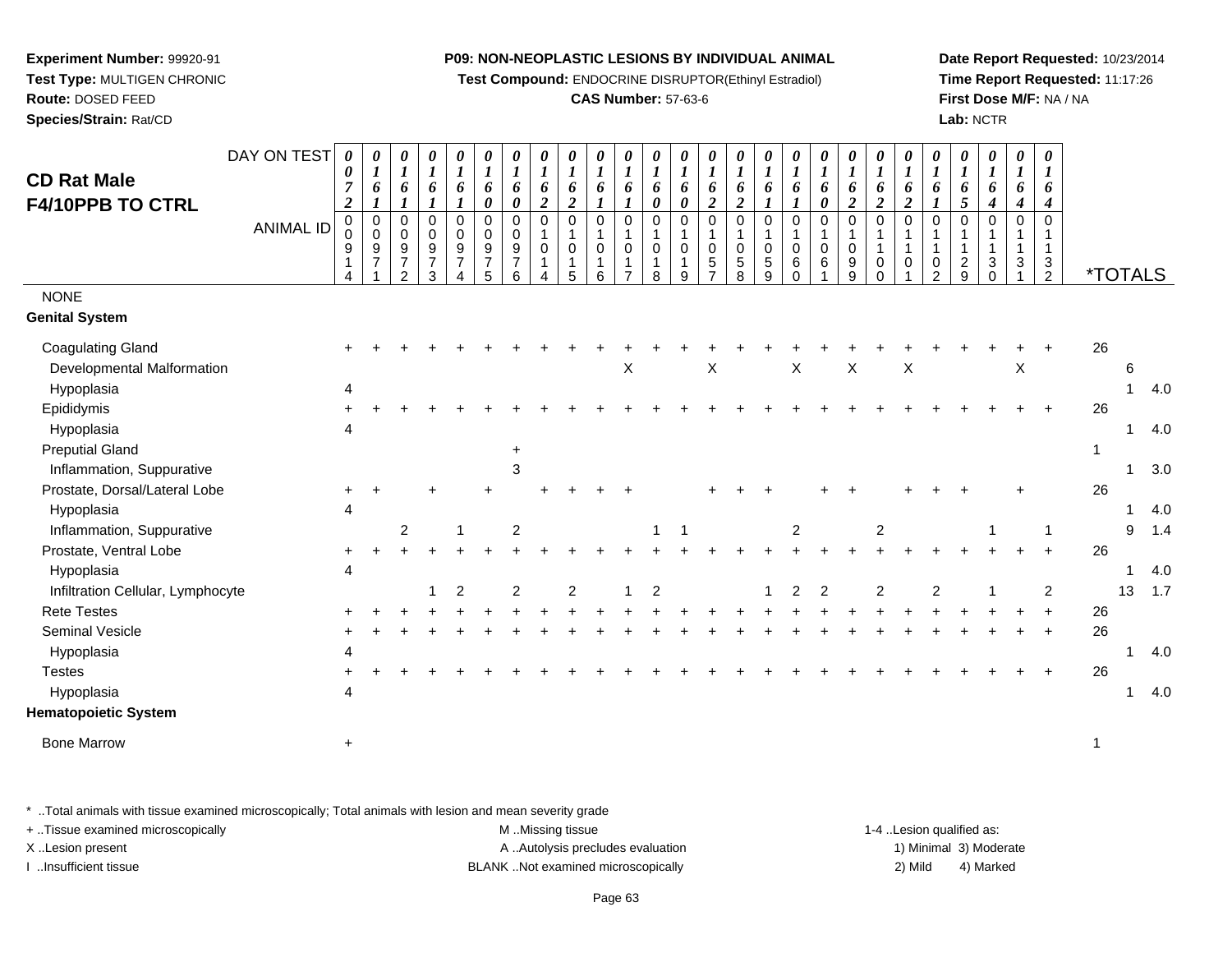**Test Compound:** ENDOCRINE DISRUPTOR(Ethinyl Estradiol)

# **CAS Number:** 57-63-6

**Date Report Requested:** 10/23/2014**Time Report Requested:** 11:17:26**First Dose M/F:** NA / NA**Lab:** NCTR

| <b>CD Rat Male</b><br><b>F4/10PPB TO CTRL</b>                                                                | DAY ON TEST<br>ANIMAL ID | 0<br>$\boldsymbol{\theta}$<br>$\overline{7}$<br>$\boldsymbol{2}$<br>$\mathbf 0$<br>$\mathbf 0$<br>9<br>1 | 0<br>$\boldsymbol{l}$<br>6<br>$\mathbf 0$<br>$\mathbf 0$<br>9<br>$\overline{7}$ | 0<br>$\boldsymbol{l}$<br>6<br>1<br>$\Omega$<br>0<br>9<br>$\overline{7}$ | 0<br>$\boldsymbol{l}$<br>6<br>$\Omega$<br>0<br>$\boldsymbol{9}$<br>$\overline{7}$ | 0<br>$\overline{\mathbf{I}}$<br>6<br>0<br>0<br>$\boldsymbol{9}$<br>$\overline{7}$ | 0<br>$\boldsymbol{l}$<br>6<br>$\boldsymbol{\theta}$<br>0<br>0<br>$\frac{9}{7}$ | $\boldsymbol{\theta}$<br>$\boldsymbol{l}$<br>6<br>$\pmb{\theta}$<br>$\pmb{0}$<br>$\pmb{0}$<br>$\frac{9}{7}$ | 0<br>$\boldsymbol{l}$<br>6<br>$\boldsymbol{2}$<br>$\mathbf 0$<br>1<br>0<br>1 | 0<br>$\boldsymbol{l}$<br>6<br>$\boldsymbol{2}$<br>$\mathbf 0$<br>-1<br>0<br>$\mathbf 1$ | 0<br>$\boldsymbol{l}$<br>6<br>$\mathbf 0$<br>$\mathbf 0$ | $\boldsymbol{\theta}$<br>$\boldsymbol{l}$<br>$\pmb{6}$<br>$\boldsymbol{l}$<br>$\mathbf 0$<br>$\mathbf{1}$<br>$\pmb{0}$<br>1<br>$\overline{7}$ | 0<br>$\boldsymbol{l}$<br>6<br>0<br>0<br>$\mathbf{1}$<br>0<br>1 | 0<br>$\boldsymbol{l}$<br>6<br>$\boldsymbol{\theta}$<br>$\Omega$<br>0<br>1 | 0<br>$\boldsymbol{l}$<br>6<br>$\overline{2}$<br>$\Omega$<br>0<br>$\frac{5}{7}$ | $\boldsymbol{\theta}$<br>$\boldsymbol{l}$<br>6<br>$\boldsymbol{2}$<br>$\Omega$<br>0<br>5 | 0<br>$\boldsymbol{l}$<br>6<br>$\mathbf 0$<br>0<br>$\frac{5}{9}$ | 0<br>$\boldsymbol{l}$<br>6<br>0<br>0<br>6 | 0<br>$\boldsymbol{l}$<br>6<br>$\boldsymbol{\theta}$<br>$\Omega$<br>$\mathbf{1}$<br>$\mathbf 0$<br>6 | 0<br>$\boldsymbol{l}$<br>6<br>$\overline{2}$<br>0<br>1<br>0<br>$^9_9$ | 0<br>$\boldsymbol{l}$<br>6<br>$\boldsymbol{2}$<br>$\Omega$<br>0 | 0<br>$\boldsymbol{l}$<br>6<br>$\boldsymbol{2}$<br>$\mathbf 0$<br>-1<br>0 | 0<br>$\boldsymbol{l}$<br>6<br>$\Omega$<br>0 | 0<br>$\boldsymbol{l}$<br>6<br>$5\overline{)}$<br>$\Omega$<br>$\frac{2}{9}$ | 0<br>$\boldsymbol{l}$<br>6<br>$\boldsymbol{4}$<br>$\mathbf 0$<br>$\mathbf{1}$<br>$\mathbf{1}$<br>$_{0}^{3}$ | 0<br>$\boldsymbol{l}$<br>6<br>$\boldsymbol{4}$<br>$\mathbf 0$<br>1<br>1<br>3 | 0<br>$\boldsymbol{l}$<br>6<br>4<br>$\Omega$<br>$\mathbf 1$<br>3 | <i><b>*TOTALS</b></i> |   |                   |
|--------------------------------------------------------------------------------------------------------------|--------------------------|----------------------------------------------------------------------------------------------------------|---------------------------------------------------------------------------------|-------------------------------------------------------------------------|-----------------------------------------------------------------------------------|-----------------------------------------------------------------------------------|--------------------------------------------------------------------------------|-------------------------------------------------------------------------------------------------------------|------------------------------------------------------------------------------|-----------------------------------------------------------------------------------------|----------------------------------------------------------|-----------------------------------------------------------------------------------------------------------------------------------------------|----------------------------------------------------------------|---------------------------------------------------------------------------|--------------------------------------------------------------------------------|------------------------------------------------------------------------------------------|-----------------------------------------------------------------|-------------------------------------------|-----------------------------------------------------------------------------------------------------|-----------------------------------------------------------------------|-----------------------------------------------------------------|--------------------------------------------------------------------------|---------------------------------------------|----------------------------------------------------------------------------|-------------------------------------------------------------------------------------------------------------|------------------------------------------------------------------------------|-----------------------------------------------------------------|-----------------------|---|-------------------|
| Spleen<br>Congestion<br>Hyperplasia, Lymphoid<br>Thymus<br>Atrophy<br><b>Integumentary System</b>            |                          | 4<br>$\ddot{}$<br>3<br>4                                                                                 |                                                                                 | $\overline{2}$                                                          | 3                                                                                 | 4                                                                                 | 5                                                                              | 6                                                                                                           | 4                                                                            | 5                                                                                       | 6                                                        |                                                                                                                                               | 8                                                              | 9                                                                         |                                                                                | 8                                                                                        |                                                                 | $\mathbf 0$                               |                                                                                                     |                                                                       | $\Omega$                                                        |                                                                          | $\overline{2}$                              |                                                                            |                                                                                                             |                                                                              | $\overline{2}$                                                  | 1                     | 1 | 3.0<br>3.0<br>4.0 |
| Mammary Gland<br>Alveolus, Hyperplasia<br>Duct, Hyperplasia<br>Skin<br>Musculoskeletal System                |                          | м<br>$\ddot{}$                                                                                           |                                                                                 |                                                                         |                                                                                   |                                                                                   |                                                                                |                                                                                                             |                                                                              |                                                                                         | 3                                                        | $\overline{c}$                                                                                                                                | 1                                                              |                                                                           |                                                                                |                                                                                          | -1                                                              | $\overline{c}$                            |                                                                                                     | $\overline{c}$                                                        |                                                                 |                                                                          |                                             |                                                                            |                                                                                                             |                                                                              |                                                                 | 25<br>1               | 5 | 2.0<br>2 1.0      |
| Bone<br>Nervous System                                                                                       |                          | $+$                                                                                                      |                                                                                 |                                                                         |                                                                                   |                                                                                   |                                                                                |                                                                                                             |                                                                              |                                                                                         |                                                          |                                                                                                                                               |                                                                |                                                                           |                                                                                |                                                                                          |                                                                 |                                           |                                                                                                     |                                                                       |                                                                 |                                                                          |                                             |                                                                            |                                                                                                             |                                                                              |                                                                 | 1                     |   |                   |
| <b>Brain</b><br>Spinal Cord<br><b>Respiratory System</b>                                                     |                          | $\pm$                                                                                                    |                                                                                 |                                                                         |                                                                                   |                                                                                   |                                                                                |                                                                                                             |                                                                              |                                                                                         |                                                          |                                                                                                                                               |                                                                |                                                                           |                                                                                |                                                                                          |                                                                 |                                           |                                                                                                     |                                                                       |                                                                 |                                                                          |                                             |                                                                            |                                                                                                             |                                                                              |                                                                 |                       |   |                   |
| Lung<br>Infiltration Cellular, Histiocyte<br>Peribronchiolr, Infiltration Cellular,<br>Lymphocyte<br>Trachea |                          | $\pm$<br>2<br>4<br>$\ddot{}$                                                                             |                                                                                 |                                                                         |                                                                                   |                                                                                   |                                                                                |                                                                                                             |                                                                              |                                                                                         |                                                          |                                                                                                                                               |                                                                |                                                                           |                                                                                |                                                                                          |                                                                 |                                           |                                                                                                     |                                                                       |                                                                 |                                                                          |                                             |                                                                            |                                                                                                             |                                                                              |                                                                 | 1<br>1                | 1 | 2.0<br>4.0        |
|                                                                                                              |                          |                                                                                                          |                                                                                 |                                                                         |                                                                                   |                                                                                   |                                                                                |                                                                                                             |                                                                              |                                                                                         |                                                          |                                                                                                                                               |                                                                |                                                                           |                                                                                |                                                                                          |                                                                 |                                           |                                                                                                     |                                                                       |                                                                 |                                                                          |                                             |                                                                            |                                                                                                             |                                                                              |                                                                 |                       |   |                   |

\* ..Total animals with tissue examined microscopically; Total animals with lesion and mean severity grade

**Experiment Number:** 99920-91**Test Type:** MULTIGEN CHRONIC

| + Tissue examined microscopically | M Missing tissue                   | 1-4 Lesion qualified as: |                        |
|-----------------------------------|------------------------------------|--------------------------|------------------------|
| X Lesion present                  | A Autolysis precludes evaluation   |                          | 1) Minimal 3) Moderate |
| lnsufficient tissue               | BLANK Not examined microscopically | 2) Mild                  | 4) Marked              |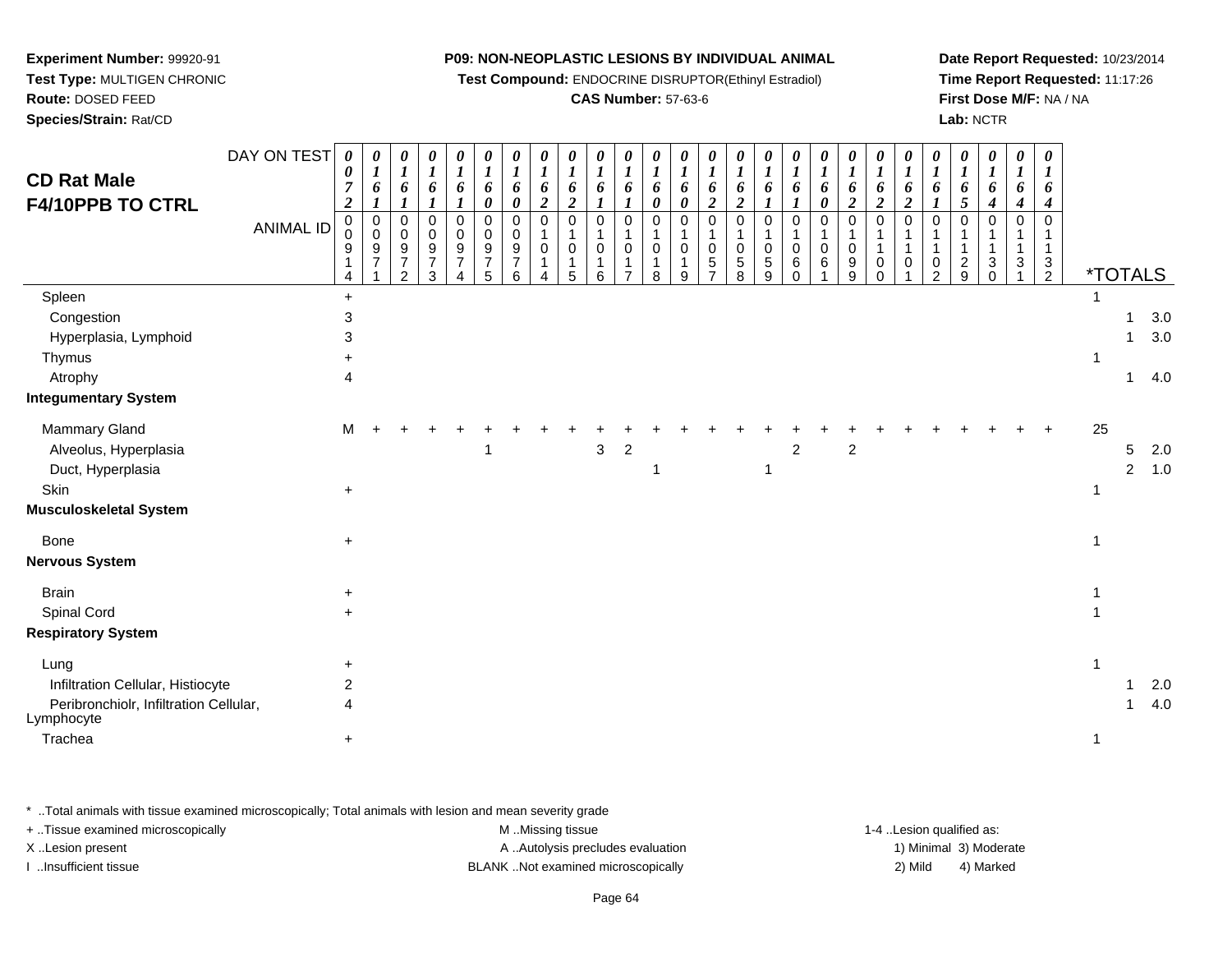**Test Compound:** ENDOCRINE DISRUPTOR(Ethinyl Estradiol)

# **CAS Number:** 57-63-6

**Date Report Requested:** 10/23/2014**Time Report Requested:** 11:17:26**First Dose M/F:** NA / NA**Lab:** NCTR

**Experiment Number:** 99920-91**Test Type:** MULTIGEN CHRONIC

| <b>CD Rat Male</b><br><b>F4/10PPB TO CTRL</b> | DAY ON TEST<br>ANIMAL ID | $\boldsymbol{\theta}$<br>$\boldsymbol{\theta}$<br>$\epsilon$<br>0<br>U<br>9<br>4 | $\boldsymbol{\theta}$<br>6<br>0<br>U<br>9<br>$\rightarrow$ | $\boldsymbol{\theta}$<br>6<br>L<br>9<br>$\overline{ }$<br>າ | $\boldsymbol{\theta}$<br>6<br>0<br>0<br>9<br>-<br>3 | $\boldsymbol{\theta}$<br>0<br>0<br>0<br>9 | $\boldsymbol{\theta}$<br>6<br>$\boldsymbol{\theta}$<br>0<br>0<br>9<br>$\overline{ }$<br>5 | $\boldsymbol{\theta}$<br>6<br>0<br>9<br>ี | $\boldsymbol{\theta}$<br>L<br>6<br>$\overline{v}$<br>0<br>0<br>4 | $\boldsymbol{\theta}$<br>$\bm{o}$<br>◢<br>0<br>0<br>5 | $\boldsymbol{\theta}$<br>6<br>L<br>0<br>0<br>6 | $\boldsymbol{\theta}$<br>6<br>$\mathbf 0$<br>⇁ | 0<br>6<br>$\boldsymbol{\theta}$<br>0<br>0<br>8 | $\boldsymbol{\theta}$<br>6<br>0<br>0<br>9 | 0<br>6<br>$\overline{2}$<br>0<br>$\overline{5}$<br>$\overline{ }$ | $\boldsymbol{\theta}$<br>6<br>◢<br>0<br>0<br>5<br>8 | 0<br>6<br>0<br>5<br>9 | 0<br>6<br>0<br>0<br>6<br>0 | $\boldsymbol{\theta}$<br>O<br>$\theta$<br>0<br>0<br>6 | $\boldsymbol{\theta}$<br>6<br>$\overline{2}$<br>0<br>0<br>9<br>9 | $\boldsymbol{\theta}$<br>6 | 0<br>ı<br>6<br>◢<br>0<br>0 | $\boldsymbol{\theta}$<br>6<br>0<br>0<br>ົ | $\boldsymbol{\theta}$<br>$\overline{ }$<br>6<br>$\mathbf{r}$<br>J<br>0<br>$\overline{2}$<br>9 | 0<br>$\overline{ }$<br>6<br>4<br>0<br>$\mathbf{3}$ | $\boldsymbol{\theta}$<br>6<br>4<br>0<br>3 | $\boldsymbol{\theta}$<br>$\overline{\mathbf{r}}$<br>6<br>$\boldsymbol{4}$<br>$\mathbf 0$<br>3<br>2 | <i><b>*TOTALS</b></i> |
|-----------------------------------------------|--------------------------|----------------------------------------------------------------------------------|------------------------------------------------------------|-------------------------------------------------------------|-----------------------------------------------------|-------------------------------------------|-------------------------------------------------------------------------------------------|-------------------------------------------|------------------------------------------------------------------|-------------------------------------------------------|------------------------------------------------|------------------------------------------------|------------------------------------------------|-------------------------------------------|-------------------------------------------------------------------|-----------------------------------------------------|-----------------------|----------------------------|-------------------------------------------------------|------------------------------------------------------------------|----------------------------|----------------------------|-------------------------------------------|-----------------------------------------------------------------------------------------------|----------------------------------------------------|-------------------------------------------|----------------------------------------------------------------------------------------------------|-----------------------|
| <b>Special Senses System</b>                  |                          |                                                                                  |                                                            |                                                             |                                                     |                                           |                                                                                           |                                           |                                                                  |                                                       |                                                |                                                |                                                |                                           |                                                                   |                                                     |                       |                            |                                                       |                                                                  |                            |                            |                                           |                                                                                               |                                                    |                                           |                                                                                                    |                       |
| <b>NONE</b><br><b>Urinary System</b>          |                          |                                                                                  |                                                            |                                                             |                                                     |                                           |                                                                                           |                                           |                                                                  |                                                       |                                                |                                                |                                                |                                           |                                                                   |                                                     |                       |                            |                                                       |                                                                  |                            |                            |                                           |                                                                                               |                                                    |                                           |                                                                                                    |                       |

| Kidney                            |  |     |
|-----------------------------------|--|-----|
| Infiltration Cellular, Lymphocyte |  | 4.0 |
| Interstitium, Fibrosis            |  | 2.0 |
| <b>Urinary Bladder</b>            |  |     |

\* ..Total animals with tissue examined microscopically; Total animals with lesion and mean severity grade

+ ..Tissue examined microscopically examined microscopically examined as:  $M$  ..Missing tissue 1-4 ..Lesion qualified as:

X..Lesion present **A ..Autolysis precludes evaluation** A ..Autolysis precludes evaluation 1) Minimal 3) Moderate I ..Insufficient tissue BLANK ..Not examined microscopically 2) Mild 4) Marked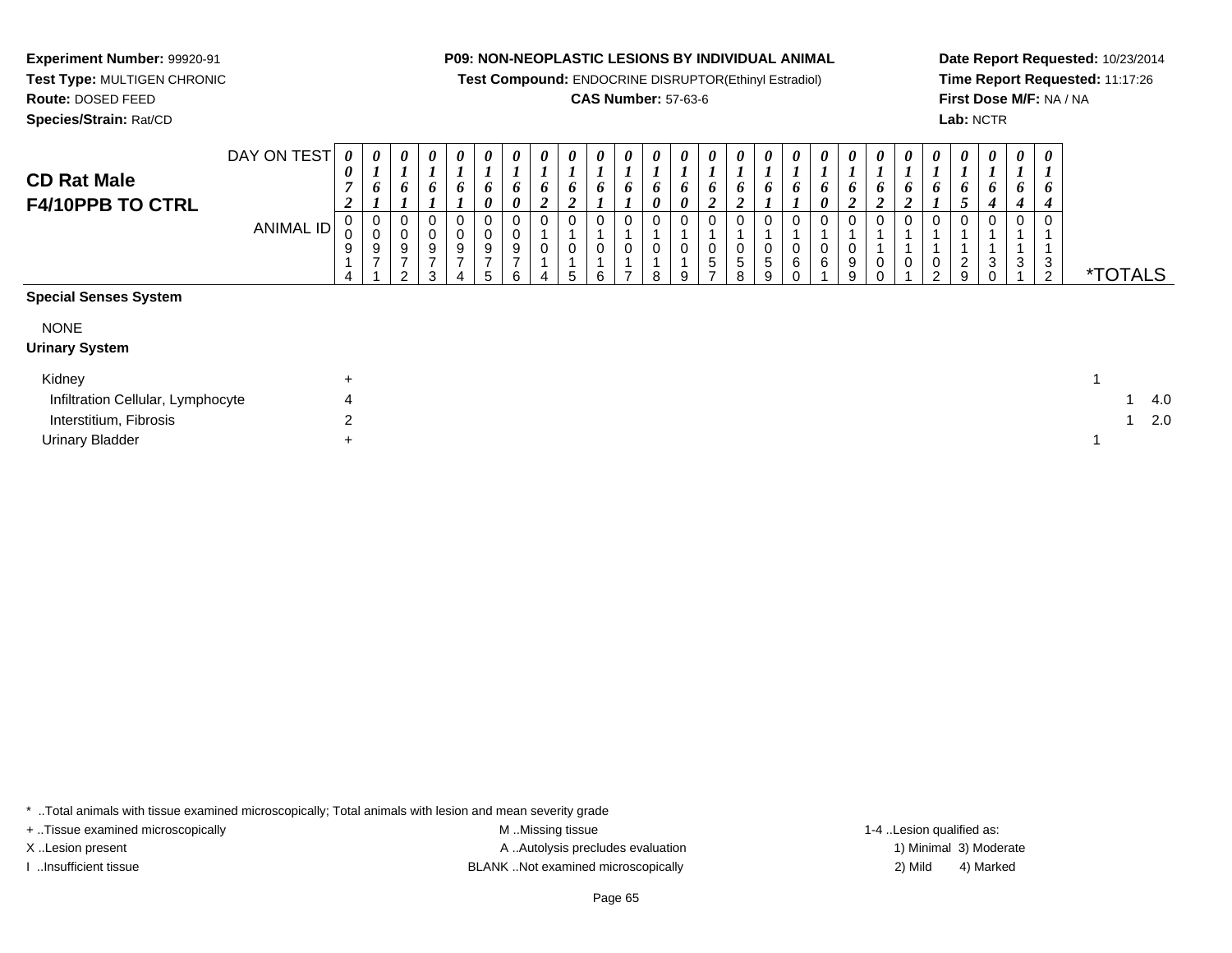**Test Compound:** ENDOCRINE DISRUPTOR(Ethinyl Estradiol)

# **CAS Number:** 57-63-6

**Date Report Requested:** 10/23/2014**Time Report Requested:** 11:17:26**First Dose M/F:** NA / NA**Lab:** NCTR

| <b>CD Rat Male</b><br><b>F4/50PPB TO CTRL</b>                                                                                                                                                                        | DAY ON TEST<br><b>ANIMAL ID</b> | $\boldsymbol{\theta}$<br>1<br>6<br>0<br>0<br>9<br>$\overline{7}$<br>$\overline{7}$ | 0<br>$\bm{l}$<br>6<br>1<br>$\pmb{0}$<br>$\mathbf 0$<br>9<br>$\overline{7}$<br>8 | 0<br>1<br>6<br>1<br>$\pmb{0}$<br>0<br>$\boldsymbol{9}$<br>$\overline{7}$<br>9 | 0<br>$\boldsymbol{l}$<br>6<br>0<br>$\pmb{0}$<br>$\boldsymbol{9}$<br>$\bf 8$<br>$\Omega$ | 0<br>$\boldsymbol{l}$<br>6<br>1<br>0<br>$\pmb{0}$<br>$\boldsymbol{9}$<br>8 | 0<br>$\boldsymbol{l}$<br>6<br>1<br>$\pmb{0}$<br>$\mathbf 0$<br>$\boldsymbol{9}$<br>8<br>$\mathcal{P}$ | $\pmb{\theta}$<br>$\boldsymbol{l}$<br>6<br>$\boldsymbol{2}$<br>$\pmb{0}$<br>1<br>$\mathbf 0$<br>$\boldsymbol{2}$<br>$\Omega$ | 0<br>$\boldsymbol{l}$<br>6<br>$\pmb{0}$<br>1<br>$\mathbf 0$<br>$\overline{c}$ | $\pmb{\theta}$<br>$\boldsymbol{l}$<br>6<br>$\mathbf 0$<br>0<br>$\overline{c}$<br>2 | 0<br>$\boldsymbol{l}$<br>6<br>$\boldsymbol{l}$<br>$\mathbf 0$<br>1<br>$\mathbf 0$<br>$\overline{c}$<br>3 | 0<br>$\boldsymbol{l}$<br>6<br>$\mathsf 0$<br>$\pmb{0}$<br>$\boldsymbol{2}$<br>$\lambda$ | 0<br>$\boldsymbol{l}$<br>6<br>0<br>$\pmb{0}$<br>$\frac{2}{5}$ | 0<br>$\boldsymbol{l}$<br>6<br>$\overline{c}$<br>0<br>$\pmb{0}$<br>6<br>$\overline{2}$ | 0<br>$\boldsymbol{l}$<br>6<br>$\boldsymbol{2}$<br>$\mathbf 0$<br>1<br>$\mathbf 0$<br>6<br>3 | $\pmb{\theta}$<br>$\boldsymbol{l}$<br>6<br>$\pmb{0}$<br>$\mathbf 0$<br>6<br>4 | $\boldsymbol{\theta}$<br>$\boldsymbol{l}$<br>6<br>$\mathbf 0$<br>$\mathbf 0$<br>$\,6$<br>5 | $\pmb{\theta}$<br>$\boldsymbol{l}$<br>6<br>0<br>$\mathbf 0$<br>0<br>6<br>6 | $\boldsymbol{\theta}$<br>$\boldsymbol{l}$<br>6<br>$\boldsymbol{\beta}$<br>$\mathbf 0$<br>1<br>$\mathbf{1}$<br>0<br>3 | $\frac{\theta}{I}$<br>6<br>$\boldsymbol{2}$<br>$\mathbf 0$<br>1<br>$\mathbf{1}$<br>$\mathbf 0$ | $\pmb{\theta}$<br>$\boldsymbol{l}$<br>6<br>$\pmb{0}$<br>$\mathbf{1}$<br>$\mathbf{1}$<br>$\pmb{0}$<br>5 | 0<br>$\boldsymbol{l}$<br>6<br>0<br>$\mathbf 1$<br>0<br>6 | 0<br>$\boldsymbol{I}$<br>6<br>$\mathbf 0$<br>$\mathbf{1}$<br>0 | 0<br>$\boldsymbol{l}$<br>6<br>4<br>$\Omega$<br>1<br>3<br>3 | $\boldsymbol{\theta}$<br>$\boldsymbol{l}$<br>6<br>$\boldsymbol{2}$<br>$\Omega$<br>$\overline{1}$<br>$\sqrt{3}$<br>4 | 0<br>1<br>6<br>0<br>$\Omega$<br>$\mathbf{1}$<br>$\ensuremath{\mathsf{3}}$<br>5 | <i><b>*TOTALS</b></i> |                     |                          |
|----------------------------------------------------------------------------------------------------------------------------------------------------------------------------------------------------------------------|---------------------------------|------------------------------------------------------------------------------------|---------------------------------------------------------------------------------|-------------------------------------------------------------------------------|-----------------------------------------------------------------------------------------|----------------------------------------------------------------------------|-------------------------------------------------------------------------------------------------------|------------------------------------------------------------------------------------------------------------------------------|-------------------------------------------------------------------------------|------------------------------------------------------------------------------------|----------------------------------------------------------------------------------------------------------|-----------------------------------------------------------------------------------------|---------------------------------------------------------------|---------------------------------------------------------------------------------------|---------------------------------------------------------------------------------------------|-------------------------------------------------------------------------------|--------------------------------------------------------------------------------------------|----------------------------------------------------------------------------|----------------------------------------------------------------------------------------------------------------------|------------------------------------------------------------------------------------------------|--------------------------------------------------------------------------------------------------------|----------------------------------------------------------|----------------------------------------------------------------|------------------------------------------------------------|---------------------------------------------------------------------------------------------------------------------|--------------------------------------------------------------------------------|-----------------------|---------------------|--------------------------|
| <b>Alimentary System</b><br>Liver<br>Bile Duct, Hyperplasia<br>Infiltration Cellular, Lymphocyte<br>Inflammation, Chronic Active<br>Vacuolization Cytoplasmic<br><b>Cardiovascular System</b>                        |                                 | 1                                                                                  |                                                                                 |                                                                               |                                                                                         |                                                                            |                                                                                                       |                                                                                                                              | $\mathbf{1}$                                                                  | $\overline{1}$                                                                     |                                                                                                          | $\mathbf{1}$                                                                            |                                                               | $1 \quad 1$                                                                           | $\overline{2}$                                                                              | $\overline{\phantom{0}}$ 1                                                    |                                                                                            |                                                                            |                                                                                                                      | $\mathbf{1}$                                                                                   | $\overline{1}$                                                                                         |                                                          | $\overline{1}$                                                 |                                                            | 1                                                                                                                   |                                                                                | 25                    | 10<br>1             | 1.0<br>1.0<br>1.1<br>1.0 |
| <b>NONE</b><br><b>Endocrine System</b>                                                                                                                                                                               |                                 |                                                                                    |                                                                                 |                                                                               |                                                                                         |                                                                            |                                                                                                       |                                                                                                                              |                                                                               |                                                                                    |                                                                                                          |                                                                                         |                                                               |                                                                                       |                                                                                             |                                                                               |                                                                                            |                                                                            |                                                                                                                      |                                                                                                |                                                                                                        |                                                          |                                                                |                                                            |                                                                                                                     |                                                                                |                       |                     |                          |
| <b>Adrenal Cortex</b><br>Vacuolization Cytoplasmic<br><b>Adrenal Medulla</b><br><b>Pituitary Gland</b><br>Pars Distalis, Cyst<br><b>Thyroid Gland</b><br>Cyst, Squamous<br><b>General Body System</b><br><b>NONE</b> |                                 | X                                                                                  |                                                                                 | X                                                                             |                                                                                         |                                                                            | $\boldsymbol{\mathsf{X}}$                                                                             | $\overline{c}$                                                                                                               |                                                                               |                                                                                    |                                                                                                          | X                                                                                       |                                                               | X                                                                                     |                                                                                             |                                                                               |                                                                                            |                                                                            |                                                                                                                      | Χ                                                                                              |                                                                                                        |                                                          |                                                                |                                                            |                                                                                                                     |                                                                                | 25<br>25<br>25<br>25  | $\overline{2}$<br>2 | 1.5                      |
| <b>Genital System</b>                                                                                                                                                                                                |                                 |                                                                                    |                                                                                 |                                                                               |                                                                                         |                                                                            |                                                                                                       |                                                                                                                              |                                                                               |                                                                                    |                                                                                                          |                                                                                         |                                                               |                                                                                       |                                                                                             |                                                                               |                                                                                            |                                                                            |                                                                                                                      |                                                                                                |                                                                                                        |                                                          |                                                                |                                                            |                                                                                                                     |                                                                                |                       |                     |                          |
| <b>Coagulating Gland</b>                                                                                                                                                                                             |                                 |                                                                                    |                                                                                 |                                                                               |                                                                                         |                                                                            |                                                                                                       |                                                                                                                              |                                                                               |                                                                                    |                                                                                                          |                                                                                         |                                                               |                                                                                       |                                                                                             |                                                                               |                                                                                            |                                                                            |                                                                                                                      |                                                                                                |                                                                                                        |                                                          |                                                                |                                                            |                                                                                                                     |                                                                                | 24                    |                     |                          |

\* ..Total animals with tissue examined microscopically; Total animals with lesion and mean severity grade

**Experiment Number:** 99920-91**Test Type:** MULTIGEN CHRONIC

| + Tissue examined microscopically | M Missing tissue                   | 1-4 Lesion qualified as: |                        |
|-----------------------------------|------------------------------------|--------------------------|------------------------|
| X Lesion present                  | A Autolysis precludes evaluation   |                          | 1) Minimal 3) Moderate |
| Insufficient tissue               | BLANK Not examined microscopically | 2) Mild                  | 4) Marked              |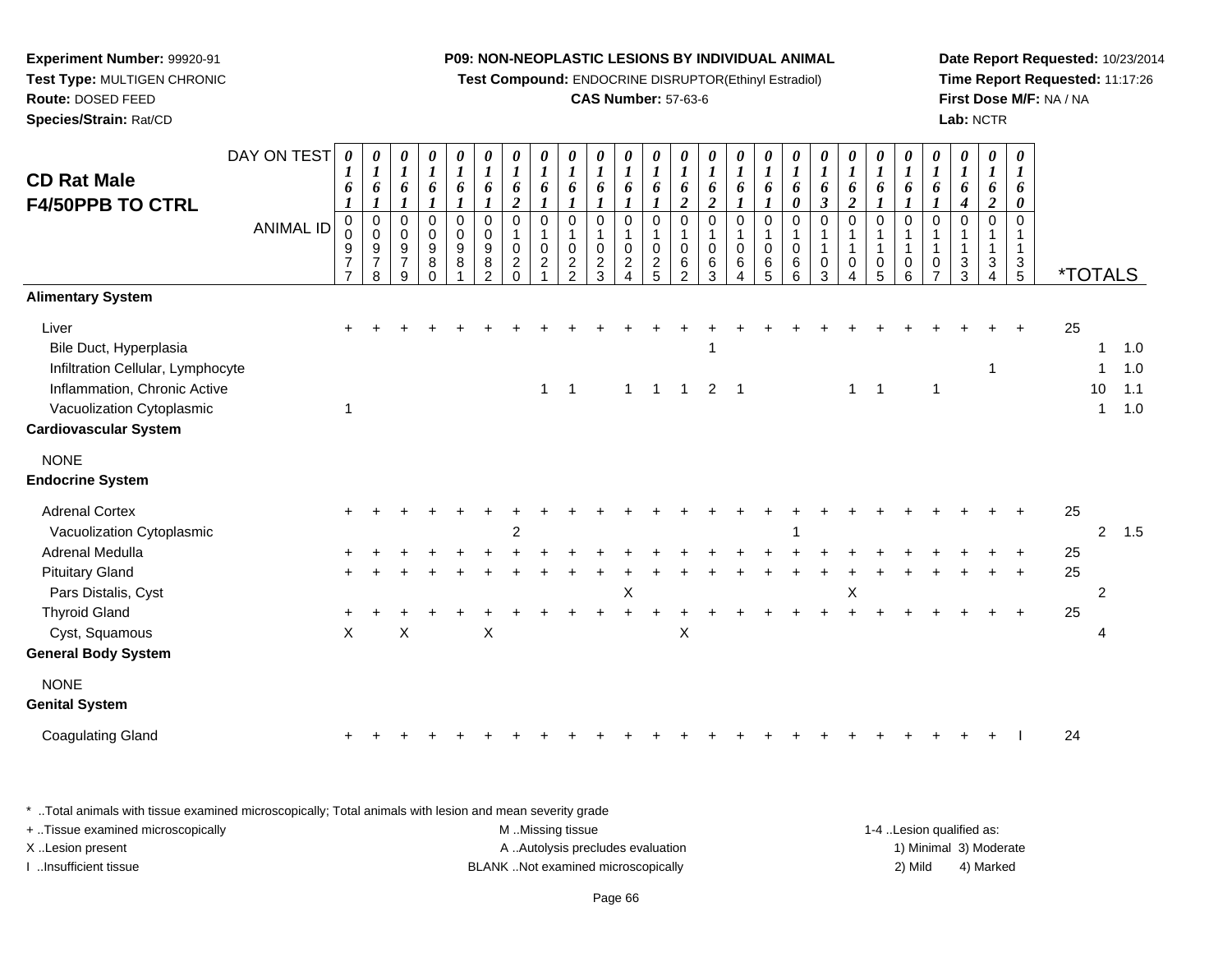**Test Compound:** ENDOCRINE DISRUPTOR(Ethinyl Estradiol)

# **CAS Number:** 57-63-6

**Date Report Requested:** 10/23/2014**Time Report Requested:** 11:17:27**First Dose M/F:** NA / NA**Lab:** NCTR

| <b>CD Rat Male</b><br><b>F4/50PPB TO CTRL</b> | DAY ON TEST      | 0<br>6                                                         | 0<br>$\boldsymbol{l}$<br>6                                        | $\pmb{\theta}$<br>$\boldsymbol{l}$<br>6           | $\boldsymbol{\theta}$<br>$\boldsymbol{l}$<br>6<br>$\boldsymbol{l}$ | 0<br>$\boldsymbol{l}$<br>6                      | 0<br>$\boldsymbol{l}$<br>6                                  | 0<br>$\boldsymbol{l}$<br>6<br>$\boldsymbol{2}$           | 0<br>$\boldsymbol{l}$<br>6                     | 0<br>$\boldsymbol{l}$<br>6                  | 0<br>$\boldsymbol{l}$<br>6     | 0<br>$\boldsymbol{l}$<br>6<br>$\boldsymbol{l}$               | 0<br>$\boldsymbol{l}$<br>6                | 0<br>$\boldsymbol{l}$<br>6<br>$\boldsymbol{2}$ | 0<br>$\boldsymbol{l}$<br>6<br>$\boldsymbol{2}$ | 0<br>$\boldsymbol{l}$<br>6           | 0<br>$\boldsymbol{l}$<br>6                    | 0<br>$\boldsymbol{l}$<br>6<br>0         | 0<br>$\boldsymbol{l}$<br>6<br>$\mathfrak{z}$ | 0<br>$\boldsymbol{l}$<br>6<br>$\boldsymbol{2}$                  | 0<br>1<br>6                                  | 0<br>$\boldsymbol{l}$<br>6<br>1 | $\theta$<br>1<br>6              | 0<br>$\boldsymbol{l}$<br>6<br>4 | 0<br>$\boldsymbol{l}$<br>6<br>$\overline{2}$ | 0<br>6<br>$\boldsymbol{\theta}$           |                       |                |     |
|-----------------------------------------------|------------------|----------------------------------------------------------------|-------------------------------------------------------------------|---------------------------------------------------|--------------------------------------------------------------------|-------------------------------------------------|-------------------------------------------------------------|----------------------------------------------------------|------------------------------------------------|---------------------------------------------|--------------------------------|--------------------------------------------------------------|-------------------------------------------|------------------------------------------------|------------------------------------------------|--------------------------------------|-----------------------------------------------|-----------------------------------------|----------------------------------------------|-----------------------------------------------------------------|----------------------------------------------|---------------------------------|---------------------------------|---------------------------------|----------------------------------------------|-------------------------------------------|-----------------------|----------------|-----|
|                                               | <b>ANIMAL ID</b> | $_0^0$<br>$\boldsymbol{9}$<br>$\overline{7}$<br>$\overline{7}$ | $\pmb{0}$<br>$\pmb{0}$<br>$\boldsymbol{9}$<br>$\overline{7}$<br>8 | 0<br>0<br>$\boldsymbol{9}$<br>$\overline{7}$<br>9 | $\pmb{0}$<br>0<br>$\boldsymbol{9}$<br>8<br>$\Omega$                | $\mathbf 0$<br>0<br>$\boldsymbol{9}$<br>$\,8\,$ | $\Omega$<br>$\mathbf 0$<br>$\boldsymbol{9}$<br>$\bf 8$<br>2 | $\mathbf 0$<br>$\mathbf 0$<br>$\overline{c}$<br>$\Omega$ | $\mathbf 0$<br>$\mathbf 0$<br>$\boldsymbol{2}$ | $\mathbf 0$<br>$\mathbf 0$<br>$\frac{2}{2}$ | $\Omega$<br>0<br>$\frac{2}{3}$ | $\Omega$<br>1<br>$\mathbf 0$<br>$\sqrt{2}$<br>$\overline{4}$ | $\mathbf 0$<br>$\pmb{0}$<br>$\frac{2}{5}$ | $\Omega$<br>$\mathbf 0$<br>6<br>$\overline{2}$ | $\Omega$<br>0<br>6<br>$\mathbf{3}$             | $\mathbf 0$<br>1<br>$\mathbf 0$<br>6 | $\overline{0}$<br>$\mathbf 0$<br>$\,6\,$<br>5 | $\Omega$<br>$\mathbf 0$<br>$\,6\,$<br>6 | $\Omega$<br>$\mathbf{1}$<br>$\mathbf 0$<br>3 | $\mathbf 0$<br>$\mathbf{1}$<br>$\mathbf{1}$<br>$\mathbf 0$<br>4 | $\Omega$<br>$\mathbf{1}$<br>$\mathbf 0$<br>5 | $\Omega$<br>0<br>6              | $\Omega$<br>0<br>$\overline{7}$ | $\mathbf 0$<br>3<br>3           | $\Omega$<br>3<br>4                           | $\Omega$<br>$\mathbf{1}$<br>$\frac{3}{5}$ | <i><b>*TOTALS</b></i> |                |     |
| Bilateral, Developmental Malformation         |                  |                                                                |                                                                   |                                                   |                                                                    |                                                 |                                                             |                                                          |                                                |                                             |                                |                                                              |                                           |                                                | X                                              |                                      |                                               |                                         |                                              |                                                                 |                                              |                                 |                                 |                                 |                                              |                                           |                       |                |     |
| Developmental Malformation                    |                  |                                                                |                                                                   | $\mathsf{X}^-$                                    | $\boldsymbol{\mathsf{X}}$                                          |                                                 |                                                             | X                                                        |                                                | Χ                                           |                                |                                                              | X                                         |                                                |                                                |                                      |                                               | X.                                      | X X                                          |                                                                 |                                              | X                               | $\mathsf{X}$                    |                                 |                                              |                                           |                       | 10             |     |
| Epididymis                                    |                  |                                                                |                                                                   |                                                   |                                                                    |                                                 |                                                             |                                                          |                                                |                                             |                                |                                                              |                                           |                                                |                                                |                                      |                                               |                                         |                                              |                                                                 |                                              |                                 |                                 |                                 |                                              | $\pm$                                     | 25                    |                |     |
| Atrophy                                       |                  |                                                                |                                                                   |                                                   |                                                                    |                                                 |                                                             |                                                          |                                                |                                             |                                |                                                              |                                           |                                                |                                                |                                      |                                               |                                         |                                              |                                                                 |                                              |                                 |                                 |                                 |                                              |                                           |                       |                | 2.0 |
| Hypospermia                                   |                  |                                                                |                                                                   |                                                   |                                                                    |                                                 |                                                             |                                                          |                                                |                                             |                                |                                                              |                                           |                                                |                                                |                                      |                                               |                                         |                                              |                                                                 |                                              |                                 |                                 |                                 |                                              |                                           |                       |                | 4.0 |
| Prostate, Dorsal/Lateral Lobe                 |                  | $\ddot{}$                                                      |                                                                   |                                                   |                                                                    |                                                 |                                                             |                                                          |                                                |                                             |                                |                                                              |                                           |                                                |                                                |                                      |                                               |                                         |                                              |                                                                 |                                              |                                 |                                 |                                 |                                              |                                           | 25                    |                |     |
| Inflammation, Suppurative                     |                  |                                                                |                                                                   |                                                   | 1                                                                  | $\mathbf{1}$                                    |                                                             |                                                          |                                                |                                             |                                |                                                              |                                           |                                                |                                                |                                      |                                               |                                         |                                              | 1                                                               | $\overline{c}$                               |                                 |                                 |                                 |                                              |                                           |                       | 6              | 1.2 |
| Prostate, Ventral Lobe                        |                  |                                                                |                                                                   |                                                   |                                                                    |                                                 |                                                             |                                                          |                                                |                                             |                                |                                                              |                                           |                                                |                                                |                                      |                                               |                                         |                                              |                                                                 |                                              |                                 |                                 |                                 |                                              |                                           | 25                    |                |     |
| Infiltration Cellular, Lymphocyte             |                  | 3                                                              |                                                                   |                                                   |                                                                    |                                                 |                                                             |                                                          |                                                |                                             |                                | $\overline{2}$                                               |                                           | 2                                              |                                                |                                      |                                               |                                         |                                              | 2                                                               |                                              |                                 |                                 |                                 |                                              |                                           |                       | 16             | 1.4 |
| <b>Rete Testes</b>                            |                  |                                                                |                                                                   |                                                   |                                                                    |                                                 |                                                             |                                                          |                                                |                                             |                                |                                                              |                                           |                                                |                                                |                                      |                                               |                                         |                                              |                                                                 |                                              |                                 |                                 |                                 | $\ddot{}$                                    | $\ddot{}$                                 | 25                    |                |     |
| <b>Dilatation</b>                             |                  |                                                                |                                                                   |                                                   |                                                                    |                                                 |                                                             |                                                          |                                                |                                             |                                |                                                              |                                           |                                                |                                                |                                      |                                               |                                         |                                              |                                                                 |                                              |                                 |                                 | $\overline{2}$                  |                                              |                                           |                       |                | 2.0 |
| Seminal Vesicle                               |                  |                                                                |                                                                   |                                                   |                                                                    |                                                 |                                                             |                                                          |                                                |                                             |                                |                                                              |                                           |                                                |                                                |                                      |                                               |                                         |                                              |                                                                 |                                              |                                 |                                 |                                 |                                              |                                           | 25                    |                |     |
| <b>Testes</b>                                 |                  |                                                                |                                                                   |                                                   |                                                                    |                                                 |                                                             |                                                          |                                                |                                             |                                |                                                              |                                           |                                                |                                                |                                      |                                               |                                         |                                              |                                                                 |                                              |                                 |                                 |                                 |                                              | $\pm$                                     | 25                    |                |     |
| Seminif Tub, Degeneration                     |                  |                                                                |                                                                   |                                                   |                                                                    |                                                 |                                                             |                                                          |                                                |                                             |                                |                                                              |                                           |                                                |                                                |                                      |                                               |                                         |                                              |                                                                 |                                              |                                 |                                 | 4                               |                                              |                                           |                       |                | 4.0 |
| <b>Hematopoietic System</b>                   |                  |                                                                |                                                                   |                                                   |                                                                    |                                                 |                                                             |                                                          |                                                |                                             |                                |                                                              |                                           |                                                |                                                |                                      |                                               |                                         |                                              |                                                                 |                                              |                                 |                                 |                                 |                                              |                                           |                       |                |     |
| <b>Bone Marrow</b>                            |                  |                                                                |                                                                   |                                                   |                                                                    |                                                 |                                                             |                                                          |                                                |                                             |                                |                                                              |                                           |                                                |                                                |                                      |                                               |                                         |                                              |                                                                 |                                              |                                 |                                 |                                 |                                              |                                           | 25                    |                |     |
| Spleen                                        |                  |                                                                |                                                                   |                                                   |                                                                    |                                                 |                                                             |                                                          |                                                |                                             |                                |                                                              |                                           |                                                |                                                |                                      |                                               |                                         |                                              |                                                                 |                                              |                                 |                                 |                                 |                                              |                                           | 25                    |                |     |
| Hyperplasia, Lymphoid                         |                  |                                                                |                                                                   |                                                   |                                                                    |                                                 |                                                             |                                                          |                                                |                                             |                                |                                                              |                                           |                                                |                                                |                                      |                                               | $\overline{c}$                          |                                              |                                                                 |                                              |                                 |                                 |                                 |                                              |                                           |                       |                | 2.0 |
| Thymus                                        |                  |                                                                |                                                                   |                                                   |                                                                    |                                                 |                                                             |                                                          |                                                |                                             |                                |                                                              |                                           |                                                |                                                |                                      |                                               |                                         |                                              |                                                                 |                                              |                                 |                                 |                                 |                                              |                                           | 25                    |                |     |
| <b>Integumentary System</b>                   |                  |                                                                |                                                                   |                                                   |                                                                    |                                                 |                                                             |                                                          |                                                |                                             |                                |                                                              |                                           |                                                |                                                |                                      |                                               |                                         |                                              |                                                                 |                                              |                                 |                                 |                                 |                                              |                                           |                       |                |     |
| <b>Mammary Gland</b>                          |                  |                                                                |                                                                   |                                                   |                                                                    |                                                 |                                                             |                                                          |                                                |                                             |                                |                                                              |                                           |                                                |                                                |                                      |                                               |                                         |                                              |                                                                 |                                              |                                 |                                 |                                 |                                              |                                           | 25                    |                |     |
| Alveolus, Hyperplasia                         |                  |                                                                |                                                                   |                                                   |                                                                    |                                                 | 2                                                           |                                                          |                                                |                                             |                                |                                                              |                                           | $\overline{c}$                                 |                                                |                                      |                                               |                                         |                                              | -1                                                              |                                              | 2                               | 2                               |                                 |                                              | $\mathbf{3}$                              |                       | $\overline{7}$ | 1.9 |
|                                               |                  |                                                                |                                                                   |                                                   |                                                                    |                                                 |                                                             |                                                          |                                                |                                             |                                |                                                              |                                           |                                                |                                                |                                      |                                               |                                         |                                              |                                                                 |                                              |                                 |                                 |                                 |                                              |                                           |                       |                |     |

\* ..Total animals with tissue examined microscopically; Total animals with lesion and mean severity grade

**Experiment Number:** 99920-91**Test Type:** MULTIGEN CHRONIC

| + . Tissue examined microscopically | M Missing tissue                   | 1-4 Lesion qualified as: |                        |
|-------------------------------------|------------------------------------|--------------------------|------------------------|
| X Lesion present                    | A Autolysis precludes evaluation   |                          | 1) Minimal 3) Moderate |
| Insufficient tissue                 | BLANK Not examined microscopically | 2) Mild                  | 4) Marked              |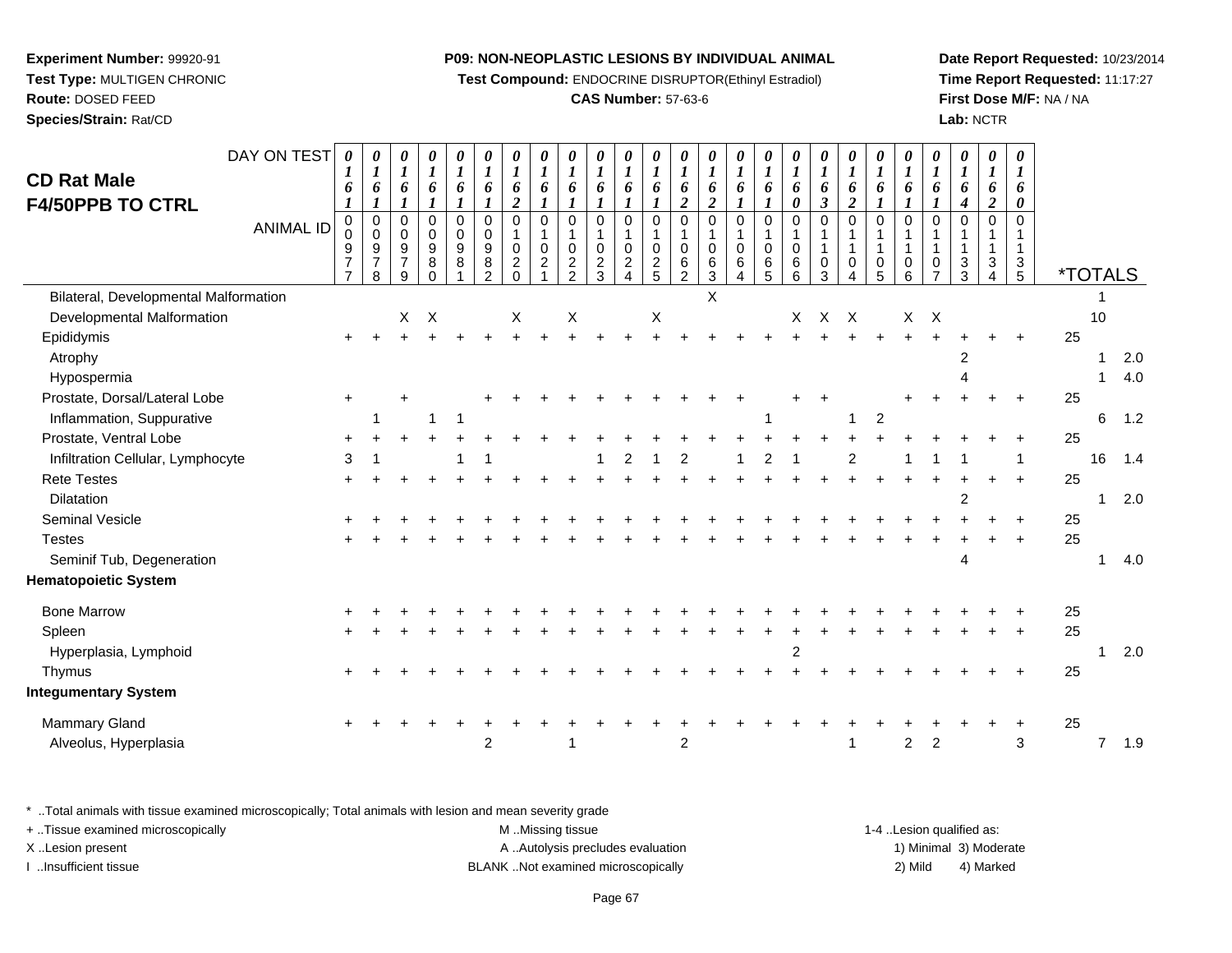**Test Compound:** ENDOCRINE DISRUPTOR(Ethinyl Estradiol)

# **CAS Number:** 57-63-6

**Date Report Requested:** 10/23/2014**Time Report Requested:** 11:17:27**First Dose M/F:** NA / NA**Lab:** NCTR

| <b>CD Rat Male</b><br><b>F4/50PPB TO CTRL</b> | DAY ON TEST      | 0<br>$\boldsymbol{l}$<br>6                                                       | 0<br>$\boldsymbol{l}$<br>6<br>1                        | 0<br>$\boldsymbol{l}$<br>6<br>$\boldsymbol{l}$            | $\boldsymbol{\theta}$<br>$\boldsymbol{l}$<br>6<br>$\boldsymbol{l}$ | 0<br>$\boldsymbol{l}$<br>6            | 0<br>$\boldsymbol{I}$<br>6<br>1                                 | 0<br>$\boldsymbol{l}$<br>6<br>$\boldsymbol{2}$      | 0<br>$\boldsymbol{l}$<br>6<br>1                   | 0<br>$\boldsymbol{l}$<br>6                                         | 0<br>$\boldsymbol{l}$<br>6<br>$\boldsymbol{\mathcal{I}}$ | $\theta$<br>$\boldsymbol{l}$<br>6                                     | $\boldsymbol{\theta}$<br>$\boldsymbol{l}$<br>6    | 0<br>$\boldsymbol{l}$<br>6<br>$\overline{a}$          | 0<br>$\boldsymbol{l}$<br>6<br>$\boldsymbol{2}$ | $\boldsymbol{\theta}$<br>$\boldsymbol{l}$<br>6<br>$\boldsymbol{l}$ | 0<br>$\boldsymbol{l}$<br>6<br>$\boldsymbol{\mathcal{I}}$ | $\boldsymbol{\theta}$<br>$\boldsymbol{l}$<br>6<br>$\boldsymbol{\theta}$ | $\boldsymbol{\theta}$<br>$\boldsymbol{l}$<br>6<br>$\boldsymbol{\beta}$ | $\boldsymbol{l}$<br>6<br>2      | $\boldsymbol{\theta}$<br>$\boldsymbol{l}$<br>6 | 0<br>$\boldsymbol{l}$<br>6<br>1 | 0<br>$\boldsymbol{l}$<br>6<br>$\boldsymbol{\mathit{1}}$ | 0<br>$\boldsymbol{l}$<br>6<br>$\boldsymbol{4}$  | 0<br>$\boldsymbol{l}$<br>6<br>$\overline{a}$ | $\boldsymbol{\theta}$<br>1<br>6<br>0 |                       |   |     |
|-----------------------------------------------|------------------|----------------------------------------------------------------------------------|--------------------------------------------------------|-----------------------------------------------------------|--------------------------------------------------------------------|---------------------------------------|-----------------------------------------------------------------|-----------------------------------------------------|---------------------------------------------------|--------------------------------------------------------------------|----------------------------------------------------------|-----------------------------------------------------------------------|---------------------------------------------------|-------------------------------------------------------|------------------------------------------------|--------------------------------------------------------------------|----------------------------------------------------------|-------------------------------------------------------------------------|------------------------------------------------------------------------|---------------------------------|------------------------------------------------|---------------------------------|---------------------------------------------------------|-------------------------------------------------|----------------------------------------------|--------------------------------------|-----------------------|---|-----|
|                                               | <b>ANIMAL ID</b> | $\pmb{0}$<br>$\mathbf 0$<br>$\boldsymbol{9}$<br>$\overline{7}$<br>$\overline{7}$ | $\mathbf 0$<br>$\mathbf 0$<br>9<br>$\overline{7}$<br>8 | $\pmb{0}$<br>0<br>$\boldsymbol{9}$<br>$\overline{7}$<br>9 | $\pmb{0}$<br>$\mathbf 0$<br>$\boldsymbol{9}$<br>8                  | 0<br>0<br>$\boldsymbol{9}$<br>$\bf 8$ | 0<br>$\pmb{0}$<br>$\boldsymbol{9}$<br>$\,8\,$<br>$\mathfrak{p}$ | 0<br>1<br>$\mathsf 0$<br>$\overline{c}$<br>$\Omega$ | $\mathbf 0$<br>1<br>$\mathbf 0$<br>$\overline{c}$ | $\mathbf 0$<br>1<br>$\mathbf 0$<br>$\overline{c}$<br>$\mathcal{P}$ | $\mathbf 0$<br>$\mathbf 0$<br>$\overline{a}$<br>3        | $\Omega$<br>$\mathbf{1}$<br>$\mathbf 0$<br>$\overline{c}$<br>$\Delta$ | $\mathbf 0$<br>$\mathbf 0$<br>$\overline{c}$<br>5 | $\mathbf 0$<br>$\mathbf 0$<br>$\,6$<br>$\mathfrak{p}$ | $\mathbf 0$<br>$\mathbf 0$<br>6<br>3           | $\mathbf 0$<br>1<br>$\mathbf 0$<br>6<br>4                          | $\pmb{0}$<br>$\mathbf{1}$<br>$\pmb{0}$<br>6<br>5         | $\pmb{0}$<br>1<br>$\mathbf 0$<br>6<br>6                                 | $\pmb{0}$<br>$\mathbf{1}$<br>0<br>3                                    | $\mathbf 0$<br>$\mathbf 1$<br>0 | $\mathbf 0$<br>1<br>0<br>5                     | $\mathbf 0$<br>1<br>0<br>6      | $\mathbf 0$<br>$\mathbf{1}$<br>0<br>$\overline{7}$      | $\mathbf 0$<br>$\mathbf{1}$<br>$\mathsf 3$<br>3 | $\mathbf 0$<br>$\mathbf{1}$<br>3<br>4        | $\Omega$<br>-1<br>3<br>5             | <i><b>*TOTALS</b></i> |   |     |
| <b>Musculoskeletal System</b>                 |                  |                                                                                  |                                                        |                                                           |                                                                    |                                       |                                                                 |                                                     |                                                   |                                                                    |                                                          |                                                                       |                                                   |                                                       |                                                |                                                                    |                                                          |                                                                         |                                                                        |                                 |                                                |                                 |                                                         |                                                 |                                              |                                      |                       |   |     |
| Bone<br><b>Nervous System</b>                 |                  |                                                                                  |                                                        |                                                           |                                                                    |                                       |                                                                 |                                                     |                                                   |                                                                    |                                                          |                                                                       |                                                   |                                                       |                                                |                                                                    |                                                          |                                                                         |                                                                        |                                 |                                                |                                 |                                                         |                                                 |                                              |                                      | 25                    |   |     |
| <b>NONE</b><br><b>Respiratory System</b>      |                  |                                                                                  |                                                        |                                                           |                                                                    |                                       |                                                                 |                                                     |                                                   |                                                                    |                                                          |                                                                       |                                                   |                                                       |                                                |                                                                    |                                                          |                                                                         |                                                                        |                                 |                                                |                                 |                                                         |                                                 |                                              |                                      |                       |   |     |
| <b>NONE</b><br><b>Special Senses System</b>   |                  |                                                                                  |                                                        |                                                           |                                                                    |                                       |                                                                 |                                                     |                                                   |                                                                    |                                                          |                                                                       |                                                   |                                                       |                                                |                                                                    |                                                          |                                                                         |                                                                        |                                 |                                                |                                 |                                                         |                                                 |                                              |                                      |                       |   |     |
| <b>NONE</b><br><b>Urinary System</b>          |                  |                                                                                  |                                                        |                                                           |                                                                    |                                       |                                                                 |                                                     |                                                   |                                                                    |                                                          |                                                                       |                                                   |                                                       |                                                |                                                                    |                                                          |                                                                         |                                                                        |                                 |                                                |                                 |                                                         |                                                 |                                              |                                      |                       |   |     |
| Kidney                                        |                  |                                                                                  |                                                        |                                                           |                                                                    |                                       |                                                                 |                                                     |                                                   |                                                                    |                                                          |                                                                       |                                                   |                                                       |                                                |                                                                    |                                                          |                                                                         |                                                                        |                                 |                                                |                                 |                                                         |                                                 |                                              |                                      | 25                    |   |     |
| Cortex, Cyst                                  |                  |                                                                                  |                                                        |                                                           | X                                                                  |                                       |                                                                 |                                                     |                                                   |                                                                    |                                                          |                                                                       |                                                   |                                                       |                                                |                                                                    | $\pmb{\times}$                                           |                                                                         | X                                                                      |                                 |                                                |                                 | X                                                       |                                                 |                                              |                                      |                       | 4 |     |
| Epithelium, Pelvis, Hyperplasia               |                  |                                                                                  |                                                        |                                                           |                                                                    |                                       |                                                                 |                                                     |                                                   |                                                                    |                                                          |                                                                       |                                                   |                                                       |                                                |                                                                    |                                                          |                                                                         |                                                                        |                                 |                                                |                                 |                                                         |                                                 |                                              | $\overline{c}$                       |                       |   | 2.0 |
| <b>Hyaline Droplet</b>                        |                  |                                                                                  | 1                                                      |                                                           | 1                                                                  |                                       |                                                                 |                                                     |                                                   |                                                                    |                                                          |                                                                       |                                                   |                                                       |                                                |                                                                    | $\mathbf 1$                                              | 1                                                                       |                                                                        |                                 |                                                |                                 |                                                         |                                                 |                                              |                                      |                       |   | 1.0 |
| Infiltration Cellular, Lymphocyte             |                  | $\overline{1}$                                                                   | $\overline{1}$                                         |                                                           | $\mathbf{1}$                                                       | $\mathbf 1$                           | $\overline{1}$                                                  |                                                     |                                                   |                                                                    |                                                          | $\overline{\mathbf{c}}$                                               |                                                   |                                                       |                                                |                                                                    |                                                          | $\mathbf{1}$                                                            | $\mathbf 1$                                                            |                                 |                                                | 1                               |                                                         |                                                 | 1                                            | $\overline{2}$                       | 13                    |   | 1.2 |
| Interstitium, Fibrosis                        |                  |                                                                                  |                                                        |                                                           |                                                                    |                                       |                                                                 |                                                     |                                                   |                                                                    |                                                          |                                                                       |                                                   |                                                       |                                                |                                                                    |                                                          |                                                                         |                                                                        |                                 |                                                |                                 |                                                         |                                                 |                                              | $\overline{2}$                       |                       | 2 | 1.5 |
| Renal Tubule, Dilatation                      |                  |                                                                                  |                                                        |                                                           | $\mathbf{1}$                                                       |                                       |                                                                 |                                                     | $\sqrt{2}$                                        |                                                                    |                                                          |                                                                       |                                                   |                                                       | 1                                              |                                                                    |                                                          | $\boldsymbol{2}$                                                        |                                                                        |                                 |                                                |                                 |                                                         |                                                 |                                              |                                      |                       | 5 | 1.4 |
| Renal Tubule, Mineralization                  |                  |                                                                                  |                                                        |                                                           |                                                                    |                                       |                                                                 |                                                     |                                                   |                                                                    |                                                          |                                                                       |                                                   |                                                       |                                                |                                                                    |                                                          |                                                                         |                                                                        |                                 |                                                |                                 |                                                         |                                                 |                                              |                                      |                       |   | 1.0 |
| Renal Tubule, Regeneration                    |                  | $\mathbf{1}$                                                                     | $\mathbf{1}$                                           |                                                           | $\mathbf{1}$                                                       | $\mathbf{1}$                          |                                                                 |                                                     |                                                   |                                                                    |                                                          | 1                                                                     |                                                   |                                                       |                                                |                                                                    |                                                          |                                                                         | $\mathbf{1}$                                                           | $\overline{1}$                  |                                                | -1                              |                                                         |                                                 |                                              |                                      | 11                    |   | 1.0 |
|                                               |                  |                                                                                  |                                                        |                                                           |                                                                    |                                       |                                                                 |                                                     | *** END OF MALE DATA***                           |                                                                    |                                                          |                                                                       |                                                   |                                                       |                                                |                                                                    |                                                          |                                                                         |                                                                        |                                 |                                                |                                 |                                                         |                                                 |                                              |                                      |                       |   |     |

\* ..Total animals with tissue examined microscopically; Total animals with lesion and mean severity grade

**Experiment Number:** 99920-91**Test Type:** MULTIGEN CHRONIC

**Route:** DOSED FEED**Species/Strain:** Rat/CD

+ ..Tissue examined microscopically examined microscopically examined as:  $M$  ..Missing tissue 1-4 ..Lesion qualified as: X..Lesion present **A ..Autolysis precludes evaluation** A ..Autolysis precludes evaluation 1) Minimal 3) Moderate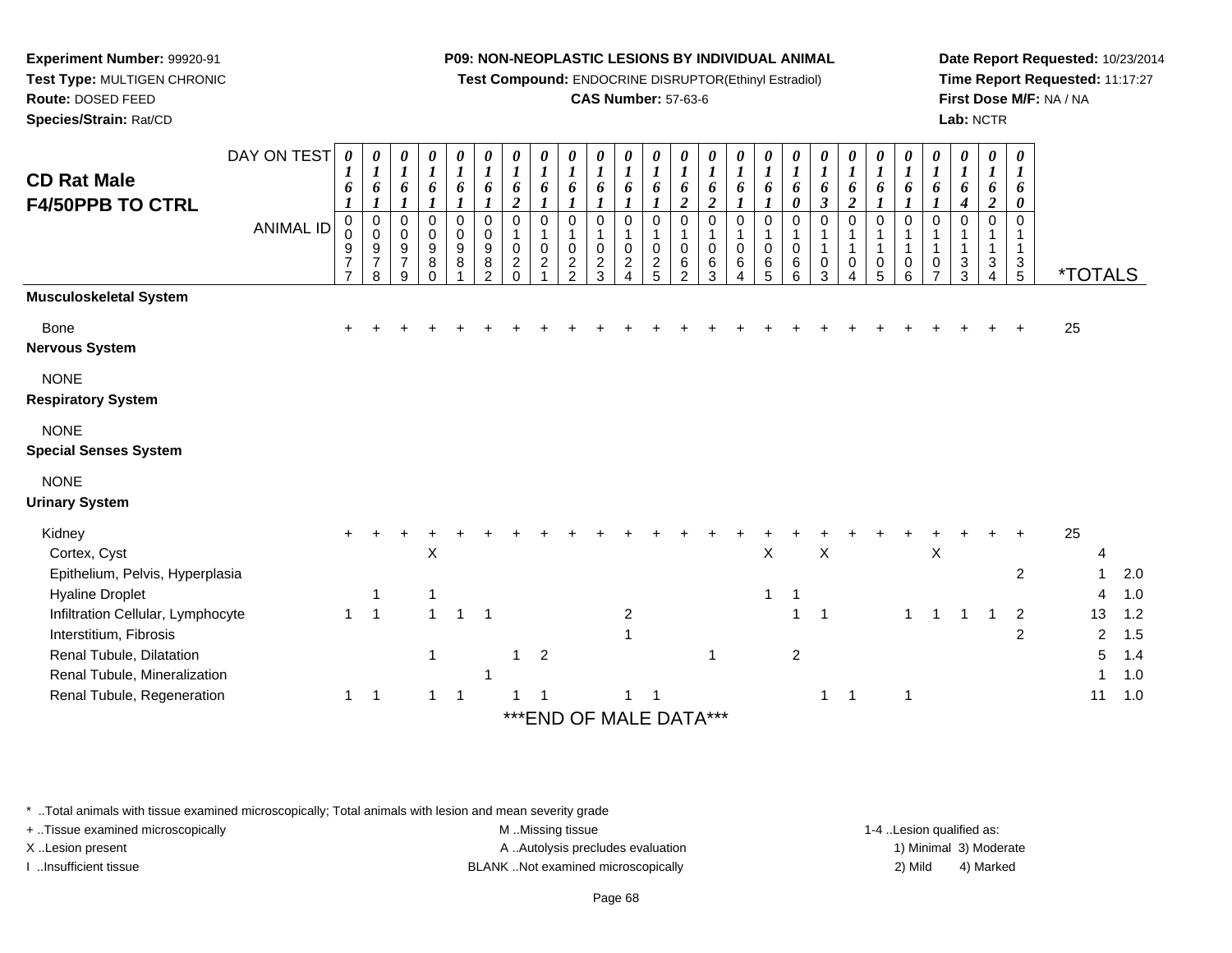**Test Compound:** ENDOCRINE DISRUPTOR(Ethinyl Estradiol)

# **CAS Number:** 57-63-6

**Date Report Requested:** 10/23/2014**Time Report Requested:** 11:17:27**First Dose M/F:** NA / NA**Lab:** NCTR

| <b>CD Rat Female</b><br><b>F0 CONTROL</b><br><b>Alimentary System</b>                                                                                                                                                                 | DAY ON TEST<br><b>ANIMAL ID</b> | 0<br>1<br>4<br>0<br>0<br>$\Omega$<br>0<br>1<br>8 | 0<br>$\boldsymbol{l}$<br>$\boldsymbol{4}$<br>$\pmb{\theta}$<br>$\pmb{0}$<br>$\mathbf 0$<br>0<br>1<br>9 | 0<br>$\boldsymbol{l}$<br>$\boldsymbol{4}$<br>$\pmb{\theta}$<br>0<br>$\pmb{0}$<br>$\mathsf 0$<br>$\overline{a}$ | 0<br>$\boldsymbol{l}$<br>$\boldsymbol{4}$<br>0<br>$\pmb{0}$<br>0<br>$\mathbf 0$<br>$\frac{2}{2}$ | 0<br>$\boldsymbol{l}$<br>$\boldsymbol{4}$<br>$\boldsymbol{\theta}$<br>$\pmb{0}$<br>0<br>$\mathbf 0$<br>$\boldsymbol{2}$<br>$\overline{3}$ | 0<br>$\boldsymbol{l}$<br>$\boldsymbol{4}$<br>$\pmb{8}$<br>$\mathbf 0$<br>$\mathbf 0$<br>$\mathbf 0$<br>$\sqrt{5}$<br>8 | 0<br>$\boldsymbol{l}$<br>4<br>8<br>$\pmb{0}$<br>0<br>$\mathbf 0$<br>5<br>9 | 0<br>$\boldsymbol{l}$<br>$\boldsymbol{4}$<br>$\pmb{8}$<br>$\mathbf 0$<br>$\mathbf 0$<br>$\mathbf 0$<br>$\,6\,$<br>$\Omega$ | 0<br>$\boldsymbol{l}$<br>4<br>8<br>$\mathbf 0$<br>$\mathbf 0$<br>$\mathbf 0$<br>6 | 0<br>$\boldsymbol{l}$<br>$\boldsymbol{4}$<br>8<br>$\pmb{0}$<br>0<br>$\ddot{\mathbf{0}}$<br>$\,6$<br>$\overline{2}$ | 0<br>$\overline{\mathbf{I}}$<br>$\boldsymbol{4}$<br>9<br>0<br>0<br>$\mathsf 0$<br>$\boldsymbol{9}$<br>9 | 0<br>$\boldsymbol{l}$<br>$\boldsymbol{4}$<br>9<br>$\pmb{0}$<br>$\pmb{0}$<br>$\mathbf{1}$<br>$\pmb{0}$<br>$\Omega$ | 0<br>$\boldsymbol{l}$<br>$\boldsymbol{4}$<br>9<br>$\mathbf 0$<br>0<br>$\mathbf{1}$<br>$\mathbf 0$ | 0<br>$\boldsymbol{l}$<br>4<br>9<br>0<br>0<br>$\mathbf{1}$<br>$\pmb{0}$<br>2 | 0<br>$\boldsymbol{l}$<br>$\boldsymbol{4}$<br>9<br>$\mathbf 0$<br>$\mathbf 0$<br>$\overline{1}$<br>0<br>3 | 0<br>$\boldsymbol{l}$<br>$\sqrt{5}$<br>0<br>$\pmb{0}$<br>0<br>$\mathbf{1}$<br>3<br>9 | 0<br>1<br>$\mathfrak{s}$<br>$\boldsymbol{\theta}$<br>$\mathbf 0$<br>0<br>1<br>4<br>$\Omega$ | 0<br>$\boldsymbol{l}$<br>5<br>0<br>$\mathsf 0$<br>0<br>$\mathbf{1}$<br>4 | 0<br>$\boldsymbol{l}$<br>$\sqrt{5}$<br>0<br>$\pmb{0}$<br>0<br>$\mathbf 1$<br>$\overline{\mathbf{4}}$<br>$\overline{2}$ | 0<br>$\boldsymbol{l}$<br>5<br>0<br>$\mathbf 0$<br>$\mathbf 0$<br>$\mathbf{1}$<br>4<br>$\mathbf{3}$ | 0<br>$\boldsymbol{l}$<br>$\sqrt{5}$<br>$\mathfrak{z}$<br>$\pmb{0}$<br>$\mathbf 0$<br>1<br>$\overline{7}$<br>9 | 0<br>$\boldsymbol{l}$<br>5<br>$\mathfrak{z}$<br>$\Omega$<br>0<br>8<br>$\Omega$ | 0<br>$\boldsymbol{l}$<br>5<br>$\boldsymbol{\beta}$<br>$\Omega$<br>$\Omega$<br>8 | 0<br>$\boldsymbol{l}$<br>$\mathfrak{s}$<br>$\boldsymbol{\beta}$<br>$\mathbf 0$<br>0<br>$\mathbf{1}$<br>8<br>$\overline{2}$ | $\pmb{\theta}$<br>$\boldsymbol{l}$<br>5<br>$\mathfrak{z}$<br>$\pmb{0}$<br>0<br>$\mathbf{1}$<br>$^8_3$ |                      |                          | <i><b>*TOTALS</b></i> |
|---------------------------------------------------------------------------------------------------------------------------------------------------------------------------------------------------------------------------------------|---------------------------------|--------------------------------------------------|--------------------------------------------------------------------------------------------------------|----------------------------------------------------------------------------------------------------------------|--------------------------------------------------------------------------------------------------|-------------------------------------------------------------------------------------------------------------------------------------------|------------------------------------------------------------------------------------------------------------------------|----------------------------------------------------------------------------|----------------------------------------------------------------------------------------------------------------------------|-----------------------------------------------------------------------------------|--------------------------------------------------------------------------------------------------------------------|---------------------------------------------------------------------------------------------------------|-------------------------------------------------------------------------------------------------------------------|---------------------------------------------------------------------------------------------------|-----------------------------------------------------------------------------|----------------------------------------------------------------------------------------------------------|--------------------------------------------------------------------------------------|---------------------------------------------------------------------------------------------|--------------------------------------------------------------------------|------------------------------------------------------------------------------------------------------------------------|----------------------------------------------------------------------------------------------------|---------------------------------------------------------------------------------------------------------------|--------------------------------------------------------------------------------|---------------------------------------------------------------------------------|----------------------------------------------------------------------------------------------------------------------------|-------------------------------------------------------------------------------------------------------|----------------------|--------------------------|-----------------------|
| Liver<br>Developmental Malformation<br>Fatty Change, Focal<br>Inflammation, Chronic Active<br><b>Cardiovascular System</b>                                                                                                            |                                 |                                                  |                                                                                                        | X                                                                                                              |                                                                                                  |                                                                                                                                           |                                                                                                                        | 1                                                                          |                                                                                                                            |                                                                                   | $\mathbf{1}$                                                                                                       | $\overline{\mathbf{c}}$<br>$\mathbf{1}$                                                                 |                                                                                                                   |                                                                                                   |                                                                             |                                                                                                          |                                                                                      | X                                                                                           |                                                                          |                                                                                                                        |                                                                                                    |                                                                                                               | X                                                                              |                                                                                 |                                                                                                                            | $\mathbf 1$                                                                                           | 25                   | 3<br>1<br>$\overline{4}$ | 2.0<br>1.0            |
| <b>NONE</b><br><b>Endocrine System</b><br><b>Adrenal Cortex</b><br><b>Accessory Adrenal Cortical Nodule</b><br>Adrenal Medulla<br><b>Pituitary Gland</b><br>Cyst<br><b>Thyroid Gland</b><br><b>General Body System</b><br><b>NONE</b> |                                 | $\pm$                                            |                                                                                                        |                                                                                                                |                                                                                                  |                                                                                                                                           |                                                                                                                        |                                                                            |                                                                                                                            |                                                                                   |                                                                                                                    |                                                                                                         |                                                                                                                   |                                                                                                   |                                                                             |                                                                                                          |                                                                                      | Χ                                                                                           |                                                                          |                                                                                                                        | X                                                                                                  |                                                                                                               |                                                                                |                                                                                 |                                                                                                                            |                                                                                                       | 25<br>25<br>25<br>25 | -1                       |                       |
| <b>Genital System</b><br><b>Clitoral Gland</b><br>Distended<br>Inflammation, Chronic Active                                                                                                                                           |                                 |                                                  |                                                                                                        |                                                                                                                |                                                                                                  |                                                                                                                                           |                                                                                                                        |                                                                            |                                                                                                                            |                                                                                   |                                                                                                                    |                                                                                                         | $\ddot{}$<br>X<br>3                                                                                               |                                                                                                   | $\ddot{}$<br>X<br>3                                                         |                                                                                                          |                                                                                      |                                                                                             |                                                                          |                                                                                                                        |                                                                                                    |                                                                                                               |                                                                                |                                                                                 |                                                                                                                            |                                                                                                       | $\overline{2}$       | 2<br>$\overline{2}$      | 3.0                   |

\* ..Total animals with tissue examined microscopically; Total animals with lesion and mean severity grade

**Experiment Number:** 99920-91**Test Type:** MULTIGEN CHRONIC

| + Tissue examined microscopically | M Missing tissue                   | 1-4 Lesion qualified as: |
|-----------------------------------|------------------------------------|--------------------------|
| X Lesion present                  | A Autolysis precludes evaluation   | 1) Minimal 3) Moderate   |
| Insufficient tissue               | BLANK Not examined microscopically | 4) Marked<br>2) Mild     |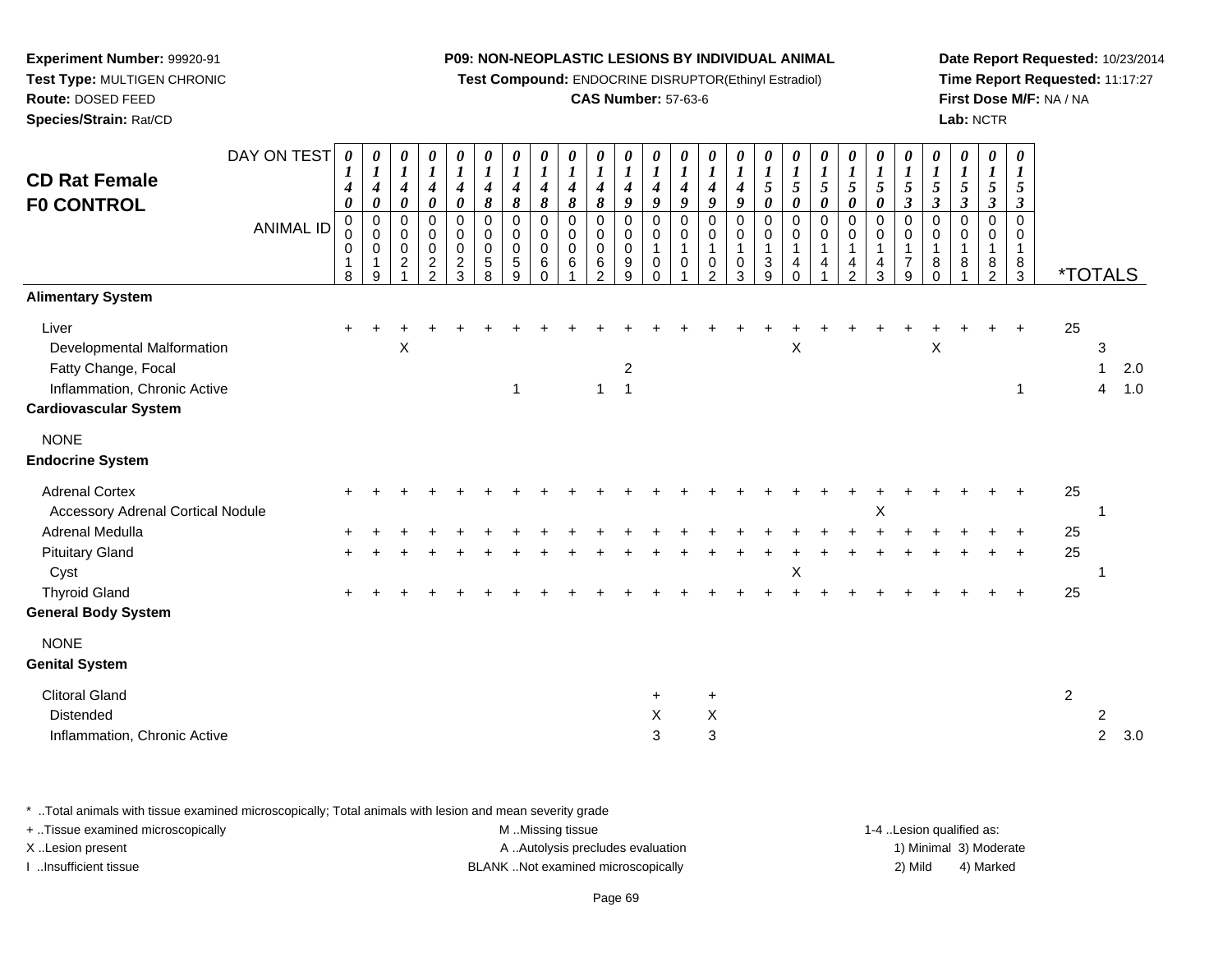**Test Compound:** ENDOCRINE DISRUPTOR(Ethinyl Estradiol)

# **CAS Number:** 57-63-6

**Date Report Requested:** 10/23/2014**Time Report Requested:** 11:17:27**First Dose M/F:** NA / NA**Lab:** NCTR

| <b>CD Rat Female</b><br><b>F0 CONTROL</b> | DAY ON TEST<br><b>ANIMAL ID</b> | $\boldsymbol{\theta}$<br>4<br>0<br>$_0^0$<br>0<br>8 | 0<br>$\boldsymbol{l}$<br>$\boldsymbol{4}$<br>0<br>0<br>0<br>$\mathbf 0$<br>9 | $\pmb{\theta}$<br>$\boldsymbol{l}$<br>$\boldsymbol{4}$<br>$\pmb{\theta}$<br>0<br>0<br>$\mathsf 0$<br>$\overline{c}$ | $\pmb{\theta}$<br>$\boldsymbol{l}$<br>$\boldsymbol{4}$<br>$\boldsymbol{\theta}$<br>$\mathbf 0$<br>0<br>$\pmb{0}$<br>$\boldsymbol{2}$<br>$\overline{2}$ | 0<br>4<br>0<br>$\mathbf 0$<br>0<br>$\mathbf 0$<br>$\overline{c}$<br>3 | $\boldsymbol{\theta}$<br>1<br>$\boldsymbol{4}$<br>8<br>$\mathbf 0$<br>0<br>$\Omega$<br>5<br>8 | 0<br>1<br>4<br>8<br>$\mathbf 0$<br>0<br>$\Omega$<br>5<br>9 | 0<br>4<br>8<br>$\mathbf 0$<br>0<br>$\Omega$<br>6<br>$\Omega$ | 0<br>$\boldsymbol{l}$<br>4<br>8<br>$\mathsf 0$<br>0<br>$\mathbf 0$<br>6 | 0<br>$\boldsymbol{l}$<br>$\boldsymbol{4}$<br>8<br>0<br>0<br>0<br>$\,6$<br>$\overline{2}$ | 0<br>1<br>4<br>9<br>$\boldsymbol{0}$<br>$\mathbf 0$<br>$\mathbf 0$<br>9<br>9 | 0<br>$\boldsymbol{l}$<br>4<br>9<br>$\pmb{0}$<br>0<br>1<br>0<br>$\Omega$ | 0<br>4<br>9<br>$\pmb{0}$<br>0<br>1<br>0 | 0<br>$\boldsymbol{l}$<br>4<br>9<br>$\mathbf 0$<br>0<br>$\mathbf{1}$<br>0<br>2 | $\boldsymbol{\theta}$<br>$\boldsymbol{l}$<br>4<br>9<br>$\overline{0}$<br>0<br>$\mathbf{1}$<br>0<br>3 | 0<br>5<br>0<br>$\mathbf 0$<br>0<br>$\mathbf{1}$<br>3<br>9 | 0<br>$\boldsymbol{l}$<br>$\sqrt{5}$<br>0<br>0<br>0<br>$\mathbf{1}$<br>4 | 0<br>$\boldsymbol{l}$<br>$5\overline{)}$<br>0<br>0<br>0<br>1<br>$\overline{4}$ | 0<br>5<br>0<br>$\pmb{0}$<br>0<br>1<br>4<br>$\overline{2}$ | 0<br>5<br>0<br>$\mathbf 0$<br>0<br>1<br>4<br>3 | 0<br>1<br>5<br>3<br>$\mathbf 0$<br>0<br>$\overline{7}$<br>9 | 0<br>1<br>5<br>3<br>$\Omega$<br>$\Omega$<br>8<br>$\Omega$ | 0<br>5<br>3<br>$\mathsf 0$<br>0<br>8 | 0<br>$\sqrt{5}$<br>$\boldsymbol{\beta}$<br>$\mathbf 0$<br>0<br>1<br>8<br>$\overline{2}$ | 0<br>5<br>3<br>$\overline{0}$<br>0<br>$\mathbf{1}$<br>8<br>$\mathbf{3}$ |    | <i><b>*TOTALS</b></i> |     |
|-------------------------------------------|---------------------------------|-----------------------------------------------------|------------------------------------------------------------------------------|---------------------------------------------------------------------------------------------------------------------|--------------------------------------------------------------------------------------------------------------------------------------------------------|-----------------------------------------------------------------------|-----------------------------------------------------------------------------------------------|------------------------------------------------------------|--------------------------------------------------------------|-------------------------------------------------------------------------|------------------------------------------------------------------------------------------|------------------------------------------------------------------------------|-------------------------------------------------------------------------|-----------------------------------------|-------------------------------------------------------------------------------|------------------------------------------------------------------------------------------------------|-----------------------------------------------------------|-------------------------------------------------------------------------|--------------------------------------------------------------------------------|-----------------------------------------------------------|------------------------------------------------|-------------------------------------------------------------|-----------------------------------------------------------|--------------------------------------|-----------------------------------------------------------------------------------------|-------------------------------------------------------------------------|----|-----------------------|-----|
| Ovary                                     |                                 | $\ddot{}$                                           | $\ddot{}$                                                                    | $\ddot{}$                                                                                                           | $\ddot{}$                                                                                                                                              | $\ddot{}$                                                             |                                                                                               |                                                            |                                                              |                                                                         |                                                                                          |                                                                              |                                                                         |                                         |                                                                               |                                                                                                      |                                                           |                                                                         |                                                                                |                                                           |                                                |                                                             |                                                           |                                      | $\ddot{}$                                                                               | $+$                                                                     | 25 |                       |     |
| Corpus Luteum, Cyst                       |                                 |                                                     |                                                                              |                                                                                                                     |                                                                                                                                                        |                                                                       | $\mathsf X$                                                                                   |                                                            |                                                              |                                                                         |                                                                                          |                                                                              |                                                                         |                                         |                                                                               |                                                                                                      |                                                           |                                                                         |                                                                                |                                                           |                                                |                                                             |                                                           |                                      |                                                                                         |                                                                         |    |                       |     |
| <b>Diestrus</b>                           |                                 |                                                     |                                                                              |                                                                                                                     | $X$ $X$                                                                                                                                                |                                                                       | $\boldsymbol{\mathsf{X}}$                                                                     |                                                            |                                                              |                                                                         |                                                                                          |                                                                              | $X$ $X$                                                                 |                                         |                                                                               | $\mathsf X$                                                                                          |                                                           |                                                                         |                                                                                |                                                           |                                                | $\boldsymbol{\mathsf{X}}$                                   |                                                           |                                      |                                                                                         |                                                                         |    |                       |     |
| Estrus                                    |                                 |                                                     |                                                                              |                                                                                                                     |                                                                                                                                                        |                                                                       |                                                                                               | $\mathsf X$                                                |                                                              |                                                                         | $\mathsf{X}-\mathsf{X}$                                                                  |                                                                              |                                                                         |                                         |                                                                               |                                                                                                      |                                                           | $X$ $X$                                                                 |                                                                                |                                                           |                                                |                                                             |                                                           | $X$ $X$ $X$                          |                                                                                         |                                                                         |    |                       |     |
| Metestrus                                 |                                 |                                                     | X                                                                            |                                                                                                                     |                                                                                                                                                        |                                                                       |                                                                                               |                                                            |                                                              |                                                                         |                                                                                          |                                                                              |                                                                         |                                         |                                                                               |                                                                                                      |                                                           |                                                                         | $X$ $X$                                                                        |                                                           |                                                |                                                             |                                                           |                                      |                                                                                         | X                                                                       |    |                       |     |
| Proestrus                                 |                                 | X                                                   |                                                                              |                                                                                                                     |                                                                                                                                                        | X                                                                     |                                                                                               |                                                            | X                                                            |                                                                         |                                                                                          |                                                                              |                                                                         |                                         | $X$ $X$                                                                       |                                                                                                      |                                                           |                                                                         |                                                                                |                                                           | X                                              |                                                             |                                                           |                                      |                                                                                         |                                                                         |    | 6                     |     |
| Oviduct                                   |                                 |                                                     |                                                                              |                                                                                                                     |                                                                                                                                                        |                                                                       |                                                                                               |                                                            |                                                              |                                                                         |                                                                                          |                                                                              |                                                                         |                                         |                                                                               |                                                                                                      |                                                           |                                                                         |                                                                                |                                                           |                                                |                                                             |                                                           |                                      |                                                                                         |                                                                         | 24 |                       |     |
| <b>Uterus</b>                             |                                 | $\ddot{}$                                           |                                                                              |                                                                                                                     |                                                                                                                                                        |                                                                       |                                                                                               |                                                            |                                                              |                                                                         |                                                                                          |                                                                              |                                                                         |                                         |                                                                               |                                                                                                      |                                                           |                                                                         |                                                                                |                                                           |                                                |                                                             |                                                           |                                      |                                                                                         | $\ddot{}$                                                               | 25 |                       |     |
| <b>Diestrus</b>                           |                                 |                                                     |                                                                              |                                                                                                                     | $X$ $X$                                                                                                                                                |                                                                       | $\mathsf X$                                                                                   |                                                            |                                                              |                                                                         |                                                                                          | $\mathsf{X}$                                                                 | $\mathsf{X}$                                                            |                                         |                                                                               | $\boldsymbol{\mathsf{X}}$                                                                            |                                                           |                                                                         |                                                                                |                                                           |                                                | X                                                           |                                                           |                                      |                                                                                         |                                                                         |    |                       |     |
| Estrus                                    |                                 |                                                     |                                                                              |                                                                                                                     |                                                                                                                                                        |                                                                       |                                                                                               | $\mathsf X$                                                |                                                              |                                                                         | $\mathsf{X}-\mathsf{X}$                                                                  |                                                                              |                                                                         |                                         |                                                                               |                                                                                                      |                                                           | $\mathsf{X}-\mathsf{X}$                                                 |                                                                                |                                                           |                                                |                                                             |                                                           |                                      | $\mathsf{X}-\mathsf{X}$                                                                 |                                                                         |    |                       |     |
| Metestrus                                 |                                 |                                                     | X                                                                            |                                                                                                                     |                                                                                                                                                        |                                                                       |                                                                                               |                                                            |                                                              |                                                                         |                                                                                          |                                                                              |                                                                         |                                         |                                                                               |                                                                                                      |                                                           |                                                                         | $X$ $X$                                                                        |                                                           |                                                |                                                             |                                                           |                                      |                                                                                         | X                                                                       |    |                       |     |
| Proestrus                                 |                                 | X                                                   |                                                                              |                                                                                                                     |                                                                                                                                                        | X                                                                     |                                                                                               |                                                            | X                                                            |                                                                         |                                                                                          |                                                                              |                                                                         | X                                       | $\boldsymbol{\mathsf{X}}$                                                     |                                                                                                      |                                                           |                                                                         |                                                                                |                                                           | X                                              |                                                             | X                                                         |                                      |                                                                                         |                                                                         |    | $\overline{7}$        |     |
| Vagina                                    |                                 | $\ddot{}$                                           |                                                                              |                                                                                                                     |                                                                                                                                                        |                                                                       |                                                                                               |                                                            |                                                              |                                                                         |                                                                                          |                                                                              |                                                                         |                                         |                                                                               |                                                                                                      |                                                           |                                                                         |                                                                                |                                                           |                                                |                                                             |                                                           |                                      |                                                                                         |                                                                         | 25 |                       |     |
| <b>Diestrus</b>                           |                                 |                                                     |                                                                              |                                                                                                                     | $X$ $X$                                                                                                                                                |                                                                       |                                                                                               |                                                            |                                                              |                                                                         |                                                                                          |                                                                              | $X$ $X$                                                                 |                                         |                                                                               | $\boldsymbol{\mathsf{X}}$                                                                            |                                                           |                                                                         |                                                                                |                                                           |                                                | X                                                           |                                                           |                                      |                                                                                         |                                                                         |    | 6                     |     |
| Estrus                                    |                                 |                                                     |                                                                              |                                                                                                                     |                                                                                                                                                        |                                                                       |                                                                                               | $\boldsymbol{\mathsf{X}}$                                  |                                                              |                                                                         | $\mathsf{X}-\mathsf{X}$                                                                  |                                                                              |                                                                         |                                         |                                                                               |                                                                                                      | $\mathsf X$                                               |                                                                         |                                                                                |                                                           |                                                |                                                             |                                                           | $X$ $X$                              |                                                                                         |                                                                         |    |                       |     |
| Metestrus                                 |                                 |                                                     | X                                                                            |                                                                                                                     |                                                                                                                                                        |                                                                       | X                                                                                             |                                                            |                                                              |                                                                         |                                                                                          |                                                                              |                                                                         |                                         |                                                                               |                                                                                                      |                                                           |                                                                         | $X$ $X$ $X$                                                                    |                                                           |                                                |                                                             |                                                           |                                      |                                                                                         | $X$ $X$                                                                 |    |                       |     |
| Proestrus                                 |                                 | X                                                   |                                                                              |                                                                                                                     |                                                                                                                                                        | X                                                                     |                                                                                               |                                                            | $\boldsymbol{\mathsf{X}}$                                    |                                                                         |                                                                                          |                                                                              |                                                                         |                                         | $X$ $X$                                                                       |                                                                                                      |                                                           |                                                                         |                                                                                |                                                           | X                                              |                                                             |                                                           |                                      |                                                                                         |                                                                         |    | 6                     |     |
| <b>Hematopoietic System</b>               |                                 |                                                     |                                                                              |                                                                                                                     |                                                                                                                                                        |                                                                       |                                                                                               |                                                            |                                                              |                                                                         |                                                                                          |                                                                              |                                                                         |                                         |                                                                               |                                                                                                      |                                                           |                                                                         |                                                                                |                                                           |                                                |                                                             |                                                           |                                      |                                                                                         |                                                                         |    |                       |     |
| <b>Bone Marrow</b>                        |                                 |                                                     |                                                                              |                                                                                                                     |                                                                                                                                                        |                                                                       |                                                                                               |                                                            |                                                              |                                                                         |                                                                                          |                                                                              |                                                                         |                                         |                                                                               |                                                                                                      |                                                           |                                                                         |                                                                                |                                                           |                                                |                                                             |                                                           |                                      |                                                                                         |                                                                         | 25 |                       |     |
| Spleen                                    |                                 |                                                     |                                                                              |                                                                                                                     |                                                                                                                                                        |                                                                       |                                                                                               |                                                            |                                                              |                                                                         |                                                                                          |                                                                              |                                                                         |                                         |                                                                               |                                                                                                      |                                                           |                                                                         |                                                                                |                                                           |                                                |                                                             |                                                           |                                      |                                                                                         |                                                                         | 25 |                       |     |
| Fibrosis, Focal                           |                                 |                                                     |                                                                              |                                                                                                                     |                                                                                                                                                        |                                                                       |                                                                                               |                                                            |                                                              |                                                                         |                                                                                          |                                                                              |                                                                         |                                         |                                                                               |                                                                                                      |                                                           |                                                                         |                                                                                |                                                           |                                                |                                                             |                                                           |                                      |                                                                                         |                                                                         |    | -1                    | 1.0 |
| Pigmentation                              |                                 |                                                     |                                                                              |                                                                                                                     |                                                                                                                                                        |                                                                       |                                                                                               |                                                            |                                                              |                                                                         |                                                                                          |                                                                              |                                                                         |                                         |                                                                               |                                                                                                      |                                                           |                                                                         |                                                                                |                                                           |                                                |                                                             |                                                           | 1                                    |                                                                                         | $\mathbf{1}$                                                            |    | 3                     | 1.0 |
|                                           |                                 |                                                     |                                                                              |                                                                                                                     |                                                                                                                                                        |                                                                       |                                                                                               |                                                            |                                                              |                                                                         |                                                                                          |                                                                              |                                                                         |                                         |                                                                               |                                                                                                      |                                                           |                                                                         |                                                                                |                                                           |                                                |                                                             |                                                           |                                      |                                                                                         |                                                                         |    |                       |     |

\* ..Total animals with tissue examined microscopically; Total animals with lesion and mean severity grade

**Experiment Number:** 99920-91**Test Type:** MULTIGEN CHRONIC

**Route:** DOSED FEED**Species/Strain:** Rat/CD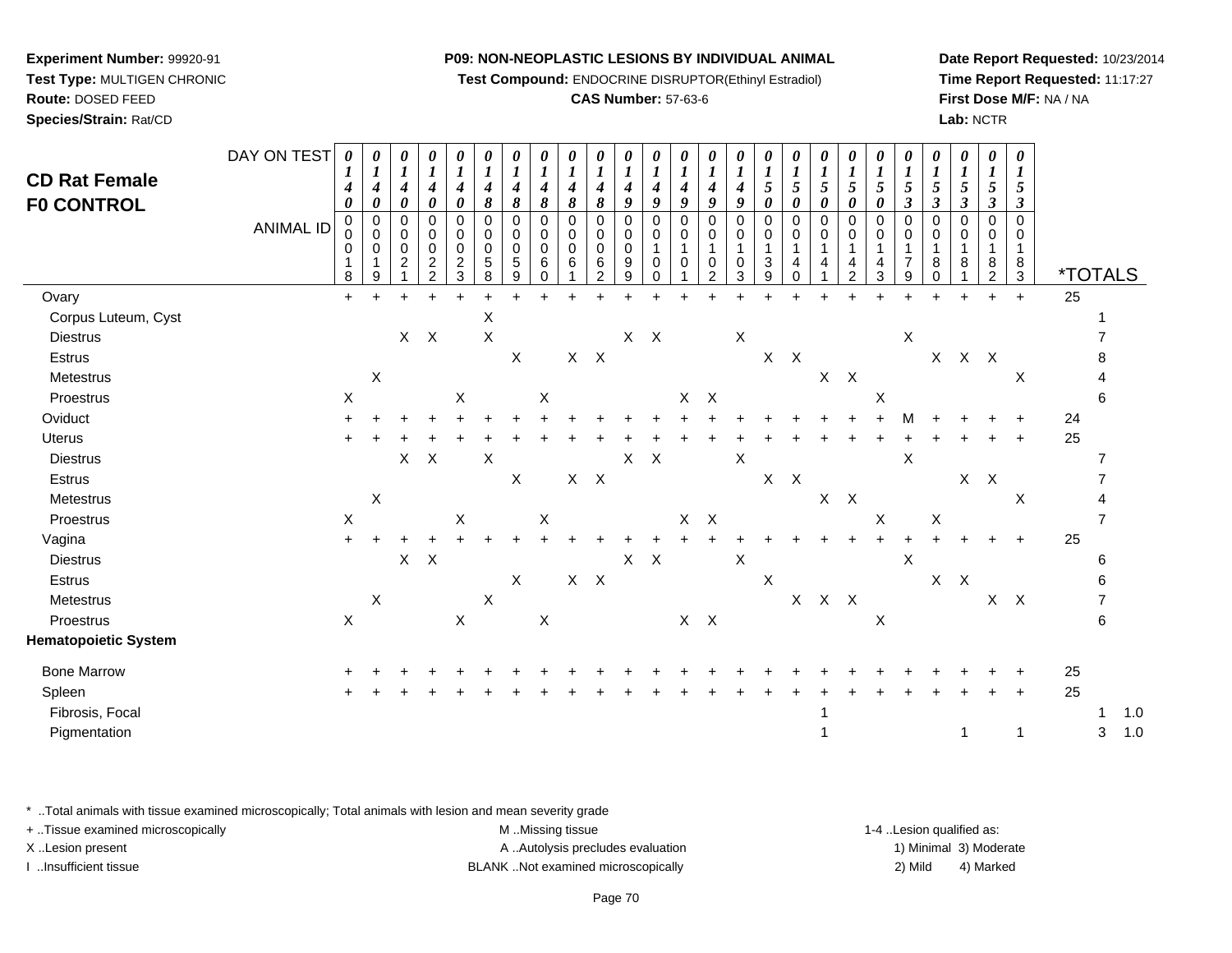**Test Compound:** ENDOCRINE DISRUPTOR(Ethinyl Estradiol)

# **CAS Number:** 57-63-6

**Date Report Requested:** 10/23/2014**Time Report Requested:** 11:17:27**First Dose M/F:** NA / NA**Lab:** NCTR

| DAY ON TEST<br>$\boldsymbol{\theta}$<br>$\pmb{\theta}$<br>0<br>$\boldsymbol{\theta}$<br>0<br>0<br>$\boldsymbol{\theta}$<br>$\pmb{\theta}$<br>0<br>$\pmb{\theta}$<br>0<br>0<br>0<br>0<br>0<br>0<br>0<br>0<br>0<br>0<br>0<br>0<br>0<br>0<br>0<br>$\boldsymbol{l}$<br>$\boldsymbol{l}$<br>$\boldsymbol{l}$<br>$\boldsymbol{l}$<br>$\boldsymbol{l}$<br>$\boldsymbol{l}$<br>$\boldsymbol{l}$<br>$\boldsymbol{l}$<br>$\boldsymbol{l}$<br>$\boldsymbol{l}$<br>$\boldsymbol{l}$<br>$\boldsymbol{l}$<br>$\boldsymbol{l}$<br>1<br>$\boldsymbol{l}$<br>$\boldsymbol{l}$<br>$\boldsymbol{l}$<br>$\boldsymbol{l}$<br>$\boldsymbol{l}$<br>$\boldsymbol{l}$<br>$\boldsymbol{l}$<br>1<br><b>CD Rat Female</b><br>5<br>$\mathfrak{s}$<br>$\sqrt{5}$<br>$\mathfrak{s}$<br>5<br>$\mathfrak{H}$<br>$\sqrt{5}$<br>5<br>$\boldsymbol{4}$<br>$\boldsymbol{4}$<br>4<br>5<br>5<br>4<br>$\boldsymbol{4}$<br>$\boldsymbol{4}$<br>$\boldsymbol{4}$<br>4<br>$\boldsymbol{4}$<br>4<br>4<br>$\boldsymbol{4}$<br>4<br>$\boldsymbol{4}$<br>4<br>8<br>$\pmb{\theta}$<br>$\pmb{\theta}$<br>8<br>9<br>9<br>$\boldsymbol{9}$<br>$\pmb{\theta}$<br>$\boldsymbol{\beta}$<br>0<br>$\pmb{\theta}$<br>8<br>8<br>8<br>9<br>9<br>$\pmb{\theta}$<br>0<br>$\boldsymbol{\theta}$<br>$\pmb{\theta}$<br>$\boldsymbol{\beta}$<br>$\boldsymbol{\beta}$<br>3<br><b>FO CONTROL</b><br>0<br>$\boldsymbol{\beta}$<br>$\mathbf 0$<br>$\pmb{0}$<br>$\mathbf 0$<br>$\pmb{0}$<br>$\mathbf 0$<br>0<br>0<br>$\mathbf 0$<br>$\mathbf 0$<br>$\mathbf 0$<br>$\mathbf 0$<br>0<br>$\mathbf 0$<br>$\mathbf 0$<br>0<br>0<br>0<br>0<br>0<br>$\mathbf 0$<br>0<br>0<br>$\Omega$<br>$\Omega$<br>0<br><b>ANIMAL ID</b><br>$\Omega$<br>0<br>0<br>0<br>0<br>$\mathbf 0$<br>0<br>0<br>0<br>$\mathbf 0$<br>0<br>0<br>0<br>0<br>0<br>0<br>0<br>$\Omega$<br>0<br>$\Omega$<br>0<br>0<br>0<br>0<br>$\mathbf 0$<br>$\mathbf 0$<br>$\mathbf 0$<br>$\mathbf 0$<br>$\mathbf 0$<br>$\mathbf 0$<br>0<br>$\mathbf{1}$<br>$\mathbf 0$<br>$\mathbf 0$<br>$\mathbf{1}$<br>1<br>$\mathbf{1}$<br>1<br>$\mathbf{1}$<br>1<br>0<br>0<br>$\mathbf{1}$<br>-1<br>1<br>1<br>$\mathbf{1}$<br>1<br>$\frac{2}{3}$<br>$^9_9$<br>$\overline{c}$<br>$\frac{2}{2}$<br>$\sqrt{5}$<br>6<br>6<br>3<br>5<br>6<br>0<br>0<br>0<br>4<br>7<br>8<br>$\frac{8}{2}$<br>$\frac{8}{3}$<br>0<br>4<br>4<br>8<br>1<br>4<br>1<br><i><b>*TOTALS</b></i><br>$\overline{9}$<br>$\overline{2}$<br>8<br>9<br>3<br>9<br>$\overline{2}$<br>3<br>9<br>8<br>$\mathbf 0$<br>$\overline{2}$<br>$\mathbf 0$<br>$\mathbf 0$<br>0<br>Thymus<br>25<br>$+$<br>$+$<br>$\ddot{}$<br>$+$<br>$\ddot{}$<br>$\ddot{}$<br>$+$<br>$\ddot{}$<br>$\ddot{}$<br>$+$<br>$\ddot{}$<br>$\div$<br>÷<br>+<br>÷<br>$\ddot{}$<br>÷<br>$\div$<br>$\pm$<br>$\ddot{}$<br>$\ddot{}$<br>÷<br>$\div$<br>25<br>Mammary Gland<br>$\ddot{}$<br>Alveolus, Hyperplasia<br>1.0<br>-1<br>1<br>$\overline{2}$<br>Skin<br>$\ddot{}$<br>$\ddot{}$<br>Inflammation, Chronic, Focal<br>$\mathbf{3}$<br>3.0<br>25<br>Bone<br>$\ddot{}$<br><b>NONE</b><br><b>NONE</b><br><b>NONE</b><br>25<br>Kidney<br>$\ddot{}$<br>$\mathsf X$<br>$\mathsf X$<br>$\mathsf X$<br>Cortex, Cyst<br>3<br>$\mathsf X$<br>Infarct<br>$\overline{c}$<br>1.0<br>Nephropathy<br>$\mathbf{1}$<br>1 | Species/Strain: Rat/CD      |  |  |  |  |  |  |  |  |  |  |  | Lab: NCTR |  |  |  |
|-----------------------------------------------------------------------------------------------------------------------------------------------------------------------------------------------------------------------------------------------------------------------------------------------------------------------------------------------------------------------------------------------------------------------------------------------------------------------------------------------------------------------------------------------------------------------------------------------------------------------------------------------------------------------------------------------------------------------------------------------------------------------------------------------------------------------------------------------------------------------------------------------------------------------------------------------------------------------------------------------------------------------------------------------------------------------------------------------------------------------------------------------------------------------------------------------------------------------------------------------------------------------------------------------------------------------------------------------------------------------------------------------------------------------------------------------------------------------------------------------------------------------------------------------------------------------------------------------------------------------------------------------------------------------------------------------------------------------------------------------------------------------------------------------------------------------------------------------------------------------------------------------------------------------------------------------------------------------------------------------------------------------------------------------------------------------------------------------------------------------------------------------------------------------------------------------------------------------------------------------------------------------------------------------------------------------------------------------------------------------------------------------------------------------------------------------------------------------------------------------------------------------------------------------------------------------------------------------------------------------------------------------------------------------------------------------------------------------------------------------------------------------------------------------------------------------------------------------------------------------------------------------------------------------------------------------------------------------------------------------------------------------------------------------------------------------------------------------------------------------------------------------------------------------------------------|-----------------------------|--|--|--|--|--|--|--|--|--|--|--|-----------|--|--|--|
|                                                                                                                                                                                                                                                                                                                                                                                                                                                                                                                                                                                                                                                                                                                                                                                                                                                                                                                                                                                                                                                                                                                                                                                                                                                                                                                                                                                                                                                                                                                                                                                                                                                                                                                                                                                                                                                                                                                                                                                                                                                                                                                                                                                                                                                                                                                                                                                                                                                                                                                                                                                                                                                                                                                                                                                                                                                                                                                                                                                                                                                                                                                                                                                         |                             |  |  |  |  |  |  |  |  |  |  |  |           |  |  |  |
| Musculoskeletal System<br><b>Nervous System</b><br><b>Respiratory System</b><br><b>Special Senses System</b><br><b>Urinary System</b>                                                                                                                                                                                                                                                                                                                                                                                                                                                                                                                                                                                                                                                                                                                                                                                                                                                                                                                                                                                                                                                                                                                                                                                                                                                                                                                                                                                                                                                                                                                                                                                                                                                                                                                                                                                                                                                                                                                                                                                                                                                                                                                                                                                                                                                                                                                                                                                                                                                                                                                                                                                                                                                                                                                                                                                                                                                                                                                                                                                                                                                   | <b>Integumentary System</b> |  |  |  |  |  |  |  |  |  |  |  |           |  |  |  |
|                                                                                                                                                                                                                                                                                                                                                                                                                                                                                                                                                                                                                                                                                                                                                                                                                                                                                                                                                                                                                                                                                                                                                                                                                                                                                                                                                                                                                                                                                                                                                                                                                                                                                                                                                                                                                                                                                                                                                                                                                                                                                                                                                                                                                                                                                                                                                                                                                                                                                                                                                                                                                                                                                                                                                                                                                                                                                                                                                                                                                                                                                                                                                                                         |                             |  |  |  |  |  |  |  |  |  |  |  |           |  |  |  |
|                                                                                                                                                                                                                                                                                                                                                                                                                                                                                                                                                                                                                                                                                                                                                                                                                                                                                                                                                                                                                                                                                                                                                                                                                                                                                                                                                                                                                                                                                                                                                                                                                                                                                                                                                                                                                                                                                                                                                                                                                                                                                                                                                                                                                                                                                                                                                                                                                                                                                                                                                                                                                                                                                                                                                                                                                                                                                                                                                                                                                                                                                                                                                                                         |                             |  |  |  |  |  |  |  |  |  |  |  |           |  |  |  |
|                                                                                                                                                                                                                                                                                                                                                                                                                                                                                                                                                                                                                                                                                                                                                                                                                                                                                                                                                                                                                                                                                                                                                                                                                                                                                                                                                                                                                                                                                                                                                                                                                                                                                                                                                                                                                                                                                                                                                                                                                                                                                                                                                                                                                                                                                                                                                                                                                                                                                                                                                                                                                                                                                                                                                                                                                                                                                                                                                                                                                                                                                                                                                                                         |                             |  |  |  |  |  |  |  |  |  |  |  |           |  |  |  |
|                                                                                                                                                                                                                                                                                                                                                                                                                                                                                                                                                                                                                                                                                                                                                                                                                                                                                                                                                                                                                                                                                                                                                                                                                                                                                                                                                                                                                                                                                                                                                                                                                                                                                                                                                                                                                                                                                                                                                                                                                                                                                                                                                                                                                                                                                                                                                                                                                                                                                                                                                                                                                                                                                                                                                                                                                                                                                                                                                                                                                                                                                                                                                                                         |                             |  |  |  |  |  |  |  |  |  |  |  |           |  |  |  |
|                                                                                                                                                                                                                                                                                                                                                                                                                                                                                                                                                                                                                                                                                                                                                                                                                                                                                                                                                                                                                                                                                                                                                                                                                                                                                                                                                                                                                                                                                                                                                                                                                                                                                                                                                                                                                                                                                                                                                                                                                                                                                                                                                                                                                                                                                                                                                                                                                                                                                                                                                                                                                                                                                                                                                                                                                                                                                                                                                                                                                                                                                                                                                                                         |                             |  |  |  |  |  |  |  |  |  |  |  |           |  |  |  |
|                                                                                                                                                                                                                                                                                                                                                                                                                                                                                                                                                                                                                                                                                                                                                                                                                                                                                                                                                                                                                                                                                                                                                                                                                                                                                                                                                                                                                                                                                                                                                                                                                                                                                                                                                                                                                                                                                                                                                                                                                                                                                                                                                                                                                                                                                                                                                                                                                                                                                                                                                                                                                                                                                                                                                                                                                                                                                                                                                                                                                                                                                                                                                                                         |                             |  |  |  |  |  |  |  |  |  |  |  |           |  |  |  |

\* ..Total animals with tissue examined microscopically; Total animals with lesion and mean severity grade

**Experiment Number:** 99920-91**Test Type:** MULTIGEN CHRONIC

**Route:** DOSED FEED

| + Tissue examined microscopically | M Missing tissue                   | 1-4 Lesion qualified as: |
|-----------------------------------|------------------------------------|--------------------------|
| X Lesion present                  | A Autolysis precludes evaluation   | 1) Minimal 3) Moderate   |
| Insufficient tissue               | BLANK Not examined microscopically | 2) Mild<br>4) Marked     |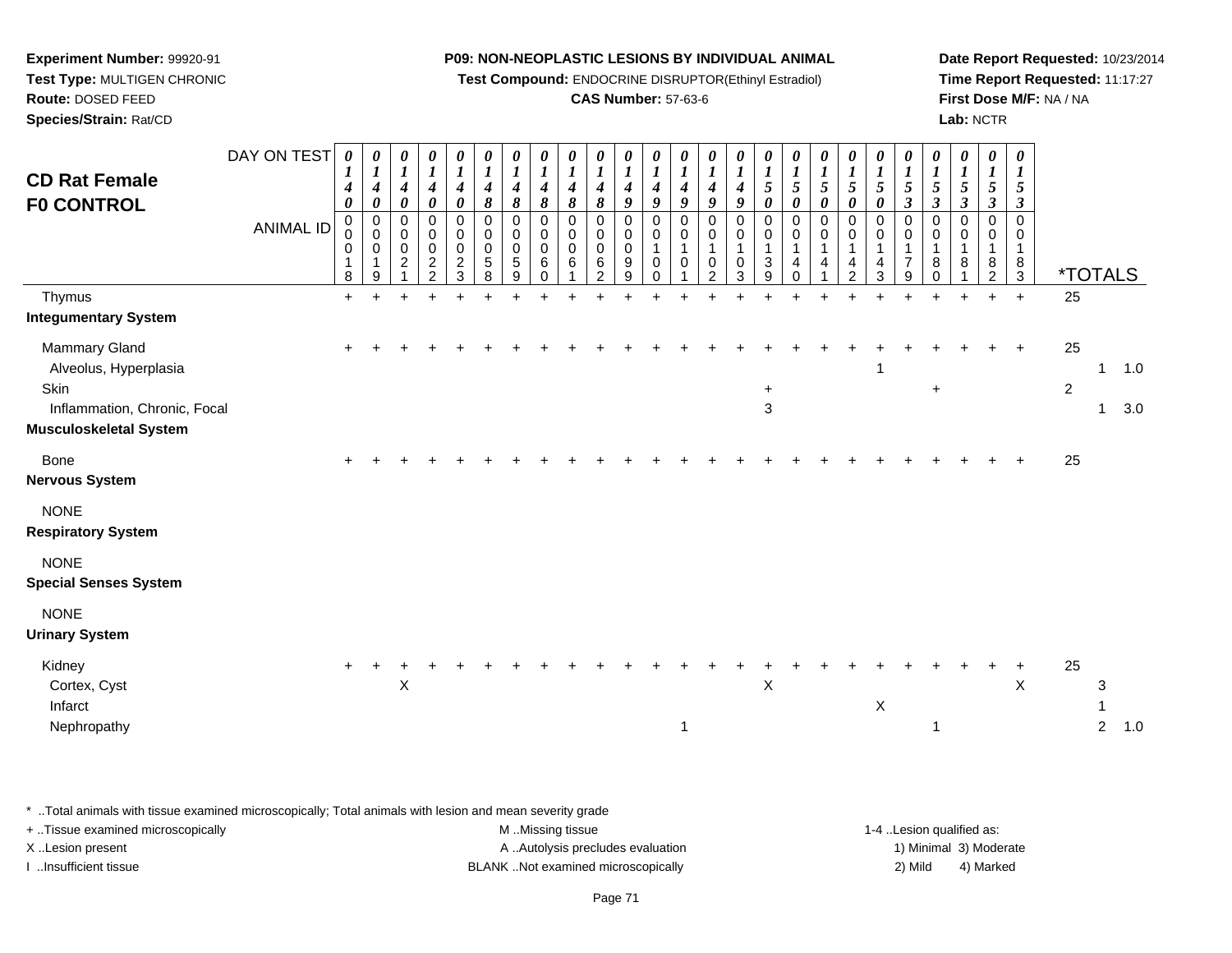**Test Compound:** ENDOCRINE DISRUPTOR(Ethinyl Estradiol)

# **CAS Number:** 57-63-6

**Date Report Requested:** 10/23/2014**Time Report Requested:** 11:17:27**First Dose M/F:** NA / NA**Lab:** NCTR

**Experiment Number:** 99920-91**Test Type:** MULTIGEN CHRONIC

| <b>CD Rat Female</b><br><b>FO CONTROL</b> | DAY ON TEST | $\boldsymbol{\theta}$<br>U | 0<br>0 | $\boldsymbol{\theta}$<br>$\boldsymbol{\theta}$ | $\boldsymbol{\theta}$<br>0 | $\theta$<br>0    | $\boldsymbol{\theta}$<br>4<br>8 | $\boldsymbol{\theta}$<br>$\mathbf{o}$<br>$\mathbf{o}$ | $\boldsymbol{\theta}$<br>$\mathbf{o}$ | $\theta$ | $\boldsymbol{\theta}$ | 0<br>$\boldsymbol{0}$ | $\theta$<br>o | $\boldsymbol{\theta}$ | $\boldsymbol{\theta}$<br>0 | $\boldsymbol{\theta}$<br>o | $\theta$<br>0 | $\boldsymbol{\theta}$<br>0 | 0<br>$\boldsymbol{\theta}$ | $\theta$<br>0 | $\boldsymbol{\theta}$<br>0 | $\boldsymbol{\theta}$ | $\theta$<br>◡    | $\theta$ | $\boldsymbol{\theta}$<br>J<br>J | 0<br>◡ |                       |
|-------------------------------------------|-------------|----------------------------|--------|------------------------------------------------|----------------------------|------------------|---------------------------------|-------------------------------------------------------|---------------------------------------|----------|-----------------------|-----------------------|---------------|-----------------------|----------------------------|----------------------------|---------------|----------------------------|----------------------------|---------------|----------------------------|-----------------------|------------------|----------|---------------------------------|--------|-----------------------|
|                                           | ANIMAL ID   | U<br>v<br>v<br>R           | 0<br>ν | 0<br>v<br>υ<br>ົ                               | ົ<br>$\sim$                | $\sim$<br>∠<br>ົ |                                 | 5<br>a                                                | 6                                     | 6        | U<br>υ<br>υ<br>6      | 9                     |               |                       | ◠                          | υ<br>υ<br>ົ                | 2<br>J        | U                          |                            | 0<br>4<br>ົ   | 4<br>ີ                     | 9                     | 0<br>0<br>8<br>n | 0<br>8   | 0<br>0<br>8<br>ົ                | 8<br>3 | <i><b>*TOTALS</b></i> |
| Renal Tubule, Mineralization              |             |                            |        |                                                |                            |                  |                                 |                                                       |                                       |          |                       |                       |               |                       |                            |                            |               |                            |                            |               |                            |                       |                  |          |                                 |        | 20<br>1.8             |

\* ..Total animals with tissue examined microscopically; Total animals with lesion and mean severity grade

+ ..Tissue examined microscopically examined microscopically examined as:  $M$  ..Missing tissue 1-4 ..Lesion qualified as:

X..Lesion present **A ..Autolysis precludes evaluation** A ..Autolysis precludes evaluation 1) Minimal 3) Moderate I ..Insufficient tissue BLANK ..Not examined microscopically 2) Mild 4) Marked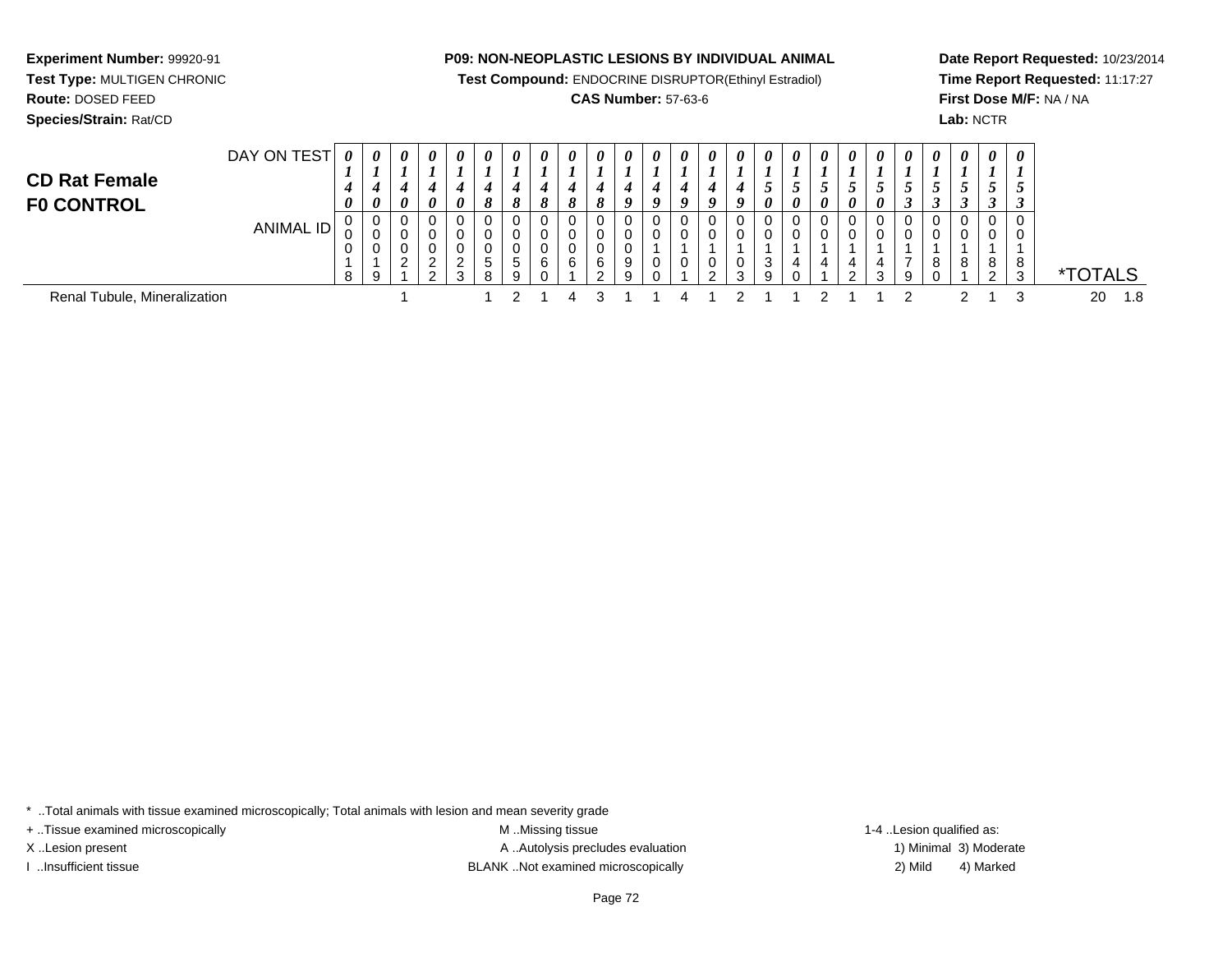**Test Compound:** ENDOCRINE DISRUPTOR(Ethinyl Estradiol)

#### **CAS Number:** 57-63-6

**Date Report Requested:** 10/23/2014**Time Report Requested:** 11:17:27**First Dose M/F:** NA / NA**Lab:** NCTR

| <b>CD Rat Female</b><br><b>F0 2.0 PPB</b><br><b>Alimentary System</b>                                                                                | DAY ON TEST<br><b>ANIMAL ID</b> | 1<br>4<br>0<br>0<br>0<br>$^2_{0}$ | $\boldsymbol{\theta}$<br>$\boldsymbol{l}$<br>$\boldsymbol{4}$<br>$\pmb{\theta}$<br>$\pmb{0}$<br>$\pmb{0}$<br>$\mathbf 0$<br>$\sqrt{2}$<br>$\overline{A}$ | 0<br>$\boldsymbol{l}$<br>$\boldsymbol{4}$<br>$\pmb{\theta}$<br>$\pmb{0}$<br>$\pmb{0}$<br>$\pmb{0}$<br>$rac{2}{5}$ | $\begin{array}{c} 0 \\ 1 \\ 4 \end{array}$<br>$\boldsymbol{\theta}$<br>0<br>$\pmb{0}$<br>$\mathsf{O}\xspace$<br>$\overline{c}$<br>6 | 0<br>$\boldsymbol{l}$<br>$\boldsymbol{4}$<br>$\boldsymbol{\theta}$<br>0<br>$\pmb{0}$<br>$\pmb{0}$<br>$\overline{a}$<br>$\overline{7}$ | 0<br>$\boldsymbol{l}$<br>$\boldsymbol{4}$<br>$\boldsymbol{\delta}$<br>$\mathbf 0$<br>$\mathbf 0$<br>$\mathbf 0$<br>6<br>3 | 0<br>$\boldsymbol{l}$<br>$\boldsymbol{4}$<br>$\pmb{8}$<br>$\mathbf 0$<br>$\mathbf 0$<br>$\mathbf 0$<br>6 | 0<br>$\boldsymbol{l}$<br>$\boldsymbol{4}$<br>8<br>$\mathbf 0$<br>0<br>$\mathbf 0$<br>6<br>5 | 0<br>$\boldsymbol{l}$<br>4<br>8<br>$\Omega$<br>0<br>$\mathbf 0$<br>6<br>6 | 0<br>$\boldsymbol{l}$<br>$\boldsymbol{4}$<br>8<br>$\mathbf 0$<br>$\mathbf 0$<br>$\mathbf 0$<br>6 | $\boldsymbol{\theta}$<br>$\boldsymbol{l}$<br>$\boldsymbol{4}$<br>9<br>$\mathbf 0$<br>$\pmb{0}$<br>$\mathbf{1}$<br>$\mathbf 0$<br>4 | $\boldsymbol{\theta}$<br>$\boldsymbol{l}$<br>$\boldsymbol{4}$<br>9<br>$\mathbf 0$<br>$\pmb{0}$<br>$\mathbf{1}$<br>0<br>5 | 0<br>$\boldsymbol{l}$<br>$\boldsymbol{4}$<br>9<br>$\pmb{0}$<br>$\mathbf 0$<br>$\mathbf{1}$<br>0<br>6 | 0<br>$\boldsymbol{l}$<br>$\boldsymbol{4}$<br>9<br>$\mathbf 0$<br>0<br>$\mathbf{1}$<br>$\,0\,$<br>$\overline{7}$ | $\boldsymbol{\theta}$<br>$\boldsymbol{l}$<br>$\boldsymbol{4}$<br>9<br>$\mathbf 0$<br>$\mathbf 0$<br>$\mathbf{1}$<br>0<br>8 | 0<br>$\boldsymbol{l}$<br>$\sqrt{5}$<br>0<br>$\mathbf 0$<br>0<br>$\mathbf{1}$<br>4<br>$\boldsymbol{\Lambda}$ | 0<br>$\boldsymbol{l}$<br>$\mathfrak{s}$<br>$\pmb{\theta}$<br>$\mathbf 0$<br>$\mathbf 0$<br>$\mathbf{1}$<br>$\overline{4}$<br>5 | 0<br>$\boldsymbol{l}$<br>5<br>$\pmb{\theta}$<br>0<br>$\pmb{0}$<br>$\mathbf{1}$<br>4<br>6 | $\pmb{\theta}$<br>$\boldsymbol{l}$<br>$\mathfrak{s}$<br>0<br>$\pmb{0}$<br>$\pmb{0}$<br>$\mathbf{1}$<br>4<br>$\overline{7}$ | 0<br>$\boldsymbol{l}$<br>$\mathfrak{s}$<br>$\boldsymbol{\theta}$<br>$\mathbf 0$<br>$\mathsf 0$<br>$\mathbf{1}$<br>4<br>8 | $\boldsymbol{\theta}$<br>$\boldsymbol{l}$<br>$\sqrt{5}$<br>$\mathfrak{z}$<br>$\mathbf 0$<br>$\mathbf 0$<br>$\mathbf{1}$<br>8<br>4 | 0<br>$\boldsymbol{l}$<br>5<br>$\mathfrak{z}$<br>0<br>0<br>$\mathbf{1}$<br>8<br>5 | 0<br>$\boldsymbol{l}$<br>5<br>$\mathfrak{z}$<br>$\Omega$<br>$\Omega$<br>$\mathbf{1}$<br>8<br>6 | $\boldsymbol{\theta}$<br>$\boldsymbol{l}$<br>5<br>$\boldsymbol{\beta}$<br>$\mathbf 0$<br>0<br>$\mathbf 1$<br>8<br>$\overline{7}$ | 0<br>$\boldsymbol{l}$<br>5<br>$\boldsymbol{\beta}$<br>$\mathbf 0$<br>0<br>$\mathbf{1}$<br>$\bf 8$<br>8 |                    | <i><b>*TOTALS</b></i> |     |
|------------------------------------------------------------------------------------------------------------------------------------------------------|---------------------------------|-----------------------------------|----------------------------------------------------------------------------------------------------------------------------------------------------------|-------------------------------------------------------------------------------------------------------------------|-------------------------------------------------------------------------------------------------------------------------------------|---------------------------------------------------------------------------------------------------------------------------------------|---------------------------------------------------------------------------------------------------------------------------|----------------------------------------------------------------------------------------------------------|---------------------------------------------------------------------------------------------|---------------------------------------------------------------------------|--------------------------------------------------------------------------------------------------|------------------------------------------------------------------------------------------------------------------------------------|--------------------------------------------------------------------------------------------------------------------------|------------------------------------------------------------------------------------------------------|-----------------------------------------------------------------------------------------------------------------|----------------------------------------------------------------------------------------------------------------------------|-------------------------------------------------------------------------------------------------------------|--------------------------------------------------------------------------------------------------------------------------------|------------------------------------------------------------------------------------------|----------------------------------------------------------------------------------------------------------------------------|--------------------------------------------------------------------------------------------------------------------------|-----------------------------------------------------------------------------------------------------------------------------------|----------------------------------------------------------------------------------|------------------------------------------------------------------------------------------------|----------------------------------------------------------------------------------------------------------------------------------|--------------------------------------------------------------------------------------------------------|--------------------|-----------------------|-----|
| Liver<br>Developmental Malformation<br>Hepatodiaphragmatic Nodule<br><b>Cardiovascular System</b>                                                    |                                 |                                   |                                                                                                                                                          |                                                                                                                   |                                                                                                                                     |                                                                                                                                       |                                                                                                                           |                                                                                                          |                                                                                             |                                                                           |                                                                                                  |                                                                                                                                    |                                                                                                                          |                                                                                                      |                                                                                                                 | $\ddot{}$<br>$\pmb{\times}$                                                                                                |                                                                                                             |                                                                                                                                |                                                                                          | $+$<br>X                                                                                                                   |                                                                                                                          |                                                                                                                                   |                                                                                  |                                                                                                |                                                                                                                                  |                                                                                                        | $\overline{c}$     |                       |     |
| <b>NONE</b><br><b>Endocrine System</b>                                                                                                               |                                 |                                   |                                                                                                                                                          |                                                                                                                   |                                                                                                                                     |                                                                                                                                       |                                                                                                                           |                                                                                                          |                                                                                             |                                                                           |                                                                                                  |                                                                                                                                    |                                                                                                                          |                                                                                                      |                                                                                                                 |                                                                                                                            |                                                                                                             |                                                                                                                                |                                                                                          |                                                                                                                            |                                                                                                                          |                                                                                                                                   |                                                                                  |                                                                                                |                                                                                                                                  |                                                                                                        |                    |                       |     |
| <b>NONE</b><br><b>General Body System</b>                                                                                                            |                                 |                                   |                                                                                                                                                          |                                                                                                                   |                                                                                                                                     |                                                                                                                                       |                                                                                                                           |                                                                                                          |                                                                                             |                                                                           |                                                                                                  |                                                                                                                                    |                                                                                                                          |                                                                                                      |                                                                                                                 |                                                                                                                            |                                                                                                             |                                                                                                                                |                                                                                          |                                                                                                                            |                                                                                                                          |                                                                                                                                   |                                                                                  |                                                                                                |                                                                                                                                  |                                                                                                        |                    |                       |     |
| <b>NONE</b><br><b>Genital System</b>                                                                                                                 |                                 |                                   |                                                                                                                                                          |                                                                                                                   |                                                                                                                                     |                                                                                                                                       |                                                                                                                           |                                                                                                          |                                                                                             |                                                                           |                                                                                                  |                                                                                                                                    |                                                                                                                          |                                                                                                      |                                                                                                                 |                                                                                                                            |                                                                                                             |                                                                                                                                |                                                                                          |                                                                                                                            |                                                                                                                          |                                                                                                                                   |                                                                                  |                                                                                                |                                                                                                                                  |                                                                                                        |                    |                       |     |
| <b>Clitoral Gland</b><br>Distended<br>Inflammation, Chronic Active<br>Ovary<br>Corpus Luteum, Cyst<br>Cyst<br><b>Diestrus</b><br>Estrus<br>Metestrus |                                 | ÷                                 | $X$ $X$                                                                                                                                                  |                                                                                                                   | X                                                                                                                                   |                                                                                                                                       | $X$ $X$                                                                                                                   |                                                                                                          | X                                                                                           |                                                                           | X                                                                                                | $\pmb{\times}$                                                                                                                     |                                                                                                                          | $\mathsf{X}$                                                                                         | $\boldsymbol{\mathsf{X}}$                                                                                       | X                                                                                                                          |                                                                                                             | $X$ $X$                                                                                                                        |                                                                                          | X                                                                                                                          | X<br>$\mathsf X$                                                                                                         | $\mathsf X$<br>X                                                                                                                  | $\mathsf X$                                                                      |                                                                                                | $\mathsf X$                                                                                                                      | $\ddot{}$<br>X                                                                                         | $\mathbf{1}$<br>25 | 1<br>8<br>4           | 4.0 |

\* ..Total animals with tissue examined microscopically; Total animals with lesion and mean severity grade

**Experiment Number:** 99920-91**Test Type:** MULTIGEN CHRONIC

| + Tissue examined microscopically | M Missing tissue                   | 1-4 Lesion qualified as: |                        |
|-----------------------------------|------------------------------------|--------------------------|------------------------|
| X Lesion present                  | A Autolysis precludes evaluation   |                          | 1) Minimal 3) Moderate |
| …Insufficient tissue              | BLANK Not examined microscopically | 2) Mild                  | 4) Marked              |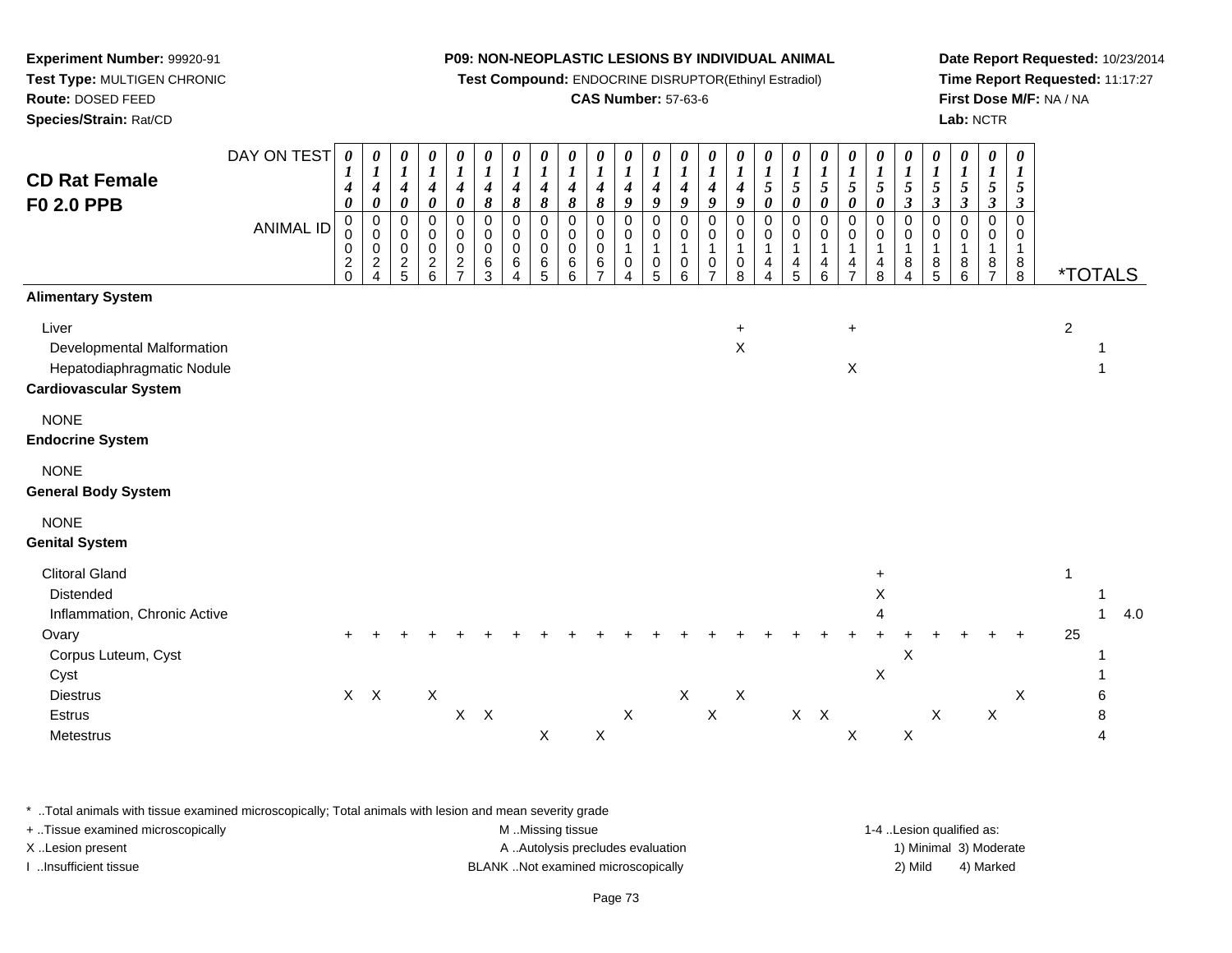**Test Compound:** ENDOCRINE DISRUPTOR(Ethinyl Estradiol)

#### **CAS Number:** 57-63-6

**Date Report Requested:** 10/23/2014**Time Report Requested:** 11:17:28**First Dose M/F:** NA / NA**Lab:** NCTR

| <b>CD Rat Female</b><br><b>F0 2.0 PPB</b>                                      | DAY ON TEST<br><b>ANIMAL ID</b> | $\boldsymbol{\theta}$<br>1<br>4<br>0<br>$\mathbf 0$<br>0<br>0<br>$\overline{c}$<br>$\Omega$ | 0<br>$\boldsymbol{l}$<br>4<br>$\boldsymbol{\theta}$<br>$\mathbf 0$<br>0<br>0<br>$\boldsymbol{2}$<br>$\overline{4}$ | 0<br>$\boldsymbol{l}$<br>4<br>$\boldsymbol{\theta}$<br>$\mathbf 0$<br>0<br>$\pmb{0}$<br>$\frac{2}{5}$ | 0<br>$\boldsymbol{l}$<br>$\boldsymbol{4}$<br>0<br>$\mathbf 0$<br>0<br>0<br>$\boldsymbol{2}$<br>$6\phantom{1}6$ | 0<br>$\boldsymbol{l}$<br>$\boldsymbol{4}$<br>0<br>$\mathbf 0$<br>0<br>0<br>$\overline{c}$<br>$\overline{7}$ | 0<br>$\boldsymbol{l}$<br>4<br>8<br>$\mathbf 0$<br>$\pmb{0}$<br>0<br>6<br>$\mathfrak{S}$ | 0<br>$\boldsymbol{l}$<br>$\boldsymbol{4}$<br>8<br>$\mathbf 0$<br>0<br>0<br>6<br>4 | 0<br>$\boldsymbol{l}$<br>$\boldsymbol{4}$<br>8<br>$\Omega$<br>0<br>0<br>$\,6$<br>5 | 0<br>$\boldsymbol{l}$<br>4<br>8<br>0<br>0<br>0<br>6<br>6 | 0<br>$\boldsymbol{l}$<br>4<br>$\pmb{8}$<br>$\mathbf 0$<br>0<br>0<br>6<br>$\overline{ }$ | 0<br>$\boldsymbol{l}$<br>4<br>9<br>$\mathbf 0$<br>0<br>$\mathbf{1}$<br>0<br>$\overline{4}$ | 0<br>$\boldsymbol{l}$<br>4<br>9<br>$\mathbf 0$<br>0<br>$\mathbf 1$<br>$\pmb{0}$<br>$\overline{5}$ | $\boldsymbol{\theta}$<br>$\boldsymbol{l}$<br>4<br>9<br>$\Omega$<br>0<br>$\mathbf{1}$<br>0<br>$6\phantom{1}6$ | 0<br>$\boldsymbol{l}$<br>$\boldsymbol{4}$<br>$\boldsymbol{q}$<br>$\mathbf 0$<br>0<br>1<br>0<br>$\overline{7}$ | $\boldsymbol{\theta}$<br>$\boldsymbol{l}$<br>$\boldsymbol{4}$<br>9<br>0<br>0<br>1<br>0<br>8 | $\boldsymbol{\theta}$<br>$\boldsymbol{l}$<br>5<br>0<br>$\Omega$<br>0<br>4<br>4 | $\boldsymbol{\theta}$<br>$\boldsymbol{l}$<br>$\sqrt{5}$<br>0<br>$\Omega$<br>0<br>1<br>4<br>5 | 0<br>$\boldsymbol{l}$<br>5<br>0<br>0<br>0<br>4<br>6 | 0<br>$\boldsymbol{l}$<br>$\sqrt{5}$<br>0<br>0<br>0<br>4<br>$\overline{7}$ | 0<br>$\boldsymbol{l}$<br>5<br>$\boldsymbol{\theta}$<br>$\Omega$<br>0<br>$\mathbf{1}$<br>4<br>8 | $\boldsymbol{\theta}$<br>$\boldsymbol{l}$<br>$\mathfrak{s}$<br>3<br>$\mathbf 0$<br>0<br>1<br>8<br>4 | 0<br>$\boldsymbol{l}$<br>$\mathfrak{z}$<br>$\boldsymbol{\beta}$<br>$\Omega$<br>0<br>8<br>5 | 0<br>$\boldsymbol{l}$<br>$\sqrt{5}$<br>$\boldsymbol{\beta}$<br>0<br>0<br>8<br>6 | 0<br>$\boldsymbol{l}$<br>5<br>$\boldsymbol{\beta}$<br>$\mathbf 0$<br>0<br>$\mathbf 1$<br>8<br>$\overline{7}$ | 0<br>1<br>5<br>3<br>0<br>0<br>$\mathbf 1$<br>8<br>8 |         | <i><b>*TOTALS</b></i>    |            |
|--------------------------------------------------------------------------------|---------------------------------|---------------------------------------------------------------------------------------------|--------------------------------------------------------------------------------------------------------------------|-------------------------------------------------------------------------------------------------------|----------------------------------------------------------------------------------------------------------------|-------------------------------------------------------------------------------------------------------------|-----------------------------------------------------------------------------------------|-----------------------------------------------------------------------------------|------------------------------------------------------------------------------------|----------------------------------------------------------|-----------------------------------------------------------------------------------------|--------------------------------------------------------------------------------------------|---------------------------------------------------------------------------------------------------|--------------------------------------------------------------------------------------------------------------|---------------------------------------------------------------------------------------------------------------|---------------------------------------------------------------------------------------------|--------------------------------------------------------------------------------|----------------------------------------------------------------------------------------------|-----------------------------------------------------|---------------------------------------------------------------------------|------------------------------------------------------------------------------------------------|-----------------------------------------------------------------------------------------------------|--------------------------------------------------------------------------------------------|---------------------------------------------------------------------------------|--------------------------------------------------------------------------------------------------------------|-----------------------------------------------------|---------|--------------------------|------------|
| Proestrus                                                                      |                                 |                                                                                             |                                                                                                                    | Χ                                                                                                     |                                                                                                                |                                                                                                             |                                                                                         | Χ                                                                                 |                                                                                    | Χ                                                        |                                                                                         |                                                                                            | X                                                                                                 |                                                                                                              |                                                                                                               |                                                                                             | X                                                                              |                                                                                              |                                                     |                                                                           | X                                                                                              |                                                                                                     |                                                                                            | Χ                                                                               |                                                                                                              |                                                     |         | 7                        |            |
| Oviduct<br>Mucosa, Hyperplasia                                                 |                                 |                                                                                             |                                                                                                                    |                                                                                                       |                                                                                                                |                                                                                                             |                                                                                         |                                                                                   |                                                                                    |                                                          |                                                                                         |                                                                                            |                                                                                                   |                                                                                                              |                                                                                                               |                                                                                             |                                                                                |                                                                                              |                                                     |                                                                           |                                                                                                |                                                                                                     |                                                                                            | $\overline{2}$                                                                  |                                                                                                              | $\ddot{}$                                           | 25      | 1                        | 2.0        |
| Uterus<br><b>Diestrus</b><br>Endometrial GI, Dilatation                        |                                 | $\times$                                                                                    | $\mathsf{X}$                                                                                                       | X X                                                                                                   |                                                                                                                |                                                                                                             |                                                                                         |                                                                                   |                                                                                    |                                                          |                                                                                         |                                                                                            | $\mathbf{3}$                                                                                      | Χ                                                                                                            |                                                                                                               | Χ                                                                                           |                                                                                |                                                                                              |                                                     |                                                                           |                                                                                                |                                                                                                     |                                                                                            |                                                                                 |                                                                                                              | X                                                   | 25      | 7<br>1                   | 3.0        |
| Estrus<br>Metestrus                                                            |                                 |                                                                                             |                                                                                                                    |                                                                                                       |                                                                                                                |                                                                                                             | $X$ $X$                                                                                 |                                                                                   | $\pmb{\times}$                                                                     |                                                          | $\mathsf{X}$                                                                            | X                                                                                          |                                                                                                   |                                                                                                              | X                                                                                                             |                                                                                             |                                                                                | $X$ $X$                                                                                      |                                                     | $\boldsymbol{\mathsf{X}}$                                                 |                                                                                                | $\boldsymbol{\mathsf{X}}$                                                                           | X                                                                                          |                                                                                 |                                                                                                              |                                                     |         | 7                        |            |
| Proestrus<br>Vagina<br><b>Diestrus</b>                                         |                                 | X                                                                                           | $\boldsymbol{\mathsf{X}}$                                                                                          |                                                                                                       | X                                                                                                              |                                                                                                             |                                                                                         | X                                                                                 |                                                                                    | $\mathsf X$                                              |                                                                                         |                                                                                            | X                                                                                                 | X                                                                                                            |                                                                                                               |                                                                                             | X                                                                              |                                                                                              |                                                     |                                                                           | $\mathsf X$                                                                                    |                                                                                                     |                                                                                            | $\mathsf{X}^-$                                                                  | $\boldsymbol{\mathsf{X}}$                                                                                    | $\ddot{}$<br>X                                      | 25      | 7<br>5                   |            |
| Estrus<br>Metestrus<br>Proestrus<br><b>Hematopoietic System</b>                |                                 |                                                                                             |                                                                                                                    | $\mathsf X$                                                                                           |                                                                                                                | X                                                                                                           | $X$ $X$                                                                                 |                                                                                   | $\mathsf{X}$                                                                       | $\mathsf X$                                              |                                                                                         | $X$ $X$                                                                                    | $\mathsf X$                                                                                       |                                                                                                              | X                                                                                                             | $X$ $X$                                                                                     |                                                                                | $X$ $X$                                                                                      |                                                     | $\mathsf{X}$                                                              | $\mathsf X$                                                                                    | $\mathsf X$                                                                                         | $\boldsymbol{\mathsf{X}}$                                                                  | $\boldsymbol{\mathsf{X}}$                                                       | $\mathsf X$                                                                                                  |                                                     |         | 8<br>5<br>$\overline{7}$ |            |
| <b>NONE</b><br><b>Integumentary System</b>                                     |                                 |                                                                                             |                                                                                                                    |                                                                                                       |                                                                                                                |                                                                                                             |                                                                                         |                                                                                   |                                                                                    |                                                          |                                                                                         |                                                                                            |                                                                                                   |                                                                                                              |                                                                                                               |                                                                                             |                                                                                |                                                                                              |                                                     |                                                                           |                                                                                                |                                                                                                     |                                                                                            |                                                                                 |                                                                                                              |                                                     |         |                          |            |
| <b>Mammary Gland</b><br>Alveolus, Hyperplasia<br>Skin<br>Hyperkeratosis, Focal |                                 |                                                                                             |                                                                                                                    |                                                                                                       | $\ddot{}$                                                                                                      |                                                                                                             |                                                                                         |                                                                                   | 1                                                                                  |                                                          |                                                                                         |                                                                                            |                                                                                                   |                                                                                                              |                                                                                                               |                                                                                             | 2<br>+<br>3                                                                    |                                                                                              |                                                     |                                                                           | $\ddot{}$                                                                                      |                                                                                                     |                                                                                            |                                                                                 |                                                                                                              |                                                     | 25<br>3 | 4<br>1                   | 1.3<br>3.0 |
|                                                                                |                                 |                                                                                             |                                                                                                                    |                                                                                                       |                                                                                                                |                                                                                                             |                                                                                         |                                                                                   |                                                                                    |                                                          |                                                                                         |                                                                                            |                                                                                                   |                                                                                                              |                                                                                                               |                                                                                             |                                                                                |                                                                                              |                                                     |                                                                           |                                                                                                |                                                                                                     |                                                                                            |                                                                                 |                                                                                                              |                                                     |         |                          |            |

\* ..Total animals with tissue examined microscopically; Total animals with lesion and mean severity grade

**Experiment Number:** 99920-91**Test Type:** MULTIGEN CHRONIC

| + Tissue examined microscopically | M Missing tissue                   | 1-4 Lesion qualified as: |                        |
|-----------------------------------|------------------------------------|--------------------------|------------------------|
| X Lesion present                  | A Autolysis precludes evaluation   |                          | 1) Minimal 3) Moderate |
| …Insufficient tissue              | BLANK Not examined microscopically | 2) Mild                  | 4) Marked              |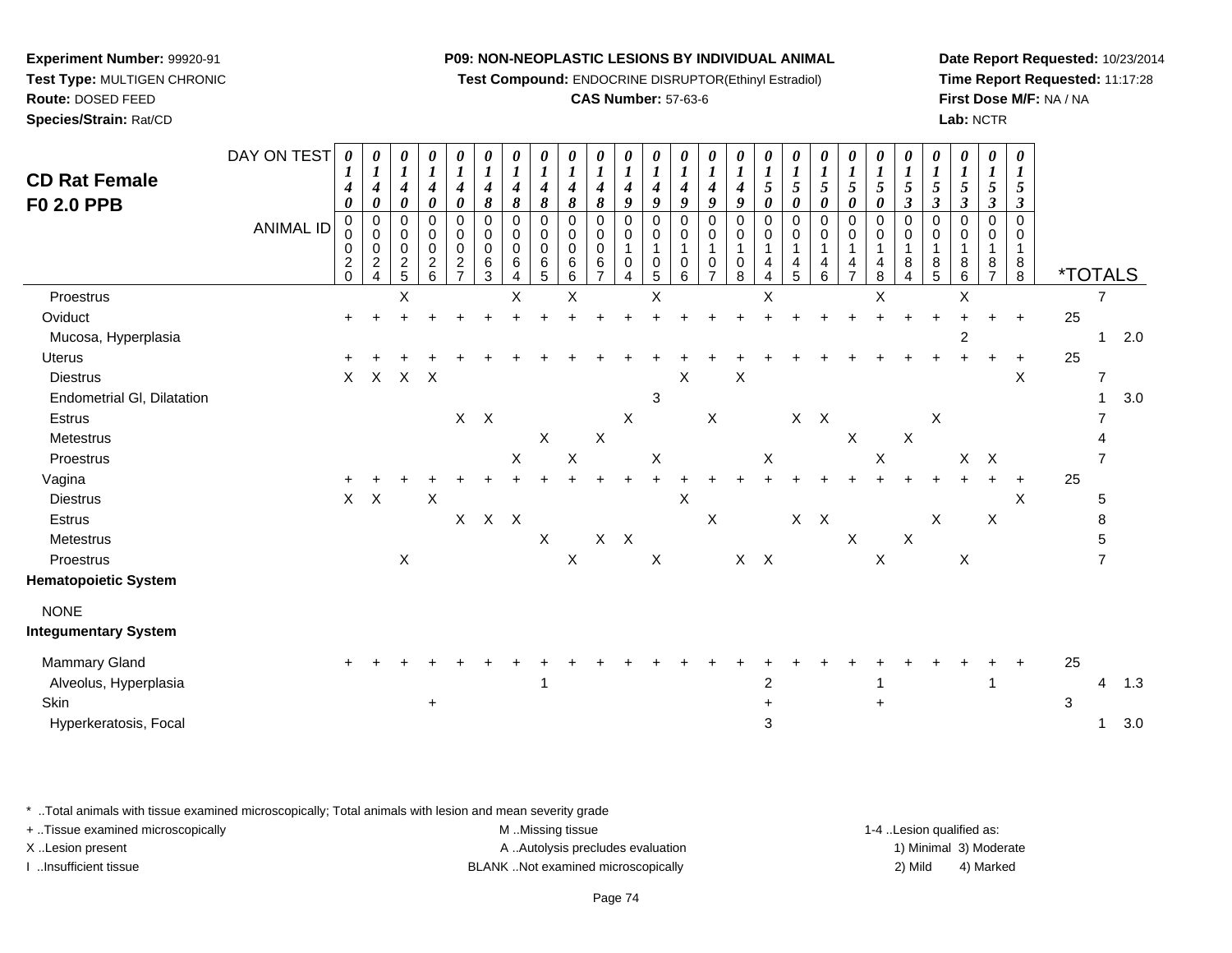**Test Compound:** ENDOCRINE DISRUPTOR(Ethinyl Estradiol)

#### **CAS Number:** 57-63-6

**Date Report Requested:** 10/23/2014**Time Report Requested:** 11:17:28**First Dose M/F:** NA / NA**Lab:** NCTR

| Species/Strain: Rat/CD                      |             |                                                       |                                              |                                    |                                                           |                                                 |                                                |                                                |                                                |                                 |                                    |                            |                                      |                            |                               |                                                |                            |                                          |                                      |             |                                 |                        |                                     |                                                    | Lab: NCTR                     |                                                                |                       |
|---------------------------------------------|-------------|-------------------------------------------------------|----------------------------------------------|------------------------------------|-----------------------------------------------------------|-------------------------------------------------|------------------------------------------------|------------------------------------------------|------------------------------------------------|---------------------------------|------------------------------------|----------------------------|--------------------------------------|----------------------------|-------------------------------|------------------------------------------------|----------------------------|------------------------------------------|--------------------------------------|-------------|---------------------------------|------------------------|-------------------------------------|----------------------------------------------------|-------------------------------|----------------------------------------------------------------|-----------------------|
| <b>CD Rat Female</b><br>F0 2.0 PPB          | DAY ON TEST | 0<br>$\boldsymbol{4}$<br>0                            | $\mathbf{I}$<br>4<br>0                       | 1<br>4<br>0                        | $\mathbf{I}$<br>$\boldsymbol{4}$<br>$\boldsymbol{\theta}$ | 0<br>$\boldsymbol{4}$<br>0                      | 0<br>$\boldsymbol{l}$<br>$\boldsymbol{4}$<br>8 | 0<br>$\boldsymbol{l}$<br>$\boldsymbol{4}$<br>8 | 0<br>$\boldsymbol{l}$<br>$\boldsymbol{4}$<br>8 | 0<br>4<br>8                     | 0<br>$\boldsymbol{l}$<br>4<br>8    | $\boldsymbol{l}$<br>4<br>9 | $\boldsymbol{\theta}$<br>1<br>4<br>9 | 0<br>$\boldsymbol{4}$<br>9 | 0<br>1<br>4<br>9              | 0<br>$\boldsymbol{l}$<br>$\boldsymbol{4}$<br>9 | 0<br>$\mathfrak{s}$<br>0   | 0<br>$\sqrt{5}$<br>$\boldsymbol{\theta}$ | $\theta$<br>1<br>$\mathfrak{s}$<br>0 | 1<br>5<br>0 | U<br>5<br>$\boldsymbol{\theta}$ | 0<br>5<br>$\mathbf{3}$ | 0<br>1<br>5<br>$\boldsymbol{\beta}$ | 0<br>$\boldsymbol{l}$<br>5<br>$\boldsymbol{\beta}$ | 0<br>5<br>$\mathfrak{z}$      | $\boldsymbol{\theta}$<br>$\mathcal{L}$<br>$\boldsymbol{\beta}$ |                       |
|                                             | ANIMAL ID   | 0<br>$\mathbf 0$<br>0<br>$\overline{\mathbf{c}}$<br>0 | 0<br>$\mathbf 0$<br>0<br>$\overline{c}$<br>4 | 0<br>0<br>0<br>$\overline{c}$<br>5 | 0<br>$\boldsymbol{0}$<br>0<br>$\overline{c}$<br>6         | 0<br>0<br>0<br>$\overline{c}$<br>$\overline{ }$ | 0<br>0<br>$\boldsymbol{0}$<br>6<br>3           | 0<br>0<br>$\pmb{0}$<br>6<br>4                  | 0<br>$\pmb{0}$<br>$\pmb{0}$<br>$\,6$<br>5      | 0<br>0<br>$\mathbf 0$<br>6<br>6 | 0<br>0<br>0<br>6<br>$\overline{ }$ | 0<br>$\mathbf 0$           | 0<br>0<br>0<br>5                     | 0<br>0<br>0<br>6           | 0<br>0<br>0<br>$\overline{ }$ | 0<br>0<br>$\mathbf 0$<br>8                     | 0<br>$\mathbf 0$<br>4<br>4 | 0<br>0<br>4<br>5                         | 0<br>0<br>4<br>6                     | 4<br>⇁      | 0<br>0<br>4<br>8                | 0<br>0<br>8<br>4       | 0<br>0<br>8<br>5                    | 0<br>8<br>6                                        | 0<br>0<br>8<br>$\overline{ }$ | 8<br>8                                                         | <i><b>*TOTALS</b></i> |
| <b>Musculoskeletal System</b>               |             |                                                       |                                              |                                    |                                                           |                                                 |                                                |                                                |                                                |                                 |                                    |                            |                                      |                            |                               |                                                |                            |                                          |                                      |             |                                 |                        |                                     |                                                    |                               |                                                                |                       |
| <b>NONE</b><br><b>Nervous System</b>        |             |                                                       |                                              |                                    |                                                           |                                                 |                                                |                                                |                                                |                                 |                                    |                            |                                      |                            |                               |                                                |                            |                                          |                                      |             |                                 |                        |                                     |                                                    |                               |                                                                |                       |
| <b>NONE</b><br><b>Respiratory System</b>    |             |                                                       |                                              |                                    |                                                           |                                                 |                                                |                                                |                                                |                                 |                                    |                            |                                      |                            |                               |                                                |                            |                                          |                                      |             |                                 |                        |                                     |                                                    |                               |                                                                |                       |
| <b>NONE</b><br><b>Special Senses System</b> |             |                                                       |                                              |                                    |                                                           |                                                 |                                                |                                                |                                                |                                 |                                    |                            |                                      |                            |                               |                                                |                            |                                          |                                      |             |                                 |                        |                                     |                                                    |                               |                                                                |                       |
| <b>NONE</b><br><b>Urinary System</b>        |             |                                                       |                                              |                                    |                                                           |                                                 |                                                |                                                |                                                |                                 |                                    |                            |                                      |                            |                               |                                                |                            |                                          |                                      |             |                                 |                        |                                     |                                                    |                               |                                                                |                       |

| Kidney                            |  |  |  |  |  |  |  |                                       |  |  |  |  |  | -25 |               |
|-----------------------------------|--|--|--|--|--|--|--|---------------------------------------|--|--|--|--|--|-----|---------------|
| Cortex, Cyst                      |  |  |  |  |  |  |  |                                       |  |  |  |  |  |     |               |
| Infarct                           |  |  |  |  |  |  |  |                                       |  |  |  |  |  |     |               |
| Inflammation, Chronic Active      |  |  |  |  |  |  |  |                                       |  |  |  |  |  |     | $1 \quad 1.0$ |
| Renal Tubule, Degeneration, Focal |  |  |  |  |  |  |  |                                       |  |  |  |  |  |     | 4.0           |
| Renal Tubule, Mineralization      |  |  |  |  |  |  |  | 1 2 1 2 1 1 1 1 1 1 1 1 3 2 1 1 1 4 4 |  |  |  |  |  | 22  | 1.6           |

\* ..Total animals with tissue examined microscopically; Total animals with lesion and mean severity grade

**Experiment Number:** 99920-91**Test Type:** MULTIGEN CHRONIC

**Route:** DOSED FEED

+ ..Tissue examined microscopically examined microscopically examined as:  $M$  ..Missing tissue 1-4 ..Lesion qualified as: X..Lesion present **A ..Autolysis precludes evaluation** A ..Autolysis precludes evaluation 1) Minimal 3) Moderate

I ..Insufficient tissue BLANK ..Not examined microscopically 2) Mild 4) Marked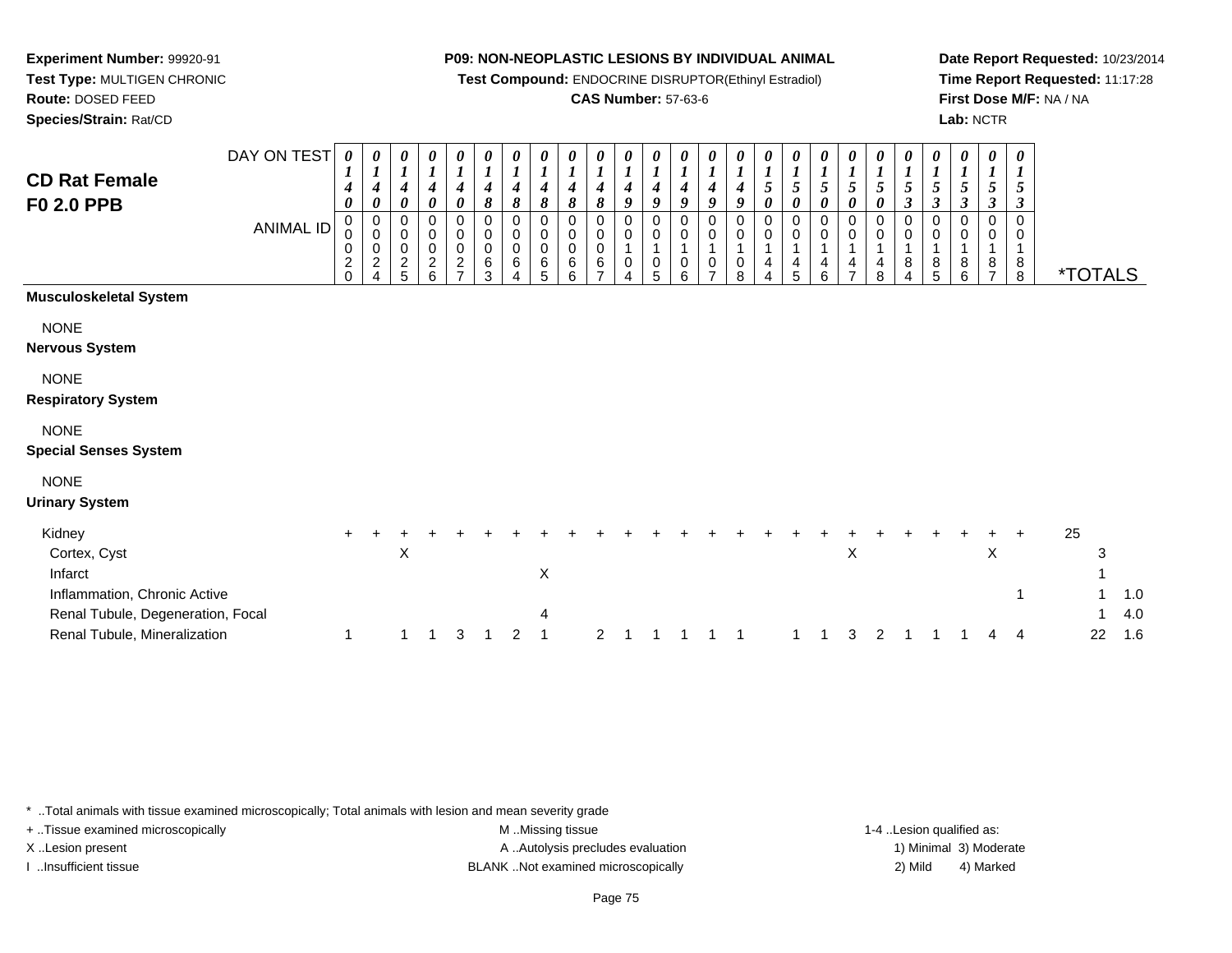**Test Compound:** ENDOCRINE DISRUPTOR(Ethinyl Estradiol)

#### **CAS Number:** 57-63-6

**Date Report Requested:** 10/23/2014**Time Report Requested:** 11:17:28**First Dose M/F:** NA / NA**Lab:** NCTR

| <b>CD Rat Female</b><br><b>F0 10 PPB</b>                            | DAY ON TEST<br><b>ANIMAL ID</b> | 0<br>$\boldsymbol{I}$<br>$\boldsymbol{4}$<br>$\boldsymbol{\theta}$<br>$\mathbf 0$<br>$\pmb{0}$<br>$\pmb{0}$<br>$_{\rm 8}^2$ | $\pmb{\theta}$<br>$\boldsymbol{l}$<br>$\boldsymbol{4}$<br>$\pmb{\theta}$<br>$\pmb{0}$<br>$\mathbf 0$<br>$\pmb{0}$<br>$\frac{2}{9}$ | 0<br>$\boldsymbol{l}$<br>$\boldsymbol{4}$<br>0<br>$\pmb{0}$<br>$\pmb{0}$<br>$\mathsf 0$<br>3<br>$\mathbf 0$ | $\pmb{\theta}$<br>$\boldsymbol{l}$<br>$\boldsymbol{4}$<br>$\pmb{\theta}$<br>$\mathbf 0$<br>$\pmb{0}$<br>$\pmb{0}$<br>$\ensuremath{\mathsf{3}}$ | 0<br>$\boldsymbol{l}$<br>$\boldsymbol{4}$<br>$\pmb{\theta}$<br>$\pmb{0}$<br>$\pmb{0}$<br>$\pmb{0}$<br>$\frac{3}{2}$ | 0<br>$\boldsymbol{l}$<br>$\boldsymbol{4}$<br>8<br>$\mathsf 0$<br>$\pmb{0}$<br>$\pmb{0}$<br>$^6_8$ | 0<br>$\boldsymbol{l}$<br>$\boldsymbol{4}$<br>8<br>$\pmb{0}$<br>$\pmb{0}$<br>$\pmb{0}$<br>6<br>9 | $\pmb{\theta}$<br>$\boldsymbol{l}$<br>$\boldsymbol{4}$<br>$\pmb{8}$<br>$\pmb{0}$<br>$\pmb{0}$<br>$\mathsf 0$<br>7<br>$\Omega$ | 0<br>$\boldsymbol{l}$<br>$\boldsymbol{4}$<br>8<br>$\pmb{0}$<br>$\pmb{0}$<br>$\mathsf 0$<br>7 | $\boldsymbol{\theta}$<br>$\boldsymbol{l}$<br>4<br>$\pmb{8}$<br>$\mathbf 0$<br>0<br>$\mathbf 0$<br>7<br>$\overline{c}$ | 0<br>$\boldsymbol{l}$<br>4<br>9<br>$\pmb{0}$<br>0<br>1<br>0<br>9 | $\boldsymbol{\theta}$<br>$\boldsymbol{l}$<br>4<br>9<br>$\pmb{0}$<br>0<br>1<br>1<br>$\Omega$ | 0<br>$\boldsymbol{l}$<br>$\boldsymbol{4}$<br>$\boldsymbol{g}$<br>0<br>0 | 0<br>$\boldsymbol{l}$<br>$\boldsymbol{4}$<br>9<br>$\pmb{0}$<br>$\mathsf 0$<br>1<br>$\overline{c}$ | 0<br>$\boldsymbol{l}$<br>$\boldsymbol{4}$<br>9<br>$\pmb{0}$<br>$\pmb{0}$<br>$\mathbf{1}$<br>1<br>3 | 0<br>$\boldsymbol{l}$<br>$\sqrt{5}$<br>$\boldsymbol{\theta}$<br>$\pmb{0}$<br>$\mathbf 0$<br>$\mathbf{1}$<br>4<br>9 | 0<br>$\boldsymbol{l}$<br>$\mathfrak{s}$<br>$\boldsymbol{\theta}$<br>$\pmb{0}$<br>$\pmb{0}$<br>$\mathbf{1}$<br>5<br>$\Omega$ | $\boldsymbol{\theta}$<br>$\boldsymbol{l}$<br>$\sqrt{5}$<br>$\pmb{\theta}$<br>$\pmb{0}$<br>0<br>$\mathbf{1}$<br>5 | 0<br>$\boldsymbol{l}$<br>$\sqrt{5}$<br>0<br>$\mathbf 0$<br>$\pmb{0}$<br>$\mathbf{1}$<br>$\frac{5}{2}$ | $\pmb{\theta}$<br>$\boldsymbol{l}$<br>$\sqrt{5}$<br>$\pmb{\theta}$<br>$\mathbf 0$<br>$\mathbf 0$<br>$\mathbf{1}$<br>5<br>3 | 0<br>$\boldsymbol{l}$<br>$\mathfrak{s}$<br>$\mathfrak{z}$<br>0<br>$\pmb{0}$<br>$\mathbf{1}$<br>$^8_9$ | 0<br>$\boldsymbol{l}$<br>$\frac{5}{3}$<br>$\pmb{0}$<br>$\mathsf 0$<br>1<br>9<br>$\mathbf 0$ | 0<br>$\boldsymbol{l}$<br>$\sqrt{5}$<br>$\boldsymbol{\beta}$<br>$\pmb{0}$<br>$\pmb{0}$<br>$\mathbf{1}$<br>9 | 0<br>$\boldsymbol{l}$<br>$\sqrt{5}$<br>$\boldsymbol{\beta}$<br>$\pmb{0}$<br>$\mathbf 0$<br>$\mathbf{1}$<br>$\frac{9}{2}$ | 0<br>$\boldsymbol{l}$<br>5<br>3<br>0<br>0<br>1<br>$\frac{9}{3}$ |                | <i><b>*TOTALS</b></i> |
|---------------------------------------------------------------------|---------------------------------|-----------------------------------------------------------------------------------------------------------------------------|------------------------------------------------------------------------------------------------------------------------------------|-------------------------------------------------------------------------------------------------------------|------------------------------------------------------------------------------------------------------------------------------------------------|---------------------------------------------------------------------------------------------------------------------|---------------------------------------------------------------------------------------------------|-------------------------------------------------------------------------------------------------|-------------------------------------------------------------------------------------------------------------------------------|----------------------------------------------------------------------------------------------|-----------------------------------------------------------------------------------------------------------------------|------------------------------------------------------------------|---------------------------------------------------------------------------------------------|-------------------------------------------------------------------------|---------------------------------------------------------------------------------------------------|----------------------------------------------------------------------------------------------------|--------------------------------------------------------------------------------------------------------------------|-----------------------------------------------------------------------------------------------------------------------------|------------------------------------------------------------------------------------------------------------------|-------------------------------------------------------------------------------------------------------|----------------------------------------------------------------------------------------------------------------------------|-------------------------------------------------------------------------------------------------------|---------------------------------------------------------------------------------------------|------------------------------------------------------------------------------------------------------------|--------------------------------------------------------------------------------------------------------------------------|-----------------------------------------------------------------|----------------|-----------------------|
| <b>Alimentary System</b>                                            |                                 |                                                                                                                             |                                                                                                                                    |                                                                                                             |                                                                                                                                                |                                                                                                                     |                                                                                                   |                                                                                                 |                                                                                                                               |                                                                                              |                                                                                                                       |                                                                  |                                                                                             |                                                                         |                                                                                                   |                                                                                                    |                                                                                                                    |                                                                                                                             |                                                                                                                  |                                                                                                       |                                                                                                                            |                                                                                                       |                                                                                             |                                                                                                            |                                                                                                                          |                                                                 |                |                       |
| Liver<br>Developmental Malformation<br><b>Cardiovascular System</b> |                                 |                                                                                                                             |                                                                                                                                    |                                                                                                             |                                                                                                                                                | +<br>X                                                                                                              |                                                                                                   |                                                                                                 |                                                                                                                               |                                                                                              |                                                                                                                       |                                                                  |                                                                                             |                                                                         |                                                                                                   |                                                                                                    |                                                                                                                    |                                                                                                                             |                                                                                                                  |                                                                                                       |                                                                                                                            |                                                                                                       |                                                                                             | $\ddot{}$<br>X                                                                                             |                                                                                                                          |                                                                 | $\overline{c}$ | $\overline{c}$        |
| <b>NONE</b><br><b>Endocrine System</b>                              |                                 |                                                                                                                             |                                                                                                                                    |                                                                                                             |                                                                                                                                                |                                                                                                                     |                                                                                                   |                                                                                                 |                                                                                                                               |                                                                                              |                                                                                                                       |                                                                  |                                                                                             |                                                                         |                                                                                                   |                                                                                                    |                                                                                                                    |                                                                                                                             |                                                                                                                  |                                                                                                       |                                                                                                                            |                                                                                                       |                                                                                             |                                                                                                            |                                                                                                                          |                                                                 |                |                       |
| <b>NONE</b><br><b>General Body System</b>                           |                                 |                                                                                                                             |                                                                                                                                    |                                                                                                             |                                                                                                                                                |                                                                                                                     |                                                                                                   |                                                                                                 |                                                                                                                               |                                                                                              |                                                                                                                       |                                                                  |                                                                                             |                                                                         |                                                                                                   |                                                                                                    |                                                                                                                    |                                                                                                                             |                                                                                                                  |                                                                                                       |                                                                                                                            |                                                                                                       |                                                                                             |                                                                                                            |                                                                                                                          |                                                                 |                |                       |
| <b>NONE</b><br><b>Genital System</b>                                |                                 |                                                                                                                             |                                                                                                                                    |                                                                                                             |                                                                                                                                                |                                                                                                                     |                                                                                                   |                                                                                                 |                                                                                                                               |                                                                                              |                                                                                                                       |                                                                  |                                                                                             |                                                                         |                                                                                                   |                                                                                                    |                                                                                                                    |                                                                                                                             |                                                                                                                  |                                                                                                       |                                                                                                                            |                                                                                                       |                                                                                             |                                                                                                            |                                                                                                                          |                                                                 |                |                       |
| <b>Clitoral Gland</b>                                               |                                 |                                                                                                                             |                                                                                                                                    |                                                                                                             |                                                                                                                                                |                                                                                                                     |                                                                                                   |                                                                                                 |                                                                                                                               |                                                                                              |                                                                                                                       |                                                                  |                                                                                             |                                                                         |                                                                                                   |                                                                                                    |                                                                                                                    |                                                                                                                             |                                                                                                                  |                                                                                                       |                                                                                                                            | +                                                                                                     |                                                                                             | $\ddot{}$                                                                                                  |                                                                                                                          |                                                                 | $\overline{2}$ |                       |
| Distended                                                           |                                 |                                                                                                                             |                                                                                                                                    |                                                                                                             |                                                                                                                                                |                                                                                                                     |                                                                                                   |                                                                                                 |                                                                                                                               |                                                                                              |                                                                                                                       |                                                                  |                                                                                             |                                                                         |                                                                                                   |                                                                                                    |                                                                                                                    |                                                                                                                             |                                                                                                                  |                                                                                                       |                                                                                                                            | X                                                                                                     |                                                                                             | X                                                                                                          |                                                                                                                          |                                                                 |                | 2                     |
| Ovary<br>Cyst                                                       |                                 |                                                                                                                             |                                                                                                                                    |                                                                                                             |                                                                                                                                                |                                                                                                                     |                                                                                                   |                                                                                                 |                                                                                                                               |                                                                                              |                                                                                                                       |                                                                  |                                                                                             |                                                                         |                                                                                                   |                                                                                                    |                                                                                                                    |                                                                                                                             |                                                                                                                  |                                                                                                       |                                                                                                                            |                                                                                                       |                                                                                             | X                                                                                                          |                                                                                                                          | $\ddot{}$                                                       | 25             | 1                     |
| <b>Diestrus</b>                                                     |                                 | $\mathsf{X}$                                                                                                                | $\mathsf{X}$                                                                                                                       |                                                                                                             |                                                                                                                                                | $\mathsf X$                                                                                                         |                                                                                                   |                                                                                                 |                                                                                                                               |                                                                                              |                                                                                                                       |                                                                  | $\mathsf{X}$                                                                                |                                                                         |                                                                                                   | $X$ $X$                                                                                            |                                                                                                                    |                                                                                                                             |                                                                                                                  |                                                                                                       |                                                                                                                            |                                                                                                       | $\boldsymbol{\mathsf{X}}$                                                                   | $\boldsymbol{\mathsf{X}}$                                                                                  |                                                                                                                          |                                                                 |                | 8                     |
| Estrus                                                              |                                 |                                                                                                                             |                                                                                                                                    |                                                                                                             | $\mathsf X$                                                                                                                                    |                                                                                                                     |                                                                                                   |                                                                                                 |                                                                                                                               |                                                                                              | $X$ $X$ $X$                                                                                                           |                                                                  |                                                                                             |                                                                         |                                                                                                   |                                                                                                    |                                                                                                                    |                                                                                                                             |                                                                                                                  |                                                                                                       |                                                                                                                            | X                                                                                                     |                                                                                             |                                                                                                            |                                                                                                                          | $\boldsymbol{\mathsf{X}}$                                       |                | 6                     |
| Follicle, Cyst                                                      |                                 |                                                                                                                             |                                                                                                                                    |                                                                                                             |                                                                                                                                                |                                                                                                                     |                                                                                                   |                                                                                                 |                                                                                                                               |                                                                                              |                                                                                                                       |                                                                  |                                                                                             |                                                                         |                                                                                                   |                                                                                                    |                                                                                                                    |                                                                                                                             |                                                                                                                  |                                                                                                       |                                                                                                                            | $\pmb{\times}$                                                                                        |                                                                                             |                                                                                                            |                                                                                                                          |                                                                 |                |                       |
| Metestrus<br>Proestrus                                              |                                 |                                                                                                                             |                                                                                                                                    |                                                                                                             |                                                                                                                                                |                                                                                                                     |                                                                                                   | $X$ $X$                                                                                         |                                                                                                                               |                                                                                              |                                                                                                                       |                                                                  |                                                                                             |                                                                         |                                                                                                   |                                                                                                    |                                                                                                                    | $X$ $X$                                                                                                                     | $\pmb{\mathsf{X}}$                                                                                               | $X$ $X$                                                                                               |                                                                                                                            |                                                                                                       |                                                                                             |                                                                                                            |                                                                                                                          |                                                                 |                | 3<br>8                |
| Oviduct                                                             |                                 |                                                                                                                             |                                                                                                                                    | X                                                                                                           |                                                                                                                                                |                                                                                                                     |                                                                                                   |                                                                                                 | X                                                                                                                             |                                                                                              |                                                                                                                       |                                                                  |                                                                                             | X                                                                       |                                                                                                   |                                                                                                    |                                                                                                                    |                                                                                                                             |                                                                                                                  |                                                                                                       |                                                                                                                            |                                                                                                       |                                                                                             |                                                                                                            | X                                                                                                                        | $\ddot{}$                                                       | 25             |                       |

\* ..Total animals with tissue examined microscopically; Total animals with lesion and mean severity grade

**Experiment Number:** 99920-91**Test Type:** MULTIGEN CHRONIC

| + Tissue examined microscopically | M Missing tissue                   | 1-4 Lesion qualified as: |                        |
|-----------------------------------|------------------------------------|--------------------------|------------------------|
| X Lesion present                  | A Autolysis precludes evaluation   |                          | 1) Minimal 3) Moderate |
| Insufficient tissue               | BLANK Not examined microscopically | 2) Mild                  | 4) Marked              |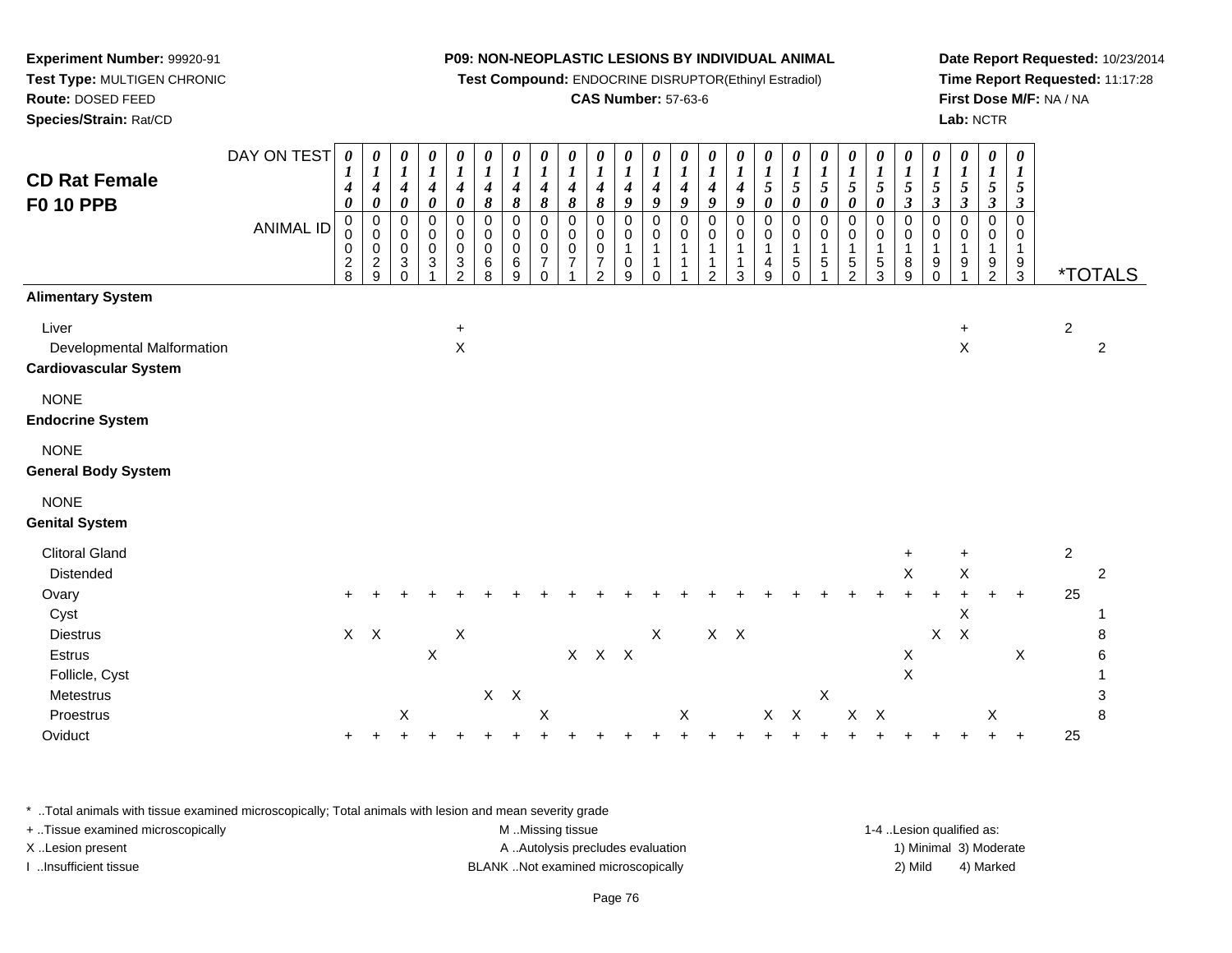**Test Compound:** ENDOCRINE DISRUPTOR(Ethinyl Estradiol)

#### **CAS Number:** 57-63-6

**Date Report Requested:** 10/23/2014**Time Report Requested:** 11:17:28**First Dose M/F:** NA / NA**Lab:** NCTR

| <b>CD Rat Female</b>          | DAY ON TEST      | 0<br>1<br>$\boldsymbol{4}$                                 | 0<br>$\boldsymbol{l}$<br>$\boldsymbol{4}$                                                 | 0<br>$\boldsymbol{l}$<br>$\boldsymbol{4}$                           | 0<br>$\boldsymbol{l}$<br>$\boldsymbol{4}$                    | 0<br>$\boldsymbol{l}$<br>$\boldsymbol{4}$                                                    | 0<br>$\boldsymbol{l}$<br>$\boldsymbol{4}$ | 0<br>$\boldsymbol{l}$<br>$\boldsymbol{4}$        | 0<br>$\boldsymbol{l}$<br>$\boldsymbol{4}$                   | 0<br>1<br>$\boldsymbol{4}$                           | 0<br>$\boldsymbol{l}$<br>4              | 0<br>$\boldsymbol{l}$<br>$\boldsymbol{4}$ | 0<br>$\boldsymbol{l}$<br>$\boldsymbol{4}$                       | 0<br>$\boldsymbol{l}$<br>$\boldsymbol{4}$ | 0<br>$\boldsymbol{l}$<br>$\boldsymbol{4}$ | 0<br>$\boldsymbol{l}$<br>$\boldsymbol{4}$ | 0<br>$\boldsymbol{l}$<br>5                               | 0<br>$\boldsymbol{l}$<br>5        | 0<br>$\boldsymbol{l}$<br>$\mathfrak{s}$                         | 0<br>$\boldsymbol{l}$<br>5                     | 0<br>$\boldsymbol{l}$<br>$\mathfrak{s}$                         | 0<br>$\boldsymbol{l}$<br>5              | 0<br>$\boldsymbol{l}$<br>$\mathfrak{s}$                 | 0<br>$\boldsymbol{l}$<br>$\mathfrak{s}$       | 0<br>$\boldsymbol{l}$<br>5               | 0<br>$\boldsymbol{l}$<br>5                               |              |              |     |
|-------------------------------|------------------|------------------------------------------------------------|-------------------------------------------------------------------------------------------|---------------------------------------------------------------------|--------------------------------------------------------------|----------------------------------------------------------------------------------------------|-------------------------------------------|--------------------------------------------------|-------------------------------------------------------------|------------------------------------------------------|-----------------------------------------|-------------------------------------------|-----------------------------------------------------------------|-------------------------------------------|-------------------------------------------|-------------------------------------------|----------------------------------------------------------|-----------------------------------|-----------------------------------------------------------------|------------------------------------------------|-----------------------------------------------------------------|-----------------------------------------|---------------------------------------------------------|-----------------------------------------------|------------------------------------------|----------------------------------------------------------|--------------|--------------|-----|
| <b>F0 10 PPB</b>              | <b>ANIMAL ID</b> | $\boldsymbol{\theta}$<br>$\mathbf 0$<br>0<br>$\frac{2}{8}$ | $\boldsymbol{\theta}$<br>$\mathbf 0$<br>$\mathbf 0$<br>$\pmb{0}$<br>$\boldsymbol{2}$<br>9 | $\boldsymbol{\theta}$<br>0<br>0<br>0<br>$\mathbf{3}$<br>$\mathbf 0$ | $\boldsymbol{\theta}$<br>0<br>$\pmb{0}$<br>0<br>$\mathbf{3}$ | $\pmb{\theta}$<br>$\pmb{0}$<br>0<br>$\pmb{0}$<br>$\ensuremath{\mathsf{3}}$<br>$\overline{2}$ | $\pmb{8}$<br>0<br>0<br>0<br>$\,6\,$<br>8  | $\pmb{8}$<br>$\mathbf 0$<br>0<br>0<br>$\,6$<br>9 | 8<br>0<br>$\mathbf 0$<br>0<br>$\overline{7}$<br>$\mathbf 0$ | $\pmb{8}$<br>$\mathbf 0$<br>0<br>0<br>$\overline{7}$ | 8<br>0<br>0<br>0<br>$\overline{7}$<br>2 | 9<br>0<br>0<br>$\mathbf 1$<br>0<br>9      | 9<br>$\mathbf 0$<br>$\mathbf 0$<br>1<br>$\mathbf 1$<br>$\Omega$ | 9<br>$\mathbf 0$<br>$\mathbf 0$<br>1      | 9<br>0<br>0<br>1<br>2                     | 9<br>0<br>0<br>$\mathbf{1}$<br>3          | $\boldsymbol{\theta}$<br>$\mathbf 0$<br>0<br>1<br>4<br>9 | 0<br>0<br>0<br>1<br>5<br>$\Omega$ | $\pmb{\theta}$<br>0<br>$\mathbf 0$<br>$\mathbf 1$<br>$\sqrt{5}$ | 0<br>0<br>0<br>$\mathbf 1$<br>$\mathbf 5$<br>2 | $\boldsymbol{\theta}$<br>$\pmb{0}$<br>0<br>1<br>$\sqrt{5}$<br>3 | $\mathfrak{z}$<br>0<br>0<br>1<br>8<br>9 | $\boldsymbol{\beta}$<br>0<br>0<br>1<br>9<br>$\mathbf 0$ | $\boldsymbol{\beta}$<br>$\mathbf 0$<br>0<br>9 | $\boldsymbol{\beta}$<br>0<br>0<br>9<br>2 | $\boldsymbol{\beta}$<br>0<br>0<br>1<br>9<br>$\mathbf{3}$ |              | *TOTALS      |     |
| <b>Uterus</b>                 |                  | $\ddot{}$                                                  |                                                                                           |                                                                     | $\ddot{}$                                                    | $\ddot{}$                                                                                    | $\ddot{}$                                 | $\ddot{}$                                        |                                                             |                                                      |                                         | $\pm$                                     |                                                                 |                                           |                                           |                                           |                                                          | $\ddot{}$                         | +                                                               |                                                |                                                                 | $\ddot{}$                               | +                                                       |                                               | $\ddot{}$                                | $+$                                                      | 25           |              |     |
| <b>Diestrus</b>               |                  | X                                                          | $\boldsymbol{\mathsf{X}}$                                                                 |                                                                     |                                                              | $\mathsf X$                                                                                  |                                           |                                                  |                                                             |                                                      |                                         |                                           | X                                                               |                                           | X                                         | $\mathsf X$                               |                                                          |                                   |                                                                 | Χ                                              |                                                                 |                                         | X                                                       | $\boldsymbol{\mathsf{X}}$                     |                                          |                                                          |              | 9            |     |
| Endometrial GI, Hyperplasia   |                  |                                                            |                                                                                           |                                                                     |                                                              |                                                                                              |                                           |                                                  |                                                             |                                                      |                                         |                                           |                                                                 |                                           |                                           |                                           |                                                          |                                   |                                                                 |                                                |                                                                 |                                         | $\mathbf{1}$                                            |                                               |                                          |                                                          |              | $\mathbf{1}$ | 1.0 |
| Estrus                        |                  |                                                            |                                                                                           |                                                                     | X                                                            |                                                                                              |                                           |                                                  |                                                             |                                                      | $X$ $X$ $X$                             |                                           |                                                                 |                                           |                                           |                                           |                                                          |                                   |                                                                 |                                                |                                                                 | $\boldsymbol{\mathsf{X}}$               |                                                         |                                               |                                          | X                                                        |              | 6            |     |
| Metestrus                     |                  |                                                            |                                                                                           |                                                                     |                                                              |                                                                                              | $X$ $X$                                   |                                                  |                                                             |                                                      |                                         |                                           |                                                                 |                                           |                                           |                                           |                                                          |                                   | X                                                               |                                                |                                                                 |                                         |                                                         |                                               |                                          |                                                          |              | 3            |     |
| Proestrus                     |                  |                                                            |                                                                                           | X                                                                   |                                                              |                                                                                              |                                           |                                                  | $\boldsymbol{\mathsf{X}}$                                   |                                                      |                                         |                                           |                                                                 | $\mathsf X$                               |                                           |                                           | $\mathsf{X}-\mathsf{X}$                                  |                                   |                                                                 |                                                | $\mathsf X$                                                     |                                         |                                                         |                                               | X                                        |                                                          |              | 7            |     |
| Vagina                        |                  | $\ddot{}$                                                  |                                                                                           |                                                                     |                                                              |                                                                                              |                                           |                                                  |                                                             |                                                      |                                         |                                           |                                                                 | $+$                                       |                                           |                                           |                                                          |                                   |                                                                 |                                                | $+$                                                             |                                         |                                                         |                                               | $+$                                      | $\ddot{}$                                                | 25           |              |     |
| <b>Diestrus</b>               |                  | $\mathsf X$                                                | X                                                                                         |                                                                     |                                                              | $\boldsymbol{\mathsf{X}}$                                                                    |                                           |                                                  |                                                             |                                                      |                                         |                                           | X                                                               |                                           | X                                         | $\boldsymbol{\mathsf{X}}$                 |                                                          |                                   |                                                                 |                                                |                                                                 |                                         |                                                         |                                               |                                          |                                                          |              | 6            |     |
| Estrus                        |                  |                                                            |                                                                                           |                                                                     | $\mathsf X$                                                  |                                                                                              |                                           |                                                  |                                                             |                                                      | $X$ $X$ $X$                             |                                           |                                                                 |                                           |                                           |                                           |                                                          |                                   |                                                                 |                                                |                                                                 | $\mathsf X$                             |                                                         |                                               |                                          | X                                                        |              | 6            |     |
| Metestrus                     |                  |                                                            |                                                                                           |                                                                     |                                                              |                                                                                              | $X$ $X$                                   |                                                  |                                                             |                                                      |                                         |                                           |                                                                 |                                           |                                           |                                           |                                                          |                                   | $\mathsf X$                                                     |                                                |                                                                 |                                         |                                                         |                                               |                                          |                                                          |              | 3            |     |
| Proestrus                     |                  |                                                            |                                                                                           | $\mathsf X$                                                         |                                                              |                                                                                              |                                           |                                                  | $\boldsymbol{\mathsf{X}}$                                   |                                                      |                                         |                                           |                                                                 | $\mathsf{X}$                              |                                           |                                           | $X$ $X$                                                  |                                   |                                                                 | $X$ $X$                                        |                                                                 |                                         |                                                         | X X X                                         |                                          |                                                          |              | 10           |     |
| <b>Hematopoietic System</b>   |                  |                                                            |                                                                                           |                                                                     |                                                              |                                                                                              |                                           |                                                  |                                                             |                                                      |                                         |                                           |                                                                 |                                           |                                           |                                           |                                                          |                                   |                                                                 |                                                |                                                                 |                                         |                                                         |                                               |                                          |                                                          |              |              |     |
| <b>NONE</b>                   |                  |                                                            |                                                                                           |                                                                     |                                                              |                                                                                              |                                           |                                                  |                                                             |                                                      |                                         |                                           |                                                                 |                                           |                                           |                                           |                                                          |                                   |                                                                 |                                                |                                                                 |                                         |                                                         |                                               |                                          |                                                          |              |              |     |
| <b>Integumentary System</b>   |                  |                                                            |                                                                                           |                                                                     |                                                              |                                                                                              |                                           |                                                  |                                                             |                                                      |                                         |                                           |                                                                 |                                           |                                           |                                           |                                                          |                                   |                                                                 |                                                |                                                                 |                                         |                                                         |                                               |                                          |                                                          |              |              |     |
| <b>Mammary Gland</b>          |                  |                                                            |                                                                                           |                                                                     |                                                              |                                                                                              |                                           |                                                  |                                                             |                                                      |                                         |                                           |                                                                 |                                           |                                           |                                           |                                                          |                                   |                                                                 |                                                |                                                                 |                                         |                                                         |                                               |                                          |                                                          | 25           |              |     |
| Alveolus, Hyperplasia         |                  |                                                            |                                                                                           |                                                                     |                                                              |                                                                                              |                                           |                                                  |                                                             |                                                      |                                         |                                           | 1                                                               | $\mathbf 1$                               |                                           |                                           |                                                          |                                   |                                                                 |                                                |                                                                 |                                         |                                                         |                                               |                                          | $\mathbf{1}$                                             |              | $\mathbf{3}$ | 1.0 |
| Skin                          |                  | $+$                                                        |                                                                                           |                                                                     |                                                              |                                                                                              |                                           |                                                  |                                                             |                                                      |                                         |                                           |                                                                 |                                           |                                           |                                           |                                                          |                                   |                                                                 |                                                |                                                                 |                                         |                                                         |                                               |                                          |                                                          | $\mathbf{1}$ |              |     |
| <b>Musculoskeletal System</b> |                  |                                                            |                                                                                           |                                                                     |                                                              |                                                                                              |                                           |                                                  |                                                             |                                                      |                                         |                                           |                                                                 |                                           |                                           |                                           |                                                          |                                   |                                                                 |                                                |                                                                 |                                         |                                                         |                                               |                                          |                                                          |              |              |     |
| <b>NONE</b>                   |                  |                                                            |                                                                                           |                                                                     |                                                              |                                                                                              |                                           |                                                  |                                                             |                                                      |                                         |                                           |                                                                 |                                           |                                           |                                           |                                                          |                                   |                                                                 |                                                |                                                                 |                                         |                                                         |                                               |                                          |                                                          |              |              |     |
| <b>Nervous System</b>         |                  |                                                            |                                                                                           |                                                                     |                                                              |                                                                                              |                                           |                                                  |                                                             |                                                      |                                         |                                           |                                                                 |                                           |                                           |                                           |                                                          |                                   |                                                                 |                                                |                                                                 |                                         |                                                         |                                               |                                          |                                                          |              |              |     |
| <b>NONE</b>                   |                  |                                                            |                                                                                           |                                                                     |                                                              |                                                                                              |                                           |                                                  |                                                             |                                                      |                                         |                                           |                                                                 |                                           |                                           |                                           |                                                          |                                   |                                                                 |                                                |                                                                 |                                         |                                                         |                                               |                                          |                                                          |              |              |     |

\* ..Total animals with tissue examined microscopically; Total animals with lesion and mean severity grade

**Experiment Number:** 99920-91**Test Type:** MULTIGEN CHRONIC

**Route:** DOSED FEED**Species/Strain:** Rat/CD

+ ..Tissue examined microscopically examined microscopically examined as:  $M$  ..Missing tissue 1-4 ..Lesion qualified as: X..Lesion present **A ..Autolysis precludes evaluation** A ..Autolysis precludes evaluation 1) Minimal 3) Moderate

I ..Insufficient tissue BLANK ..Not examined microscopically 2) Mild 4) Marked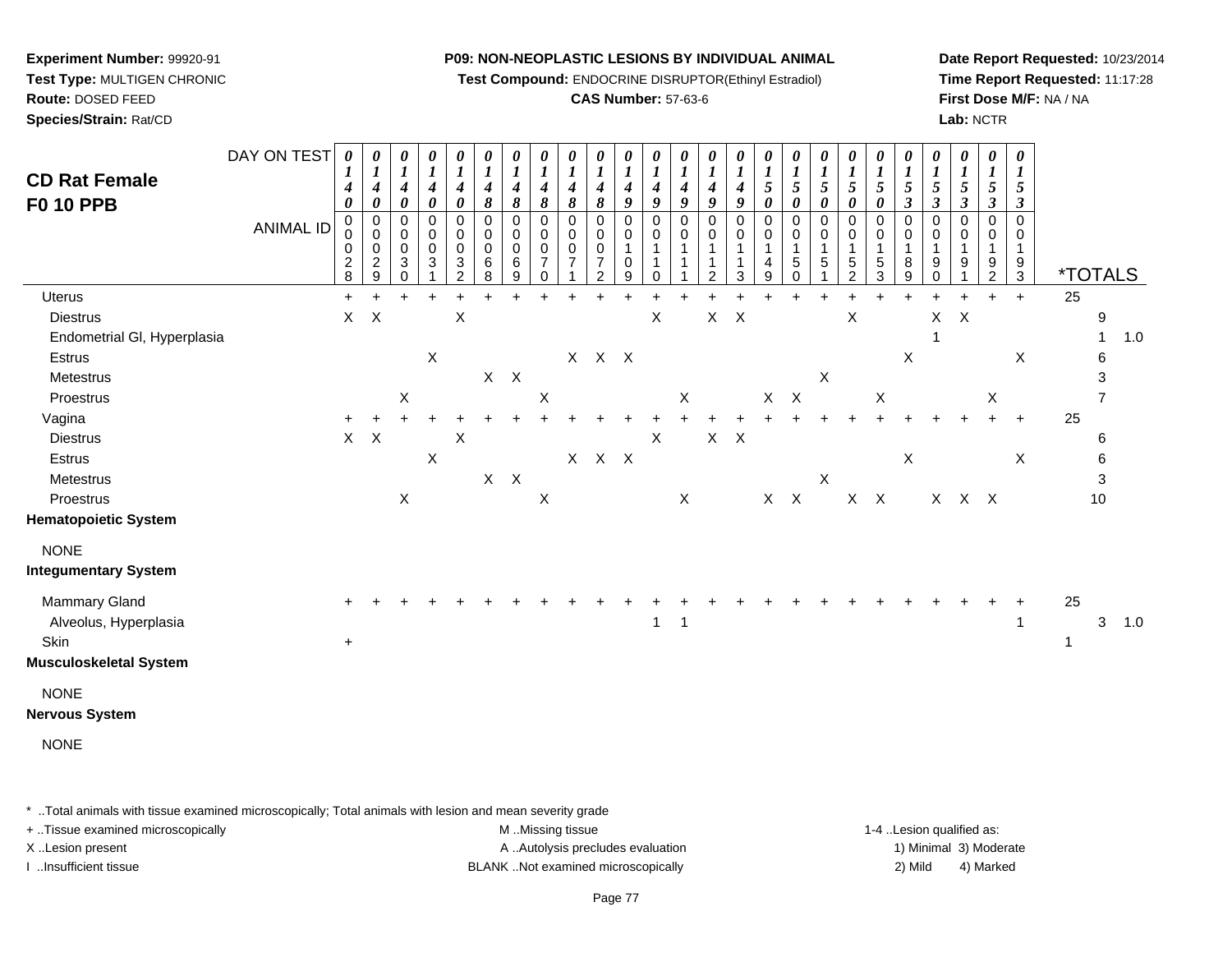**Test Compound:** ENDOCRINE DISRUPTOR(Ethinyl Estradiol)

#### **CAS Number:** 57-63-6

**Date Report Requested:** 10/23/2014**Time Report Requested:** 11:17:28**First Dose M/F:** NA / NA**Lab:** NCTR

| <b>CD Rat Female</b><br><b>F0 10 PPB</b>                        | DAY ON TEST<br><b>ANIMAL ID</b> | 0<br>4<br>0<br>0<br>$\mathbf 0$<br>0<br>$\overline{c}$<br>8 | $\boldsymbol{\theta}$<br>$\mathbf{I}$<br>4<br>$\boldsymbol{\theta}$<br>0<br>$\mathbf 0$<br>$\mathbf 0$<br>$\overline{c}$<br>9 | U<br>$\boldsymbol{l}$<br>4<br>$\boldsymbol{\theta}$<br>0<br>0<br>$\mathsf 0$<br>$\sqrt{3}$<br>U | U<br>$\boldsymbol{l}$<br>$\boldsymbol{4}$<br>$\boldsymbol{\theta}$<br>$\boldsymbol{0}$<br>$\boldsymbol{0}$<br>3 | $\boldsymbol{\theta}$<br>$\boldsymbol{4}$<br>0<br>0<br>$_{\rm 0}^{\rm 0}$<br>$\sqrt{3}$<br>$\mathfrak{D}$ | $\boldsymbol{\theta}$<br>4<br>8<br>0<br>0<br>6<br>8 | $\boldsymbol{\theta}$<br>4<br>8<br>0<br>$\pmb{0}$<br>6<br>9 | 0<br>$\boldsymbol{l}$<br>$\boldsymbol{4}$<br>8<br>$\boldsymbol{0}$<br>$\mathbf 0$<br>$\overline{7}$ | 0<br>$\boldsymbol{l}$<br>$\boldsymbol{4}$<br>8<br>0<br>$\pmb{0}$<br>$\mathsf 0$<br>$\overline{ }$ | 0<br>4<br>8<br>0<br>0<br>$\pmb{0}$<br>$\overline{ }$<br>$\mathfrak{p}$ | 0<br>$\boldsymbol{l}$<br>4<br>9<br>0<br>9 | $\mathbf{I}$<br>4<br>9<br>O | $\frac{\theta}{\theta}$<br>4<br>9<br>0<br>0 | 0<br>4<br>9<br>0<br>$\mathcal{D}$ | 0<br>$\boldsymbol{l}$<br>4<br>9<br>3 | $\boldsymbol{\theta}$<br>$\boldsymbol{l}$<br>5<br>0<br>1<br>$\overline{4}$<br>9 | $\boldsymbol{\theta}$<br>$\sqrt{5}$<br>0<br>0<br>0<br>$\overline{A}$<br>$\mathbf 5$<br>$\Omega$ | $\boldsymbol{\theta}$<br>$\mathfrak{I}$<br>0<br>0<br>0<br>$\sqrt{5}$ | $\mathbf{I}$<br>$\sqrt{5}$<br>5<br>2 | 5<br>5<br>3 | U<br>$\mathfrak{s}$<br>3<br>0<br>8<br>9 | U<br>$\mathfrak{s}$<br>$\boldsymbol{\beta}$<br>0<br>0<br>9<br>$\Omega$ | 5<br>$\boldsymbol{\beta}$<br>0<br>9 | 5<br>3<br>0<br>9<br>$\overline{2}$ | $\boldsymbol{\theta}$<br>0<br>9<br>3 | <i><b>*TOTALS</b></i> |            |
|-----------------------------------------------------------------|---------------------------------|-------------------------------------------------------------|-------------------------------------------------------------------------------------------------------------------------------|-------------------------------------------------------------------------------------------------|-----------------------------------------------------------------------------------------------------------------|-----------------------------------------------------------------------------------------------------------|-----------------------------------------------------|-------------------------------------------------------------|-----------------------------------------------------------------------------------------------------|---------------------------------------------------------------------------------------------------|------------------------------------------------------------------------|-------------------------------------------|-----------------------------|---------------------------------------------|-----------------------------------|--------------------------------------|---------------------------------------------------------------------------------|-------------------------------------------------------------------------------------------------|----------------------------------------------------------------------|--------------------------------------|-------------|-----------------------------------------|------------------------------------------------------------------------|-------------------------------------|------------------------------------|--------------------------------------|-----------------------|------------|
| <b>NONE</b><br><b>Respiratory System</b>                        |                                 |                                                             |                                                                                                                               |                                                                                                 |                                                                                                                 |                                                                                                           |                                                     |                                                             |                                                                                                     |                                                                                                   |                                                                        |                                           |                             |                                             |                                   |                                      |                                                                                 |                                                                                                 |                                                                      |                                      |             |                                         |                                                                        |                                     |                                    |                                      |                       |            |
| <b>NONE</b><br><b>Special Senses System</b>                     |                                 |                                                             |                                                                                                                               |                                                                                                 |                                                                                                                 |                                                                                                           |                                                     |                                                             |                                                                                                     |                                                                                                   |                                                                        |                                           |                             |                                             |                                   |                                      |                                                                                 |                                                                                                 |                                                                      |                                      |             |                                         |                                                                        |                                     |                                    |                                      |                       |            |
| <b>NONE</b><br><b>Urinary System</b>                            |                                 |                                                             |                                                                                                                               |                                                                                                 |                                                                                                                 |                                                                                                           |                                                     |                                                             |                                                                                                     |                                                                                                   |                                                                        |                                           |                             |                                             |                                   |                                      |                                                                                 |                                                                                                 |                                                                      |                                      |             |                                         |                                                                        |                                     |                                    |                                      |                       |            |
| Kidney<br>Infarct                                               |                                 |                                                             |                                                                                                                               |                                                                                                 |                                                                                                                 |                                                                                                           |                                                     |                                                             |                                                                                                     |                                                                                                   |                                                                        |                                           |                             |                                             |                                   |                                      |                                                                                 |                                                                                                 | X                                                                    |                                      |             |                                         |                                                                        |                                     |                                    |                                      | 25                    |            |
| Renal Tubule, Dilatation, Focal<br>Renal Tubule, Mineralization |                                 |                                                             |                                                                                                                               |                                                                                                 |                                                                                                                 |                                                                                                           |                                                     |                                                             |                                                                                                     |                                                                                                   |                                                                        |                                           | $\overline{2}$              |                                             |                                   |                                      |                                                                                 | 2                                                                                               |                                                                      |                                      |             |                                         | 2                                                                      |                                     |                                    | 3                                    | $\overline{2}$<br>24  | 2.0<br>1.2 |

\* ..Total animals with tissue examined microscopically; Total animals with lesion and mean severity grade

**Experiment Number:** 99920-91**Test Type:** MULTIGEN CHRONIC

**Route:** DOSED FEED**Species/Strain:** Rat/CD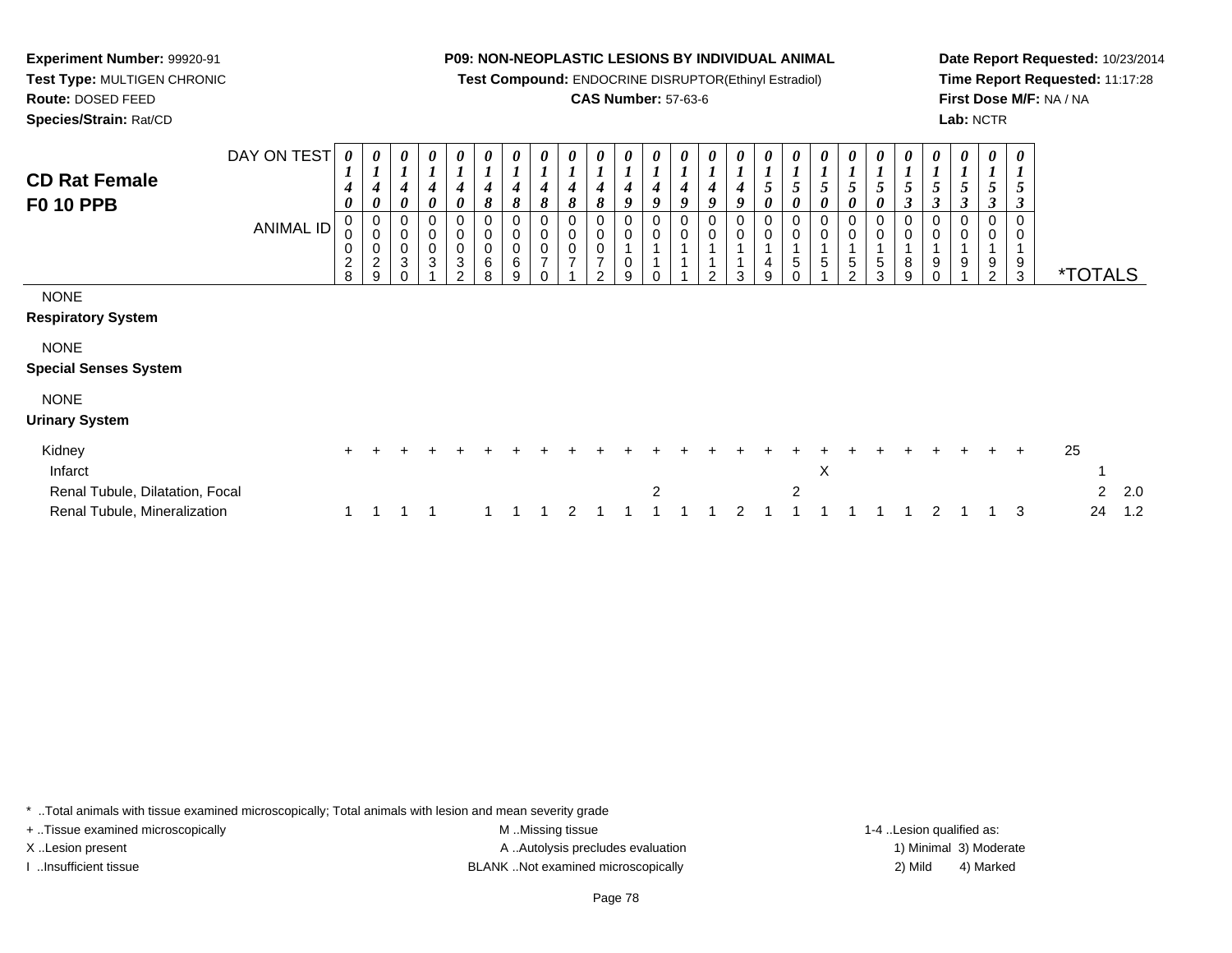**Test Compound:** ENDOCRINE DISRUPTOR(Ethinyl Estradiol)

#### **CAS Number:** 57-63-6

**Date Report Requested:** 10/23/2014**Time Report Requested:** 11:17:28**First Dose M/F:** NA / NA**Lab:** NCTR

| <b>CD Rat Female</b><br><b>F0 50 PPB</b>                                                          | DAY ON TEST<br><b>ANIMAL ID</b> | 0<br>4<br>0<br>$\pmb{0}$<br>0<br>0<br>3<br>3 | 0<br>4<br>0<br>$\mathbf 0$<br>$\mathbf 0$<br>$\mathbf 0$<br>3 | 0<br>1<br>$\boldsymbol{4}$<br>0<br>0<br>$\mathsf 0$<br>0<br>3<br>5 | 0<br>$\boldsymbol{l}$<br>$\boldsymbol{4}$<br>0<br>0<br>$\mathbf 0$<br>0<br>$\mathbf{3}$<br>6 | 0<br>$\boldsymbol{l}$<br>$\boldsymbol{4}$<br>0<br>0<br>0<br>0<br>3<br>$\overline{ }$ | 0<br>$\bm{l}$<br>4<br>$\pmb{8}$<br>$\pmb{0}$<br>$\mathbf 0$<br>$\mathbf 0$<br>7<br>3 | 0<br>1<br>4<br>8<br>$\mathbf 0$<br>$\mathbf 0$<br>0<br>$\overline{7}$ | 0<br>$\bm{l}$<br>4<br>$\pmb{8}$<br>$\Omega$<br>0<br>$\mathbf 0$<br>7<br>5 | $\boldsymbol{\theta}$<br>1<br>8<br>$\Omega$<br>0<br>0<br>7<br>6 | $\boldsymbol{\theta}$<br>8<br>$\Omega$<br>0<br>0 | 0<br>$\boldsymbol{l}$<br>4<br>9<br>$\mathsf 0$<br>0<br>1 | 0<br>$\boldsymbol{l}$<br>$\boldsymbol{4}$<br>9<br>$\mathbf 0$<br>$\mathbf 0$<br>$\mathbf{1}$<br>1<br>5 | 0<br>$\boldsymbol{l}$<br>4<br>9<br>0<br>0<br>1<br>1<br>6 | $\boldsymbol{\theta}$<br>1<br>4<br>9<br>$\mathbf 0$<br>$\mathbf 0$<br>1<br>1<br>7 | $\boldsymbol{\theta}$<br>$\boldsymbol{l}$<br>$\boldsymbol{4}$<br>9<br>$\mathbf 0$<br>0<br>1<br>1<br>8 | $\boldsymbol{\theta}$<br>$\boldsymbol{l}$<br>$\mathfrak{s}$<br>$\boldsymbol{\theta}$<br>$\mathbf 0$<br>0<br>$\mathbf{1}$<br>5<br>4 | $\boldsymbol{\theta}$<br>$\boldsymbol{l}$<br>$\mathfrak{s}$<br>0<br>0<br>0<br>$\mathbf{1}$<br>5<br>5 | $\boldsymbol{\theta}$<br>5<br>$\boldsymbol{\theta}$<br>$\mathbf 0$<br>$\mathbf 0$<br>$\mathbf{1}$<br>5<br>6 | 0<br>$\boldsymbol{l}$<br>5<br>$\pmb{\theta}$<br>$\mathbf 0$<br>$\pmb{0}$<br>$\mathbf{1}$<br>$\mathbf 5$<br>$\overline{ }$ | 0<br>$\boldsymbol{l}$<br>$\sqrt{5}$<br>0<br>0<br>0<br>1<br>$\sqrt{5}$<br>8 | 0<br>$\boldsymbol{l}$<br>$\sqrt{5}$<br>$\mathfrak{z}$<br>$\pmb{0}$<br>0<br>$\mathbf{1}$<br>9<br>4 | 0<br>$\boldsymbol{l}$<br>$5\overline{)}$<br>$\boldsymbol{\beta}$<br>$\mathbf 0$<br>$\mathbf 0$<br>$\mathbf{1}$<br>9<br>5 | 0<br>$\boldsymbol{l}$<br>5<br>$\mathfrak{z}$<br>$\pmb{0}$<br>$\pmb{0}$<br>$\mathbf{1}$<br>9<br>6 | 0<br>$\boldsymbol{l}$<br>5<br>$\boldsymbol{\beta}$<br>$\mathbf 0$<br>0<br>-1<br>9<br>$\overline{7}$ | 0<br>$\boldsymbol{l}$<br>5<br>3<br>$\Omega$<br>0<br>$\mathbf{1}$<br>9<br>8 |                |              | <i><b>*TOTALS</b></i> |
|---------------------------------------------------------------------------------------------------|---------------------------------|----------------------------------------------|---------------------------------------------------------------|--------------------------------------------------------------------|----------------------------------------------------------------------------------------------|--------------------------------------------------------------------------------------|--------------------------------------------------------------------------------------|-----------------------------------------------------------------------|---------------------------------------------------------------------------|-----------------------------------------------------------------|--------------------------------------------------|----------------------------------------------------------|--------------------------------------------------------------------------------------------------------|----------------------------------------------------------|-----------------------------------------------------------------------------------|-------------------------------------------------------------------------------------------------------|------------------------------------------------------------------------------------------------------------------------------------|------------------------------------------------------------------------------------------------------|-------------------------------------------------------------------------------------------------------------|---------------------------------------------------------------------------------------------------------------------------|----------------------------------------------------------------------------|---------------------------------------------------------------------------------------------------|--------------------------------------------------------------------------------------------------------------------------|--------------------------------------------------------------------------------------------------|-----------------------------------------------------------------------------------------------------|----------------------------------------------------------------------------|----------------|--------------|-----------------------|
| <b>Alimentary System</b><br>Liver<br>Inflammation, Chronic Active<br><b>Cardiovascular System</b> |                                 |                                              |                                                               |                                                                    |                                                                                              |                                                                                      |                                                                                      |                                                                       |                                                                           |                                                                 | 1                                                |                                                          |                                                                                                        |                                                          |                                                                                   |                                                                                                       |                                                                                                                                    |                                                                                                      |                                                                                                             |                                                                                                                           |                                                                            |                                                                                                   |                                                                                                                          |                                                                                                  |                                                                                                     |                                                                            | 25             | 3            | 1.0                   |
| <b>NONE</b><br><b>Endocrine System</b>                                                            |                                 |                                              |                                                               |                                                                    |                                                                                              |                                                                                      |                                                                                      |                                                                       |                                                                           |                                                                 |                                                  |                                                          |                                                                                                        |                                                          |                                                                                   |                                                                                                       |                                                                                                                                    |                                                                                                      |                                                                                                             |                                                                                                                           |                                                                            |                                                                                                   |                                                                                                                          |                                                                                                  |                                                                                                     |                                                                            |                |              |                       |
| <b>Adrenal Cortex</b><br>Unilateral, Accessory Adrenal Cortical<br>Nodule                         |                                 |                                              | X                                                             |                                                                    |                                                                                              |                                                                                      |                                                                                      |                                                                       |                                                                           |                                                                 |                                                  |                                                          |                                                                                                        |                                                          |                                                                                   |                                                                                                       |                                                                                                                                    |                                                                                                      |                                                                                                             |                                                                                                                           |                                                                            |                                                                                                   |                                                                                                                          |                                                                                                  |                                                                                                     |                                                                            | 25             |              |                       |
| Adrenal Medulla<br><b>Pituitary Gland</b><br><b>Thyroid Gland</b><br><b>General Body System</b>   |                                 |                                              |                                                               |                                                                    |                                                                                              |                                                                                      |                                                                                      |                                                                       |                                                                           |                                                                 |                                                  |                                                          |                                                                                                        |                                                          |                                                                                   |                                                                                                       |                                                                                                                                    |                                                                                                      |                                                                                                             |                                                                                                                           |                                                                            |                                                                                                   |                                                                                                                          |                                                                                                  |                                                                                                     |                                                                            | 25<br>25<br>25 |              |                       |
| <b>NONE</b><br><b>Genital System</b>                                                              |                                 |                                              |                                                               |                                                                    |                                                                                              |                                                                                      |                                                                                      |                                                                       |                                                                           |                                                                 |                                                  |                                                          |                                                                                                        |                                                          |                                                                                   |                                                                                                       |                                                                                                                                    |                                                                                                      |                                                                                                             |                                                                                                                           |                                                                            |                                                                                                   |                                                                                                                          |                                                                                                  |                                                                                                     |                                                                            |                |              |                       |
| Ovary<br>Corpus Luteum, Depletion<br><b>Diestrus</b><br>Estrus<br>Follicle, Cyst, Multiple        |                                 | $\ddot{}$                                    | $X$ $X$                                                       | 3<br>X                                                             |                                                                                              | $X$ $X$                                                                              |                                                                                      | $X$ $X$                                                               | $X$ $X$                                                                   |                                                                 |                                                  | X X X X                                                  |                                                                                                        |                                                          |                                                                                   |                                                                                                       |                                                                                                                                    |                                                                                                      | $\mathsf X$                                                                                                 |                                                                                                                           |                                                                            | X                                                                                                 | $X$ $X$                                                                                                                  |                                                                                                  |                                                                                                     | $\mathsf X$                                                                | 25             | 1<br>6<br>11 | 3.0                   |

\* ..Total animals with tissue examined microscopically; Total animals with lesion and mean severity grade

**Experiment Number:** 99920-91**Test Type:** MULTIGEN CHRONIC

| + Tissue examined microscopically | M Missing tissue                   | 1-4 Lesion qualified as: |                        |
|-----------------------------------|------------------------------------|--------------------------|------------------------|
| X Lesion present                  | A Autolysis precludes evaluation   |                          | 1) Minimal 3) Moderate |
| Insufficient tissue               | BLANK Not examined microscopically | 2) Mild                  | 4) Marked              |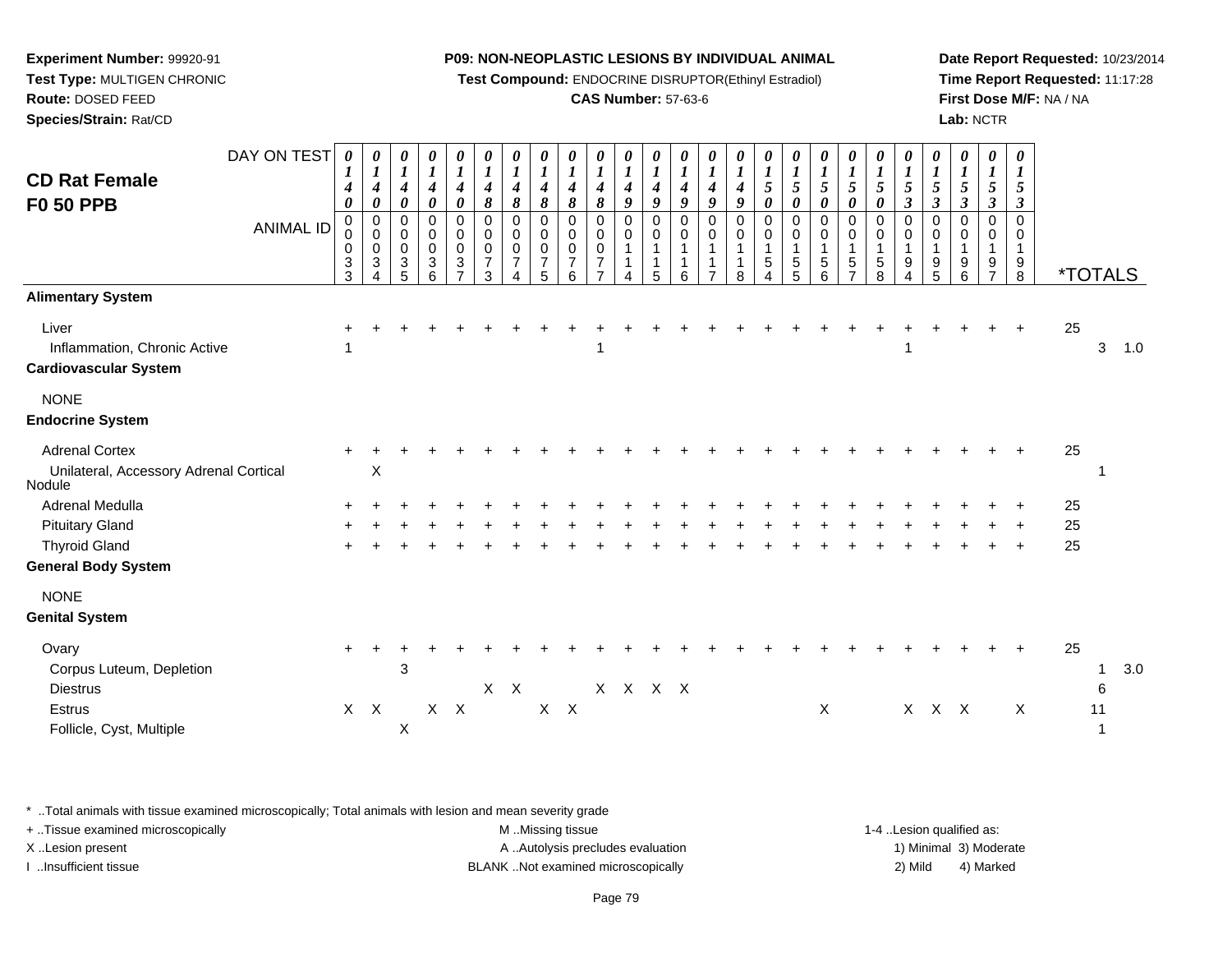**Test Compound:** ENDOCRINE DISRUPTOR(Ethinyl Estradiol)

#### **CAS Number:** 57-63-6

**Date Report Requested:** 10/23/2014**Time Report Requested:** 11:17:29**First Dose M/F:** NA / NA**Lab:** NCTR

| <b>CD Rat Female</b><br><b>F0 50 PPB</b> | DAY ON TEST<br><b>ANIMAL ID</b> | $\boldsymbol{\theta}$<br>4<br>0<br>$\mathbf 0$<br>0<br>0<br>3<br>3 | 0<br>$\boldsymbol{l}$<br>4<br>0<br>$\pmb{0}$<br>0<br>0<br>3<br>4 | 0<br>$\boldsymbol{l}$<br>$\boldsymbol{4}$<br>$\pmb{\theta}$<br>0<br>0<br>0<br>$\sqrt{3}$<br>$\overline{5}$ | $\pmb{\theta}$<br>$\boldsymbol{l}$<br>$\boldsymbol{4}$<br>0<br>$\mathbf 0$<br>$\mathbf 0$<br>$\mathbf 0$<br>$\sqrt{3}$<br>6 | $\pmb{\theta}$<br>$\boldsymbol{l}$<br>4<br>$\boldsymbol{\theta}$<br>$\pmb{0}$<br>0<br>$\mathbf 0$<br>$\sqrt{3}$<br>$\overline{7}$ | 0<br>$\boldsymbol{l}$<br>4<br>$\pmb{8}$<br>$\mathbf 0$<br>$\mathbf 0$<br>0<br>7<br>3 | 0<br>$\boldsymbol{l}$<br>4<br>8<br>$\mathbf 0$<br>$\Omega$<br>0<br>$\overline{7}$ | 0<br>$\boldsymbol{l}$<br>$\boldsymbol{4}$<br>8<br>$\mathbf 0$<br>$\Omega$<br>$\mathbf 0$<br>$\overline{7}$<br>5 | 0<br>$\boldsymbol{l}$<br>$\boldsymbol{4}$<br>8<br>$\pmb{0}$<br>$\mathbf 0$<br>$\pmb{0}$<br>$\overline{7}$<br>6 | 0<br>$\boldsymbol{l}$<br>4<br>8<br>0<br>$\mathbf 0$<br>$\mathsf 0$<br>$\overline{7}$<br>$\overline{7}$ | 0<br>$\boldsymbol{l}$<br>$\boldsymbol{4}$<br>9<br>0<br>0<br>$\mathbf{1}$<br>$\mathbf 1$<br>$\overline{4}$ | $\boldsymbol{\theta}$<br>$\boldsymbol{l}$<br>$\boldsymbol{4}$<br>9<br>$\mathbf 0$<br>0<br>$\mathbf{1}$<br>1<br>5 | 0<br>$\boldsymbol{l}$<br>4<br>9<br>0<br>0<br>$\mathbf{1}$<br>1<br>6 | $\boldsymbol{\theta}$<br>$\boldsymbol{l}$<br>$\boldsymbol{4}$<br>9<br>$\mathbf 0$<br>$\mathbf 0$<br>$\mathbf{1}$<br>$\mathbf{1}$<br>$\overline{7}$ | 0<br>$\boldsymbol{l}$<br>4<br>9<br>$\mathbf 0$<br>0<br>$\mathbf{1}$<br>1<br>8 | $\pmb{\theta}$<br>$\boldsymbol{l}$<br>5<br>0<br>$\mathbf 0$<br>0<br>$\mathbf{1}$<br>$\sqrt{5}$<br>4 | 0<br>$\boldsymbol{l}$<br>5<br>$\boldsymbol{\theta}$<br>0<br>0<br>$\mathbf{1}$<br>$\sqrt{5}$<br>5 | 0<br>$\boldsymbol{l}$<br>$\sqrt{5}$<br>0<br>0<br>0<br>$\mathbf 1$<br>$\mathbf 5$<br>6 | 0<br>$\boldsymbol{l}$<br>5<br>0<br>$\mathbf 0$<br>0<br>$\mathbf{1}$<br>$\mathbf 5$<br>$\overline{7}$ | $\pmb{\theta}$<br>$\boldsymbol{l}$<br>$\sqrt{5}$<br>0<br>0<br>0<br>$\mathbf{1}$<br>$\,$ 5 $\,$<br>8 | 0<br>$\bm{l}$<br>5<br>$\mathfrak{z}$<br>0<br>0<br>$\mathbf{1}$<br>9<br>4 | 0<br>$\boldsymbol{l}$<br>$\mathfrak{s}$<br>3<br>0<br>0<br>$\mathbf{1}$<br>$\frac{9}{5}$ | $\boldsymbol{\theta}$<br>1<br>5<br>3<br>$\Omega$<br>$\Omega$<br>1<br>9<br>$6\phantom{1}6$ | 0<br>$\boldsymbol{l}$<br>5<br>3<br>0<br>0<br>1<br>9<br>$\overline{7}$ | 0<br>1<br>5<br>$\boldsymbol{\beta}$<br>$\mathbf 0$<br>0<br>1<br>$\frac{9}{8}$ | <i><b>*TOTALS</b></i> |                |     |
|------------------------------------------|---------------------------------|--------------------------------------------------------------------|------------------------------------------------------------------|------------------------------------------------------------------------------------------------------------|-----------------------------------------------------------------------------------------------------------------------------|-----------------------------------------------------------------------------------------------------------------------------------|--------------------------------------------------------------------------------------|-----------------------------------------------------------------------------------|-----------------------------------------------------------------------------------------------------------------|----------------------------------------------------------------------------------------------------------------|--------------------------------------------------------------------------------------------------------|-----------------------------------------------------------------------------------------------------------|------------------------------------------------------------------------------------------------------------------|---------------------------------------------------------------------|----------------------------------------------------------------------------------------------------------------------------------------------------|-------------------------------------------------------------------------------|-----------------------------------------------------------------------------------------------------|--------------------------------------------------------------------------------------------------|---------------------------------------------------------------------------------------|------------------------------------------------------------------------------------------------------|-----------------------------------------------------------------------------------------------------|--------------------------------------------------------------------------|-----------------------------------------------------------------------------------------|-------------------------------------------------------------------------------------------|-----------------------------------------------------------------------|-------------------------------------------------------------------------------|-----------------------|----------------|-----|
| Metestrus                                |                                 |                                                                    |                                                                  |                                                                                                            |                                                                                                                             |                                                                                                                                   |                                                                                      |                                                                                   |                                                                                                                 |                                                                                                                |                                                                                                        |                                                                                                           |                                                                                                                  |                                                                     |                                                                                                                                                    |                                                                               | X                                                                                                   |                                                                                                  |                                                                                       |                                                                                                      |                                                                                                     |                                                                          |                                                                                         |                                                                                           |                                                                       |                                                                               |                       |                |     |
| Proestrus                                |                                 |                                                                    |                                                                  |                                                                                                            |                                                                                                                             |                                                                                                                                   |                                                                                      |                                                                                   |                                                                                                                 |                                                                                                                |                                                                                                        |                                                                                                           |                                                                                                                  |                                                                     | X                                                                                                                                                  | $\mathsf{X}$                                                                  |                                                                                                     | X                                                                                                |                                                                                       | X                                                                                                    | $\mathsf{X}$                                                                                        |                                                                          |                                                                                         |                                                                                           | X                                                                     |                                                                               |                       | 6              |     |
| Oviduct                                  |                                 |                                                                    |                                                                  |                                                                                                            |                                                                                                                             |                                                                                                                                   |                                                                                      |                                                                                   |                                                                                                                 |                                                                                                                |                                                                                                        |                                                                                                           |                                                                                                                  |                                                                     |                                                                                                                                                    |                                                                               |                                                                                                     |                                                                                                  |                                                                                       |                                                                                                      |                                                                                                     |                                                                          |                                                                                         |                                                                                           |                                                                       |                                                                               | 25                    |                |     |
| <b>Uterus</b>                            |                                 |                                                                    |                                                                  |                                                                                                            |                                                                                                                             |                                                                                                                                   |                                                                                      |                                                                                   |                                                                                                                 |                                                                                                                |                                                                                                        |                                                                                                           |                                                                                                                  |                                                                     |                                                                                                                                                    |                                                                               |                                                                                                     |                                                                                                  |                                                                                       |                                                                                                      |                                                                                                     |                                                                          |                                                                                         |                                                                                           |                                                                       | $\ddot{}$                                                                     | 25                    |                |     |
| <b>Diestrus</b>                          |                                 |                                                                    |                                                                  |                                                                                                            |                                                                                                                             |                                                                                                                                   |                                                                                      | X                                                                                 |                                                                                                                 |                                                                                                                |                                                                                                        | X X X X                                                                                                   |                                                                                                                  |                                                                     |                                                                                                                                                    |                                                                               |                                                                                                     |                                                                                                  |                                                                                       |                                                                                                      |                                                                                                     |                                                                          |                                                                                         |                                                                                           |                                                                       |                                                                               |                       | 5              |     |
| Estrus                                   |                                 |                                                                    |                                                                  |                                                                                                            | X X X X X                                                                                                                   |                                                                                                                                   |                                                                                      |                                                                                   | $X$ $X$                                                                                                         |                                                                                                                |                                                                                                        |                                                                                                           |                                                                                                                  |                                                                     |                                                                                                                                                    |                                                                               |                                                                                                     |                                                                                                  | $\sf X$                                                                               |                                                                                                      |                                                                                                     |                                                                          | X X X                                                                                   |                                                                                           |                                                                       | $\boldsymbol{\mathsf{X}}$                                                     |                       | 12             |     |
| Metestrus                                |                                 |                                                                    |                                                                  |                                                                                                            |                                                                                                                             |                                                                                                                                   |                                                                                      |                                                                                   |                                                                                                                 |                                                                                                                |                                                                                                        |                                                                                                           |                                                                                                                  |                                                                     |                                                                                                                                                    |                                                                               | X                                                                                                   |                                                                                                  |                                                                                       |                                                                                                      |                                                                                                     |                                                                          |                                                                                         |                                                                                           |                                                                       |                                                                               |                       |                |     |
| Proestrus                                |                                 |                                                                    |                                                                  |                                                                                                            |                                                                                                                             |                                                                                                                                   | X                                                                                    |                                                                                   |                                                                                                                 |                                                                                                                |                                                                                                        |                                                                                                           |                                                                                                                  |                                                                     | $\mathsf X$                                                                                                                                        | $\mathsf{X}$                                                                  |                                                                                                     | $\boldsymbol{\mathsf{X}}$                                                                        |                                                                                       | $X$ $X$                                                                                              |                                                                                                     |                                                                          |                                                                                         |                                                                                           | X                                                                     |                                                                               |                       | $\overline{7}$ |     |
| Vagina                                   |                                 | $+$                                                                | $\ddot{}$                                                        | $\pm$                                                                                                      |                                                                                                                             |                                                                                                                                   |                                                                                      |                                                                                   |                                                                                                                 |                                                                                                                |                                                                                                        |                                                                                                           |                                                                                                                  |                                                                     |                                                                                                                                                    |                                                                               |                                                                                                     | $\pm$                                                                                            | $\pm$                                                                                 |                                                                                                      |                                                                                                     |                                                                          |                                                                                         |                                                                                           |                                                                       | $+$                                                                           | 25                    |                |     |
| <b>Diestrus</b>                          |                                 |                                                                    |                                                                  |                                                                                                            |                                                                                                                             |                                                                                                                                   | X                                                                                    | $\boldsymbol{\mathsf{X}}$                                                         |                                                                                                                 |                                                                                                                | X                                                                                                      | $\mathsf{X}$                                                                                              | $X$ $X$                                                                                                          |                                                                     |                                                                                                                                                    |                                                                               |                                                                                                     |                                                                                                  |                                                                                       |                                                                                                      |                                                                                                     |                                                                          |                                                                                         |                                                                                           |                                                                       |                                                                               |                       | 6              |     |
| Epithelium, Hyperplasia                  |                                 |                                                                    |                                                                  | $\overline{c}$                                                                                             |                                                                                                                             |                                                                                                                                   |                                                                                      |                                                                                   |                                                                                                                 |                                                                                                                |                                                                                                        |                                                                                                           |                                                                                                                  |                                                                     |                                                                                                                                                    |                                                                               |                                                                                                     |                                                                                                  |                                                                                       |                                                                                                      |                                                                                                     |                                                                          |                                                                                         |                                                                                           |                                                                       |                                                                               |                       | 1              | 2.0 |
| Estrus                                   |                                 |                                                                    | $X$ $X$                                                          |                                                                                                            |                                                                                                                             | X X                                                                                                                               |                                                                                      |                                                                                   |                                                                                                                 | $X$ $X$                                                                                                        |                                                                                                        |                                                                                                           |                                                                                                                  |                                                                     |                                                                                                                                                    |                                                                               |                                                                                                     | X                                                                                                |                                                                                       |                                                                                                      | $\mathsf{X}$                                                                                        |                                                                          |                                                                                         | $\boldsymbol{\mathsf{X}}$                                                                 |                                                                       |                                                                               |                       | 9              |     |
| <b>Metestrus</b>                         |                                 |                                                                    |                                                                  |                                                                                                            |                                                                                                                             |                                                                                                                                   |                                                                                      |                                                                                   |                                                                                                                 |                                                                                                                |                                                                                                        |                                                                                                           |                                                                                                                  |                                                                     |                                                                                                                                                    |                                                                               | $\mathsf{X}$                                                                                        |                                                                                                  |                                                                                       |                                                                                                      |                                                                                                     |                                                                          | $X$ $X$                                                                                 |                                                                                           |                                                                       | $\boldsymbol{\mathsf{X}}$                                                     |                       | 4              |     |
| Proestrus                                |                                 |                                                                    |                                                                  |                                                                                                            |                                                                                                                             |                                                                                                                                   |                                                                                      |                                                                                   |                                                                                                                 |                                                                                                                |                                                                                                        |                                                                                                           |                                                                                                                  |                                                                     |                                                                                                                                                    | $X$ $X$                                                                       |                                                                                                     |                                                                                                  |                                                                                       | $X$ $X$                                                                                              |                                                                                                     |                                                                          |                                                                                         |                                                                                           | X                                                                     |                                                                               |                       | 5              |     |
| <b>Hematopoietic System</b>              |                                 |                                                                    |                                                                  |                                                                                                            |                                                                                                                             |                                                                                                                                   |                                                                                      |                                                                                   |                                                                                                                 |                                                                                                                |                                                                                                        |                                                                                                           |                                                                                                                  |                                                                     |                                                                                                                                                    |                                                                               |                                                                                                     |                                                                                                  |                                                                                       |                                                                                                      |                                                                                                     |                                                                          |                                                                                         |                                                                                           |                                                                       |                                                                               |                       |                |     |
| <b>Bone Marrow</b>                       |                                 |                                                                    |                                                                  |                                                                                                            |                                                                                                                             |                                                                                                                                   |                                                                                      |                                                                                   |                                                                                                                 |                                                                                                                |                                                                                                        |                                                                                                           |                                                                                                                  |                                                                     |                                                                                                                                                    |                                                                               |                                                                                                     |                                                                                                  |                                                                                       |                                                                                                      |                                                                                                     |                                                                          |                                                                                         |                                                                                           |                                                                       |                                                                               | 25                    |                |     |
| Spleen                                   |                                 |                                                                    |                                                                  |                                                                                                            |                                                                                                                             |                                                                                                                                   |                                                                                      |                                                                                   |                                                                                                                 |                                                                                                                |                                                                                                        |                                                                                                           |                                                                                                                  |                                                                     |                                                                                                                                                    |                                                                               |                                                                                                     |                                                                                                  |                                                                                       |                                                                                                      |                                                                                                     |                                                                          |                                                                                         |                                                                                           |                                                                       |                                                                               | 25                    |                |     |
| Pigmentation                             |                                 |                                                                    | 2                                                                |                                                                                                            |                                                                                                                             |                                                                                                                                   | $\overline{c}$                                                                       |                                                                                   |                                                                                                                 |                                                                                                                |                                                                                                        |                                                                                                           | $\overline{2}$                                                                                                   |                                                                     |                                                                                                                                                    |                                                                               |                                                                                                     |                                                                                                  |                                                                                       |                                                                                                      |                                                                                                     |                                                                          |                                                                                         |                                                                                           | $\mathbf 1$                                                           |                                                                               |                       | 6              | 1.5 |
| Thymus                                   |                                 | $+$                                                                |                                                                  |                                                                                                            |                                                                                                                             |                                                                                                                                   |                                                                                      |                                                                                   |                                                                                                                 |                                                                                                                |                                                                                                        |                                                                                                           |                                                                                                                  |                                                                     |                                                                                                                                                    |                                                                               |                                                                                                     |                                                                                                  |                                                                                       |                                                                                                      |                                                                                                     |                                                                          |                                                                                         |                                                                                           |                                                                       | $\ddot{}$                                                                     | 25                    |                |     |
| <b>Integumentary System</b>              |                                 |                                                                    |                                                                  |                                                                                                            |                                                                                                                             |                                                                                                                                   |                                                                                      |                                                                                   |                                                                                                                 |                                                                                                                |                                                                                                        |                                                                                                           |                                                                                                                  |                                                                     |                                                                                                                                                    |                                                                               |                                                                                                     |                                                                                                  |                                                                                       |                                                                                                      |                                                                                                     |                                                                          |                                                                                         |                                                                                           |                                                                       |                                                                               |                       |                |     |
| <b>Mammary Gland</b>                     |                                 |                                                                    |                                                                  |                                                                                                            |                                                                                                                             |                                                                                                                                   |                                                                                      |                                                                                   |                                                                                                                 |                                                                                                                |                                                                                                        |                                                                                                           |                                                                                                                  |                                                                     |                                                                                                                                                    |                                                                               |                                                                                                     |                                                                                                  |                                                                                       |                                                                                                      |                                                                                                     |                                                                          |                                                                                         |                                                                                           |                                                                       |                                                                               | 25                    |                |     |
| Alveolus, Hyperplasia                    |                                 |                                                                    |                                                                  |                                                                                                            |                                                                                                                             |                                                                                                                                   |                                                                                      | 1                                                                                 |                                                                                                                 | -1                                                                                                             |                                                                                                        |                                                                                                           | $\mathbf 1$                                                                                                      |                                                                     |                                                                                                                                                    |                                                                               | -1                                                                                                  |                                                                                                  |                                                                                       |                                                                                                      |                                                                                                     |                                                                          |                                                                                         |                                                                                           |                                                                       |                                                                               |                       | 4              | 1.0 |

\* ..Total animals with tissue examined microscopically; Total animals with lesion and mean severity grade

| + . Tissue examined microscopically | M Missing tissue                   | 1-4 Lesion qualified as: |                        |
|-------------------------------------|------------------------------------|--------------------------|------------------------|
| X Lesion present                    | A Autolysis precludes evaluation   |                          | 1) Minimal 3) Moderate |
| Insufficient tissue                 | BLANK Not examined microscopically | 2) Mild                  | 4) Marked              |

**Experiment Number:** 99920-91**Test Type:** MULTIGEN CHRONIC

**Route:** DOSED FEED

÷,

**Species/Strain:** Rat/CD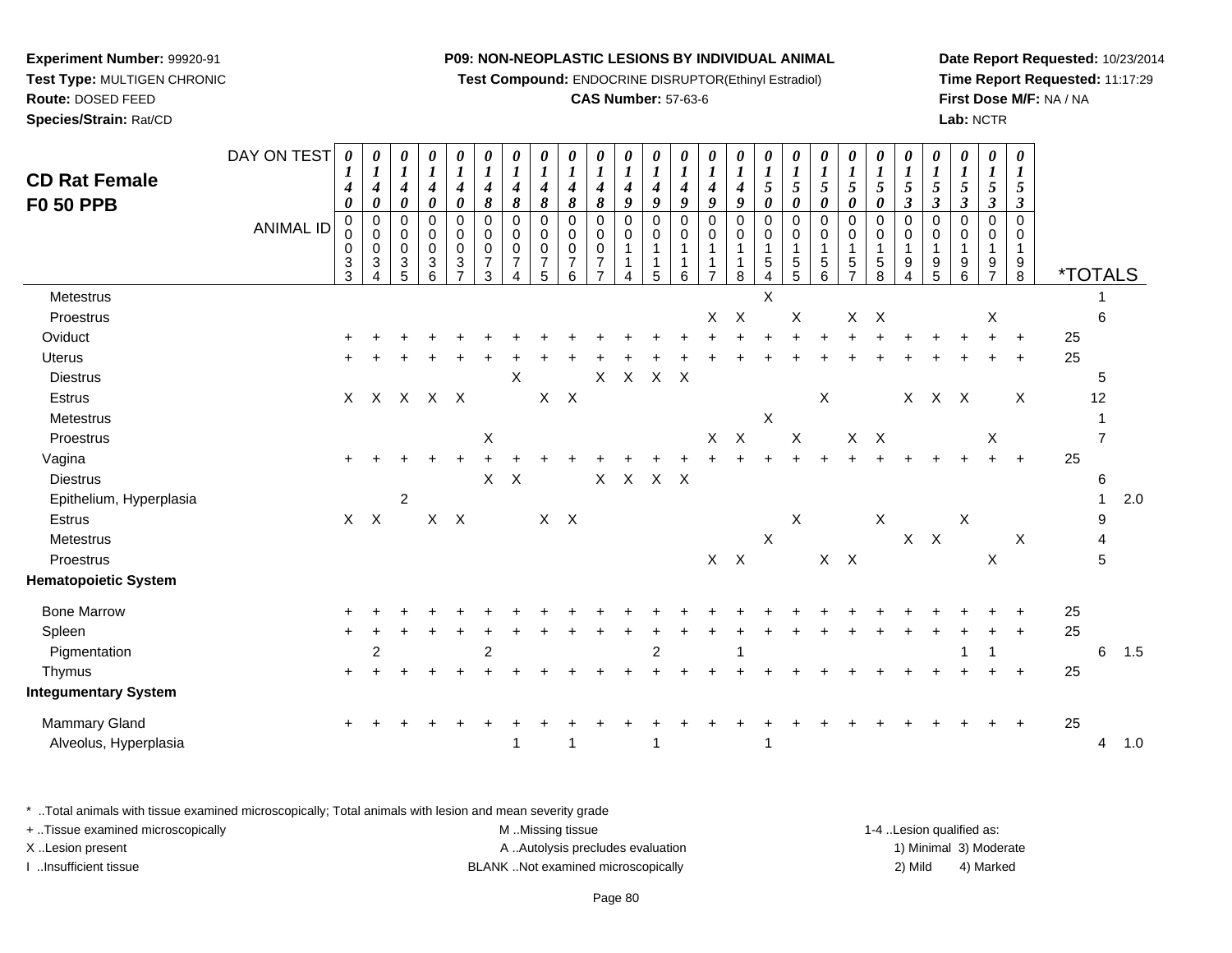**Test Compound:** ENDOCRINE DISRUPTOR(Ethinyl Estradiol)

#### **CAS Number:** 57-63-6

**Date Report Requested:** 10/23/2014**Time Report Requested:** 11:17:29**First Dose M/F:** NA / NA**Lab:** NCTR

|                                                               | 0<br>$\overline{ }$<br>4<br>0<br>0<br>$\bar{0}$<br>0<br>$\ensuremath{\mathsf{3}}$<br>3 | $\boldsymbol{\theta}$<br>$\boldsymbol{l}$<br>$\boldsymbol{4}$<br>$\boldsymbol{\theta}$<br>0<br>$\mathbf 0$<br>$\mathbf 0$<br>$\mathbf{3}$<br>4 | $\boldsymbol{\theta}$<br>$\boldsymbol{l}$<br>4<br>0<br>0<br>$\pmb{0}$<br>$\pmb{0}$<br>$\ensuremath{\mathsf{3}}$<br>5 | $\boldsymbol{\mathit{U}}$<br>$\boldsymbol{l}$<br>4<br>0<br>$\mathbf 0$<br>0<br>$\pmb{0}$<br>$\sqrt{3}$<br>6 | $\frac{\theta}{I}$<br>4<br>0<br>0<br>0<br>0<br>$\ensuremath{\mathsf{3}}$ | $\boldsymbol{\theta}$<br>$\boldsymbol{I}$<br>$\boldsymbol{4}$<br>8<br>0<br>$\mathbf 0$<br>$\pmb{0}$<br>$\overline{7}$<br>3 | $\boldsymbol{\theta}$<br>$\boldsymbol{l}$<br>4<br>8<br>0<br>$\pmb{0}$<br>0<br>$\overline{7}$ | $\boldsymbol{\theta}$<br>8<br>0<br>0<br>$\mathbf 0$<br>$\overline{7}$<br>5 | 8<br>0<br>0<br>0<br>$\overline{7}$<br>6 | $\boldsymbol{\theta}$<br>$\boldsymbol{l}$<br>4<br>8<br>$\mathbf 0$<br>$\mathbf 0$<br>$\mathbf 0$<br>$\overline{ }$ | 4<br>9<br>0<br>0 | 9<br>0<br>0<br>5 | 0<br>4<br>9<br>$\Omega$<br>0<br>6 | 0<br>1<br>4<br>9<br>0<br>0 | 0<br>$\boldsymbol{l}$<br>4<br>9<br>0<br>$\pmb{0}$<br>8 | 5<br>$\boldsymbol{\theta}$<br>$\mathbf 0$<br>0<br>1<br>5 | 5<br>0<br>$\mathbf 0$<br>0<br>5<br>5 | $\boldsymbol{\theta}$<br>$\boldsymbol{l}$<br>$\sqrt{5}$<br>0<br>$\mathbf 0$<br>$\mathbf 0$<br>$\overline{\mathbf{1}}$<br>$\,$ 5 $\,$<br>6 | $\boldsymbol{l}$<br>5<br>0<br>$\mathbf 0$<br>0<br>5 | $\sqrt{5}$<br>0<br>$\mathbf 0$<br>0<br>5<br>8 | 0<br>$\boldsymbol{l}$<br>5<br>3<br>0<br>0<br>9 | 0<br>$\boldsymbol{I}$<br>5<br>$\boldsymbol{\beta}$<br>0<br>0<br>1<br>9<br>5 | 0<br>$\boldsymbol{l}$<br>5<br>$\boldsymbol{\beta}$<br>0<br>$\boldsymbol{0}$<br>$\overline{1}$<br>9<br>6 | 0<br>$\boldsymbol{l}$<br>$\mathfrak{s}$<br>$\boldsymbol{\beta}$<br>$\mathbf 0$<br>0<br>$\mathbf{1}$<br>$9\,$<br>$\overline{ }$ | 0<br>5<br>3<br>0<br>0<br>9<br>8 |    |         |                       |
|---------------------------------------------------------------|----------------------------------------------------------------------------------------|------------------------------------------------------------------------------------------------------------------------------------------------|----------------------------------------------------------------------------------------------------------------------|-------------------------------------------------------------------------------------------------------------|--------------------------------------------------------------------------|----------------------------------------------------------------------------------------------------------------------------|----------------------------------------------------------------------------------------------|----------------------------------------------------------------------------|-----------------------------------------|--------------------------------------------------------------------------------------------------------------------|------------------|------------------|-----------------------------------|----------------------------|--------------------------------------------------------|----------------------------------------------------------|--------------------------------------|-------------------------------------------------------------------------------------------------------------------------------------------|-----------------------------------------------------|-----------------------------------------------|------------------------------------------------|-----------------------------------------------------------------------------|---------------------------------------------------------------------------------------------------------|--------------------------------------------------------------------------------------------------------------------------------|---------------------------------|----|---------|-----------------------|
|                                                               |                                                                                        |                                                                                                                                                |                                                                                                                      |                                                                                                             |                                                                          |                                                                                                                            |                                                                                              |                                                                            |                                         |                                                                                                                    |                  |                  |                                   |                            |                                                        |                                                          |                                      |                                                                                                                                           |                                                     |                                               |                                                |                                                                             |                                                                                                         |                                                                                                                                |                                 |    |         |                       |
|                                                               | $\ddot{}$                                                                              |                                                                                                                                                |                                                                                                                      |                                                                                                             |                                                                          |                                                                                                                            |                                                                                              |                                                                            |                                         |                                                                                                                    |                  |                  |                                   |                            |                                                        |                                                          |                                      |                                                                                                                                           |                                                     |                                               |                                                |                                                                             |                                                                                                         |                                                                                                                                |                                 | 25 |         |                       |
|                                                               |                                                                                        |                                                                                                                                                |                                                                                                                      |                                                                                                             |                                                                          |                                                                                                                            |                                                                                              |                                                                            |                                         |                                                                                                                    |                  |                  |                                   |                            |                                                        |                                                          |                                      |                                                                                                                                           |                                                     |                                               |                                                |                                                                             |                                                                                                         |                                                                                                                                |                                 |    |         |                       |
|                                                               |                                                                                        |                                                                                                                                                |                                                                                                                      |                                                                                                             |                                                                          |                                                                                                                            |                                                                                              |                                                                            |                                         |                                                                                                                    |                  |                  |                                   |                            |                                                        |                                                          |                                      |                                                                                                                                           |                                                     |                                               |                                                |                                                                             |                                                                                                         |                                                                                                                                |                                 |    |         |                       |
|                                                               |                                                                                        |                                                                                                                                                |                                                                                                                      |                                                                                                             |                                                                          |                                                                                                                            |                                                                                              |                                                                            |                                         |                                                                                                                    |                  |                  |                                   |                            |                                                        |                                                          |                                      |                                                                                                                                           |                                                     |                                               |                                                |                                                                             |                                                                                                         |                                                                                                                                |                                 |    |         |                       |
| Arteriole, Nuclear Alteration<br>Renal Tubule, Mineralization | $\pm$                                                                                  | $\mathbf{1}$                                                                                                                                   |                                                                                                                      | $\overline{2}$                                                                                              | 3                                                                        | 2                                                                                                                          |                                                                                              | 1                                                                          | 3                                       |                                                                                                                    |                  |                  | $\mathfrak{p}$                    |                            |                                                        | $\overline{1}$                                           |                                      | 1                                                                                                                                         | $\overline{2}$                                      |                                               | 3                                              |                                                                             |                                                                                                         | $\mathbf{1}$                                                                                                                   | $\overline{1}$                  | 25 | 3<br>17 | 3.0<br>1.0<br>1.5     |
|                                                               |                                                                                        | DAY ON TEST<br><b>ANIMAL ID</b>                                                                                                                |                                                                                                                      |                                                                                                             |                                                                          |                                                                                                                            |                                                                                              |                                                                            |                                         |                                                                                                                    |                  |                  |                                   |                            |                                                        |                                                          |                                      |                                                                                                                                           |                                                     |                                               |                                                |                                                                             |                                                                                                         |                                                                                                                                |                                 |    |         | <i><b>*TOTALS</b></i> |

\* ..Total animals with tissue examined microscopically; Total animals with lesion and mean severity grade

**Experiment Number:** 99920-91**Test Type:** MULTIGEN CHRONIC

**Route:** DOSED FEED**Species/Strain:** Rat/CD

+ ..Tissue examined microscopically examined microscopically examined as:  $M$  ..Missing tissue 1-4 ..Lesion qualified as: X..Lesion present **A ..Autolysis precludes evaluation** A ..Autolysis precludes evaluation 1) Minimal 3) Moderate

I ..Insufficient tissue BLANK ..Not examined microscopically 2) Mild 4) Marked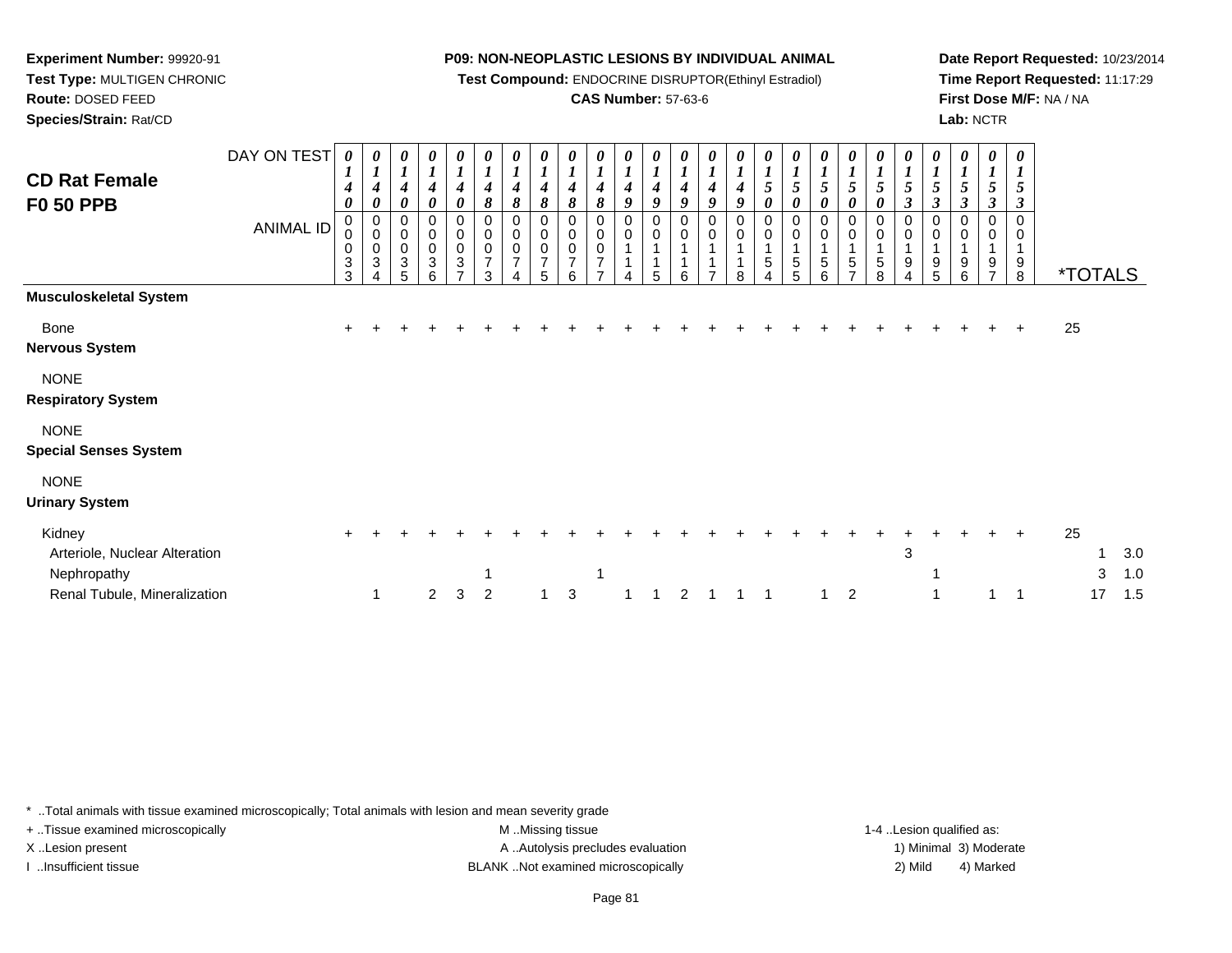**Test Compound:** ENDOCRINE DISRUPTOR(Ethinyl Estradiol)

#### **CAS Number:** 57-63-6

**Date Report Requested:** 10/23/2014**Time Report Requested:** 11:17:29**First Dose M/F:** NA / NA**Lab:** NCTR

| <b>CD Rat Female</b><br><b>F1 Control</b>                                                                                                        | DAY ON TEST<br><b>ANIMAL ID</b> | $\boldsymbol{\theta}$<br>$\boldsymbol{l}$<br>6<br>1<br>$\mathbf 0$<br>0<br>$\overline{c}$<br>$\overline{4}$<br>4 | 0<br>$\boldsymbol{l}$<br>6<br>$\boldsymbol{l}$<br>$\mathbf 0$<br>$\mathbf 0$<br>$\boldsymbol{2}$<br>$\overline{4}$<br>5 | $\boldsymbol{\theta}$<br>$\boldsymbol{l}$<br>6<br>$\boldsymbol{l}$<br>$\mathbf 0$<br>0<br>$\boldsymbol{2}$<br>$\overline{4}$<br>$6\phantom{1}$ | $\frac{\boldsymbol{\theta}}{\boldsymbol{I}}$<br>6<br>$\boldsymbol{l}$<br>0<br>$\pmb{0}$<br>$\frac{2}{4}$<br>$\overline{7}$ | $\boldsymbol{\theta}$<br>$\boldsymbol{l}$<br>6<br>$\boldsymbol{\theta}$<br>0<br>$\pmb{0}$<br>$\frac{2}{4}$<br>8 | 0<br>$\boldsymbol{l}$<br>6<br>$\boldsymbol{l}$<br>$\mathbf 0$<br>$\mathbf 0$<br>$\overline{2}$<br>$\bf 8$<br>5 | $\frac{\theta}{I}$<br>6<br>$\boldsymbol{l}$<br>$\mathbf 0$<br>$\mathbf 0$<br>$\boldsymbol{2}$<br>$\bf 8$<br>6 | $\frac{\theta}{I}$<br>6<br>$\boldsymbol{l}$<br>$\Omega$<br>$\mathbf 0$<br>$\overline{c}$<br>8<br>$\overline{7}$ | $\frac{\theta}{I}$<br>6<br>1<br>0<br>0<br>$\overline{c}$<br>8<br>8 | $\boldsymbol{\theta}$<br>$\boldsymbol{l}$<br>6<br>$\boldsymbol{\theta}$<br>$\Omega$<br>$\mathbf 0$<br>$\overline{2}$<br>8<br>9 | $\boldsymbol{\theta}$<br>$\boldsymbol{l}$<br>6<br>$\Omega$<br>0<br>$\sqrt{3}$<br>$\frac{2}{7}$ | $\boldsymbol{\theta}$<br>$\boldsymbol{l}$<br>6<br>$\Omega$<br>0<br>$\sqrt{3}$<br>$\frac{2}{8}$ | 0<br>$\boldsymbol{l}$<br>6<br>$\Omega$<br>0<br>$\ensuremath{\mathsf{3}}$<br>$\frac{2}{9}$ | 0<br>$\boldsymbol{l}$<br>6<br>$\Omega$<br>0<br>$\ensuremath{\mathsf{3}}$<br>$\ensuremath{\mathsf{3}}$<br>$\mathbf 0$ | 0<br>$\boldsymbol{l}$<br>6<br>$\overline{2}$<br>$\mathbf 0$<br>0<br>$\mathbf{3}$<br>6<br>9 | 0<br>$\boldsymbol{l}$<br>5<br>9<br>$\mathbf 0$<br>0<br>$\sqrt{3}$<br>$\overline{7}$<br>$\Omega$ | 0<br>$\boldsymbol{l}$<br>6<br>$\overline{2}$<br>$\mathbf 0$<br>$\mathbf 0$<br>$\sqrt{3}$<br>$\overline{7}$ | $\boldsymbol{\theta}$<br>$\boldsymbol{l}$<br>6<br>$\boldsymbol{2}$<br>$\mathbf 0$<br>$\pmb{0}$<br>$\ensuremath{\mathsf{3}}$<br>$\overline{7}$<br>$\mathfrak{p}$ | $\frac{\boldsymbol{\theta}}{\boldsymbol{I}}$<br>6<br>$\overline{2}$<br>0<br>$\mathbf 0$<br>$\mathbf{3}$<br>$\overline{7}$<br>3 | $\frac{\boldsymbol{\theta}}{\boldsymbol{I}}$<br>6<br>$\overline{2}$<br>$\mathbf 0$<br>$\boldsymbol{0}$<br>$\overline{\mathbf{4}}$ | $\boldsymbol{\theta}$<br>$\boldsymbol{I}$<br>6<br>$\boldsymbol{2}$<br>$\mathbf 0$<br>0<br>$\overline{\mathbf{4}}$<br>$\mathbf{1}$<br>$\overline{2}$ | 0<br>$\boldsymbol{l}$<br>6<br>$\overline{2}$<br>$\Omega$<br>0<br>4<br>1<br>3 | 0<br>$\boldsymbol{l}$<br>6<br>$\overline{2}$<br>$\Omega$<br>$\Omega$<br>4<br>$\mathbf{1}$<br>4 | 0<br>$\boldsymbol{l}$<br>6<br>$\boldsymbol{2}$<br>$\Omega$<br>0<br>4<br>1<br>5 | 0<br>$\boldsymbol{l}$<br>6<br>$\boldsymbol{2}$<br>$\Omega$<br>$\Omega$<br>4<br>1<br>$6\phantom{1}6$ |                      |                 | <i><b>*TOTALS</b></i> |
|--------------------------------------------------------------------------------------------------------------------------------------------------|---------------------------------|------------------------------------------------------------------------------------------------------------------|-------------------------------------------------------------------------------------------------------------------------|------------------------------------------------------------------------------------------------------------------------------------------------|----------------------------------------------------------------------------------------------------------------------------|-----------------------------------------------------------------------------------------------------------------|----------------------------------------------------------------------------------------------------------------|---------------------------------------------------------------------------------------------------------------|-----------------------------------------------------------------------------------------------------------------|--------------------------------------------------------------------|--------------------------------------------------------------------------------------------------------------------------------|------------------------------------------------------------------------------------------------|------------------------------------------------------------------------------------------------|-------------------------------------------------------------------------------------------|----------------------------------------------------------------------------------------------------------------------|--------------------------------------------------------------------------------------------|-------------------------------------------------------------------------------------------------|------------------------------------------------------------------------------------------------------------|-----------------------------------------------------------------------------------------------------------------------------------------------------------------|--------------------------------------------------------------------------------------------------------------------------------|-----------------------------------------------------------------------------------------------------------------------------------|-----------------------------------------------------------------------------------------------------------------------------------------------------|------------------------------------------------------------------------------|------------------------------------------------------------------------------------------------|--------------------------------------------------------------------------------|-----------------------------------------------------------------------------------------------------|----------------------|-----------------|-----------------------|
| <b>Alimentary System</b>                                                                                                                         |                                 |                                                                                                                  |                                                                                                                         |                                                                                                                                                |                                                                                                                            |                                                                                                                 |                                                                                                                |                                                                                                               |                                                                                                                 |                                                                    |                                                                                                                                |                                                                                                |                                                                                                |                                                                                           |                                                                                                                      |                                                                                            |                                                                                                 |                                                                                                            |                                                                                                                                                                 |                                                                                                                                |                                                                                                                                   |                                                                                                                                                     |                                                                              |                                                                                                |                                                                                |                                                                                                     |                      |                 |                       |
| Liver<br>Developmental Malformation<br>Inflammation, Chronic Active<br><b>Cardiovascular System</b>                                              |                                 |                                                                                                                  |                                                                                                                         |                                                                                                                                                |                                                                                                                            |                                                                                                                 |                                                                                                                |                                                                                                               |                                                                                                                 |                                                                    | X                                                                                                                              |                                                                                                | -1                                                                                             |                                                                                           |                                                                                                                      |                                                                                            |                                                                                                 | 1                                                                                                          |                                                                                                                                                                 |                                                                                                                                | $\mathbf{1}$                                                                                                                      | $\overline{1}$                                                                                                                                      |                                                                              |                                                                                                |                                                                                |                                                                                                     | 25                   | $5\phantom{.0}$ | 1.0                   |
| <b>NONE</b><br><b>Endocrine System</b>                                                                                                           |                                 |                                                                                                                  |                                                                                                                         |                                                                                                                                                |                                                                                                                            |                                                                                                                 |                                                                                                                |                                                                                                               |                                                                                                                 |                                                                    |                                                                                                                                |                                                                                                |                                                                                                |                                                                                           |                                                                                                                      |                                                                                            |                                                                                                 |                                                                                                            |                                                                                                                                                                 |                                                                                                                                |                                                                                                                                   |                                                                                                                                                     |                                                                              |                                                                                                |                                                                                |                                                                                                     |                      |                 |                       |
| <b>Adrenal Cortex</b><br>Adrenal Medulla<br><b>Pituitary Gland</b><br><b>Thyroid Gland</b><br>Ultimobranchial Cyst<br><b>General Body System</b> |                                 |                                                                                                                  |                                                                                                                         |                                                                                                                                                |                                                                                                                            |                                                                                                                 |                                                                                                                |                                                                                                               |                                                                                                                 |                                                                    |                                                                                                                                |                                                                                                |                                                                                                |                                                                                           | X                                                                                                                    |                                                                                            |                                                                                                 |                                                                                                            |                                                                                                                                                                 |                                                                                                                                | X                                                                                                                                 |                                                                                                                                                     |                                                                              |                                                                                                |                                                                                | $\ddot{}$                                                                                           | 25<br>25<br>25<br>25 | $\overline{2}$  |                       |
| <b>NONE</b><br><b>Genital System</b>                                                                                                             |                                 |                                                                                                                  |                                                                                                                         |                                                                                                                                                |                                                                                                                            |                                                                                                                 |                                                                                                                |                                                                                                               |                                                                                                                 |                                                                    |                                                                                                                                |                                                                                                |                                                                                                |                                                                                           |                                                                                                                      |                                                                                            |                                                                                                 |                                                                                                            |                                                                                                                                                                 |                                                                                                                                |                                                                                                                                   |                                                                                                                                                     |                                                                              |                                                                                                |                                                                                |                                                                                                     |                      |                 |                       |
| <b>Clitoral Gland</b><br>Distended<br>Inflammation, Chronic Active<br>Ovary<br>Corpus Luteum, Cyst                                               |                                 |                                                                                                                  |                                                                                                                         |                                                                                                                                                |                                                                                                                            |                                                                                                                 |                                                                                                                |                                                                                                               |                                                                                                                 |                                                                    |                                                                                                                                |                                                                                                |                                                                                                |                                                                                           |                                                                                                                      |                                                                                            |                                                                                                 |                                                                                                            |                                                                                                                                                                 |                                                                                                                                | X                                                                                                                                 |                                                                                                                                                     | +<br>X<br>$\overline{c}$                                                     |                                                                                                |                                                                                |                                                                                                     | $\mathbf{1}$<br>25   |                 | 2.0                   |

\* ..Total animals with tissue examined microscopically; Total animals with lesion and mean severity grade

**Experiment Number:** 99920-91**Test Type:** MULTIGEN CHRONIC

| + Tissue examined microscopically | M Missing tissue                   | 1-4 Lesion qualified as: |
|-----------------------------------|------------------------------------|--------------------------|
| X Lesion present                  | A Autolysis precludes evaluation   | 1) Minimal 3) Moderate   |
| …Insufficient tissue              | BLANK Not examined microscopically | 2) Mild<br>4) Marked     |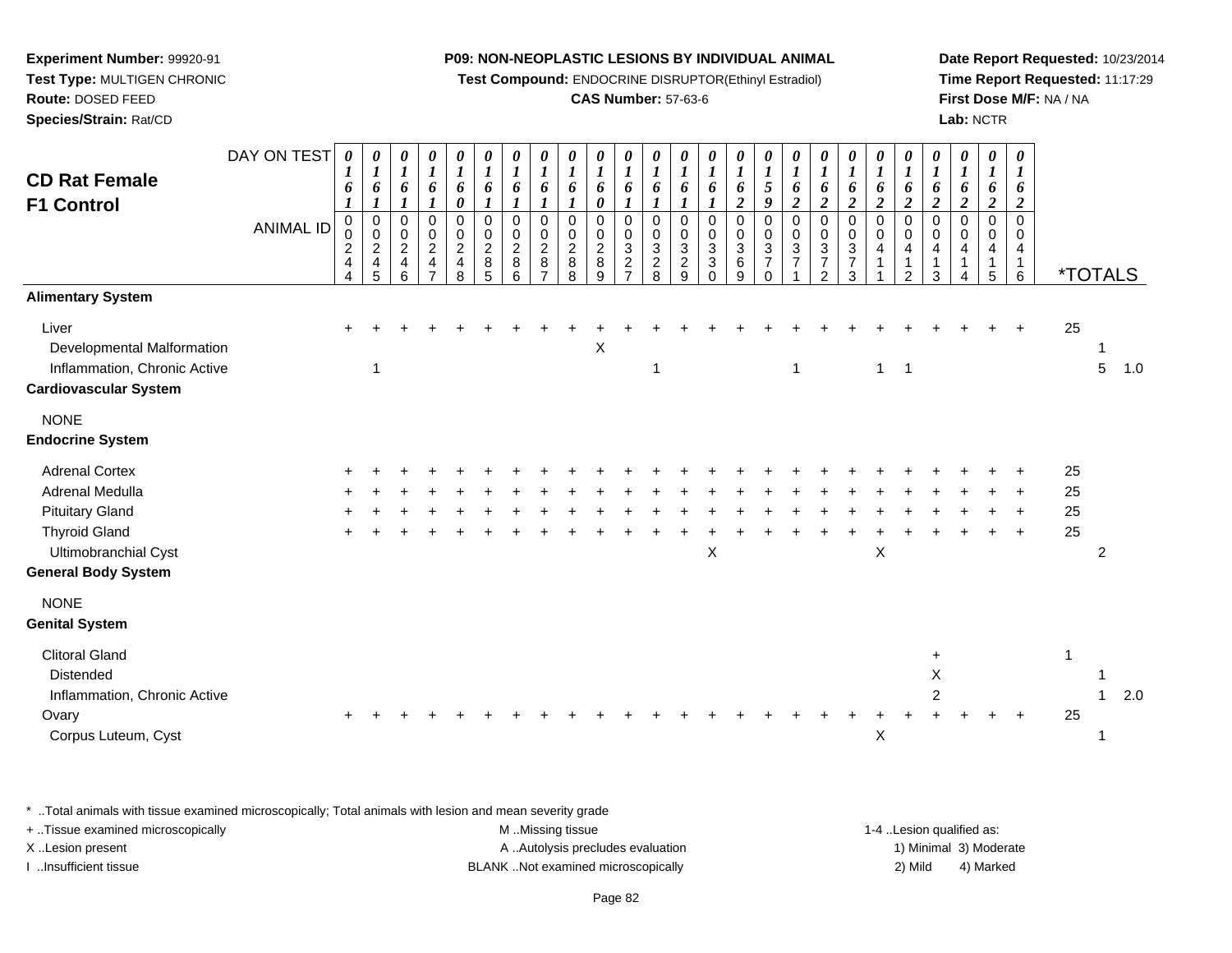**Test Compound:** ENDOCRINE DISRUPTOR(Ethinyl Estradiol)

#### **CAS Number:** 57-63-6

**Date Report Requested:** 10/23/2014**Time Report Requested:** 11:17:29**First Dose M/F:** NA / NA**Lab:** NCTR

| <b>CD Rat Female</b><br><b>F1 Control</b> | DAY ON TEST<br><b>ANIMAL ID</b> | 0<br>1<br>6<br>$\mathbf 0$<br>0<br>$\begin{array}{c} 2 \\ 4 \\ 4 \end{array}$ | 0<br>$\boldsymbol{l}$<br>6<br>$\mathbf 0$<br>0<br>$\overline{c}$<br>$\overline{\mathbf{4}}$ | 0<br>$\boldsymbol{l}$<br>6<br>0<br>0<br>$\overline{a}$<br>4 | 0<br>$\boldsymbol{l}$<br>6<br>1<br>$\mathbf 0$<br>0<br>$\boldsymbol{2}$<br>$\overline{\mathbf{4}}$ | 0<br>$\boldsymbol{l}$<br>6<br>0<br>$\mathbf 0$<br>0<br>$\overline{c}$<br>$\overline{4}$ | 0<br>$\boldsymbol{l}$<br>6<br>$\mathbf 0$<br>0<br>$\begin{array}{c} 2 \\ 8 \\ 5 \end{array}$ | $\boldsymbol{\theta}$<br>$\boldsymbol{l}$<br>6<br>$\mathbf 0$<br>0<br>$\overline{\mathbf{c}}$<br>8 | 0<br>$\boldsymbol{l}$<br>6<br>$\mathbf 0$<br>0<br>$^2_{\bf 8}$ | 0<br>$\boldsymbol{l}$<br>6<br>$\boldsymbol{l}$<br>$\mathbf 0$<br>0<br>$\overline{c}$<br>$\bf 8$ | 0<br>$\boldsymbol{l}$<br>6<br>0<br>$\mathbf 0$<br>0<br>$\begin{array}{c} 2 \\ 8 \\ 9 \end{array}$ | 0<br>$\boldsymbol{l}$<br>6<br>$\mathbf 0$<br>0<br>$\frac{3}{2}$ | 0<br>$\boldsymbol{l}$<br>6<br>0<br>0<br>$\frac{3}{2}$ | 0<br>$\boldsymbol{l}$<br>6<br>$\mathbf 0$<br>0<br>$\begin{array}{c} 3 \\ 2 \\ 9 \end{array}$ | 0<br>$\boldsymbol{l}$<br>6<br>$\mathbf 0$<br>0<br>$_3^3$ | $\boldsymbol{\theta}$<br>$\boldsymbol{l}$<br>6<br>$\boldsymbol{2}$<br>$\mathbf 0$<br>0<br>$\sqrt{3}$<br>$\,6\,$ | 0<br>$\boldsymbol{l}$<br>5<br>9<br>$\mathbf 0$<br>0<br>3<br>$\overline{7}$ | 0<br>$\boldsymbol{l}$<br>6<br>$\overline{2}$<br>$\mathbf 0$<br>0<br>$\ensuremath{\mathsf{3}}$<br>$\overline{7}$ | 0<br>$\boldsymbol{l}$<br>6<br>$\overline{c}$<br>0<br>$_{3}^{\rm 0}$<br>$\overline{7}$ | 0<br>$\boldsymbol{l}$<br>6<br>$\boldsymbol{2}$<br>0<br>0<br>$\frac{3}{7}$ | 0<br>$\boldsymbol{l}$<br>6<br>2<br>$\mathbf 0$<br>$\mathbf 0$<br>4<br>$\mathbf{1}$ | 0<br>$\boldsymbol{l}$<br>6<br>2<br>$\mathbf 0$<br>0<br>4<br>1 | 0<br>$\boldsymbol{l}$<br>6<br>$\overline{2}$<br>$\mathbf 0$<br>$\mathbf 0$<br>4 | $\pmb{\theta}$<br>$\boldsymbol{l}$<br>6<br>$\boldsymbol{2}$<br>0<br>$\Omega$<br>4 | $\boldsymbol{\theta}$<br>$\boldsymbol{l}$<br>6<br>$\boldsymbol{2}$<br>$\mathbf 0$<br>$\mathbf 0$<br>4<br>1 | 0<br>$\boldsymbol{l}$<br>6<br>$\overline{2}$<br>0<br>0<br>4<br>$\mathbf{1}$ |    |                       |     |
|-------------------------------------------|---------------------------------|-------------------------------------------------------------------------------|---------------------------------------------------------------------------------------------|-------------------------------------------------------------|----------------------------------------------------------------------------------------------------|-----------------------------------------------------------------------------------------|----------------------------------------------------------------------------------------------|----------------------------------------------------------------------------------------------------|----------------------------------------------------------------|-------------------------------------------------------------------------------------------------|---------------------------------------------------------------------------------------------------|-----------------------------------------------------------------|-------------------------------------------------------|----------------------------------------------------------------------------------------------|----------------------------------------------------------|-----------------------------------------------------------------------------------------------------------------|----------------------------------------------------------------------------|-----------------------------------------------------------------------------------------------------------------|---------------------------------------------------------------------------------------|---------------------------------------------------------------------------|------------------------------------------------------------------------------------|---------------------------------------------------------------|---------------------------------------------------------------------------------|-----------------------------------------------------------------------------------|------------------------------------------------------------------------------------------------------------|-----------------------------------------------------------------------------|----|-----------------------|-----|
|                                           |                                 |                                                                               | $\overline{5}$                                                                              | 6                                                           | $\overline{7}$                                                                                     | 8                                                                                       |                                                                                              | 6                                                                                                  | $\overline{7}$                                                 | 8                                                                                               |                                                                                                   |                                                                 |                                                       |                                                                                              | $\mathbf 0$                                              | 9                                                                                                               | $\Omega$                                                                   |                                                                                                                 | $\overline{2}$                                                                        | 3                                                                         |                                                                                    | 2                                                             | 3                                                                               | $\overline{4}$                                                                    | $\sqrt{5}$                                                                                                 | $\,6\,$                                                                     |    | <i><b>*TOTALS</b></i> |     |
| <b>Diestrus</b>                           |                                 |                                                                               | $\times$                                                                                    |                                                             |                                                                                                    |                                                                                         | X                                                                                            | $\mathsf{X}$                                                                                       | $\mathsf X$                                                    |                                                                                                 | X                                                                                                 |                                                                 |                                                       |                                                                                              |                                                          |                                                                                                                 |                                                                            | $\mathsf{X}$                                                                                                    | $\boldsymbol{\mathsf{X}}$                                                             |                                                                           | $\mathsf X$                                                                        |                                                               |                                                                                 |                                                                                   |                                                                                                            | X                                                                           |    | 9                     |     |
| Estrus                                    |                                 |                                                                               |                                                                                             |                                                             | $X$ $X$                                                                                            |                                                                                         |                                                                                              |                                                                                                    |                                                                |                                                                                                 |                                                                                                   |                                                                 |                                                       |                                                                                              |                                                          | $X$ $X$                                                                                                         |                                                                            |                                                                                                                 |                                                                                       |                                                                           |                                                                                    |                                                               |                                                                                 |                                                                                   |                                                                                                            |                                                                             |    |                       |     |
| Follicle, Cyst                            |                                 |                                                                               |                                                                                             |                                                             |                                                                                                    |                                                                                         |                                                                                              |                                                                                                    |                                                                |                                                                                                 |                                                                                                   |                                                                 |                                                       |                                                                                              |                                                          |                                                                                                                 |                                                                            |                                                                                                                 |                                                                                       |                                                                           | X                                                                                  |                                                               |                                                                                 |                                                                                   |                                                                                                            |                                                                             |    |                       |     |
| Metestrus                                 |                                 |                                                                               |                                                                                             |                                                             |                                                                                                    |                                                                                         |                                                                                              |                                                                                                    |                                                                | $\mathsf X$                                                                                     |                                                                                                   |                                                                 | $X$ $X$                                               |                                                                                              |                                                          |                                                                                                                 |                                                                            |                                                                                                                 |                                                                                       | $\mathsf X$                                                               |                                                                                    |                                                               |                                                                                 | X                                                                                 |                                                                                                            |                                                                             |    |                       |     |
| Proestrus                                 |                                 | X                                                                             |                                                                                             |                                                             |                                                                                                    | X                                                                                       |                                                                                              |                                                                                                    |                                                                |                                                                                                 |                                                                                                   |                                                                 |                                                       | $\boldsymbol{\mathsf{X}}$                                                                    |                                                          |                                                                                                                 | $\mathsf X$                                                                |                                                                                                                 |                                                                                       |                                                                           |                                                                                    | $X -$                                                         | $\mathsf X$                                                                     |                                                                                   | $\boldsymbol{\mathsf{X}}$                                                                                  |                                                                             |    |                       |     |
| Oviduct                                   |                                 |                                                                               |                                                                                             |                                                             |                                                                                                    |                                                                                         |                                                                                              |                                                                                                    |                                                                |                                                                                                 |                                                                                                   |                                                                 |                                                       |                                                                                              |                                                          |                                                                                                                 |                                                                            |                                                                                                                 |                                                                                       |                                                                           |                                                                                    |                                                               |                                                                                 |                                                                                   |                                                                                                            |                                                                             | 25 |                       |     |
| <b>Uterus</b>                             |                                 |                                                                               |                                                                                             |                                                             |                                                                                                    |                                                                                         |                                                                                              |                                                                                                    |                                                                |                                                                                                 |                                                                                                   |                                                                 |                                                       |                                                                                              |                                                          |                                                                                                                 |                                                                            |                                                                                                                 |                                                                                       |                                                                           |                                                                                    |                                                               |                                                                                 |                                                                                   |                                                                                                            |                                                                             | 25 |                       |     |
| <b>Diestrus</b>                           |                                 |                                                                               | X                                                                                           |                                                             |                                                                                                    |                                                                                         | $\mathsf{X}$                                                                                 |                                                                                                    | $X$ $X$                                                        |                                                                                                 | X                                                                                                 |                                                                 |                                                       |                                                                                              |                                                          |                                                                                                                 |                                                                            | X                                                                                                               | $\boldsymbol{\mathsf{X}}$                                                             |                                                                           | $\times$                                                                           |                                                               |                                                                                 |                                                                                   |                                                                                                            | X                                                                           |    | 9                     |     |
| Estrus                                    |                                 |                                                                               |                                                                                             |                                                             | $X$ $X$                                                                                            |                                                                                         |                                                                                              |                                                                                                    |                                                                |                                                                                                 |                                                                                                   |                                                                 |                                                       |                                                                                              |                                                          | $X$ $X$                                                                                                         |                                                                            |                                                                                                                 |                                                                                       |                                                                           |                                                                                    |                                                               |                                                                                 |                                                                                   |                                                                                                            |                                                                             |    |                       |     |
| Metestrus                                 |                                 |                                                                               |                                                                                             |                                                             |                                                                                                    |                                                                                         |                                                                                              |                                                                                                    |                                                                | $\mathsf X$                                                                                     |                                                                                                   |                                                                 | $X$ $X$                                               |                                                                                              |                                                          |                                                                                                                 |                                                                            |                                                                                                                 |                                                                                       | X                                                                         |                                                                                    |                                                               |                                                                                 | $\mathsf X$                                                                       |                                                                                                            |                                                                             |    |                       |     |
| Proestrus                                 |                                 | $\boldsymbol{\mathsf{X}}$                                                     |                                                                                             |                                                             |                                                                                                    | X                                                                                       |                                                                                              |                                                                                                    |                                                                |                                                                                                 |                                                                                                   |                                                                 |                                                       | X                                                                                            |                                                          |                                                                                                                 | $\boldsymbol{\mathsf{X}}$                                                  |                                                                                                                 |                                                                                       |                                                                           |                                                                                    | $X -$                                                         | $\boldsymbol{X}$                                                                |                                                                                   | X                                                                                                          |                                                                             |    | 7                     |     |
| Vagina                                    |                                 | $\ddot{}$                                                                     |                                                                                             |                                                             |                                                                                                    |                                                                                         |                                                                                              |                                                                                                    |                                                                |                                                                                                 |                                                                                                   | M                                                               | $+$                                                   | $\ddot{}$                                                                                    | $\ddot{}$                                                |                                                                                                                 |                                                                            |                                                                                                                 |                                                                                       |                                                                           |                                                                                    |                                                               |                                                                                 |                                                                                   |                                                                                                            | $\ddot{}$                                                                   | 24 |                       |     |
| <b>Diestrus</b>                           |                                 |                                                                               | $\boldsymbol{\mathsf{X}}$                                                                   |                                                             |                                                                                                    |                                                                                         | $\mathsf{X}$                                                                                 | $\mathsf X$                                                                                        | $\mathsf{X}$                                                   |                                                                                                 | $\mathsf X$                                                                                       |                                                                 |                                                       |                                                                                              |                                                          |                                                                                                                 |                                                                            | X                                                                                                               | $\boldsymbol{\mathsf{X}}$                                                             |                                                                           | X                                                                                  |                                                               |                                                                                 | X                                                                                 |                                                                                                            | X                                                                           |    | 10                    |     |
| Estrus                                    |                                 |                                                                               |                                                                                             |                                                             | $\sf X$                                                                                            |                                                                                         |                                                                                              |                                                                                                    |                                                                |                                                                                                 |                                                                                                   |                                                                 |                                                       | X                                                                                            |                                                          | $X$ $X$                                                                                                         |                                                                            |                                                                                                                 |                                                                                       |                                                                           |                                                                                    |                                                               |                                                                                 |                                                                                   |                                                                                                            |                                                                             |    |                       |     |
| Metestrus                                 |                                 |                                                                               |                                                                                             | $\boldsymbol{\mathsf{X}}$                                   |                                                                                                    |                                                                                         |                                                                                              |                                                                                                    |                                                                | $\mathsf X$                                                                                     |                                                                                                   |                                                                 | X                                                     |                                                                                              |                                                          |                                                                                                                 |                                                                            |                                                                                                                 |                                                                                       | X                                                                         |                                                                                    |                                                               |                                                                                 |                                                                                   |                                                                                                            |                                                                             |    |                       |     |
| Proestrus                                 |                                 | $\boldsymbol{X}$                                                              |                                                                                             |                                                             |                                                                                                    | $\boldsymbol{\mathsf{X}}$                                                               |                                                                                              |                                                                                                    |                                                                |                                                                                                 |                                                                                                   |                                                                 |                                                       |                                                                                              |                                                          |                                                                                                                 | $\mathsf X$                                                                |                                                                                                                 |                                                                                       |                                                                           |                                                                                    |                                                               | $X$ $X$                                                                         |                                                                                   | $\mathsf{X}$                                                                                               |                                                                             |    | 6                     |     |
| <b>Hematopoietic System</b>               |                                 |                                                                               |                                                                                             |                                                             |                                                                                                    |                                                                                         |                                                                                              |                                                                                                    |                                                                |                                                                                                 |                                                                                                   |                                                                 |                                                       |                                                                                              |                                                          |                                                                                                                 |                                                                            |                                                                                                                 |                                                                                       |                                                                           |                                                                                    |                                                               |                                                                                 |                                                                                   |                                                                                                            |                                                                             |    |                       |     |
| <b>Bone Marrow</b>                        |                                 |                                                                               |                                                                                             |                                                             |                                                                                                    |                                                                                         |                                                                                              |                                                                                                    |                                                                |                                                                                                 |                                                                                                   |                                                                 |                                                       |                                                                                              |                                                          |                                                                                                                 |                                                                            |                                                                                                                 |                                                                                       |                                                                           |                                                                                    |                                                               |                                                                                 |                                                                                   |                                                                                                            |                                                                             | 25 |                       |     |
| Spleen                                    |                                 |                                                                               |                                                                                             |                                                             |                                                                                                    |                                                                                         |                                                                                              |                                                                                                    |                                                                |                                                                                                 |                                                                                                   |                                                                 |                                                       |                                                                                              |                                                          |                                                                                                                 |                                                                            |                                                                                                                 |                                                                                       |                                                                           |                                                                                    |                                                               |                                                                                 |                                                                                   |                                                                                                            |                                                                             | 25 |                       |     |
| Pigmentation                              |                                 |                                                                               |                                                                                             |                                                             |                                                                                                    |                                                                                         |                                                                                              |                                                                                                    |                                                                |                                                                                                 |                                                                                                   |                                                                 |                                                       | 1                                                                                            |                                                          |                                                                                                                 |                                                                            |                                                                                                                 | 1                                                                                     |                                                                           |                                                                                    |                                                               |                                                                                 |                                                                                   |                                                                                                            |                                                                             |    | $\overline{2}$        | 1.0 |
| Thymus                                    |                                 |                                                                               |                                                                                             |                                                             |                                                                                                    |                                                                                         |                                                                                              |                                                                                                    |                                                                |                                                                                                 |                                                                                                   |                                                                 |                                                       |                                                                                              |                                                          |                                                                                                                 |                                                                            |                                                                                                                 |                                                                                       |                                                                           |                                                                                    |                                                               |                                                                                 |                                                                                   |                                                                                                            |                                                                             | 25 |                       |     |
| <b>Integumentary System</b>               |                                 |                                                                               |                                                                                             |                                                             |                                                                                                    |                                                                                         |                                                                                              |                                                                                                    |                                                                |                                                                                                 |                                                                                                   |                                                                 |                                                       |                                                                                              |                                                          |                                                                                                                 |                                                                            |                                                                                                                 |                                                                                       |                                                                           |                                                                                    |                                                               |                                                                                 |                                                                                   |                                                                                                            |                                                                             |    |                       |     |

\* ..Total animals with tissue examined microscopically; Total animals with lesion and mean severity grade

**Experiment Number:** 99920-91**Test Type:** MULTIGEN CHRONIC

**Route:** DOSED FEED**Species/Strain:** Rat/CD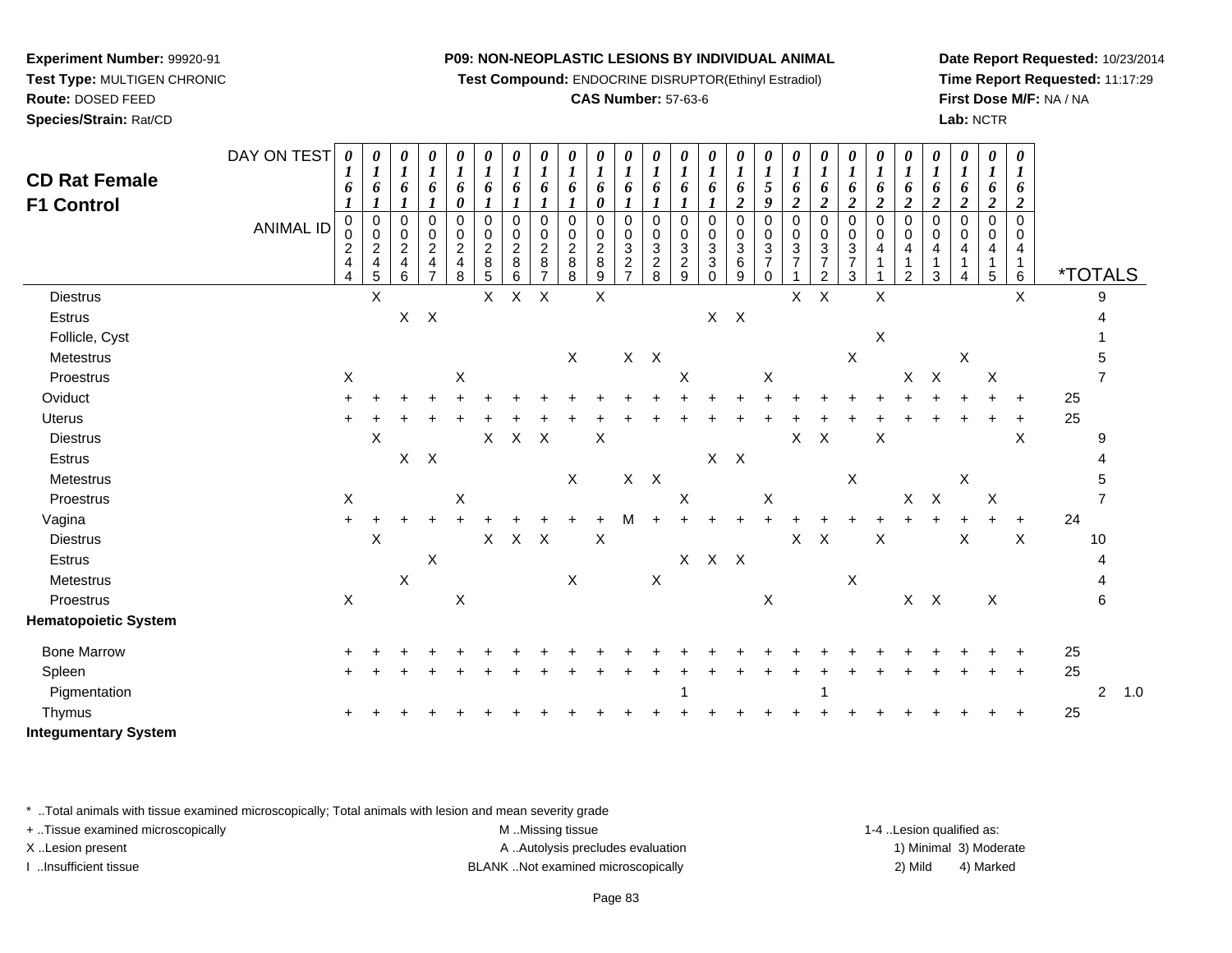**Test Compound:** ENDOCRINE DISRUPTOR(Ethinyl Estradiol)

#### **CAS Number:** 57-63-6

**Date Report Requested:** 10/23/2014**Time Report Requested:** 11:17:29**First Dose M/F:** NA / NA**Lab:** NCTR

| <b>CD Rat Female</b><br><b>F1 Control</b>                               | DAY ON TEST<br><b>ANIMAL ID</b> | $\boldsymbol{\theta}$<br>6<br>0<br>0<br>$\boldsymbol{2}$<br>4<br>4 | 0<br>$\boldsymbol{l}$<br>6<br>$\pmb{0}$<br>$\mathbf 0$<br>$\frac{2}{4}$<br>$\overline{5}$ | 0<br>$\boldsymbol{l}$<br>6<br>0<br>$\mathsf{O}\xspace$<br>$\frac{2}{4}$<br>6 | 0<br>$\boldsymbol{l}$<br>6<br>0<br>$\begin{array}{c} 0 \\ 2 \\ 4 \end{array}$<br>$\overline{ }$ | 0<br>$\boldsymbol{l}$<br>6<br>0<br>0<br>$\mathbf 0$<br>$\boldsymbol{2}$<br>4<br>8 | 0<br>$\boldsymbol{l}$<br>6<br>0<br>0<br>$\sqrt{2}$<br>8<br>5 | 0<br>$\boldsymbol{l}$<br>6<br>$\Omega$<br>0<br>$\overline{c}$<br>8<br>6 | $\boldsymbol{\theta}$<br>$\boldsymbol{l}$<br>$\Omega$<br>0<br>$\boldsymbol{2}$<br>8 | $\boldsymbol{\theta}$<br>6<br>0<br>0<br>$\boldsymbol{2}$<br>8<br>8 | 0<br>$\boldsymbol{l}$<br>6<br>0<br>0<br>$\mathbf 0$<br>$\overline{a}$<br>$\bf 8$<br>9 | 0<br>$\boldsymbol{l}$<br>6<br>0<br>0<br>$\ensuremath{\mathsf{3}}$<br>$\overline{c}$ | 0<br>$\boldsymbol{l}$<br>6<br>$\mathbf 0$<br>$\mathbf 0$<br>$\ensuremath{\mathsf{3}}$<br>$\overline{c}$<br>8 | 0<br>$\boldsymbol{l}$<br>6<br>$\pmb{0}$<br>$\pmb{0}$<br>$\ensuremath{\mathsf{3}}$<br>$\overline{c}$<br>9 | 0<br>$\boldsymbol{l}$<br>6<br>0<br>0<br>3<br>3<br>$\Omega$ | $\boldsymbol{\theta}$<br>$\boldsymbol{l}$<br>6<br>$\overline{\mathbf{c}}$<br>0<br>0<br>$\ensuremath{\mathsf{3}}$<br>6<br>9 | $\boldsymbol{\theta}$<br>$\boldsymbol{l}$<br>5<br>9<br>0<br>$\mathbf 0$<br>$\ensuremath{\mathsf{3}}$<br>$\overline{7}$ | U<br>$\boldsymbol{l}$<br>6<br>$\boldsymbol{2}$<br>0<br>0<br>$\frac{3}{7}$ | $\boldsymbol{\theta}$<br>$\boldsymbol{l}$<br>6<br>$\overline{c}$<br>0<br>$\pmb{0}$<br>$\frac{3}{7}$<br>2 | 0<br>$\boldsymbol{l}$<br>6<br>$\boldsymbol{2}$<br>0<br>$\mathbf 0$<br>$\ensuremath{\mathsf{3}}$<br>$\overline{\mathbf{7}}$<br>3 | 0<br>$\boldsymbol{l}$<br>6<br>2<br>0<br>0<br>4<br>4 | 0<br>$\boldsymbol{l}$<br>6<br>2<br>0<br>0<br>4<br>$\overline{2}$ | 0<br>$\boldsymbol{l}$<br>6<br>2<br>0<br>0<br>4<br>3 | 0<br>$\boldsymbol{l}$<br>2<br>0 | 0<br>6<br>2<br>$\Omega$<br>0<br>4<br>5 | 0<br>1<br>6<br>$\boldsymbol{2}$<br>$\mathbf 0$<br>0<br>4<br>1<br>$6\phantom{1}$ |    | <i><b>*TOTALS</b></i> |            |
|-------------------------------------------------------------------------|---------------------------------|--------------------------------------------------------------------|-------------------------------------------------------------------------------------------|------------------------------------------------------------------------------|-------------------------------------------------------------------------------------------------|-----------------------------------------------------------------------------------|--------------------------------------------------------------|-------------------------------------------------------------------------|-------------------------------------------------------------------------------------|--------------------------------------------------------------------|---------------------------------------------------------------------------------------|-------------------------------------------------------------------------------------|--------------------------------------------------------------------------------------------------------------|----------------------------------------------------------------------------------------------------------|------------------------------------------------------------|----------------------------------------------------------------------------------------------------------------------------|------------------------------------------------------------------------------------------------------------------------|---------------------------------------------------------------------------|----------------------------------------------------------------------------------------------------------|---------------------------------------------------------------------------------------------------------------------------------|-----------------------------------------------------|------------------------------------------------------------------|-----------------------------------------------------|---------------------------------|----------------------------------------|---------------------------------------------------------------------------------|----|-----------------------|------------|
| Mammary Gland<br>Alveolus, Hyperplasia<br><b>Musculoskeletal System</b> |                                 | $\ddot{}$                                                          | $\ddot{}$                                                                                 | +                                                                            |                                                                                                 | 1                                                                                 |                                                              |                                                                         |                                                                                     |                                                                    |                                                                                       | 1                                                                                   | 1                                                                                                            | $\overline{c}$                                                                                           | $\overline{1}$                                             |                                                                                                                            |                                                                                                                        |                                                                           |                                                                                                          |                                                                                                                                 |                                                     |                                                                  |                                                     |                                 |                                        | $\ddot{}$                                                                       | 25 | 5                     | 1.2        |
| Bone<br><b>Nervous System</b>                                           |                                 | $\ddot{}$                                                          |                                                                                           |                                                                              |                                                                                                 |                                                                                   |                                                              |                                                                         |                                                                                     |                                                                    |                                                                                       |                                                                                     |                                                                                                              |                                                                                                          |                                                            |                                                                                                                            |                                                                                                                        |                                                                           |                                                                                                          |                                                                                                                                 |                                                     |                                                                  |                                                     |                                 |                                        |                                                                                 | 25 |                       |            |
| <b>NONE</b><br><b>Respiratory System</b>                                |                                 |                                                                    |                                                                                           |                                                                              |                                                                                                 |                                                                                   |                                                              |                                                                         |                                                                                     |                                                                    |                                                                                       |                                                                                     |                                                                                                              |                                                                                                          |                                                            |                                                                                                                            |                                                                                                                        |                                                                           |                                                                                                          |                                                                                                                                 |                                                     |                                                                  |                                                     |                                 |                                        |                                                                                 |    |                       |            |
| <b>NONE</b><br><b>Special Senses System</b>                             |                                 |                                                                    |                                                                                           |                                                                              |                                                                                                 |                                                                                   |                                                              |                                                                         |                                                                                     |                                                                    |                                                                                       |                                                                                     |                                                                                                              |                                                                                                          |                                                            |                                                                                                                            |                                                                                                                        |                                                                           |                                                                                                          |                                                                                                                                 |                                                     |                                                                  |                                                     |                                 |                                        |                                                                                 |    |                       |            |
| <b>NONE</b><br><b>Urinary System</b>                                    |                                 |                                                                    |                                                                                           |                                                                              |                                                                                                 |                                                                                   |                                                              |                                                                         |                                                                                     |                                                                    |                                                                                       |                                                                                     |                                                                                                              |                                                                                                          |                                                            |                                                                                                                            |                                                                                                                        |                                                                           |                                                                                                          |                                                                                                                                 |                                                     |                                                                  |                                                     |                                 |                                        |                                                                                 |    |                       |            |
| Kidney<br>Pelvis, Dilatation<br>Renal Tubule, Mineralization            |                                 | $\ddot{}$<br>$\overline{2}$                                        | 2                                                                                         | $\overline{2}$                                                               | 3                                                                                               |                                                                                   |                                                              |                                                                         | $\overline{2}$                                                                      | 3                                                                  | $\overline{1}$                                                                        |                                                                                     | $\overline{2}$                                                                                               |                                                                                                          | 1                                                          | 3<br>3                                                                                                                     | 2                                                                                                                      | 3                                                                         | 3                                                                                                        | -1                                                                                                                              |                                                     | 3                                                                |                                                     |                                 | $\overline{1}$                         |                                                                                 | 25 | 21                    | 3.0<br>1.9 |

\* ..Total animals with tissue examined microscopically; Total animals with lesion and mean severity grade

**Experiment Number:** 99920-91**Test Type:** MULTIGEN CHRONIC

**Route:** DOSED FEED**Species/Strain:** Rat/CD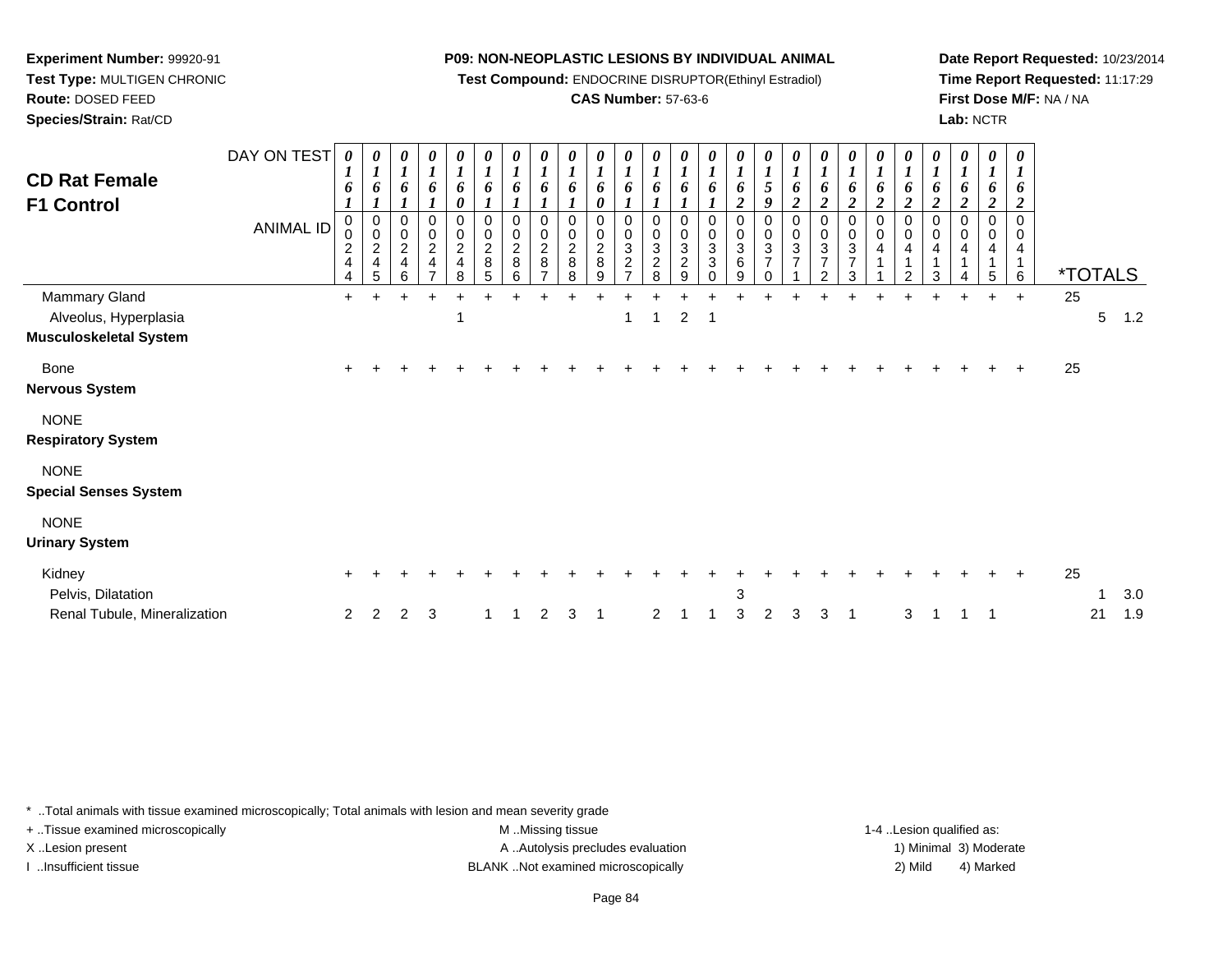**Test Compound:** ENDOCRINE DISRUPTOR(Ethinyl Estradiol)

#### **CAS Number:** 57-63-6

**Date Report Requested:** 10/23/2014**Time Report Requested:** 11:17:29**First Dose M/F:** NA / NA**Lab:** NCTR

| <b>CD Rat Female</b><br>F1 2.0 PPB                                   | DAY ON TEST<br><b>ANIMAL ID</b> | $\boldsymbol{\theta}$<br>6<br>0<br>$\boldsymbol{2}$<br>$\overline{\mathbf{4}}$<br>9 | 0<br>1<br>6<br>$\pmb{0}$<br>$\mathbf 0$<br>$\frac{2}{5}$<br>$\Omega$ | $\boldsymbol{\theta}$<br>$\boldsymbol{l}$<br>6<br>$\boldsymbol{l}$<br>0<br>$\pmb{0}$<br>$\frac{2}{5}$ | 0<br>$\boldsymbol{l}$<br>6<br>$\boldsymbol{l}$<br>0<br>$\mathbf 0$<br>$\frac{2}{5}$<br>$\overline{2}$ | $\boldsymbol{\theta}$<br>$\boldsymbol{l}$<br>6<br>$\mathbf 0$<br>0<br>$\sqrt{2}$<br>$\sqrt{5}$<br>3 | 0<br>1<br>6<br>$\boldsymbol{2}$<br>$\mathbf 0$<br>0<br>$\boldsymbol{2}$<br>9<br>$\Omega$ | 0<br>$\boldsymbol{l}$<br>6<br>$\boldsymbol{2}$<br>0<br>0<br>$\boldsymbol{2}$<br>9 | 0<br>$\boldsymbol{l}$<br>6<br>$\overline{\mathbf{c}}$<br>$\pmb{0}$<br>0<br>$\boldsymbol{2}$<br>$\boldsymbol{9}$<br>$\mathcal{P}$ | 0<br>$\boldsymbol{l}$<br>6<br>$\mathbf 0$<br>0<br>$\boldsymbol{2}$<br>$\boldsymbol{9}$<br>3 | 0<br>1<br>6<br>0<br>0<br>$\overline{2}$<br>$\boldsymbol{9}$ | 0<br>$\boldsymbol{l}$<br>6<br>$\overline{\mathbf{c}}$<br>0<br>0<br>$\sqrt{3}$<br>$\ensuremath{\mathsf{3}}$ | 0<br>$\boldsymbol{l}$<br>6<br>$\boldsymbol{2}$<br>0<br>0<br>$\ensuremath{\mathsf{3}}$<br>3<br>$\mathcal{P}$ | 0<br>1<br>6<br>$\boldsymbol{2}$<br>0<br>0<br>$\sqrt{3}$<br>$\sqrt{3}$<br>3 | $\boldsymbol{\theta}$<br>$\boldsymbol{l}$<br>6<br>$\boldsymbol{2}$<br>0<br>0<br>3<br>3<br>4 | $\boldsymbol{\theta}$<br>$\boldsymbol{l}$<br>6<br>$\boldsymbol{2}$<br>$\mathbf 0$<br>$\pmb{0}$<br>$\ensuremath{\mathsf{3}}$<br>$\ensuremath{\mathsf{3}}$<br>5 | $\boldsymbol{\theta}$<br>$\boldsymbol{l}$<br>6<br>$\boldsymbol{2}$<br>$\mathbf 0$<br>0<br>$\sqrt{3}$<br>$\mathbf{3}$<br>6 | 0<br>$\boldsymbol{l}$<br>6<br>$\boldsymbol{\beta}$<br>$\mathbf 0$<br>$\pmb{0}$<br>$\overline{3}$<br>$\overline{7}$<br>4 | 0<br>$\boldsymbol{l}$<br>6<br>$\boldsymbol{\mathfrak{z}}$<br>0<br>0<br>$\overline{3}$<br>$\boldsymbol{7}$<br>5 | 0<br>$\boldsymbol{l}$<br>6<br>$\boldsymbol{\beta}$<br>0<br>$\pmb{0}$<br>$\mathbf{3}$<br>$\boldsymbol{7}$<br>6 | 0<br>$\boldsymbol{l}$<br>6<br>$\boldsymbol{2}$<br>$\pmb{0}$<br>$\pmb{0}$<br>$\sqrt{3}$<br>$\boldsymbol{7}$<br>$\overline{7}$ | 0<br>$\boldsymbol{l}$<br>6<br>$\boldsymbol{2}$<br>$\pmb{0}$<br>$\,0\,$<br>$\ensuremath{\mathsf{3}}$<br>$\boldsymbol{7}$<br>8 | 0<br>$\boldsymbol{l}$<br>6<br>$\mathbf{3}$<br>0<br>$\mathbf 0$<br>4<br>1<br>7 | 0<br>$\boldsymbol{l}$<br>6<br>$\boldsymbol{\beta}$<br>0<br>0<br>4<br>$\mathbf{1}$<br>8 | 0<br>$\boldsymbol{l}$<br>6<br>$\boldsymbol{\beta}$<br>$\mathbf 0$<br>0<br>4<br>1<br>9 | 0<br>$\boldsymbol{l}$<br>6<br>$\boldsymbol{2}$<br>0<br>0<br>4<br>$\sqrt{2}$<br>$\pmb{0}$ |                | <i><b>*TOTALS</b></i>                     |     |
|----------------------------------------------------------------------|---------------------------------|-------------------------------------------------------------------------------------|----------------------------------------------------------------------|-------------------------------------------------------------------------------------------------------|-------------------------------------------------------------------------------------------------------|-----------------------------------------------------------------------------------------------------|------------------------------------------------------------------------------------------|-----------------------------------------------------------------------------------|----------------------------------------------------------------------------------------------------------------------------------|---------------------------------------------------------------------------------------------|-------------------------------------------------------------|------------------------------------------------------------------------------------------------------------|-------------------------------------------------------------------------------------------------------------|----------------------------------------------------------------------------|---------------------------------------------------------------------------------------------|---------------------------------------------------------------------------------------------------------------------------------------------------------------|---------------------------------------------------------------------------------------------------------------------------|-------------------------------------------------------------------------------------------------------------------------|----------------------------------------------------------------------------------------------------------------|---------------------------------------------------------------------------------------------------------------|------------------------------------------------------------------------------------------------------------------------------|------------------------------------------------------------------------------------------------------------------------------|-------------------------------------------------------------------------------|----------------------------------------------------------------------------------------|---------------------------------------------------------------------------------------|------------------------------------------------------------------------------------------|----------------|-------------------------------------------|-----|
| <b>Alimentary System</b>                                             |                                 |                                                                                     |                                                                      |                                                                                                       |                                                                                                       |                                                                                                     |                                                                                          |                                                                                   |                                                                                                                                  |                                                                                             |                                                             |                                                                                                            |                                                                                                             |                                                                            |                                                                                             |                                                                                                                                                               |                                                                                                                           |                                                                                                                         |                                                                                                                |                                                                                                               |                                                                                                                              |                                                                                                                              |                                                                               |                                                                                        |                                                                                       |                                                                                          |                |                                           |     |
| <b>NONE</b><br><b>Cardiovascular System</b>                          |                                 |                                                                                     |                                                                      |                                                                                                       |                                                                                                       |                                                                                                     |                                                                                          |                                                                                   |                                                                                                                                  |                                                                                             |                                                             |                                                                                                            |                                                                                                             |                                                                            |                                                                                             |                                                                                                                                                               |                                                                                                                           |                                                                                                                         |                                                                                                                |                                                                                                               |                                                                                                                              |                                                                                                                              |                                                                               |                                                                                        |                                                                                       |                                                                                          |                |                                           |     |
| <b>NONE</b><br><b>Endocrine System</b>                               |                                 |                                                                                     |                                                                      |                                                                                                       |                                                                                                       |                                                                                                     |                                                                                          |                                                                                   |                                                                                                                                  |                                                                                             |                                                             |                                                                                                            |                                                                                                             |                                                                            |                                                                                             |                                                                                                                                                               |                                                                                                                           |                                                                                                                         |                                                                                                                |                                                                                                               |                                                                                                                              |                                                                                                                              |                                                                               |                                                                                        |                                                                                       |                                                                                          |                |                                           |     |
| <b>Thyroid Gland</b><br>Ectopic Thymus<br><b>General Body System</b> |                                 |                                                                                     |                                                                      |                                                                                                       |                                                                                                       |                                                                                                     |                                                                                          |                                                                                   |                                                                                                                                  |                                                                                             |                                                             |                                                                                                            |                                                                                                             |                                                                            |                                                                                             |                                                                                                                                                               |                                                                                                                           |                                                                                                                         |                                                                                                                |                                                                                                               |                                                                                                                              |                                                                                                                              | $\ddot{}$<br>$\mathsf X$                                                      |                                                                                        |                                                                                       |                                                                                          | 1              | $\mathbf 1$                               |     |
| <b>NONE</b><br><b>Genital System</b>                                 |                                 |                                                                                     |                                                                      |                                                                                                       |                                                                                                       |                                                                                                     |                                                                                          |                                                                                   |                                                                                                                                  |                                                                                             |                                                             |                                                                                                            |                                                                                                             |                                                                            |                                                                                             |                                                                                                                                                               |                                                                                                                           |                                                                                                                         |                                                                                                                |                                                                                                               |                                                                                                                              |                                                                                                                              |                                                                               |                                                                                        |                                                                                       |                                                                                          |                |                                           |     |
| <b>Clitoral Gland</b><br>Distended<br>Inflammation, Chronic Active   |                                 | $\ddot{}$<br>X<br>3                                                                 |                                                                      |                                                                                                       |                                                                                                       |                                                                                                     |                                                                                          |                                                                                   |                                                                                                                                  |                                                                                             |                                                             |                                                                                                            | $\pm$<br>X<br>3                                                                                             |                                                                            |                                                                                             |                                                                                                                                                               |                                                                                                                           |                                                                                                                         |                                                                                                                |                                                                                                               |                                                                                                                              |                                                                                                                              |                                                                               |                                                                                        |                                                                                       |                                                                                          | $\overline{c}$ | $\overline{\mathbf{c}}$<br>$\overline{2}$ | 3.0 |
| Ovary<br><b>Diestrus</b><br>Estrus                                   |                                 | $+$                                                                                 | +                                                                    | $\pmb{\times}$                                                                                        |                                                                                                       |                                                                                                     |                                                                                          | X                                                                                 |                                                                                                                                  |                                                                                             |                                                             |                                                                                                            | $\mathsf{X}$                                                                                                | $\mathsf{X}$                                                               |                                                                                             |                                                                                                                                                               |                                                                                                                           | X                                                                                                                       |                                                                                                                |                                                                                                               |                                                                                                                              | X                                                                                                                            |                                                                               | X                                                                                      |                                                                                       | $\ddot{}$<br>X                                                                           | 25             | 6<br>2                                    |     |
| Metestrus                                                            |                                 | $\mathsf X$                                                                         |                                                                      |                                                                                                       |                                                                                                       | $\mathsf X$                                                                                         | $\mathsf{X}$                                                                             |                                                                                   |                                                                                                                                  |                                                                                             |                                                             |                                                                                                            |                                                                                                             |                                                                            |                                                                                             |                                                                                                                                                               | $\mathsf X$                                                                                                               |                                                                                                                         | X                                                                                                              | $X$ $X$                                                                                                       |                                                                                                                              |                                                                                                                              |                                                                               |                                                                                        |                                                                                       |                                                                                          |                | $\overline{7}$                            |     |
| Proestrus<br>Oviduct                                                 |                                 |                                                                                     | X                                                                    |                                                                                                       | $\pmb{\times}$                                                                                        |                                                                                                     |                                                                                          |                                                                                   | X                                                                                                                                | $\mathsf{X}$                                                                                | $X$ X                                                       |                                                                                                            |                                                                                                             |                                                                            | X                                                                                           | $\mathsf X$                                                                                                                                                   |                                                                                                                           |                                                                                                                         |                                                                                                                |                                                                                                               |                                                                                                                              |                                                                                                                              | X                                                                             |                                                                                        | X                                                                                     | ÷                                                                                        | 25             | 10                                        |     |
| <b>Uterus</b>                                                        |                                 |                                                                                     |                                                                      |                                                                                                       |                                                                                                       |                                                                                                     |                                                                                          |                                                                                   |                                                                                                                                  |                                                                                             |                                                             |                                                                                                            |                                                                                                             |                                                                            |                                                                                             |                                                                                                                                                               |                                                                                                                           |                                                                                                                         |                                                                                                                |                                                                                                               |                                                                                                                              |                                                                                                                              |                                                                               |                                                                                        |                                                                                       | $\overline{ }$                                                                           | 25             |                                           |     |

\* ..Total animals with tissue examined microscopically; Total animals with lesion and mean severity grade

**Experiment Number:** 99920-91**Test Type:** MULTIGEN CHRONIC

| + Tissue examined microscopically | M Missing tissue                   | 1-4 Lesion qualified as: |                        |
|-----------------------------------|------------------------------------|--------------------------|------------------------|
| X Lesion present                  | A Autolysis precludes evaluation   |                          | 1) Minimal 3) Moderate |
| Insufficient tissue               | BLANK Not examined microscopically | 2) Mild                  | 4) Marked              |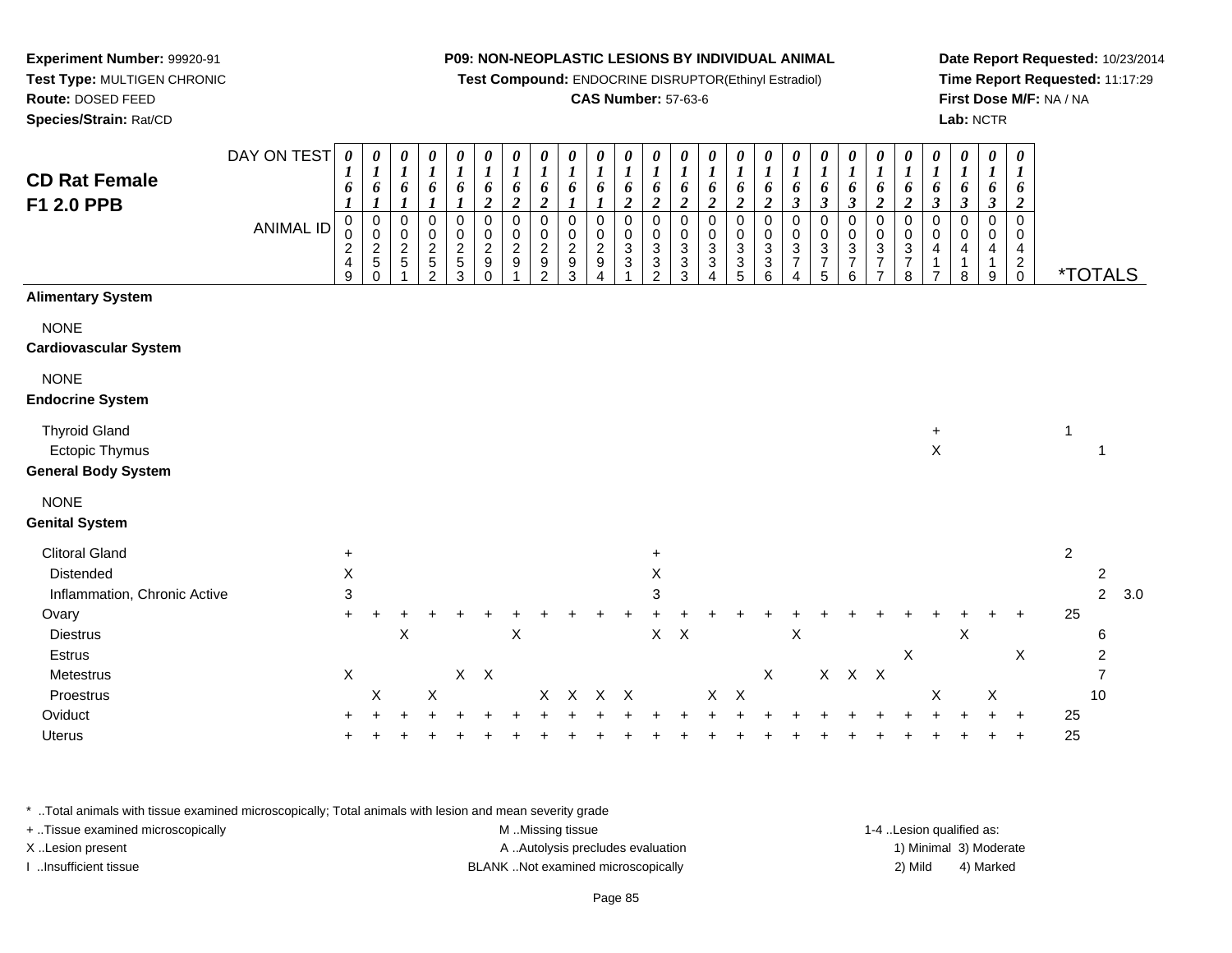**Test Compound:** ENDOCRINE DISRUPTOR(Ethinyl Estradiol)

#### **CAS Number:** 57-63-6

**Date Report Requested:** 10/23/2014**Time Report Requested:** 11:17:29**First Dose M/F:** NA / NA**Lab:** NCTR

| <b>CD Rat Female</b><br>F1 2.0 PPB                                      | DAY ON TEST<br><b>ANIMAL ID</b> | $\boldsymbol{\theta}$<br>1<br>6<br>$\boldsymbol{l}$<br>0<br>0<br>$\frac{2}{9}$ | 0<br>$\boldsymbol{l}$<br>6<br>1<br>$\pmb{0}$<br>$\pmb{0}$<br>$\frac{2}{5}$<br>$\Omega$ | 0<br>$\boldsymbol{l}$<br>6<br>0<br>$\begin{array}{c} 0 \\ 2 \\ 5 \end{array}$ | 0<br>$\boldsymbol{l}$<br>6<br>0<br>$0$<br>$2$<br>$5$<br>$2$ | 0<br>$\boldsymbol{l}$<br>6<br>$\boldsymbol{l}$<br>0<br>$\pmb{0}$<br>$\frac{2}{3}$ | 0<br>$\boldsymbol{l}$<br>6<br>$\boldsymbol{2}$<br>$\pmb{0}$<br>$\pmb{0}$<br>$\sqrt{2}$<br>$\boldsymbol{9}$<br>$\mathbf 0$ | 0<br>$\boldsymbol{l}$<br>6<br>$\boldsymbol{2}$<br>0<br>0<br>$\overline{\mathbf{c}}$<br>9 | $\boldsymbol{\theta}$<br>$\boldsymbol{l}$<br>6<br>$\boldsymbol{2}$<br>$\mathbf 0$<br>0<br>$\sqrt{2}$<br>9<br>$\overline{2}$ | 0<br>1<br>6<br>0<br>0<br>$\overline{c}$<br>9<br>3 | 0<br>$\boldsymbol{l}$<br>6<br>0<br>0<br>$\boldsymbol{2}$<br>9<br>4 | 0<br>1<br>6<br>$\overline{\mathbf{c}}$<br>0<br>$_3^0$<br>3 | 0<br>1<br>6<br>$\boldsymbol{2}$<br>0<br>0<br>$\ensuremath{\mathsf{3}}$<br>$\frac{3}{2}$ | 0<br>1<br>6<br>$\overline{c}$<br>0<br>$\mathbf 0$<br>$\sqrt{3}$<br>$\sqrt{3}$<br>3 | 0<br>$\boldsymbol{l}$<br>6<br>$\overline{c}$<br>$\mathbf 0$<br>$\pmb{0}$<br>$\ensuremath{\mathsf{3}}$<br>3<br>4 | 0<br>$\boldsymbol{l}$<br>6<br>$\overline{c}$<br>0<br>0<br>3<br>3<br>5 | 0<br>$\boldsymbol{l}$<br>6<br>$\boldsymbol{2}$<br>0<br>$\pmb{0}$<br>$\mathbf{3}$<br>3<br>6 | 0<br>$\boldsymbol{l}$<br>6<br>$\boldsymbol{\beta}$<br>0<br>$\pmb{0}$<br>$\ensuremath{\mathsf{3}}$<br>$\overline{7}$<br>4 | 0<br>$\boldsymbol{l}$<br>6<br>$\boldsymbol{\beta}$<br>0<br>$\begin{array}{c} 0 \\ 3 \\ 7 \end{array}$<br>$\overline{5}$ | 0<br>$\boldsymbol{l}$<br>6<br>3<br>0<br>$\pmb{0}$<br>$\frac{3}{7}$<br>$\,6\,$ | 0<br>$\boldsymbol{l}$<br>6<br>$\overline{c}$<br>0<br>$\pmb{0}$<br>$\mathbf{3}$<br>$\boldsymbol{7}$<br>$\overline{7}$ | 0<br>1<br>6<br>$\boldsymbol{2}$<br>0<br>0<br>$\ensuremath{\mathsf{3}}$<br>$\overline{7}$<br>8 | 0<br>1<br>6<br>3<br>0<br>0<br>4<br>1 | 0<br>$\boldsymbol{l}$<br>6<br>$\boldsymbol{\beta}$<br>0<br>0<br>4<br>1<br>8 | 0<br>1<br>6<br>3<br>0<br>0<br>4<br>1<br>9 | 0<br>$\bm{l}$<br>6<br>$\overline{c}$<br>$\mathbf 0$<br>0<br>4<br>$^2_{\rm 0}$ |    | <i><b>*TOTALS</b></i> |     |
|-------------------------------------------------------------------------|---------------------------------|--------------------------------------------------------------------------------|----------------------------------------------------------------------------------------|-------------------------------------------------------------------------------|-------------------------------------------------------------|-----------------------------------------------------------------------------------|---------------------------------------------------------------------------------------------------------------------------|------------------------------------------------------------------------------------------|-----------------------------------------------------------------------------------------------------------------------------|---------------------------------------------------|--------------------------------------------------------------------|------------------------------------------------------------|-----------------------------------------------------------------------------------------|------------------------------------------------------------------------------------|-----------------------------------------------------------------------------------------------------------------|-----------------------------------------------------------------------|--------------------------------------------------------------------------------------------|--------------------------------------------------------------------------------------------------------------------------|-------------------------------------------------------------------------------------------------------------------------|-------------------------------------------------------------------------------|----------------------------------------------------------------------------------------------------------------------|-----------------------------------------------------------------------------------------------|--------------------------------------|-----------------------------------------------------------------------------|-------------------------------------------|-------------------------------------------------------------------------------|----|-----------------------|-----|
| <b>Diestrus</b><br>Estrus<br>Metestrus                                  |                                 | $\mathsf X$                                                                    |                                                                                        | X                                                                             |                                                             |                                                                                   | $X$ $X$                                                                                                                   | $\times$                                                                                 |                                                                                                                             |                                                   |                                                                    |                                                            | $X$ $X$                                                                                 |                                                                                    |                                                                                                                 |                                                                       | X                                                                                          | X                                                                                                                        | $X -$                                                                                                                   | $X$ $X$                                                                       |                                                                                                                      | X                                                                                             |                                      | X                                                                           |                                           | X                                                                             |    | 6<br>3<br>6           |     |
| Proestrus<br>Vagina<br><b>Diestrus</b><br>Estrus                        |                                 | $\ddot{}$                                                                      | X                                                                                      | X                                                                             | X                                                           | $\pm$                                                                             | $\ddot{}$                                                                                                                 | $\ddot{}$<br>$\boldsymbol{\mathsf{X}}$                                                   | $\pmb{\times}$                                                                                                              | X X X X                                           |                                                                    |                                                            |                                                                                         | $X$ $X$                                                                            | X                                                                                                               | $\mathsf{X}$<br>$\sf X$                                               |                                                                                            | X                                                                                                                        |                                                                                                                         |                                                                               |                                                                                                                      | $\mathsf X$                                                                                   | X                                    | X                                                                           | X<br>$+$                                  | $\ddot{}$<br>$\boldsymbol{\mathsf{X}}$                                        | 25 | 10<br>6               |     |
| Metestrus<br>Proestrus<br><b>Hematopoietic System</b>                   |                                 | X                                                                              | $\mathsf X$                                                                            |                                                                               | $\mathsf X$                                                 |                                                                                   | $X$ $X$                                                                                                                   |                                                                                          |                                                                                                                             |                                                   | X X X                                                              |                                                            |                                                                                         |                                                                                    | $\mathsf X$                                                                                                     |                                                                       | X                                                                                          |                                                                                                                          |                                                                                                                         | $X$ $X$ $X$                                                                   |                                                                                                                      |                                                                                               | X                                    |                                                                             | $\boldsymbol{\mathsf{X}}$                 |                                                                               |    | $\overline{7}$<br>8   |     |
| <b>NONE</b><br><b>Integumentary System</b>                              |                                 |                                                                                |                                                                                        |                                                                               |                                                             |                                                                                   |                                                                                                                           |                                                                                          |                                                                                                                             |                                                   |                                                                    |                                                            |                                                                                         |                                                                                    |                                                                                                                 |                                                                       |                                                                                            |                                                                                                                          |                                                                                                                         |                                                                               |                                                                                                                      |                                                                                               |                                      |                                                                             |                                           |                                                                               |    |                       |     |
| Mammary Gland<br>Alveolus, Hyperplasia<br><b>Musculoskeletal System</b> |                                 | 1                                                                              |                                                                                        |                                                                               |                                                             |                                                                                   | -1                                                                                                                        |                                                                                          | 1                                                                                                                           |                                                   |                                                                    |                                                            |                                                                                         | 2                                                                                  | $\overline{1}$                                                                                                  |                                                                       |                                                                                            | 1                                                                                                                        |                                                                                                                         |                                                                               |                                                                                                                      |                                                                                               |                                      |                                                                             |                                           |                                                                               | 25 | $\,6\,$               | 1.2 |
| <b>NONE</b><br><b>Nervous System</b>                                    |                                 |                                                                                |                                                                                        |                                                                               |                                                             |                                                                                   |                                                                                                                           |                                                                                          |                                                                                                                             |                                                   |                                                                    |                                                            |                                                                                         |                                                                                    |                                                                                                                 |                                                                       |                                                                                            |                                                                                                                          |                                                                                                                         |                                                                               |                                                                                                                      |                                                                                               |                                      |                                                                             |                                           |                                                                               |    |                       |     |
| <b>NONE</b><br><b>Respiratory System</b>                                |                                 |                                                                                |                                                                                        |                                                                               |                                                             |                                                                                   |                                                                                                                           |                                                                                          |                                                                                                                             |                                                   |                                                                    |                                                            |                                                                                         |                                                                                    |                                                                                                                 |                                                                       |                                                                                            |                                                                                                                          |                                                                                                                         |                                                                               |                                                                                                                      |                                                                                               |                                      |                                                                             |                                           |                                                                               |    |                       |     |
| <b>NONE</b>                                                             |                                 |                                                                                |                                                                                        |                                                                               |                                                             |                                                                                   |                                                                                                                           |                                                                                          |                                                                                                                             |                                                   |                                                                    |                                                            |                                                                                         |                                                                                    |                                                                                                                 |                                                                       |                                                                                            |                                                                                                                          |                                                                                                                         |                                                                               |                                                                                                                      |                                                                                               |                                      |                                                                             |                                           |                                                                               |    |                       |     |

\* ..Total animals with tissue examined microscopically; Total animals with lesion and mean severity grade

+ ..Tissue examined microscopically examined microscopically examined as:  $M$  ..Missing tissue 1-4 ..Lesion qualified as: X..Lesion present **A ..Autolysis precludes evaluation** A ..Autolysis precludes evaluation 1) Minimal 3) Moderate

I ..Insufficient tissue BLANK ..Not examined microscopically 2) Mild 4) Marked

# **Experiment Number:** 99920-91

**Route:** DOSED FEED**Species/Strain:** Rat/CD

### **Test Type:** MULTIGEN CHRONIC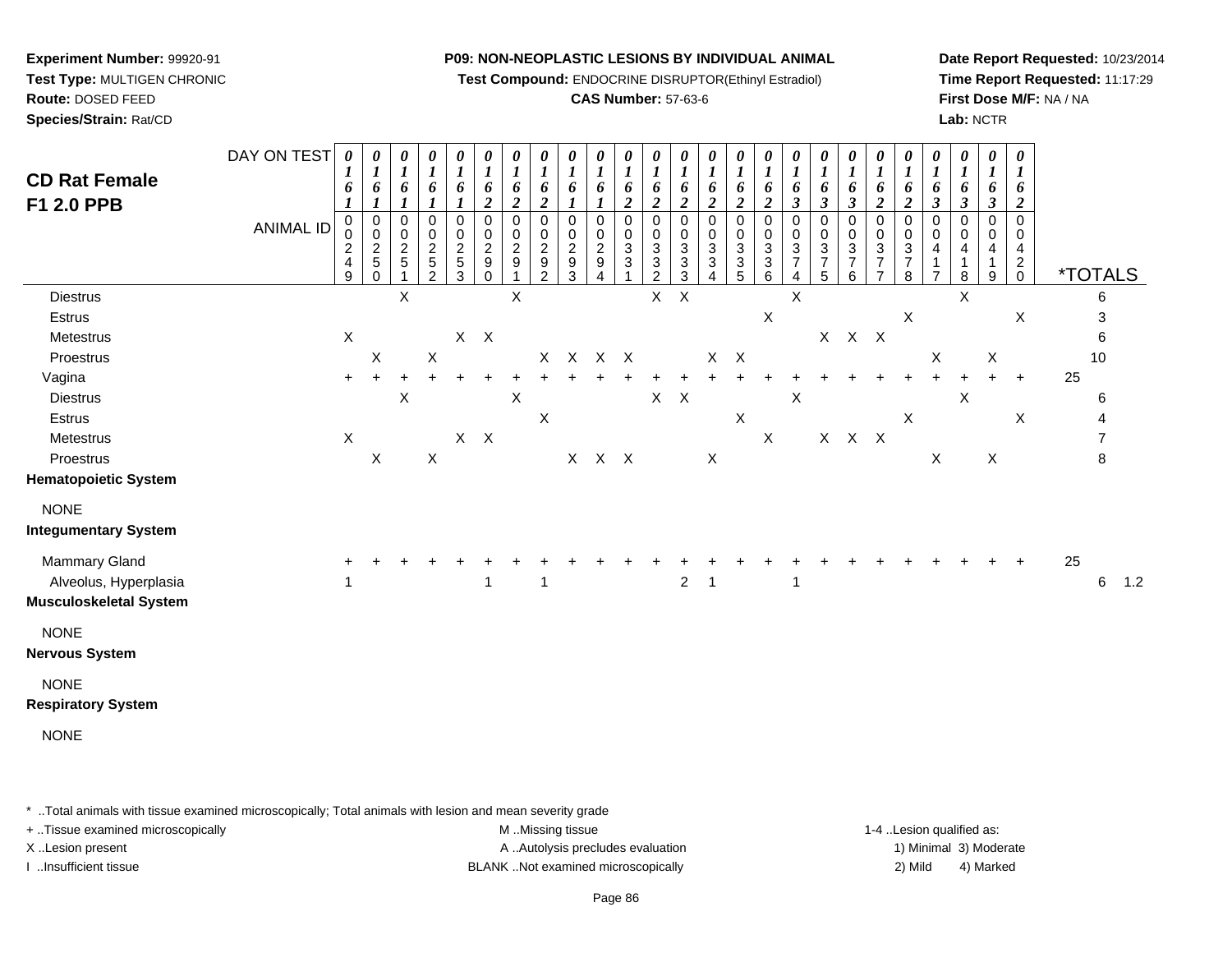**Test Compound:** ENDOCRINE DISRUPTOR(Ethinyl Estradiol)

#### **CAS Number:** 57-63-6

**Date Report Requested:** 10/23/2014**Time Report Requested:** 11:17:30**First Dose M/F:** NA / NA**Lab:** NCTR

| Species/Strain: Rat/CD                                               |             |                       |                                               |                          |                                    |                            |                                                 |                                            |                                   |                                            |                        |                            |                             |                        |                                       |                                             |                       |                                                          |                          |                                        |                  |                                    |                                      |                  | Lab: NCTR                       |                                            |                       |
|----------------------------------------------------------------------|-------------|-----------------------|-----------------------------------------------|--------------------------|------------------------------------|----------------------------|-------------------------------------------------|--------------------------------------------|-----------------------------------|--------------------------------------------|------------------------|----------------------------|-----------------------------|------------------------|---------------------------------------|---------------------------------------------|-----------------------|----------------------------------------------------------|--------------------------|----------------------------------------|------------------|------------------------------------|--------------------------------------|------------------|---------------------------------|--------------------------------------------|-----------------------|
| <b>CD Rat Female</b><br>F1 2.0 PPB                                   | DAY ON TEST | 0<br>×.<br>6          | 0<br>$\mathbf{I}$<br>$\bm{o}$<br>$\mathbf{I}$ | $\boldsymbol{\theta}$    | 0<br>6                             | 0<br>6                     | $\boldsymbol{\theta}$<br>$\mathbf{I}$<br>6<br>◢ | $\boldsymbol{\theta}$<br>$\mathbf{I}$<br>6 | 0<br>6                            | $\boldsymbol{\theta}$<br>6                 | 0<br>$\mathbf{I}$<br>6 | $\boldsymbol{\theta}$<br>6 | 0<br>6<br>$\mathbf{\Omega}$ | 0<br>6<br><sup>1</sup> | 0<br>L<br>6<br>$\mathbf{\hat{}}$<br>◢ | $\boldsymbol{\theta}$<br>L<br>$\bm{o}$<br>◢ | 0<br>6<br>◢           | $\boldsymbol{\theta}$<br>$\overline{ }$<br>$\bm{b}$<br>J | o<br>J                   | $\boldsymbol{\theta}$<br>$\bm{o}$<br>3 | 0<br>6<br>∠      | $\boldsymbol{\theta}$<br>6<br>2    | $\boldsymbol{\theta}$<br>ı<br>6<br>J | 0<br>6<br>J      | $\boldsymbol{\theta}$<br>6<br>J | $\boldsymbol{\theta}$<br>$\mathbf{I}$<br>6 |                       |
|                                                                      | ANIMAL ID   | 0<br>0<br>2<br>4<br>9 | 0<br>0<br>$\frac{2}{5}$                       | 0<br>$\overline{c}$<br>5 | 0<br>0<br>$\overline{c}$<br>5<br>◠ | 0<br>0<br>$rac{2}{5}$<br>3 | 0<br>0<br>$\frac{2}{9}$<br>0                    | $\overline{c}$<br>9                        | 0<br>0<br>$\frac{2}{9}$<br>$\sim$ | $\mathbf 0$<br>0<br>C.<br>$rac{2}{9}$<br>3 | 0<br>$\frac{2}{9}$     | 3                          | 0<br>0<br>$_3^3$<br>ົ       | 0<br>0<br>3<br>3<br>3  | 0<br>$\frac{3}{3}$                    | 0<br>0<br>$\frac{3}{3}$                     | 0<br>0<br>$_3^3$<br>6 | 0<br>0<br>3<br>$\overline{\phantom{0}}$                  | 0<br>3<br>$\overline{ }$ | 0<br>0<br>3<br>⇁<br>ี                  | 0<br>0<br>3<br>⇁ | 0<br>0<br>3<br>$\overline{ }$<br>8 | 0<br>4                               | 0<br>0<br>4<br>8 | 0<br>0<br>4<br>9                | 0<br>0<br>4<br>2<br>0                      | <i><b>*TOTALS</b></i> |
| <b>Special Senses System</b><br><b>NONE</b><br><b>Urinary System</b> |             |                       |                                               |                          |                                    |                            |                                                 |                                            |                                   |                                            |                        |                            |                             |                        |                                       |                                             |                       |                                                          |                          |                                        |                  |                                    |                                      |                  |                                 |                                            |                       |
| Kidney                                                               |             | $\pm$                 |                                               |                          |                                    |                            |                                                 |                                            |                                   |                                            |                        |                            |                             |                        |                                       |                                             |                       |                                                          |                          |                                        |                  |                                    |                                      |                  |                                 | $\pm$                                      | 25                    |

| Kidney                       |  |  |  |  |                     |  |  |  |             |  |  |  |  | - 25 |    |     |
|------------------------------|--|--|--|--|---------------------|--|--|--|-------------|--|--|--|--|------|----|-----|
| Cortex, Cyst                 |  |  |  |  |                     |  |  |  |             |  |  |  |  |      |    |     |
| Infarct                      |  |  |  |  |                     |  |  |  |             |  |  |  |  |      |    |     |
| Pelvis, Dilatation           |  |  |  |  |                     |  |  |  |             |  |  |  |  |      |    | 4.0 |
| Renal Tubule, Mineralization |  |  |  |  | 2 1 1 2 3 1 1 1 1 1 |  |  |  | 4 4 1 4 2 2 |  |  |  |  |      | 18 | 2.0 |

\* ..Total animals with tissue examined microscopically; Total animals with lesion and mean severity grade

**Experiment Number:** 99920-91**Test Type:** MULTIGEN CHRONIC

**Route:** DOSED FEED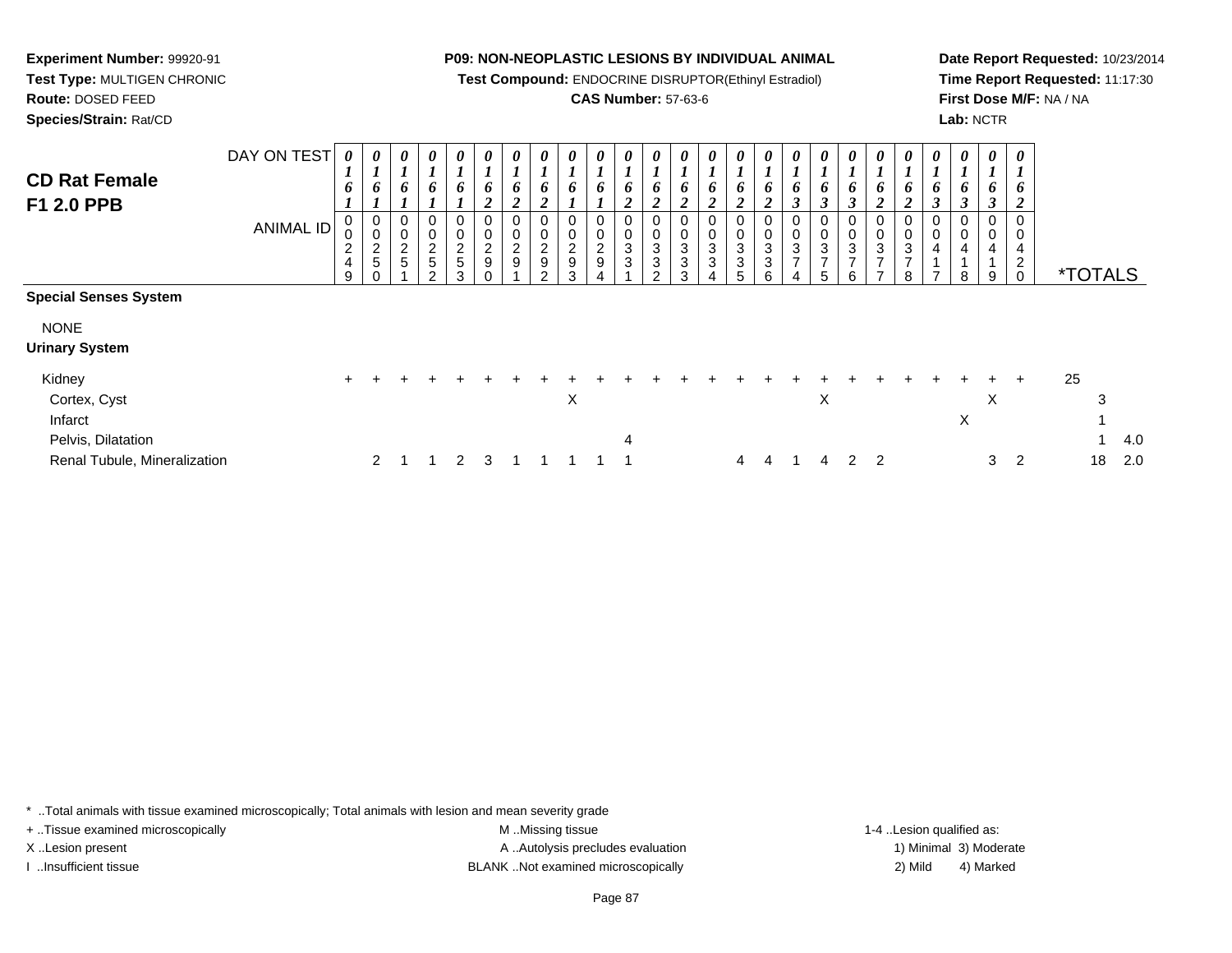**Test Compound:** ENDOCRINE DISRUPTOR(Ethinyl Estradiol)

#### **CAS Number:** 57-63-6

**Date Report Requested:** 10/23/2014**Time Report Requested:** 11:17:30**First Dose M/F:** NA / NA**Lab:** NCTR

| <b>CD Rat Female</b><br><b>F1 10 PPB</b>                                                                | DAY ON TEST      | $\pmb{\theta}$<br>1<br>6                                    | $\boldsymbol{\theta}$<br>$\boldsymbol{l}$<br>6<br>$\boldsymbol{l}$ | $\pmb{\theta}$<br>$\boldsymbol{l}$<br>6<br>$\boldsymbol{l}$ | $\boldsymbol{\theta}$<br>$\boldsymbol{l}$<br>6<br>$\boldsymbol{l}$ | $\pmb{\theta}$<br>$\boldsymbol{l}$<br>6<br>$\boldsymbol{l}$ | $\pmb{\theta}$<br>$\boldsymbol{l}$<br>$\pmb{6}$<br>$\boldsymbol{2}$  | $\boldsymbol{\theta}$<br>$\boldsymbol{l}$<br>6<br>1          | 0<br>$\boldsymbol{I}$<br>6<br>$\mathbf{I}$                        | 0<br>1<br>6                                                   | 0<br>$\boldsymbol{I}$<br>6<br>$\boldsymbol{l}$              | 0<br>1<br>6<br>$\boldsymbol{2}$ | $\pmb{\theta}$<br>$\boldsymbol{l}$<br>6<br>$\overline{2}$ | $\pmb{\theta}$<br>$\boldsymbol{l}$<br>6<br>$\overline{2}$                            | $\pmb{\theta}$<br>$\boldsymbol{l}$<br>6<br>$\boldsymbol{2}$ | 0<br>1<br>6<br>$\boldsymbol{2}$                    | $\pmb{\theta}$<br>$\boldsymbol{l}$<br>6<br>$\overline{c}$            | 0<br>$\boldsymbol{l}$<br>6<br>$\boldsymbol{2}$ | $\pmb{\theta}$<br>$\boldsymbol{l}$<br>6<br>$\boldsymbol{2}$ | 0<br>$\boldsymbol{l}$<br>6<br>$\overline{c}$               | $\pmb{\theta}$<br>$\boldsymbol{l}$<br>6<br>$\boldsymbol{2}$         | $\pmb{\theta}$<br>$\boldsymbol{l}$<br>6<br>$\overline{2}$ | $\pmb{\theta}$<br>$\boldsymbol{l}$<br>6<br>$\boldsymbol{2}$ | $\boldsymbol{\theta}$<br>$\boldsymbol{l}$<br>6<br>$\boldsymbol{l}$ | $\pmb{\theta}$<br>$\boldsymbol{l}$<br>6<br>$\mathbf{I}$ | $\boldsymbol{\theta}$<br>$\boldsymbol{l}$<br>6<br>0 |    |                       |
|---------------------------------------------------------------------------------------------------------|------------------|-------------------------------------------------------------|--------------------------------------------------------------------|-------------------------------------------------------------|--------------------------------------------------------------------|-------------------------------------------------------------|----------------------------------------------------------------------|--------------------------------------------------------------|-------------------------------------------------------------------|---------------------------------------------------------------|-------------------------------------------------------------|---------------------------------|-----------------------------------------------------------|--------------------------------------------------------------------------------------|-------------------------------------------------------------|----------------------------------------------------|----------------------------------------------------------------------|------------------------------------------------|-------------------------------------------------------------|------------------------------------------------------------|---------------------------------------------------------------------|-----------------------------------------------------------|-------------------------------------------------------------|--------------------------------------------------------------------|---------------------------------------------------------|-----------------------------------------------------|----|-----------------------|
|                                                                                                         | <b>ANIMAL ID</b> | $\pmb{0}$<br>$\mathbf 0$<br>$\frac{2}{5}$<br>$\overline{4}$ | $\overline{0}$<br>$\pmb{0}$<br>$\overline{2}$<br>$\,$ 5 $\,$<br>5  | $\pmb{0}$<br>$\pmb{0}$<br>$\frac{2}{5}$<br>6                | $\pmb{0}$<br>$\overline{0}$<br>$\frac{2}{5}$<br>$\overline{7}$     | 0<br>$\begin{array}{c} 0 \\ 2 \\ 5 \end{array}$<br>8        | $\pmb{0}$<br>$\pmb{0}$<br>$\begin{array}{c} 2 \\ 9 \\ 5 \end{array}$ | 0<br>$\pmb{0}$<br>$\begin{array}{c} 2 \\ 9 \\ 6 \end{array}$ | $\Omega$<br>0<br>$\sqrt{2}$<br>$\boldsymbol{9}$<br>$\overline{7}$ | $\mathbf 0$<br>0<br>$\boldsymbol{2}$<br>$\boldsymbol{9}$<br>8 | $\mathbf 0$<br>0<br>$\overline{c}$<br>9<br>$\boldsymbol{9}$ | $\mathbf 0$<br>0<br>3<br>3<br>7 | $\mathbf 0$<br>0<br>3<br>3<br>8                           | 0<br>$\boldsymbol{0}$<br>$\ensuremath{\mathsf{3}}$<br>$\ensuremath{\mathsf{3}}$<br>9 | 0<br>$\pmb{0}$<br>$\sqrt{3}$<br>4<br>$\mathbf 0$            | $\mathbf 0$<br>$\mathbf 0$<br>$\sqrt{3}$<br>4<br>1 | $\mathbf 0$<br>0<br>$\sqrt{3}$<br>$\overline{7}$<br>$\boldsymbol{9}$ | $\mathbf 0$<br>0<br>3<br>8<br>0                | $\mathbf 0$<br>0<br>$\ensuremath{\mathsf{3}}$<br>8          | $\boldsymbol{0}$<br>0<br>$\sqrt{3}$<br>8<br>$\overline{c}$ | $\pmb{0}$<br>$\pmb{0}$<br>$\overline{3}$<br>$\bf 8$<br>$\mathbf{3}$ | 0<br>$\mathbf 0$<br>4<br>$\sqrt{2}$                       | $\mathbf 0$<br>$\pmb{0}$<br>$\overline{4}$<br>$\frac{2}{2}$ | $\mathbf 0$<br>0<br>4<br>$\frac{2}{3}$                             | $\pmb{0}$<br>$\pmb{0}$<br>4<br>$\frac{2}{4}$            | $\mathbf 0$<br>0<br>$\overline{4}$<br>$rac{2}{5}$   |    | <i><b>*TOTALS</b></i> |
| <b>Alimentary System</b>                                                                                |                  |                                                             |                                                                    |                                                             |                                                                    |                                                             |                                                                      |                                                              |                                                                   |                                                               |                                                             |                                 |                                                           |                                                                                      |                                                             |                                                    |                                                                      |                                                |                                                             |                                                            |                                                                     |                                                           |                                                             |                                                                    |                                                         |                                                     |    |                       |
| <b>NONE</b><br><b>Cardiovascular System</b>                                                             |                  |                                                             |                                                                    |                                                             |                                                                    |                                                             |                                                                      |                                                              |                                                                   |                                                               |                                                             |                                 |                                                           |                                                                                      |                                                             |                                                    |                                                                      |                                                |                                                             |                                                            |                                                                     |                                                           |                                                             |                                                                    |                                                         |                                                     |    |                       |
| <b>NONE</b><br><b>Endocrine System</b>                                                                  |                  |                                                             |                                                                    |                                                             |                                                                    |                                                             |                                                                      |                                                              |                                                                   |                                                               |                                                             |                                 |                                                           |                                                                                      |                                                             |                                                    |                                                                      |                                                |                                                             |                                                            |                                                                     |                                                           |                                                             |                                                                    |                                                         |                                                     |    |                       |
| <b>NONE</b><br><b>General Body System</b>                                                               |                  |                                                             |                                                                    |                                                             |                                                                    |                                                             |                                                                      |                                                              |                                                                   |                                                               |                                                             |                                 |                                                           |                                                                                      |                                                             |                                                    |                                                                      |                                                |                                                             |                                                            |                                                                     |                                                           |                                                             |                                                                    |                                                         |                                                     |    |                       |
| <b>NONE</b><br><b>Genital System</b>                                                                    |                  |                                                             |                                                                    |                                                             |                                                                    |                                                             |                                                                      |                                                              |                                                                   |                                                               |                                                             |                                 |                                                           |                                                                                      |                                                             |                                                    |                                                                      |                                                |                                                             |                                                            |                                                                     |                                                           |                                                             |                                                                    |                                                         |                                                     |    |                       |
| Ovary<br>Asynchrony<br>Cyst                                                                             |                  |                                                             |                                                                    |                                                             |                                                                    |                                                             |                                                                      |                                                              |                                                                   |                                                               |                                                             | $\mathsf X$                     |                                                           |                                                                                      |                                                             |                                                    | $\pmb{\times}$                                                       |                                                |                                                             |                                                            |                                                                     |                                                           |                                                             |                                                                    |                                                         |                                                     | 25 |                       |
| <b>Diestrus</b>                                                                                         |                  | X                                                           |                                                                    |                                                             | $X$ $X$                                                            |                                                             |                                                                      |                                                              |                                                                   |                                                               |                                                             |                                 |                                                           |                                                                                      |                                                             |                                                    |                                                                      |                                                |                                                             | $X$ $X$ $X$                                                |                                                                     |                                                           |                                                             |                                                                    |                                                         |                                                     |    | 6                     |
| Estrus                                                                                                  |                  |                                                             |                                                                    |                                                             |                                                                    |                                                             |                                                                      | $X$ $X$ $X$                                                  |                                                                   | $\boldsymbol{\mathsf{X}}$                                     | $\mathsf X$                                                 |                                 |                                                           | $\mathsf X$                                                                          |                                                             |                                                    | $X$ $X$                                                              | $\boldsymbol{\mathsf{X}}$                      |                                                             |                                                            |                                                                     | $\mathsf X$                                               |                                                             | $\mathsf X$                                                        |                                                         | $\boldsymbol{\mathsf{X}}$                           |    | 6                     |
| Metestrus<br>Proestrus                                                                                  |                  |                                                             | X                                                                  |                                                             |                                                                    | X                                                           |                                                                      |                                                              |                                                                   |                                                               |                                                             |                                 | X                                                         |                                                                                      | Χ                                                           |                                                    |                                                                      |                                                |                                                             |                                                            |                                                                     |                                                           | Χ                                                           |                                                                    | $\mathsf X$                                             |                                                     |    | 6<br>6                |
| Oviduct                                                                                                 |                  |                                                             |                                                                    |                                                             |                                                                    |                                                             |                                                                      |                                                              |                                                                   |                                                               |                                                             |                                 |                                                           |                                                                                      |                                                             |                                                    |                                                                      |                                                |                                                             |                                                            |                                                                     |                                                           |                                                             |                                                                    | $\ddot{}$                                               | $\ddot{}$                                           | 25 |                       |
| <b>Uterus</b>                                                                                           |                  |                                                             |                                                                    |                                                             |                                                                    |                                                             |                                                                      |                                                              |                                                                   |                                                               |                                                             |                                 |                                                           |                                                                                      |                                                             |                                                    |                                                                      |                                                |                                                             |                                                            |                                                                     |                                                           |                                                             |                                                                    |                                                         | $\ddot{}$                                           | 25 |                       |
| Cyst                                                                                                    |                  |                                                             |                                                                    |                                                             |                                                                    |                                                             |                                                                      |                                                              |                                                                   |                                                               |                                                             |                                 |                                                           | $\boldsymbol{\mathsf{X}}$                                                            |                                                             |                                                    |                                                                      |                                                |                                                             |                                                            |                                                                     |                                                           |                                                             |                                                                    |                                                         |                                                     |    |                       |
| <b>Diestrus</b>                                                                                         |                  | $\mathsf X$                                                 |                                                                    |                                                             | $X$ $X$                                                            |                                                             |                                                                      |                                                              |                                                                   |                                                               |                                                             | $\mathsf X$                     |                                                           |                                                                                      |                                                             |                                                    |                                                                      |                                                |                                                             | X X X                                                      |                                                                     |                                                           |                                                             |                                                                    |                                                         |                                                     |    | $\overline{7}$        |
| * Total animals with tissue examined microscopically; Total animals with lesion and mean severity grade |                  |                                                             |                                                                    |                                                             |                                                                    |                                                             |                                                                      |                                                              |                                                                   |                                                               |                                                             |                                 |                                                           |                                                                                      |                                                             |                                                    |                                                                      |                                                |                                                             |                                                            |                                                                     |                                                           |                                                             |                                                                    |                                                         |                                                     |    |                       |

**Experiment Number:** 99920-91**Test Type:** MULTIGEN CHRONIC

**Route:** DOSED FEED**Species/Strain:** Rat/CD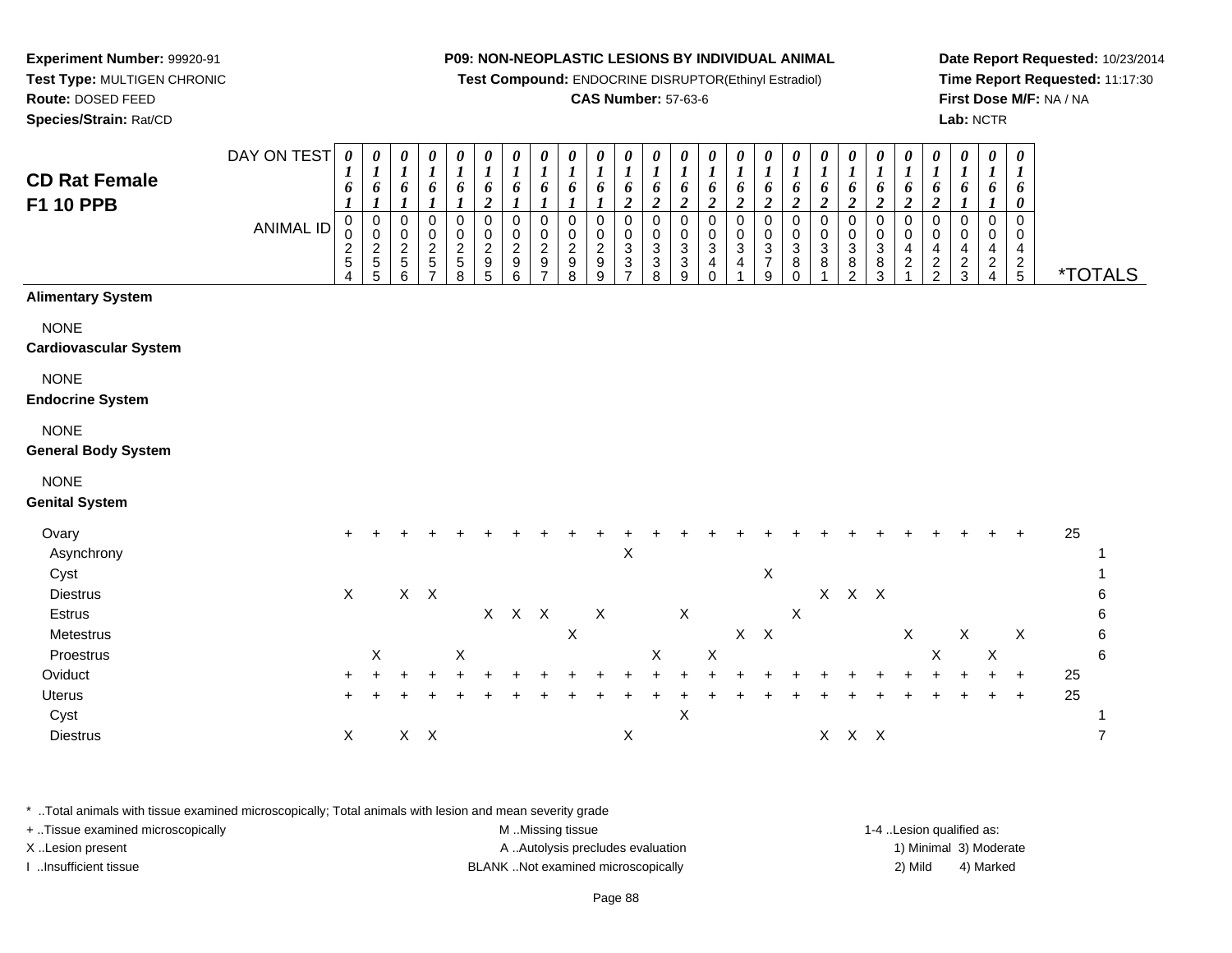**Test Compound:** ENDOCRINE DISRUPTOR(Ethinyl Estradiol)

#### **CAS Number:** 57-63-6

**Date Report Requested:** 10/23/2014**Time Report Requested:** 11:17:30**First Dose M/F:** NA / NA**Lab:** NCTR

| <b>CD Rat Female</b><br><b>F1 10 PPB</b>                                | DAY ON TEST<br><b>ANIMAL ID</b> | 0<br>1<br>6<br>$\boldsymbol{l}$<br>0<br>$\begin{array}{c} 0 \\ 2 \\ 5 \end{array}$<br>4 | 0<br>$\boldsymbol{l}$<br>6<br>$\boldsymbol{l}$<br>$\pmb{0}$<br>$\frac{0}{2}$<br>$\sqrt{5}$ | 0<br>$\boldsymbol{l}$<br>6<br>$\mathbf{I}$<br>$\pmb{0}$<br>$\frac{0}{2}$<br>$\,6$ | $\begin{matrix} 0 \\ 1 \\ 6 \end{matrix}$<br>$\boldsymbol{l}$<br>$\pmb{0}$<br>$\frac{0}{2}$<br>$\overline{7}$ | 0<br>$\boldsymbol{l}$<br>6<br>$\boldsymbol{l}$<br>$\pmb{0}$<br>$\frac{0}{2}$<br>8 | 0<br>$\boldsymbol{l}$<br>6<br>$\boldsymbol{2}$<br>$\pmb{0}$<br>$\pmb{0}$<br>$\overline{2}$<br>$\boldsymbol{9}$<br>5 | 0<br>$\boldsymbol{l}$<br>6<br>0<br>$\pmb{0}$<br>$\overline{2}$<br>9<br>6 | 0<br>$\boldsymbol{l}$<br>6<br>$\mathbf 0$<br>$\pmb{0}$<br>$\overline{2}$<br>$\boldsymbol{9}$<br>$\overline{7}$ | 0<br>$\boldsymbol{l}$<br>6<br>$\pmb{0}$<br>$\pmb{0}$<br>$\overline{2}$<br>$\boldsymbol{9}$<br>8 | 0<br>$\boldsymbol{l}$<br>6<br>1<br>$\pmb{0}$<br>$\pmb{0}$<br>$\overline{2}$<br>$\boldsymbol{9}$<br>$9\,$ | 0<br>$\boldsymbol{l}$<br>6<br>$\overline{2}$<br>$\pmb{0}$<br>$_{3}^{\rm 0}$<br>$\mathbf{3}$<br>$\overline{ }$ | 0<br>$\boldsymbol{l}$<br>6<br>$\overline{2}$<br>0<br>$_{3}^{\rm 0}$<br>$\ensuremath{\mathsf{3}}$<br>8 | 0<br>$\boldsymbol{l}$<br>6<br>$\overline{c}$<br>$\mathbf 0$<br>$_{3}^{\rm 0}$<br>$\sqrt{3}$<br>$\boldsymbol{9}$ | 0<br>$\boldsymbol{l}$<br>6<br>$\overline{\mathbf{c}}$<br>$\pmb{0}$<br>$_{3}^{\rm 0}$<br>4<br>$\mathbf 0$ | 0<br>$\boldsymbol{l}$<br>6<br>$\boldsymbol{2}$<br>$\mathbf 0$<br>$\mathbf 0$<br>3<br>4 | 0<br>$\boldsymbol{l}$<br>6<br>$\boldsymbol{2}$<br>$\pmb{0}$<br>$\pmb{0}$<br>$\overline{3}$<br>$\overline{7}$<br>$\boldsymbol{9}$ | 0<br>$\boldsymbol{l}$<br>6<br>$\boldsymbol{2}$<br>$\mathbf 0$<br>$_{3}^{\rm 0}$<br>8<br>$\pmb{0}$ | $\frac{\boldsymbol{0}}{\boldsymbol{1}}$<br>6<br>$\overline{2}$<br>$\mathsf 0$<br>$\frac{0}{3}$ | 0<br>$\boldsymbol{l}$<br>6<br>$\overline{\mathbf{c}}$<br>$\mathbf 0$<br>$_{3}^{\rm 0}$<br>$\overline{8}$<br>$\overline{2}$ | 0<br>$\boldsymbol{l}$<br>6<br>$\overline{c}$<br>0<br>$_{3}^{\rm 0}$<br>$\overline{8}$<br>3 | 0<br>$\boldsymbol{l}$<br>6<br>$\boldsymbol{2}$<br>$\mathbf 0$<br>0<br>4<br>$\sqrt{2}$ | 0<br>$\boldsymbol{l}$<br>6<br>$\overline{2}$<br>$\mathbf 0$<br>0<br>$\overline{4}$<br>$\boldsymbol{2}$<br>$\overline{2}$ | 0<br>$\boldsymbol{l}$<br>6<br>0<br>0<br>4<br>$\sqrt{2}$<br>3 | 0<br>$\boldsymbol{l}$<br>6<br>$\mathbf 0$<br>0<br>4<br>$\overline{c}$<br>4 | 0<br>$\boldsymbol{l}$<br>6<br>0<br>0<br>0<br>4<br>$\frac{2}{5}$ | <i><b>*TOTALS</b></i> |             |     |
|-------------------------------------------------------------------------|---------------------------------|-----------------------------------------------------------------------------------------|--------------------------------------------------------------------------------------------|-----------------------------------------------------------------------------------|---------------------------------------------------------------------------------------------------------------|-----------------------------------------------------------------------------------|---------------------------------------------------------------------------------------------------------------------|--------------------------------------------------------------------------|----------------------------------------------------------------------------------------------------------------|-------------------------------------------------------------------------------------------------|----------------------------------------------------------------------------------------------------------|---------------------------------------------------------------------------------------------------------------|-------------------------------------------------------------------------------------------------------|-----------------------------------------------------------------------------------------------------------------|----------------------------------------------------------------------------------------------------------|----------------------------------------------------------------------------------------|----------------------------------------------------------------------------------------------------------------------------------|---------------------------------------------------------------------------------------------------|------------------------------------------------------------------------------------------------|----------------------------------------------------------------------------------------------------------------------------|--------------------------------------------------------------------------------------------|---------------------------------------------------------------------------------------|--------------------------------------------------------------------------------------------------------------------------|--------------------------------------------------------------|----------------------------------------------------------------------------|-----------------------------------------------------------------|-----------------------|-------------|-----|
| Estrus                                                                  |                                 |                                                                                         |                                                                                            |                                                                                   |                                                                                                               |                                                                                   | X                                                                                                                   | $\mathsf{X}$                                                             | $\boldsymbol{\mathsf{X}}$                                                                                      |                                                                                                 | $\pmb{\times}$                                                                                           |                                                                                                               |                                                                                                       | $\sf X$                                                                                                         |                                                                                                          |                                                                                        |                                                                                                                                  | X                                                                                                 |                                                                                                |                                                                                                                            |                                                                                            |                                                                                       |                                                                                                                          |                                                              |                                                                            |                                                                 |                       | 6           |     |
| Metestrus                                                               |                                 |                                                                                         |                                                                                            |                                                                                   |                                                                                                               |                                                                                   |                                                                                                                     |                                                                          |                                                                                                                | $\mathsf X$                                                                                     |                                                                                                          |                                                                                                               |                                                                                                       |                                                                                                                 |                                                                                                          |                                                                                        | $X$ $X$                                                                                                                          |                                                                                                   |                                                                                                |                                                                                                                            |                                                                                            | $\mathsf X$                                                                           |                                                                                                                          | $\mathsf X$                                                  |                                                                            | X                                                               |                       | 6           |     |
| Proestrus                                                               |                                 |                                                                                         | X                                                                                          |                                                                                   |                                                                                                               | $\boldsymbol{\mathsf{X}}$                                                         |                                                                                                                     |                                                                          |                                                                                                                |                                                                                                 |                                                                                                          |                                                                                                               | X                                                                                                     |                                                                                                                 | $\boldsymbol{\mathsf{X}}$                                                                                |                                                                                        |                                                                                                                                  |                                                                                                   |                                                                                                |                                                                                                                            |                                                                                            |                                                                                       | $\pmb{\times}$                                                                                                           |                                                              | $\mathsf X$                                                                |                                                                 |                       | 6           |     |
| Vagina                                                                  |                                 | $\ddot{}$                                                                               |                                                                                            | $\pm$                                                                             | $\ddot{}$                                                                                                     | $+$                                                                               |                                                                                                                     |                                                                          |                                                                                                                |                                                                                                 |                                                                                                          |                                                                                                               | $+$                                                                                                   |                                                                                                                 | ÷                                                                                                        |                                                                                        |                                                                                                                                  |                                                                                                   |                                                                                                |                                                                                                                            |                                                                                            |                                                                                       |                                                                                                                          |                                                              |                                                                            | $\ddot{}$                                                       | 25                    |             |     |
| <b>Diestrus</b>                                                         |                                 | X                                                                                       |                                                                                            |                                                                                   | X                                                                                                             |                                                                                   |                                                                                                                     |                                                                          |                                                                                                                |                                                                                                 |                                                                                                          |                                                                                                               |                                                                                                       |                                                                                                                 |                                                                                                          |                                                                                        |                                                                                                                                  |                                                                                                   | X                                                                                              | $X$ $X$                                                                                                                    |                                                                                            |                                                                                       |                                                                                                                          |                                                              |                                                                            |                                                                 |                       | $\,$ 5 $\,$ |     |
| Estrus                                                                  |                                 |                                                                                         |                                                                                            |                                                                                   |                                                                                                               |                                                                                   |                                                                                                                     | $X$ $X$ $X$                                                              |                                                                                                                |                                                                                                 |                                                                                                          |                                                                                                               |                                                                                                       | $\boldsymbol{X}$                                                                                                |                                                                                                          |                                                                                        |                                                                                                                                  | X                                                                                                 |                                                                                                |                                                                                                                            |                                                                                            |                                                                                       |                                                                                                                          |                                                              | X                                                                          |                                                                 |                       | 6           |     |
| Metestrus                                                               |                                 |                                                                                         |                                                                                            |                                                                                   |                                                                                                               |                                                                                   |                                                                                                                     |                                                                          |                                                                                                                |                                                                                                 | X X X                                                                                                    |                                                                                                               |                                                                                                       |                                                                                                                 |                                                                                                          |                                                                                        | $X$ $X$                                                                                                                          |                                                                                                   |                                                                                                |                                                                                                                            |                                                                                            | $\mathsf{X}$                                                                          |                                                                                                                          | $\mathsf X$                                                  |                                                                            | $\boldsymbol{\mathsf{X}}$                                       |                       | 8           |     |
| Proestrus                                                               |                                 |                                                                                         |                                                                                            | $X$ $X$                                                                           |                                                                                                               | $\sf X$                                                                           |                                                                                                                     |                                                                          |                                                                                                                |                                                                                                 |                                                                                                          |                                                                                                               | X                                                                                                     |                                                                                                                 | $\boldsymbol{\mathsf{X}}$                                                                                |                                                                                        |                                                                                                                                  |                                                                                                   |                                                                                                |                                                                                                                            |                                                                                            |                                                                                       | $\boldsymbol{\mathsf{X}}$                                                                                                |                                                              |                                                                            |                                                                 |                       | 6           |     |
| <b>Hematopoietic System</b>                                             |                                 |                                                                                         |                                                                                            |                                                                                   |                                                                                                               |                                                                                   |                                                                                                                     |                                                                          |                                                                                                                |                                                                                                 |                                                                                                          |                                                                                                               |                                                                                                       |                                                                                                                 |                                                                                                          |                                                                                        |                                                                                                                                  |                                                                                                   |                                                                                                |                                                                                                                            |                                                                                            |                                                                                       |                                                                                                                          |                                                              |                                                                            |                                                                 |                       |             |     |
| <b>NONE</b>                                                             |                                 |                                                                                         |                                                                                            |                                                                                   |                                                                                                               |                                                                                   |                                                                                                                     |                                                                          |                                                                                                                |                                                                                                 |                                                                                                          |                                                                                                               |                                                                                                       |                                                                                                                 |                                                                                                          |                                                                                        |                                                                                                                                  |                                                                                                   |                                                                                                |                                                                                                                            |                                                                                            |                                                                                       |                                                                                                                          |                                                              |                                                                            |                                                                 |                       |             |     |
| <b>Integumentary System</b>                                             |                                 |                                                                                         |                                                                                            |                                                                                   |                                                                                                               |                                                                                   |                                                                                                                     |                                                                          |                                                                                                                |                                                                                                 |                                                                                                          |                                                                                                               |                                                                                                       |                                                                                                                 |                                                                                                          |                                                                                        |                                                                                                                                  |                                                                                                   |                                                                                                |                                                                                                                            |                                                                                            |                                                                                       |                                                                                                                          |                                                              |                                                                            |                                                                 |                       |             |     |
| Mammary Gland<br>Alveolus, Hyperplasia<br><b>Musculoskeletal System</b> |                                 | $+$                                                                                     |                                                                                            | 1                                                                                 |                                                                                                               |                                                                                   |                                                                                                                     |                                                                          |                                                                                                                | $\overline{2}$                                                                                  |                                                                                                          |                                                                                                               | $\overline{1}$                                                                                        |                                                                                                                 | $\overline{1}$                                                                                           |                                                                                        | 1                                                                                                                                |                                                                                                   |                                                                                                |                                                                                                                            |                                                                                            |                                                                                       |                                                                                                                          |                                                              |                                                                            |                                                                 | 25                    | $\sqrt{5}$  | 1.2 |
| <b>NONE</b><br><b>Nervous System</b>                                    |                                 |                                                                                         |                                                                                            |                                                                                   |                                                                                                               |                                                                                   |                                                                                                                     |                                                                          |                                                                                                                |                                                                                                 |                                                                                                          |                                                                                                               |                                                                                                       |                                                                                                                 |                                                                                                          |                                                                                        |                                                                                                                                  |                                                                                                   |                                                                                                |                                                                                                                            |                                                                                            |                                                                                       |                                                                                                                          |                                                              |                                                                            |                                                                 |                       |             |     |
| <b>NONE</b><br><b>Respiratory System</b>                                |                                 |                                                                                         |                                                                                            |                                                                                   |                                                                                                               |                                                                                   |                                                                                                                     |                                                                          |                                                                                                                |                                                                                                 |                                                                                                          |                                                                                                               |                                                                                                       |                                                                                                                 |                                                                                                          |                                                                                        |                                                                                                                                  |                                                                                                   |                                                                                                |                                                                                                                            |                                                                                            |                                                                                       |                                                                                                                          |                                                              |                                                                            |                                                                 |                       |             |     |
| <b>NONE</b>                                                             |                                 |                                                                                         |                                                                                            |                                                                                   |                                                                                                               |                                                                                   |                                                                                                                     |                                                                          |                                                                                                                |                                                                                                 |                                                                                                          |                                                                                                               |                                                                                                       |                                                                                                                 |                                                                                                          |                                                                                        |                                                                                                                                  |                                                                                                   |                                                                                                |                                                                                                                            |                                                                                            |                                                                                       |                                                                                                                          |                                                              |                                                                            |                                                                 |                       |             |     |

\* ..Total animals with tissue examined microscopically; Total animals with lesion and mean severity grade

**Experiment Number:** 99920-91**Test Type:** MULTIGEN CHRONIC

**Route:** DOSED FEED**Species/Strain:** Rat/CD

+ ..Tissue examined microscopically examined microscopically examined as:  $M$  ..Missing tissue 1-4 ..Lesion qualified as: X..Lesion present **A ..Autolysis precludes evaluation** A ..Autolysis precludes evaluation 1) Minimal 3) Moderate

I ..Insufficient tissue BLANK ..Not examined microscopically 2) Mild 4) Marked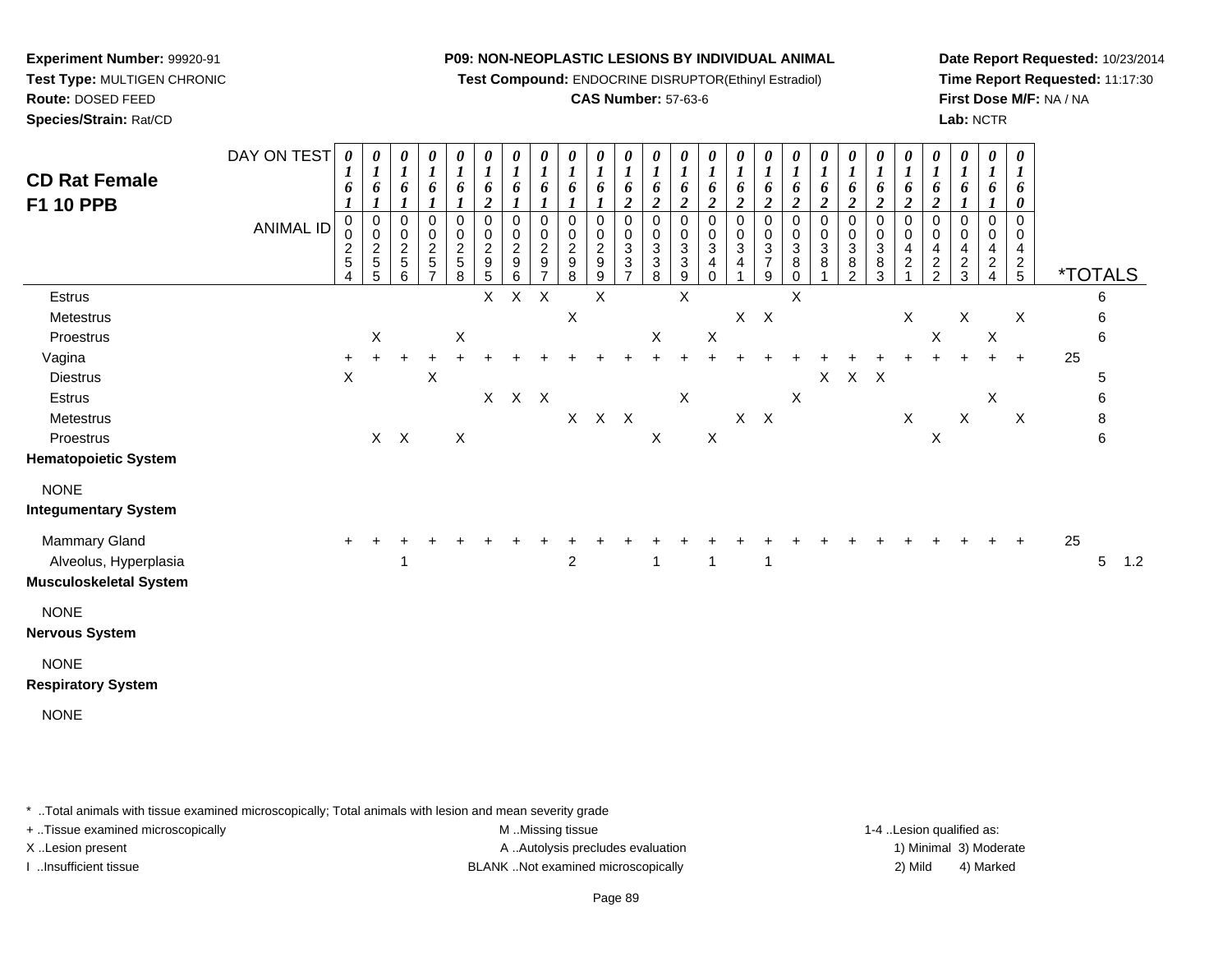**Test Compound:** ENDOCRINE DISRUPTOR(Ethinyl Estradiol)

#### **CAS Number:** 57-63-6

**Date Report Requested:** 10/23/2014**Time Report Requested:** 11:17:30**First Dose M/F:** NA / NA**Lab:** NCTR

| Species/Strain: Rat/CD                        |             |                               |                  |                                        |                     |                               |                             |                                      |                                            |                               |                                                   |                            |                  |   |                               |             |                            |               |                            |                  |                       |               |                                     | Lab: NCTR                    |                                    |                       |                       |
|-----------------------------------------------|-------------|-------------------------------|------------------|----------------------------------------|---------------------|-------------------------------|-----------------------------|--------------------------------------|--------------------------------------------|-------------------------------|---------------------------------------------------|----------------------------|------------------|---|-------------------------------|-------------|----------------------------|---------------|----------------------------|------------------|-----------------------|---------------|-------------------------------------|------------------------------|------------------------------------|-----------------------|-----------------------|
| <b>CD Rat Female</b><br><b>F1 10 PPB</b>      | DAY ON TEST | $\boldsymbol{\theta}$<br>6    | 0<br>O.          | 0                                      | $\theta$            | $\boldsymbol{\theta}$<br>Ð    | 0<br>6<br>$\mathbf{\hat{}}$ | $\boldsymbol{\theta}$<br>6           | 0<br>6                                     | $\boldsymbol{\theta}$<br>6    | 0<br>6                                            | $\boldsymbol{\theta}$<br>6 | 0<br>6           | 0 | $\boldsymbol{\theta}$<br>6    | 0<br>6      | $\boldsymbol{\theta}$<br>6 | $\theta$<br>6 | $\boldsymbol{\theta}$<br>O | $\theta$<br>o    | 0<br>O                | $\theta$<br>o | $\boldsymbol{\theta}$<br>o          | 0<br>6                       | $\boldsymbol{\theta}$<br>6         | 0<br>6<br>0           |                       |
|                                               | ANIMAL ID   | υ<br>$\overline{2}$<br>5<br>4 | ົ<br>∠<br>5<br>5 | U<br>$\mathbf{0}$<br>ົ<br>∠<br>b.<br>6 | 0<br>$\overline{c}$ | U<br>U<br>$\overline{2}$<br>8 | 0<br>$0$<br>$9$<br>$5$      | 0<br>$\pmb{0}$<br>$\frac{2}{9}$<br>6 | $\mathbf{0}$<br>0<br>$\boldsymbol{2}$<br>9 | υ<br>$\overline{c}$<br>9<br>8 | 0<br>0<br>$\overline{c}$<br>$\boldsymbol{9}$<br>9 | 0<br>3<br>3                | 0<br>3<br>3<br>8 | 9 | 0<br>0<br>3<br>$\overline{4}$ | 0<br>0<br>3 | 0<br>0<br>3<br>⇁<br>9      | 0<br>3<br>8   | U<br>3<br>8                | 0<br>3<br>8<br>ົ | U<br>0<br>3<br>8<br>3 | U<br>4<br>2   | U<br>4<br>$\Omega$<br>$\mathcal{D}$ | 0<br>0<br>4<br>$\frac{2}{3}$ | 0<br>0<br>4<br>$\overline{a}$<br>4 | 0<br>4<br>$rac{2}{5}$ | <i><b>*TOTALS</b></i> |
| <b>Special Senses System</b>                  |             |                               |                  |                                        |                     |                               |                             |                                      |                                            |                               |                                                   |                            |                  |   |                               |             |                            |               |                            |                  |                       |               |                                     |                              |                                    |                       |                       |
| Eye<br>Cornea, Edema<br><b>Urinary System</b> |             |                               |                  |                                        |                     |                               |                             |                                      |                                            |                               |                                                   |                            |                  |   |                               |             |                            |               |                            |                  |                       |               |                                     | $\pm$<br>X                   |                                    |                       |                       |

| Kidnev                       |  |  |  |  |  |  |                                       |  |  |  |  |  |  |       |
|------------------------------|--|--|--|--|--|--|---------------------------------------|--|--|--|--|--|--|-------|
| Nephropathy                  |  |  |  |  |  |  |                                       |  |  |  |  |  |  |       |
| Renal Tubule, Mineralization |  |  |  |  |  |  | 1 2 2 1 1 2 1 2 1 2 2 1 1 3 2 2 3 2 1 |  |  |  |  |  |  | 21 17 |

\* ..Total animals with tissue examined microscopically; Total animals with lesion and mean severity grade

**Experiment Number:** 99920-91**Test Type:** MULTIGEN CHRONIC

**Route:** DOSED FEED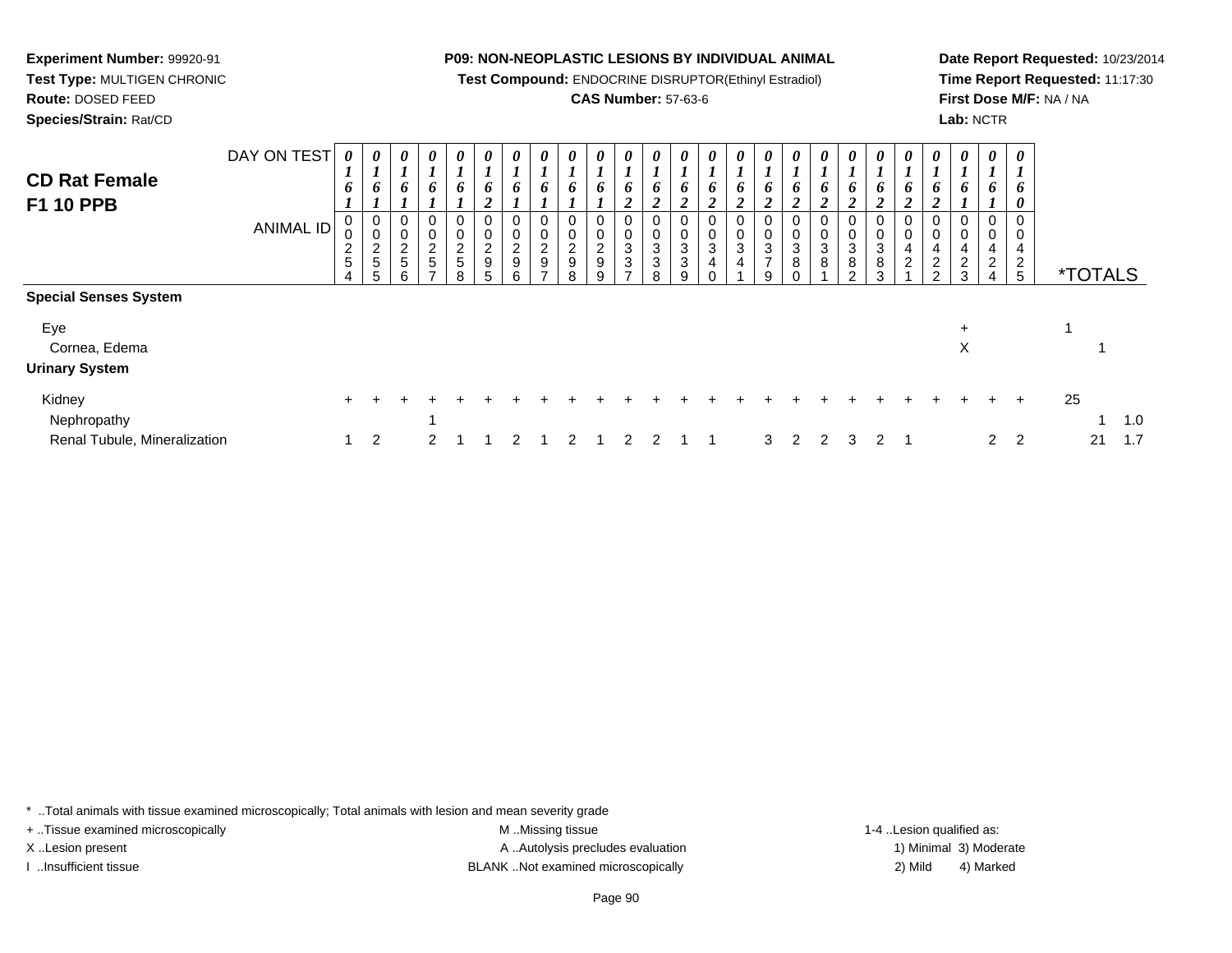**Test Compound:** ENDOCRINE DISRUPTOR(Ethinyl Estradiol)

#### **CAS Number:** 57-63-6

**Date Report Requested:** 10/23/2014**Time Report Requested:** 11:17:30**First Dose M/F:** NA / NA**Lab:** NCTR

| <b>CD Rat Female</b><br>F1 50 PPB<br><b>Alimentary System</b>                                                                                                          | DAY ON TEST<br><b>ANIMAL ID</b> | $\boldsymbol{\theta}$<br>1<br>6<br>$\pmb{0}$<br>0<br>$\boldsymbol{2}$<br>$\sqrt{5}$<br>9 | 0<br>$\boldsymbol{l}$<br>6<br>$\pmb{\theta}$<br>$\pmb{0}$<br>0<br>$\boldsymbol{2}$<br>$\,6\,$<br>$\Omega$ | $\boldsymbol{\theta}$<br>$\boldsymbol{l}$<br>6<br>$\boldsymbol{\theta}$<br>$\mathbf 0$<br>$\mathbf 0$<br>$\overline{c}$<br>$\,6$ | 0<br>$\boldsymbol{l}$<br>6<br>$\boldsymbol{\theta}$<br>$\pmb{0}$<br>$\pmb{0}$<br>$\overline{2}$<br>$\,6\,$<br>$\mathcal{P}$ | 0<br>$\boldsymbol{l}$<br>6<br>$\pmb{\theta}$<br>0<br>$\mathbf 0$<br>$\overline{2}$<br>$\,6\,$<br>3 | 0<br>$\boldsymbol{l}$<br>6<br>$\mathbf 0$<br>$\pmb{0}$<br>$\overline{3}$<br>$\mathbf 0$<br>$\Omega$ | $\boldsymbol{\theta}$<br>1<br>6<br>$\boldsymbol{l}$<br>$\mathbf 0$<br>$\mathbf 0$<br>$\mathfrak{S}$<br>0 | 0<br>$\boldsymbol{l}$<br>6<br>$\,0\,$<br>$\mathbf 0$<br>$\mathfrak{S}$<br>$\pmb{0}$<br>2 | 0<br>$\boldsymbol{l}$<br>6<br>$\mathbf 0$<br>$\mathbf 0$<br>$\mathbf{3}$<br>0<br>3 | 0<br>$\boldsymbol{l}$<br>6<br>$\pmb{\theta}$<br>0<br>0<br>$\mathbf{3}$<br>$\mathbf 0$ | $\boldsymbol{\theta}$<br>$\boldsymbol{l}$<br>6<br>$\pmb{0}$<br>$\mathbf 0$<br>$\mathbf{3}$<br>4<br>$\mathcal{P}$ | $\boldsymbol{\theta}$<br>1<br>6<br>0<br>0<br>$\overline{3}$<br>4<br>3 | 0<br>$\boldsymbol{l}$<br>6<br>$\mathbf 0$<br>0<br>$\overline{3}$<br>$\overline{4}$ | 0<br>$\boldsymbol{l}$<br>6<br>0<br>0<br>$\overline{3}$<br>$\overline{4}$<br>5 | 0<br>$\boldsymbol{l}$<br>6<br>$\mathbf 0$<br>0<br>$\mathbf{3}$<br>4<br>6 | 0<br>$\boldsymbol{l}$<br>6<br>$\overline{c}$<br>$\mathbf 0$<br>0<br>$\mathbf{3}$<br>8<br>4 | 0<br>$\boldsymbol{l}$<br>6<br>$\boldsymbol{2}$<br>$\mathbf 0$<br>0<br>$\sqrt{3}$<br>8<br>5 | $\boldsymbol{l}$<br>6<br>$\boldsymbol{2}$<br>$\mathbf 0$<br>$\mathbf 0$<br>$\mathfrak{S}$<br>8<br>6 | 0<br>$\boldsymbol{l}$<br>6<br>$\boldsymbol{2}$<br>$\pmb{0}$<br>$\pmb{0}$<br>$\overline{3}$<br>8 | 0<br>$\boldsymbol{l}$<br>6<br>$\overline{\mathbf{c}}$<br>0<br>0<br>$\overline{3}$<br>$\bf 8$<br>8 | 0<br>$\boldsymbol{l}$<br>6<br>$\boldsymbol{2}$<br>$\pmb{0}$<br>$\pmb{0}$<br>$\overline{\mathbf{4}}$<br>$\sqrt{2}$<br>6 | 0<br>$\boldsymbol{l}$<br>6<br>$\boldsymbol{2}$<br>$\mathbf 0$<br>$\mathbf 0$<br>4<br>$\overline{c}$<br>$\overline{7}$ | 0<br>$\boldsymbol{l}$<br>6<br>$\boldsymbol{2}$<br>$\mathbf 0$<br>0<br>4<br>$\overline{c}$<br>8 | 0<br>$\boldsymbol{l}$<br>6<br>$\pmb{0}$<br>0<br>4<br>$\overline{a}$<br>9 | 0<br>$\boldsymbol{l}$<br>6<br>0<br>0<br>4<br>3<br>$\mathbf 0$ | <i><b>*TOTALS</b></i> |                                |     |
|------------------------------------------------------------------------------------------------------------------------------------------------------------------------|---------------------------------|------------------------------------------------------------------------------------------|-----------------------------------------------------------------------------------------------------------|----------------------------------------------------------------------------------------------------------------------------------|-----------------------------------------------------------------------------------------------------------------------------|----------------------------------------------------------------------------------------------------|-----------------------------------------------------------------------------------------------------|----------------------------------------------------------------------------------------------------------|------------------------------------------------------------------------------------------|------------------------------------------------------------------------------------|---------------------------------------------------------------------------------------|------------------------------------------------------------------------------------------------------------------|-----------------------------------------------------------------------|------------------------------------------------------------------------------------|-------------------------------------------------------------------------------|--------------------------------------------------------------------------|--------------------------------------------------------------------------------------------|--------------------------------------------------------------------------------------------|-----------------------------------------------------------------------------------------------------|-------------------------------------------------------------------------------------------------|---------------------------------------------------------------------------------------------------|------------------------------------------------------------------------------------------------------------------------|-----------------------------------------------------------------------------------------------------------------------|------------------------------------------------------------------------------------------------|--------------------------------------------------------------------------|---------------------------------------------------------------|-----------------------|--------------------------------|-----|
| Liver<br>Basophilic Focus, Multiple<br>Developmental Malformation<br>Inflammation, Chronic Active<br><b>Cardiovascular System</b>                                      |                                 |                                                                                          |                                                                                                           |                                                                                                                                  |                                                                                                                             | х<br>$\mathsf X$<br>1                                                                              |                                                                                                     |                                                                                                          |                                                                                          |                                                                                    |                                                                                       |                                                                                                                  |                                                                       |                                                                                    |                                                                               |                                                                          |                                                                                            |                                                                                            |                                                                                                     |                                                                                                 |                                                                                                   | X                                                                                                                      |                                                                                                                       |                                                                                                |                                                                          |                                                               | 25                    | $\overline{c}$<br>$\mathbf{1}$ | 1.0 |
| <b>NONE</b><br><b>Endocrine System</b>                                                                                                                                 |                                 |                                                                                          |                                                                                                           |                                                                                                                                  |                                                                                                                             |                                                                                                    |                                                                                                     |                                                                                                          |                                                                                          |                                                                                    |                                                                                       |                                                                                                                  |                                                                       |                                                                                    |                                                                               |                                                                          |                                                                                            |                                                                                            |                                                                                                     |                                                                                                 |                                                                                                   |                                                                                                                        |                                                                                                                       |                                                                                                |                                                                          |                                                               |                       |                                |     |
| <b>Adrenal Cortex</b><br>Hypertrophy, Focal<br>Adrenal Medulla<br><b>Pituitary Gland</b><br><b>Thyroid Gland</b><br>Ultimobranchial Cyst<br><b>General Body System</b> |                                 |                                                                                          |                                                                                                           |                                                                                                                                  |                                                                                                                             |                                                                                                    |                                                                                                     |                                                                                                          | $\pmb{\mathsf{X}}$                                                                       |                                                                                    |                                                                                       |                                                                                                                  |                                                                       |                                                                                    |                                                                               |                                                                          |                                                                                            |                                                                                            |                                                                                                     |                                                                                                 |                                                                                                   |                                                                                                                        |                                                                                                                       |                                                                                                |                                                                          | $\ddot{}$                                                     | 25<br>25<br>25<br>25  |                                | 1.0 |
| <b>NONE</b><br><b>Genital System</b><br><b>Clitoral Gland</b><br>Cyst<br>Ovary                                                                                         |                                 |                                                                                          |                                                                                                           |                                                                                                                                  |                                                                                                                             |                                                                                                    |                                                                                                     |                                                                                                          |                                                                                          |                                                                                    |                                                                                       |                                                                                                                  |                                                                       |                                                                                    |                                                                               |                                                                          |                                                                                            |                                                                                            |                                                                                                     |                                                                                                 |                                                                                                   | $\ddot{}$<br>Χ                                                                                                         |                                                                                                                       |                                                                                                |                                                                          |                                                               | $\mathbf{1}$<br>25    |                                |     |

\* ..Total animals with tissue examined microscopically; Total animals with lesion and mean severity grade

**Experiment Number:** 99920-91**Test Type:** MULTIGEN CHRONIC

| + Tissue examined microscopically | M Missing tissue                   | 1-4 Lesion qualified as: |                        |
|-----------------------------------|------------------------------------|--------------------------|------------------------|
| X Lesion present                  | A Autolysis precludes evaluation   |                          | 1) Minimal 3) Moderate |
| lnsufficient tissue               | BLANK Not examined microscopically | 2) Mild                  | 4) Marked              |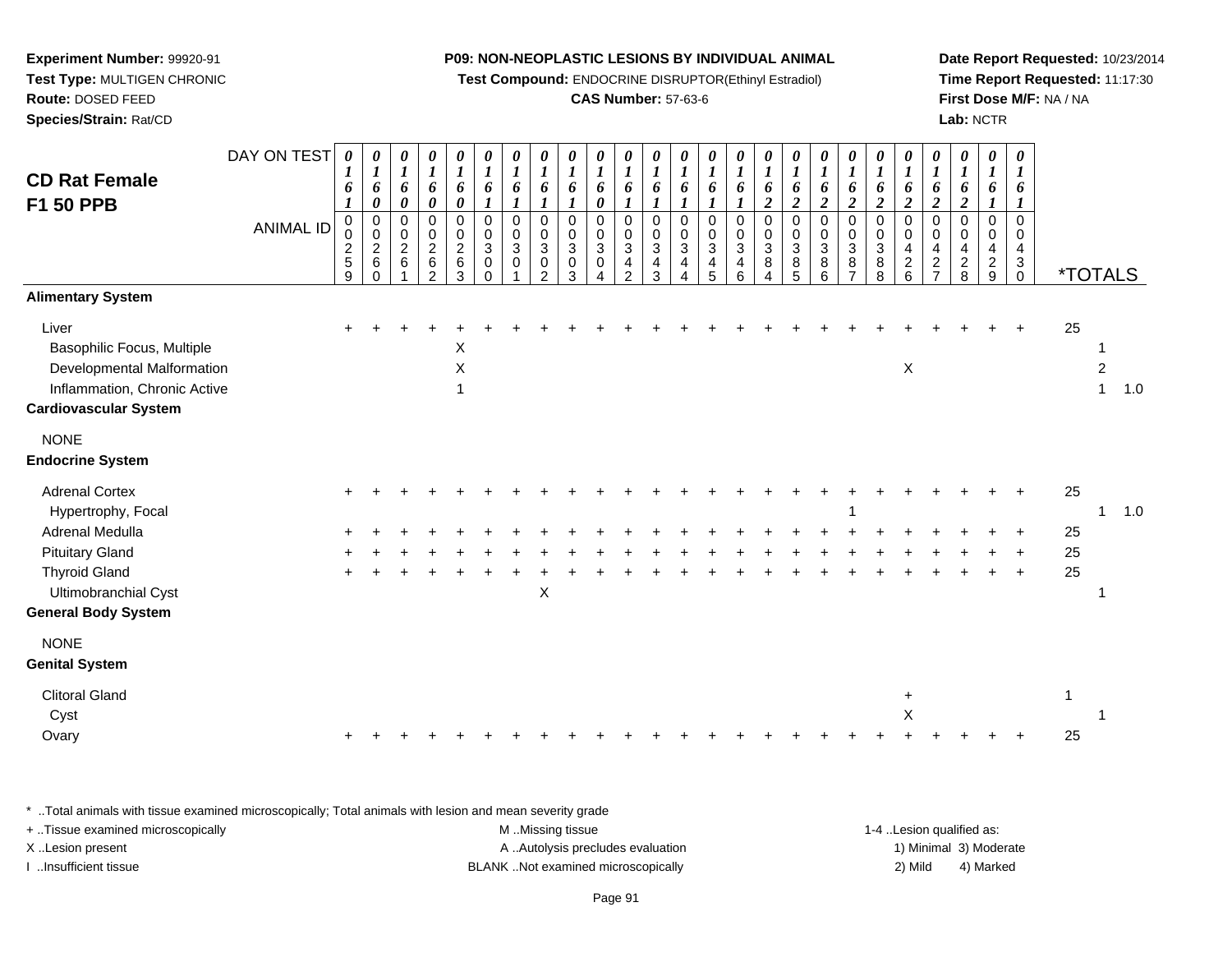**Test Compound:** ENDOCRINE DISRUPTOR(Ethinyl Estradiol)

#### **CAS Number:** 57-63-6

**Date Report Requested:** 10/23/2014**Time Report Requested:** 11:17:30**First Dose M/F:** NA / NA**Lab:** NCTR

| <b>CD Rat Female</b>        | DAY ON TEST      | $\boldsymbol{\theta}$                  | 0<br>$\boldsymbol{l}$                                           | 0<br>$\boldsymbol{l}$      | 0<br>$\boldsymbol{l}$                               | 0<br>$\boldsymbol{l}$                                                               | 0<br>$\boldsymbol{l}$                                      | 0<br>$\boldsymbol{l}$      | 0<br>$\boldsymbol{l}$                               | $\theta$<br>$\boldsymbol{l}$            | 0<br>$\boldsymbol{l}$           | 0<br>$\boldsymbol{l}$                                                                      | $\boldsymbol{\theta}$<br>$\boldsymbol{l}$          | 0<br>$\boldsymbol{l}$                              | $\theta$<br>$\boldsymbol{l}$ | 0<br>$\boldsymbol{l}$        | $\boldsymbol{\theta}$<br>$\boldsymbol{l}$               | 0<br>$\boldsymbol{l}$                              | 0<br>$\boldsymbol{l}$            | 0<br>$\boldsymbol{l}$                                | 0<br>$\boldsymbol{l}$                                         | 0<br>$\boldsymbol{l}$                | 0<br>$\boldsymbol{l}$                         | 0<br>$\boldsymbol{l}$               | 0<br>$\boldsymbol{l}$                 | 0<br>1                                 |                           |     |
|-----------------------------|------------------|----------------------------------------|-----------------------------------------------------------------|----------------------------|-----------------------------------------------------|-------------------------------------------------------------------------------------|------------------------------------------------------------|----------------------------|-----------------------------------------------------|-----------------------------------------|---------------------------------|--------------------------------------------------------------------------------------------|----------------------------------------------------|----------------------------------------------------|------------------------------|------------------------------|---------------------------------------------------------|----------------------------------------------------|----------------------------------|------------------------------------------------------|---------------------------------------------------------------|--------------------------------------|-----------------------------------------------|-------------------------------------|---------------------------------------|----------------------------------------|---------------------------|-----|
| <b>F1 50 PPB</b>            |                  | 6<br>1                                 | 6<br>0                                                          | 6<br>0                     | 6<br>0                                              | 6<br>0                                                                              | 6                                                          | 6<br>1                     | 6<br>1                                              | 6                                       | 6<br>0                          | 6<br>1                                                                                     | 6<br>$\mathbf{I}$                                  | 6                                                  | 6                            | 6                            | 6<br>$\overline{c}$                                     | 6<br>$\boldsymbol{2}$                              | 6<br>$\overline{c}$              | 6<br>$\overline{2}$                                  | 6<br>$\boldsymbol{2}$                                         | 6<br>$\boldsymbol{2}$                | 6<br>$\boldsymbol{2}$                         | 6<br>$\boldsymbol{2}$               | 6                                     | 6                                      |                           |     |
|                             | <b>ANIMAL ID</b> | $\mathbf 0$<br>0<br>$\frac{2}{5}$<br>9 | $\mathsf 0$<br>$\boldsymbol{0}$<br>$\frac{2}{6}$<br>$\mathbf 0$ | $\mathbf 0$<br>0<br>$^2$ 6 | $\mathbf 0$<br>0<br>$\frac{2}{6}$<br>$\overline{2}$ | $\mathbf 0$<br>$\mathbf 0$<br>$\begin{array}{c} 2 \\ 6 \end{array}$<br>$\mathbf{3}$ | $\mathbf 0$<br>$\mathbf 0$<br>3<br>$\mathbf 0$<br>$\Omega$ | 0<br>0<br>3<br>$\mathbf 0$ | $\Omega$<br>0<br>3<br>$\mathbf 0$<br>$\overline{2}$ | $\mathbf 0$<br>$_3^0$<br>$\pmb{0}$<br>3 | $\mathbf 0$<br>0<br>3<br>0<br>4 | $\mathbf 0$<br>0<br>$\ensuremath{\mathsf{3}}$<br>$\overline{\mathbf{4}}$<br>$\overline{2}$ | $\mathbf 0$<br>$\mathbf 0$<br>$\sqrt{3}$<br>4<br>3 | $\mathbf 0$<br>$\mathbf 0$<br>$\sqrt{3}$<br>4<br>4 | 0<br>0<br>3<br>4<br>5        | $\Omega$<br>0<br>3<br>4<br>6 | $\mathbf 0$<br>0<br>$\ensuremath{\mathsf{3}}$<br>8<br>Δ | $\pmb{0}$<br>$_{3}^{\rm 0}$<br>$\overline{8}$<br>5 | 0<br>0<br>$\mathbf{3}$<br>$^8_6$ | 0<br>0<br>$\begin{array}{c} 3 \\ 8 \\ 7 \end{array}$ | $\pmb{0}$<br>$\mathbf 0$<br>$\sqrt{3}$<br>$\overline{8}$<br>8 | $\pmb{0}$<br>0<br>4<br>$\frac{2}{6}$ | $\Omega$<br>$\mathbf 0$<br>4<br>$\frac{2}{7}$ | $\Omega$<br>0<br>4<br>$\frac{2}{8}$ | $\Omega$<br>0<br>4<br>$\sqrt{2}$<br>9 | $\mathbf 0$<br>0<br>4<br>$\frac{3}{0}$ | <i><b>*TOTALS</b></i>     |     |
| Corpus Luteum, Cyst         |                  |                                        |                                                                 |                            |                                                     |                                                                                     |                                                            | X                          |                                                     |                                         |                                 |                                                                                            |                                                    |                                                    |                              |                              |                                                         |                                                    |                                  |                                                      |                                                               |                                      |                                               |                                     |                                       |                                        |                           |     |
| Cyst                        |                  |                                        |                                                                 |                            |                                                     |                                                                                     |                                                            |                            |                                                     |                                         |                                 |                                                                                            |                                                    |                                                    |                              |                              |                                                         |                                                    |                                  |                                                      |                                                               |                                      |                                               | X                                   |                                       |                                        |                           |     |
| <b>Diestrus</b>             |                  |                                        |                                                                 |                            | X                                                   |                                                                                     |                                                            | $X$ $X$                    |                                                     | X                                       |                                 |                                                                                            | X X X                                              |                                                    |                              | $\boldsymbol{\mathsf{X}}$    |                                                         |                                                    |                                  | X                                                    |                                                               | $\boldsymbol{\mathsf{X}}$            |                                               | $\boldsymbol{\mathsf{X}}$           |                                       |                                        | 11                        |     |
| <b>Estrus</b>               |                  |                                        |                                                                 |                            |                                                     |                                                                                     |                                                            |                            |                                                     |                                         |                                 |                                                                                            |                                                    |                                                    | $\boldsymbol{\mathsf{X}}$    |                              |                                                         |                                                    |                                  |                                                      | $\boldsymbol{\mathsf{X}}$                                     |                                      | $\boldsymbol{\mathsf{X}}$                     |                                     |                                       |                                        | $\ensuremath{\mathsf{3}}$ |     |
| Hyperplasia, Sertoliform    |                  |                                        |                                                                 |                            |                                                     |                                                                                     |                                                            |                            |                                                     |                                         |                                 |                                                                                            |                                                    |                                                    |                              |                              | $\mathbf{1}$                                            | $\overline{2}$                                     |                                  |                                                      |                                                               |                                      |                                               |                                     |                                       |                                        | $\mathbf{3}$              | 1.3 |
| Metestrus                   |                  |                                        | X                                                               |                            |                                                     | X                                                                                   |                                                            |                            |                                                     |                                         |                                 |                                                                                            |                                                    |                                                    |                              |                              |                                                         | X                                                  |                                  |                                                      |                                                               |                                      |                                               |                                     |                                       |                                        | 3                         |     |
| Proestrus                   |                  | $\mathsf X$                            |                                                                 | $\sf X$                    |                                                     |                                                                                     |                                                            |                            | $\boldsymbol{\mathsf{X}}$                           |                                         | X                               |                                                                                            |                                                    |                                                    |                              |                              | $\mathsf X$                                             |                                                    | $\mathsf X$                      |                                                      |                                                               |                                      |                                               |                                     |                                       | $X$ $X$                                | 8                         |     |
| Rete Ovarii, Dilatation     |                  |                                        |                                                                 |                            |                                                     |                                                                                     |                                                            |                            |                                                     | $\overline{2}$                          |                                 |                                                                                            |                                                    |                                                    |                              |                              |                                                         |                                                    |                                  |                                                      |                                                               |                                      |                                               |                                     |                                       |                                        | $\mathbf{1}$              | 2.0 |
| Oviduct                     |                  |                                        |                                                                 |                            |                                                     |                                                                                     |                                                            |                            |                                                     |                                         |                                 |                                                                                            |                                                    |                                                    |                              |                              |                                                         |                                                    |                                  |                                                      |                                                               |                                      |                                               |                                     |                                       | $\ddot{}$                              | 25                        |     |
| <b>Uterus</b>               |                  |                                        |                                                                 |                            |                                                     |                                                                                     |                                                            |                            |                                                     |                                         |                                 |                                                                                            |                                                    |                                                    |                              |                              |                                                         |                                                    |                                  |                                                      |                                                               |                                      |                                               |                                     |                                       | $\ddot{}$                              | 25                        |     |
| <b>Diestrus</b>             |                  |                                        |                                                                 |                            | X                                                   |                                                                                     | X                                                          | $\mathsf{X}$               |                                                     | X                                       |                                 |                                                                                            | $X$ $X$ $X$                                        |                                                    |                              | X                            |                                                         |                                                    |                                  | $\mathsf X$                                          |                                                               | $\mathsf X$                          |                                               | $\boldsymbol{\mathsf{X}}$           |                                       |                                        | 11                        |     |
| Estrus                      |                  |                                        |                                                                 |                            |                                                     |                                                                                     |                                                            |                            |                                                     |                                         |                                 |                                                                                            |                                                    |                                                    | $\sf X$                      |                              |                                                         |                                                    |                                  |                                                      | $\mathsf X$                                                   |                                      | $\sf X$                                       |                                     |                                       |                                        | 3                         |     |
| Metestrus                   |                  |                                        | Χ                                                               |                            |                                                     | X                                                                                   |                                                            |                            |                                                     |                                         |                                 |                                                                                            |                                                    |                                                    |                              |                              |                                                         | X                                                  |                                  |                                                      |                                                               |                                      |                                               |                                     |                                       |                                        | 3                         |     |
| Proestrus                   |                  | $\mathsf X$                            |                                                                 | X                          |                                                     |                                                                                     |                                                            |                            | $\boldsymbol{\mathsf{X}}$                           |                                         | X                               |                                                                                            |                                                    |                                                    |                              |                              | $\boldsymbol{\mathsf{X}}$                               |                                                    | X                                |                                                      |                                                               |                                      |                                               |                                     |                                       | $X$ $X$                                | 8                         |     |
| Vagina                      |                  |                                        |                                                                 |                            |                                                     |                                                                                     |                                                            |                            |                                                     |                                         |                                 |                                                                                            |                                                    |                                                    |                              |                              |                                                         |                                                    |                                  |                                                      |                                                               |                                      |                                               |                                     |                                       | $\ddot{}$                              | 25                        |     |
| <b>Diestrus</b>             |                  |                                        |                                                                 |                            | X                                                   |                                                                                     | X                                                          | $\mathsf{X}$               |                                                     | $\mathsf X$                             |                                 | $\mathsf X$                                                                                | $\mathsf X$                                        | $\mathsf{X}$                                       |                              | X                            |                                                         |                                                    |                                  | $\mathsf X$                                          |                                                               | $\mathsf X$                          |                                               | $\boldsymbol{\mathsf{X}}$           |                                       |                                        | 11                        |     |
| Estrus                      |                  |                                        |                                                                 | X                          |                                                     |                                                                                     |                                                            |                            |                                                     |                                         | $\mathsf X$                     |                                                                                            |                                                    |                                                    | $\mathsf X$                  |                              | $\mathsf X$                                             |                                                    |                                  |                                                      | $\mathsf X$                                                   |                                      | $\boldsymbol{\mathsf{X}}$                     |                                     |                                       |                                        | 6                         |     |
| Metestrus                   |                  |                                        | $\boldsymbol{\mathsf{X}}$                                       |                            |                                                     | $\boldsymbol{\mathsf{X}}$                                                           |                                                            |                            |                                                     |                                         |                                 |                                                                                            |                                                    |                                                    |                              |                              |                                                         | $\mathsf X$                                        |                                  |                                                      |                                                               |                                      |                                               |                                     |                                       |                                        | 3                         |     |
| Proestrus                   |                  | $\pmb{\times}$                         |                                                                 |                            |                                                     |                                                                                     |                                                            |                            | $\boldsymbol{\mathsf{X}}$                           |                                         |                                 |                                                                                            |                                                    |                                                    |                              |                              |                                                         |                                                    | $\boldsymbol{\mathsf{X}}$        |                                                      |                                                               |                                      |                                               |                                     |                                       | $X$ $X$                                | 5                         |     |
| <b>Hematopoietic System</b> |                  |                                        |                                                                 |                            |                                                     |                                                                                     |                                                            |                            |                                                     |                                         |                                 |                                                                                            |                                                    |                                                    |                              |                              |                                                         |                                                    |                                  |                                                      |                                                               |                                      |                                               |                                     |                                       |                                        |                           |     |
| <b>Bone Marrow</b>          |                  |                                        |                                                                 |                            |                                                     |                                                                                     |                                                            |                            |                                                     |                                         |                                 |                                                                                            |                                                    |                                                    |                              |                              |                                                         |                                                    |                                  |                                                      |                                                               |                                      |                                               |                                     |                                       |                                        | 25                        |     |
| Spleen                      |                  |                                        |                                                                 |                            |                                                     |                                                                                     |                                                            |                            |                                                     |                                         |                                 |                                                                                            |                                                    |                                                    |                              |                              |                                                         |                                                    |                                  |                                                      |                                                               |                                      |                                               |                                     |                                       | $\ddot{}$                              | 25                        |     |
|                             |                  |                                        |                                                                 |                            |                                                     |                                                                                     |                                                            |                            |                                                     |                                         |                                 |                                                                                            |                                                    |                                                    |                              |                              |                                                         |                                                    |                                  |                                                      |                                                               |                                      |                                               |                                     |                                       |                                        |                           |     |

\* ..Total animals with tissue examined microscopically; Total animals with lesion and mean severity grade

**Experiment Number:** 99920-91**Test Type:** MULTIGEN CHRONIC

**Route:** DOSED FEED**Species/Strain:** Rat/CD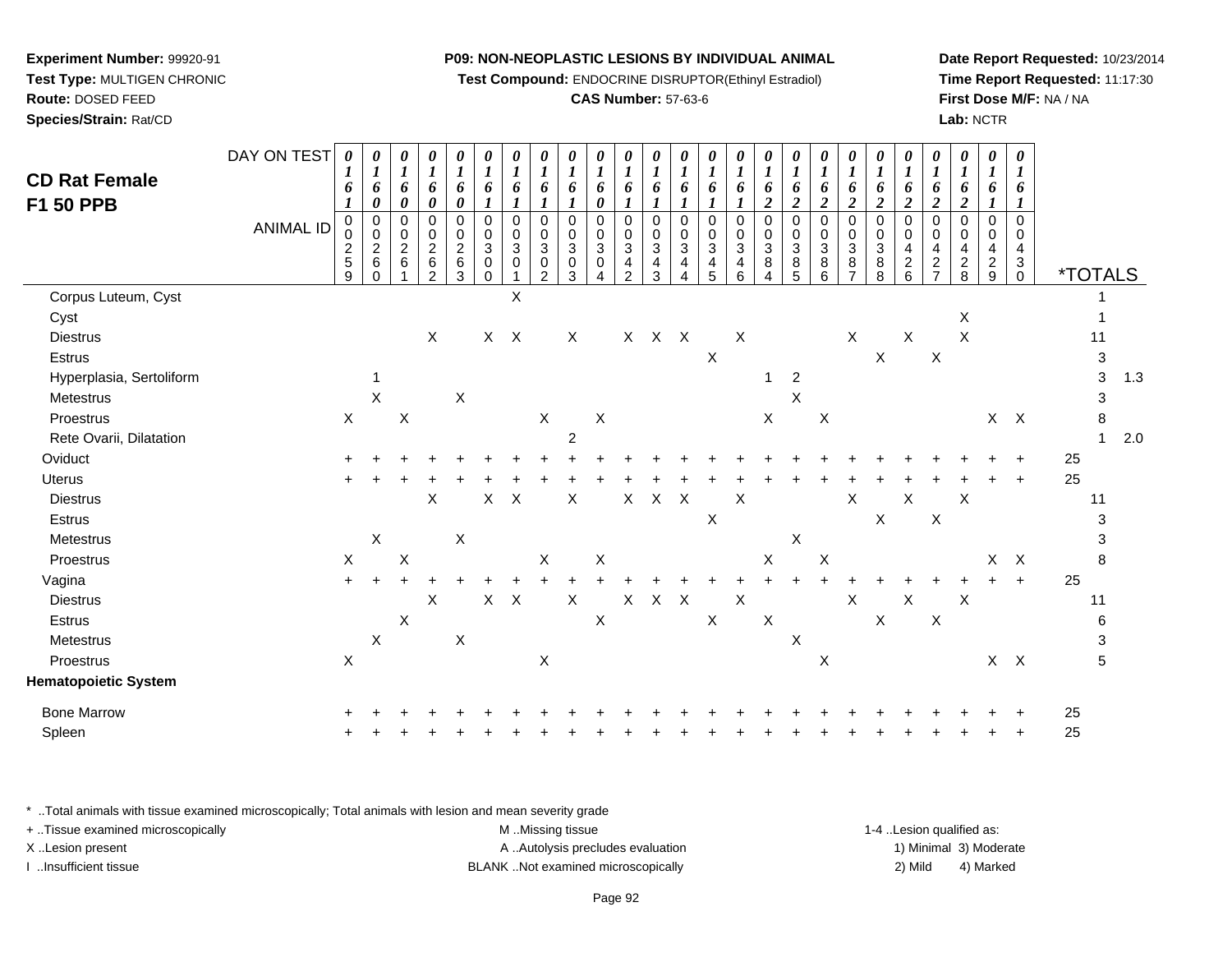**Test Compound:** ENDOCRINE DISRUPTOR(Ethinyl Estradiol)

#### **CAS Number:** 57-63-6

**Date Report Requested:** 10/23/2014**Time Report Requested:** 11:17:30**First Dose M/F:** NA / NA**Lab:** NCTR

| <b>CD Rat Female</b><br>F1 50 PPB                                       | DAY ON TEST<br><b>ANIMAL ID</b> | $\boldsymbol{\theta}$<br>6<br>$\pmb{0}$<br>$\pmb{0}$<br>$rac{2}{5}$<br>$\boldsymbol{9}$ | 0<br>$\boldsymbol{l}$<br>6<br>0<br>00026<br>$\mathbf 0$ | 0<br>$\boldsymbol{l}$<br>6<br>$\boldsymbol{\theta}$<br>0<br>$\begin{array}{c} 0 \\ 2 \\ 6 \end{array}$ | 0<br>$\boldsymbol{l}$<br>6<br>0<br>0<br>$\begin{array}{c} 0 \\ 2 \\ 6 \end{array}$<br>$\overline{c}$ | 0<br>$\boldsymbol{l}$<br>6<br>$\boldsymbol{\theta}$<br>0<br>0<br>$\sqrt{2}$<br>$\,6\,$<br>3 | 0<br>$\boldsymbol{l}$<br>6<br>$\mathbf 0$<br>0<br>3<br>0<br>$\Omega$ | 0<br>$\boldsymbol{l}$<br>6<br>$\mathbf 0$<br>0<br>3<br>0 | 0<br>$\boldsymbol{l}$<br>6<br>$\Omega$<br>0<br>3<br>$\mathbf 0$<br>2 | 0<br>6<br>$\mathbf 0$<br>0<br>$\ensuremath{\mathsf{3}}$<br>$\mathbf 0$<br>3 | 0<br>$\boldsymbol{l}$<br>6<br>$\pmb{\theta}$<br>0<br>$_3^0$<br>$\mathsf 0$<br>4 | 0<br>$\boldsymbol{l}$<br>6<br>0<br>0<br>$\sqrt{3}$<br>4<br>$\overline{2}$ | 0<br>$\boldsymbol{l}$<br>6<br>$\mathbf 0$<br>0<br>$\sqrt{3}$<br>4<br>3 | 0<br>1<br>6<br>$\pmb{0}$<br>$\pmb{0}$<br>$\ensuremath{\mathsf{3}}$<br>4<br>4 | 0<br>$\boldsymbol{l}$<br>6<br>$\mathbf 0$<br>0<br>3<br>4<br>5 | 0<br>$\boldsymbol{l}$<br>6<br>$\pmb{0}$<br>$\pmb{0}$<br>3<br>$\overline{4}$<br>$\,6\,$ | $\boldsymbol{\theta}$<br>$\boldsymbol{l}$<br>6<br>$\boldsymbol{2}$<br>$\mathbf 0$<br>0<br>3<br>8 | 0<br>6<br>$\boldsymbol{2}$<br>$\mathsf 0$<br>$\begin{smallmatrix}0\\3\end{smallmatrix}$<br>$\bf 8$<br>5 | 0<br>$\boldsymbol{l}$<br>6<br>$\overline{2}$<br>0<br>$\frac{0}{3}$<br>$\bf 8$<br>6 | 0<br>$\boldsymbol{l}$<br>6<br>$\boldsymbol{2}$<br>0<br>$\boldsymbol{0}$<br>$\ensuremath{\mathsf{3}}$<br>$\bf 8$ | 0<br>$\boldsymbol{l}$<br>6<br>$\boldsymbol{2}$<br>$\mbox{O}$<br>$\pmb{0}$<br>$\sqrt{3}$<br>$\bf 8$<br>8 | 0<br>$\boldsymbol{l}$<br>6<br>$\boldsymbol{2}$<br>$\mathbf 0$<br>$\,0\,$<br>$\overline{4}$<br>$\begin{array}{c} 2 \\ 6 \end{array}$ | $\boldsymbol{\theta}$<br>$\boldsymbol{l}$<br>6<br>$\boldsymbol{2}$<br>$\mathbf 0$<br>0<br>4<br>$\frac{2}{7}$ | 0<br>$\boldsymbol{l}$<br>6<br>$\boldsymbol{2}$<br>0<br>4<br>$\sqrt{2}$<br>8 | $\boldsymbol{\theta}$<br>6<br>$\mathbf{0}$<br>0<br>4<br>$\overline{c}$<br>9 | 0<br>1<br>6<br>0<br>0<br>4<br>$\sqrt{3}$<br>$\pmb{0}$ |             | <i><b>*TOTALS</b></i> |     |
|-------------------------------------------------------------------------|---------------------------------|-----------------------------------------------------------------------------------------|---------------------------------------------------------|--------------------------------------------------------------------------------------------------------|------------------------------------------------------------------------------------------------------|---------------------------------------------------------------------------------------------|----------------------------------------------------------------------|----------------------------------------------------------|----------------------------------------------------------------------|-----------------------------------------------------------------------------|---------------------------------------------------------------------------------|---------------------------------------------------------------------------|------------------------------------------------------------------------|------------------------------------------------------------------------------|---------------------------------------------------------------|----------------------------------------------------------------------------------------|--------------------------------------------------------------------------------------------------|---------------------------------------------------------------------------------------------------------|------------------------------------------------------------------------------------|-----------------------------------------------------------------------------------------------------------------|---------------------------------------------------------------------------------------------------------|-------------------------------------------------------------------------------------------------------------------------------------|--------------------------------------------------------------------------------------------------------------|-----------------------------------------------------------------------------|-----------------------------------------------------------------------------|-------------------------------------------------------|-------------|-----------------------|-----|
| Pigmentation<br>Thymus<br><b>Integumentary System</b>                   |                                 |                                                                                         |                                                         |                                                                                                        |                                                                                                      |                                                                                             |                                                                      | $\overline{c}$                                           |                                                                      |                                                                             |                                                                                 |                                                                           |                                                                        |                                                                              |                                                               |                                                                                        |                                                                                                  |                                                                                                         |                                                                                    |                                                                                                                 |                                                                                                         |                                                                                                                                     |                                                                                                              |                                                                             |                                                                             |                                                       | 25          | $\overline{2}$        | 1.5 |
| Mammary Gland<br>Alveolus, Hyperplasia<br><b>Musculoskeletal System</b> |                                 | 1                                                                                       | 1                                                       |                                                                                                        | $\boldsymbol{2}$                                                                                     |                                                                                             |                                                                      |                                                          |                                                                      |                                                                             |                                                                                 |                                                                           |                                                                        |                                                                              |                                                               |                                                                                        |                                                                                                  | $\overline{c}$                                                                                          |                                                                                    |                                                                                                                 | 1                                                                                                       |                                                                                                                                     |                                                                                                              |                                                                             |                                                                             | ÷                                                     | 25          | 5                     | 1.4 |
| Bone<br><b>Nervous System</b>                                           |                                 | $\ddot{}$                                                                               |                                                         |                                                                                                        |                                                                                                      |                                                                                             |                                                                      |                                                          |                                                                      |                                                                             |                                                                                 |                                                                           |                                                                        |                                                                              |                                                               |                                                                                        |                                                                                                  |                                                                                                         |                                                                                    |                                                                                                                 |                                                                                                         |                                                                                                                                     |                                                                                                              |                                                                             |                                                                             |                                                       | 25          |                       |     |
| <b>NONE</b><br><b>Respiratory System</b>                                |                                 |                                                                                         |                                                         |                                                                                                        |                                                                                                      |                                                                                             |                                                                      |                                                          |                                                                      |                                                                             |                                                                                 |                                                                           |                                                                        |                                                                              |                                                               |                                                                                        |                                                                                                  |                                                                                                         |                                                                                    |                                                                                                                 |                                                                                                         |                                                                                                                                     |                                                                                                              |                                                                             |                                                                             |                                                       |             |                       |     |
| <b>NONE</b><br><b>Special Senses System</b>                             |                                 |                                                                                         |                                                         |                                                                                                        |                                                                                                      |                                                                                             |                                                                      |                                                          |                                                                      |                                                                             |                                                                                 |                                                                           |                                                                        |                                                                              |                                                               |                                                                                        |                                                                                                  |                                                                                                         |                                                                                    |                                                                                                                 |                                                                                                         |                                                                                                                                     |                                                                                                              |                                                                             |                                                                             |                                                       |             |                       |     |
| Eye<br>Bilateral, Cataract<br><b>Urinary System</b>                     |                                 |                                                                                         |                                                         |                                                                                                        |                                                                                                      |                                                                                             |                                                                      |                                                          |                                                                      |                                                                             |                                                                                 |                                                                           |                                                                        |                                                                              |                                                               |                                                                                        |                                                                                                  |                                                                                                         | $\ddot{}$<br>$\pmb{\times}$                                                        |                                                                                                                 |                                                                                                         |                                                                                                                                     |                                                                                                              |                                                                             |                                                                             |                                                       | $\mathbf 1$ | $\mathbf 1$           |     |
| Kidney<br>Cortex, Cyst<br>Renal Tubule, Mineralization                  |                                 | X<br>1                                                                                  | $\mathsf{X}$                                            | $\mathsf{X}$<br>1                                                                                      | $\mathbf 1$                                                                                          |                                                                                             | $\overline{c}$                                                       | 3                                                        | -1                                                                   |                                                                             |                                                                                 |                                                                           | X                                                                      |                                                                              | -1                                                            |                                                                                        | 1                                                                                                | 1                                                                                                       | $\boldsymbol{2}$                                                                   | X                                                                                                               |                                                                                                         |                                                                                                                                     | 1                                                                                                            |                                                                             | 1                                                                           | +<br>Χ                                                | 25          | 6<br>17               | 1.2 |

\* ..Total animals with tissue examined microscopically; Total animals with lesion and mean severity grade

**Experiment Number:** 99920-91**Test Type:** MULTIGEN CHRONIC

**Route:** DOSED FEED**Species/Strain:** Rat/CD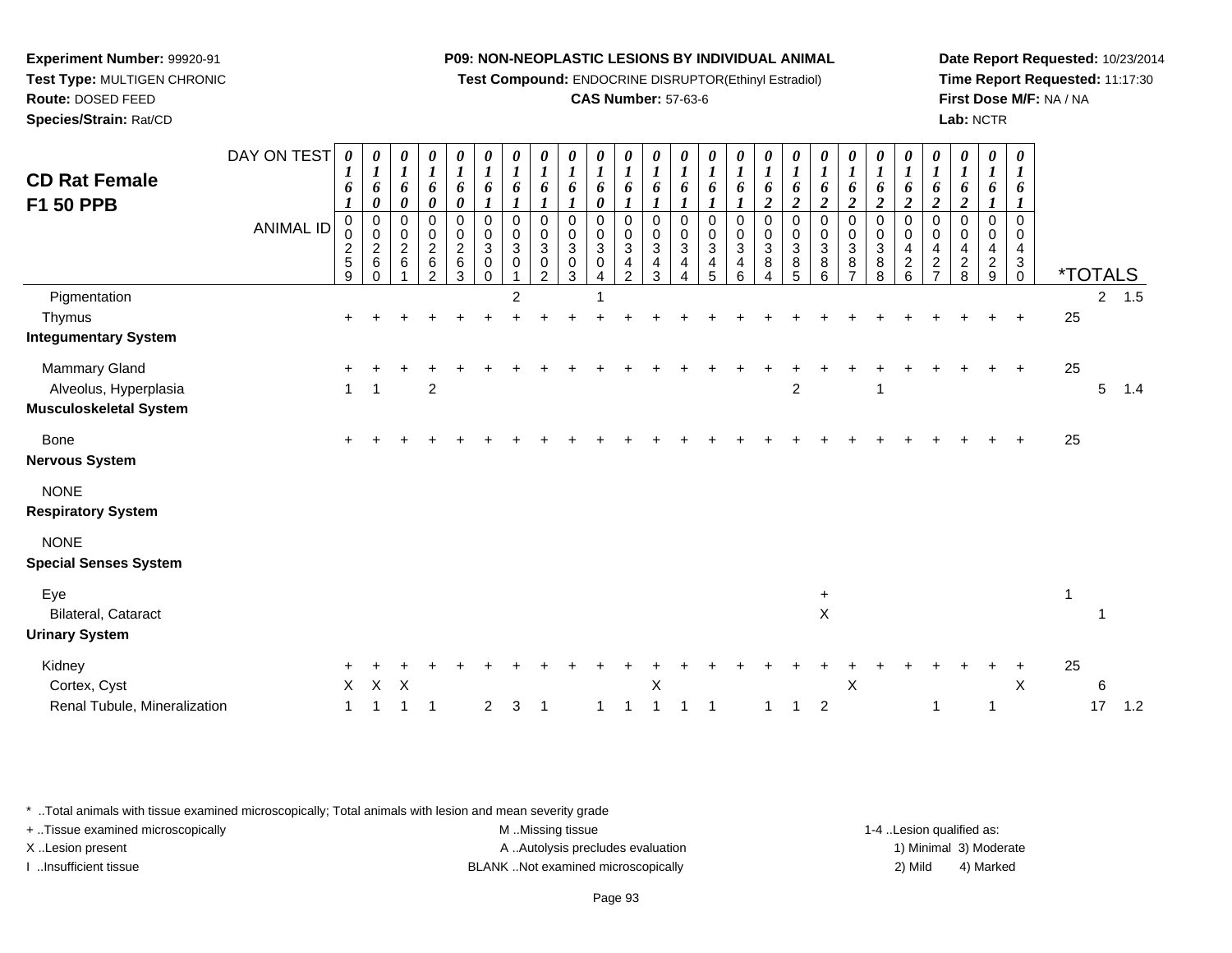**Test Compound:** ENDOCRINE DISRUPTOR(Ethinyl Estradiol)

#### **CAS Number:** 57-63-6

**Date Report Requested:** 10/23/2014**Time Report Requested:** 11:17:30**First Dose M/F:** NA / NA**Lab:** NCTR

| DAY ON TEST<br><b>CD Rat Female</b><br><b>F2 CONTROL</b><br><b>ANIMAL ID</b>                                                                                                                                                                          | 0<br>1<br>6<br>1<br>$\pmb{0}$<br>0<br>$\frac{4}{7}$<br>$\overline{4}$ | 0<br>$\boldsymbol{l}$<br>6<br>1<br>$\pmb{0}$<br>$\pmb{0}$<br>$\frac{4}{7}$<br>5 | 0<br>$\boldsymbol{l}$<br>6<br>1<br>$\pmb{0}$<br>$\mathsf{O}$<br>$\frac{4}{7}$<br>6 | $\boldsymbol{\theta}$<br>$\boldsymbol{l}$<br>$\pmb{6}$<br>$\boldsymbol{l}$<br>$_{\rm 0}^{\rm 0}$<br>$\frac{4}{7}$<br>$\overline{7}$ | 0<br>$\boldsymbol{l}$<br>6<br>1<br>$\pmb{0}$<br>$\mathbf 0$<br>$\frac{4}{7}$<br>8 | 0<br>$\boldsymbol{l}$<br>6<br>$\boldsymbol{l}$<br>$\pmb{0}$<br>0<br>$\frac{4}{7}$<br>9 | 0<br>$\boldsymbol{l}$<br>6<br>$\boldsymbol{2}$<br>$\mathbf 0$<br>$\mathbf 0$<br>$\sqrt{5}$<br>1<br>9 | 0<br>$\boldsymbol{l}$<br>6<br>$\boldsymbol{2}$<br>$\overline{0}$<br>0<br>$\sqrt{5}$<br>$\overline{2}$<br>$\Omega$ | 0<br>$\boldsymbol{l}$<br>6<br>$\pmb{0}$<br>0<br>$\sqrt{5}$<br>$\overline{2}$ | 0<br>$\boldsymbol{l}$<br>6<br>$\pmb{0}$<br>$\mathbf 0$<br>$\frac{5}{2}$ | 0<br>$\boldsymbol{l}$<br>6<br>$\pmb{0}$<br>$\pmb{0}$<br>$\overline{5}$<br>$\overline{c}$<br>3 | 0<br>$\boldsymbol{l}$<br>6<br>$\boldsymbol{l}$<br>$\pmb{0}$<br>$\pmb{0}$<br>$\overline{5}$<br>$\boldsymbol{2}$<br>$\overline{4}$ | 0<br>$\boldsymbol{l}$<br>6<br>$\pmb{0}$<br>$\pmb{0}$<br>$\frac{5}{2}$<br>5 | $\boldsymbol{\theta}$<br>$\boldsymbol{l}$<br>6<br>$\boldsymbol{2}$<br>$\pmb{0}$<br>0<br>$\,$ 5 $\,$<br>$\,6$<br>5 | 0<br>$\boldsymbol{l}$<br>6<br>$\boldsymbol{l}$<br>$\pmb{0}$<br>0<br>$\sqrt{5}$<br>6<br>6 | $\boldsymbol{\theta}$<br>$\boldsymbol{l}$<br>6<br>1<br>$\pmb{0}$<br>$\pmb{0}$<br>$\overline{5}$ 6<br>$\overline{7}$ | 0<br>$\boldsymbol{l}$<br>6<br>$\pmb{0}$<br>$\mathbf 0$<br>$\overline{5}$<br>$\,6$<br>8 | 0<br>$\boldsymbol{l}$<br>6<br>$\boldsymbol{2}$<br>$\pmb{0}$<br>$\pmb{0}$<br>6<br>0<br>$\overline{7}$ | 0<br>$\boldsymbol{l}$<br>6<br>$\boldsymbol{2}$<br>$\mathbf 0$<br>$\mathbf 0$<br>6<br>0<br>8 | 0<br>$\boldsymbol{l}$<br>6<br>$\mathbf 0$<br>0<br>6<br>$\mathbf 0$<br>9 | 0<br>$\boldsymbol{l}$<br>6<br>5<br>$\mathbf 0$<br>0<br>6<br>5<br>$\mathcal{P}$ | 0<br>$\boldsymbol{l}$<br>6<br>$\boldsymbol{4}$<br>$\mathbf 0$<br>$\mathbf 0$<br>6<br>$\sqrt{5}$<br>3 | $\boldsymbol{\theta}$<br>$\boldsymbol{l}$<br>6<br>$\boldsymbol{\beta}$<br>$\overline{0}$<br>0<br>$\frac{6}{5}$<br>$\Delta$ | 0<br>$\boldsymbol{l}$<br>6<br>5<br>0<br>0<br>$\begin{array}{c} 6 \\ 6 \end{array}$<br>9 | 0<br>$\boldsymbol{I}$<br>6<br>$\boldsymbol{2}$<br>$\mathbf 0$<br>0<br>$\,6\,$<br>$\overline{7}$<br>$\mathbf 0$ | <i><b>*TOTALS</b></i> |                                          |                   |
|-------------------------------------------------------------------------------------------------------------------------------------------------------------------------------------------------------------------------------------------------------|-----------------------------------------------------------------------|---------------------------------------------------------------------------------|------------------------------------------------------------------------------------|-------------------------------------------------------------------------------------------------------------------------------------|-----------------------------------------------------------------------------------|----------------------------------------------------------------------------------------|------------------------------------------------------------------------------------------------------|-------------------------------------------------------------------------------------------------------------------|------------------------------------------------------------------------------|-------------------------------------------------------------------------|-----------------------------------------------------------------------------------------------|----------------------------------------------------------------------------------------------------------------------------------|----------------------------------------------------------------------------|-------------------------------------------------------------------------------------------------------------------|------------------------------------------------------------------------------------------|---------------------------------------------------------------------------------------------------------------------|----------------------------------------------------------------------------------------|------------------------------------------------------------------------------------------------------|---------------------------------------------------------------------------------------------|-------------------------------------------------------------------------|--------------------------------------------------------------------------------|------------------------------------------------------------------------------------------------------|----------------------------------------------------------------------------------------------------------------------------|-----------------------------------------------------------------------------------------|----------------------------------------------------------------------------------------------------------------|-----------------------|------------------------------------------|-------------------|
| <b>Alimentary System</b><br>Intestine Small, Ileum<br>Peyers Patch, Hyperplasia, Lymphoid<br>Liver<br>Developmental Malformation<br>Infiltration Cellular, Mast Cell, Focal<br>Proliferation Connective Tissue, Focal<br><b>Cardiovascular System</b> |                                                                       |                                                                                 |                                                                                    | $\ddot{}$<br>3                                                                                                                      |                                                                                   | $\overline{c}$<br>$\overline{c}$                                                       |                                                                                                      |                                                                                                                   | X                                                                            |                                                                         |                                                                                               |                                                                                                                                  |                                                                            |                                                                                                                   | X                                                                                        |                                                                                                                     |                                                                                        |                                                                                                      |                                                                                             |                                                                         |                                                                                |                                                                                                      |                                                                                                                            |                                                                                         |                                                                                                                | $\mathbf{1}$<br>25    | 1<br>$\overline{c}$<br>1<br>$\mathbf{1}$ | 3.0<br>2.0<br>2.0 |
| <b>NONE</b><br><b>Endocrine System</b>                                                                                                                                                                                                                |                                                                       |                                                                                 |                                                                                    |                                                                                                                                     |                                                                                   |                                                                                        |                                                                                                      |                                                                                                                   |                                                                              |                                                                         |                                                                                               |                                                                                                                                  |                                                                            |                                                                                                                   |                                                                                          |                                                                                                                     |                                                                                        |                                                                                                      |                                                                                             |                                                                         |                                                                                |                                                                                                      |                                                                                                                            |                                                                                         |                                                                                                                |                       |                                          |                   |
| <b>Adrenal Cortex</b><br>Adrenal Medulla<br><b>Pituitary Gland</b><br><b>Thyroid Gland</b><br><b>General Body System</b>                                                                                                                              |                                                                       |                                                                                 |                                                                                    |                                                                                                                                     |                                                                                   |                                                                                        |                                                                                                      |                                                                                                                   |                                                                              |                                                                         |                                                                                               |                                                                                                                                  |                                                                            |                                                                                                                   |                                                                                          |                                                                                                                     |                                                                                        |                                                                                                      |                                                                                             |                                                                         |                                                                                |                                                                                                      |                                                                                                                            |                                                                                         | $\ddot{}$                                                                                                      | 25<br>25<br>25<br>25  |                                          |                   |
| <b>NONE</b><br><b>Genital System</b><br><b>Clitoral Gland</b><br>Distended<br>Inflammation, Chronic Active                                                                                                                                            |                                                                       |                                                                                 |                                                                                    |                                                                                                                                     |                                                                                   |                                                                                        |                                                                                                      |                                                                                                                   |                                                                              |                                                                         |                                                                                               |                                                                                                                                  |                                                                            |                                                                                                                   |                                                                                          |                                                                                                                     |                                                                                        |                                                                                                      |                                                                                             | $\ddot{}$<br>X<br>$\overline{c}$                                        |                                                                                |                                                                                                      |                                                                                                                            |                                                                                         |                                                                                                                | $\mathbf{1}$          | 1                                        | 2.0               |

\* ..Total animals with tissue examined microscopically; Total animals with lesion and mean severity grade

**Experiment Number:** 99920-91**Test Type:** MULTIGEN CHRONIC

| + Tissue examined microscopically | M Missing tissue                   | 1-4 Lesion qualified as: |                        |
|-----------------------------------|------------------------------------|--------------------------|------------------------|
| X Lesion present                  | A Autolysis precludes evaluation   |                          | 1) Minimal 3) Moderate |
| Insufficient tissue               | BLANK Not examined microscopically | 2) Mild                  | 4) Marked              |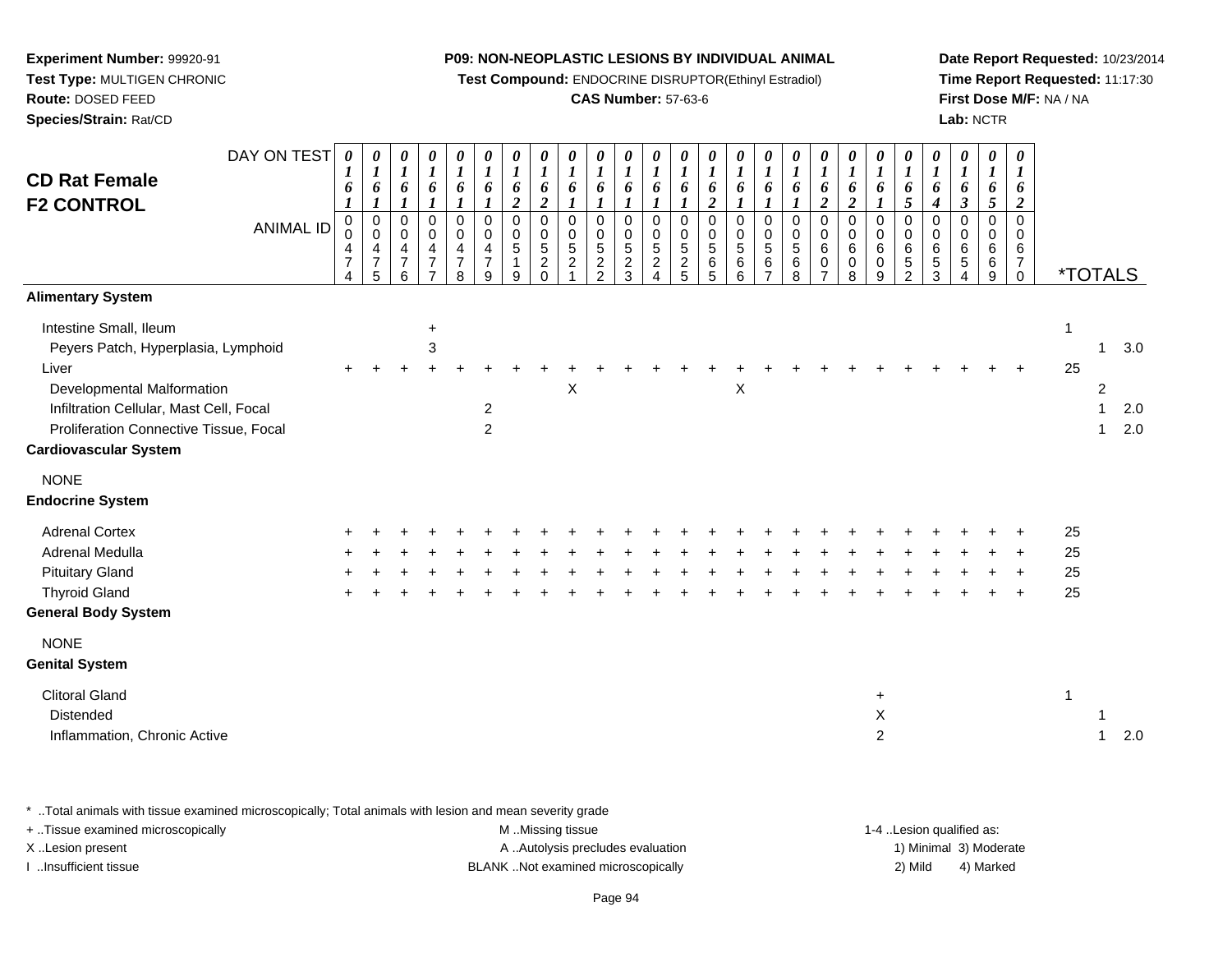**Test Compound:** ENDOCRINE DISRUPTOR(Ethinyl Estradiol)

#### **CAS Number:** 57-63-6

**Date Report Requested:** 10/23/2014**Time Report Requested:** 11:17:31**First Dose M/F:** NA / NA**Lab:** NCTR

DAY ON TEST**CD Rat FemaleF2 CONTROL**ANIMAL ID*0 1 6 1* 0 0 4 7 4 $\ddot{}$ *0 1 6 1* 0 0 4 7 5 $+$ *0 1 6 1* 0 0 4 7 6 $\ddot{}$ *0 1 6 1* 0 0 4 7 7 $\ddot{}$ *0 1 6 1* 0 0 4 7 8*0 1 6 1* 0 0 4 7 9 $\ddot{}$ *0 1 6 2* 0 0 5 1 9*0 1 6 2* 0 0 5 2 0 $\ddot{}$ *0 1 6 1* 0 0 5 2 1 $\ddot{}$ *0 1 6 1* 0 0 5 2 2 $+$ *0 1 6 1* 0 0 5 2 3 $\ddot{}$ *0 1 6 1* 0 0 5 2 4*0 1 6 1* 0 0 5 2 5 $\ddot{}$ *0 1 6 2* 0 0 5 6 5*0 1 6 1* 0 0 5 6 6 $\ddot{}$ *0 1 6 1* 0 0 5 6 7 $\ddot{}$ *0 1 6 1* 0 0 5 6 8*0 1 6 2* 0 0 6 0 7 $\ddot{}$ *0 1 6 2* 0 0 6 0 8*0 1 6 1* 0 0 6 0 9*0 1 6 5* 0 0 6 5 2*0 1 6 4* 0 0 6 5 3*0 1 6 3* 0 0 6 5 4 $\ddot{}$ *0 1 6 5* 0 0 6 6 9*0 1 6 2* 0 0 6 7 $\overline{0}$ 0 \*TOTALS**Ovary**  $\mathsf y$  <sup>+</sup> <sup>+</sup> <sup>+</sup> <sup>+</sup> <sup>+</sup> <sup>+</sup> <sup>+</sup> <sup>+</sup> <sup>+</sup> <sup>+</sup> <sup>+</sup> <sup>+</sup> <sup>+</sup> <sup>+</sup> <sup>+</sup> <sup>+</sup> <sup>+</sup> <sup>+</sup> <sup>+</sup> <sup>+</sup> <sup>+</sup> <sup>+</sup> <sup>+</sup> + 25 Cystt to the contract of the contract of the contract of the contract of the contract of the contract of the contract of the contract of the contract of the contract of the contract of the contract of the contract of the contr  $\chi$  1 **Diestrus**  $\mathsf{s}$  X X X X X X X X X X X X X X X X 12 **Estrus**  $\mathsf{x}$  $X$   $X$   $X$   $X$   $X$  5 **Metestrus**  $\mathsf{S}$  $X$  2 Proestrus $\mathsf{x}$  $X$  X  $X$  X  $X$  X  $X$  6 **Oviduct**  $\mathfrak{t}$  + <sup>+</sup> <sup>+</sup> <sup>+</sup> <sup>+</sup> <sup>+</sup> <sup>+</sup> <sup>+</sup> <sup>+</sup> <sup>+</sup> <sup>+</sup> <sup>+</sup> <sup>+</sup> <sup>+</sup> <sup>+</sup> <sup>+</sup> <sup>+</sup> <sup>+</sup> <sup>+</sup> <sup>+</sup> <sup>+</sup> <sup>+</sup> <sup>+</sup> <sup>+</sup> + 25 Uterus <sup>+</sup> <sup>+</sup> <sup>+</sup> <sup>+</sup> <sup>+</sup> <sup>+</sup> <sup>+</sup> <sup>+</sup> <sup>+</sup> <sup>+</sup> <sup>+</sup> <sup>+</sup> <sup>+</sup> <sup>+</sup> <sup>+</sup> <sup>+</sup> <sup>+</sup> <sup>+</sup> <sup>+</sup> <sup>+</sup> <sup>+</sup> <sup>+</sup> <sup>+</sup> <sup>+</sup> + 25 **Diestrus**  $\mathsf{s}$  X X X X X X X X X X X X 10 **Estrus**  $\mathsf{x}$  $X$   $X$   $X$   $X$   $4$ **Metestrus**  $\mathsf{x}$  $X$  X  $X$  X  $X$  5 Proestrus $\mathsf{x}$  $X$  X  $X$  X  $X$  5 Vaginaa  $+$  <sup>+</sup> <sup>+</sup> <sup>+</sup> <sup>+</sup> <sup>+</sup> <sup>+</sup> <sup>+</sup> <sup>+</sup> <sup>+</sup> <sup>+</sup> <sup>+</sup> <sup>+</sup> <sup>+</sup> <sup>+</sup> <sup>+</sup> <sup>+</sup> <sup>+</sup> <sup>+</sup> <sup>+</sup> <sup>+</sup> <sup>+</sup> <sup>+</sup> <sup>+</sup> + 25 **Diestrus**  $\mathsf{x}$ X X X X X X X X X X X X X X 11 Estrus $\mathsf{s}$  X  $X$   $X$   $X$   $X$   $X$  6 **Metestrus**  $\mathsf{x}$  $X$   $X$   $X$  3 **Proestrus**  $\mathsf{x}$  $X$  X  $X$  X  $X$  5 **Hematopoietic System**Bone Marrow <sup>+</sup> <sup>+</sup> <sup>+</sup> <sup>+</sup> <sup>+</sup> <sup>+</sup> <sup>+</sup> <sup>+</sup> <sup>+</sup> <sup>+</sup> <sup>+</sup> <sup>+</sup> <sup>+</sup> <sup>+</sup> <sup>+</sup> <sup>+</sup> <sup>+</sup> <sup>+</sup> <sup>+</sup> <sup>+</sup> <sup>+</sup> <sup>+</sup> <sup>+</sup> <sup>+</sup> + 25 Spleenn  $+$  <sup>+</sup> <sup>+</sup> <sup>+</sup> <sup>+</sup> <sup>+</sup> <sup>+</sup> <sup>+</sup> <sup>+</sup> <sup>+</sup> <sup>+</sup> <sup>+</sup> <sup>+</sup> <sup>+</sup> <sup>+</sup> <sup>+</sup> <sup>+</sup> <sup>+</sup> <sup>+</sup> <sup>+</sup> <sup>+</sup> <sup>+</sup> <sup>+</sup> <sup>+</sup> + 25 **Pigmentation** n and  $1$  1.0 **Thymus**  <sup>+</sup><sup>+</sup> <sup>+</sup> <sup>+</sup> <sup>+</sup> <sup>+</sup> <sup>+</sup> <sup>+</sup> <sup>+</sup> <sup>+</sup> <sup>+</sup> <sup>+</sup> <sup>+</sup> <sup>+</sup> <sup>+</sup> <sup>+</sup> <sup>+</sup> <sup>+</sup> <sup>+</sup> <sup>+</sup> <sup>+</sup> <sup>+</sup> <sup>+</sup> <sup>+</sup> + 25

\* ..Total animals with tissue examined microscopically; Total animals with lesion and mean severity grade

+ ..Tissue examined microscopically examined microscopically examined as: M ..Missing tissue 1-4 ..Lesion qualified as: X..Lesion present 1) Minimal 3) Moderate A ..Autolysis precludes evaluation 1 and 1) Minimal 3) Moderate I ..Insufficient tissue BLANK ..Not examined microscopically 2) Mild 4) Marked

#### **Experiment Number:** 99920-91**Test Type:** MULTIGEN CHRONIC**Route:** DOSED FEED

**Species/Strain:** Rat/CD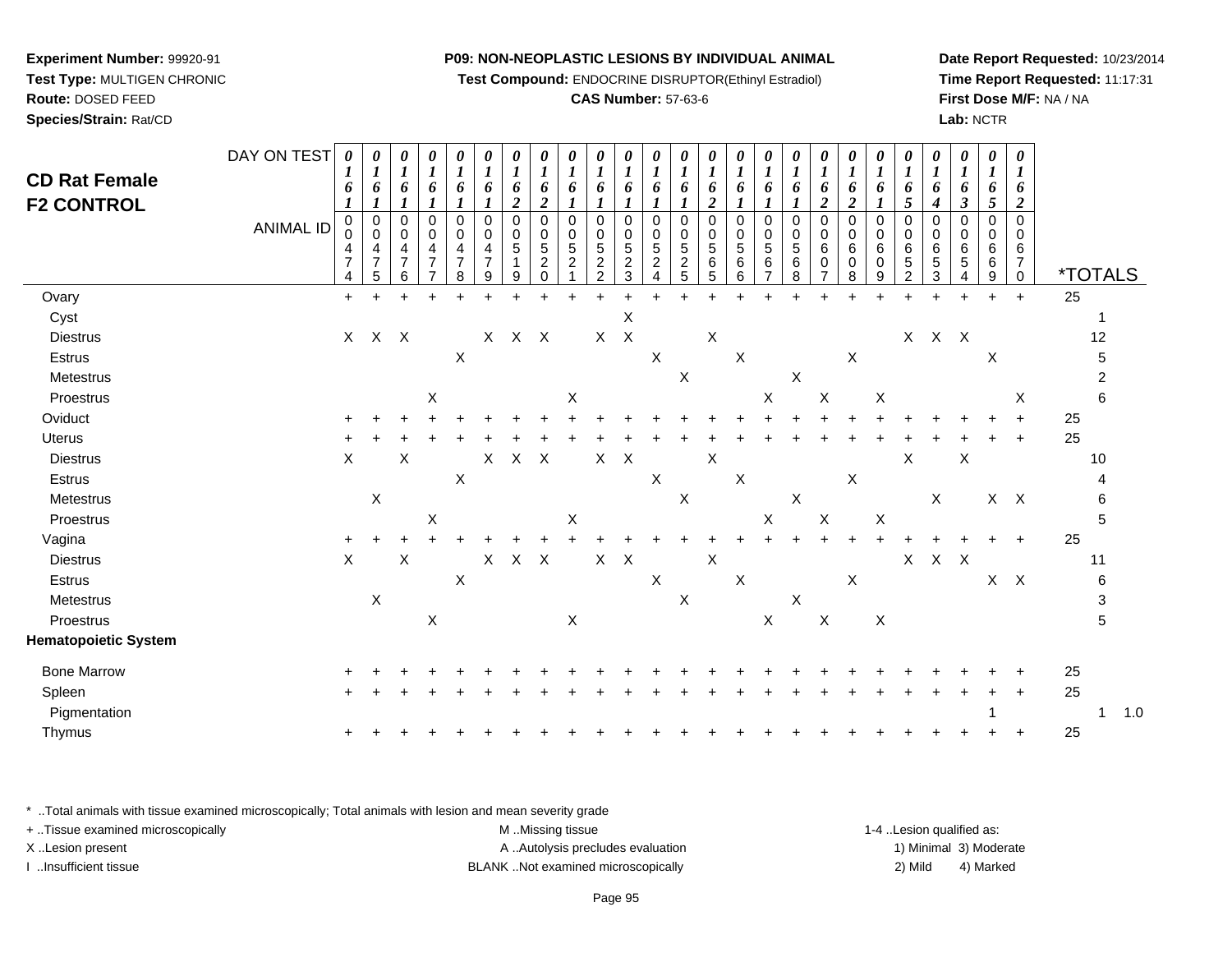**Test Compound:** ENDOCRINE DISRUPTOR(Ethinyl Estradiol)

#### **CAS Number:** 57-63-6

**Date Report Requested:** 10/23/2014**Time Report Requested:** 11:17:31**First Dose M/F:** NA / NA**Lab:** NCTR

| <b>CD Rat Female</b><br><b>F2 CONTROL</b>                                                       | DAY ON TEST<br><b>ANIMAL ID</b> | 0<br>$\boldsymbol{l}$<br>6<br>$\boldsymbol{l}$<br>0<br>0<br>$\overline{4}$<br>$\overline{7}$<br>4 | $\boldsymbol{\theta}$<br>$\boldsymbol{l}$<br>6<br>$\boldsymbol{l}$<br>$\pmb{0}$<br>$\pmb{0}$<br>$\overline{4}$<br>$\overline{7}$<br>5 | 0<br>$\boldsymbol{l}$<br>6<br>$\boldsymbol{l}$<br>$\pmb{0}$<br>$\pmb{0}$<br>$\overline{4}$<br>$\overline{7}$<br>6 | $\frac{\theta}{I}$<br>$\pmb{6}$<br>$\boldsymbol{l}$<br>0<br>$\mathsf{O}\xspace$<br>$\overline{4}$<br>$\overline{7}$<br>$\overline{ }$ | 0<br>$\boldsymbol{l}$<br>6<br>$\boldsymbol{l}$<br>0<br>$\pmb{0}$<br>$\overline{4}$<br>$\boldsymbol{7}$<br>8 | 0<br>$\boldsymbol{l}$<br>6<br>$\boldsymbol{l}$<br>$\pmb{0}$<br>$\pmb{0}$<br>$\overline{\mathbf{4}}$<br>$\overline{7}$<br>9 | 0<br>$\boldsymbol{l}$<br>6<br>$\boldsymbol{2}$<br>$\pmb{0}$<br>$\pmb{0}$<br>$\overline{5}$<br>1<br>9 | $\boldsymbol{\theta}$<br>$\boldsymbol{l}$<br>6<br>$\boldsymbol{2}$<br>0<br>$\mathbf 0$<br>$\,$ 5 $\,$<br>$\overline{2}$<br>$\Omega$ | $\boldsymbol{\theta}$<br>$\boldsymbol{l}$<br>6<br>1<br>0<br>$\mathbf 0$<br>$\,$ 5 $\,$<br>$\overline{c}$ | $\boldsymbol{l}$<br>6<br>$\mathbf 0$<br>$\mathbf 0$<br>$\,$ 5 $\,$<br>$\sqrt{2}$<br>$\mathfrak{D}$ | $\boldsymbol{\theta}$<br>$\boldsymbol{l}$<br>6<br>0<br>0<br>$\sqrt{5}$<br>$\frac{2}{3}$ | 0<br>$\boldsymbol{l}$<br>6<br>1<br>0<br>0<br>$\mathbf 5$<br>$\boldsymbol{2}$<br>4 | 0<br>$\boldsymbol{l}$<br>6<br>$\boldsymbol{l}$<br>0<br>0<br>5<br>$rac{2}{5}$ | 0<br>$\boldsymbol{l}$<br>6<br>$\boldsymbol{2}$<br>$\pmb{0}$<br>$\mathbf 0$<br>$\sqrt{5}$<br>6<br>5 | 0<br>$\boldsymbol{l}$<br>6<br>$\boldsymbol{l}$<br>0<br>0<br>$\sqrt{5}$<br>6<br>6 | $\boldsymbol{\theta}$<br>$\boldsymbol{l}$<br>6<br>$\boldsymbol{l}$<br>0<br>0<br>$\,$ 5 $\,$<br>6<br>$\overline{7}$ | $\boldsymbol{\theta}$<br>$\boldsymbol{l}$<br>6<br>$\boldsymbol{l}$<br>0<br>$\mathbf 0$<br>$\sqrt{5}$<br>6<br>8 | $\boldsymbol{\theta}$<br>$\boldsymbol{l}$<br>6<br>$\boldsymbol{2}$<br>0<br>$\pmb{0}$<br>$\,6$<br>0<br>7 | 0<br>$\boldsymbol{l}$<br>6<br>$\overline{\mathbf{c}}$<br>0<br>$\mathbf 0$<br>$\,6$<br>$\pmb{0}$<br>8 | 0<br>$\boldsymbol{l}$<br>6<br>$\boldsymbol{l}$<br>0<br>$\pmb{0}$<br>$\,6\,$<br>$\pmb{0}$<br>9 | 0<br>$\boldsymbol{l}$<br>6<br>$\mathfrak{s}$<br>$\pmb{0}$<br>$\mathbf 0$<br>$\,6\,$<br>5<br>$\overline{2}$ | 0<br>$\boldsymbol{l}$<br>6<br>$\boldsymbol{4}$<br>$\pmb{0}$<br>$\mathbf 0$<br>6<br>$\mathbf 5$<br>3 | 0<br>$\boldsymbol{l}$<br>6<br>$\boldsymbol{\beta}$<br>0<br>0<br>6<br>5<br>4 | 0<br>$\boldsymbol{l}$<br>6<br>5<br>0<br>0<br>6<br>6<br>9 | $\boldsymbol{\theta}$<br>$\boldsymbol{l}$<br>6<br>$\boldsymbol{2}$<br>$\Omega$<br>$\mathbf 0$<br>6<br>7<br>$\mathbf 0$ |    | <i><b>*TOTALS</b></i> |            |
|-------------------------------------------------------------------------------------------------|---------------------------------|---------------------------------------------------------------------------------------------------|---------------------------------------------------------------------------------------------------------------------------------------|-------------------------------------------------------------------------------------------------------------------|---------------------------------------------------------------------------------------------------------------------------------------|-------------------------------------------------------------------------------------------------------------|----------------------------------------------------------------------------------------------------------------------------|------------------------------------------------------------------------------------------------------|-------------------------------------------------------------------------------------------------------------------------------------|----------------------------------------------------------------------------------------------------------|----------------------------------------------------------------------------------------------------|-----------------------------------------------------------------------------------------|-----------------------------------------------------------------------------------|------------------------------------------------------------------------------|----------------------------------------------------------------------------------------------------|----------------------------------------------------------------------------------|--------------------------------------------------------------------------------------------------------------------|----------------------------------------------------------------------------------------------------------------|---------------------------------------------------------------------------------------------------------|------------------------------------------------------------------------------------------------------|-----------------------------------------------------------------------------------------------|------------------------------------------------------------------------------------------------------------|-----------------------------------------------------------------------------------------------------|-----------------------------------------------------------------------------|----------------------------------------------------------|------------------------------------------------------------------------------------------------------------------------|----|-----------------------|------------|
| <b>Integumentary System</b>                                                                     |                                 |                                                                                                   |                                                                                                                                       |                                                                                                                   |                                                                                                                                       |                                                                                                             |                                                                                                                            |                                                                                                      |                                                                                                                                     |                                                                                                          |                                                                                                    |                                                                                         |                                                                                   |                                                                              |                                                                                                    |                                                                                  |                                                                                                                    |                                                                                                                |                                                                                                         |                                                                                                      |                                                                                               |                                                                                                            |                                                                                                     |                                                                             |                                                          |                                                                                                                        |    |                       |            |
| Mammary Gland<br>Alveolus, Hyperplasia<br>Lobules, Hyperplasia<br><b>Musculoskeletal System</b> |                                 | 3                                                                                                 |                                                                                                                                       |                                                                                                                   |                                                                                                                                       | $\overline{2}$                                                                                              |                                                                                                                            |                                                                                                      | 1                                                                                                                                   | $\overline{2}$                                                                                           | 1                                                                                                  | $\overline{1}$                                                                          |                                                                                   | 2                                                                            |                                                                                                    | $\overline{2}$                                                                   | 2                                                                                                                  | 2                                                                                                              |                                                                                                         | 2                                                                                                    |                                                                                               |                                                                                                            |                                                                                                     |                                                                             |                                                          |                                                                                                                        | 25 | 14<br>$\overline{7}$  | 1.8<br>1.1 |
| Bone<br><b>Nervous System</b>                                                                   |                                 |                                                                                                   |                                                                                                                                       |                                                                                                                   |                                                                                                                                       |                                                                                                             |                                                                                                                            |                                                                                                      |                                                                                                                                     |                                                                                                          |                                                                                                    |                                                                                         |                                                                                   |                                                                              |                                                                                                    |                                                                                  |                                                                                                                    |                                                                                                                |                                                                                                         |                                                                                                      |                                                                                               |                                                                                                            |                                                                                                     |                                                                             |                                                          |                                                                                                                        | 25 |                       |            |
| <b>NONE</b><br><b>Respiratory System</b>                                                        |                                 |                                                                                                   |                                                                                                                                       |                                                                                                                   |                                                                                                                                       |                                                                                                             |                                                                                                                            |                                                                                                      |                                                                                                                                     |                                                                                                          |                                                                                                    |                                                                                         |                                                                                   |                                                                              |                                                                                                    |                                                                                  |                                                                                                                    |                                                                                                                |                                                                                                         |                                                                                                      |                                                                                               |                                                                                                            |                                                                                                     |                                                                             |                                                          |                                                                                                                        |    |                       |            |
| <b>NONE</b><br><b>Special Senses System</b>                                                     |                                 |                                                                                                   |                                                                                                                                       |                                                                                                                   |                                                                                                                                       |                                                                                                             |                                                                                                                            |                                                                                                      |                                                                                                                                     |                                                                                                          |                                                                                                    |                                                                                         |                                                                                   |                                                                              |                                                                                                    |                                                                                  |                                                                                                                    |                                                                                                                |                                                                                                         |                                                                                                      |                                                                                               |                                                                                                            |                                                                                                     |                                                                             |                                                          |                                                                                                                        |    |                       |            |
| <b>NONE</b><br><b>Urinary System</b>                                                            |                                 |                                                                                                   |                                                                                                                                       |                                                                                                                   |                                                                                                                                       |                                                                                                             |                                                                                                                            |                                                                                                      |                                                                                                                                     |                                                                                                          |                                                                                                    |                                                                                         |                                                                                   |                                                                              |                                                                                                    |                                                                                  |                                                                                                                    |                                                                                                                |                                                                                                         |                                                                                                      |                                                                                               |                                                                                                            |                                                                                                     |                                                                             |                                                          |                                                                                                                        |    |                       |            |
| Kidney<br>Cortex, Cyst<br>Renal Tubule, Mineralization                                          |                                 | $\ddot{}$                                                                                         |                                                                                                                                       | 2                                                                                                                 |                                                                                                                                       |                                                                                                             | $\overline{2}$                                                                                                             | X                                                                                                    |                                                                                                                                     |                                                                                                          |                                                                                                    |                                                                                         | 2                                                                                 |                                                                              | X<br>1                                                                                             | 3                                                                                | X<br>3                                                                                                             | 3                                                                                                              | 2                                                                                                       |                                                                                                      |                                                                                               |                                                                                                            |                                                                                                     |                                                                             | 2                                                        |                                                                                                                        | 25 | 3<br>18               | 1.6        |

\* ..Total animals with tissue examined microscopically; Total animals with lesion and mean severity grade

**Experiment Number:** 99920-91**Test Type:** MULTIGEN CHRONIC

**Route:** DOSED FEED**Species/Strain:** Rat/CD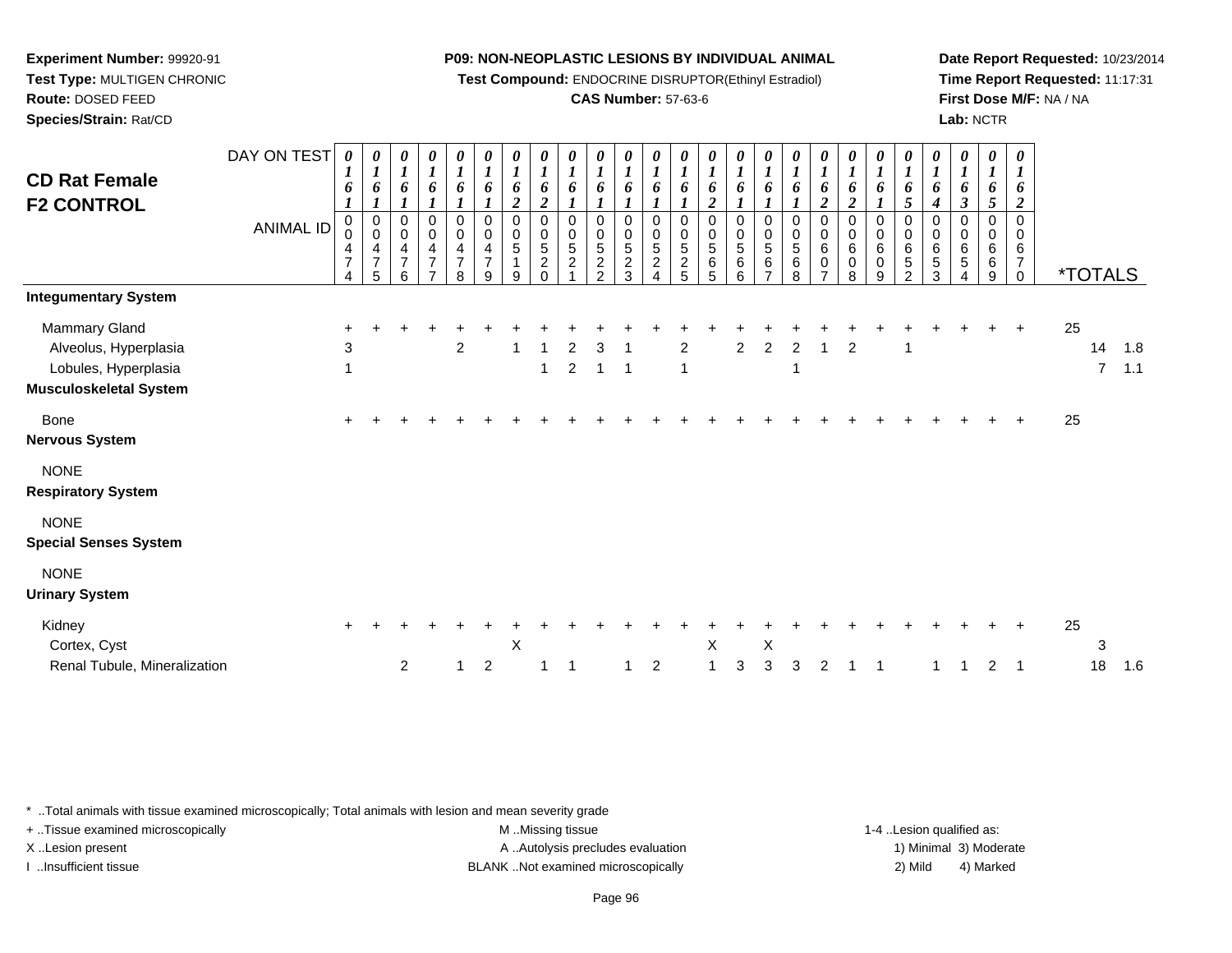**Test Compound:** ENDOCRINE DISRUPTOR(Ethinyl Estradiol)

#### **CAS Number:** 57-63-6

**Date Report Requested:** 10/23/2014**Time Report Requested:** 11:17:31**First Dose M/F:** NA / NA**Lab:** NCTR

| <b>CD Rat Female</b>                                                                                                                                                                          | DAY ON TEST      | $\boldsymbol{\theta}$<br>6                  | 0<br>$\boldsymbol{I}$<br>6                        | $\pmb{\theta}$<br>$\boldsymbol{l}$<br>6                       | 0<br>$\boldsymbol{l}$<br>6                            | 0<br>$\boldsymbol{l}$<br>6                                 | 0<br>$\boldsymbol{l}$<br>6       | 0<br>$\boldsymbol{l}$<br>6                  | 0<br>$\boldsymbol{l}$<br>6                        | 0<br>6                                                                                      | 0<br>$\boldsymbol{l}$<br>6                      | 0<br>$\boldsymbol{l}$<br>6             | 0<br>$\boldsymbol{l}$<br>6                 | 0<br>$\boldsymbol{l}$<br>6                        | 0<br>$\boldsymbol{l}$<br>6                                       | 0<br>$\boldsymbol{l}$<br>6                                                              | 0<br>$\boldsymbol{l}$<br>6                                               | 0<br>$\boldsymbol{l}$<br>6                         | 0<br>$\boldsymbol{l}$<br>6                                                           | 0<br>$\boldsymbol{l}$<br>6                        | 0<br>$\boldsymbol{l}$<br>6                                             | 0<br>$\boldsymbol{l}$<br>6                     | 0<br>1<br>6                     | 0<br>6                                                               | 0<br>1<br>6                                              | 0<br>1<br>6                                                                        |                      |                                             |                |
|-----------------------------------------------------------------------------------------------------------------------------------------------------------------------------------------------|------------------|---------------------------------------------|---------------------------------------------------|---------------------------------------------------------------|-------------------------------------------------------|------------------------------------------------------------|----------------------------------|---------------------------------------------|---------------------------------------------------|---------------------------------------------------------------------------------------------|-------------------------------------------------|----------------------------------------|--------------------------------------------|---------------------------------------------------|------------------------------------------------------------------|-----------------------------------------------------------------------------------------|--------------------------------------------------------------------------|----------------------------------------------------|--------------------------------------------------------------------------------------|---------------------------------------------------|------------------------------------------------------------------------|------------------------------------------------|---------------------------------|----------------------------------------------------------------------|----------------------------------------------------------|------------------------------------------------------------------------------------|----------------------|---------------------------------------------|----------------|
| F2 2.0 PPB                                                                                                                                                                                    | <b>ANIMAL ID</b> | $\pmb{0}$<br>$\Omega$<br>4<br>8<br>$\Omega$ | $\mathbf 0$<br>$\mathbf 0$<br>$\overline{4}$<br>8 | 1<br>$\pmb{0}$<br>$\pmb{0}$<br>4<br>$\bf 8$<br>$\overline{2}$ | 1<br>$\mathbf 0$<br>0<br>4<br>$\,8\,$<br>$\mathbf{3}$ | $\mathbf{I}$<br>$\,0\,$<br>$\boldsymbol{0}$<br>4<br>8<br>4 | 1<br>0<br>0<br>4<br>$\,8\,$<br>5 | $\pmb{\theta}$<br>0<br>0<br>4<br>8<br>$\,6$ | 0<br>$\mathbf 0$<br>0<br>4<br>8<br>$\overline{ }$ | $\boldsymbol{2}$<br>$\mathbf 0$<br>0<br>$\sqrt{5}$<br>$\begin{array}{c} 2 \\ 6 \end{array}$ | $\mathbf 0$<br>0<br>$\sqrt{5}$<br>$\frac{2}{7}$ | $\mathbf 0$<br>0<br>5<br>$\frac{2}{8}$ | 1<br>0<br>0<br>$\sqrt{5}$<br>$\frac{2}{9}$ | 0<br>0<br>$\sqrt{5}$<br>$\sqrt{3}$<br>$\mathbf 0$ | $\boldsymbol{l}$<br>$\mathbf 0$<br>0<br>$\sqrt{5}$<br>$\sqrt{3}$ | 1<br>$\boldsymbol{0}$<br>0<br>$\sqrt{5}$<br>$\ensuremath{\mathsf{3}}$<br>$\overline{2}$ | 1<br>$\pmb{0}$<br>$\begin{array}{c} 0 \\ 5 \end{array}$<br>$\frac{3}{3}$ | $\mathbf 0$<br>0<br>$\overline{5}$<br>$\,6\,$<br>9 | $\boldsymbol{l}$<br>0<br>$\boldsymbol{0}$<br>$\overline{5}$<br>$\boldsymbol{7}$<br>0 | 1<br>$\mathbf 0$<br>0<br>5<br>$\overline{7}$<br>1 | $\mathbf 0$<br>0<br>$\overline{5}$<br>$\overline{7}$<br>$\overline{2}$ | $\Omega$<br>0<br>6<br>$\mathbf{1}$<br>$\Omega$ | $\Omega$<br>$\Omega$<br>6<br>-1 | $\Omega$<br>$\Omega$<br>6<br>1<br>$\overline{2}$                     | $\overline{c}$<br>$\mathbf 0$<br>0<br>6<br>$\frac{5}{5}$ | $\overline{\mathbf{c}}$<br>$\mathbf 0$<br>0<br>6<br>$\overline{7}$<br>$\mathbf{1}$ |                      | <i><b>*TOTALS</b></i>                       |                |
| <b>Alimentary System</b>                                                                                                                                                                      |                  |                                             |                                                   |                                                               |                                                       |                                                            |                                  |                                             |                                                   |                                                                                             |                                                 |                                        |                                            |                                                   |                                                                  |                                                                                         |                                                                          |                                                    |                                                                                      |                                                   |                                                                        |                                                |                                 |                                                                      |                                                          |                                                                                    |                      |                                             |                |
| <b>NONE</b><br><b>Cardiovascular System</b>                                                                                                                                                   |                  |                                             |                                                   |                                                               |                                                       |                                                            |                                  |                                             |                                                   |                                                                                             |                                                 |                                        |                                            |                                                   |                                                                  |                                                                                         |                                                                          |                                                    |                                                                                      |                                                   |                                                                        |                                                |                                 |                                                                      |                                                          |                                                                                    |                      |                                             |                |
| <b>NONE</b><br><b>Endocrine System</b>                                                                                                                                                        |                  |                                             |                                                   |                                                               |                                                       |                                                            |                                  |                                             |                                                   |                                                                                             |                                                 |                                        |                                            |                                                   |                                                                  |                                                                                         |                                                                          |                                                    |                                                                                      |                                                   |                                                                        |                                                |                                 |                                                                      |                                                          |                                                                                    |                      |                                             |                |
| <b>NONE</b><br><b>General Body System</b>                                                                                                                                                     |                  |                                             |                                                   |                                                               |                                                       |                                                            |                                  |                                             |                                                   |                                                                                             |                                                 |                                        |                                            |                                                   |                                                                  |                                                                                         |                                                                          |                                                    |                                                                                      |                                                   |                                                                        |                                                |                                 |                                                                      |                                                          |                                                                                    |                      |                                             |                |
| <b>NONE</b><br><b>Genital System</b>                                                                                                                                                          |                  |                                             |                                                   |                                                               |                                                       |                                                            |                                  |                                             |                                                   |                                                                                             |                                                 |                                        |                                            |                                                   |                                                                  |                                                                                         |                                                                          |                                                    |                                                                                      |                                                   |                                                                        |                                                |                                 |                                                                      |                                                          |                                                                                    |                      |                                             |                |
| <b>Clitoral Gland</b><br>Abscess<br>Distended<br>Inflammation, Chronic<br>Inflammation, Chronic Active<br>Ovary<br>Corpus Luteum, Cyst<br><b>Diestrus</b><br>Estrus<br>Metestrus<br>Proestrus |                  | $\mathsf X$                                 |                                                   | $X$ $X$                                                       | $\mathsf X$<br>$\mathsf X$                            |                                                            | $X$ $X$                          | $\boldsymbol{\mathsf{X}}$                   |                                                   | X X X                                                                                       |                                                 | $\boldsymbol{\mathsf{X}}$              |                                            | X X X                                             | $+$<br>X<br>3                                                    | $\mathsf X$                                                                             |                                                                          | X X X                                              |                                                                                      | $X$ $X$                                           |                                                                        | $\boldsymbol{\mathsf{X}}$                      | $\boldsymbol{\mathsf{X}}$       | $\ddot{}$<br>$\mathsf X$<br>$\ensuremath{\mathsf{3}}$<br>$\mathsf X$ | $\boldsymbol{\mathsf{X}}$                                | $\ddot{}$<br>$\mathsf X$                                                           | $\overline{2}$<br>25 | 1<br>1<br>1<br>14<br>4<br>4<br>$\mathbf{3}$ | $3.0\,$<br>3.0 |

\* ..Total animals with tissue examined microscopically; Total animals with lesion and mean severity grade

**Experiment Number:** 99920-91**Test Type:** MULTIGEN CHRONIC

| + Tissue examined microscopically | M Missing tissue                   | 1-4 Lesion qualified as: |                        |
|-----------------------------------|------------------------------------|--------------------------|------------------------|
| X Lesion present                  | A Autolysis precludes evaluation   |                          | 1) Minimal 3) Moderate |
| Insufficient tissue               | BLANK Not examined microscopically | 2) Mild                  | 4) Marked              |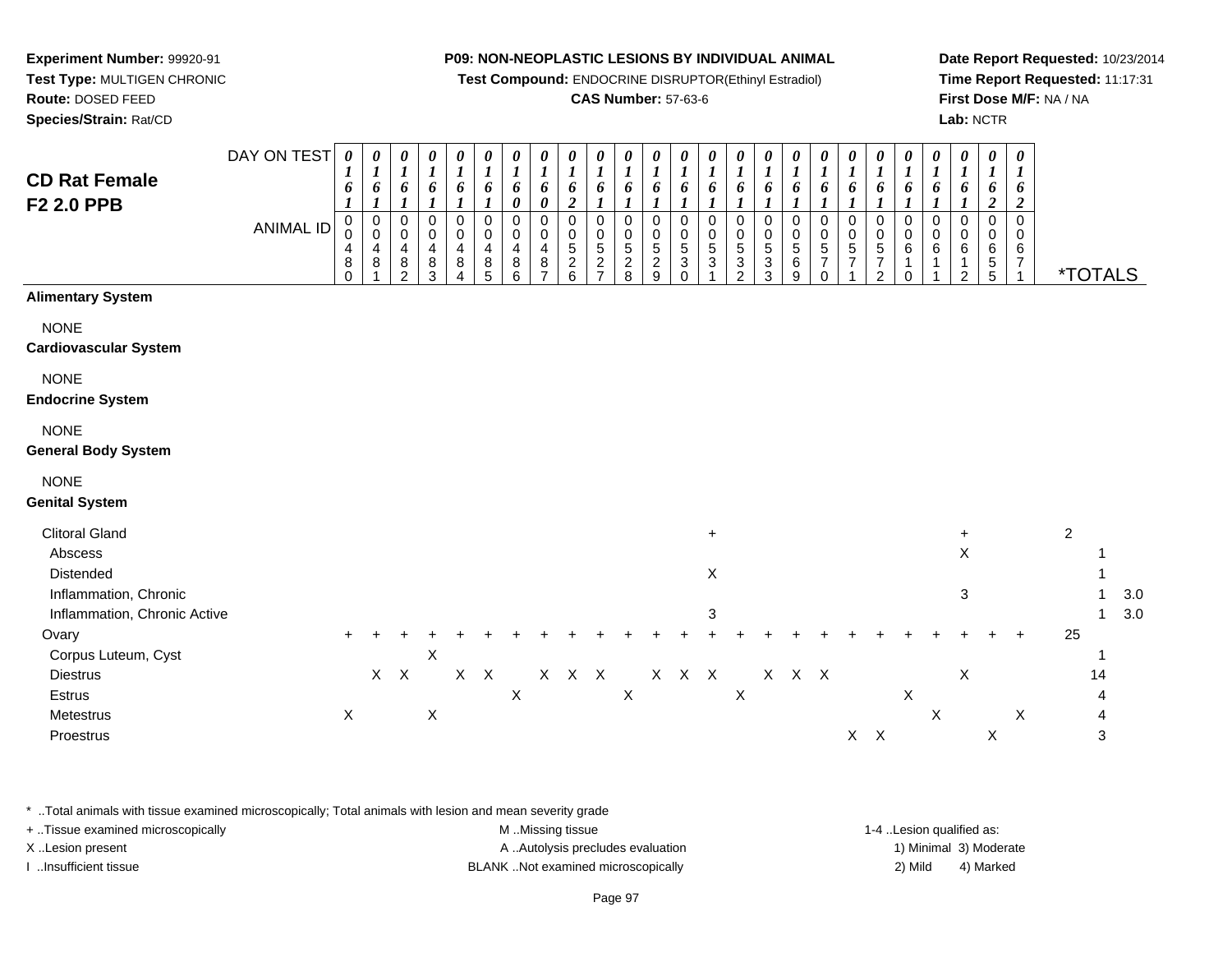**Test Compound:** ENDOCRINE DISRUPTOR(Ethinyl Estradiol)

#### **CAS Number:** 57-63-6

**Date Report Requested:** 10/23/2014**Time Report Requested:** 11:17:31**First Dose M/F:** NA / NA**Lab:** NCTR

| <b>CD Rat Female</b>        | DAY ON TEST      | $\boldsymbol{\theta}$                       | 0<br>$\boldsymbol{l}$<br>6 | 0<br>$\boldsymbol{l}$<br>6                           | $\pmb{\theta}$<br>$\boldsymbol{l}$<br>6 | 0<br>$\boldsymbol{l}$<br>6      | 0<br>$\boldsymbol{l}$<br>6 | 0<br>$\boldsymbol{l}$<br>6 | 0<br>$\boldsymbol{l}$<br>6                              | 0<br>$\boldsymbol{l}$<br>6                                                | $\theta$<br>$\boldsymbol{l}$<br>6                        | 0<br>$\boldsymbol{l}$<br>6                     | 0<br>$\boldsymbol{l}$<br>6                             | 0<br>$\boldsymbol{l}$<br>6                   | 0<br>$\boldsymbol{l}$<br>6 | 0<br>$\boldsymbol{l}$                                           | $\boldsymbol{\theta}$<br>$\boldsymbol{l}$                             | $\boldsymbol{\theta}$<br>$\boldsymbol{l}$<br>6 | $\boldsymbol{\theta}$<br>$\boldsymbol{l}$<br>6 | 0<br>$\boldsymbol{l}$<br>6             | 0<br>$\boldsymbol{l}$<br>6                          | 0<br>$\boldsymbol{l}$<br>6 | 0<br>$\boldsymbol{l}$     | 0<br>$\boldsymbol{l}$<br>6 | 0                                                   | 0<br>1<br>6                                                        |    |                       |     |
|-----------------------------|------------------|---------------------------------------------|----------------------------|------------------------------------------------------|-----------------------------------------|---------------------------------|----------------------------|----------------------------|---------------------------------------------------------|---------------------------------------------------------------------------|----------------------------------------------------------|------------------------------------------------|--------------------------------------------------------|----------------------------------------------|----------------------------|-----------------------------------------------------------------|-----------------------------------------------------------------------|------------------------------------------------|------------------------------------------------|----------------------------------------|-----------------------------------------------------|----------------------------|---------------------------|----------------------------|-----------------------------------------------------|--------------------------------------------------------------------|----|-----------------------|-----|
| F2 2.0 PPB                  | <b>ANIMAL ID</b> | 6<br>$\mathbf 0$<br>0<br>4<br>8<br>$\Omega$ | 1<br>0<br>0<br>4<br>8      | 1<br>0<br>0<br>$\overline{4}$<br>8<br>$\overline{2}$ | $\mathbf 0$<br>$\pmb{0}$<br>4<br>8<br>3 | $\mathbf 0$<br>0<br>4<br>8<br>4 | 0<br>0<br>4<br>8<br>5      | 0<br>0<br>0<br>4<br>8<br>6 | 0<br>$\mathbf 0$<br>0<br>4<br>$\bf 8$<br>$\overline{7}$ | $\overline{c}$<br>$\mathbf 0$<br>0<br>$\sqrt{5}$<br>$\boldsymbol{2}$<br>6 | 0<br>0<br>$\sqrt{5}$<br>$\overline{c}$<br>$\overline{7}$ | 0<br>0<br>$\mathbf 5$<br>$\boldsymbol{2}$<br>8 | $\mathbf 0$<br>0<br>$\mathbf 5$<br>$\overline{c}$<br>9 | $\pmb{0}$<br>0<br>$\frac{5}{3}$<br>$\pmb{0}$ | 0<br>0<br>$\,$ 5 $\,$<br>3 | 6<br>0<br>0<br>5<br>$\ensuremath{\mathsf{3}}$<br>$\overline{2}$ | 6<br>$\mathbf 0$<br>0<br>$\sqrt{5}$<br>$\ensuremath{\mathsf{3}}$<br>3 | 0<br>0<br>$\frac{5}{6}$<br>9                   | 0<br>0<br>$\,$ 5 $\,$<br>$\overline{7}$<br>0   | 0<br>0<br>$\sqrt{5}$<br>$\overline{7}$ | $\Omega$<br>0<br>$\,$ 5 $\,$<br>$\overline{7}$<br>2 | 0<br>0<br>6<br>0           | 6<br>0<br>0<br>6          | 0<br>0<br>6<br>2           | 6<br>2<br>$\mathbf 0$<br>0<br>6<br>$\mathbf 5$<br>5 | $\boldsymbol{2}$<br>$\mathbf 0$<br>0<br>6<br>$\boldsymbol{7}$<br>1 |    | <i><b>*TOTALS</b></i> |     |
| Oviduct                     |                  | $+$                                         |                            |                                                      |                                         |                                 |                            |                            |                                                         |                                                                           |                                                          |                                                |                                                        |                                              |                            |                                                                 |                                                                       |                                                |                                                |                                        |                                                     |                            |                           |                            |                                                     | $\ddot{}$                                                          | 25 |                       |     |
| <b>Uterus</b>               |                  |                                             |                            |                                                      |                                         |                                 |                            |                            |                                                         |                                                                           |                                                          |                                                |                                                        |                                              |                            |                                                                 |                                                                       |                                                |                                                |                                        |                                                     |                            |                           |                            |                                                     | $\div$                                                             | 25 |                       |     |
| <b>Diestrus</b>             |                  |                                             | X                          | $\boldsymbol{\mathsf{X}}$                            |                                         | $\mathsf{X}$                    | $\boldsymbol{\mathsf{X}}$  |                            | X                                                       | $\mathsf{X}$                                                              | $\boldsymbol{\mathsf{X}}$                                |                                                | X                                                      | $\mathsf{X}$                                 |                            |                                                                 | $\mathsf{X}$                                                          | $\mathsf{X}$                                   |                                                |                                        |                                                     |                            |                           | $\pmb{\times}$             |                                                     |                                                                    |    | 12                    |     |
| Estrus                      |                  |                                             |                            |                                                      |                                         |                                 |                            | $\boldsymbol{\mathsf{X}}$  |                                                         |                                                                           |                                                          | X                                              |                                                        |                                              |                            | $\boldsymbol{\mathsf{X}}$                                       |                                                                       |                                                |                                                |                                        |                                                     | X                          |                           |                            |                                                     |                                                                    |    |                       |     |
| Metestrus                   |                  | $\mathsf X$                                 |                            |                                                      | X                                       |                                 |                            |                            |                                                         |                                                                           |                                                          |                                                |                                                        |                                              | $\mathsf X$                |                                                                 |                                                                       |                                                | $\mathsf X$                                    |                                        |                                                     |                            | $\mathsf X$               |                            |                                                     | Χ                                                                  |    | 6                     |     |
| Proestrus                   |                  |                                             |                            |                                                      |                                         |                                 |                            |                            |                                                         |                                                                           |                                                          |                                                |                                                        |                                              |                            |                                                                 |                                                                       |                                                |                                                | X                                      | $\mathsf{X}$                                        |                            |                           |                            | X                                                   |                                                                    |    | 3                     |     |
| Vagina                      |                  | $\ddot{}$                                   |                            |                                                      |                                         |                                 |                            |                            |                                                         |                                                                           |                                                          |                                                |                                                        |                                              |                            |                                                                 |                                                                       |                                                |                                                |                                        |                                                     |                            |                           |                            |                                                     | $\ddot{}$                                                          | 25 |                       |     |
| <b>Diestrus</b>             |                  |                                             | $\mathsf{X}$               | X                                                    |                                         | $\mathsf{X}$                    | $\mathsf{X}$               |                            | $\mathsf{X}$                                            | $\mathsf{X}$                                                              | $\mathsf{X}$                                             |                                                | X                                                      | $\mathsf{X}$                                 |                            |                                                                 | $\mathsf{X}$                                                          | $\mathsf{X}$                                   |                                                |                                        |                                                     |                            |                           | X                          |                                                     |                                                                    |    | 12                    |     |
| Estrus                      |                  |                                             |                            |                                                      |                                         |                                 |                            | $\sf X$                    |                                                         |                                                                           |                                                          | $\mathsf X$                                    |                                                        |                                              |                            | $\mathsf X$                                                     |                                                                       |                                                |                                                |                                        |                                                     | $\mathsf X$                |                           |                            |                                                     |                                                                    |    |                       |     |
| Metestrus                   |                  | $\mathsf X$                                 |                            |                                                      | $\boldsymbol{\mathsf{X}}$               |                                 |                            |                            |                                                         |                                                                           |                                                          |                                                |                                                        |                                              | X                          |                                                                 |                                                                       |                                                | $\mathsf X$                                    |                                        |                                                     |                            | $\boldsymbol{\mathsf{X}}$ |                            |                                                     | X                                                                  |    | 6                     |     |
| Mucocyte, Hyperplasia       |                  |                                             |                            |                                                      |                                         | $\ensuremath{\mathsf{3}}$       |                            |                            |                                                         |                                                                           |                                                          |                                                |                                                        | $\mathbf{1}$                                 |                            |                                                                 |                                                                       |                                                |                                                |                                        |                                                     |                            |                           |                            |                                                     |                                                                    |    | $\overline{c}$        | 2.0 |
| Proestrus                   |                  |                                             |                            |                                                      |                                         |                                 |                            |                            |                                                         |                                                                           |                                                          |                                                |                                                        |                                              |                            |                                                                 |                                                                       |                                                |                                                |                                        | $X$ $X$                                             |                            |                           |                            | X                                                   |                                                                    |    | 3                     |     |
| <b>Hematopoietic System</b> |                  |                                             |                            |                                                      |                                         |                                 |                            |                            |                                                         |                                                                           |                                                          |                                                |                                                        |                                              |                            |                                                                 |                                                                       |                                                |                                                |                                        |                                                     |                            |                           |                            |                                                     |                                                                    |    |                       |     |
| <b>NONE</b>                 |                  |                                             |                            |                                                      |                                         |                                 |                            |                            |                                                         |                                                                           |                                                          |                                                |                                                        |                                              |                            |                                                                 |                                                                       |                                                |                                                |                                        |                                                     |                            |                           |                            |                                                     |                                                                    |    |                       |     |
| <b>Integumentary System</b> |                  |                                             |                            |                                                      |                                         |                                 |                            |                            |                                                         |                                                                           |                                                          |                                                |                                                        |                                              |                            |                                                                 |                                                                       |                                                |                                                |                                        |                                                     |                            |                           |                            |                                                     |                                                                    |    |                       |     |
| <b>Mammary Gland</b>        |                  |                                             |                            |                                                      |                                         |                                 |                            |                            |                                                         |                                                                           |                                                          |                                                |                                                        |                                              |                            |                                                                 |                                                                       |                                                |                                                |                                        |                                                     |                            |                           |                            |                                                     |                                                                    | 25 |                       |     |
| Alveolus, Hyperplasia       |                  |                                             |                            |                                                      | 3                                       |                                 |                            | 2                          | 2                                                       |                                                                           | 2                                                        |                                                |                                                        |                                              | 2                          |                                                                 | $\overline{2}$                                                        |                                                |                                                | $\mathbf{1}$                           | $\overline{1}$                                      |                            |                           |                            |                                                     |                                                                    |    | 15                    | 1.5 |
| Lobules, Hyperplasia        |                  |                                             |                            |                                                      | 3                                       |                                 |                            |                            | $\overline{c}$                                          |                                                                           | $\overline{c}$                                           |                                                | 1                                                      | 1                                            | $\overline{c}$             | $\overline{2}$                                                  | $\overline{c}$                                                        |                                                |                                                | $\overline{2}$                         |                                                     |                            |                           |                            |                                                     |                                                                    |    | 10                    | 1.8 |
| Musculoskeletal System      |                  |                                             |                            |                                                      |                                         |                                 |                            |                            |                                                         |                                                                           |                                                          |                                                |                                                        |                                              |                            |                                                                 |                                                                       |                                                |                                                |                                        |                                                     |                            |                           |                            |                                                     |                                                                    |    |                       |     |
| <b>NONE</b>                 |                  |                                             |                            |                                                      |                                         |                                 |                            |                            |                                                         |                                                                           |                                                          |                                                |                                                        |                                              |                            |                                                                 |                                                                       |                                                |                                                |                                        |                                                     |                            |                           |                            |                                                     |                                                                    |    |                       |     |
| Nervous System              |                  |                                             |                            |                                                      |                                         |                                 |                            |                            |                                                         |                                                                           |                                                          |                                                |                                                        |                                              |                            |                                                                 |                                                                       |                                                |                                                |                                        |                                                     |                            |                           |                            |                                                     |                                                                    |    |                       |     |

\* ..Total animals with tissue examined microscopically; Total animals with lesion and mean severity grade

**Experiment Number:** 99920-91**Test Type:** MULTIGEN CHRONIC

**Route:** DOSED FEED**Species/Strain:** Rat/CD

+ ..Tissue examined microscopically examined microscopically examined as:  $M$  ..Missing tissue 1-4 ..Lesion qualified as: X..Lesion present **A ..Autolysis precludes evaluation** A ..Autolysis precludes evaluation 1) Minimal 3) Moderate

I ..Insufficient tissue BLANK ..Not examined microscopically 2) Mild 4) Marked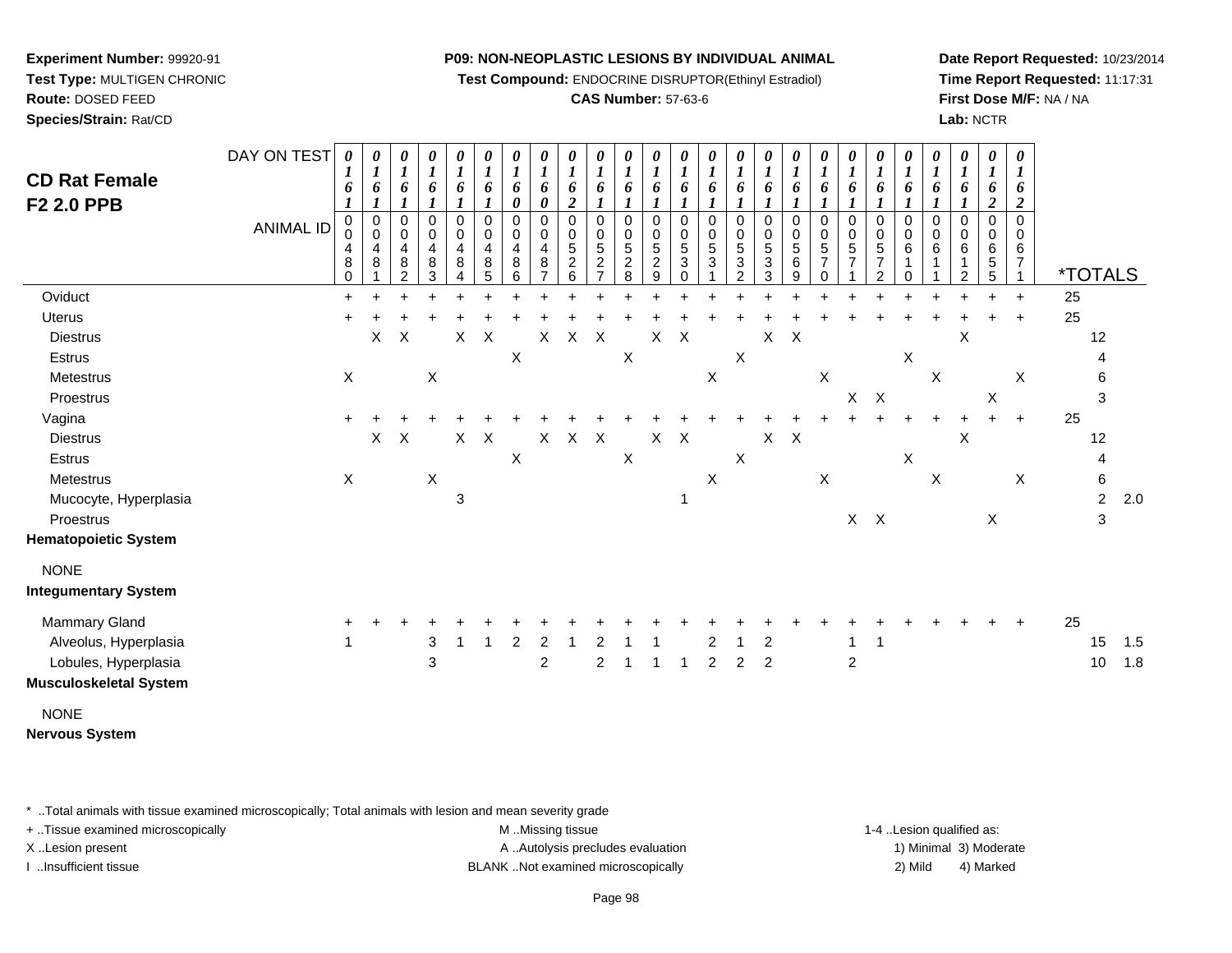**Test Compound:** ENDOCRINE DISRUPTOR(Ethinyl Estradiol)

#### **CAS Number:** 57-63-6

**Date Report Requested:** 10/23/2014**Time Report Requested:** 11:17:31**First Dose M/F:** NA / NA**Lab:** NCTR

| <b>CD Rat Female</b><br>F2 2.0 PPB                           | DAY ON TEST<br>ANIMAL ID | $\boldsymbol{\theta}$<br>$\mathbf{I}$<br>6<br>$\mathbf 0$<br>0<br>4<br>8<br>0 | 0<br>$\boldsymbol{l}$<br>0<br>4<br>8 | 0<br>6<br>0<br>4<br>$\bf 8$<br>ົ | 0<br>6<br>0<br>0<br>4<br>$\bf 8$<br>3 | 0<br>1<br>6<br>0<br>$\pmb{0}$<br>4<br>8 | 0<br>$\boldsymbol{l}$<br>6<br>0<br>$\overline{4}$<br>8<br>5 | 0<br>6<br>0<br>0<br>0<br>4<br>8<br>6 | 0<br>6<br>0<br>0<br>0<br>4<br>8 | 0<br>o<br>2<br>0<br>$\sqrt{5}$<br>$\overline{c}$<br>6 | $\boldsymbol{\theta}$<br>$\boldsymbol{l}$<br>0<br>0<br>$\sqrt{5}$<br>$\overline{c}$ | 0<br>$\boldsymbol{l}$<br>6<br>$\pmb{0}$<br>$\overline{5}$<br>$\frac{2}{8}$ | $\boldsymbol{\theta}$<br>$\boldsymbol{l}$<br>6<br>$\mathbf 0$<br>$\overline{5}$<br>$\boldsymbol{2}$<br>9 | 0<br>6<br>$\mathbf 0$<br>5<br>3 | 0<br>6<br>0<br>$\mathbf 5$<br>3 | 0<br>6<br>0<br>0<br>5<br>3<br>C | 0<br>$\mathbf{I}$<br>6<br>0<br>0<br>$\sqrt{5}$<br>$\sqrt{3}$<br>3 | $\boldsymbol{\theta}$<br>0<br>5<br>6<br>9 | 0<br>6<br>0<br>0<br>5<br>$\overline{ }$ | 0<br>6<br>0<br>5<br>$\overline{7}$ | 0<br>$\boldsymbol{l}$<br>6<br>0<br>$\sqrt{5}$<br>$\boldsymbol{7}$<br>$\mathfrak{p}$ | 0<br>$\boldsymbol{l}$<br>6<br>0<br>$\,6\,$<br>1 | 0<br>6<br>0<br>0<br>$\,6\,$ | 0<br>o<br>0<br>0<br>6<br>ົ | 0<br>$\boldsymbol{l}$<br>6<br>5<br>5 | $\boldsymbol{\theta}$<br>$\mathbf{I}$<br>6<br>2<br>0<br>$\Omega$<br>6<br>7 |    | <i><b>*TOTALS</b></i> |            |
|--------------------------------------------------------------|--------------------------|-------------------------------------------------------------------------------|--------------------------------------|----------------------------------|---------------------------------------|-----------------------------------------|-------------------------------------------------------------|--------------------------------------|---------------------------------|-------------------------------------------------------|-------------------------------------------------------------------------------------|----------------------------------------------------------------------------|----------------------------------------------------------------------------------------------------------|---------------------------------|---------------------------------|---------------------------------|-------------------------------------------------------------------|-------------------------------------------|-----------------------------------------|------------------------------------|-------------------------------------------------------------------------------------|-------------------------------------------------|-----------------------------|----------------------------|--------------------------------------|----------------------------------------------------------------------------|----|-----------------------|------------|
| <b>Nervous System</b>                                        |                          |                                                                               |                                      |                                  |                                       |                                         |                                                             |                                      |                                 |                                                       |                                                                                     |                                                                            |                                                                                                          |                                 |                                 |                                 |                                                                   |                                           |                                         |                                    |                                                                                     |                                                 |                             |                            |                                      |                                                                            |    |                       |            |
| <b>NONE</b><br><b>Respiratory System</b>                     |                          |                                                                               |                                      |                                  |                                       |                                         |                                                             |                                      |                                 |                                                       |                                                                                     |                                                                            |                                                                                                          |                                 |                                 |                                 |                                                                   |                                           |                                         |                                    |                                                                                     |                                                 |                             |                            |                                      |                                                                            |    |                       |            |
| <b>NONE</b><br><b>Special Senses System</b>                  |                          |                                                                               |                                      |                                  |                                       |                                         |                                                             |                                      |                                 |                                                       |                                                                                     |                                                                            |                                                                                                          |                                 |                                 |                                 |                                                                   |                                           |                                         |                                    |                                                                                     |                                                 |                             |                            |                                      |                                                                            |    |                       |            |
| <b>NONE</b><br><b>Urinary System</b>                         |                          |                                                                               |                                      |                                  |                                       |                                         |                                                             |                                      |                                 |                                                       |                                                                                     |                                                                            |                                                                                                          |                                 |                                 |                                 |                                                                   |                                           |                                         |                                    |                                                                                     |                                                 |                             |                            |                                      |                                                                            |    |                       |            |
| Kidney<br>Cortex, Cyst                                       |                          | $\ddot{}$                                                                     |                                      |                                  |                                       |                                         |                                                             |                                      |                                 |                                                       |                                                                                     |                                                                            |                                                                                                          |                                 |                                 |                                 |                                                                   |                                           |                                         |                                    |                                                                                     |                                                 |                             |                            |                                      | X                                                                          | 25 |                       |            |
| Inflammation, Chronic Active<br>Renal Tubule, Mineralization |                          | 4                                                                             | $\mathcal{P}$                        | 4                                | 2                                     | 2                                       | 3                                                           |                                      |                                 |                                                       |                                                                                     |                                                                            |                                                                                                          |                                 |                                 |                                 |                                                                   |                                           |                                         |                                    |                                                                                     |                                                 |                             |                            |                                      |                                                                            |    | 23                    | 1.0<br>1.4 |

\* ..Total animals with tissue examined microscopically; Total animals with lesion and mean severity grade

**Experiment Number:** 99920-91**Test Type:** MULTIGEN CHRONIC

**Route:** DOSED FEED**Species/Strain:** Rat/CD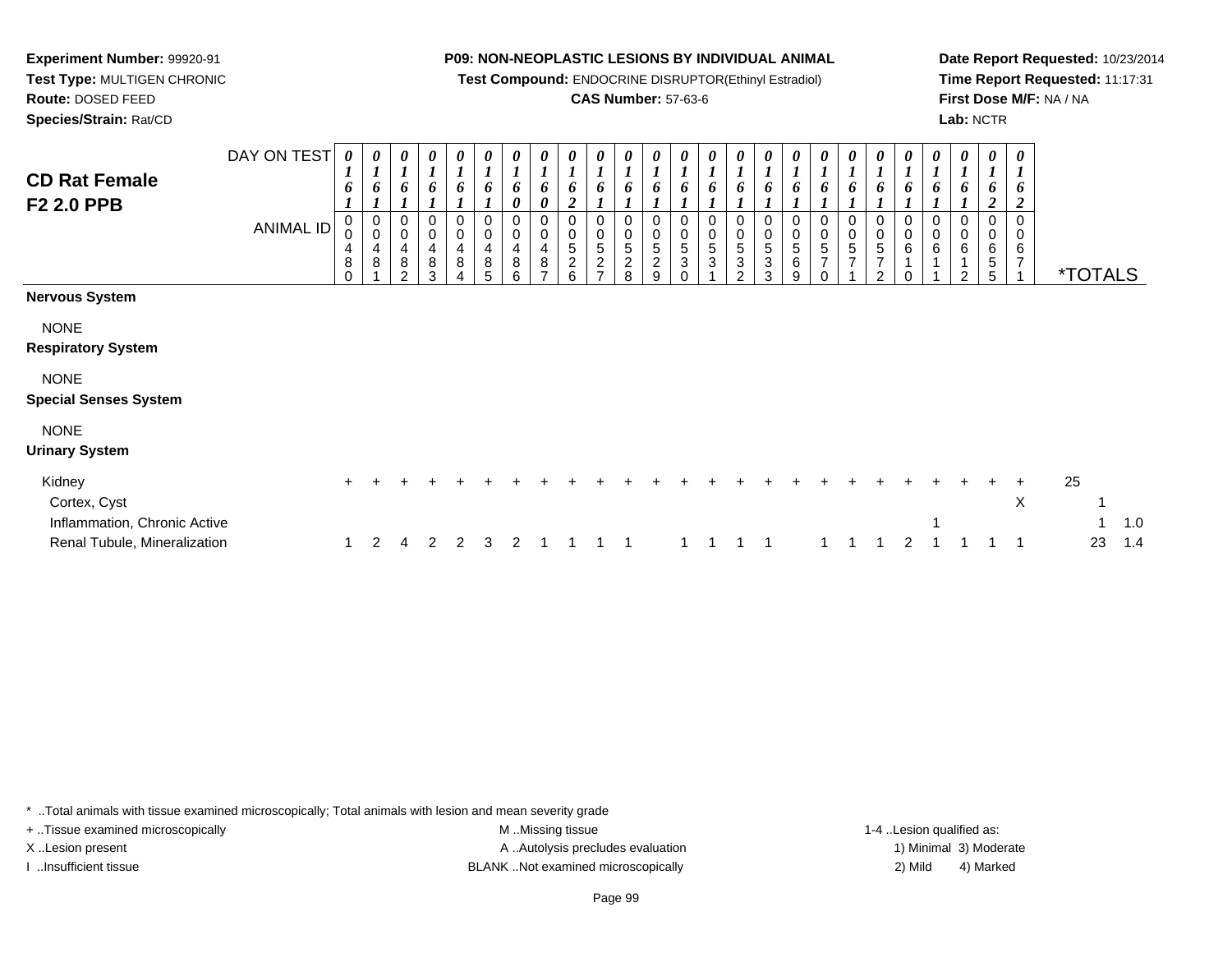**Test Compound:** ENDOCRINE DISRUPTOR(Ethinyl Estradiol)

#### **CAS Number:** 57-63-6

**Date Report Requested:** 10/23/2014**Time Report Requested:** 11:17:31**First Dose M/F:** NA / NA**Lab:** NCTR

| Species/Strain: Rat/CD                                                                                                                                      |                                 |                              |                                                                                           |                                                                                                             |                                                                                          |                                                                                                    |                                                                            |                                                                                |                                                                                                                           |                                                                                             |                                                                                             |                                                                                    |                                                                                   |                                                                                                                     |                                                                                                 |                                                                                   |                                                                                                                  |                                                                                                  |                                                                                |                                                                                                             |                                                                   |                                                                                                                    |                                                                                | Lab: NCTR                                                                     |                                                           |                                                                                                                             |                    |                                           |            |
|-------------------------------------------------------------------------------------------------------------------------------------------------------------|---------------------------------|------------------------------|-------------------------------------------------------------------------------------------|-------------------------------------------------------------------------------------------------------------|------------------------------------------------------------------------------------------|----------------------------------------------------------------------------------------------------|----------------------------------------------------------------------------|--------------------------------------------------------------------------------|---------------------------------------------------------------------------------------------------------------------------|---------------------------------------------------------------------------------------------|---------------------------------------------------------------------------------------------|------------------------------------------------------------------------------------|-----------------------------------------------------------------------------------|---------------------------------------------------------------------------------------------------------------------|-------------------------------------------------------------------------------------------------|-----------------------------------------------------------------------------------|------------------------------------------------------------------------------------------------------------------|--------------------------------------------------------------------------------------------------|--------------------------------------------------------------------------------|-------------------------------------------------------------------------------------------------------------|-------------------------------------------------------------------|--------------------------------------------------------------------------------------------------------------------|--------------------------------------------------------------------------------|-------------------------------------------------------------------------------|-----------------------------------------------------------|-----------------------------------------------------------------------------------------------------------------------------|--------------------|-------------------------------------------|------------|
| <b>CD Rat Female</b><br>F2 10 PPB                                                                                                                           | DAY ON TEST<br><b>ANIMAL ID</b> | 1<br>6<br>$\Omega$<br>8<br>8 | $\boldsymbol{\theta}$<br>$\boldsymbol{l}$<br>6<br>$\pmb{0}$<br>$\mathbf 0$<br>4<br>8<br>9 | 0<br>$\boldsymbol{I}$<br>6<br>$\boldsymbol{l}$<br>$\boldsymbol{0}$<br>$\mathsf{O}$<br>4<br>9<br>$\mathbf 0$ | 0<br>$\boldsymbol{l}$<br>6<br>1<br>$\pmb{0}$<br>$\pmb{0}$<br>$\sqrt{5}$<br>$\frac{3}{4}$ | 0<br>$\boldsymbol{l}$<br>6<br>$\boldsymbol{l}$<br>$\mathbf 0$<br>0<br>$\,$ 5 $\,$<br>$\frac{3}{5}$ | 0<br>$\boldsymbol{l}$<br>6<br>1<br>$\pmb{0}$<br>0<br>$\,$ 5 $\,$<br>$^3$ 6 | 0<br>$\bm{l}$<br>6<br>1<br>$\mathbf 0$<br>$\Omega$<br>5<br>3<br>$\overline{7}$ | 0<br>$\boldsymbol{l}$<br>6<br>$\boldsymbol{\mathit{1}}$<br>$\Omega$<br>0<br>$\,$ 5 $\,$<br>$\ensuremath{\mathsf{3}}$<br>8 | $\boldsymbol{\theta}$<br>$\boldsymbol{l}$<br>6<br>$\Omega$<br>0<br>5<br>$\overline{7}$<br>3 | 0<br>$\boldsymbol{l}$<br>6<br>$\Omega$<br>$\mathbf 0$<br>$\,$ 5 $\,$<br>$\overline{7}$<br>4 | 0<br>$\boldsymbol{\mathit{1}}$<br>6<br>0<br>0<br>$\sqrt{5}$<br>$\overline{7}$<br>5 | 0<br>$\boldsymbol{l}$<br>6<br>1<br>0<br>0<br>$\,$ 5 $\,$<br>$\boldsymbol{7}$<br>6 | 0<br>$\boldsymbol{l}$<br>6<br>$\boldsymbol{l}$<br>$\pmb{0}$<br>0<br>$\,$ 5 $\,$<br>$\overline{7}$<br>$\overline{7}$ | 0<br>$\boldsymbol{l}$<br>6<br>1<br>$\pmb{0}$<br>$\pmb{0}$<br>$\,$ 5 $\,$<br>$\overline{7}$<br>8 | 0<br>$\bm{l}$<br>6<br>1<br>$\mathbf 0$<br>0<br>$\,$ 5 $\,$<br>$\overline{7}$<br>9 | $\boldsymbol{\theta}$<br>$\boldsymbol{l}$<br>6<br>1<br>$\mathbf 0$<br>0<br>$\,$ 5 $\,$<br>$\bf 8$<br>$\mathbf 0$ | $\boldsymbol{\theta}$<br>$\boldsymbol{l}$<br>6<br>$\boldsymbol{l}$<br>$\mathbf 0$<br>0<br>5<br>8 | 0<br>$\boldsymbol{l}$<br>6<br>$\boldsymbol{\beta}$<br>$\pmb{0}$<br>0<br>6<br>3 | 0<br>$\boldsymbol{I}$<br>6<br>$\boldsymbol{2}$<br>$\boldsymbol{0}$<br>$\boldsymbol{0}$<br>$\,6\,$<br>1<br>4 | 0<br>$\boldsymbol{l}$<br>6<br>1<br>$\pmb{0}$<br>0<br>$\,6\,$<br>6 | 0<br>$\boldsymbol{l}$<br>6<br>$\boldsymbol{l}$<br>$\mathbf 0$<br>$\mathbf 0$<br>6<br>$\mathbf 1$<br>$\overline{7}$ | $\boldsymbol{\theta}$<br>$\bm{l}$<br>6<br>1<br>0<br>$\mathbf 0$<br>6<br>1<br>8 | $\boldsymbol{\theta}$<br>$\bm{l}$<br>6<br>$\Omega$<br>$\Omega$<br>6<br>1<br>9 | 0<br>1<br>6<br>1<br>$\mathbf 0$<br>0<br>6<br>$^2_{\rm 0}$ | 0<br>$\boldsymbol{l}$<br>6<br>$\boldsymbol{\beta}$<br>$\mathbf 0$<br>$\Omega$<br>6<br>$\begin{array}{c} 5 \\ 6 \end{array}$ |                    | <i><b>*TOTALS</b></i>                     |            |
| <b>Alimentary System</b><br>Liver<br>Developmental Malformation<br>Inflammation, Chronic<br>Proliferation Connective Tissue, Focal<br>Cardiovascular System |                                 |                              |                                                                                           |                                                                                                             |                                                                                          |                                                                                                    | $+$<br>$\overline{2}$                                                      | $+$<br>$\boldsymbol{2}$                                                        |                                                                                                                           |                                                                                             |                                                                                             |                                                                                    |                                                                                   |                                                                                                                     |                                                                                                 |                                                                                   |                                                                                                                  |                                                                                                  |                                                                                |                                                                                                             |                                                                   |                                                                                                                    | $\ddot{}$<br>$\mathsf X$                                                       |                                                                               |                                                           |                                                                                                                             | $\sqrt{3}$         |                                           | 2.0<br>2.0 |
| <b>NONE</b><br><b>Endocrine System</b><br><b>NONE</b><br><b>General Body System</b>                                                                         |                                 |                              |                                                                                           |                                                                                                             |                                                                                          |                                                                                                    |                                                                            |                                                                                |                                                                                                                           |                                                                                             |                                                                                             |                                                                                    |                                                                                   |                                                                                                                     |                                                                                                 |                                                                                   |                                                                                                                  |                                                                                                  |                                                                                |                                                                                                             |                                                                   |                                                                                                                    |                                                                                |                                                                               |                                                           |                                                                                                                             |                    |                                           |            |
| <b>NONE</b><br><b>Genital System</b>                                                                                                                        |                                 |                              |                                                                                           |                                                                                                             |                                                                                          |                                                                                                    |                                                                            |                                                                                |                                                                                                                           |                                                                                             |                                                                                             |                                                                                    |                                                                                   |                                                                                                                     |                                                                                                 |                                                                                   |                                                                                                                  |                                                                                                  |                                                                                |                                                                                                             |                                                                   |                                                                                                                    |                                                                                |                                                                               |                                                           |                                                                                                                             |                    |                                           |            |
| <b>Clitoral Gland</b><br>Distended<br>Inflammation, Chronic Active<br>Ovary<br>Cyst<br><b>Diestrus</b><br>Estrus<br>Metestrus                               |                                 |                              | X X X X                                                                                   |                                                                                                             |                                                                                          | $\boldsymbol{\mathsf{X}}$                                                                          | X                                                                          | $\sf X$                                                                        | X X X X X                                                                                                                 |                                                                                             |                                                                                             |                                                                                    | $\ddot{}$<br>X<br>$\overline{c}$                                                  |                                                                                                                     | X X X                                                                                           |                                                                                   |                                                                                                                  | X X                                                                                              |                                                                                | $\boldsymbol{\mathsf{X}}$                                                                                   |                                                                   |                                                                                                                    | X                                                                              | $X$ $X$                                                                       |                                                           |                                                                                                                             | $\mathbf{1}$<br>25 | $\mathbf{1}$<br>13<br>5<br>$\overline{2}$ | 2.0        |

\* ..Total animals with tissue examined microscopically; Total animals with lesion and mean severity grade

**Experiment Number:** 99920-91**Test Type:** MULTIGEN CHRONIC

**Route:** DOSED FEED

| + Tissue examined microscopically | M Missing tissue                   | 1-4 Lesion qualified as: |                        |
|-----------------------------------|------------------------------------|--------------------------|------------------------|
| X Lesion present                  | A Autolysis precludes evaluation   |                          | 1) Minimal 3) Moderate |
| …Insufficient tissue              | BLANK Not examined microscopically | 2) Mild                  | 4) Marked              |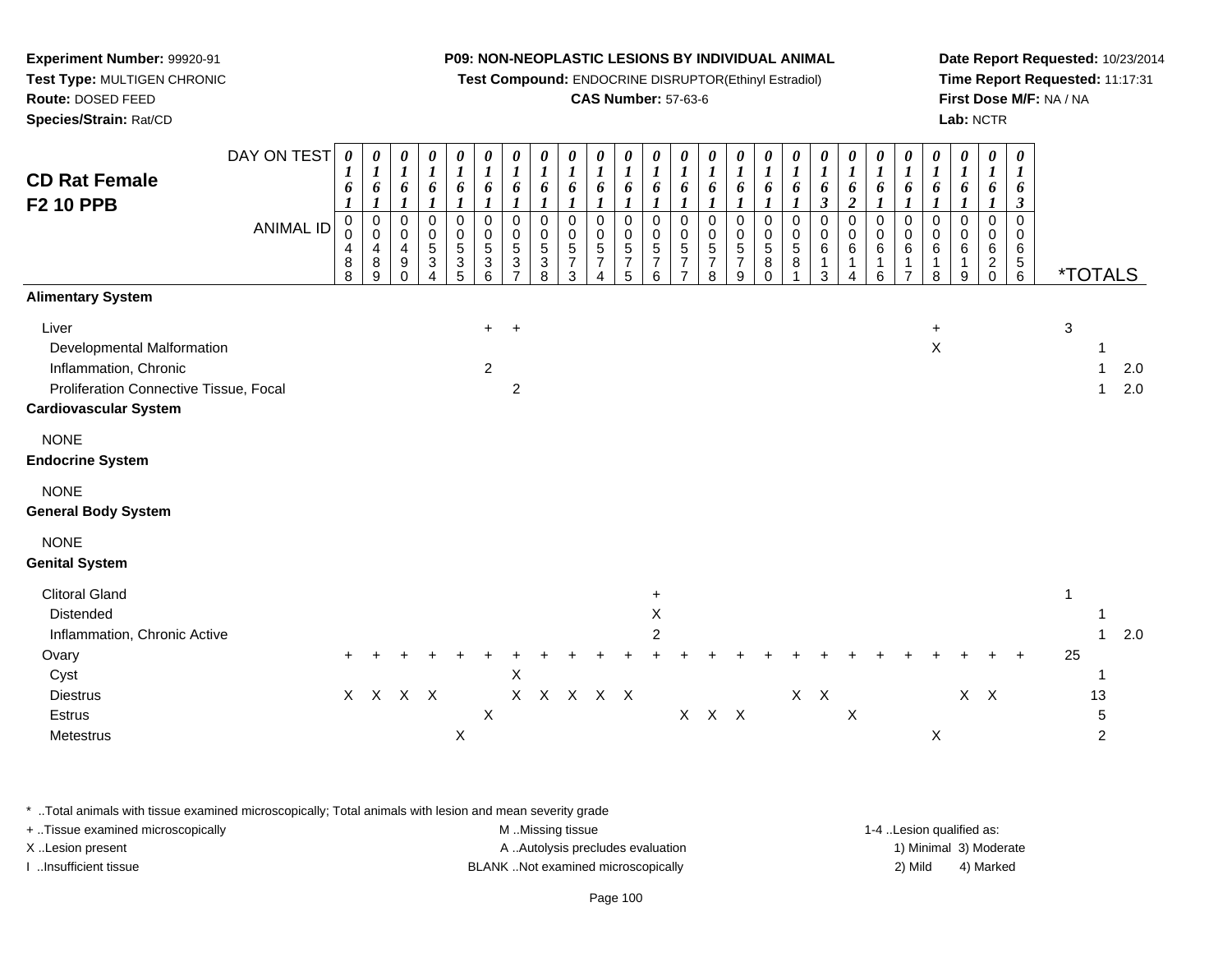**Test Compound:** ENDOCRINE DISRUPTOR(Ethinyl Estradiol)

#### **CAS Number:** 57-63-6

**Date Report Requested:** 10/23/2014**Time Report Requested:** 11:17:32**First Dose M/F:** NA / NA**Lab:** NCTR

| <b>CD Rat Female</b>        | DAY ON TEST      | $\boldsymbol{\theta}$<br>6                                                         | 0<br>$\boldsymbol{l}$<br>6<br>$\mathbf{I}$       | 0<br>$\boldsymbol{l}$<br>6                                      | 0<br>$\boldsymbol{l}$<br>6<br>$\mathbf{I}$        | 0<br>$\boldsymbol{l}$<br>6                                                  | 0<br>$\boldsymbol{l}$<br>6             | 0<br>$\boldsymbol{l}$<br>6                                                          | 0<br>$\boldsymbol{l}$<br>6           | 0<br>$\boldsymbol{l}$<br>6                                 | 0<br>$\boldsymbol{l}$<br>6             | 0<br>1<br>6                       | 0<br>$\boldsymbol{l}$<br>6                                                    | 0<br>$\boldsymbol{l}$<br>6                                     | 0<br>$\boldsymbol{l}$<br>6                  | 0<br>$\boldsymbol{l}$<br>6                       | 0<br>$\boldsymbol{l}$<br>6           | 0<br>$\boldsymbol{l}$<br>6      | 0<br>$\boldsymbol{l}$<br>6                            | 0<br>$\boldsymbol{l}$<br>6                                       | 0<br>$\boldsymbol{l}$<br>6                   | 0<br>$\boldsymbol{l}$<br>6         | 0<br>$\boldsymbol{l}$<br>6 | 0<br>$\boldsymbol{l}$<br>6            | 0<br>$\boldsymbol{l}$<br>6                               | $\pmb{\theta}$<br>1<br>6                                                |    |                       |     |
|-----------------------------|------------------|------------------------------------------------------------------------------------|--------------------------------------------------|-----------------------------------------------------------------|---------------------------------------------------|-----------------------------------------------------------------------------|----------------------------------------|-------------------------------------------------------------------------------------|--------------------------------------|------------------------------------------------------------|----------------------------------------|-----------------------------------|-------------------------------------------------------------------------------|----------------------------------------------------------------|---------------------------------------------|--------------------------------------------------|--------------------------------------|---------------------------------|-------------------------------------------------------|------------------------------------------------------------------|----------------------------------------------|------------------------------------|----------------------------|---------------------------------------|----------------------------------------------------------|-------------------------------------------------------------------------|----|-----------------------|-----|
| F2 10 PPB                   | <b>ANIMAL ID</b> | $\boldsymbol{l}$<br>$\mathbf 0$<br>0<br>4<br>$\begin{array}{c} 8 \\ 8 \end{array}$ | 0<br>0<br>$\overline{\mathbf{4}}$<br>$\bf8$<br>9 | 1<br>0<br>$\overline{0}$<br>$\overline{4}$<br>$9\,$<br>$\Omega$ | 0<br>$\pmb{0}$<br>$\frac{5}{3}$<br>$\overline{4}$ | 0<br>$\pmb{0}$<br>$\sqrt{5}$<br>$\ensuremath{\mathsf{3}}$<br>$\overline{5}$ | $\mathbf 0$<br>0<br>$\frac{5}{3}$<br>6 | $\boldsymbol{I}$<br>$\mathbf 0$<br>0<br>$\,$ 5 $\,$<br>$\sqrt{3}$<br>$\overline{7}$ | 1<br>$\mathbf 0$<br>0<br>5<br>3<br>8 | 1<br>$\mathbf 0$<br>0<br>$\sqrt{5}$<br>$\overline{7}$<br>3 | 1<br>$\mathbf 0$<br>0<br>$\frac{5}{7}$ | 1<br>0<br>0<br>$\frac{5}{7}$<br>5 | $\boldsymbol{l}$<br>0<br>$\pmb{0}$<br>$\overline{5}$<br>$\boldsymbol{7}$<br>6 | 1<br>0<br>0<br>$\mathbf 5$<br>$\overline{7}$<br>$\overline{7}$ | 1<br>$\mathbf 0$<br>0<br>$\frac{5}{7}$<br>8 | $\boldsymbol{l}$<br>0<br>0<br>$\frac{5}{7}$<br>9 | 1<br>0<br>0<br>5<br>8<br>$\mathbf 0$ | 1<br>0<br>0<br>$\,$ 5 $\,$<br>8 | $\mathfrak{z}$<br>0<br>$\pmb{0}$<br>$\,6\,$<br>1<br>3 | $\overline{\mathbf{c}}$<br>0<br>0<br>$\,6\,$<br>$\mathbf 1$<br>4 | 1<br>0<br>$\pmb{0}$<br>6<br>$\mathbf 1$<br>6 | 0<br>0<br>6<br>1<br>$\overline{7}$ | 0<br>0<br>6<br>1<br>8      | 1<br>0<br>0<br>6<br>$\mathbf{1}$<br>9 | 1<br>$\mathbf 0$<br>0<br>6<br>$\overline{c}$<br>$\Omega$ | 3<br>$\mathbf 0$<br>0<br>$\,6$<br>$\begin{array}{c} 5 \\ 6 \end{array}$ |    | <i><b>*TOTALS</b></i> |     |
| Proestrus                   |                  |                                                                                    |                                                  |                                                                 |                                                   |                                                                             |                                        |                                                                                     |                                      |                                                            |                                        |                                   | X                                                                             |                                                                |                                             |                                                  | X                                    |                                 |                                                       |                                                                  | X                                            | $\sf X$                            |                            |                                       |                                                          | X                                                                       |    | 5                     |     |
| Oviduct                     |                  |                                                                                    |                                                  |                                                                 |                                                   |                                                                             |                                        |                                                                                     |                                      |                                                            |                                        |                                   |                                                                               |                                                                |                                             |                                                  |                                      |                                 |                                                       |                                                                  |                                              |                                    |                            |                                       |                                                          | $\ddot{}$                                                               | 25 |                       |     |
| <b>Uterus</b>               |                  |                                                                                    |                                                  |                                                                 |                                                   |                                                                             |                                        |                                                                                     |                                      |                                                            |                                        |                                   |                                                                               |                                                                |                                             |                                                  |                                      |                                 |                                                       |                                                                  |                                              |                                    |                            |                                       |                                                          |                                                                         | 25 |                       |     |
| <b>Diestrus</b>             |                  | $\mathsf{X}$                                                                       | $\boldsymbol{\mathsf{X}}$                        |                                                                 | $\boldsymbol{\mathsf{X}}$                         |                                                                             |                                        | X                                                                                   |                                      | $X$ $X$                                                    | $X$ X                                  |                                   |                                                                               |                                                                |                                             |                                                  |                                      | $\mathsf X$                     | $\boldsymbol{\mathsf{X}}$                             |                                                                  |                                              |                                    |                            |                                       | $\boldsymbol{\mathsf{X}}$                                |                                                                         |    | 11                    |     |
| Estrus                      |                  |                                                                                    |                                                  |                                                                 |                                                   |                                                                             | $\mathsf X$                            |                                                                                     |                                      |                                                            |                                        |                                   |                                                                               | X                                                              |                                             | $X$ $X$                                          |                                      |                                 |                                                       | $\mathsf X$                                                      |                                              |                                    |                            |                                       |                                                          |                                                                         |    | 5                     |     |
| Metestrus                   |                  |                                                                                    |                                                  | $\mathsf X$                                                     |                                                   | $\sf X$                                                                     |                                        |                                                                                     |                                      |                                                            |                                        |                                   |                                                                               |                                                                |                                             |                                                  |                                      |                                 |                                                       |                                                                  |                                              |                                    | $\mathsf{X}$               | $\mathsf{X}$                          |                                                          |                                                                         |    |                       |     |
| Proestrus                   |                  |                                                                                    |                                                  |                                                                 |                                                   |                                                                             |                                        |                                                                                     |                                      |                                                            |                                        |                                   | X                                                                             |                                                                |                                             |                                                  | $\boldsymbol{\mathsf{X}}$            |                                 |                                                       |                                                                  |                                              | $X$ $X$                            |                            |                                       |                                                          | X                                                                       |    | 5                     |     |
| Vagina                      |                  | +                                                                                  |                                                  |                                                                 |                                                   |                                                                             |                                        |                                                                                     |                                      |                                                            |                                        |                                   |                                                                               |                                                                |                                             |                                                  |                                      |                                 |                                                       |                                                                  |                                              |                                    |                            |                                       |                                                          | $\ddot{+}$                                                              | 25 |                       |     |
| <b>Diestrus</b>             |                  | $\mathsf{X}$                                                                       | $\boldsymbol{\mathsf{X}}$                        |                                                                 | $\boldsymbol{\mathsf{X}}$                         |                                                                             |                                        | $\boldsymbol{\mathsf{X}}$                                                           | $\sf X$                              | $\boldsymbol{\mathsf{X}}$                                  |                                        | Χ                                 |                                                                               |                                                                |                                             |                                                  |                                      | X                               | $\boldsymbol{\mathsf{X}}$                             |                                                                  |                                              |                                    |                            |                                       | Χ                                                        |                                                                         |    | $10$                  |     |
| Estrus                      |                  |                                                                                    |                                                  |                                                                 |                                                   |                                                                             | $\boldsymbol{\mathsf{X}}$              |                                                                                     |                                      |                                                            |                                        |                                   |                                                                               | $\mathsf{X}$                                                   |                                             | $X$ $X$                                          |                                      |                                 |                                                       | Χ                                                                |                                              |                                    |                            |                                       |                                                          |                                                                         |    | $\mathbf 5$           |     |
| Metestrus                   |                  |                                                                                    |                                                  | $\mathsf X$                                                     |                                                   | $\boldsymbol{\mathsf{X}}$                                                   |                                        |                                                                                     |                                      |                                                            | X                                      |                                   |                                                                               |                                                                |                                             |                                                  |                                      |                                 |                                                       |                                                                  |                                              |                                    | $\mathsf X$                | $\mathsf{X}$                          |                                                          |                                                                         |    | 5                     |     |
| Proestrus                   |                  |                                                                                    |                                                  |                                                                 |                                                   |                                                                             |                                        |                                                                                     |                                      |                                                            |                                        |                                   | X                                                                             |                                                                |                                             |                                                  | $\mathsf X$                          |                                 |                                                       |                                                                  |                                              | $\mathsf{X}-\mathsf{X}$            |                            |                                       |                                                          | $\mathsf X$                                                             |    | $\,$ 5 $\,$           |     |
| <b>Hematopoietic System</b> |                  |                                                                                    |                                                  |                                                                 |                                                   |                                                                             |                                        |                                                                                     |                                      |                                                            |                                        |                                   |                                                                               |                                                                |                                             |                                                  |                                      |                                 |                                                       |                                                                  |                                              |                                    |                            |                                       |                                                          |                                                                         |    |                       |     |
| <b>NONE</b>                 |                  |                                                                                    |                                                  |                                                                 |                                                   |                                                                             |                                        |                                                                                     |                                      |                                                            |                                        |                                   |                                                                               |                                                                |                                             |                                                  |                                      |                                 |                                                       |                                                                  |                                              |                                    |                            |                                       |                                                          |                                                                         |    |                       |     |
| <b>Integumentary System</b> |                  |                                                                                    |                                                  |                                                                 |                                                   |                                                                             |                                        |                                                                                     |                                      |                                                            |                                        |                                   |                                                                               |                                                                |                                             |                                                  |                                      |                                 |                                                       |                                                                  |                                              |                                    |                            |                                       |                                                          |                                                                         |    |                       |     |
| Mammary Gland               |                  |                                                                                    |                                                  |                                                                 |                                                   |                                                                             |                                        |                                                                                     |                                      |                                                            |                                        |                                   |                                                                               |                                                                |                                             |                                                  |                                      |                                 |                                                       |                                                                  |                                              |                                    |                            |                                       |                                                          |                                                                         | 25 |                       |     |
| Alveolus, Hyperplasia       |                  |                                                                                    |                                                  | 2                                                               |                                                   |                                                                             |                                        | 2                                                                                   | 2                                    | 2                                                          |                                        |                                   | $\overline{2}$                                                                | $\overline{2}$                                                 |                                             |                                                  |                                      |                                 |                                                       |                                                                  |                                              |                                    |                            |                                       |                                                          |                                                                         |    | 12                    | 1.5 |
| Lobules, Hyperplasia        |                  | 1                                                                                  | -1                                               | $\overline{c}$                                                  |                                                   | $\overline{2}$                                                              |                                        | 2                                                                                   | $\overline{2}$                       |                                                            | $\overline{2}$                         | 1                                 | $\overline{2}$                                                                | $\overline{\mathbf{1}}$                                        |                                             |                                                  |                                      |                                 |                                                       |                                                                  |                                              |                                    | 1                          |                                       |                                                          |                                                                         |    | 13                    | 1.5 |
| Musculoskeletal System      |                  |                                                                                    |                                                  |                                                                 |                                                   |                                                                             |                                        |                                                                                     |                                      |                                                            |                                        |                                   |                                                                               |                                                                |                                             |                                                  |                                      |                                 |                                                       |                                                                  |                                              |                                    |                            |                                       |                                                          |                                                                         |    |                       |     |
| <b>NONE</b>                 |                  |                                                                                    |                                                  |                                                                 |                                                   |                                                                             |                                        |                                                                                     |                                      |                                                            |                                        |                                   |                                                                               |                                                                |                                             |                                                  |                                      |                                 |                                                       |                                                                  |                                              |                                    |                            |                                       |                                                          |                                                                         |    |                       |     |
| Nervous System              |                  |                                                                                    |                                                  |                                                                 |                                                   |                                                                             |                                        |                                                                                     |                                      |                                                            |                                        |                                   |                                                                               |                                                                |                                             |                                                  |                                      |                                 |                                                       |                                                                  |                                              |                                    |                            |                                       |                                                          |                                                                         |    |                       |     |

\* ..Total animals with tissue examined microscopically; Total animals with lesion and mean severity grade

**Experiment Number:** 99920-91**Test Type:** MULTIGEN CHRONIC

**Route:** DOSED FEED**Species/Strain:** Rat/CD

+ ..Tissue examined microscopically examined microscopically examined as:  $M$  ..Missing tissue 1-4 ..Lesion qualified as: X..Lesion present **A ..Autolysis precludes evaluation** A ..Autolysis precludes evaluation 1) Minimal 3) Moderate

I ..Insufficient tissue BLANK ..Not examined microscopically 2) Mild 4) Marked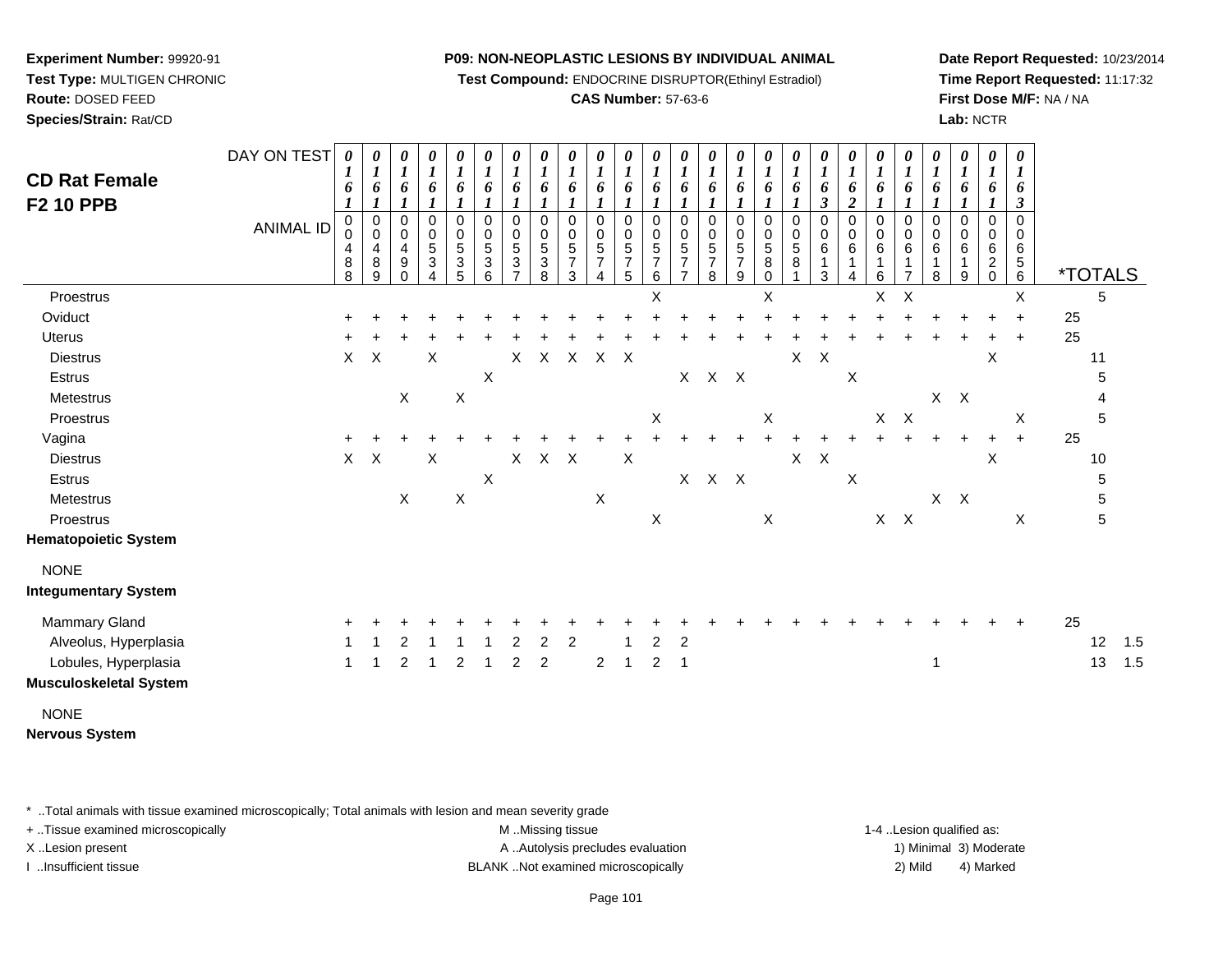**Test Compound:** ENDOCRINE DISRUPTOR(Ethinyl Estradiol)

#### **CAS Number:** 57-63-6

**Date Report Requested:** 10/23/2014**Time Report Requested:** 11:17:32**First Dose M/F:** NA / NA**Lab:** NCTR

| <b>CD Rat Female</b><br><b>F2 10 PPB</b>    | DAY ON TEST<br><b>ANIMAL ID</b> | $\boldsymbol{\theta}$<br>6<br>0<br>$\mathbf 0$<br>4<br>8<br>8 | 0<br>$\boldsymbol{l}$<br>6<br>0<br>$\mathsf{O}\xspace$<br>4<br>8<br>9 | $\boldsymbol{\theta}$<br>$\boldsymbol{l}$<br>6<br>0<br>0<br>$\overline{4}$<br>$\boldsymbol{9}$ | $\boldsymbol{\theta}$<br>$\boldsymbol{l}$<br>6<br>$\pmb{0}$<br>$\,$ 5 $\,$<br>3 | $\pmb{\theta}$<br>$\boldsymbol{l}$<br>6<br>0<br>$\pmb{0}$<br>$\,$ 5 $\,$<br>$\sqrt{3}$<br>5 | 0<br>$\boldsymbol{l}$<br>6<br>0<br>0<br>5<br>3<br>6 | 0<br>$\boldsymbol{l}$<br>6<br>0<br>$\pmb{0}$<br>$\sqrt{5}$<br>$\ensuremath{\mathsf{3}}$<br>$\overline{ }$ | $\pmb{\theta}$<br>$\boldsymbol{l}$<br>6<br>0<br>$\pmb{0}$<br>$\sqrt{5}$<br>$\ensuremath{\mathsf{3}}$<br>8 | 0<br>$\boldsymbol{l}$<br>6<br>0<br>$\pmb{0}$<br>$\sqrt{5}$<br>$\overline{7}$<br>3 | $\boldsymbol{\theta}$<br>$\boldsymbol{l}$<br>6<br>0<br>0<br>5<br>$\overline{7}$<br>4 | 0<br>$\boldsymbol{l}$<br>6<br>0<br>5<br>7<br>5 | $\boldsymbol{\theta}$<br>$\boldsymbol{l}$<br>0<br>0<br>0<br>5<br>$\overline{7}$<br>6 | $\frac{\theta}{I}$<br>6<br>0<br>$\mathsf 0$<br>$\sqrt{5}$<br>$\overline{7}$ | 0<br>6<br>0<br>0<br>$\sqrt{5}$<br>$\overline{7}$<br>8 | 0<br>$\boldsymbol{l}$<br>6<br>0<br>0<br>$\sqrt{5}$<br>$\overline{7}$<br>9 | $\boldsymbol{\theta}$<br>$\boldsymbol{l}$<br>6<br>$\pmb{0}$<br>$\sqrt{5}$<br>8 | 0<br>$\boldsymbol{l}$<br>6<br>0<br>$\pmb{0}$<br>$^5_8$ | $\boldsymbol{\theta}$<br>$\boldsymbol{l}$<br>6<br>3<br>0<br>0<br>$\,6\,$<br>1<br>3 | 0<br>$\boldsymbol{l}$<br>6<br>2<br>0<br>6<br>4 | $\boldsymbol{\theta}$<br>$\boldsymbol{l}$<br>o<br>0<br>$\,6$<br>$\mathbf 1$<br>6 | 0<br>6<br>0<br>$\,6\,$ | $\boldsymbol{\theta}$<br>$\boldsymbol{l}$<br>6<br>0<br>0<br>$\,6\,$<br>$\mathbf{1}$<br>8 | 0<br>6<br>0<br>$\,6\,$<br>1<br>9 | $\boldsymbol{\theta}$<br>o<br>0<br>$\,6$<br>$\overline{c}$ | 0<br>6<br>0<br>6<br>$\,$ 5 $\,$<br>6 | <i><b>*TOTALS</b></i> |                     |            |
|---------------------------------------------|---------------------------------|---------------------------------------------------------------|-----------------------------------------------------------------------|------------------------------------------------------------------------------------------------|---------------------------------------------------------------------------------|---------------------------------------------------------------------------------------------|-----------------------------------------------------|-----------------------------------------------------------------------------------------------------------|-----------------------------------------------------------------------------------------------------------|-----------------------------------------------------------------------------------|--------------------------------------------------------------------------------------|------------------------------------------------|--------------------------------------------------------------------------------------|-----------------------------------------------------------------------------|-------------------------------------------------------|---------------------------------------------------------------------------|--------------------------------------------------------------------------------|--------------------------------------------------------|------------------------------------------------------------------------------------|------------------------------------------------|----------------------------------------------------------------------------------|------------------------|------------------------------------------------------------------------------------------|----------------------------------|------------------------------------------------------------|--------------------------------------|-----------------------|---------------------|------------|
| <b>Nervous System</b>                       |                                 |                                                               |                                                                       |                                                                                                |                                                                                 |                                                                                             |                                                     |                                                                                                           |                                                                                                           |                                                                                   |                                                                                      |                                                |                                                                                      |                                                                             |                                                       |                                                                           |                                                                                |                                                        |                                                                                    |                                                |                                                                                  |                        |                                                                                          |                                  |                                                            |                                      |                       |                     |            |
| <b>NONE</b><br><b>Respiratory System</b>    |                                 |                                                               |                                                                       |                                                                                                |                                                                                 |                                                                                             |                                                     |                                                                                                           |                                                                                                           |                                                                                   |                                                                                      |                                                |                                                                                      |                                                                             |                                                       |                                                                           |                                                                                |                                                        |                                                                                    |                                                |                                                                                  |                        |                                                                                          |                                  |                                                            |                                      |                       |                     |            |
| <b>NONE</b><br><b>Special Senses System</b> |                                 |                                                               |                                                                       |                                                                                                |                                                                                 |                                                                                             |                                                     |                                                                                                           |                                                                                                           |                                                                                   |                                                                                      |                                                |                                                                                      |                                                                             |                                                       |                                                                           |                                                                                |                                                        |                                                                                    |                                                |                                                                                  |                        |                                                                                          |                                  |                                                            |                                      |                       |                     |            |
| <b>NONE</b><br><b>Urinary System</b>        |                                 |                                                               |                                                                       |                                                                                                |                                                                                 |                                                                                             |                                                     |                                                                                                           |                                                                                                           |                                                                                   |                                                                                      |                                                |                                                                                      |                                                                             |                                                       |                                                                           |                                                                                |                                                        |                                                                                    |                                                |                                                                                  |                        |                                                                                          |                                  |                                                            |                                      |                       |                     |            |
| Kidney<br>Cortex, Cyst<br>Infarct           |                                 |                                                               |                                                                       |                                                                                                |                                                                                 |                                                                                             | X                                                   |                                                                                                           |                                                                                                           |                                                                                   |                                                                                      |                                                |                                                                                      |                                                                             |                                                       |                                                                           | X                                                                              |                                                        |                                                                                    | $\mathsf{X}$                                   | $\times$                                                                         | X                      |                                                                                          |                                  |                                                            | $\ddot{}$                            | 25                    | 3<br>$\overline{c}$ |            |
| Nephropathy<br>Renal Tubule, Mineralization |                                 |                                                               |                                                                       | $\overline{2}$                                                                                 | 3                                                                               | 3                                                                                           | $\overline{2}$                                      |                                                                                                           |                                                                                                           |                                                                                   | 2                                                                                    |                                                |                                                                                      | $\overline{c}$                                                              |                                                       |                                                                           | 3                                                                              | 2                                                      | 3                                                                                  |                                                |                                                                                  |                        |                                                                                          |                                  |                                                            | 3                                    |                       | 20                  | 1.0<br>1.8 |

\* ..Total animals with tissue examined microscopically; Total animals with lesion and mean severity grade

**Experiment Number:** 99920-91**Test Type:** MULTIGEN CHRONIC

**Route:** DOSED FEED**Species/Strain:** Rat/CD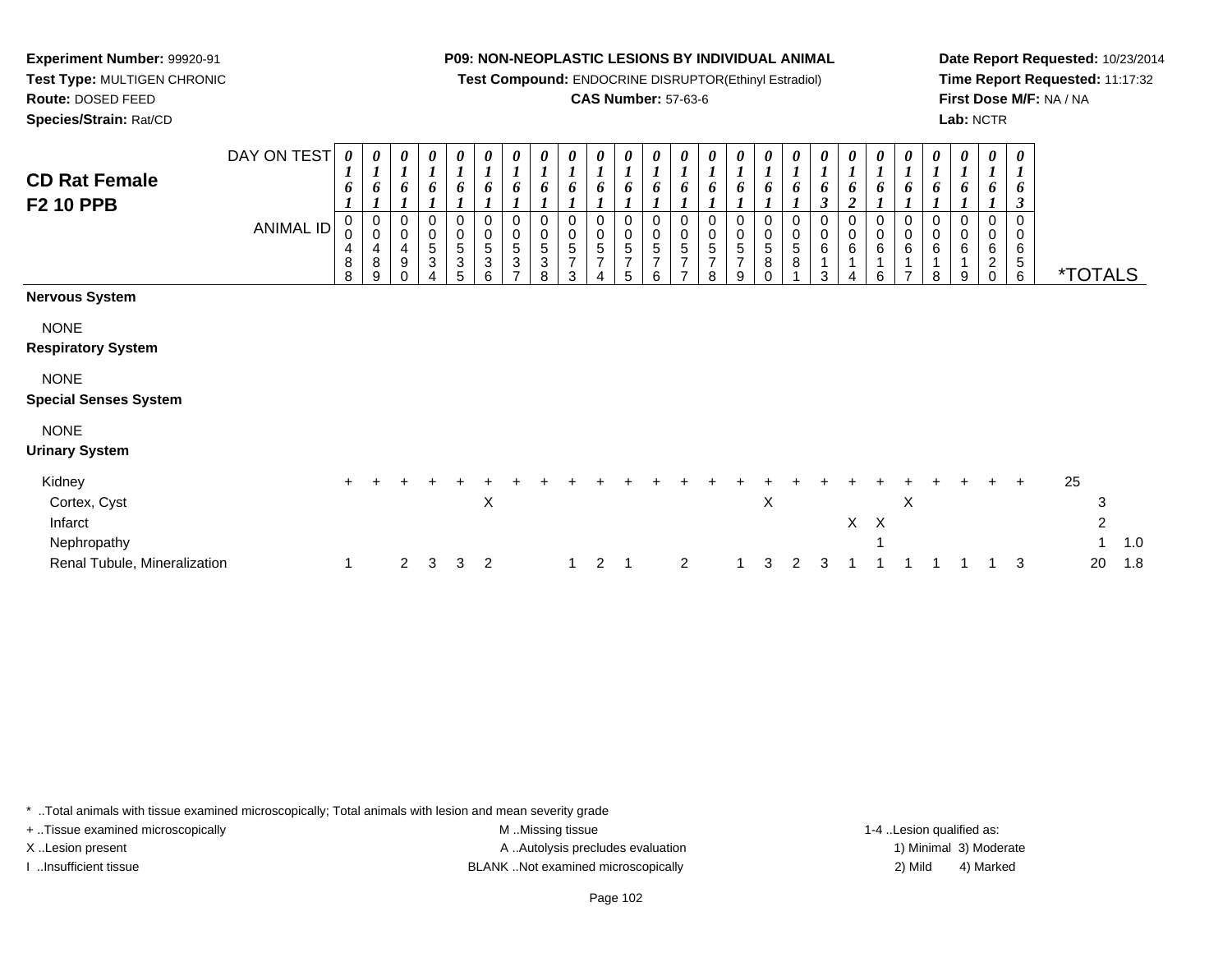**Test Compound:** ENDOCRINE DISRUPTOR(Ethinyl Estradiol)

#### **CAS Number:** 57-63-6

**Date Report Requested:** 10/23/2014**Time Report Requested:** 11:17:32**First Dose M/F:** NA / NA**Lab:** NCTR

| <b>CD Rat Female</b><br><b>F2 50 PPB</b>                                   | DAY ON TEST<br><b>ANIMAL ID</b> | 0<br>1<br>6<br>$\bm{l}$<br>$\mathbf 0$<br>0<br>4<br>9 | $\pmb{\theta}$<br>$\boldsymbol{l}$<br>6<br>1<br>$\mathbf 0$<br>$\mathbf 0$<br>4<br>$\boldsymbol{9}$<br>$\mathcal{P}$ | 0<br>$\boldsymbol{l}$<br>6<br>$\boldsymbol{l}$<br>$\pmb{0}$<br>$\boldsymbol{0}$<br>4<br>9<br>3 | 0<br>$\boldsymbol{l}$<br>6<br>$\overline{2}$<br>0<br>$\pmb{0}$<br>$\mathbf 5$<br>$\ensuremath{\mathsf{3}}$<br>9 | $\pmb{\theta}$<br>$\boldsymbol{l}$<br>6<br>$\boldsymbol{2}$<br>$\mathbf 0$<br>$\pmb{0}$<br>$\sqrt{5}$<br>4<br>$\Omega$ | $\pmb{\theta}$<br>$\boldsymbol{l}$<br>6<br>$\boldsymbol{2}$<br>$\mathbf 0$<br>$\pmb{0}$<br>$\sqrt{5}$<br>4 | 0<br>$\boldsymbol{l}$<br>6<br>$\boldsymbol{I}$<br>$\mathbf 0$<br>0<br>$\sqrt{5}$<br>4<br>$\mathcal{P}$ | $\pmb{\theta}$<br>$\boldsymbol{l}$<br>6<br>$\boldsymbol{l}$<br>$\mathbf 0$<br>0<br>$\sqrt{5}$<br>$\overline{\mathbf{r}}$<br>3 | $\boldsymbol{\theta}$<br>$\boldsymbol{l}$<br>6<br>$\boldsymbol{l}$<br>$\mathbf 0$<br>$\mathbf 0$<br>$\sqrt{5}$<br>8<br>$\mathcal{P}$ | $\pmb{\theta}$<br>$\boldsymbol{l}$<br>6<br>$\boldsymbol{l}$<br>$\mathbf 0$<br>$\pmb{0}$<br>$\sqrt{5}$<br>$\bf 8$<br>3 | 0<br>$\boldsymbol{l}$<br>6<br>1<br>$\mathbf 0$<br>$\mathbf 0$<br>$\sqrt{5}$<br>$\bf 8$<br>$\overline{4}$ | 0<br>$\boldsymbol{l}$<br>6<br>1<br>0<br>$\boldsymbol{0}$<br>$\,$ 5 $\,$<br>$^8_5$ | 0<br>$\boldsymbol{l}$<br>6<br>$\boldsymbol{l}$<br>$\mathbf 0$<br>$\mathbf 0$<br>$\,$ 5 $\,$<br>$\bf8$<br>6 | 0<br>$\boldsymbol{l}$<br>6<br>$\boldsymbol{2}$<br>$\pmb{0}$<br>$\pmb{0}$<br>$\,6$<br>$\boldsymbol{2}$ | 0<br>$\boldsymbol{l}$<br>6<br>$\overline{2}$<br>0<br>$\pmb{0}$<br>$\,6\,$<br>$\frac{2}{2}$ | 0<br>$\boldsymbol{l}$<br>6<br>$\boldsymbol{l}$<br>0<br>$\pmb{0}$<br>$\,6\,$<br>$\frac{2}{3}$ | $\boldsymbol{\theta}$<br>$\boldsymbol{l}$<br>6<br>$\boldsymbol{l}$<br>$\mathbf 0$<br>$\mathbf 0$<br>$\,6\,$<br>$\frac{2}{4}$ | 0<br>$\boldsymbol{l}$<br>6<br>$\mathbf{I}$<br>0<br>0<br>$\,6\,$<br>$\frac{2}{5}$ | $\boldsymbol{\theta}$<br>$\boldsymbol{\mathit{1}}$<br>6<br>$\boldsymbol{l}$<br>$\pmb{0}$<br>$\mathsf{O}\xspace$<br>$\,6\,$<br>$\frac{2}{6}$ | 0<br>$\boldsymbol{l}$<br>6<br>$\boldsymbol{l}$<br>$\mathbf 0$<br>$\pmb{0}$<br>$\,6\,$<br>$\frac{2}{7}$ | 0<br>$\boldsymbol{l}$<br>6<br>$\mathbf{I}$<br>$\mathbf 0$<br>$\boldsymbol{0}$<br>$\,6\,$<br>$^{\mathsf{2}}_{\mathsf{8}}$ | 0<br>$\boldsymbol{l}$<br>6<br>$\mathbf{I}$<br>0<br>0<br>6<br>$\frac{2}{9}$ | $\boldsymbol{\theta}$<br>$\boldsymbol{l}$<br>6<br>1<br>0<br>0<br>6<br>$\ensuremath{\mathsf{3}}$<br>$\mathbf 0$ | $\pmb{\theta}$<br>$\boldsymbol{l}$<br>6<br>$\boldsymbol{4}$<br>$\Omega$<br>0<br>6<br>$\mathbf 5$<br>$\overline{7}$ | $\pmb{\theta}$<br>1<br>6<br>4<br>$\mathbf 0$<br>0<br>6<br>$\begin{array}{c} 5 \\ 8 \end{array}$ |    | <i><b>*TOTALS</b></i> |
|----------------------------------------------------------------------------|---------------------------------|-------------------------------------------------------|----------------------------------------------------------------------------------------------------------------------|------------------------------------------------------------------------------------------------|-----------------------------------------------------------------------------------------------------------------|------------------------------------------------------------------------------------------------------------------------|------------------------------------------------------------------------------------------------------------|--------------------------------------------------------------------------------------------------------|-------------------------------------------------------------------------------------------------------------------------------|--------------------------------------------------------------------------------------------------------------------------------------|-----------------------------------------------------------------------------------------------------------------------|----------------------------------------------------------------------------------------------------------|-----------------------------------------------------------------------------------|------------------------------------------------------------------------------------------------------------|-------------------------------------------------------------------------------------------------------|--------------------------------------------------------------------------------------------|----------------------------------------------------------------------------------------------|------------------------------------------------------------------------------------------------------------------------------|----------------------------------------------------------------------------------|---------------------------------------------------------------------------------------------------------------------------------------------|--------------------------------------------------------------------------------------------------------|--------------------------------------------------------------------------------------------------------------------------|----------------------------------------------------------------------------|----------------------------------------------------------------------------------------------------------------|--------------------------------------------------------------------------------------------------------------------|-------------------------------------------------------------------------------------------------|----|-----------------------|
| <b>Alimentary System</b>                                                   |                                 |                                                       |                                                                                                                      |                                                                                                |                                                                                                                 |                                                                                                                        |                                                                                                            |                                                                                                        |                                                                                                                               |                                                                                                                                      |                                                                                                                       |                                                                                                          |                                                                                   |                                                                                                            |                                                                                                       |                                                                                            |                                                                                              |                                                                                                                              |                                                                                  |                                                                                                                                             |                                                                                                        |                                                                                                                          |                                                                            |                                                                                                                |                                                                                                                    |                                                                                                 |    |                       |
| Liver<br>Clear Cell Focus<br><b>Cardiovascular System</b>                  |                                 |                                                       |                                                                                                                      |                                                                                                |                                                                                                                 |                                                                                                                        |                                                                                                            |                                                                                                        |                                                                                                                               | X                                                                                                                                    |                                                                                                                       |                                                                                                          |                                                                                   |                                                                                                            |                                                                                                       |                                                                                            |                                                                                              |                                                                                                                              |                                                                                  |                                                                                                                                             |                                                                                                        |                                                                                                                          |                                                                            |                                                                                                                |                                                                                                                    |                                                                                                 | 25 |                       |
| <b>NONE</b><br><b>Endocrine System</b>                                     |                                 |                                                       |                                                                                                                      |                                                                                                |                                                                                                                 |                                                                                                                        |                                                                                                            |                                                                                                        |                                                                                                                               |                                                                                                                                      |                                                                                                                       |                                                                                                          |                                                                                   |                                                                                                            |                                                                                                       |                                                                                            |                                                                                              |                                                                                                                              |                                                                                  |                                                                                                                                             |                                                                                                        |                                                                                                                          |                                                                            |                                                                                                                |                                                                                                                    |                                                                                                 |    |                       |
| <b>Adrenal Cortex</b>                                                      |                                 |                                                       |                                                                                                                      |                                                                                                |                                                                                                                 |                                                                                                                        |                                                                                                            |                                                                                                        |                                                                                                                               |                                                                                                                                      |                                                                                                                       |                                                                                                          |                                                                                   |                                                                                                            |                                                                                                       |                                                                                            |                                                                                              |                                                                                                                              |                                                                                  |                                                                                                                                             |                                                                                                        |                                                                                                                          |                                                                            |                                                                                                                |                                                                                                                    |                                                                                                 | 25 |                       |
| Adrenal Medulla                                                            |                                 |                                                       |                                                                                                                      |                                                                                                |                                                                                                                 |                                                                                                                        |                                                                                                            |                                                                                                        |                                                                                                                               |                                                                                                                                      |                                                                                                                       |                                                                                                          |                                                                                   |                                                                                                            |                                                                                                       |                                                                                            |                                                                                              |                                                                                                                              |                                                                                  |                                                                                                                                             |                                                                                                        |                                                                                                                          |                                                                            |                                                                                                                |                                                                                                                    |                                                                                                 | 25 |                       |
| <b>Pituitary Gland</b><br>Cyst                                             |                                 | $\pm$                                                 |                                                                                                                      | X                                                                                              |                                                                                                                 |                                                                                                                        |                                                                                                            |                                                                                                        |                                                                                                                               |                                                                                                                                      |                                                                                                                       |                                                                                                          |                                                                                   |                                                                                                            |                                                                                                       |                                                                                            |                                                                                              |                                                                                                                              |                                                                                  |                                                                                                                                             |                                                                                                        |                                                                                                                          |                                                                            |                                                                                                                |                                                                                                                    |                                                                                                 | 25 |                       |
| <b>Thyroid Gland</b><br>Ultimobranchial Cyst<br><b>General Body System</b> |                                 | $+$                                                   |                                                                                                                      |                                                                                                |                                                                                                                 |                                                                                                                        |                                                                                                            |                                                                                                        |                                                                                                                               | X                                                                                                                                    |                                                                                                                       |                                                                                                          |                                                                                   |                                                                                                            |                                                                                                       |                                                                                            |                                                                                              |                                                                                                                              |                                                                                  |                                                                                                                                             |                                                                                                        |                                                                                                                          |                                                                            |                                                                                                                |                                                                                                                    | $\ddot{}$                                                                                       | 25 | -1                    |
| <b>NONE</b><br><b>Genital System</b>                                       |                                 |                                                       |                                                                                                                      |                                                                                                |                                                                                                                 |                                                                                                                        |                                                                                                            |                                                                                                        |                                                                                                                               |                                                                                                                                      |                                                                                                                       |                                                                                                          |                                                                                   |                                                                                                            |                                                                                                       |                                                                                            |                                                                                              |                                                                                                                              |                                                                                  |                                                                                                                                             |                                                                                                        |                                                                                                                          |                                                                            |                                                                                                                |                                                                                                                    |                                                                                                 |    |                       |
| Ovary<br><b>Diestrus</b><br>Estrus                                         |                                 | $\ddot{}$                                             |                                                                                                                      | $\mathsf{X}$                                                                                   | $\mathsf{X}$                                                                                                    |                                                                                                                        | $\boldsymbol{\mathsf{X}}$                                                                                  |                                                                                                        |                                                                                                                               | $\mathsf X$                                                                                                                          |                                                                                                                       | $\mathsf X$                                                                                              | $X$ $X$                                                                           |                                                                                                            | $\mathsf X$                                                                                           | $\boldsymbol{\mathsf{X}}$                                                                  | $X$ $X$                                                                                      |                                                                                                                              | $\pmb{\times}$                                                                   |                                                                                                                                             |                                                                                                        |                                                                                                                          |                                                                            |                                                                                                                |                                                                                                                    | X                                                                                               | 25 | 8<br>5                |
| Metestrus<br>Proestrus                                                     |                                 | $\boldsymbol{\mathsf{X}}$                             | X                                                                                                                    |                                                                                                |                                                                                                                 | $\boldsymbol{\mathsf{X}}$                                                                                              |                                                                                                            |                                                                                                        | $X$ $X$                                                                                                                       |                                                                                                                                      | X                                                                                                                     |                                                                                                          |                                                                                   |                                                                                                            |                                                                                                       |                                                                                            |                                                                                              |                                                                                                                              |                                                                                  | $\mathsf{X}$                                                                                                                                | $\mathsf{X}$                                                                                           | $\mathsf{X}$                                                                                                             | X                                                                          | $X$ $X$                                                                                                        |                                                                                                                    |                                                                                                 |    | 5<br>$\overline{7}$   |

\* ..Total animals with tissue examined microscopically; Total animals with lesion and mean severity grade

**Experiment Number:** 99920-91**Test Type:** MULTIGEN CHRONIC

| + . Tissue examined microscopically | M Missing tissue                   | 1-4 Lesion qualified as: |                        |
|-------------------------------------|------------------------------------|--------------------------|------------------------|
| X Lesion present                    | A Autolysis precludes evaluation   |                          | 1) Minimal 3) Moderate |
| Insufficient tissue                 | BLANK Not examined microscopically | 2) Mild                  | 4) Marked              |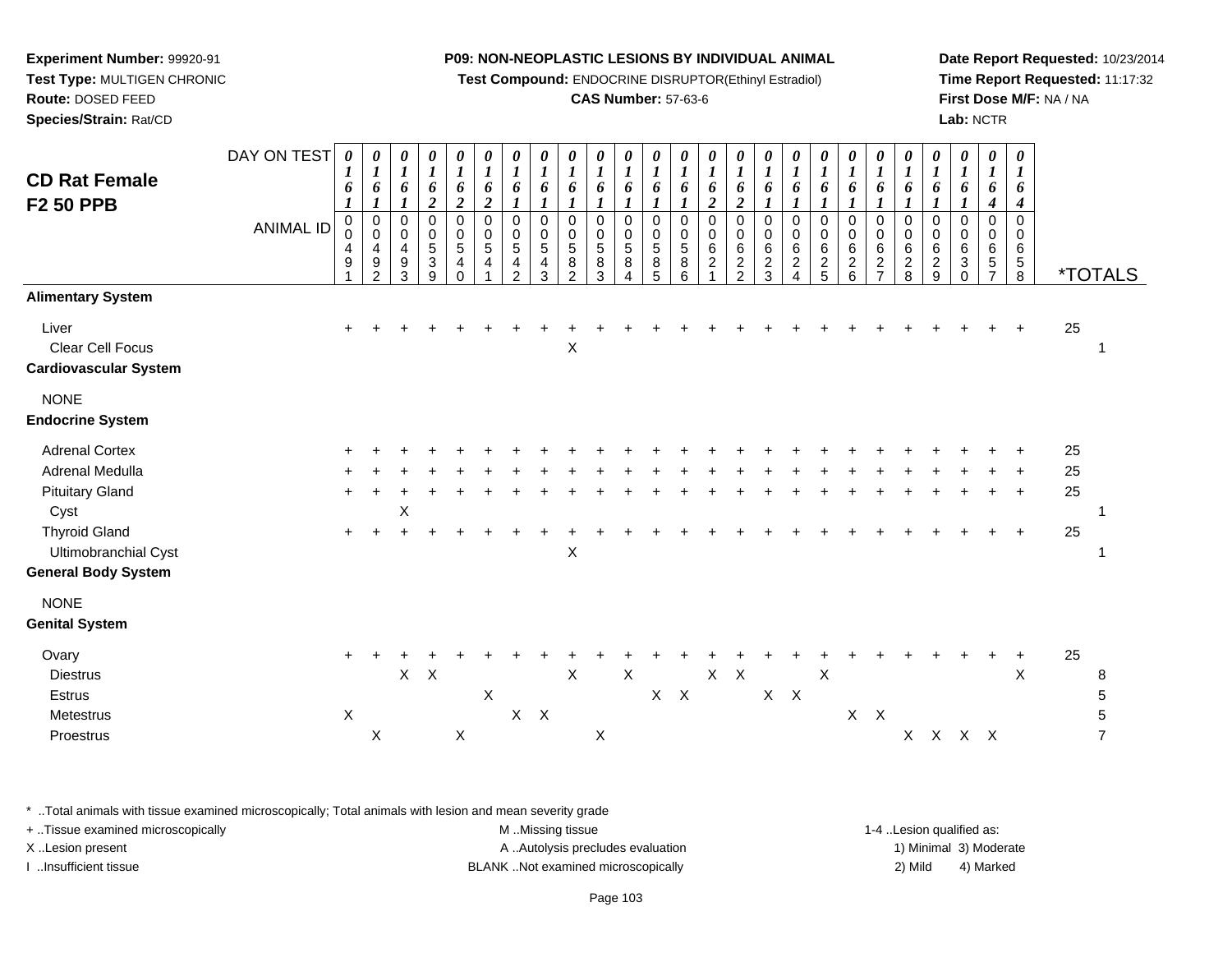**Test Compound:** ENDOCRINE DISRUPTOR(Ethinyl Estradiol)

#### **CAS Number:** 57-63-6

**Date Report Requested:** 10/23/2014**Time Report Requested:** 11:17:32**First Dose M/F:** NA / NA**Lab:** NCTR

| <b>CD Rat Female</b><br><b>F2 50 PPB</b> | DAY ON TEST<br><b>ANIMAL ID</b> | $\boldsymbol{\theta}$<br>6<br>$\mathbf 0$<br>4<br>9 | $\pmb{\theta}$<br>6<br>$\pmb{0}$<br>$\pmb{0}$<br>4<br>9<br>2 | 0<br>$\boldsymbol{l}$<br>6<br>$\mathsf 0$<br>0<br>4<br>9<br>3 | 0<br>$\boldsymbol{l}$<br>6<br>$\boldsymbol{2}$<br>0<br>$\pmb{0}$<br>$\overline{5}$<br>$\ensuremath{\mathsf{3}}$<br>9 | 0<br>$\boldsymbol{l}$<br>6<br>$\boldsymbol{2}$<br>$\pmb{0}$<br>$\,0\,$<br>5<br>4<br>$\Omega$ | $\pmb{\theta}$<br>$\boldsymbol{l}$<br>6<br>$\boldsymbol{2}$<br>$\pmb{0}$<br>0<br>$\overline{5}$<br>4 | 0<br>$\boldsymbol{l}$<br>6<br>$\mathbf 0$<br>0<br>5<br>4<br>2 | 0<br>$\boldsymbol{l}$<br>6<br>$\mathbf 0$<br>0<br>5<br>4<br>3 | 0<br>$\boldsymbol{l}$<br>6<br>$\mathbf 0$<br>0<br>5<br>8<br>2 | 0<br>6<br>$\mathbf 0$<br>0<br>5<br>8<br>3 | 0<br>6<br>$\Omega$<br>0<br>5<br>8 | 0<br>6<br>0<br>0<br>5<br>8<br>5 | 0<br>1<br>6<br>0<br>0<br>5<br>8<br>6 | 6<br>$\boldsymbol{2}$<br>0<br>0<br>6<br>$\overline{c}$ | 0<br>6<br>$\boldsymbol{2}$<br>$\mathbf 0$<br>0<br>$\,6\,$<br>$\overline{\mathbf{c}}$<br>2 | $\pmb{\theta}$<br>$\boldsymbol{l}$<br>6<br>$\mathbf 0$<br>0<br>$\,6\,$<br>$\overline{c}$<br>3 | 0<br>1<br>6<br>$\Omega$<br>0<br>6<br>$\overline{c}$ | $\boldsymbol{\theta}$<br>6<br>$\mathbf 0$<br>0<br>$6\phantom{1}6$<br>$\overline{c}$ | 0<br>6<br>$\overline{0}$<br>0<br>6<br>$\overline{\mathbf{c}}$<br>6 | $\boldsymbol{\theta}$<br>6<br>$\Omega$<br>0<br>$\,6\,$<br>$\overline{c}$ | 0<br>1<br>6<br>0<br>0<br>$\,6\,$<br>$\frac{2}{8}$ | $\boldsymbol{\theta}$<br>$\boldsymbol{l}$<br>6<br>$\mathbf 0$<br>0<br>$\,6$<br>$\overline{c}$<br>9 | 0<br>$\boldsymbol{l}$<br>6<br>$\mathbf 0$<br>0<br>6<br>3<br>0 | $\boldsymbol{\theta}$<br>$\boldsymbol{l}$<br>6<br>4<br>$\pmb{0}$<br>0<br>$\,6$<br>5 | 0<br>1<br>6<br>4<br>$\Omega$<br>0<br>6<br>5<br>8 | <i><b>*TOTALS</b></i> |             |     |
|------------------------------------------|---------------------------------|-----------------------------------------------------|--------------------------------------------------------------|---------------------------------------------------------------|----------------------------------------------------------------------------------------------------------------------|----------------------------------------------------------------------------------------------|------------------------------------------------------------------------------------------------------|---------------------------------------------------------------|---------------------------------------------------------------|---------------------------------------------------------------|-------------------------------------------|-----------------------------------|---------------------------------|--------------------------------------|--------------------------------------------------------|-------------------------------------------------------------------------------------------|-----------------------------------------------------------------------------------------------|-----------------------------------------------------|-------------------------------------------------------------------------------------|--------------------------------------------------------------------|--------------------------------------------------------------------------|---------------------------------------------------|----------------------------------------------------------------------------------------------------|---------------------------------------------------------------|-------------------------------------------------------------------------------------|--------------------------------------------------|-----------------------|-------------|-----|
| Oviduct                                  |                                 | $\ddot{}$                                           |                                                              |                                                               |                                                                                                                      |                                                                                              |                                                                                                      |                                                               |                                                               |                                                               |                                           |                                   |                                 |                                      |                                                        |                                                                                           |                                                                                               |                                                     |                                                                                     |                                                                    |                                                                          |                                                   |                                                                                                    |                                                               |                                                                                     | $\pm$                                            | 25                    |             |     |
| <b>Uterus</b>                            |                                 |                                                     |                                                              |                                                               |                                                                                                                      |                                                                                              |                                                                                                      |                                                               |                                                               |                                                               |                                           |                                   |                                 |                                      |                                                        |                                                                                           |                                                                                               |                                                     |                                                                                     |                                                                    |                                                                          |                                                   |                                                                                                    |                                                               |                                                                                     | $\ddot{}$                                        | 25                    |             |     |
| <b>Diestrus</b>                          |                                 |                                                     |                                                              | $\mathsf{X}$                                                  | $\boldsymbol{\mathsf{X}}$                                                                                            |                                                                                              |                                                                                                      |                                                               |                                                               | $\mathsf X$                                                   |                                           | X                                 |                                 |                                      | X                                                      | $\boldsymbol{X}$                                                                          |                                                                                               |                                                     | X                                                                                   |                                                                    |                                                                          |                                                   |                                                                                                    |                                                               |                                                                                     | X                                                |                       | 8           |     |
| Estrus                                   |                                 |                                                     |                                                              |                                                               |                                                                                                                      |                                                                                              | X                                                                                                    |                                                               |                                                               |                                                               |                                           |                                   |                                 | $X$ $X$                              |                                                        |                                                                                           | $\mathsf{X}^-$                                                                                | $\mathsf{X}$                                        |                                                                                     |                                                                    |                                                                          |                                                   |                                                                                                    |                                                               |                                                                                     |                                                  |                       |             |     |
| Metestrus                                |                                 | $\sf X$                                             |                                                              |                                                               |                                                                                                                      |                                                                                              |                                                                                                      | X                                                             | $\boldsymbol{\mathsf{X}}$                                     |                                                               |                                           |                                   |                                 |                                      |                                                        |                                                                                           |                                                                                               |                                                     |                                                                                     |                                                                    | $X$ $X$                                                                  |                                                   |                                                                                                    |                                                               |                                                                                     |                                                  |                       |             |     |
| Proestrus                                |                                 |                                                     | X                                                            |                                                               |                                                                                                                      | $\boldsymbol{\mathsf{X}}$                                                                    |                                                                                                      |                                                               |                                                               |                                                               | X                                         |                                   |                                 |                                      |                                                        |                                                                                           |                                                                                               |                                                     |                                                                                     |                                                                    |                                                                          | X                                                 |                                                                                                    | X X X                                                         |                                                                                     |                                                  |                       |             |     |
| Vagina                                   |                                 | $+$                                                 | $\ddot{}$                                                    | $\ddot{}$                                                     | M                                                                                                                    | $+$                                                                                          | $+$                                                                                                  | M                                                             | $\ddot{}$                                                     |                                                               |                                           |                                   |                                 |                                      |                                                        |                                                                                           |                                                                                               |                                                     |                                                                                     |                                                                    |                                                                          |                                                   |                                                                                                    |                                                               |                                                                                     | $\ddot{}$                                        | 23                    |             |     |
| <b>Diestrus</b>                          |                                 |                                                     |                                                              | X                                                             |                                                                                                                      |                                                                                              |                                                                                                      |                                                               |                                                               | X                                                             |                                           | X                                 |                                 |                                      | $\mathsf{X}$                                           | $\mathsf{X}$                                                                              |                                                                                               |                                                     | Χ                                                                                   |                                                                    |                                                                          |                                                   |                                                                                                    |                                                               |                                                                                     | X                                                |                       |             |     |
| Estrus                                   |                                 |                                                     |                                                              |                                                               |                                                                                                                      |                                                                                              | X                                                                                                    |                                                               |                                                               |                                                               | $\boldsymbol{\mathsf{X}}$                 |                                   |                                 | $X$ $X$                              |                                                        |                                                                                           |                                                                                               | $X$ $X$                                             |                                                                                     |                                                                    |                                                                          |                                                   |                                                                                                    |                                                               | X                                                                                   |                                                  |                       |             |     |
| Metestrus                                |                                 | $\boldsymbol{\mathsf{X}}$                           |                                                              |                                                               |                                                                                                                      |                                                                                              |                                                                                                      |                                                               | X                                                             |                                                               |                                           |                                   |                                 |                                      |                                                        |                                                                                           |                                                                                               |                                                     |                                                                                     |                                                                    | $X$ $X$                                                                  |                                                   |                                                                                                    |                                                               |                                                                                     |                                                  |                       |             |     |
| Proestrus                                |                                 |                                                     | $\mathsf X$                                                  |                                                               |                                                                                                                      | $\boldsymbol{\mathsf{X}}$                                                                    |                                                                                                      |                                                               |                                                               |                                                               |                                           |                                   |                                 |                                      |                                                        |                                                                                           |                                                                                               |                                                     |                                                                                     |                                                                    |                                                                          |                                                   | X X X                                                                                              |                                                               |                                                                                     |                                                  |                       | 5           |     |
| <b>Hematopoietic System</b>              |                                 |                                                     |                                                              |                                                               |                                                                                                                      |                                                                                              |                                                                                                      |                                                               |                                                               |                                                               |                                           |                                   |                                 |                                      |                                                        |                                                                                           |                                                                                               |                                                     |                                                                                     |                                                                    |                                                                          |                                                   |                                                                                                    |                                                               |                                                                                     |                                                  |                       |             |     |
| <b>Bone Marrow</b>                       |                                 |                                                     |                                                              |                                                               |                                                                                                                      |                                                                                              |                                                                                                      |                                                               |                                                               |                                                               |                                           |                                   |                                 |                                      |                                                        |                                                                                           |                                                                                               |                                                     |                                                                                     |                                                                    |                                                                          |                                                   |                                                                                                    |                                                               |                                                                                     |                                                  | 25                    |             |     |
| Spleen                                   |                                 |                                                     |                                                              |                                                               |                                                                                                                      |                                                                                              |                                                                                                      |                                                               |                                                               |                                                               |                                           |                                   |                                 |                                      |                                                        |                                                                                           |                                                                                               |                                                     |                                                                                     |                                                                    |                                                                          |                                                   |                                                                                                    |                                                               |                                                                                     | $\ddot{}$                                        | 25                    |             |     |
| Pigmentation                             |                                 |                                                     |                                                              |                                                               |                                                                                                                      |                                                                                              |                                                                                                      |                                                               |                                                               |                                                               |                                           |                                   |                                 |                                      | -1                                                     |                                                                                           |                                                                                               |                                                     |                                                                                     |                                                                    |                                                                          |                                                   |                                                                                                    |                                                               |                                                                                     |                                                  |                       | $\mathbf 1$ | 1.0 |
| Thymus                                   |                                 |                                                     |                                                              |                                                               |                                                                                                                      |                                                                                              |                                                                                                      |                                                               |                                                               |                                                               |                                           |                                   |                                 |                                      |                                                        |                                                                                           |                                                                                               |                                                     |                                                                                     |                                                                    |                                                                          |                                                   |                                                                                                    |                                                               |                                                                                     |                                                  | 25                    |             |     |
| <b>Integumentary System</b>              |                                 |                                                     |                                                              |                                                               |                                                                                                                      |                                                                                              |                                                                                                      |                                                               |                                                               |                                                               |                                           |                                   |                                 |                                      |                                                        |                                                                                           |                                                                                               |                                                     |                                                                                     |                                                                    |                                                                          |                                                   |                                                                                                    |                                                               |                                                                                     |                                                  |                       |             |     |
| Mammary Gland                            |                                 |                                                     |                                                              |                                                               |                                                                                                                      |                                                                                              |                                                                                                      |                                                               |                                                               |                                                               |                                           |                                   |                                 |                                      |                                                        |                                                                                           |                                                                                               |                                                     |                                                                                     |                                                                    |                                                                          |                                                   |                                                                                                    |                                                               |                                                                                     |                                                  | 25                    |             |     |
| Alveolus, Hyperplasia                    |                                 |                                                     |                                                              | 2                                                             |                                                                                                                      |                                                                                              | $\overline{2}$                                                                                       |                                                               |                                                               |                                                               | 2                                         |                                   | 2                               |                                      |                                                        |                                                                                           |                                                                                               |                                                     |                                                                                     |                                                                    |                                                                          |                                                   |                                                                                                    | $\overline{c}$                                                |                                                                                     |                                                  |                       | 11          | 1.5 |
| Lobules, Hyperplasia                     |                                 | $\overline{c}$                                      |                                                              |                                                               | 3                                                                                                                    |                                                                                              | $\overline{1}$                                                                                       |                                                               | $\overline{\mathbf{1}}$                                       |                                                               | 3                                         |                                   | -1                              |                                      |                                                        |                                                                                           |                                                                                               | $\mathbf 1$                                         |                                                                                     |                                                                    |                                                                          | $\overline{c}$                                    |                                                                                                    | $\overline{1}$                                                |                                                                                     |                                                  |                       | 13          | 1.5 |
| Musculoskeletal System                   |                                 |                                                     |                                                              |                                                               |                                                                                                                      |                                                                                              |                                                                                                      |                                                               |                                                               |                                                               |                                           |                                   |                                 |                                      |                                                        |                                                                                           |                                                                                               |                                                     |                                                                                     |                                                                    |                                                                          |                                                   |                                                                                                    |                                                               |                                                                                     |                                                  |                       |             |     |

\* ..Total animals with tissue examined microscopically; Total animals with lesion and mean severity grade

+ ..Tissue examined microscopically examined microscopically examined as:  $M$  ..Missing tissue 1-4 ..Lesion qualified as:

X..Lesion present **A ..Autolysis precludes evaluation** A ..Autolysis precludes evaluation 1) Minimal 3) Moderate

I ..Insufficient tissue BLANK ..Not examined microscopically 2) Mild 4) Marked

# **Experiment Number:** 99920-91

**Species/Strain:** Rat/CD

# **Test Type:** MULTIGEN CHRONIC

**Route:** DOSED FEED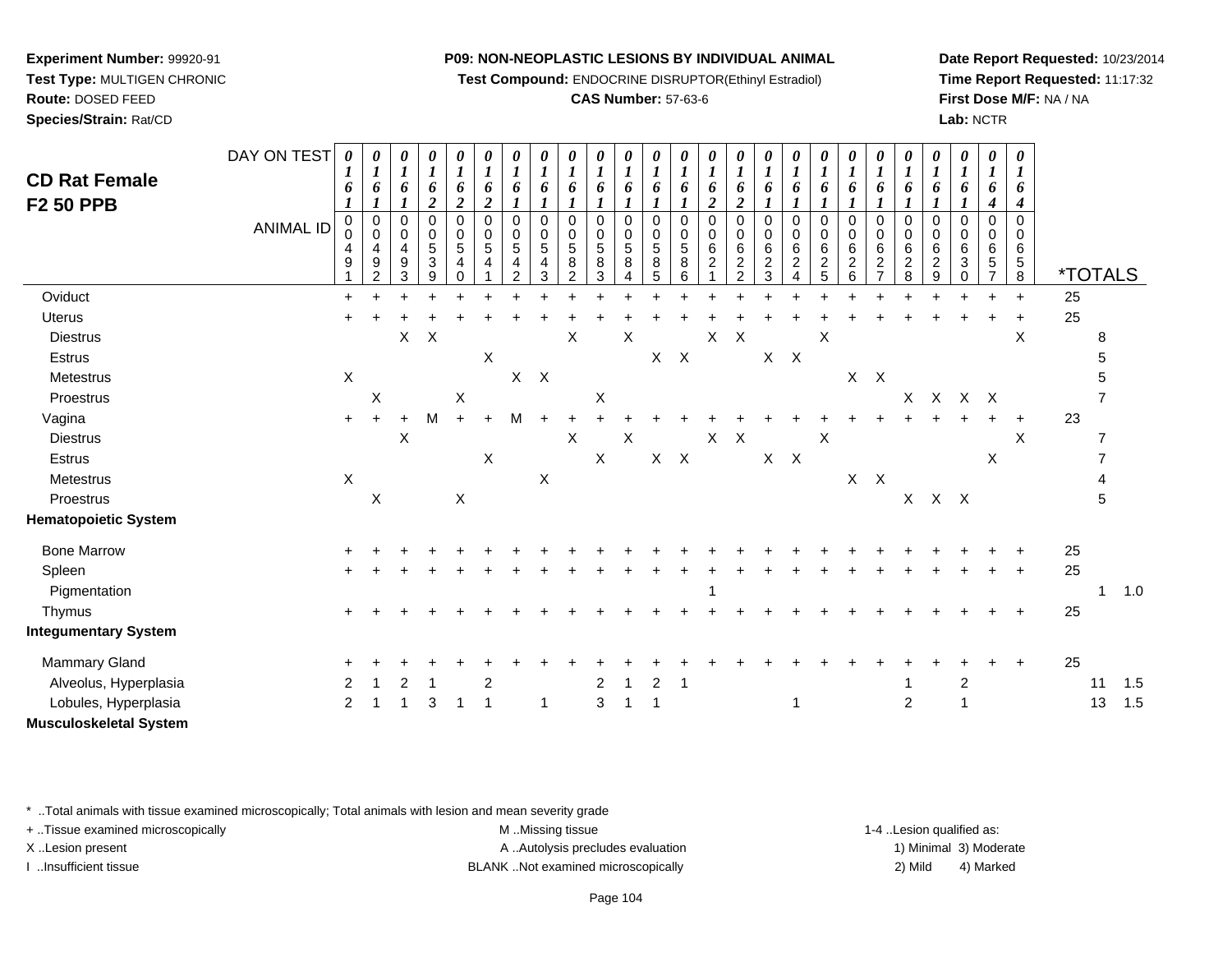**Test Compound:** ENDOCRINE DISRUPTOR(Ethinyl Estradiol)

#### **CAS Number:** 57-63-6

**Date Report Requested:** 10/23/2014**Time Report Requested:** 11:17:32**First Dose M/F:** NA / NA**Lab:** NCTR

| <b>CD Rat Female</b><br><b>F2 50 PPB</b>               | DAY ON TEST<br>ANIMAL ID | $\boldsymbol{\theta}$<br>1<br>6<br>0<br>4<br>9 | $\boldsymbol{\theta}$<br>$\boldsymbol{l}$<br>6<br>$\pmb{0}$<br>$\pmb{0}$<br>4<br>$\boldsymbol{9}$<br>$\overline{2}$ | $\frac{\theta}{I}$<br>6<br>0<br>$\pmb{0}$<br>$\overline{\mathbf{4}}$<br>$\boldsymbol{9}$<br>3 | 0<br>$\boldsymbol{l}$<br>6<br>$\overline{\mathbf{c}}$<br>0<br>0<br>$\,$ 5 $\,$<br>$\ensuremath{\mathsf{3}}$<br>9 | $\boldsymbol{\theta}$<br>$\boldsymbol{l}$<br>6<br>2<br>0<br>$\pmb{0}$<br>$\sqrt{5}$<br>4 | $\frac{\boldsymbol{\theta}}{\boldsymbol{I}}$<br>6<br>$\overline{\mathbf{c}}$<br>0<br>$\pmb{0}$<br>$\sqrt{5}$<br>4 | $\frac{\theta}{I}$<br>6<br>0<br>$\pmb{0}$<br>$\sqrt{5}$<br>4<br>າ | $\boldsymbol{l}$<br>0<br>5<br>4 | $\boldsymbol{\mathit{U}}$<br>$\bm{0}$<br>0<br>$\mathbf 0$<br>5<br>8 | $\boldsymbol{\theta}$<br>6<br>0<br>5<br>8<br>З | 0<br>6<br>0<br>$\pmb{0}$<br>$\sqrt{5}$<br>$\,8\,$ | 0<br>6<br>0<br>0<br>5<br>8<br>5 | 0<br>6<br>0<br>$\mathbf 0$<br>5<br>8<br>6 | 0<br>6<br>2<br>0<br>$\mathbf 0$<br>6<br>$\overline{c}$ | 0<br>$\boldsymbol{l}$<br>6<br>$\boldsymbol{2}$<br>0<br>$\pmb{0}$<br>6<br>$\overline{c}$<br>$\overline{2}$ | $\boldsymbol{l}$<br>6<br>$\boldsymbol{I}$<br>0<br>$\pmb{0}$<br>6<br>$\overline{\mathbf{c}}$<br>3 | 0<br>$\boldsymbol{l}$<br>6<br>$\overline{ }$<br>0<br>$\pmb{0}$<br>6<br>$\boldsymbol{2}$ | 0<br>1<br>6<br>0<br>0<br>$\,6$<br>$\overline{c}$<br>5 | 0<br>1<br>6<br>L<br>0<br>0<br>6<br>$\frac{2}{6}$ | 0<br>$\boldsymbol{l}$<br>6<br>$\overline{I}$<br>0<br>$\pmb{0}$<br>6<br>$\overline{\mathbf{c}}$<br>$\overline{ }$ | 0<br>$\boldsymbol{l}$<br>6<br>0<br>$\mathbf 0$<br>6<br>$\boldsymbol{2}$<br>8 | 0<br>$\boldsymbol{l}$<br>6<br>0<br>0<br>6<br>2<br>9 | 0<br>$\boldsymbol{l}$<br>o<br>0<br>0<br>6<br>3 | 0<br>$\boldsymbol{l}$<br>0<br>5 | $\boldsymbol{\theta}$<br>6<br>0<br>0<br>6<br>5<br>8 |    | <i><b>*TOTALS</b></i> |     |
|--------------------------------------------------------|--------------------------|------------------------------------------------|---------------------------------------------------------------------------------------------------------------------|-----------------------------------------------------------------------------------------------|------------------------------------------------------------------------------------------------------------------|------------------------------------------------------------------------------------------|-------------------------------------------------------------------------------------------------------------------|-------------------------------------------------------------------|---------------------------------|---------------------------------------------------------------------|------------------------------------------------|---------------------------------------------------|---------------------------------|-------------------------------------------|--------------------------------------------------------|-----------------------------------------------------------------------------------------------------------|--------------------------------------------------------------------------------------------------|-----------------------------------------------------------------------------------------|-------------------------------------------------------|--------------------------------------------------|------------------------------------------------------------------------------------------------------------------|------------------------------------------------------------------------------|-----------------------------------------------------|------------------------------------------------|---------------------------------|-----------------------------------------------------|----|-----------------------|-----|
| Bone<br><b>Nervous System</b>                          |                          | $\ddot{}$                                      | $\ddot{}$                                                                                                           | $\ddot{}$                                                                                     | $\ddot{}$                                                                                                        | $\ddot{}$                                                                                | $\ddot{}$                                                                                                         |                                                                   |                                 |                                                                     |                                                |                                                   |                                 |                                           |                                                        |                                                                                                           |                                                                                                  |                                                                                         |                                                       |                                                  |                                                                                                                  |                                                                              |                                                     |                                                |                                 | $\ddot{}$                                           | 25 |                       |     |
| <b>NONE</b><br>Respiratory System                      |                          |                                                |                                                                                                                     |                                                                                               |                                                                                                                  |                                                                                          |                                                                                                                   |                                                                   |                                 |                                                                     |                                                |                                                   |                                 |                                           |                                                        |                                                                                                           |                                                                                                  |                                                                                         |                                                       |                                                  |                                                                                                                  |                                                                              |                                                     |                                                |                                 |                                                     |    |                       |     |
| <b>NONE</b><br><b>Special Senses System</b>            |                          |                                                |                                                                                                                     |                                                                                               |                                                                                                                  |                                                                                          |                                                                                                                   |                                                                   |                                 |                                                                     |                                                |                                                   |                                 |                                           |                                                        |                                                                                                           |                                                                                                  |                                                                                         |                                                       |                                                  |                                                                                                                  |                                                                              |                                                     |                                                |                                 |                                                     |    |                       |     |
| <b>NONE</b><br><b>Urinary System</b>                   |                          |                                                |                                                                                                                     |                                                                                               |                                                                                                                  |                                                                                          |                                                                                                                   |                                                                   |                                 |                                                                     |                                                |                                                   |                                 |                                           |                                                        |                                                                                                           |                                                                                                  |                                                                                         |                                                       |                                                  |                                                                                                                  |                                                                              |                                                     |                                                |                                 |                                                     |    |                       |     |
| Kidney<br>Cortex, Cyst<br>Inflammation, Chronic Active |                          | $\pm$                                          |                                                                                                                     |                                                                                               |                                                                                                                  |                                                                                          | X                                                                                                                 |                                                                   |                                 |                                                                     |                                                |                                                   |                                 |                                           |                                                        |                                                                                                           |                                                                                                  |                                                                                         |                                                       |                                                  |                                                                                                                  |                                                                              |                                                     | X                                              |                                 | $\div$                                              | 25 | $\overline{2}$        | 1.0 |
| Renal Tubule, Mineralization                           |                          | 1                                              |                                                                                                                     |                                                                                               | 3                                                                                                                | 1                                                                                        | -1                                                                                                                |                                                                   | $\overline{2}$                  | 3                                                                   | 1                                              | $\overline{1}$                                    |                                 |                                           | -1                                                     |                                                                                                           |                                                                                                  | -1                                                                                      | 3                                                     | 2                                                |                                                                                                                  | $\overline{1}$                                                               |                                                     |                                                |                                 | 1                                                   |    | 15                    | 1.5 |

\* ..Total animals with tissue examined microscopically; Total animals with lesion and mean severity grade

**Experiment Number:** 99920-91**Test Type:** MULTIGEN CHRONIC

**Route:** DOSED FEED**Species/Strain:** Rat/CD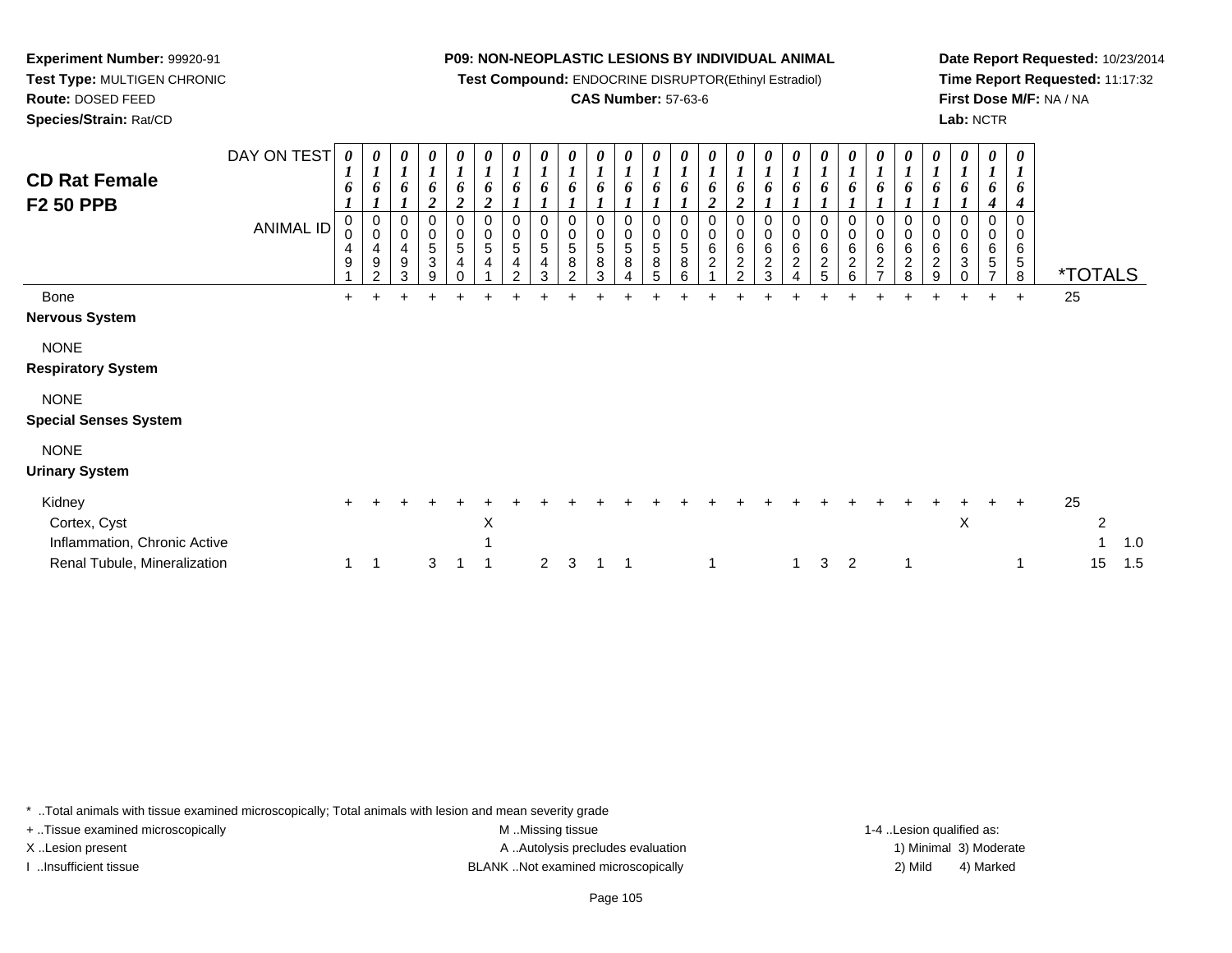**Test Compound:** ENDOCRINE DISRUPTOR(Ethinyl Estradiol)

#### **CAS Number:** 57-63-6

**Date Report Requested:** 10/23/2014**Time Report Requested:** 11:17:32**First Dose M/F:** NA / NA**Lab:** NCTR

| <b>CD Rat Female</b><br><b>F3 CONTROL</b>                  | DAY ON TEST<br><b>ANIMAL ID</b> | 0<br>$\boldsymbol{l}$<br>6<br>$\boldsymbol{l}$<br>$\mathbf 0$<br>0<br>$\overline{7}$<br>$\pmb{0}$<br>8 | $\boldsymbol{\theta}$<br>$\boldsymbol{l}$<br>6<br>$\boldsymbol{l}$<br>$\pmb{0}$<br>$\pmb{0}$<br>$\overline{7}$<br>$\pmb{0}$<br>9 | 0<br>$\boldsymbol{l}$<br>6<br>$\boldsymbol{l}$<br>0<br>0<br>$\overline{7}$<br>1<br>$\Omega$ | $\boldsymbol{\theta}$<br>$\boldsymbol{l}$<br>$\pmb{6}$<br>$\boldsymbol{l}$<br>$\mathbf 0$<br>$\pmb{0}$<br>$\boldsymbol{7}$<br>1 | 0<br>$\boldsymbol{l}$<br>6<br>$\boldsymbol{l}$<br>0<br>$\pmb{0}$<br>$\boldsymbol{7}$<br>1<br>$\overline{2}$ | 0<br>$\boldsymbol{l}$<br>6<br>$\overline{2}$<br>$\mathbf 0$<br>$\pmb{0}$<br>$\overline{7}$<br>$\sqrt{5}$<br>3 | 0<br>$\boldsymbol{l}$<br>6<br>$\boldsymbol{l}$<br>$\mathbf 0$<br>0<br>$\overline{7}$<br>5<br>4 | 0<br>$\boldsymbol{l}$<br>6<br>$\boldsymbol{l}$<br>0<br>0<br>$\overline{7}$<br>$\mathbf 5$<br>5 | $\boldsymbol{\theta}$<br>$\boldsymbol{l}$<br>6<br>$\boldsymbol{l}$<br>$\mathbf 0$<br>0<br>$\overline{7}$<br>$\mathbf 5$<br>6 | $\boldsymbol{\theta}$<br>$\boldsymbol{l}$<br>6<br>1<br>$\mathbf 0$<br>0<br>$\overline{7}$<br>$\mathbf 5$<br>$\overline{ }$ | $\frac{\theta}{I}$<br>6<br>1<br>0<br>$\mathbf 0$<br>$\overline{7}$<br>5<br>8 | 0<br>$\boldsymbol{l}$<br>6<br>$\overline{c}$<br>$\mathbf 0$<br>$\pmb{0}$<br>$\overline{7}$<br>$\boldsymbol{9}$<br>$\overline{7}$ | 0<br>$\boldsymbol{l}$<br>6<br>$\boldsymbol{2}$<br>$\mathbf 0$<br>$\pmb{0}$<br>$\overline{7}$<br>9<br>8 | 0<br>$\boldsymbol{l}$<br>6<br>$\mathbf{I}$<br>$\mathbf 0$<br>$\pmb{0}$<br>$\overline{7}$<br>9<br>9 | 0<br>$\boldsymbol{l}$<br>6<br>$\boldsymbol{l}$<br>0<br>0<br>8<br>0<br>$\Omega$ | $\frac{\theta}{I}$<br>6<br>$\boldsymbol{l}$<br>0<br>$\pmb{0}$<br>$\bf 8$<br>$\mathbf 0$ | $\boldsymbol{\theta}$<br>$\boldsymbol{l}$<br>6<br>$\boldsymbol{l}$<br>$\pmb{0}$<br>$\pmb{0}$<br>$\bf 8$<br>$\pmb{0}$<br>$\overline{2}$ | $\begin{matrix} 0 \\ 1 \end{matrix}$<br>6<br>$\overline{2}$<br>$\pmb{0}$<br>$\mathbf 0$<br>$\bf 8$<br>$\frac{4}{2}$ | $\frac{\theta}{I}$<br>$\boldsymbol{6}$<br>$\overline{c}$<br>0<br>$\pmb{0}$<br>$\bf 8$<br>$\frac{4}{3}$ | 0<br>$\boldsymbol{l}$<br>6<br>$\overline{2}$<br>0<br>0<br>$\bf 8$<br>$\overline{4}$<br>4 | 0<br>$\boldsymbol{l}$<br>6<br>$\mathbf 0$<br>0<br>8<br>4<br>5 | 0<br>$\boldsymbol{l}$<br>6<br>0<br>0<br>8<br>4<br>6 | 0<br>$\boldsymbol{l}$<br>6<br>5<br>0<br>0<br>8<br>9<br>$\Omega$ | 0<br>$\boldsymbol{l}$<br>6<br>5<br>$\mathbf 0$<br>0<br>8<br>9 | $\boldsymbol{\theta}$<br>$\boldsymbol{l}$<br>6<br>$5\overline{)}$<br>$\mathbf 0$<br>0<br>8<br>$\frac{9}{2}$ |    | <i><b>*TOTALS</b></i> |
|------------------------------------------------------------|---------------------------------|--------------------------------------------------------------------------------------------------------|----------------------------------------------------------------------------------------------------------------------------------|---------------------------------------------------------------------------------------------|---------------------------------------------------------------------------------------------------------------------------------|-------------------------------------------------------------------------------------------------------------|---------------------------------------------------------------------------------------------------------------|------------------------------------------------------------------------------------------------|------------------------------------------------------------------------------------------------|------------------------------------------------------------------------------------------------------------------------------|----------------------------------------------------------------------------------------------------------------------------|------------------------------------------------------------------------------|----------------------------------------------------------------------------------------------------------------------------------|--------------------------------------------------------------------------------------------------------|----------------------------------------------------------------------------------------------------|--------------------------------------------------------------------------------|-----------------------------------------------------------------------------------------|----------------------------------------------------------------------------------------------------------------------------------------|---------------------------------------------------------------------------------------------------------------------|--------------------------------------------------------------------------------------------------------|------------------------------------------------------------------------------------------|---------------------------------------------------------------|-----------------------------------------------------|-----------------------------------------------------------------|---------------------------------------------------------------|-------------------------------------------------------------------------------------------------------------|----|-----------------------|
| <b>Alimentary System</b><br>Liver                          |                                 | $\pm$                                                                                                  |                                                                                                                                  |                                                                                             |                                                                                                                                 |                                                                                                             |                                                                                                               |                                                                                                |                                                                                                |                                                                                                                              |                                                                                                                            |                                                                              |                                                                                                                                  |                                                                                                        |                                                                                                    |                                                                                |                                                                                         |                                                                                                                                        |                                                                                                                     |                                                                                                        |                                                                                          |                                                               |                                                     |                                                                 |                                                               |                                                                                                             | 25 |                       |
| Developmental Malformation<br><b>Cardiovascular System</b> |                                 |                                                                                                        |                                                                                                                                  |                                                                                             | Χ                                                                                                                               |                                                                                                             |                                                                                                               |                                                                                                |                                                                                                |                                                                                                                              |                                                                                                                            |                                                                              |                                                                                                                                  |                                                                                                        |                                                                                                    |                                                                                |                                                                                         |                                                                                                                                        |                                                                                                                     |                                                                                                        |                                                                                          |                                                               |                                                     |                                                                 |                                                               |                                                                                                             |    | -1                    |
| <b>NONE</b><br><b>Endocrine System</b>                     |                                 |                                                                                                        |                                                                                                                                  |                                                                                             |                                                                                                                                 |                                                                                                             |                                                                                                               |                                                                                                |                                                                                                |                                                                                                                              |                                                                                                                            |                                                                              |                                                                                                                                  |                                                                                                        |                                                                                                    |                                                                                |                                                                                         |                                                                                                                                        |                                                                                                                     |                                                                                                        |                                                                                          |                                                               |                                                     |                                                                 |                                                               |                                                                                                             |    |                       |
| <b>Adrenal Cortex</b>                                      |                                 |                                                                                                        |                                                                                                                                  |                                                                                             |                                                                                                                                 |                                                                                                             |                                                                                                               |                                                                                                |                                                                                                |                                                                                                                              |                                                                                                                            |                                                                              |                                                                                                                                  |                                                                                                        |                                                                                                    |                                                                                |                                                                                         |                                                                                                                                        |                                                                                                                     |                                                                                                        |                                                                                          |                                                               |                                                     |                                                                 |                                                               |                                                                                                             | 25 |                       |
| Adrenal Medulla                                            |                                 |                                                                                                        |                                                                                                                                  |                                                                                             |                                                                                                                                 |                                                                                                             |                                                                                                               |                                                                                                |                                                                                                |                                                                                                                              |                                                                                                                            |                                                                              |                                                                                                                                  |                                                                                                        |                                                                                                    |                                                                                |                                                                                         |                                                                                                                                        |                                                                                                                     |                                                                                                        |                                                                                          |                                                               |                                                     |                                                                 |                                                               |                                                                                                             | 25 |                       |
| <b>Pituitary Gland</b>                                     |                                 | ÷                                                                                                      |                                                                                                                                  |                                                                                             |                                                                                                                                 |                                                                                                             |                                                                                                               |                                                                                                |                                                                                                |                                                                                                                              |                                                                                                                            |                                                                              |                                                                                                                                  |                                                                                                        |                                                                                                    |                                                                                |                                                                                         |                                                                                                                                        |                                                                                                                     |                                                                                                        |                                                                                          |                                                               |                                                     |                                                                 |                                                               |                                                                                                             | 25 |                       |
| Cyst                                                       |                                 |                                                                                                        |                                                                                                                                  |                                                                                             |                                                                                                                                 |                                                                                                             |                                                                                                               |                                                                                                |                                                                                                |                                                                                                                              |                                                                                                                            | $\sf X$                                                                      |                                                                                                                                  |                                                                                                        |                                                                                                    |                                                                                |                                                                                         |                                                                                                                                        |                                                                                                                     |                                                                                                        |                                                                                          |                                                               |                                                     |                                                                 |                                                               | X                                                                                                           |    | 2                     |
| <b>Thyroid Gland</b>                                       |                                 |                                                                                                        |                                                                                                                                  |                                                                                             |                                                                                                                                 |                                                                                                             |                                                                                                               |                                                                                                |                                                                                                |                                                                                                                              |                                                                                                                            |                                                                              |                                                                                                                                  |                                                                                                        |                                                                                                    |                                                                                |                                                                                         |                                                                                                                                        |                                                                                                                     |                                                                                                        |                                                                                          |                                                               |                                                     |                                                                 |                                                               | $\ddot{}$                                                                                                   | 25 |                       |
| <b>General Body System</b>                                 |                                 |                                                                                                        |                                                                                                                                  |                                                                                             |                                                                                                                                 |                                                                                                             |                                                                                                               |                                                                                                |                                                                                                |                                                                                                                              |                                                                                                                            |                                                                              |                                                                                                                                  |                                                                                                        |                                                                                                    |                                                                                |                                                                                         |                                                                                                                                        |                                                                                                                     |                                                                                                        |                                                                                          |                                                               |                                                     |                                                                 |                                                               |                                                                                                             |    |                       |
| <b>NONE</b><br><b>Genital System</b>                       |                                 |                                                                                                        |                                                                                                                                  |                                                                                             |                                                                                                                                 |                                                                                                             |                                                                                                               |                                                                                                |                                                                                                |                                                                                                                              |                                                                                                                            |                                                                              |                                                                                                                                  |                                                                                                        |                                                                                                    |                                                                                |                                                                                         |                                                                                                                                        |                                                                                                                     |                                                                                                        |                                                                                          |                                                               |                                                     |                                                                 |                                                               |                                                                                                             |    |                       |
| Ovary                                                      |                                 | $+$                                                                                                    |                                                                                                                                  |                                                                                             |                                                                                                                                 |                                                                                                             |                                                                                                               |                                                                                                |                                                                                                |                                                                                                                              |                                                                                                                            |                                                                              |                                                                                                                                  |                                                                                                        |                                                                                                    |                                                                                |                                                                                         |                                                                                                                                        |                                                                                                                     |                                                                                                        |                                                                                          |                                                               |                                                     |                                                                 |                                                               |                                                                                                             | 25 |                       |
| Corpus Luteum, Cyst                                        |                                 |                                                                                                        |                                                                                                                                  |                                                                                             |                                                                                                                                 |                                                                                                             |                                                                                                               |                                                                                                |                                                                                                |                                                                                                                              | $\boldsymbol{\mathsf{X}}$                                                                                                  |                                                                              |                                                                                                                                  |                                                                                                        |                                                                                                    |                                                                                |                                                                                         |                                                                                                                                        |                                                                                                                     |                                                                                                        |                                                                                          |                                                               |                                                     |                                                                 |                                                               |                                                                                                             |    |                       |
| Cyst                                                       |                                 |                                                                                                        |                                                                                                                                  |                                                                                             |                                                                                                                                 | X                                                                                                           |                                                                                                               |                                                                                                |                                                                                                |                                                                                                                              |                                                                                                                            |                                                                              |                                                                                                                                  |                                                                                                        |                                                                                                    |                                                                                |                                                                                         |                                                                                                                                        |                                                                                                                     | X                                                                                                      |                                                                                          |                                                               |                                                     |                                                                 |                                                               |                                                                                                             |    | $\overline{2}$        |
| <b>Diestrus</b>                                            |                                 |                                                                                                        |                                                                                                                                  | $X$ $X$                                                                                     |                                                                                                                                 |                                                                                                             | $\boldsymbol{\mathsf{X}}$                                                                                     |                                                                                                | $\sf X$                                                                                        |                                                                                                                              |                                                                                                                            | X                                                                            |                                                                                                                                  |                                                                                                        | $X$ $X$                                                                                            |                                                                                |                                                                                         | $\mathsf X$                                                                                                                            |                                                                                                                     |                                                                                                        |                                                                                          |                                                               |                                                     | $\mathsf X$                                                     |                                                               | $\mathsf X$                                                                                                 |    | 10                    |
| Estrus                                                     |                                 |                                                                                                        |                                                                                                                                  |                                                                                             |                                                                                                                                 | $\mathsf X$                                                                                                 |                                                                                                               | $\sf X$                                                                                        |                                                                                                |                                                                                                                              |                                                                                                                            |                                                                              |                                                                                                                                  |                                                                                                        |                                                                                                    |                                                                                |                                                                                         |                                                                                                                                        | X                                                                                                                   |                                                                                                        |                                                                                          | $\mathsf X$                                                   |                                                     |                                                                 | $\boldsymbol{\mathsf{X}}$                                     |                                                                                                             |    | $\sqrt{5}$            |
| Metestrus                                                  |                                 | $\boldsymbol{\mathsf{X}}$                                                                              |                                                                                                                                  |                                                                                             |                                                                                                                                 |                                                                                                             |                                                                                                               |                                                                                                |                                                                                                |                                                                                                                              | $X$ $X$                                                                                                                    |                                                                              |                                                                                                                                  |                                                                                                        |                                                                                                    |                                                                                | X                                                                                       |                                                                                                                                        |                                                                                                                     |                                                                                                        | X                                                                                        |                                                               | $\boldsymbol{\mathsf{X}}$                           |                                                                 |                                                               |                                                                                                             |    | 6                     |

\* ..Total animals with tissue examined microscopically; Total animals with lesion and mean severity grade

**Experiment Number:** 99920-91**Test Type:** MULTIGEN CHRONIC

| + Tissue examined microscopically | M Missing tissue                   | 1-4 Lesion qualified as: |                        |
|-----------------------------------|------------------------------------|--------------------------|------------------------|
| X Lesion present                  | A Autolysis precludes evaluation   |                          | 1) Minimal 3) Moderate |
| …Insufficient tissue              | BLANK Not examined microscopically | 2) Mild                  | 4) Marked              |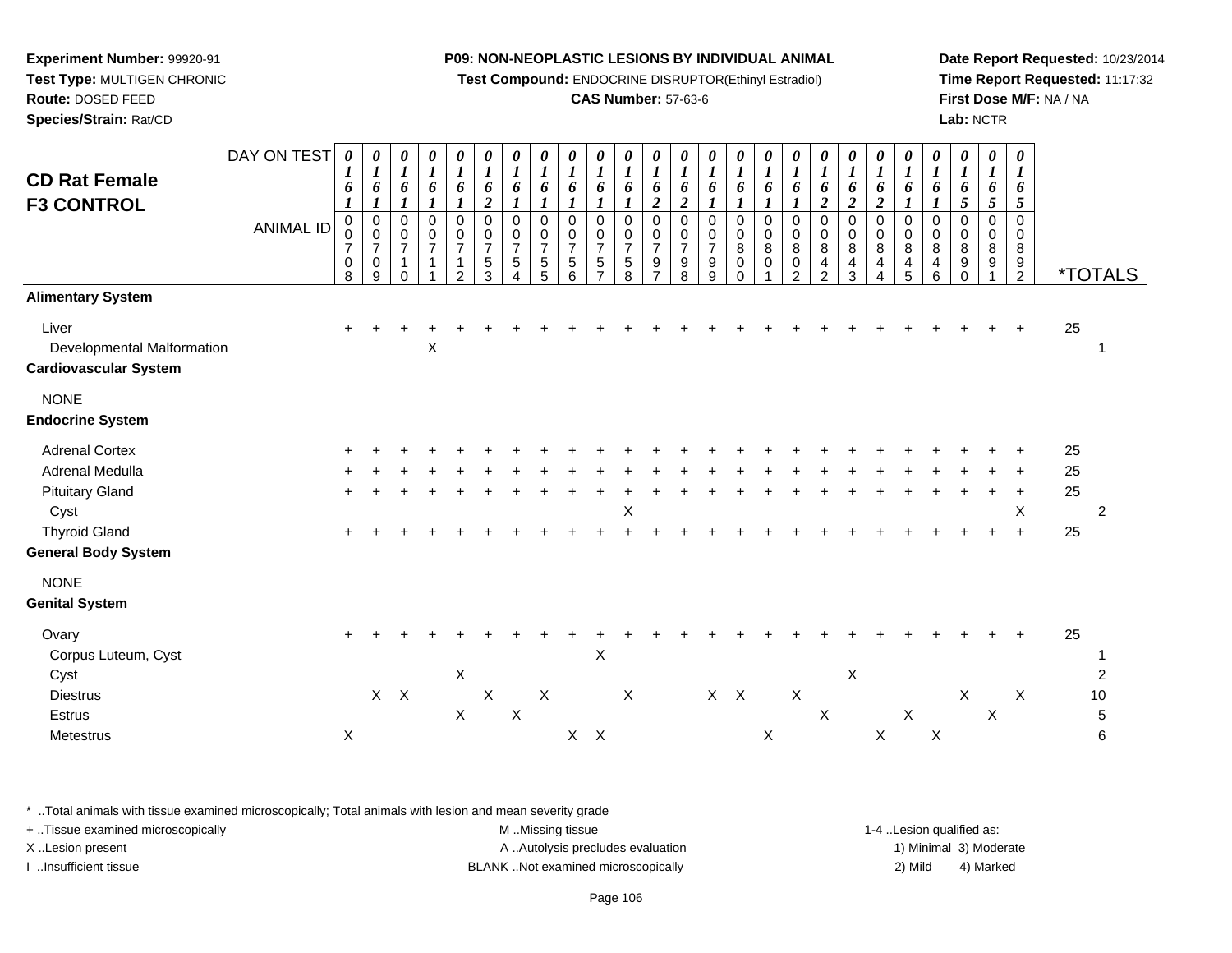**Test Compound:** ENDOCRINE DISRUPTOR(Ethinyl Estradiol)

#### **CAS Number:** 57-63-6

**Date Report Requested:** 10/23/2014**Time Report Requested:** 11:17:33**First Dose M/F:** NA / NA**Lab:** NCTR

|                                           | DAY ON TEST      | $\boldsymbol{\theta}$                   | 0<br>$\boldsymbol{l}$                                        | 0<br>$\boldsymbol{l}$                                   | 0<br>$\bm{l}$                                 | 0<br>$\boldsymbol{l}$                                | 0<br>$\boldsymbol{l}$           | 0<br>$\boldsymbol{l}$              | 0<br>$\boldsymbol{l}$                        | 0<br>$\boldsymbol{l}$                        | 0<br>$\boldsymbol{l}$                                     | 0<br>$\boldsymbol{l}$                                            | 0<br>$\boldsymbol{l}$                                               | 0<br>$\boldsymbol{l}$                        | 0<br>$\boldsymbol{l}$              | 0<br>$\boldsymbol{l}$     | 0<br>$\boldsymbol{l}$ | 0<br>$\boldsymbol{l}$                                            | 0<br>$\boldsymbol{l}$                                                          | 0<br>$\boldsymbol{l}$                                          | 0<br>$\boldsymbol{l}$                                       | 0<br>$\boldsymbol{l}$                                              | 0<br>$\boldsymbol{l}$     | 0<br>$\bm{l}$         | 0<br>1                    | 0<br>$\boldsymbol{l}$                              |                       |                |     |
|-------------------------------------------|------------------|-----------------------------------------|--------------------------------------------------------------|---------------------------------------------------------|-----------------------------------------------|------------------------------------------------------|---------------------------------|------------------------------------|----------------------------------------------|----------------------------------------------|-----------------------------------------------------------|------------------------------------------------------------------|---------------------------------------------------------------------|----------------------------------------------|------------------------------------|---------------------------|-----------------------|------------------------------------------------------------------|--------------------------------------------------------------------------------|----------------------------------------------------------------|-------------------------------------------------------------|--------------------------------------------------------------------|---------------------------|-----------------------|---------------------------|----------------------------------------------------|-----------------------|----------------|-----|
| <b>CD Rat Female</b><br><b>F3 CONTROL</b> |                  | 6<br>1                                  | 6                                                            | 6<br>1                                                  | 6<br>1                                        | 6<br>$\boldsymbol{l}$                                | 6<br>$\boldsymbol{2}$           | 6<br>1                             | 6                                            | 6                                            | 6                                                         | 6                                                                | 6<br>$\boldsymbol{2}$                                               | 6<br>2                                       | 6                                  | 6                         | 6                     | 6                                                                | 6<br>$\overline{c}$                                                            | 6<br>$\boldsymbol{2}$                                          | 6<br>$\boldsymbol{2}$                                       | 6                                                                  | 6                         | 6<br>5                | 6<br>5                    | 6<br>5                                             |                       |                |     |
|                                           | <b>ANIMAL ID</b> | $\mathbf 0$<br>$\overline{7}$<br>0<br>8 | $\pmb{0}$<br>$\mathsf 0$<br>$\overline{7}$<br>$\pmb{0}$<br>9 | $\mathbf 0$<br>0<br>$\overline{7}$<br>$\mathbf{1}$<br>0 | $\pmb{0}$<br>$\pmb{0}$<br>$\overline{7}$<br>1 | $\pmb{0}$<br>$\mathbf 0$<br>7<br>1<br>$\overline{2}$ | $\mathbf 0$<br>0<br>7<br>5<br>3 | 0<br>0<br>$\overline{7}$<br>5<br>4 | $\mathbf 0$<br>0<br>$\overline{7}$<br>5<br>5 | $\mathbf 0$<br>0<br>$\overline{7}$<br>5<br>6 | $\mathbf 0$<br>0<br>$\overline{7}$<br>5<br>$\overline{7}$ | 0<br>$\pmb{0}$<br>$\overline{7}$<br>$\sqrt{5}$<br>$\overline{8}$ | $\mathbf 0$<br>$\mathbf 0$<br>$\overline{7}$<br>9<br>$\overline{7}$ | $\mathbf 0$<br>0<br>$\overline{7}$<br>9<br>8 | 0<br>0<br>$\overline{7}$<br>9<br>9 | 0<br>0<br>8<br>0<br>0     | 0<br>0<br>8<br>0      | $\mathbf 0$<br>$_{\rm 0}^{\rm 0}$<br>$\pmb{0}$<br>$\overline{2}$ | $\mathbf 0$<br>$\pmb{0}$<br>$\overline{8}$<br>$\overline{4}$<br>$\overline{2}$ | 0<br>$\pmb{0}$<br>8<br>$\overline{\mathbf{4}}$<br>$\mathbf{3}$ | $\pmb{0}$<br>$\pmb{0}$<br>8<br>$\overline{\mathbf{4}}$<br>4 | $\mathbf 0$<br>$\pmb{0}$<br>$\bf8$<br>$\overline{\mathbf{4}}$<br>5 | 0<br>0<br>8<br>4<br>6     | 0<br>0<br>8<br>9<br>0 | 0<br>0<br>8<br>9          | $\mathbf 0$<br>0<br>$\,8\,$<br>9<br>$\overline{2}$ | <i><b>*TOTALS</b></i> |                |     |
| Proestrus                                 |                  |                                         |                                                              |                                                         | X                                             |                                                      |                                 |                                    |                                              |                                              |                                                           |                                                                  | X                                                                   | $\boldsymbol{\mathsf{X}}$                    |                                    |                           |                       |                                                                  |                                                                                | X                                                              |                                                             |                                                                    |                           |                       |                           |                                                    |                       |                |     |
| Oviduct                                   |                  | $\pm$                                   |                                                              |                                                         |                                               |                                                      |                                 |                                    |                                              |                                              |                                                           |                                                                  |                                                                     |                                              |                                    |                           |                       |                                                                  |                                                                                |                                                                |                                                             |                                                                    |                           |                       |                           |                                                    | 25                    |                |     |
| <b>Uterus</b>                             |                  |                                         |                                                              |                                                         |                                               |                                                      |                                 |                                    |                                              |                                              |                                                           |                                                                  |                                                                     |                                              |                                    |                           |                       |                                                                  |                                                                                |                                                                |                                                             |                                                                    |                           |                       |                           |                                                    | 25                    |                |     |
| <b>Diestrus</b>                           |                  |                                         | X                                                            |                                                         |                                               |                                                      | X                               |                                    | X                                            |                                              |                                                           | X                                                                |                                                                     |                                              | X                                  | $\mathsf X$               |                       | X                                                                |                                                                                |                                                                |                                                             |                                                                    |                           | X                     |                           |                                                    |                       | 8              |     |
| Estrus                                    |                  |                                         |                                                              |                                                         |                                               | $\mathsf X$                                          |                                 | $\mathsf X$                        |                                              |                                              |                                                           |                                                                  |                                                                     |                                              |                                    |                           |                       |                                                                  | $\pmb{\times}$                                                                 |                                                                |                                                             | $\mathsf X$                                                        |                           |                       | $\boldsymbol{\mathsf{X}}$ |                                                    |                       |                |     |
| Metestrus                                 |                  | $\mathsf X$                             |                                                              | $\mathsf X$                                             |                                               |                                                      |                                 |                                    |                                              |                                              | $X$ $X$                                                   |                                                                  |                                                                     |                                              |                                    |                           | $\mathsf X$           |                                                                  |                                                                                |                                                                | $\sf X$                                                     |                                                                    | X                         |                       |                           | $\mathsf X$                                        |                       |                |     |
| Proestrus                                 |                  |                                         |                                                              |                                                         | Χ                                             |                                                      |                                 |                                    |                                              |                                              |                                                           |                                                                  | X                                                                   | $\mathsf{X}$                                 |                                    |                           |                       |                                                                  |                                                                                | Χ                                                              |                                                             |                                                                    |                           |                       |                           |                                                    |                       |                |     |
| Vagina                                    |                  |                                         |                                                              |                                                         |                                               |                                                      |                                 |                                    |                                              |                                              |                                                           |                                                                  |                                                                     |                                              |                                    |                           |                       |                                                                  |                                                                                |                                                                |                                                             |                                                                    |                           |                       |                           | $\ddot{}$                                          | 25                    |                |     |
| <b>Diestrus</b>                           |                  |                                         | $\pmb{\times}$                                               | $\sf X$                                                 |                                               |                                                      | $\mathsf X$                     |                                    | $\boldsymbol{\mathsf{X}}$                    |                                              |                                                           | $\pmb{\times}$                                                   |                                                                     |                                              | X                                  | $\boldsymbol{\mathsf{X}}$ |                       | X                                                                |                                                                                |                                                                |                                                             |                                                                    |                           | X                     |                           | $\mathsf X$                                        |                       | 10             |     |
| Estrus                                    |                  |                                         |                                                              |                                                         |                                               |                                                      |                                 | $\mathsf X$                        |                                              |                                              |                                                           |                                                                  |                                                                     | $\pmb{\times}$                               |                                    |                           |                       |                                                                  |                                                                                |                                                                |                                                             | X                                                                  |                           |                       | $\boldsymbol{\mathsf{X}}$ |                                                    |                       |                |     |
| Metestrus                                 |                  | $\boldsymbol{\mathsf{X}}$               |                                                              |                                                         |                                               | $\mathsf{X}$                                         |                                 |                                    |                                              |                                              | $\mathsf{X}-\mathsf{X}$                                   |                                                                  |                                                                     |                                              |                                    |                           | $\mathsf X$           |                                                                  | X                                                                              |                                                                | $\mathsf X$                                                 |                                                                    | $\boldsymbol{\mathsf{X}}$ |                       |                           |                                                    |                       |                |     |
| Proestrus                                 |                  |                                         |                                                              |                                                         | $\mathsf X$                                   |                                                      |                                 |                                    |                                              |                                              |                                                           |                                                                  | $\boldsymbol{\mathsf{X}}$                                           |                                              |                                    |                           |                       |                                                                  |                                                                                | $\mathsf X$                                                    |                                                             |                                                                    |                           |                       |                           |                                                    |                       | 3              |     |
| <b>Hematopoietic System</b>               |                  |                                         |                                                              |                                                         |                                               |                                                      |                                 |                                    |                                              |                                              |                                                           |                                                                  |                                                                     |                                              |                                    |                           |                       |                                                                  |                                                                                |                                                                |                                                             |                                                                    |                           |                       |                           |                                                    |                       |                |     |
| <b>Bone Marrow</b>                        |                  |                                         |                                                              |                                                         |                                               |                                                      |                                 |                                    |                                              |                                              |                                                           |                                                                  |                                                                     |                                              |                                    |                           |                       |                                                                  |                                                                                |                                                                |                                                             |                                                                    |                           |                       |                           |                                                    | 25                    |                |     |
| Pigmentation                              |                  |                                         |                                                              |                                                         |                                               | $\overline{\phantom{a}}$                             |                                 |                                    |                                              |                                              |                                                           |                                                                  |                                                                     |                                              |                                    |                           |                       |                                                                  |                                                                                |                                                                |                                                             |                                                                    |                           |                       |                           |                                                    |                       | 1              | 4.0 |
| Spleen                                    |                  |                                         |                                                              |                                                         |                                               |                                                      |                                 |                                    |                                              |                                              |                                                           |                                                                  |                                                                     |                                              |                                    |                           |                       |                                                                  |                                                                                |                                                                |                                                             |                                                                    |                           |                       |                           |                                                    | 25                    |                |     |
| Congestion                                |                  |                                         |                                                              |                                                         |                                               | 3                                                    |                                 |                                    |                                              |                                              |                                                           |                                                                  |                                                                     |                                              |                                    |                           |                       |                                                                  |                                                                                |                                                                |                                                             |                                                                    |                           |                       |                           |                                                    |                       | 1              | 3.0 |
| Pigmentation                              |                  |                                         |                                                              |                                                         |                                               |                                                      |                                 |                                    |                                              |                                              |                                                           |                                                                  |                                                                     | $\overline{2}$                               |                                    |                           |                       |                                                                  |                                                                                |                                                                |                                                             |                                                                    |                           |                       |                           |                                                    |                       | $\overline{4}$ | 1.3 |
| Thymus                                    |                  | $\ddot{}$                               |                                                              |                                                         |                                               |                                                      |                                 |                                    |                                              |                                              |                                                           |                                                                  |                                                                     |                                              |                                    |                           |                       |                                                                  |                                                                                |                                                                |                                                             |                                                                    |                           |                       |                           |                                                    | 25                    |                |     |
| <b>Integumentary System</b>               |                  |                                         |                                                              |                                                         |                                               |                                                      |                                 |                                    |                                              |                                              |                                                           |                                                                  |                                                                     |                                              |                                    |                           |                       |                                                                  |                                                                                |                                                                |                                                             |                                                                    |                           |                       |                           |                                                    |                       |                |     |
| Mammary Gland                             |                  |                                         |                                                              |                                                         |                                               |                                                      |                                 |                                    |                                              |                                              |                                                           |                                                                  |                                                                     |                                              |                                    |                           |                       |                                                                  |                                                                                |                                                                |                                                             |                                                                    |                           |                       |                           |                                                    | 25                    |                |     |
| Alveolus, Hyperplasia                     |                  |                                         |                                                              | 2                                                       | 2                                             |                                                      | 2                               | 4                                  |                                              |                                              |                                                           |                                                                  |                                                                     |                                              |                                    |                           |                       |                                                                  |                                                                                |                                                                |                                                             |                                                                    | 1                         | 1                     |                           |                                                    |                       | 9              | 1.7 |
|                                           |                  |                                         |                                                              |                                                         |                                               |                                                      |                                 |                                    |                                              |                                              |                                                           |                                                                  |                                                                     |                                              |                                    |                           |                       |                                                                  |                                                                                |                                                                |                                                             |                                                                    |                           |                       |                           |                                                    |                       |                |     |

\* ..Total animals with tissue examined microscopically; Total animals with lesion and mean severity grade

**Experiment Number:** 99920-91**Test Type:** MULTIGEN CHRONIC

| + Tissue examined microscopically | M Missing tissue                   | 1-4 Lesion qualified as: |                        |
|-----------------------------------|------------------------------------|--------------------------|------------------------|
| X Lesion present                  | A Autolysis precludes evaluation   |                          | 1) Minimal 3) Moderate |
| Insufficient tissue               | BLANK Not examined microscopically | 2) Mild                  | 4) Marked              |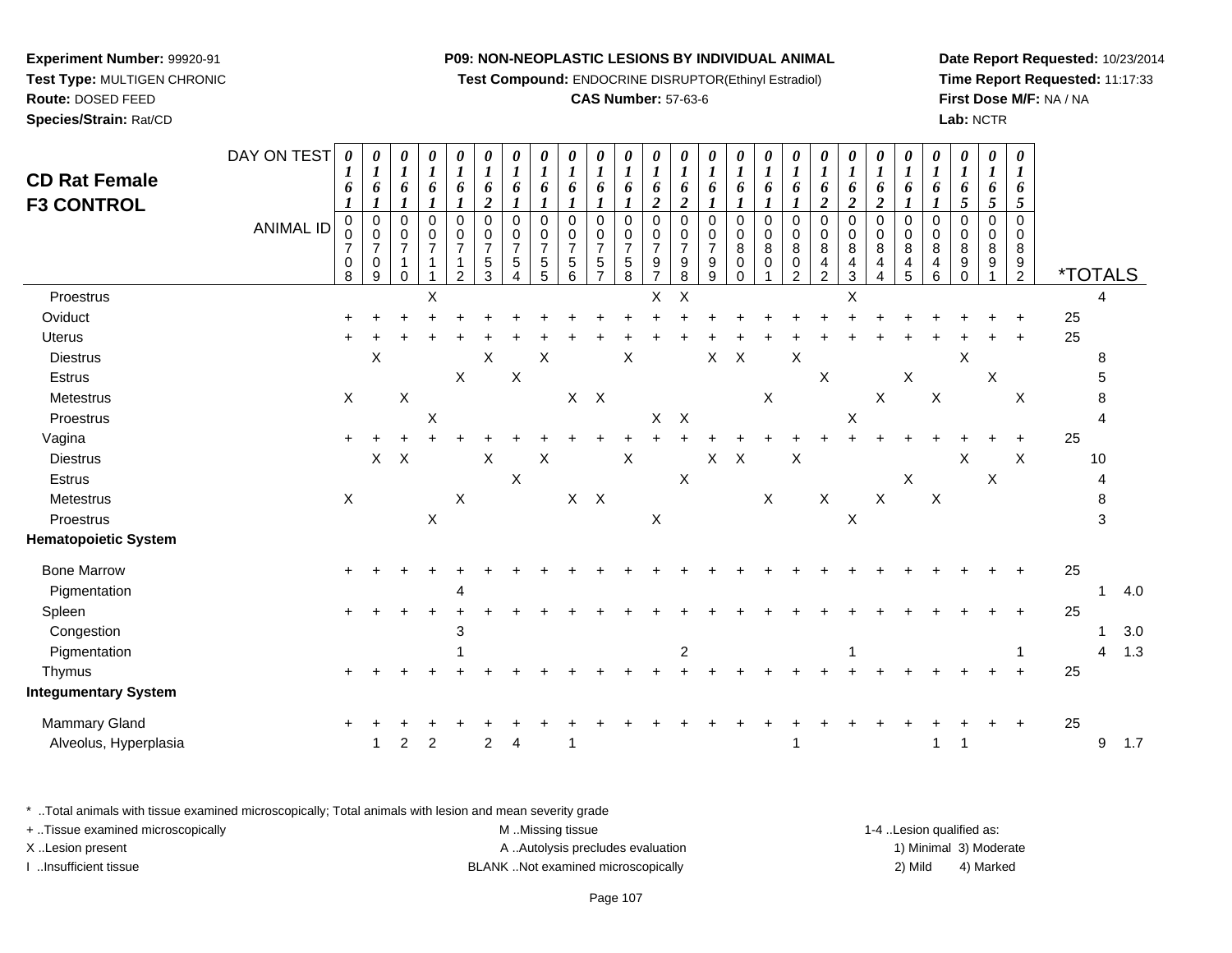**Test Compound:** ENDOCRINE DISRUPTOR(Ethinyl Estradiol)

#### **CAS Number:** 57-63-6

**Date Report Requested:** 10/23/2014**Time Report Requested:** 11:17:33**First Dose M/F:** NA / NA**Lab:** NCTR

| <b>CD Rat Female</b><br><b>F3 CONTROL</b>                   | DAY ON TEST<br><b>ANIMAL ID</b> | $\boldsymbol{\theta}$<br>$\bf{l}$<br>6<br>0<br>0<br>$\overline{7}$<br>0<br>8 | 0<br>1<br>6<br>$\boldsymbol{l}$<br>0<br>$\pmb{0}$<br>$\overline{7}$<br>0<br>9 | 0<br>$\boldsymbol{l}$<br>6<br>1<br>0<br>$\mathsf 0$<br>7<br>0 | 0<br>$\boldsymbol{l}$<br>6<br>$\boldsymbol{l}$<br>$\mathbf 0$<br>$\mathbf 0$<br>$\overline{7}$<br>1 | 0<br>$\boldsymbol{l}$<br>6<br>0<br>$\pmb{0}$<br>$\overline{7}$<br>2 | 0<br>$\boldsymbol{l}$<br>6<br>$\overline{2}$<br>$\mathbf 0$<br>0<br>$\overline{7}$<br>5<br>3 | $\boldsymbol{\theta}$<br>$\boldsymbol{l}$<br>6<br>0<br>0<br>$\overline{7}$<br>5 | $\boldsymbol{\theta}$<br>$\boldsymbol{l}$<br>6<br>$\Omega$<br>0<br>$\overline{7}$<br>5 | $\pmb{\theta}$<br>$\boldsymbol{l}$<br>6<br>$\Omega$<br>$\frac{0}{7}$<br>$\sqrt{5}$<br>6 | $\frac{\theta}{I}$<br>6<br>0<br>0<br>$\overline{7}$<br>$\sqrt{5}$<br>$\overline{ }$ | 0<br>$\boldsymbol{l}$<br>6<br>0<br>0<br>$\overline{7}$<br>$\,$ 5 $\,$<br>8 | 0<br>$\boldsymbol{l}$<br>6<br>$\overline{2}$<br>$\mathbf 0$<br>$\frac{0}{7}$<br>9<br>$\overline{\phantom{a}}$ | $\boldsymbol{\theta}$<br>6<br>2<br>0<br>0<br>$\overline{7}$<br>9<br>8 | $\boldsymbol{\theta}$<br>$\boldsymbol{l}$<br>6<br>$\mathbf 0$<br>$\pmb{0}$<br>$\overline{7}$<br>$\boldsymbol{9}$<br>9 | $\boldsymbol{\theta}$<br>1<br>6<br>1<br>0<br>0<br>8<br>$\pmb{0}$<br>$\Omega$ | 0<br>1<br>6<br>0<br>$\pmb{0}$<br>$\bf 8$<br>0 | 0<br>1<br>6<br>0<br>$\pmb{0}$<br>8<br>$\pmb{0}$<br>2 | 0<br>$\boldsymbol{l}$<br>6<br>$\overline{\mathbf{c}}$<br>0<br>$\pmb{0}$<br>8<br>4<br>2 | 0<br>$\boldsymbol{l}$<br>6<br>$\boldsymbol{2}$<br>$\mathbf 0$<br>$\mathbf 0$<br>8<br>4<br>3 | 0<br>$\boldsymbol{l}$<br>6<br>$\boldsymbol{2}$<br>$\mathbf 0$<br>$\pmb{0}$<br>$\,8\,$<br>4<br>4 | $\boldsymbol{\theta}$<br>$\boldsymbol{l}$<br>6<br>0<br>0<br>8<br>4<br>5 | $\boldsymbol{\theta}$<br>$\boldsymbol{l}$<br>6<br>0<br>8<br>4<br>6 | 0<br>$\boldsymbol{l}$<br>6<br>5<br>0<br>8<br>9 | 0<br>$\boldsymbol{l}$<br>6<br>$\sqrt{5}$<br>0<br>$\pmb{0}$<br>$\bf8$<br>9 | $\boldsymbol{\theta}$<br>6<br>5<br>0<br>0<br>8<br>$\frac{9}{2}$ |    | <i><b>*TOTALS</b></i> |     |
|-------------------------------------------------------------|---------------------------------|------------------------------------------------------------------------------|-------------------------------------------------------------------------------|---------------------------------------------------------------|-----------------------------------------------------------------------------------------------------|---------------------------------------------------------------------|----------------------------------------------------------------------------------------------|---------------------------------------------------------------------------------|----------------------------------------------------------------------------------------|-----------------------------------------------------------------------------------------|-------------------------------------------------------------------------------------|----------------------------------------------------------------------------|---------------------------------------------------------------------------------------------------------------|-----------------------------------------------------------------------|-----------------------------------------------------------------------------------------------------------------------|------------------------------------------------------------------------------|-----------------------------------------------|------------------------------------------------------|----------------------------------------------------------------------------------------|---------------------------------------------------------------------------------------------|-------------------------------------------------------------------------------------------------|-------------------------------------------------------------------------|--------------------------------------------------------------------|------------------------------------------------|---------------------------------------------------------------------------|-----------------------------------------------------------------|----|-----------------------|-----|
| Lactation<br>Lobules, Hyperplasia<br>Musculoskeletal System |                                 |                                                                              |                                                                               | $\overline{2}$                                                | -1                                                                                                  | X                                                                   | $\overline{2}$                                                                               | Χ<br>$\overline{4}$                                                             |                                                                                        |                                                                                         | 1                                                                                   |                                                                            |                                                                                                               |                                                                       |                                                                                                                       |                                                                              |                                               |                                                      | 1                                                                                      |                                                                                             |                                                                                                 |                                                                         |                                                                    |                                                |                                                                           | 1                                                               |    | 2<br>$\overline{7}$   | 1.7 |
| <b>Bone</b><br>Nervous System                               |                                 | +                                                                            |                                                                               |                                                               |                                                                                                     |                                                                     |                                                                                              |                                                                                 |                                                                                        |                                                                                         |                                                                                     |                                                                            |                                                                                                               |                                                                       |                                                                                                                       |                                                                              |                                               |                                                      |                                                                                        |                                                                                             |                                                                                                 |                                                                         |                                                                    |                                                |                                                                           |                                                                 | 25 |                       |     |
| <b>NONE</b><br><b>Respiratory System</b>                    |                                 |                                                                              |                                                                               |                                                               |                                                                                                     |                                                                     |                                                                                              |                                                                                 |                                                                                        |                                                                                         |                                                                                     |                                                                            |                                                                                                               |                                                                       |                                                                                                                       |                                                                              |                                               |                                                      |                                                                                        |                                                                                             |                                                                                                 |                                                                         |                                                                    |                                                |                                                                           |                                                                 |    |                       |     |
| <b>NONE</b><br><b>Special Senses System</b>                 |                                 |                                                                              |                                                                               |                                                               |                                                                                                     |                                                                     |                                                                                              |                                                                                 |                                                                                        |                                                                                         |                                                                                     |                                                                            |                                                                                                               |                                                                       |                                                                                                                       |                                                                              |                                               |                                                      |                                                                                        |                                                                                             |                                                                                                 |                                                                         |                                                                    |                                                |                                                                           |                                                                 |    |                       |     |
| <b>NONE</b><br><b>Urinary System</b>                        |                                 |                                                                              |                                                                               |                                                               |                                                                                                     |                                                                     |                                                                                              |                                                                                 |                                                                                        |                                                                                         |                                                                                     |                                                                            |                                                                                                               |                                                                       |                                                                                                                       |                                                                              |                                               |                                                      |                                                                                        |                                                                                             |                                                                                                 |                                                                         |                                                                    |                                                |                                                                           |                                                                 |    |                       |     |
| Kidney<br>Cortex, Cyst<br>Renal Tubule, Mineralization      |                                 | $+$<br>1                                                                     |                                                                               |                                                               | X                                                                                                   | -1                                                                  |                                                                                              |                                                                                 |                                                                                        | 2                                                                                       | X<br>$\overline{2}$                                                                 |                                                                            | $\overline{1}$                                                                                                |                                                                       |                                                                                                                       | X                                                                            |                                               |                                                      | 2                                                                                      |                                                                                             |                                                                                                 |                                                                         |                                                                    | $\overline{c}$                                 |                                                                           |                                                                 | 25 | 3<br>19               | 1.2 |

\* ..Total animals with tissue examined microscopically; Total animals with lesion and mean severity grade

**Experiment Number:** 99920-91**Test Type:** MULTIGEN CHRONIC

**Route:** DOSED FEED**Species/Strain:** Rat/CD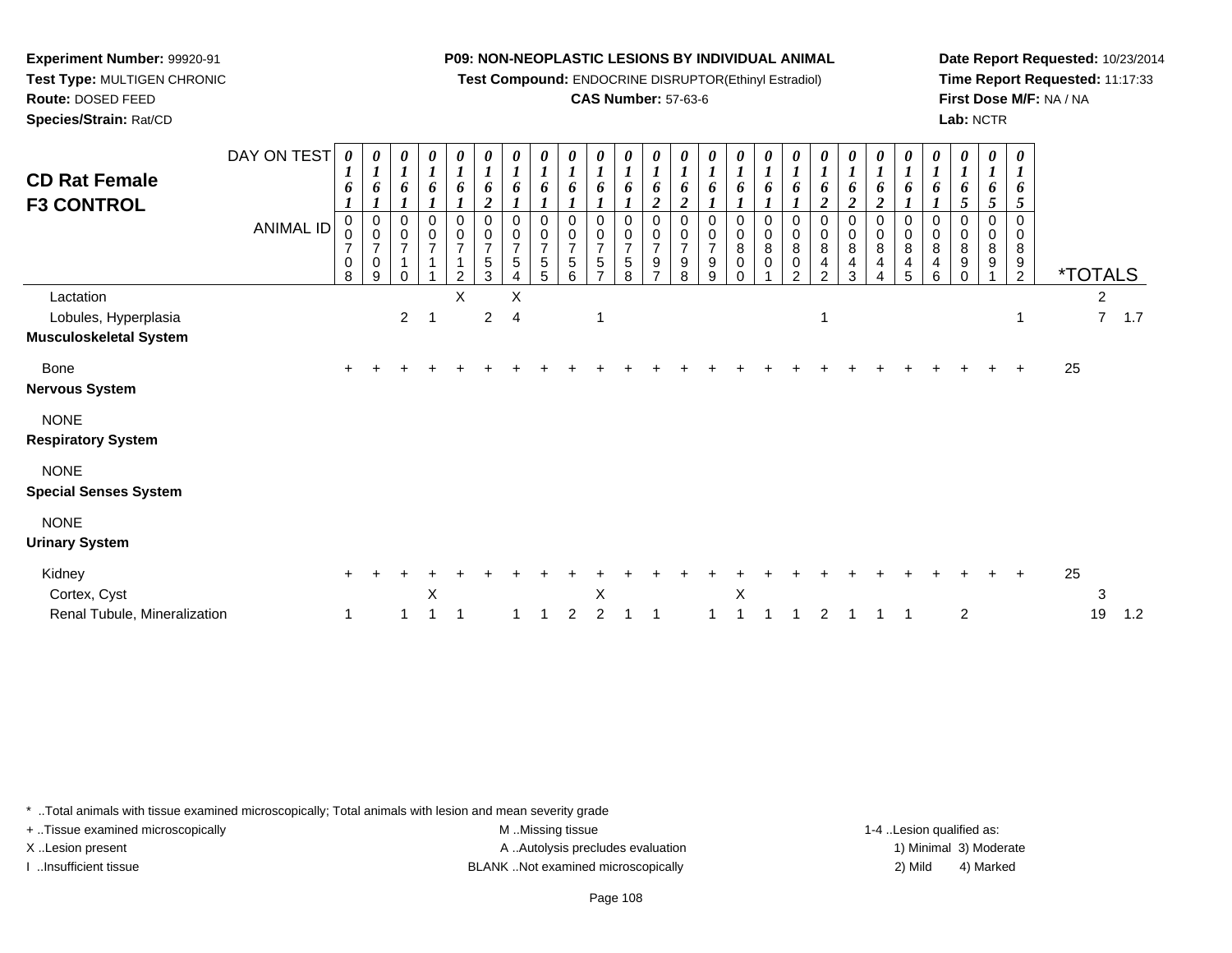**Test Compound:** ENDOCRINE DISRUPTOR(Ethinyl Estradiol)

## **CAS Number:** 57-63-6

**Date Report Requested:** 10/23/2014**Time Report Requested:** 11:17:33**First Dose M/F:** NA / NA**Lab:** NCTR

|                                                                                       | DAY ON TEST      | $\boldsymbol{\theta}$<br>1    | $\boldsymbol{\theta}$<br>1              | 0<br>1                             | $\pmb{\theta}$<br>$\boldsymbol{l}$       | 0<br>$\boldsymbol{l}$                                           | $\pmb{\theta}$<br>$\boldsymbol{l}$ | 0<br>$\boldsymbol{l}$         | 0<br>$\boldsymbol{l}$                | 0<br>$\boldsymbol{l}$              | 0<br>$\boldsymbol{l}$                     | 0<br>$\boldsymbol{l}$         | 0<br>$\boldsymbol{l}$                   | 0<br>$\boldsymbol{l}$     | $\boldsymbol{\theta}$<br>$\boldsymbol{l}$ | 0<br>$\boldsymbol{l}$     | $\boldsymbol{\theta}$<br>$\boldsymbol{l}$ | 0<br>$\boldsymbol{l}$                           | 0<br>$\boldsymbol{l}$                   | 0<br>$\boldsymbol{l}$           | 0<br>$\boldsymbol{l}$     | 0<br>$\boldsymbol{l}$             | 0<br>$\boldsymbol{l}$ | $\boldsymbol{\theta}$<br>$\boldsymbol{l}$        | 0<br>1           | 0<br>1                            |                       |                |     |
|---------------------------------------------------------------------------------------|------------------|-------------------------------|-----------------------------------------|------------------------------------|------------------------------------------|-----------------------------------------------------------------|------------------------------------|-------------------------------|--------------------------------------|------------------------------------|-------------------------------------------|-------------------------------|-----------------------------------------|---------------------------|-------------------------------------------|---------------------------|-------------------------------------------|-------------------------------------------------|-----------------------------------------|---------------------------------|---------------------------|-----------------------------------|-----------------------|--------------------------------------------------|------------------|-----------------------------------|-----------------------|----------------|-----|
| <b>CD Rat Female</b>                                                                  |                  | 6                             | 6                                       | 6                                  | 6                                        | 6                                                               | 6                                  | 6                             | 6                                    | 6                                  | 6                                         | 6                             | 6                                       | 6                         | 6                                         | 6                         | 6                                         | 6                                               | 6                                       | 6                               | 6                         | 6                                 | 6                     | 6                                                | 6                | 6                                 |                       |                |     |
| <b>F3/2PPB TO CTRL</b>                                                                |                  | $\boldsymbol{l}$<br>$\pmb{0}$ | 1<br>$\mathbf 0$                        | $\pmb{0}$                          | 1<br>$\pmb{0}$                           | $\boldsymbol{l}$<br>$\pmb{0}$                                   | $\boldsymbol{l}$<br>$\mbox{O}$     | $\pmb{0}$                     | $\mathbf 0$                          | $\mathbf 0$                        | 0                                         | 0                             | $\boldsymbol{l}$<br>$\mathbf 0$         | $\mathbf{I}$<br>$\pmb{0}$ | $\pmb{0}$                                 | $\mathbf{I}$<br>$\pmb{0}$ | 1<br>$\mathsf 0$                          | 0                                               | $\overline{\mathbf{c}}$<br>$\mathsf 0$  | $\boldsymbol{l}$<br>$\mathbf 0$ | $\mathbf{I}$<br>$\pmb{0}$ | $\mathbf 0$                       | $\mathbf 0$           | $\boldsymbol{l}$<br>$\mathbf 0$                  | 5<br>$\pmb{0}$   | 5<br>$\mathbf 0$                  |                       |                |     |
|                                                                                       | <b>ANIMAL ID</b> | 0<br>$\overline{7}$<br>1<br>3 | $\mathbf 0$<br>$\overline{7}$<br>1<br>4 | $\mathsf 0$<br>$\overline{7}$<br>5 | $\mathbf 0$<br>$\overline{7}$<br>-1<br>6 | $\mathbf 0$<br>$\overline{7}$<br>$\mathbf{1}$<br>$\overline{7}$ | $\mathsf 0$<br>$\overline{7}$<br>8 | 0<br>$\overline{7}$<br>5<br>9 | 0<br>$\overline{7}$<br>6<br>$\Omega$ | $\mathbf 0$<br>$\overline{7}$<br>6 | 0<br>$\overline{7}$<br>6<br>$\mathcal{P}$ | 0<br>$\overline{7}$<br>6<br>3 | $\mathbf 0$<br>$\overline{7}$<br>6<br>Δ | $\pmb{0}$<br>8<br>0<br>3  | $\mathbf 0$<br>8<br>0<br>4                | 0<br>8<br>$\pmb{0}$<br>5  | $\mathbf 0$<br>8<br>0<br>6                | $\mathbf 0$<br>8<br>$\pmb{0}$<br>$\overline{ }$ | $\mathsf 0$<br>8<br>4<br>$\overline{7}$ | $\pmb{0}$<br>8<br>4<br>8        | 0<br>8<br>4<br>9          | $\mathbf 0$<br>8<br>5<br>$\Omega$ | $\mathbf 0$<br>8<br>5 | $\mathbf 0$<br>8<br>$\sqrt{5}$<br>$\overline{2}$ | 0<br>8<br>9<br>3 | $\mathbf 0$<br>8<br>$\frac{9}{4}$ | <i><b>*TOTALS</b></i> |                |     |
| <b>Alimentary System</b>                                                              |                  |                               |                                         |                                    |                                          |                                                                 |                                    |                               |                                      |                                    |                                           |                               |                                         |                           |                                           |                           |                                           |                                                 |                                         |                                 |                           |                                   |                       |                                                  |                  |                                   |                       |                |     |
| Intestine Small, Jejunum<br>Peyers Patch, Hyperplasia<br><b>Cardiovascular System</b> |                  |                               |                                         |                                    |                                          |                                                                 |                                    |                               |                                      |                                    |                                           |                               |                                         |                           |                                           |                           |                                           |                                                 |                                         |                                 |                           | $\ddot{}$<br>1                    |                       |                                                  |                  |                                   | $\mathbf{1}$          | $\mathbf{1}$   | 1.0 |
| <b>NONE</b><br><b>Endocrine System</b>                                                |                  |                               |                                         |                                    |                                          |                                                                 |                                    |                               |                                      |                                    |                                           |                               |                                         |                           |                                           |                           |                                           |                                                 |                                         |                                 |                           |                                   |                       |                                                  |                  |                                   |                       |                |     |
| <b>NONE</b><br><b>General Body System</b>                                             |                  |                               |                                         |                                    |                                          |                                                                 |                                    |                               |                                      |                                    |                                           |                               |                                         |                           |                                           |                           |                                           |                                                 |                                         |                                 |                           |                                   |                       |                                                  |                  |                                   |                       |                |     |
| <b>NONE</b><br><b>Genital System</b>                                                  |                  |                               |                                         |                                    |                                          |                                                                 |                                    |                               |                                      |                                    |                                           |                               |                                         |                           |                                           |                           |                                           |                                                 |                                         |                                 |                           |                                   |                       |                                                  |                  |                                   |                       |                |     |
| <b>Clitoral Gland</b>                                                                 |                  |                               |                                         |                                    |                                          |                                                                 |                                    |                               |                                      |                                    | $\ddot{}$                                 |                               |                                         |                           |                                           |                           |                                           |                                                 |                                         |                                 |                           |                                   |                       |                                                  |                  |                                   | $\mathbf{3}$          |                |     |
| Distended                                                                             |                  |                               |                                         |                                    |                                          |                                                                 |                                    |                               |                                      |                                    |                                           |                               |                                         |                           |                                           |                           |                                           |                                                 |                                         | X                               |                           |                                   |                       |                                                  |                  |                                   |                       |                |     |
| Inflammation, Chronic Active                                                          |                  |                               |                                         |                                    |                                          |                                                                 |                                    |                               |                                      |                                    | $\overline{c}$                            |                               |                                         |                           |                                           |                           |                                           |                                                 |                                         | 3                               | 3                         |                                   |                       |                                                  |                  |                                   |                       | 3              | 2.7 |
| Ovary                                                                                 |                  |                               |                                         |                                    |                                          |                                                                 |                                    |                               |                                      |                                    |                                           |                               |                                         |                           |                                           |                           |                                           |                                                 |                                         |                                 |                           |                                   |                       |                                                  |                  |                                   | 25                    |                |     |
| <b>Diestrus</b>                                                                       |                  |                               | $\mathsf{X}$                            | $\boldsymbol{\mathsf{X}}$          |                                          | $\mathsf X$                                                     | $\mathsf{X}$                       |                               | $\mathsf X$                          | $\sf X$                            |                                           |                               |                                         |                           |                                           | $\mathsf{X}^-$            |                                           | X X X                                           |                                         |                                 | $\boldsymbol{\mathsf{X}}$ |                                   | $\mathsf X$           |                                                  |                  |                                   |                       | 9              |     |
| Estrus<br>Metestrus                                                                   |                  |                               |                                         |                                    | X                                        |                                                                 |                                    |                               |                                      |                                    |                                           | $\sf X$                       |                                         | $X$ $X$                   |                                           |                           |                                           |                                                 |                                         | $\sf X$                         |                           | X                                 |                       |                                                  |                  |                                   |                       | 5              |     |
| Proestrus                                                                             |                  | X                             |                                         |                                    |                                          |                                                                 |                                    | X                             |                                      |                                    | X                                         |                               | $\mathsf X$                             |                           |                                           |                           |                                           |                                                 |                                         |                                 |                           |                                   |                       | X                                                | $X$ $X$          |                                   |                       | $\overline{7}$ |     |
| Oviduct                                                                               |                  |                               |                                         |                                    |                                          |                                                                 |                                    |                               |                                      |                                    |                                           |                               |                                         |                           |                                           |                           |                                           |                                                 |                                         |                                 |                           |                                   |                       |                                                  |                  |                                   | 25                    |                |     |
| <b>Uterus</b>                                                                         |                  |                               |                                         |                                    |                                          |                                                                 |                                    |                               |                                      |                                    |                                           |                               |                                         |                           |                                           |                           |                                           |                                                 |                                         |                                 |                           |                                   |                       |                                                  | $\ddot{}$        | $\ddot{}$                         | 25                    |                |     |

\* ..Total animals with tissue examined microscopically; Total animals with lesion and mean severity grade

**Experiment Number:** 99920-91**Test Type:** MULTIGEN CHRONIC

| + Tissue examined microscopically | M Missing tissue                   | 1-4 Lesion qualified as: |                        |
|-----------------------------------|------------------------------------|--------------------------|------------------------|
| X Lesion present                  | A Autolysis precludes evaluation   |                          | 1) Minimal 3) Moderate |
| Insufficient tissue               | BLANK Not examined microscopically | 2) Mild                  | 4) Marked              |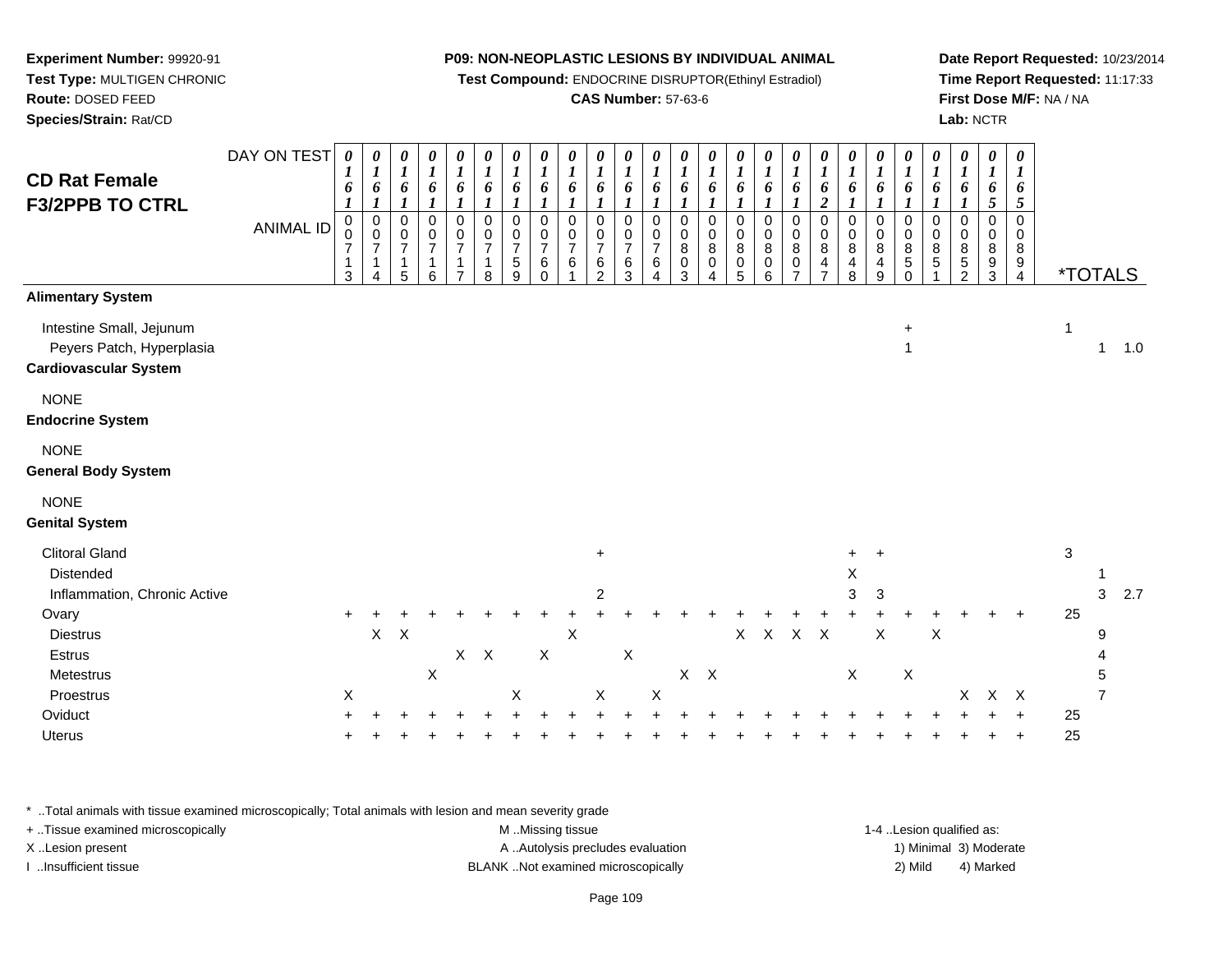**Test Compound:** ENDOCRINE DISRUPTOR(Ethinyl Estradiol)

## **CAS Number:** 57-63-6

**Date Report Requested:** 10/23/2014**Time Report Requested:** 11:17:33**First Dose M/F:** NA / NA**Lab:** NCTR

| <b>CD Rat Female</b><br><b>F3/2PPB TO CTRL</b> | DAY ON TEST<br><b>ANIMAL ID</b> | 0<br>1<br>6<br>$\boldsymbol{l}$<br>0<br>7<br>$\mathbf{1}$<br>$\mathbf{3}$ | 0<br>$\boldsymbol{l}$<br>6<br>$\pmb{0}$<br>$\pmb{0}$<br>$\overline{7}$<br>$\mathbf{1}$<br>4 | 0<br>$\boldsymbol{l}$<br>6<br>0<br>$\mathbf 0$<br>$\overline{7}$<br>$\mathbf{1}$<br>5 | 0<br>$\boldsymbol{l}$<br>6<br>$\pmb{0}$<br>$\mathsf 0$<br>$\boldsymbol{7}$<br>$\mathbf{1}$<br>$\,6\,$ | 0<br>$\boldsymbol{l}$<br>6<br>$\mathbf{I}$<br>0<br>0<br>$\overline{\mathbf{7}}$<br>$\mathbf 1$<br>$\overline{7}$ | 0<br>$\boldsymbol{l}$<br>6<br>$\mathbf 0$<br>$\pmb{0}$<br>$\overline{7}$<br>$\mathbf 1$<br>8 | 0<br>$\boldsymbol{l}$<br>6<br>$\mathbf 0$<br>0<br>$\overline{7}$<br>$\,$ 5 $\,$<br>9 | 0<br>$\boldsymbol{l}$<br>6<br>$\mathbf 0$<br>0<br>$\overline{7}$<br>6<br>$\Omega$ | 0<br>$\boldsymbol{l}$<br>6<br>0<br>0<br>$\overline{7}$<br>6 | 0<br>$\boldsymbol{l}$<br>6<br>0<br>$\mathbf 0$<br>$\overline{7}$<br>6<br>$\overline{2}$ | 0<br>$\boldsymbol{l}$<br>6<br>$\mathbf 0$<br>0<br>$\overline{7}$<br>6<br>$\mathbf{3}$ | 0<br>$\boldsymbol{l}$<br>6<br>$\mathbf 0$<br>0<br>$\overline{7}$<br>6<br>4 | 0<br>$\boldsymbol{l}$<br>6<br>0<br>0<br>8<br>0<br>3 | 0<br>$\boldsymbol{l}$<br>6<br>$\mathbf 0$<br>0<br>$\bf 8$<br>0<br>$\overline{4}$ | 0<br>$\boldsymbol{l}$<br>6<br>$\mathbf 0$<br>0<br>$\bf8$<br>$\pmb{0}$<br>5 | 0<br>$\boldsymbol{l}$<br>6<br>0<br>$\pmb{0}$<br>$\bf8$<br>0<br>6 | 0<br>$\boldsymbol{l}$<br>6<br>0<br>$\mathsf{O}\xspace$<br>$\bf 8$<br>$\pmb{0}$<br>$\overline{7}$ | 0<br>$\boldsymbol{l}$<br>6<br>$\boldsymbol{2}$<br>$\mathbf 0$<br>$\boldsymbol{0}$<br>$\bf 8$<br>$\overline{\mathbf{4}}$<br>$\overline{7}$ | 0<br>$\boldsymbol{l}$<br>6<br>1<br>$\pmb{0}$<br>$\,0\,$<br>$\bf 8$<br>$\overline{\mathbf{4}}$<br>8 | 0<br>$\boldsymbol{l}$<br>6<br>$\mathbf 0$<br>0<br>$\bf 8$<br>$\overline{4}$<br>9 | 0<br>$\boldsymbol{l}$<br>6<br>$\mathbf 0$<br>0<br>$\bf 8$<br>$\sqrt{5}$<br>$\Omega$ | $\boldsymbol{l}$<br>6<br>0<br>0<br>8<br>5 | 0<br>$\boldsymbol{l}$<br>6<br>0<br>0<br>$\bf8$<br>$\,$ 5 $\,$<br>$\mathfrak{p}$ | 0<br>1<br>6<br>5<br>0<br>0<br>8<br>9<br>3 | 0<br>$\bm{l}$<br>6<br>5<br>$\mathbf 0$<br>0<br>8<br>9<br>$\overline{4}$ | <i><b>*TOTALS</b></i> |                |     |
|------------------------------------------------|---------------------------------|---------------------------------------------------------------------------|---------------------------------------------------------------------------------------------|---------------------------------------------------------------------------------------|-------------------------------------------------------------------------------------------------------|------------------------------------------------------------------------------------------------------------------|----------------------------------------------------------------------------------------------|--------------------------------------------------------------------------------------|-----------------------------------------------------------------------------------|-------------------------------------------------------------|-----------------------------------------------------------------------------------------|---------------------------------------------------------------------------------------|----------------------------------------------------------------------------|-----------------------------------------------------|----------------------------------------------------------------------------------|----------------------------------------------------------------------------|------------------------------------------------------------------|--------------------------------------------------------------------------------------------------|-------------------------------------------------------------------------------------------------------------------------------------------|----------------------------------------------------------------------------------------------------|----------------------------------------------------------------------------------|-------------------------------------------------------------------------------------|-------------------------------------------|---------------------------------------------------------------------------------|-------------------------------------------|-------------------------------------------------------------------------|-----------------------|----------------|-----|
| <b>Diestrus</b>                                |                                 |                                                                           | $\mathsf{X}$                                                                                | $\boldsymbol{\mathsf{X}}$                                                             |                                                                                                       |                                                                                                                  |                                                                                              |                                                                                      |                                                                                   | X                                                           |                                                                                         |                                                                                       |                                                                            |                                                     |                                                                                  | X                                                                          | $\pmb{\times}$                                                   | X                                                                                                | $\boldsymbol{\mathsf{X}}$                                                                                                                 |                                                                                                    | $\sf X$                                                                          |                                                                                     | $\times$                                  |                                                                                 |                                           |                                                                         |                       | 9              |     |
| Estrus                                         |                                 |                                                                           |                                                                                             |                                                                                       |                                                                                                       |                                                                                                                  | $X$ $X$                                                                                      |                                                                                      | $\mathsf X$                                                                       |                                                             |                                                                                         | $\mathsf X$                                                                           |                                                                            |                                                     |                                                                                  |                                                                            |                                                                  |                                                                                                  |                                                                                                                                           |                                                                                                    |                                                                                  |                                                                                     |                                           |                                                                                 |                                           |                                                                         |                       |                |     |
| Metestrus                                      |                                 |                                                                           |                                                                                             |                                                                                       | $\mathsf X$                                                                                           |                                                                                                                  |                                                                                              |                                                                                      |                                                                                   |                                                             |                                                                                         |                                                                                       |                                                                            |                                                     | $X$ $X$                                                                          |                                                                            |                                                                  |                                                                                                  |                                                                                                                                           | $\mathsf X$                                                                                        |                                                                                  | $\boldsymbol{\mathsf{X}}$                                                           |                                           |                                                                                 |                                           |                                                                         |                       |                |     |
| Proestrus                                      |                                 | X                                                                         |                                                                                             |                                                                                       |                                                                                                       |                                                                                                                  |                                                                                              | X                                                                                    |                                                                                   |                                                             | X                                                                                       |                                                                                       | $\mathsf X$                                                                |                                                     |                                                                                  |                                                                            |                                                                  |                                                                                                  |                                                                                                                                           |                                                                                                    |                                                                                  |                                                                                     |                                           | X                                                                               |                                           | $X$ $X$                                                                 |                       |                |     |
| Vagina                                         |                                 | $\ddot{}$                                                                 |                                                                                             |                                                                                       |                                                                                                       |                                                                                                                  |                                                                                              |                                                                                      |                                                                                   |                                                             |                                                                                         |                                                                                       |                                                                            |                                                     |                                                                                  |                                                                            |                                                                  |                                                                                                  |                                                                                                                                           |                                                                                                    |                                                                                  |                                                                                     |                                           |                                                                                 |                                           | $+$                                                                     | 25                    |                |     |
| <b>Diestrus</b>                                |                                 |                                                                           | $\mathsf{X}$                                                                                | $\boldsymbol{\mathsf{X}}$                                                             |                                                                                                       |                                                                                                                  |                                                                                              |                                                                                      |                                                                                   | X                                                           |                                                                                         |                                                                                       |                                                                            |                                                     |                                                                                  | $\mathsf{X}$                                                               |                                                                  | X X X                                                                                            |                                                                                                                                           |                                                                                                    | $\boldsymbol{\mathsf{X}}$                                                        |                                                                                     |                                           |                                                                                 |                                           |                                                                         |                       | 8              |     |
| Estrus                                         |                                 |                                                                           |                                                                                             |                                                                                       |                                                                                                       | X                                                                                                                |                                                                                              |                                                                                      | $\mathsf X$                                                                       |                                                             |                                                                                         | X                                                                                     |                                                                            |                                                     |                                                                                  |                                                                            |                                                                  |                                                                                                  |                                                                                                                                           |                                                                                                    |                                                                                  |                                                                                     |                                           |                                                                                 |                                           | X                                                                       |                       |                |     |
| Metestrus                                      |                                 |                                                                           |                                                                                             |                                                                                       | $\mathsf X$                                                                                           |                                                                                                                  | $\boldsymbol{\mathsf{X}}$                                                                    |                                                                                      |                                                                                   |                                                             |                                                                                         |                                                                                       |                                                                            | X                                                   | $\mathsf{X}$                                                                     |                                                                            |                                                                  |                                                                                                  |                                                                                                                                           | $\mathsf X$                                                                                        |                                                                                  | $\boldsymbol{\mathsf{X}}$                                                           |                                           |                                                                                 |                                           |                                                                         |                       | 6              |     |
| Mucocyte, Hyperplasia                          |                                 |                                                                           |                                                                                             |                                                                                       |                                                                                                       |                                                                                                                  |                                                                                              |                                                                                      |                                                                                   |                                                             |                                                                                         |                                                                                       |                                                                            |                                                     |                                                                                  |                                                                            |                                                                  |                                                                                                  |                                                                                                                                           |                                                                                                    | $\mathbf{1}$                                                                     |                                                                                     |                                           |                                                                                 |                                           |                                                                         |                       | $\mathbf{1}$   | 1.0 |
| Proestrus                                      |                                 | $\boldsymbol{\mathsf{X}}$                                                 |                                                                                             |                                                                                       |                                                                                                       |                                                                                                                  |                                                                                              | $\mathsf X$                                                                          |                                                                                   |                                                             | X                                                                                       |                                                                                       | $\mathsf X$                                                                |                                                     |                                                                                  |                                                                            |                                                                  |                                                                                                  |                                                                                                                                           |                                                                                                    |                                                                                  |                                                                                     | $\mathsf X$                               |                                                                                 | $X$ $X$                                   |                                                                         |                       | $\overline{7}$ |     |
| <b>Hematopoietic System</b>                    |                                 |                                                                           |                                                                                             |                                                                                       |                                                                                                       |                                                                                                                  |                                                                                              |                                                                                      |                                                                                   |                                                             |                                                                                         |                                                                                       |                                                                            |                                                     |                                                                                  |                                                                            |                                                                  |                                                                                                  |                                                                                                                                           |                                                                                                    |                                                                                  |                                                                                     |                                           |                                                                                 |                                           |                                                                         |                       |                |     |
| <b>NONE</b>                                    |                                 |                                                                           |                                                                                             |                                                                                       |                                                                                                       |                                                                                                                  |                                                                                              |                                                                                      |                                                                                   |                                                             |                                                                                         |                                                                                       |                                                                            |                                                     |                                                                                  |                                                                            |                                                                  |                                                                                                  |                                                                                                                                           |                                                                                                    |                                                                                  |                                                                                     |                                           |                                                                                 |                                           |                                                                         |                       |                |     |
| <b>Integumentary System</b>                    |                                 |                                                                           |                                                                                             |                                                                                       |                                                                                                       |                                                                                                                  |                                                                                              |                                                                                      |                                                                                   |                                                             |                                                                                         |                                                                                       |                                                                            |                                                     |                                                                                  |                                                                            |                                                                  |                                                                                                  |                                                                                                                                           |                                                                                                    |                                                                                  |                                                                                     |                                           |                                                                                 |                                           |                                                                         |                       |                |     |
| Mammary Gland                                  |                                 |                                                                           |                                                                                             |                                                                                       |                                                                                                       |                                                                                                                  |                                                                                              |                                                                                      |                                                                                   |                                                             |                                                                                         |                                                                                       |                                                                            |                                                     |                                                                                  |                                                                            |                                                                  |                                                                                                  |                                                                                                                                           |                                                                                                    |                                                                                  |                                                                                     |                                           |                                                                                 |                                           |                                                                         | 25                    |                |     |
| Alveolus, Hyperplasia                          |                                 |                                                                           |                                                                                             |                                                                                       |                                                                                                       |                                                                                                                  | 4                                                                                            |                                                                                      |                                                                                   |                                                             |                                                                                         |                                                                                       |                                                                            |                                                     |                                                                                  |                                                                            |                                                                  | 1                                                                                                |                                                                                                                                           |                                                                                                    |                                                                                  |                                                                                     |                                           |                                                                                 |                                           |                                                                         |                       | 4              | 1.8 |
| Lactation                                      |                                 |                                                                           |                                                                                             |                                                                                       | $\mathsf X$                                                                                           |                                                                                                                  |                                                                                              |                                                                                      |                                                                                   |                                                             |                                                                                         |                                                                                       |                                                                            |                                                     |                                                                                  |                                                                            |                                                                  |                                                                                                  |                                                                                                                                           |                                                                                                    |                                                                                  |                                                                                     |                                           |                                                                                 |                                           |                                                                         |                       |                |     |
| Lobules, Hyperplasia                           |                                 | $\overline{2}$                                                            |                                                                                             |                                                                                       |                                                                                                       |                                                                                                                  | $\mathfrak{S}$                                                                               |                                                                                      |                                                                                   |                                                             |                                                                                         |                                                                                       |                                                                            |                                                     |                                                                                  |                                                                            | -1                                                               |                                                                                                  |                                                                                                                                           |                                                                                                    |                                                                                  |                                                                                     |                                           |                                                                                 |                                           |                                                                         |                       | $\overline{4}$ | 1.8 |
| <b>Musculoskeletal System</b>                  |                                 |                                                                           |                                                                                             |                                                                                       |                                                                                                       |                                                                                                                  |                                                                                              |                                                                                      |                                                                                   |                                                             |                                                                                         |                                                                                       |                                                                            |                                                     |                                                                                  |                                                                            |                                                                  |                                                                                                  |                                                                                                                                           |                                                                                                    |                                                                                  |                                                                                     |                                           |                                                                                 |                                           |                                                                         |                       |                |     |
| <b>NONE</b>                                    |                                 |                                                                           |                                                                                             |                                                                                       |                                                                                                       |                                                                                                                  |                                                                                              |                                                                                      |                                                                                   |                                                             |                                                                                         |                                                                                       |                                                                            |                                                     |                                                                                  |                                                                            |                                                                  |                                                                                                  |                                                                                                                                           |                                                                                                    |                                                                                  |                                                                                     |                                           |                                                                                 |                                           |                                                                         |                       |                |     |
| <b>Nervous System</b>                          |                                 |                                                                           |                                                                                             |                                                                                       |                                                                                                       |                                                                                                                  |                                                                                              |                                                                                      |                                                                                   |                                                             |                                                                                         |                                                                                       |                                                                            |                                                     |                                                                                  |                                                                            |                                                                  |                                                                                                  |                                                                                                                                           |                                                                                                    |                                                                                  |                                                                                     |                                           |                                                                                 |                                           |                                                                         |                       |                |     |
| <b>NONE</b>                                    |                                 |                                                                           |                                                                                             |                                                                                       |                                                                                                       |                                                                                                                  |                                                                                              |                                                                                      |                                                                                   |                                                             |                                                                                         |                                                                                       |                                                                            |                                                     |                                                                                  |                                                                            |                                                                  |                                                                                                  |                                                                                                                                           |                                                                                                    |                                                                                  |                                                                                     |                                           |                                                                                 |                                           |                                                                         |                       |                |     |

\* ..Total animals with tissue examined microscopically; Total animals with lesion and mean severity grade

**Experiment Number:** 99920-91**Test Type:** MULTIGEN CHRONIC

**Route:** DOSED FEED**Species/Strain:** Rat/CD

+ ..Tissue examined microscopically examined microscopically examined as:  $M$  ..Missing tissue 1-4 ..Lesion qualified as: X..Lesion present **A ..Autolysis precludes evaluation** A ..Autolysis precludes evaluation 1) Minimal 3) Moderate

I ..Insufficient tissue BLANK ..Not examined microscopically 2) Mild 4) Marked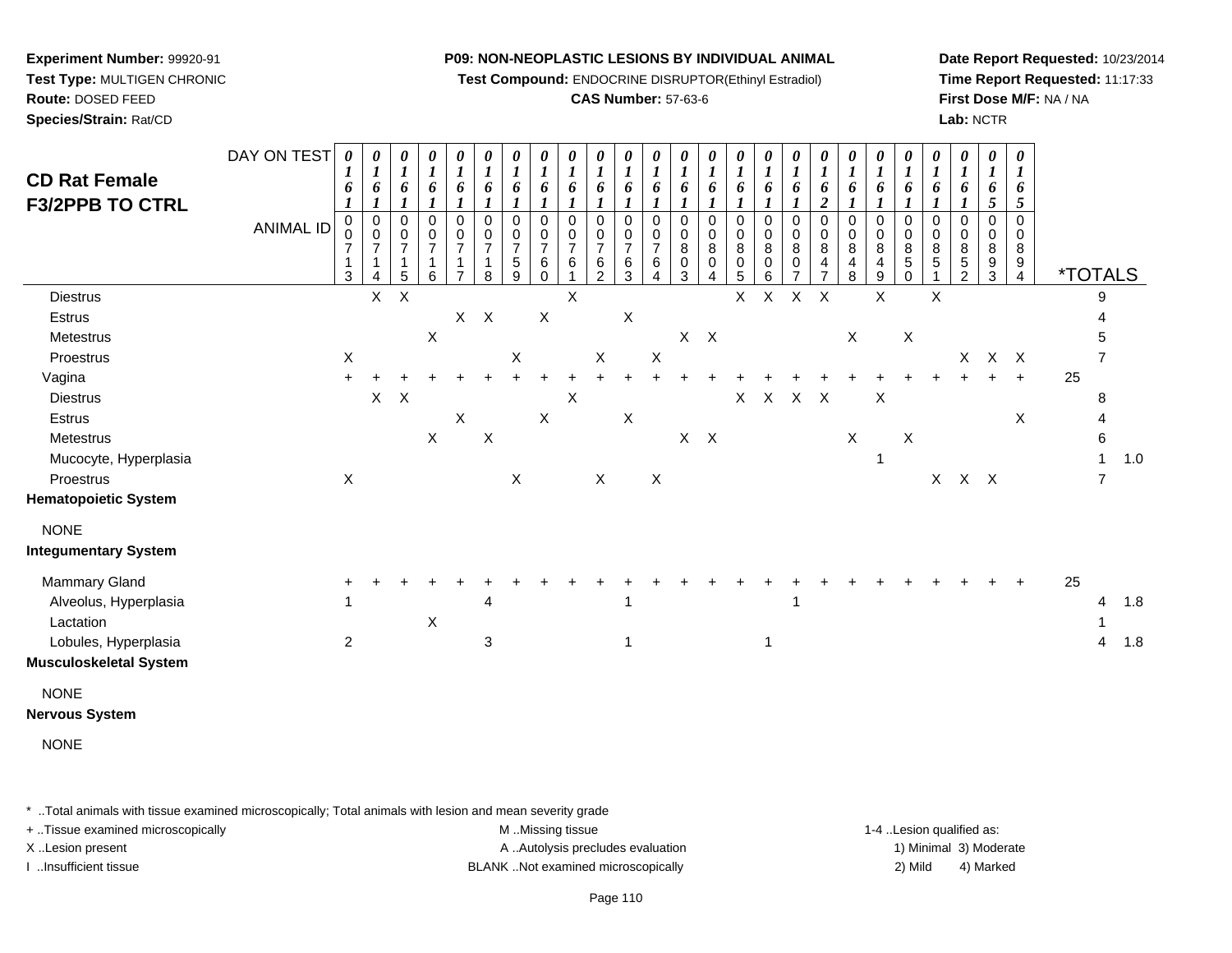**Test Compound:** ENDOCRINE DISRUPTOR(Ethinyl Estradiol)

## **CAS Number:** 57-63-6

**Date Report Requested:** 10/23/2014**Time Report Requested:** 11:17:33**First Dose M/F:** NA / NA**Lab:** NCTR

| <b>CD Rat Female</b><br><b>F3/2PPB TO CTRL</b> | DAY ON TEST<br><b>ANIMAL ID</b> | $\boldsymbol{\theta}$<br>$\mathbf{I}$<br>6<br>0<br>0<br>$\overline{ }$<br>3 | 0<br>$\overline{I}$<br>$\pmb{0}$ | $\boldsymbol{\theta}$<br>$\mathbf{I}$<br>0<br>0<br>⇁ | 0<br>1<br>6<br>0<br>0<br>$\overline{\phantom{0}}$<br>ี | $\boldsymbol{\theta}$<br>$\boldsymbol{l}$<br>6<br>0<br>0<br>$\overline{ }$ | $\boldsymbol{\theta}$<br>$\boldsymbol{l}$<br>6<br>$\mathbf 0$<br>0<br>7<br>$\Omega$ | 0<br>6<br>0<br>$\pmb{0}$<br>$\overline{ }$<br>$\,$ 5 $\,$<br>9 | 0<br>6<br>0<br>$\pmb{0}$<br>$\overline{ }$<br>6 | 0<br>$\mathbf{I}$<br>$\overline{ }$<br>6 | $\boldsymbol{\theta}$<br>$\bm{o}$<br>0<br>$\overline{7}$<br>$\,6$<br>$\Omega$ | $\frac{\theta}{I}$<br>6<br>0<br>0<br>$\overline{z}$<br>$\,6\,$<br>3 | $\boldsymbol{\theta}$<br>6<br>0<br>0<br>$\overline{7}$<br>$\,6\,$ | $\boldsymbol{\theta}$<br>$\boldsymbol{l}$<br>6<br>0<br>0<br>8<br>$\pmb{0}$<br>3 | $\boldsymbol{\theta}$<br>$\mathbf{I}$<br>6<br>0<br>0<br>8<br>$\pmb{0}$ | 0<br>$\mathbf{I}$<br>6<br>0<br>0<br>8<br>$\mathbf 0$<br>5 | $\boldsymbol{\theta}$<br>$\mathbf{I}$<br>6<br>0<br>0<br>8<br>0<br>6 | $\boldsymbol{\theta}$<br>$\boldsymbol{l}$<br>8 | 0<br>6<br>$\overline{2}$<br>0<br>0<br>8<br>4<br>⇁ | $\boldsymbol{\theta}$<br>$\mathbf{I}$<br>6<br>0<br>0<br>$\bf 8$<br>4<br>8 | $\boldsymbol{\theta}$<br>$\mathbf I$<br>6<br>0<br>0<br>8<br>4<br>9 | $\boldsymbol{\theta}$<br>$\boldsymbol{l}$<br>$\bm{o}$<br>$\boldsymbol{0}$<br>$\, 8$<br>$\sqrt{5}$ | 0<br>6<br>0<br>$\,0\,$<br>$\bf8$<br>$\sqrt{5}$ | $\boldsymbol{\theta}$<br>$\boldsymbol{I}$<br>o<br>0<br>0<br>8<br>$\overline{5}$<br>$\mathfrak{p}$ | 0<br>1<br>8<br>9<br>3 | $\boldsymbol{\theta}$<br>7<br>6<br>5<br>0<br>0<br>8<br>9<br>$\overline{4}$ |    | <i><b>*TOTALS</b></i> |     |
|------------------------------------------------|---------------------------------|-----------------------------------------------------------------------------|----------------------------------|------------------------------------------------------|--------------------------------------------------------|----------------------------------------------------------------------------|-------------------------------------------------------------------------------------|----------------------------------------------------------------|-------------------------------------------------|------------------------------------------|-------------------------------------------------------------------------------|---------------------------------------------------------------------|-------------------------------------------------------------------|---------------------------------------------------------------------------------|------------------------------------------------------------------------|-----------------------------------------------------------|---------------------------------------------------------------------|------------------------------------------------|---------------------------------------------------|---------------------------------------------------------------------------|--------------------------------------------------------------------|---------------------------------------------------------------------------------------------------|------------------------------------------------|---------------------------------------------------------------------------------------------------|-----------------------|----------------------------------------------------------------------------|----|-----------------------|-----|
| <b>NONE</b><br><b>Respiratory System</b>       |                                 |                                                                             |                                  |                                                      |                                                        |                                                                            |                                                                                     |                                                                |                                                 |                                          |                                                                               |                                                                     |                                                                   |                                                                                 |                                                                        |                                                           |                                                                     |                                                |                                                   |                                                                           |                                                                    |                                                                                                   |                                                |                                                                                                   |                       |                                                                            |    |                       |     |
| <b>NONE</b><br><b>Special Senses System</b>    |                                 |                                                                             |                                  |                                                      |                                                        |                                                                            |                                                                                     |                                                                |                                                 |                                          |                                                                               |                                                                     |                                                                   |                                                                                 |                                                                        |                                                           |                                                                     |                                                |                                                   |                                                                           |                                                                    |                                                                                                   |                                                |                                                                                                   |                       |                                                                            |    |                       |     |
| <b>NONE</b><br><b>Urinary System</b>           |                                 |                                                                             |                                  |                                                      |                                                        |                                                                            |                                                                                     |                                                                |                                                 |                                          |                                                                               |                                                                     |                                                                   |                                                                                 |                                                                        |                                                           |                                                                     |                                                |                                                   |                                                                           |                                                                    |                                                                                                   |                                                |                                                                                                   |                       |                                                                            |    |                       |     |
| Kidney<br>Cortex, Cyst                         |                                 | $\ddot{}$                                                                   |                                  |                                                      |                                                        |                                                                            |                                                                                     |                                                                |                                                 |                                          |                                                                               |                                                                     |                                                                   |                                                                                 |                                                                        |                                                           |                                                                     |                                                |                                                   |                                                                           | X                                                                  |                                                                                                   |                                                |                                                                                                   |                       | $\ddot{}$                                                                  | 25 |                       |     |
| Renal Tubule, Mineralization                   |                                 | 1                                                                           |                                  |                                                      |                                                        | 1                                                                          | 2                                                                                   | -1                                                             |                                                 |                                          | $\overline{\phantom{a}}$                                                      |                                                                     |                                                                   | 3                                                                               |                                                                        |                                                           |                                                                     |                                                |                                                   |                                                                           | 2                                                                  |                                                                                                   |                                                |                                                                                                   |                       |                                                                            |    | 19                    | 1.3 |

\* ..Total animals with tissue examined microscopically; Total animals with lesion and mean severity grade

**Experiment Number:** 99920-91**Test Type:** MULTIGEN CHRONIC

**Route:** DOSED FEED**Species/Strain:** Rat/CD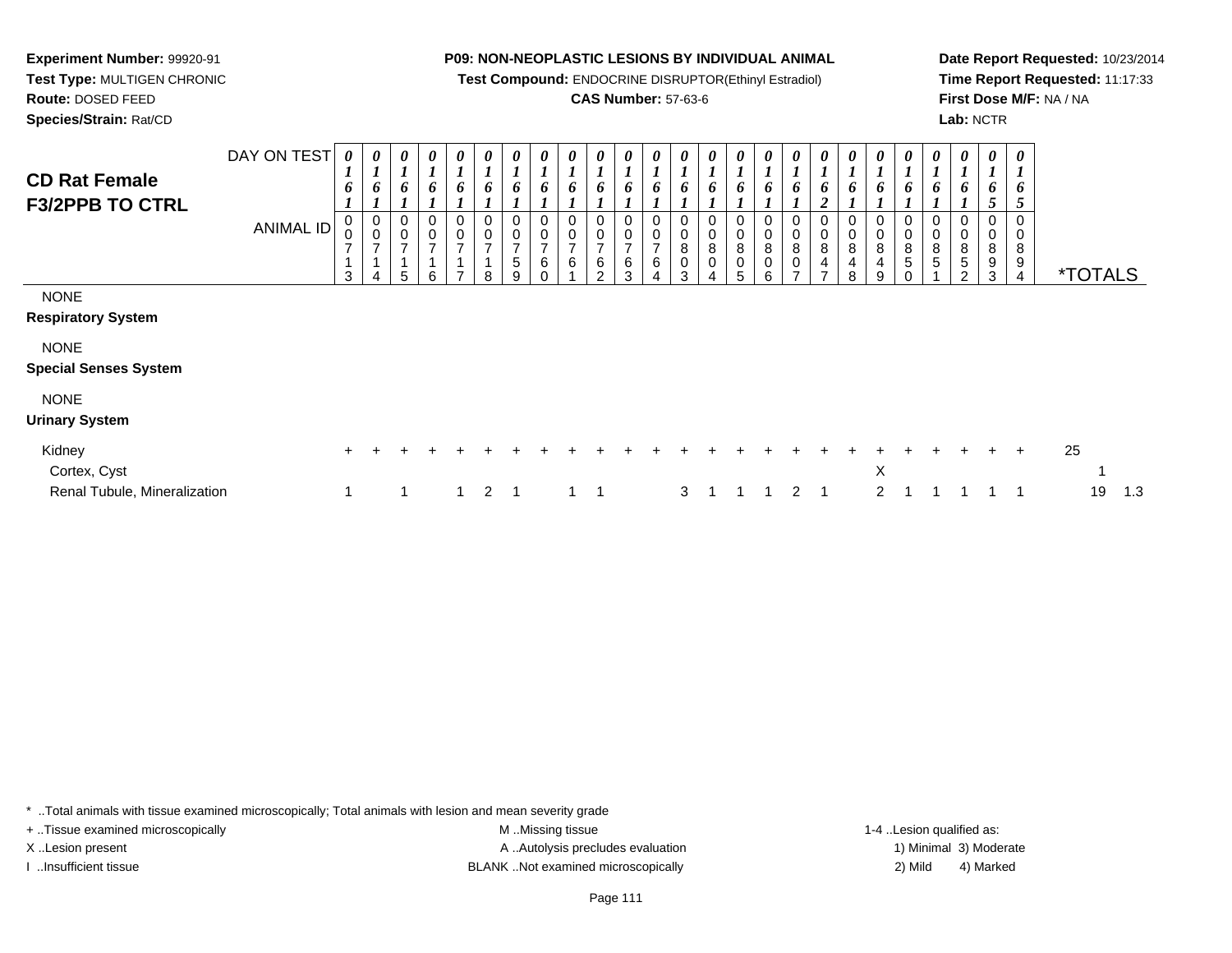**Test Compound:** ENDOCRINE DISRUPTOR(Ethinyl Estradiol)

## **CAS Number:** 57-63-6

**Date Report Requested:** 10/23/2014**Time Report Requested:** 11:17:33**First Dose M/F:** NA / NA**Lab:** NCTR

<sup>+</sup> <sup>+</sup> <sup>+</sup> <sup>+</sup> + 24

| <b>CD Rat Female</b><br>F3/10PPB TO CTRL    | DAY ON TEST<br><b>ANIMAL ID</b> | $\boldsymbol{\theta}$<br>6<br>0<br>9 | U<br>$\boldsymbol{l}$<br>6<br>0<br>0<br>7<br>$\overline{c}$<br>$\Omega$ | 0<br>6<br>0<br>0<br>7<br>$\overline{c}$ | 0<br>5<br>9<br>0<br>0<br>7<br>$\frac{2}{2}$ | 0<br>$\boldsymbol{l}$<br>$\sqrt{5}$<br>9<br>0<br>0<br>$\overline{7}$<br>$\frac{2}{3}$ | 0<br>$\boldsymbol{l}$<br>6<br>0<br>0<br>0<br>$\overline{7}$<br>6<br>5 | 0<br>6<br>$\boldsymbol{\theta}$<br>0<br>0<br>$\overline{7}$<br>6<br>6 | 0<br>6<br>$\boldsymbol{\theta}$<br>0<br>0<br>$\overline{7}$<br>6 | 0<br>6<br>0<br>0<br>0<br>7<br>6<br>8 | 1<br>0<br>$\Omega$<br>0<br>7<br>6<br>9 | $\boldsymbol{\theta}$<br>6<br>ı<br>0<br>0<br>8<br>0<br>8 | 0<br>6<br>0<br>0<br>0<br>8<br>0<br>9 | 0<br>6<br>0<br>0<br>0<br>8 | 0<br>6<br>0<br>0<br>0<br>8 | $\boldsymbol{\theta}$<br>0<br>0<br>0<br>8<br>$\mathfrak{p}$ | $\boldsymbol{\theta}$<br>6<br>0<br>0<br>8<br>$\,$ 5 $\,$<br>3 | $\boldsymbol{\theta}$<br>0<br>0<br>0<br>8<br>5<br>4 | 0<br>6<br>0<br>0<br>8<br>5<br>5 | $\boldsymbol{\theta}$<br>6<br>0<br>0<br>8<br>5<br>6 | 0<br>6<br>0<br>$_{8}^{\rm 0}$<br>$\sqrt{5}$ | 0<br>6<br>0<br>0<br>8<br>5<br>8 | 0<br>6<br>5<br>0<br>0<br>8<br>9<br>5 | 0<br>6<br>5<br>0<br>0<br>8<br>9<br>6 | 0<br>6<br>5<br>0<br>0<br>8<br>9<br>$\overline{ }$ | 0<br>$\bm{o}$<br>5<br>0<br>0<br>8<br>9<br>8 |    | <i><b>*TOTALS</b></i> |     |
|---------------------------------------------|---------------------------------|--------------------------------------|-------------------------------------------------------------------------|-----------------------------------------|---------------------------------------------|---------------------------------------------------------------------------------------|-----------------------------------------------------------------------|-----------------------------------------------------------------------|------------------------------------------------------------------|--------------------------------------|----------------------------------------|----------------------------------------------------------|--------------------------------------|----------------------------|----------------------------|-------------------------------------------------------------|---------------------------------------------------------------|-----------------------------------------------------|---------------------------------|-----------------------------------------------------|---------------------------------------------|---------------------------------|--------------------------------------|--------------------------------------|---------------------------------------------------|---------------------------------------------|----|-----------------------|-----|
| <b>Alimentary System</b>                    |                                 |                                      |                                                                         |                                         |                                             |                                                                                       |                                                                       |                                                                       |                                                                  |                                      |                                        |                                                          |                                      |                            |                            |                                                             |                                                               |                                                     |                                 |                                                     |                                             |                                 |                                      |                                      |                                                   |                                             |    |                       |     |
| <b>NONE</b><br><b>Cardiovascular System</b> |                                 |                                      |                                                                         |                                         |                                             |                                                                                       |                                                                       |                                                                       |                                                                  |                                      |                                        |                                                          |                                      |                            |                            |                                                             |                                                               |                                                     |                                 |                                                     |                                             |                                 |                                      |                                      |                                                   |                                             |    |                       |     |
| <b>NONE</b><br><b>Endocrine System</b>      |                                 |                                      |                                                                         |                                         |                                             |                                                                                       |                                                                       |                                                                       |                                                                  |                                      |                                        |                                                          |                                      |                            |                            |                                                             |                                                               |                                                     |                                 |                                                     |                                             |                                 |                                      |                                      |                                                   |                                             |    |                       |     |
| <b>NONE</b><br><b>General Body System</b>   |                                 |                                      |                                                                         |                                         |                                             |                                                                                       |                                                                       |                                                                       |                                                                  |                                      |                                        |                                                          |                                      |                            |                            |                                                             |                                                               |                                                     |                                 |                                                     |                                             |                                 |                                      |                                      |                                                   |                                             |    |                       |     |
| <b>NONE</b><br><b>Genital System</b>        |                                 |                                      |                                                                         |                                         |                                             |                                                                                       |                                                                       |                                                                       |                                                                  |                                      |                                        |                                                          |                                      |                            |                            |                                                             |                                                               |                                                     |                                 |                                                     |                                             |                                 |                                      |                                      |                                                   |                                             |    |                       |     |
| Ovary<br><b>Diestrus</b>                    |                                 | $\ddot{}$                            |                                                                         |                                         |                                             | X                                                                                     |                                                                       |                                                                       |                                                                  |                                      |                                        |                                                          |                                      |                            | X                          |                                                             |                                                               | $\boldsymbol{\mathsf{X}}$                           |                                 |                                                     | м                                           |                                 |                                      |                                      |                                                   | $^{+}$                                      | 24 | 3                     |     |
| Estrus<br>Hyperplasia, Sertoliform          |                                 |                                      |                                                                         |                                         |                                             |                                                                                       |                                                                       | $X$ $X$                                                               |                                                                  |                                      | X                                      |                                                          |                                      |                            |                            |                                                             |                                                               |                                                     |                                 | X                                                   |                                             |                                 | Χ                                    |                                      |                                                   |                                             |    | 5                     | 1.0 |
| <b>Metestrus</b>                            |                                 | $\times$                             |                                                                         | $\mathsf{X}$                            |                                             |                                                                                       |                                                                       |                                                                       |                                                                  | X                                    |                                        |                                                          | X X                                  |                            |                            |                                                             | X                                                             |                                                     |                                 |                                                     |                                             |                                 |                                      | $\times$                             |                                                   |                                             |    | $\overline{7}$        |     |

\* ..Total animals with tissue examined microscopically; Total animals with lesion and mean severity grade

s  $X$ 

s  $X$ 

 $\mathfrak{t}$  +

<sup>+</sup>

 $\mathsf{x}$ 

 $\mathsf{s}$  X

 $\mathsf{s}$  X

**Experiment Number:** 99920-91**Test Type:** MULTIGEN CHRONIC

**Route:** DOSED FEED**Species/Strain:** Rat/CD

**Proestrus** 

**Oviduct** 

Uterus

**Diestrus** 

**Metestrus** 

Estrus

+ ..Tissue examined microscopically examined microscopically examined as:  $M$  ..Missing tissue 1-4 ..Lesion qualified as: X..Lesion present **A ..Autolysis precludes evaluation** A ..Autolysis precludes evaluation 1) Minimal 3) Moderate I ..Insufficient tissue BLANK ..Not examined microscopically 2) Mild 4) Marked

<sup>+</sup> <sup>+</sup> <sup>+</sup> <sup>+</sup> <sup>+</sup> <sup>+</sup> <sup>+</sup> <sup>+</sup> <sup>+</sup> <sup>+</sup> <sup>+</sup> <sup>+</sup> <sup>+</sup> <sup>+</sup> <sup>+</sup> <sup>+</sup> <sup>+</sup> <sup>+</sup> <sup>M</sup>

 $X$  X X X X X X X X X X 7

 $X$  X  $X$  X  $X$  X  $\geq$  6

<sup>+</sup> <sup>+</sup> <sup>+</sup> <sup>+</sup> <sup>+</sup> <sup>+</sup> <sup>+</sup> <sup>+</sup> <sup>+</sup> <sup>+</sup> <sup>+</sup> <sup>+</sup> <sup>+</sup> <sup>+</sup> <sup>+</sup> <sup>+</sup> <sup>+</sup> <sup>+</sup> <sup>+</sup> <sup>+</sup> <sup>+</sup> <sup>+</sup> <sup>+</sup> + 25

 $X$  X  $X$  X  $X$  X  $X$  X  $X$  9

 $X$   $X$   $X$   $X$   $4$ 

 $X$  X  $X$  5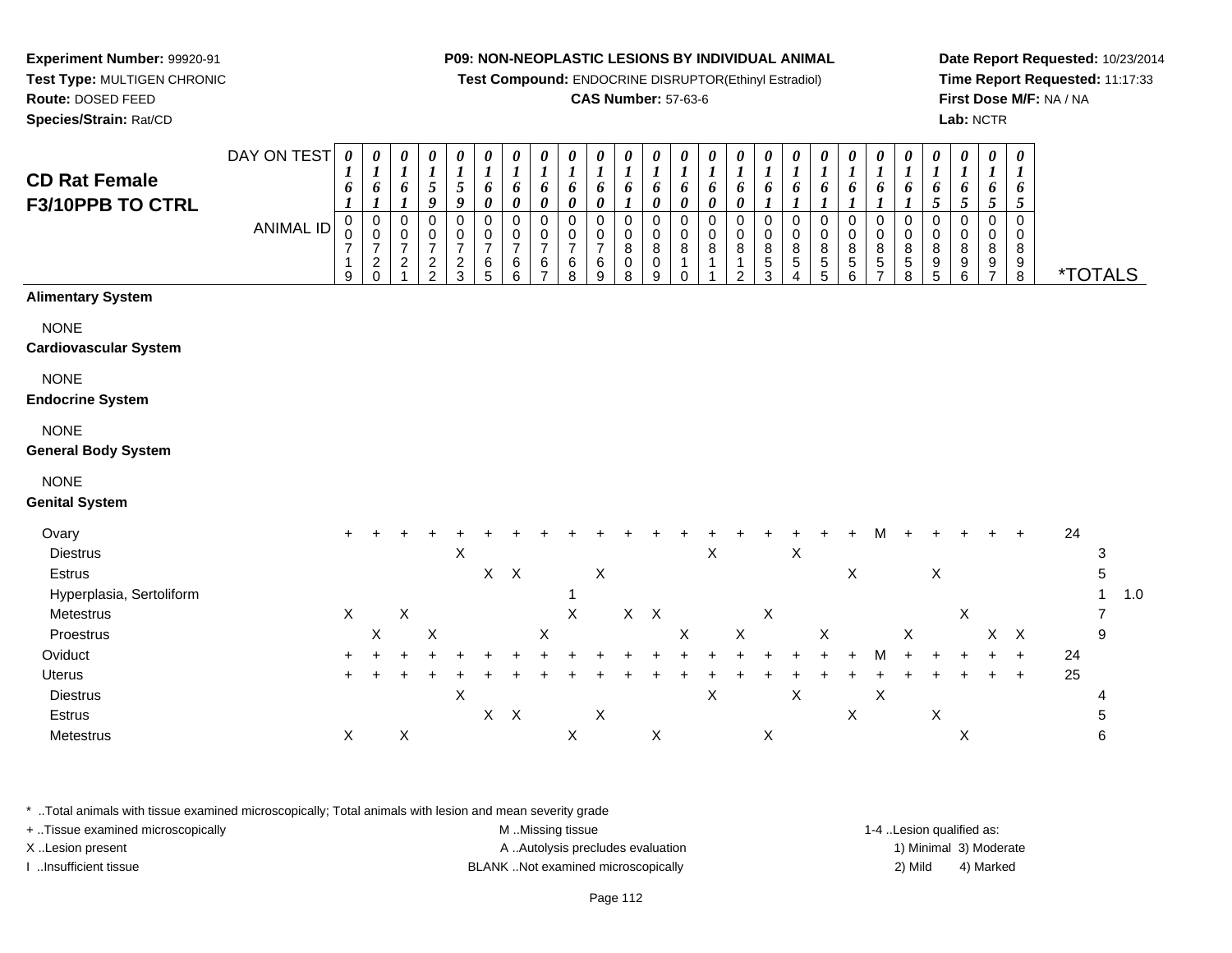**Test Compound:** ENDOCRINE DISRUPTOR(Ethinyl Estradiol)

#### **CAS Number:** 57-63-6

**Date Report Requested:** 10/23/2014**Time Report Requested:** 11:17:33**First Dose M/F:** NA / NA**Lab:** NCTR

DAY ON TEST**CD Rat Female F3/10PPB TO CTRL**ANIMAL ID*0 1 6 1* 0 0 7 1 9*0 1 6 1* 0 0 7 2 0 $\boldsymbol{\mathsf{X}}$ *0 1 6 1* 0 0 7 2 1*0 1 5 9* 0 0 7 2 2 $\sf X$ *0 1 5 9* 0 0 7 2 3*0 1 6 0* 0 0 7 6 5*0 1 6 0* 0 0 7 6 6*0 1 6 0* 0 0 7 6 7 $\pmb{\times}$ *0 1 6 0* 0 0 7 6 8*0 1 6 0* 0 0 7 6 9*0 1 6 1* 0 0 8 0 8 $\sf X$ *0 1 6 0* 0 0 8 0 9*0 1 6 0* 0 0 8 1 0 $\boldsymbol{\mathsf{X}}$ *0 1 6 0* 0 0 8 1 1*0 1 6 0* 0 0 8 1 2X *0 1 6 1* 0 0 8 5 3*0 1 6 1* 0 0 8 5 4*0 1 6 1* 0 0 8 5 5X *0 1 6 1* 0 0 8 5 6*0 1 6 1* 0 0 8 5 7*0 1 6 1* 0 0 8 5 8X *0 1 6 5* 0 0 8 9 5*0 1 6 5* 0 0 8 9 6*0 1 6 5* 0 0 8 9 7 $X$   $X$ *0 1 6 5* 0 0 8 9 $\check{8}$ 8 \*TOTALSProestrus $\mathsf{x}$ X X X X X X X X X X X 10 Vaginaa  $+$  <sup>+</sup> <sup>+</sup> <sup>+</sup> <sup>+</sup> <sup>+</sup> <sup>+</sup> <sup>+</sup> <sup>+</sup> <sup>+</sup> <sup>+</sup> <sup>+</sup> <sup>+</sup> <sup>+</sup> <sup>+</sup> <sup>+</sup> <sup>+</sup> <sup>+</sup> <sup>+</sup> <sup>+</sup> <sup>+</sup> <sup>+</sup> <sup>+</sup> <sup>+</sup> + 25 **Diestrus**  $\mathsf{x}$  $X$   $X$   $X$  3 **Estrus** s  $X$  $X$  X  $X$  X  $X$  X  $X$  7 **Metestrus**  $\mathsf{x}$  $X$  X X X X X X X X  $X$  X X 7 Proestrus $\mathsf{x}$  $X$  X  $X$  X  $X$  X  $X$  X  $X$  8 **Hematopoietic System**NONE **Integumentary System**Mammary Glandd  $+$  <sup>+</sup> <sup>+</sup> <sup>+</sup> <sup>+</sup> <sup>+</sup> <sup>+</sup> <sup>+</sup> <sup>+</sup> <sup>+</sup> <sup>+</sup> <sup>+</sup> <sup>+</sup> <sup>+</sup> <sup>+</sup> <sup>+</sup> <sup>+</sup> <sup>+</sup> <sup>+</sup> <sup>+</sup> <sup>+</sup> <sup>+</sup> <sup>+</sup> <sup>+</sup> + 25 Alveolus, Hyperplasia <sup>4</sup> <sup>2</sup> <sup>1</sup> <sup>2</sup> <sup>2</sup> <sup>1</sup> <sup>2</sup> <sup>1</sup> <sup>1</sup> <sup>1</sup> <sup>1</sup> <sup>11</sup> 1.6 **Lactation** n  $X$  $\chi$  1 Lobules, Hyperplasiaa 3 1 1 1 1 1 1 1 6 1.3 **Musculoskeletal System**NONE **Nervous System**NONE **Respiratory System**NONE

\* ..Total animals with tissue examined microscopically; Total animals with lesion and mean severity grade

**Experiment Number:** 99920-91**Test Type:** MULTIGEN CHRONIC

**Route:** DOSED FEED**Species/Strain:** Rat/CD

+ ..Tissue examined microscopically examined microscopically examined as: M ..Missing tissue 1-4 ..Lesion qualified as: X..Lesion present **A ..**Autolysis precludes evaluation A ..Autolysis precludes evaluation 1) Minimal 3) Moderate

I ..Insufficient tissue BLANK ..Not examined microscopically 2) Mild 4) Marked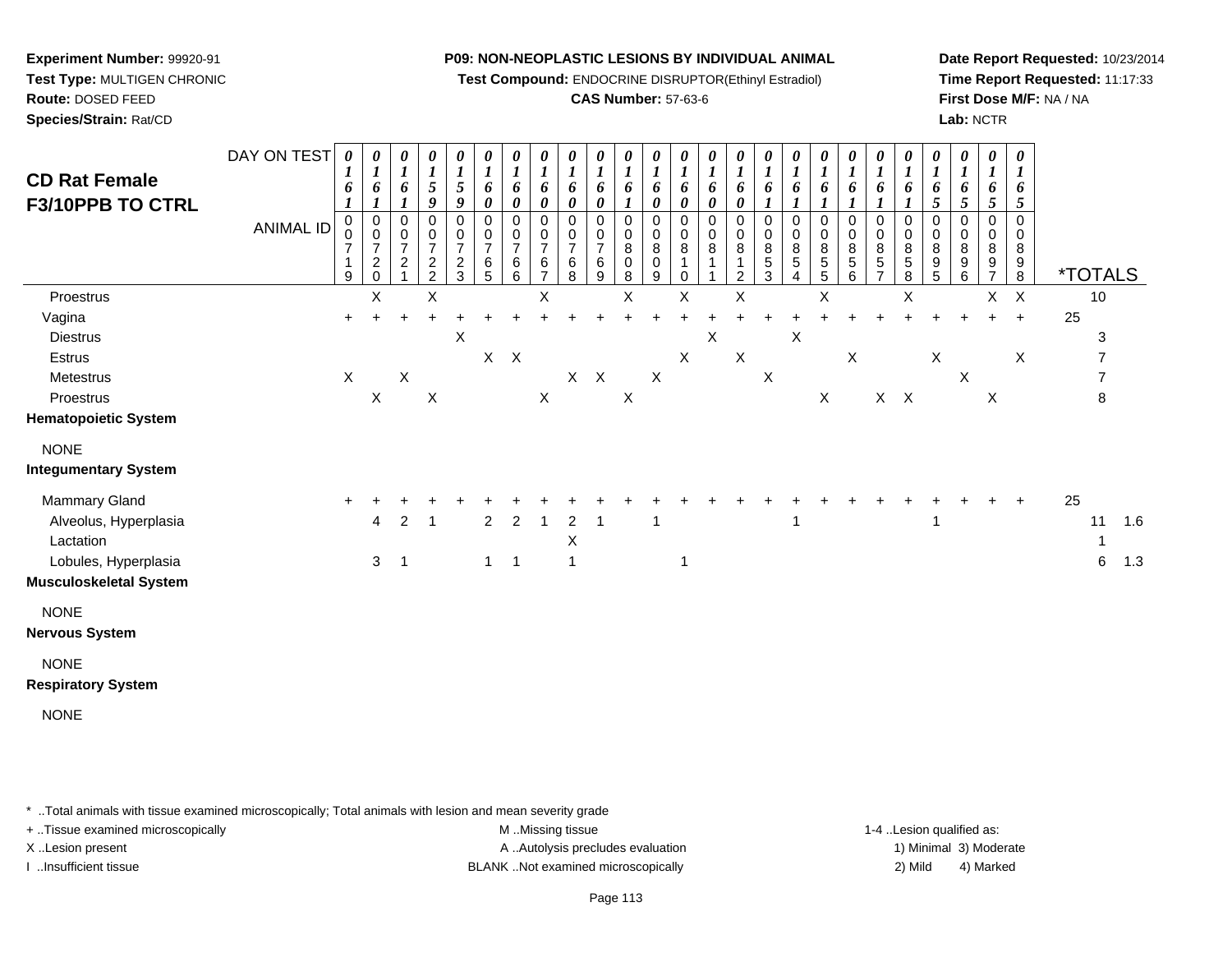**Test Compound:** ENDOCRINE DISRUPTOR(Ethinyl Estradiol)

## **CAS Number:** 57-63-6

**Date Report Requested:** 10/23/2014**Time Report Requested:** 11:17:33**First Dose M/F:** NA / NA**Lab:** NCTR

|                              | DAY ON TEST      | $\boldsymbol{\theta}$ | U<br>$\boldsymbol{l}$            | $\boldsymbol{\theta}$             | 0                              | $\boldsymbol{\theta}$<br>$\boldsymbol{l}$ | $\boldsymbol{\theta}$ | $\boldsymbol{\theta}$ | $\boldsymbol{\theta}$ | $\boldsymbol{\theta}$ | U      | U      | $\boldsymbol{\theta}$ | $\boldsymbol{\theta}$ | $\boldsymbol{\theta}$ | $\boldsymbol{\theta}$ | $\boldsymbol{\theta}$ | $\boldsymbol{\theta}$ | $\boldsymbol{\theta}$ | $\boldsymbol{\mathit{U}}$  | $\boldsymbol{\theta}$ | 0      | $\boldsymbol{\theta}$ | $\boldsymbol{\theta}$ | 0                     | $\boldsymbol{\theta}$ |                       |    |     |
|------------------------------|------------------|-----------------------|----------------------------------|-----------------------------------|--------------------------------|-------------------------------------------|-----------------------|-----------------------|-----------------------|-----------------------|--------|--------|-----------------------|-----------------------|-----------------------|-----------------------|-----------------------|-----------------------|-----------------------|----------------------------|-----------------------|--------|-----------------------|-----------------------|-----------------------|-----------------------|-----------------------|----|-----|
| <b>CD Rat Female</b>         |                  | $\mathbf{I}$<br>6     | o                                | $\mathbf{I}$<br>6                 | $\mathbf{I}$<br>5 <sup>5</sup> | $\sqrt{5}$                                | $\mathbf{I}$<br>6     | 6                     | 6                     | $\mathbf{I}$<br>6     | 1<br>0 | 6      | 6                     | 6                     | 6                     | $\bm{o}$              | 6                     | $\mathbf{I}$<br>6     | $\mathbf{I}$<br>6     | $\overline{ }$<br>$\bm{o}$ | $\mathbf{I}$<br>6     | 6      | $\mathbf{I}$<br>6     | $\mathbf I$<br>6      | 6                     | 6                     |                       |    |     |
| F3/10PPB TO CTRL             |                  |                       |                                  |                                   | 9                              | 9                                         | $\boldsymbol{\theta}$ | 0                     | $\boldsymbol{\theta}$ | 0                     | U      |        | 0                     | 0                     |                       |                       |                       |                       |                       |                            |                       |        | 5                     | 5                     | 5                     |                       |                       |    |     |
|                              | <b>ANIMAL ID</b> | 0                     | 0                                | 0                                 | 0                              | 0                                         |                       | 0                     | 0                     | 0                     |        | 0      | 0                     | 0                     |                       |                       |                       | 0                     |                       | 0                          | 0                     |        |                       |                       | 0                     |                       |                       |    |     |
|                              |                  | $\rightarrow$         |                                  | $\boldsymbol{0}$<br>$\rightarrow$ | 0<br>$\overline{\phantom{a}}$  | 0<br>$\overline{ }$                       | $\mathbf 0$           | 0<br>$\overline{ }$   | 0<br>$\overline{ }$   | 0<br>$\overline{ }$   | ⇁      | 0      | 0                     | 0                     | 0                     |                       | 0                     | 0                     | 0                     | $\pmb{0}$                  | $\pmb{0}$             | 0      | 0                     |                       | 0                     |                       |                       |    |     |
|                              |                  |                       | $\overline{7}$<br>$\overline{2}$ | $\overline{c}$                    |                                |                                           | $\overline{7}$<br>6   | 6                     | 6                     | 6                     | 6      | 8<br>0 | 8<br>0                | 8                     | 8                     | 8                     | 8<br>$\sqrt{5}$       | 8<br>$\sqrt{5}$       | 8<br>$\sqrt{5}$       | 8<br>5                     | 8<br>$\sqrt{5}$       | 8<br>5 | 8<br>$\boldsymbol{9}$ | 8<br>9                | 8<br>$\boldsymbol{9}$ | 8<br>9                |                       |    |     |
|                              |                  | 9                     |                                  |                                   | $\frac{2}{2}$                  | $\frac{2}{3}$                             | 5                     | 6                     |                       | 8                     | 9      | 8      | 9                     |                       |                       | $\sim$                | 3                     |                       | 5                     | 6                          | $\overline{ }$        | 8      | 5                     | 6                     | $\overline{ }$        | 8                     | <i><b>*TOTALS</b></i> |    |     |
| <b>Special Senses System</b> |                  |                       |                                  |                                   |                                |                                           |                       |                       |                       |                       |        |        |                       |                       |                       |                       |                       |                       |                       |                            |                       |        |                       |                       |                       |                       |                       |    |     |
| <b>NONE</b>                  |                  |                       |                                  |                                   |                                |                                           |                       |                       |                       |                       |        |        |                       |                       |                       |                       |                       |                       |                       |                            |                       |        |                       |                       |                       |                       |                       |    |     |
| <b>Urinary System</b>        |                  |                       |                                  |                                   |                                |                                           |                       |                       |                       |                       |        |        |                       |                       |                       |                       |                       |                       |                       |                            |                       |        |                       |                       |                       |                       |                       |    |     |
| Kidney                       |                  | $\pm$                 |                                  |                                   |                                |                                           |                       |                       |                       |                       |        |        |                       |                       |                       |                       |                       |                       |                       |                            |                       |        |                       |                       |                       | $\pm$                 | 25                    |    |     |
| Cortex, Cyst                 |                  |                       |                                  |                                   | X                              |                                           |                       |                       |                       |                       |        |        |                       |                       |                       |                       |                       |                       |                       |                            |                       |        |                       |                       | $X$ $X$               |                       |                       | 3  |     |
| Hydronephrosis               |                  |                       |                                  |                                   |                                |                                           |                       |                       |                       |                       |        |        |                       |                       |                       |                       |                       |                       |                       |                            |                       |        |                       |                       |                       |                       |                       |    | 1.0 |
| Infarct                      |                  |                       |                                  |                                   |                                |                                           |                       |                       |                       |                       |        |        | X                     |                       |                       |                       |                       |                       | X                     |                            |                       |        |                       |                       |                       |                       |                       | 2  |     |
| Renal Tubule, Mineralization |                  | 2                     |                                  | 3                                 |                                |                                           |                       |                       |                       |                       |        |        | $\mathcal{P}$         | и                     |                       |                       | $\overline{2}$        | $\overline{2}$        |                       |                            |                       |        |                       |                       |                       |                       |                       | 18 | 1.4 |
|                              |                  |                       |                                  |                                   |                                |                                           |                       |                       |                       |                       |        |        |                       |                       |                       |                       |                       |                       |                       |                            |                       |        |                       |                       |                       |                       |                       |    |     |

\* ..Total animals with tissue examined microscopically; Total animals with lesion and mean severity grade

**Experiment Number:** 99920-91**Test Type:** MULTIGEN CHRONIC

**Route:** DOSED FEED**Species/Strain:** Rat/CD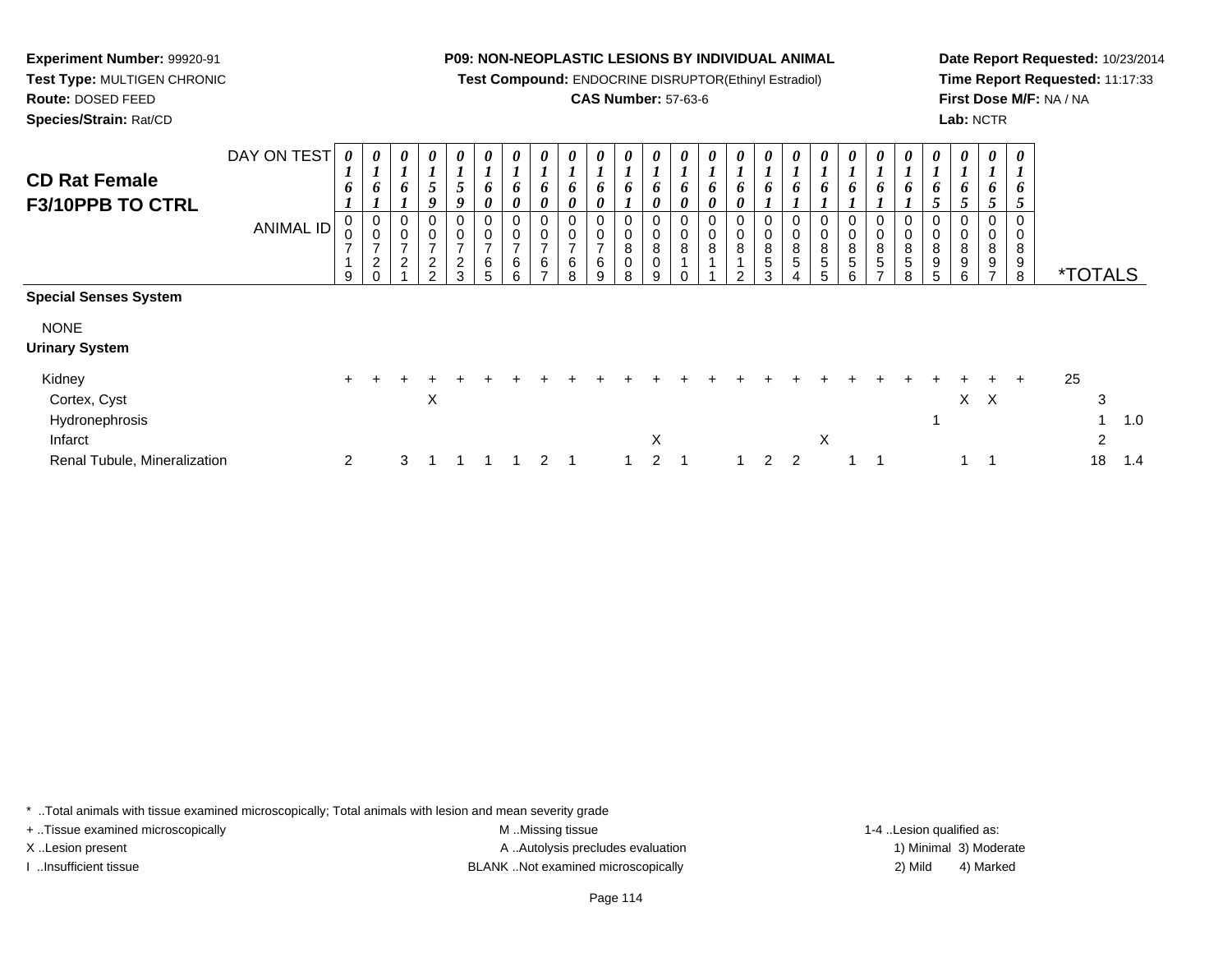**Test Compound:** ENDOCRINE DISRUPTOR(Ethinyl Estradiol)

## **CAS Number:** 57-63-6

**Date Report Requested:** 10/23/2014**Time Report Requested:** 11:17:34**First Dose M/F:** NA / NA**Lab:** NCTR

| <b>CD Rat Female</b><br><b>F3/50PPB TO CTRL</b>                       | DAY ON TEST<br><b>ANIMAL ID</b> | 1<br>6<br>$\boldsymbol{l}$<br>$\pmb{0}$<br>0<br>7<br>$\boldsymbol{2}$ | 0<br>$\boldsymbol{l}$<br>6<br>$\boldsymbol{l}$<br>$\pmb{0}$<br>$\mathbf 0$<br>$\boldsymbol{7}$ | 0<br>$\boldsymbol{l}$<br>6<br>$\boldsymbol{l}$<br>$\pmb{0}$<br>$\pmb{0}$<br>$\overline{7}$<br>$\overline{\mathbf{c}}$ | 0<br>$\boldsymbol{l}$<br>$\pmb{6}$<br>$\boldsymbol{l}$<br>$\pmb{0}$<br>$\pmb{0}$<br>$\overline{7}$<br>$\overline{\mathbf{c}}$ | 0<br>$\boldsymbol{l}$<br>6<br>$\boldsymbol{\theta}$<br>$\pmb{0}$<br>$\pmb{0}$<br>$\overline{7}$<br>$\boldsymbol{2}$ | $\boldsymbol{\theta}$<br>$\boldsymbol{l}$<br>6<br>$\pmb{\theta}$<br>$\pmb{0}$<br>$\pmb{0}$<br>$\overline{7}$<br>$\sqrt{2}$ | $\boldsymbol{\theta}$<br>$\boldsymbol{l}$<br>6<br>$\mathbf 0$<br>$\mathbf 0$<br>$\overline{7}$<br>$\overline{7}$ | $\boldsymbol{\theta}$<br>$\boldsymbol{l}$<br>6<br>$\boldsymbol{l}$<br>$\mathbf 0$<br>0<br>$\overline{7}$<br>$\overline{7}$ | 0<br>$\boldsymbol{l}$<br>6<br>$\boldsymbol{l}$<br>$\mathbf 0$<br>$\mathbf 0$<br>$\overline{7}$<br>$\overline{7}$ | 0<br>$\boldsymbol{l}$<br>6<br>$\boldsymbol{l}$<br>$\pmb{0}$<br>$\pmb{0}$<br>$\overline{7}$<br>$\overline{7}$ | 0<br>$\boldsymbol{l}$<br>6<br>$\boldsymbol{l}$<br>0<br>$\mathsf{O}$<br>$\overline{7}$<br>$\overline{7}$ | 0<br>$\boldsymbol{l}$<br>6<br>$\pmb{\theta}$<br>0<br>$\pmb{0}$<br>$\overline{7}$<br>$\overline{7}$ | $\boldsymbol{\theta}$<br>$\boldsymbol{l}$<br>6<br>$\boldsymbol{l}$<br>$\pmb{0}$<br>$\pmb{0}$<br>$\bf 8$<br>$\mathbf{1}$ | 0<br>$\boldsymbol{l}$<br>6<br>$\boldsymbol{l}$<br>$\pmb{0}$<br>$\mathbf 0$<br>$\bf 8$<br>$\mathbf{1}$ | 0<br>$\boldsymbol{l}$<br>6<br>$\boldsymbol{l}$<br>$\pmb{0}$<br>$\boldsymbol{0}$<br>$\bf 8$<br>$\mathbf{1}$ | 0<br>$\boldsymbol{l}$<br>6<br>$\boldsymbol{l}$<br>$\boldsymbol{0}$<br>0<br>8<br>$\mathbf{1}$ | $\boldsymbol{\theta}$<br>$\boldsymbol{l}$<br>6<br>1<br>$\pmb{0}$<br>$\pmb{0}$<br>8<br>1 | 0<br>$\boldsymbol{l}$<br>6<br>0<br>$\pmb{0}$<br>$\,8\,$<br>$\mathbf{1}$ | 0<br>$\boldsymbol{\mathit{1}}$<br>6<br>$\boldsymbol{2}$<br>$\pmb{0}$<br>$\mathbf 0$<br>$\bf 8$<br>$\sqrt{5}$ | 0<br>$\boldsymbol{l}$<br>6<br>$\overline{\mathbf{c}}$<br>$\mathsf 0$<br>$\pmb{0}$<br>8<br>6 | 0<br>$\boldsymbol{I}$<br>6<br>$\boldsymbol{2}$<br>$\pmb{0}$<br>$\pmb{0}$<br>8<br>6 | 0<br>$\boldsymbol{I}$<br>6<br>$\boldsymbol{2}$<br>$\pmb{0}$<br>0<br>8<br>6 | 0<br>$\boldsymbol{l}$<br>6<br>$\boldsymbol{l}$<br>0<br>0<br>8<br>6 | 0<br>$\boldsymbol{l}$<br>6<br>$\boldsymbol{l}$<br>0<br>0<br>8<br>6 | 0<br>$\boldsymbol{l}$<br>6<br>$\mathfrak{s}$<br>$\pmb{0}$<br>0<br>8<br>9 |    |                       |     |
|-----------------------------------------------------------------------|---------------------------------|-----------------------------------------------------------------------|------------------------------------------------------------------------------------------------|-----------------------------------------------------------------------------------------------------------------------|-------------------------------------------------------------------------------------------------------------------------------|---------------------------------------------------------------------------------------------------------------------|----------------------------------------------------------------------------------------------------------------------------|------------------------------------------------------------------------------------------------------------------|----------------------------------------------------------------------------------------------------------------------------|------------------------------------------------------------------------------------------------------------------|--------------------------------------------------------------------------------------------------------------|---------------------------------------------------------------------------------------------------------|----------------------------------------------------------------------------------------------------|-------------------------------------------------------------------------------------------------------------------------|-------------------------------------------------------------------------------------------------------|------------------------------------------------------------------------------------------------------------|----------------------------------------------------------------------------------------------|-----------------------------------------------------------------------------------------|-------------------------------------------------------------------------|--------------------------------------------------------------------------------------------------------------|---------------------------------------------------------------------------------------------|------------------------------------------------------------------------------------|----------------------------------------------------------------------------|--------------------------------------------------------------------|--------------------------------------------------------------------|--------------------------------------------------------------------------|----|-----------------------|-----|
|                                                                       |                                 | $\overline{4}$                                                        | $\frac{2}{5}$                                                                                  | 6                                                                                                                     | $\overline{7}$                                                                                                                | 8                                                                                                                   | 9                                                                                                                          | $\Omega$                                                                                                         |                                                                                                                            | $\mathcal{P}$                                                                                                    | 3                                                                                                            | 4                                                                                                       | 5                                                                                                  | 3                                                                                                                       | 4                                                                                                     | 5                                                                                                          | 6                                                                                            | ⇁                                                                                       | 8                                                                       | 9                                                                                                            | $\Omega$                                                                                    |                                                                                    | $\mathcal{P}$                                                              | 3                                                                  | 4                                                                  | 9                                                                        |    | <i><b>*TOTALS</b></i> |     |
| <b>Alimentary System</b>                                              |                                 |                                                                       |                                                                                                |                                                                                                                       |                                                                                                                               |                                                                                                                     |                                                                                                                            |                                                                                                                  |                                                                                                                            |                                                                                                                  |                                                                                                              |                                                                                                         |                                                                                                    |                                                                                                                         |                                                                                                       |                                                                                                            |                                                                                              |                                                                                         |                                                                         |                                                                                                              |                                                                                             |                                                                                    |                                                                            |                                                                    |                                                                    |                                                                          |    |                       |     |
| Liver<br>Inflammation, Chronic Active<br><b>Cardiovascular System</b> |                                 |                                                                       |                                                                                                |                                                                                                                       |                                                                                                                               |                                                                                                                     |                                                                                                                            |                                                                                                                  |                                                                                                                            |                                                                                                                  |                                                                                                              |                                                                                                         |                                                                                                    |                                                                                                                         |                                                                                                       |                                                                                                            |                                                                                              |                                                                                         | 1                                                                       | -1                                                                                                           |                                                                                             |                                                                                    |                                                                            |                                                                    |                                                                    |                                                                          | 25 | $\overline{2}$        | 1.0 |
| <b>NONE</b>                                                           |                                 |                                                                       |                                                                                                |                                                                                                                       |                                                                                                                               |                                                                                                                     |                                                                                                                            |                                                                                                                  |                                                                                                                            |                                                                                                                  |                                                                                                              |                                                                                                         |                                                                                                    |                                                                                                                         |                                                                                                       |                                                                                                            |                                                                                              |                                                                                         |                                                                         |                                                                                                              |                                                                                             |                                                                                    |                                                                            |                                                                    |                                                                    |                                                                          |    |                       |     |
| <b>Endocrine System</b>                                               |                                 |                                                                       |                                                                                                |                                                                                                                       |                                                                                                                               |                                                                                                                     |                                                                                                                            |                                                                                                                  |                                                                                                                            |                                                                                                                  |                                                                                                              |                                                                                                         |                                                                                                    |                                                                                                                         |                                                                                                       |                                                                                                            |                                                                                              |                                                                                         |                                                                         |                                                                                                              |                                                                                             |                                                                                    |                                                                            |                                                                    |                                                                    |                                                                          |    |                       |     |
| <b>Adrenal Cortex</b>                                                 |                                 |                                                                       |                                                                                                |                                                                                                                       |                                                                                                                               |                                                                                                                     |                                                                                                                            |                                                                                                                  |                                                                                                                            |                                                                                                                  |                                                                                                              |                                                                                                         |                                                                                                    |                                                                                                                         |                                                                                                       |                                                                                                            |                                                                                              |                                                                                         |                                                                         |                                                                                                              |                                                                                             |                                                                                    |                                                                            |                                                                    |                                                                    |                                                                          | 25 |                       |     |
| Adrenal Medulla                                                       |                                 |                                                                       |                                                                                                |                                                                                                                       |                                                                                                                               |                                                                                                                     |                                                                                                                            |                                                                                                                  |                                                                                                                            |                                                                                                                  |                                                                                                              |                                                                                                         |                                                                                                    |                                                                                                                         |                                                                                                       |                                                                                                            |                                                                                              |                                                                                         |                                                                         |                                                                                                              |                                                                                             |                                                                                    |                                                                            |                                                                    |                                                                    |                                                                          | 25 |                       |     |
| <b>Pituitary Gland</b>                                                |                                 |                                                                       |                                                                                                |                                                                                                                       |                                                                                                                               |                                                                                                                     |                                                                                                                            |                                                                                                                  |                                                                                                                            |                                                                                                                  |                                                                                                              |                                                                                                         |                                                                                                    |                                                                                                                         |                                                                                                       |                                                                                                            |                                                                                              |                                                                                         |                                                                         |                                                                                                              |                                                                                             |                                                                                    |                                                                            |                                                                    |                                                                    |                                                                          | 25 |                       |     |
| <b>Thyroid Gland</b>                                                  |                                 |                                                                       |                                                                                                |                                                                                                                       |                                                                                                                               |                                                                                                                     |                                                                                                                            |                                                                                                                  |                                                                                                                            |                                                                                                                  |                                                                                                              |                                                                                                         |                                                                                                    |                                                                                                                         |                                                                                                       |                                                                                                            |                                                                                              |                                                                                         |                                                                         |                                                                                                              |                                                                                             |                                                                                    |                                                                            |                                                                    |                                                                    | $\ddot{}$                                                                | 25 |                       |     |
| Keratin Cyst                                                          |                                 |                                                                       |                                                                                                |                                                                                                                       |                                                                                                                               |                                                                                                                     |                                                                                                                            | X                                                                                                                |                                                                                                                            |                                                                                                                  |                                                                                                              |                                                                                                         |                                                                                                    |                                                                                                                         |                                                                                                       |                                                                                                            |                                                                                              |                                                                                         |                                                                         |                                                                                                              |                                                                                             |                                                                                    |                                                                            | $\pmb{\times}$                                                     |                                                                    |                                                                          |    | $\overline{2}$        |     |
| <b>General Body System</b>                                            |                                 |                                                                       |                                                                                                |                                                                                                                       |                                                                                                                               |                                                                                                                     |                                                                                                                            |                                                                                                                  |                                                                                                                            |                                                                                                                  |                                                                                                              |                                                                                                         |                                                                                                    |                                                                                                                         |                                                                                                       |                                                                                                            |                                                                                              |                                                                                         |                                                                         |                                                                                                              |                                                                                             |                                                                                    |                                                                            |                                                                    |                                                                    |                                                                          |    |                       |     |
| <b>NONE</b>                                                           |                                 |                                                                       |                                                                                                |                                                                                                                       |                                                                                                                               |                                                                                                                     |                                                                                                                            |                                                                                                                  |                                                                                                                            |                                                                                                                  |                                                                                                              |                                                                                                         |                                                                                                    |                                                                                                                         |                                                                                                       |                                                                                                            |                                                                                              |                                                                                         |                                                                         |                                                                                                              |                                                                                             |                                                                                    |                                                                            |                                                                    |                                                                    |                                                                          |    |                       |     |
| <b>Genital System</b>                                                 |                                 |                                                                       |                                                                                                |                                                                                                                       |                                                                                                                               |                                                                                                                     |                                                                                                                            |                                                                                                                  |                                                                                                                            |                                                                                                                  |                                                                                                              |                                                                                                         |                                                                                                    |                                                                                                                         |                                                                                                       |                                                                                                            |                                                                                              |                                                                                         |                                                                         |                                                                                                              |                                                                                             |                                                                                    |                                                                            |                                                                    |                                                                    |                                                                          |    |                       |     |
| Ovary                                                                 |                                 | +                                                                     |                                                                                                |                                                                                                                       |                                                                                                                               |                                                                                                                     |                                                                                                                            |                                                                                                                  |                                                                                                                            |                                                                                                                  |                                                                                                              |                                                                                                         |                                                                                                    |                                                                                                                         |                                                                                                       |                                                                                                            |                                                                                              |                                                                                         |                                                                         |                                                                                                              |                                                                                             |                                                                                    |                                                                            |                                                                    |                                                                    |                                                                          | 25 |                       |     |
| <b>Diestrus</b>                                                       |                                 |                                                                       | Χ                                                                                              |                                                                                                                       |                                                                                                                               |                                                                                                                     |                                                                                                                            |                                                                                                                  |                                                                                                                            |                                                                                                                  |                                                                                                              | $\mathsf{X}$                                                                                            | $\boldsymbol{\mathsf{X}}$                                                                          |                                                                                                                         |                                                                                                       |                                                                                                            |                                                                                              |                                                                                         |                                                                         |                                                                                                              |                                                                                             | X                                                                                  |                                                                            |                                                                    |                                                                    |                                                                          |    |                       |     |
| Estrus                                                                |                                 |                                                                       |                                                                                                |                                                                                                                       | X                                                                                                                             | $\boldsymbol{\mathsf{X}}$                                                                                           |                                                                                                                            | $\mathsf{X}$                                                                                                     |                                                                                                                            |                                                                                                                  |                                                                                                              |                                                                                                         |                                                                                                    |                                                                                                                         |                                                                                                       | X                                                                                                          | $\mathsf{X}$                                                                                 |                                                                                         |                                                                         |                                                                                                              |                                                                                             |                                                                                    |                                                                            |                                                                    |                                                                    | X                                                                        |    | 6                     |     |
| Metestrus                                                             |                                 |                                                                       |                                                                                                |                                                                                                                       |                                                                                                                               |                                                                                                                     |                                                                                                                            |                                                                                                                  | X                                                                                                                          | $\boldsymbol{\mathsf{X}}$                                                                                        |                                                                                                              |                                                                                                         |                                                                                                    |                                                                                                                         |                                                                                                       |                                                                                                            |                                                                                              |                                                                                         |                                                                         | X                                                                                                            |                                                                                             |                                                                                    | $\pmb{\times}$                                                             |                                                                    |                                                                    |                                                                          |    | 4                     |     |
| Proestrus                                                             |                                 | X                                                                     |                                                                                                | Χ                                                                                                                     |                                                                                                                               |                                                                                                                     | X                                                                                                                          |                                                                                                                  |                                                                                                                            |                                                                                                                  | Χ                                                                                                            |                                                                                                         |                                                                                                    | $\mathsf X$                                                                                                             | $\mathsf{X}$                                                                                          |                                                                                                            |                                                                                              | $\mathsf{X}$                                                                            | $\boldsymbol{\mathsf{X}}$                                               |                                                                                                              | $\sf X$                                                                                     |                                                                                    |                                                                            | X                                                                  | $\boldsymbol{\mathsf{X}}$                                          |                                                                          |    | 11                    |     |
| Oviduct                                                               |                                 |                                                                       |                                                                                                |                                                                                                                       |                                                                                                                               |                                                                                                                     |                                                                                                                            |                                                                                                                  |                                                                                                                            |                                                                                                                  |                                                                                                              |                                                                                                         |                                                                                                    |                                                                                                                         |                                                                                                       |                                                                                                            |                                                                                              |                                                                                         |                                                                         |                                                                                                              |                                                                                             |                                                                                    |                                                                            |                                                                    |                                                                    | $\overline{ }$                                                           | 25 |                       |     |

\* ..Total animals with tissue examined microscopically; Total animals with lesion and mean severity grade

**Experiment Number:** 99920-91**Test Type:** MULTIGEN CHRONIC

| + Tissue examined microscopically | M Missing tissue                  | 1-4 Lesion qualified as: |                        |
|-----------------------------------|-----------------------------------|--------------------------|------------------------|
| X Lesion present                  | A Autolysis precludes evaluation  |                          | 1) Minimal 3) Moderate |
| lnsufficient tissue               | BLANKNot examined microscopically | 2) Mild                  | 4) Marked              |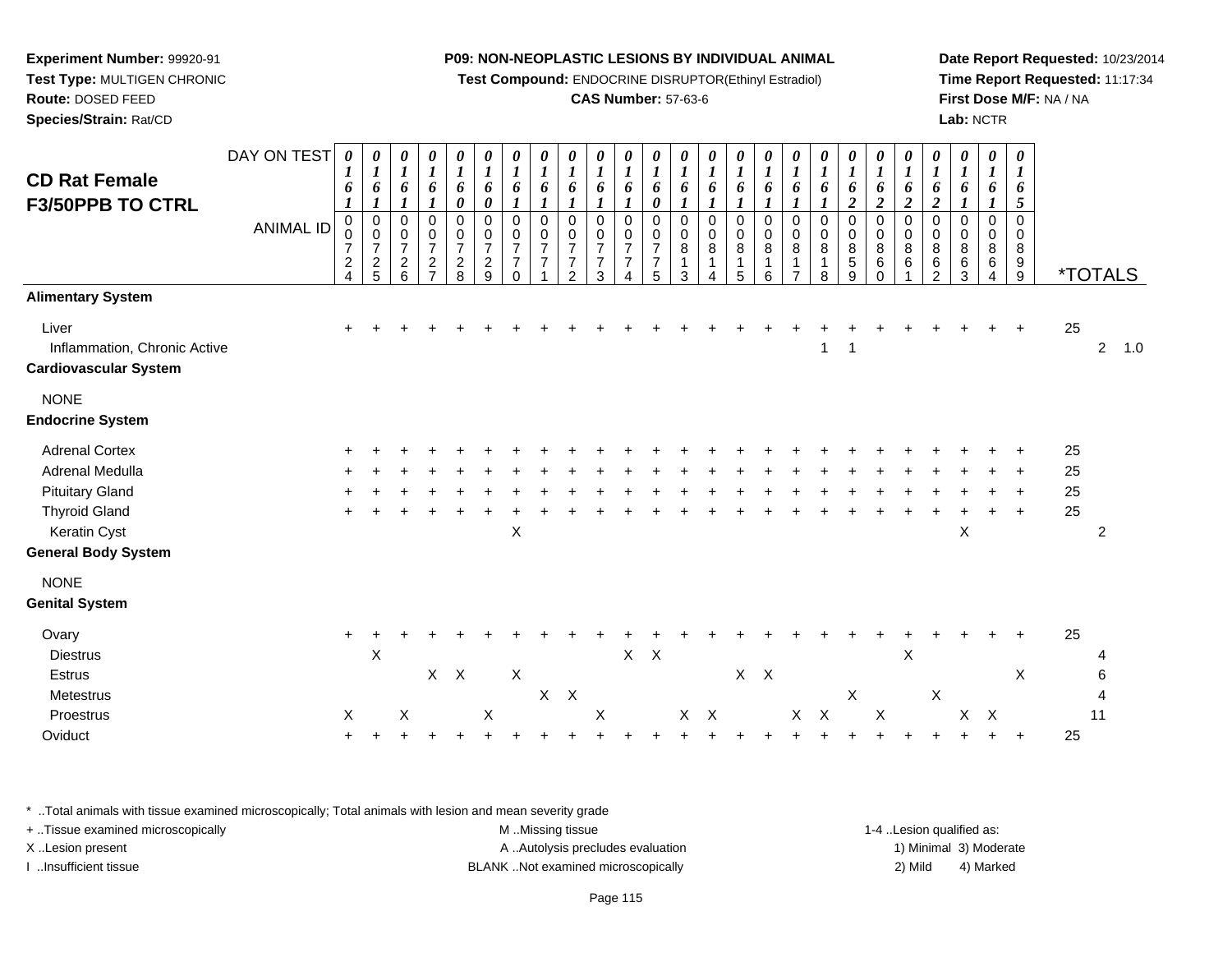**Test Compound:** ENDOCRINE DISRUPTOR(Ethinyl Estradiol)

## **CAS Number:** 57-63-6

**Date Report Requested:** 10/23/2014**Time Report Requested:** 11:17:34**First Dose M/F:** NA / NA**Lab:** NCTR

<sup>1</sup> 2.0

| <b>CD Rat Female</b><br><b>F3/50PPB TO CTRL</b> | DAY ON TEST<br><b>ANIMAL ID</b> | 0<br>6<br>0<br>$\overline{7}$<br>$\overline{\mathbf{c}}$<br>4 | 0<br>6<br>$\pmb{0}$<br>$\pmb{0}$<br>$\overline{7}$<br>$\overline{c}$<br>5 | $\pmb{\theta}$<br>1<br>6<br>$\pmb{0}$<br>$\frac{0}{7}$<br>$\overline{c}$<br>$\,6$ | $\boldsymbol{\theta}$<br>$\boldsymbol{l}$<br>6<br>0<br>0<br>$\overline{7}$<br>$\overline{c}$<br>$\overline{7}$ | $\pmb{\theta}$<br>$\boldsymbol{l}$<br>6<br>0<br>0<br>$\pmb{0}$<br>$\overline{7}$<br>$\overline{c}$<br>8 | 0<br>1<br>6<br>0<br>$\mathbf 0$<br>$\mathbf 0$<br>$\overline{7}$<br>$\overline{a}$<br>9 | 0<br>$\boldsymbol{l}$<br>6<br>$\mathbf 0$<br>$\mathbf 0$<br>$\overline{7}$<br>7<br>$\Omega$ | 0<br>$\boldsymbol{l}$<br>6<br>$\mathbf 0$<br>0<br>$\overline{7}$ | 0<br>$\boldsymbol{l}$<br>6<br>$\mathbf 0$<br>0<br>$\overline{7}$<br>$\overline{2}$ | 0<br>$\boldsymbol{l}$<br>6<br>$\Omega$<br>$\Omega$<br>$\overline{7}$<br>3 | 0<br>$\boldsymbol{l}$<br>6<br>0<br>0<br>$\overline{7}$ | $\pmb{\theta}$<br>$\boldsymbol{l}$<br>6<br>0<br>0<br>$\mathbf 0$<br>$\overline{7}$<br>$\overline{7}$<br>5 | 0<br>1<br>6<br>0<br>0<br>8<br>3 | 0<br>6<br>0<br>0<br>8 | 0<br>6<br>$\Omega$<br>$\Omega$<br>8<br>1<br>5 | 0<br>6<br>$\Omega$<br>0<br>8<br>6 | 0<br>$\boldsymbol{l}$<br>6<br>$\mathbf 0$<br>0<br>8 | 0<br>$\boldsymbol{l}$<br>6<br>0<br>0<br>8<br>8 | 0<br>6<br>$\overline{\mathbf{c}}$<br>$\mathbf 0$<br>$\mathbf 0$<br>8<br>5<br>9 | $\pmb{\theta}$<br>$\boldsymbol{l}$<br>6<br>$\overline{\mathbf{c}}$<br>$\pmb{0}$<br>$\pmb{0}$<br>8<br>6<br>$\mathbf 0$ | 0<br>6<br>$\overline{c}$<br>$\mathbf 0$<br>$\mathbf 0$<br>8<br>6 | 0<br>$\boldsymbol{l}$<br>6<br>$\overline{2}$<br>$\mathbf 0$<br>0<br>8<br>6<br>$\overline{2}$ | $\boldsymbol{\theta}$<br>$\boldsymbol{l}$<br>6<br>$\mathbf 0$<br>$\mathbf 0$<br>8<br>6<br>3 | $\boldsymbol{\theta}$<br>$\boldsymbol{l}$<br>6<br>0<br>$\mathbf 0$<br>8<br>6<br>4 | $\boldsymbol{\theta}$<br>$\boldsymbol{l}$<br>6<br>5<br>$\Omega$<br>0<br>8<br>9<br>9 |    |    | <i><b>*TOTALS</b></i> |
|-------------------------------------------------|---------------------------------|---------------------------------------------------------------|---------------------------------------------------------------------------|-----------------------------------------------------------------------------------|----------------------------------------------------------------------------------------------------------------|---------------------------------------------------------------------------------------------------------|-----------------------------------------------------------------------------------------|---------------------------------------------------------------------------------------------|------------------------------------------------------------------|------------------------------------------------------------------------------------|---------------------------------------------------------------------------|--------------------------------------------------------|-----------------------------------------------------------------------------------------------------------|---------------------------------|-----------------------|-----------------------------------------------|-----------------------------------|-----------------------------------------------------|------------------------------------------------|--------------------------------------------------------------------------------|-----------------------------------------------------------------------------------------------------------------------|------------------------------------------------------------------|----------------------------------------------------------------------------------------------|---------------------------------------------------------------------------------------------|-----------------------------------------------------------------------------------|-------------------------------------------------------------------------------------|----|----|-----------------------|
| <b>Uterus</b>                                   |                                 | $\ddot{}$                                                     | $\ddot{}$                                                                 |                                                                                   |                                                                                                                |                                                                                                         |                                                                                         |                                                                                             |                                                                  |                                                                                    |                                                                           |                                                        |                                                                                                           |                                 |                       |                                               |                                   |                                                     |                                                |                                                                                |                                                                                                                       |                                                                  |                                                                                              |                                                                                             | $\ddot{}$                                                                         | $\ddot{}$                                                                           | 25 |    |                       |
| <b>Diestrus</b>                                 |                                 |                                                               | $\mathsf X$                                                               |                                                                                   |                                                                                                                |                                                                                                         |                                                                                         |                                                                                             |                                                                  |                                                                                    |                                                                           |                                                        | X                                                                                                         |                                 |                       |                                               |                                   |                                                     |                                                |                                                                                |                                                                                                                       | X                                                                |                                                                                              |                                                                                             |                                                                                   |                                                                                     |    | 3  |                       |
| Estrus                                          |                                 |                                                               |                                                                           |                                                                                   |                                                                                                                | $X$ $X$                                                                                                 |                                                                                         | $\mathsf X$                                                                                 |                                                                  |                                                                                    |                                                                           |                                                        |                                                                                                           |                                 |                       |                                               | $X$ $X$                           |                                                     |                                                |                                                                                |                                                                                                                       |                                                                  |                                                                                              |                                                                                             |                                                                                   | X                                                                                   |    | 6  |                       |
| Metestrus                                       |                                 |                                                               |                                                                           |                                                                                   |                                                                                                                |                                                                                                         |                                                                                         |                                                                                             | X                                                                | $\boldsymbol{\mathsf{X}}$                                                          |                                                                           | $\mathsf X$                                            |                                                                                                           |                                 |                       |                                               |                                   |                                                     |                                                | $\mathsf X$                                                                    |                                                                                                                       |                                                                  | X                                                                                            |                                                                                             |                                                                                   |                                                                                     |    | 5  |                       |
| Proestrus                                       |                                 | X                                                             |                                                                           | X                                                                                 |                                                                                                                |                                                                                                         | $\boldsymbol{\mathsf{X}}$                                                               |                                                                                             |                                                                  |                                                                                    | $\boldsymbol{\mathsf{X}}$                                                 |                                                        |                                                                                                           |                                 | $X$ $X$               |                                               |                                   |                                                     | $X$ $X$                                        |                                                                                | $\boldsymbol{\mathsf{X}}$                                                                                             |                                                                  |                                                                                              |                                                                                             | $X$ $X$                                                                           |                                                                                     |    | 11 |                       |
| Vagina                                          |                                 | +                                                             |                                                                           |                                                                                   |                                                                                                                |                                                                                                         |                                                                                         |                                                                                             |                                                                  |                                                                                    |                                                                           |                                                        |                                                                                                           |                                 |                       |                                               |                                   |                                                     |                                                |                                                                                |                                                                                                                       |                                                                  |                                                                                              |                                                                                             |                                                                                   | $+$                                                                                 | 25 |    |                       |
| <b>Diestrus</b>                                 |                                 |                                                               | $\mathsf X$                                                               |                                                                                   |                                                                                                                |                                                                                                         |                                                                                         |                                                                                             | $\pmb{\times}$                                                   |                                                                                    |                                                                           |                                                        | X                                                                                                         |                                 |                       |                                               |                                   |                                                     |                                                |                                                                                |                                                                                                                       | X                                                                |                                                                                              |                                                                                             |                                                                                   |                                                                                     |    | 4  |                       |
| Estrus                                          |                                 |                                                               |                                                                           |                                                                                   |                                                                                                                | $X$ $X$                                                                                                 |                                                                                         | $\mathsf X$                                                                                 |                                                                  |                                                                                    |                                                                           |                                                        |                                                                                                           |                                 |                       | X                                             |                                   |                                                     |                                                |                                                                                |                                                                                                                       |                                                                  |                                                                                              |                                                                                             |                                                                                   | X                                                                                   |    | 5  |                       |
| Metestrus                                       |                                 |                                                               |                                                                           |                                                                                   |                                                                                                                |                                                                                                         |                                                                                         |                                                                                             |                                                                  | $\mathsf X$                                                                        |                                                                           | $\mathsf X$                                            |                                                                                                           |                                 |                       |                                               | $\boldsymbol{\mathsf{X}}$         |                                                     |                                                | $\mathsf X$                                                                    |                                                                                                                       |                                                                  | $\mathsf X$                                                                                  |                                                                                             |                                                                                   |                                                                                     |    | 5  |                       |
| Proestrus                                       |                                 | $\sf X$                                                       |                                                                           | X                                                                                 |                                                                                                                |                                                                                                         | $\boldsymbol{\mathsf{X}}$                                                               |                                                                                             |                                                                  |                                                                                    | $\mathsf X$                                                               |                                                        |                                                                                                           |                                 | $X$ $X$               |                                               |                                   |                                                     | $X$ $X$                                        |                                                                                | $\mathsf X$                                                                                                           |                                                                  |                                                                                              |                                                                                             | $X$ $X$                                                                           |                                                                                     |    | 11 |                       |
| <b>Hematopoietic System</b>                     |                                 |                                                               |                                                                           |                                                                                   |                                                                                                                |                                                                                                         |                                                                                         |                                                                                             |                                                                  |                                                                                    |                                                                           |                                                        |                                                                                                           |                                 |                       |                                               |                                   |                                                     |                                                |                                                                                |                                                                                                                       |                                                                  |                                                                                              |                                                                                             |                                                                                   |                                                                                     |    |    |                       |
| <b>Bone Marrow</b>                              |                                 |                                                               |                                                                           |                                                                                   |                                                                                                                |                                                                                                         |                                                                                         |                                                                                             |                                                                  |                                                                                    |                                                                           |                                                        |                                                                                                           |                                 |                       |                                               |                                   |                                                     |                                                |                                                                                |                                                                                                                       |                                                                  |                                                                                              |                                                                                             |                                                                                   |                                                                                     | 25 |    |                       |
| Spleen                                          |                                 | +                                                             |                                                                           |                                                                                   |                                                                                                                |                                                                                                         |                                                                                         |                                                                                             |                                                                  |                                                                                    |                                                                           |                                                        |                                                                                                           |                                 |                       |                                               |                                   |                                                     |                                                |                                                                                |                                                                                                                       |                                                                  |                                                                                              |                                                                                             |                                                                                   | ÷                                                                                   | 25 |    |                       |
| Pigmentation                                    |                                 |                                                               |                                                                           |                                                                                   |                                                                                                                |                                                                                                         |                                                                                         |                                                                                             |                                                                  |                                                                                    |                                                                           |                                                        |                                                                                                           |                                 |                       |                                               |                                   |                                                     | $\overline{2}$                                 |                                                                                |                                                                                                                       |                                                                  |                                                                                              |                                                                                             |                                                                                   |                                                                                     |    | 1  | 2.0                   |
| Thymus                                          |                                 |                                                               |                                                                           |                                                                                   |                                                                                                                |                                                                                                         |                                                                                         |                                                                                             |                                                                  |                                                                                    |                                                                           |                                                        |                                                                                                           |                                 |                       |                                               |                                   |                                                     |                                                |                                                                                |                                                                                                                       |                                                                  |                                                                                              |                                                                                             |                                                                                   |                                                                                     | 25 |    |                       |
| <b>Integumentary System</b>                     |                                 |                                                               |                                                                           |                                                                                   |                                                                                                                |                                                                                                         |                                                                                         |                                                                                             |                                                                  |                                                                                    |                                                                           |                                                        |                                                                                                           |                                 |                       |                                               |                                   |                                                     |                                                |                                                                                |                                                                                                                       |                                                                  |                                                                                              |                                                                                             |                                                                                   |                                                                                     |    |    |                       |
| Mammary Gland                                   |                                 |                                                               |                                                                           |                                                                                   |                                                                                                                |                                                                                                         |                                                                                         |                                                                                             |                                                                  |                                                                                    |                                                                           |                                                        |                                                                                                           |                                 |                       |                                               |                                   |                                                     |                                                |                                                                                |                                                                                                                       |                                                                  |                                                                                              |                                                                                             |                                                                                   |                                                                                     | 25 |    |                       |
| Alveolus, Hyperplasia                           |                                 | 1                                                             | 1                                                                         |                                                                                   |                                                                                                                |                                                                                                         | 2                                                                                       |                                                                                             |                                                                  |                                                                                    |                                                                           |                                                        | 2                                                                                                         |                                 |                       |                                               |                                   |                                                     |                                                |                                                                                |                                                                                                                       |                                                                  | $\overline{c}$                                                                               | 1                                                                                           |                                                                                   |                                                                                     |    | 9  | 1.3                   |
| Lobules, Hyperplasia                            |                                 |                                                               |                                                                           |                                                                                   |                                                                                                                |                                                                                                         | $\overline{a}$                                                                          | $\overline{1}$                                                                              |                                                                  | $\sqrt{3}$                                                                         | 1                                                                         | $\overline{1}$                                         |                                                                                                           |                                 |                       | $\overline{\mathbf{1}}$                       |                                   |                                                     |                                                |                                                                                |                                                                                                                       |                                                                  | 2                                                                                            |                                                                                             |                                                                                   |                                                                                     |    | 8  | 1.5                   |
| Skin                                            |                                 |                                                               |                                                                           |                                                                                   |                                                                                                                |                                                                                                         |                                                                                         |                                                                                             |                                                                  |                                                                                    |                                                                           |                                                        |                                                                                                           |                                 |                       |                                               |                                   |                                                     |                                                | +                                                                              |                                                                                                                       |                                                                  |                                                                                              |                                                                                             |                                                                                   |                                                                                     | -1 |    |                       |
| Inflammation, Chronic, Focal                    |                                 |                                                               |                                                                           |                                                                                   |                                                                                                                |                                                                                                         |                                                                                         |                                                                                             |                                                                  |                                                                                    |                                                                           |                                                        |                                                                                                           |                                 |                       |                                               |                                   |                                                     |                                                | $\overline{2}$                                                                 |                                                                                                                       |                                                                  |                                                                                              |                                                                                             |                                                                                   |                                                                                     |    |    | 1 2.0                 |

\* ..Total animals with tissue examined microscopically; Total animals with lesion and mean severity grade

**Experiment Number:** 99920-91**Test Type:** MULTIGEN CHRONIC

**Route:** DOSED FEED**Species/Strain:** Rat/CD

+ ..Tissue examined microscopically examined microscopically examined as:  $M$  ..Missing tissue 1-4 ..Lesion qualified as: X..Lesion present **A ..Autolysis precludes evaluation** A ..Autolysis precludes evaluation 1) Minimal 3) Moderate 4) Marked I ..Insufficient tissue 2) Mild and the SLANK ..Not examined microscopically and the SLANK ... Insufficient tissue

<u>2</u>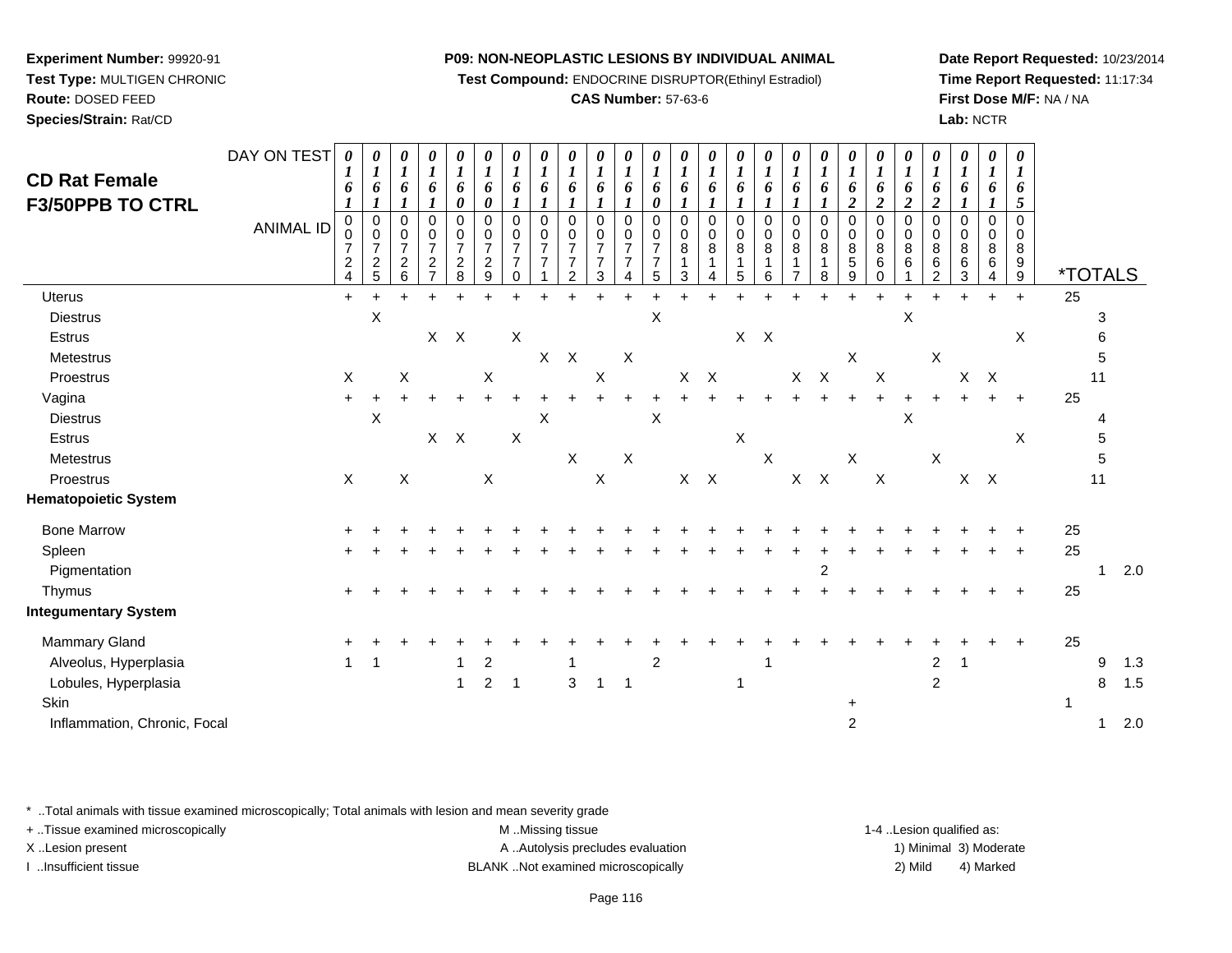**Test Compound:** ENDOCRINE DISRUPTOR(Ethinyl Estradiol)

## **CAS Number:** 57-63-6

**Date Report Requested:** 10/23/2014**Time Report Requested:** 11:17:34**First Dose M/F:** NA / NA**Lab:** NCTR

| <b>CD Rat Female</b><br><b>F3/50PPB TO CTRL</b>                              | DAY ON TEST<br><b>ANIMAL ID</b> | $\boldsymbol{\theta}$<br>$\boldsymbol{l}$<br>6<br>$\boldsymbol{l}$<br>$\pmb{0}$<br>0<br>$\overline{7}$<br>$\frac{2}{4}$ | $\boldsymbol{\theta}$<br>$\boldsymbol{l}$<br>6<br>$\pmb{0}$<br>$\mathbf 0$<br>$\overline{7}$<br>$\overline{c}$<br>5 | 0<br>$\boldsymbol{l}$<br>6<br>$\pmb{0}$<br>$\pmb{0}$<br>$\overline{7}$<br>$\boldsymbol{2}$<br>6 | $\frac{\theta}{I}$<br>6<br>0<br>$\mathbf 0$<br>$\overline{7}$<br>$\overline{c}$<br>$\overline{ }$ | $\boldsymbol{\theta}$<br>$\boldsymbol{l}$<br>6<br>0<br>0<br>$\pmb{0}$<br>$\boldsymbol{7}$<br>$\frac{2}{8}$ | $\boldsymbol{\theta}$<br>$\boldsymbol{l}$<br>6<br>$\boldsymbol{\theta}$<br>$\mathbf 0$<br>$\pmb{0}$<br>$\overline{7}$<br>$\frac{2}{9}$ | 0<br>$\boldsymbol{l}$<br>6<br>$\mathbf 0$<br>$\pmb{0}$<br>$\overline{7}$<br>$\overline{7}$<br>$\Omega$ | 0<br>$\boldsymbol{l}$<br>6<br>$\mathbf 0$<br>0<br>$\overline{7}$<br>$\overline{7}$ | 0<br>$\boldsymbol{l}$<br>6<br>1<br>$\mathbf 0$<br>0<br>$\overline{7}$<br>$\overline{7}$<br>$\mathcal{P}$ | 0<br>$\boldsymbol{l}$<br>6<br>1<br>$\Omega$<br>0<br>$\overline{7}$<br>7<br>3 | 0<br>$\mathbf{I}$<br>6<br>$\mathbf 0$<br>0<br>7<br>7 | 0<br>6<br>0<br>$\mathbf 0$<br>0<br>$\overline{7}$<br>$\overline{7}$<br>5 | 0<br>$\mathbf{I}$<br>6<br>0<br>0<br>$\,8\,$<br>3 | 0<br>$\boldsymbol{l}$<br>6<br>$\mathbf 0$<br>0<br>8 | $\boldsymbol{\theta}$<br>6<br>$\mathbf 0$<br>0<br>8<br>5 | $\boldsymbol{\theta}$<br>6<br>$\mathbf 0$<br>0<br>8<br>6 | $\boldsymbol{\theta}$<br>$\mathbf{I}$<br>6<br>$\mathbf 0$<br>$\mathbf 0$<br>8<br>$\overline{ }$ | 0<br>$\boldsymbol{l}$<br>6<br>0<br>$\pmb{0}$<br>$\bf 8$<br>8 | $\boldsymbol{\theta}$<br>$\boldsymbol{l}$<br>6<br>$\boldsymbol{2}$<br>$\mathbf 0$<br>$\pmb{0}$<br>8<br>$\sqrt{5}$<br>9 | 0<br>$\boldsymbol{l}$<br>6<br>$\boldsymbol{2}$<br>0<br>$_{8}^{\rm 0}$<br>$\,6$<br>$\Omega$ | 0<br>$\boldsymbol{l}$<br>6<br>$\overline{c}$<br>0<br>0<br>8<br>6 | $\boldsymbol{\theta}$<br>$\boldsymbol{l}$<br>6<br>$\boldsymbol{2}$<br>$\mathbf 0$<br>0<br>8<br>$\,6\,$<br>$\mathfrak{p}$ | $\pmb{\theta}$<br>$\boldsymbol{l}$<br>6<br>$\mathbf 0$<br>0<br>8<br>6<br>3 | 0<br>$\boldsymbol{l}$<br>6<br>$\mathbf 0$<br>0<br>8<br>6<br>4 | $\boldsymbol{\theta}$<br>6<br>5<br>0<br>$\Omega$<br>8<br>9<br>9 |    | <i><b>*TOTALS</b></i> |                   |
|------------------------------------------------------------------------------|---------------------------------|-------------------------------------------------------------------------------------------------------------------------|---------------------------------------------------------------------------------------------------------------------|-------------------------------------------------------------------------------------------------|---------------------------------------------------------------------------------------------------|------------------------------------------------------------------------------------------------------------|----------------------------------------------------------------------------------------------------------------------------------------|--------------------------------------------------------------------------------------------------------|------------------------------------------------------------------------------------|----------------------------------------------------------------------------------------------------------|------------------------------------------------------------------------------|------------------------------------------------------|--------------------------------------------------------------------------|--------------------------------------------------|-----------------------------------------------------|----------------------------------------------------------|----------------------------------------------------------|-------------------------------------------------------------------------------------------------|--------------------------------------------------------------|------------------------------------------------------------------------------------------------------------------------|--------------------------------------------------------------------------------------------|------------------------------------------------------------------|--------------------------------------------------------------------------------------------------------------------------|----------------------------------------------------------------------------|---------------------------------------------------------------|-----------------------------------------------------------------|----|-----------------------|-------------------|
| Musculoskeletal System                                                       |                                 |                                                                                                                         |                                                                                                                     |                                                                                                 |                                                                                                   |                                                                                                            |                                                                                                                                        |                                                                                                        |                                                                                    |                                                                                                          |                                                                              |                                                      |                                                                          |                                                  |                                                     |                                                          |                                                          |                                                                                                 |                                                              |                                                                                                                        |                                                                                            |                                                                  |                                                                                                                          |                                                                            |                                                               |                                                                 |    |                       |                   |
| <b>Bone</b><br>Nervous System                                                |                                 | $\ddot{}$                                                                                                               |                                                                                                                     |                                                                                                 |                                                                                                   |                                                                                                            |                                                                                                                                        |                                                                                                        |                                                                                    |                                                                                                          |                                                                              |                                                      |                                                                          |                                                  |                                                     |                                                          |                                                          |                                                                                                 |                                                              |                                                                                                                        |                                                                                            |                                                                  |                                                                                                                          |                                                                            |                                                               |                                                                 | 25 |                       |                   |
| <b>NONE</b><br><b>Respiratory System</b>                                     |                                 |                                                                                                                         |                                                                                                                     |                                                                                                 |                                                                                                   |                                                                                                            |                                                                                                                                        |                                                                                                        |                                                                                    |                                                                                                          |                                                                              |                                                      |                                                                          |                                                  |                                                     |                                                          |                                                          |                                                                                                 |                                                              |                                                                                                                        |                                                                                            |                                                                  |                                                                                                                          |                                                                            |                                                               |                                                                 |    |                       |                   |
| <b>NONE</b><br><b>Special Senses System</b>                                  |                                 |                                                                                                                         |                                                                                                                     |                                                                                                 |                                                                                                   |                                                                                                            |                                                                                                                                        |                                                                                                        |                                                                                    |                                                                                                          |                                                                              |                                                      |                                                                          |                                                  |                                                     |                                                          |                                                          |                                                                                                 |                                                              |                                                                                                                        |                                                                                            |                                                                  |                                                                                                                          |                                                                            |                                                               |                                                                 |    |                       |                   |
| <b>NONE</b><br><b>Urinary System</b>                                         |                                 |                                                                                                                         |                                                                                                                     |                                                                                                 |                                                                                                   |                                                                                                            |                                                                                                                                        |                                                                                                        |                                                                                    |                                                                                                          |                                                                              |                                                      |                                                                          |                                                  |                                                     |                                                          |                                                          |                                                                                                 |                                                              |                                                                                                                        |                                                                                            |                                                                  |                                                                                                                          |                                                                            |                                                               |                                                                 |    |                       |                   |
| Kidney<br>Cortex, Cyst<br>Nephropathy, Focal<br>Renal Tubule, Mineralization |                                 | $\ddot{}$                                                                                                               | $\boldsymbol{\mathsf{X}}$                                                                                           | $\mathbf{1}$                                                                                    | $\pmb{\times}$                                                                                    | $\mathbf{1}$                                                                                               | $\overline{1}$                                                                                                                         |                                                                                                        |                                                                                    |                                                                                                          | $\pmb{\times}$<br>$\mathbf{1}$                                               | $\overline{\mathbf{1}}$                              |                                                                          | $\overline{1}$                                   |                                                     | $\mathbf{1}$                                             | $\overline{1}$                                           | $\overline{2}$                                                                                  | 2                                                            | $\overline{1}$                                                                                                         |                                                                                            |                                                                  | $\mathbf{1}$                                                                                                             |                                                                            |                                                               | $\mathbf{1}$                                                    | 25 | 3                     | 1.0<br>$14 - 1.1$ |
|                                                                              |                                 |                                                                                                                         |                                                                                                                     |                                                                                                 |                                                                                                   |                                                                                                            |                                                                                                                                        |                                                                                                        |                                                                                    |                                                                                                          |                                                                              |                                                      |                                                                          |                                                  |                                                     |                                                          |                                                          |                                                                                                 |                                                              |                                                                                                                        |                                                                                            |                                                                  |                                                                                                                          |                                                                            |                                                               |                                                                 |    |                       |                   |

\* ..Total animals with tissue examined microscopically; Total animals with lesion and mean severity grade

**Experiment Number:** 99920-91**Test Type:** MULTIGEN CHRONIC

**Route:** DOSED FEED**Species/Strain:** Rat/CD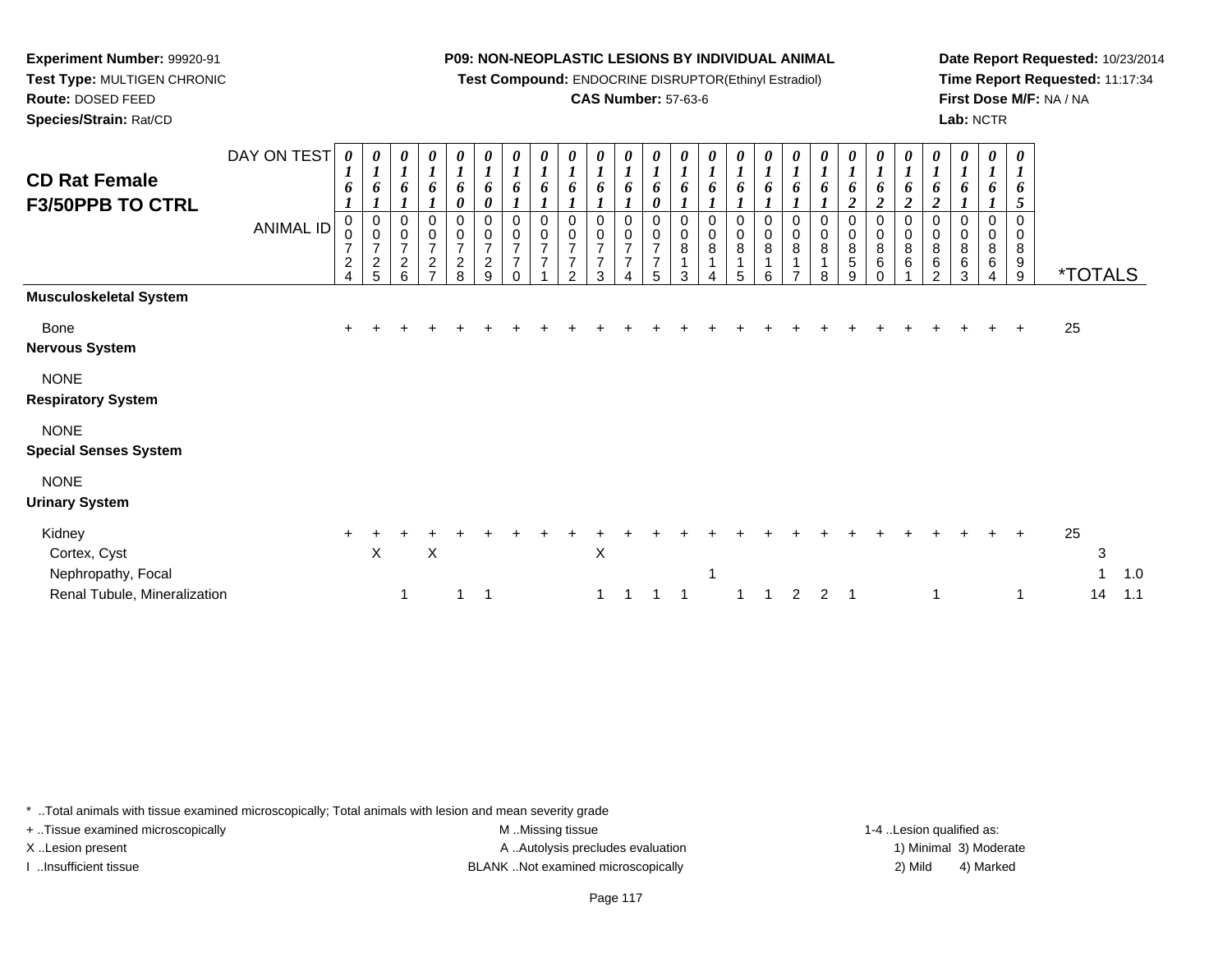**Test Compound:** ENDOCRINE DISRUPTOR(Ethinyl Estradiol)

## **CAS Number:** 57-63-6

**Date Report Requested:** 10/23/2014**Time Report Requested:** 11:17:34**First Dose M/F:** NA / NA**Lab:** NCTR

| <b>CD Rat Female</b><br><b>F4 CONTROL</b>                                                                                                                           | DAY ON TEST<br><b>ANIMAL ID</b> | 0<br>$\boldsymbol{l}$<br>6<br>$\boldsymbol{l}$<br>$\mathbf 0$<br>0<br>9<br>$\begin{matrix} 4 \\ 0 \end{matrix}$ | 0<br>$\boldsymbol{l}$<br>6<br>$\boldsymbol{l}$<br>$\pmb{0}$<br>$\mathbf 0$<br>$\boldsymbol{9}$<br>4 | 0<br>$\boldsymbol{l}$<br>6<br>$\pmb{\theta}$<br>$\pmb{0}$<br>$\pmb{0}$<br>$\boldsymbol{9}$<br>$\overline{\mathbf{4}}$<br>$\mathfrak{p}$ | $\frac{\boldsymbol{0}}{\boldsymbol{1}}$<br>6<br>$\pmb{\theta}$<br>0<br>$\mathbf 0$<br>$\boldsymbol{9}$<br>$\frac{4}{3}$ | $\begin{array}{c} \n0 \\ \n1 \\ \n5 \n\end{array}$<br>9<br>$\mathbf 0$<br>$\pmb{0}$<br>$\boldsymbol{9}$<br>4<br>$\overline{A}$ | $\frac{\theta}{I}$<br>6<br>$\boldsymbol{\theta}$<br>$\pmb{0}$<br>$\pmb{0}$<br>$\boldsymbol{9}$<br>$\bf8$<br>3 | $\begin{matrix} 0 \\ 1 \end{matrix}$<br>6<br>$\pmb{\theta}$<br>$\mathbf 0$<br>$\pmb{0}$<br>9<br>$\bf8$<br>$\overline{A}$ | $\boldsymbol{\theta}$<br>$\boldsymbol{l}$<br>6<br>$\boldsymbol{\theta}$<br>$\Omega$<br>$\mathbf 0$<br>9<br>$\, 8$<br>5 | $\boldsymbol{\theta}$<br>$\boldsymbol{l}$<br>5<br>9<br>$\Omega$<br>$\mathbf 0$<br>9<br>8<br>6 | $\boldsymbol{\theta}$<br>$\boldsymbol{l}$<br>$\mathfrak{s}$<br>9<br>$\Omega$<br>0<br>9<br>8<br>$\overline{ }$ | $\boldsymbol{\theta}$<br>$\boldsymbol{l}$<br>6<br>0<br>$\Omega$<br>$\mathbf 0$<br>$\frac{2}{6}$ | 0<br>$\boldsymbol{l}$<br>6<br>$\pmb{\theta}$<br>$\Omega$<br>1<br>$\mathbf 0$<br>$\frac{2}{7}$ | 0<br>$\boldsymbol{l}$<br>6<br>0<br>$\Omega$<br>$\mathbf{1}$<br>$\mathbf 0$<br>$\boldsymbol{2}$<br>8 | $\boldsymbol{\theta}$<br>$\boldsymbol{l}$<br>6<br>$\boldsymbol{\theta}$<br>$\mathbf 0$<br>1<br>0<br>$\frac{2}{9}$ | 0<br>$\boldsymbol{l}$<br>6<br>$\boldsymbol{l}$<br>$\mathbf 0$<br>$\mathbf{1}$<br>0<br>6<br>$\overline{7}$ | 0<br>$\boldsymbol{l}$<br>6<br>$\pmb{\theta}$<br>$\mathbf 0$<br>$\mathbf{1}$<br>0<br>$\,6$<br>8 | $\boldsymbol{\theta}$<br>$\boldsymbol{I}$<br>6<br>$\boldsymbol{\theta}$<br>$\boldsymbol{0}$<br>$\mathbf{1}$<br>$\mathbf 0$<br>6<br>9 | 0<br>$\boldsymbol{l}$<br>6<br>0<br>$\pmb{0}$<br>0<br>$\overline{7}$<br>$\Omega$ | 0<br>$\boldsymbol{l}$<br>6<br>0<br>$\mathbf 0$<br>0<br>7 | 0<br>$\boldsymbol{l}$<br>6<br>0<br>$\Omega$<br>0<br>$\overline{7}$<br>$\overline{2}$ | 0<br>$\boldsymbol{l}$<br>6<br>$\boldsymbol{2}$<br>$\pmb{0}$<br>$\mathbf{1}$<br>$\mathbf{1}$<br>$\,0\,$<br>8 | $\frac{\boldsymbol{\theta}}{\boldsymbol{I}}$<br>6<br>$\boldsymbol{2}$<br>$\pmb{0}$<br>$\mathbf{1}$<br>$\mathbf 1$<br>$\mathsf 0$<br>9 | $\boldsymbol{\theta}$<br>$\boldsymbol{l}$<br>6<br>$\boldsymbol{2}$<br>$\mathbf 0$<br>$\mathbf{1}$<br>1<br>1<br>$\Omega$ | 0<br>$\boldsymbol{l}$<br>6<br>$\mathfrak{s}$<br>$\Omega$<br>1<br>$^3$ 6 | 0<br>$\boldsymbol{I}$<br>6<br>$\boldsymbol{4}$<br>$\Omega$<br>$\mathbf{1}$<br>$\mathbf{1}$<br>$\frac{3}{7}$ | <i><b>*TOTALS</b></i> |                          |     |
|---------------------------------------------------------------------------------------------------------------------------------------------------------------------|---------------------------------|-----------------------------------------------------------------------------------------------------------------|-----------------------------------------------------------------------------------------------------|-----------------------------------------------------------------------------------------------------------------------------------------|-------------------------------------------------------------------------------------------------------------------------|--------------------------------------------------------------------------------------------------------------------------------|---------------------------------------------------------------------------------------------------------------|--------------------------------------------------------------------------------------------------------------------------|------------------------------------------------------------------------------------------------------------------------|-----------------------------------------------------------------------------------------------|---------------------------------------------------------------------------------------------------------------|-------------------------------------------------------------------------------------------------|-----------------------------------------------------------------------------------------------|-----------------------------------------------------------------------------------------------------|-------------------------------------------------------------------------------------------------------------------|-----------------------------------------------------------------------------------------------------------|------------------------------------------------------------------------------------------------|--------------------------------------------------------------------------------------------------------------------------------------|---------------------------------------------------------------------------------|----------------------------------------------------------|--------------------------------------------------------------------------------------|-------------------------------------------------------------------------------------------------------------|---------------------------------------------------------------------------------------------------------------------------------------|-------------------------------------------------------------------------------------------------------------------------|-------------------------------------------------------------------------|-------------------------------------------------------------------------------------------------------------|-----------------------|--------------------------|-----|
| <b>Alimentary System</b><br>Liver<br>Developmental Malformation<br><b>Cardiovascular System</b>                                                                     |                                 |                                                                                                                 |                                                                                                     |                                                                                                                                         |                                                                                                                         |                                                                                                                                |                                                                                                               |                                                                                                                          |                                                                                                                        |                                                                                               |                                                                                                               |                                                                                                 |                                                                                               |                                                                                                     |                                                                                                                   |                                                                                                           |                                                                                                |                                                                                                                                      |                                                                                 |                                                          |                                                                                      |                                                                                                             |                                                                                                                                       | X                                                                                                                       |                                                                         |                                                                                                             | 25                    |                          |     |
| <b>NONE</b><br><b>Endocrine System</b>                                                                                                                              |                                 |                                                                                                                 |                                                                                                     |                                                                                                                                         |                                                                                                                         |                                                                                                                                |                                                                                                               |                                                                                                                          |                                                                                                                        |                                                                                               |                                                                                                               |                                                                                                 |                                                                                               |                                                                                                     |                                                                                                                   |                                                                                                           |                                                                                                |                                                                                                                                      |                                                                                 |                                                          |                                                                                      |                                                                                                             |                                                                                                                                       |                                                                                                                         |                                                                         |                                                                                                             |                       |                          |     |
| <b>Adrenal Cortex</b><br>Adrenal Medulla<br><b>Pituitary Gland</b><br><b>Thyroid Gland</b><br>Bilateral, Keratin Cyst<br>Keratin Cyst<br><b>General Body System</b> |                                 |                                                                                                                 |                                                                                                     |                                                                                                                                         |                                                                                                                         |                                                                                                                                |                                                                                                               |                                                                                                                          |                                                                                                                        |                                                                                               |                                                                                                               | Χ                                                                                               |                                                                                               |                                                                                                     | Χ                                                                                                                 |                                                                                                           |                                                                                                |                                                                                                                                      |                                                                                 |                                                          |                                                                                      |                                                                                                             |                                                                                                                                       |                                                                                                                         |                                                                         |                                                                                                             | 25<br>25<br>25<br>25  |                          |     |
| <b>NONE</b><br><b>Genital System</b><br><b>Clitoral Gland</b><br>Distended<br>Inflammation, Chronic Active<br>Ovary<br>Cyst                                         |                                 |                                                                                                                 |                                                                                                     | $\ddot{}$<br>X<br>3                                                                                                                     |                                                                                                                         |                                                                                                                                |                                                                                                               |                                                                                                                          |                                                                                                                        |                                                                                               |                                                                                                               |                                                                                                 |                                                                                               |                                                                                                     |                                                                                                                   | $\ddot{}$<br>$\mathsf X$<br>3                                                                             |                                                                                                |                                                                                                                                      |                                                                                 |                                                          | $X$ $X$                                                                              |                                                                                                             |                                                                                                                                       |                                                                                                                         | $+$<br>X<br>3                                                           |                                                                                                             | $\mathbf{3}$<br>25    | 3<br>3<br>$\overline{2}$ | 3.0 |

\* ..Total animals with tissue examined microscopically; Total animals with lesion and mean severity grade

**Experiment Number:** 99920-91**Test Type:** MULTIGEN CHRONIC

| + Tissue examined microscopically | M Missing tissue                   | 1-4 Lesion qualified as: |                        |
|-----------------------------------|------------------------------------|--------------------------|------------------------|
| X Lesion present                  | A Autolysis precludes evaluation   |                          | 1) Minimal 3) Moderate |
| Insufficient tissue               | BLANK Not examined microscopically | 2) Mild                  | 4) Marked              |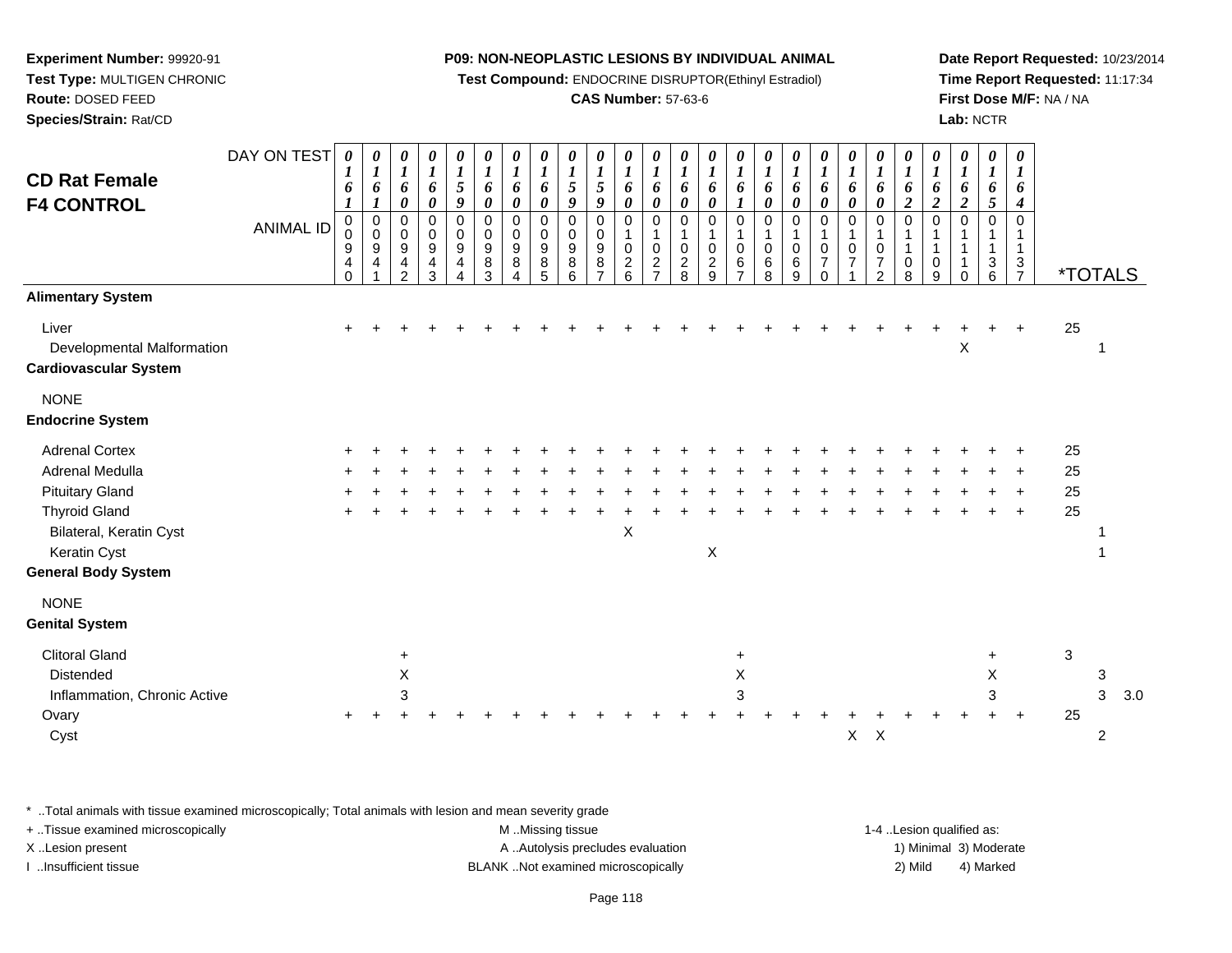**Test Compound:** ENDOCRINE DISRUPTOR(Ethinyl Estradiol)

## **CAS Number:** 57-63-6

**Date Report Requested:** 10/23/2014**Time Report Requested:** 11:17:34**First Dose M/F:** NA / NA**Lab:** NCTR

| <b>CD Rat Female</b><br><b>F4 CONTROL</b> | DAY ON TEST<br><b>ANIMAL ID</b> | 0<br>1<br>6<br>0<br>0<br>9<br>4<br>0 | 0<br>$\boldsymbol{l}$<br>6<br>$\pmb{0}$<br>$\pmb{0}$<br>9<br>4 | 0<br>$\boldsymbol{l}$<br>6<br>0<br>$\pmb{0}$<br>$\pmb{0}$<br>9<br>4<br>$\overline{c}$ | 0<br>$\boldsymbol{l}$<br>6<br>$\pmb{\theta}$<br>$\pmb{0}$<br>$\pmb{0}$<br>9<br>$\overline{\mathbf{r}}$<br>$\mathbf{3}$ | $\pmb{\theta}$<br>$\boldsymbol{l}$<br>$\sqrt{5}$<br>9<br>0<br>$\mathbf 0$<br>9<br>4 | 0<br>$\boldsymbol{l}$<br>6<br>$\boldsymbol{\theta}$<br>0<br>$\mathbf 0$<br>9<br>8<br>3 | 0<br>$\boldsymbol{l}$<br>6<br>$\boldsymbol{\theta}$<br>0<br>$\mathbf 0$<br>9<br>8<br>4 | 0<br>$\boldsymbol{l}$<br>6<br>0<br>0<br>0<br>9<br>$^8_5$ | $\boldsymbol{\theta}$<br>$\boldsymbol{l}$<br>$\mathfrak{s}$<br>9<br>0<br>$\mathbf 0$<br>9<br>8<br>6 | $\boldsymbol{\theta}$<br>5<br>9<br>$\mathbf 0$<br>$\mathbf 0$<br>9<br>$\,8\,$<br>$\overline{7}$ | 0<br>1<br>6<br>0<br>0<br>$\mathbf{1}$<br>$\mathbf 0$<br>$\frac{2}{6}$ | 0<br>$\boldsymbol{l}$<br>6<br>0<br>$\mathbf 0$<br>$\mathbf 0$<br>$\overline{c}$<br>$\overline{7}$ | 0<br>$\boldsymbol{l}$<br>6<br>0<br>0<br>$\overline{1}$<br>$\mathbf 0$<br>$\overline{c}$<br>$\,8\,$ | 0<br>$\boldsymbol{l}$<br>6<br>0<br>0<br>$\mathbf 0$<br>$\overline{c}$<br>9 | 0<br>$\boldsymbol{l}$<br>6<br>0<br>1<br>$\mathbf 0$<br>6<br>$\overline{7}$ | 0<br>$\boldsymbol{l}$<br>6<br>0<br>0<br>$\mathbf 0$<br>6<br>8 | 0<br>$\boldsymbol{l}$<br>6<br>0<br>$\pmb{0}$<br>1<br>$\mathbf 0$<br>6<br>9 | 0<br>$\boldsymbol{l}$<br>6<br>$\boldsymbol{\theta}$<br>$\mathbf 0$<br>$\mathbf{1}$<br>$\mathbf 0$<br>$\overline{7}$<br>$\Omega$ | 0<br>$\boldsymbol{l}$<br>6<br>0<br>0<br>$\mathbf{1}$<br>0<br>$\overline{7}$ | 0<br>$\boldsymbol{l}$<br>6<br>0<br>0<br>$\mathbf{1}$<br>$\pmb{0}$<br>$\overline{7}$<br>$\overline{a}$ | $\pmb{\theta}$<br>$\boldsymbol{l}$<br>6<br>$\boldsymbol{2}$<br>$\pmb{0}$<br>$\mathbf{1}$<br>$\mathbf{1}$<br>$\pmb{0}$<br>$\,8\,$ | 0<br>$\boldsymbol{l}$<br>6<br>$\boldsymbol{2}$<br>$\mathbf 0$<br>$\mathbf 1$<br>$\mathbf{1}$<br>0<br>$\mathsf g$ | 0<br>$\boldsymbol{l}$<br>6<br>$\boldsymbol{2}$<br>0<br>1<br>$\mathbf{1}$<br>1<br>$\mathbf 0$ | $\pmb{\theta}$<br>$\boldsymbol{l}$<br>6<br>5<br>0<br>$\mathbf{1}$<br>$^3$ 6 | $\boldsymbol{\theta}$<br>$\boldsymbol{l}$<br>6<br>4<br>$\mathbf 0$<br>1<br>$\mathbf{1}$<br>$\sqrt{3}$<br>$\overline{7}$ |    | <i><b>*TOTALS</b></i> |
|-------------------------------------------|---------------------------------|--------------------------------------|----------------------------------------------------------------|---------------------------------------------------------------------------------------|------------------------------------------------------------------------------------------------------------------------|-------------------------------------------------------------------------------------|----------------------------------------------------------------------------------------|----------------------------------------------------------------------------------------|----------------------------------------------------------|-----------------------------------------------------------------------------------------------------|-------------------------------------------------------------------------------------------------|-----------------------------------------------------------------------|---------------------------------------------------------------------------------------------------|----------------------------------------------------------------------------------------------------|----------------------------------------------------------------------------|----------------------------------------------------------------------------|---------------------------------------------------------------|----------------------------------------------------------------------------|---------------------------------------------------------------------------------------------------------------------------------|-----------------------------------------------------------------------------|-------------------------------------------------------------------------------------------------------|----------------------------------------------------------------------------------------------------------------------------------|------------------------------------------------------------------------------------------------------------------|----------------------------------------------------------------------------------------------|-----------------------------------------------------------------------------|-------------------------------------------------------------------------------------------------------------------------|----|-----------------------|
| <b>Diestrus</b>                           |                                 | X                                    |                                                                | X                                                                                     | $\mathsf X$                                                                                                            | $\boldsymbol{\mathsf{X}}$                                                           |                                                                                        |                                                                                        | X                                                        |                                                                                                     |                                                                                                 |                                                                       |                                                                                                   |                                                                                                    |                                                                            |                                                                            |                                                               |                                                                            |                                                                                                                                 |                                                                             |                                                                                                       |                                                                                                                                  |                                                                                                                  |                                                                                              | X                                                                           |                                                                                                                         |    | 6                     |
| Estrus                                    |                                 |                                      |                                                                |                                                                                       |                                                                                                                        |                                                                                     |                                                                                        | $X$ $X$                                                                                |                                                          |                                                                                                     |                                                                                                 | $X$ $X$                                                               |                                                                                                   |                                                                                                    | X                                                                          |                                                                            |                                                               |                                                                            |                                                                                                                                 |                                                                             | X                                                                                                     |                                                                                                                                  | $\boldsymbol{\mathsf{X}}$                                                                                        |                                                                                              |                                                                             |                                                                                                                         |    |                       |
| Follicle, Cyst                            |                                 |                                      |                                                                |                                                                                       |                                                                                                                        |                                                                                     |                                                                                        |                                                                                        |                                                          |                                                                                                     |                                                                                                 |                                                                       |                                                                                                   |                                                                                                    |                                                                            |                                                                            |                                                               |                                                                            |                                                                                                                                 |                                                                             |                                                                                                       |                                                                                                                                  |                                                                                                                  |                                                                                              | X                                                                           |                                                                                                                         |    |                       |
| Metestrus                                 |                                 |                                      |                                                                |                                                                                       |                                                                                                                        |                                                                                     |                                                                                        |                                                                                        |                                                          |                                                                                                     |                                                                                                 |                                                                       | $\boldsymbol{\mathsf{X}}$                                                                         |                                                                                                    |                                                                            |                                                                            |                                                               | $\mathsf X$                                                                |                                                                                                                                 |                                                                             |                                                                                                       |                                                                                                                                  |                                                                                                                  | X                                                                                            |                                                                             | $\boldsymbol{\mathsf{X}}$                                                                                               |    |                       |
| Proestrus                                 |                                 |                                      | Χ                                                              |                                                                                       |                                                                                                                        |                                                                                     |                                                                                        |                                                                                        |                                                          | $\boldsymbol{\mathsf{X}}$                                                                           |                                                                                                 |                                                                       |                                                                                                   | $\mathsf X$                                                                                        |                                                                            |                                                                            | $X$ $X$                                                       |                                                                            | $X$ $X$                                                                                                                         |                                                                             |                                                                                                       | $\mathsf X$                                                                                                                      |                                                                                                                  |                                                                                              |                                                                             |                                                                                                                         |    | 8                     |
| Oviduct                                   |                                 |                                      |                                                                |                                                                                       |                                                                                                                        |                                                                                     |                                                                                        |                                                                                        |                                                          |                                                                                                     |                                                                                                 |                                                                       |                                                                                                   |                                                                                                    |                                                                            |                                                                            |                                                               |                                                                            |                                                                                                                                 |                                                                             |                                                                                                       |                                                                                                                                  |                                                                                                                  |                                                                                              |                                                                             |                                                                                                                         | 25 |                       |
| Uterus                                    |                                 |                                      |                                                                |                                                                                       |                                                                                                                        |                                                                                     |                                                                                        |                                                                                        |                                                          |                                                                                                     |                                                                                                 |                                                                       |                                                                                                   |                                                                                                    |                                                                            |                                                                            |                                                               |                                                                            |                                                                                                                                 |                                                                             |                                                                                                       |                                                                                                                                  |                                                                                                                  |                                                                                              |                                                                             |                                                                                                                         | 25 |                       |
| <b>Diestrus</b>                           |                                 |                                      |                                                                | $\mathsf{X}$                                                                          | $\mathsf X$                                                                                                            | $\mathsf{X}$                                                                        |                                                                                        |                                                                                        | X                                                        |                                                                                                     |                                                                                                 |                                                                       |                                                                                                   |                                                                                                    |                                                                            |                                                                            |                                                               |                                                                            |                                                                                                                                 |                                                                             |                                                                                                       |                                                                                                                                  |                                                                                                                  |                                                                                              | X                                                                           |                                                                                                                         |    | 5                     |
| Estrus                                    |                                 |                                      |                                                                |                                                                                       |                                                                                                                        |                                                                                     |                                                                                        | $X$ $X$                                                                                |                                                          |                                                                                                     |                                                                                                 | $X$ $X$                                                               |                                                                                                   |                                                                                                    | X                                                                          |                                                                            |                                                               |                                                                            |                                                                                                                                 |                                                                             | X                                                                                                     |                                                                                                                                  | $\boldsymbol{\mathsf{X}}$                                                                                        |                                                                                              |                                                                             |                                                                                                                         |    |                       |
| Metestrus                                 |                                 | $\mathsf X$                          |                                                                |                                                                                       |                                                                                                                        |                                                                                     |                                                                                        |                                                                                        |                                                          |                                                                                                     |                                                                                                 |                                                                       | $\boldsymbol{\mathsf{X}}$                                                                         |                                                                                                    |                                                                            |                                                                            |                                                               | $\mathsf X$                                                                |                                                                                                                                 |                                                                             |                                                                                                       |                                                                                                                                  |                                                                                                                  | $\sf X$                                                                                      |                                                                             | $\mathsf X$                                                                                                             |    | 5                     |
| Proestrus                                 |                                 |                                      | X                                                              |                                                                                       |                                                                                                                        |                                                                                     |                                                                                        |                                                                                        |                                                          | X                                                                                                   |                                                                                                 |                                                                       |                                                                                                   | $\boldsymbol{\mathsf{X}}$                                                                          |                                                                            | $\mathsf X$                                                                | $\boldsymbol{X}$                                              |                                                                            | $X$ $X$                                                                                                                         |                                                                             |                                                                                                       | $\boldsymbol{\mathsf{X}}$                                                                                                        |                                                                                                                  |                                                                                              |                                                                             |                                                                                                                         |    | 8                     |
| Vagina                                    |                                 | $^+$                                 |                                                                |                                                                                       |                                                                                                                        |                                                                                     |                                                                                        |                                                                                        |                                                          |                                                                                                     |                                                                                                 |                                                                       |                                                                                                   |                                                                                                    |                                                                            |                                                                            |                                                               |                                                                            |                                                                                                                                 |                                                                             |                                                                                                       |                                                                                                                                  |                                                                                                                  |                                                                                              |                                                                             | $\ddot{}$                                                                                                               | 25 |                       |
| <b>Diestrus</b>                           |                                 | $\boldsymbol{\mathsf{X}}$            |                                                                | X                                                                                     | $\mathsf X$                                                                                                            | $\mathsf{X}$                                                                        |                                                                                        |                                                                                        | $\boldsymbol{\mathsf{X}}$                                |                                                                                                     |                                                                                                 |                                                                       |                                                                                                   |                                                                                                    |                                                                            |                                                                            |                                                               |                                                                            |                                                                                                                                 |                                                                             |                                                                                                       |                                                                                                                                  |                                                                                                                  |                                                                                              |                                                                             |                                                                                                                         |    | 5                     |
| Estrus                                    |                                 |                                      |                                                                |                                                                                       |                                                                                                                        |                                                                                     | $X$ $X$                                                                                |                                                                                        |                                                          |                                                                                                     |                                                                                                 | $X$ $X$                                                               |                                                                                                   |                                                                                                    | $\mathsf{X}$                                                               |                                                                            | $\boldsymbol{\mathsf{X}}$                                     |                                                                            |                                                                                                                                 |                                                                             | X                                                                                                     |                                                                                                                                  | $\boldsymbol{\mathsf{X}}$                                                                                        |                                                                                              |                                                                             |                                                                                                                         |    | 8                     |
| Metestrus                                 |                                 |                                      |                                                                |                                                                                       |                                                                                                                        |                                                                                     |                                                                                        |                                                                                        |                                                          |                                                                                                     |                                                                                                 |                                                                       | $\mathsf X$                                                                                       |                                                                                                    |                                                                            |                                                                            |                                                               | $\boldsymbol{\mathsf{X}}$                                                  |                                                                                                                                 |                                                                             |                                                                                                       |                                                                                                                                  |                                                                                                                  | $\mathsf{X}$                                                                                 | $X$ $X$                                                                     |                                                                                                                         |    | $\,$ 5 $\,$           |
| Proestrus                                 |                                 |                                      | $\mathsf{X}$                                                   |                                                                                       |                                                                                                                        |                                                                                     |                                                                                        |                                                                                        |                                                          | $\boldsymbol{\mathsf{X}}$                                                                           |                                                                                                 |                                                                       |                                                                                                   | $\mathsf X$                                                                                        |                                                                            | $\mathsf X$                                                                |                                                               |                                                                            | $X$ $X$                                                                                                                         |                                                                             |                                                                                                       | $\sf X$                                                                                                                          |                                                                                                                  |                                                                                              |                                                                             |                                                                                                                         |    | $\overline{7}$        |
| <b>Hematopoietic System</b>               |                                 |                                      |                                                                |                                                                                       |                                                                                                                        |                                                                                     |                                                                                        |                                                                                        |                                                          |                                                                                                     |                                                                                                 |                                                                       |                                                                                                   |                                                                                                    |                                                                            |                                                                            |                                                               |                                                                            |                                                                                                                                 |                                                                             |                                                                                                       |                                                                                                                                  |                                                                                                                  |                                                                                              |                                                                             |                                                                                                                         |    |                       |
| <b>Bone Marrow</b>                        |                                 |                                      |                                                                |                                                                                       |                                                                                                                        |                                                                                     |                                                                                        |                                                                                        |                                                          |                                                                                                     |                                                                                                 |                                                                       |                                                                                                   |                                                                                                    |                                                                            |                                                                            |                                                               |                                                                            |                                                                                                                                 |                                                                             |                                                                                                       |                                                                                                                                  |                                                                                                                  |                                                                                              |                                                                             |                                                                                                                         | 25 |                       |
| Spleen                                    |                                 |                                      |                                                                |                                                                                       |                                                                                                                        |                                                                                     |                                                                                        |                                                                                        |                                                          |                                                                                                     |                                                                                                 |                                                                       |                                                                                                   |                                                                                                    |                                                                            |                                                                            |                                                               |                                                                            |                                                                                                                                 |                                                                             |                                                                                                       |                                                                                                                                  |                                                                                                                  |                                                                                              |                                                                             |                                                                                                                         | 25 |                       |
| Thymus                                    |                                 |                                      |                                                                |                                                                                       |                                                                                                                        |                                                                                     |                                                                                        |                                                                                        |                                                          |                                                                                                     |                                                                                                 |                                                                       |                                                                                                   |                                                                                                    |                                                                            |                                                                            |                                                               |                                                                            |                                                                                                                                 |                                                                             |                                                                                                       |                                                                                                                                  |                                                                                                                  |                                                                                              |                                                                             | $\ddot{}$                                                                                                               | 25 |                       |
| <b>Integumentary System</b>               |                                 |                                      |                                                                |                                                                                       |                                                                                                                        |                                                                                     |                                                                                        |                                                                                        |                                                          |                                                                                                     |                                                                                                 |                                                                       |                                                                                                   |                                                                                                    |                                                                            |                                                                            |                                                               |                                                                            |                                                                                                                                 |                                                                             |                                                                                                       |                                                                                                                                  |                                                                                                                  |                                                                                              |                                                                             |                                                                                                                         |    |                       |
| <b>Mammary Gland</b>                      |                                 | $+$                                  |                                                                |                                                                                       |                                                                                                                        |                                                                                     |                                                                                        |                                                                                        |                                                          |                                                                                                     |                                                                                                 |                                                                       |                                                                                                   |                                                                                                    |                                                                            |                                                                            |                                                               |                                                                            |                                                                                                                                 |                                                                             |                                                                                                       |                                                                                                                                  |                                                                                                                  |                                                                                              |                                                                             |                                                                                                                         | 25 |                       |

\* ..Total animals with tissue examined microscopically; Total animals with lesion and mean severity grade

**Experiment Number:** 99920-91**Test Type:** MULTIGEN CHRONIC

| + Tissue examined microscopically | M Missing tissue                   | 1-4 Lesion qualified as: |                        |
|-----------------------------------|------------------------------------|--------------------------|------------------------|
| X Lesion present                  | A Autolysis precludes evaluation   |                          | 1) Minimal 3) Moderate |
| …Insufficient tissue              | BLANK Not examined microscopically | 2) Mild                  | 4) Marked              |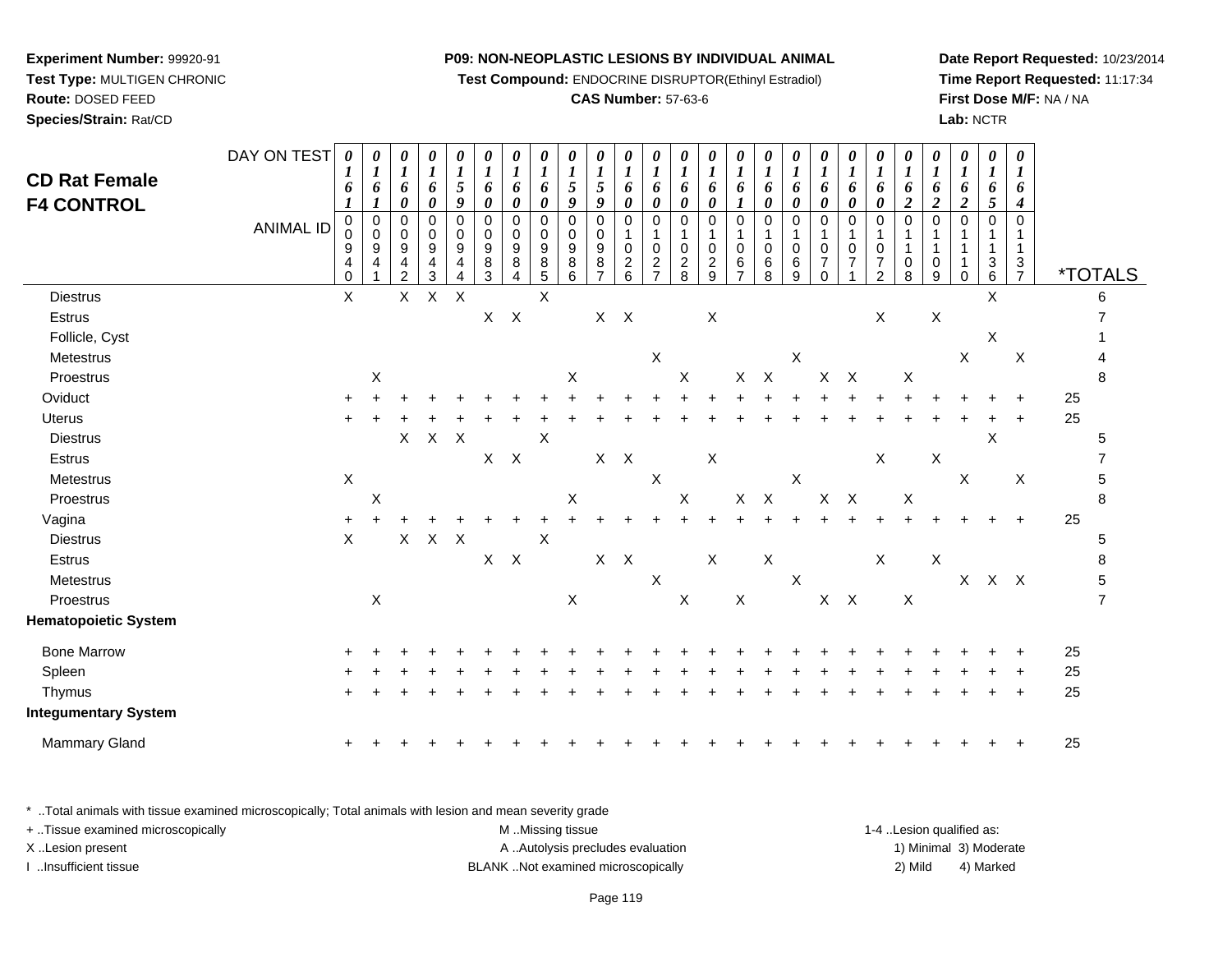**Test Compound:** ENDOCRINE DISRUPTOR(Ethinyl Estradiol)

## **CAS Number:** 57-63-6

**Date Report Requested:** 10/23/2014**Time Report Requested:** 11:17:34**First Dose M/F:** NA / NA**Lab:** NCTR

| <b>CD Rat Female</b><br><b>F4 CONTROL</b>                               | DAY ON TEST<br><b>ANIMAL ID</b> | $\boldsymbol{\theta}$<br>$\bf{l}$<br>6<br>0<br>0<br>9<br>4<br>0 | 0<br>$\boldsymbol{l}$<br>6<br>$\boldsymbol{0}$<br>$\mathsf 0$<br>9<br>4 | 0<br>$\boldsymbol{l}$<br>6<br>0<br>0<br>$\pmb{0}$<br>9<br>4<br>$\overline{2}$ | 0<br>$\boldsymbol{l}$<br>6<br>$\boldsymbol{\theta}$<br>0<br>$\mathbf 0$<br>$\boldsymbol{9}$<br>4<br>3 | $\boldsymbol{\theta}$<br>$\boldsymbol{l}$<br>$\sqrt{5}$<br>9<br>0<br>$\pmb{0}$<br>$\boldsymbol{9}$<br>4 | $\boldsymbol{\theta}$<br>$\boldsymbol{l}$<br>6<br>$\boldsymbol{\theta}$<br>0<br>$\mathbf 0$<br>9<br>8<br>3 | $\boldsymbol{\theta}$<br>$\boldsymbol{l}$<br>6<br>0<br>0<br>0<br>9<br>8 | $\boldsymbol{\theta}$<br>$\boldsymbol{l}$<br>6<br>0<br>0<br>0<br>$\boldsymbol{9}$<br>8<br>5 | 0<br>$\boldsymbol{l}$<br>5<br>9<br>0<br>$_{9}^{\rm 0}$<br>8<br>6 | $\frac{\theta}{I}$<br>5<br>9<br>0<br>$\mathbf 0$<br>9<br>8<br>$\overline{ }$ | 0<br>$\boldsymbol{l}$<br>6<br>0<br>$\pmb{0}$<br>$\frac{2}{6}$ | $\boldsymbol{\theta}$<br>$\boldsymbol{l}$<br>6<br>$\boldsymbol{\theta}$<br>$\mathbf{1}$<br>$\pmb{0}$<br>$\boldsymbol{2}$<br>$\overline{ }$ | $\boldsymbol{l}$<br>6<br>0<br>0<br>1<br>0<br>$\frac{2}{8}$ | $\boldsymbol{\theta}$<br>$\boldsymbol{l}$<br>6<br>$\boldsymbol{\theta}$<br>0<br>-1<br>$\mathbf 0$<br>$\sqrt{2}$<br>9 | $\boldsymbol{l}$<br>6<br>1<br>0<br>$\mathsf 0$<br>6 | $\boldsymbol{\theta}$<br>$\boldsymbol{l}$<br>6<br>0<br>0<br>$\pmb{0}$<br>6<br>8 | 0<br>$\boldsymbol{l}$<br>6<br>$\boldsymbol{\theta}$<br>0<br>1<br>$\mathsf 0$<br>6<br>9 | 0<br>$\boldsymbol{l}$<br>6<br>0<br>0<br>0<br>$\overline{7}$<br>0 | 0<br>$\boldsymbol{l}$<br>6<br>$\boldsymbol{\theta}$<br>0<br>$\mathbf{1}$<br>$\pmb{0}$<br>$\overline{7}$ | $\boldsymbol{\theta}$<br>$\boldsymbol{l}$<br>6<br>0<br>0<br>1<br>$\pmb{0}$<br>$\overline{7}$<br>$\overline{2}$ | $\boldsymbol{\theta}$<br>$\boldsymbol{l}$<br>6<br>$\overline{c}$<br>0<br>0<br>8 | $\boldsymbol{\theta}$<br>1<br>6<br>$\boldsymbol{2}$<br>0<br>9 | $\boldsymbol{\theta}$<br>$\boldsymbol{l}$<br>6<br>$\overline{2}$ | 0<br>$\boldsymbol{l}$<br>6<br>5<br>0<br>$\sqrt{3}$<br>6 | $\boldsymbol{\theta}$<br>$\boldsymbol{l}$<br>6<br>4<br>0<br>1<br>$\frac{3}{7}$ |    | <i><b>*TOTALS</b></i> |            |
|-------------------------------------------------------------------------|---------------------------------|-----------------------------------------------------------------|-------------------------------------------------------------------------|-------------------------------------------------------------------------------|-------------------------------------------------------------------------------------------------------|---------------------------------------------------------------------------------------------------------|------------------------------------------------------------------------------------------------------------|-------------------------------------------------------------------------|---------------------------------------------------------------------------------------------|------------------------------------------------------------------|------------------------------------------------------------------------------|---------------------------------------------------------------|--------------------------------------------------------------------------------------------------------------------------------------------|------------------------------------------------------------|----------------------------------------------------------------------------------------------------------------------|-----------------------------------------------------|---------------------------------------------------------------------------------|----------------------------------------------------------------------------------------|------------------------------------------------------------------|---------------------------------------------------------------------------------------------------------|----------------------------------------------------------------------------------------------------------------|---------------------------------------------------------------------------------|---------------------------------------------------------------|------------------------------------------------------------------|---------------------------------------------------------|--------------------------------------------------------------------------------|----|-----------------------|------------|
| Alveolus, Hyperplasia<br>Lobules, Hyperplasia<br>Musculoskeletal System |                                 |                                                                 |                                                                         |                                                                               |                                                                                                       | 2                                                                                                       | $\overline{2}$                                                                                             | 2                                                                       |                                                                                             |                                                                  |                                                                              |                                                               |                                                                                                                                            |                                                            | $\overline{2}$                                                                                                       |                                                     |                                                                                 |                                                                                        |                                                                  |                                                                                                         |                                                                                                                |                                                                                 | 3<br>$\mathbf{1}$                                             | 3                                                                |                                                         |                                                                                |    | 11<br>4               | 1.7<br>1.0 |
| <b>Bone</b><br>Nervous System                                           |                                 |                                                                 |                                                                         |                                                                               |                                                                                                       |                                                                                                         |                                                                                                            |                                                                         |                                                                                             |                                                                  |                                                                              |                                                               |                                                                                                                                            |                                                            |                                                                                                                      |                                                     |                                                                                 |                                                                                        |                                                                  |                                                                                                         |                                                                                                                |                                                                                 |                                                               |                                                                  |                                                         |                                                                                | 25 |                       |            |
| <b>NONE</b><br><b>Respiratory System</b>                                |                                 |                                                                 |                                                                         |                                                                               |                                                                                                       |                                                                                                         |                                                                                                            |                                                                         |                                                                                             |                                                                  |                                                                              |                                                               |                                                                                                                                            |                                                            |                                                                                                                      |                                                     |                                                                                 |                                                                                        |                                                                  |                                                                                                         |                                                                                                                |                                                                                 |                                                               |                                                                  |                                                         |                                                                                |    |                       |            |
| <b>NONE</b><br><b>Special Senses System</b>                             |                                 |                                                                 |                                                                         |                                                                               |                                                                                                       |                                                                                                         |                                                                                                            |                                                                         |                                                                                             |                                                                  |                                                                              |                                                               |                                                                                                                                            |                                                            |                                                                                                                      |                                                     |                                                                                 |                                                                                        |                                                                  |                                                                                                         |                                                                                                                |                                                                                 |                                                               |                                                                  |                                                         |                                                                                |    |                       |            |
| <b>NONE</b><br><b>Urinary System</b>                                    |                                 |                                                                 |                                                                         |                                                                               |                                                                                                       |                                                                                                         |                                                                                                            |                                                                         |                                                                                             |                                                                  |                                                                              |                                                               |                                                                                                                                            |                                                            |                                                                                                                      |                                                     |                                                                                 |                                                                                        |                                                                  |                                                                                                         |                                                                                                                |                                                                                 |                                                               |                                                                  |                                                         |                                                                                |    |                       |            |
| Kidney<br>Cortex, Cyst<br>Renal Tubule, Mineralization                  |                                 | 1                                                               | 2                                                                       | -1                                                                            | X                                                                                                     |                                                                                                         |                                                                                                            | 2                                                                       | X<br>$\mathfrak{p}$                                                                         | $\overline{2}$                                                   | 3                                                                            |                                                               |                                                                                                                                            |                                                            |                                                                                                                      |                                                     | 2                                                                               | 3                                                                                      | 2                                                                |                                                                                                         |                                                                                                                |                                                                                 |                                                               |                                                                  | $\overline{2}$                                          | 3                                                                              | 25 | 2<br>24               | 1.5        |

\* ..Total animals with tissue examined microscopically; Total animals with lesion and mean severity grade

**Experiment Number:** 99920-91**Test Type:** MULTIGEN CHRONIC

**Route:** DOSED FEED**Species/Strain:** Rat/CD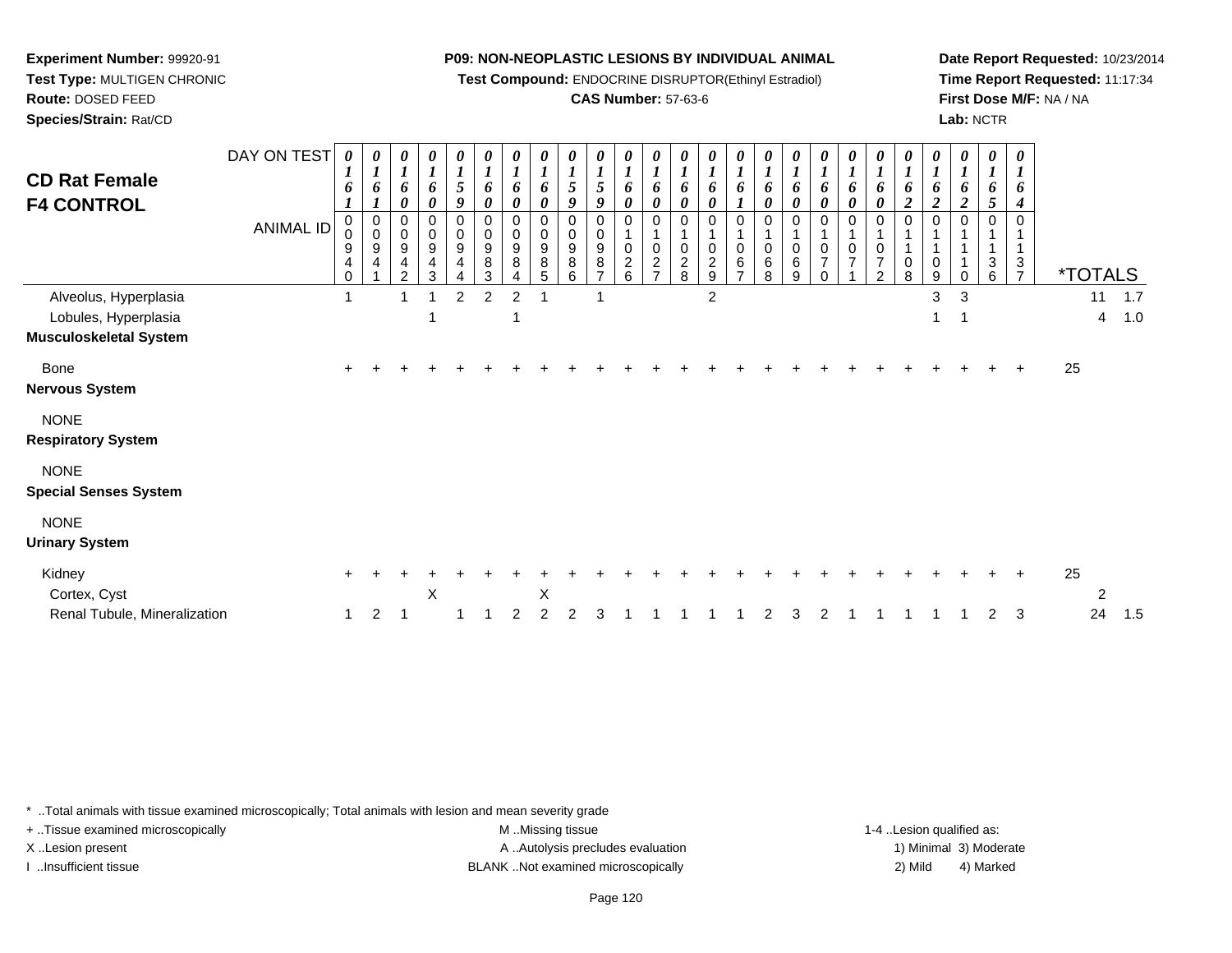**Test Compound:** ENDOCRINE DISRUPTOR(Ethinyl Estradiol)

#### **CAS Number:** 57-63-6

DAY ON TEST*0000000000000000000000*

**Date Report Requested:** 10/23/2014**Time Report Requested:** 11:17:34**First Dose M/F:** NA / NA**Lab:** NCTR

\*TOTALS

| <b>CD Rat Female</b><br><b>F4/2PPB TO CTRL</b> |                  | 1<br>6<br>$\boldsymbol{l}$ | 1<br>6<br>$\boldsymbol{l}$      | 1<br>6<br>1 | $\boldsymbol{l}$<br>$\pmb{6}$<br>$\boldsymbol{l}$ | 1<br>6                       | $\mathbf{I}$<br>6<br>$\overline{2}$ | $\boldsymbol{l}$<br>6<br>$\overline{2}$ | 1<br>6                | 1<br>6           | $\boldsymbol{l}$<br>6                                       | 6                                    | 6                       | 6            | 6                             | 6                                                  | $\boldsymbol{l}$<br>6<br>0               | 1<br>6<br>0      | $\boldsymbol{l}$<br>6<br>1       | 6           | 6                             | 6                        | 6                        | $\mathbf{I}$<br>6<br>$5\overline{)}$ | 1<br>6<br>$5\overline{)}$ | $\boldsymbol{l}$<br>6<br>$\mathfrak{s}$ |       |    |
|------------------------------------------------|------------------|----------------------------|---------------------------------|-------------|---------------------------------------------------|------------------------------|-------------------------------------|-----------------------------------------|-----------------------|------------------|-------------------------------------------------------------|--------------------------------------|-------------------------|--------------|-------------------------------|----------------------------------------------------|------------------------------------------|------------------|----------------------------------|-------------|-------------------------------|--------------------------|--------------------------|--------------------------------------|---------------------------|-----------------------------------------|-------|----|
|                                                | <b>ANIMAL ID</b> | 0<br>0<br>9<br>4<br>5      | $\mathbf 0$<br>0<br>9<br>4<br>6 | 0<br>9<br>4 | 0<br>0<br>$\boldsymbol{9}$<br>4<br>8              | $\Omega$<br>0<br>9<br>4<br>9 | 0<br>0<br>9<br>8<br>8               | 0<br>0<br>9<br>8<br>9                   | 0<br>0<br>9<br>9<br>U | 0<br>0<br>9<br>9 | $\mathbf 0$<br>0<br>$\boldsymbol{9}$<br>9<br>$\mathfrak{p}$ | 0<br>0<br>$\boldsymbol{9}$<br>9<br>3 | 0<br>0<br>3<br>$\Omega$ | 0<br>0<br>3  | 0<br>0<br>3<br>$\overline{2}$ | 0<br>$\mathbf 0$<br>$\ensuremath{\mathsf{3}}$<br>3 | 0<br>0<br>$\ensuremath{\mathsf{3}}$<br>4 | 0<br>0<br>3<br>5 | $\pmb{0}$<br>$\overline{7}$<br>3 | 0<br>7<br>4 | 0<br>1<br>$\pmb{0}$<br>7<br>5 | 0<br>$\pmb{0}$<br>7<br>6 | 0<br>0<br>$\overline{7}$ | 0                                    | 0<br>2                    | 0<br>3                                  | *TOT. |    |
| <b>Alimentary System</b>                       |                  |                            |                                 |             |                                                   |                              |                                     |                                         |                       |                  |                                                             |                                      |                         |              |                               |                                                    |                                          |                  |                                  |             |                               |                          |                          |                                      |                           |                                         |       |    |
| <b>NONE</b><br><b>Cardiovascular System</b>    |                  |                            |                                 |             |                                                   |                              |                                     |                                         |                       |                  |                                                             |                                      |                         |              |                               |                                                    |                                          |                  |                                  |             |                               |                          |                          |                                      |                           |                                         |       |    |
| <b>NONE</b><br><b>Endocrine System</b>         |                  |                            |                                 |             |                                                   |                              |                                     |                                         |                       |                  |                                                             |                                      |                         |              |                               |                                                    |                                          |                  |                                  |             |                               |                          |                          |                                      |                           |                                         |       |    |
| <b>NONE</b><br><b>General Body System</b>      |                  |                            |                                 |             |                                                   |                              |                                     |                                         |                       |                  |                                                             |                                      |                         |              |                               |                                                    |                                          |                  |                                  |             |                               |                          |                          |                                      |                           |                                         |       |    |
| <b>NONE</b><br><b>Genital System</b>           |                  |                            |                                 |             |                                                   |                              |                                     |                                         |                       |                  |                                                             |                                      |                         |              |                               |                                                    |                                          |                  |                                  |             |                               |                          |                          |                                      |                           |                                         |       |    |
| Ovary                                          |                  |                            |                                 |             |                                                   |                              |                                     |                                         |                       |                  |                                                             |                                      |                         |              |                               |                                                    |                                          |                  |                                  |             |                               |                          |                          |                                      |                           | $\ddot{}$                               | 25    |    |
| Cyst                                           |                  |                            |                                 |             |                                                   |                              |                                     |                                         |                       |                  |                                                             |                                      |                         |              |                               | X                                                  |                                          |                  |                                  |             |                               |                          |                          |                                      |                           |                                         |       |    |
| <b>Diestrus</b>                                |                  |                            | $\boldsymbol{\mathsf{X}}$       |             |                                                   |                              |                                     |                                         |                       |                  |                                                             | X                                    |                         |              |                               |                                                    |                                          |                  | $\boldsymbol{X}$                 |             | $\mathsf X$                   |                          |                          | $\mathsf{X}$                         |                           | $X$ $X$                                 |       |    |
| Estrus                                         |                  | $\mathsf X$                |                                 |             | $X$ $X$ $X$                                       |                              |                                     |                                         |                       | $X$ $X$          |                                                             |                                      | X                       | $\mathsf{X}$ |                               |                                                    |                                          | X                |                                  |             |                               |                          | $X$ $X$                  |                                      |                           |                                         |       | 11 |
| Metestrus                                      |                  |                            |                                 |             |                                                   |                              |                                     | $\mathsf X$                             |                       |                  | $\boldsymbol{\mathsf{X}}$                                   |                                      |                         |              |                               | X                                                  |                                          |                  |                                  |             |                               |                          |                          |                                      |                           |                                         |       | 3  |
| Proestrus                                      |                  |                            |                                 |             |                                                   |                              | X                                   |                                         |                       |                  |                                                             |                                      |                         |              | X                             |                                                    | $\boldsymbol{\mathsf{X}}$                |                  |                                  | X           |                               |                          |                          |                                      |                           |                                         |       |    |
| Oviduct                                        |                  | $+$                        |                                 |             |                                                   |                              |                                     |                                         |                       |                  |                                                             |                                      |                         |              |                               |                                                    |                                          |                  |                                  |             |                               |                          |                          |                                      | $\pm$                     | $\div$                                  | 25    |    |

 <sup>+</sup> <sup>+</sup> <sup>+</sup> <sup>+</sup> <sup>+</sup> <sup>+</sup> <sup>+</sup> <sup>+</sup> <sup>+</sup> <sup>+</sup> <sup>+</sup> <sup>+</sup> <sup>+</sup> <sup>+</sup> <sup>+</sup> <sup>+</sup> <sup>+</sup> <sup>+</sup> <sup>+</sup> <sup>+</sup> <sup>+</sup> <sup>+</sup> <sup>+</sup> + 25 Uterus <sup>+</sup> <sup>+</sup> <sup>+</sup> <sup>+</sup> <sup>+</sup> <sup>+</sup> <sup>+</sup> <sup>+</sup> <sup>+</sup> <sup>+</sup> <sup>+</sup> <sup>+</sup> <sup>+</sup> <sup>+</sup> <sup>+</sup> <sup>+</sup> <sup>+</sup> <sup>+</sup> <sup>+</sup> <sup>+</sup> <sup>+</sup> <sup>+</sup> <sup>+</sup> <sup>+</sup> + 25 **Diestrus**  $\mathsf{x}$  $X$   $X$   $X$   $X$  6 Estrus $\mathsf{x}$ X X X X X X X X X X X X X X 11 **Metestrus** s  $X$ 

 $\mathfrak{t}$  +

**Experiment Number:** 99920-91**Test Type:** MULTIGEN CHRONIC

**Route:** DOSED FEED**Species/Strain:** Rat/CD

\* ..Total animals with tissue examined microscopically; Total animals with lesion and mean severity grade

+ ..Tissue examined microscopically examined microscopically examined as: M ..Missing tissue 1-4 ..Lesion qualified as: X..Lesion present **A ..**Autolysis precludes evaluation A ..Autolysis precludes evaluation 1) Minimal 3) Moderate I ..Insufficient tissue BLANK ..Not examined microscopically 2) Mild 4) Marked

 $X$  X  $X$  4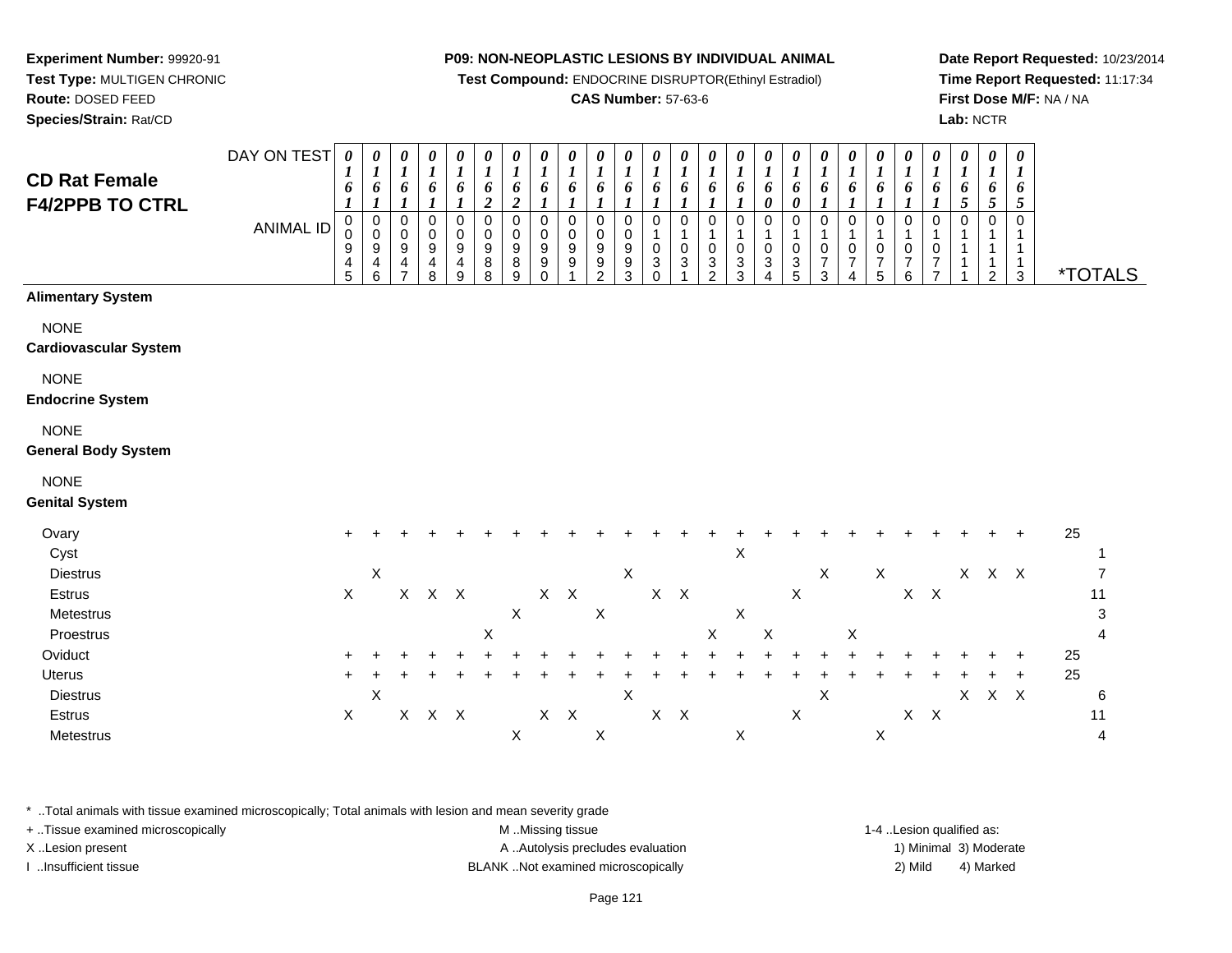**Test Compound:** ENDOCRINE DISRUPTOR(Ethinyl Estradiol)

## **CAS Number:** 57-63-6

**Date Report Requested:** 10/23/2014**Time Report Requested:** 11:17:35**First Dose M/F:** NA / NA**Lab:** NCTR

| <b>CD Rat Female</b><br><b>F4/2PPB TO CTRL</b>        | DAY ON TEST<br><b>ANIMAL ID</b> | 0<br>$\boldsymbol{l}$<br>6<br>0<br>0<br>9<br>$\frac{4}{5}$ | 0<br>$\boldsymbol{l}$<br>6<br>$\boldsymbol{l}$<br>$\pmb{0}$<br>$\pmb{0}$<br>$\boldsymbol{9}$<br>4<br>6 | 0<br>$\boldsymbol{I}$<br>6<br>0<br>0<br>9<br>4<br>$\overline{ }$ | 0<br>$\boldsymbol{l}$<br>$\pmb{6}$<br>$\boldsymbol{l}$<br>$\mathbf 0$<br>$\pmb{0}$<br>$\boldsymbol{9}$<br>$\begin{array}{c} 4 \\ 8 \end{array}$ | 0<br>$\boldsymbol{I}$<br>6<br>$\mathbf{I}$<br>0<br>$\pmb{0}$<br>$\boldsymbol{9}$<br>4<br>9 | 0<br>$\boldsymbol{l}$<br>6<br>$\overline{c}$<br>$\pmb{0}$<br>$\pmb{0}$<br>$\boldsymbol{9}$<br>8<br>8 | 0<br>$\boldsymbol{l}$<br>6<br>$\boldsymbol{2}$<br>$\pmb{0}$<br>0<br>9<br>8<br>9 | 0<br>$\boldsymbol{l}$<br>6<br>1<br>0<br>0<br>$\boldsymbol{9}$<br>9<br>$\Omega$ | 0<br>$\boldsymbol{l}$<br>6<br>$\boldsymbol{l}$<br>$\mathbf 0$<br>$\mathbf 0$<br>$\mathsf g$<br>9 | $\boldsymbol{\theta}$<br>$\boldsymbol{l}$<br>6<br>$\mathbf 0$<br>$\pmb{0}$<br>$\boldsymbol{9}$<br>$\boldsymbol{9}$<br>$\mathfrak{D}$ | 0<br>$\boldsymbol{l}$<br>6<br>0<br>$\pmb{0}$<br>$\boldsymbol{9}$<br>9<br>3 | 0<br>$\boldsymbol{l}$<br>6<br>$\mathbf 0$<br>$\mathbf{1}$<br>$\pmb{0}$<br>$\mathbf{3}$<br>0 | 0<br>$\boldsymbol{l}$<br>6<br>$\boldsymbol{l}$<br>$\,0\,$<br>$\mathbf{1}$<br>$\pmb{0}$<br>$\ensuremath{\mathsf{3}}$ | $\boldsymbol{\theta}$<br>$\boldsymbol{l}$<br>6<br>$\mathbf 0$<br>$\mathbf{1}$<br>$\mathbf 0$<br>$\frac{3}{2}$ | 0<br>$\boldsymbol{l}$<br>6<br>$\boldsymbol{l}$<br>$\mathbf 0$<br>$\overline{1}$<br>$\mathbf 0$<br>$\mathbf{3}$<br>3 | 0<br>$\boldsymbol{l}$<br>6<br>0<br>0<br>$\mathbf{1}$<br>0<br>$\ensuremath{\mathsf{3}}$<br>4 | 0<br>$\boldsymbol{l}$<br>6<br>0<br>$\mathbf 0$<br>1<br>$\pmb{0}$<br>$\ensuremath{\mathsf{3}}$<br>5 | 0<br>$\boldsymbol{l}$<br>6<br>$\mathbf 0$<br>1<br>$\frac{0}{7}$<br>3 | 0<br>$\boldsymbol{l}$<br>6<br>$\mathbf{I}$<br>0<br>$\mathbf{1}$<br>$\pmb{0}$<br>$\overline{7}$<br>4 | 0<br>$\boldsymbol{l}$<br>6<br>$\boldsymbol{l}$<br>$\mathbf 0$<br>$\mathbf{1}$<br>$\pmb{0}$<br>$\overline{7}$<br>5 | 0<br>$\boldsymbol{l}$<br>6<br>$\mathbf 0$<br>1<br>$\pmb{0}$<br>$\overline{7}$<br>6 | 0<br>$\boldsymbol{l}$<br>6<br>0<br>1<br>0<br>$\overline{7}$ | 0<br>$\boldsymbol{l}$<br>6<br>5<br>0 | $\pmb{\theta}$<br>$\boldsymbol{l}$<br>6<br>$\mathfrak{s}$<br>0<br>1<br>$\overline{2}$ | $\pmb{\theta}$<br>$\boldsymbol{l}$<br>6<br>5<br>$\pmb{0}$<br>$\mathbf 1$<br>1<br>$\mathbf{1}$<br>$\mathfrak{S}$ |    | <i><b>*TOTALS</b></i> |     |
|-------------------------------------------------------|---------------------------------|------------------------------------------------------------|--------------------------------------------------------------------------------------------------------|------------------------------------------------------------------|-------------------------------------------------------------------------------------------------------------------------------------------------|--------------------------------------------------------------------------------------------|------------------------------------------------------------------------------------------------------|---------------------------------------------------------------------------------|--------------------------------------------------------------------------------|--------------------------------------------------------------------------------------------------|--------------------------------------------------------------------------------------------------------------------------------------|----------------------------------------------------------------------------|---------------------------------------------------------------------------------------------|---------------------------------------------------------------------------------------------------------------------|---------------------------------------------------------------------------------------------------------------|---------------------------------------------------------------------------------------------------------------------|---------------------------------------------------------------------------------------------|----------------------------------------------------------------------------------------------------|----------------------------------------------------------------------|-----------------------------------------------------------------------------------------------------|-------------------------------------------------------------------------------------------------------------------|------------------------------------------------------------------------------------|-------------------------------------------------------------|--------------------------------------|---------------------------------------------------------------------------------------|-----------------------------------------------------------------------------------------------------------------|----|-----------------------|-----|
| Proestrus                                             |                                 |                                                            |                                                                                                        |                                                                  |                                                                                                                                                 |                                                                                            | X                                                                                                    |                                                                                 |                                                                                |                                                                                                  |                                                                                                                                      |                                                                            |                                                                                             |                                                                                                                     | X                                                                                                             |                                                                                                                     | X                                                                                           |                                                                                                    |                                                                      | X                                                                                                   |                                                                                                                   |                                                                                    |                                                             |                                      |                                                                                       |                                                                                                                 |    |                       |     |
| Vagina                                                |                                 | $+$                                                        |                                                                                                        |                                                                  |                                                                                                                                                 |                                                                                            |                                                                                                      |                                                                                 |                                                                                |                                                                                                  |                                                                                                                                      |                                                                            |                                                                                             |                                                                                                                     |                                                                                                               |                                                                                                                     |                                                                                             |                                                                                                    |                                                                      |                                                                                                     |                                                                                                                   |                                                                                    |                                                             |                                      |                                                                                       | $\ddot{}$                                                                                                       | 25 |                       |     |
| <b>Diestrus</b>                                       |                                 |                                                            | Χ                                                                                                      |                                                                  |                                                                                                                                                 |                                                                                            |                                                                                                      |                                                                                 |                                                                                |                                                                                                  |                                                                                                                                      | X                                                                          |                                                                                             |                                                                                                                     |                                                                                                               |                                                                                                                     |                                                                                             |                                                                                                    | X                                                                    |                                                                                                     |                                                                                                                   |                                                                                    |                                                             | X                                    | X X                                                                                   |                                                                                                                 |    | 6                     |     |
| <b>Estrus</b>                                         |                                 |                                                            |                                                                                                        |                                                                  | $X$ $X$ $X$                                                                                                                                     |                                                                                            |                                                                                                      |                                                                                 |                                                                                |                                                                                                  |                                                                                                                                      |                                                                            | X                                                                                           | $\mathsf{X}$                                                                                                        |                                                                                                               |                                                                                                                     |                                                                                             | $\pmb{\times}$                                                                                     |                                                                      |                                                                                                     |                                                                                                                   |                                                                                    | $\times$                                                    |                                      |                                                                                       |                                                                                                                 |    | 7                     |     |
| Metestrus                                             |                                 | X                                                          |                                                                                                        |                                                                  |                                                                                                                                                 |                                                                                            |                                                                                                      | $X -$                                                                           |                                                                                | X X X                                                                                            |                                                                                                                                      |                                                                            |                                                                                             |                                                                                                                     |                                                                                                               | X                                                                                                                   |                                                                                             |                                                                                                    |                                                                      |                                                                                                     |                                                                                                                   | $X$ $X$                                                                            |                                                             |                                      |                                                                                       |                                                                                                                 |    | 8                     |     |
| Proestrus                                             |                                 |                                                            |                                                                                                        |                                                                  |                                                                                                                                                 |                                                                                            | X                                                                                                    |                                                                                 |                                                                                |                                                                                                  |                                                                                                                                      |                                                                            |                                                                                             |                                                                                                                     | $\mathsf X$                                                                                                   |                                                                                                                     | $\boldsymbol{\mathsf{X}}$                                                                   |                                                                                                    |                                                                      | $\mathsf X$                                                                                         |                                                                                                                   |                                                                                    |                                                             |                                      |                                                                                       |                                                                                                                 |    |                       |     |
| <b>Hematopoietic System</b>                           |                                 |                                                            |                                                                                                        |                                                                  |                                                                                                                                                 |                                                                                            |                                                                                                      |                                                                                 |                                                                                |                                                                                                  |                                                                                                                                      |                                                                            |                                                                                             |                                                                                                                     |                                                                                                               |                                                                                                                     |                                                                                             |                                                                                                    |                                                                      |                                                                                                     |                                                                                                                   |                                                                                    |                                                             |                                      |                                                                                       |                                                                                                                 |    |                       |     |
| <b>NONE</b><br><b>Integumentary System</b>            |                                 |                                                            |                                                                                                        |                                                                  |                                                                                                                                                 |                                                                                            |                                                                                                      |                                                                                 |                                                                                |                                                                                                  |                                                                                                                                      |                                                                            |                                                                                             |                                                                                                                     |                                                                                                               |                                                                                                                     |                                                                                             |                                                                                                    |                                                                      |                                                                                                     |                                                                                                                   |                                                                                    |                                                             |                                      |                                                                                       |                                                                                                                 |    |                       |     |
| <b>Mammary Gland</b><br>Alveolus, Hyperplasia         |                                 |                                                            |                                                                                                        | $\overline{c}$                                                   | $\overline{c}$                                                                                                                                  | $\overline{2}$                                                                             | -1                                                                                                   |                                                                                 |                                                                                |                                                                                                  |                                                                                                                                      |                                                                            |                                                                                             |                                                                                                                     |                                                                                                               | 2                                                                                                                   | $\overline{2}$                                                                              |                                                                                                    | 1                                                                    | -1                                                                                                  |                                                                                                                   |                                                                                    | $\overline{2}$                                              |                                      |                                                                                       | ÷                                                                                                               | 25 | 14                    | 1.4 |
| Lobules, Hyperplasia<br><b>Musculoskeletal System</b> |                                 | $\mathbf{1}$                                               |                                                                                                        | $\overline{1}$                                                   | $\mathbf{1}$                                                                                                                                    | $\overline{1}$                                                                             |                                                                                                      |                                                                                 | $\mathbf{1}$                                                                   | $\overline{2}$                                                                                   | $\sqrt{2}$                                                                                                                           |                                                                            |                                                                                             |                                                                                                                     |                                                                                                               | $\mathbf{1}$                                                                                                        |                                                                                             |                                                                                                    | 1                                                                    |                                                                                                     |                                                                                                                   |                                                                                    | $\overline{c}$                                              |                                      |                                                                                       |                                                                                                                 |    | 10                    | 1.3 |
| <b>NONE</b><br><b>Nervous System</b>                  |                                 |                                                            |                                                                                                        |                                                                  |                                                                                                                                                 |                                                                                            |                                                                                                      |                                                                                 |                                                                                |                                                                                                  |                                                                                                                                      |                                                                            |                                                                                             |                                                                                                                     |                                                                                                               |                                                                                                                     |                                                                                             |                                                                                                    |                                                                      |                                                                                                     |                                                                                                                   |                                                                                    |                                                             |                                      |                                                                                       |                                                                                                                 |    |                       |     |
| <b>NONE</b><br><b>Respiratory System</b>              |                                 |                                                            |                                                                                                        |                                                                  |                                                                                                                                                 |                                                                                            |                                                                                                      |                                                                                 |                                                                                |                                                                                                  |                                                                                                                                      |                                                                            |                                                                                             |                                                                                                                     |                                                                                                               |                                                                                                                     |                                                                                             |                                                                                                    |                                                                      |                                                                                                     |                                                                                                                   |                                                                                    |                                                             |                                      |                                                                                       |                                                                                                                 |    |                       |     |
| <b>NONE</b><br><b>Special Senses System</b>           |                                 |                                                            |                                                                                                        |                                                                  |                                                                                                                                                 |                                                                                            |                                                                                                      |                                                                                 |                                                                                |                                                                                                  |                                                                                                                                      |                                                                            |                                                                                             |                                                                                                                     |                                                                                                               |                                                                                                                     |                                                                                             |                                                                                                    |                                                                      |                                                                                                     |                                                                                                                   |                                                                                    |                                                             |                                      |                                                                                       |                                                                                                                 |    |                       |     |

\* ..Total animals with tissue examined microscopically; Total animals with lesion and mean severity grade

+ ..Tissue examined microscopically examined microscopically examined as:  $M$  ..Missing tissue 1-4 ..Lesion qualified as:

**Experiment Number:** 99920-91**Test Type:** MULTIGEN CHRONIC

**Route:** DOSED FEED**Species/Strain:** Rat/CD

X..Lesion present **A ..Autolysis precludes evaluation** A ..Autolysis precludes evaluation 1) Minimal 3) Moderate

I ..Insufficient tissue BLANK ..Not examined microscopically 2) Mild 4) Marked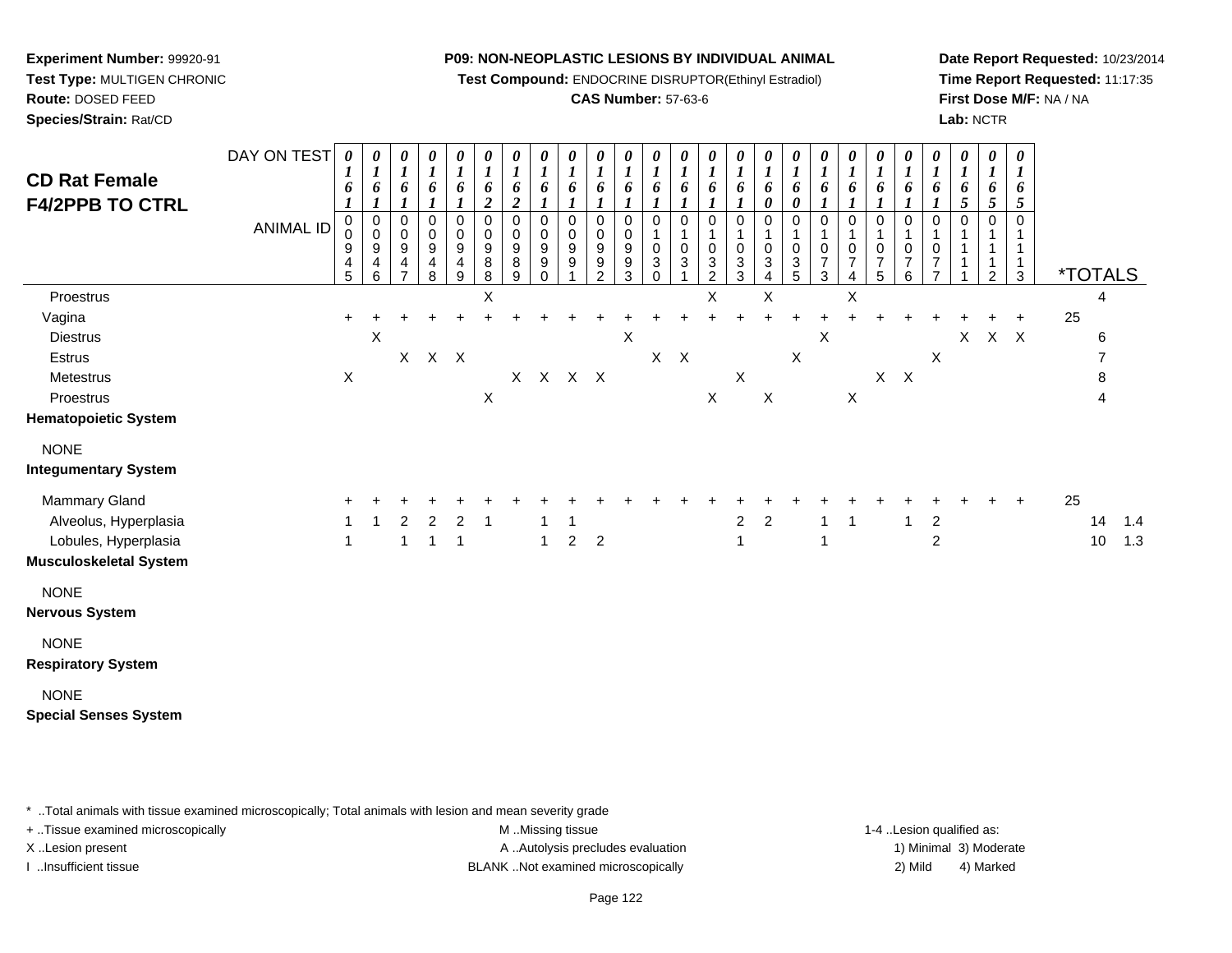**Test Compound:** ENDOCRINE DISRUPTOR(Ethinyl Estradiol)

# **CAS Number:** 57-63-6

**Date Report Requested:** 10/23/2014**Time Report Requested:** 11:17:35**First Dose M/F:** NA / NA**Lab:** NCTR

| <b>CD Rat Female</b><br><b>F4/2PPB TO CTRL</b> | DAY ON TEST<br><b>ANIMAL ID</b> | 0<br>L<br>6<br>0<br>U<br>9<br>4<br>5 | $\boldsymbol{\theta}$<br>1<br>$\bm{o}$<br>U<br>9<br>4<br>ĥ | 0<br>o<br>0<br>0<br>9<br>4<br>- | $\boldsymbol{\theta}$<br>6<br>0<br>0<br>9<br>4<br>8 | 0<br>L<br>6<br>0<br>0<br>9<br>4<br>9 | 0<br>$\mathbf I$<br>6<br>$\overline{\mathbf{c}}$<br>$\boldsymbol{0}$<br>$\boldsymbol{9}$<br>8<br>8 | $\boldsymbol{\theta}$<br>$\bm{o}$<br>n<br>∠<br>0<br>9<br>8<br>9 | $\boldsymbol{\theta}$<br>o<br>0<br>9<br>9 | $\boldsymbol{\theta}$<br>6<br>0<br>9<br>9 | U<br>$\bm{o}$<br>0<br>0<br>9<br>9<br>ົ | 0<br>$\mathbf{r}$<br>L<br>6<br>0<br>0<br>$\frac{9}{3}$ | $\boldsymbol{\theta}$<br>6<br>0<br>$\frac{0}{3}$ | 0<br>$\bm{o}$<br>U<br>0<br>3 | $\bm{o}$<br>3 | $\theta$<br>o<br>$\mathbf 0$<br>3<br>З | $\theta$<br>o<br>0<br>0<br>3 | $\boldsymbol{\theta}$<br>o<br>0<br>0<br>3<br>5 | $\boldsymbol{\theta}$<br>6<br>0<br>0<br>$\overline{\phantom{a}}$<br>3 | 0<br>6<br>0<br>$\overline{ }$ | 0<br>6<br>0<br>0<br>$\overline{ }$<br>5 | $\boldsymbol{\theta}$<br>$\bm{b}$<br>$\mathbf 0$<br>$\overline{ }$<br><b>6</b> | 0<br>$\bm{o}$<br>0 | $\boldsymbol{\theta}$<br>6 | 0<br>6<br>J<br>$\mathcal{D}$ | $\boldsymbol{\theta}$<br>6<br>C<br>$\mathbf 0$<br>3 | <i><b>*TOTALS</b></i> |     |  |
|------------------------------------------------|---------------------------------|--------------------------------------|------------------------------------------------------------|---------------------------------|-----------------------------------------------------|--------------------------------------|----------------------------------------------------------------------------------------------------|-----------------------------------------------------------------|-------------------------------------------|-------------------------------------------|----------------------------------------|--------------------------------------------------------|--------------------------------------------------|------------------------------|---------------|----------------------------------------|------------------------------|------------------------------------------------|-----------------------------------------------------------------------|-------------------------------|-----------------------------------------|--------------------------------------------------------------------------------|--------------------|----------------------------|------------------------------|-----------------------------------------------------|-----------------------|-----|--|
| <b>NONE</b>                                    |                                 |                                      |                                                            |                                 |                                                     |                                      |                                                                                                    |                                                                 |                                           |                                           |                                        |                                                        |                                                  |                              |               |                                        |                              |                                                |                                                                       |                               |                                         |                                                                                |                    |                            |                              |                                                     |                       |     |  |
| <b>Urinary System</b>                          |                                 |                                      |                                                            |                                 |                                                     |                                      |                                                                                                    |                                                                 |                                           |                                           |                                        |                                                        |                                                  |                              |               |                                        |                              |                                                |                                                                       |                               |                                         |                                                                                |                    |                            |                              |                                                     |                       |     |  |
| Kidney<br>Nephropathy                          |                                 | $\pm$                                |                                                            |                                 |                                                     |                                      |                                                                                                    |                                                                 |                                           |                                           |                                        |                                                        |                                                  |                              |               |                                        |                              |                                                |                                                                       |                               |                                         |                                                                                |                    |                            | ÷.                           | $\pm$                                               | 25                    | 1.0 |  |
| Renal Tubule, Mineralization                   |                                 | ົ                                    |                                                            |                                 |                                                     |                                      |                                                                                                    |                                                                 |                                           |                                           | $\mathcal{P}$                          |                                                        |                                                  |                              |               |                                        |                              |                                                |                                                                       |                               |                                         |                                                                                |                    |                            |                              |                                                     | 19                    | 1.3 |  |

\* ..Total animals with tissue examined microscopically; Total animals with lesion and mean severity grade

+ ..Tissue examined microscopically examined microscopically examined as:  $M$  ..Missing tissue 1-4 ..Lesion qualified as:

**Experiment Number:** 99920-91**Test Type:** MULTIGEN CHRONIC

**Route:** DOSED FEED**Species/Strain:** Rat/CD

X..Lesion present **A ..Autolysis precludes evaluation** A ..Autolysis precludes evaluation 1) Minimal 3) Moderate I ..Insufficient tissue BLANK ..Not examined microscopically 2) Mild 4) Marked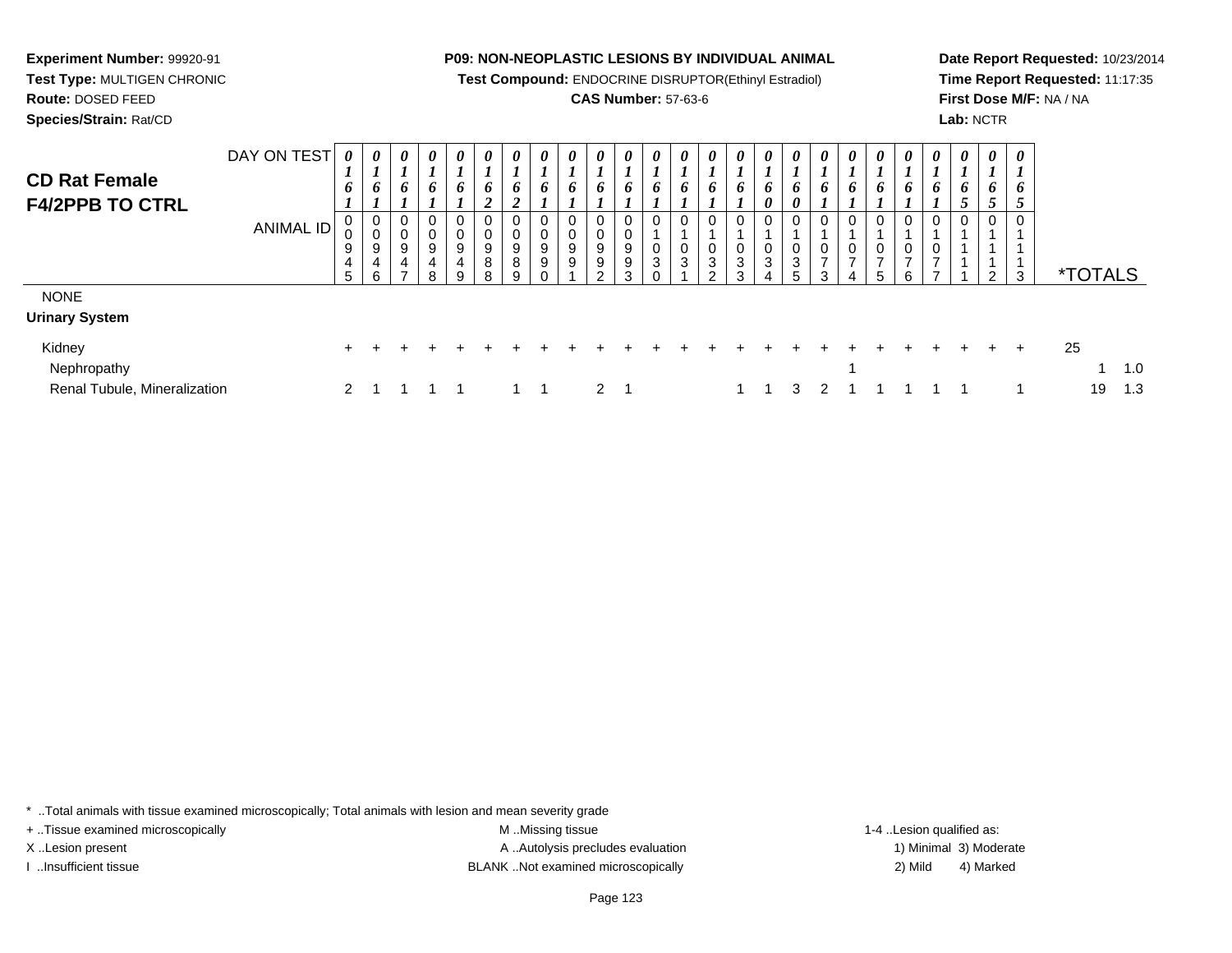**Test Compound:** ENDOCRINE DISRUPTOR(Ethinyl Estradiol)

# **CAS Number:** 57-63-6

**Date Report Requested:** 10/23/2014**Time Report Requested:** 11:17:35**First Dose M/F:** NA / NA**Lab:** NCTR

| <b>CD Rat Female</b><br>F4/10PPB TO CTR                        | DAY ON TEST<br><b>ANIMAL ID</b> | $\boldsymbol{\theta}$<br>0<br>9<br>$\mathfrak{z}$<br>0<br>$\mathbf 0$<br>9<br>$\mathbf{1}$<br>5 | $\boldsymbol{\theta}$<br>$\boldsymbol{I}$<br>6<br>$\pmb{0}$<br>$\pmb{0}$<br>$\begin{array}{c} 9 \\ 5 \end{array}$<br>$\Omega$ | $\boldsymbol{\theta}$<br>$\boldsymbol{l}$<br>6<br>$\boldsymbol{l}$<br>$\pmb{0}$<br>$\mathbf 0$<br>9<br>$\sqrt{5}$ | 0<br>$\boldsymbol{l}$<br>6<br>$\boldsymbol{\theta}$<br>0<br>0<br>9<br>$\,$ 5 $\,$<br>$\mathcal{P}$ | 0<br>$\boldsymbol{l}$<br>5<br>9<br>$\mathbf 0$<br>0<br>9<br>$\,$ 5 $\,$<br>3 | 0<br>$\boldsymbol{l}$<br>$\mathfrak{s}$<br>9<br>$\mathbf 0$<br>$\mathbf 0$<br>$9\,$<br>$\sqrt{5}$<br>$\Lambda$ | $\boldsymbol{\theta}$<br>$\boldsymbol{l}$<br>6<br>0<br>0<br>0<br>9<br>$9\,$ | 0<br>$\boldsymbol{l}$<br>6<br>$\pmb{\theta}$<br>0<br>$\pmb{0}$<br>9<br>$\begin{array}{c} 9 \\ 5 \end{array}$ | 0<br>$\boldsymbol{l}$<br>6<br>$\boldsymbol{\theta}$<br>$\mathbf 0$<br>$\mathbf 0$<br>$\boldsymbol{9}$<br>9<br>6 | 0<br>$\boldsymbol{l}$<br>6<br>$\boldsymbol{\theta}$<br>$\pmb{0}$<br>$\mathbf 0$<br>9<br>9<br>⇁ | 0<br>$\boldsymbol{l}$<br>6<br>0<br>0<br>0<br>$\boldsymbol{9}$<br>$_{8}^{\rm 9}$ | 0<br>$\boldsymbol{l}$<br>6<br>$\mathbf 0$<br>$\mathbf 0$<br>$\ensuremath{\mathsf{3}}$<br>6 | $\boldsymbol{\theta}$<br>$\boldsymbol{l}$<br>6<br>$\boldsymbol{l}$<br>0<br>$\mathbf{1}$<br>$\pmb{0}$<br>$\frac{3}{7}$ | 0<br>$\boldsymbol{l}$<br>6<br>$\pmb{0}$<br>$\mathbf{1}$<br>$\pmb{0}$<br>$\ensuremath{\mathsf{3}}$<br>8 | 0<br>$\boldsymbol{l}$<br>6<br>$\mathbf 0$<br>$\mathbf 0$<br>$\ensuremath{\mathsf{3}}$<br>9 | $\boldsymbol{\theta}$<br>$\boldsymbol{l}$<br>6<br>$\boldsymbol{l}$<br>0<br>$\mathbf{1}$<br>0<br>$\overline{\mathcal{A}}$<br>$\Omega$ | 0<br>1<br>6<br>$\mathbf 0$<br>1<br>0<br>4 | 0<br>$\boldsymbol{l}$<br>6<br>$\boldsymbol{2}$<br>$\mathbf 0$<br>$\pmb{0}$<br>$\overline{7}$<br>8 | 0<br>$\boldsymbol{l}$<br>6<br>$\boldsymbol{2}$<br>0<br>$\mathbf{1}$<br>$\mathbf 0$<br>$\overline{7}$<br>9 | 0<br>$\boldsymbol{l}$<br>6<br>$\overline{2}$<br>$\mathbf 0$<br>$\mathbf{1}$<br>$\mathbf 0$<br>8<br>$\Omega$ | 0<br>$\boldsymbol{l}$<br>6<br>$\boldsymbol{2}$<br>$\mathbf 0$<br>$\mathbf 1$<br>$\pmb{0}$<br>8<br>$\overline{A}$ | 0<br>$\boldsymbol{l}$<br>6<br>$\mathbf 0$<br>-1<br>0<br>$\bf 8$<br>2 | $\boldsymbol{\theta}$<br>$\boldsymbol{l}$<br>6<br>$\boldsymbol{l}$<br>$\mathbf 0$<br>1<br>0<br>8<br>3 | 0<br>$\boldsymbol{l}$<br>6<br>5<br>0<br>1<br>1<br>1 | $\pmb{\theta}$<br>$\boldsymbol{l}$<br>6<br>4<br>0<br>1<br>1<br>5 | 0<br>$\boldsymbol{l}$<br>6<br>4<br>0<br>1<br>$\mathbf{1}$<br>$\mathbf{1}$<br>6 |                         | <i><b>*TOTALS</b></i> |
|----------------------------------------------------------------|---------------------------------|-------------------------------------------------------------------------------------------------|-------------------------------------------------------------------------------------------------------------------------------|-------------------------------------------------------------------------------------------------------------------|----------------------------------------------------------------------------------------------------|------------------------------------------------------------------------------|----------------------------------------------------------------------------------------------------------------|-----------------------------------------------------------------------------|--------------------------------------------------------------------------------------------------------------|-----------------------------------------------------------------------------------------------------------------|------------------------------------------------------------------------------------------------|---------------------------------------------------------------------------------|--------------------------------------------------------------------------------------------|-----------------------------------------------------------------------------------------------------------------------|--------------------------------------------------------------------------------------------------------|--------------------------------------------------------------------------------------------|--------------------------------------------------------------------------------------------------------------------------------------|-------------------------------------------|---------------------------------------------------------------------------------------------------|-----------------------------------------------------------------------------------------------------------|-------------------------------------------------------------------------------------------------------------|------------------------------------------------------------------------------------------------------------------|----------------------------------------------------------------------|-------------------------------------------------------------------------------------------------------|-----------------------------------------------------|------------------------------------------------------------------|--------------------------------------------------------------------------------|-------------------------|-----------------------|
| <b>Alimentary System</b>                                       |                                 |                                                                                                 |                                                                                                                               |                                                                                                                   |                                                                                                    |                                                                              |                                                                                                                |                                                                             |                                                                                                              |                                                                                                                 |                                                                                                |                                                                                 |                                                                                            |                                                                                                                       |                                                                                                        |                                                                                            |                                                                                                                                      |                                           |                                                                                                   |                                                                                                           |                                                                                                             |                                                                                                                  |                                                                      |                                                                                                       |                                                     |                                                                  |                                                                                |                         |                       |
| Esophagus<br>Liver<br>Pancreas<br><b>Cardiovascular System</b> |                                 | $\ddot{}$<br>$\ddot{}$<br>$\ddot{}$                                                             |                                                                                                                               |                                                                                                                   |                                                                                                    |                                                                              |                                                                                                                |                                                                             |                                                                                                              |                                                                                                                 |                                                                                                |                                                                                 |                                                                                            |                                                                                                                       |                                                                                                        |                                                                                            |                                                                                                                                      |                                           |                                                                                                   |                                                                                                           |                                                                                                             |                                                                                                                  |                                                                      |                                                                                                       |                                                     |                                                                  |                                                                                |                         |                       |
| <b>Blood Vessel</b>                                            |                                 | $\ddot{}$                                                                                       |                                                                                                                               |                                                                                                                   |                                                                                                    |                                                                              |                                                                                                                |                                                                             |                                                                                                              |                                                                                                                 |                                                                                                |                                                                                 |                                                                                            |                                                                                                                       |                                                                                                        |                                                                                            |                                                                                                                                      |                                           |                                                                                                   |                                                                                                           |                                                                                                             |                                                                                                                  |                                                                      |                                                                                                       |                                                     |                                                                  |                                                                                |                         |                       |
| Heart                                                          |                                 | $\ddot{}$                                                                                       |                                                                                                                               |                                                                                                                   |                                                                                                    |                                                                              |                                                                                                                |                                                                             |                                                                                                              |                                                                                                                 |                                                                                                |                                                                                 |                                                                                            |                                                                                                                       |                                                                                                        |                                                                                            |                                                                                                                                      |                                           |                                                                                                   |                                                                                                           |                                                                                                             |                                                                                                                  |                                                                      |                                                                                                       |                                                     |                                                                  |                                                                                |                         |                       |
| <b>Endocrine System</b>                                        |                                 |                                                                                                 |                                                                                                                               |                                                                                                                   |                                                                                                    |                                                                              |                                                                                                                |                                                                             |                                                                                                              |                                                                                                                 |                                                                                                |                                                                                 |                                                                                            |                                                                                                                       |                                                                                                        |                                                                                            |                                                                                                                                      |                                           |                                                                                                   |                                                                                                           |                                                                                                             |                                                                                                                  |                                                                      |                                                                                                       |                                                     |                                                                  |                                                                                |                         |                       |
| <b>Adrenal Cortex</b>                                          |                                 | $\ddot{}$                                                                                       |                                                                                                                               |                                                                                                                   | $\ddot{}$                                                                                          |                                                                              |                                                                                                                |                                                                             |                                                                                                              |                                                                                                                 |                                                                                                |                                                                                 |                                                                                            |                                                                                                                       |                                                                                                        |                                                                                            |                                                                                                                                      |                                           |                                                                                                   |                                                                                                           |                                                                                                             |                                                                                                                  |                                                                      |                                                                                                       |                                                     |                                                                  |                                                                                | $\overline{\mathbf{c}}$ |                       |
| Adrenal Medulla                                                |                                 | $\ddot{}$                                                                                       |                                                                                                                               |                                                                                                                   | $\ddot{}$                                                                                          |                                                                              |                                                                                                                |                                                                             |                                                                                                              |                                                                                                                 |                                                                                                |                                                                                 |                                                                                            |                                                                                                                       |                                                                                                        |                                                                                            |                                                                                                                                      |                                           |                                                                                                   |                                                                                                           |                                                                                                             |                                                                                                                  |                                                                      |                                                                                                       |                                                     |                                                                  |                                                                                | $\overline{2}$          |                       |
| <b>Pituitary Gland</b>                                         |                                 | $\div$                                                                                          |                                                                                                                               |                                                                                                                   |                                                                                                    |                                                                              |                                                                                                                |                                                                             |                                                                                                              |                                                                                                                 |                                                                                                |                                                                                 |                                                                                            |                                                                                                                       |                                                                                                        |                                                                                            |                                                                                                                                      |                                           |                                                                                                   |                                                                                                           |                                                                                                             |                                                                                                                  |                                                                      |                                                                                                       |                                                     |                                                                  |                                                                                |                         |                       |
| <b>Thyroid Gland</b><br><b>General Body System</b>             |                                 | $\ddot{}$                                                                                       |                                                                                                                               |                                                                                                                   |                                                                                                    |                                                                              |                                                                                                                |                                                                             |                                                                                                              |                                                                                                                 |                                                                                                |                                                                                 |                                                                                            |                                                                                                                       |                                                                                                        |                                                                                            |                                                                                                                                      |                                           |                                                                                                   |                                                                                                           |                                                                                                             |                                                                                                                  |                                                                      |                                                                                                       |                                                     |                                                                  |                                                                                |                         |                       |
| <b>NONE</b>                                                    |                                 |                                                                                                 |                                                                                                                               |                                                                                                                   |                                                                                                    |                                                                              |                                                                                                                |                                                                             |                                                                                                              |                                                                                                                 |                                                                                                |                                                                                 |                                                                                            |                                                                                                                       |                                                                                                        |                                                                                            |                                                                                                                                      |                                           |                                                                                                   |                                                                                                           |                                                                                                             |                                                                                                                  |                                                                      |                                                                                                       |                                                     |                                                                  |                                                                                |                         |                       |
| <b>Genital System</b>                                          |                                 |                                                                                                 |                                                                                                                               |                                                                                                                   |                                                                                                    |                                                                              |                                                                                                                |                                                                             |                                                                                                              |                                                                                                                 |                                                                                                |                                                                                 |                                                                                            |                                                                                                                       |                                                                                                        |                                                                                            |                                                                                                                                      |                                           |                                                                                                   |                                                                                                           |                                                                                                             |                                                                                                                  |                                                                      |                                                                                                       |                                                     |                                                                  |                                                                                |                         |                       |
| <b>Clitoral Gland</b>                                          |                                 | M                                                                                               |                                                                                                                               |                                                                                                                   |                                                                                                    |                                                                              |                                                                                                                |                                                                             |                                                                                                              |                                                                                                                 |                                                                                                |                                                                                 |                                                                                            |                                                                                                                       |                                                                                                        |                                                                                            |                                                                                                                                      |                                           |                                                                                                   |                                                                                                           |                                                                                                             |                                                                                                                  |                                                                      |                                                                                                       |                                                     |                                                                  |                                                                                | 0                       |                       |
| Ovary                                                          |                                 | $+$                                                                                             |                                                                                                                               |                                                                                                                   |                                                                                                    |                                                                              |                                                                                                                |                                                                             |                                                                                                              |                                                                                                                 |                                                                                                |                                                                                 |                                                                                            |                                                                                                                       |                                                                                                        |                                                                                            |                                                                                                                                      |                                           |                                                                                                   |                                                                                                           |                                                                                                             |                                                                                                                  |                                                                      |                                                                                                       |                                                     |                                                                  |                                                                                | 26                      |                       |
| <b>Diestrus</b>                                                |                                 |                                                                                                 |                                                                                                                               | $\mathsf X$                                                                                                       |                                                                                                    |                                                                              | $\boldsymbol{\mathsf{X}}$                                                                                      |                                                                             |                                                                                                              | $\mathsf{X}$                                                                                                    | $X$ $X$                                                                                        |                                                                                 |                                                                                            |                                                                                                                       |                                                                                                        | X                                                                                          |                                                                                                                                      | $\mathsf X$                               |                                                                                                   |                                                                                                           |                                                                                                             |                                                                                                                  |                                                                      |                                                                                                       | X                                                   |                                                                  | $\pmb{\times}$                                                                 |                         | 9                     |
| Estrus                                                         |                                 |                                                                                                 |                                                                                                                               |                                                                                                                   | Χ                                                                                                  |                                                                              |                                                                                                                |                                                                             |                                                                                                              |                                                                                                                 |                                                                                                |                                                                                 |                                                                                            |                                                                                                                       | X                                                                                                      |                                                                                            |                                                                                                                                      |                                           |                                                                                                   |                                                                                                           |                                                                                                             |                                                                                                                  |                                                                      |                                                                                                       |                                                     |                                                                  |                                                                                |                         | $\overline{2}$        |
| Metestrus                                                      |                                 |                                                                                                 |                                                                                                                               |                                                                                                                   |                                                                                                    |                                                                              |                                                                                                                |                                                                             |                                                                                                              |                                                                                                                 |                                                                                                |                                                                                 |                                                                                            | $\mathsf X$                                                                                                           |                                                                                                        |                                                                                            | $\boldsymbol{\mathsf{X}}$                                                                                                            |                                           |                                                                                                   |                                                                                                           |                                                                                                             |                                                                                                                  |                                                                      | X                                                                                                     |                                                     |                                                                  |                                                                                |                         | 3                     |

\* ..Total animals with tissue examined microscopically; Total animals with lesion and mean severity grade

**Experiment Number:** 99920-91**Test Type:** MULTIGEN CHRONIC

| + Tissue examined microscopically | M Missing tissue                   | 1-4 Lesion qualified as: |                        |
|-----------------------------------|------------------------------------|--------------------------|------------------------|
| X Lesion present                  | A Autolysis precludes evaluation   |                          | 1) Minimal 3) Moderate |
| Insufficient tissue               | BLANK Not examined microscopically | 2) Mild                  | 4) Marked              |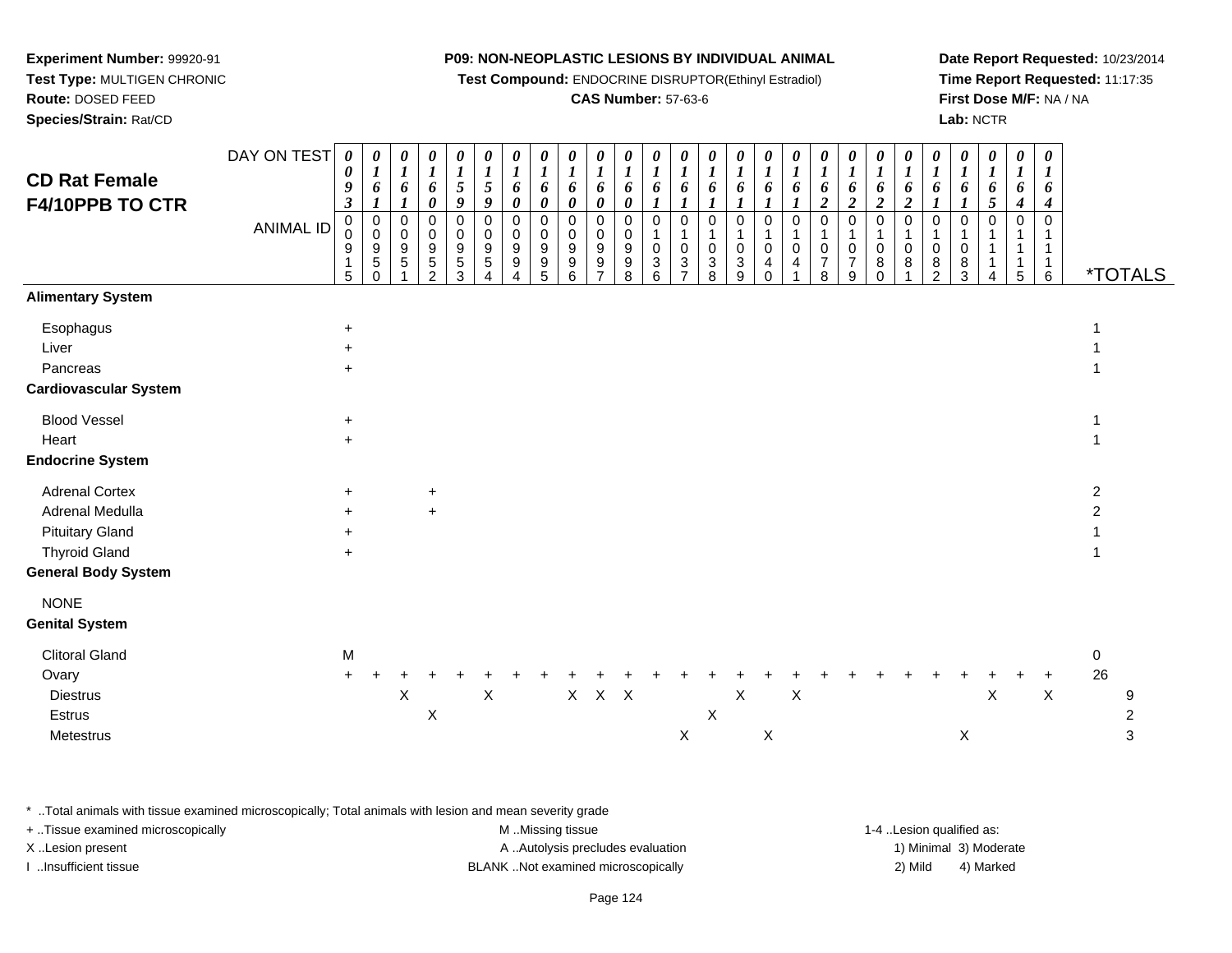**Test Compound:** ENDOCRINE DISRUPTOR(Ethinyl Estradiol)

*0 1*

*0 1*

*0 1*

*0 1*

*0 1*

*0 1*

*0 1*

*0 1*

*0 1*

*0 1*

*0 1*

*0 1*

*0 1*

*0 1*

*0 1*

## **CAS Number:** 57-63-6

**Date Report Requested:** 10/23/2014**Time Report Requested:** 11:17:35**First Dose M/F:** NA / NA**Lab:** NCTR

*0 1*

| <b>CD Rat Female</b><br>F4/10PPB TO CTR | <b>ANIMAL ID</b> | $\boldsymbol{\theta}$<br>9<br>$\boldsymbol{\beta}$<br>0<br>0<br>9 | 6<br>0<br>0<br>$\boldsymbol{9}$ | 6<br>$\mathbf 0$<br>$\mathbf 0$<br>$9\,$ | $\boldsymbol{l}$<br>6<br>$\boldsymbol{\theta}$<br>$\mathbf 0$<br>0<br>$\boldsymbol{9}$ | 1<br>$\sqrt{5}$<br>9<br>$\mathbf 0$<br>0<br>$\boldsymbol{9}$ | $\sqrt{5}$<br>9<br>$\mathbf 0$<br>$\mathbf 0$<br>$\boldsymbol{9}$ | 1<br>6<br>0<br>0<br>0<br>$9\,$ | 6<br>$\boldsymbol{\theta}$<br>0<br>0<br>$\boldsymbol{9}$ | 6<br>0<br>$\mathbf 0$<br>0<br>$\boldsymbol{9}$ | $\boldsymbol{I}$<br>6<br>$\boldsymbol{\theta}$<br>$\mathbf 0$<br>0<br>9 | 6<br>0<br>$\mathbf 0$<br>0<br>$9\,$ | 6<br>0<br>$\mathbf 0$ | $\boldsymbol{l}$<br>6<br>$\mathbf 0$<br>$\mathbf 0$ | 6<br>$\pmb{0}$<br>$\mathbf{1}$<br>$\mathbf 0$ | 6<br>$\mathbf 0$<br>0     | $\mathbf{I}$<br>6<br>$\boldsymbol{l}$<br>$\mathbf 0$<br>$\mathbf 1$<br>$\mathbf 0$ | 6<br>$\mathbf 0$<br>$\mathbf 0$ | 6<br>$\overline{c}$<br>0<br>1<br>0 | $\bf{l}$<br>6<br>$\boldsymbol{2}$<br>$\mathbf 0$<br>$\overline{1}$<br>$\pmb{0}$ | 6<br>$\boldsymbol{2}$<br>$\mathbf 0$<br>$\mathbf 0$ | $\mathbf{I}$<br>6<br>$\overline{\mathbf{c}}$<br>$\mathbf 0$<br>$\mathbf 0$ | 1<br>6<br>$\mathbf 0$<br>1<br>$\mathbf 0$ | 1<br>6<br>$\mathbf 0$<br>1<br>0 | $\mathbf{I}$<br>6<br>5<br>0<br>$\mathbf{1}$ | 6<br>$\boldsymbol{4}$<br>$\pmb{0}$<br>1<br>$\mathbf{1}$ | $\boldsymbol{I}$<br>6<br>4<br>$\mathbf 0$<br>$\mathbf{1}$ |    |                       |        |
|-----------------------------------------|------------------|-------------------------------------------------------------------|---------------------------------|------------------------------------------|----------------------------------------------------------------------------------------|--------------------------------------------------------------|-------------------------------------------------------------------|--------------------------------|----------------------------------------------------------|------------------------------------------------|-------------------------------------------------------------------------|-------------------------------------|-----------------------|-----------------------------------------------------|-----------------------------------------------|---------------------------|------------------------------------------------------------------------------------|---------------------------------|------------------------------------|---------------------------------------------------------------------------------|-----------------------------------------------------|----------------------------------------------------------------------------|-------------------------------------------|---------------------------------|---------------------------------------------|---------------------------------------------------------|-----------------------------------------------------------|----|-----------------------|--------|
|                                         |                  | 1<br>5                                                            | 5<br>0                          | 5                                        | 5<br>$\overline{2}$                                                                    | $\mathbf 5$<br>3                                             | $\sqrt{5}$                                                        | 9<br>4                         | 9<br>5                                                   | 9<br>6                                         | $9\,$                                                                   | $9\,$<br>8                          | 3<br>6                | $\mathbf{3}$<br>$\overline{7}$                      | $\sqrt{3}$<br>8                               | 3<br>9                    | 4<br>$\mathbf 0$                                                                   | 4                               | $\overline{7}$<br>8                | $\overline{7}$<br>9                                                             | 8<br>$\Omega$                                       | 8                                                                          | 8<br>$\overline{2}$                       | 8<br>3                          | 4                                           | $\mathbf 1$<br>5                                        | 1<br>6                                                    |    | <i><b>*TOTALS</b></i> |        |
| Proestrus                               |                  | X                                                                 | X                               |                                          |                                                                                        | X                                                            |                                                                   | X                              | X                                                        |                                                |                                                                         |                                     | X                     |                                                     |                                               |                           |                                                                                    |                                 | X                                  | $\pmb{\times}$                                                                  | X                                                   | X                                                                          | X                                         |                                 |                                             | X                                                       |                                                           |    | 12                    |        |
| Oviduct                                 |                  |                                                                   |                                 |                                          |                                                                                        |                                                              |                                                                   |                                |                                                          |                                                |                                                                         |                                     |                       |                                                     |                                               |                           |                                                                                    |                                 |                                    |                                                                                 |                                                     |                                                                            |                                           |                                 |                                             |                                                         |                                                           | 26 |                       |        |
| <b>Uterus</b>                           |                  |                                                                   |                                 |                                          |                                                                                        |                                                              |                                                                   |                                |                                                          |                                                |                                                                         |                                     |                       |                                                     |                                               |                           |                                                                                    |                                 |                                    |                                                                                 |                                                     |                                                                            |                                           |                                 |                                             |                                                         | $\ddot{}$                                                 | 26 |                       |        |
| <b>Diestrus</b>                         |                  |                                                                   |                                 | $\pmb{\times}$                           |                                                                                        |                                                              | X                                                                 |                                |                                                          |                                                | X                                                                       | X                                   |                       |                                                     |                                               | X                         |                                                                                    | X                               |                                    |                                                                                 |                                                     |                                                                            |                                           |                                 | X                                           |                                                         |                                                           |    |                       |        |
| Estrus                                  |                  |                                                                   |                                 |                                          | $\mathsf X$                                                                            |                                                              |                                                                   |                                |                                                          |                                                |                                                                         |                                     |                       |                                                     | $\mathsf X$                                   |                           |                                                                                    |                                 |                                    |                                                                                 |                                                     |                                                                            |                                           |                                 |                                             |                                                         |                                                           |    | $\overline{2}$        |        |
| Metestrus                               |                  |                                                                   |                                 |                                          |                                                                                        |                                                              |                                                                   |                                |                                                          | $\pmb{\times}$                                 |                                                                         |                                     |                       | X                                                   |                                               |                           | $\boldsymbol{\mathsf{X}}$                                                          |                                 |                                    |                                                                                 |                                                     |                                                                            |                                           | $\pmb{\times}$                  |                                             |                                                         | $\pmb{\times}$                                            |    | 5                     |        |
| Proestrus                               |                  | X                                                                 | $\boldsymbol{\mathsf{X}}$       |                                          |                                                                                        | $\mathsf X$                                                  |                                                                   |                                | $\mathsf{X}-\mathsf{X}$                                  |                                                |                                                                         |                                     | X                     |                                                     |                                               |                           |                                                                                    |                                 | X                                  | $\boldsymbol{X}$                                                                | X                                                   |                                                                            | $X$ $X$                                   |                                 |                                             | X                                                       |                                                           |    | 12                    |        |
| Vagina                                  |                  | $+$                                                               | $+$                             |                                          |                                                                                        | $\ddot{}$                                                    | $\ddot{}$                                                         | ÷                              |                                                          | $\ddot{}$                                      |                                                                         |                                     |                       |                                                     |                                               |                           |                                                                                    |                                 |                                    |                                                                                 |                                                     |                                                                            |                                           | $\ddot{}$                       | $\ddot{}$                                   | $+$                                                     | $+$                                                       | 26 |                       |        |
| <b>Diestrus</b>                         |                  |                                                                   |                                 | $\mathsf X$                              |                                                                                        |                                                              | $\mathsf X$                                                       |                                |                                                          |                                                | $\pmb{\times}$                                                          | $\boldsymbol{\mathsf{X}}$           |                       |                                                     |                                               | $\boldsymbol{\mathsf{X}}$ |                                                                                    | $\mathsf X$                     |                                    |                                                                                 |                                                     |                                                                            |                                           |                                 | $\mathsf X$                                 |                                                         |                                                           |    |                       |        |
| Estrus                                  |                  |                                                                   |                                 |                                          | $\boldsymbol{\mathsf{X}}$                                                              |                                                              |                                                                   | $\mathsf X$                    |                                                          |                                                |                                                                         |                                     |                       |                                                     | $\mathsf X$                                   |                           |                                                                                    |                                 |                                    |                                                                                 |                                                     | $\pmb{\times}$                                                             |                                           |                                 |                                             |                                                         |                                                           |    |                       |        |
| Metestrus                               |                  |                                                                   |                                 |                                          |                                                                                        |                                                              |                                                                   |                                |                                                          | X                                              |                                                                         |                                     |                       | $\mathsf X$                                         |                                               |                           | $\mathsf X$                                                                        |                                 |                                    |                                                                                 |                                                     |                                                                            |                                           | $\pmb{\times}$                  |                                             |                                                         | $\mathsf X$                                               |    | 5                     |        |
| Proestrus                               |                  |                                                                   | $X$ $X$                         |                                          |                                                                                        | $\boldsymbol{\mathsf{X}}$                                    |                                                                   |                                | $\boldsymbol{\mathsf{X}}$                                |                                                |                                                                         |                                     | $\mathsf X$           |                                                     |                                               |                           |                                                                                    |                                 |                                    | $X$ $X$ $X$                                                                     |                                                     |                                                                            | $\mathsf X$                               |                                 |                                             | X                                                       |                                                           |    | $10$                  |        |
| <b>Hematopoietic System</b>             |                  |                                                                   |                                 |                                          |                                                                                        |                                                              |                                                                   |                                |                                                          |                                                |                                                                         |                                     |                       |                                                     |                                               |                           |                                                                                    |                                 |                                    |                                                                                 |                                                     |                                                                            |                                           |                                 |                                             |                                                         |                                                           |    |                       |        |
| <b>Bone Marrow</b>                      |                  | +                                                                 |                                 |                                          |                                                                                        |                                                              |                                                                   |                                |                                                          |                                                |                                                                         |                                     |                       |                                                     |                                               |                           |                                                                                    |                                 |                                    |                                                                                 |                                                     |                                                                            |                                           |                                 |                                             |                                                         |                                                           |    |                       |        |
| Lymph Node                              |                  |                                                                   |                                 |                                          |                                                                                        |                                                              |                                                                   |                                |                                                          |                                                |                                                                         |                                     |                       |                                                     |                                               |                           |                                                                                    |                                 |                                    |                                                                                 |                                                     |                                                                            |                                           |                                 |                                             |                                                         |                                                           |    |                       |        |
| Lymph Node, Mandibular                  |                  |                                                                   |                                 |                                          |                                                                                        |                                                              |                                                                   |                                |                                                          |                                                |                                                                         |                                     |                       |                                                     |                                               |                           |                                                                                    |                                 |                                    |                                                                                 |                                                     |                                                                            |                                           |                                 |                                             |                                                         |                                                           |    |                       |        |
| Spleen                                  |                  |                                                                   |                                 |                                          |                                                                                        |                                                              |                                                                   |                                |                                                          | $\ddot{}$                                      |                                                                         |                                     |                       |                                                     |                                               |                           |                                                                                    |                                 |                                    |                                                                                 |                                                     |                                                                            |                                           |                                 |                                             |                                                         |                                                           | 2  |                       |        |
| Thymus                                  |                  | $\ddot{}$                                                         |                                 |                                          |                                                                                        |                                                              |                                                                   |                                |                                                          |                                                |                                                                         |                                     |                       |                                                     |                                               |                           |                                                                                    |                                 |                                    |                                                                                 |                                                     |                                                                            |                                           |                                 |                                             |                                                         |                                                           |    |                       |        |
| <b>Integumentary System</b>             |                  |                                                                   |                                 |                                          |                                                                                        |                                                              |                                                                   |                                |                                                          |                                                |                                                                         |                                     |                       |                                                     |                                               |                           |                                                                                    |                                 |                                    |                                                                                 |                                                     |                                                                            |                                           |                                 |                                             |                                                         |                                                           |    |                       |        |
| Mammary Gland                           |                  |                                                                   |                                 |                                          |                                                                                        |                                                              |                                                                   |                                |                                                          |                                                |                                                                         |                                     |                       |                                                     |                                               |                           |                                                                                    |                                 |                                    |                                                                                 |                                                     |                                                                            |                                           |                                 |                                             |                                                         |                                                           | 26 |                       |        |
| Alveolus, Hyperplasia                   |                  |                                                                   |                                 | -1                                       |                                                                                        | $\overline{c}$                                               |                                                                   | 1                              | -1                                                       |                                                |                                                                         |                                     |                       | 1                                                   | $\overline{1}$                                |                           |                                                                                    |                                 |                                    |                                                                                 |                                                     |                                                                            |                                           |                                 |                                             |                                                         |                                                           |    | $\overline{7}$        | 1.1    |
| Lobules, Hyperplasia                    |                  |                                                                   |                                 |                                          |                                                                                        | $\overline{1}$                                               |                                                                   | $\overline{c}$                 |                                                          |                                                |                                                                         |                                     |                       |                                                     |                                               |                           |                                                                                    |                                 |                                    |                                                                                 |                                                     |                                                                            |                                           |                                 |                                             |                                                         |                                                           |    |                       | 2, 1.5 |
|                                         |                  |                                                                   |                                 |                                          |                                                                                        |                                                              |                                                                   |                                |                                                          |                                                |                                                                         |                                     |                       |                                                     |                                               |                           |                                                                                    |                                 |                                    |                                                                                 |                                                     |                                                                            |                                           |                                 |                                             |                                                         |                                                           |    |                       |        |

\* ..Total animals with tissue examined microscopically; Total animals with lesion and mean severity grade

DAY ON TEST *0 0*

*0 1*

*0 1*

*0 1*

*0 1*

*0 1*

*0 1*

*0 1*

*0 1*

*0 1*

**Experiment Number:** 99920-91**Test Type:** MULTIGEN CHRONIC

| + Tissue examined microscopically | M Missing tissue                   | 1-4 Lesion qualified as: |                        |
|-----------------------------------|------------------------------------|--------------------------|------------------------|
| X Lesion present                  | A Autolysis precludes evaluation   |                          | 1) Minimal 3) Moderate |
| Insufficient tissue               | BLANK Not examined microscopically | 2) Mild                  | 4) Marked              |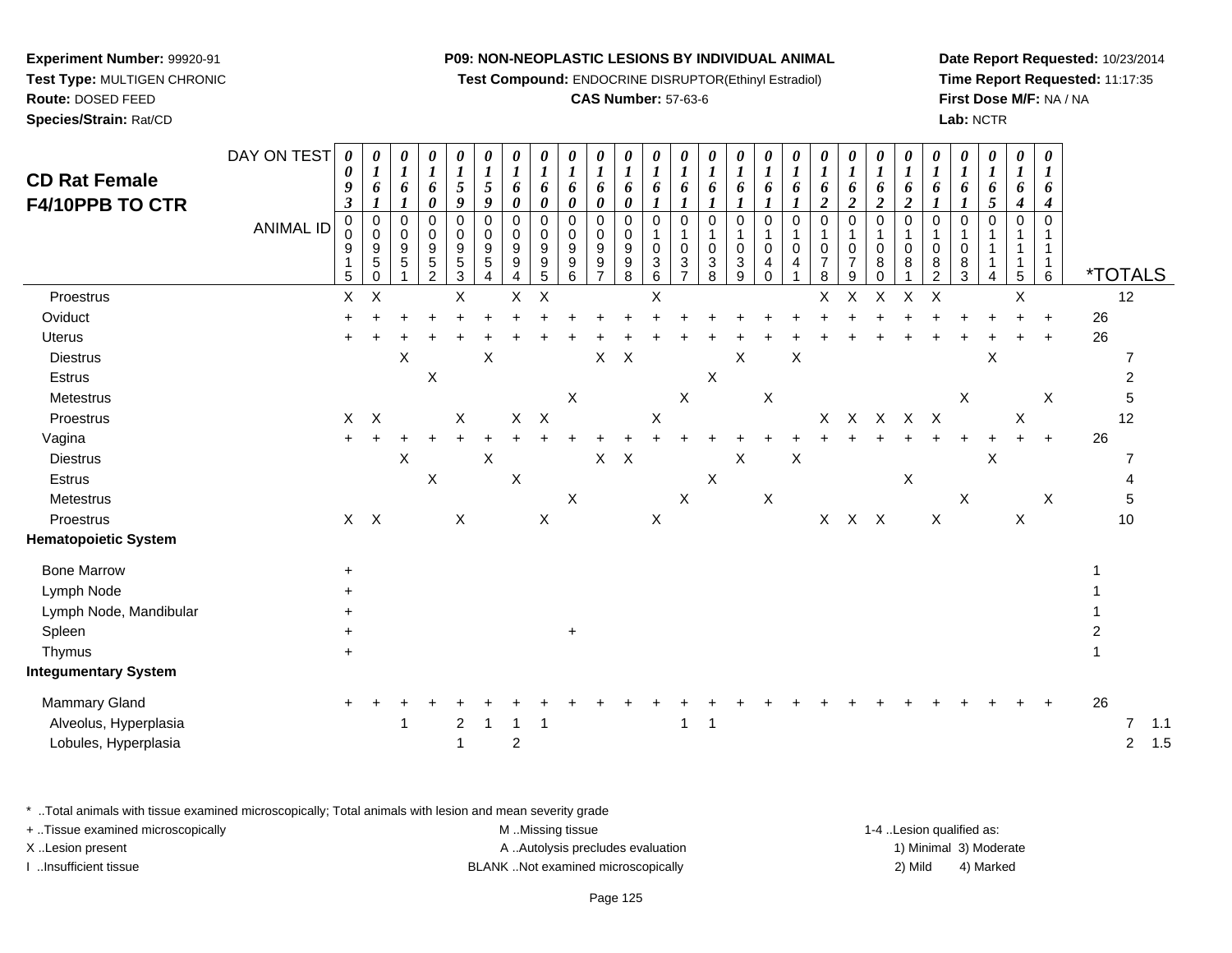**Test Compound:** ENDOCRINE DISRUPTOR(Ethinyl Estradiol)

## **CAS Number:** 57-63-6

**Date Report Requested:** 10/23/2014**Time Report Requested:** 11:17:35**First Dose M/F:** NA / NA**Lab:** NCTR

| <b>CD Rat Female</b>                                   | DAY ON TEST      | $\boldsymbol{\theta}$<br>$\pmb{\theta}$                          | $\boldsymbol{\theta}$<br>$\boldsymbol{l}$          | $\theta$<br>$\boldsymbol{l}$           | $\boldsymbol{\theta}$<br>$\boldsymbol{l}$                                                | 0<br>$\boldsymbol{l}$                      | 0<br>$\boldsymbol{l}$                           | 0<br>$\boldsymbol{l}$                           | 0<br>$\boldsymbol{l}$                  | $\boldsymbol{\theta}$<br>$\boldsymbol{l}$                 | $\boldsymbol{\theta}$<br>$\boldsymbol{l}$                                              | 0<br>$\boldsymbol{l}$                                         | 0<br>$\boldsymbol{l}$                           | $\boldsymbol{\theta}$<br>$\boldsymbol{l}$                                    | $\boldsymbol{\theta}$<br>$\boldsymbol{l}$   | $\boldsymbol{l}$          | 0                                 | 0<br>$\overline{\mathbf{I}}$ | 0<br>$\boldsymbol{l}$                                                            | $\boldsymbol{\theta}$<br>$\boldsymbol{l}$                                           | $\boldsymbol{\theta}$<br>$\boldsymbol{l}$             | $\boldsymbol{\theta}$<br>$\boldsymbol{l}$   | $\boldsymbol{\theta}$                           | $\boldsymbol{\theta}$<br>$\boldsymbol{l}$ | 0<br>$\boldsymbol{l}$                     | 0<br>$\boldsymbol{l}$   | $\boldsymbol{\theta}$<br>$\boldsymbol{I}$                    |              |                       |     |
|--------------------------------------------------------|------------------|------------------------------------------------------------------|----------------------------------------------------|----------------------------------------|------------------------------------------------------------------------------------------|--------------------------------------------|-------------------------------------------------|-------------------------------------------------|----------------------------------------|-----------------------------------------------------------|----------------------------------------------------------------------------------------|---------------------------------------------------------------|-------------------------------------------------|------------------------------------------------------------------------------|---------------------------------------------|---------------------------|-----------------------------------|------------------------------|----------------------------------------------------------------------------------|-------------------------------------------------------------------------------------|-------------------------------------------------------|---------------------------------------------|-------------------------------------------------|-------------------------------------------|-------------------------------------------|-------------------------|--------------------------------------------------------------|--------------|-----------------------|-----|
| F4/10PPB TO CTR                                        | <b>ANIMAL ID</b> | 9<br>$\mathfrak{z}$<br>$\mathbf 0$<br>$\mathbf 0$<br>9<br>1<br>5 | 6<br>0<br>$\mathsf 0$<br>$\frac{9}{5}$<br>$\Omega$ | 6<br>$\Omega$<br>$\mathbf 0$<br>9<br>5 | 6<br>0<br>$\Omega$<br>$\mathbf 0$<br>$\boldsymbol{9}$<br>$\overline{5}$<br>$\mathcal{P}$ | 5<br>9<br>$\Omega$<br>0<br>$9\,$<br>5<br>3 | 5<br>9<br>$\Omega$<br>0<br>9<br>$5\phantom{.0}$ | 6<br>0<br>$\Omega$<br>$\mathbf 0$<br>$9\,$<br>9 | 6<br>0<br>$\Omega$<br>0<br>9<br>9<br>5 | 6<br>0<br>$\Omega$<br>0<br>$9\,$<br>$\boldsymbol{9}$<br>6 | 6<br>$\boldsymbol{\theta}$<br>$\mathbf 0$<br>0<br>$\boldsymbol{9}$<br>$\boldsymbol{9}$ | 6<br>0<br>0<br>0<br>$\boldsymbol{9}$<br>$\boldsymbol{9}$<br>8 | 6<br>$\Omega$<br>$\pmb{0}$<br>$\mathbf{3}$<br>6 | 6<br>$\Omega$<br>$\overline{1}$<br>$\pmb{0}$<br>$\sqrt{3}$<br>$\overline{ }$ | 6<br>$\Omega$<br>1<br>$\mathbf 0$<br>3<br>8 | 6<br>0<br>$\sqrt{3}$<br>9 | 6<br>$\Omega$<br>$\mathbf 0$<br>4 | 6<br>0<br>$\mathbf 0$<br>4   | 6<br>$\boldsymbol{2}$<br>0<br>$\mathbf{1}$<br>$\mathbf 0$<br>$\overline{7}$<br>8 | 6<br>$\overline{\mathbf{2}}$<br>$\Omega$<br>1<br>$\mathbf 0$<br>$\overline{7}$<br>9 | 6<br>$\overline{c}$<br>$\Omega$<br>0<br>8<br>$\Omega$ | 6<br>$\boldsymbol{2}$<br>$\Omega$<br>0<br>8 | 6<br>$\Omega$<br>0<br>$\bf 8$<br>$\mathfrak{p}$ | 6<br>$\Omega$<br>1<br>0<br>8<br>3         | 6<br>5<br>$\Omega$<br>1<br>$\overline{1}$ | 6<br>4<br>$\Omega$<br>5 | 6<br>4<br>$\Omega$<br>1<br>$\mathbf{1}$<br>$\mathbf{1}$<br>6 |              | <i><b>*TOTALS</b></i> |     |
| Skin                                                   |                  | $\ddot{}$                                                        |                                                    |                                        |                                                                                          |                                            |                                                 |                                                 |                                        |                                                           |                                                                                        |                                                               |                                                 |                                                                              |                                             |                           |                                   |                              |                                                                                  |                                                                                     |                                                       |                                             |                                                 |                                           |                                           |                         |                                                              |              |                       |     |
| Musculoskeletal System                                 |                  |                                                                  |                                                    |                                        |                                                                                          |                                            |                                                 |                                                 |                                        |                                                           |                                                                                        |                                                               |                                                 |                                                                              |                                             |                           |                                   |                              |                                                                                  |                                                                                     |                                                       |                                             |                                                 |                                           |                                           |                         |                                                              |              |                       |     |
| <b>Bone</b><br><b>Nervous System</b>                   |                  | $\ddot{}$                                                        |                                                    |                                        |                                                                                          |                                            |                                                 |                                                 |                                        |                                                           |                                                                                        |                                                               |                                                 |                                                                              |                                             |                           |                                   |                              |                                                                                  |                                                                                     |                                                       |                                             |                                                 |                                           |                                           |                         |                                                              |              |                       |     |
| <b>Brain</b>                                           |                  | $\ddot{}$                                                        |                                                    |                                        |                                                                                          |                                            |                                                 |                                                 |                                        |                                                           |                                                                                        |                                                               |                                                 |                                                                              |                                             |                           |                                   |                              |                                                                                  |                                                                                     |                                                       |                                             |                                                 |                                           |                                           |                         |                                                              | $\mathbf{1}$ |                       |     |
| Spinal Cord                                            |                  | M                                                                |                                                    |                                        |                                                                                          |                                            |                                                 |                                                 |                                        |                                                           |                                                                                        |                                                               |                                                 |                                                                              |                                             |                           |                                   |                              |                                                                                  |                                                                                     |                                                       |                                             |                                                 |                                           |                                           |                         |                                                              | $\mathbf 0$  |                       |     |
| <b>Respiratory System</b>                              |                  |                                                                  |                                                    |                                        |                                                                                          |                                            |                                                 |                                                 |                                        |                                                           |                                                                                        |                                                               |                                                 |                                                                              |                                             |                           |                                   |                              |                                                                                  |                                                                                     |                                                       |                                             |                                                 |                                           |                                           |                         |                                                              |              |                       |     |
| Lung                                                   |                  | $+$                                                              |                                                    |                                        |                                                                                          |                                            |                                                 |                                                 |                                        |                                                           |                                                                                        |                                                               |                                                 |                                                                              |                                             |                           |                                   |                              |                                                                                  |                                                                                     |                                                       |                                             |                                                 |                                           |                                           |                         |                                                              |              |                       |     |
| Trachea                                                |                  | $+$                                                              |                                                    |                                        |                                                                                          |                                            |                                                 |                                                 |                                        |                                                           |                                                                                        |                                                               |                                                 |                                                                              |                                             |                           |                                   |                              |                                                                                  |                                                                                     |                                                       |                                             |                                                 |                                           |                                           |                         |                                                              |              |                       |     |
| <b>Special Senses System</b>                           |                  |                                                                  |                                                    |                                        |                                                                                          |                                            |                                                 |                                                 |                                        |                                                           |                                                                                        |                                                               |                                                 |                                                                              |                                             |                           |                                   |                              |                                                                                  |                                                                                     |                                                       |                                             |                                                 |                                           |                                           |                         |                                                              |              |                       |     |
| <b>NONE</b><br><b>Urinary System</b>                   |                  |                                                                  |                                                    |                                        |                                                                                          |                                            |                                                 |                                                 |                                        |                                                           |                                                                                        |                                                               |                                                 |                                                                              |                                             |                           |                                   |                              |                                                                                  |                                                                                     |                                                       |                                             |                                                 |                                           |                                           |                         |                                                              |              |                       |     |
| Kidney<br>Cyst<br>Nephropathy                          |                  |                                                                  |                                                    |                                        |                                                                                          |                                            |                                                 |                                                 |                                        |                                                           |                                                                                        |                                                               |                                                 |                                                                              |                                             |                           | X                                 |                              |                                                                                  |                                                                                     |                                                       |                                             |                                                 |                                           |                                           |                         | $\ddot{}$                                                    | 26           |                       | 1.0 |
| Renal Tubule, Mineralization<br><b>Urinary Bladder</b> |                  | M                                                                | $\overline{2}$                                     |                                        | $\overline{2}$                                                                           | $\overline{2}$                             | $\overline{2}$                                  | $\overline{1}$                                  |                                        | $\mathbf{1}$                                              | $\overline{1}$                                                                         |                                                               | 1                                               | 3                                                                            |                                             |                           | 3                                 | 2                            | $\overline{2}$                                                                   |                                                                                     |                                                       |                                             |                                                 |                                           | 3                                         |                         | $\sqrt{3}$                                                   | 0            | 19                    | 1.7 |
|                                                        |                  |                                                                  |                                                    |                                        |                                                                                          |                                            |                                                 |                                                 |                                        |                                                           |                                                                                        |                                                               |                                                 |                                                                              |                                             |                           |                                   |                              |                                                                                  |                                                                                     |                                                       |                                             |                                                 |                                           |                                           |                         |                                                              |              |                       |     |

\* ..Total animals with tissue examined microscopically; Total animals with lesion and mean severity grade

**Experiment Number:** 99920-91**Test Type:** MULTIGEN CHRONIC

**Route:** DOSED FEED**Species/Strain:** Rat/CD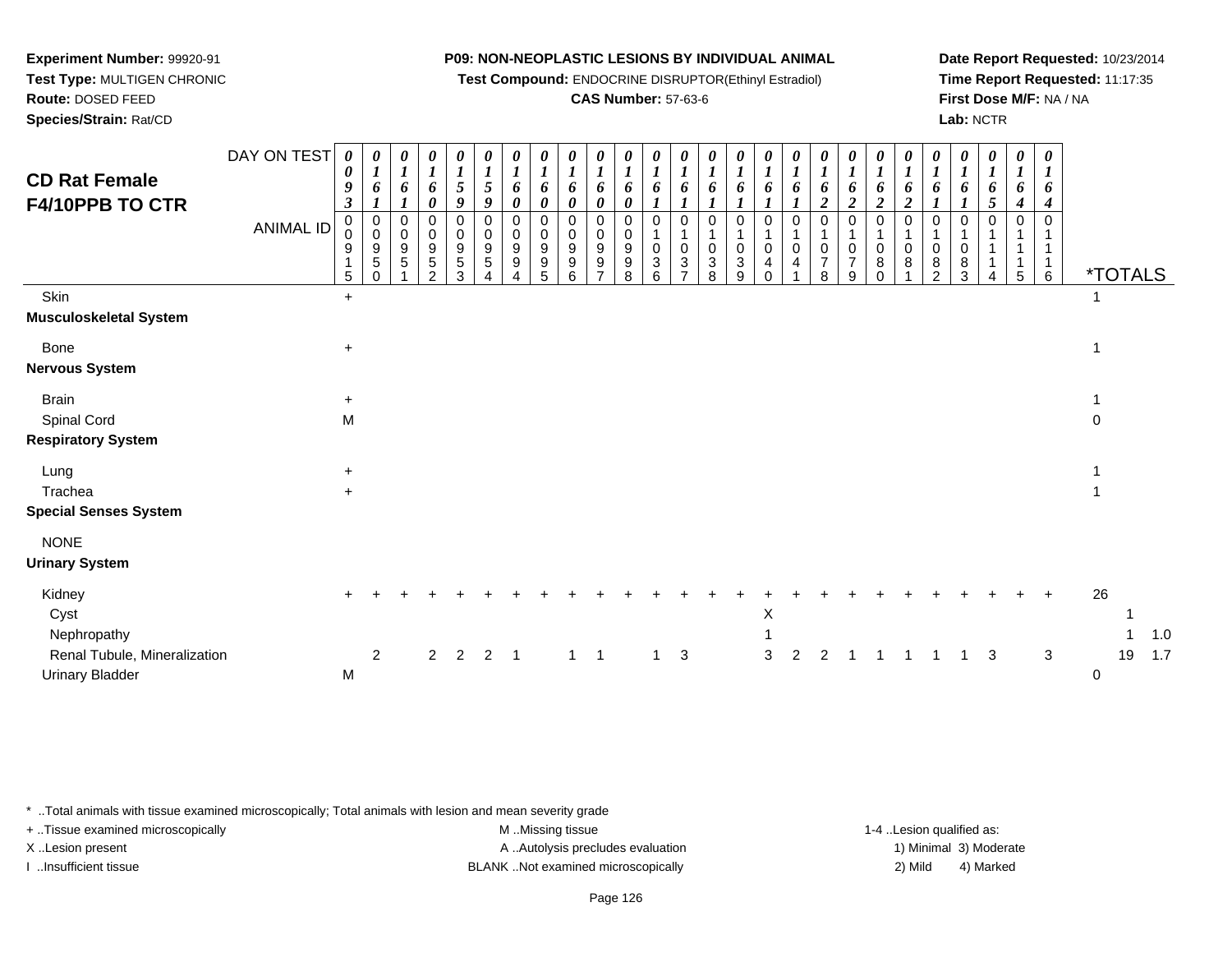**Test Compound:** ENDOCRINE DISRUPTOR(Ethinyl Estradiol)

## **CAS Number:** 57-63-6

**Date Report Requested:** 10/23/2014**Time Report Requested:** 11:17:35**First Dose M/F:** NA / NA**Lab:** NCTR

| <b>CD Rat Female</b>                       | DAY ON TEST      | $\boldsymbol{\theta}$<br>1           | 0<br>$\boldsymbol{l}$                                          | 0<br>$\boldsymbol{l}$                     | $\boldsymbol{\theta}$<br>$\boldsymbol{l}$         | $\boldsymbol{\theta}$<br>$\boldsymbol{l}$ | 0<br>$\boldsymbol{l}$                                | 0<br>$\boldsymbol{l}$                   | 0<br>$\bm{l}$                      | 0<br>$\boldsymbol{l}$  | 0<br>$\boldsymbol{l}$        | 0<br>$\boldsymbol{l}$ | 0<br>$\boldsymbol{l}$                              | 0<br>$\boldsymbol{l}$    | 0<br>$\boldsymbol{l}$    | 0<br>$\boldsymbol{l}$ | 0<br>1                                | 0<br>$\bm{l}$             | 0<br>$\boldsymbol{l}$                     | 0<br>$\boldsymbol{l}$ | 0<br>$\bm{l}$                                    | 0<br>$\boldsymbol{l}$                | 0<br>$\boldsymbol{l}$ | 0<br>1                | 0<br>$\boldsymbol{l}$                | 0<br>$\boldsymbol{I}$                       |    |                       |
|--------------------------------------------|------------------|--------------------------------------|----------------------------------------------------------------|-------------------------------------------|---------------------------------------------------|-------------------------------------------|------------------------------------------------------|-----------------------------------------|------------------------------------|------------------------|------------------------------|-----------------------|----------------------------------------------------|--------------------------|--------------------------|-----------------------|---------------------------------------|---------------------------|-------------------------------------------|-----------------------|--------------------------------------------------|--------------------------------------|-----------------------|-----------------------|--------------------------------------|---------------------------------------------|----|-----------------------|
| <b>F4/50PPB TO CTRL</b>                    |                  | 6<br>1                               | 6<br>$\boldsymbol{l}$                                          | 6<br>$\boldsymbol{l}$<br>$\pmb{0}$        | 6<br>$\pmb{\theta}$<br>$\overline{0}$             | 6<br>0<br>$\mathsf 0$                     | $\pmb{6}$<br>0<br>$\pmb{0}$                          | 6<br>$\boldsymbol{l}$<br>$\mathbf 0$    | 6<br>0                             | 6<br>$\mathbf 0$       | 6<br>0<br>$\pmb{0}$          | 6<br>0<br>$\Omega$    | 6<br>$\boldsymbol{l}$<br>$\mathbf 0$               | 6<br>1<br>$\overline{0}$ | 6<br>1<br>$\overline{0}$ | 6<br>0<br>0           | 6<br>0<br>$\mathbf 0$                 | 6<br>$\mathbf 0$          | 6<br>$\mathbf{I}$<br>$\pmb{0}$            | 6<br>$\mathbf 0$      | 6<br>$\boldsymbol{I}$<br>$\mathbf 0$             | 6<br>$\boldsymbol{l}$<br>$\mathbf 0$ | 6<br>4<br>$\mathbf 0$ | 6<br>4<br>$\mathbf 0$ | 6<br>$\boldsymbol{2}$<br>$\mathbf 0$ | 6<br>0<br>$\mathbf 0$                       |    |                       |
|                                            | <b>ANIMAL ID</b> | 0<br>0<br>$\boldsymbol{9}$<br>5<br>5 | $\pmb{0}$<br>$\pmb{0}$<br>$\boldsymbol{9}$<br>$\mathbf 5$<br>6 | $\mathbf 0$<br>$\boldsymbol{9}$<br>5<br>7 | $\pmb{0}$<br>$\boldsymbol{9}$<br>$\,$ 5 $\,$<br>8 | 0<br>$\boldsymbol{9}$<br>5<br>9           | $\pmb{0}$<br>$\boldsymbol{9}$<br>$\,6\,$<br>$\Omega$ | $\pmb{0}$<br>$\boldsymbol{9}$<br>9<br>9 | 1<br>$\pmb{0}$<br>$\mathbf 0$<br>0 | $\mathbf{1}$<br>0<br>0 | 1<br>0<br>0<br>$\mathcal{P}$ | 0<br>0<br>3           | $\mathbf{1}$<br>$\mathbf 0$<br>4<br>$\mathfrak{p}$ | $\pmb{0}$<br>4<br>3      | 1<br>$\mathsf 0$<br>4    | 0<br>4<br>5           | 1<br>$\pmb{0}$<br>$\overline{4}$<br>6 | 1<br>$\pmb{0}$<br>8<br>4  | $\mathbf{1}$<br>$\pmb{0}$<br>$\bf 8$<br>5 | $\mathbf 0$<br>8<br>6 | $\mathbf{1}$<br>$\pmb{0}$<br>8<br>$\overline{ }$ | $\mathbf 1$<br>0<br>8<br>8           | ⇁                     | 8                     | 1<br>1<br>9                          | $\mathbf 1$<br>$\mathbf{1}$<br>$^2_{\rm 0}$ |    | <i><b>*TOTALS</b></i> |
| <b>Alimentary System</b>                   |                  |                                      |                                                                |                                           |                                                   |                                           |                                                      |                                         |                                    |                        |                              |                       |                                                    |                          |                          |                       |                                       |                           |                                           |                       |                                                  |                                      |                       |                       |                                      |                                             |    |                       |
| Liver<br><b>Cardiovascular System</b>      |                  | 4                                    |                                                                |                                           |                                                   |                                           |                                                      |                                         |                                    |                        |                              |                       |                                                    |                          |                          |                       |                                       |                           |                                           |                       |                                                  |                                      |                       |                       |                                      |                                             | 25 |                       |
| <b>NONE</b><br><b>Endocrine System</b>     |                  |                                      |                                                                |                                           |                                                   |                                           |                                                      |                                         |                                    |                        |                              |                       |                                                    |                          |                          |                       |                                       |                           |                                           |                       |                                                  |                                      |                       |                       |                                      |                                             |    |                       |
| <b>Adrenal Cortex</b>                      |                  |                                      |                                                                |                                           |                                                   |                                           |                                                      |                                         |                                    |                        |                              |                       |                                                    |                          |                          |                       |                                       |                           |                                           |                       |                                                  |                                      |                       |                       |                                      |                                             | 25 |                       |
| Adrenal Medulla                            |                  |                                      |                                                                |                                           |                                                   |                                           |                                                      |                                         |                                    |                        |                              |                       |                                                    |                          |                          |                       |                                       |                           |                                           |                       |                                                  |                                      |                       |                       |                                      |                                             | 25 |                       |
| <b>Pituitary Gland</b>                     |                  |                                      |                                                                |                                           |                                                   |                                           |                                                      |                                         |                                    |                        |                              |                       |                                                    |                          |                          |                       |                                       |                           |                                           |                       |                                                  |                                      |                       |                       |                                      |                                             | 25 |                       |
| <b>Thyroid Gland</b>                       |                  | $\ddot{}$                            |                                                                |                                           |                                                   |                                           |                                                      |                                         |                                    |                        |                              |                       |                                                    |                          |                          |                       |                                       |                           |                                           |                       |                                                  |                                      |                       |                       | $\ddot{}$                            | $\ddot{}$                                   | 25 |                       |
| Keratin Cyst<br><b>General Body System</b> |                  |                                      |                                                                |                                           |                                                   |                                           | $\sf X$                                              |                                         |                                    |                        |                              |                       |                                                    |                          |                          |                       |                                       |                           |                                           |                       |                                                  |                                      |                       |                       |                                      |                                             |    | 1                     |
| <b>NONE</b><br><b>Genital System</b>       |                  |                                      |                                                                |                                           |                                                   |                                           |                                                      |                                         |                                    |                        |                              |                       |                                                    |                          |                          |                       |                                       |                           |                                           |                       |                                                  |                                      |                       |                       |                                      |                                             |    |                       |
| Ovary<br>Corpus Luteum, Cyst               |                  | $\ddot{}$                            |                                                                |                                           |                                                   |                                           |                                                      |                                         |                                    |                        |                              |                       |                                                    |                          |                          | $\mathsf X$           |                                       |                           |                                           |                       |                                                  |                                      |                       |                       |                                      | $+$                                         | 25 |                       |
| <b>Diestrus</b><br>Estrus                  |                  | $\mathsf{X}$                         |                                                                |                                           | $X$ $X$                                           |                                           |                                                      | $\boldsymbol{\mathsf{X}}$               |                                    |                        | $\mathsf X$                  |                       |                                                    |                          | X                        |                       | X                                     |                           |                                           |                       |                                                  |                                      |                       | $X$ $X$               |                                      | X                                           |    | 8<br>$\boldsymbol{2}$ |
| Follicle, Cyst                             |                  |                                      |                                                                |                                           |                                                   |                                           |                                                      |                                         |                                    |                        |                              | $\mathsf X$           |                                                    |                          |                          |                       |                                       |                           |                                           |                       |                                                  |                                      |                       |                       |                                      |                                             |    |                       |
| Metestrus<br>Proestrus                     |                  |                                      | Χ                                                              |                                           |                                                   | $\mathsf X$                               | X                                                    |                                         |                                    | $X$ $X$                |                              | $\mathsf{X}$          | $\boldsymbol{\mathsf{X}}$                          | X                        |                          | X                     |                                       | $\boldsymbol{\mathsf{X}}$ | X                                         |                       | X X X                                            |                                      |                       |                       | X                                    |                                             |    | 6<br>9                |
|                                            |                  |                                      |                                                                |                                           |                                                   |                                           |                                                      |                                         |                                    |                        |                              |                       |                                                    |                          |                          |                       |                                       |                           |                                           |                       |                                                  |                                      |                       |                       |                                      |                                             |    |                       |

\* ..Total animals with tissue examined microscopically; Total animals with lesion and mean severity grade

**Experiment Number:** 99920-91**Test Type:** MULTIGEN CHRONIC

| + Tissue examined microscopically | M Missing tissue                   | 1-4 Lesion qualified as: |                        |
|-----------------------------------|------------------------------------|--------------------------|------------------------|
| X Lesion present                  | A Autolysis precludes evaluation   |                          | 1) Minimal 3) Moderate |
| …Insufficient tissue              | BLANK Not examined microscopically | 2) Mild                  | 4) Marked              |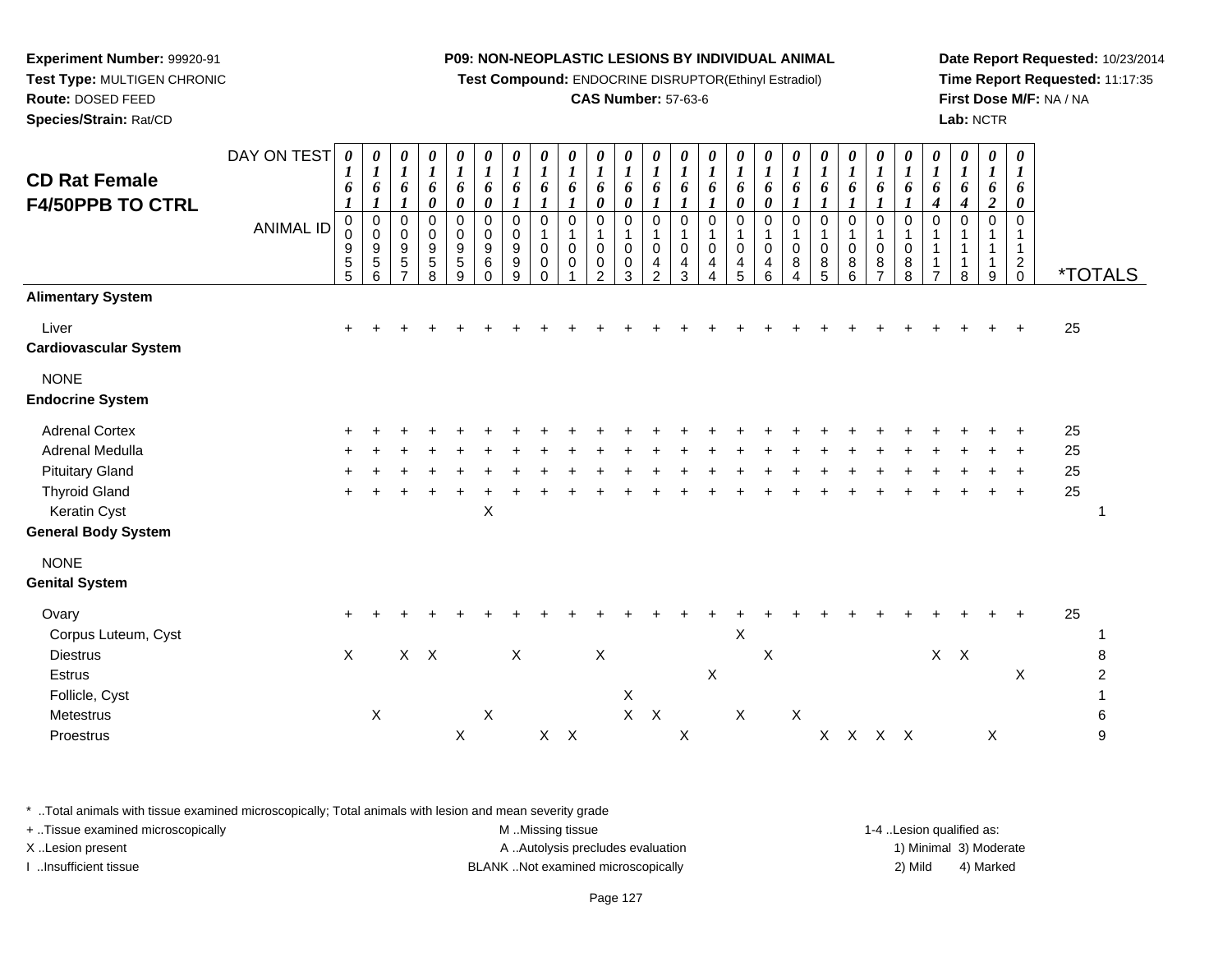**Test Compound:** ENDOCRINE DISRUPTOR(Ethinyl Estradiol)

## **CAS Number:** 57-63-6

**Date Report Requested:** 10/23/2014**Time Report Requested:** 11:17:36**First Dose M/F:** NA / NA**Lab:** NCTR

| <b>CD Rat Female</b><br><b>F4/50PPB TO CTRL</b> | DAY ON TEST<br><b>ANIMAL ID</b> | $\boldsymbol{\theta}$<br>1<br>6<br>$\boldsymbol{l}$<br>0<br>9<br>5<br>5 | $\boldsymbol{\theta}$<br>$\boldsymbol{l}$<br>6<br>$\pmb{0}$<br>$\pmb{0}$<br>9<br>5<br>6 | $\pmb{\theta}$<br>$\boldsymbol{l}$<br>6<br>$\mathsf 0$<br>0<br>9<br>5 | $\pmb{\theta}$<br>$\boldsymbol{l}$<br>6<br>0<br>$\pmb{0}$<br>$\pmb{0}$<br>$\boldsymbol{9}$<br>$\overline{5}$<br>8 | $\pmb{\theta}$<br>$\boldsymbol{l}$<br>6<br>0<br>$\mathbf 0$<br>$\mathbf 0$<br>9<br>5<br>9 | 0<br>$\boldsymbol{l}$<br>6<br>0<br>$\pmb{0}$<br>$\pmb{0}$<br>$\boldsymbol{9}$<br>$\,6$<br>0 | $\boldsymbol{\theta}$<br>$\boldsymbol{l}$<br>6<br>1<br>$\pmb{0}$<br>0<br>9<br>9<br>9 | $\pmb{\theta}$<br>$\boldsymbol{l}$<br>6<br>$\boldsymbol{l}$<br>$\Omega$<br>$\mathbf 0$<br>0<br>$\Omega$ | $\boldsymbol{\theta}$<br>$\boldsymbol{l}$<br>6<br>1<br>$\Omega$<br>$\Omega$<br>$\Omega$ | $\pmb{\theta}$<br>$\boldsymbol{l}$<br>6<br>0<br>$\mathbf 0$<br>$\mathbf 0$<br>0<br>2 | 0<br>$\boldsymbol{l}$<br>6<br>0<br>$\mathbf 0$<br>$\mathbf 0$<br>0<br>3 | $\pmb{\theta}$<br>$\boldsymbol{l}$<br>6<br>$\mathbf 0$<br>$\mathbf{1}$<br>0<br>4<br>$\overline{2}$ | $\pmb{\theta}$<br>$\boldsymbol{l}$<br>6<br>$\pmb{0}$<br>1<br>$\pmb{0}$<br>4<br>3 | 0<br>$\boldsymbol{l}$<br>6<br>$\mathbf 0$<br>$\mathbf{1}$<br>0<br>4 | $\boldsymbol{\theta}$<br>$\boldsymbol{l}$<br>6<br>$\boldsymbol{\theta}$<br>$\pmb{0}$<br>$\mathbf{1}$<br>$\mathbf 0$<br>4<br>5 | 0<br>$\boldsymbol{l}$<br>6<br>0<br>0<br>$\mathbf 0$<br>4<br>6 | $\boldsymbol{\theta}$<br>6<br>$\mathbf 0$<br>$\mathbf 0$<br>8 | 0<br>1<br>6<br>0<br>$\mathbf 0$<br>8<br>5 | 0<br>$\boldsymbol{l}$<br>6<br>$\Omega$<br>$\mathbf 0$<br>8<br>6 | 0<br>$\boldsymbol{l}$<br>6<br>$\mathbf 0$<br>1<br>0<br>8<br>$\overline{7}$ | $\pmb{\theta}$<br>1<br>6<br>$\mathbf 0$<br>1<br>$\mathbf 0$<br>8<br>8 | $\pmb{\theta}$<br>$\bm{l}$<br>6<br>4<br>$\Omega$<br>7 | 0<br>$\boldsymbol{l}$<br>6<br>4<br>$\Omega$<br>8 | $\boldsymbol{\theta}$<br>$\boldsymbol{l}$<br>6<br>$\boldsymbol{2}$<br>$\Omega$<br>9 | $\boldsymbol{\theta}$<br>1<br>6<br>0<br>$\mathbf 0$<br>1<br>$\overline{2}$<br>$\pmb{0}$ | *TOTALS |   |     |
|-------------------------------------------------|---------------------------------|-------------------------------------------------------------------------|-----------------------------------------------------------------------------------------|-----------------------------------------------------------------------|-------------------------------------------------------------------------------------------------------------------|-------------------------------------------------------------------------------------------|---------------------------------------------------------------------------------------------|--------------------------------------------------------------------------------------|---------------------------------------------------------------------------------------------------------|-----------------------------------------------------------------------------------------|--------------------------------------------------------------------------------------|-------------------------------------------------------------------------|----------------------------------------------------------------------------------------------------|----------------------------------------------------------------------------------|---------------------------------------------------------------------|-------------------------------------------------------------------------------------------------------------------------------|---------------------------------------------------------------|---------------------------------------------------------------|-------------------------------------------|-----------------------------------------------------------------|----------------------------------------------------------------------------|-----------------------------------------------------------------------|-------------------------------------------------------|--------------------------------------------------|-------------------------------------------------------------------------------------|-----------------------------------------------------------------------------------------|---------|---|-----|
| Oviduct                                         |                                 | $\ddot{}$                                                               |                                                                                         |                                                                       |                                                                                                                   |                                                                                           |                                                                                             |                                                                                      |                                                                                                         |                                                                                         |                                                                                      |                                                                         |                                                                                                    |                                                                                  |                                                                     |                                                                                                                               |                                                               |                                                               |                                           |                                                                 |                                                                            |                                                                       |                                                       |                                                  |                                                                                     | $\ddot{}$                                                                               | 25      |   |     |
| <b>Uterus</b>                                   |                                 |                                                                         |                                                                                         |                                                                       |                                                                                                                   |                                                                                           |                                                                                             |                                                                                      |                                                                                                         |                                                                                         |                                                                                      |                                                                         |                                                                                                    |                                                                                  |                                                                     |                                                                                                                               |                                                               |                                                               |                                           |                                                                 |                                                                            |                                                                       |                                                       |                                                  |                                                                                     |                                                                                         | 25      |   |     |
| <b>Diestrus</b>                                 |                                 | $\sf X$                                                                 |                                                                                         | X                                                                     | $\mathsf{X}$                                                                                                      |                                                                                           |                                                                                             | $\sf X$                                                                              |                                                                                                         |                                                                                         | X                                                                                    |                                                                         |                                                                                                    |                                                                                  |                                                                     |                                                                                                                               | $\boldsymbol{\mathsf{X}}$                                     |                                                               |                                           |                                                                 |                                                                            |                                                                       |                                                       | $\boldsymbol{\mathsf{X}}$                        |                                                                                     |                                                                                         |         | 7 |     |
| Estrus                                          |                                 |                                                                         |                                                                                         |                                                                       |                                                                                                                   |                                                                                           |                                                                                             |                                                                                      |                                                                                                         |                                                                                         |                                                                                      |                                                                         |                                                                                                    |                                                                                  | X                                                                   |                                                                                                                               |                                                               |                                                               |                                           |                                                                 |                                                                            |                                                                       |                                                       |                                                  |                                                                                     | $\mathsf X$                                                                             |         | 2 |     |
| Metestrus                                       |                                 |                                                                         | $\sf X$                                                                                 |                                                                       |                                                                                                                   |                                                                                           | X                                                                                           |                                                                                      |                                                                                                         |                                                                                         |                                                                                      |                                                                         | $X$ $X$                                                                                            |                                                                                  |                                                                     | $\boldsymbol{X}$                                                                                                              |                                                               | $\boldsymbol{X}$                                              |                                           |                                                                 |                                                                            |                                                                       | X                                                     |                                                  |                                                                                     |                                                                                         |         |   |     |
| Proestrus                                       |                                 |                                                                         |                                                                                         |                                                                       |                                                                                                                   | $\mathsf X$                                                                               |                                                                                             |                                                                                      |                                                                                                         | $X$ $X$                                                                                 |                                                                                      |                                                                         |                                                                                                    | X                                                                                |                                                                     |                                                                                                                               |                                                               |                                                               | $\mathsf{X}$                              | $\mathsf{X}$                                                    | $X$ $X$                                                                    |                                                                       |                                                       |                                                  | X                                                                                   |                                                                                         |         | 9 |     |
| Vagina                                          |                                 | +                                                                       |                                                                                         |                                                                       |                                                                                                                   |                                                                                           |                                                                                             |                                                                                      |                                                                                                         |                                                                                         |                                                                                      |                                                                         |                                                                                                    |                                                                                  |                                                                     |                                                                                                                               |                                                               |                                                               |                                           |                                                                 |                                                                            |                                                                       |                                                       |                                                  |                                                                                     | $+$                                                                                     | 25      |   |     |
| <b>Diestrus</b>                                 |                                 |                                                                         | $\mathsf{X}$                                                                            | $X$ $X$                                                               |                                                                                                                   |                                                                                           |                                                                                             | $\boldsymbol{\mathsf{X}}$                                                            |                                                                                                         |                                                                                         | X                                                                                    |                                                                         |                                                                                                    |                                                                                  |                                                                     |                                                                                                                               | X                                                             |                                                               |                                           |                                                                 |                                                                            |                                                                       |                                                       | $\boldsymbol{\mathsf{X}}$                        |                                                                                     |                                                                                         |         | 7 |     |
| Estrus                                          |                                 |                                                                         |                                                                                         |                                                                       |                                                                                                                   |                                                                                           | X                                                                                           |                                                                                      |                                                                                                         | $\mathsf{X} \quad \mathsf{X}$                                                           |                                                                                      |                                                                         |                                                                                                    |                                                                                  | $\boldsymbol{\mathsf{X}}$                                           |                                                                                                                               |                                                               |                                                               |                                           |                                                                 |                                                                            |                                                                       |                                                       |                                                  |                                                                                     | $\mathsf X$                                                                             |         | 5 |     |
| Metestrus                                       |                                 |                                                                         |                                                                                         |                                                                       |                                                                                                                   |                                                                                           |                                                                                             |                                                                                      |                                                                                                         |                                                                                         |                                                                                      |                                                                         | $X$ $X$                                                                                            |                                                                                  |                                                                     | $\mathsf{X}$                                                                                                                  |                                                               | X                                                             |                                           |                                                                 |                                                                            |                                                                       | X                                                     |                                                  |                                                                                     |                                                                                         |         | 5 |     |
| Proestrus                                       |                                 | $\boldsymbol{\mathsf{X}}$                                               |                                                                                         |                                                                       |                                                                                                                   | $\boldsymbol{\mathsf{X}}$                                                                 |                                                                                             |                                                                                      |                                                                                                         |                                                                                         |                                                                                      |                                                                         |                                                                                                    | $\mathsf X$                                                                      |                                                                     |                                                                                                                               |                                                               |                                                               | $\mathsf{X}$                              | X X X                                                           |                                                                            |                                                                       |                                                       |                                                  | $\boldsymbol{\mathsf{X}}$                                                           |                                                                                         |         | 8 |     |
| <b>Hematopoietic System</b>                     |                                 |                                                                         |                                                                                         |                                                                       |                                                                                                                   |                                                                                           |                                                                                             |                                                                                      |                                                                                                         |                                                                                         |                                                                                      |                                                                         |                                                                                                    |                                                                                  |                                                                     |                                                                                                                               |                                                               |                                                               |                                           |                                                                 |                                                                            |                                                                       |                                                       |                                                  |                                                                                     |                                                                                         |         |   |     |
| <b>Bone Marrow</b>                              |                                 |                                                                         |                                                                                         |                                                                       |                                                                                                                   |                                                                                           |                                                                                             |                                                                                      |                                                                                                         |                                                                                         |                                                                                      |                                                                         |                                                                                                    |                                                                                  |                                                                     |                                                                                                                               |                                                               |                                                               |                                           |                                                                 |                                                                            |                                                                       |                                                       |                                                  |                                                                                     |                                                                                         | 25      |   |     |
| Spleen                                          |                                 |                                                                         |                                                                                         |                                                                       |                                                                                                                   |                                                                                           |                                                                                             |                                                                                      |                                                                                                         |                                                                                         |                                                                                      |                                                                         |                                                                                                    |                                                                                  |                                                                     |                                                                                                                               |                                                               |                                                               |                                           |                                                                 |                                                                            |                                                                       |                                                       |                                                  |                                                                                     |                                                                                         | 25      |   |     |
| Thymus                                          |                                 |                                                                         |                                                                                         |                                                                       |                                                                                                                   |                                                                                           |                                                                                             |                                                                                      |                                                                                                         |                                                                                         |                                                                                      |                                                                         |                                                                                                    |                                                                                  |                                                                     |                                                                                                                               |                                                               |                                                               |                                           |                                                                 |                                                                            |                                                                       |                                                       |                                                  |                                                                                     |                                                                                         | 25      |   |     |
| <b>Integumentary System</b>                     |                                 |                                                                         |                                                                                         |                                                                       |                                                                                                                   |                                                                                           |                                                                                             |                                                                                      |                                                                                                         |                                                                                         |                                                                                      |                                                                         |                                                                                                    |                                                                                  |                                                                     |                                                                                                                               |                                                               |                                                               |                                           |                                                                 |                                                                            |                                                                       |                                                       |                                                  |                                                                                     |                                                                                         |         |   |     |
| Mammary Gland                                   |                                 |                                                                         |                                                                                         |                                                                       |                                                                                                                   |                                                                                           |                                                                                             |                                                                                      |                                                                                                         |                                                                                         |                                                                                      |                                                                         |                                                                                                    |                                                                                  |                                                                     |                                                                                                                               |                                                               |                                                               |                                           |                                                                 |                                                                            |                                                                       |                                                       |                                                  |                                                                                     |                                                                                         | 25      |   |     |
| Alveolus, Hyperplasia                           |                                 | $\mathbf 1$                                                             | $\overline{2}$                                                                          | $\overline{2}$                                                        |                                                                                                                   | 1                                                                                         | $\overline{2}$                                                                              |                                                                                      |                                                                                                         |                                                                                         |                                                                                      | 1                                                                       |                                                                                                    |                                                                                  | $\overline{c}$                                                      | 1                                                                                                                             |                                                               |                                                               |                                           |                                                                 |                                                                            |                                                                       |                                                       |                                                  |                                                                                     |                                                                                         |         | 9 | 1.4 |
| Lobules, Hyperplasia                            |                                 |                                                                         |                                                                                         | $\mathbf{1}$                                                          | $\boldsymbol{2}$                                                                                                  |                                                                                           | $\overline{1}$                                                                              |                                                                                      |                                                                                                         |                                                                                         |                                                                                      |                                                                         |                                                                                                    |                                                                                  |                                                                     |                                                                                                                               |                                                               |                                                               |                                           |                                                                 |                                                                            |                                                                       |                                                       |                                                  |                                                                                     |                                                                                         |         | 4 | 1.3 |
| <b>Musculoskeletal System</b>                   |                                 |                                                                         |                                                                                         |                                                                       |                                                                                                                   |                                                                                           |                                                                                             |                                                                                      |                                                                                                         |                                                                                         |                                                                                      |                                                                         |                                                                                                    |                                                                                  |                                                                     |                                                                                                                               |                                                               |                                                               |                                           |                                                                 |                                                                            |                                                                       |                                                       |                                                  |                                                                                     |                                                                                         |         |   |     |
| Bone                                            |                                 |                                                                         |                                                                                         |                                                                       |                                                                                                                   |                                                                                           |                                                                                             |                                                                                      |                                                                                                         |                                                                                         |                                                                                      |                                                                         |                                                                                                    |                                                                                  |                                                                     |                                                                                                                               |                                                               |                                                               |                                           |                                                                 |                                                                            |                                                                       |                                                       |                                                  |                                                                                     |                                                                                         | 25      |   |     |
|                                                 |                                 |                                                                         |                                                                                         |                                                                       |                                                                                                                   |                                                                                           |                                                                                             |                                                                                      |                                                                                                         |                                                                                         |                                                                                      |                                                                         |                                                                                                    |                                                                                  |                                                                     |                                                                                                                               |                                                               |                                                               |                                           |                                                                 |                                                                            |                                                                       |                                                       |                                                  |                                                                                     |                                                                                         |         |   |     |

\* ..Total animals with tissue examined microscopically; Total animals with lesion and mean severity grade

**Experiment Number:** 99920-91**Test Type:** MULTIGEN CHRONIC

| + Tissue examined microscopically | M Missing tissue                   | 1-4 Lesion qualified as: |                        |
|-----------------------------------|------------------------------------|--------------------------|------------------------|
| X Lesion present                  | A Autolysis precludes evaluation   |                          | 1) Minimal 3) Moderate |
| Insufficient tissue               | BLANK Not examined microscopically | 2) Mild                  | 4) Marked              |